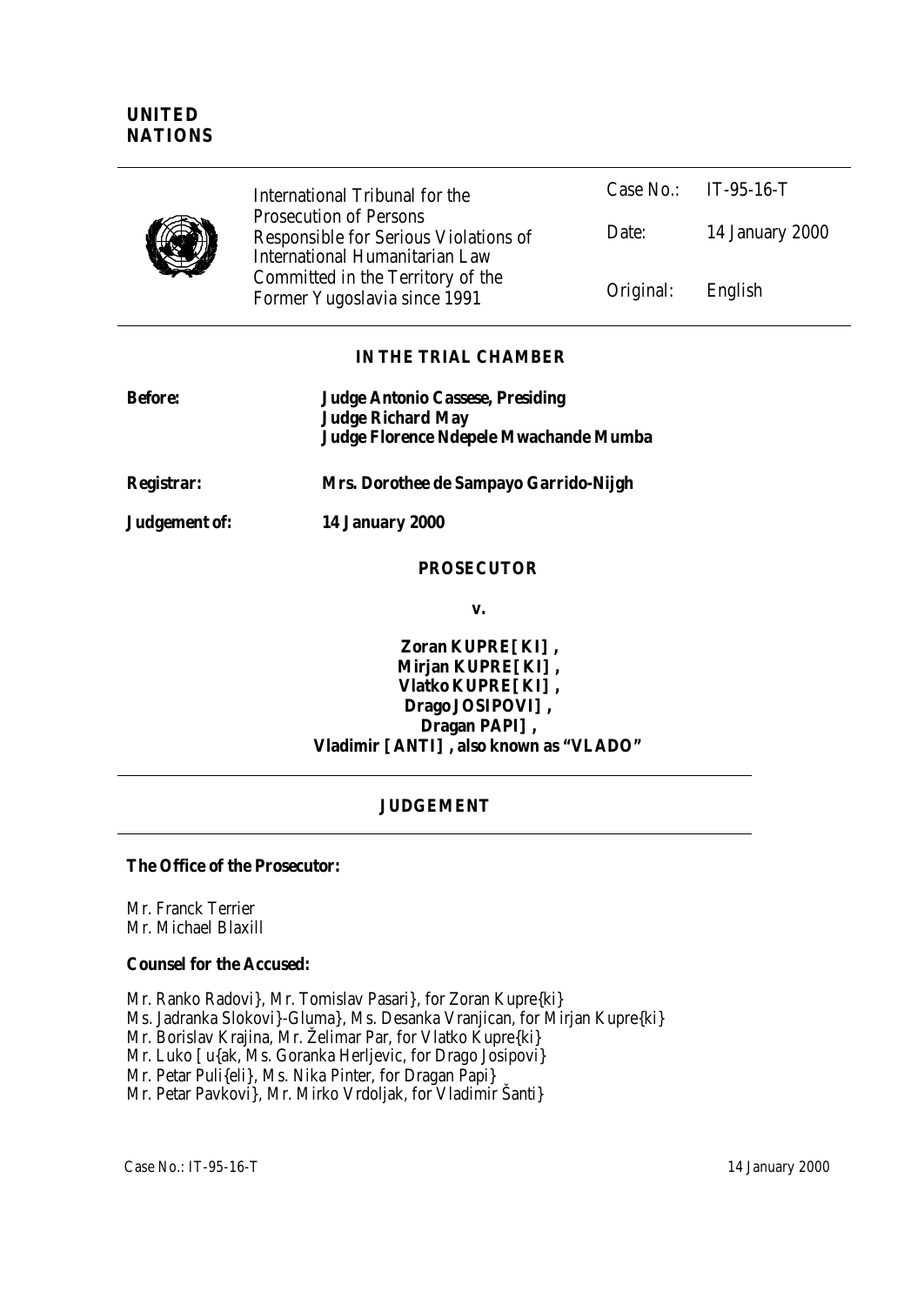# **CONTENTS**

| $\mathsf{L}$          |                                                                                                                                                                    |  |
|-----------------------|--------------------------------------------------------------------------------------------------------------------------------------------------------------------|--|
| Α.                    |                                                                                                                                                                    |  |
| В.                    |                                                                                                                                                                    |  |
| $\prod$               |                                                                                                                                                                    |  |
| III.                  |                                                                                                                                                                    |  |
| А.<br>1.<br>2.<br>3.  | (a)<br>(b)<br>(c)                                                                                                                                                  |  |
| <b>B.</b><br>1.<br>2. | (a)<br>(b)<br>(c)<br>(a)<br>(b)<br>(i)<br>(ii)<br>(iii)<br>(iv)<br>(v)<br>Croat Propaganda and Preparation for an Attack by Bosnian Muslim Forces22<br>(vi)<br>(c) |  |
| C.<br>1.<br>2.<br>3.  | (a)<br>Deterioration in Relations after October 1992 and the Separation of the Village Guards25<br>(b)                                                             |  |
| D.<br>1.<br>2.        | (a)<br>(b)<br>(a)<br>(b)<br>(c)<br>Absence of an Official Plan or Policy on the Part of the Bosnian Croat Political and<br>(d)                                     |  |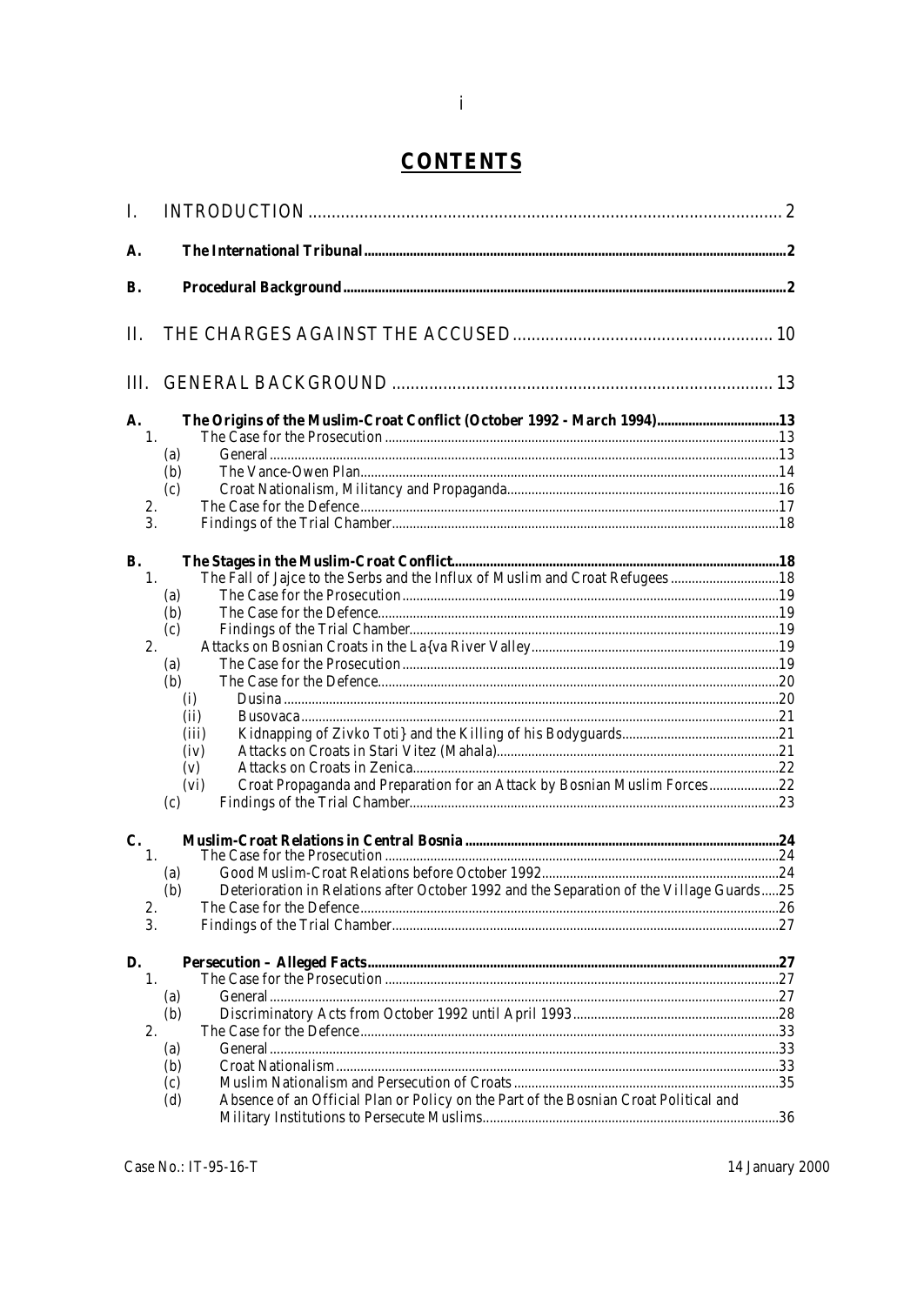$\mathop{\rm iii}\nolimits$ 

|                | (e)         | Whether the Croatian Community of Herceg-Bosna had a Separatist Agenda37<br>Whether the Bosnian Croat Authorities Condoned Persecution of Muslims by Private |  |
|----------------|-------------|--------------------------------------------------------------------------------------------------------------------------------------------------------------|--|
|                | (f)         |                                                                                                                                                              |  |
|                | (g)         |                                                                                                                                                              |  |
|                | (h)         |                                                                                                                                                              |  |
|                | (i)         | The Fact that Croat Civilians were also the Victims of Attacks by Bosnian Muslims41                                                                          |  |
| 3.             |             |                                                                                                                                                              |  |
|                |             |                                                                                                                                                              |  |
| Ε.             |             |                                                                                                                                                              |  |
| 1.             |             |                                                                                                                                                              |  |
| 2.             |             |                                                                                                                                                              |  |
|                | (a)         |                                                                                                                                                              |  |
|                | (b)         |                                                                                                                                                              |  |
|                | (c)         |                                                                                                                                                              |  |
|                | (d)         |                                                                                                                                                              |  |
| 3 <sub>1</sub> |             |                                                                                                                                                              |  |
|                | (a)         |                                                                                                                                                              |  |
|                | (b)         |                                                                                                                                                              |  |
|                | (c)         |                                                                                                                                                              |  |
|                | (d)         |                                                                                                                                                              |  |
|                | (e)         |                                                                                                                                                              |  |
|                | (f)         |                                                                                                                                                              |  |
| 4.             |             |                                                                                                                                                              |  |
|                | (a)         |                                                                                                                                                              |  |
| 5.             | (b)         |                                                                                                                                                              |  |
|                |             |                                                                                                                                                              |  |
| F.             |             |                                                                                                                                                              |  |
| 1.             |             |                                                                                                                                                              |  |
| 2.             |             |                                                                                                                                                              |  |
|                | (a)         |                                                                                                                                                              |  |
|                | (b)         |                                                                                                                                                              |  |
|                | (c)         | Croat Neighbours Helped Muslims to Return to Ahmi}i after 20 October 1992 58                                                                                 |  |
|                | (d)         |                                                                                                                                                              |  |
|                | (e)         |                                                                                                                                                              |  |
|                |             |                                                                                                                                                              |  |
| G.             |             |                                                                                                                                                              |  |
| 1.             |             |                                                                                                                                                              |  |
|                | (a)         |                                                                                                                                                              |  |
|                | (i)         |                                                                                                                                                              |  |
|                | (ii)        |                                                                                                                                                              |  |
|                | (b)         |                                                                                                                                                              |  |
|                | (i)         |                                                                                                                                                              |  |
|                | (ii)        |                                                                                                                                                              |  |
|                | (c)         |                                                                                                                                                              |  |
|                | (d)         | Detention of Bosnian Muslims Following the Conflict of 16 April 1993  103                                                                                    |  |
|                | (i)<br>(ii) |                                                                                                                                                              |  |
| 2.             |             |                                                                                                                                                              |  |
|                | (a)         |                                                                                                                                                              |  |
|                | (b)         |                                                                                                                                                              |  |
|                | (c)         | Bosnian Army Attacks on Croatian Villages in the Vicinity of Ahmi}i on 16 April 1993 109                                                                     |  |
|                | (d)         |                                                                                                                                                              |  |
|                | (i)         |                                                                                                                                                              |  |
|                |             | a.                                                                                                                                                           |  |
|                |             | b.                                                                                                                                                           |  |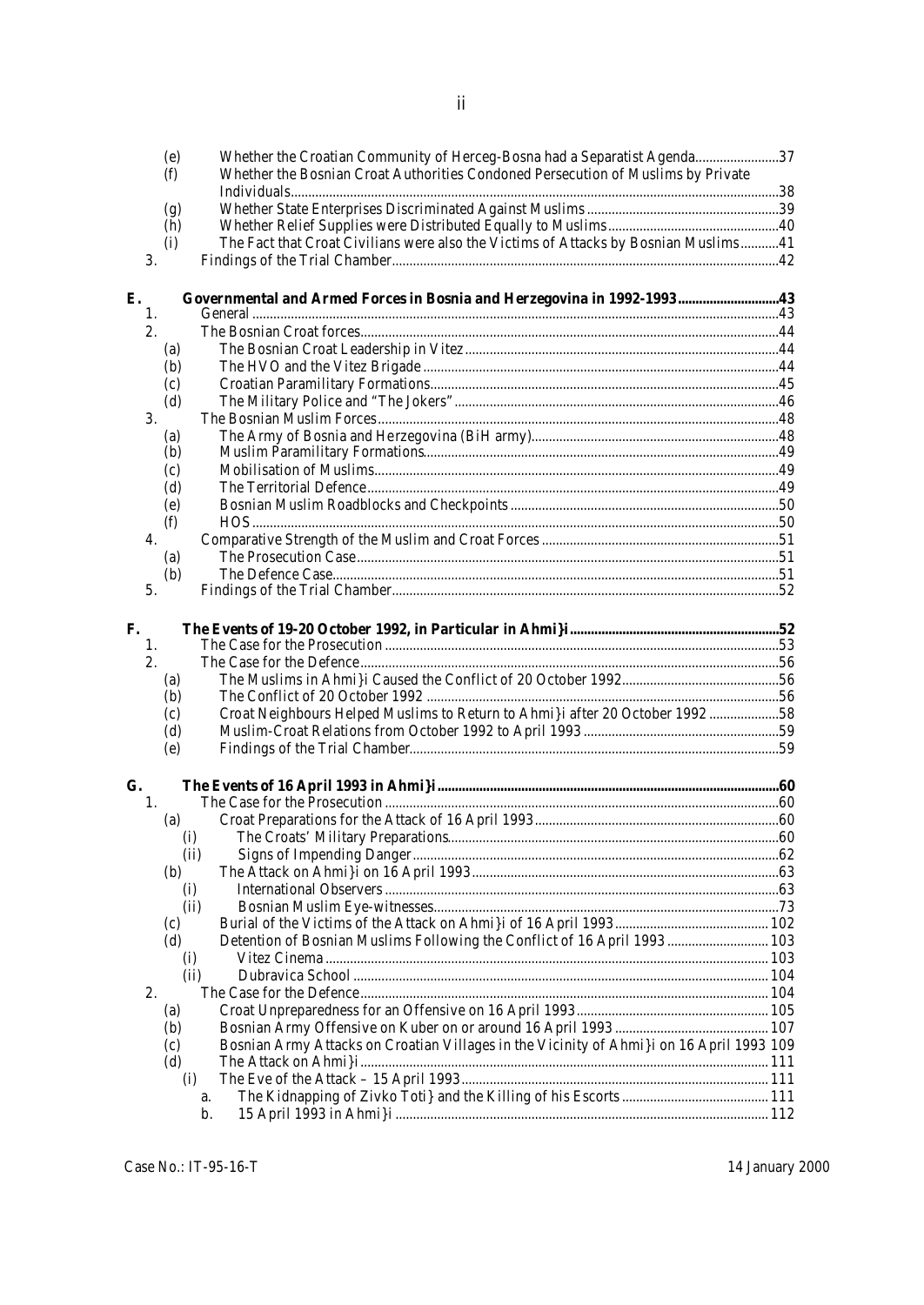|             | (ii)<br>That the Attack on Ahmi}i was not Planned by the HVO in Advance  113             |  |
|-------------|------------------------------------------------------------------------------------------|--|
|             | (iii)                                                                                    |  |
|             | Bosnian Croat Eye-witnesses to the Events in Ahmi}i of 16 April 1993 114<br>(iv)         |  |
|             | (e)                                                                                      |  |
|             | (f)                                                                                      |  |
| 3.          |                                                                                          |  |
|             |                                                                                          |  |
|             |                                                                                          |  |
| А.<br>1.    |                                                                                          |  |
| 2.          |                                                                                          |  |
| 3.          |                                                                                          |  |
|             | (a)                                                                                      |  |
|             | (b)                                                                                      |  |
| 4.          |                                                                                          |  |
| 5.          |                                                                                          |  |
|             | (a)                                                                                      |  |
|             | (b)                                                                                      |  |
| 6.          |                                                                                          |  |
| 7.          |                                                                                          |  |
|             |                                                                                          |  |
| <b>B.</b>   |                                                                                          |  |
| 1.<br>2.    |                                                                                          |  |
|             |                                                                                          |  |
| 3.          | (a)                                                                                      |  |
|             |                                                                                          |  |
|             | (a)<br>(b)                                                                               |  |
| 4.          |                                                                                          |  |
|             | (a)                                                                                      |  |
|             | Their Alleged Participation in Murder and Arson at the House of Witness KL 143<br>(i)    |  |
|             | Their Alleged Participation in Murder and Arson at the House of Suhret Ahmi} 146<br>(ii) |  |
|             | Other Evidence Relating to Their Presence in Ahmi}i on 16 April 1993 148<br>(iii)        |  |
|             | (b)                                                                                      |  |
| 5.          |                                                                                          |  |
|             |                                                                                          |  |
| $C_{\cdot}$ |                                                                                          |  |
| 2.          |                                                                                          |  |
| 3.          |                                                                                          |  |
|             | (a)                                                                                      |  |
|             | (b)                                                                                      |  |
| 4.          |                                                                                          |  |
|             | (a)                                                                                      |  |
|             | (b)                                                                                      |  |
| 5.          |                                                                                          |  |
|             | (a)                                                                                      |  |
|             | (b)                                                                                      |  |
| 6.          |                                                                                          |  |
|             |                                                                                          |  |
| D.<br>1.    |                                                                                          |  |
| 2.          |                                                                                          |  |
|             | (a)                                                                                      |  |
|             |                                                                                          |  |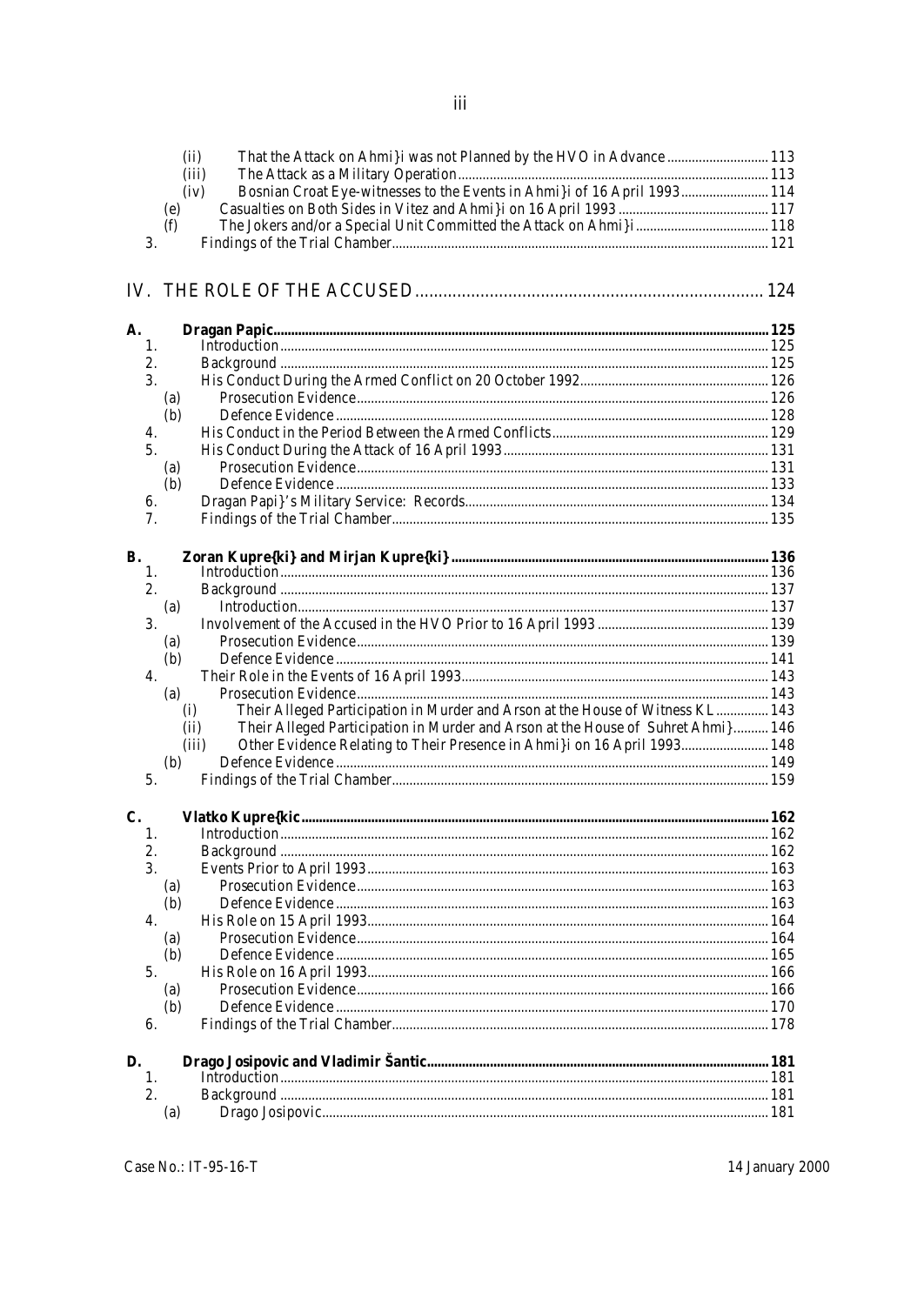|           | (b)        |                                                                                            |  |
|-----------|------------|--------------------------------------------------------------------------------------------|--|
| 3.        |            | Their Alleged Participation in the Killing of Musafer Pu{}ul and Burning of the            |  |
|           |            |                                                                                            |  |
|           | (a)        |                                                                                            |  |
| 4.        |            |                                                                                            |  |
|           | (a)        |                                                                                            |  |
|           | (i)<br>(b) |                                                                                            |  |
|           | (i)        |                                                                                            |  |
| 5.        |            |                                                                                            |  |
|           | (a)        |                                                                                            |  |
|           | (b)        |                                                                                            |  |
| 6.        |            |                                                                                            |  |
| V.        |            |                                                                                            |  |
|           |            |                                                                                            |  |
| А.<br>1.  |            |                                                                                            |  |
| 2.        |            | The Tu Quoque Principle is Fallacious and Inapplicable: The Absolute Character of          |  |
|           |            | Obligations Imposed by Fundamental Rules of International Humanitarian Law 201             |  |
| 3.        |            |                                                                                            |  |
| 4.        |            | The Importance the International Tribunal can Attach to Case Law in its Findings of Law213 |  |
| <b>B.</b> |            |                                                                                            |  |
| 1.        |            |                                                                                            |  |
| 2.        |            |                                                                                            |  |
| 3.        |            |                                                                                            |  |
| 4.        |            |                                                                                            |  |
| 5.        |            |                                                                                            |  |
| 6.        |            | Knowledge of the Context Within Which the Perpetrator's Actions are Taken: the             |  |
|           |            |                                                                                            |  |
| 7.        |            |                                                                                            |  |
|           | (a)        |                                                                                            |  |
|           | (b)        |                                                                                            |  |
| C.        |            |                                                                                            |  |
| 1.        |            | The Alleged Need for a Link Between Persecution and Other International Crimes 229         |  |
| 2.        |            |                                                                                            |  |
|           | (a)        |                                                                                            |  |
|           | (b)        |                                                                                            |  |
|           | (c)        | Can the Acts Covered by the Other Subheadings of Article 5 Fall Within the Notion of       |  |
|           |            |                                                                                            |  |
|           | (d)        | Can Persecution Cover Acts not Envisaged in one of the Other Subheadings of                |  |
|           |            |                                                                                            |  |
| 3.        |            |                                                                                            |  |
| 4.        |            |                                                                                            |  |
| 5.        |            |                                                                                            |  |
| D.        |            |                                                                                            |  |
| 1.        |            |                                                                                            |  |
|           | (a)        |                                                                                            |  |
|           | (i)        |                                                                                            |  |
|           | (ii)       | Murder as a Crime Against Humanity (Article 5(a) of the Statute) and Persecution           |  |
|           |            |                                                                                            |  |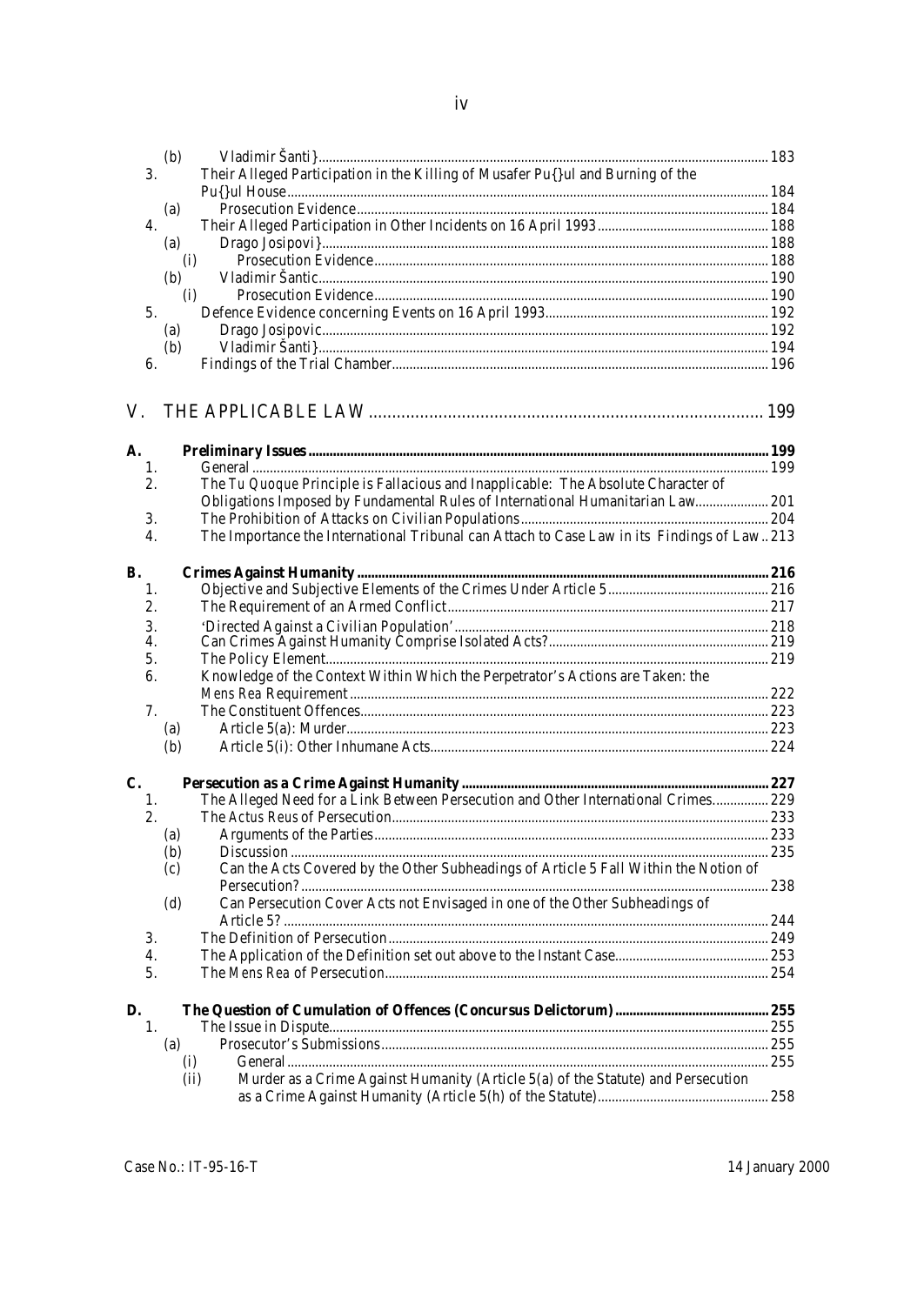|    | (iii)       | Murder as a Crime Against Humanity (Article 5(a) of the Statute) and Murder as a<br>War Crime (Article 3 of the Statute, Incorporating the Prohibition on Murder |     |
|----|-------------|------------------------------------------------------------------------------------------------------------------------------------------------------------------|-----|
|    | (iv)        | Inhumane acts as a Crime Against Humanity (Article 5(i) of the Statute) and Cruel                                                                                |     |
|    | (b)         |                                                                                                                                                                  |     |
| 2. |             |                                                                                                                                                                  |     |
|    | (a)         |                                                                                                                                                                  |     |
|    | (b)         |                                                                                                                                                                  |     |
|    | (i)         |                                                                                                                                                                  |     |
|    | (ii)        | Relationship Between the Various Offences Charged in the Indictment 276                                                                                          |     |
|    |             | Relationship Between "Murder" under Article 3 (War Crimes) and "Murder<br>a.                                                                                     |     |
|    |             | Relationship Between "Persecution" under Article 5(h) (Crimes Against<br>$b$ .                                                                                   |     |
|    |             | Humanity) and "Murder" under Article 5(a) (Crimes Against Humanity) 278                                                                                          |     |
|    |             | Relationship Between "Inhumane Acts" under Article 5(i) (Crimes Against<br>C.                                                                                    |     |
|    |             |                                                                                                                                                                  |     |
|    |             | Relationship Between the Charges for Inhumane Acts (or Cruel Treatment)<br>$d$ .                                                                                 |     |
|    | (iii)       | The Sentence to be Imposed in the Event of More Than One Conviction for A                                                                                        |     |
|    |             |                                                                                                                                                                  |     |
|    | (c)         |                                                                                                                                                                  |     |
|    | (i)<br>(ii) | The Power of the Prosecutor to Opt for Cumulative or Alternative Charges 284<br>The Obligations of the Prosecutor When She Decides to Change the Legal           |     |
|    |             | Classification of Facts in the Course of Trial and the Power of a Trial Chamber                                                                                  |     |
|    |             | When it Disagrees with the Prosecutor's Legal Classification of the Facts 286                                                                                    |     |
|    |             |                                                                                                                                                                  |     |
|    |             |                                                                                                                                                                  |     |
| Α. |             |                                                                                                                                                                  |     |
| В. |             |                                                                                                                                                                  |     |
| C. |             | The Persecutory Nature of the Croatian Attack on Ahmi}i on 16 April 1993 - Ahmi}i                                                                                |     |
|    |             |                                                                                                                                                                  |     |
| D. |             | Irrelevance of Similar Conduct by Muslims against Croats in Other Villages 301                                                                                   |     |
| E. |             |                                                                                                                                                                  | 302 |
| 1. |             |                                                                                                                                                                  |     |
| 2. |             |                                                                                                                                                                  |     |
|    | (a)         |                                                                                                                                                                  |     |
|    | (b)         |                                                                                                                                                                  |     |
| 3. |             |                                                                                                                                                                  |     |
|    | (a)         |                                                                                                                                                                  |     |
|    | (b)         |                                                                                                                                                                  |     |
| 4. |             |                                                                                                                                                                  |     |
|    | (a)         |                                                                                                                                                                  |     |
|    | (b)         |                                                                                                                                                                  |     |
| 5. |             |                                                                                                                                                                  |     |
|    | (a)         |                                                                                                                                                                  |     |
|    | (b)         |                                                                                                                                                                  |     |
| 6. |             |                                                                                                                                                                  |     |
|    | (a)         |                                                                                                                                                                  |     |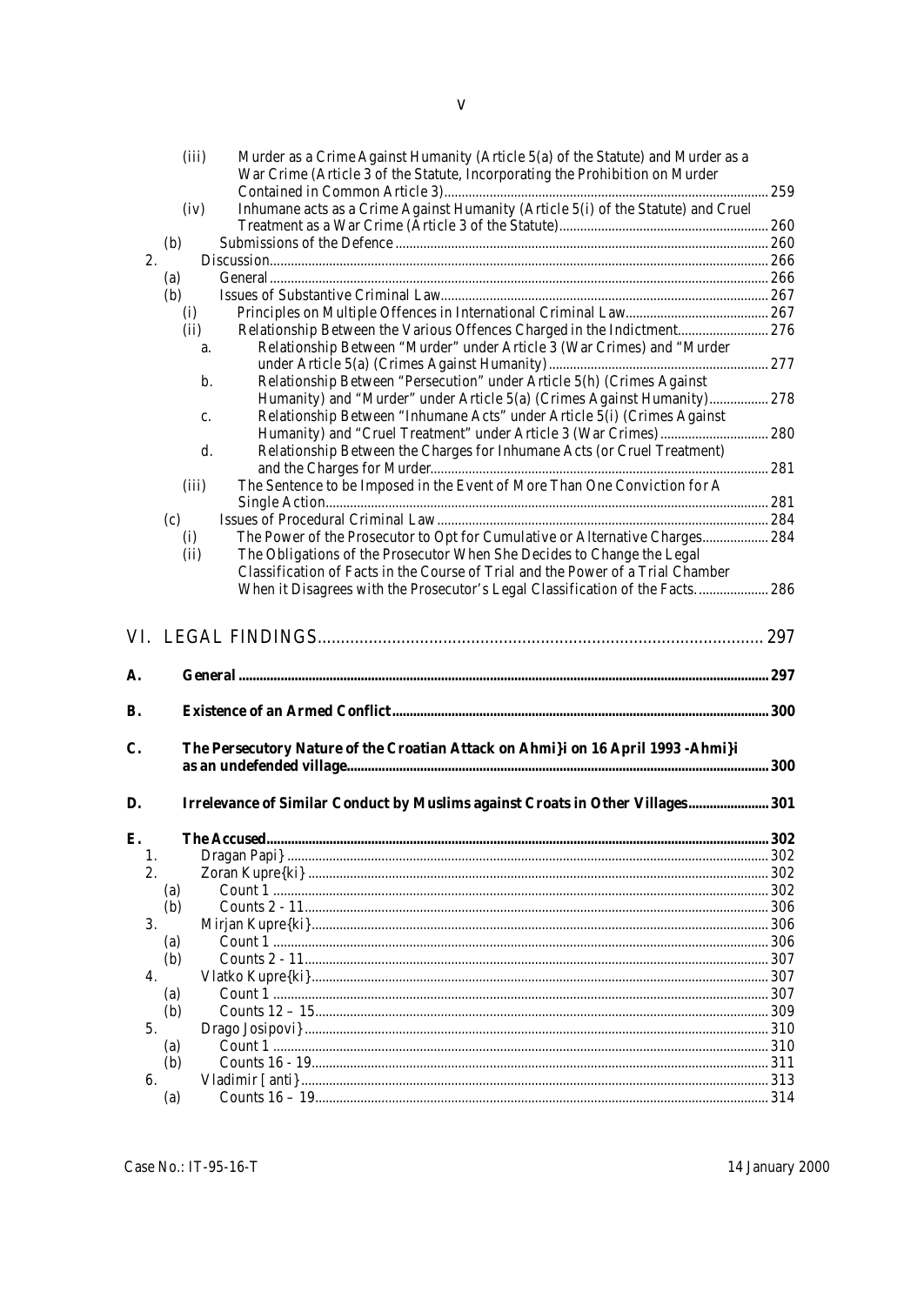vi

| VII.                                      |                                                                      |  |
|-------------------------------------------|----------------------------------------------------------------------|--|
| А.                                        |                                                                      |  |
| В.                                        |                                                                      |  |
| C.<br>1.<br>2.<br>3.                      | (a)<br>(b)<br>(c)                                                    |  |
| D.                                        | (d)                                                                  |  |
| VIII.                                     |                                                                      |  |
| А.<br>1.<br>2.<br>3.<br>4.<br>5.<br>6.    |                                                                      |  |
| В.                                        |                                                                      |  |
| $C_{\cdot}$<br>1.<br>2.<br>3.<br>4.<br>5. |                                                                      |  |
| D.                                        |                                                                      |  |
| Ε.                                        |                                                                      |  |
|                                           |                                                                      |  |
|                                           |                                                                      |  |
|                                           | ANNEX C - Aerial Photograph of Ahmici with Highlighted Landmarks 342 |  |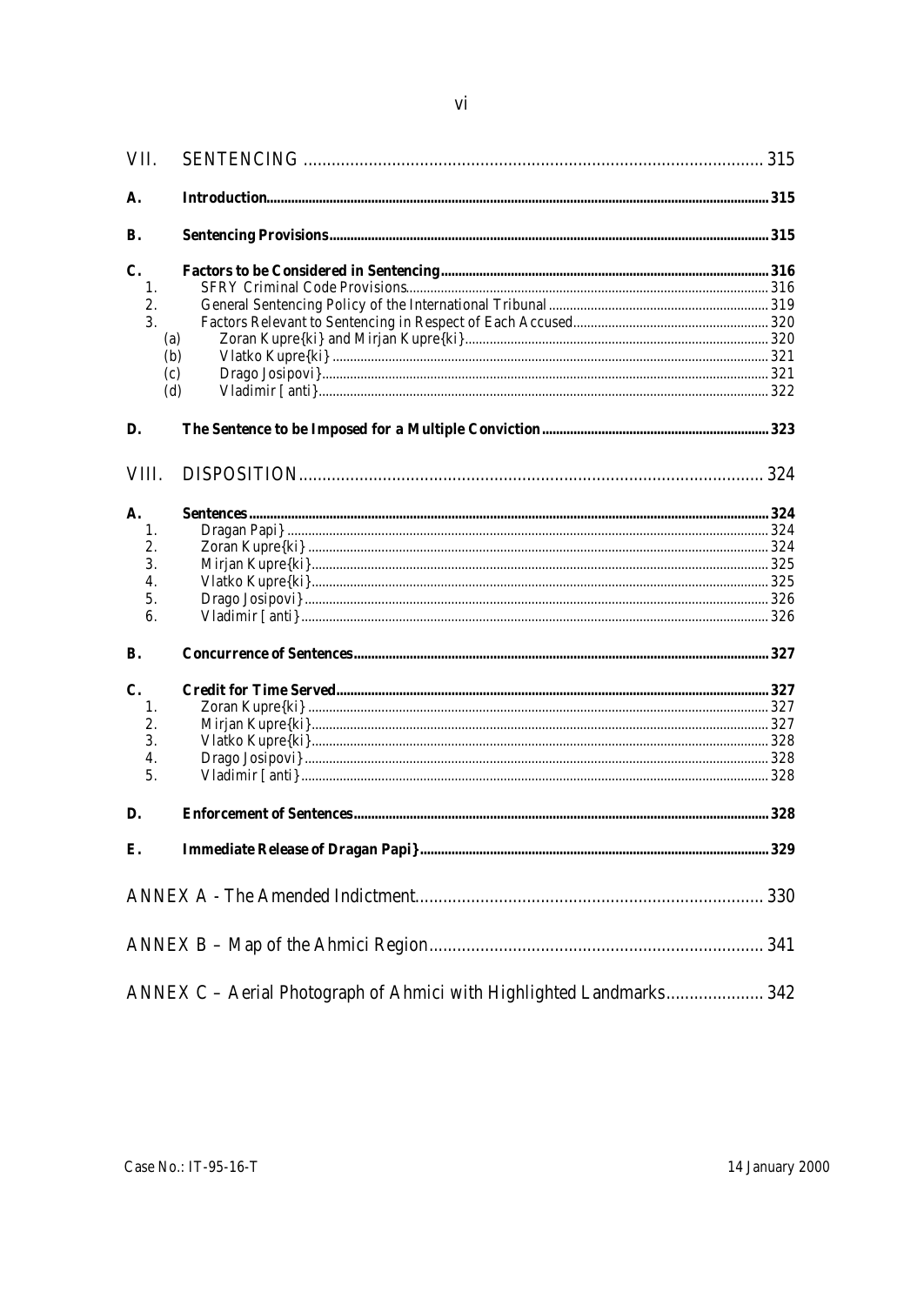The trial of Zoran Kupre{ki}, Mirjan Kupre{ki}, Vlatko Kupre{ki}, Drago Josipovi}, Dragan Papi}, Vladimir [anti}, hereafter the "accused", before this Trial Chamber of the International Tribunal for the Prosecution of Persons Responsible for Serious Violations of International Humanitarian Law Committed in the Territory of the Former Yugoslavia since 1991, hereafter "International Tribunal", commenced on 17 August 1998 and came to a close on 10 November 1998.

Having considered all of the evidence presented to it during the course of this trial, along with the written and oral submissions of the Office of the Prosecutor, hereafter "Prosecution", and the Defence for the accused, the Trial Chamber

## **HEREBY RENDERS ITS JUDGEMENT.**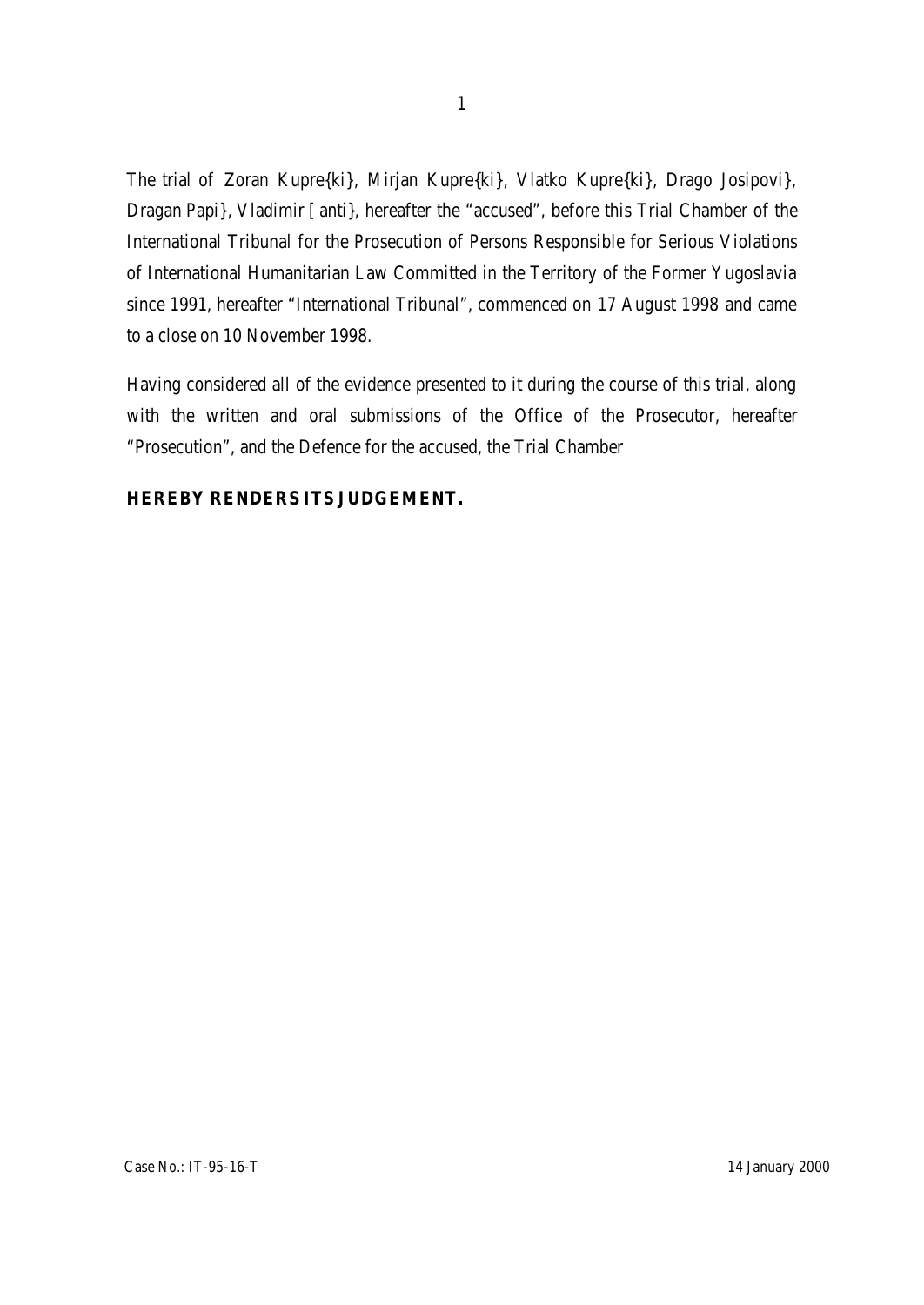# **I. INTRODUCTION**

#### **A. The International Tribunal**

1. The International Tribunal is governed by its Statute, adopted by the Security Council of the United Nations on 25 May 1993, hereafter "Statute",<sup>1</sup> and by the Rules of Procedure and Evidence of the International Tribunal, hereafter "Rules", adopted by the Judges of the International Tribunal on 11 February 1994, as amended.<sup>2</sup> Under the Statute, the International Tribunal has the power to prosecute persons responsible for serious violations of international humanitarian law committed in the territory of the former Yugoslavia since 1991.<sup>3</sup> Articles 2 through 5 of the Statute further confer upon the International Tribunal jurisdiction over grave breaches of the Geneva Conventions of 12 August 1949 (Article 2); violations of the laws or customs of war (Article 3); genocide (Article 4); and crimes against humanity (Article 5).

#### **B.** Procedural Background<sup>4</sup>

2. On 2 November 1995 the Prosecutor of the International Tribunal for the Former Yugoslavia ("the Tribunal") issued an indictment charging Zoran Kupre{ki}, Mirjan Kupre{ki}, Vlatko Kupre{ki}, Vladimir [anti}, Dragan Papi}, Drago Josipovi}, Stipo Alilovi} and Marinko Katava with grave breaches under Article 2(a), (c), (d) and (g) as well as violations of the laws or customs of war under Article 3 of the Tribunal's Statute. The basis of the indictment was the accused's alleged participation in the two conflicts in the village of Ahmi}i in the Lašva River Valley in Bosnia and Herzegovina on 20 October 1992 and 16 April 1993. During those conflicts, a large number of the Muslim citizens of that village were killed and expelled from their homes as part of a campaign of "ethnic cleansing" by the Croatian military.

 $\overline{a}$ 

<sup>&</sup>lt;sup>1</sup> S/RES/827 (1993).

<sup>&</sup>lt;sup>2</sup> IT/32/Rev. 17.

<sup>3</sup> Art. 1 of the Statute.

<sup>&</sup>lt;sup>4</sup> When the Trial Chamber speaks of Croatian or Croat forces in this Judgement it means the Bosnian Croatian forces and not those of the Republic of Croatia.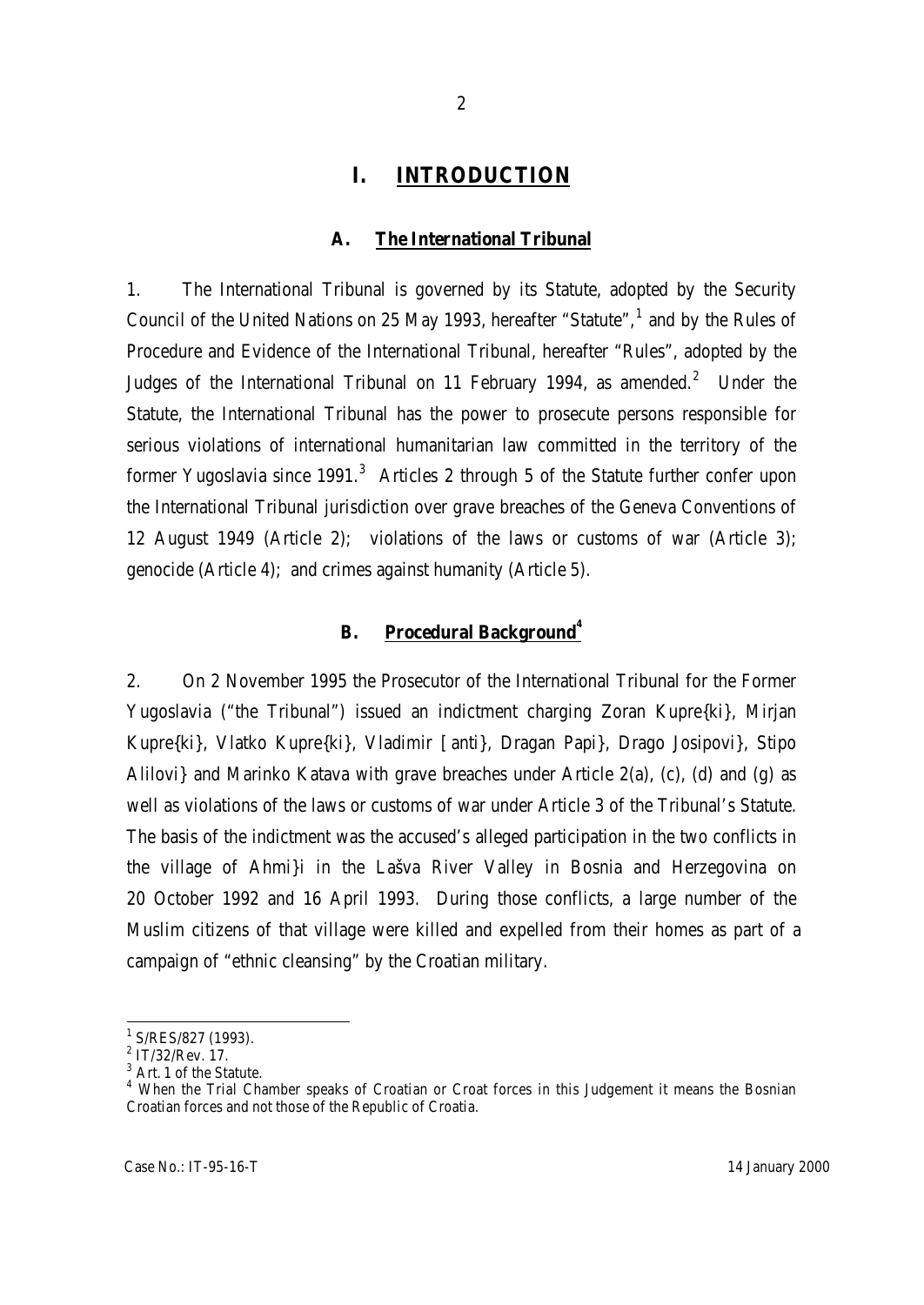3. The indictment was reviewed and confirmed by Judge Gabrielle Kirk McDonald on 10 November 1995 against all accused. The Judge also issued an order for nondisclosure of the indictment on the same date. The latter order was vacated in part on 8 December 1995 by Judge Lal Chand Vohrah to allow the service of the arrest warrants against the accused and orders for surrender, signed by Judge Vohrah on the same day, on the Republic of Bosnia and Herzegovina. The non-disclosure order was further vacated by Judge McDonald on 3 April 1996 to allow the disclosure of the witnesses' names to law enforcement agencies designated by the Prosecution for purposes of the protection of those witnesses. On 26 June 1996 the non-disclosure order was fully vacated by Judge McDonald.

4. Due to difficulties with respect to the service of the indictments on the accused, Judge McDonald on 20 November 1996 issued an order under Rule 61 of the Rules of Procedure and Evidence, inviting the Prosecutor to submit a written report on the measures taken to effect the personal service of the indictment up until 4 December 1996. The time limit was extended by an order of 4 December 1996 until 13 December 1996.

5. The Registrar publicised the indictment on 11 December 1996 under Rule 60 of the Rules of Procedure and Evidence. On 13 December 1996 the Prosecution submitted its report on the measures taken. Judge McDonald then ordered the Prosecutor on 6 January 1997 to submit the indictment to Trial Chamber II for public examination.

6. The accused Marinko Katava (on 14 May 1997), the accused Mirjan and Zoran Kupre{ki} and the co-accused Drago Josipovi} (on 15 May 1997) and the accused Dragan Papi} (on 28 May 1997), through their counsel, requested the Tribunal to quash the arrest warrants and declared their preparedness to come to The Hague; they were, however, fearful that they would have to spend a long time in detention before their case came to trial. They thus expressed their willingness to be questioned in Vitez. These applications were denied by an order of Judge McDonald of 16 June 1997.

7. On 3 October 1997, the Prosecutor applied to the Tribunal for an order for the detention of the accused. The order was granted on 3 October 1997 with regard to all accused by Judge Saad Saood Jan. On 4 October 1997, the Prosecutor applied for an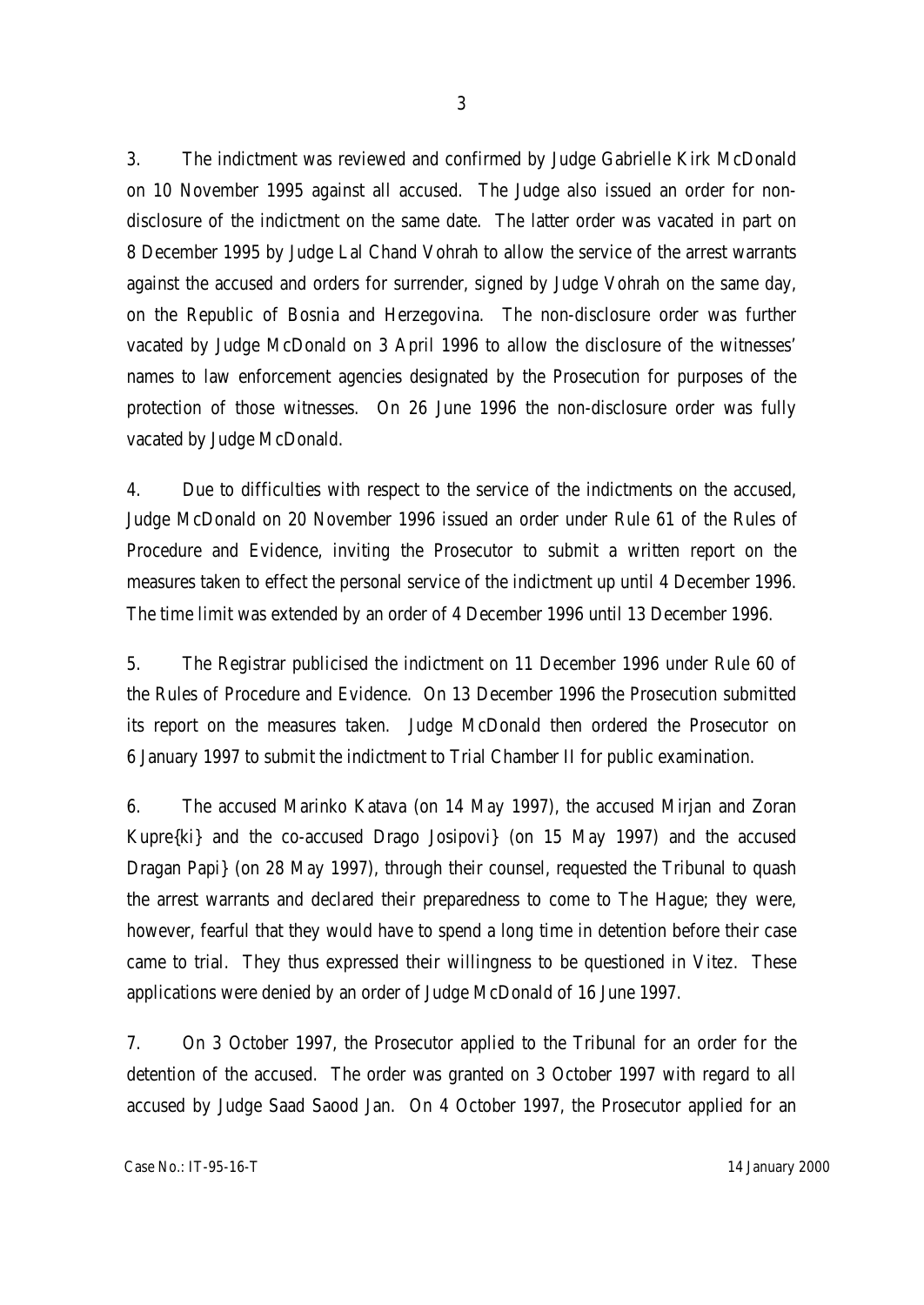order under Rule 59 *bis* of the Rules of Procedure and Evidence to allow her representatives to take any of the accused into custody and to transport them to the seat of the Tribunal. The application was granted by Judge Jan on the same date. The accused, with the exception of Vlatko Kupre{ki}, surrendered themselves on 6 October 1997.

8. On 8 October 1997 the accused, again with the exception of Vlatko Kupre{ki}, appeared before Trial Chamber I in accordance with Rule 62 of the Rules of Procedure and Evidence. They pleaded not guilty to the charges against them. Vlatko Kupre{ki} was arrested on 18 December 1997 and had his initial appearance before Trial Chamber II on 16 January 1998; he pleaded not guilty to all charges against him.

9. The Prosecution moved that the indictment against Marinko Katava be withdrawn, and leave to withdraw was granted on 19 December 1997 by a decision of Trial Chamber II of the same date, on the grounds that there was insufficient evidence against the accused to justify proceeding with his prosecution. On 23 December 1997, the Trial Chamber issued an order holding all pre-trial motions in abeyance on the grounds that the Prosecutor wished to amend the indictment. On the same date, the Trial Chamber granted leave to the Prosecution to withdraw the indictment against Stipo Alilovi}, because the accused had since died.

10. On 16 January 1998, a status conference was held before Trial Chamber II. It resulted in the scheduling order of 21 January 1998 regarding the filing of the Prosecution's pre-trial brief and other documents, as well as the Defence's response to them. On 22 January 1998 the Trial Chamber issued an order for the protection of five of the Prosecution witnesses under Rule 75 of the Rules of Procedure and Evidence.

11. On 9 February 1998, the Prosecutor filed a motion for leave to amend the indictment, in which she replaced the previous charges under Article 2 of the Tribunal's Statute with charges under Article 5(a), (h) and (i) of the Statute (murder, persecution and other inhumane acts) and changed the charges under Article 3 of the Statute by referring to Common Article 3(1)(a) of the Geneva Conventions (murder and cruel treatment).

12. Objections against the form of the indictment based on lack of specificity and cumulative charging were filed by counsel for the accused Dragan Papi} on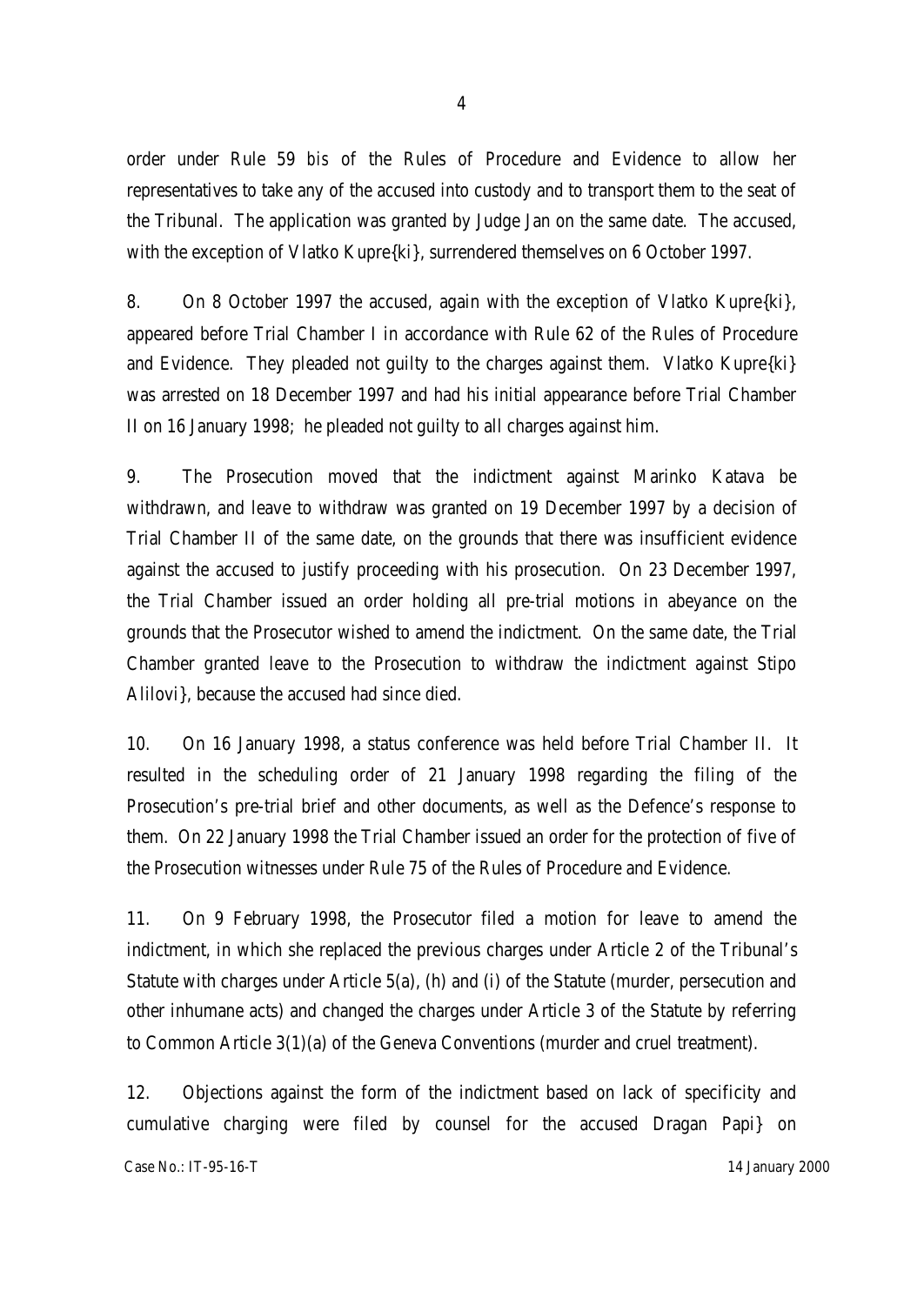25 March 1998, for Vlatko Kupre{ki} on 29 March 1998, for Vladimir [anti} on 30 March 1998, for Zoran Kupre{ki} on 31 March 1998, for Drago Josipovi} on 2 April 1998 and for Mirjan Kupre{ki} on 16 April 1998. The Prosecutor replied to these motions on 21 April 1998. On 29 March 1998, the accused Vlatko Kupre{ki} moved to be provisionally released, and on 15 April 1998 requested a severance of the case against him. A motion for severance was also filed by counsel for the accused Mirjan and Zoran Kupre{ki} on 17 April 1998. The Prosecutor replied to these on 28 April 1998. By a decision of 15 May 1998, the Trial Chamber rejected the accused's motions as to defects in the form of the indictment. On the same day, the motions for severance of trials were also rejected and the motion of the accused Vlatko Kupre{ki} dismissed.

13. On 6 April 1998, the Prosecutor filed a motion to delay the disclosure of witness statements and witness identities on the grounds that some of the Prosecution witnesses had complained about being approached by persons on behalf of the accused and asked to provide exonerating witness statements in exchange for money; some witnesses were also fearful of reprisals. On 28 April 1998, the Trial Chamber issued a scheduling order setting 15 May 1998 as a hearing date on which oral argument was heard in closed session on the Prosecutor's motion of 6 April 1998 concerning the disclosure of witness statements and identities. On 21 May 1998, the Prosecution's motion for delaying the disclosure of witness statements and identities was denied, but certain safeguards for the witnesses and a procedure for contact with these witnesses by the Defence were established, including requests for assistance to the International Police Task Force (IPTF), SFOR and Bosnia and Herzegovina of 12 June 1998 in order to ensure compliance with the abovementioned decision.

14. A scheduling order of the Trial Chamber of 20 May 1998 set 17 August 1998 as the date for the commencement of the trial and requested the parties to finalise their pretrial preparations.

15. On 13 July 1998 the Prosecution filed its pre-trial brief in which it summarised the factual allegations against the accused and their legal evaluation.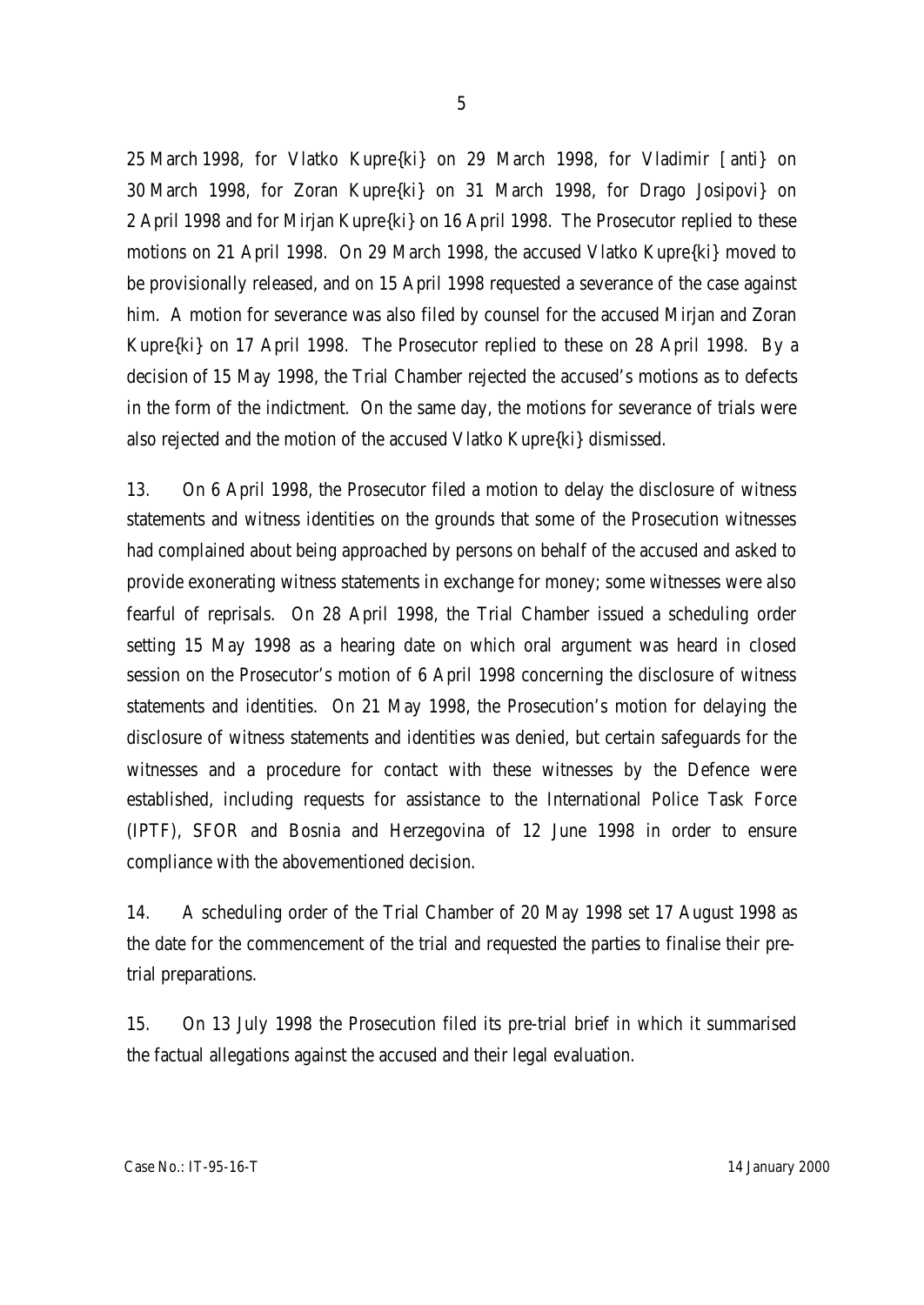16. On 15 July 1998 the accused Vlatko Kupre{ki} moved that the indictment against him be withdrawn on the basis of insufficient evidence. The motion was dismissed by a decision of 11 August 1998, on the grounds that the issues raised by the accused could only be dealt with by a full hearing on the merits.

17. The trial began with the case for the Prosecution on 17 August 1998 before Trial Chamber II composed of Judges Cassese (presiding), May and Mumba. The case for the Prosecution in chief ended on 15 October 1998.

18. On 21 September 1998 the Trial Chamber handed down a guideline decision on communication between parties and witnesses, stating that as a matter of principle, once a witness had made the solemn declaration, none of the parties must approach him or her except with the leave of the Trial Chamber.

19. The President of the Tribunal authorised an on-site visit of the Trial Chamber to Ahmi}i by a decision of 29 September 1998. However, due to security concerns, this visit did not take place.

20. On 7 December 1998, counsel for the accused Vlatko Kupre{ki} filed a motion for withdrawal of the indictment against his client on the basis that the evidence of the Prosecution was insufficient. The Trial Chamber construed this request as a motion for a judgement of acquittal under Rule 98 *bis* of the Rules of Procedure and Evidence, and denied the motion by a decision of 18 December 1998. The accused repeated his motion on 21 December 1998, and this motion was also rejected by a decision of the Trial Chamber of 8 January 1999.

21. On 11 January 1999, the presentation of the Defence case in-chief began, ending on 23 July 1999. The Prosecution presented rebuttal evidence between 27 September and 4 October 1999, and the Defence led rejoinder witnesses on 5 and 6 October 1999.

22. The Trial Chamber issued a decision on the order of the presentation of the evidence on 21 January 1999, setting out the procedure for examination-in-chief, crossand re-examination of witnesses, which restated the oral ruling of the Trial Chamber in the hearing of 15 January 1999.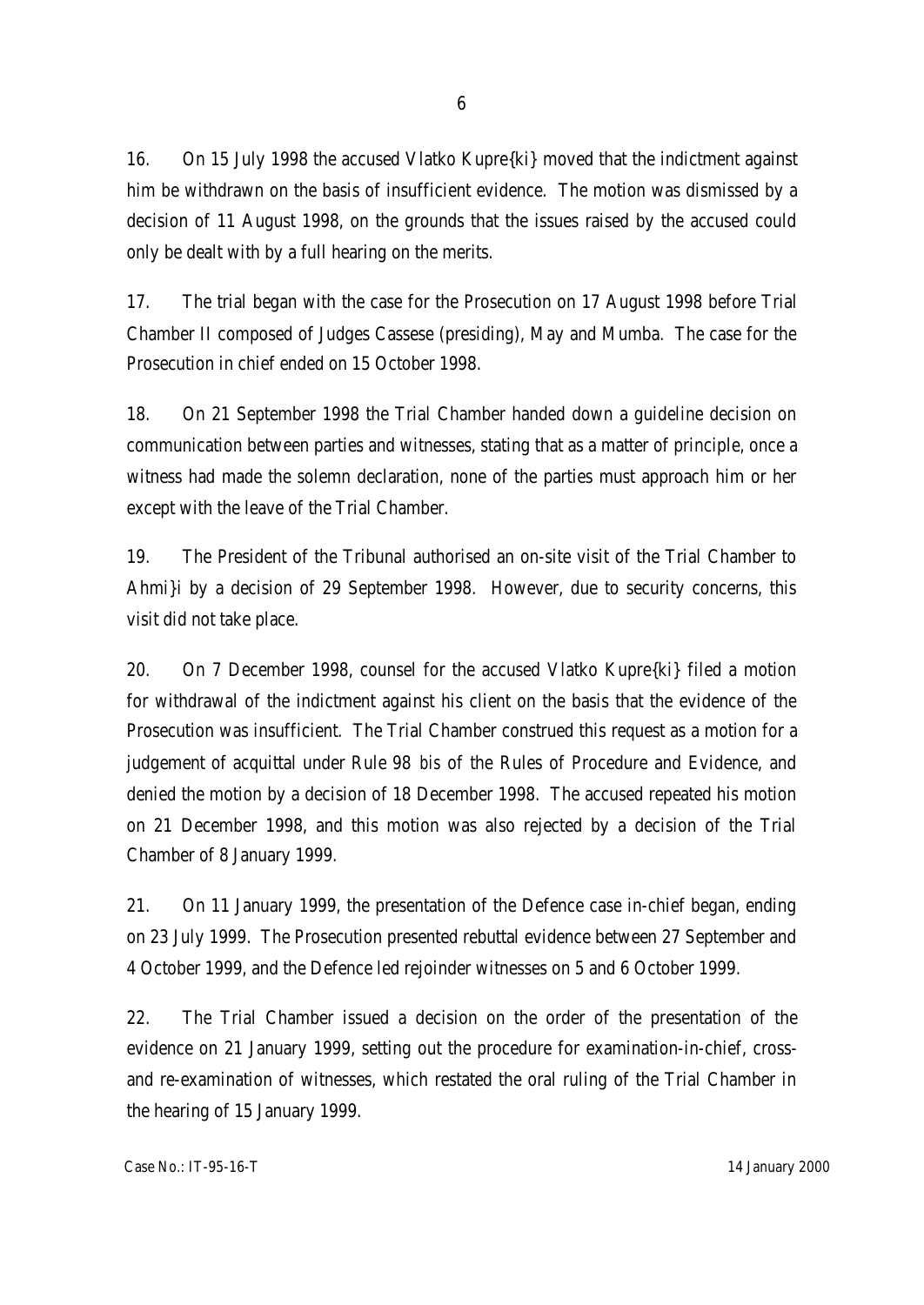23. On 3 February 1999, the Trial Chamber in a decision of the same date addressed the question put forward by the Defence as to whether the defence of *tu quoque* was available under international humanitarian law, answering the question in the negative, on the grounds that the obligations under humanitarian law were applicable *erga omnes*. The Trial Chamber restated its position in a decision of 17 February 1999.

24. On 11 February 1999, with the consent of the parties, the Trial Chamber issued a decision to proceed by way of deposition with the hearing of witnesses on 11 and 12 February 1999, as for medical reasons, Judge Cassese was temporarily indisposed. As Judge May was also temporarily indisposed on medical grounds on 24 February 1999, the Trial Chamber on 25 February 1999, at the request of the Prosecution but against the objections of counsel for Dragan Papi}, issued a further decision to proceed by way of deposition with the hearing of witnesses on 24, 25 and 26 February 1999. This latter decision was appealed by counsel for Dragan Papi} and reversed by the Appeals Chamber in its decision of 15 July 1999. $5$  However, counsel for Dragan Papi} subsequently waived his right granted under the Appeals Chamber's decision to have the respective witnesses re-heard before the full Trial Chamber.

25. On 6 May 1999, the Trial Chamber granted provisional release to the accused Drago Josipovi} to attend the funeral of his mother who had died on 5 May 1999. The accused left the detention unit on 7 May 1999, accompanied by a staff member of the Tribunal, and returned there on 10 May 1999. Subsequently, the other accused also applied for provisional release: Drago Josipovi}, Mirjan and Zoran Kupre{ki} by an oral motion during the hearing of 22 July 1999 and Dragan Papi} by a written motion on 26 July 1999. All motions were denied by the Trial Chamber in its decision of 30 July 1999 on the grounds that while a majority of the Trial Chamber (Judge May dissenting) would be prepared to take exceptional circumstances into account, it nevertheless insisted that safety concerns be adequately addressed. In this regard, the relevant authorities of Bosnia and Herzegovina had refused to sign undertakings guaranteeing the return of the Kupre{ki} brothers to the detention unit and their arrest

 5 IT-96-16-AR73.3 - Judge David Hunt appended a separate opinion, joining in the decision of the majority, but dissenting on some of the reasoning.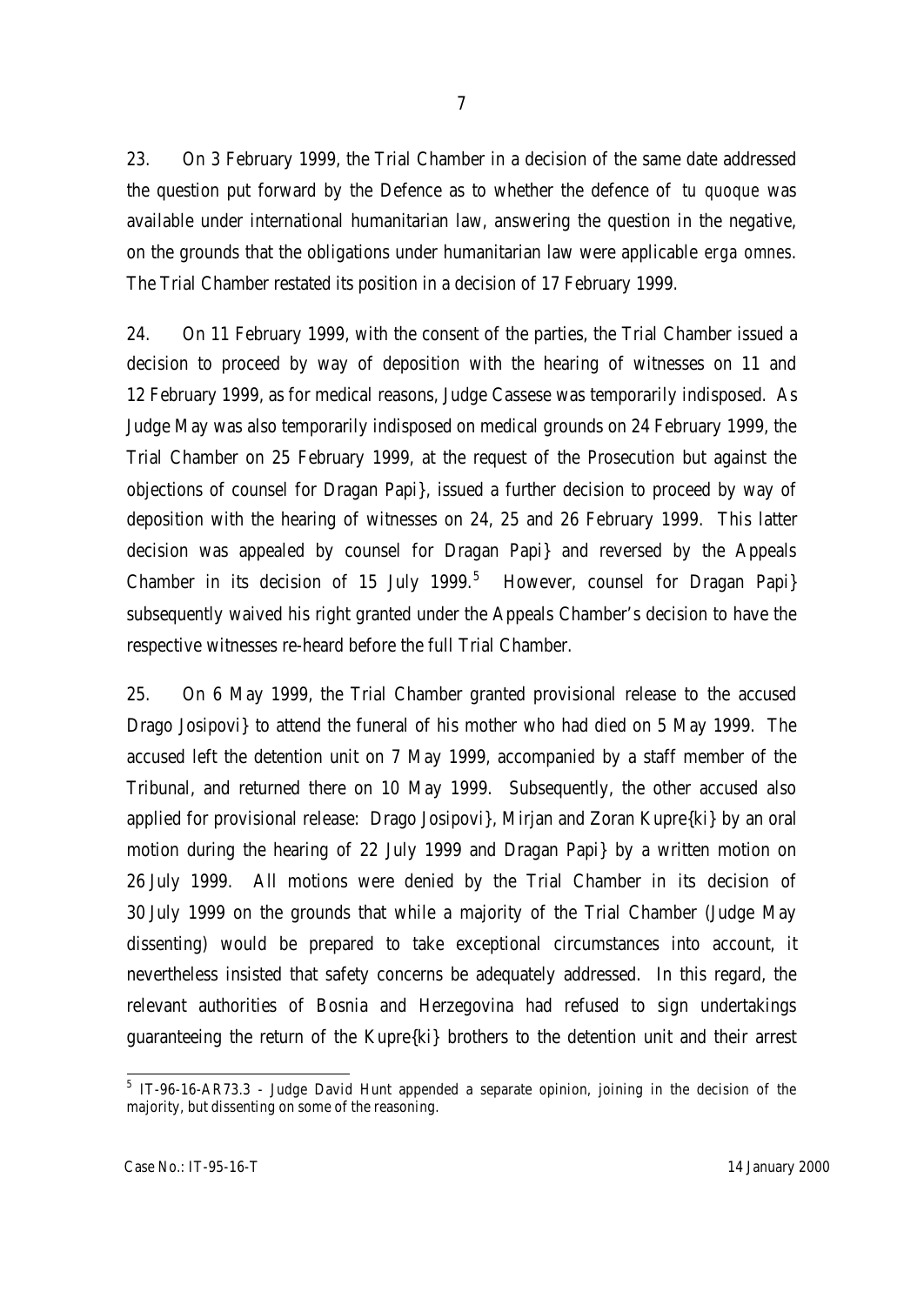should they try to abscond, and thus the Trial Chamber could infer that such undertakings would also not be forthcoming with regard to the other two accused. Counsel for Drago Josipovi} sought leave to appeal this decision by a motion of 4 August 1999 and counsel for the accused Kupre{ki} by a motion of 6 August 1999. The Appeals Chamber, in two decisions of 18 August 1999, $^6$  denied leave to appeal, no exceptional circumstances having been shown, but stated that the Trial Chamber had erred in inferring from the refusal of Bosnia and Herzegovina to give undertakings for the accused Kupre{ki} that no such undertakings would therefore have been given for the appellant Josipovi} either.

26. The accused Vlatko Kupre{ki} applied anew for a judgement of acquittal under Rule 98 *bis* of the Rules of Procedure and Evidence on 23 July 1999; the request was denied by a decision of the Trial Chamber of 28 July 1999, which stated that Rule 98 *bis* only applied to a submission of no case to answer following the close of the case for the Prosecution, but was inapplicable once the evidence for the Defence had been put before the Court.

27. By decisions of 6 August 1999, the Registrar withdrew the assignment of defence counsel for all accused, on the basis that she had received information from the media that there had been an auction of paintings by Croat detainees organised by a Croatian support group, and that the revenues from this auction amounted to DM 4.300.000. From this the Registrar concluded that the accused were now able to pay for their own counsel. The accused objected to the withdrawal on the grounds that they had not received any significant financial support from that Croatian organisation apart from pocket money for the detention unit and support for their families. The Trial Chamber reversed the decisions of the Registrar by a decision of 3 September 1999; in the opinion of the Trial Chamber the burden of proof for the fact that the accused were no longer indigent was on the Registrar, and media reports alone could not be regarded as sufficient evidence for a court of law.

 6 IT-95-16-AR65 for the accused Drago Josipovi}; IT-95-16-AR65.2 for the accused Mirjan and Zoran Kupre{ki}.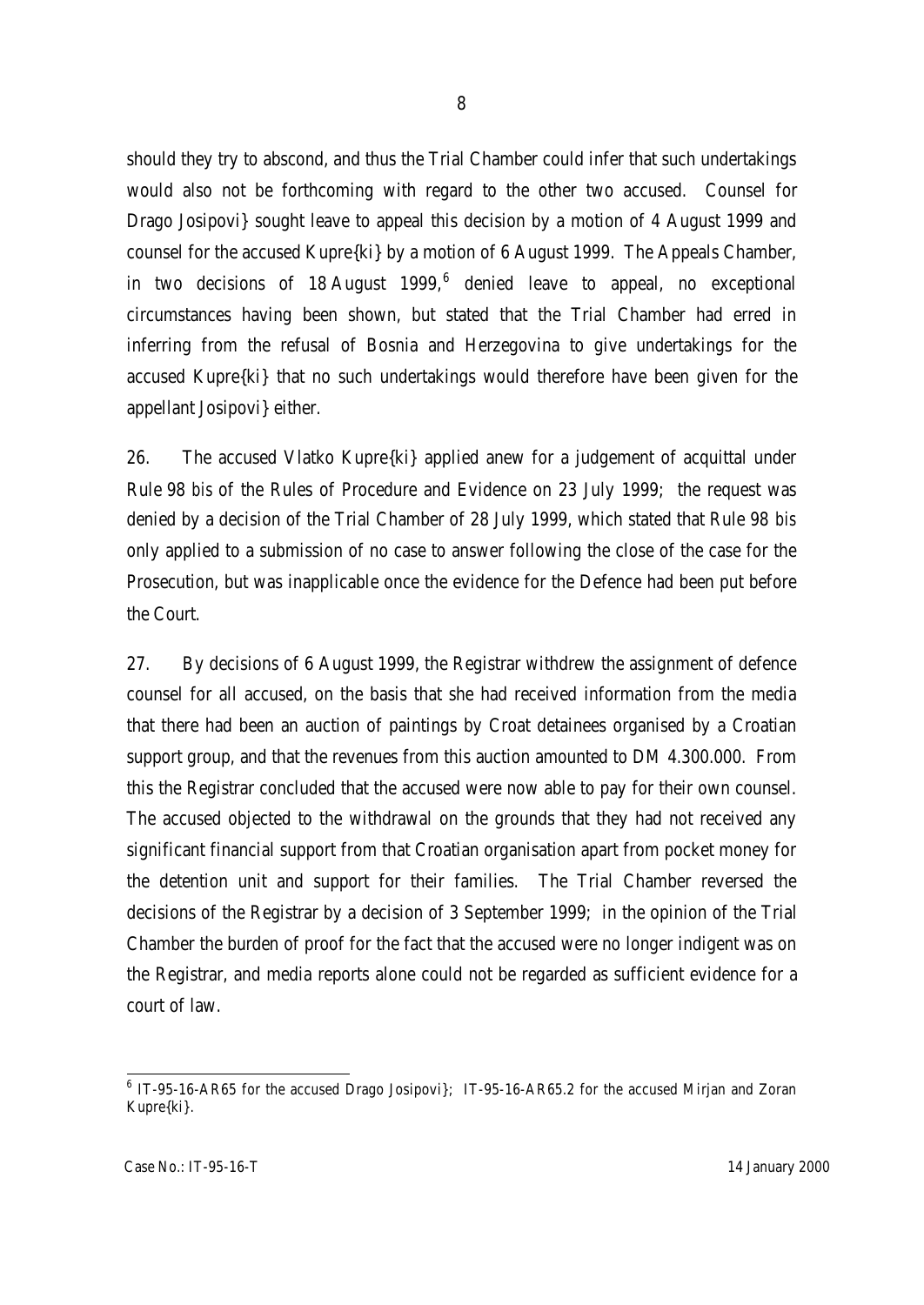28. The accused Mirjan Kupre{ki} and Zoran Kupre{ki} filed another motion for provisional release on 3 September 1999, to which the application of Drago Josipovi} was joined on the same date. Their motions were denied by the Trial Chamber in its decision of 13 September 1999 for lack of exceptional circumstances under Rule 65 of the Rules of Procedure and Evidence. For the same reasons, the Trial Chamber denied the requests for provisional release of Dragan Papi} of 10 September 1999 and Vladimir [anti} of 9 September in its decisions of 14 September 1999.

29. The Trial Chamber, over 111 days, heard a total of 56 witnesses for the prosecution during their case in chief and another 4 during rebuttal, 96 witnesses for the Defence and one court witness. The accused Mirjan Kupre{ki}, Zoran Kupre{ki} and Vlatko Kupre{ki} also gave sworn testimony as witnesses in their own case between 14 and 23 July 1999. The three other accused chose not to testify on their own behalf.

30. The final trial briefs of the Prosecution and of all Defence counsel were submitted on 5 November 1999. Closing arguments were heard between 8 and 10 November 1999.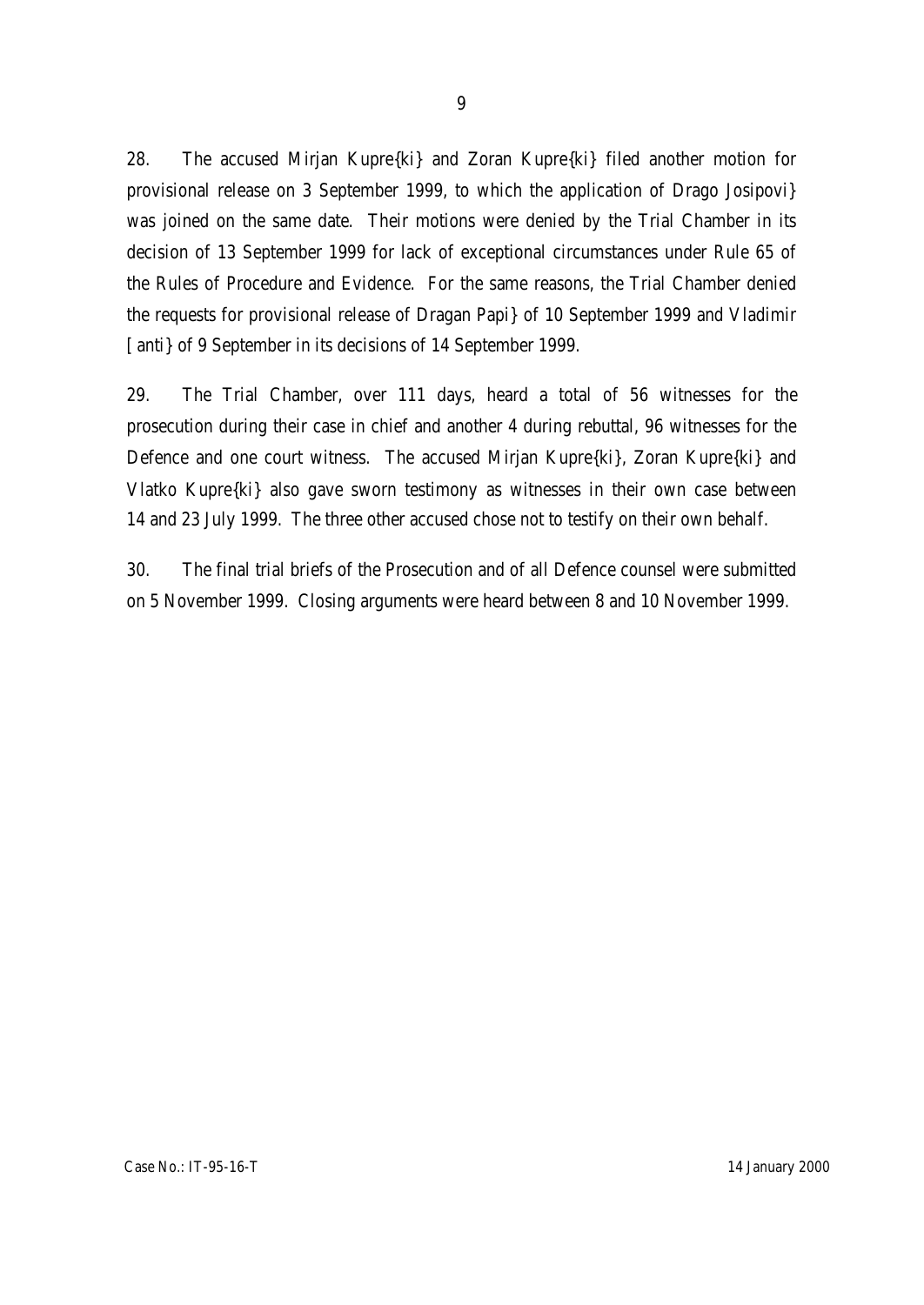# **II. THE CHARGES AGAINST THE ACCUSED**

31. The Prosecutor alleged the following facts and charged the following counts:

32. The accused helped prepare the April 1993 attack on the Ahmi}i-Šanti}i civilians by: participating in military training and arming themselves; evacuating Bosnian Croat civilians the night before the attack; organising HVO soldiers, weapons and ammunition in and around the village of Ahmi}i-Šanti}i; preparing their homes and the homes of their relatives as staging areas and firing locations for the attack, and by concealing from the other residents the fact that the attack was imminent.

33. Under COUNT 1 all six accused are charged with a CRIME AGAINST HUMANITY, punishable under Article 5(h) (persecution) of the Statute of the Tribunal, on the grounds that from October 1992 until April 1993 they persecuted the Bosnian Muslim inhabitants of Ahmi}i-Šanti}i and its environs on political, racial or religious grounds by planning, organising and implementing an attack which was designed to remove all Bosnian Muslims from the village and surrounding areas. As part of this persecution, the accused participated in or aided and abetted the deliberate and systematic killing of Bosnian Muslim civilians, the comprehensive destruction of their homes and property, and their organised detention and expulsion from Ahmi}i-Šanti}i and its environs.

34. Under COUNTS 2-9 the accused Mirjan and Zoran Kupre{ki} are charged with murder as a CRIME AGAINST HUMANITY, punishable under Article 5(a) (murder) of the Statute of the Tribunal, and a VIOLATION OF THE LAWS OR CUSTOMS OF WAR, punishable by Article 3 of the Statute of the Tribunal and recognised by Article 3(1)(a) (murder) of the Geneva Conventions. When the attack on Ahmi}i-Šanti}i commenced in the early morning of 16 April 1993, Witness KL was living with his son, Naser, Naser's wife, Zehrudina, and their two children, Elvis (aged 4) and Sejad (aged 3 months). Armed with an automatic weapon, Zoran and Mirjan Kupre{ki} entered Witness KL's house. Zoran Kupre{ki} shot and killed Naser. He then shot and wounded Zehrudina. Mirjan Kupre{ki} poured flammable liquid onto the furniture to set the house on fire. The accused then shot the two children, Elvis and Sejad. When Witness KL fled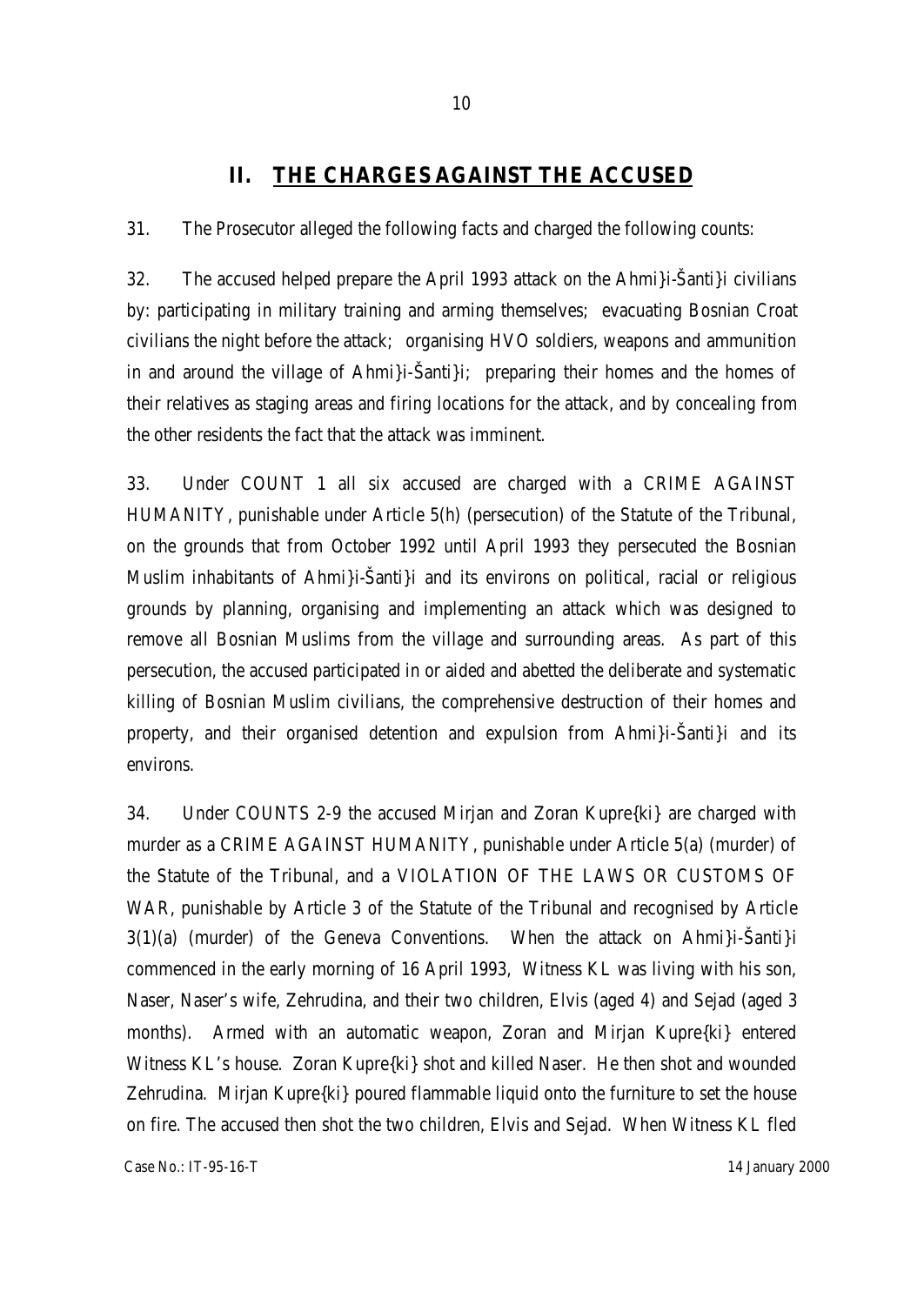the burning house, Zehrudina, who was wounded, was still alive, but ultimately perished in the fire. Naser, Zehrudina, Elvis and Sejad all died and Witness KL received burns to his head, face and hands.

35. Under COUNTS 10 and 11 Zoran and Mirjan Kupre{ki} are charged with a CRIME AGAINST HUMANITY, punishable by Article 5(i) (inhumane acts) of the Statute of the Tribunal and a VIOLATION OF THE LAWS OR CUSTOMS OF WAR, punishable under Article 3 of the Statute of the Tribunal and recognised by Article 3(1)(a) (cruel treatment) of the Geneva Conventions, on the grounds of killing Witness KL's family before his eyes and causing him severe burns by burning down his home while he was still in it.

36. Under COUNTS 12-15 the accused Vlatko Kupre{ki} is charged with murder and inhumane and cruel treatment as CRIMES AGAINST HUMANITY, punishable under Article 5(a) (murder), and Article 5(i) (inhumane acts) of the Statute of the Tribunal, as well as VIOLATIONS OF THE LAWS OR CUSTOMS OF WAR, punishable by Article 3 of the Statute of the Tribunal and recognised by Article 3(1)(a) (murder and cruel treatment) of the Geneva Conventions. Before the 16 April 1993 attack, HVO soldiers armed with automatic rifles congregated at the residence of the accused in Ahmi}i. When the attack commenced, several HVO units used his residence as a staging area. Other HVO soldiers shot at Bosnian Muslim civilians from the accused's house throughout the attack. Members of the Pezer family, who were Bosnian Muslims, decided to escape through the forest. As they ran by the accused's house toward the forest, the accused and other HVO soldiers in front of his house, aiding and abetting each other, shot at the group, wounding D'enana Pezer, the daughter of Ismail and Fata Pezer, and another woman. D'enana Pezer fell to the ground and Fata Pezer returned to assist her daughter. The accused and the HVO soldiers shot Fata Pezer and killed her.

37. Under COUNTS 16-19, Drago Josipovi} and Vladimir [anti} are charged with CRIMES AGAINST HUMANITY, punishable under Article 5(a) (murder) and 5(i) (inhumane acts) of the Statute of the Tribunal, as well as with VIOLATIONS OF THE LAWS OR CUSTOMS OF WAR, punishable by Article 3 of the Statute of the Tribunal and recognised by Article 3(1)(a) (murder and cruel treatment) of the Geneva

Case No.: IT-95-16-T 14 January 2000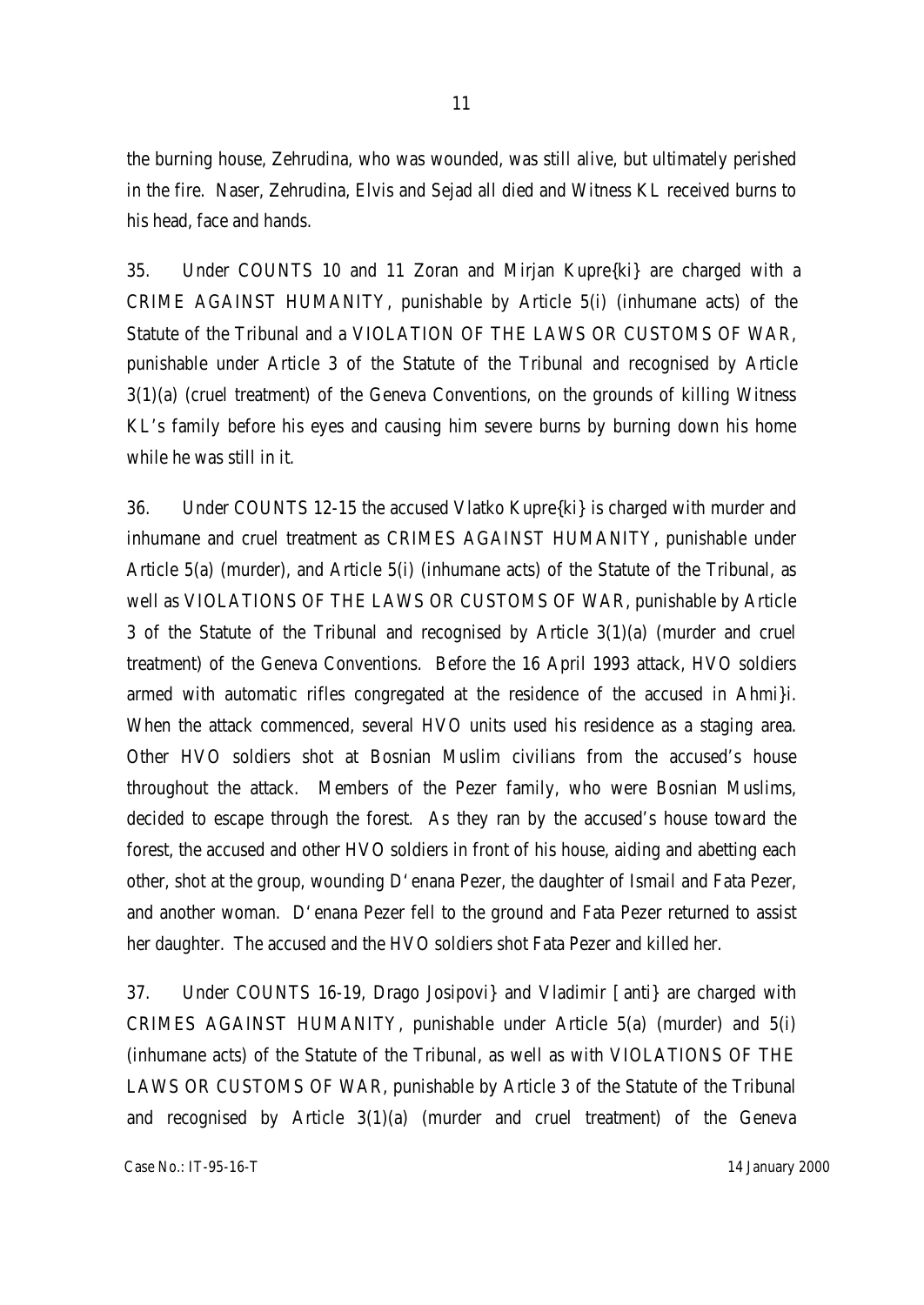Conventions. On 16 April 1993, numerous HVO soldiers, including the accused, attacked the home of Musafer and Suhreta Pušcul, while the family, which included two young daughters, was sleeping. During the attack, the accused and other HVO soldiers, aiding and abetting one another, forcibly removed the family from their home and then killed Musafer Pušcul whilst holding members of his family nearby. As part of the attack, the HVO soldiers, including the accused, vandalised the home and then burned it to the ground.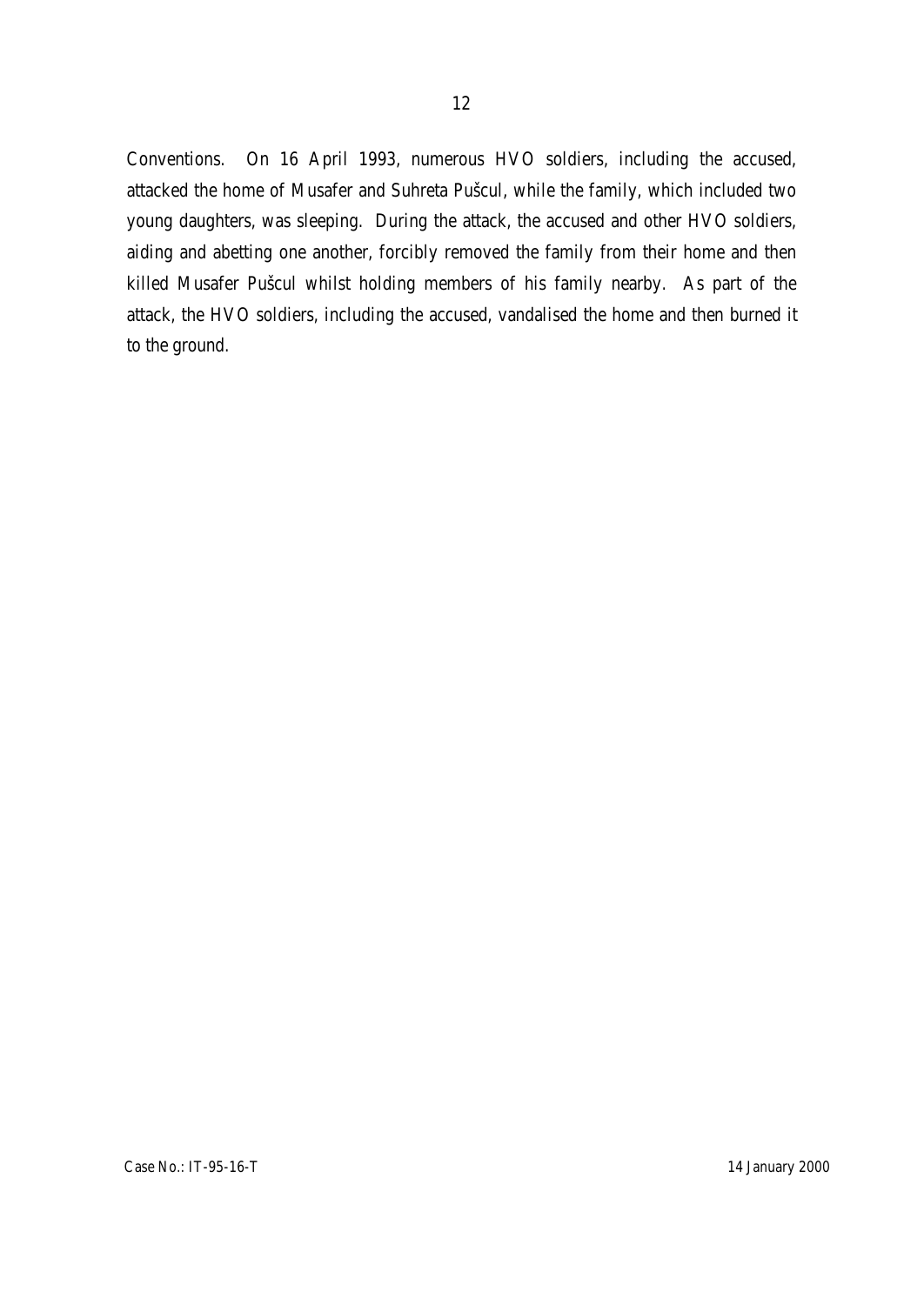# **III. GENERAL BACKGROUND**

## **A. The Origins of the Muslim-Croat Conflict (October 1992 - March 1994)**

## 1. The Case for the Prosecution

38. The events which are the subject of this judgement concern the Muslim-Croat conflict of 1992-1993 which took place in central Bosnia during the war of dissolution of the former Yugoslavia. Muslims, or Bosniacs, and Croats initially fought side-by-side to resist the Serb/JNA attack in eastern and western Bosnia and Herzegovina in 1992.<sup>7</sup> In central Bosnia, they maintained a front line against the Serbs in Turbe, near Travnik. As the conflict with the Serbs wore on, however, "ethnic cleansing" by Serb forces in Bosnia and Herzegovina drove Croat and Bosniac refugees into the interior of Bosnia, creating overcrowding and tension between the two nationalities and leading to a conflict between these former allies. The Muslim-Croat conflict ended only with the signing of the Washington Agreement on 2 March 1994, which created the Muslim-Croat Federation, an entity which exists to this day in the form of the Federation of Bosnia and Herzegovina, one of the two entities of Bosnia and Herzegovina under the Dayton Peace Agreement.

## (a) General

39. The Prosecution contends that the attack on Ahmi}i of 16 April 1993, which is the principal subject of this judgement, took place as part of a campaign of "ethnic cleansing" waged by the Bosnian Croats during the Muslim-Croat conflict in order to create ethnically homogenous regions which could be united in an independent Bosnian Croat state. This autonomous region, under the control of the Bosnian Croat authorities and independent from the central control of the Government of the Republic of Bosnia and Herzegovina in Sarajevo, could eventually be annexed to the Republic of Croatia as part of a "Greater Croatia" in the mirror image of the "Greater Serbia" plan.

l <sup>7</sup> **Witness T**, Transcript page (hereafter abbreviated as "T.") 2978.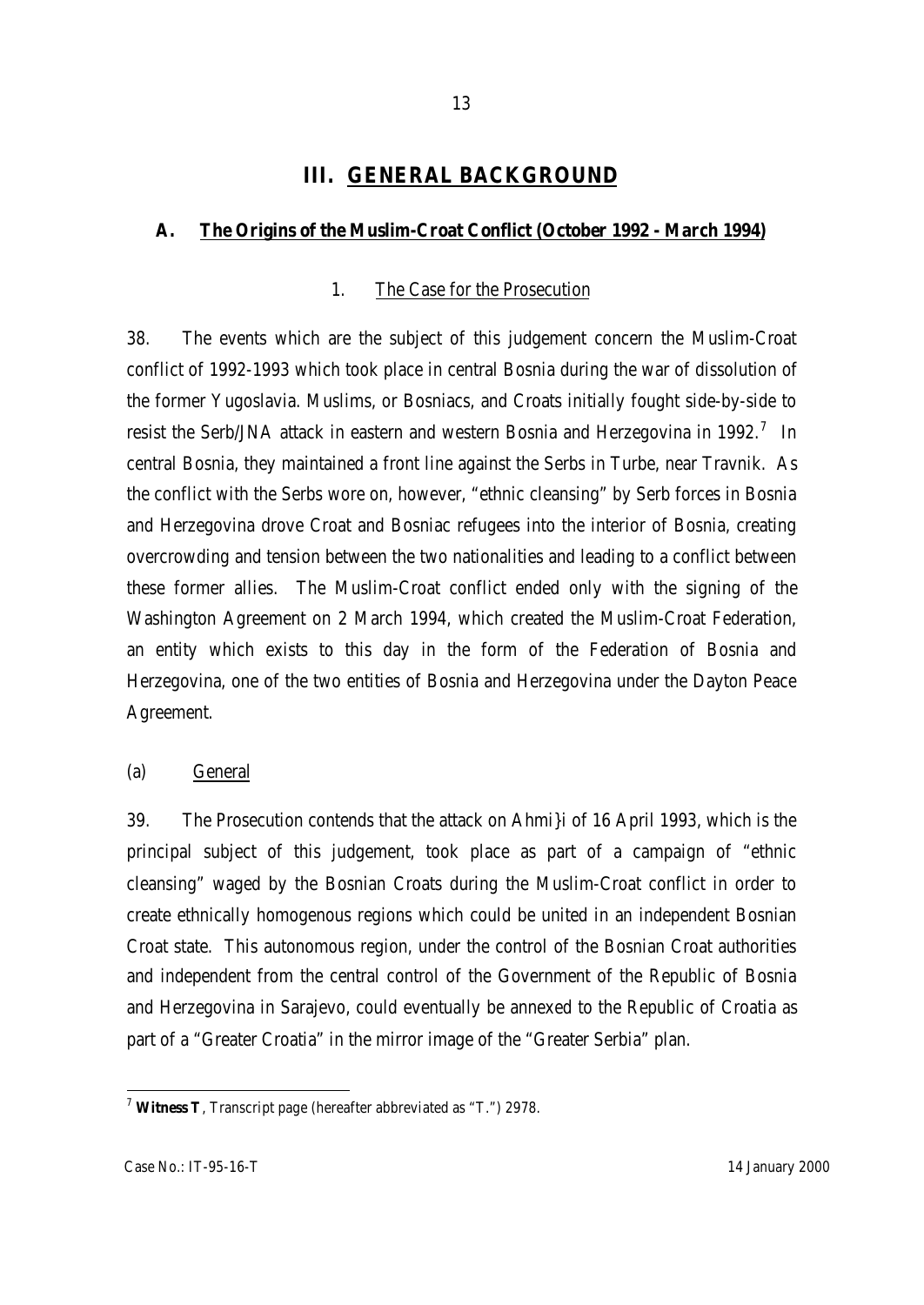40. Croatia and Serbia's designs on the territory of Bosnia appear to be longstanding.<sup>8</sup> When, in April 1992,<sup>9</sup> the Republic of Bosnia and Herzegovina gained its independence, it appears that Serbia and subsequently Croatia put these designs into effect, with the use of their respective Bosnian Serb and Bosnian Croat agents.

41. The Prosecution has argued in this case that the Bosnian Croats pursued a separatist agenda through their political and military authorities.<sup>10</sup> As regards the evidence adduced in this case of Bosnian Croat aspirations to statehood, a Prosecution witness, **Witness Q**, referred to a conversation with one of the accused, Vlatko Kupre{ki}, after an October 1992 attack on the Muslims in Ahmi}i, in which the accused stated that the Croats would now get their own State.<sup>11</sup> Similar evidence indicates that Bosnian Croats sought autonomy from the central government of the Republic of Bosnia and Herzegovina, based in Sarajevo.<sup>12</sup> Another witness, **Vlado Alilovi}**, said that while the so-called Croatian community of Herceg-Bosna was not conceived of as a State, it was thought of as a Croat community.<sup>13</sup>

#### (b) The Vance-Owen Plan

42. The Prosecution has suggested that one cause of the Muslim-Croat war was the Vance-Owen Agreement, which was formulated by the negotiators Cyrus Vance and David Owen in an attempt to solve the Yugoslav crisis. The Vance-Owen plan, which envisaged the partition of Bosnia into ethnically-based cantons, is said to have provided Bosnian Croats with the motive to "ethnically cleanse" Muslim minorities from what

 8 "The concept of a Greater Serbia has a long history", Section II(A)(4) ("Greater Serbia"), *Prosecutor v. Tadic, (*IT-94-1-T), Opinion and Judgement*,* Trial Chamber, 7 May 1997 (hereafter *Tadic,* Trial Chamber

Judgement, 7 May 1997), at para. 85.<br><sup>9</sup> The Republic of Bosnia and Herzegovina was recognised by the European Community on 6 April 1992 (UN Doc. S/23793, Annex) and was admitted as a member of the United Nations on 22 May 1992 (GA Resolution 46/237).

<sup>10</sup> For example, see the Prosecution's cross-examination of **Zvonimir Cili},** T. 5317-5319, in which the Prosecution referred to the separatist thesis put forward by a Croat writer, Anto Valenta, notably in his book "The Partition of Bosnia and its Political Future", published in 1991. The witness denied, however, that Valenta's ideas were representative of those of the Croatian people as a whole: "In other words, it reflected his own positions, and this was not the position of any institution or organisation of Croatian people". **Zvonimir Cilic**, *ibid.*, p. 5319.

 $T. 2751.$ 

<sup>12</sup> **Payam Akhavan**, T. 1341.

<sup>13</sup> T. 5579-5580.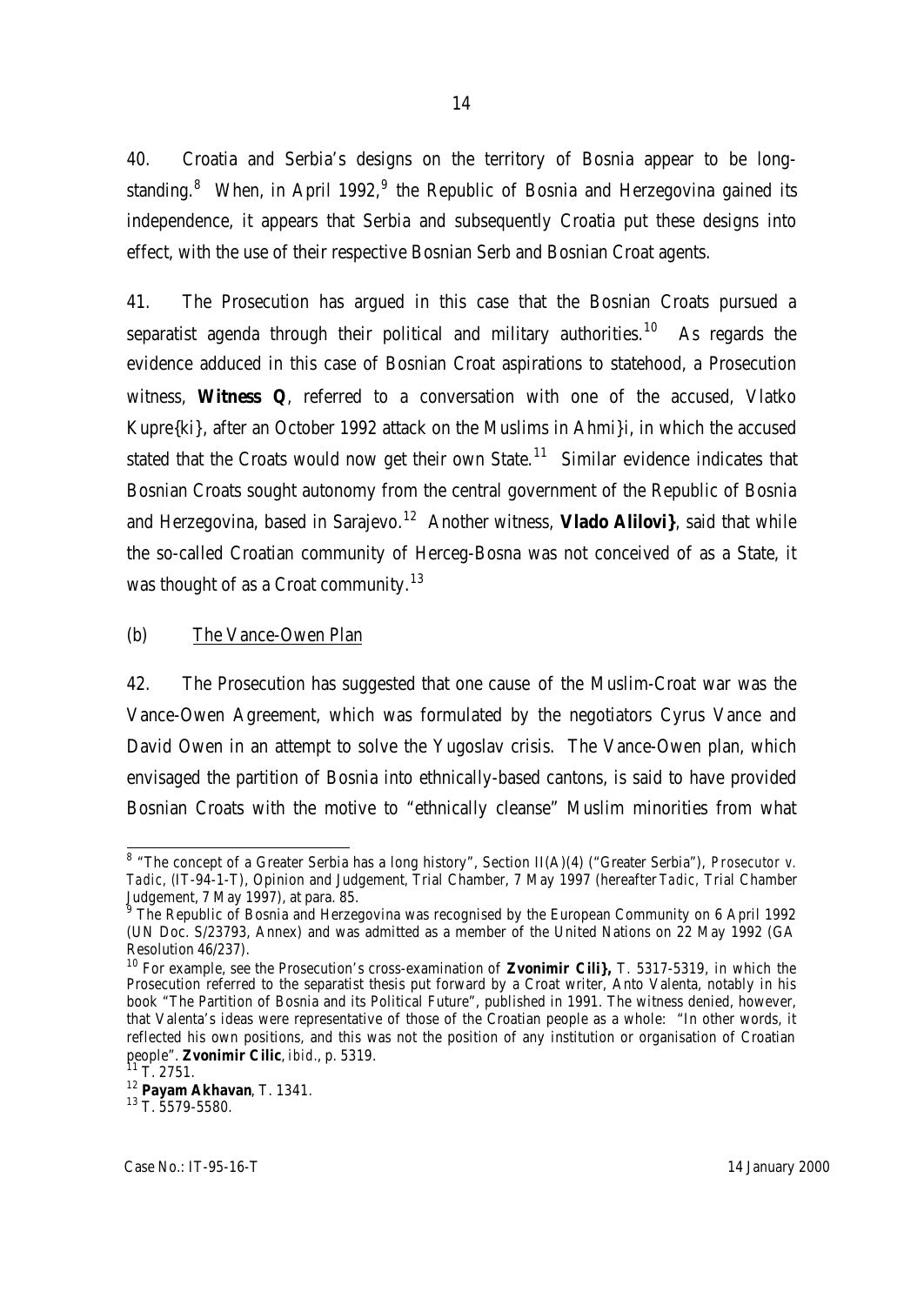would be, under the Vance-Owen plan, Croat-dominated cantons. The Vance-Owen plan, it is claimed, was regarded by the Croats as lending the stamp of legitimacy to "ethnic cleansing" for territorial gain.

43. Ahmi}i, the village in which the events that form the subject of this judgement took place, was situated in the Croat-dominated Canton 10. Certain witnesses have seen in this a motive for Bosnian Croat forces to attack it and to expel or kill its Muslim inhabitants.<sup>14</sup> As the witness **Lt. Col. Watters** explained, there was not only the motive but also the opportunity to do so on 16 April 1993.<sup>15</sup>

44. The attack on Ahmi}i, the Prosecution argues, represented one part of a coordinated plan of the Bosnian Croat authorities to "ethnically cleanse" Bosnian Muslims from the La{va River Valley,<sup>16</sup> and to secure a Croat-controlled route through Kiseljak.<sup>17</sup>

45. In April 1993, an ultimatum was addressed by the Croatian authorities of Bosnia to the authorities in Sarajevo to implement the Vance-Owen Plan immediately and to withdraw the Muslim troops from the provinces attributed to the Croats under the Geneva plan. Exhibit P333 is the report by Reuters of this ultimatum of 15 April 1993:

"If Izetbegovi} does not sign this agreement by the 15th of April, the HVO will unilaterally enforce its jurisdiction in cantons three, eight and ten".<sup>18</sup>

46. Exhibit P339 is a Joint Statement by the Representatives of the Croats and Muslims in the Vitez Municipality. Paragraph 4 states that "?bgoth sides agree that in Vitez and Province 10, the Vance-Owen plan should be implemented even before it is signed by the Serbian side".

l

<sup>14</sup> **Lt. Col. Watters**, T. 202; see also T. 233-234 and **Payam Akhavan**, T. 1340.

<sup>15</sup> **Lt. Col. Watters**, T. 202-205. See also **Payam Akhavan**, T. 1336.

<sup>&</sup>lt;sup>16</sup> Witness Y, T. 3298-3299, mentioning the villages of Strane, Merdani, Loncari, Pezici, Rovna, Putis, Jelinak, all in the La{va Valley, in the Busovaca municipality, and the villages of Pezici, Rovna, Kovacevac, bordering on the municipality of Vitez, which were attacked by the HVO. The HVO expelled all the Muslims and burned their houses.

<sup>17</sup> **Lt. Col. Watters**, T. 202.

<sup>&</sup>lt;sup>18</sup> Ahmi }i is in what would have been canton ten under the Vance-Owen Plan.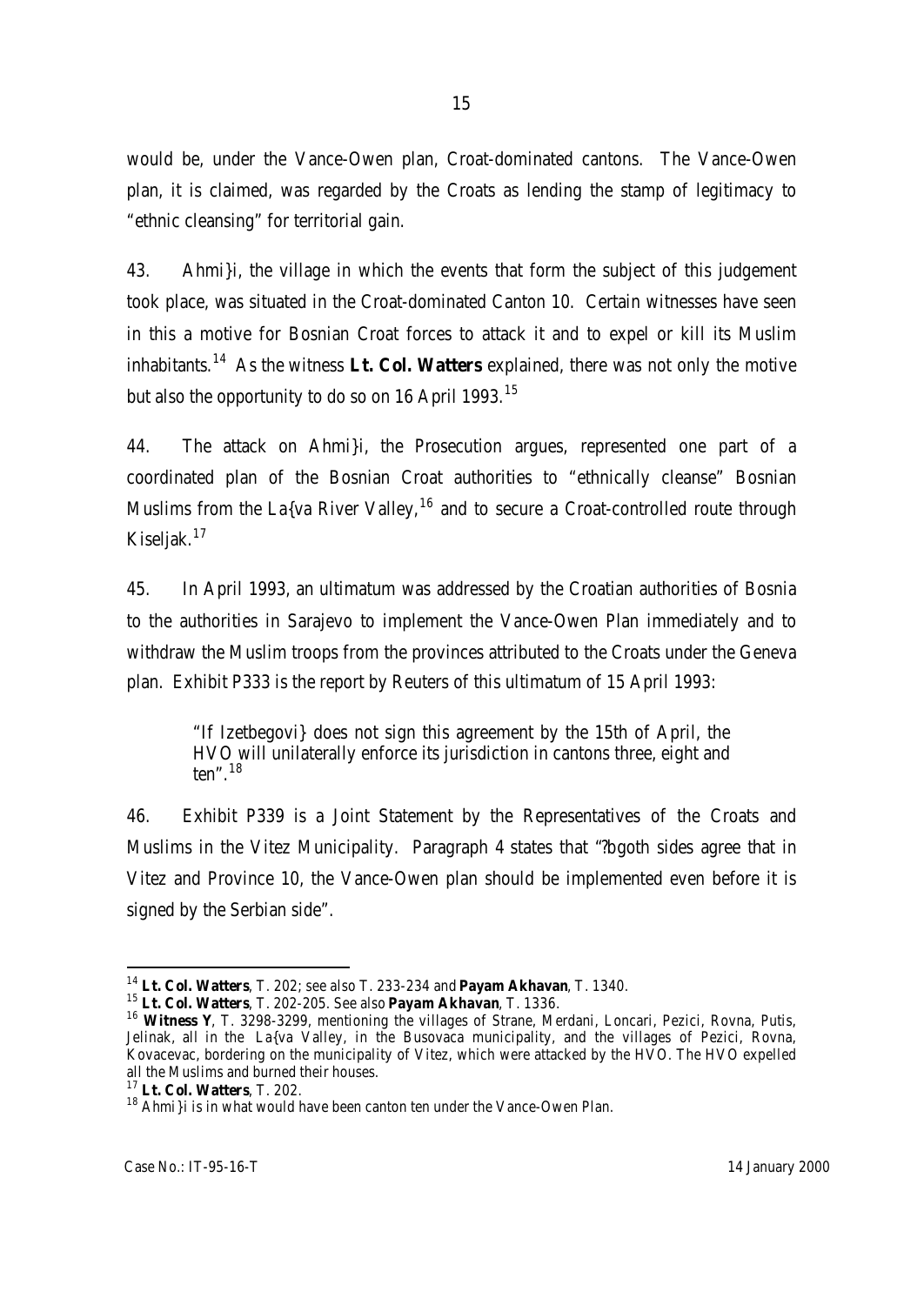(c) Croat Nationalism, Militancy and Propaganda

47. The Prosecution has also sought to demonstrate that the attacks by Croats in Ahmi}i and in the La{va River Valley were committed in the context of an ideology of Croatian hegemony and that Bosnian Croats grew more militant and nationalistic from the spring of 1992 onwards. Young Croats allegedly began to appear in camouflage uniforms with the insignia of the HVO and its units,<sup>19</sup> sometimes with that of the "Usta{a", a Croatian fascist army unit during the Second World War. Croatian flags were said to have come to be prominently displayed by Croats in Ahmi}i.

48. The Prosecution explained the rise in discriminatory attitudes on the part of Bosnian Croats towards the Bosnian Muslims as, in part, the product of a campaign of virulent anti-Bosniac propaganda by the Bosnian Croat TV stations and authorities.<sup>20</sup> **Witness S** testified to the pro-Croatian and anti-Bosniac propaganda spread by Vitez TV under the patronage of the HVO, and the increasing emphasis on the division between Bosniacs and Croats.<sup>21</sup> Witness DD testified that once the Bosnian Croat political party was founded, the Bosniacs began to notice subtle changes, e.g. the fact that even small Croatian children had camouflage uniforms, made for them by their mothers.<sup>22</sup> **Witness S**, who had spent all his life in Ahmi}i until 16 April 1993, described the rise of Croat chauvinism in his area:

"When they started calling us *balijas* … as soon as we started having different names in comparison to our previous names, we knew what was in store".<sup>23</sup>

This attitude in turn provoked Bosnian Muslim propaganda, as is described by **Witness S**. 24

l

<sup>19</sup> **Fahrudin Ahmi}**, T. 1111-1112.

<sup>20</sup> **Abdulah Ahmi}**, T. 269. See also **Witness S,** T. 2878.

<sup>21</sup> T. 2878-2882.

 $^{22}$  T. 3895.

 $23$  T. 2881 (emphasis added).

<sup>24</sup> T. 2883.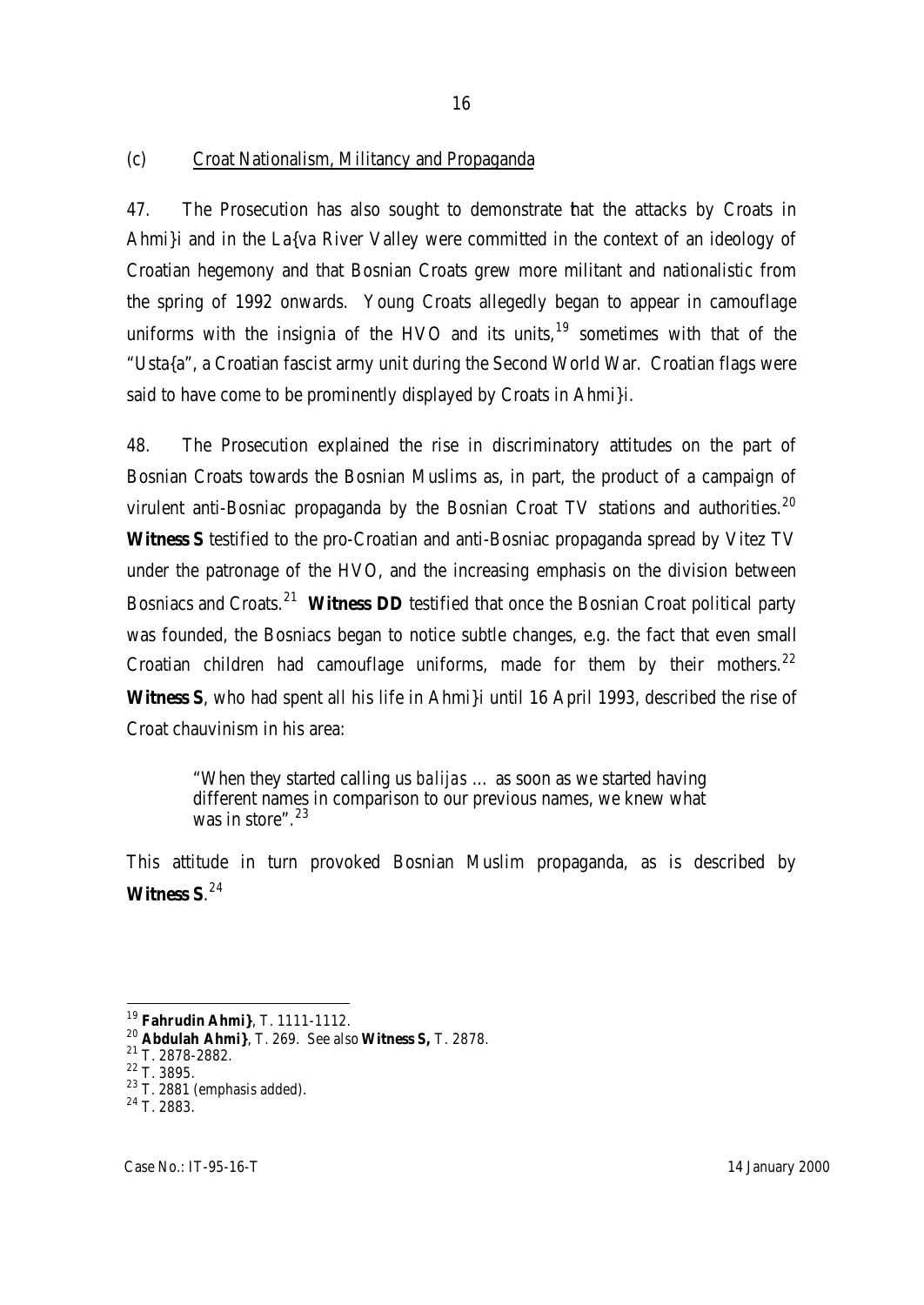#### 2. The Case for the Defence

49. The Defence - with the exception of Vlatko Kupre{ki} - has presented an account of the Muslim-Croat conflict and its causes which is quite different from that presented by the Prosecutor. The Defence deny that the Bosnian Croats had any plan to create their own State and that they attacked or persecuted their Muslim neighbours to achieve this end. Witness **Vlado Alilovi}** said that Croats and Muslims voted overwhelmingly (99%) in favour of the integrity of Bosnia and Herzegovina in the referendum of February 1992, while the Serbs voted against.<sup>25</sup> Moreover, the Defence argue that it was the Muslims who, following the initial Serbian and JNA aggression, attacked the Croats in order to seize territory and to create a Muslim state:

"They wanted to take Vitez and the surrounding villages, that is to say this central part of the state as we would call it, this strategic part of the territory. Because they needed this territory so that they could link up. If you look at the map, before and after that, these Muslim villages were all around, Muslim towns and villages and it was only Central Bosnia that was missing. That was the only thing they needed, Vitez, Busovaca, part of Novi Travnik*.* […T]here wasn't much tension or hostility at the very outset. After all, we had lived together for many years. For example, the place where I lived, it was quite natural that we would go and visit each other*.* However, these tensions mounted after various minor incidents, after Slimena fell, when people got all these weapons. After the refugees came from Krajina and Jajce, the Muslims remained in our territory, whereas Croats mainly left and went to Herzegovina and further on. They probably felt that they were stronger than we were, and that they had outnumbered us, and it is only logical that they thought that they could take this territory for themselves".<sup>26</sup>

50. Other witnesses have found the origins of the conflict in the allegedly different attitude taken by the Croats to the conflict with the Serbs from that taken by the Bosniacs, as was explained by witness **Vlado Alilovi}**:

"A deterioration of relations between the Croats and the Muslims occurred […] when quite opposing views were taken regarding the aggression on Croatia. The Croatian side thought that after the aggression against Croatia, Bosnia-Herzegovina would become the

Case No.: IT-95-16-T 14 January 2000

 $\overline{a}$  $^{25}$  T. 5598.

<sup>26</sup> **Dragan Stojak**, T. 6311-6312.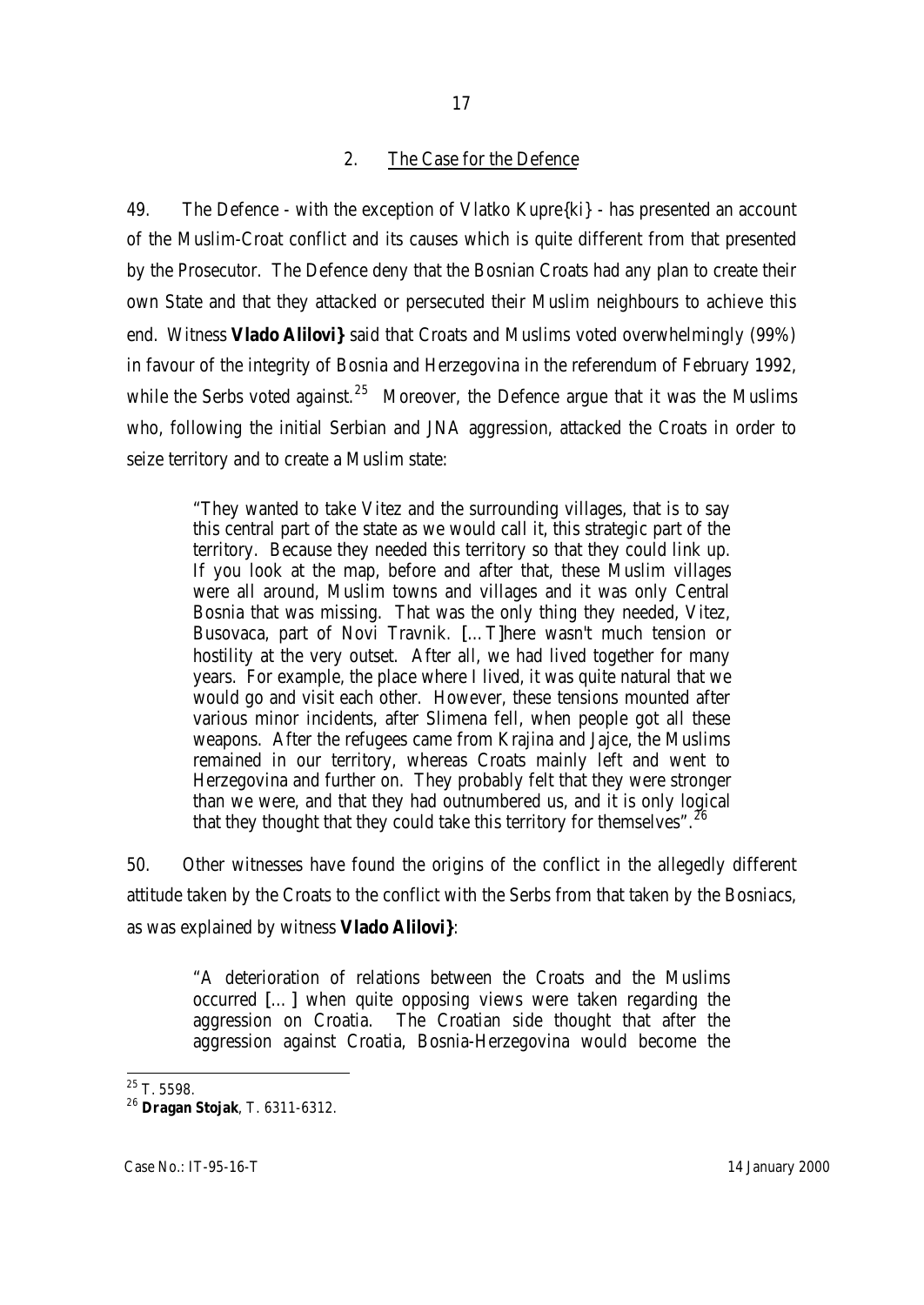target of aggression. The official authorities of Bosnia-Herzegovina, or at least the high-level leaders, upheld the view that that was not Bosnia's war and that they were not interested in it but, rather, that this was a war exclusively between Serbs and Croats".<sup>27</sup>

# 3. Findings of the Trial Chamber

51. The Trial Chamber is only able to make very limited findings on these background aspects, as the trial did not focus on whether or not there was a "Greater Croatia" project or whether or not the conflict between the Croats and Muslims could be characterised as an international armed conflict.

52. Given the paucity of evidence adduced by the Prosecutor in this trial, the Trial Chamber is unable to find that there existed a "Greater Croatia" project or that Bosnian Croats nurtured aspirations to statehood at the relevant time.

53. As regards the nature of the armed conflict, it is not necessary for the purposes of this trial to determine whether the armed conflict was international or internal, since the indictment contains no counts relating to grave breaches of the Geneva Conventions, which would require proof of an international armed conflict.

54. By contrast, the Trial Chamber is satisfied that Croat nationalism and discrimination against Muslims was on the increase in central Bosnia in 1992-1993, due to a variety of factors, and that this may have contributed to the commission of the crimes forming the subject of this indictment. Whether there was equally a species of Muslim nationalism being preached does not affect this finding.

# **B. The Stages in the Muslim-Croat Conflict**

# 1. The Fall of Jajce to the Serbs and the Influx of Muslim and Croat Refugees

55. In late autumn 1992, Jajce, a Muslim-Croat town fell to the Serbs. "Ethnic cleansing" of Croats and Muslims by Serb forces followed and led to a surge of refugees

 $\overline{a}$  $^{27}$  T. 5446.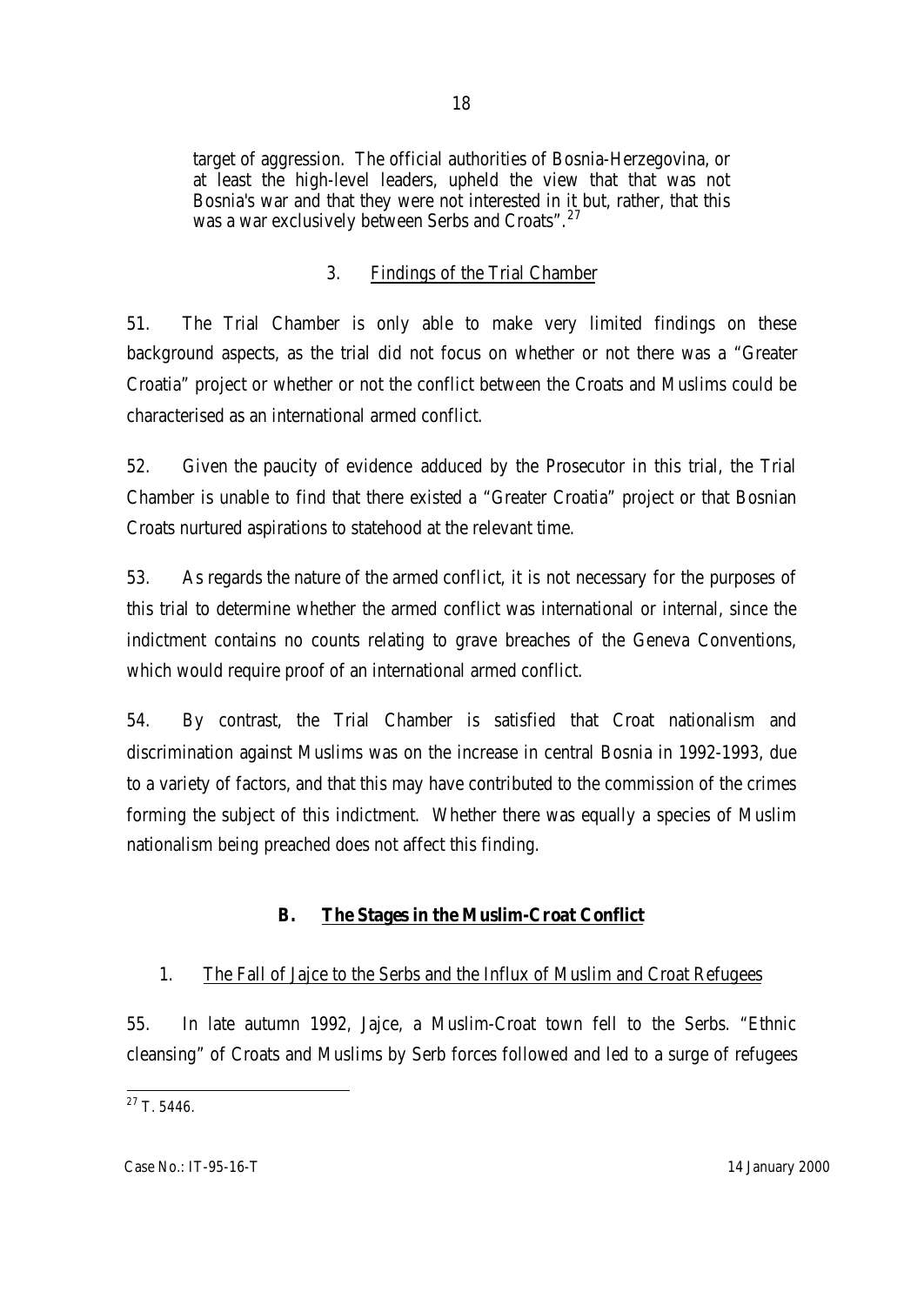into central Bosnia.<sup>28</sup> The fall of Jajce, moreover, gave Serb forces access to the road to La{va and Central Bosnia, where there were important military installations and factories which the Serbs were anxious to seize.

## (a) The Case for the Prosecution

56. The Prosecution has cast doubt on the causal nexus that the Defence has sought to establish between the influx of Muslim refugees and the genesis of fear and mistrust between the Croats and the Muslims, which would be the precursor to the attacks of October 1992 and April 1993.

# (b) The Case for the Defence

57. The Defence has maintained that the displacement of several thousand Muslims and Croats, who entered Vitez and its environs, added to the already substantial influx of refugees who had fled the Serb aggression in eastern and western Bosnia and exacerbated pre-existing tensions between the two nationalities.<sup>29</sup>

## (c) Findings of the Trial Chamber

58. The fall of Jajce to the Serbs undoubtedly did contribute to mutual fears and suspicions among the Muslims and Croats in the Vitez area. For the purposes of the present judgement, however, it is not necessary to dwell on these matters extensively.

## 2. Attacks on Bosnian Croats in the La{va River Valley

## (a) The Case for the Prosecution

59. The evidence adduced here was only led by the Defence; it appears that the Prosecution does not contest this evidence as to the facts.

l <sup>28</sup> Vlado Alilovi} testified T. 5539 that, when Jajce fell, "most of the territory of Bosnia-Herzegovina was cleansed of Croats and Muslims by the JNA, that is, by the Serbs".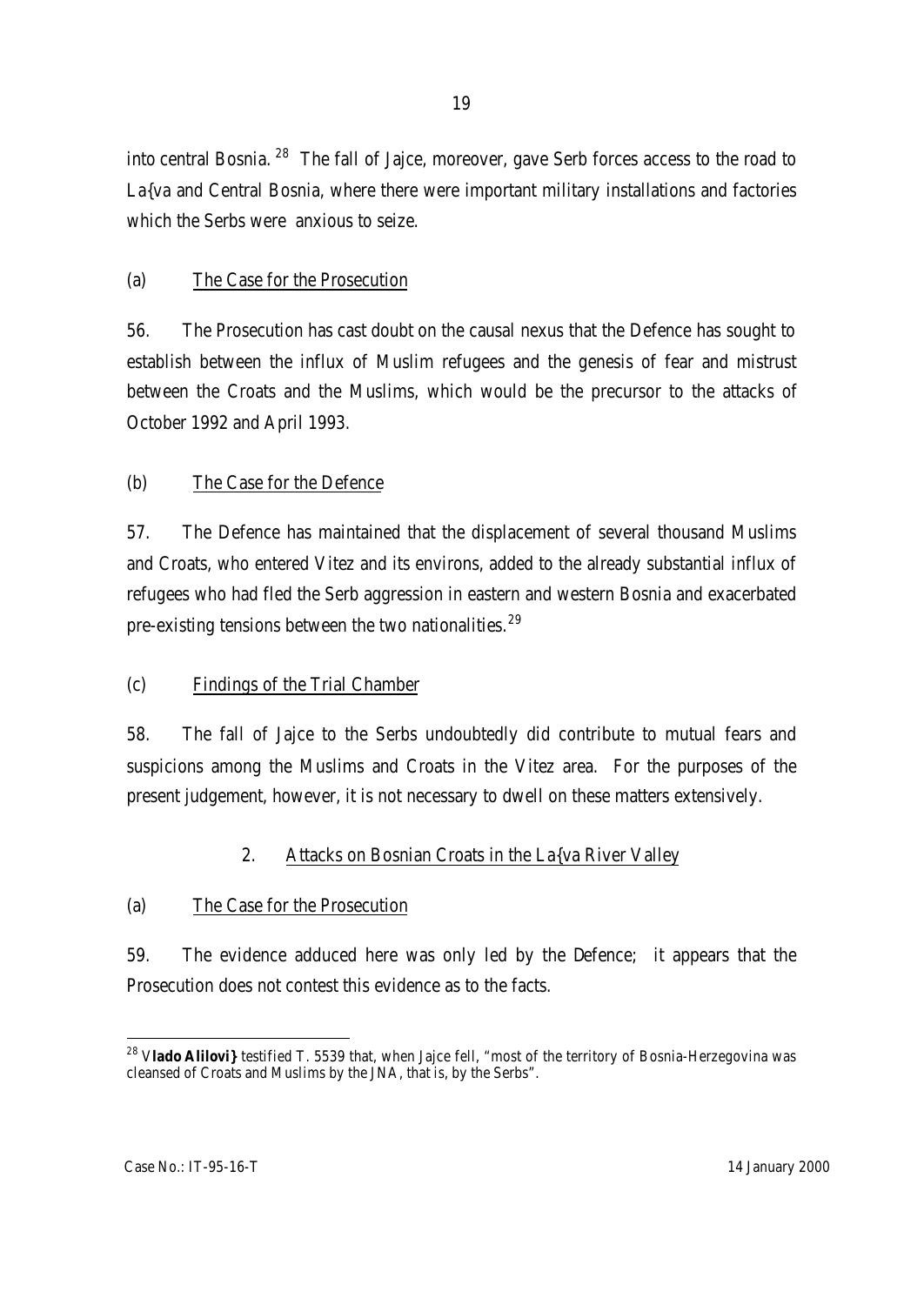#### (b) The Case for the Defence

60. The Defence contends that the Muslim-Croat war, and in particular events in the La{va River Valley, can only be truly understood in the light of certain, specific attacks perpetrated by Muslim forces against Bosnian Croats in early 1993, $30$  chief among which was an attack on the village of Dusina, as one of the defence counsel explained.<sup>31</sup>

(i) Dusina

61. On 25 January 1993, Muslim forces massacred some fourteen captured Croat soldiers and several civilians in Dusina. **Željka Raji}**, <sup>32</sup> whose husband was among those killed, testified concerning the attack. A videotape showing the victims' bodies was also admitted into evidence.<sup>33</sup>

62. On 25 January 1993, the village of La{va was attacked by the Muslims. Women, children and elderly persons left La{va because they were warned of the attack, but men, including the witness's husband, stayed. The women and elderly, including the witness, went to Dusina, where at 5 a.m., on 26 January 1993, the village was attacked by rocketpropelled grenades. There were many Muslims, in two groups. First, there was one group of 50 or so who spoke Serbo-Croatian, and then a group who seemed to be Mujahedin. All were in uniform and had the insignia of the BiH army. They took their captives to the Muslim part of the village, using them on the way as "human shields".  $34$ The group of captives which included the witness were mistreated by the Muslims. Elderly Croats were taken out in groups and beaten. Then five men were executed.  $35$ According to the witness, a BiH soldier called out Augustine Rados Raji} and executed

l

<sup>29</sup> **Zvonimir Cili}, T. 5141-5143; Ivica Kupre{ki}**, T. 8014-8015; **Vlado Alilovi},** T. 5460 and T. 5535; **Mirko Saki}**, T. 7606-7607; **Gordana Cui}, née Vidovi}**, T. 8181; **Dragan Vidovi}, T. 8418; Mirko Saki}**, T. 7606-7607 and T. 7683; **Gordana Cui}**, T. 8180-8181.<br><sup>30</sup> See e.g. Defenseis Clesias: Dr. 606.000 and **Cui}**, T. 8180-8181.

See e.g. Defence's Closing Brief of Counsel for Mirjan Kupre{ki} at p. 12; Defence's Closing Brief of Counsel for Dragan Papi }, at  $p. 5 - 7$ .

 $31$  T. 6119-6121.

<sup>32</sup> T. 6097-6134.

<sup>&</sup>lt;sup>33</sup> The videotape is Exhibit D62/2; the transcript of the videotape is D62 A/2 and the list of those killed in the incident is D63/2.

 $34$  T. 6112-6113 and T. 6115.

 $35$  T. 6116-6118.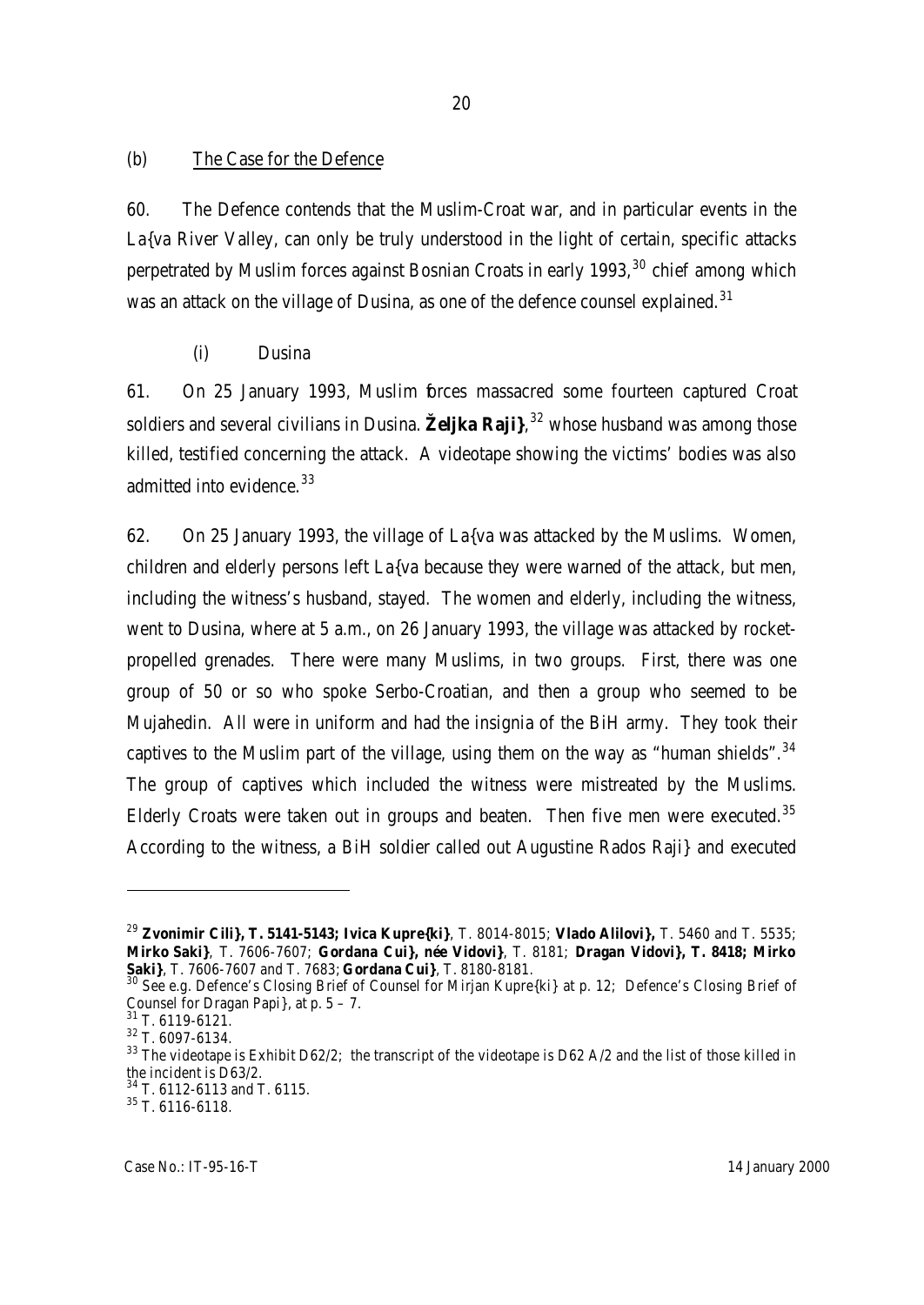him, and then boasted of having killed the witness's husband.<sup>36</sup> The witness's husband had indeed been murdered while trying to negotiate the release of the captives.<sup>37</sup> Others were killed in this same way. One at least was savagely tortured before being killed.<sup>38</sup> Subsequently, Croat houses in the village were torched. Today – it is alleged - not a single Croat lives in La{va or Dusina. In La{va where the Croats lived, Muslims moved into their houses. Many other Croat witnesses for the defence testified that the events in Dusina traumatised the Croat community.<sup>39</sup>

#### (ii) Busovaca

63. According to defence witnesses, there was also fighting between Muslims and Croats in Busovaca in 1992-1993. **Zvonimir Cili}** testified that all the Croats from that municipality were expelled at the end of a conflict between the BiH army and Croats.<sup>40</sup> This was confirmed by **Ljuban Grubesi}**. 41

(iii) Kidnapping of Zivko Toti} and the Killing of his Bodyguards

64. In addition to the events in Dusina, La{va and Busovaca which occurred around January 1993, the kidnapping of Zivko Toti} and the killing of his escort on 15 April 1993 is said to have had a seriously destabilising effect on Muslim-Croat relations. Zivko Toti was the head of the HVO Military Police in Zenica.<sup>42</sup> Four or five of Toti}'s bodyguards were killed during his kidnapping, allegedly by Muslim forces.  $43$ Zivko Toti} himself was not killed, however, and was eventually released.<sup>44</sup>

(iv) Attacks on Croats in Stari Vitez (Mahala)

65. The Defence have also pointed to the alleged militancy of the Muslims living in the Muslim quarter of Vitez (Stari Vitez) and Muslim attacks on Croats in Vitez.

 $\overline{a}$  $36$  T. 6122-6123.

<sup>&</sup>lt;sup>37</sup> See Exhibit D62/2 (video of the witness's husband and other dead and mutilated bodies).

<sup>38</sup> **Željka Raji},** T. 6125.

<sup>39</sup> E.g. **Rudo Kurevija**, T. 5894.

 $40$  T. 5174-5175.

<sup>41</sup> T. 6235.

<sup>42</sup> **Lt.-Col. Watters**, T. 147.

<sup>&</sup>lt;sup>43</sup> The videotape relating to this episode is D34/2 the Croatian translation, D34A/2, and the English translation D34B/2.

<sup>44</sup> **Jadranka Toli}**, T. 6156-6158.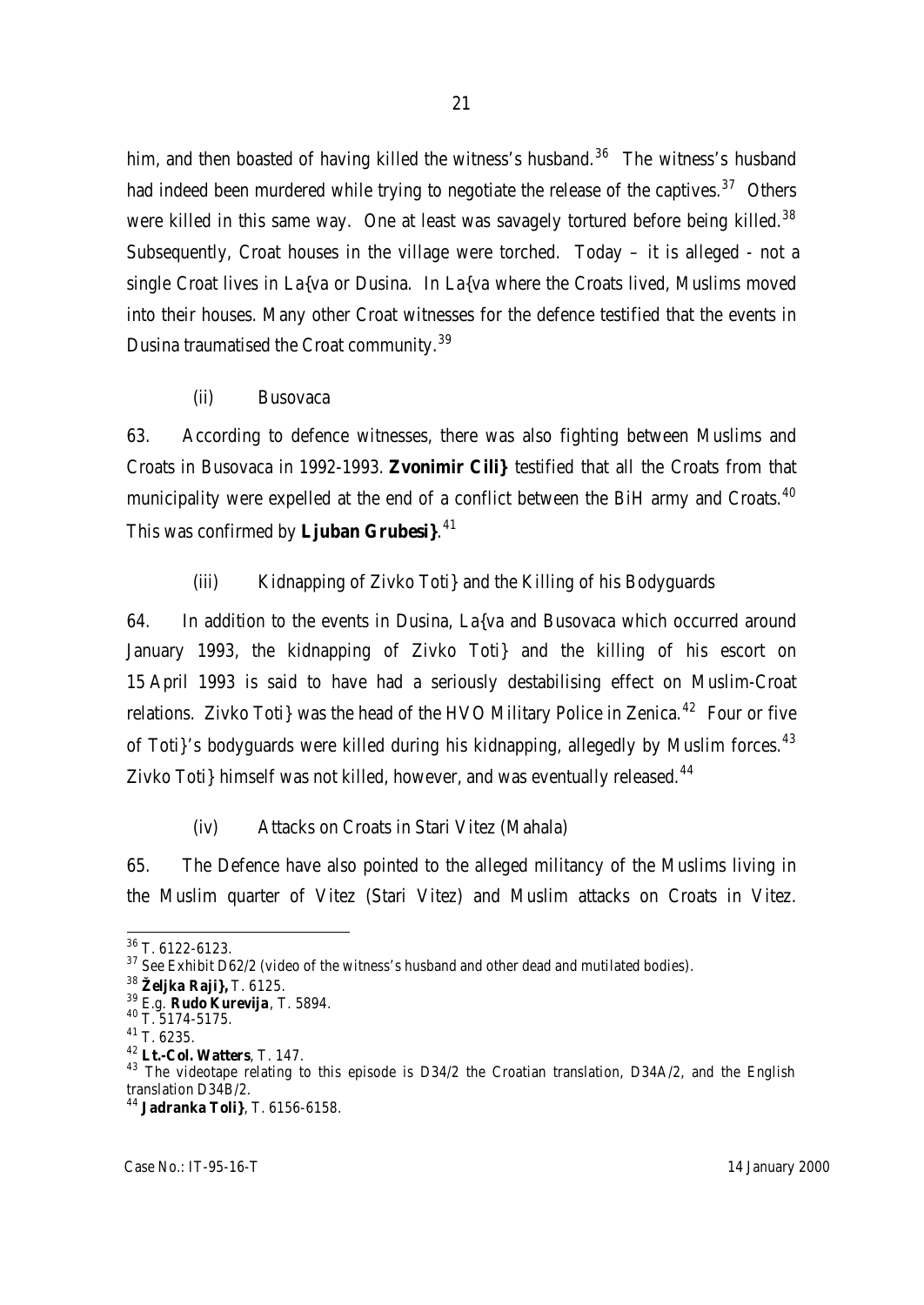**Zvonimir Cili**} testified that the Muslims in Stari Vitez were literally digging in for a confrontation with the Croats. $45$  He claimed that Vitez was shelled from Muslim positions on 16 April 1993.<sup>46</sup> He also produced several "Operations Reports" (Exhibits D40/2 and D41/2) during his testimony, which described a situation of complete panic in Vitez on 16 April 1993. A further Operations Report of 17 April 1993 (Exhibit D42/2) reported that Muslim forces were regrouping and fighting, in [anti}i among other places.

(v) Attacks on Croats in Zenica

66. Finally, the Defence have pointed to Zenica as a bastion of Muslim nationalism where Croats were mistreated, in order to demonstrate that Muslims were not, or not uniquely, the victims of dicrimination and persecution. **Witness HH**, an investigator for Tadeusz Mazowiecki, the Special Rapporteur on the Human Rights situation in Bosnia and Herzegovina, testified that there were reports of harassment and arbitrary executions of Croats in Zenica.<sup>47</sup> Jadranka Toli},<sup>48</sup> a nurse in Zenica general hospital and a Croat, testified about persecution of Croats in Zenica, where they were in a minority. Croats therefore began to leave Zenica.<sup>49</sup> Zvonimir Cili} also testified to the persecution of Croats in Zenica in 1992-1993.<sup>50</sup>

(vi) Croat Propaganda and Preparation for an Attack by Bosnian Muslim Forces

67. The Defence has produced evidence that the Croat forces feared an attack by Muslims in  $1993$ .<sup>51</sup>

l <sup>45</sup> **Zvonimir Cili}**, T. 5425.

<sup>46</sup> An exhibit was produced to the witness (D39/2), which was allegedly a list of HVO soldiers killed and wounded (23 killed and 63 wounded) in Vitez. It emerged during cross-examination that not all the soldiers mentioned in the document were, however, from the Vitez brigade.

<sup>47</sup> *Second Periodic Report on the Situation of Human Rights in the Territory of the Former Yugoslavia,* by Mr. Tadeusz Mazowiecki (hereafter the *Mazowiecki Report*), UN Doc. E/CN.4/1994/4, 19 May 1993, Conclusions, paras. 37 and 40.

T. 6142-6180.

 $^{49}$  T. 6151"... the life conditions were intolerable, but the main reasons were the attack on Dusina and the crimes in Dusina, and this horrified the citizens, Croats in Zenica, and other citizens. Then the attack on Busovaca. Then from that time Croats in Zenica felt very insecure. They were afraid for their own lives and the lives of their children".

 $50$  T. 5191-5199.

<sup>51</sup> **Zvonimir Cili}**, T. 5206-5207.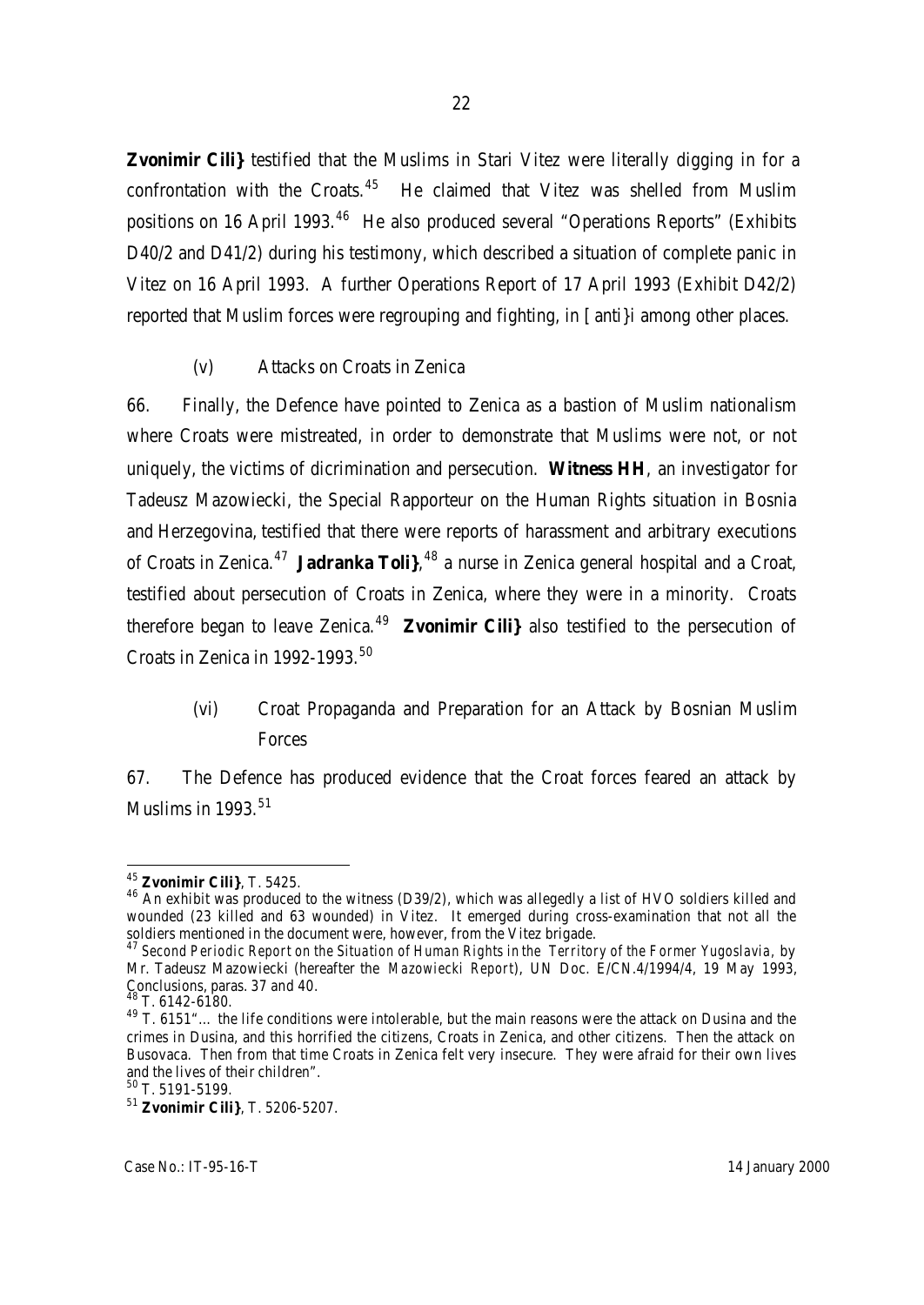#### (c) Findings of the Trial Chamber

68. The Trial Chamber finds that there were undoubtedly attacks by Muslim forces on Croat villagers in early 1992, which contributed to a background of mutual fear. The Trial Chamber, however, does not find that compelling evidence has been produced to show that the BiH army or the Muslims in general were planning to launch an attack on the Croats on 15-16 April 1993.

69. The evidence of defence witness **Zvonimir Cili}**, who was a good friend of Mario Cerkez and who joined the latter on the municipal staff as a political officer to provide information for the troops and the members of the municipal staff of the HVO, is instructive in this regard. His testimony reveals a tendency on the Croat side to spread alarm among the Croat population. Exhibit D34/2, a videotape of a news programme reporting the kidnapping of Zivko Toti}, is also instructive. The broadcaster recites all the alleged crimes committed by the Muslims against the Croats in an apparent attempt to incite hatred against the Muslims and BiH army. This vitiates Zvonimir Cili}'s assertion that the Croat leadership was trying to achieve conciliation among ethnic groups.

70. Moreover, the "Operations Report" dated 16 April 1993, produced by **Zvonimir Cili}**, appears to be one-sided in that it only mentions attacks on "*Croatian* houses in Krcevine and Nadioci", and nothing about the assault on Ahmi}i and massacres of Muslim civilians. The Report complains of Muslim forces attacking from Preocica and states, *inter alia*, that "attacks by Muslim forces are becoming more ferocious and bestial". The Trial Chamber finds that this evidence is not conclusive in as much as it could prove either that the Muslims *were* preparing for an attack or that the Croat forces were creating misinformation and propaganda to prepare their own population for an attack on the Muslims. The correct interpretation depends on the true situation: whether the Muslims *were indeed* preparing for an attack or not.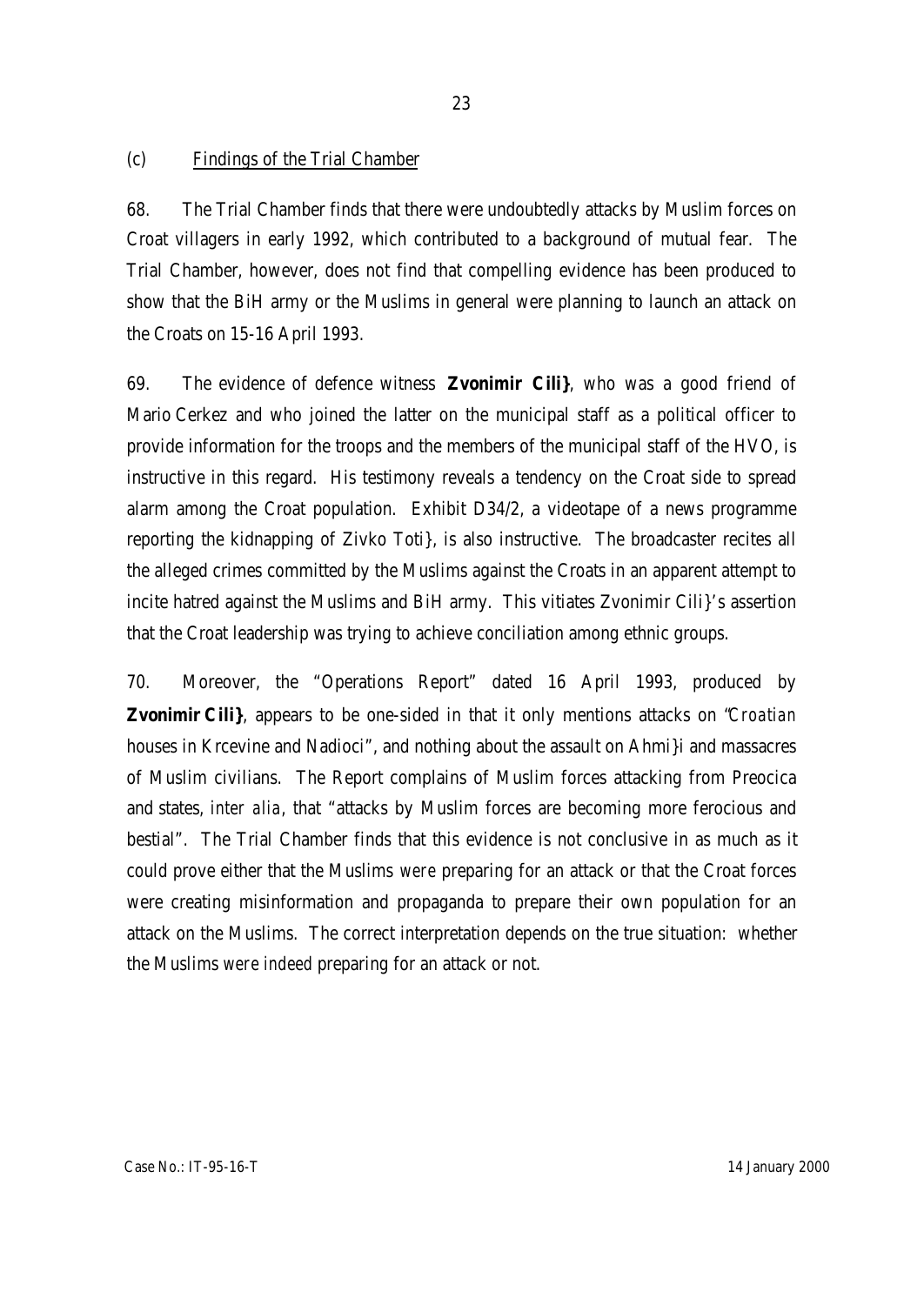## **C. Muslim-Croat Relations in Central Bosnia**

#### 1. The Case for the Prosecution

#### (a) Good Muslim-Croat Relations before October 1992

71. All the evidence shows that before the Muslim-Croat conflict in 1992-1993, Muslims and Croats got on very well together in Ahmi}i and its environs. Muslims and Croats would visit each other, go to each other's weddings and help each other out as good neighbours. **Witness KL** testified to this effect of his Croat neighbours Zoran Kupre{ki}, Mirjan Kupre{ki} and Vlatko Kupre{ki}.<sup>52</sup> Prosecution witnesses **Mehmed Ahmi}**, <sup>53</sup> **Fahrudin Ahmi}**, <sup>54</sup> **D**, <sup>55</sup> **L**, <sup>56</sup> **N**, <sup>57</sup> **S**, <sup>58</sup> **V**, <sup>59</sup> **W**<sup>60</sup> and **FF**<sup>61</sup> testified in a like manner.

72. An expert witness who testified at the request of the Trial Chamber, the Norwegian anthropologist **Dr. Tone Bringa**, pointed out that before 1992, relations between Croats and Muslims were good. Except for religious practices, where they of course followed different habits and rituals, they did share aspects of their daily lives. They co-operated in the running of their villages, they visited one another at life-cycle events (weddings, funerals, etc) and they took an interest in each other's lives. Normally neighbours got along well, irrespective of whether they were Croats or Muslims. There were of course misunderstandings or quarrels, but they did not have to do with the ethnic community to which the neighbours belonged.<sup>62</sup>

- $\overline{a}$ <sup>52</sup> T. 1893-1894.
- <sup>53</sup> T. 640-641.
- <sup>54</sup> T. 1150-1151.
- <sup>55</sup> T. 1015. <sup>56</sup> T. 2340.
- <sup>57</sup> T. 2538.
- <sup>58</sup> T. 2877-2878.
- <sup>59</sup> T. 3180-3181 and T. 3202.
- <sup>60</sup> T. 3164. <sup>61</sup> T. 4311.

<sup>62</sup> T. 10921-10924.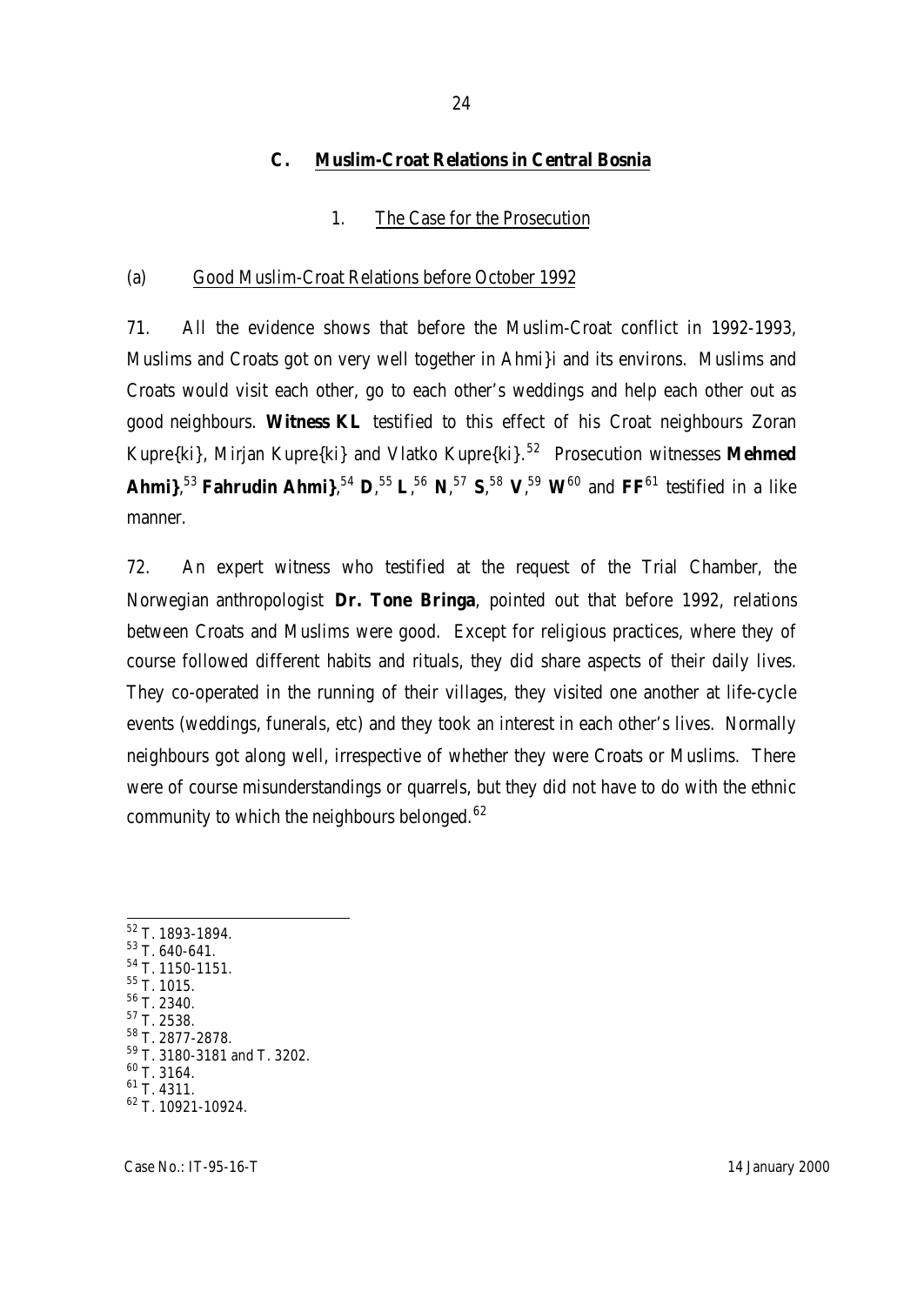73. According to the same expert witness, there was nevertheless potential for conflict. The Muslims and the Croats did not intermarry. There was therefore potential for having two opposite groups, each based on kinship ties, which coincided with ethnic ties or ethnic identification. As the witness put it:

"…so in a conflict, which could be anything from a quarrel about sheep that run into your property, these kinds of conflicts, relatives would often have strong loyalties to each other and they would stand up for each other. So you would have conflicts where people who were related sided with each other against the person that they were then in conflict in (sic)".<sup>63</sup>

# (b) Deterioration in Relations after October 1992 and the Separation of the Village Guards

74. According to Prosecution witnesses, it was chiefly the Croats who were to blame for the split between the Muslims and Croats in 1992. **Fahrudin Ahmi}** said it was the Croats who started to arm themselves and appeared menacing. **Witness F** said that Croats told him that Ahmi}i would be "another Vukovar", i.e. that it would be destroyed and its inhabitants killed.<sup>64</sup>

75. **Dr. Bringa**, the expert witness called by the Trial Chamber, testified as to her experiences and conclusions from the times she had spent with a Muslim family in a village in central Bosnia. Dr. Bringa visited the former Yugoslavia several times between 1987 and 1997 for a total of 15 months. She noticed the gradual shifting of allegiance from the neighbourly relations between Muslims and Croats to a more ethnicity-oriented affiliation and self-identification of sections of the Bosnian population.<sup>65</sup>

76. When asked for an explanation of whether and in what manner she had noticed the beginnings of ethnic divisions, the witness stated that originally it was not so much ethnic hatred as a growing fear of the events which were threatening the villagers from

 $\overline{a}$  $^{63}$  T.10923.

<sup>64</sup> **Fahrudin Ahmi},** T. 1128–1129; **Witness F**, T. 1373.

 $^{65}$  T. 10923-10925.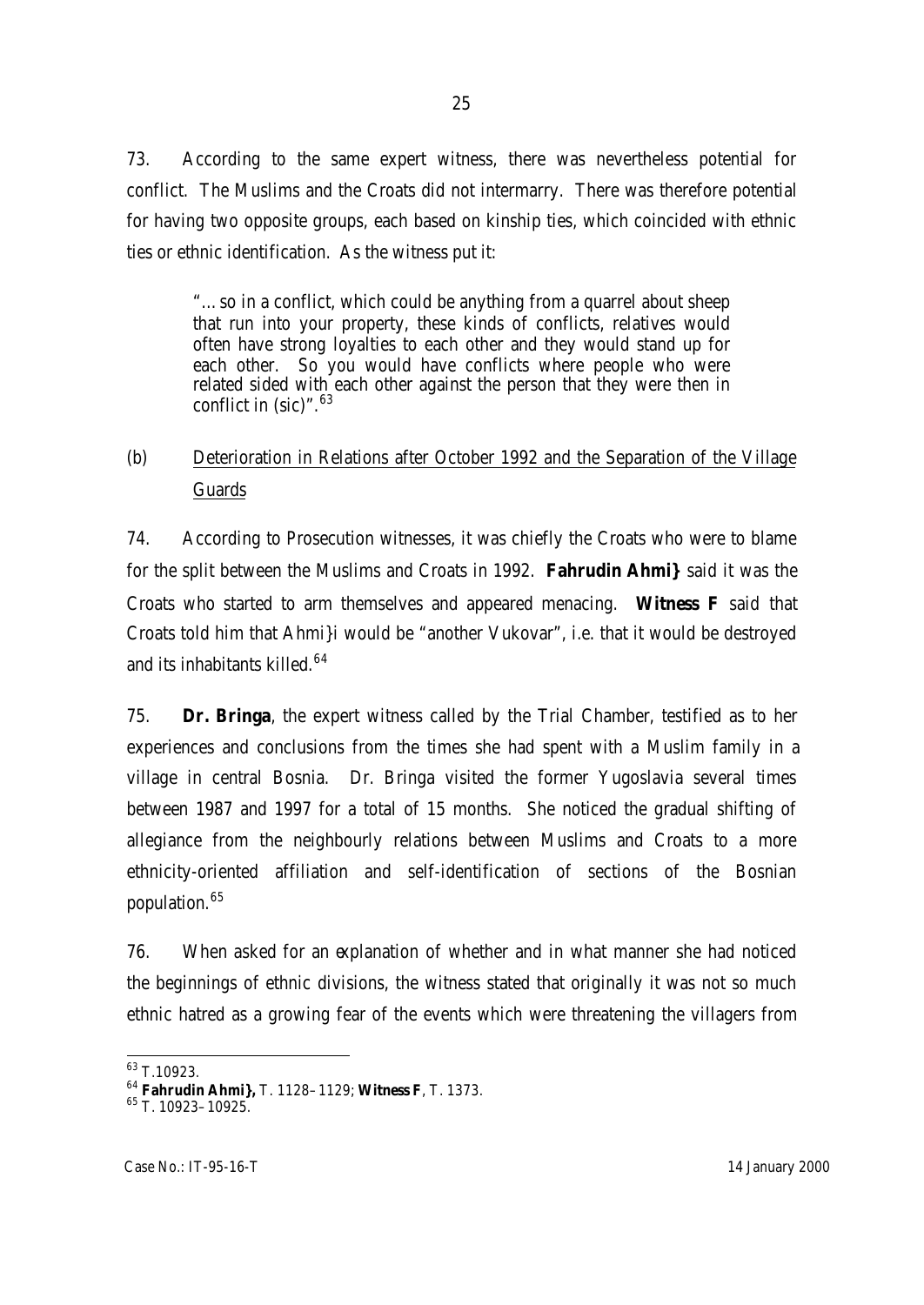outside their close-knit community.<sup>66</sup> As Yugoslavia disintegrated, nationalist ideologies gradually brought about a change in the attitude of each group. Nationalist propaganda fuelled a change in the perception and self-identification of members of the various ethnic groups. Gradually the "other" persons, i.e. members of other ethnic groups, who were originally perceived merely as "diverse", came to be perceived as "alien" and then as "enemy". More specifically, they were perceived as potential enemies who were threatening to the identity or future prosperity of one's group.<sup>67</sup> The witness also felt that oppressive tactics such as checkpoints and interrogations were being used predominantly by the Croats and less by the Muslims.<sup>68</sup>

77. Other prosecution witnesses testified that the Bosnian Croat authorities set up checkpoints, for example at Dubravica, where they arrested Bosniacs, and otherwise tried to provoke them, that they would seize humanitarian aid bound for Tuzla, and do all they could to undermine the Bosniacs. The authorities would not investigate murders of Bosniacs, thus creating a culture of impunity and lawlessness.<sup>69</sup> Linked to this deterioration in relations was the separation of the joint village guards into Muslim and Croat guards in the spring of 1992.

## 2. The Case for the Defence<sup>70</sup>

78. Witnesses for the Defence agreed with prosecution witnesses that Muslims and Croats in Ahmi}i had excellent neighbourly relationships prior to the events which are the subject of the indictment. $71$ 

 $\overline{a}$ <sup>66</sup> T.10937.

<sup>67</sup> T. 10938-10940 and T. 10957-10961.

<sup>68</sup> T. 10963-10964.

<sup>69</sup> **Witness B**, T. 737-741; **Witness AA,** T. 3735-3738 saw Miroslav Bralo when they were both in prison; Bralo being in prison for the Salkic slaying in Nadioci. He related how Bralo was permitted a considerable degree of freedom and was allowed to assault some Arabs who were there in the prison. Shortly after his release, the witness was sent back to Kaonik prison on somewhat trumped-up charges. This second time he was again in prison with Miroslav Bralo, who was still there. The witness and Bralo were sent on trench digging details but they did not really dig the trenches – the Muslims did this - with the witness and Bralo sitting by, drinking and joking. The witness provoked the Muslims by saying things to them. Bralo beat them with his hands and spade. Bralo couldn't understand why he was in prison "only because of one Balija". Bralo was in prison for some two months, but he was allowed to visit his wife, drink, etc. The cell was never locked.

<sup>&</sup>lt;sup>70</sup> See e.g. Closing Argument of the Counsel of the Accused Zoran Kupre{ki}, 5 Nov. 1999, at p. 43.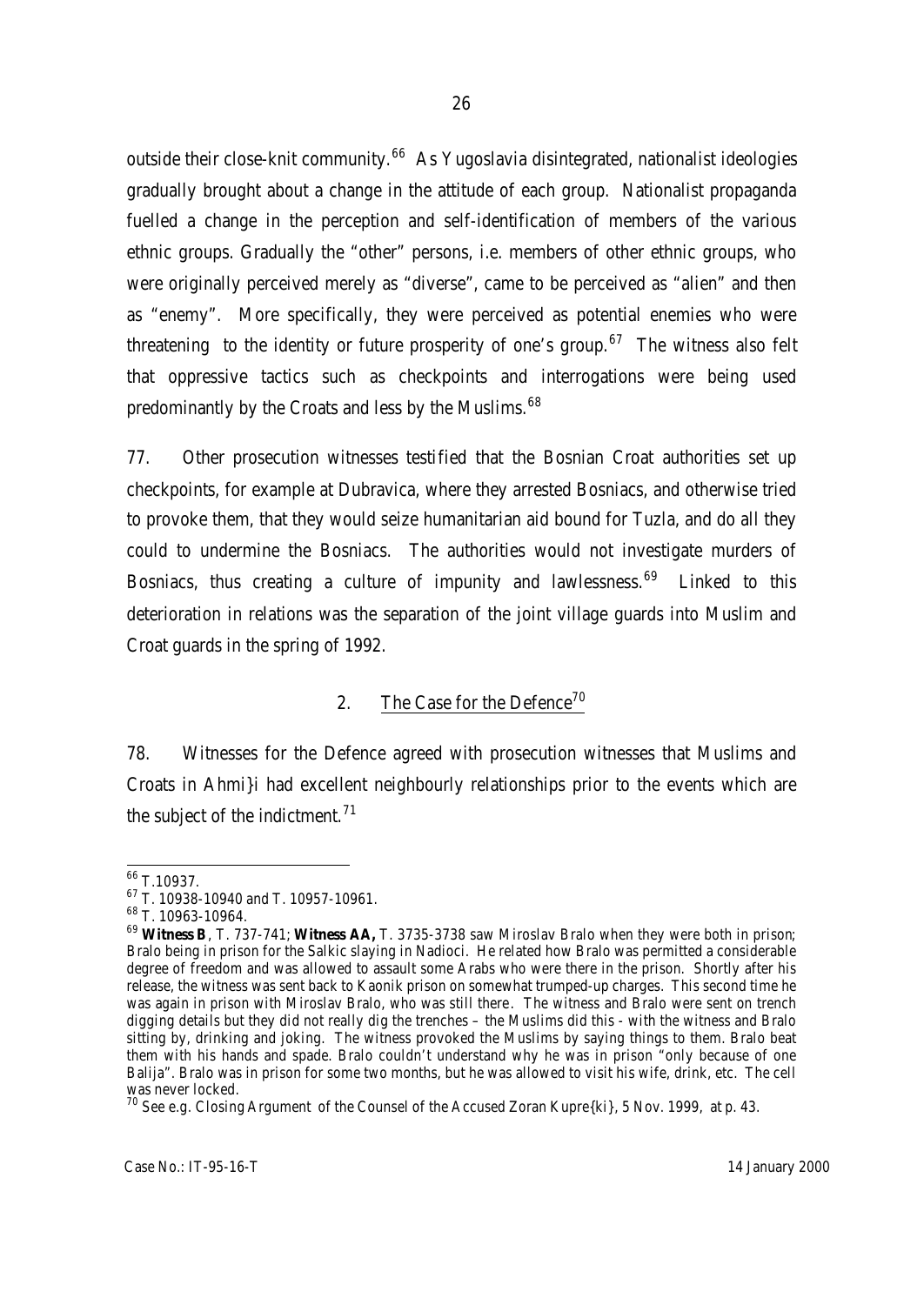79. Where prosecution and defence witnesses differ is on the question of who bore the responsibility for the split between the two nationalities. The majority of defence witnesses (who were mostly Croats) maintained that it was the Muslims who wished to separate themselves from the Croats.<sup>72</sup>

## 3. Findings of the Trial Chamber

80. The Trial Chamber finds that there *was* a split between Croats and Muslims in 1992, no doubt for a combination of the reasons adduced by prosecution and defence witnesses, the precise cause of which it is not necessary to determine for the purposes of this Judgement.

# **D. Persecution – Alleged Facts**

# 1. The Case for the Prosecution

## (a) General

81. The Prosecution maintains that the attacks on Ahmi}i in October 1992 and April 1993 were part of a systematic attack on the civilian population of the La{va River Valley intended to "cleanse" the area of Muslims.

82. **Witness AA**, a Muslim member of the "Jokers" i.e. of the Croatian Military Police, provided key evidence for this contention:

Q. And what was the purpose of the Busovaca campaign by the HVO as you understand it?

A. My conclusion was that it should be cleansed, and at that time I believed it too. Later on, my colleagues with whom I was, and we said that the air should be rid of Balijas, you know, that it should be ethnically cleansed, and we talked about it, and that we would go to Vitez the next time.

l

<sup>71</sup> **Niko Saki}***,* T. 8224; **Jozo Alilovi}**, T. 8332; **Vlado Alilovi}**, T. 5442.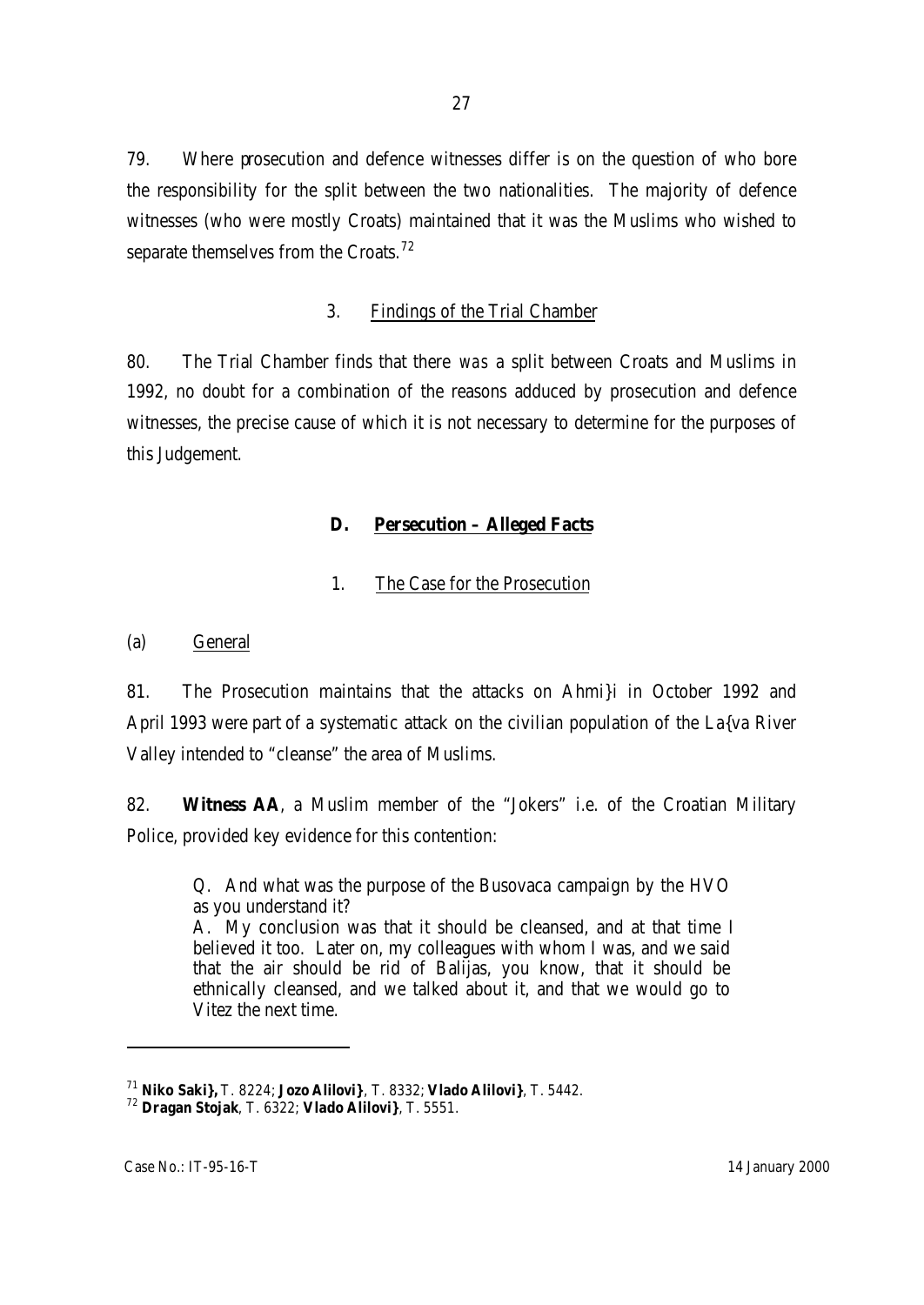Q. Vitez would be the next target, is that what you're saying? That was the understanding?

A. Yes. Yes, this is what we talked about, we in the Military Police.

Q. When you talked about Vitez being the next place to be ethnically cleansed, did that include Ahmici as well? Was that also understood?

A. Yes, of course.

Q. Why do you say "of course"?

A. Because Ahmici was practically on the road between Busovaca and Vitez, and there were Muslims there too, the majority was Muslim, it had to be cleansed or removed. They simply had to be removed from there. Something had to be done, because they were a hindrance.

Q. Was the BiH army in Ahmici?

A. I never saw a single member of the BiH army in Ahmici, never. I say that because I passed there many times. So never. But I do know that most of them went to fight against the Serbs in Vlaši}, Visoko, somewhere else, but not -- they were not stationed in Ahmici.

Q. When BiH soldiers came home on leave, what would they do with their weapons, as far as you knew?

A. Most of them would leave them at the front, leave the weapons at the front. I know that, because I talked to some of the members that I knew, and they always complained that they didn't have enough weapons. And they even went in civilian clothes.

Q Now, you say that you knew that the BiH army was not in Ahmici. Did you think that was common knowledge in your group, in the Military Police, that there was no threat from the BiH army in Ahmici? A. Yes. Yes. Had there been a Bosnian army in Ahmici, we would have known of it, or we would have at least seen someone in uniform or some other side, a member of the other side, but I never saw them, and

everybod knew that. It was common knowledge.

Q. Which army was all around Ahmici at this time?

A. The HVO, on all sides more or less...<sup>73</sup>

#### (b) Discriminatory Acts from October 1992 until April 1993

83. The Trial Chamber has reviewed Prosecution evidence, which tends to show various factual elements that may be taken to constitute persecution of Muslims. In addition to these elements, the following material should be taken into account.

84. After the October 1992 attack, the HVO allowed Bosniacs to return to Ahmi}i, but the situation was evidently very tense. It would seem that the local Croats provoked and discriminated against the Muslim population. The Croats were in control of Ahmi}i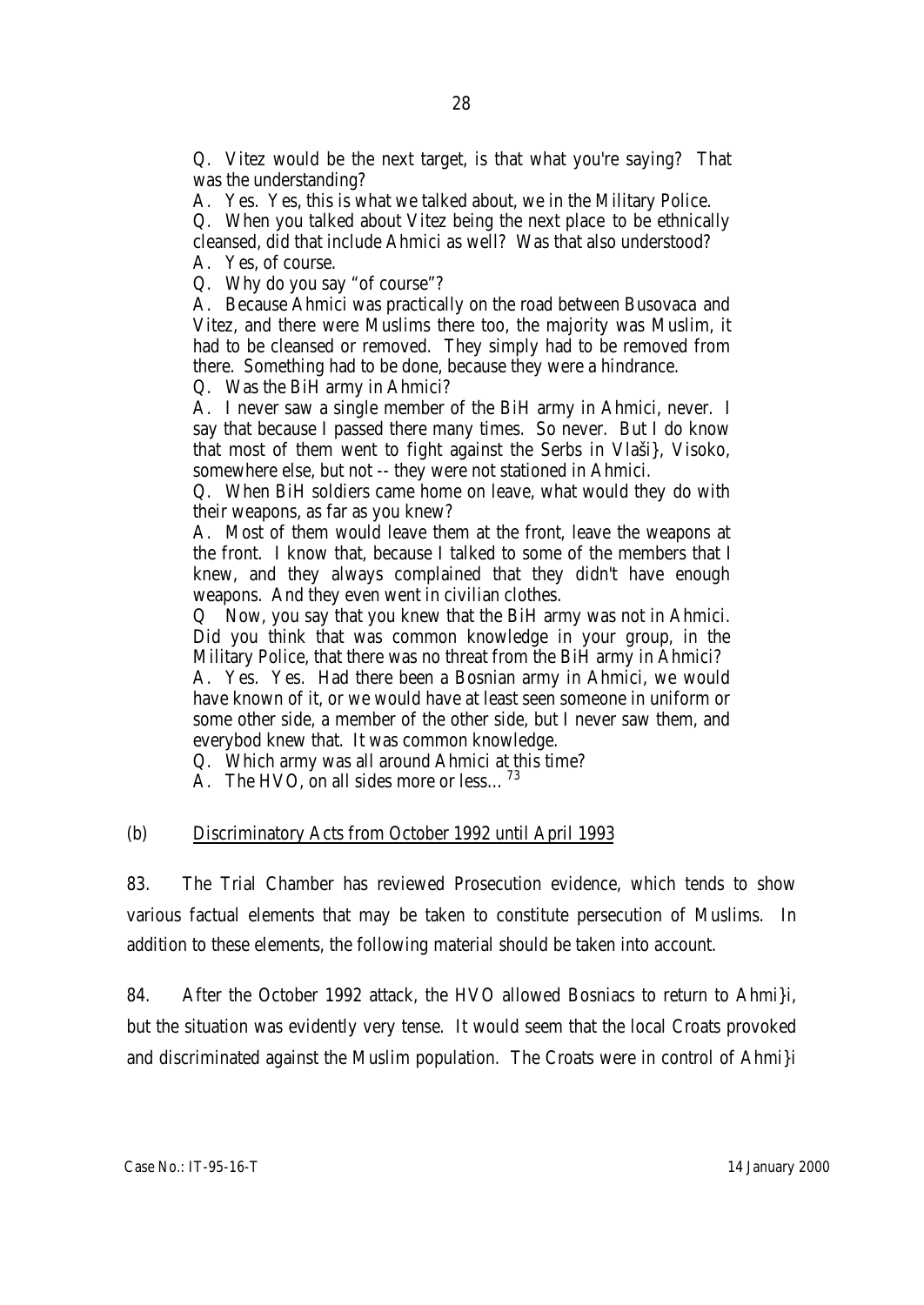after the October 1992 attack,<sup>74</sup> and "everything became Croatian". As Witness G testified: "… when we were allowed to go back home, everything was according to the Croats. For instance, at school I had to study the Croatian language, history was called Polviest, the Croatian term for it, instead of the subject musical culture, it was given an another name. The money that was used was the Dinar, the Croatian money, instead of the previous currency".<sup>75</sup> The HVO demanded the total surrender of Muslim forces and the right to re-locate, to disarm and to impose a curfew on them.<sup>76</sup> The Jokers, a special HVO unit referred to above, was notable for its persecution of the local civilian Muslim population.<sup>77</sup>

85. According to the Prosecution, Bosnian Croat persecution of the Bosnian Muslim population was designed to dehumanise the latter so that it would be easier to commit acts of violence against them. Croats started to call Muslims by the derogatory term "balijas", expel them from their homes, threaten them and otherwise harass them on the sole basis of their ethnicity.<sup>78</sup>

86. In the view of the Prosecution the following examples of persecution of Muslims during this time are illustrative.

87. **Fahrudin Ahmi}** testified that he was told by Dragan Papi} and Vinko Vidovic, when he tried to return to his home following the attack of October 1992, that he needed permission to do so. The following day, Papi} and Vidovi} threatened Fahrudin Ahmi}. Dragan Papi} approached Ahmi} holding the fuse of a bomb, and addressed him with the

l

<sup>73</sup> T. 3717-3719.

<sup>74</sup> **Abdulah Ahmi}**, T. 270.

<sup>75</sup> **Witness G**, T. 1544.

<sup>76</sup> **Witness FF,** T. 4329–4330, testified that her husband had to surrender his weapons to Nenad Šantic, the local HVO commander and the brother-in-law of Drago Josipovic. She testified that Nenad Šantic took weapons from others too. Witness CA, T. 4577–4579, testified that her son was told to hand his weapon – one of the burnt weapons from Slemenij - to Nenad Šantic, and to tell others to hand in their weapons in Pirici.

<sup>77</sup> **Lee Whitworth**, T. 4271–4274.

<sup>&</sup>lt;sup>78</sup> Witness D, T. 1013-1019; Witness I, T. 1778 (generally), T. 1783 (freedom of movement was restricted), T. 1799 (witness was threatened by a Croat soldier who put a knife to his neck and said "This is what is going to happen to your neighbours […]"); **Fahrudin Ahmi}**, T. 1113: Muslims were intimidated and insulted in order to force them to leave Ahmi}i.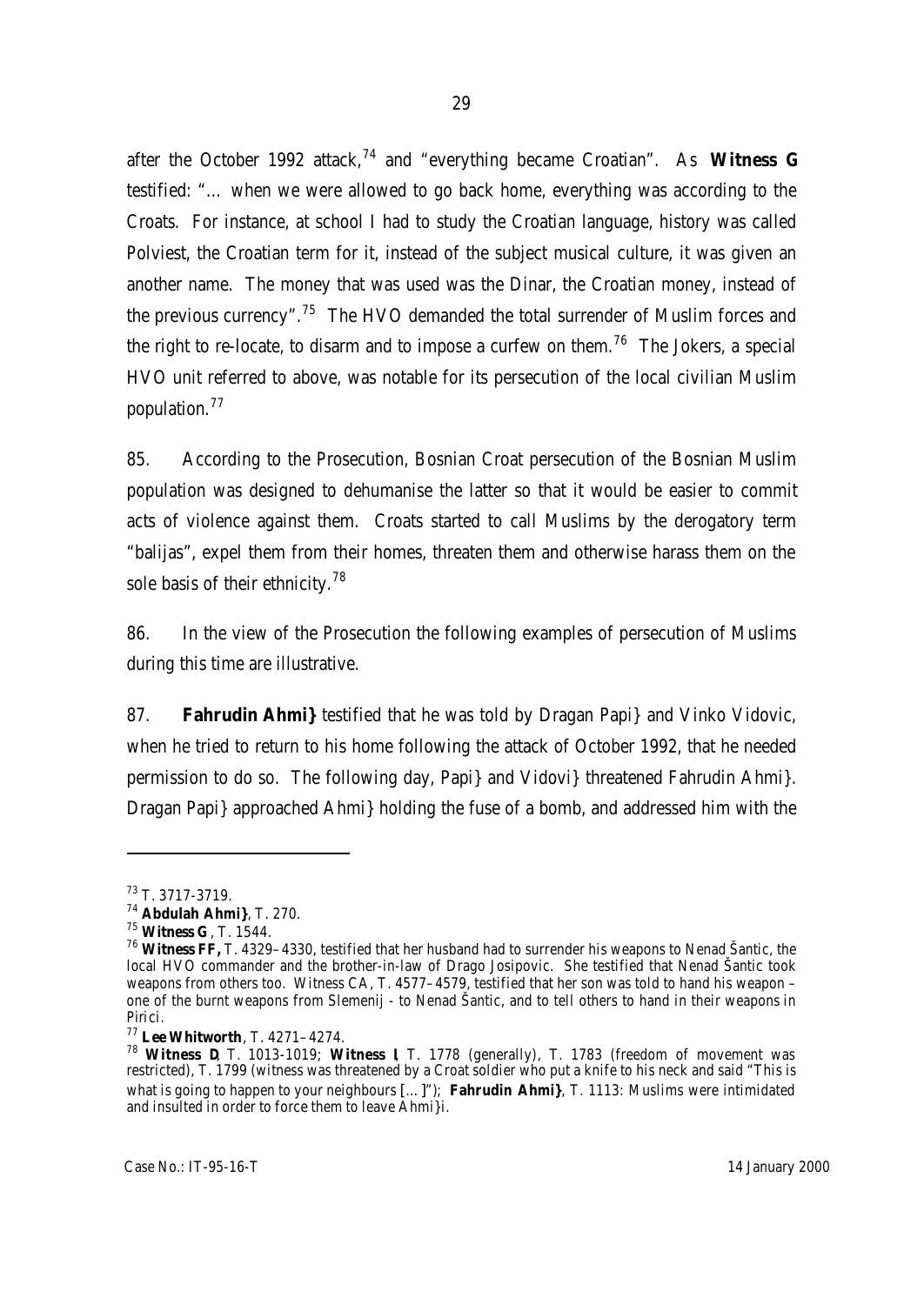words "Why don't you monkeys surrender?" in reference to the Muslims. As a result of this intimidation, Fahrudin Ahmi} left his home the next day, fearing that it might be bombed if he stayed.<sup>79</sup>

30

88. Other instances of provocation were recounted by **Witness A,** who recalled a conversation which he had at the house of Ivo and Dragan Papi}, in which the Papi}s blamed the Muslims for the war-time problems.<sup>80</sup> Abdulah Ahmi} referred to a conversation with Dragan Papi} in which the latter expressed admiration for Adolf Hitler and said that Hitler's methods should be applied to Bosnia.<sup>81</sup> Witness G told of the appearance of Croatian flags flying above Ivo and Dragan Papi}'s house, as if to suggest that Ahmi i was now part of the territory of Croatia.<sup>82</sup> Conversely, the flag of the Republic of Bosnia and Herzegovina was dragged along the road behind a motorcycle ridden by two HVO soldiers, according to the testimony of **Fahrudin Ahmi}**, whose sister-in-law witnessed this incident.<sup>83</sup>

89. **Witness I**, a Muslim who lived in the part of Ahmi}i known as [anti}i, where about 80% of the houses were owned by Croats, referred to the fact that Muslims were discriminated against in petrol rationing. The witness would have to go to the Hotel Vitez in order to get a certificate from the HVO for petrol. Other Muslims would not go to the Hotel Vitez for such a certificate, as they were afraid.<sup>84</sup>

90. **Witness U**, a Bosniac refugee who left Karaula because of Serb aggression, arrived in a village adjoining Ahmi}i around February 1993. This neighbouring village consisted mostly of Croat inhabitants, and he was forced to leave there after only 45 days due to Croat harrassment. He described the pressures put on Bosnian Muslims by the Bosnian Croats in the village, who stole from the Muslims, seized their property, searched their houses for weapons and generally mistreated them in such a way as to

<sup>82</sup> T. 1544-1545.  $83$  T. 1212.

 $\overline{a}$ <sup>79</sup> T. 1113.

<sup>80</sup> T. 542-545.

<sup>81</sup> T. 262.

<sup>84</sup> T. 1790-1791.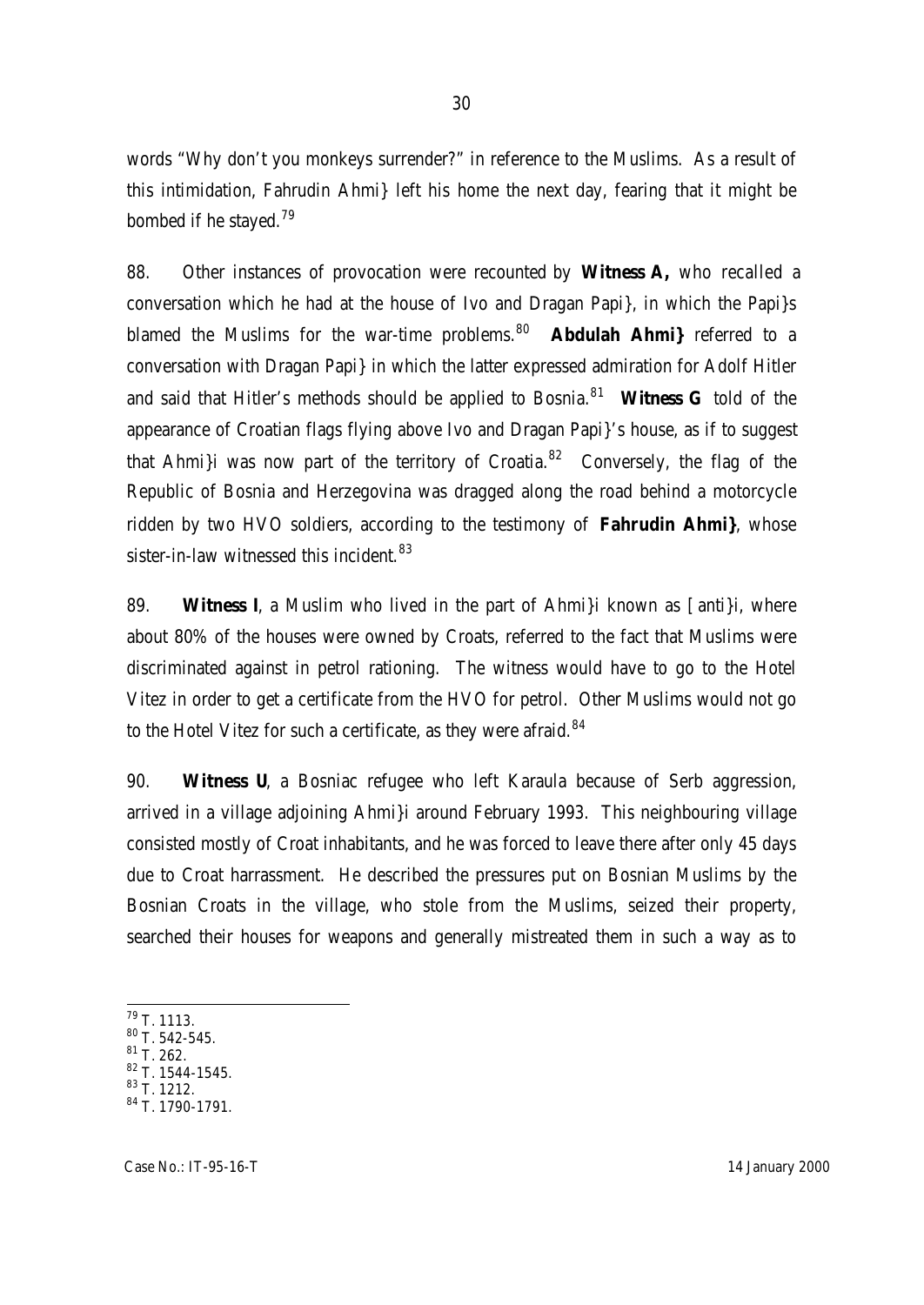make it impossible for them to continue to live in the village. $85$  His house was searched three times by the HVO Military Police. The witness also described the murder in the village of a Bosniac, Esad Salki}, which finally provoked his flight to Ahmi}i in February 1993. He went to Ahmi}i precisely because it was a Muslim village. There were approximately 150 other refugees in Ahmi}i, all of whom were Bosnian Muslims. During this period in Ahmi}i, the Bosnian Croats would say that they could not guarantee the Muslims' safety because of "extremist" Croats, who wore HVO insignia.

91. **Witness V** referred to regular "drive-by" shootings by Bosnian Croats in Ahmi}i before the conflict of April 1993.<sup>86</sup> Witness Y confirmed this pattern of harrassment of Bosniacs in the period from October 1992 until April 1993 in Ahmi}i and surrounding villages – with houses being burnt, Bosniacs expelled, and drive-by shootings in Ahmi}i practically every night at dusk. Muslims were also expelled from surrounding villages such as Strane, Merdani, Pezici, Kovacevac, Rovna and Loncari.<sup>87</sup> The witness explained that the BiH army did not defend those villages because "all those who were armed and uniformed and members of the army were up at the frontlines towards the Serbs".<sup>88</sup>

92. **Witness AA**, a Muslim who served in the HVO, was 23 years old in 1993. He had known Vlado [anti} since childhood. Vlado [anti} had most recently been his superior in the police force. The witness grew up in the municipality of Vitez, in a mostly Croat village with mostly Croat friends despite the fact that he was himself a Muslim. Suprisingly for a Muslim from a Muslim family, Witness AA joined the HVO in the spring of 1992. He joined the  $4<sup>h</sup>$  battalion of the Military Police, assigned to provide security to the Hotel Vitez, which was being used as the Headquarters for the HVO in central Bosnia and where [anti] had an office. [anti] wore a uniform and was in charge of investigating crimes committed by HVO soldiers. The HVO stole from Serbs, Muslims and the BiH army. Vlado [anti} knew these crimes were being committed but he did not investigate them.

 $\overline{a}$  $^{85}$  T. 2990-2991.

<sup>86</sup> T. 3209.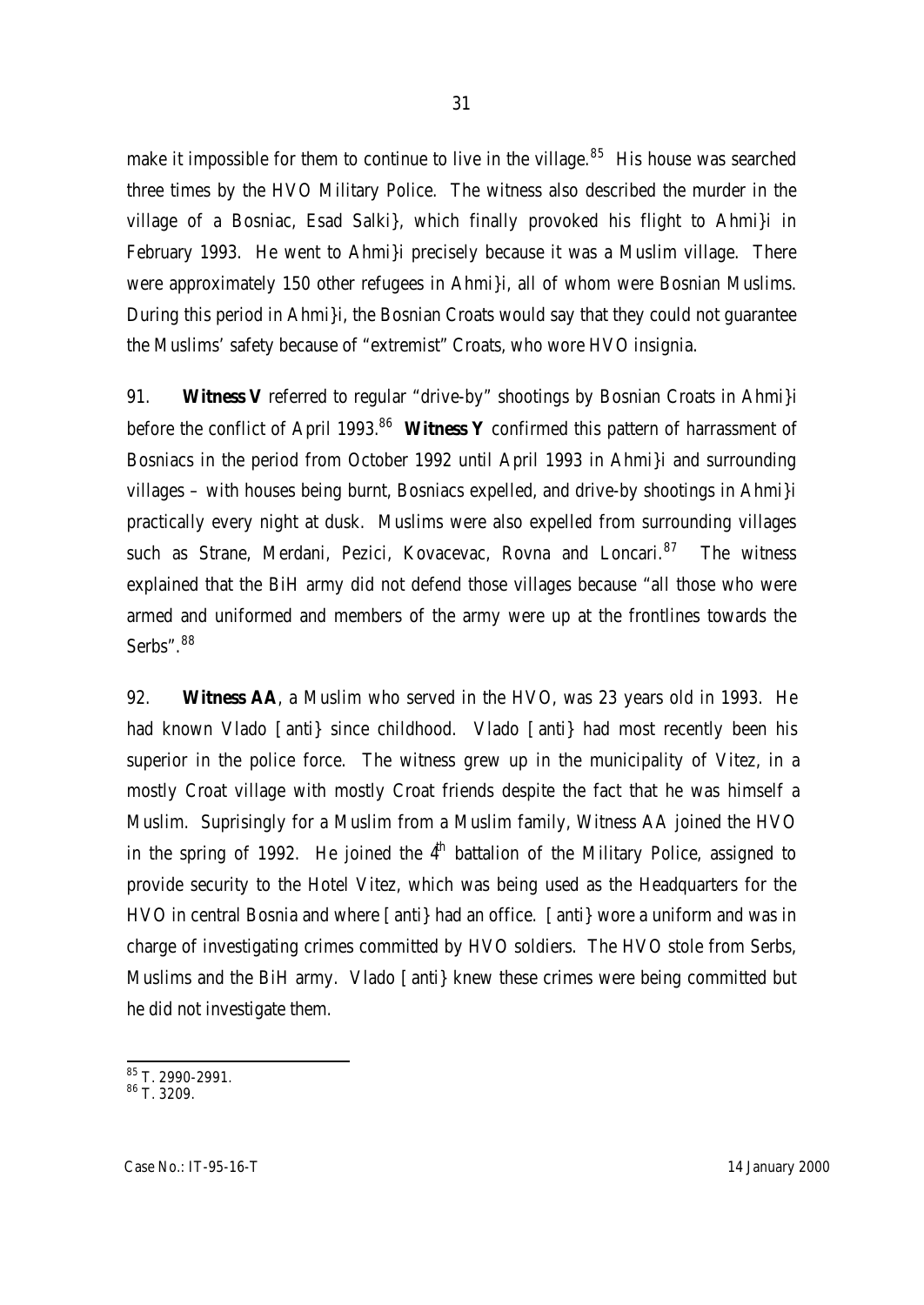93. From late 1992 until early 1993, when Witness AA was sent by Vlado [anti} to Busovaca, he saw in Kaonik, 2-3 km from Busovaca, Muslim houses which had been set on fire and that Muslim civilians had been sent to dig trenches. On the same trip, the witness saw that the village of Strane had been "ethnically cleansed" of Muslims: "not a single Muslim man, woman or child had remained there. All of them were expelled" by the HVO.<sup>89</sup> The same was true of Busovaca<sup>90</sup> and Merdani.<sup>91</sup> The witness, who participated in the campaign, stated that the purpose of the Busovaca campaign was "ethnic cleansing" – "to rid?the placeg of?theg Balijas". $92$ 

32

94. **Captain Stevens** attested to the climate of persecution in the Vitez area in April 1993. After Easter 1993, Zenica, overwhelmingly a Muslim town, was shelled by the HVO. Also in mid-April 1993, a petrol tanker exploded in the Muslim part of Vitez. Captain Stevens arrived on the scene the day after this explosion and heard that the tanker had been placed near what was thought to be a munitions dump. Local militia-type forces told him that two Muslims had been strapped into the cab of the tanker and that the HVO fired RPG 7 rounds to cause the explosion. Captain Stevens saw the effects of the explosion, namely massive destruction to the Muslim part of town (the western part of Vitez). These can be seen in Exhibit P160. This incident, referred to also in Lt.-Col. Watters' testimony, led immediately to a mass exodus of some 400 Muslims from Stari Vitez. Captain Stevens also saw the results of "ethnic cleansing" by local HVO forces in Nova Bila towards the end of his tour of duty.

<sup>87</sup> T. 3291-3292.

<sup>88</sup> T. 3292-3293.

<sup>89</sup> T. 3712-3713. <sup>90</sup> T. 3713-3714.

 $91$  T. 3715-3716.

 $92$  T. 3717-3718.

Case No.: IT-95-16-T 14 January 2000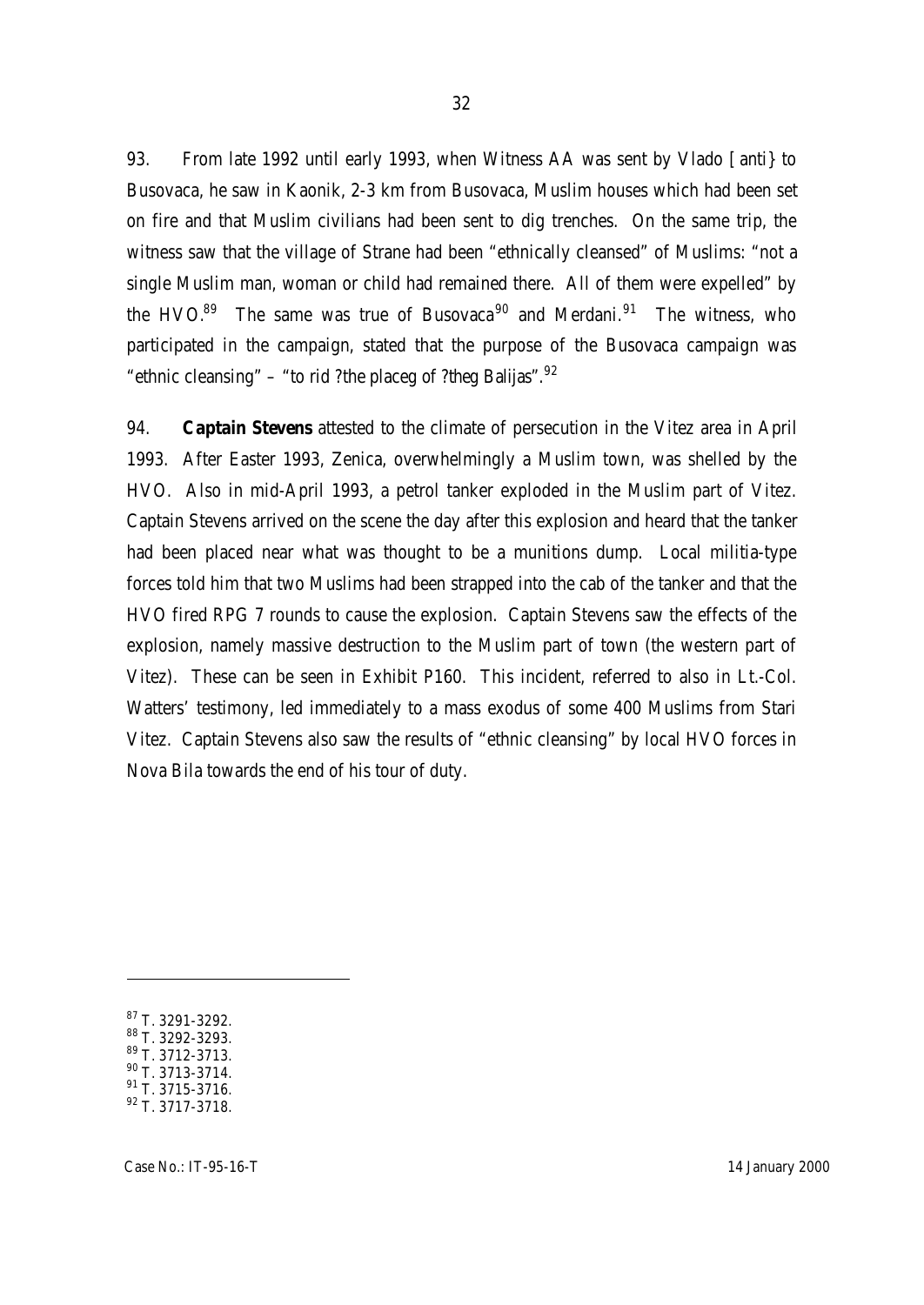# 2. The Case for the Defence

### (a) General

95. The Defence and defence witnesses have frequently pointed out, as the Prosecution did, that prior to October 1992, relations between Muslims and Croats in the La{va River Valley were very good.

# (b) Croat Nationalism

96. Defence witnesses have downplayed the significance of Croat nationalism, for example the flying of the Croat checkerboard flag from Croat houses, including the Papi} house, in Ahmi}i. **Ivo Vidovi}** said that flags were flown simply to celebrate religious holidays, and that the Muslims also displayed flags.<sup>93</sup> This statement is supported by other witnesses. Several Croats flew a Croat flag in Ahmi}i, as **Ljubica Milicevi}** testified, <sup>94</sup> including Ivo Papi}, Slavko Milicevi} and Dragan Papi}. She also explained that even though Ivo Papi} flew a Croatian flag and never a Muslim one, the sympathy of the Papi} family lay with both communities.

97. By the same token, defence witnesses placed less emphasis upon the importance of Bosnian Croats donning uniforms*.* **Goran Papi}**, the younger brother of the accused Dragan Papi}, testified that Dragan Papi} wore a black uniform – which was a gift – simply in order to make it easier for him to pass the black-shirted HOS checkpoints in Zenica.<sup>95</sup>

 $\overline{a}$  $^{93}$  T. 6977.

<sup>94</sup> T. 7325 and 7351.

 $95$  T. 7056–7057: "Q. Are you aware that he owned and occasionally wore a black uniform? A. Yes, he did own a black uniform. It was given to him as a present by somebody whose vehicle he had prepared, because it was useful if he went to Zenica or somewhere else, he would not be stopped at the checkpoints, and that's why he would wear it sometimes though it was too small for him. So I saw him wearing it very rarely. Q. So it was a good idea to wear a black uniform if you went to Zenica? A. Yes, because the HOS was the only organised force in Zenica at the time, and all of them were wearing black uniforms. Q. And why did he wear the camouflage uniform? A. He wore it because everybody was wearing it. All young men were wearing uniforms. It was the fashion at the time just before the war. Q. So young people who were not members of any particular units -- A. Yes, they would get them from their friends and they would wear them".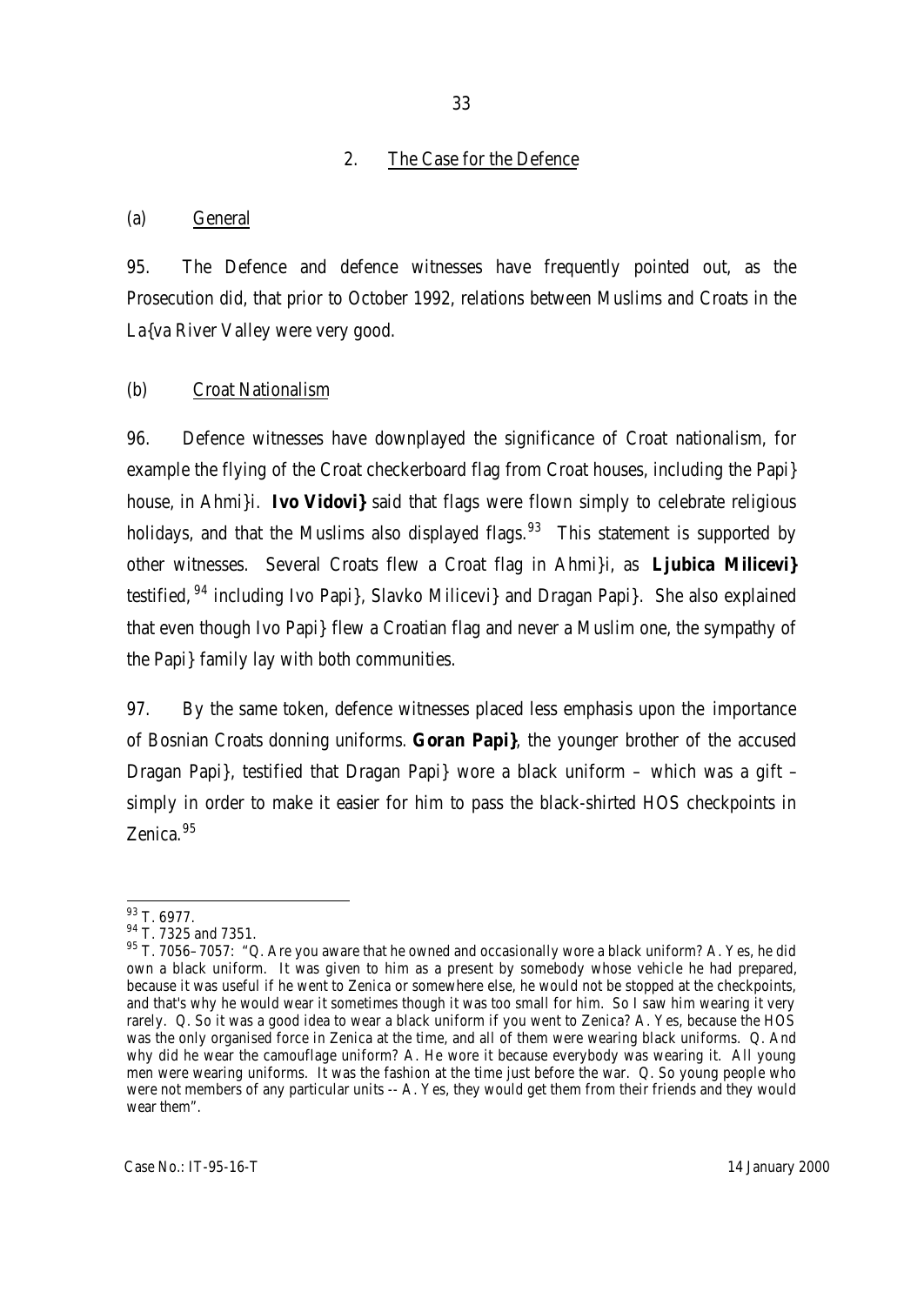98. **Zvonimir Cili**} testified that the Press Service of the Muslim-Croat Crisis Staff, <sup>96</sup> where he worked after the break-up of the SFRY in 1991, was composed of three Croats and two Muslims. The purpose of the Staff was to deal with the crisis which had arisen due to attacks being launched on Bosnian Croats and Muslims by the Serb-dominated JNA in 1991-1992. The crisis staff was staffed in proportion to the nationalities present in the Vitez municipality, i.e. Muslims, Croats, Serbs, Yugoslavs and others.

99. In her everyday life, **Gordana Cui}** stated that she never noticed any intolerance towards Muslims, nor a desire to "cleanse" Ahmi}i of Muslims or to burn their houses.<sup>97</sup>

100. The Defence for **Zoran and Mirjan Kupre{ki}** has also emphasised that both accused did not only have generally good relations with Muslims, but that they were especially friendly with a number of Muslims who, like the accused, were members of a folklore society. Both accused have testified that this society and socialising with the other members meant very much to them. **Zoran Kupre{ki}** explained at length how he kept up his interest and involvement in folklore from secondary school until 15 April 1993.<sup>98</sup> The group had performances on the occasion of Muslim and Croatian festivities (Bajram and Easter) up until March and April 1993.<sup>99</sup> Counsel for the accused submitted four photographs showing both accused in the company of the other members of the society and during performances.<sup>100</sup>

 $\overline{a}$ 

<sup>&</sup>lt;sup>96</sup> T. 5076-5077.

<sup>97</sup> T. 8171.

<sup>98</sup> T. 11179 and T. 11182-11183: "Q. Did you go on with your folklore activities while you were in the JNA? A. Yes. I was a dancer, a folklore dancer, and I was at the head of this folklore section in the JNA, and I also played in the orchestra."

 $99$  T. 11192-11193: "Can you tell us when your folklore group had a performance at a Muslim celebration last? When was the last time, a purely Muslim celebration? A. Well, I remember we had a performance, it was to celebrate the Muslim festival of Bajram, and it was in March 1993 at the fire brigade building at the Mahala in Vitez. I remember that. Q. When was Bajram? A. It was March 1993, at the end of March sometime. Q. After that, did you have performances of any kind together with your Muslim members at an exclusively Croatian celebration? A. Not for a long time afterwards. I remember several days before the conflict, we had a performance with the same group in Mosunj to celebrate the Catholic holiday of Easter. That was in April, the 10<sup>th</sup> or 11<sup>th</sup> of April, somewhere around there". <sup>100</sup> Exhibits D16/1 to 19/1.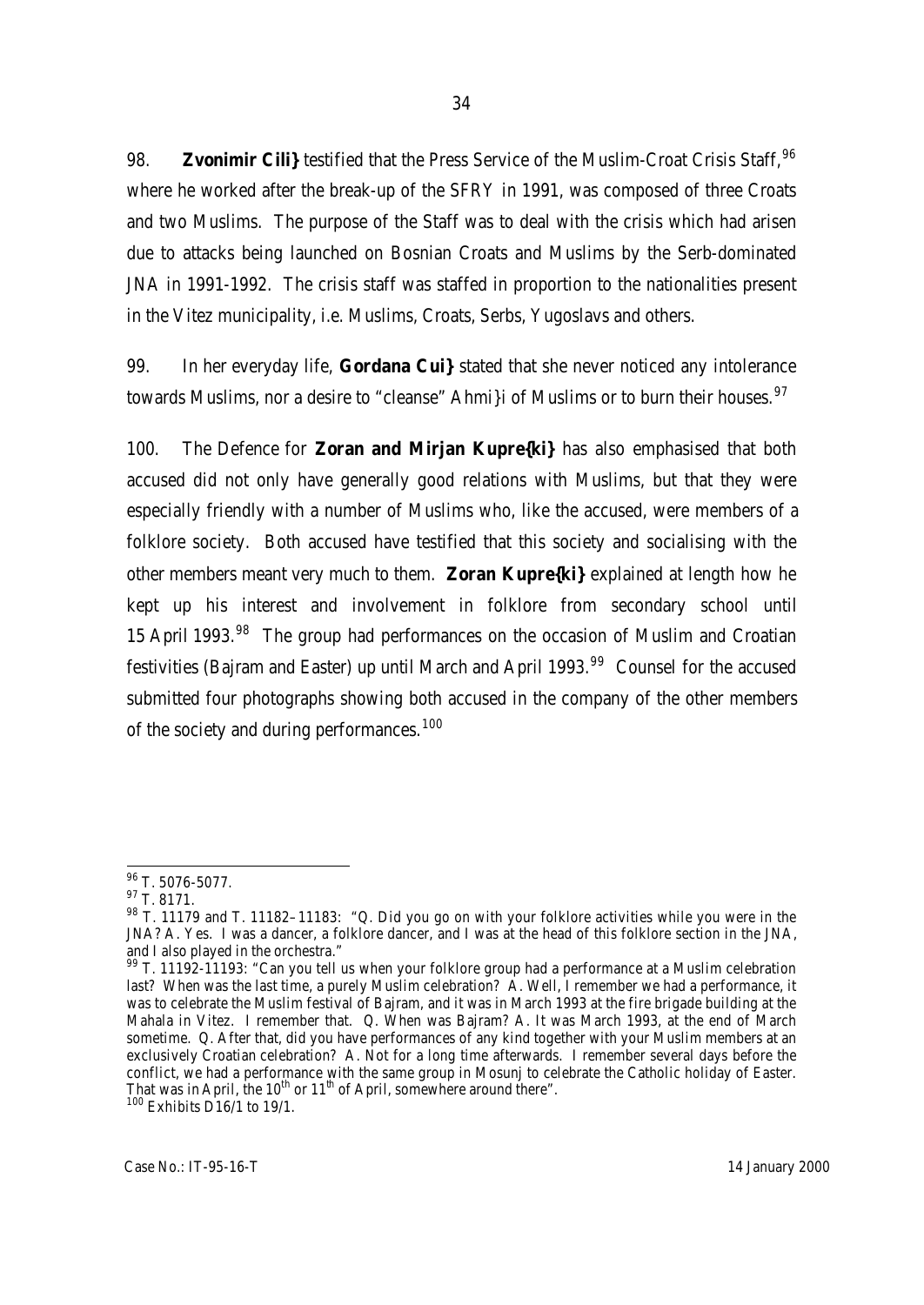101. The accused **Mirjan Kupre{ki}** told the Trial Chamber that even a number of marriages across ethnic divides originated in that society.<sup>101</sup> He himself had very close personal contacts with members of the folklore society who came from a different ethnic background, namely Fahrudin Ahmi}, a Muslim, who was his best friend, and two Serbs who were the best men at his wedding.<sup>102</sup> In his view, the first conflict in October 1992 brought the members of the society even closer together.<sup>103</sup>

# (c) Muslim Nationalism and Persecution of Croats

102. In contrast to the Prosecution case, the Defence have also painted a picture of Muslim nationalism and belligerence.

103. **Witness DB/1,2,** who lived in Krušcica, near Vitez, stated:

"Ever since the SDA party came into beginning () and when I stopped working and they would turn their heads away from us and they would wave their flags and call out, "Alija, SDA, this will be a Muslim state". They started this kind of thing from May, 1992, which is when I first began to be afraid".

104. **Jadranka Toli}** *testified at length*<sup>104</sup> about the persecution of Croats by Muslims in Zenica.<sup>105</sup>

 $\overline{\phantom{a}}$  $101$  T. 11564: "Q. When you got married and the rest of them married, were you best men to one another? A. Yes, of course, particularly those of us who were together in this folklore company, and we were together. Yes, of course, we were best men to one another, and, of course, we married between us. I could mention three or four marriages which were the product of that friendship in that folklore company. Q. You mean marriages between Croats and Muslims; is that so? A. Between Croats and Croats, and Croats and Muslims, and Croats and Serbs. They all intermarried, all variations".

<sup>&</sup>lt;sup>102</sup> T. 11565–11566: "Q. Who were those closest friends? A. Fahrudin Ahmi}, the late Fahrudin Ahmi}. I don't think I should waste any words about that. He was not only a friend from the folklore company, but he was also a man who was in the band with me together, that is, we had various things that we did together, which brought us together. … There was also Ibrahim Salkic, another dancer, Veljko Cato, who was my best man, and he's a Serb. Miro Vujinovic, another Serb, and he was also my best man".

<sup>&</sup>lt;sup>103</sup> T. 11566: "Q. Did any changes happen in your relations after the first conflicts in 1992? A. I can say that after that first conflict, that those—that it may have brought us even closer together. Because of all those events, we simply did not want anything like that to affect us in any way, and we were all very eager to come even closer together in view of that".

<sup>104</sup> T. 6135-6228.

<sup>&</sup>lt;sup>105</sup>T. 6194: "Q. You said that in the Croatian areas homes were usually torched after the Croats were expelled. Did I understand you right? A. Yes. The houses were torched after the Croats were expelled, but this happened on the 18th of April. Q. Okay. So now we see that you don't know anything about the 16th.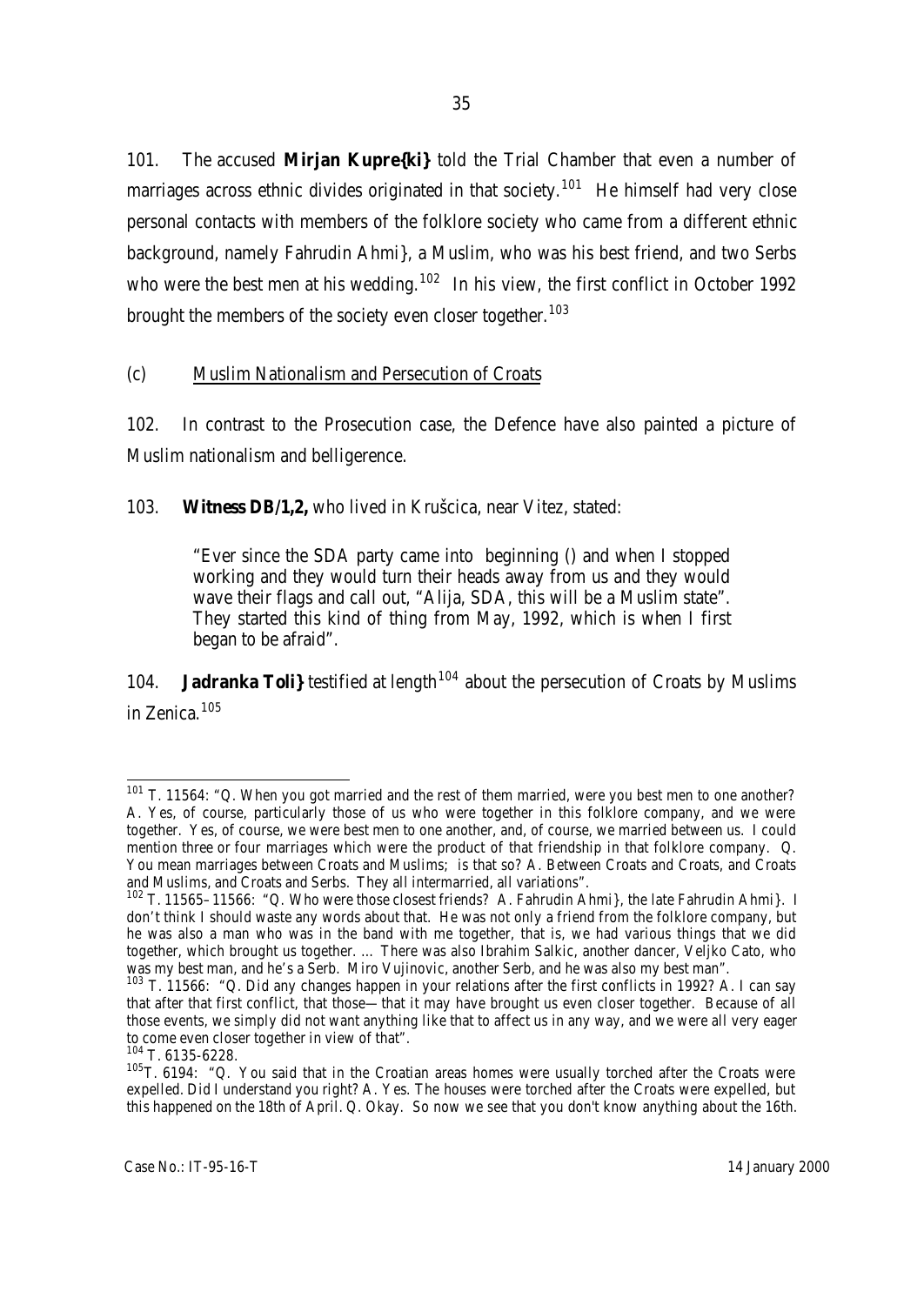105. Defence witnesses testified that the official organs of the Croatian community of Herceg-Bosna did not systematically or as a matter of policy discriminate against Bosnian Muslims. <sup>106</sup>

106. **Vlado Alilovi}** testified that the Croatian Community of Herceg-Bosna was not intended to be a separate State and nor did it aspire to be a State. Alilovi} conceded that the Croatian Community of Herceg-Bosna was, at a minimum, a Croatian autonomous region, but referred to the referendum on the integrity of Bosnia and Herzegovina in which 99% of the Muslims and Croats voted in favour of the integrity of Bosnia and Herzegovina, with Serbs voting against. This would, in his view, tend to demonstrate that the Croats of Bosnia and Herzegovina were not opposed to the existence of Bosnia and Herzegovina as a State and did not have designs on parts of Bosnia and Herzegovina as prospective Croatian autonomous regions.

107. **Zvonimir Cili}** stated that Ivan [anti}, head of the HVO in Vitez and commander of the crisis staff of Vitez municipality, $107$  was working to achieve peaceful co-existence with the Muslims. The Defence produced various exhibits to **Zvonimir Cili}** to show that attempts were continually made to promote inter-ethnic harmony.<sup>108</sup>

108. **Rudo Vidovi}** testified that there was no discrimination against the Muslims at the Post Office, a public service in Vitez, where he was chief. After the incident of

So now we're going to talk about the conduct of Muslim forces after they captured Croatian villages. What happened with the Croatian churches after the Muslims captured a Croatian village? A. Well, they would shoot at the churches. The church in Cajdras is full of bullet holes. The priest and two nuns were abused in Cahrcici".

 $106$  See e.g. the Defence's Closing Brief of Counsel for Dragan Papi}, section D.

<sup>107</sup> Exhibit D17/2.

<sup>108</sup> T. 5132-5133 and T. 5135; Exhibit D25/2 (minutes of meeting signed by Blaškic); Exhibit D26/2 (document of a meeting between representatives of the UNHCR, UNPROFOR, SDA, BiH army, the HVO government, the HVO headquarters, and public security station in Vitez. "From this document, we can see that attempts were continually made to re-establish the joint police station and joint government. Yes. This is one of these attempts and attempts were made continuously … the municipal war government which is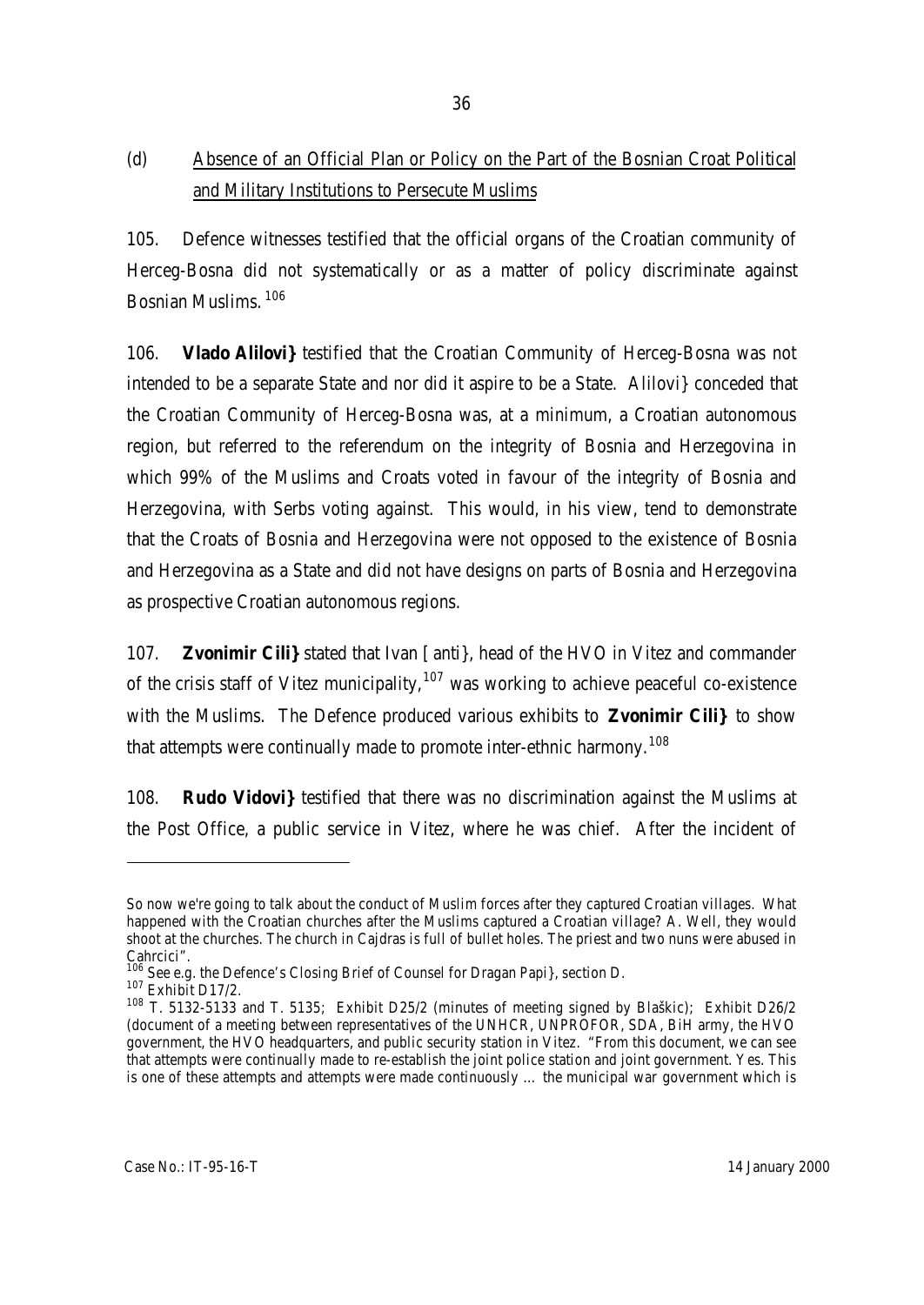20 October 1992 – which he said resulted from a "misunderstanding" between the Muslims and Croats - the Muslims did not show up at work for seven days, because they were afraid, but they were not disciplined for not showing up, even though by law an employee could be fired for being absent without leave for five days. Moreover, Vidovi}'s deputy was a Muslim who remained employed throughout 1992-1993. There was no attempt at the Post Office to impose an HVO oath of loyalty on employees.<sup>109</sup>

# (e) Whether the Croatian Community of Herceg-Bosna had a Separatist Agenda

109. In cross-examination, **Zvonimir Cili}** was asked about the separatist ambitions of Herceg-Bosna. The witness admitted that he was familiar with the arguments of a book by Anto Valenta entitled THE PARTITION OF BOSNIA AND THE FIGHT FOR ITS INTEGRITY, which advocated the creation in Bosnia, through re-settlement, of ethnically pure and homogenous regions in order to prevent civil war. Cili} said that the Vance-Owen plan proposed the same arrangement, but he averred that this was never the policy of the HVO and nor was it official policy. While the money and language and so forth in the Croatian Community of Herceg-Bosna was to be Croatian, this was only in contradistinction to the Cyrillic script and Serbian symbols, which the people did not wish to have imposed on them by the Serbs. The aim of the Croat authorities, he said, was not secession, although differences between Croats and Muslims were created by the Vance-Owen plan, which was accepted by the Bosnian Croats but rejected by the Bosnian government.<sup>110</sup> The witness added that "they [the Bosnian Muslims] felt, and this is my personal view, of course, they felt that they could gain from Croats what they had lost from the Serbs", and because of that they refused to sign the Vance-Owen plan.<sup>111</sup>

mentioned in item 3, it was not called Croatian or HVO? A. No, it was literally called Vitez municipality the municipal war government of Vitez, so it was ethnically neutral".

 $^{109}$  T. 6640–6641 and T. 6656-6657.

<sup>110</sup> T. 5328–5329.

<sup>111</sup> T. 5330.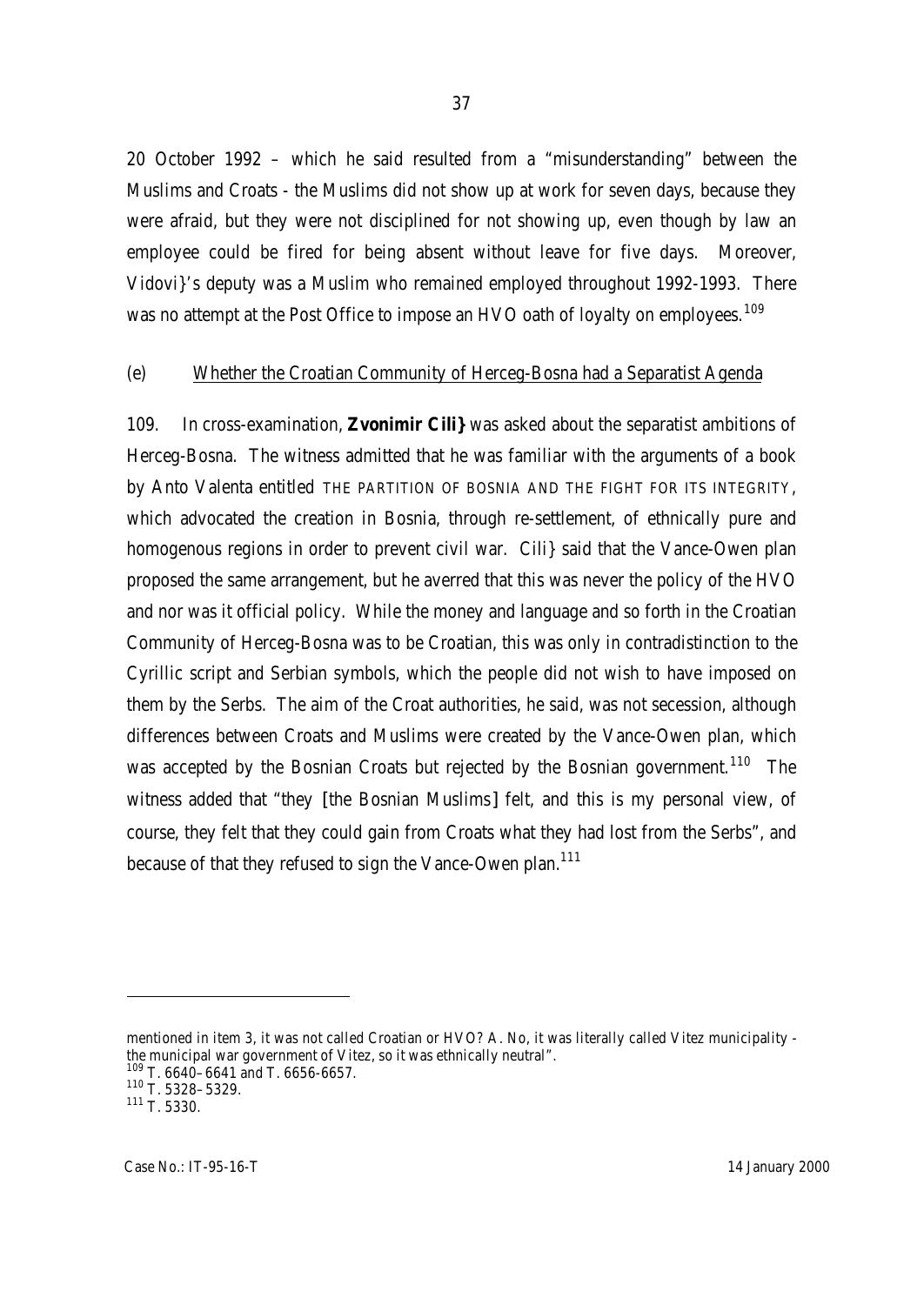110. The Defence introduced evidence to rebut the Prosecution's allegation that the Bosnian Croat authorities condoned atrocities committed against Bosnian Muslim civilians. Exhibit D51/2 – produced to Vlado Alilovic $^{112}$  – shows the HVO authorities trying to conduct an investigation into violations of international humanitarian law on 24 April 1993. Under item 2, it is stated that the HVO government of Vitez unanimously condemns all recorded crimes committed during the conflict between the BiH army and the HVO by any party.

111. **Zvonimir Cili}** stated that at this time, the civilian police were not functioning, as they did not have the necessary power. Nevertheless, they tried to enforce law and order and to protect Muslims and Croats alike. In this connection, the Defence produced Exhibit D29/2, a public announcement that a Croat had been killed in Novi Travnik while resisting arrest by Novi Travnik HVO for seriously wounding a Muslim citizen.

112. Similar evidence was led as to the diligence of the HVO civilian police in investigating offences against Muslims in relation to the Salki} slaying.

113. **Zoran Strukar**, a civilian police officer in Vitez at the relevant time, testified at length on this point. He stated that there was an atmosphere of general lawlessness in Vitez, and that explosions and other such occurrences were happening practically every evening, with Croat houses being blown up as well as Muslim houses.<sup>113</sup>

114. As mentioned above, before October 1992, the police forces in Vitez were jointly Croat and Muslim, but thereafter they split into Muslim and Croat police forces. Strukar

 $\overline{a}$  $112$  Hearing of 20 Jan. 1999.

<sup>&</sup>lt;sup>113</sup> See Exhibits D31/2, D78/2, T. 6795: "Q. Also, they mention here what you mentioned as well, that there is armed robbery, people are being wounded, and also sabotages in the town, in cafes, and so far there have been armed robberies in six houses (two Croats, one Serb, and three Muslims). Did the military police make any kind of attempt to deal with the security situation? Did you reach any kind of agreement with them? A. There were some discussions to the effect that there should be a ban on carrying weapons in town. I know that the chiefs talked about this, but agreement was never reached on this matter. Perhaps there was something on paper, but it was not carried out".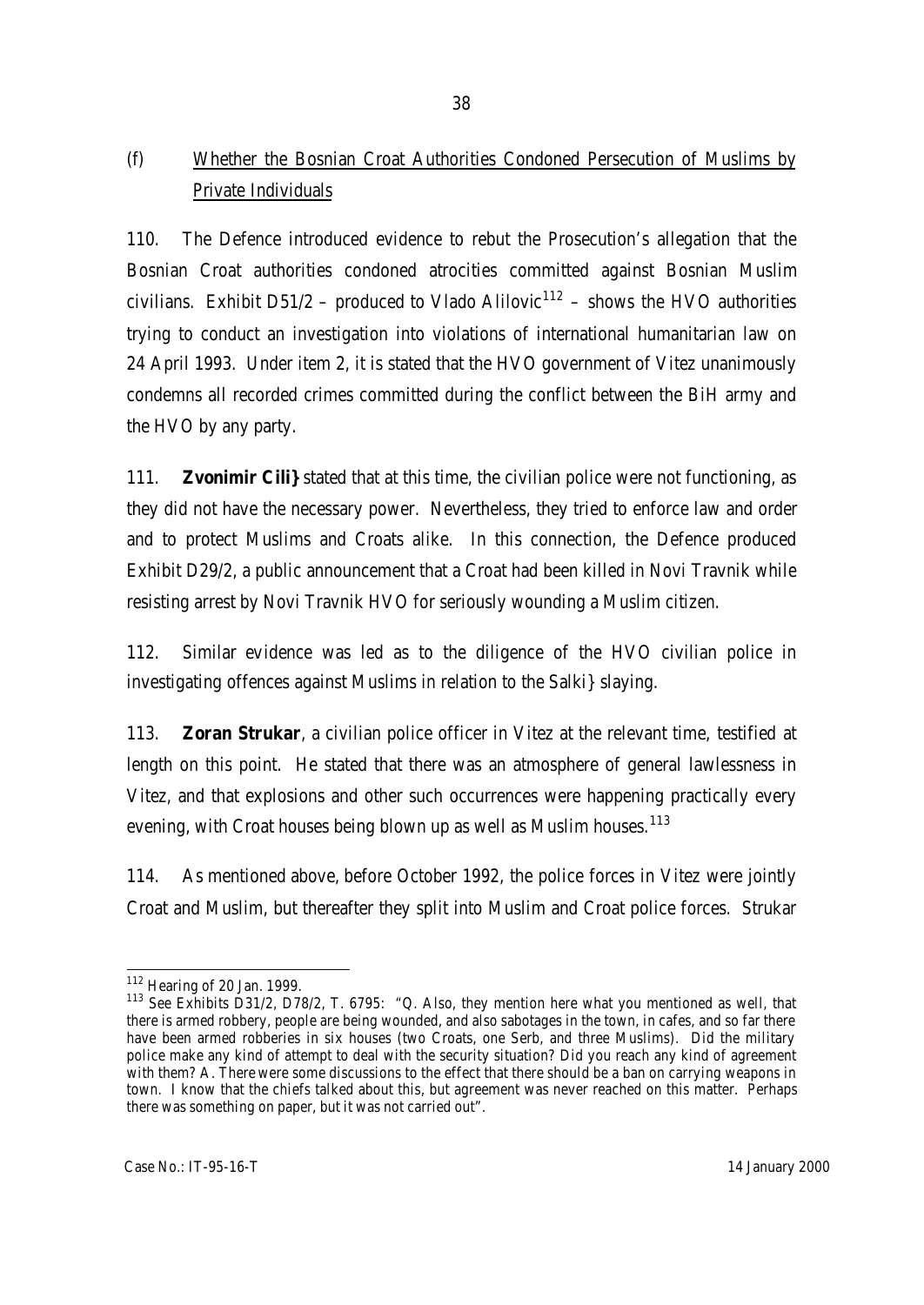said that the "Vitezovi", a special unit, took over the Vitez police station.<sup>114</sup> There were then plans to once again merge the two police forces. As part of the negotiations, the Muslims demanded that Pero Skopljak resign. In return the Croats asked the Muslim police chief to resign. Skopljak resigned because he did not want to be an obstacle to reconciliation. According to the witness, the Muslims did not, however, sack their chief, as promised, so an end was put to this *rapprochement*. The Muslim and Croat forces were severed, and the witness started to receive his salary from Mostar rather than from Sarajevo. Consequently, investigations split up – Croat police dealt with Croat areas and Muslim police with Muslim areas. Nevertheless, Muslims and Croats continued to conduct some investigations together.

115. The witness said that the situation was out of control. Everyone was in danger and afraid. In village areas, both Muslims and Croats, and some Serbs, set up a village guard at night, to ensure safety, because people realised that the police could not do much. As regards the killing of Muslims, Strukar stated that there were Croats killing Muslims, but also Muslims killing Muslims, and Croats killing Croats. Where Muslims were killed by Croats, investigations *were* carried out. An example was the Salki} slaying. The perpetrator was a Croat - Miroslav Bralo, alias Cicko – who was arrested and imprisoned in Kaonik. However, in the event he was treated leniently during his incarceration, as other witnesses have testified.<sup>115</sup> In short, Strukar testified that in his work as a civilian policeman, he did not have a different attitude towards a situation when the victim was a Croat from when the victim was a Muslim.<sup>116</sup>

### (g) Whether State Enterprises Discriminated Against Muslims

116. In the geographical area of Vitez and Ahmi}i, a large segment of the population was employed in the times relevant to this indictment in large State-run factories and enterprises, such as the Princip factory in Vitez, or Vitezit, and Impregnacija. The evidence is that these factories, though allegedly under Bosnian Croat control, did not

 $\overline{a}$ <sup>114</sup> T. 6783–6785.

<sup>115</sup> See the testimony of **Witness AA**, at T. 3735-3738, who was imprisoned with Bralo, and saw that Bralo was allowed to move about freely and to abuse Muslim prisoners while incarcerated.  $116$  T. 6874.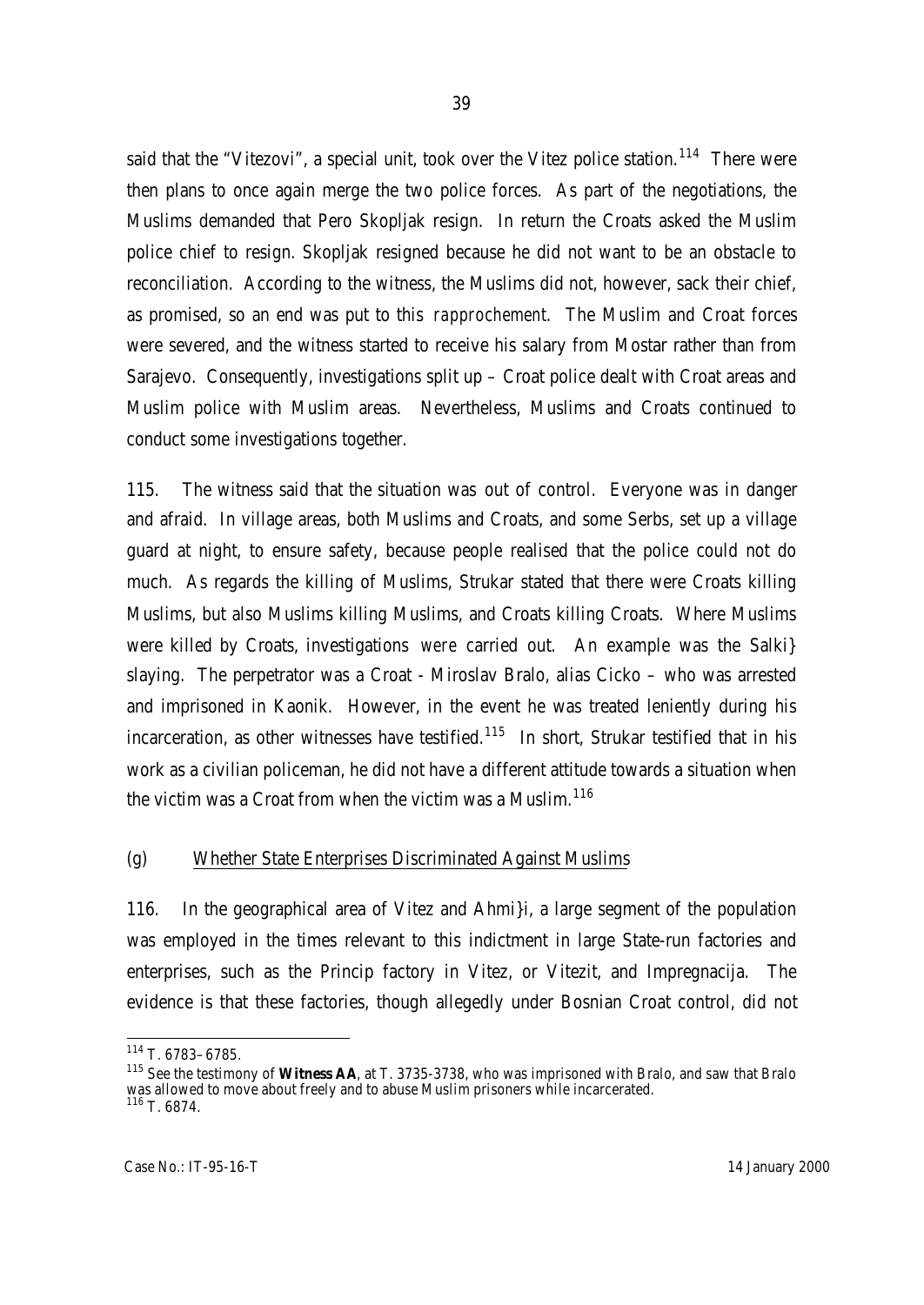discriminate against Bosnian Muslims, but on the contrary, throughout the war maintained equitable proportions of Muslim and Croat workers in the workforce.

40

117. Defence witness **Vlado Divkovi}** was general manager of the Vitezit factory at the relevant time. He testified that there was no discrimination in lay-offs at the Vitezit factory against Muslims or on any ethnic or national basis. Lay-offs were occasioned by the Serb aggression, since Serbs bombed the factory complexes and cut off the supply of raw materials from eastern Bosnia (e.g. Gorazde), reducing output. The ethnic make-up of the factory reflected the national make-up in terms of percentage of Muslims, Croats and Serbs right through until 15 April 1993.<sup>117</sup> Divkovi} added that Muslim workers did not have to sign an oath of allegiance to the  $HVO.<sup>118</sup>$ 

# (h) Whether Relief Supplies were Distributed Equally to Muslims

118. **Vlado Alilovic** stated that Muslims and Croats were equally able to obtain goods in Vitez in 1992-1993.<sup>119</sup> Defence witnesses also pointed out that Caritas, the Catholic charity, treated Muslims and Catholics, i.e. Croats, completely equally. **Zeljko Blaz**, 120 for example, a resident of Vitez who worked for Caritas from 1991 after he was made redundant by the Princip factory in Vitez, testified that Caritas helped all of those in need – refugees, old people - regardless of their ethnicity or religion. Merhamet, on the other hand, was a religious organisation which tended only to help Muslims. Blaz testified that Caritas continued to help both Muslims and Croats after Merhamet had been established. After the Muslim-Croat conflict started, Caritas still helped some 50 Muslim families in Vitez. Moreover, there was no attempt by any political or military body to influence Caritas to refuse assistance to Muslim families. **Vlado Alilovi}** testified to the same effect – that Caritas helped everyone, Muslims and Croats alike, but that Merhamet only

 $\overline{a}$ <sup>117</sup> T. 5784–5785.

 $118$  T. 5789-5790.

 $119$  T. 5457.

<sup>120</sup> T. 6895-6896.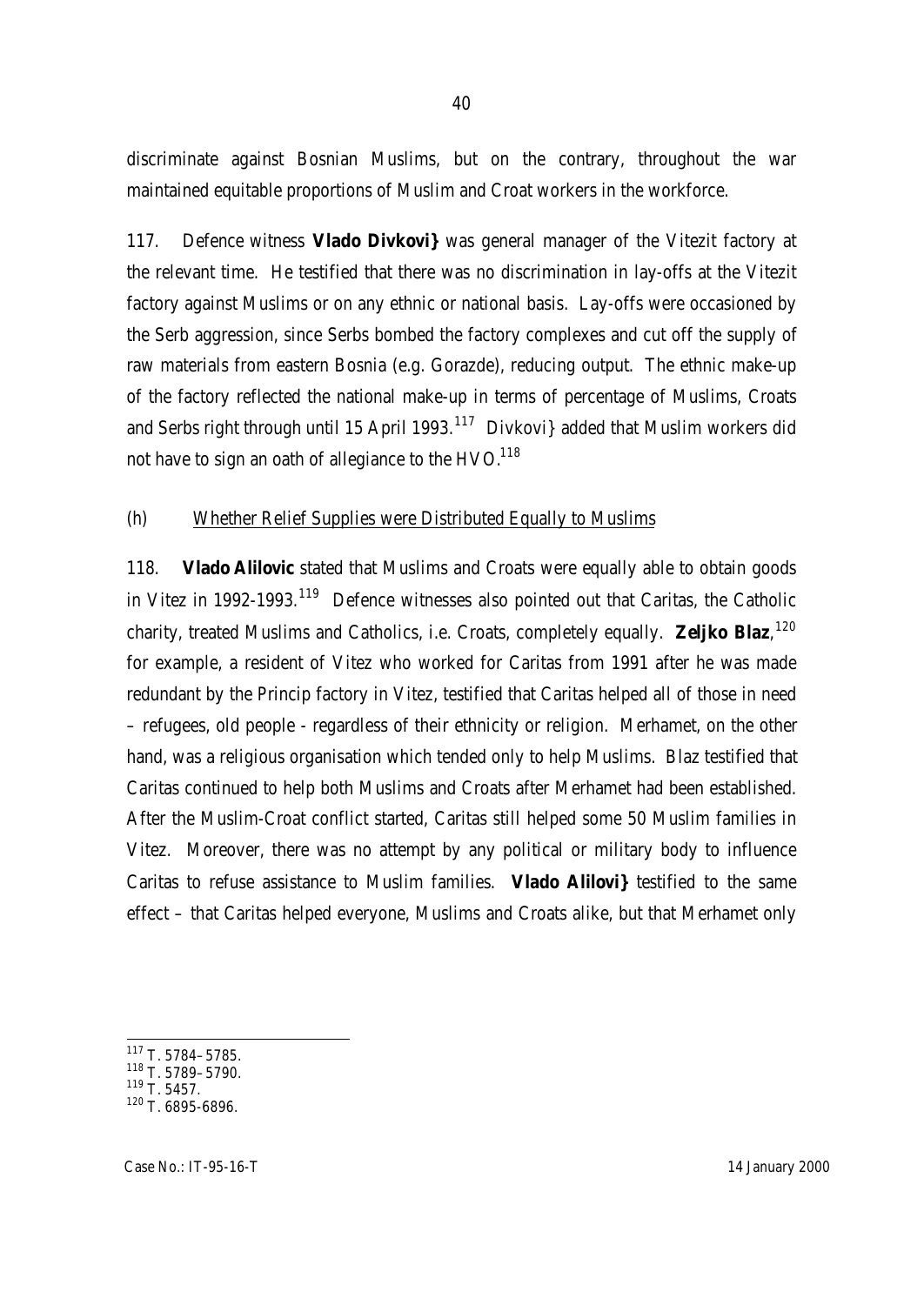helped Muslims - adding that Ivan [anti}, the HVO President in Vitez, requested aid for villages, e.g. Preocica, which were exclusively Muslim.<sup>121</sup>

# (i) The Fact that Croat Civilians were also the Victims of Attacks by Bosnian Muslims

119. Defence counsel emphasised that atrocities were also committed against Croat civilians by Muslim forces. In particular, they drew attention to a particularly horrendous episode which took place in Miletici, a remote Croat hamlet in the mountains of central Bosnia, in April 1993. This was testified to by **Witness HH**<sup>122</sup> **and Mr. Kujawinski.**

120. **Witness HH** visited Mileti}i during his fact-finding mission for the United Nations Special Rapporteur Tadeusz Mazowiecki. In Mileti}i, he entered a room which was badly damaged, and which had blood on the floor and walls. He was told by locals that apparently five foreign Mujahedin had stayed there. These Mujahedin had tortured and killed five young Croats. As a consequence, most of the Croatian inhabitants of the village had fled.<sup>123</sup>

121. **Witness HH** also testified that there were reports of harassment and arbitrary executions of Croats in Zenica.<sup>124</sup>

122. **Mr. Kujawinski**, a British army NCO, visited Miletici on 27 April 1993. He was dispatched with two Warriors and a UNHCR Land Rover. It was very high in the hills, a "very, very small village". He saw dried blood by the entrance to a pink house in the village. The villagers were reticent, but eventually said that soldiers had come to the village, rounded everyone up and separated the few men of fighting age, who were then taken into the pink house. Eventually Kujawinski gained access to the house and found congealed blood everywhere, pillows that had been used, he thinks, to muffle shots, and clumps of hair and bone strewn on the walls. He was told that five men had been tortured or killed there.

 $\overline{a}$ <sup>121</sup> T. 5458 and T. 5556-5557.

<sup>122</sup> In this connection, see section 2, para. 37 of the *Mazowiecki Report.*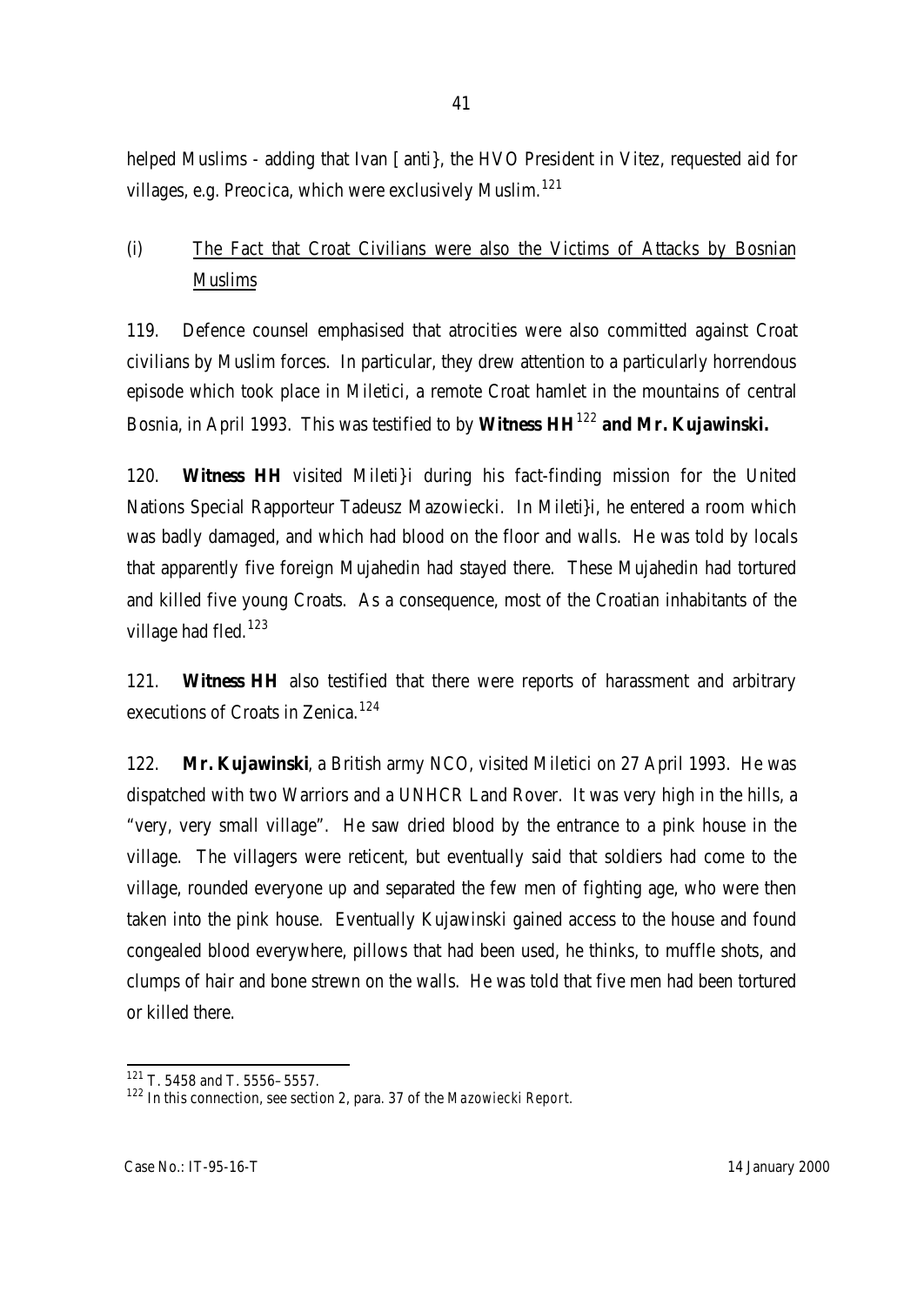123. Kujawinski went back to the hamlet the next day with a van and coffins and crosses. He managed to get the bodies, which had been there for several days and were therefore in a state of decomposition. He noted their names and took the bodies to a Catholic Church in Guca Gora, where he handed over the bodies to a monk for burial. The bodies were in a "shocking state" - one had his neck cut all the way around with a blunt instrument. Another had his fingers bent all the way backwards. On the second day, the witness was told that Mujahedin had been to the area – people whom they had never seen before. Mileti}i is 15-20 km from Ahmi}i.

124. It would appear that the events in Mileti}i may have been in reprisal for the events in Ahmi}i.

### 3. Findings of the Trial Chamber

125. The Trial Chamber considers that there is compelling evidence to the effect that, starting in mid-1992, tensions and animosity between Croats and Muslims rapidly escalated. This mutual animosity came to the fore in October 1992, when the episodes referred to earlier occurred. Between October 1992 and April 1993, relations between the two groups worsened and each group increasingly engaged in a policy of discrimination against the other. Whether the Croats pursued this policy in a more fierce and ruthless way and on a larger scale is a question that may be left unresolved for the purpose of this case: as the Trial Chamber has stated below in the section on the applicable law**,** the fact that the adversary engages in unlawful behaviour and persecutes or kills civilians cannot be a justification for similar and reciprocal conduct. As these trial proceedings concern Croats accused of having taken part in such a policy, the issue of the extent to which the Muslims also persecuted Croats is not material.

<sup>123</sup> T. 4531-4536; See also *ibid*., at paras. 37, 40 and Conclusions and Exhibit P. 82. <sup>124</sup> T. 4539.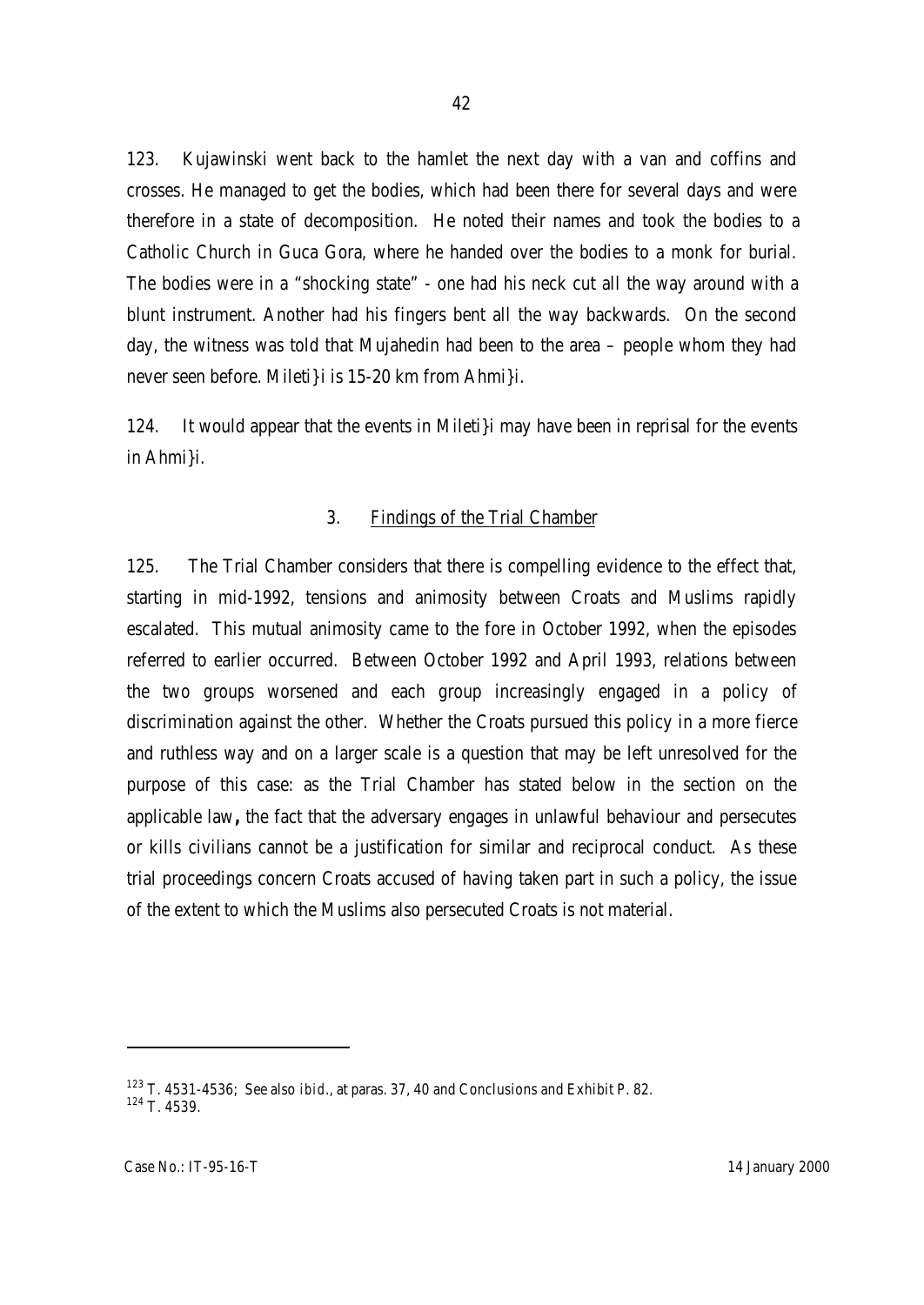### **E. Governmental and Armed Forces in Bosnia and Herzegovina in 1992-1993**

### 1. General

126. There were three principal governmental or quasi-governmental entities in Bosnia and Herzegovina in 1992-1993: the Government of the Republic of Bosnia and Herzegovina based in Sarajevo, the Croatian Community of Herceg-Bosna based in Mostar and the Republika Srpska based in Pale. Although the Sarajevo government was the legitimate government of Bosnia and Herzegovina, many Croats perceived it as Muslim-dominated.<sup>125</sup> Corresponding to these governmental or quasi-governmental divisions, there were various armed forces, Military Police, civilian police, paramilitary formations and village guards operating in central Bosnia in 1992-1993, which were at different times either joint or formed along ethnic lines. There was, first, the Army of the Republic of Bosnia and Herzegovina, or the BiH army, which was perceived by certain Croats and Serbs to be Muslim-dominated. On the Croat side was the HVO and its armed forces. The Serbs fought in Bosnia through the JNA and later through their own Bosnian Serb army. There was also the Territorial Defence of Bosnia and Herzegovina which was essentially a Muslim force and which was later incorporated, at least on paper, into the BiH army. The Muslims then had some irregular formations, such as the Mujahedin. There were also special units of the Croats such as the Vitezovi. There was also a Croat Military Police (which included special units such as the Jokers), the Muslim Military Police, the Croat civilian police and the Muslim civilian police. In addition to the various armies, there were the village guards or patrols, which were initially joint

<sup>125</sup> A defence witness, **Vlado Divkovi},** T. 5791-5794, believed there were problems with the Government of Bosnia-Herzegovina in 1992 in that it was not really operating because it was not possible to reach Sarajevo and also because the BiH government was boycotted by the Serb representatives. Accordingly a directive from the Government of Bosnia and Herzegovina sent to the witness as manager of the Vitezit factory and directing that those who sided with the aggressor against Bosnia and Herzegovina, i.e. nationalist Serbs, should be fired, was ignored. The witness felt that the Government did not have the right to issue such a directive because Vitezit was socially-owned, rather than a public corporation, so only the Workers' Council of the enterprise could make such a move. **Vlado Divkovi}**, T. 5794: "Q. You said that that is why you did not pay attention to this document. A. Yes, of course. In view of the composition of the government at the time, it could not be respected throughout the territory of Bosnia-Herzegovina. And, anyway, the document was passed without any legal grounds. Vitezit was never declared a public corporation. It was not an enterprise that the government could appoint the managers of".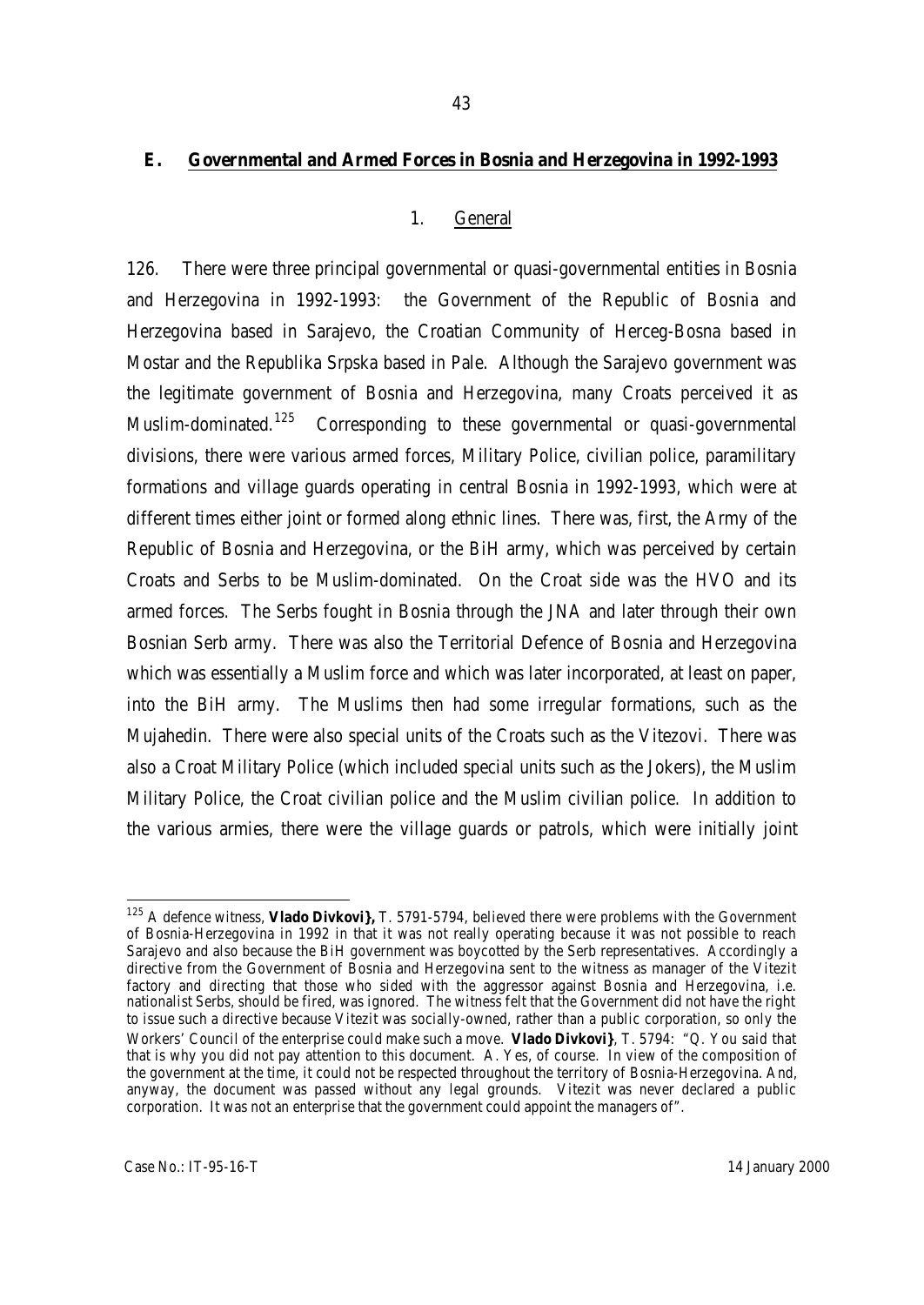Muslim-Croat operations but which split shortly before the conflict of October 1992 into separate patrols.

# 2. The Bosnian Croat forces

# (a) The Bosnian Croat Leadership in Vitez

127. The two most important positions in the political leadership of Vitez were divided between the Croats and Muslims. Ivan [anti], HVO President in Vitez and a Croat, was President of the municipality and Head of the Crisis Staff as a representative of the HDZ, while Fuad Kaknjo, a Muslim, was the President of the executive body. The other positions were shared out to correspond to the results in the elections. Ivan [anti}'s deputy was Pero Skopljak, a Croat, who was thus Vice-President of the HVO in the Vitez municipality.<sup>126</sup> According to **Alilovi}**, harmonious relations were maintained between the Croats and Muslims between October 1992 and April 1993.<sup>127</sup> However the Muslims and Croats eventually split up and formed parallel governments, the Croats basing theirs in Vitez, the Muslims in Mahala (Stari Vitez).

# (b) The HVO and the Vitez Brigade

128. The HVO (Croatian Defence Council) was formed on 10 July 1992 in Vitez as a civil authority in order to most effectively organise defences against possible aggression. It was an executive authority.<sup>128</sup> While the Prosecution has portrayed the HVO as an instrument of Muslim oppression, the Defence has argued that it was primarily a defence council formed because of regional insecurity and the threat from the Serbs. The Defence have also argued that the HVO soldiers received instruction on the laws of war.<sup>129</sup> The HVO had various brigades in central Bosnia, including the Vitez brigade,

l <sup>126</sup> **Vlado Alilovi}**, T. 5451.

<sup>&</sup>lt;sup>127</sup> T. 5488-5489.

<sup>128</sup> **Vlado Alilovi}**, T. 5450-5451.

<sup>&</sup>lt;sup>129</sup> Zvonimir Cili}, T. 5152-5153: "A. Fifteen days after I joined the command as a political officer, on orders of Colonel Tihomir Bla{ki} which went through the municipal staff and other staffs, Mario Cerkez, the chief of staff, I was sent on this date, 19 Oct., to a seminar in Busovaca which was organised by the representatives of the Red Cross in Geneva. Q. What was the topic of this seminar? A. This seminar was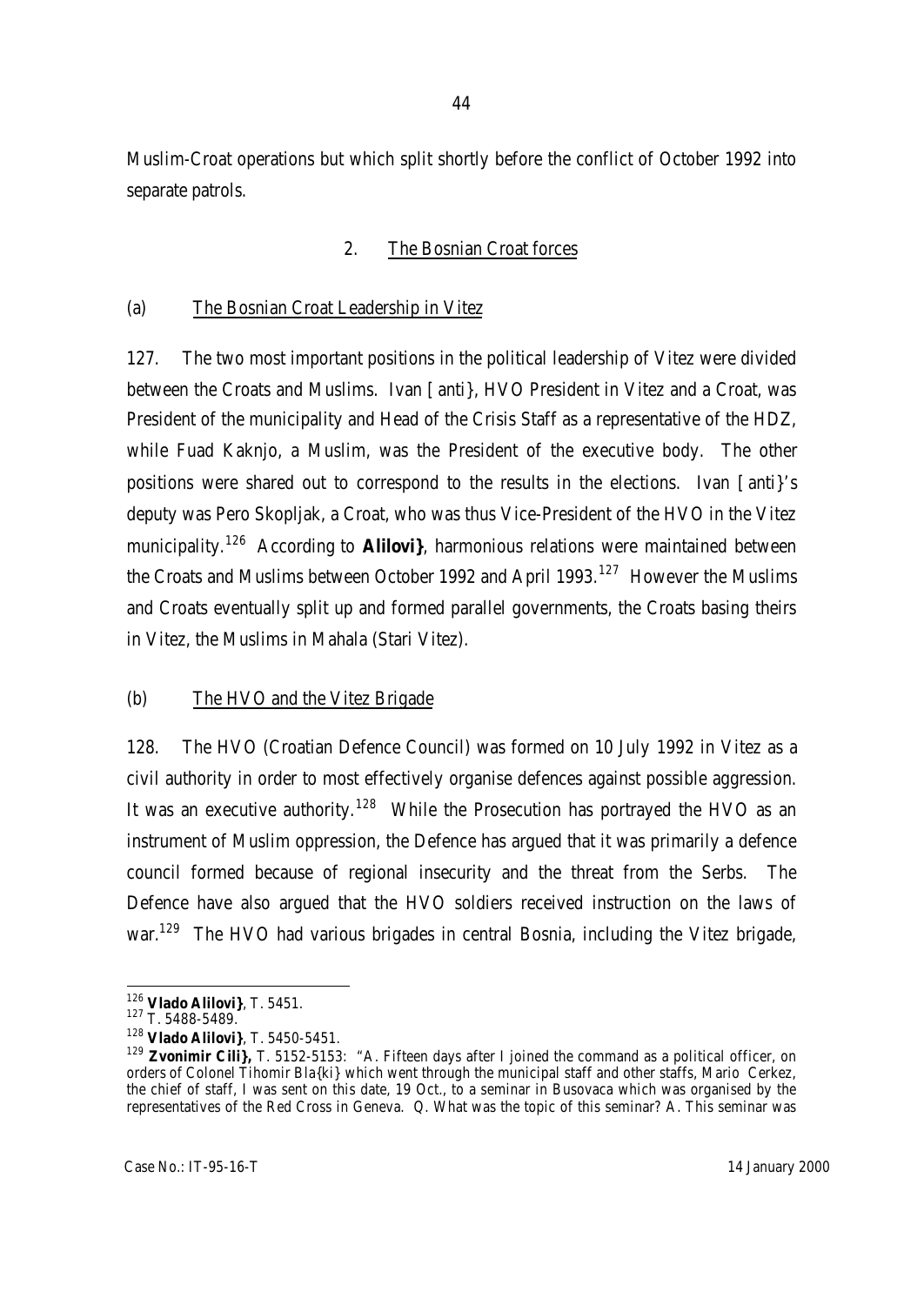with Mario Cerkez as its Commander, while Tihomir Bla{ki} was Commander of the HVO Central Bosnia Operative Zone.

129. The Defence has called a number of witnesses to show that the Vitez brigade, into which several of the accused were apparently conscripted on or after 16 April 1993, was barely operational and still in the process of being set up on 16 April 1993. The Defence therefore submits that it could not, and did not, have any role in the atrocities committed in Ahmi}i, which were instead the work of the Military Police, and in particular a specialist anti-terrorist unit thereof known as the Jokers.<sup>130</sup>

# (c) Croatian Paramilitary Formations

130. In addition to regular HVO units, such as the Vitez brigade, there were Bosnian Croat paramilitary formations and Special Purpose Units (PNNs) such as the Vitezovi.<sup>131</sup> The Jokers – a special anti-terrorist unit of the Croat Military Police headquartered in the Bungalow in Nadioci – were also an élite unit functioning outside the traditional HVO structure, in this case operating through the command of the Military Police rather than

j

held for the representatives of the HVO, and as I found out -- and this was a full-day seminar; a similar one had been also organised for the representatives of the BiH army, and the topic of the seminar was the International Conventions on the Laws of War. We received a lot of promotional material in English and Croatian. We also saw films on the activities of the Red Cross, and many of us, for the first time, learned more about the history of the Red Cross and its goals and ... Q. Did the seminar also include a discussion of the Geneva Conventions? A. Yes. It was about the rights of prisoners, about the rights of prisoners of war, and I have to say that this seminar left a great impression on me. I asked myself, why are they showing us this? Because they were showing us a number of films from countries in Africa, South America, and they were very disturbing images. Q. And you thought that this could not happen in your region? A. Yes. I thought that it was very far removed and I thought that it could never happen in our country".

<sup>130</sup> **Witness DA/5**, T. 5639; **Dragan Stojak**, T. 6277-6278; **Mario Rajic**, T. 6374 and T. 6384; **Vlado Alilovi}**, T. 5542. Several defence witnesses had difficulty explaining why their names appeared on HVO membership lists (Exhibit P353), when they did not consider themselves to have been members of the HVO. It seems they signed these lists simply in order to receive shares. As **Zdenko Raji}** testified, T. 7431: "A. Honesty was not at issue here. What was at stake here was to match the number of shares which the BiH army members were getting. […] By including the names of elderly and women in this list as if they had been mobilised, meant increasing the number of people receiving shares. […] Q. What is the relationship with the compensation that was received by the army of Bosnia-Herzegovina? A. Because of the fact that […] they received many more shares. We tried to get as close to that number, to increase the number, to match their numbers, so that when these shares were distributed, that we would get as close to the number that they were getting".

<sup>131</sup> **Mario Rajic**, T. 6385; **Zoran Strukar**, T. 6762.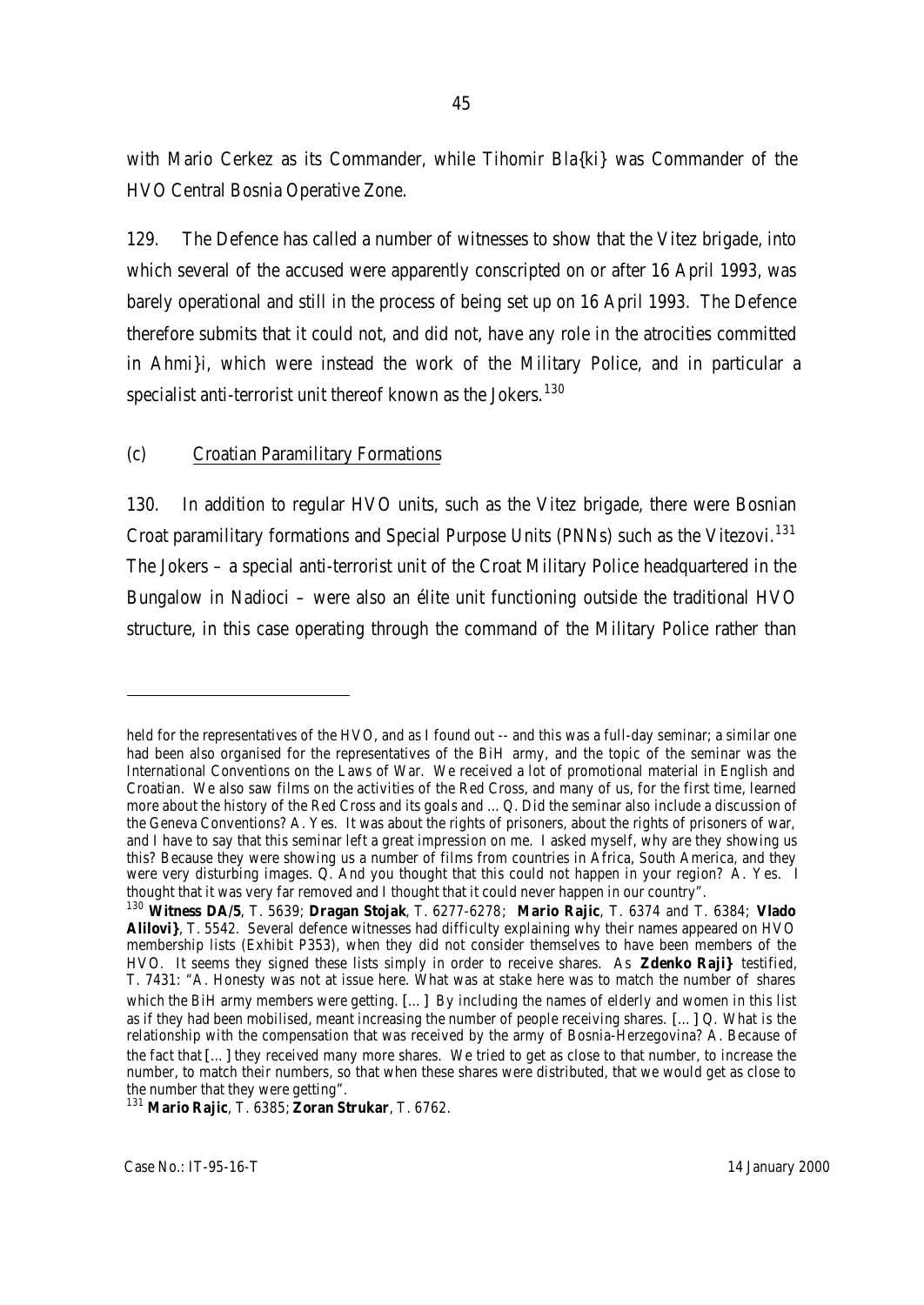the HVO. The Defence asserts that these private armies and paramilitary groups were responsible for much of the lawlessness rampant at the time in Vitez and its environs.<sup>132</sup>

131. The Defence argued that even Tihomir Bla{ki}, the regional commander of the HVO, could not issue orders to forces such as the Vitezovi. The Defence contends that the general situation was anarchic, with crimes being committed by both Muslims and Croats, but generally in the pursuit of petty criminality rather than for reasons linked to the struggle for ethnic hegemony.

# (d) The Military Police and "The Jokers"

132. It appears that the Jokers were a specialist, anti-terrorist unit of the Croatian Military Police based locally in the Bungalow in Nadioci. Both the Jokers and HOS members wore black shirts and appeared to have assumed a "special operations" profile, replete with face paint, advanced weaponry, etc.

133. Both prosecution and defence witnesses have testified to the presence of members of the Jokers in Ahmi}i on 16 April 1993, and prosecution witnesses in particular also witnessed individual Jokers committing killings of unarmed civilians. A prosecution witness, **Mr. Kujawinski**, an non-commissioned officer in the British army, saw a large group of soldiers celebrating at the Bungalow on 16 April 1993, and inferred that they were responsible for what had happened there that day. Members of the Jokers also confirmed to **Captain Lee Whitworth** that they had been involved in the assault on Ahmi $\,$ i.<sup>133</sup>

<sup>132</sup> **Zoran Strukar,** T. 6761–6765, T. 6851-6852 and T. 6855-6858, emphasised that the Vitez police force was multi-ethnic: the commander of the police was a Muslim and the chief of police was a Croat (Pero Skopljak). The ethnic composition of the police more or less reflected the ethnic composition of the population, roughly 50-50. See Exhibit D75/2: "What occurred reflects negatively among the Croatian population and is perceived as powerlessness of the legal organs and institutions of the HVO to counteract crime and criminals. In the ranks of [the] BiH [army] they could hardly wait for this, and it is commented upon as an open clash among the divided HVO forces. They follow further developments with satisfaction and expect such further clashes, which influences their morale considerably and they offer their "help". Signed by Pasko Ljubici}, Commander of IV Battalion VP, Vitez. The Seal of the communiqué is "Republic of Bosnia and Herzegovina/Croatian Community Herceg-Bosna". See also Exhibits D30/2 and D31/2, which are Reports on these crimes.

<sup>133</sup> **Lee Whitworth**, T. 4271-4273*.*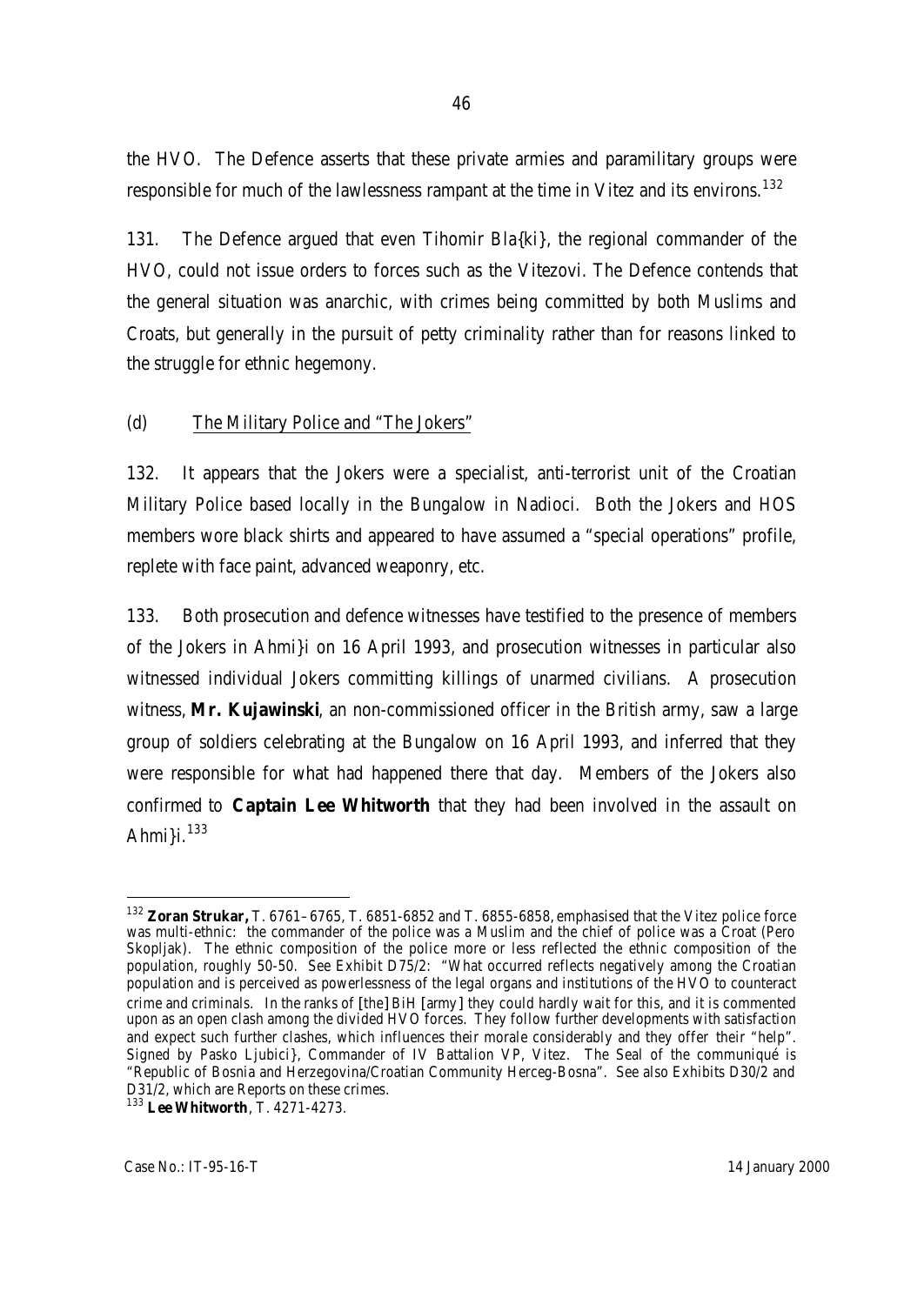134. **Witness AA**, a member of the Jokers, testified that he was invited to join this unit in January 1993 by the accused Vladimir [anti}, who was the commander of the company to which the unit belonged - the  $1<sup>st</sup>$  company of the  $4<sup>th</sup>$  battalion of the HVO. [anti] told him that the unit would be better armed, equipped, paid and trained than the regular HVO and that it would be based in the "Bungalow" in Nadioci. The witness went to report there after the Busovaca campaign, where he witnessed the destruction of Muslim villages.<sup>134</sup> He saw [anti] at the Bungalow virtually every day. On the instructions of [anti}, the members of the unit equipped the Bungalow by looting from Muslim houses in Busovaca. [anti} also told them to find a name for the unit and they came up with the name Jokers which he approved; the Jokers could do nothing of significance without the orders of Vladimir  $\lceil$  anti $\rceil$ .<sup>135</sup> The Jokers came from Vitez, Busovaca, Nadioci, Vidovici, etc. As far as **Witness AA** knew, none of the Jokers were from Ahmi}i. The Bungalow itself was 5-10 minutes on foot from Ahmi}i.

135. **Lee Whitworth**, who served in the British army in Bosnia from May to November 1993 also spoke of the Jokers as an élite police unit based in the Bungalow. The witness was a liaison officer, tasked with building rapport with the local political, military and civilian leaders in the Bosnian government army and HVO. In that capacity, the witness met Vladimir [anti} as a senior military policeman in Vitez, at the 4<sup>th</sup> Battalion Military Police Headquarters of the HVO in the Hotel Vitez.<sup>136</sup> The witness also had occasion to pass by the Bungalow – which he referred to as the "Swiss Cottage" – and to converse with eight to ten soldiers. These soldiers described themselves as an élite police unit that was active in all the military successes of the HVO in the  $La{va}$ River Valley. They were predominantly dressed in black. They referred to themselves as Jokers – "Jokeri" – and they were very aggressive at first and made the witness's Muslim interpreter very fearful. Lee Whitworth wanted to meet the commander of the Jokers, and thus went to the Hotel Vitez. Vladimir [anti} came out in response to Whitworth's

 $\overline{a}$ <sup>134</sup> T. 3810-3811.

<sup>135</sup> T. 3724-3728 .

<sup>136</sup> T. 4269. **Captain Stevens**, T. 2143, among many others, testified that the HVO commanders were based in the Hotel Vitez, which does not seem to be in dispute. **Witness B**, T. 740-742, who was a 37-year old<br>ex-JNA captain (1<sup>st</sup> class), also testified, *inter alia*, that the directives and orders for the HVO seemed to come from the Hotel Vitez and the Commander, Mario Cerkez.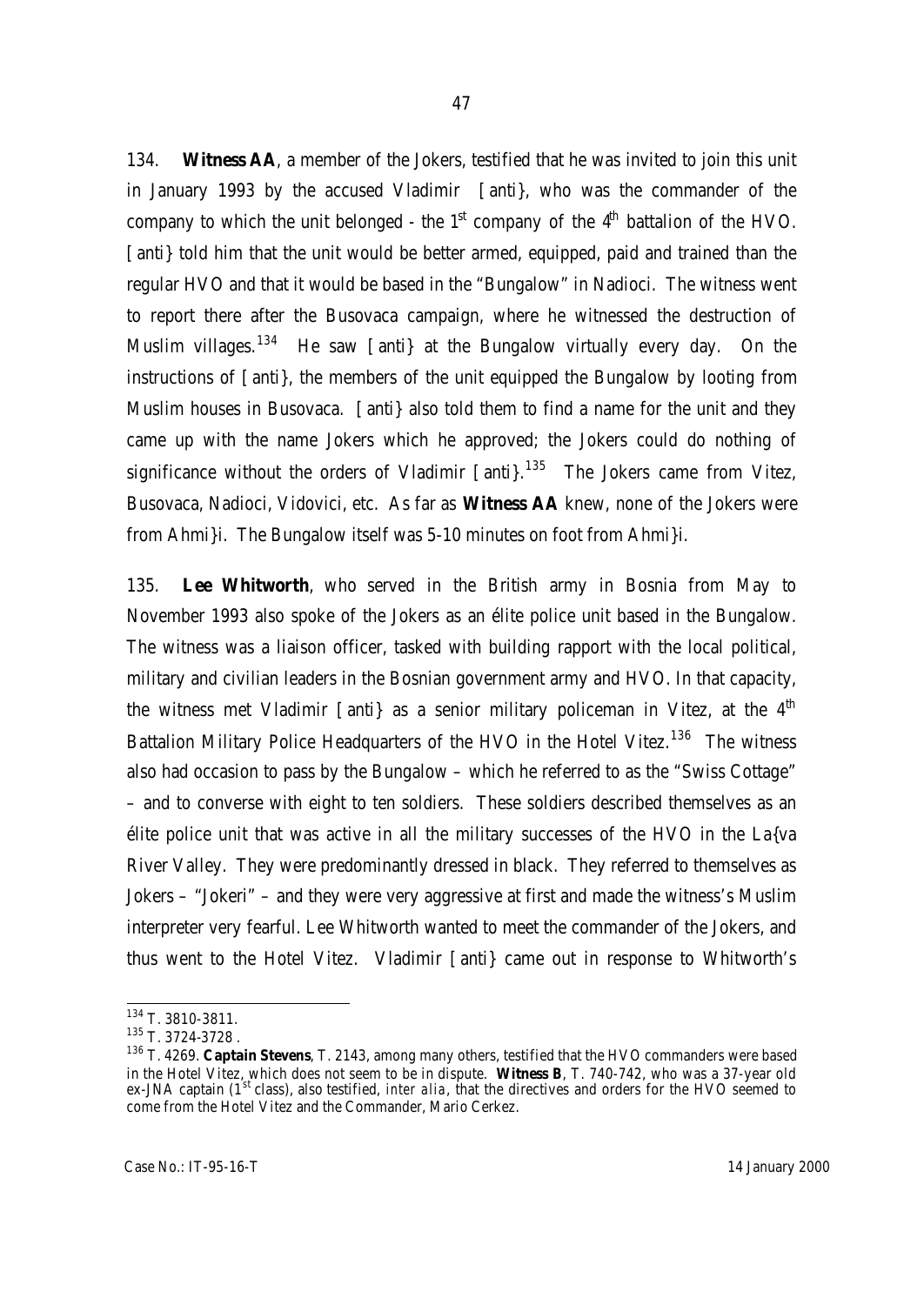request to meet a senior police chief. He was introduced as the senior military police commander in the area. It later became apparent to the witness, throughout his tour, that in each of the municipalities - Vares, Zepce, Busovaca, Travnik, Novi Travnik and Vitez - there would be a company group of the  $4<sup>th</sup>$  Battalion. Hotel Vitez, it appears, was both a Battalion Headquarters and a Company Headquarters. Vladimir [anti} was head of the Company Headquarters, with the Jokers a part of that Company, while Pasco Lubici} was head of the Battalion Headquarters. The Jokers were set up as an anti-terrorist unit; they were part of the Military Police.<sup>137</sup>

# 3. The Bosnian Muslim Forces

# (a) The Army of Bosnia and Herzegovina (BiH army)

136. The Republic of Bosnia and Herzegovina had its own army, namely the army of Bosnia and Herzegovina or the government forces. The Bosnian army was overwhelmingly deployed during the relevant period in the front-line against the Serbs, while the HVO was engaged to a lesser extent against the Serbs, being deployed instead in the La{va River Valley.<sup>138</sup> In Ahmi}i, there were no BiH battalions before April 1993.

<sup>137</sup> **Zvonimir Cili},** T. 5143-5144: "… there was the civilian police as well, as well as the municipal authorities who sought in every possible way to maintain law and order, because this situation put the citizens in a very difficult position, and many of them sought ways to abandon the area. I think it was in January that the municipal government, the Croatian government in Vitez, took the decision to form an intervention squad. This intervention squad was composed of selected young men who had been tested in terms of their morals and also physically, they were mentally in good health, they had no criminal record, and they were ready to intervene physically and with force of arms to maintain law and order. A decision was even taken that they should have (*sic*) certain compensation. At the time it was quite considerable, because salaries were very low, whereas I think the members of the squad received up to 400 or 500 German marks, which was an extremely high salary for a month. For comparison's sake, the regular salaries in enterprises were about 50 marks".

<sup>138</sup> **Witness Y**, T. 3321: "Q. So according to this map, there were some HVO forces along the frontline with the Chetniks? A. Yes, as you can see, but very few. Q. Does the map indicate where the majority of HVO forces were during this time period which is marked on the map Dec. '92 and Jan. '93? A. Yes. Q. Where does this map indicate that the majority of the HVO forces were located? A. (Indicating). The La{va Valley". See also Exhibit P227, which shows the deployment of the BiH army, HVO and Serb forces.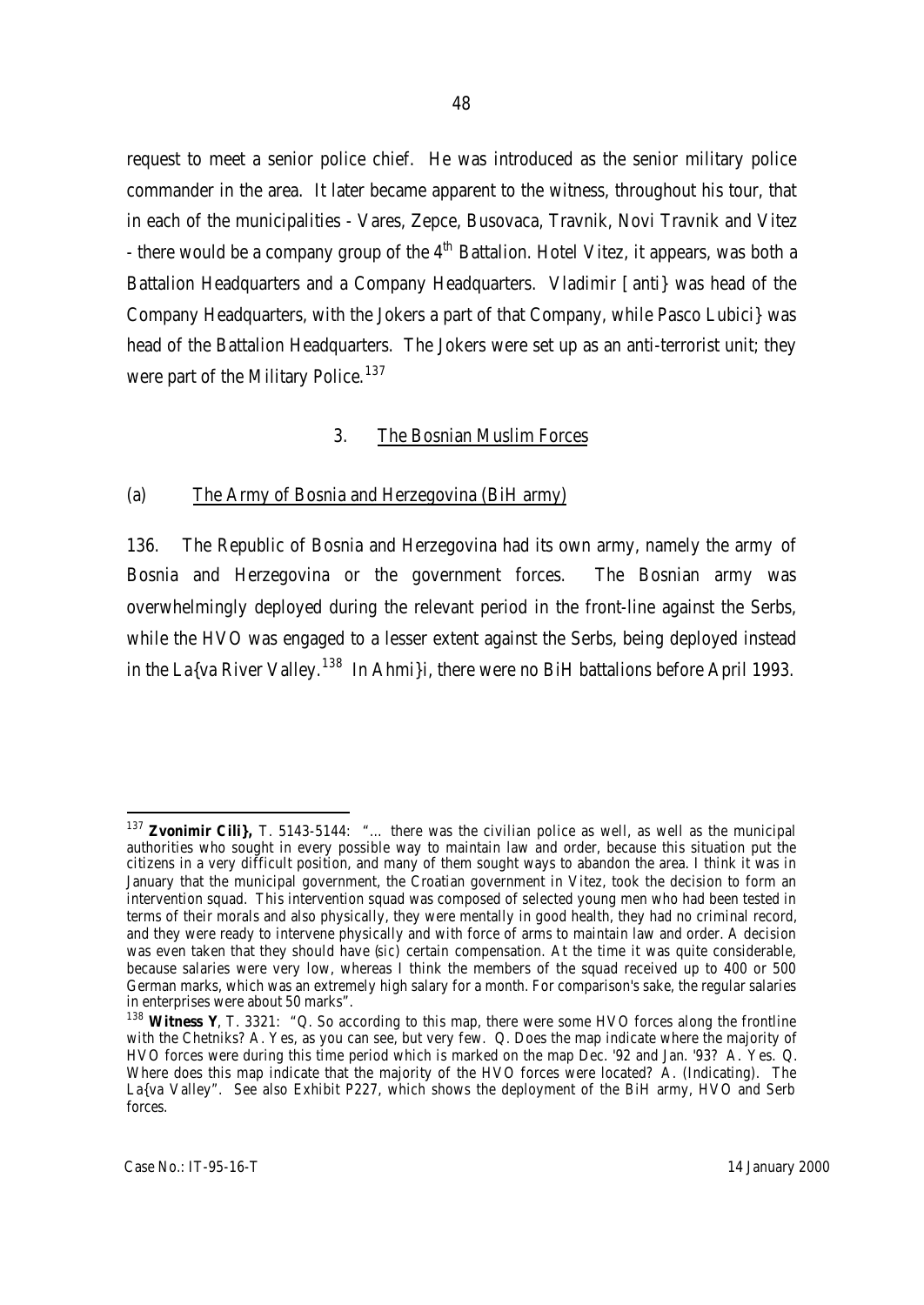137. This characterisation of the BiH army and HVO deployment has been contested by the Defence.  $139$ 

### (b) Muslim Paramilitary Formations

138. Defence witnesses have described several Muslim defence forces: the Patriotic Legion, the Green Legion, the 7<sup>th</sup> Muslim Brigade, and the MOS (Muslim Defence Forces) which was formed by the Mujahedin.<sup>140</sup> The genesis of these organisations coincided with what the defence witnesses perceived to be the formation of the BiH army by the Muslim people.<sup>141</sup> It has also been contended by defence witnesses that these structures acted in concert<sup>142</sup> and fell under the mandate of the BiH army.<sup>143</sup>

### (c) Mobilisation of Muslims

139. After the events of October 1992 described below, the Croats saw signs of what they perceived to be Muslim militancy. 144, 145

#### (d) The Territorial Defence

140. The Bosniac Territorial Defence was incorporated into the BiH army in December 1992, but this produced no real change in how the Ahmi}i patrols were

j <sup>139</sup> **Vlado Alilovi},** T**.** 5476-5478, testified that on 16 April 1993, the BiH army tried to capture Vitez, the La{va River Valley and central Bosnia, as they did in Bugojno, Gornji Vakuf and other places. Muslim forces wanted to divide Busovaca.

<sup>140</sup> **Jadranka Tolic,** T. 6148.

<sup>141</sup> **Jadranka Tolic,** T. 6148.

<sup>142</sup> **Jadranka Tolic,** T. 6149, testified that "All the units being formed, I would call them altogether by one name, Muslim forces, including the BiH army, the Green Legion, the Patriotic Legion, and the MOS, Mujahedin organisation. These were all Muslim forces. They operated together in coordination and that's how they carried out their tasks".

<sup>143</sup> **Jadranka Tolic**, T. 6154: "Q. So the BiH army carried out the negotiations and exchanged Zivko Toti} for Mujahedins. What does this tell you? A. Well, I said already earlier that these were Muslim forces, and they did everything in coordination. Both the Mujahedin and the BiH army. These were not separate structures. The Mujahedin were part of the BiH army".

<sup>144</sup> **Gordana Cuic**, T. 8144-8147.

<sup>145</sup> **Jozo Alilovi},** T. 8335–8336, testified that the situation was very dangerous. The young men would shoot at anything. The witness had to inform his superiors that he no longer felt safe as a gamekeeper because of the possibility that he would be shot by these youths. Under cross-examination, he stated that the youths would take the automatic rifles with them while tending sheep, and shoot at birds.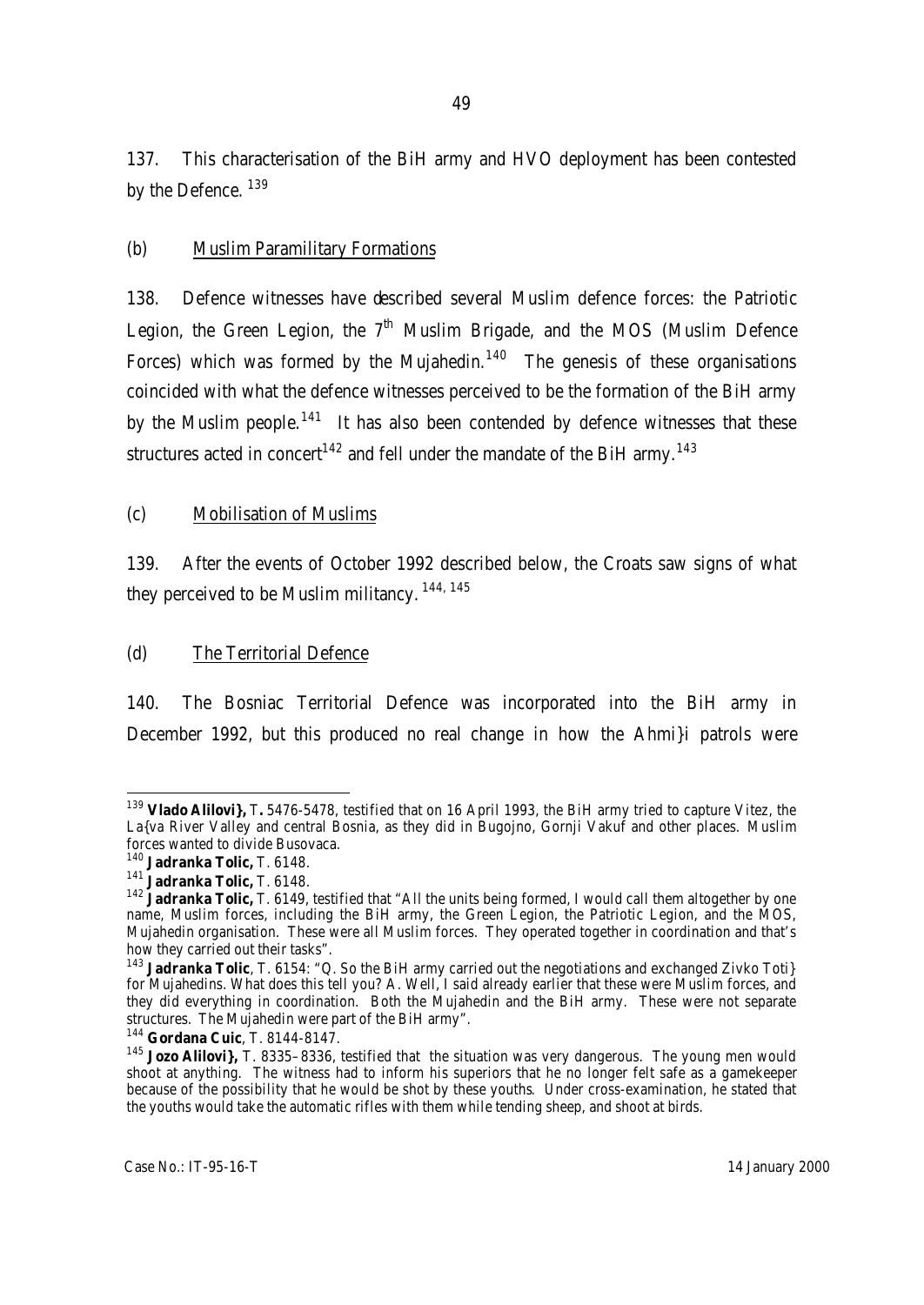conducted.<sup>146</sup> There was some military training in the BiH army, but it was not a sophisticated military operation and it lacked equipment, supplies and manpower.<sup>147</sup>

# (e) Bosnian Muslim Roadblocks and Checkpoints

141. The Prosecution has argued that Croat forces erected roadblocks at which Muslims were systematically harassed.<sup>148</sup> The Defence has sought to establish, however, that the practice of setting up roadblocks, $149$  at which civilians were subject to harassment, was as much a practice of the Bosnian Muslim forces as of Bosnian Croat forces. The Prosecution has not disputed the latter fact.

# (f) HOS

142. **Zvonimir Cili}** stated that, at least until 15 April 1993, the HOS was a joint Muslim and Croat force. HOS members, like the Jokers, wore black uniforms. However, after the Muslim-Croat split in October 1992, the Muslim part of the HOS remained as the HOS while the Croat element of the HOS became the Vitezovi, as distinct from the regular HVO's Vitez brigade.<sup>150</sup>

<sup>146</sup> **Abdulah Ahmi}**, T. 341-342; **Fahrudin Ahmi}**, T. 1099-1102.

<sup>147</sup> This was confirmed by several witnesses. See for example **Abdulah Ahmic**, T. 341. **Witness V**, T. 3050-3051, who was on leave from the front-line with the Cetniks, above Turbe, at the time of the events the subject of this indictment, and said that the Bosniac territorial defence was simply a patrol. Bosniac soldiers coming home from the frontline on leave would initially take their weapons home with them, but they ceased to do so as relations with the Croats grew tense, because the weapons were needed at the frontline for the next shift and because at checkpoints the HVO would confiscate the weapons from Bosniacs. **Zvonimir Cili}**. T. 5202, testified that, due to a shortage of uniforms on the Muslim side, it was common to come across people who were armed but not in uniform or only partly in uniform, and **Witness V,** T. 3085-3086 also confirmed that few Bosniacs had uniforms and that some went to the front in civilian clothes.

 $148$  See for example Prosecutor's Pre-Trial Brief of 13 July 1998, at para. 18.

 $149$ See for example the opening statements of Counsel Radovi}, T. 5031, counsel [u{ak, T. 5051, and of counsel Puli{eli}, T. 5061.

<sup>150</sup> **Zvonimir Cili}**, T. 5429: "Q. Did members of HOS ever become members of the Vitez Brigade? A. No, they never did. Q. Which unit did they become members of, which special purpose unit? A. They all became members of the Vitezovi special purpose unit".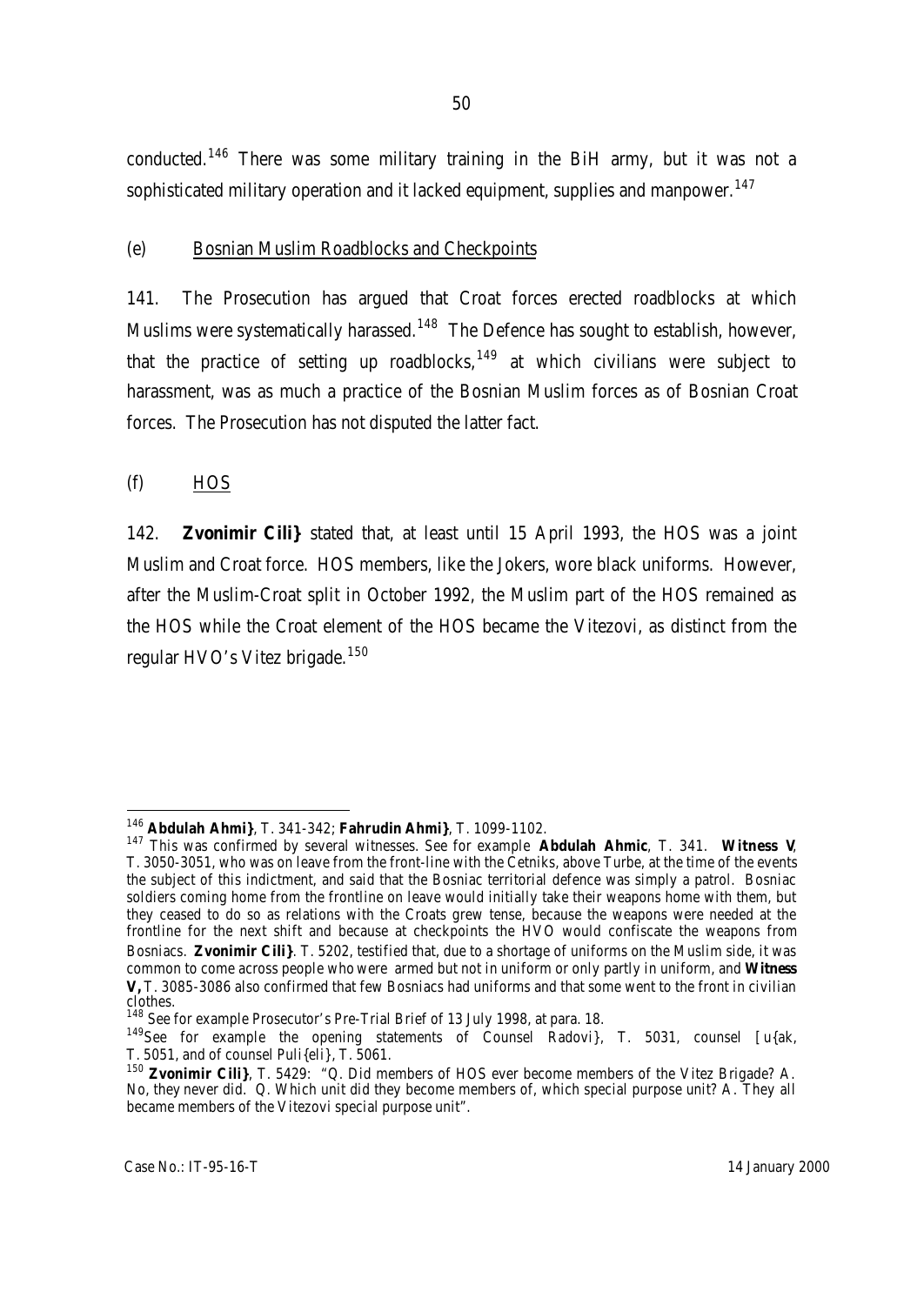# 4. Comparative Strength of the Muslim and Croat Forces

# (a) The Prosecution Case

143. **Major Michael Dooley,** an UNPROFOR Platoon Commander in Bosnia from October 1992 to 1993, noticed that the army of Bosnia and Herzegovina was very poorly armed compared to the HVO.<sup>151</sup> There were no BiH army soldiers in the region of Ahmi}i, and very few in Vitez. The majority of the BiH army soldiers were towards Travnik on the Serb front.<sup>152</sup>

# (b) The Defence Case

144. The Defence, on the other hand, claim that the BiH army was better equipped than the HVO, and certainly had more manpower due to the greater concentration of Muslims in central Bosnia than Croats.<sup>153, 154</sup>

145. Defence witnesses also claimed that the Vitez armaments factory, Vitezit, continued to supply *both* the HVO and the BiH army during the conflict.<sup>155</sup> Defence witness **Anto Raji}** alleged that after the dissolution of the Anti-aircraft Defence (PZO), the Muslim contingent, which was apparently reabsorbed by the Territorial Defence, obtained two anti-aircraft guns from the Impregnacija explosives factory in Vitez and was allocated half of the cannons.<sup>156</sup> Nonetheless, defence witness **Divkovi}** conceded that Vitezit was, after 16 April 1993, exclusively under HVO control and indeed that its production and supply to the HVO had a decisive impact on the latter's war effort against

 $\overline{a}$  $151$  T. 2468.

<sup>152</sup> **Payam Akhavan**, T. 1336.

<sup>153</sup> **Vlado Alilovic**, T. 5550-5551.

<sup>154</sup> **Witness DA/5,** T. 5648-5649.

<sup>155</sup> See Exhibit D55/2 – invoices of supplies. Defence witness **Ivan Taraba**, T. 8734-8735, a worker at the SPS company in Vitez, also testified that the ethnic composition of the factories in Vitez was balanced to reflect the ethnic composition of the general population - approximately 50% Croats, 50% Muslims, and a few Serbs – and remained so throughout the conflict. <sup>156</sup> T. 8681.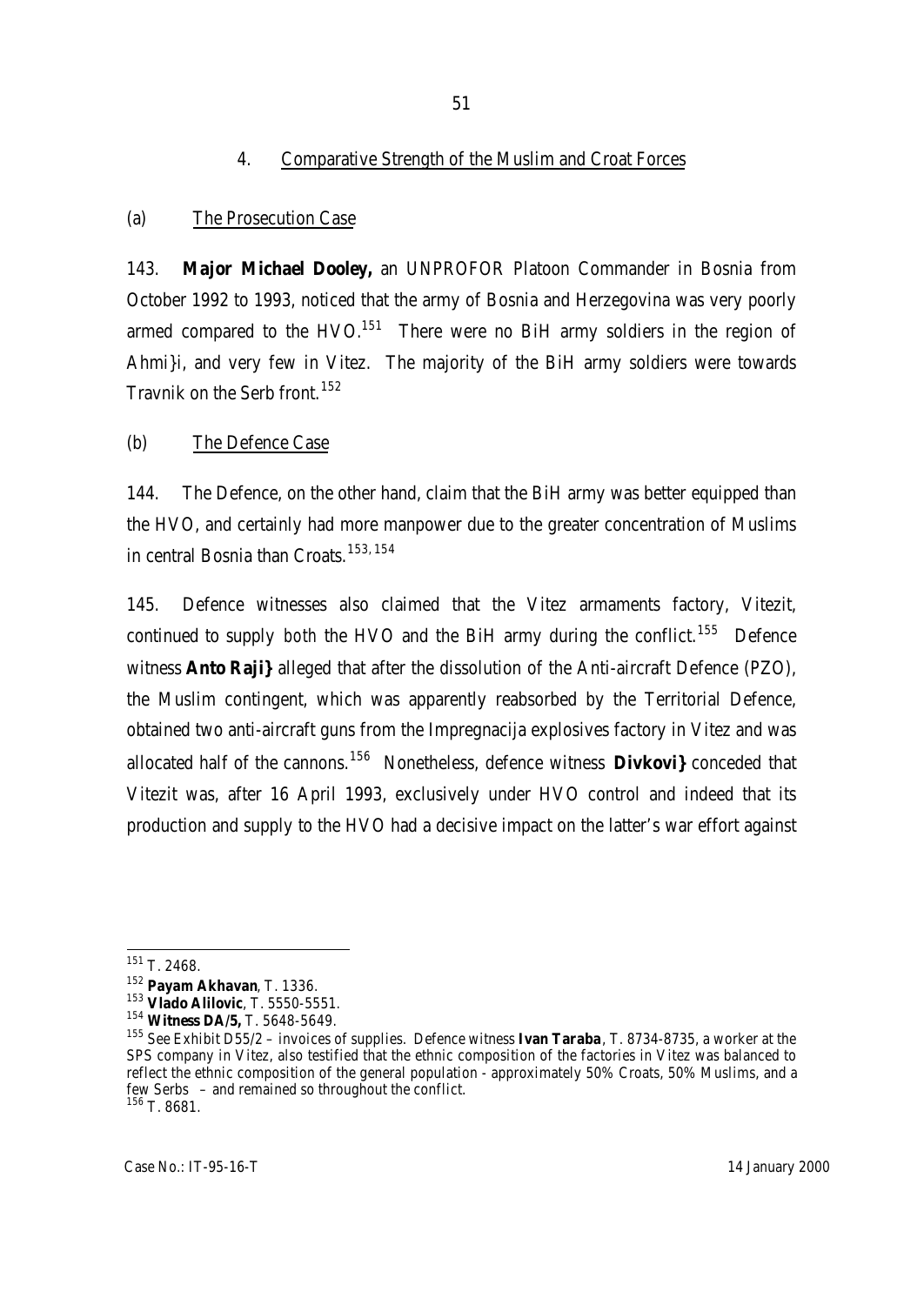the BiH army.<sup>157</sup> Defence witnesses did not contest that it was easy for the Bosnian Croats to arm themselves.<sup>158</sup>

#### 5. Findings of the Trial Chamber

146. The Trial Chamber finds that, in the La{va River Valley, the HVO was, by and large, better armed and equipped, and was able to set up more checkpoints than the Bosnian Territorial Defence. The Defence contention that the BiH army was better equipped than the HVO is contradicted by all the UN observers who testified, and the Chamber does not find it to be a credible assertion.

### **F. The Events of 19-20 October 1992, in Particular in Ahmi}i**

147. Ahmi}i is located in central Bosnia, in the La{va River Valley, between Vitez and Zenica. The area of Ahmi}i is approximately 6  $km^2$  and falls within the Vitez Municipality. Adjacent to its boundaries are the villages of Nadioci to the south-east, [anti}i to the south-west, and Piri}i to the north-west. In the La{va Valley the town of Vitez is at the centre. It is approximately four kilometres from the centre of Vitez to the Ahmi}i area.

148. There exist traditional names for the various parts of the village. Lower Ahmi}i is referred to as Donji Ahmi}i, the most commonly referred to landmarks are the Catholic cemetery along the main Busovaca/Vitez road, the primary school and the lower mosque on the secondary road leading off into Ahmi}i. This road goes up towards to Upper Ahmi}i or Gornji Ahmi}i, but between the upper and lower parts of Ahmi}i is an area

 $\overline{a}$ <sup>157</sup> T. 5806-5807:  $"Q.$  Did you at any time receive orders to stop deliveries of material to the Muslim side, meaning to the armed forces of Bosnia and Herzegovina? A. I never received such an order. I don't know if anybody amongst my colleagues received such an order. Q. And according to your information, deliveries continued until the beginning of the war? A. Yes. Deliveries went on until April '94 -- excuse me, '93". T. 5836-5837: "Q. […] what is the main reason that the La{va Valley or the part that remained under HVO control was not captured by the BiH army during the conflict? A. Probably the main reason which contributed to the defence of this area was this factory and the vast amount of explosives in it, so that we could continue to produce those military ammunitions during the war, and that was the main factor that made it possible for the people there to defend themselves. Q. Even though the superiority of the BiH army was quite significant in manpower? A. Yes, five, six, or seven times superior in numbers". <sup>158</sup> **Dragan Vidovic**, T. 8412-8413.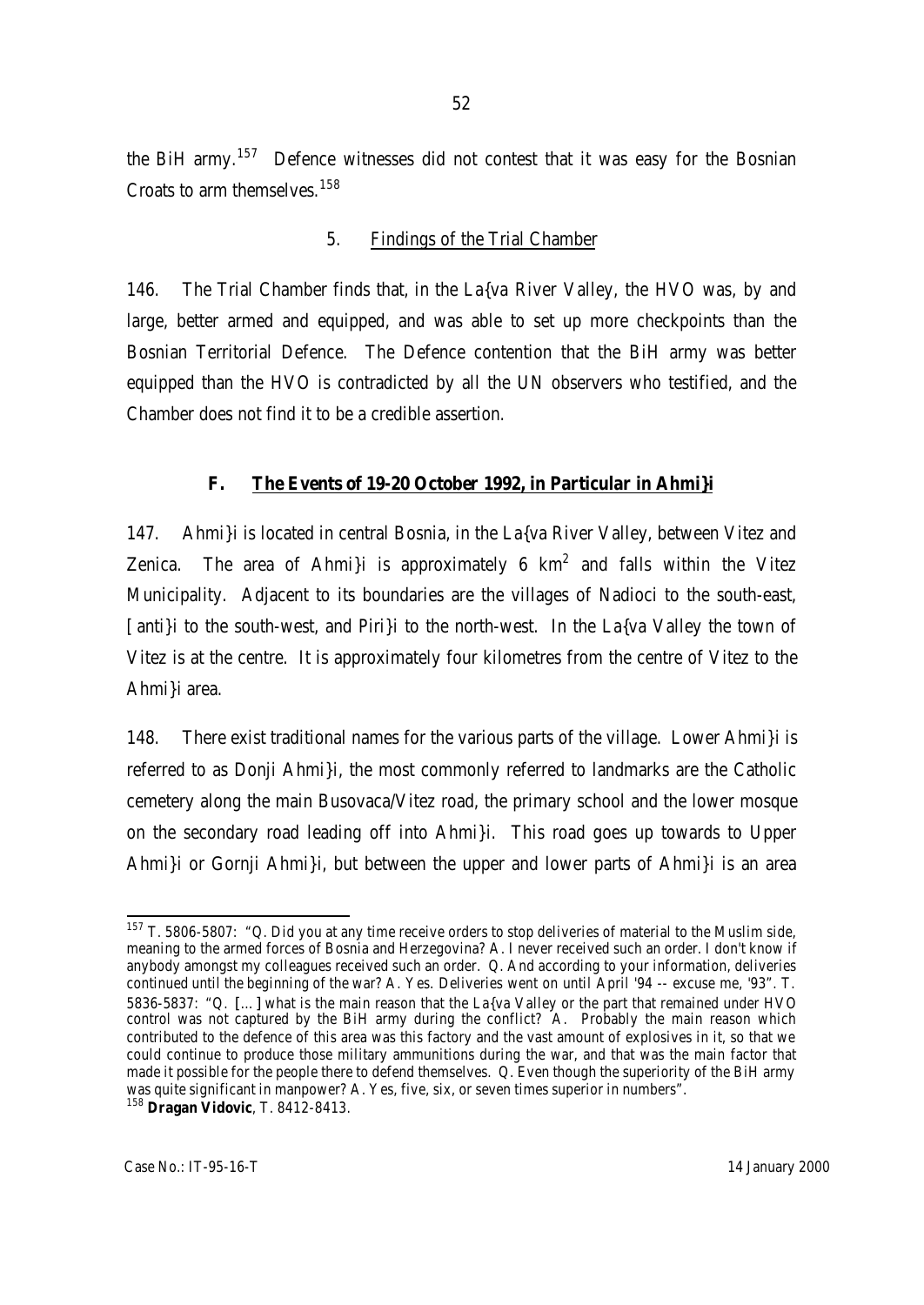called the Sutre or Grabovi, where the Kupre{ki} houses and the Sutre warehouse are situated. The upper mosque, which did not have a minaret is the landmark of Upper Ahmi}i. The area of Zume around [anti}i was predominantly an area inhabited by Croats and the landmark most frequently referred to is the Pican café. In Nadioci, the principal landmark is the Bungalow.

149. In the 1991 census, the population of Ahmi}i-[anti}i-Piri}i-Nadioci was 2173. Of these 4 villages, Muslims represented 32% of the population, Croats 62%, and minority groups made up 5%. A number of Muslim refugees came to the village in 1992. The total Muslim population of the Ahmi}i area was around 600 at the time. Ahmi}i is a small rural village similar to many others in the La{va Valley. It is a village where entire families live under one roof. Children attend primary school there, but due to its rural character, most residents at the time of the events covered here worked in the larger towns of Zenica and Vitez. Many of them worked in the Slobodan Princip Seljo factory (SPS) in Vitez which employed 2,400 persons, constituting 50% of the workforce in Vitez, with an estimated 70% of the population of Ahmi}i working there. Around the village, employment consisted mainly of manual labour and small-scale agriculture, mainly for the support of the families, many of whom would have a cow or two for milk, a few hens for eggs, and other livestock.

# 1. The Case for the Prosecution

150. On 19 October 1992, the Bosniacs in Ahmi}i erected a road-block by order of the Headquarters of the Territorial Defence in Vitez to prevent the HVO from going to Novi Travnik.<sup>159</sup> As was stated by **Witness Z**, "we established this checkpoint in the evening. It was dusk, rather, in order to prevent a large concentration of the Croatian Defence Council, and they started from Poculica, Kiseljak, Busovaca towards Novi Travnik".<sup>160</sup>

l <sup>159</sup> **Witness B**, T. 816 and T. 827-828. See also **Witness V**, T. 3196-3198. <sup>160</sup> T. 3643.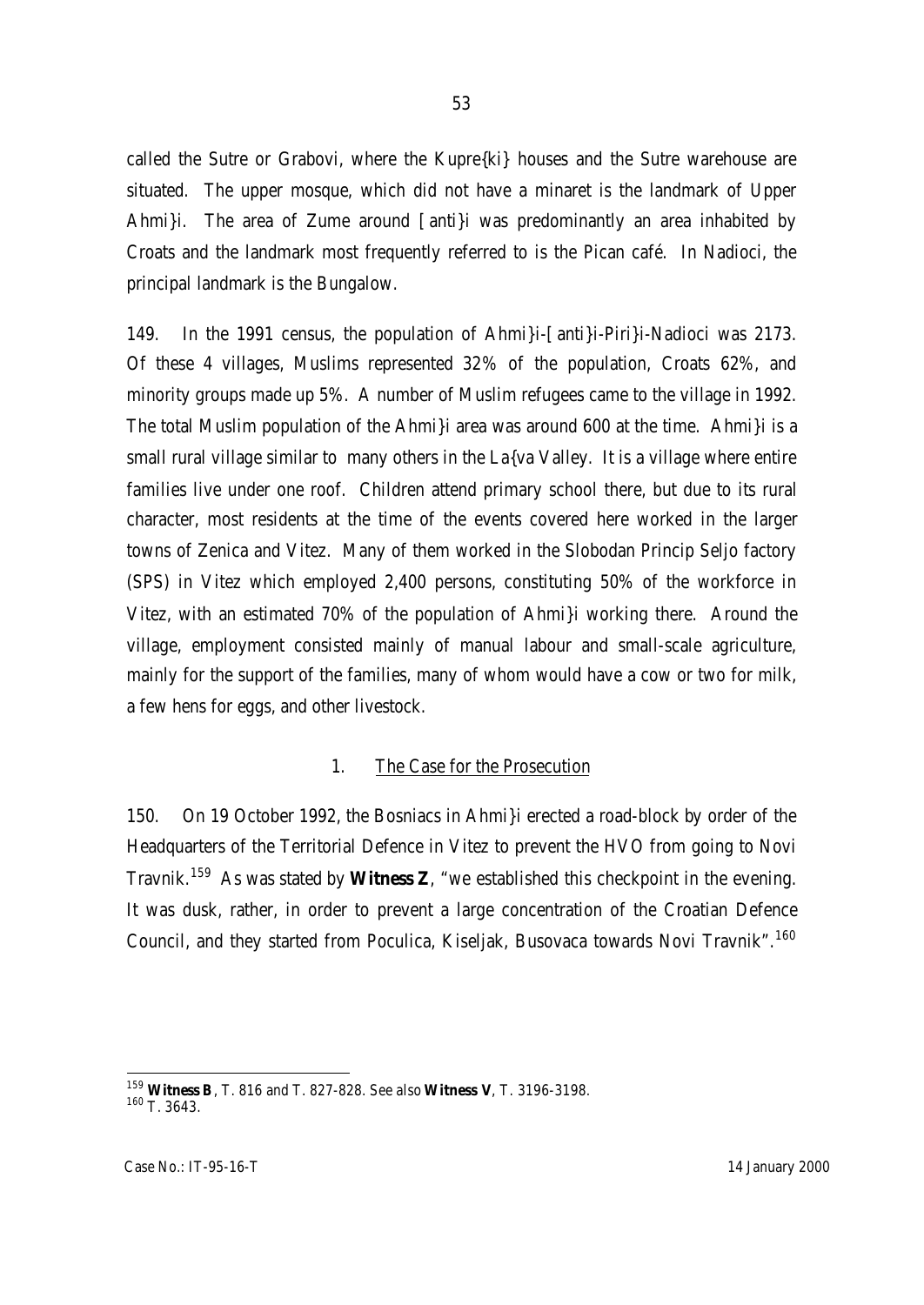The barricade was not heavily guarded. This act nevertheless provoked the fury of the HVO and led to an attack.<sup>161</sup>

151. Around 4.30 a.m., on 20 October 1992, a shell was fired from the direction of Zume and hit the top of the minaret. Heavy shooting then broke out. This went on until about 12 p.m. Houses, sheds and barns were set alight. The Bosniacs returned fire.<sup>162</sup>

152. During the attack, Upper Ahmi}i was shelled and the minaret, among other buildings, was hit by shells.<sup>163</sup> A Muslim boy was killed, apparently by a sniper bullet. The attack was mostly one-sided, with the Croatian assault predominating, although according to Abdulah Ahmi} there were some 30-40 armed Bosniacs resisting, and some unarmed Bosniacs, as well as some assistance from the BiH army. Due to conflicting accounts, it is difficult to estimate precisely how many Bosniacs were defending the barricade that day. It was also rumoured that some Croats were killed.<sup>164</sup>

153. During the attack, **Mehmed Ahmi}**'s house was destroyed. Mehmed Ahmi} was awakened that morning by the sound of an explosion. His house lay across the road from the Papi} house on the main road in Ahmi}i. By gaining control of the house, Bosnian Croat forces could thus control the main road from both sides.<sup>165</sup> A burst of gunfire was directed at Mehmed Ahmi}'s house, apparently from the direction of Ivo and Dragan Papi}'s house. His house was directly hit and set on fire with inflammable bullets. He crawled out of his house with his family, whilst being shot at by several soldiers from the direction of the Papi} house and the woods, including, allegedly, by Dragan Papi} himself from both locations, who used, *inter alia*, an anti-aircraft gun.<sup>166</sup> The witness and his family managed to escape without fatalities.

<sup>161</sup> **Abdulah Ahmi}**, T. 327-331.

<sup>162</sup> **Witness Z**, T. 3646-3647 and T. 3680.

<sup>163</sup> **Witness B**, T. 918; **Mehmed Ahmi}**, T. 642**.**

<sup>164</sup> **Abdulah Ahmi}**, T. 336-339. **Mehmed Ahmi}**, T. 643–645.

 $165$  T. 646.

<sup>166</sup> T. 646–650.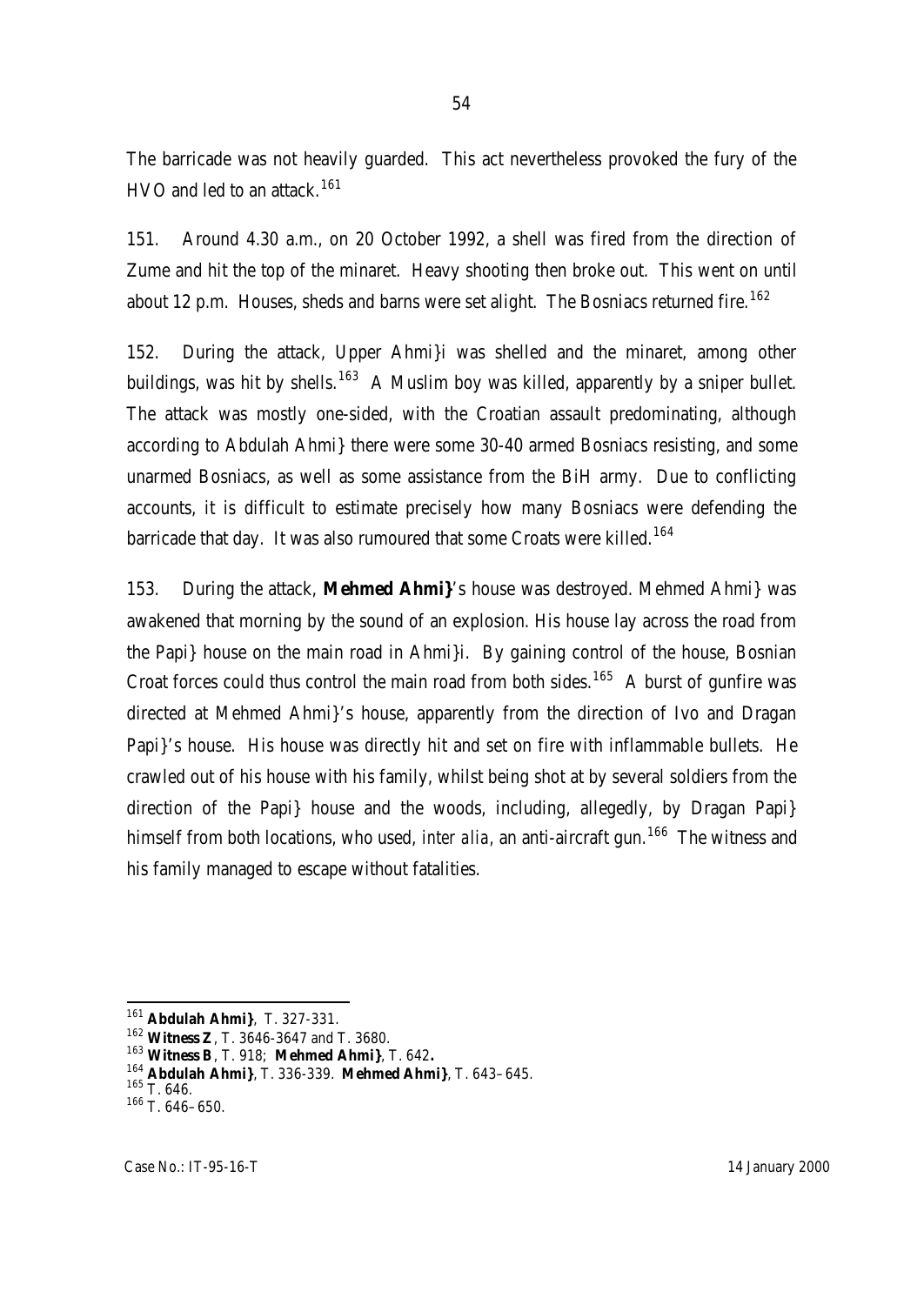154. **Witness D** was also a victim of this attack. Bosnian Croat forces burned down her house and severely beat her husband for trying to save his cows. Witness D and her husband abandoned the village after their house was burned down.<sup>167</sup>

155. **Fahrudin Ahmi}** heard a detonation and an explosion, and saw that a fellow Muslim's barn had been set alight. He noticed shots being fired from the direction of the forest and the Papi  $\}$  house.<sup>168</sup> The witness himself was seriously wounded in the arm by a gunshot during the attack.

156. Anti-aircraft guns were evidently used by the Bosnian Croats in the attack, fired from the vicinity of the Papi} house. According to **Witness Y**, the HVO seized the antiaircraft guns from the Princip factory.<sup>169</sup> Witness Z confirmed that there was shooting from an anti-aircraft gun mounted on a flat-bed truck.<sup>170</sup>

157. More than half the Muslim population of the village fled Ahmi}i after the attack.<sup>171</sup> **Witness B** testified that the Bosniac population which was chased out came back between then and April 1993, <sup>172</sup> pursuant to an agreement reached with the Bosnian Croat authorities. Despite this, however, Muslim-Croat relations significantly worsened after the attack.<sup>173</sup>

j  $167$  T. 1018.

<sup>168</sup> T. 1103-1104 and T. 1133-1134.

<sup>&</sup>lt;sup>169</sup> Photographic Exhibit P228 shows the damage done to a building by an anti-aircraft gun, namely large holes in the walls of the building. **Witness Y**, T. 3317–3318, testified that this same kind of weapon caused damage to the witness's house and the Kermo house.

 $170$  T. 3680.

<sup>171</sup> **Fahrudin Ahmi}**, T. 1107-1108.

<sup>&</sup>lt;sup>172</sup> T. 775.

<sup>173</sup> **Witness G**, T. 1557-1558; **Witness D**, T. 1013-1020, recounting how, between Oct. 1992 and April 1993, relations deteriorated: " […] Especially we in the lower part of Ahmi}i, we were in very great danger. [...T] here would be an incident almost daily. They would insult us if they meet (sic) a woman wearing pantaloons, they would say, "You balija woman". […]. He would come by in the car and shout, "We will not have pantaloons walking here". They would call out "Balijas". In the evening, we would be sitting together, then they would throw grenades into our meadows [sic]. The people closer to the road would have their windows broken. We were sorrowful, we didn't know what was happening. And so on, it went on like that. We saw that relations were not what they used to be. Before, we would exchange visits, and then suddenly, they somehow separated. They were doing something in secret. We didn't know what they were doing. But we saw that things were not what they used to be"  $(T. 1014)$ .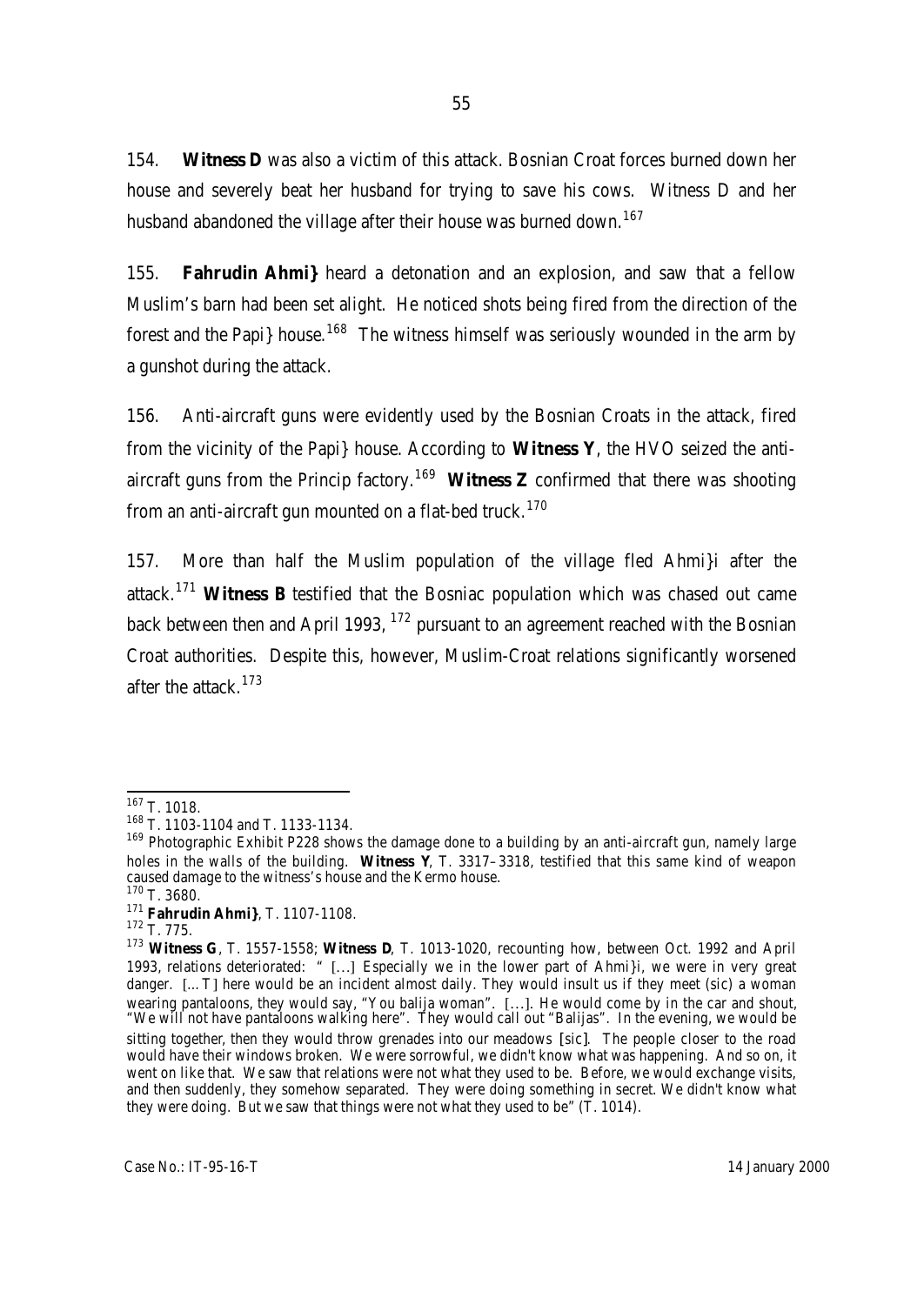#### 56

# 2. The Case for the Defence

### (a) The Muslims in Ahmi}i Caused the Conflict of 20 October 1992

158. The Defence, by contrast, have argued that the conflict of 20 October 1992 was the Muslims' fault,  $174$  on the basis that they had erected a barricade to prevent Bosnian Croat forces from travelling on the Vitez-Busovaca road to fight the Serbs in Jajce, with the eventual result that Jajce fell to the Serbs.<sup>175</sup> Another reason for the conflict was given by defence witness **Pero Papi}**. He was allegedly told by Muris Ahmi} that the latter had been ordered to chase out the Croats, with permission to remove anything and to set the Croat's houses on fire so that the Croats could not return.<sup>176</sup> Hence, it would seem that the Croats of Ahmi}i claim that the 20 October 1992 attack was a pre-emptive strike against their Muslim neighbours, who for their part were preparing an attack on their Croat neighbours. According to **Goran Males**, <sup>177</sup> a further possible rationale for the roadblock was that the Vitez-Busovaca road on which the roadblock was situated is the main communication route, and "just at the crossroads near Kaonik it links on to the Sarajevo to Zenica main road".

### (b) The Conflict of 20 October 1992

159. Croat witnesses have presented a largely uniform account of the 20 October 1992 attack. They maintain that it occurred as a result of the establishment of the barricade by

 <sup>174</sup> **Goran Papi}**, T. 7047, the younger brother of the accused Dragan Papic, starkly blamed the Muslims for this conflict: "the Muslims caused the conflict on that day and that conflict is their fault".

<sup>175</sup> This view was expressed by defence witnesses **Ivo Vidovi}**, T. 6945; **Ivica Kupre{ki},** T. 7944; **Zdenko Raji},** T. 7440; **Anto Raji}** T. 8681–8682 and **Zdravko Vrebac,** T. 7763 (who stated that local Croats from Ahmi}i-[anti}i were not involved in the conflict). **Goran Males** passed through the roadblock in question on 19 Oct. 1992, on his way from Podjele to Rijeka, although he had been warned by some Croats not to go towards Ahmi}i, because the road was blocked. He saw approximately 100 men at the roadblock, most of whom wore camouflage uniforms. He identified them as armed members of the BiH army, as well as a few civilians. The men at the roadblock insulted and threatened him, saying, "Let's kill him. […] Gouge his eyes out," until a person went to fetch the commander, whom he identified as Fikret Ahmi}. The witness answered when the latter asked his first and last names, and he was let through. The roadblock consisted of fences and was built to prevent circulation from Busovaca to Jajce. He confided these occurrences to a friend who corroborated the statement. Although Goran Males, T. 7261–7267, acknowledged that he did not know why the roadblock had been erected, he stated that he believed that the reason for the roadblock was to prevent people from Busovaca from going to Jajce.  $176$  T. 7202.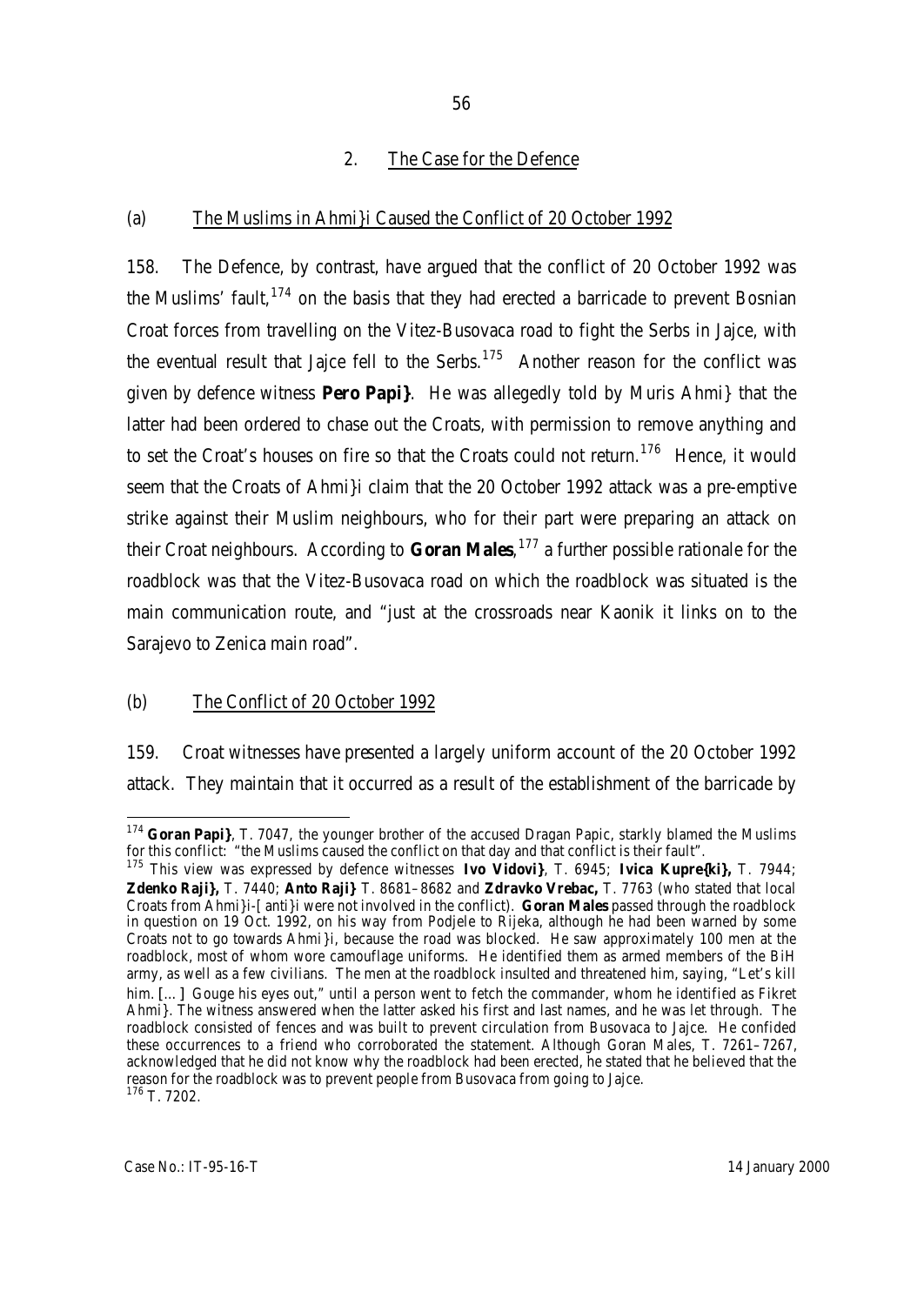the Muslims and that it was considered as the first serious conflict between the HVO and the BiH army.<sup>178</sup> They say that the attack took the local Croats by surprise. Before dawn, there was heavy gunfire which woke them up and which continued for about ten minutes, with bullets flying everywhere. The shooting appeared to come from the HVO positions in Hrasno, which forms part of the municipality of Busovaca, across the La{va River.<sup>179</sup> They also heard explosions.<sup>180</sup> A number of Croat witnesses state that around 5 a.m., they heard music from the mosque followed by an announcement: "Croats surrender – this is a holy war – jihad – you are surrounded, you have no chance".<sup>181</sup> This broadcast could be heard from 5-10 kilometres away, implying that some loudspeaker device must have been used.<sup>182</sup> Explosions lasted until around 9:30 a.m., and gunfire stopped in the afternoon.<sup>183</sup> The mosque's minaret was hit. Around 7:30 p.m., when there was a lull in the shooting, the local Croats were able to move to a shelter in Mirko Saki}'s basement<sup>184</sup> and Anto Bralo's shelter.<sup>185</sup> The Military Police of the HVO were involved in dismantling the barricade, assisted by members of the unit that was going to Jajce from Busovaca and Kiseljak. There were approximately 15 soldiers defending the barricade, assisted by about 50 soldiers constituting "outside help".<sup>186</sup> The Croats from Ahmi}i, [anti}i and Pirici did not take part in the conflict.<sup>187</sup> Some houses were damaged, including the houses of Pero Papi} and Mehmed Ahmi $\lambda^{188}$  and some barns were set on fire. A few Croats fled in the direction of Donja Rovna. They saw Muslims fleeing

j

<sup>183</sup> **Dragan Vidovic**, T. 8407; **Milutin Vidovi}**, T. 7495; **Ivica Kupre{ki}**, T. 7940.

<sup>177</sup> **Goran Males,** T. 7296–7297.

<sup>178</sup> **Zvonimir Cili}**, T. 5158–5160.

<sup>179</sup> **Anto Rajic**, T. 8678–8679.

<sup>180</sup> **Dragan Vidovic**, T. 8403; **Ivica Kupre{ki}**, T. 7930; **Pero Papic**, T. 7195.

<sup>181</sup> **Milutin Vidovic**, T. 7491; **Ivica Kupre{ki}**, T. 7929–7930; **Ljubica Milicevic**, T. 7301; **Pero Papic**, T. 7195; **Zdenko Rajic**, T. 7386.

<sup>182</sup> **Zdenko Rajic**, T. 7386-7387. The witness stated that he was given a telephone order around 5.00 am from Grabovac to go to Ahmi }i to prevent the forces from the BiH army should they start moving from the direction of Gornja Rovna, Kovacevac and Pezici towards the barricade which had been set up by the Muslims. He was in charge of a squad of about ten men, which was deployed in the forest near the Topola cemetery, but he did not take part in the conflict. He did not actually see the barricade. (T. 7382–7388).

<sup>184</sup> **Mirko Sakic,** T. 7600-7601: His father woke him around 4:30 a.m., and later on people came to his shelter which had been used previously during air attacks.

<sup>185</sup> **Ljubica Milicevic,** T. 7303.

<sup>186</sup> **Zvonimir Cili}**, T. 5158–5159.

<sup>187</sup> **Anto Rajic**, T. 8682.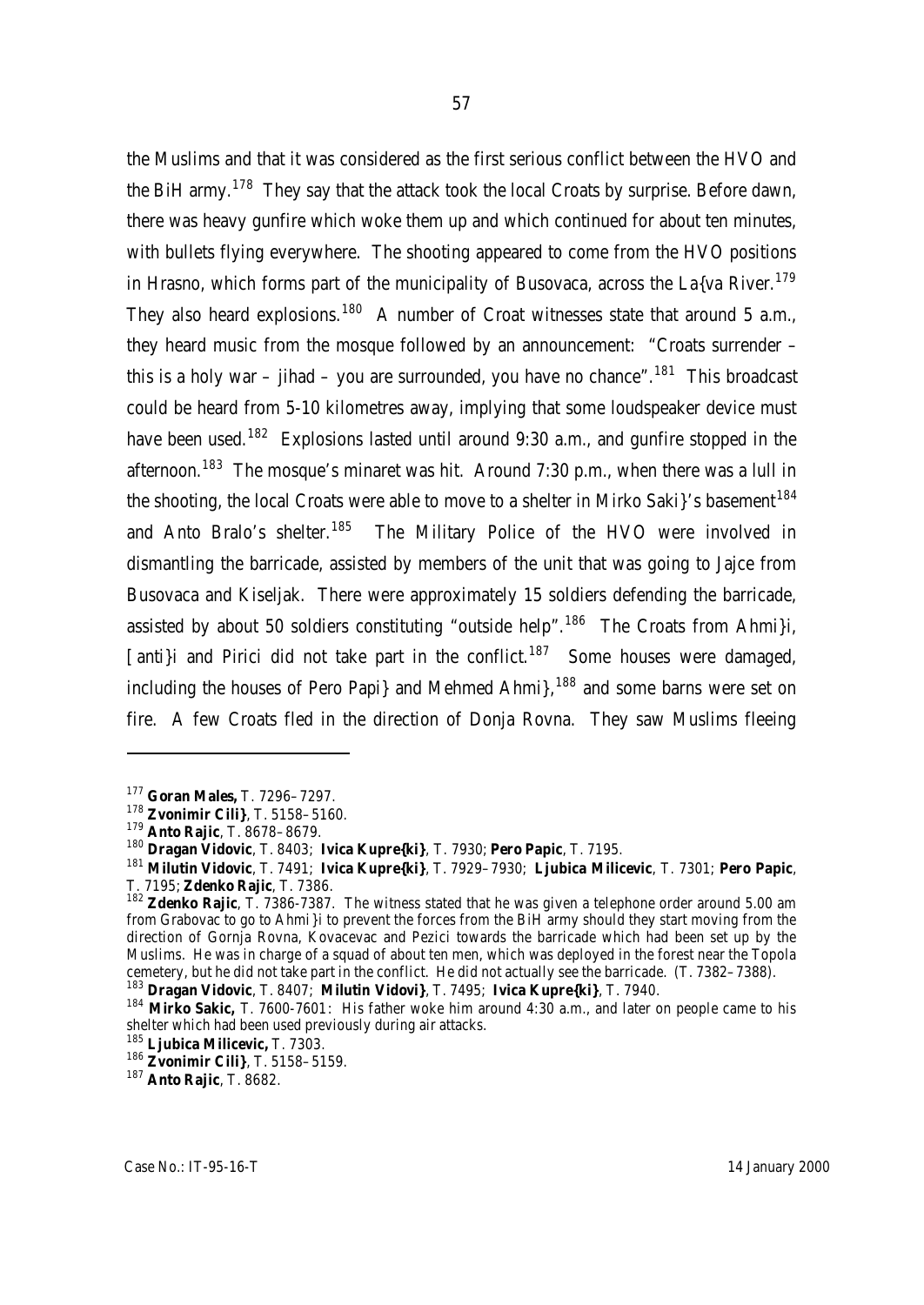towards Upper Ahmi}i.<sup>189</sup> There were not too many casualties during this conflict, although they heard that a Muslim and a Croat had been killed.<sup>190</sup>

### (c) Croat Neighbours Helped Muslims to Return to Ahmi}i after 20 October 1992

160. After the attack, the Muslims from Ahmi}i fled, some of their houses and barns having been damaged or destroyed. They started to come back, however, only four days after the conflict.<sup>191</sup> According to the Defence, the Croats did all they could to assist their former Muslim neighbours to return in peace. **Ivica Kupre{ki}** testified that the Croats protected the homes of the Muslims while they were away and that they arrested and reported a thief who tried to steal from one of the temporarily abandoned Muslim houses. <sup>192</sup> Ljubica Milicevi} testified that the mayor of Vitez insisted that the Muslims come

back. She was never aware of any complaints from the Muslims that their property had been plundered.<sup>193</sup> A coordination commission was formed to protect the interests of citizens and which assisted in the reconstruction of destroyed houses.<sup>194</sup> Meetings were held in the village to create peace between Muslims and Croats. Every attempt was made to find a solution and to return to the situation as it had been before the first conflict.<sup>195</sup>

j

<sup>188</sup> **Milutin Vidovic**, T. 7521 and T. 7546. He saw smoke coming from Mehmed Ahmi}'s house which was on fire.

<sup>189</sup> **Mirko Sakic**, T. 7603–7604; **Milutin Vidovi}**, T. 7496.

<sup>190</sup> **Milutin Vidovic**, T. 7495; **Anto Raji}**, T. 8682.

<sup>191</sup> **Mirko Sakic**, T. 7604; **Zdravko Vrebac**, T. 7759.

<sup>192</sup> **Ivica Kupre{ki}**, T. 7915 and T. 7942-7943.

<sup>193</sup> **Ljubica Milicevi},** T. 7304.

<sup>194</sup> **Zvonimir Cili},** T. 5167-5168:"A. I said that the conflict was very fierce, a number of houses were damaged, mostly Bosniac houses because most of the houses there were Bosniac, and the first task of that coordination body for the protection of citizens was to issue an appeal to the public and to institutions of the civilian government in Vitez, and people with means to collect funds and material assistance to repair the damages (sic) done in the conflict, and this applied to homes and business premises, and the response was beyond many expectations. A large number of people, and I must underline this, these were damaged Muslim houses, but a large number of Croat citizens whole-heartedly contributed to this collection campaign to repair those houses and a number of those houses were repaired".

<sup>195</sup> **Zdravko Vrebac**, T. 7759–7761; **Mirko Saki}**, T. 7604–7605; **Ivica Kupre{ki}**, T. 7941–7942.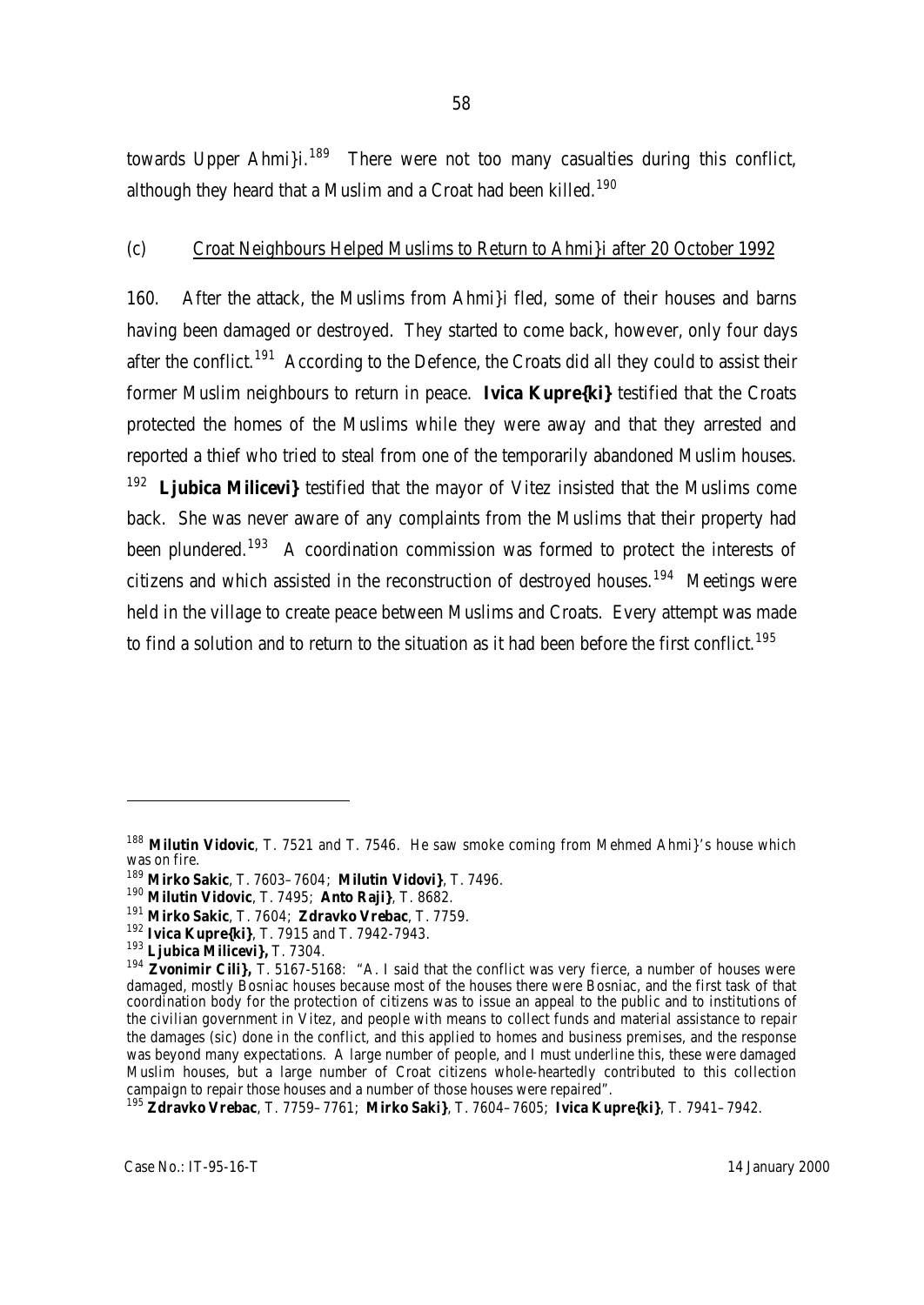59

# (d) Muslim-Croat Relations from October 1992 to April 1993

161. Despite these efforts, it appears from the entirety of the testimony that Croat-Muslim relations deteriorated significantly after the first conflict.<sup>196</sup> The two communities no longer trusted each other and tensions remained high.<sup>197</sup>

# (e) Findings of the Trial Chamber

162. In the view of the Trial Chamber, it is apparent from the evidence that the establishment of the road-block by the Muslims on 19 October to prevent the passage of HVO troops heading toward Novi Travnik was the act that sparked the armed conflict of 20 October. In this regard, the Defence assertion that the conflict was caused by the Muslims seems to be persuasive. It would also seem to be established that the armed conflict occurred primarily between HVO armed forces from outside Ahmi}i and Muslim soldiers belonging to the BiH army. Nevertheless, some local Muslims and Croats either took part in the conflict or assisted those who were fighting.

163. The evidence also shows that the principal victims of the armed confrontation of 20 October were the Muslims. A number of their houses and barns were destroyed or set on fire or damaged, while fewer Croatian houses were damaged. That the local Muslims suffered most from the shelling and firing is borne out *inter alia* by the fact, admitted by both parties, that at the end of the armed clashes, most of the Muslim population of Ahmi}i fled the village, whereas no Croats left.

164. The Trial Chamber also finds that when the conflict was over, the Croatian population of the village endeavoured to encourage the Muslims of Ahmi}i to return and actually helped them to do so.

l <sup>196</sup> **Milutin Vidovi},** T. 7502: "After the first conflict the Croatian-Muslim relations became more tense, and there was a certain amount of mistrust, the one towards the others. The village guards were separated. There were separate Croat-Muslim guards and Muslim village guards, and each separate group would stand guard in front of their own houses. The people working with me at the market I felt of a certain amount of distrust towards me. You couldn't do any work with them (sic) as you could before the conflict". <sup>197</sup> **Zdravko Vrebac**, T. 7760.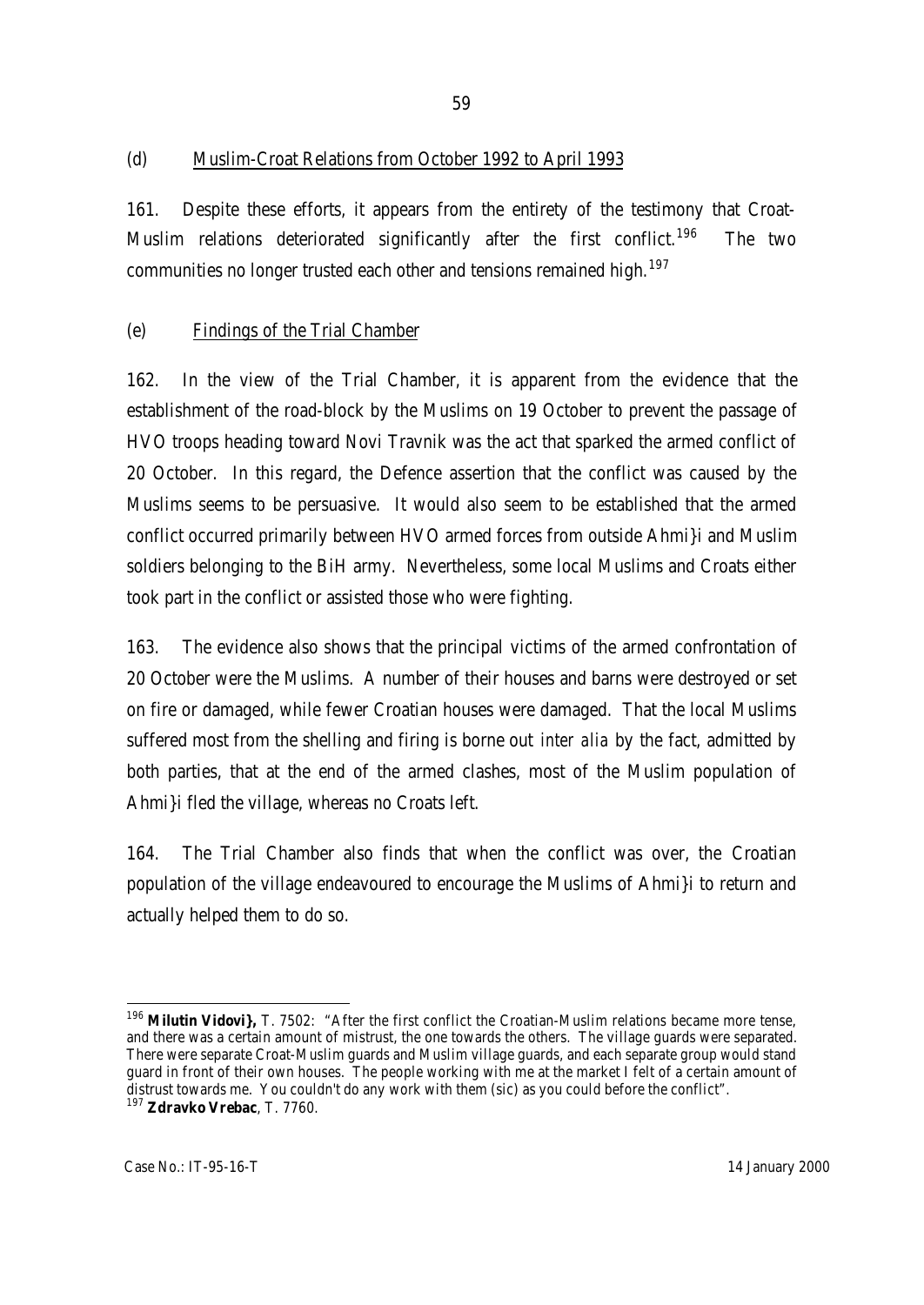# **G. The Events of 16 April 1993 in Ahmi}i**

### 1. The Case for the Prosecution

#### (a) Croat Preparations for the Attack of 16 April 1993

165. The Prosecution alleges that the attack on Ahmi}i was carefully planned and that local Croats knew that it was going to take place and were evacuated before the offensive was launched. Many Muslim witnesses testified that on 15 April 1993, they saw many signs of a possible forthcoming attack or the harbingers of forced expulsion from the village. However, almost none of the Muslims took any precautionary measures, nor was the population evacuated, because, as **Witness B** put it, no-one expected the Croats to attack the Bosniacs in such a brutal manner.<sup>198</sup>

### (i) The Croats' Military Preparations

166. **Major Woolley**, a British army officer in UNPROFOR, said that there was "tangible evidence that clearly there was a Croatian aggression starting"  $199$  on 15 April 1993 – a general offensive which preceded the assault on Ahmi}i - when HVO soldiers in Putis, a village about 7 km to the east of Vitez and far from the Serb frontline, fired over his troops' heads.

167. **Esad Rizvanovi}** testified that on 15 April 1993, in the early morning, he saw many vehicles moving about on the road from Vitez to Busovaca. He saw men in uniform, but did not see any women or children.<sup>200</sup> Witness B said that he noticed a lot of activity in the Bungalow on 15 April 1993. He heard that a young ex-HVO soldier, Zoran [anti}, stated that he heard that Vladimir [anti} had said, before the attack of 16 April 1993, that no men from 12 to 70 years of age should be left alive during the attack.<sup>201</sup>

<sup>198</sup> **Witness B**, T. 786.

<sup>199</sup> **Major Woolley**, T. 3476.

<sup>200</sup> **Esad Rizvanovic**, T. 465.

<sup>&</sup>lt;sup>201</sup> T. 791.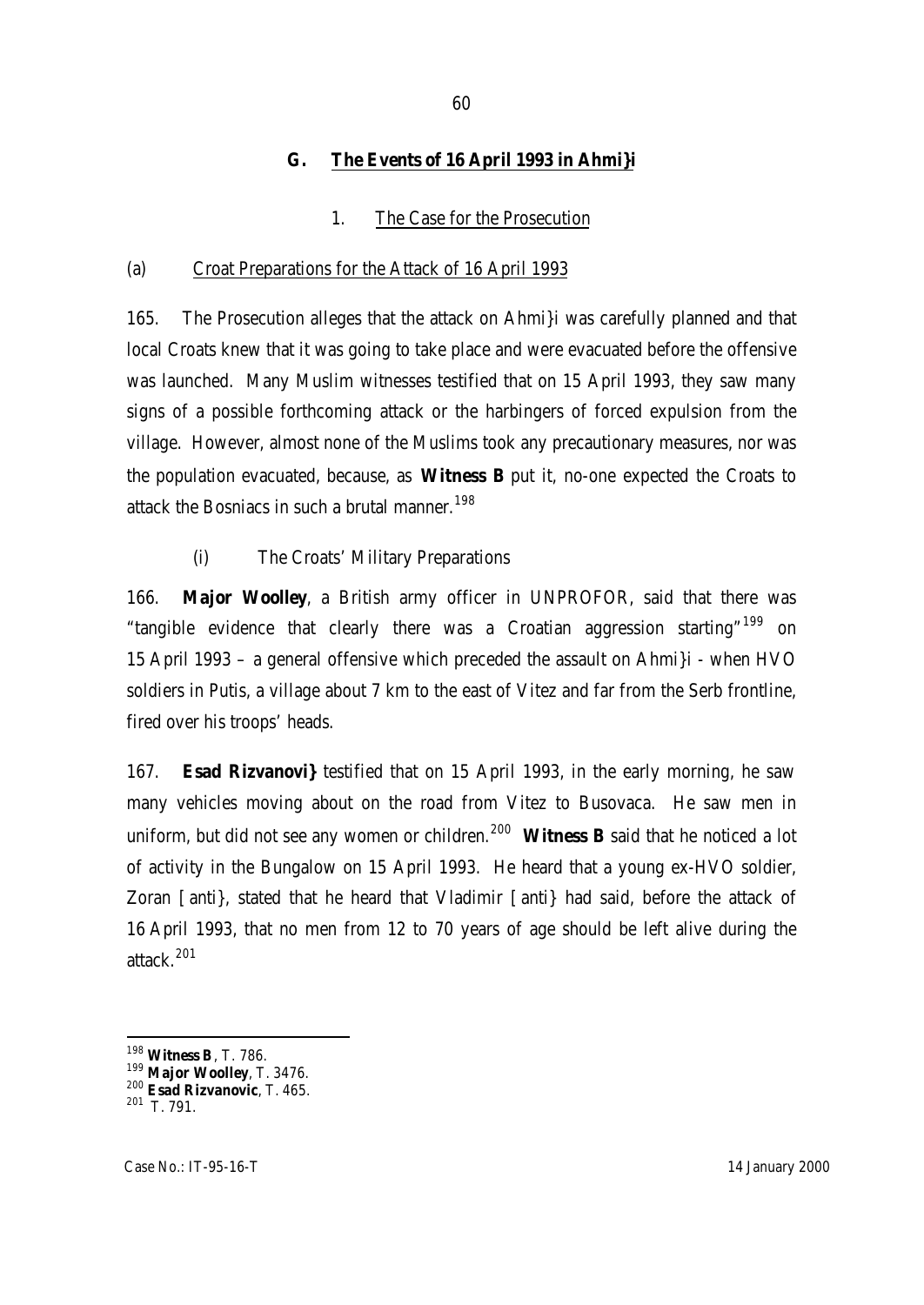168. **Witness I** noticed the signs of an imminent attack on 13-15 April 1993. On 13 April 1993, he was stopped and provoked by men in uniform, who would not let him go home. He was called into a bar by Nikica Plavci} who threatened him with a knife and then tried to shoot at him with an automatic rifle.<sup>202</sup>

169. **Witness L** described how, on 15 April 1993, he was working in Zume, in the direction of [anti}i. He passed by the Sutre shop of Vlatko Kupre{ki}, between 4 p.m. and 7 p.m. that evening, where he saw Ivica Kupre{ki}, Vlatko Kupre{ki} and two other men who he did not know standing outside the shop. As he passed by Vlatko Kupre{ki}'s house that evening, the witness saw 20 to 30 uniformed soldiers on his lower balcony.

170. **Witness M** referred to the fact that on 15 April 1993, she saw 5-6 soldiers going into the basement of Vlatko Kupre $\{ki\}'$ s house.<sup>203</sup>

171. On 15 April 1993, **Witness O** went to Zume, where he saw an anti-aircraft gun covered by tarpaulin. He also saw 5-6 soldiers in front of Vlatko Kupre{ki}'s house.

172. **Witness T** related how, on 15 April 1993, her husband was in Stari Vitez. That evening he made a telephone call to the wife of her husband's uncle to find out about the situation in Ahmi}i, because in Vitez the Croats were arresting Muslims and taking them away. He passed the message to his family that they should not go anywhere out of the house and to take care. He also asked whether they had noticed anything. Witness T said that it was the only night which was so quiet that nothing could be heard. By contrast, on every other night shooting could be heard, but not on that particular night.<sup>204</sup>

173. **Witness V** recounted how his suspicions were aroused on 15 April 1993, when, around 5 p.m., he saw a group of approximately ten soldiers wearing camouflage

<sup>202</sup> **Witness I**, T. 1799. "When I turned around, he pulled out a knife, which was a large knife, and placed it on the left side of my neck. I slapped him on the wrist and I said, "What are you doing with this?" And he told me, "This is what is going to happen to your neighbours, and as you worked at my brother's, you and your children will not be touched". I got up. I saw what the situation was. I never experienced anything like that before, and I started for the exit door. He pointed an automatic rifle at me, and I thought, "This is the end". He pulled the trigger, but, fortunately for me, there was no bullet in it, and I went out". <sup>203</sup> **Witness M**, T. 2440-2441.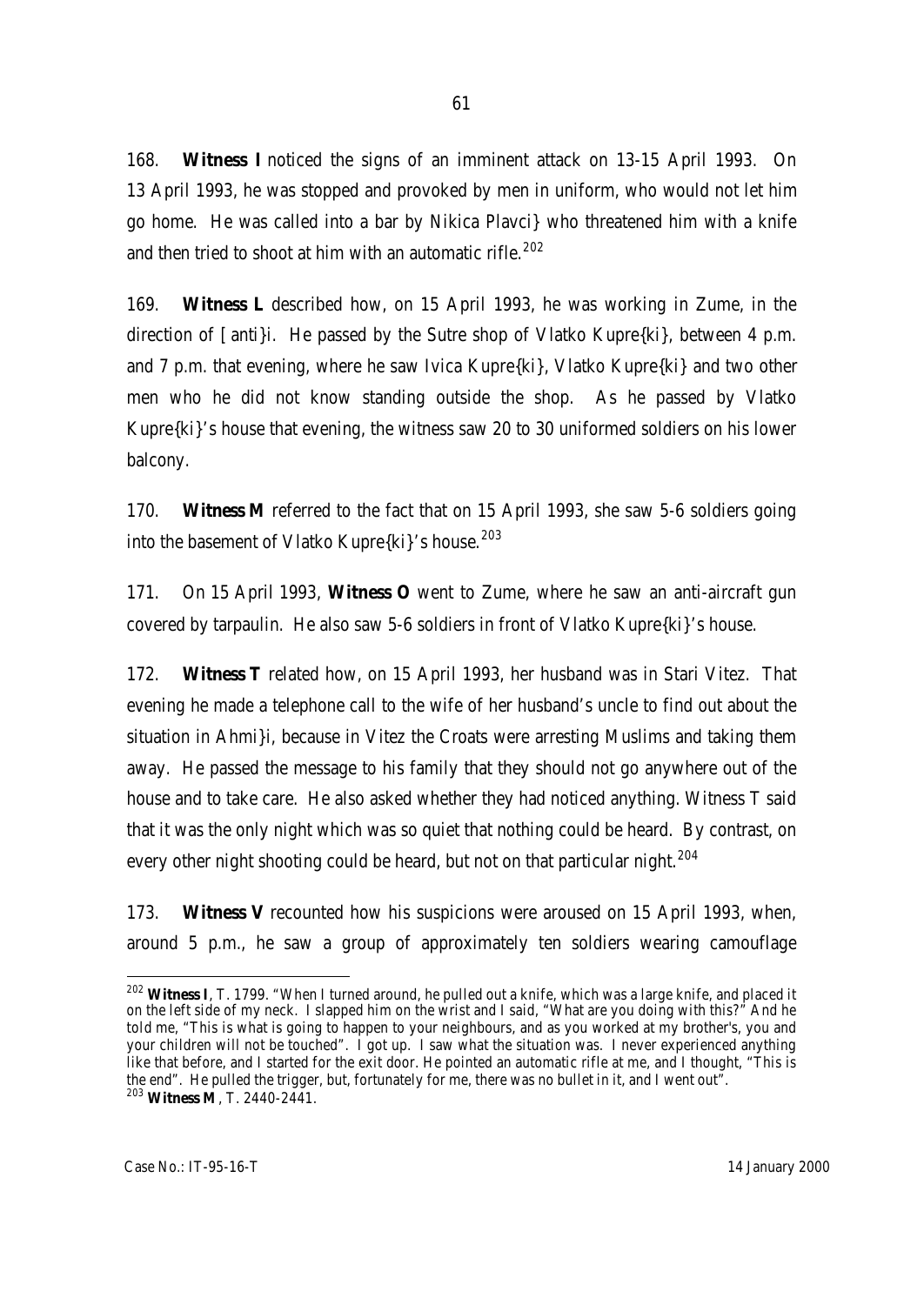uniforms and with weapons, as well as two civilians, between the houses of Zoran Kupre{ki} and Ivica Kupre{ki}. The witness did not, however, see Zoran or Mirjan Kupre $\{ki\}$ .<sup>205</sup>

174. **Witness X** on one occasion saw Croat soldiers in Ahmi}i. When she asked where they were going, they replied, "We're going to Busovaca, to take care of the balijas there".<sup>206</sup> On 15 April 1993, a Croat came and urinated on her fence and laughed at her family.<sup>207</sup>

175. **Witness Y** did not notice anything on 15 April 1993, but Nermin Kermo and Suad Ahmi} came to his place and said that they had noticed a large number of HVO soldiers in uniform around the Kupre{ki} houses and that as a result they had decided to double the night patrols to four men.<sup>208</sup>

176. **Witness CA** testified that, on 15 April 1993, she was drinking coffee with her husband at 3.30 p.m., and watching a television programme on which Dario Kordi} and Tihomir Bla{ki} were saying that their combatants had been attacked in the Bungalow, that there would be no more negotiations and that they "had only to wait for the order". Her son came to her house at 9 p.m., and said that Vitez television was showing the same provocative material.<sup>209</sup>

(ii) Signs of Impending Danger

177. **Witness F** noticed certain unusual and disturbing events on 15 April 1993. His Croat friends did not come to play football as usual that evening. He also saw Ivo Papi} leaving Ahmi}i with some women in a red Lada and Ivica Kupre{ki} leaving Ahmi}i with his wife and children at 4-5 p.m., on 15 April 1993.<sup>210</sup> Witness G said that many students, mostly Croatian, were not at school on 15 April 1993. That day he also

<sup>204</sup> **Witness T**, T. 2958.

<sup>205</sup> T. 3041-3042.

<sup>206</sup> T. 3238-3239.

<sup>207</sup> T. 3240. <sup>208</sup> T. 3303.

<sup>209</sup> T. 4555-4556.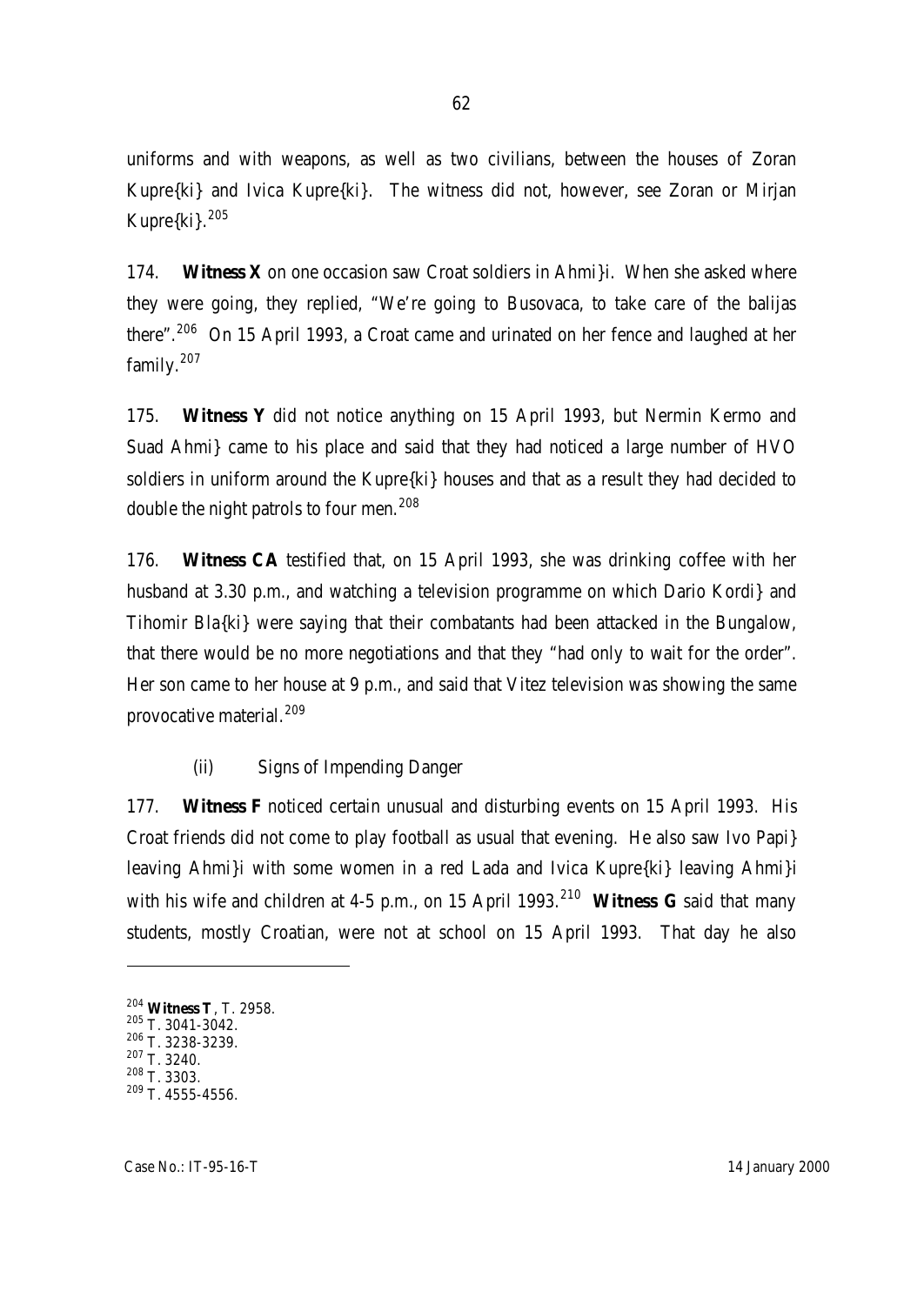overheard his parents saying that vehicles were constantly coming and going from the Papi} house.<sup>211</sup> Some Croats hinted to their Muslim neighbours of what lay ahead. **Witness EE**, for example, related how, before 16 April 1993, Drago Josipovi} had said to Fahrudin Ahmi}, "Pity about these two houses down here", indicating the witness's houses and thereby displaying that he knew in advance of the attack and that he knew that it would involve the unnecessary destruction of civilian dwellings.  $2^{12}$ 

178. **Witness Z** described an ominous atmosphere on 15 April 1993:

"?Ogn the 15th of April […] The silence was unbearable. One cannot describe it, this atmosphere, the way it was, as if there were no birds around. You could only hear a car or two pass by. ?…g We were all tense. We were all nervous. We were all afraid as to what would happen, what would not happen, whether there would be a war, whether there would not be a war. No one trusted anyone anymore".<sup>213</sup>

The witness went to bed in uniform around 2 a.m.

179. **Witness FF** noticed that on the evening of 15 April 1993, there were no lights in the Croat houses, which was unusual. The Muslim houses were lit as usual. $^{214}$ 

# (b) The Attack on Ahmi } i on 16 April 1993<sup>215</sup>

# (i) International Observers

180. **Lt.-Col. Bryan Watters** stated that the attack on Ahmi}i seemed to be part of a pre-emptive attack by Croat forces up and down the La{va River Valley against Muslim civilians and Muslim forces, which proved to be very successful as it took the Bosniacs

<sup>210</sup> T. 1373-1377.

<sup>211</sup> T. 1445-1448.

<sup>212</sup> T. 4094.

<sup>213</sup> T. 3602-3603.

<sup>214</sup> T. 4314.

<sup>&</sup>lt;sup>215</sup> The factual descriptions which follow are restatements of what the witnesses testified. Even though some of them may be phrased in the indicative, only the Trial Chamber's findings are relevant as to the facts underlying the judgement.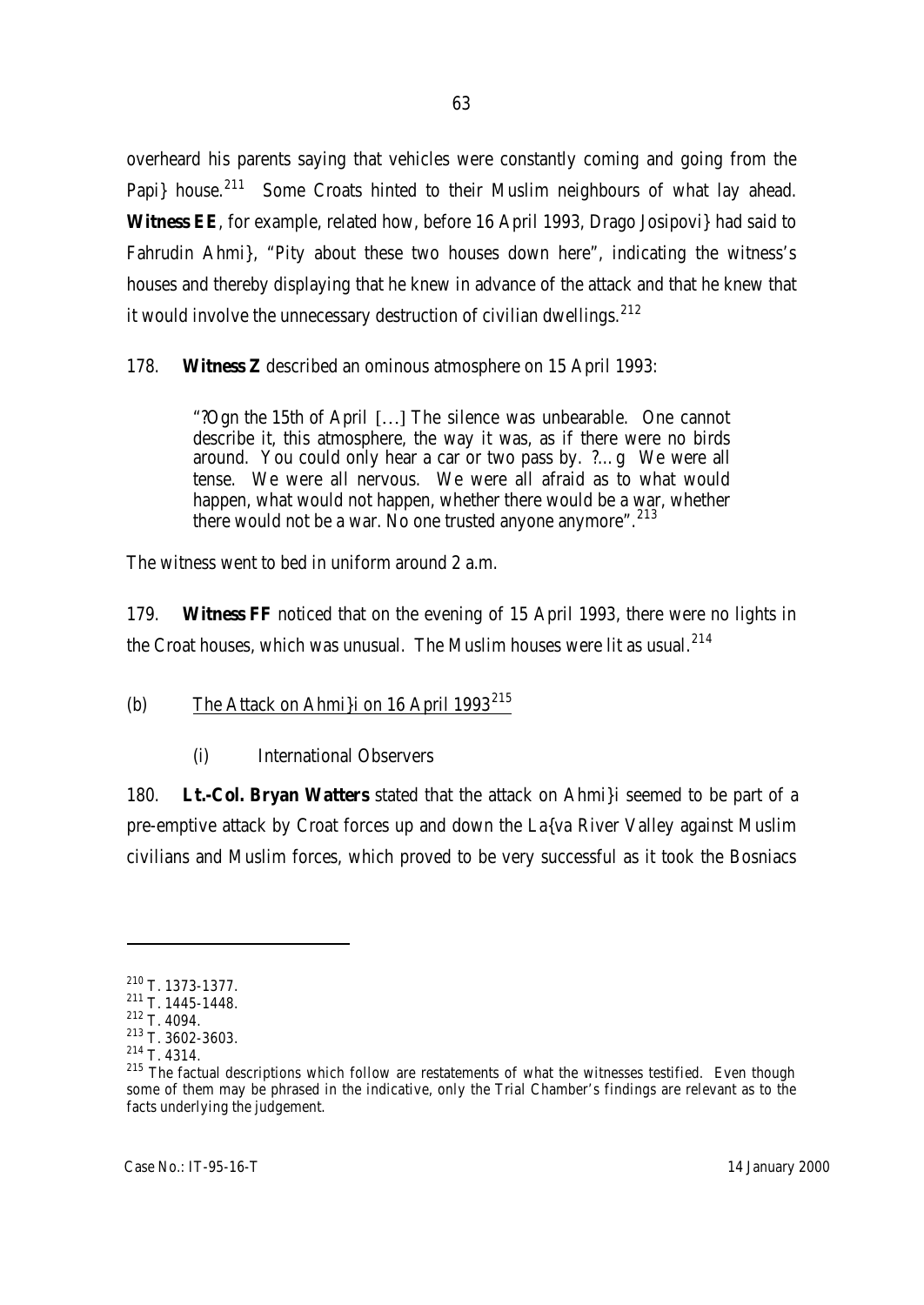completely by surprise.<sup>216</sup> The witness was in Ahmi}i on 16 April 1993 and was an eyewitness to the total destruction of the village and the massacre of civilians. In particular, he saw the bodies of 20-30 men, women and children on the roads, in the fields and outside the houses, including in an area across from the Catholic cemetery which BRITBAT designated as "the killing field" due to the number of bodies found there. He also saw 4-5 bodies placed nearby in a neat line by the road, as he drove towards the Busovaca junction.<sup>217</sup> Lt.-Col. Watters noticed that despite the almost total destruction of the village of Ahmi}i, the Croat houses had been left untouched. By contrast, the Muslim houses had been "systematically destroyed"; the inhabitants killed and the houses then burned. Not only had the people and houses been destroyed but also crops, animals, etc. The witness concluded that, without a doubt, what had happened was a systematic and organised attempt to "ethnically cleanse" the village.<sup>218</sup> Lt.-Col. Watters also noticed the destruction of the two mosques in Ahmi i in the lower and upper parts of the village.<sup>219</sup> Lt.-Col. Watters averred that Ahmi i was not a military target;  $^{220}$  there were no barracks or military installations in the village. In spite of this, the village was attacked with an arsenal of heavy weaponry, including at least one anti-aircraft weapon. $221$  Lt-Col. Watters concluded that the significance of Ahmi}i was more symbolic than real, and lay within its tradition of producing a great number of Muslim leaders or Imams and teachers in Bosnia. $222$ 

181. **Payam Akhavan**, an international human rights lawyer who at the time was working for the United Nations Centre for Human Rights, now a Legal Adviser in the Office of the Prosecutor of this Tribunal, was in Ahmi}i on 1, 2 and 6 May 1993 as part of an investigative team, with witness HH, to compile information for a report of the Special Rapporteur on Human Rights, Tadeusz Mazowiecki. Akhavan spoke of the degree of destruction inflicted upon Ahmi}i as "total and all-embracing":

<sup>216</sup> T. 160. See also **Payam Akhavan**, T. 1313 (stating that the operation was not a small one but rather was a concerted and organised military operation).

 $^{217}$  T. 160-162.

<sup>218</sup> T. 199-202.

 $^{219}$  T. 186-188. <sup>220</sup> T. 216–217.

<sup>221</sup> T. 229–230 and T. 238–239.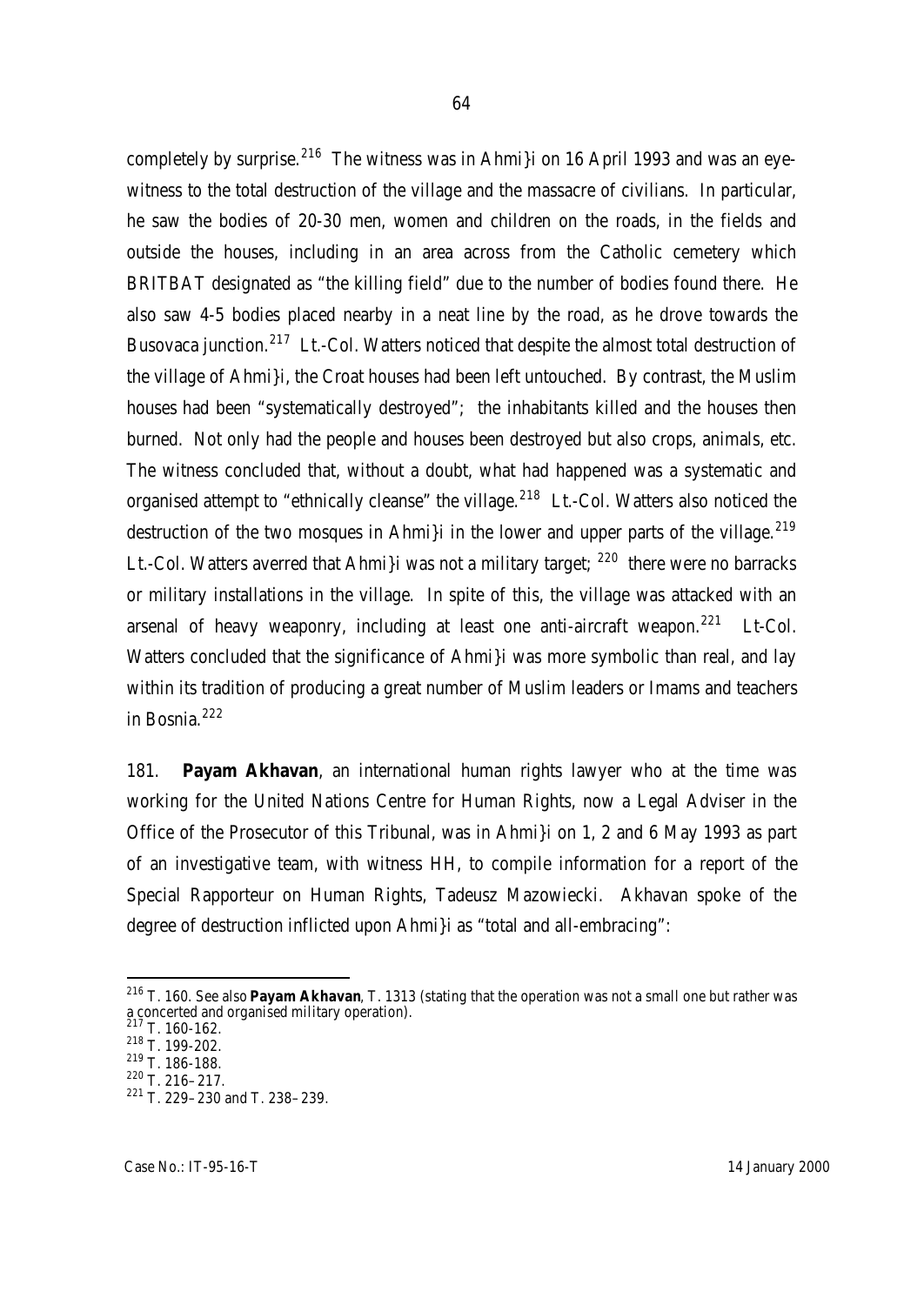"I believe that from approximately 150 to 200 homes in the village, there were fewer than 20 which had not been destroyed. The scale of destruction was extensive, there were homes which some 2 weeks after the attack … were still smouldering. And there was also a real -- what would I describe as a smell of death really in the village. One could sense that there were still many bodies which had not been recovered from underneath the rubble. There was virtually not a living creature in the village. Even dogs and cats and cattle had been killed and were lying all over the roads. So I think on the whole, what struck me was the total and all-embracing form of the destruction of this village and its inhabitants".<sup>223</sup>

182. Payam Akhavan also visited the "killing field" described by Lt.-Col. Watters, which lay across the road from the Catholic cemetery and where the bodies of some 20 civilians had been found who had apparently been killed on the spot. He also noticed what appeared to be a sniper's nest with spent cases strewn about. Akhavan inspected various houses in Ahmi}i. On average, he found 30-50 shell casings in the vicinity of each destroyed home, as well as spent casings of anti-aircraft guns and casings of grenade launchers. He also found broken bottles that had apparently been used to carry gasoline or another flammable liquid for setting homes on fire. He concluded on the basis of the extensive incendiary damage that the houses had been deliberately set on fire, since the houses showed signs of small arms fire, not of heavy artillery, which would not in themselves spark a fire. Akhavan, and his colleague Witness HH, spoke to various survivors in Zenica of the attack on Ahmi}i and heard their stories of "ethnic cleansing". The survivors recounted that the attackers had been soldiers in HVO uniforms. When he tried to speak to Croatian inhabitants of Ahmi}i, however, Akhavan and his group came under sniper fire. Subsequently, in order to hear the explanation of the Bosnian Croat authorities, Akhavan met the military and political leaders of the Bosnian Croat community - Tihomir Bla{ki}, Mario Cerkez and Dario Kordi} – who admitted to being in control of the area, but denied responsibility for the attack on Ahmi}i, claiming that the attack had been committed by the Serbs or by the Muslims themselves in order to attract international sympathy. Since Ahmi}i was only 4 kilometres from the HVO military

<sup>&</sup>lt;sup>222</sup> T. 200-201. Some witnesses, however, denied that there was anything significantly Islamic about Ahmi}i *vis-à-vis* other villages. See, for example, **Witness EE**, T. 4240-4241.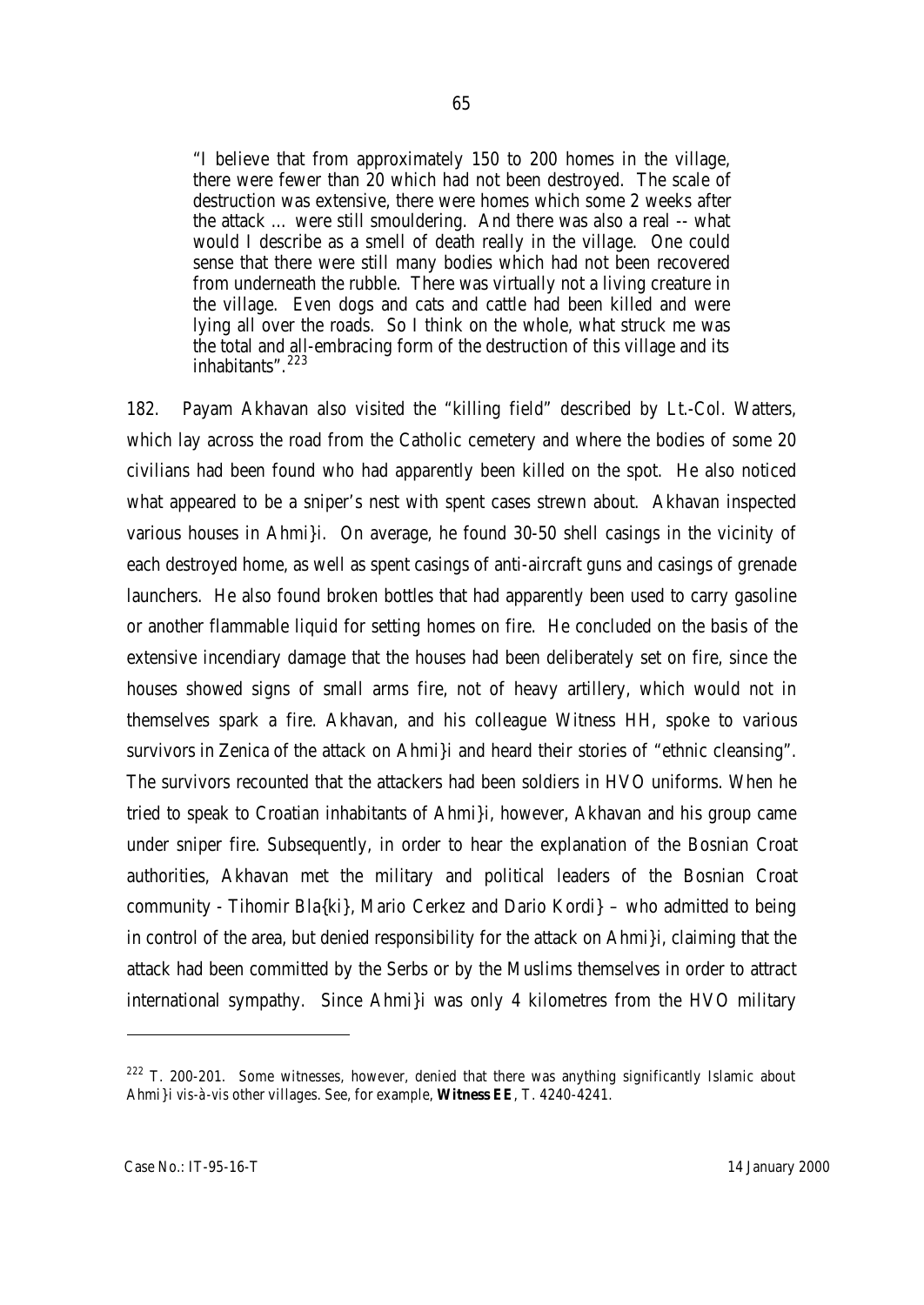Headquarters in Vitez, however, Akhavan concluded it was not the Serbs or the Muslims who had carried out the assault, but the HVO.

183. Akhavan shared the view of Lt.-Col. Watters that Ahmi}i was not a military target but an undefended village and that the civilian inhabitants who were victims of the attack offered no military resistance. The attack on Ahmi}i lasted only one day, with the takeover and destruction completed on 16 April 1993. The exact number of victims was impossible to determine with certainty since many bodies could not be recovered from the rubble due to the danger of unexploded mines and booby-traps. Three hundred of the original Muslim inhabitants were still missing and in addition to these locals there had also been a large number of refugees in Ahmi}i on the day of the attack who had yet to be accounted for. Akhavan stated in cross-examination that although there were atrocities against Croats, for instance the beheading of a Croat in Mileti}i apparently committed as a reprisal for Ahmi}i by rogue Mujahedin, looking at central Bosnia as a whole, the Muslims were disproportionately victimised. There was a climate of fear and terror in the region that everyone experienced, but allegations of large-scale atrocities committed against Croats, for example in Zenica, were not credible at the time.<sup>224</sup> The attack on Ahmi}i was part of a pattern, according to Akhavan, namely that of establishing control by means of "ethnic cleansing" and there had been simultaneous and concerted attacks on Ahmi}i and surrounding villages.

184. **Witness HH** was at the time working at the United Nations Centre for Human Rights in Geneva and was fluent in Bosnian/Croatian/Serbian. The witness visited Ahmi}i on 2 May 1993 with BRITBAT. He saw that most of the homes in Ahmi}i were destroyed, except for what he was told were Croat homes. He and Akhavan attempted to speak to a woman with two children but they were shot at and fled. One soldier was wounded in this incident. Witness HH investigated one incident in particular, namely the attack on the house of Witness KL. Witness HH was told that he would find bodies at

<sup>223</sup> **Payam Akhavan**, T. 1227-1228.

<sup>224</sup> **Payam Akhavan**, T. 1330-1331. and T. 1241-1242.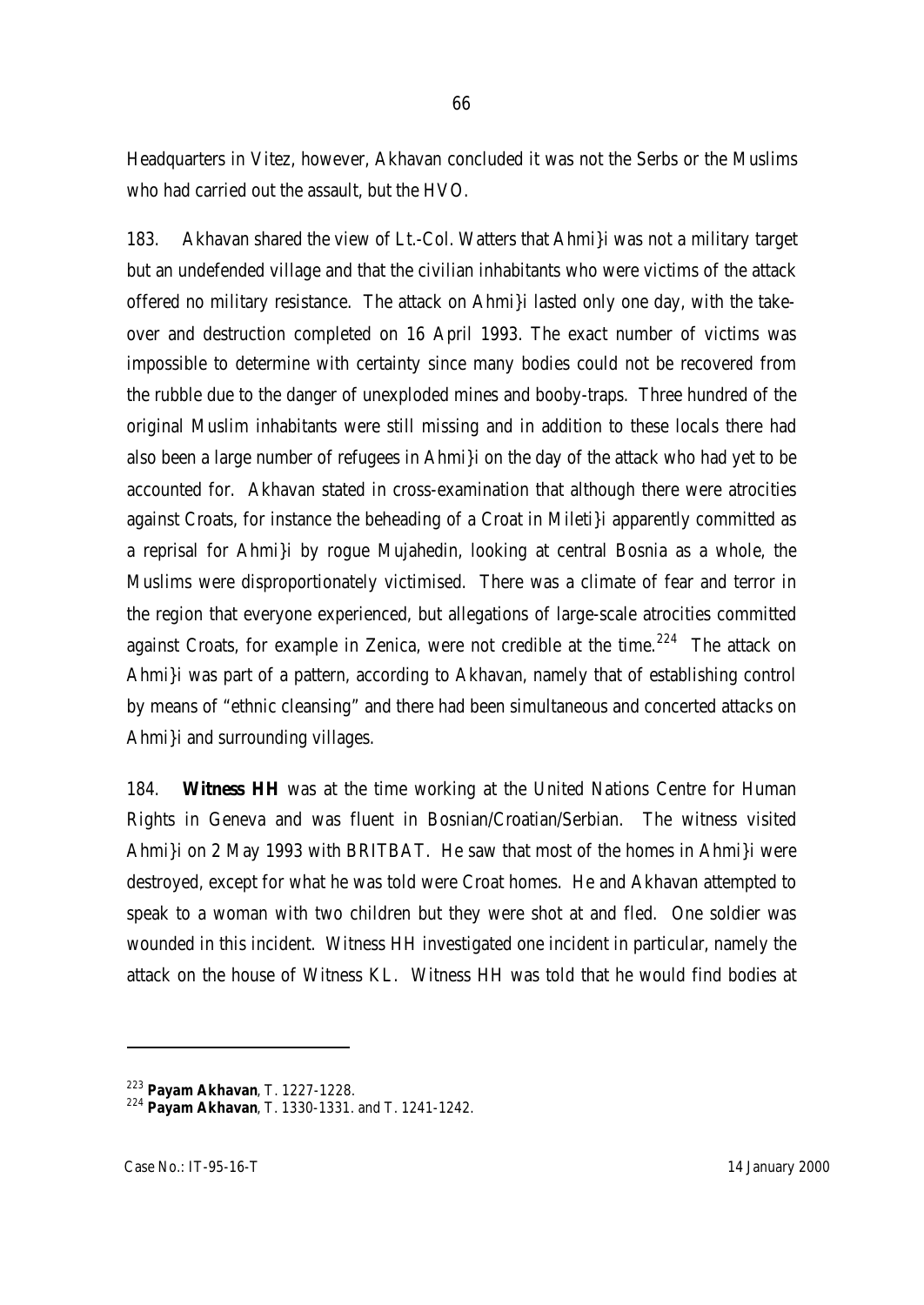$KL$ 's house,<sup>225</sup> which he visited with BRITBAT. The house was gutted by fire and there were human remains – a charred backbone and other fragments that appeared to be human.<sup>226</sup>

185. **Captain Charles Stevens**, who was in central Bosnia from November 1992 to May 1993, provided personal security to Colonel Bob Stewart, the commander of BRITBAT. Captain Stevens accompanied Col. Stewart to Ahmi}i on three occasions at the end of April and early May 1993. The first visit took place on or around 17 April 1993. As BRITBAT arrived in Ahmi}i, the place was totally devastated, to an extent which was worse than the witness had hitherto seen elsewhere in central Bosnia. The minaret of the mosque had been destroyed by explosive charges which had been placed at its base in such a way as to cause it to fall onto and damage the mosque. There was no sign of life in Ahmi}i at all. As Captain Stevens moved up towards Upper Ahmi}i, where there were some fires still burning and some smouldering. Around the houses there were, in general, a large number of spent AK-47 cases. In the doorway of one house, he found two burnt bodies, one of a man and one that appeared to be a child.<sup>227</sup> On further investigation, he found the bodies of at least two other adults and a number of children in the cellar of the building.

186. During this visit, Captain Stevens met someone called "Dragan", who was armed with an AK-47 and who, by means of sign language and by drawing with a stick in the sand, intimated proudly that he, or he and his friends, had killed thirty-two Muslims. "Dragan" wore a camouflage jacket and darker civilian trousers, and was clean-shaven. The witness could not conclude whether "Dragan" claimed to have killed the thirty-two Muslims in Ahmi}i or elsewhere, for example, on the battlefield.

187. The next day, the witness went back to Ahmi}i in the light of reports that BRITBAT had received from people who had fled. Captain Stevens went to Witness KL's house. The building was totally gutted, fire damage having destroyed the roof.

<sup>225</sup> **Witness HH**, T. 4477-4479.

 $226$  See video Exhibit P83, which shows Witness HH and Akhavan visiting the house with Col. Bob Stewart.

<sup>&</sup>lt;sup>227</sup> T. 2148-2149.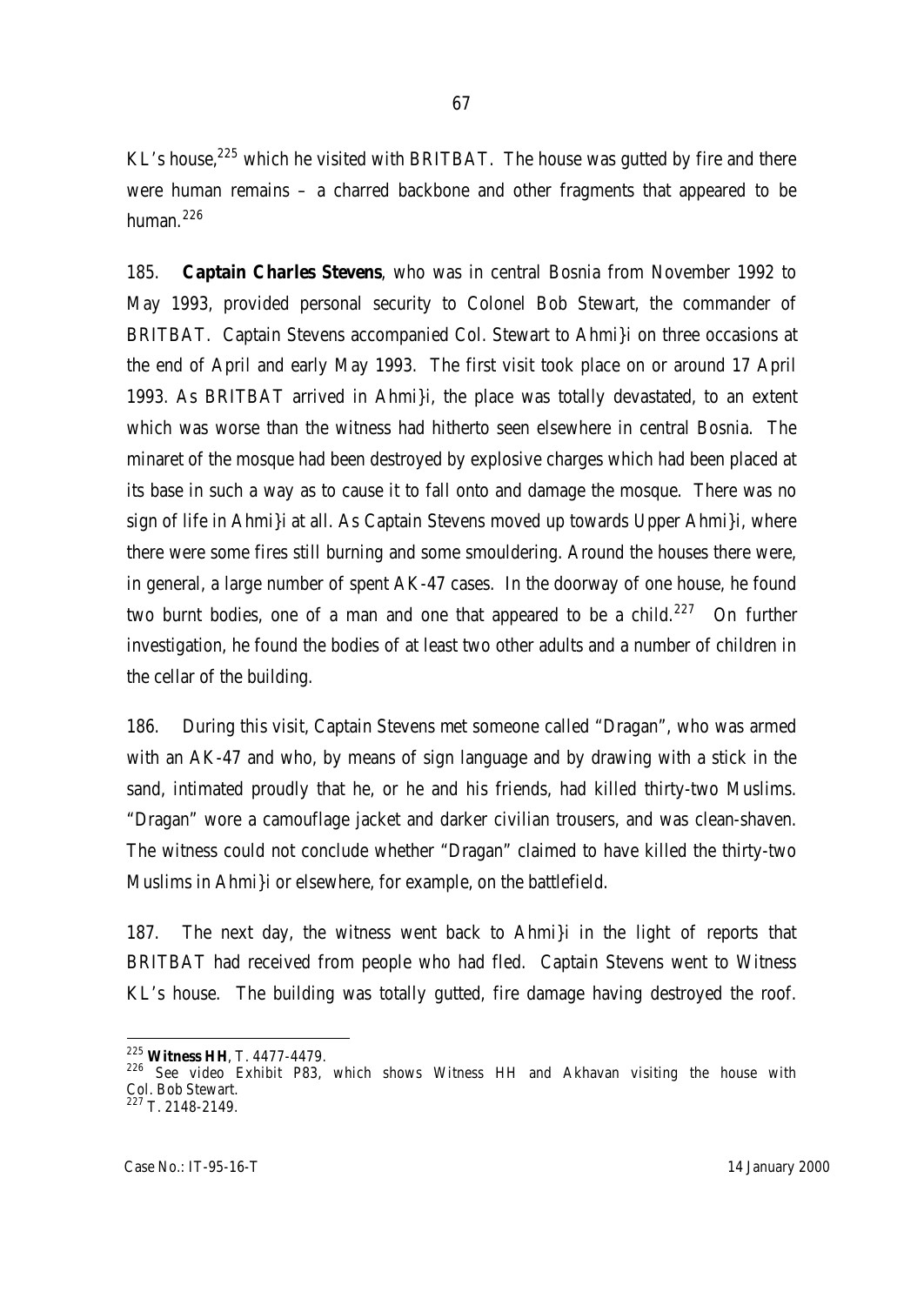There were red tiles covering the floor, charred wooden beams, and the witness saw the burnt upper body of an adult, and further back in the room, on the other side, what appeared to be the body of a smaller person, perhaps a child.<sup>228</sup> Overall, Captain Stevens got the impression of a pure "ethnic cleansing" operation having taken place in Ahmi}i on 16 April 1993.<sup>229</sup>

188. **Corporal Skillen**, a member of the British army who was based in Vitez as a United Nations peacekeeper from November 1992 to May 1993, went to Ahmi}i twice on or around 22 April 1993 when he heard rumours of killings. The witness noticed the fallen minaret of one of the Ahmi}i mosques. He saw that the majority of the houses in Ahmi}i were totally destroyed or damaged beyond repair. Corporal Skillen visited one house, slightly above the mosque, which contained burnt bodies. On the outside of the house were two burnt bodies, one small<sup>230</sup> and one large male.<sup>231</sup> Downstairs there were the burnt corpses apparently of one adult and two small humans, the gender of which could not be determined due to the carbonisation of the bodies.<sup>232</sup> The whole cellar of the house was burnt and the windows smashed. Based on his expertise, the witness thought that the damage had been caused by a blast. The only people whom Corporal Skillen saw alive in Ahmi}i that day were a woman and a small child, sitting on the balcony of a house which stood out because it had sustained no damage at all, although the house was surrounded by buildings which had been destroyed. The woman and child were acting as if everything was normal and they were ignoring UNPROFOR. They did not ask for any assistance. The witness identified the house from photographs as Vlatko Kupre{ki}'s house.<sup>233</sup> Passing the same house later, Corporal Skillen noticed two males in their midtwenties, in matching uniform, casually passing the time of day. Corporal Skillen

 $\overline{a}$  $^{228}$  T. 2160-2161.

 $^{229}$  T. 2154-2155.

<sup>&</sup>lt;sup>230</sup> Exhibit P22 (photograph of burnt body (child) by the steps of the house).

 $^{231}$  Exhibit P17 (photograph of burnt body (adult) by the steps of the house).

<sup>&</sup>lt;sup>232</sup> Exhibits P18-21 (photographs of burnt bodies being removed from the cellar). Corporal Skillen was not present during the clearing-up operation shown in these photographs, which took place later. <sup>233</sup> See Exhibit P32.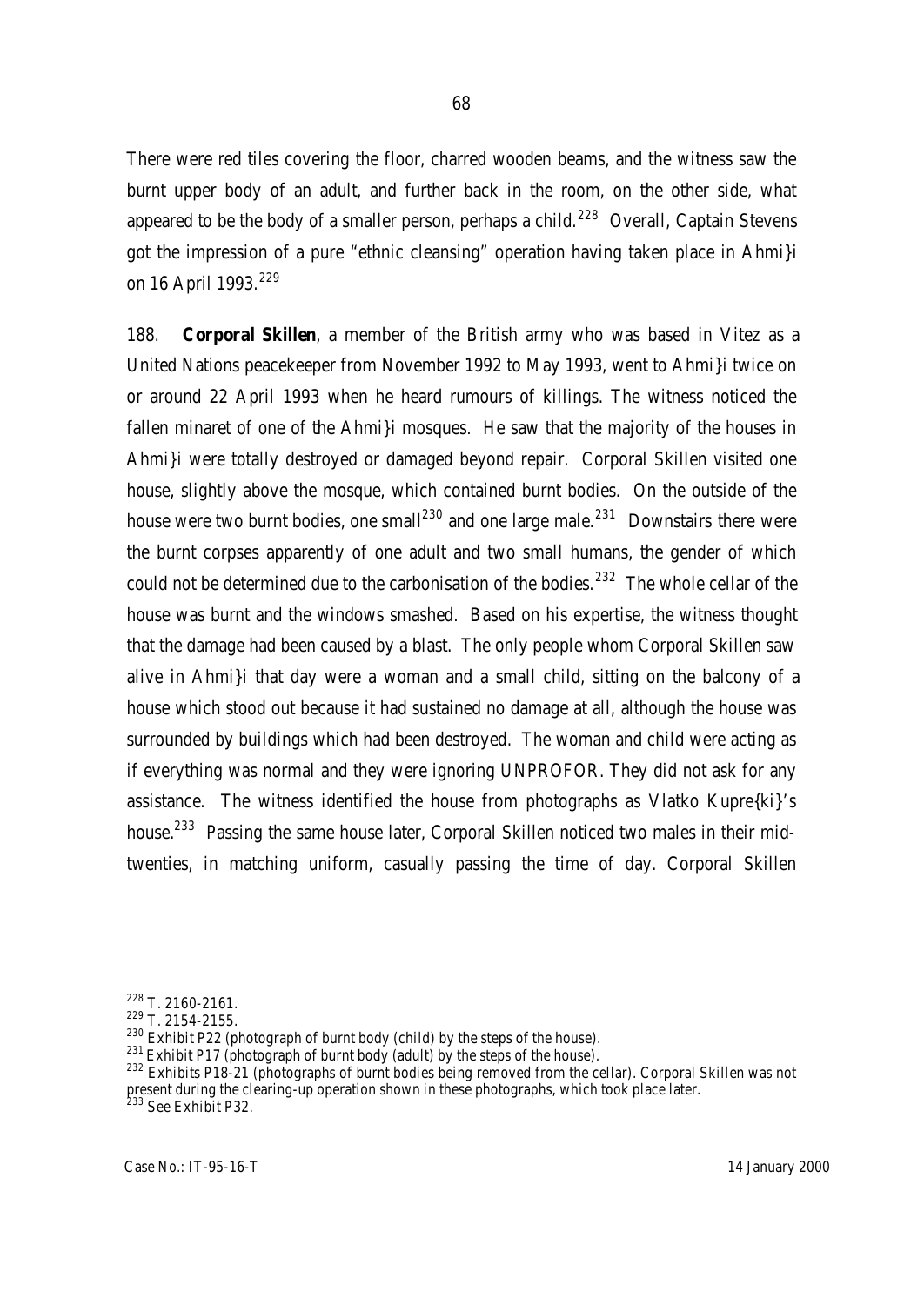189. **Mr. Kujawinski**, a Non-Commissioned Officer in the British Army was stationed in Vitez from November 1992 to April/May 1993 as a Platoon Sergeant in charge of a platoon equipped with four Warrior armoured fighting vehicles. He was sent to Ahmi}i on the afternoon of 16 April 1993, around 2.40 p.m. His mission was to recover a broken-down "Scimitar" (a light-weight vehicle used for reconnaissance). He saw palls of smoke from the turn-off to the mountain road to Zenica and many houses destroyed or on fire. Women and children who appeared to be dead were lying out in the open. He saw about 13 bodies. Then as he passed the cemetery, a woman, whom he later evacuated, jumped out with her hands in an imploring gesture. Kujawinski then went up past the Bungalow where he saw many soldiers, more than he had hitherto seen in one group during his tour in Bosnia. He estimated it was a company group, i.e. 100 soldiers. Everyone was dressed in very dark uniforms. They also bore an insignia which he was unable to identify – a red, white and blue shield, with an arch across the top - which he did not recognise as an HVO patch. He only recalled seeing that one unidentifiable patch that day. The soldiers had a lot of weapons and were very joyful, drinking beer and waving their weapons in the air as if to toast or celebrate what had happened. The witness "put one and one together" and concluded that these soldiers, who were 400-500 metres from the scenes of recent killings of women and children and of the destruction of the houses which he had just seen, had committed those acts.

190. The witness carried a camera everywhere with him and took photographs.  $235$ From the Bungalow, the witness drove through Ahmi}i, noticing dead cattle on the way and finding the broken-down Scimitar. At this point he could hear gunfire behind his soldiers and could see cattle being shot in a cruel manner in the fields. The witness towed the Scimitar back to the garage, and then returned to the village to rescue four women and a child, and in the event picked up 13 women and 2 children. Another vehicle accompanying him also collected a number of people with their belongings,

 $\overline{\phantom{a}}$ <sup>234</sup> T. 2655-2656.

<sup>235</sup> See Exhibit P53.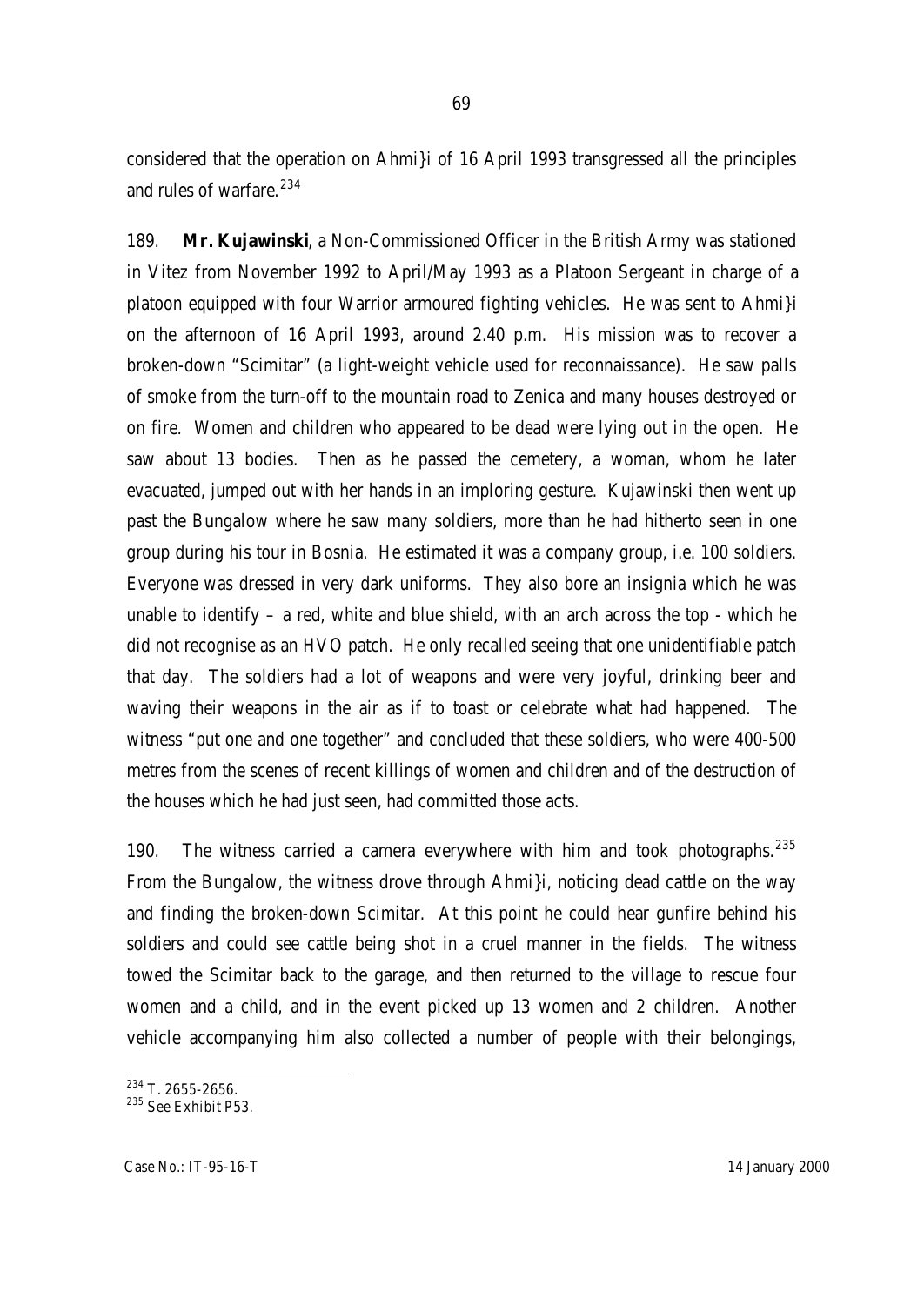including one man in civilian clothes who crawled out from behind a chained fence and boarded the vehicle. The witness did not hear shots at that time. He took the refugees to Travnik Hospital. The witness concluded that there had not been two sides to the conflict in Ahmi}i that day - merely one group of soldiers at the Bungalow and no defences in the village. The witness did not see any men in uniform or armed in Ahmi}i that day, neither of the HVO nor of the BiH army.

191. **Major Michael Dooley**, UNPROFOR Platoon Commander in Bosnia, testified that he went to Ahmi}i to investigate the situation there around noon on 16 April 1993. He led four armoured vehicles into the village. He saw many dead people by the side of the road and no signs of life, much less of resistance. Occasional shots were to be heard, which Major Dooley determined, on further passes through the village, represented a onesided shooting into the village, rather than fighting between two sides. Major Dooley further ascertained that, despite the absence of any armed resistance, an anti-aircraft gun appeared to have been used in the attack: he saw large holes in the buildings from 0.5 calibre fire and 0.5 calibre shells, which is the calibre used by either a light anti-aircraft gun or the heaviest automatic fire.

192. As Major Dooley and his armoured vehicles continued to move through the village, the shooting around them intensified. Major Dooley and his soldiers themselves came under fire. He also saw ten HVO soldiers, lying in a ravine, who looked like a "cut-off" group.<sup>236</sup> Major Dooley and his troops collected some twenty bodies in the three passes, but they saw many more dead, perhaps as many as fifty, who were civilian men and women, and included elderly persons, who appeared to have been shot at close range.<sup>237</sup> He considered that the initial attack was over by the time he arrived at noon. In

l <sup>236</sup> **Major Dooley**, T. 2480 and T. 2509, determined that the soldiers were of the HVO on the basis of their uniforms. The soldiers were wearing the American-style camouflage uniforms worn by the HVO. The American-style camouflage uniforms of the HVO were different from those of the BiH army, which were more like the Malaysian camouflage outfits. The witness said that these soldiers were unquestionably members of the Croatian army.

 $237$  T. 2481–2482: "A. The ones that we collected were male and female. All of them were in their civilian clothes. … I saw no children killed, but there were certainly male and female, and quite a few older people. Q. Did you see any weapons close to those bodies? A. They were all civilians. And perhaps an important point to note here was that the number of bullet wounds in each of the victims was great, which would suggest to me that the shooting was from a very close proximity". - When challenged on this last point under cross-examination, T. 2500, the witness clarified: "A. … Obviously a great deal of our training is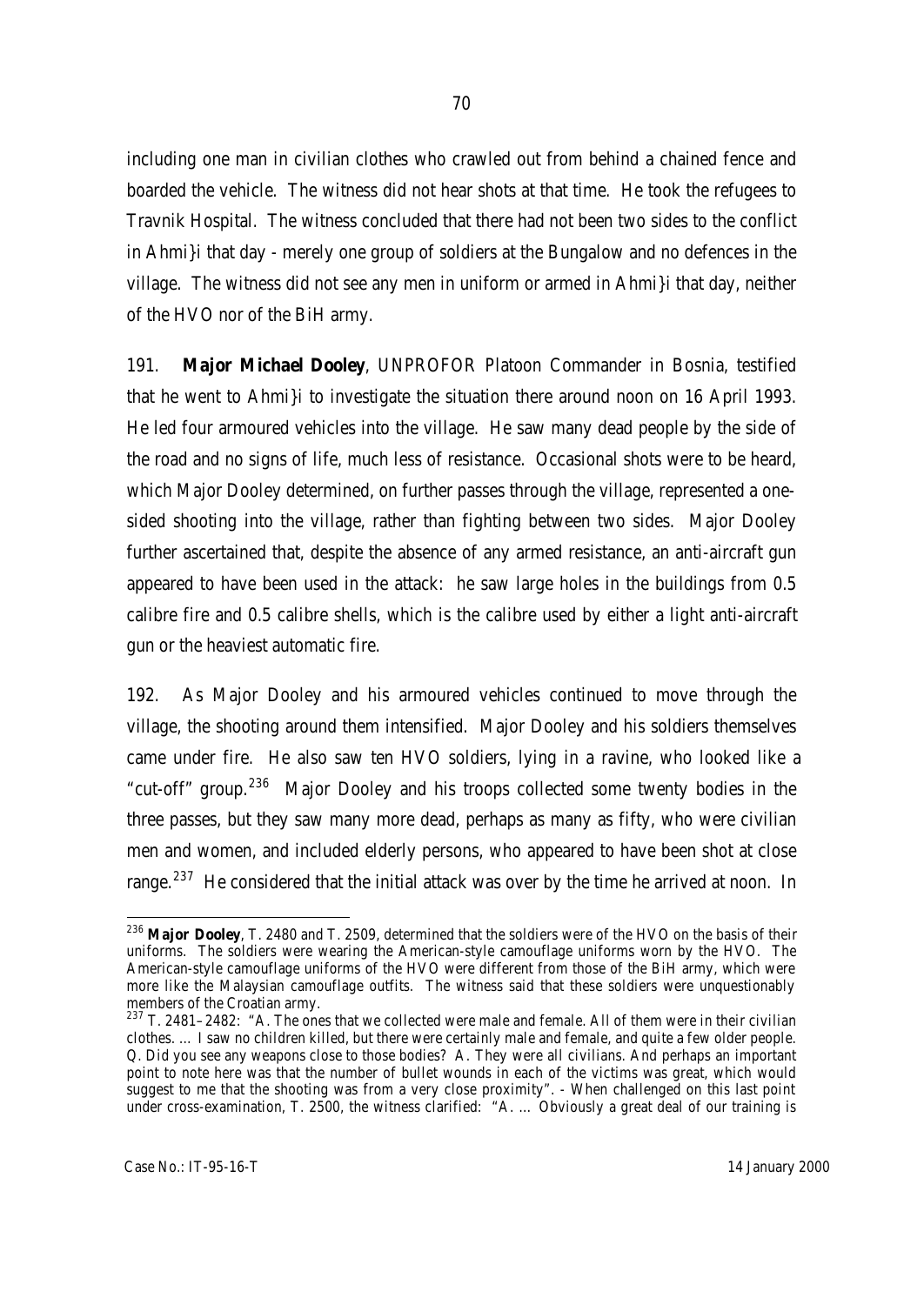his opinion, the assault on Ahmi}i was a very well coordinated attack by the Croats, executed by someone with a good grasp of military tactics.

193. The witness denied that there was any resistance by the Muslims in Ahmi}i. He did not see any BiH army soldiers in Ahmi}i, only Croat soldiers, and the victims he saw were all civilians, without weapons by their bodies. The witness conceded that he knew from Northern Ireland that terrorists could wear civilian clothes, but in these circumstances he believed the victims were not soldiers in civilian clothes because many had no shoes and none had any weapons besides them.

194. Under cross-examination, the witness admitted that it was strategically important to control the road to Travnik which cut through Ahmi}i. There were Mujahedin trying to get to Travnik; therefore it was important to the Croats to cut them off. Ethnically, the region was "like a dart-board – enclave followed by enclave". The witness admitted that it was a legitimate military tactic to cut the opponent's lines of communication to stop reinforcement. He also agreed that surprise is always condoned in warfare; "surprise is the name of the game".

195. **Major Woolley** was deployed to Bosnia in November 1992 as a British army captain with UNPROFOR. During his stay in Bosnia, Major Woolley was mostly based in Vitez. On the morning of 16 April 1993, he was informed by a colleague that Vitez was a battle zone and that there were dead civilians and soldiers in the streets. Up until then, there had been nothing which indicated a Muslim-Croat conflict. He was despatched to Ahmi}i, with 2 Scimitars and a Warrior. He arrived at the village at around 11.30 a.m., and saw plumes and pillars of smoke.<sup>238</sup> He did not form an impression of what had happened until he spoke to a survivor, a Muslim woman, in a Muslim house by

shooting at wooden targets and so you get a feel for grouping for shooting. These victims all had maybe half a dozen rounds in each and the bullet wounds were maybe two to three inches apart straddling their bodies. Now, to get such a grouping in one area as a line, you would have to be very close, and I would say "very close" would be maybe within ten feet of them. You'd be very close, as close as maybe you and I are together, in order to do that".<br> $^{238}$  See EVALLY 2001

See Exhibit P229, showing six points of interest in Major Woolley's tour of Ahmi}i: two burnt out houses (points a & b), the point where he rescued five casualties (at IV), and the point where he picked up five dead bodies (at VI).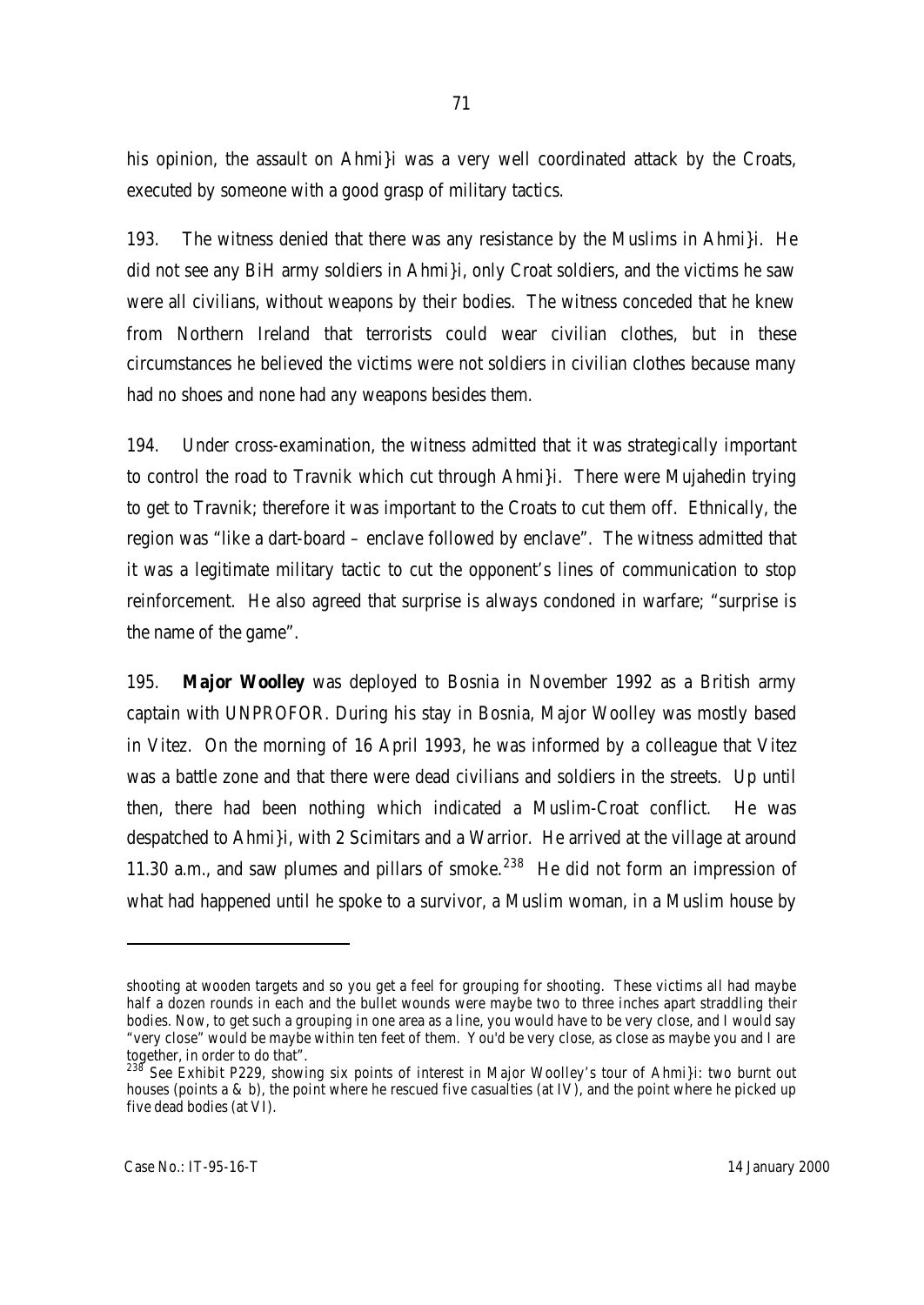the lower mosque.<sup>239</sup> From what she told Major Woolley and from what hehad seen, he gathered that there had been a Croat offensive, starting around 6 a.m. Major Woolley saw an injured man who had suffered a gunshot wound to the back and elbow and who had lost a lot of blood. He spoke to survivors in one house. The people were all old women and children, in a state of shock, panic and fear. Major Woolley administered first-aid, and then went up the road. He saw that about 20% of the houses were burning, while the road and entire area appeared to be deserted. He did not see any military activity until he reached location II on Exhibit P229, where he saw soldiers dressed in green and carrying Kalashnikovs, whom he assumed belonged to the HVO because of their positioning outside the village.

196. Major Woolley then went into house no. 2 on Exhibit P229, where he saw a woman on a makeshift stretcher. She had a head wound evidently inflicted by a gunshot. He dressed the wound but she died. The other persons in the house were in great distress. The witness then went to the house belonging to Nermin Kermo where some thirty people were gathered:

"The cellar was very dark, there was no lighting. There was an awful smell generally of, I suppose, wounds, and there was also smoke from people smoking. There were people crying, there was a woman breastfeeding, there were elderly people, women and children, and there was about up to 30 people probably in the cellar, five of whom had significant injuries".<sup>240</sup>

197. There was a wounded 12 or 13 year old girl, two elderly men and some other wounded, all in civilian clothing. All were very scared and in shock. None of the men in the cellar had weapons. The most severely wounded were evacuated in the Warrior, while the others stayed in the house.<sup>241</sup> At one point, Major Woolley saw a wooden barn

 $\overline{a}$  $^{239}$  Point I – House 14 – on Exhibit P229.

<sup>240</sup> T. 3507-3508.

<sup>241</sup> **Major Woolley**, T. 3507-3508, identified Exhibit P193 (showing the entrance to the cellar, from the back, and the Warrior vehicle as they prepare to evacuate the wounded), Exhibit P74 (also showing the scene of the wounded in the cellar), Exhibit P194 (showing the witness by the cellar), and Exhibit P195 (showing the evacuation of the girl, D'enana Pezer). Each photograph which was produced to the witness as a prosecution exhibit was taken either by the witness or the military photographer using his camera, so as to keep a record of what was occurring. See also Exhibits P134, P137, P155, P235, P236, P237, P238, and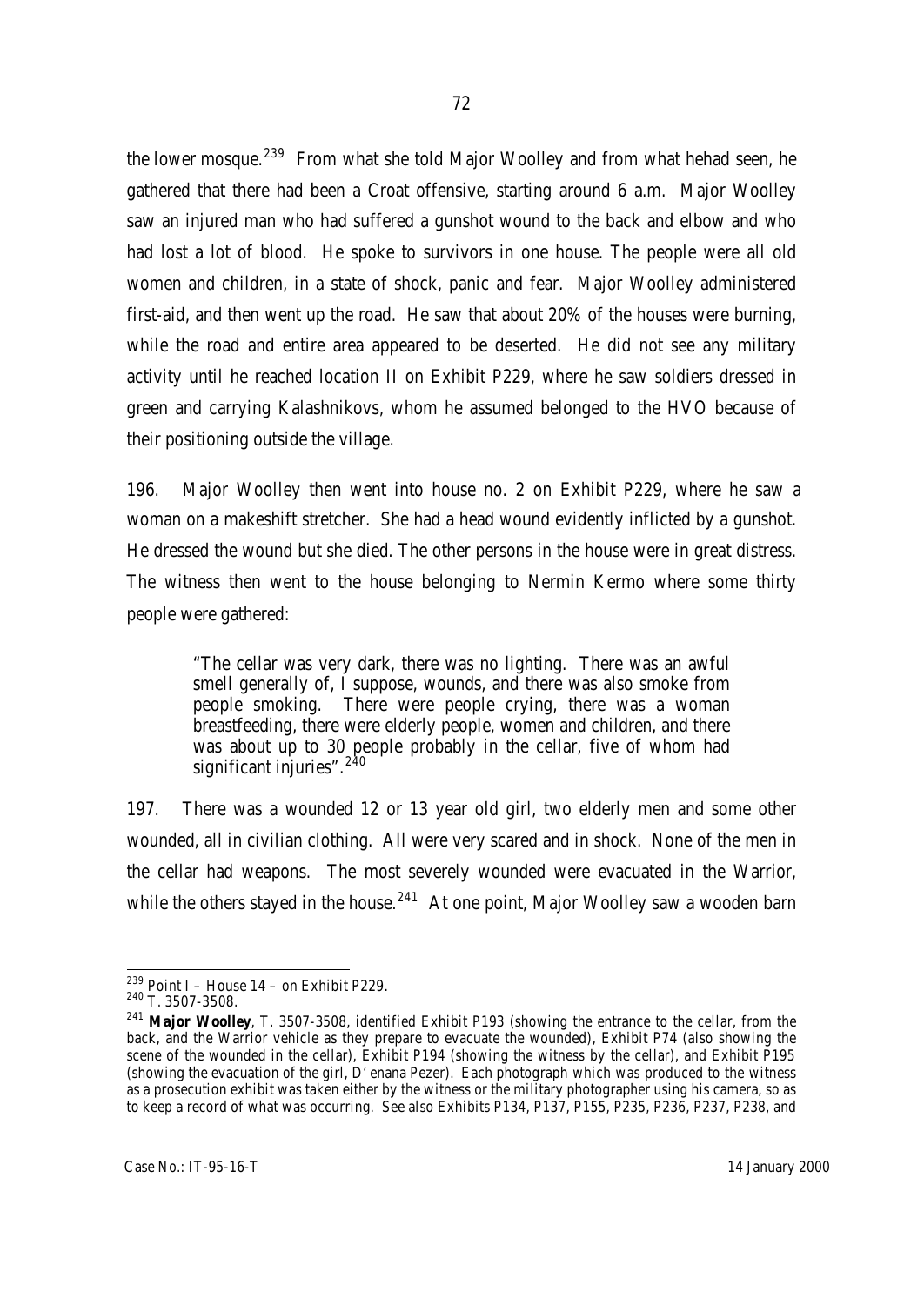burning which he estimated had been set on fire around 3 p.m. A photograph taken by the witness<sup>242</sup> shows the minaret of the mosque still intact at 3 p.m., on 16 April 1993, which supports the conclusion that the minaret had been deliberately dynamited after and not during the morning offensive.

198. Based on his own observations, on the report of a woman in the village, and on the fact that "most deliberate offensives conducted by military men are done at dawn, because that's the time when the people are at least alertness, probably in their beds," Major Woolley believed that the attack on Ahmi}i was a dawn raid. He also confirmed that the dead bodies he found were all civilians. For example, at location VI on his map, he found five civilian bodies, which included elderly persons, who had died from multiple wounds.<sup>243</sup> These dead bodies were not in uniform, nor "mixed dress", i.e. with one or two items of uniform, which the witness was accustomed to seeing on Bosnian soldiers. Nor were there any guns anywhere near any of the victims. Moreover, each victim appeared to have sustained more than one gunshot wound, one looking as if he had been shot with automatic fire. Besides these evacuations, Major Woolley affirmed that he had picked-up many other bodies. Major Woolley's conclusion was that what happened in Ahmi}i was not a military operation but a "slaughter".<sup>244</sup>

## (ii) Bosnian Muslim Eye-witnesses

199. The Chamber heard evidence from more than thirty-five Bosnian Muslims, former inhabitants of Ahmi}i who were victims of the attack of 16 April 1993. Their testimony, while each describing separate tragedies and losses, converges on the major points of the offensive and tells one coherent story. In general, witnesses were awoken around dawn, between 5 a.m.  $-$  5.30 a.m., on 16 April 1993 by the sound of loud

P239 (showing two Muslim men of fighting age with rifles, who were not soldiers as such. There were approximately five victims around that house).

 $^{242}$  Exhibit P235.

<sup>&</sup>lt;sup>243</sup> See Exhibits P56 and P57.

<sup>244</sup> **Major Woolley,** T. 3554:"…whether there had been any soldiers in this village at all, […] at the end of the day, these houses, these civilian houses, had been burnt down, were on fire - these were not houses that had any signs of being defended by soldiers or had any fortifications - and I think when you see 12 year old girls with bullet wounds and even men who could fight with gunshot wounds in their backs or women with gunshot wounds in their heads, it tells me that this is a slaughter of civilians".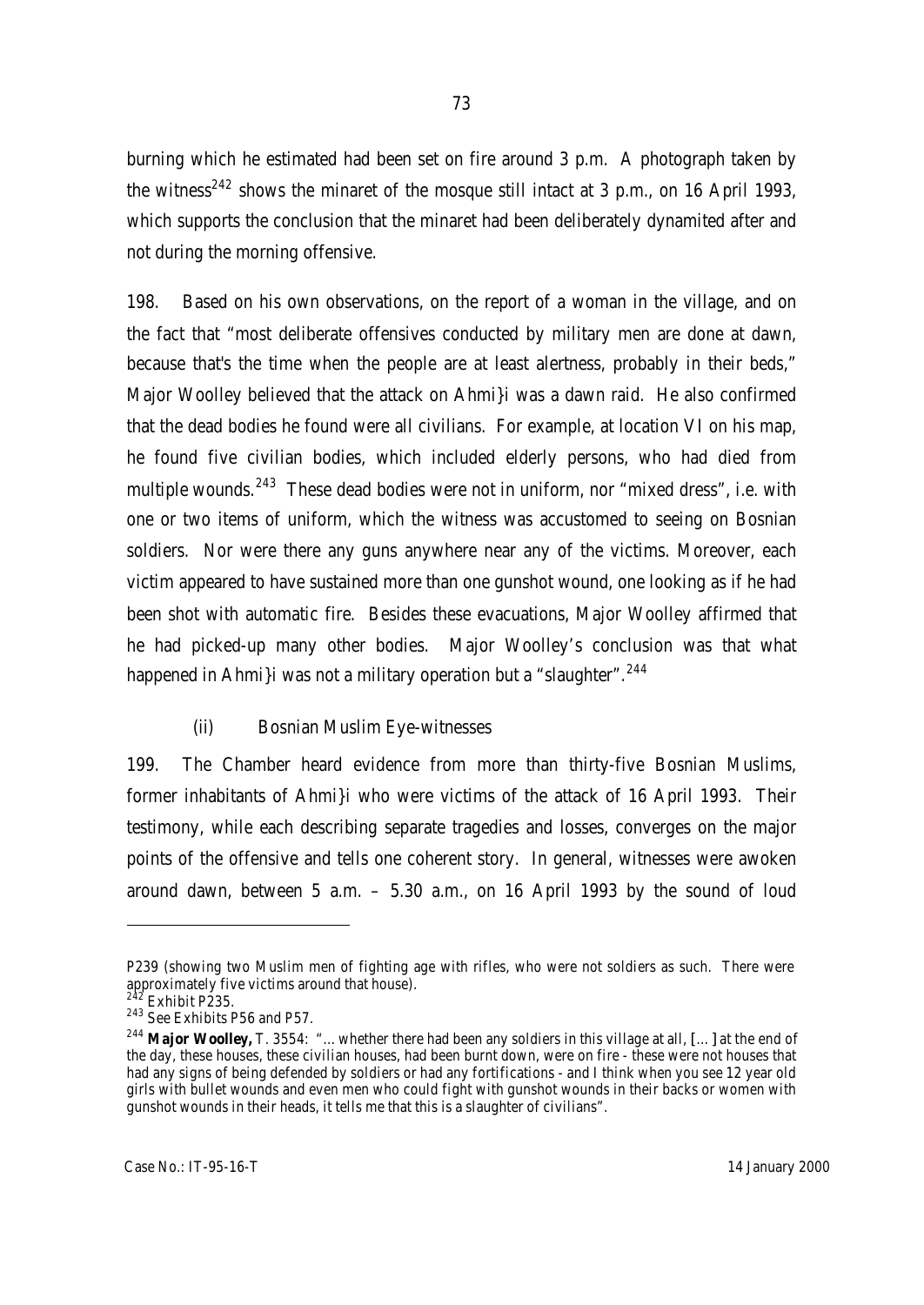detonations followed by gunfire, often in the immediate vicinity of the witness's house. The witness would typically look out the window and see houses burning – notably the house of Witness KL which seems to be one of the first set alight – and HVO soldiers running around in camouflage uniforms and with heavy weapons. A common description was that bullets were flying everywhere and many witnesses testify that an anti-aircraft gun was used in the attack. The victims either managed to flee or were forced out of their houses by heavily armed HVO soldiers, often using insulting and threatening language, who would then proceed systematically to burn down the house, barns or any other outbuildings, killing the livestock in the process. At this point, many witnesses lost family members, who were either killed at close range by the soldiers in or around their houses, or gunned down as they ran from house to house. Those who survived either fled to the upper village and thence to Vrhovine and then Travnik or Zenica, or were rescued by UNPROFOR or collected by local Croats and deported to Dubravica School, where the Bosnian Croats ran a camp for Bosniac refugees. At Dubravica School, persons were mistreated, and there were accounts of rape and of refugees being used to dig trenches at the front lines.

200. The witnesses' accounts also agree on this point: that the conflict on 16 April 1993 was a one-sided offensive by heavily-armed HVO soldiers or paramilitaries against mostly unarmed civilian men, women and children. The witnesses all agree that there was no Bosnian Army in Ahmi}i on 16 April 1993, that the village was undefended and that the only defence which took place that day were some gunshots from 2 or 3 Bosniacs around Nermin Kermo's house to defend that house and, more importantly, the many refugees in the basement, from massacre.

201. **Abdulah Ahmi}** was awakened before dawn by loud detonations which went on for approximately 15 minutes. $^{245}$  He heard one extremely loud detonation which possibly killed his brother, Muris, outside their house. Then his father and he were led out of their house by Bosnian Croat soldiers and shot at point-blank range, following a repeated command by one soldier to another to carry out his orders. The witness's father

 $\overline{a}$ <sup>245</sup> T. 279-290.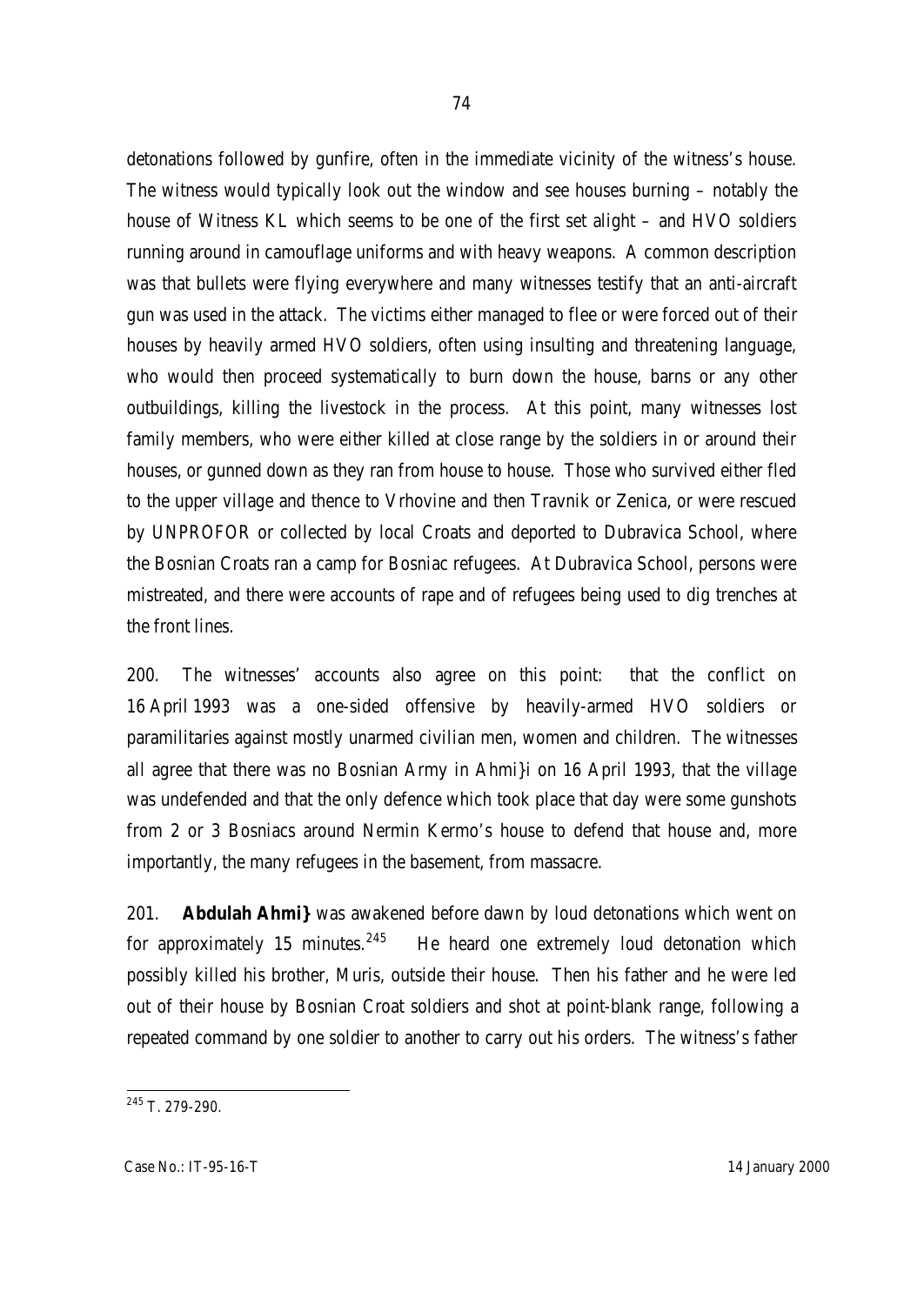died – the witness saw his father's brains blown out before his eyes - but the witness himself miraculously survived when the bullet entered one cheek and passed out the other side.

202. The witness stated that both he and his father were wearing civilian clothes at the time and were clearly not soldiers. The Bosnian Croat soldiers who shot them were wellarmed, with automatic rifles and bullet-proof vests. The witness and his father offered no resistance at all.

203. After being shot, Abdulah Ahmi} played dead, and then ran off and hid, semisubmerged, in a river under a bridge. From that position, he saw HVO forces being deployed in accordance with what appeared to be a plan, with 80-100 men moving in from the north side and 50-60 men from the south side. The witness saw both HV (army of the Republic of Croatia) and HVO soldiers among these men.

204. Subsequently, Abdulah Ahmi} left his position under the bridge and hid in a house, where he was attacked with a grenade which a soldier threw into the house. The witness was eventually rescued by Ivo Papi} and then taken to Dubravica school. While he was held in the Dubravica school, some Bosniac men were killed and he heard rumours of Bosniac women being raped.

205. The witness lost his father, mother and 3 sisters, who were 24, 23 and 16 years old.

206. **Witness A** was also a refugee in Ahmi}i, who had been driven away from Fo-a,<sup>246</sup> in eastern Bosnia, by the Serbs. He heard explosions and bombs and bullets flying about. Then he heard a loud banging on the door of his house. Soldiers entered, who were heavily armed and wearing camouflage uniforms, with painted faces and ribbons on their sleeves., A soldier asked Witness A's brother-in-law how old he was and left him alone when he replied that he was only fourteen years old. The soldiers, however, took the witness, who was older, with them.

 $\overline{a}$  $246$  T. 524.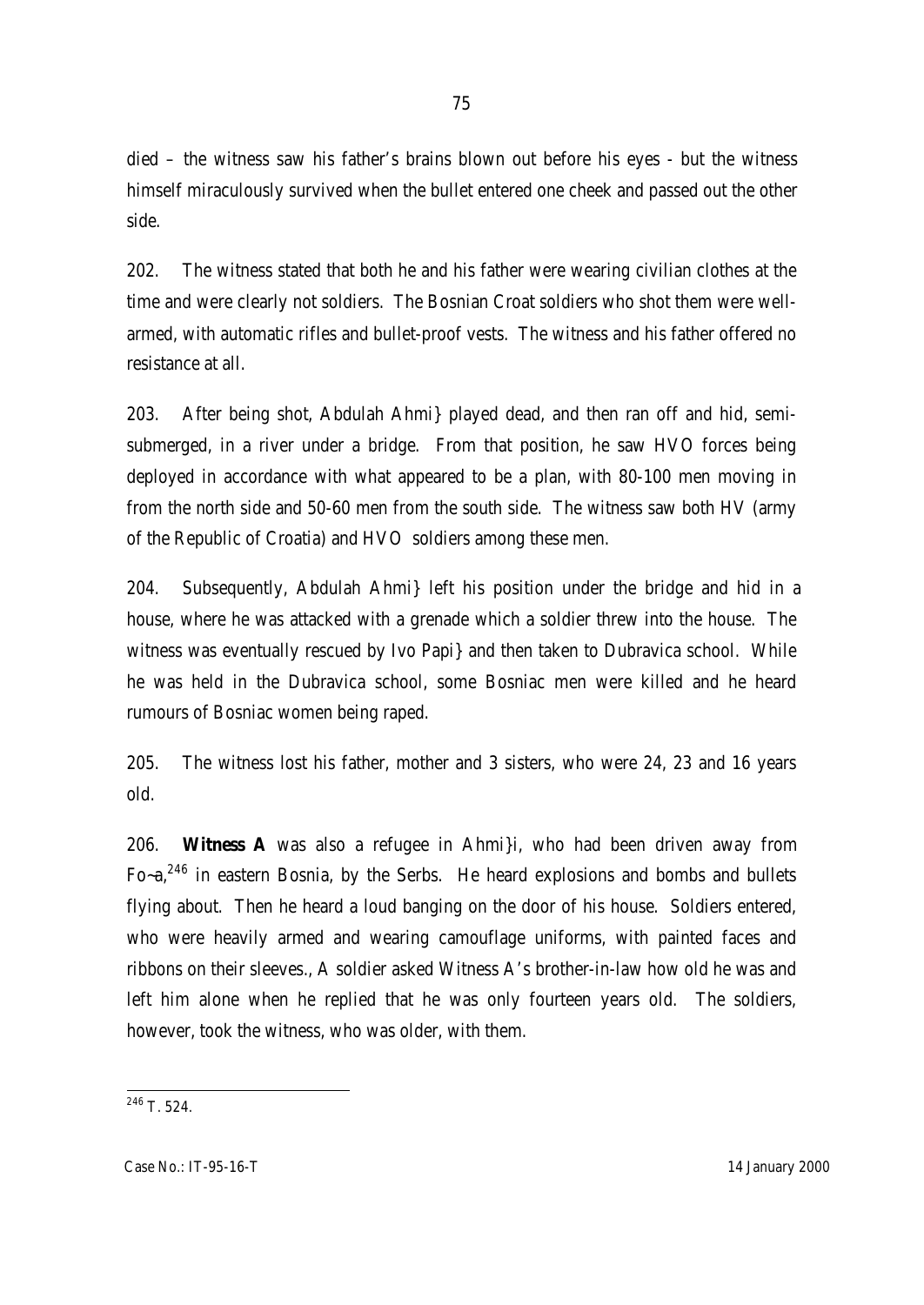207. As Witness A left the house, he saw houses burning and heard non-Muslims taunting dispossessed Bosniacs, saying that the "Balijas" were "burning down their own houses". The witness was made to put on a uniform and to walk ahead of a soldier who was wearing a Jokers patch. As he walked along, the witness saw five bodies lying against a fence: his father, the Paca family – a father and two sons - and a refugee from Zenica.<sup>247</sup> Witness A himself was, however, spared. He was told to identify the Croat houses and the Muslim houses, for the purposes of their selective destruction.<sup>248</sup>

208. **Witness B** testified that he heard a loud explosion and falling shells from 6 a.m. onwards. He saw HVO troops shooting, killing, and torching houses. The witness saw the slogan "48 hours of ashes" written by Croats as graffiti on the fallen minaret shown in Exhibit P66, and elsewhere.<sup>249</sup> He testified that the BiH army was not in the La{va River Valley at all on 16 April 1993. There were no Bosniac military units, because they were all away fighting the Serbs, nor were there any Bosniac civilian police.

209. **Witness C** was 13 years old in April 1993 and lived in the lower part of Ahmi}i with his family, two boys, two girls and his mother and father. The witness and his brother were woken by the sound of gunfire. Bullets broke the window of their room and plaster fell on them. The family took refuge in the larder. Soldiers then came into the front yard and set everything on fire, including the stable where the family cow and sheep lived. A soldier then entered the house. He was wearing a Jokers patch, and the HVO insignia with checkerboard flag and a "U" for Usta{a. The soldier took the witness's brother to the balcony of the house. The witness then heard 3-4 gunshots being fired. Next the witness was taken out to the balcony with his mother and told to jump, whereupon he saw his dead brother on the ground below the balcony. The witness jumped next to his dead brother and then ran off. As he ran away, the witness saw a soldier trying to force the mother to jump by threatening her with a knife. Other soldiers in camouflage uniforms stood below the balcony, armed with knives and guns, and

 $\overline{a}$  $^{247}$  These bodies were shown in the photographic exhibits, Exhibits P53-56.

 $^{248}$  T. 566.

 $^{249}$  T. 802.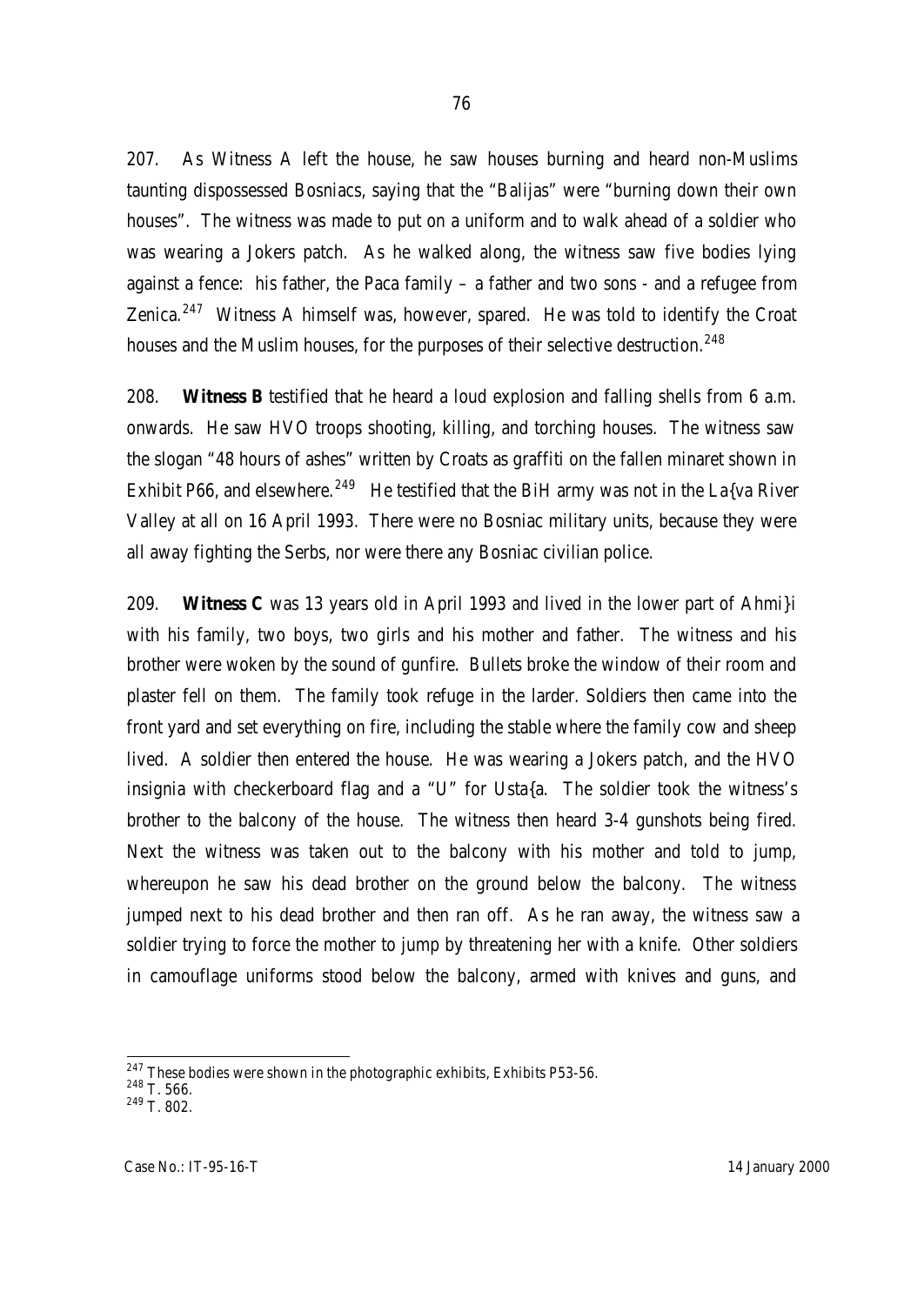laughed and shouted, "Jump, jump" at the witness's mother.<sup>250</sup> As the witness ran towards the road, shots were fired at him, but he survived by zig-zagging and thus managed to reach the road where he was rescued by a man driving a Lada and was subsequently helped to flee by a Croat called Jozo.

77

210. **Witness D**, witness C's mother, said that the first thing she heard was bullets whizzing into her house. She fled to the larder. She then heard someone in the yard saying, "Burn everything here". The stable was set alight, and the animals burnt alive. Soldiers then entered the house and made her elder son jump from the balcony and shot him dead in the process. The soldiers then tried to make the witness jump, using the insulting term, "Balija", shouting "Jump, balija, jump!" A gun was put to her temple to force her to jump onto her murdered son and the soldiers were "laughing as if they were having fun".<sup>251</sup> She told the soldiers to kill her there and then, if they were going to kill her as she was not able to jump. However, the soldiers did not shoot her.

211. Among her family members, the witness's husband was shot in the shoulder and one son was murdered. Her daughter was slapped with a Koran and later was in a state of shock, trembling and covered in sweat. The soldiers looted the witness's house and shouted at her family, "Give me your money!" and "If I find more money, I'll cut you into pieces!" $252$  Later the witness managed to escape to the Upper Ahmi}i with her daughter. Witness D did not see a single armed Muslim in Ahmi}i on 16 April 1993.

212. **Fahrudin Ahmi}** testified that he awoke to the sound of gunfire. Shells were falling and all kinds of weapons were being fired. As he ran from his house, he was shot. Women and children were with him when he was shot, and thus also in the line of fire. The witness went into a house where UNPROFOR administered first-aid to him, but he was not taken to hospital because UNPROFOR said that the Croatian army had ordered that no-one was to be helped. $253$  Shortly after UNPROFOR left, the house was nearly set on fire by incendiary bullets. The injury sustained by the witness was very serious: his

 $\overline{a}$ <sup>250</sup> T. 964.

 $^{251}$  T. 1030.

<sup>&</sup>lt;sup>252</sup> T. 1041.

 $^{253}$  T. 1135.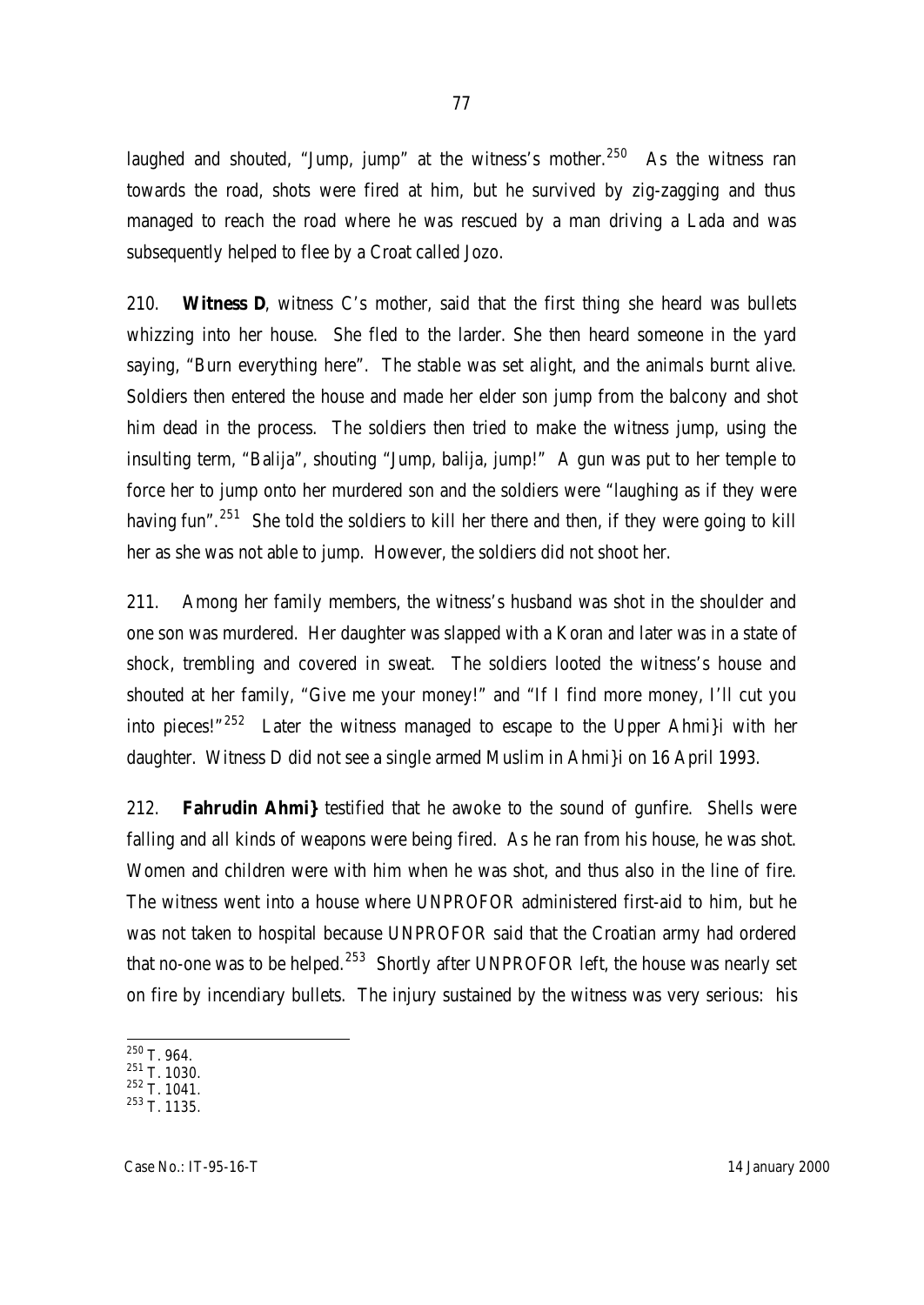hand was almost blown off and he remained in intense pain for months. He still has severe problems with his arm.

213. Fahrudin Ahmi}, like all the other victims of the attack who testified before the Trial Chamber, testified that he was not in uniform, nor had he any weapon with him; he had never possessed a weapon. The witness did not hear of any Croatian soldier being killed on 16 April 1993. He affirmed that there was neither a BiH army presence in Ahmi}i in April 1993, nor any Bosniac combat lines. The Croats, on the other hand, were well organised.

214. **Witness E** was 15 years old in 1993 and a refugee from Travnik. He was woken by shooting at 5.50 a.m. Soldiers threw grenades into his house, whereupon he left the house with his mother, sister and father, seeing two dead bodies as he emerged. He and his family members were told by soldiers to put their hands up and to keep their heads bowed. The witness then saw a further two dead bodies. The soldiers whom the witness saw were in camouflage uniforms, with automatic rifles and anti-tank rocket launchers. The witness's father, an elderly man, was called out of the line as they walked along and the witness never saw him again. The witness then saw another two soldiers, one wearing a balaclava, the other with his face painted black and both in camouflage uniforms. The soldiers had Military Police insignia. The witness walked very slowly with his mother and sister amidst heavy shooting from both sides, and from Croatian houses, to Upper Ahmi}i, from where they were later evacuated with women and children to Zenica.

215. **Witness F** was 14 years old in 1993, and lived in Ahmi}i with his 4-year-old sister, 8-year-old brother and his mother. Witness F lost his mother and brother. On that morning, he was awakened by heavy shooting. A grenade was thrown into the house. His mother tried to throw the grenade back but it exploded in her hand, blowing off her arm and at the same time killing the witness's brother. Another grenade was then thrown in which exploded and injured the witness in the lower part of his body, followed by a third grenade. Next, a soldier came in, dressed in a camouflage uniform and with his face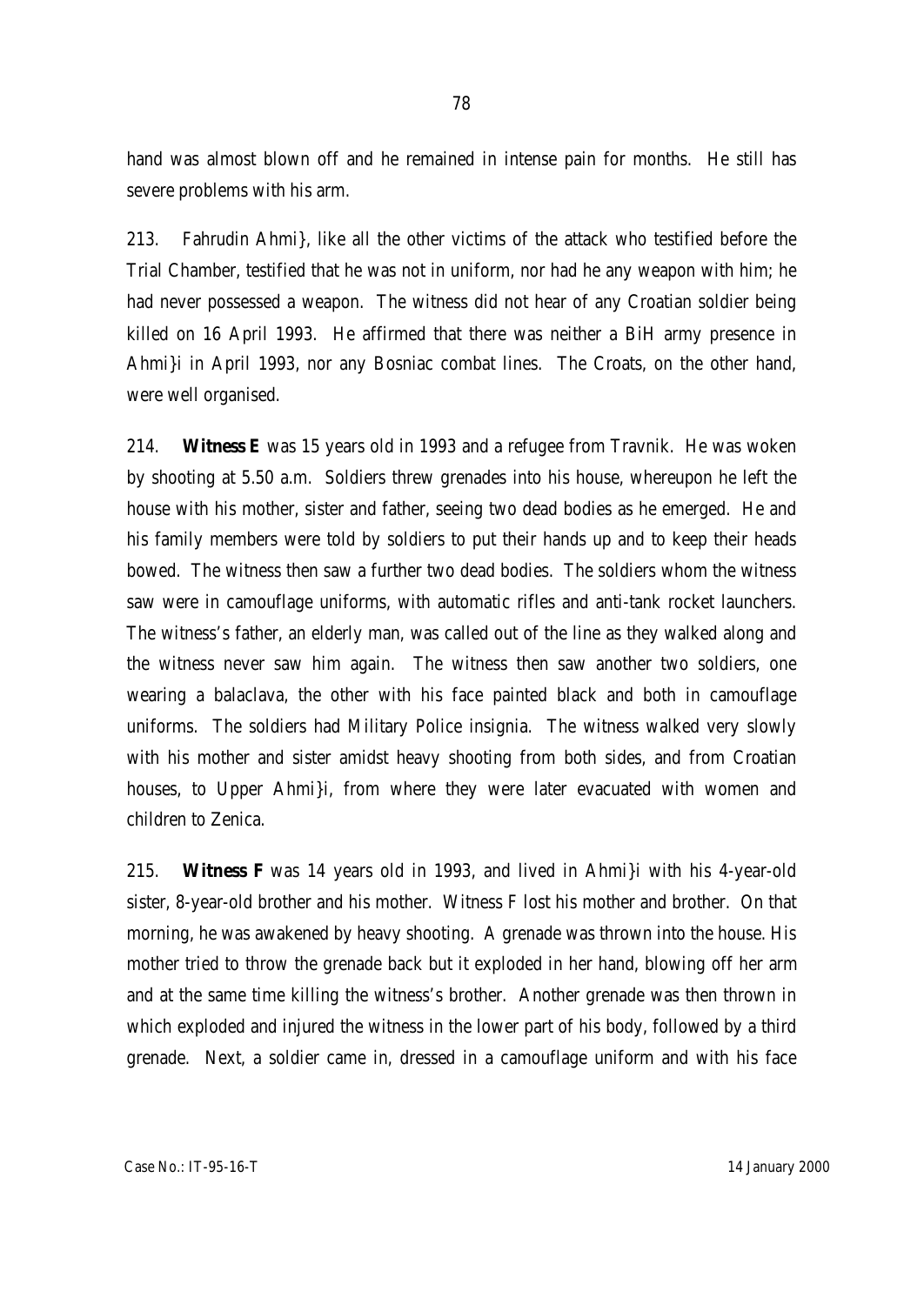painted black, carrying an automatic rifle and a rocket launcher on his back. The soldier had an orange armband, which was identified through Exhibit P103 as HVO insignia.<sup>254</sup> This soldier asked Witness F where his father was. Explosions erupted upstairs and the witness and his family hid in the pantry. The witness's mother was then hit by a bullet in the stomach. The family fled to the barn, with the witness carrying his dead brother and his sister. His mother joined them in the barn and died there some fifteen minutes later. The witness passed out in the barn, which was set on fire by soldiers.

216. While the witness was in the barn, he heard a soldier outside saying that they had killed everyone in Lower Ahmi}i (around the lower mosque) and that they should move to the upper mosque. The soldiers saw the witness and his sister in the barn, next to the corpses of his brother and mother. The soldiers threw in a grenade to kill the livestock; they threw a grenade under the cow and then killed it with a rifle. The soldiers also killed a lamb. The witness testified that the soldiers were using a radio or mobitel to stay in touch with each other.

217. The witness sustained 18 injuries from the three grenades, including shrapnel wounds all over his body.

218. Later the witness returned to his house and collected some food and clothes. As he left, he saw Melissa Zec, a young child, lying next to her dead mother. She refused to leave her mother's side. Witness F also saw the body of Husein Ahmi} lying in his backyard. Witness F tried to go to Upper Ahmi}i, but he was turned back by a large group of soldiers with Jokers insignia, camouflage uniforms and automatic rifles, who said, "You cannot go up there. [The] HVO is up there. They don't distinguish between women, children and men. They kill everyone". Later, walking through the woods, he saw the dead body of Fata Pezer. The witness was taken to Dubravica school with his sister and Melissa Zec. There he saw HOS and other HVO soldiers. In the school, the witness saw Dzemila Ahmi} who was taken out and came back an hour later crying and saying she had been raped. Like other witnesses, Witness F did not see or hear of any

l <sup>254</sup> **Witness F**, T. 1388–1389. These were identified via Exhibit P103 (HV insignia), Exhibit P104 (HVO insignia), and Exhibit P118 (Vitezovi insignia). The witness recalled the Jokers insignia on soldiers in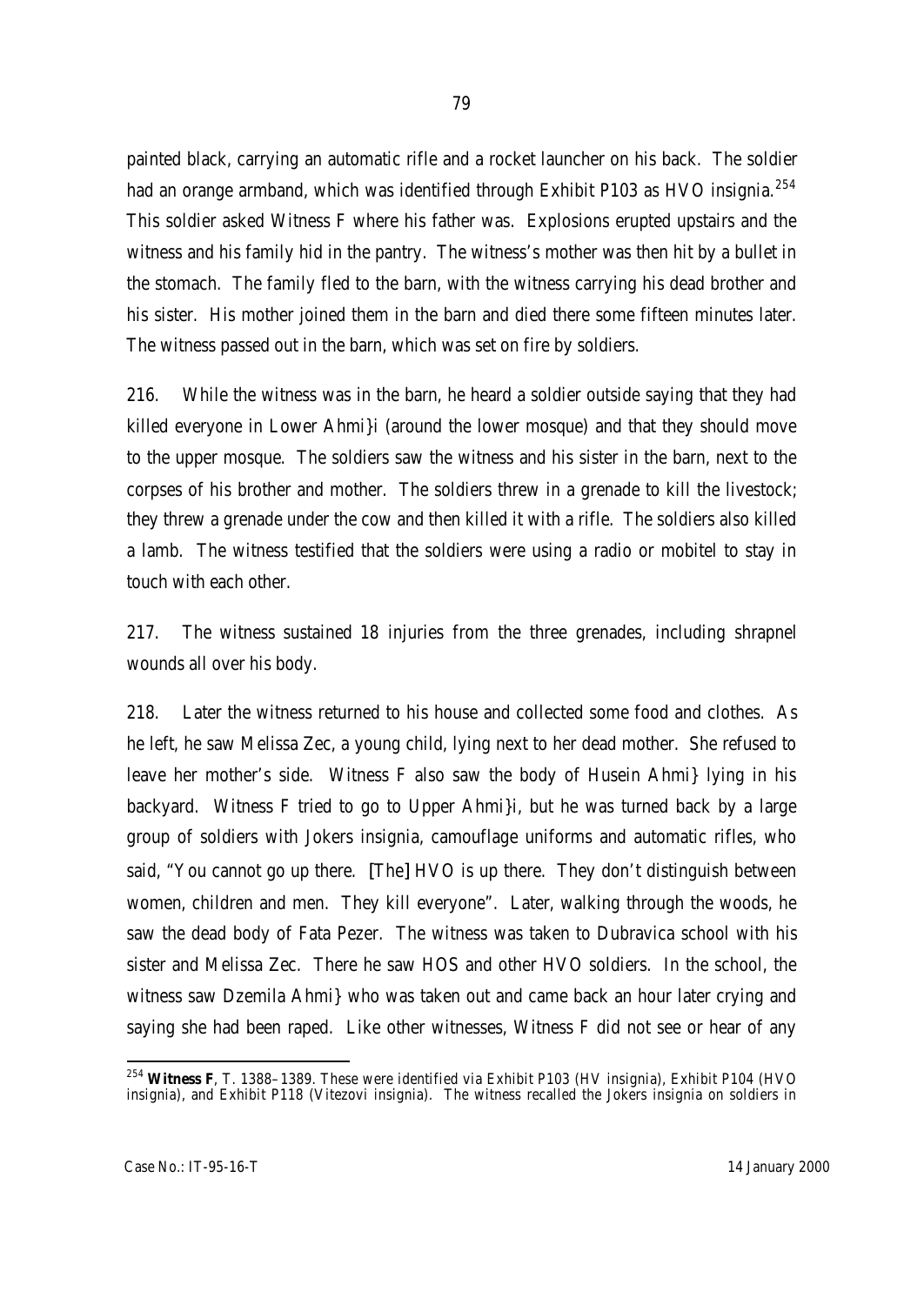Bosniac line of defence. If any such line existed, the witness said, it was a spontaneous defence – people standing before their homes to defend their families.

219. **Witness G** was thirteen years old in April 1993 and lived in Lower Ahmi}i with his father, mother and two sisters. The witness and his family were all asleep when they were woken by heavy fire, explosions, and bullets coming through the windows of their rooms and through the roof tiles. The witness heard his parents running down the hallway yelling, "Children, get up and get dressed!" The whole family ran downstairs to avoid the bullets coming through the ceiling. They went into a little room on the ground floor. An incendiary bullet then hit the house, but his mother managed to extinguish the fire. His father then said that they should go to the next-door neighbours' house. His father was unarmed and the whole family was in civilian clothes.

220. Witness G's family left the house one-by-one, with the witness in front. The witness ran towards their barn and some other houses. He heard a very loud burst of gunfire as he ran. He saw a neighbour, Zahir, lying dead in his garden, in civilian clothes – possibly in pyjamas - and a soldier in camouflage uniform and with insignia, and his face painted black, standing over Zahir with a rifle.

221. The witness next saw three soldiers wearing camouflage clothing and carrying rucksacks who were shooting at the upper village. These soldiers had insignia, possibly of the HV. The witness also saw Dragan Papi} standing with a rifle. The soldiers told the witness to run back and as he turned to run, they shot him in the back of the legs and he fell. He could see his parents and sisters running from the house.<sup>255</sup> His father, mother and elder sister were all killed.

Ahmi}i on 16 April 1993, although not necessarily in the form of Exhibit P45.

 $^{255}$  T. 1469-1470. "As I fell, my parents had more or less reached these spots marked with the Xs, and my father spotted this soldier who was next to Zahir's house, who had come out to the corner of Zahir's house. He spotted him and these other soldiers, and he said, "Men, what are you doing? Let me pass. Let the women and the children pass and kill me". However, one of these who had shot at me who were behind my back ordered three times this person, this soldier who was there, to shoot at them, and he said, "Kill them. Kill them. Kill them". And he cursed at him, as if saying, "What are you waiting for?" And he fired two short bursts of fire, and my parents fell. I just managed to raise myself on my elbow, after which I fell to the ground altogether and stayed there immobile. I was conscious but I wasn't quite all there. Q. Did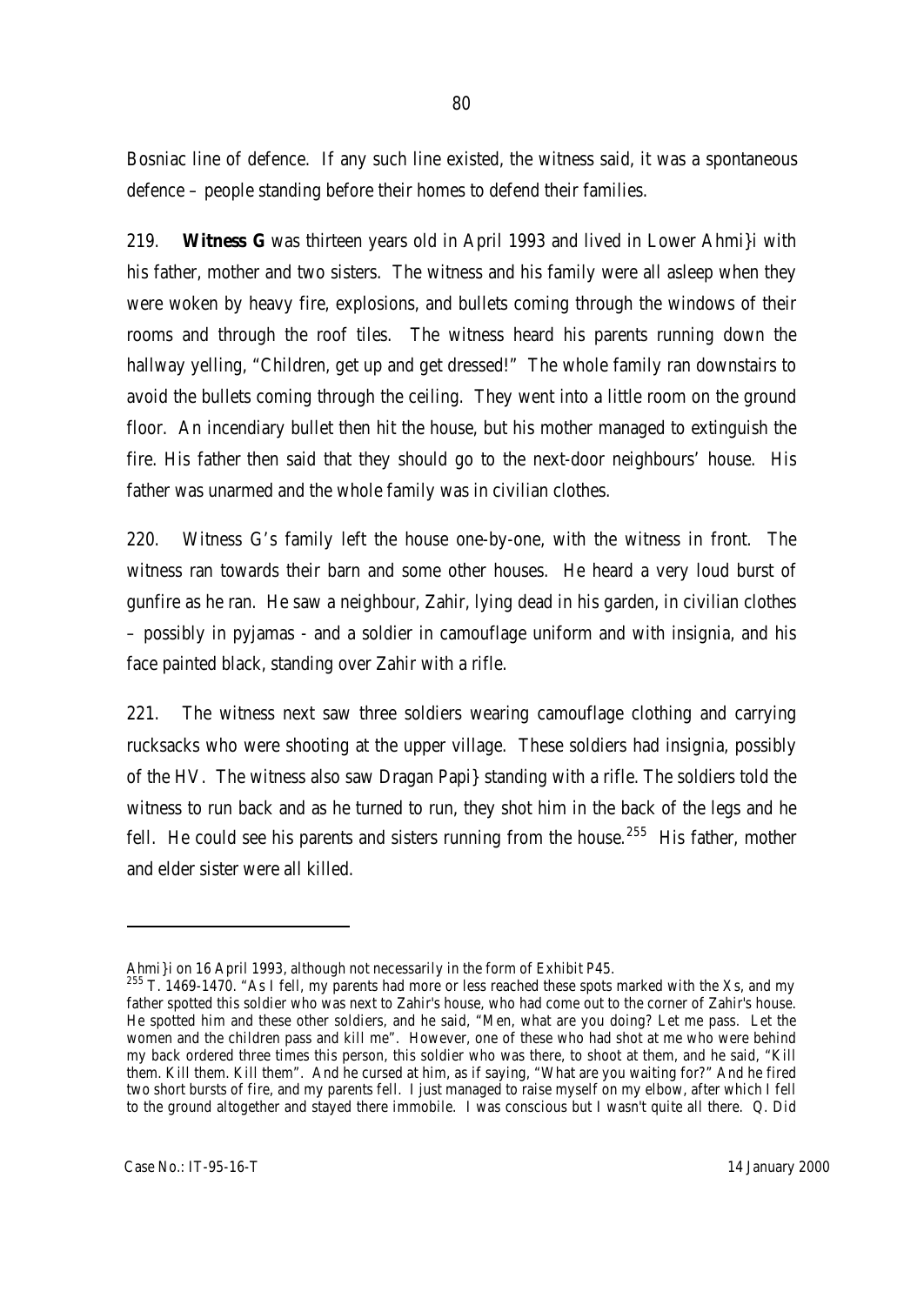222. The witness lay where he was and played dead all day. During that time he heard several explosions and sounds of attack and saw soldiers in camouflage uniforms, with rifles and rucksacks, passing by, including Dragan Papi}. He noticed insignia of the Vitezovi, the Jokers, the HVO and the HV. Some soldiers were in black uniforms. None of the soldiers tried to assist the witness, his parents or his sisters. While lying there, among other things, the witness saw two soldiers setting a house on fire and heard female screams and other sounds of people being killed, some of whom, he subsequently discovered, were his relatives. He saw a man killed in cold blood at close range, after his wife, son and daughter had been told to walk away. This happened right in front of the witness. The witness saw incendiary bullets being shot at a Bosniac, Hidajet's, house, which set it on fire. That night Witness G saw about 30 soldiers. The soldiers set Elvir's house on fire. On the radio he heard the soldiers saying: "How are you doing in Piri}i? Do you need any assistance? There's plenty of us over here", and then, "Please send us explosives for the lower mosque in Ahmi $\frac{1}{2}$ <sup>256</sup>

223. When the soldiers had gone, the witness staggered over to a barn where he lost consciousness. He was woken by a powerful explosion which he believed was the mosque being blown up. The witness then went into another smouldering house – Elvir's - and collapsed there. According to his watch, he spent two days and two nights on the landing of the house, unconscious, and stayed in the house seven days in total, leaving on the eighth day. While in the house, he survived on water from a pipe and some marmalade. From the house he could see several bodies, including the bodies of his father, mother and older sister (the witness's little sister had disappeared but had not, in fact, been killed as the witness had believed), and the bodies of two others whom he believes were refugees. From his vantage point in Elvir's house, the witness also saw the Croatian families coming back to Ahmi}i after the assault with their livestock and belongings and continuing to live normal lives among the carnage as if nothing had happened. The witness could see that the Muslim houses had been destroyed while the

you see what happened to your sisters? A. Yes, I could see that they just fell together with my parents, and they were all on the ground. They were all lying down.  $^{256}$  T. 1481.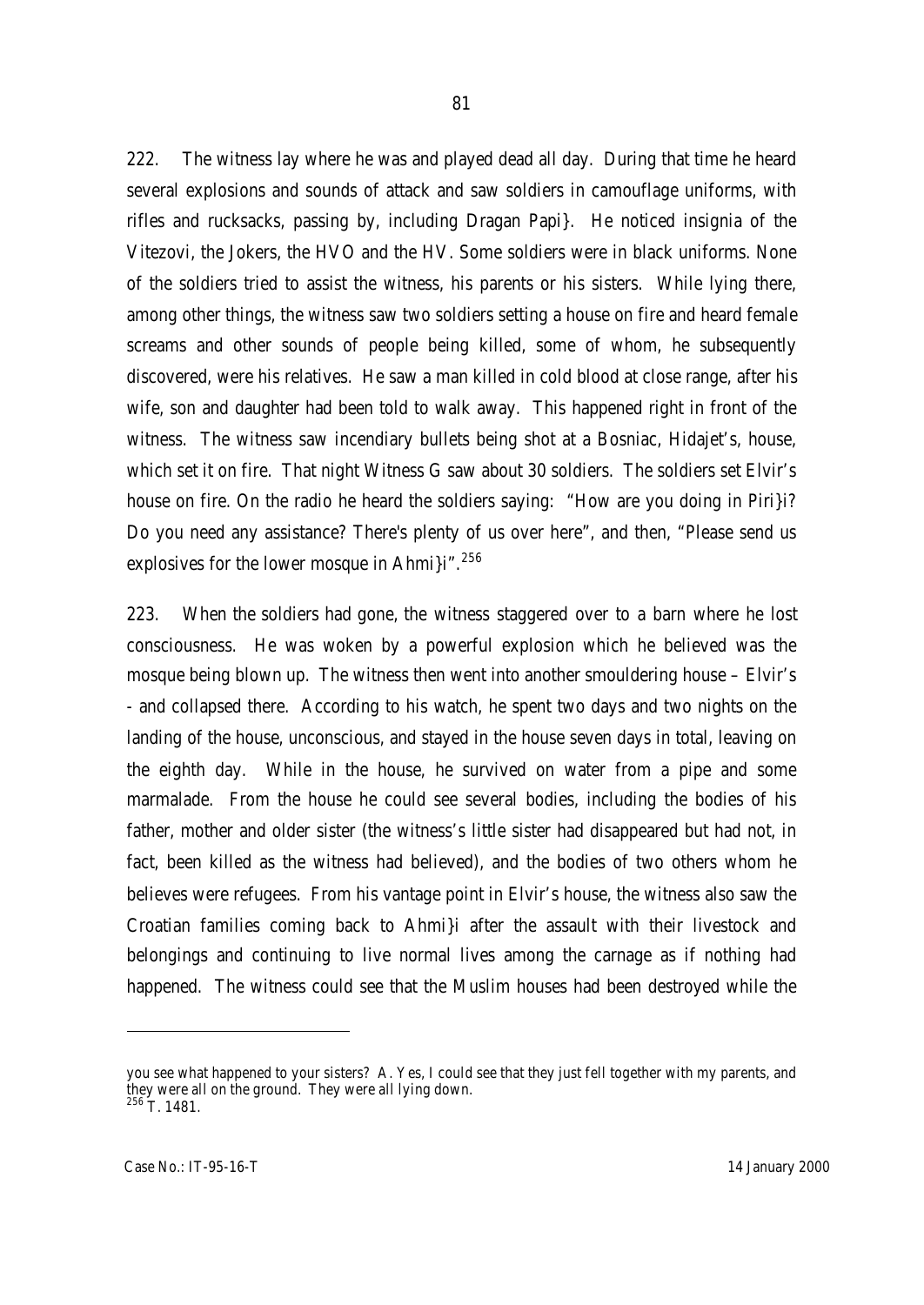Croat houses remained intact. The witness was finally rescued by UNPROFOR on the eighth day following the attack on Ahmi}i, and he was later reunited with his only surviving family member, his youngest sister.

224. **Witness H** was thirteen years old in April 1993 and belonged to a family of five, comprising herself, her father, mother, and two twin sisters who were five years old at the time. The witness was a next-door neighbour of Zoran, Mirjan and Vlatko Kupre{ki}.

225. Between 5.15 - 5.30 a.m., the witness was woken by a burst of gunfire which shattered the glass of the children's room. Her parents told her to go down into the basement, which was a shelter in which they had previously hidden during air-raids by the Serbs in 1992. From the shelter, the witness heard people running about in their house. Two grenades detonated; one in the kitchen and one in the living-room. The witness heard voices in front of the garage, telling her father to open the door. The witness thought the voices were friends wanting to enter the shelter, because they had fine relations with their neighbours, so she told her father to open the door. Her father went to open up the garage door. As he did so, there was a burst of gunfire in the hallway and a scream. The voices outside then said "Balija, come out", and her father started crying, saying "Please don't kill me". She then heard a burst of gunfire. The lid of the basement was then lifted and a voice said, "Is there anyone down there?" The witness replied, "Yes, me and my sisters".

226. Besides the Kupre{ki} brothers, there were three other soldiers, one of whom began to set the witness's house on fire by pouring petrol and setting it alight with a match while another soldier was looking through their closets. The witness got on her knees, begging Zoran Kupre{ki} for mercy. She tried to put the fire out but was abruptly ordered to stop and sent out of the house. As the witness left the house, she had to step over the corpse of Meho Hrustanovi}, a neighbour, who had been killed. She saw blood on his chest and realised that he had been killed by gunfire. The witness also saw the corpse of Hrustanovi}'s wife, Zafra, lying in front of her own house where she had been killed. She then saw the corpse of her own father. The witness, with her mother and sisters who were barefoot and in pyjamas, escaped to Upper Ahmi}i; then, amidst much shooting and shelling, to Vrhovine, and finally on foot to Zenica.

Case No.: IT-95-16-T 14 January 2000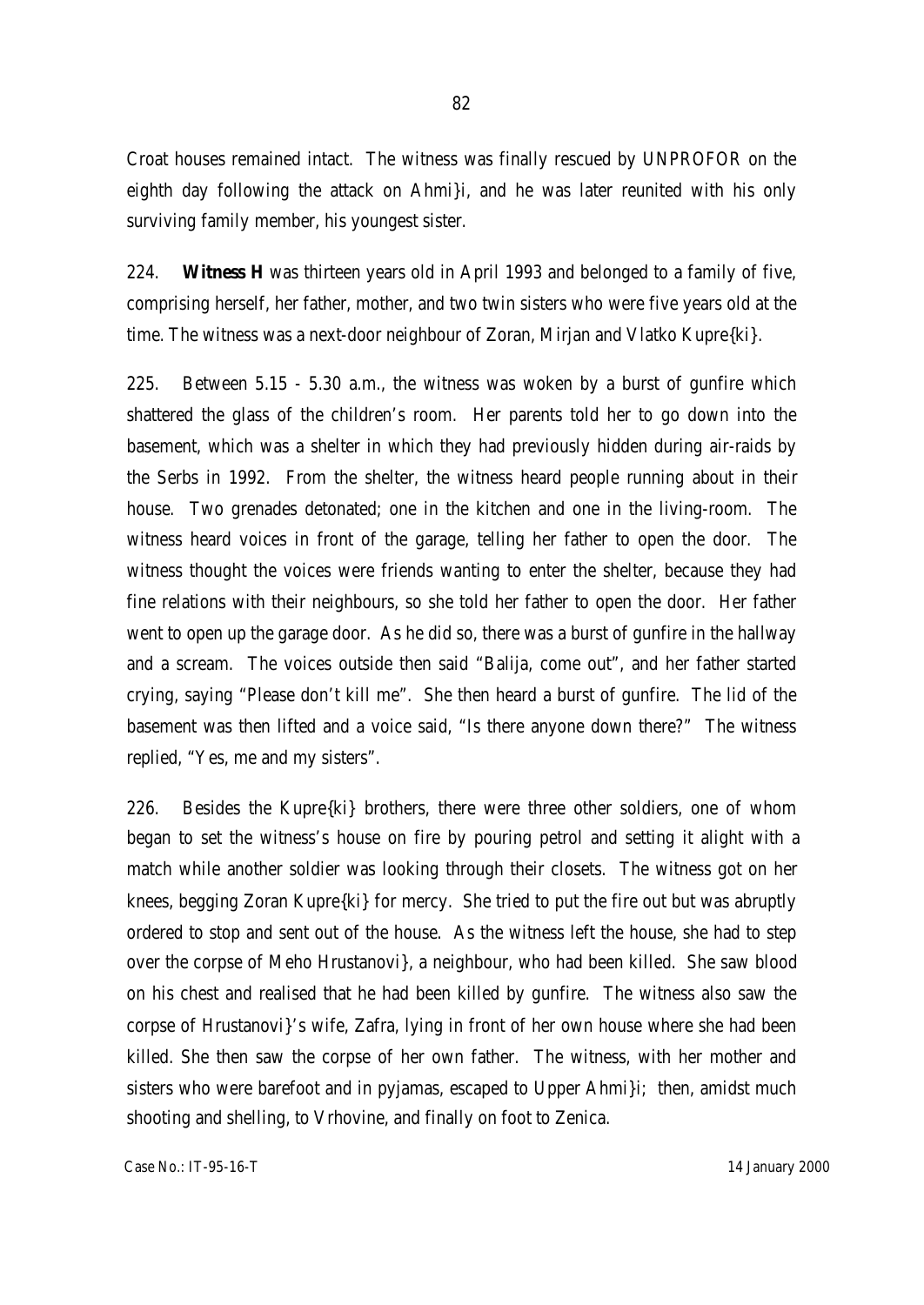227. **Witness I** was woken in his home in Zume, a part of Ahmi}i, on 16 April 1993 by a powerful explosion. He saw that all the Muslim houses in Ahmi}i were on fire. He also noticed that his Croatian neighbours were hiding in Jozo Vrebac's shelter. An HVO soldier ordered him out of his house. The soldier had an automatic rifle and a "Scorpio", and wore a white belt. The witness surrendered two hand grenades to the soldier. The soldier said, "You see this house? …This is no longer yours, and don't you dare come back here". The witness locked up his house and gave the keys to the soldier and left Zume. A Croat from Busovaca now lives in his house.

228. **Witness J** testified that she awoke at 5.15 a.m. At 5.25 a.m., shelling started, and the mosque was fired upon. Around 5.30 a.m., she saw that Witness KL's house was on fire, as well as neighbouring houses, including that of Fahrudin Ahmi}. She heard a lot of shooting and hid in her pantry. Then soldiers broke down her door and started breaking everything. There were five soldiers, including Nenad [anti}, who was a neighbour, and whose face was painted black. The other soldiers did not have their faces painted. The soldiers were in camouflage uniforms, with HVO patches, and had rifles. They killed her husband and left. The witness then saw that the house was on fire, as well as all the surrounding Muslim houses, but apparently it did not burn down. She came out of her house towards dusk to feed the cow and saw her husband's body. She spent the night there. The next day, she was taken by Bosnian Croats to Dubravica, where there was rape and "a lot of terrible things going on".<sup>257</sup>

229. **Hendrikus Prudon**, a crime scene officer, corroborated Witness KL's account of what happened in his home on the morning of 16 April 1993. Prudon was commissioned by the Office of the Prosecutor to compile a ballistic-incendiary report on Witness KL's house amongst others, and he investigated the ruins for signs of fire damage, gunfire and explosives. During his investigation, Prudon found bullets and cartridge cases in various parts of the house, including anti-aircraft projectiles (Exhibit P170). He also found textiles and bone fragments. Prudon's Report concluded that the bones were of a child (of ten or eleven years of age) charred by a temperature of 1,000º – 1,600º celsius. In three

 $\overline{a}$  $^{257}$  T. 1866-1872.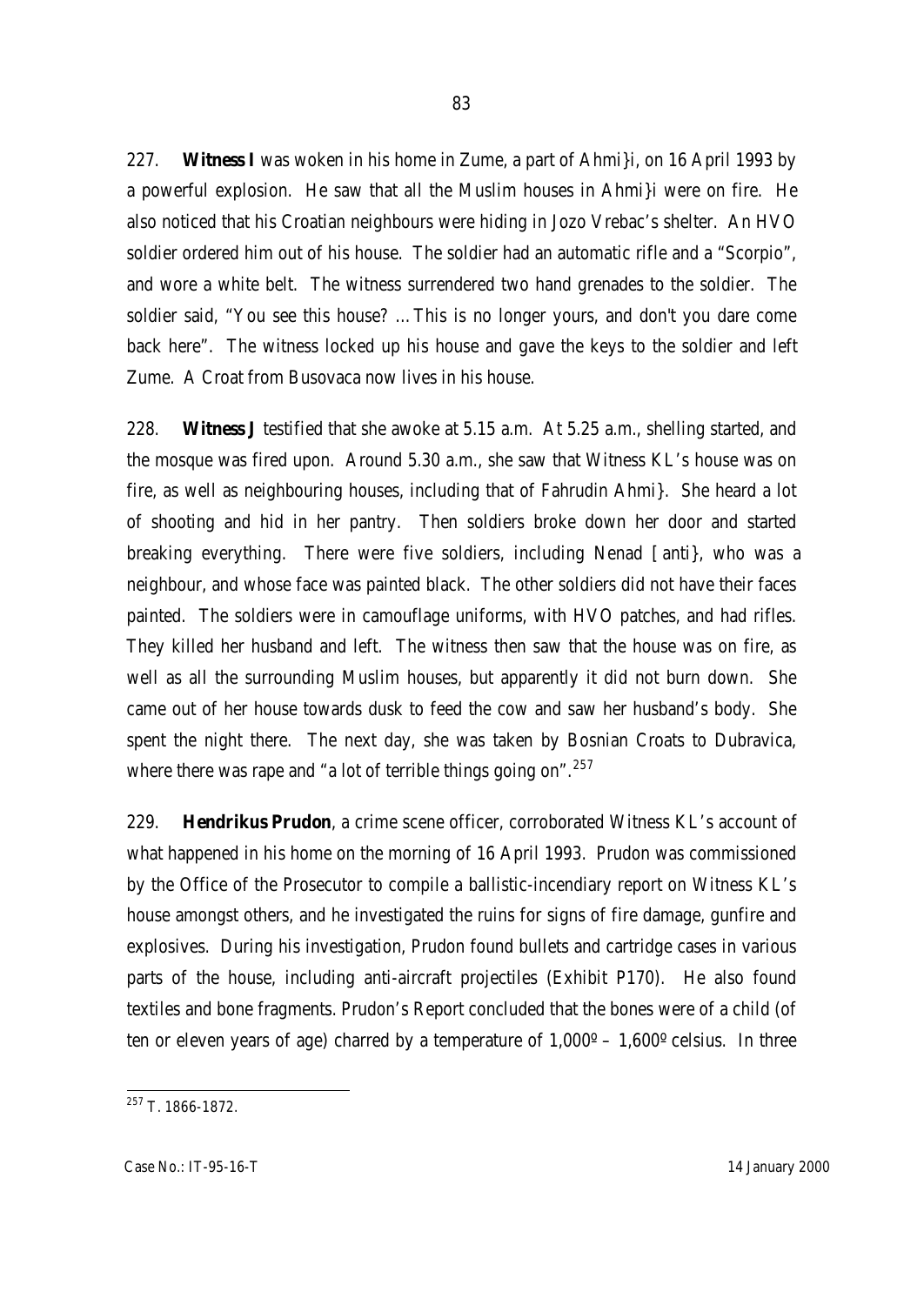areas of the house, there were holes in the floor, which appear to be where the sofas and table had burned and fallen through the floor.<sup>258</sup>

230. **Witness K** lost her husband and son on 16 April 1993. Her family consisted of her husband and three children: a son aged ten and two daughters aged six and four years. She was awoken by gunfire in the morning. Bullets were coming into the room in which she and her husband slept with all their children. She heard gunfire outside, as well as whispers and general noise. There was a banging on the door. At this point, bullets were flying about everywhere inside the house. The witness struggled over the door for about ten minutes to stop the soldiers outside from opening it, with the help of her husband. She screamed, saying, "There's only me and the children here! There's nobody else here! Stop shooting! Don't fire! Don't shoot my children!" Her son then said that he was wounded and her husband started shouting for the first time. A gun was pointed through the window and a blond soldier appeared, shouting "Out, out, out!" Her husband put his son on his shoulder and went out to the hallway and out the front door. There was a burst of gunfire, and the witness's husband and son fell down. Her son was dead, with bullets in his stomach while her husband was covered in blood, in great pain but alive. She tried to clean him up and lift him, but he died. The witness then went back into her house with her two daughters and stayed in the house. From there she saw Witness KL's and others' houses burning and the corpse of Munib Ahmi} and others. She realised that the soldiers were killing everyone and burning all the houses. She and her daughters eventually crawled out of the house to safety.

231. The witness estimated that the gunshots fired at her house came from the direction of the Croat houses in Lower Ahmi}i, the Kupre{ki} houses. She assumed they were attacked by their Croatian neighbours since the Muslims' properties were destroyed and Muslims were killed, whereas the Croatian houses were left untouched and their children were unharmed.

232. **Witness L** was wounded in the left arm during the attack as he ran from his home towards Upper Ahmi}i. Nevertheless he reached Vrhovine, where he was reunited with

l <sup>258</sup> **Hendrikus Prudon**, T. 2246-2254.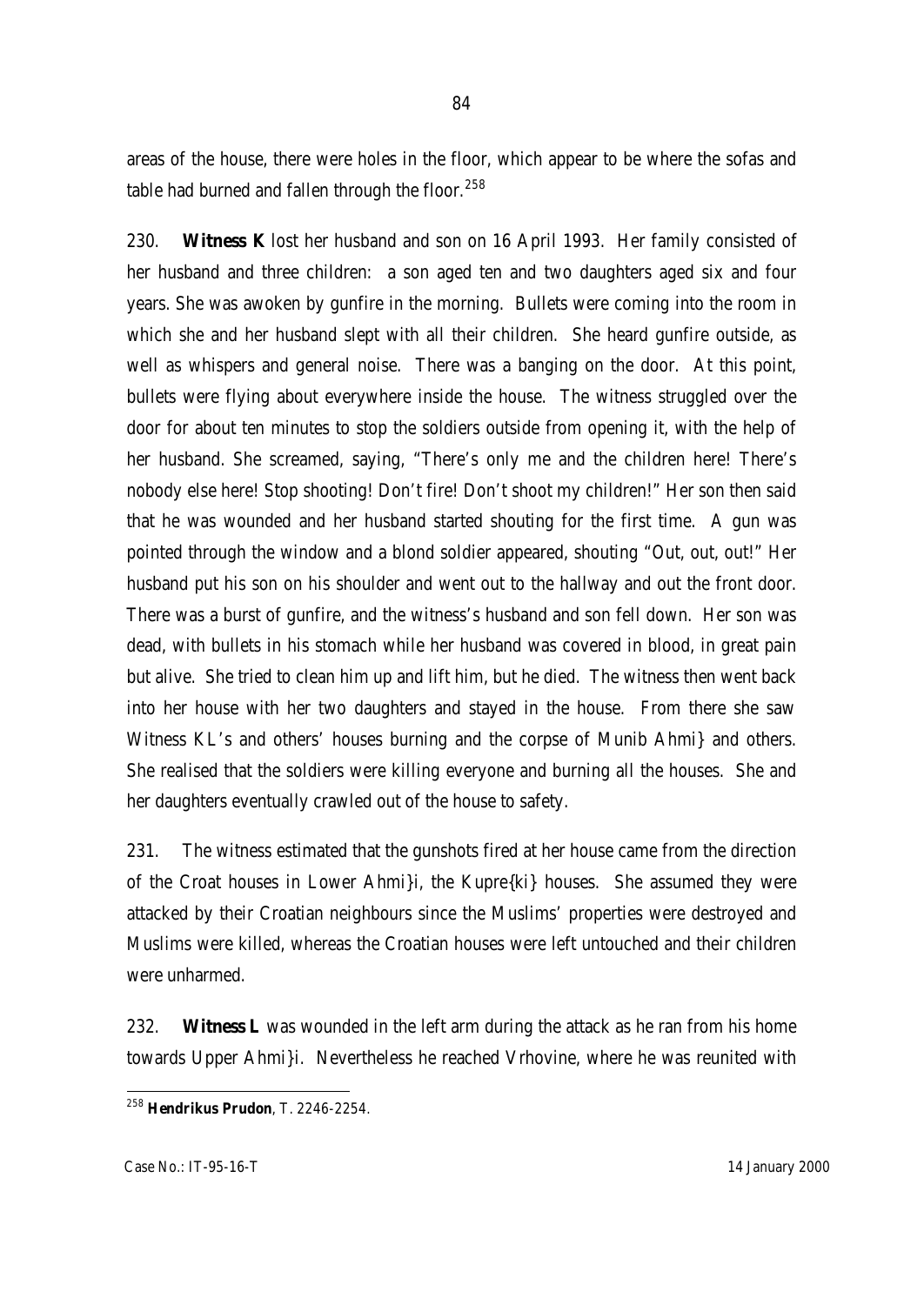the rest of his family. His house was burned by the Croats that day. The witness was treated in Zenica.

233. **Witness N**, who was born in 1957 in Prijedor, was a former inmate of Keraterm camp and a refugee, expelled from Prijedor by the Serbs. He arrived in Ahmi}i on 20 August 1992, and settled in Upper Ahmi}i, living next door to the mosque. His family went to Austria and he stayed in Ahmi}i alone. Witness N participated in the village guard in Ahmi}i; his duty was to guard the people while they were praying in the mosque at dawn and evening. He possessed a short-barrelled weapon, which he carried on his person. The witness recalled that the assault of 16 April 1993 began with a direct hit on the minaret at 6.15 a.m. It was dawn, daylight had broken, but at the same time it was misty. There was then shooting from all quarters. Next came an infantry attack from the direction of the Catholic cemetery. As the attack went on, the witness helped to evacuate the wounded. He noticed shooting from Vlatko Kupre{ki}'s store. The witness himself came under fire from a bunker consisting of sandbags piled up one on top of the other, from the direction of Vlatko Kupre $\{ki\}$ 's store,<sup>259</sup> at around 10 a.m. He thought it was a small anti-aircraft weapon firing at him. The witness succeeded in leaving Ahmi}i around 2 p.m. He escaped to Zenica, with the assistance of UNPROFOR.

234. **Witness O** was a refugee who came to Ahmi}i in November 1992. His family comprised his wife, three sons and two daughters. On 16 April 1993, the witness rose at around 3.45 a.m.; at 4 a.m., he saw lights at Vlatko Kupre{ki}'s house. He rose again around 5 a.m. At 5.30 a.m., there was considerable shooting. He then saw six soldiers in "motley" uniforms and with weapons going from house to house, who he believed had killed the local Muslims called Kurja, Sukrija, Naser and Huso, because he had seen the six soldiers going to their houses.<sup>260</sup> The witness, as he fled with his family to Vrhovine, saw the village ablaze and the houses of Muslims burning.

235. **Witness P** was 19 years old in April 1993 and lived in Lower Ahmi}i, where she had lived since her birth. Her family comprised her mother, father (Witness Q), a

 $\overline{a}$ <sup>259</sup> The location is circled on Exhibit P182.

<sup>260</sup> **Witness O**, T. 2617-2626, who saw the killing of Meho Hrustanovic, at T. 2629.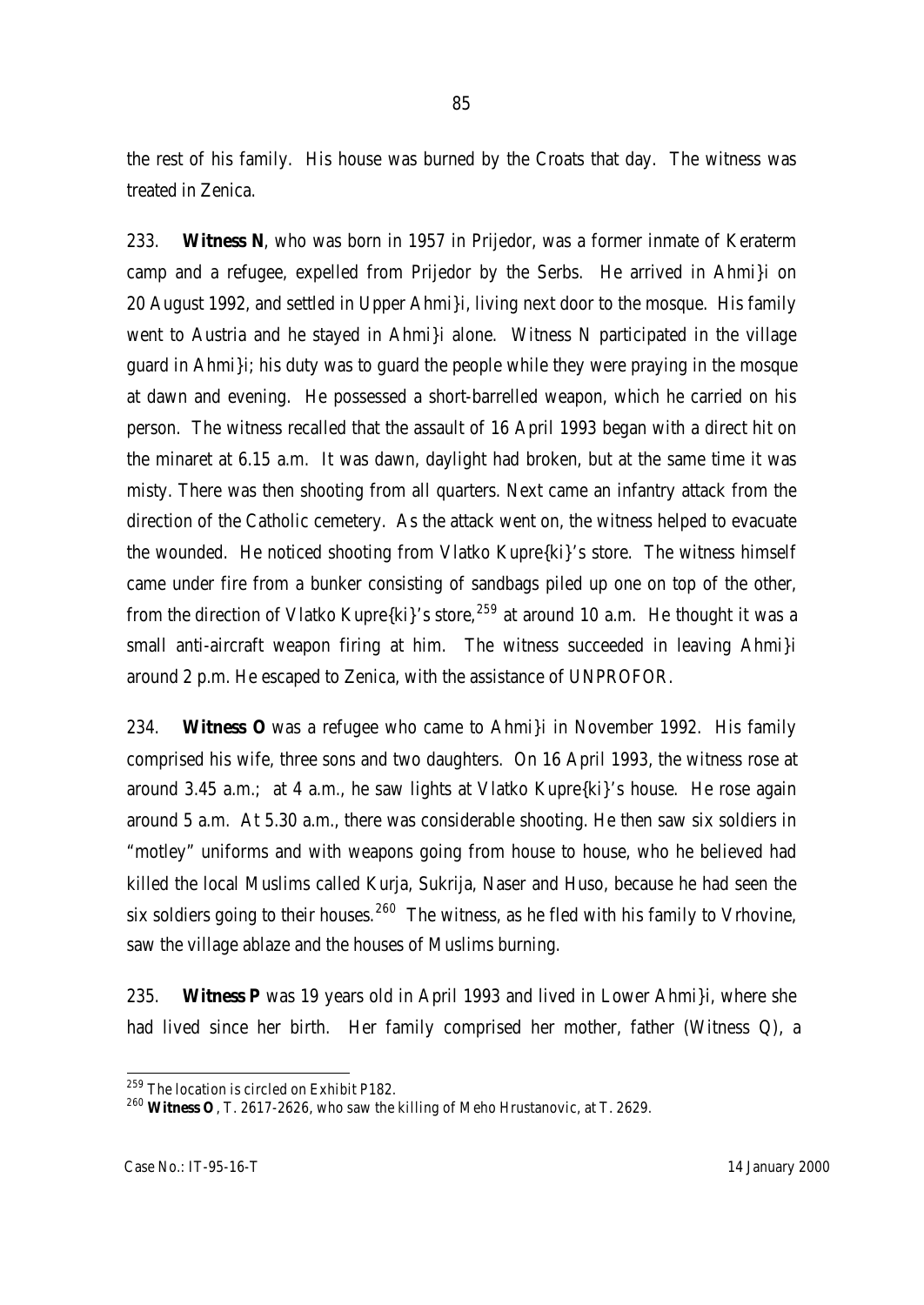younger sister (Witness R), who was 16 years old, an elder sister and a brother (who was in Stari Vitez at the time of these events). Her brother lived with his family – his wife (Witness T) and three small children (aged 1½, 2½, and 4½ years) - on the ground floor of the same house. On 16 April 1993, a friend was also present in her house, and her family was also joined by her paternal uncle (Witness S) and his wife, and by two refugees, a man and woman, from Prijedor; thus making fourteen persons in total. Her closest Croatian neighbours were Vlatko Kupre{ki}, and Dragan, Gordana and Mirko Vidovic.

236. Witness P's account of what transpired on 16 April 1993 is corroborated by the accounts of the members of the family who also testified  $-$  Witnesses  $Q$ , R, S, T and their evidence will, therefore, be treated together.

237. According to **Witnesses P, Q, R, S and T**, there was a loud detonation or explosion and shooting broke out between 5 - 5.30 a.m. The father Witness Q and the mother of the family told the children to get out of their beds. The family went down to the basement of the house. In the basement, the family was joined by Witness S who lived next door and who had also been woken by the sound of loud shooting from heavy weaponry. Witness S had seen houses burning near Vlatko Kupre{ki}'s house and noticed shooting from Dragan Vidovic's house and had seen wounded people passing by. The family continued to wait in the basement and in the brother's garage. The shooting intensified and they saw houses on fire and a wounded man. Witness T also saw shooting from heavy weaponry from Ivica Kupre{ki}'s house; loud detonations could be heard from the lower part of Ahmi}i. Witness Q noticed soldiers manoeuvring in a forest below the school, and other HVO soldiers in camouflage uniform advancing towards his house. The group in the basement then saw that they had no option but to flee to the upper village, which they did at around 8 – 8.30 a.m. They left the house together and climbed an elevation where the group hid in a shelter for ten minutes, discussing the escape route they should take.<sup>261</sup> This shelter was too small, however, for everyone to

 $\overline{\phantom{0}}$  $^{261}$  This location was marked by Witness R on Exhibit P203, an aerial photograph, on the side of the hill facing Vlatko Kupre{ki}'s house. Witness R also indicated with an arrow on Exhibit P205 the route taken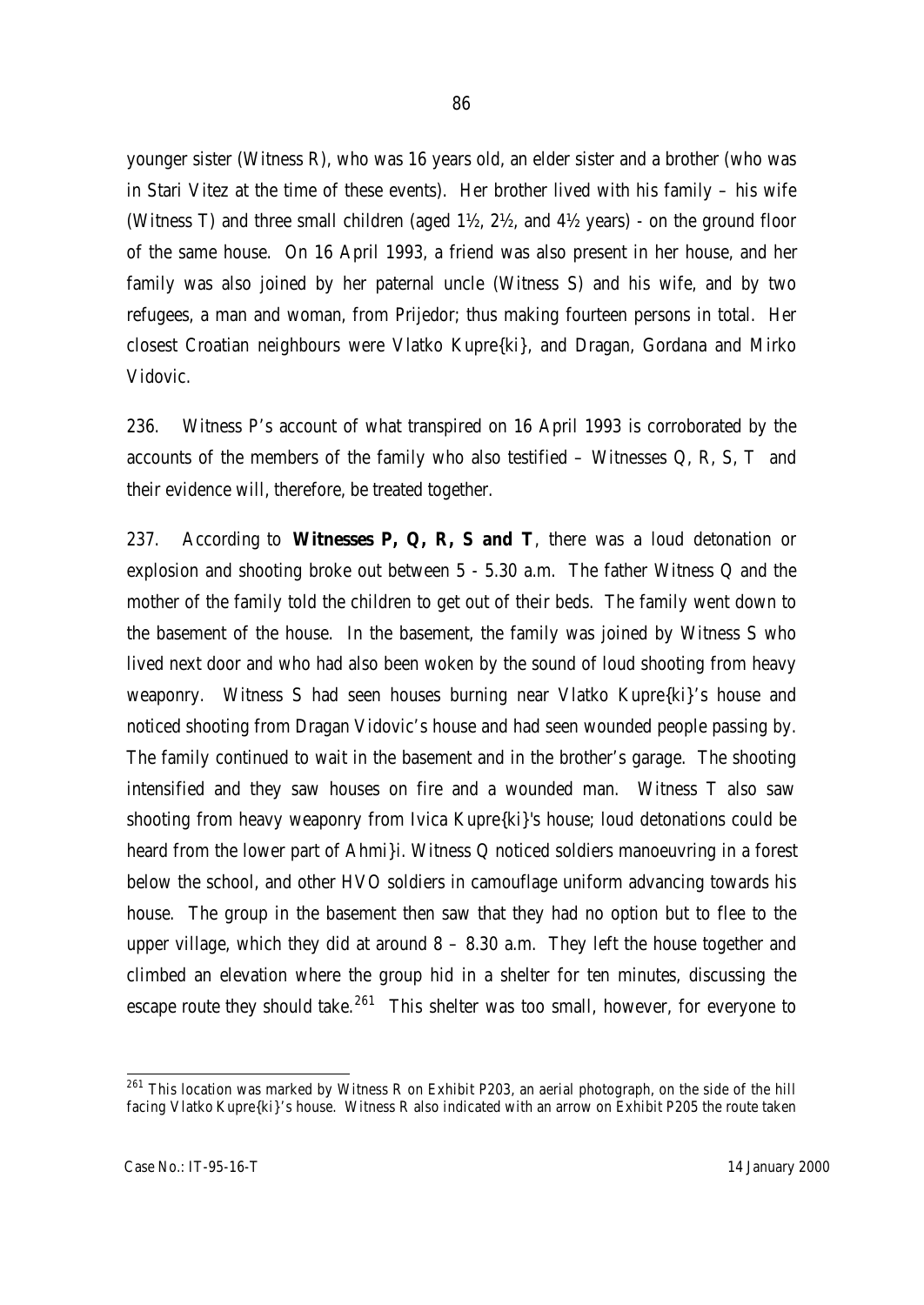hide in, so they left for Nermin Kermo's house, as pre-arranged in the event of an air attack. They took a very narrow path with which Witness R was familiar from her childhood.

238. On their route, there was a plateau with a large clearing free of any growth. As the group of fleeing persons traversed this area and came to the edge of the hill, they heard people swearing at them. Witness Q then turned around and saw three soldiers and Vlatko Kupre{ki} in front of the latter's house, all holding automatic weapons. The soldiers cursed the group as "Balijas", asking why they had not been killed and where they had been hiding and telling them to give themselves up. According to Witness Q, the soldiers said "Fuck you balija mothers. Where were you? Where have you been so  $far?$ <sup> $262$ </sup> Witness R, who did not see the soldiers nor recognise the voices, testified that the voices she heard said, "Fuck you balija mothers, how come you're still alive?" Witness S heard the cursing of a group of soldiers, calling from the direction of Vlatko Kupre{ki}'s house, 50-70 metres away, and cast a momentary glance towards them. He saw a group of soldiers there, and one man who was not wearing a uniform, but Witness S was not sure that Vlatko Kupre{ki} was among them. According to Witness S, the soldiers shouted, "Balija mothers, where have you been hiding? How come you haven't been killed yet?"

239. The soldiers then began to shoot at the family and the other refugees. From the damage caused to surrounding trees, they appeared to be using fragmentation bullets. Witness T described how the bullets prevented her from helping her two and a half year old child, Maida, who had been shot and was apparently injured, with blood running down her face: "… from the shooting I couldn't help her, because bullets were falling all around her, and the bullets -- the earth would be -- shot up into the air when the bullet

by the group of persons with whom she fled; the route is to the left of the ridge of the hill, i.e. the side of the hill facing Vlatko Kupre{ki}'s house. <sup>262</sup> **Witness Q**, T. 2763.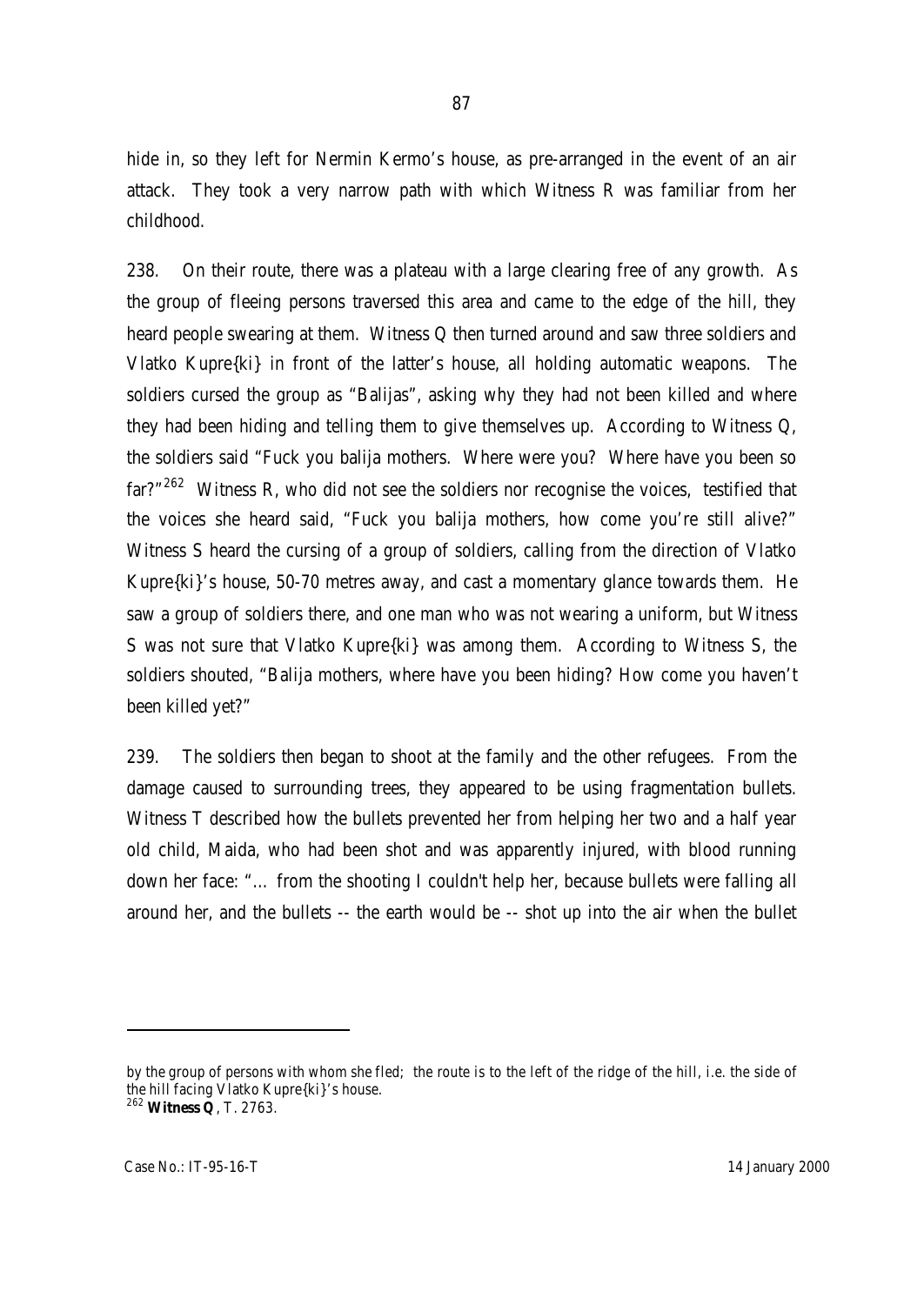touched it. There were bullets all around and bullets going into the tree trunks".  $^{263}$  As the shooting started, everybody ran. Witness T fell to the ground to protect her child.

240. When the soldiers started shooting from Vlatko Kupre{ki}'s house, Witness R lay down, at which point a bullet hit her in the leg, by the knee. Witness Q, the father of witness R, heard his daughter cry out and saw blood coming from her leg. The other members of the fleeing group ran "every which way" in order to save their lives and to escape the shooting. As his daughter cried out, "Mother, dear, I've been wounded. I'll die. You will lose me", her mother returned to help her and as she came to within three to four metres of the place where her daughter was, she fell, herself hit by a bullet. At the time she was hit, according to Witness Q, she was turned with her chest facing towards the direction from Vlatko Kupre{ki}'s house whence the shooting was coming. Witness Q then had to save his child by pulling her to the other side of the hill where she could not be hit by any more bullets coming from Vlatko Kupre{ki}'s house. After he had pulled Witness R out, crawling on the plain, he came to the place where his wife was and pulled her by the legs to one side. He lifted her head and watched to see whether she gave any signs of life, but she did not. Her mouth was full of dirt and she was dead. Then a neighbour approached them from the other side of the hill, and Witness R cried out to him to help them. They took Witness R and carried her away to Nermin Kermo's house. All this time, there was shooting coming from Vlatko Kupre{ki}'s house.

241. There was a basement in the lower section of Nermin Kermo's house where many other people from the lower section of the village had already gathered and were crying.<sup>264</sup> There Witness R received first aid; shirts were used to dress her wounds. After an hour's time, UNPROFOR came, and also administered first aid to Witness R and then removed her, and the other seriously wounded, in an Armoured Personnel Carrier.<sup>265</sup> Witness T noticed that when UNPROFOR arrived, the shooting stopped, but that once UNPROFOR left, there was intensive shelling of Nermin Kermo's house.

l <sup>263</sup> **Witness T**, T. 2961.

<sup>264</sup> **Witness T**, T. 2963.

<sup>&</sup>lt;sup>265</sup> See Exhibits P195 and P196. Witness Q produced the jacket he was wearing on 16 April 1993 which sustained a whole from a piece of shrapnel. This jacket can also be seen on photograph 196.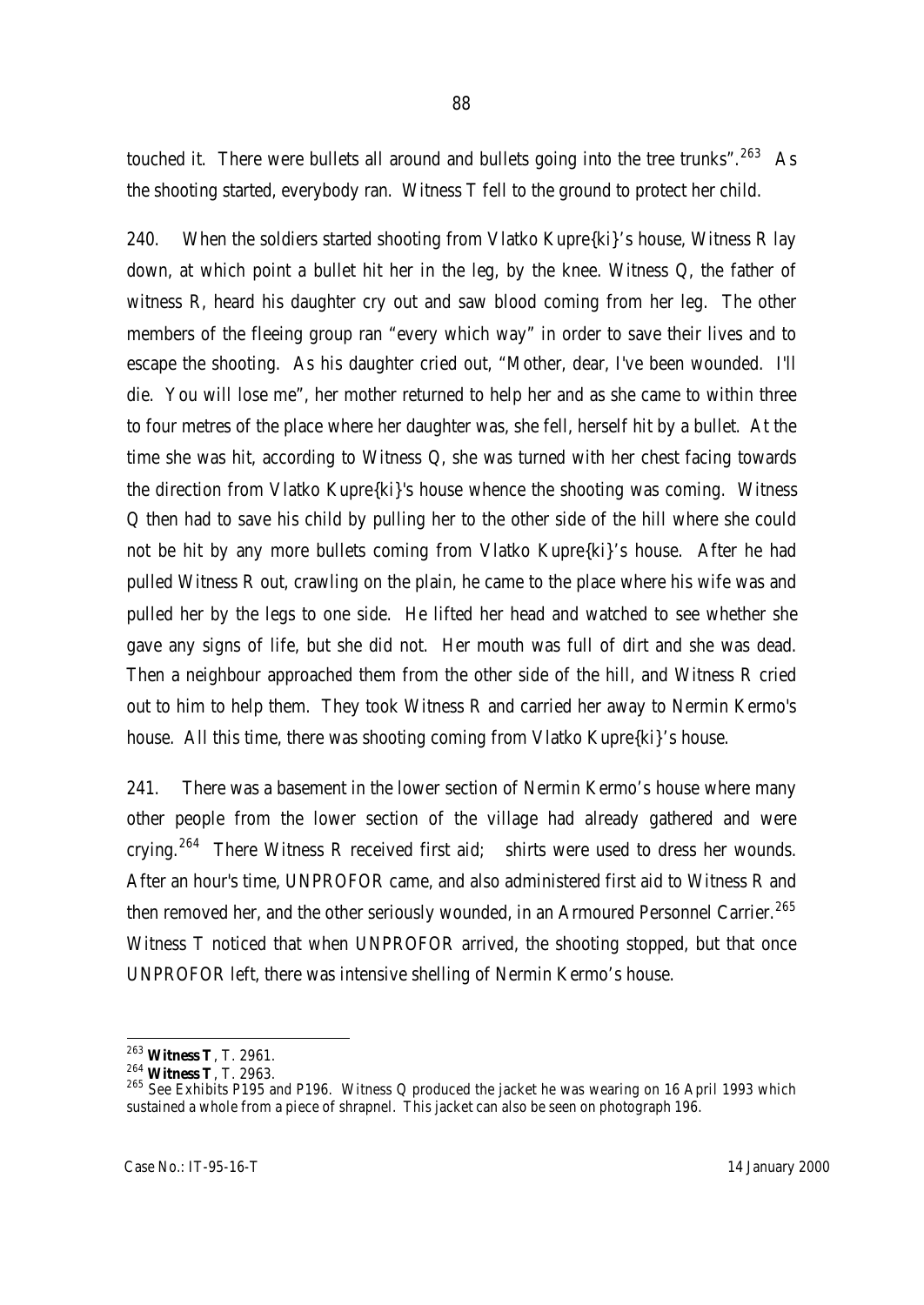242. Witness P stayed at Nermin Kermo's house until midnight due to the constant shooting. Then she and others escaped in small groups to Vrhovine and Zenica via Dobrila. Witness S told the court how his father did not want to leave, thinking that he would not be hurt as he was an old man of 83 years, but that he was later killed, as was his mother, who was 70 years old.<sup>266</sup>

243. **Witness U** remembered hearing a strong blast at the time of the morning call to prayer on 16 April 1993. He heard shooting and saw four young uniformed soldiers bearing HVO insignia running past. People were fleeing – men, women and children – and those who did not flee were killed. The witness fled with his family, including his sister who was an invalid, in a group of 15-20 civilians, mostly women and children. They stopped between two hills, where they were blocked. Before his eyes, one woman, Nadira, was shot in the head and died from the wound.<sup>267</sup> The witness was himself wounded in the left arm, and remains disabled in that arm to this day. His sister, 37 years old at the time and bedridden, whom he was carrying in his arms, was also wounded. Another woman, Hajra, was at the same time shot in the chest and died instantly. Her sister, Zela, was also wounded. The shooting was coming from the direction of the Sutre store, owned by Vlatko Kupre{ki}. Witness U described how a female refugee, whose young son and husband had been killed, told them that they should hide "because they were killing all males, all males indiscriminately". She said, "Hide even in a mouse hole, but just hide".<sup>268</sup>

244. The witness hid in a pit for a while, until some HVO soldiers came along and ordered his family out. The witness's family was taken away, but the witness managed to remain concealed and, when soldiers started burning the garage where the pit was located, he and others managed to run out and returned to his house for four to five days, hiding under a concrete staircase, which had not burned. Then the witness and the others

 $\overline{\phantom{0}}$  $^{266}$  See Exhibit P187, produced to Witness S, showing a burnt out house with dead bodies, which was Jamal Ahmi}'s house (house # 205), where his mother was killed. The bodies in the house were burnt and decayed beyond recognition, but Witness S was able to identify his mother by a piece of cloth that remained. Later, knee caps, which withstand fire best, and spines and ribs, were retrieved from the site and buried.

<sup>267</sup> See photographic Exhibits P214-216; see also **Witness U**, T. 3003-3012*.*  $^{268}$  T. 3008.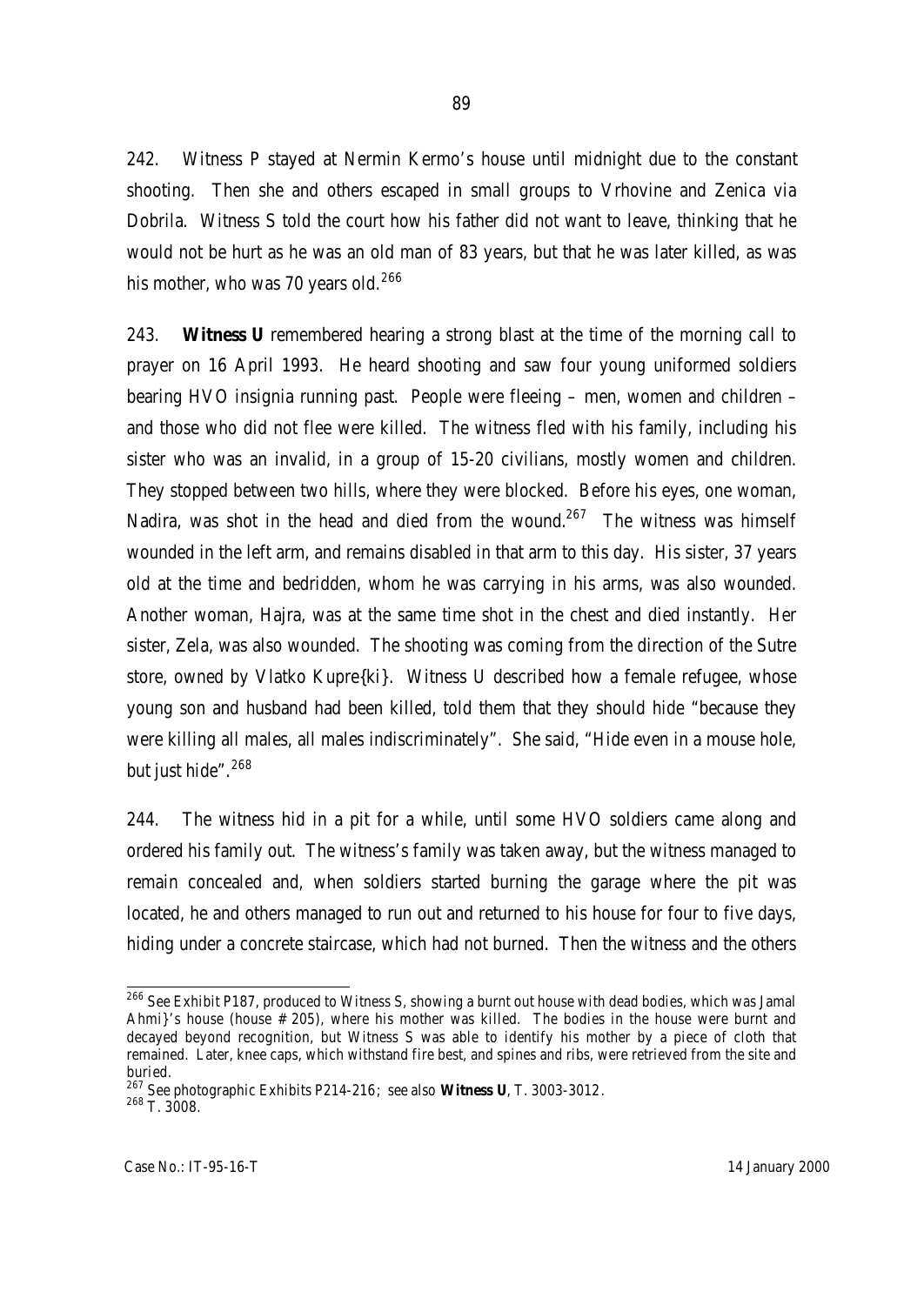surrendered to four soldiers. One soldier bore the HVO insignia, while the others were in blue uniforms which had led him to believe they were UNPROFOR soldiers. The soldiers took the witness to a collection centre near a soccer stadium. On the way to the collection area, Witness U saw that most of the houses in the Muslim area of town were damaged or burnt down, while not a single house was damaged in the Croatian section.

90

245. **Witness V** lived in Upper Ahmi}i in April 1993 with his wife and two sons. He was on patrol on the evening of 15 April 1993. He went to bed at 4.30 a.m., but was woken by shooting.<sup>269</sup> He left the house with his gun to find out what was going on and went towards the main road. There was heavy shooting coming from the direction of Vlatko Kupreškic's house. The witness saw houses burning, notably from the direction of Sukrija or Witness KL's house. The witness, his brother and some others gathered by a stable. Then he retreated towards his house. He saw the wife of Sukrija "running with her children and crying, and she was so distraught. She cried out to us, 'Run for your life. They have killed Sukrija, they have set my house on fire'. She looked so terrible it defies description".<sup>270</sup> The witness said he had the impression that they "wanted to kill every living thing in sight". $271$ 

246. **Witness V'**s cellar became crowded with civilians.<sup>272</sup> The witness and Mirhad Berbi} took up a position in order to defend the civilians in his cellar and because they had no means of retreat. The witness exchanged gunfire with HVO soldiers who were running towards his house, and one of whom was armed with a grenade launcher. Being outgunned, the witness then took up a position between his house and the upper mosque, behind some construction material, until UNPROFOR came. As soon as UNPROFOR arrived the shooting stopped. When UNPROFOR left, the shooting started again, and indeed intensified, particularly in a vengeful burst directed towards the witness's house, which had served as a haven for the wounded.<sup>273</sup> The witness stayed in his position – between the mosque and his house - until it became dark, and then he and the civilians in

- $\overline{a}$ <sup>269</sup> T. 3052.
- <sup>270</sup> T. 3052-3057.
- $^{271}$  T. 3058.

 $^{272}$  T. 3061-3062.

<sup>273</sup> T. 3067-3078.

Case No.: IT-95-16-T 14 January 2000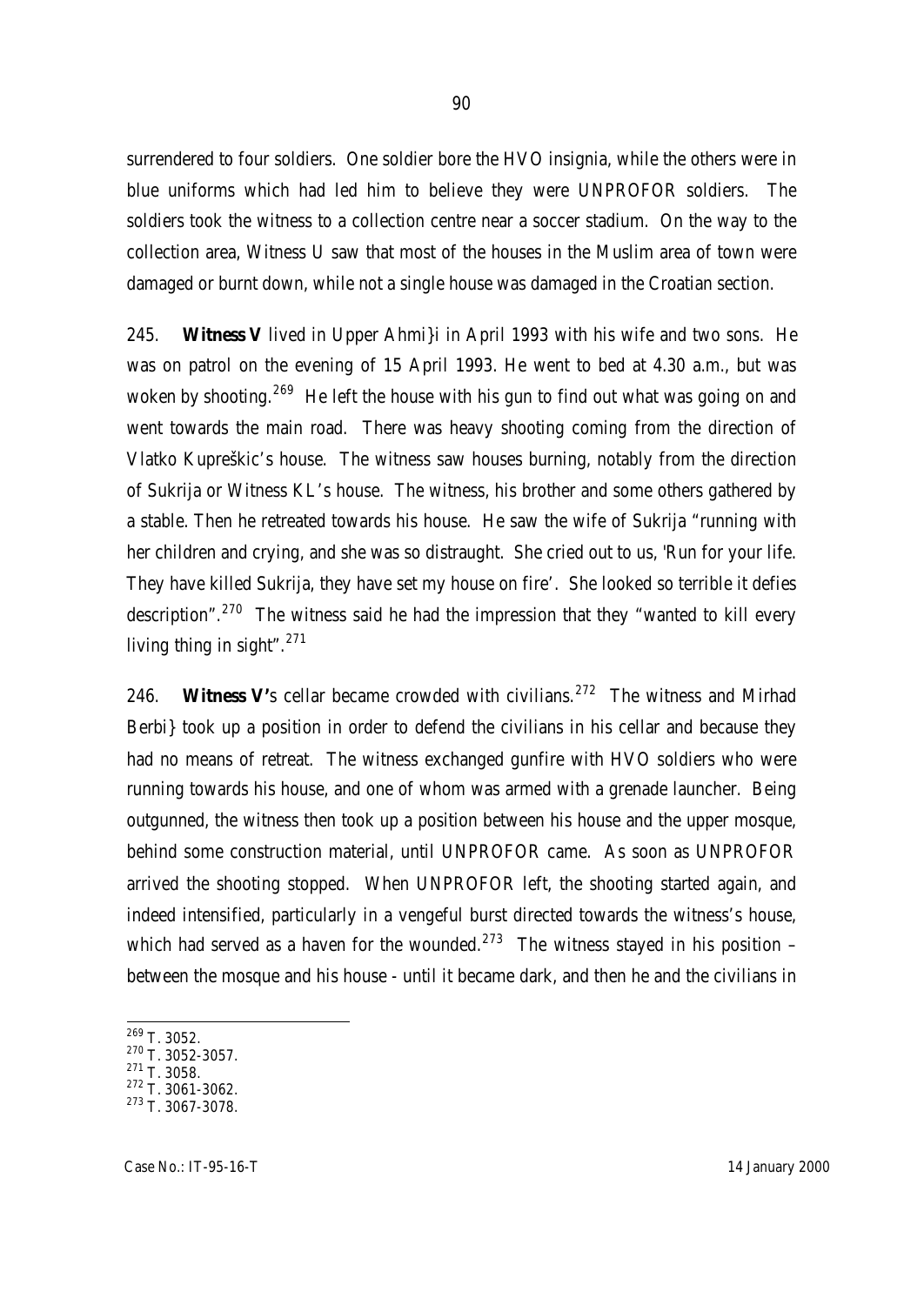his basement decided to withdraw towards Vrhovine and Zenica. Those who stayed behind were killed and burned.

247. **Witness W**'s mother, wife, sister and son were all murdered on 16 April 1993. That day, he was woken at 5.30 – 5.40 a.m. by an explosion. The witness saw soldiers running past and heard heavy shooting. The soldiers swore at Sefik Pezer, a Bosniac, cursing his "balija mother" and threatening to set his house on fire, which they eventually did. The witness and his whole family left the house due to the falling mortar shells and went towards Upper Ahmi}i. The witness caught up with his family by Vlatko Kupre{ki}'s house. His wife was severely wounded in the head. Other Bosniacs were also wounded, while the daughter of a friend of his, Esad, was killed. $274$ 

248. The witness waited with his wife, by Vlatko Kupre{ki}'s store, amidst heavy shooting for 3-4 hours. A group of five HVO soldiers, wearing camouflage uniforms with the Croatian checkerboard flag, then came from towards Vlatko Kupre{ki}'s house, and saw the witness and his wounded wife. The soldiers searched the witness and his family and started mistreating them. In the end, the witness said, "they came to some kind of compromise, that they wouldn't liquidate us".<sup>275</sup> From what the witness said, it is clear there was an order to exterminate the Muslims:

"Some of them were in favour of liquidating us and others were not in favour of that, and then a man who was probably the leader of this group said, 'The job has been finished. You're free. Run. But as soon as you can. The commander should be coming in. If he sees that I've let you go, I will be liquidated too because no Muslim foot should tread on this soil."<sup>276</sup>

249. Another soldier who said that he was from Nesrovici said that the witness and his family "should all be slaughtered".<sup>277</sup> The witness managed to improvise a makeshift stretcher in which he took his wife to Ahmi}i. She was evacuated by UNPROFOR to Travnik, where she died.

 $\overline{a}$ <sup>274</sup> T. 3149-3154.

 $^{275}$  T. 3154-3158.

<sup>&</sup>lt;sup>276</sup> Т. 3158. <sup>277</sup> T. 3167.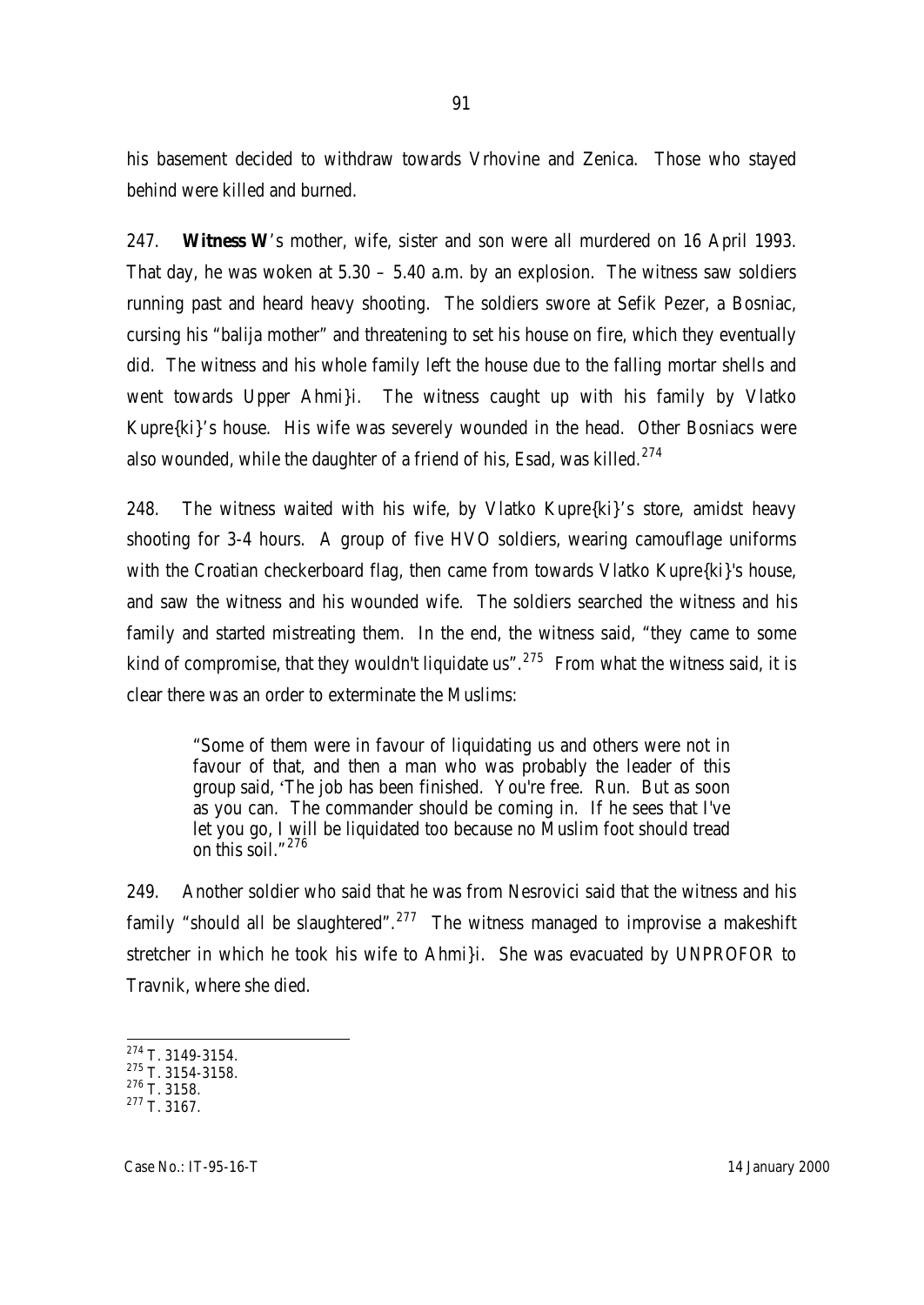250. **Witness X** lost her husband and one daughter that day. The witness heard a loud detonation from the direction of the Kupre{ki} houses. Then shooting started from all sides. Her family went down into their cellar. She saw people shooting at the Pezer house from Jevco Vidovi}'s, Ivica Vidovi}'s, Niko Vidovi}'s and Slavko Papi}'s houses. The witness saw a total of eight Bosniac houses burning.<sup>278</sup> She was told by a neighbour, "Run away, because they're taking everybody prisoner and killing people". She sent her children off with the neighbours and then heard her children crying from the direction of Vlatko Kupre{ki}'s house and then a burst of gunfire.

251. Next, four HVO soldiers who had just set Cazim Ahmi}'s house on fire stopped her and her husband. One of these HVO soldiers killed her husband in front of her eyes with a bullet through his forehead. The witness saw his brain spurting out. Her husband was wearing civilian clothes and had no weapon. The soldier then said to Witness X, "I'm going to set your house and barn on fire, so escape".

252. The witness fled and reached a spot below Vlatko Kupre{ki}'s house where she found her children. One of her daughters had been killed by the shooting, another daughter had been wounded from shrapnel from a mortar shell and another woman had been killed. She was told "to get away from that open space because there was sniper fire coming from Vlatko's [Vlatko Kupre $\{ki\}$ 's] house and that they would kill [her]".<sup>279</sup> Eventually, after some three and a half hours, the witness surrendered to HVO soldiers and, seeing Franjo Kupre{ki}, Vlatko Kupre{ki}'s father, asked for help.<sup>280</sup>

253. Franjo Kupre{ki} and two or three other soldiers stood over the witness and said, "We kill our own wounded, let alone yours", and "This is all for the village of Nezirovici. We'll kill you or we'll slaughter you, but we should rape you first, and you tell us that we

 $\overline{a}$  $^{278}$  T. 3242.

<sup>&</sup>lt;sup>279</sup> T. 3244.

<sup>&</sup>lt;sup>280</sup> T. 3245. - "When they came up to us, it was the HVO army, in fact. They stopped there, they cursed 'our balija mother', and they said 'How come you're alive?' I called out to Franjo (sic), Vlatko's father, and I said, 'Franjo, what's this happening here? What have I done to you?' And I said that they had killed [...] my husband and that they had killed one of my daughters, that they had injured my other daughter. What have we done to deserve this?' I said. And he just laughed."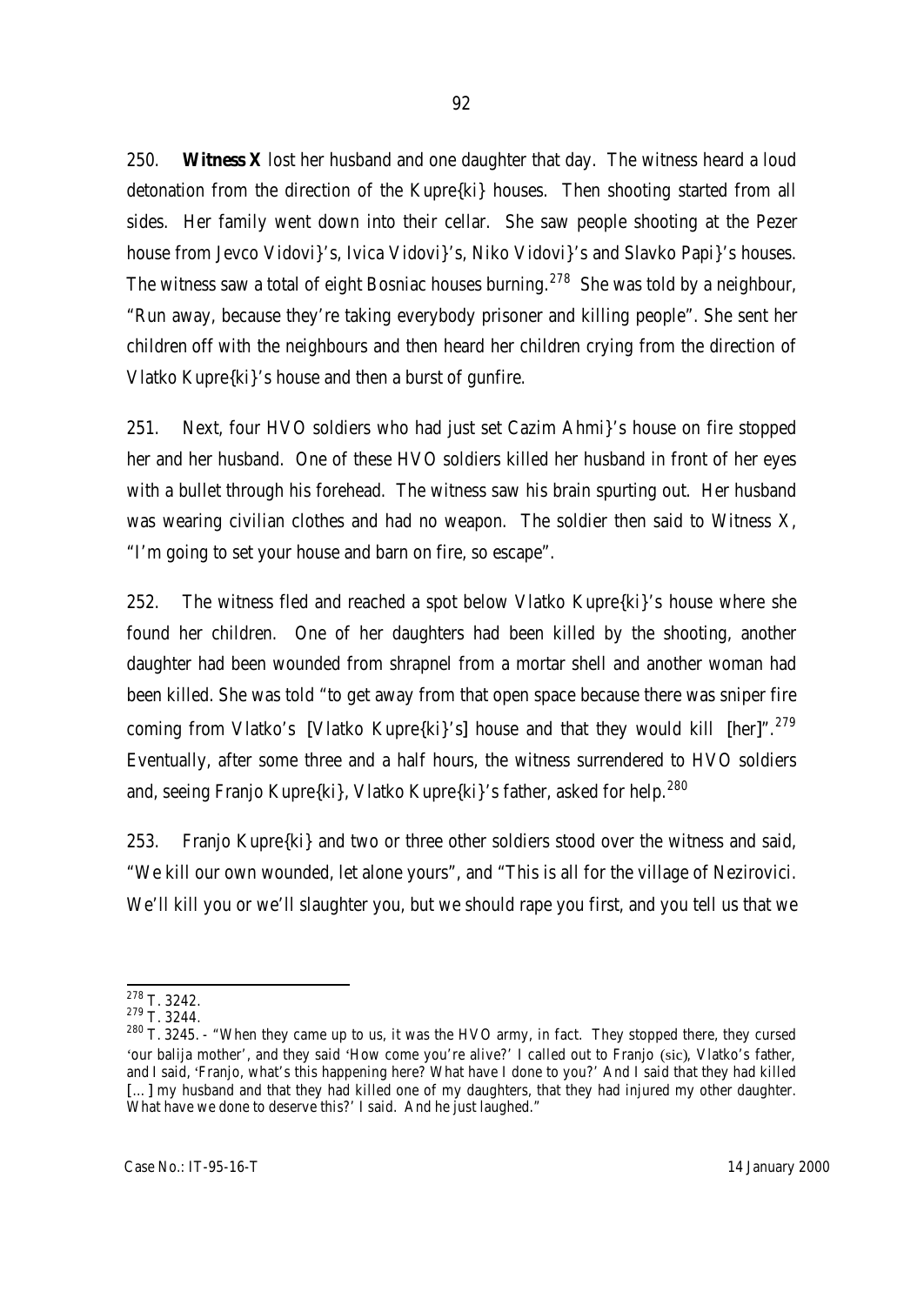can do what we like with you".<sup>281</sup> The Muslims had to agree that they were at the soldiers' mercy.<sup>282</sup> The HVO soldiers told them to go to Upper Ahmi}i to the upper mosque.<sup>283</sup> The witness walked to Upper Ahmi}i and emerged at Vrhovine with her children. She spent the night at Vrhovine and was transferred to Zenica the next morning.

254. On re-examination, Witness X referred to the fact that she heard soldiers calling for brandy and celebrating the fact that "they were all killed down there" (in Lower Ahmi}i), and saying "we've done a good job".<sup>284</sup> The voices were coming from Vlatko Kupre{ki}'s yard and house. When the witness walked past Vlatko Kupre{ki}'s house, it "was full of HVO soldiers in the yard". She also added that she saw that day the bodies of Sukrija and Meho and Meho's wife – all killed, all in civilian clothes.

255. **Witness Y** rose at 5 a.m., to go to work at the Princip factory. He was having coffee when he heard two bursts of gunfire from the direction of the Kupre{ki} houses. He told his wife to hide beneath the staircase. He saw Sukrija Ahmi}'s house on fire and five to ten uniformed soldiers in front of the house, armed with rocket-propelled grenades and with helmets on their heads. He ran back into his house, put on his uniform and took his rifle. He ran to Upper Ahmi}i to report to the command in Preocica. He telephoned the command and told them that the village had been attacked and was on fire and asked for assistance. The communication lines went dead, while they were talking. When the witness returned from Upper Ahmi i, he saw that almost all the houses were burning, apart from his house and those of Nasid Ahmi} and Nermin Kermo.

256. The witness then joined Nermin Kermo and his brother and took cover in a thicket, near the upper mosque, and started to return fire. Witness Y said that 5-7 Bosnian Muslims – he, Nermin Kermo and a few others - defended the Bosniacs from the Croat attack in the upper village, and approximately the same number defended the lower

 $\overline{a}$  $^{281}$  T. 3246.

<sup>282</sup> T. 3246. On re-examination, T. 3263, **Witness X** repeated that the soldiers said, "if we want to rape you, we can rape you, if we want to slaughter you, we can slaughter you. You can choose. "We said: You can do whatever you want with us".

 $^{283}$  T. 3266-3268.

<sup>284</sup> T. 3263-3264.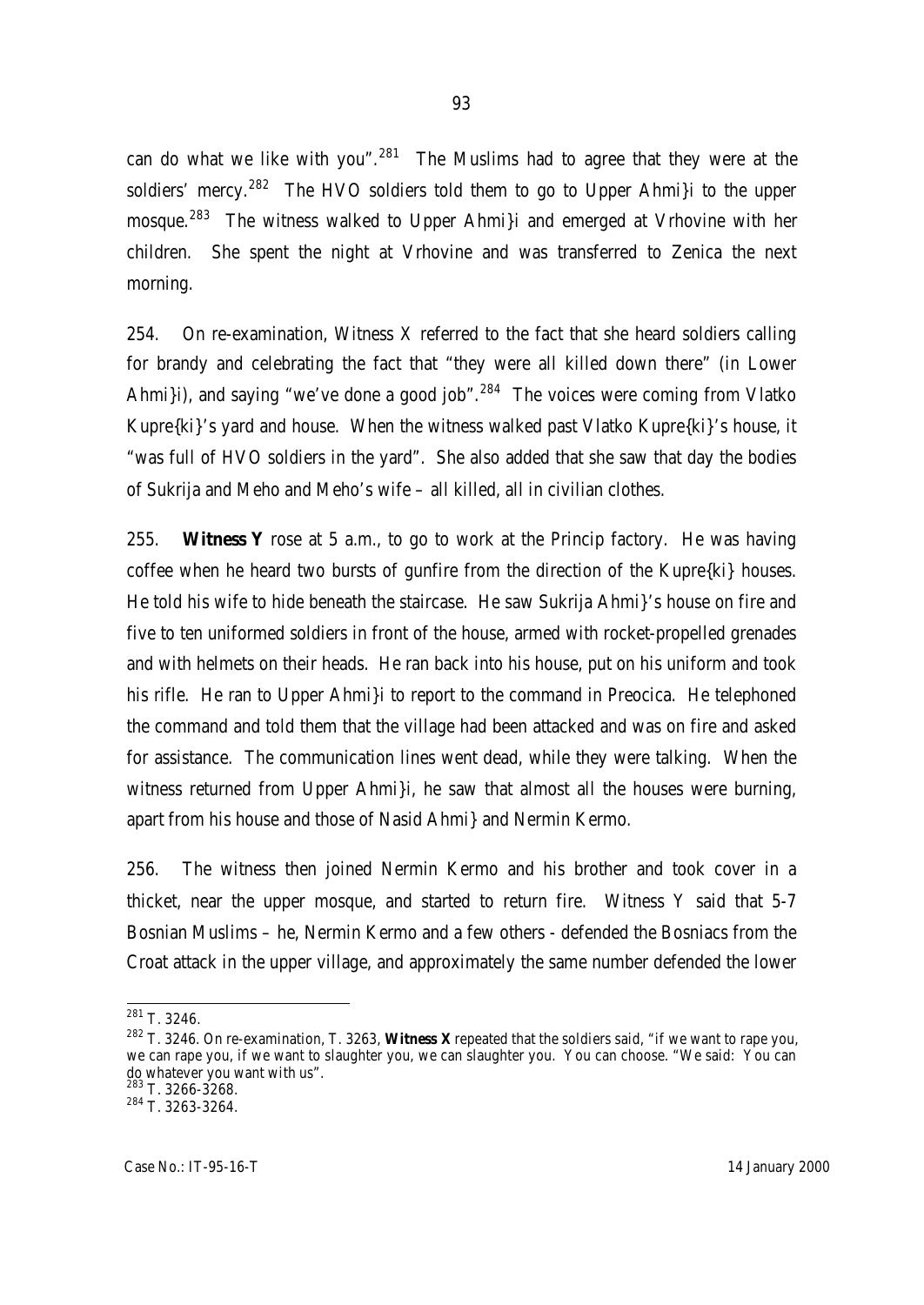village. They did not receive any assistance. The weapons the Bosniacs had were mostly burnt out rifles from Slimenje, of very poor quality and not very accurate.<sup>285</sup> They shot at the soldiers to stop them from burning his house and thus killing Witness Y's wife, and to protect the civilians who were in Nermin Kermo's basement. The witness shot about three magazines with his automatic rifle, i.e. 90 bullets, that day. UNPROFOR came at around noon with 3-4 vehicles. The witness went over to speak to them. He saw Nadira Ahmi} lying dead. UNPROFOR put some wounded people into the vehicles. At that point, the witness's wife broke cover and ran for Kermo's basement. The shooting died down when UNPROFOR came. Once UNPROFOR left, however: "there was a cannonade. There was shooting from all kinds of weapons, mortars, RPGs, PAMs, PATs, anti-aircraft guns, all kinds of weapons, artillery pieces. Whatever they had, they used to shoot all over Ahmi $\}i$ ".<sup>286</sup>

257. Witness Y and Nermin Kermo stayed in their position until dusk. There was shooting all day. As dusk fell, more survivors from the lower part of the village appeared and they were transferred to Vrhovine. Some old people stayed and were all killed.<sup>287</sup>

258. **Witness Z** woke to the sound of shooting. His mother was in the hallway, "beside herself". Witness Z ran out with his rifle. He saw the Ahmi} houses on fire, bullets flying from anti-aircraft guns and shooting directed towards the lower mosque and surrounding houses. The witness said he did not use his gun that day, because he was afraid for the safety for his wife and mother. Moreover he took off his uniform, in which he had slept, and hid his weapon. His house was hit with bullets, so he ran with wife and mother to Galib Imsirevi}'s house, which was also already completely "drilled" with bullets. Galib was lying dead outside. Next the witness ran with a group of people to the house of Vlado [anti} (a neighbour, not the accused, who lived in Vitez). There was shooting all around and bullets flying all around them. Eight of them hid in a shed by Vlado [anti}'s house from 8.30 a.m. until approximately 4.30 p.m. When UNPROFOR came by, he flagged them down, and disguised himself as a woman in order to get on

 $\overline{a}$  $^{285}$  T. 3316-3317.

<sup>&</sup>lt;sup>286</sup> T. 3314-3315.

<sup>287</sup> T. 3315-3316*.*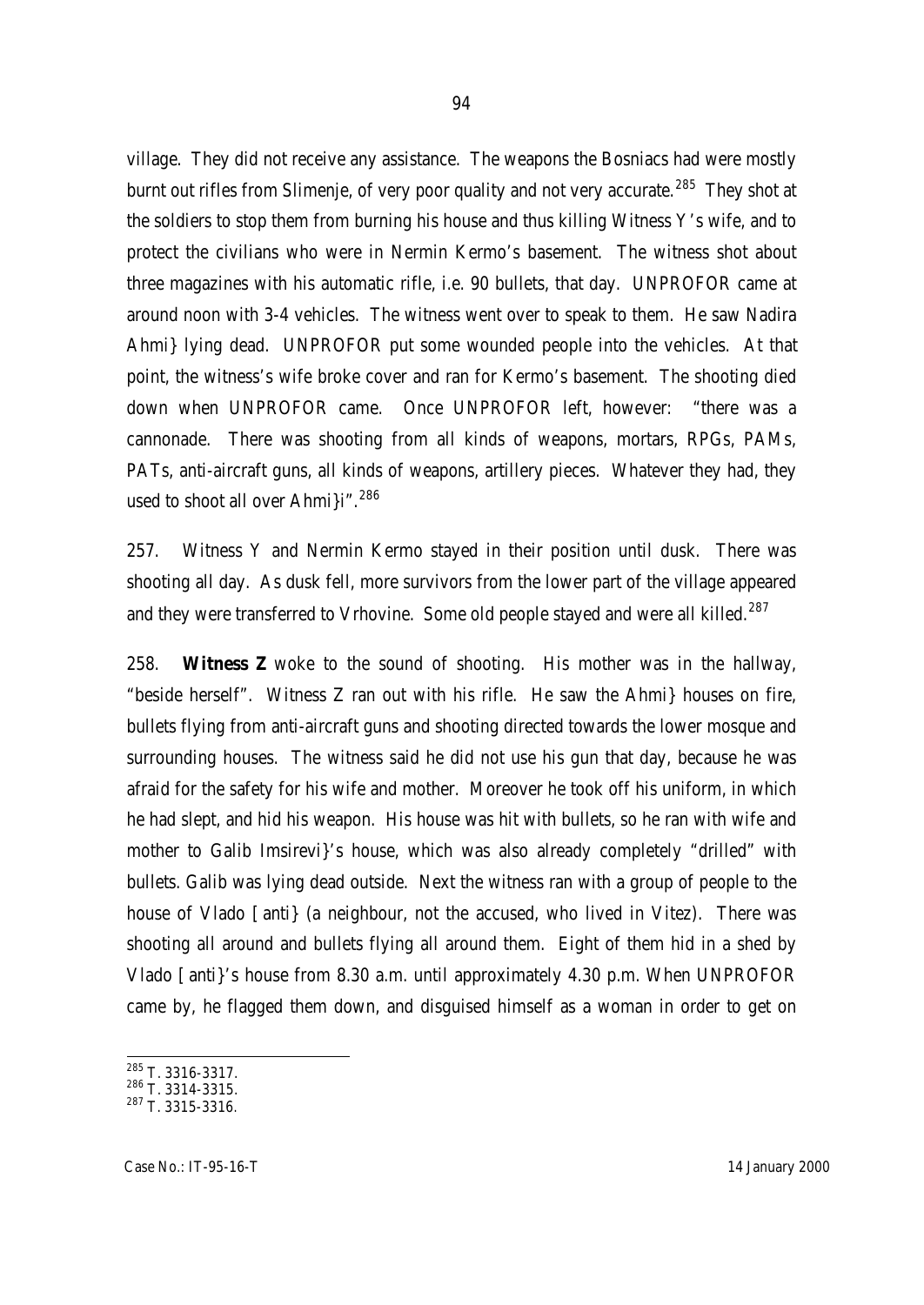board. As they drove off, he saw Drago Josipovi} in camouflage uniform, with an automatic rifle but without face paint, in the company of four other soldiers with rifles.

95

259. **Witness BB** woke up at 5-5.30 a.m., when she heard a detonation. She and her family hid in the pantry. Then a female neighbour came by and said, "Let's run. We're being attacked. They are torching everything. They are killing everyone". The witness went with the neighbour and the neighbour's daughter to Ahmi}i, leaving her husband and son behind. They reached the Kupre{ki} houses, where they had to stop because the Grabovi houses were all burned. She saw the HVO running everywhere and she hid under a hill. There was shooting from all sides, from the Kupre{ki} houses as well as from Piri}i. After some time, a neighbour, Nadira Ahmi}, was hit in the back of the head and killed, then a 18-year old girl, Zirafeta Ahmi}, Hajra and Kemo were all hit by gunfire. They went with Kemo into a house and hid there, nine women and children. The shot which killed Nadira Ahmi} came from either Vlatko Kupre{ki}'s house or Franjo Kupre{ki}'s house; according to the witness, it could not have come from anywhere else.<sup>288</sup>

260. In the same group as the witness were a dozen or so persons, including three men and a very young boy. None were in uniform and none had guns. HVO soldiers burst into the house in which they were hiding and harassed them.<sup>289</sup> They took them to a swamp called Dolina and kept them there for 2-3 hours. They then led the witness to the main road. They asked her where her husband and son were. When she said that she did not know, the soldiers said: "Well, we know where they are. We killed them and we sent them to God's garden to pick tangerines".<sup>290</sup> But in fact her son lived and she found him in Travnik hospital.

 $\overline{a}$ 

 $^{288}$  T. 3818-3831.

<sup>&</sup>lt;sup>289</sup> T. 3821-3822.

<sup>290</sup> T. 3821-3822.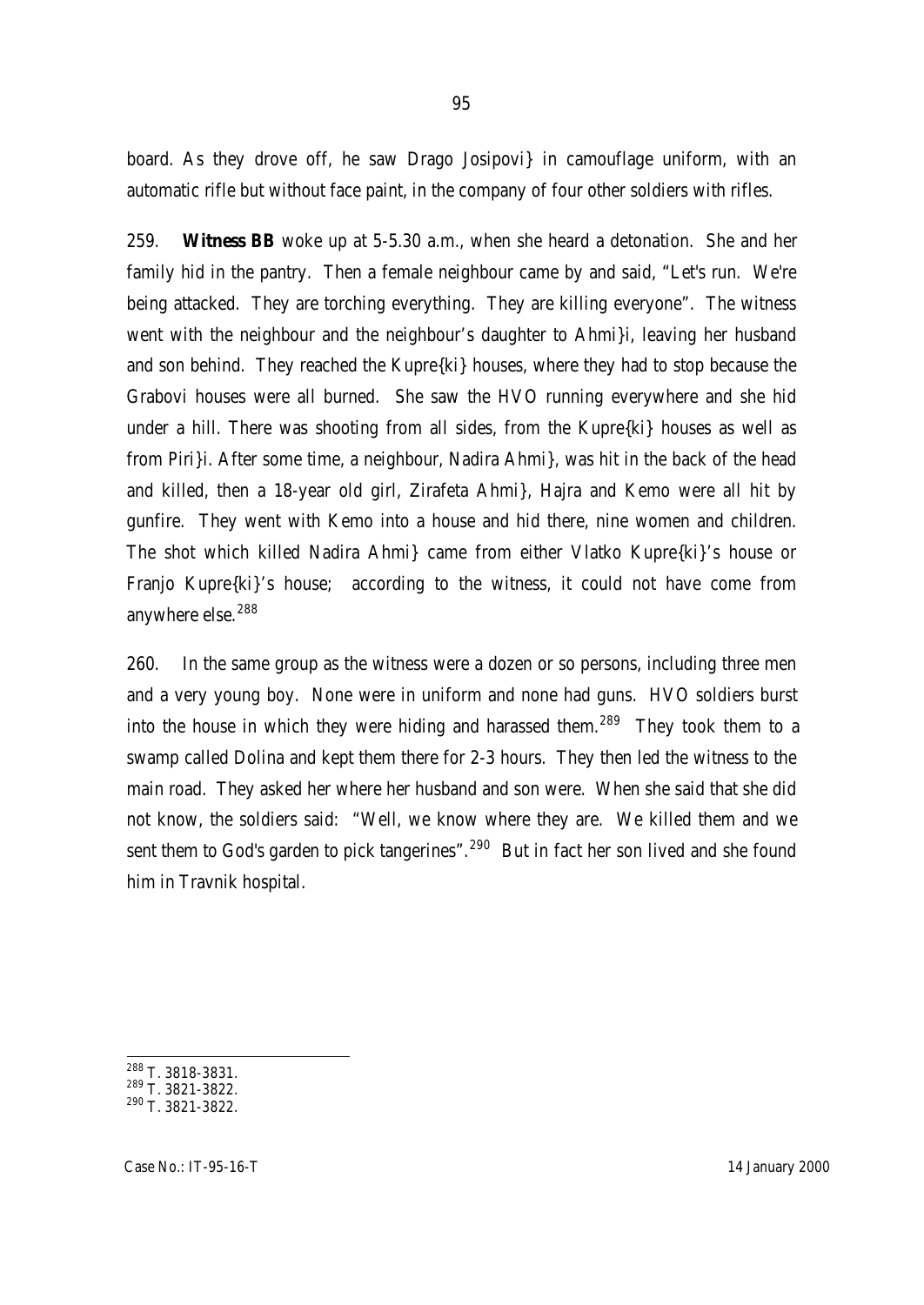261. The witness was evacuated in an UNPROFOR vehicle. While waiting for UNPROFOR, she met a large number of refugees in a shed who had had members of their families killed before their very eyes. $291$ 

262. **Witness CC** was woken at approximately 6 a.m., by the sound of shooting and explosives. She saw houses on fire and decided to stay indoors with her family. Then soldiers arrived and started kicking and breaking the window with rifle butts. At that point, the witness and her family left the house. Outside, there were two soldiers - in black uniforms, with rifles and rucksacks, standing in front of the house of Husein Ahmi}. They told them to put their hands up, to bend their heads and not to look around, which they did. The witness saw two soldiers by Husein Ahmi}'s house brutally evicting a woman and her children from their house.<sup>292</sup> She saw another two soldiers on the other side of the house. One soldier had his face painted with black lines and the other had some sort of mask on his face so that only his eyes could be seen. As she left the house, she saw dead bodies lying on the ground two metres from their front door. At the front of the house, she left her father, as she was told to run wherever she could. So she ran by the mosque towards central and Upper Ahmi}i.<sup>293</sup>

263. **Witness DD** lost both her husband and son on 16 April 1993. She awoke to the sound of heavy shooting. She saw flashes outside the window and Muslim houses on fire. Looking out of the window, she saw three or more soldiers, including Drago Josipovi} with a rifle, shooting in the direction of her house. Soldiers started banging on the door, shouting "Nazif, come out, Nazif you balija motherfucker". Children were screaming. Bullets were flying everywhere, and there was a lot of smoke. The witness tried to find some clothes to dress the children, and her husband went downstairs and then

 $\overline{\phantom{0}}$  $^{291}$  T. 3823–3824: "Somebody had called out my name, and I was looking all around, and I noticed in Vlado's shed, some of our people. I went across the field between Vlado's house and Drago's house. There's a field there. I went to the shed and I saw a neighbour of mine, her daughter-in-law, her son, two refugees, also, that was a mother-in-law and a daughter-in-law with two young children, they had killed her husband and son too. They killed them before their very own eyes. I said that UNPROFOR would come and that we could all get out of there. At that time, we heard the UNPROFOR coming".

 $^{292}$  T. 3873: "Q. The two soldiers in the vicinity of Husein's house, what were they doing? A. One of them stood in front of the house and talked to his sister-in-law, and she was crying and screaming and begging him to allow her to get clothes for her children so that she could change them. He hollered at her and said, "No way. Leave everything behind and run".

 $^{293}$  T. 3869, Exhibits P259 and 260 show the destruction of Witness CC's house.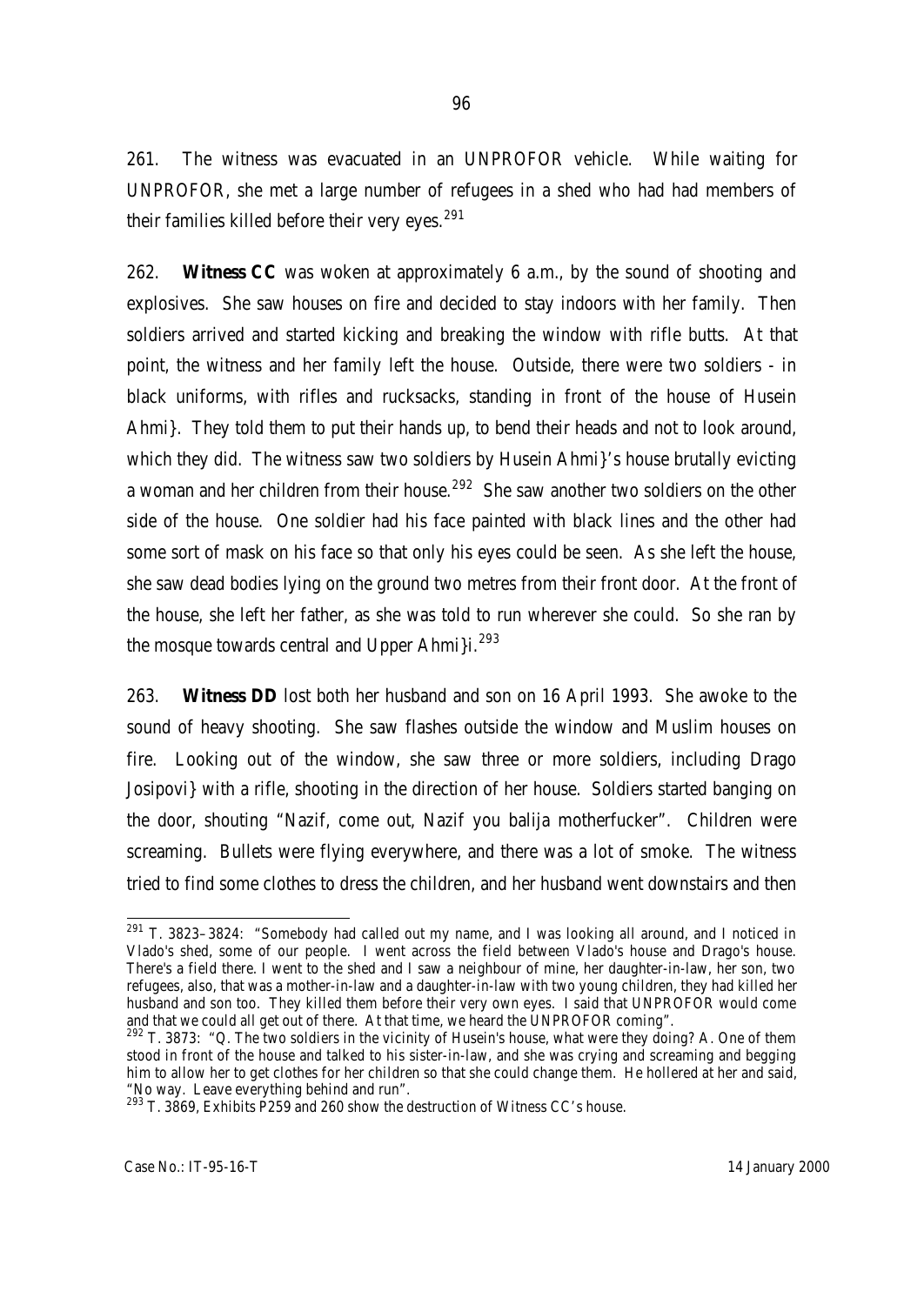came back and said, "Amir, Elma, you should go out too. They are calling you too". At this time, the soldiers, some of whom were masked, broke into the house. They took the family downstairs. The witness's son was then taken aside. The witness jumped at a person who was not wearing any mask - a very thin man with some black paint on his face - and yelled, "Do not take my Amir away, please, my Amir". She started struggling with the soldier. At that point, Drago Josipovi came from around the house. He had taken off his mask to wipe off some sweat but then he put it on again. The soldier with whom the witness was struggling became very angry and pointed his rifle at the witness. He was about to shoot the witness, when Drago Josipovi } shouted, "Leave her alone".<sup>294</sup>

264. Next, Witness DD's husband, Nazif, was led away. The witness herself was told to "get lost". She was led away to a barn, where her daughter and some other women were. They were locked in the barn. The soldiers then set fire to her house. The group was told to leave the barn and to go to the house of Slavko Vrebac. Witness DD asked a Croat if she could go to her son, Amir, who may have been killed or wounded, and she did not want him to suffer. But he would not let her. They reached the house of Slavko Vrebac. The wife of Vrebac was "very merry".<sup>295</sup> They stayed there when night fell. They were not allowed even to go to the toilet. They were given wooden frames of couches and sofas, without cushions or other comforts, to sleep on. It was damp. Later they were taken to Sivrino Selo, and then on towards Zenica.

265. **Witness EE** lived in Lower Ahmi}i until 16 April 1993. Her family comprised her husband, daughter (12 years old) and son (9 years old).<sup>296</sup> The first thing the witness remembered was a loud detonation, followed by shooting. She grabbed her children and with her husband tried to go to the bathroom, but the moment she opened the bathroom door, bullets flew through. She returned to the hallway. Then there were "terrible voices" calling on them to open up. They repeated several times "Open the door, this is the police", but the witness and her family kept quiet because they were terribly afraid by now. Then a burst of gunfire shattered the glass and the door. The witness's husband

 $\overline{a}$  $^{294}$  T. 3897-3900.

<sup>&</sup>lt;sup>295</sup> T. 3901-3904.

<sup>&</sup>lt;sup>296</sup> Exhibit P274 shows the house's destruction after 16 April 1993.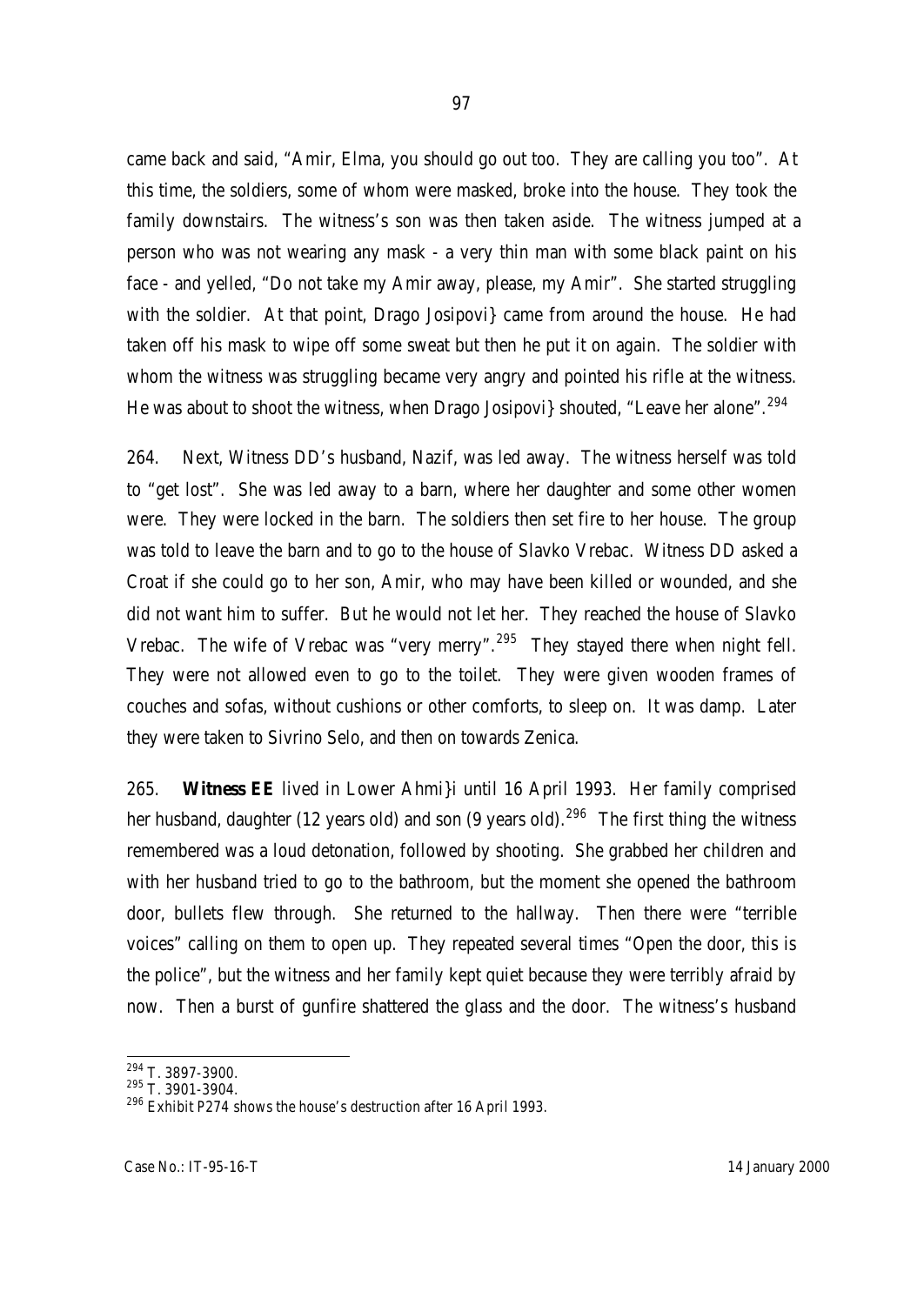unlocked the other door. She saw soldiers in full military uniform. She recognised the soldiers as the accused Vladimir [anti}, Drago Josipovi}, as well as Zeljo Livanci}, Marinko Katava and Karlo Cerkez. Vladimir [anti} and Zeljo Livanci} were in camouflage uniform, with the HVO patch and helmets. They took her husband away, whereupon she heard a burst of gunfire. She never saw or heard from her husband again. As her husband was led away he said, "Don't kill my wife and children". The husband was in the clothes he slept in, namely an under-vest, underwear, vest and short pants.

266. One HVO soldier, Stipo Alilovi}, was left to guard her and her children as they went and stood in the corner. Then the other soldiers came back and stared at her and the children. Stipo Alilovi}, holding a grenade, said "What do I do with this grenade?" Zeljo Livanci} told her and her children to "get lost". The witness's mother had also been evicted from her house and was crouching outside, suffering from burns. The witness then went with her mother and two children to hide in a shed. She saw various soldiers around, some of whom were jumping from her verandah. Her house was on fire. She and her mother ran back into the house and managed to put out the fire with a hose. She then ran back and joined her children in the shed. But then her house was again set on fire with incendiary bullets and began to cave in. At this point, the witness saw soldiers outside Ramiz Ahmi}'s house saying, "Come out you balijas so that we can cut your throats. Come out you balijas, we're going to slaughter you".<sup>297</sup> She heard Ramiz Ahmi} telling his wife to come out and saw his house on fire.

267. The witness and her children stayed in the shed until dusk. There was shooting the whole day. Some soldiers came up to the shed, including Drago Josipovi} and Anto Papi}, both in full military gear. They called her out of the shed. Drago Josipovi} said, "Your shed is going to be set on fire now". Drago Josipovi} then told them to go to Anto Papi}'s house, where there were other Muslims, ostensibly for their own safety. She said she did not dare go and asked them to escort her there, which they did. At Anto Papi}'s house, the witness saw men, women and children who were crying, describing how their

 $\overline{a}$ <sup>297</sup> T. 4077-4106.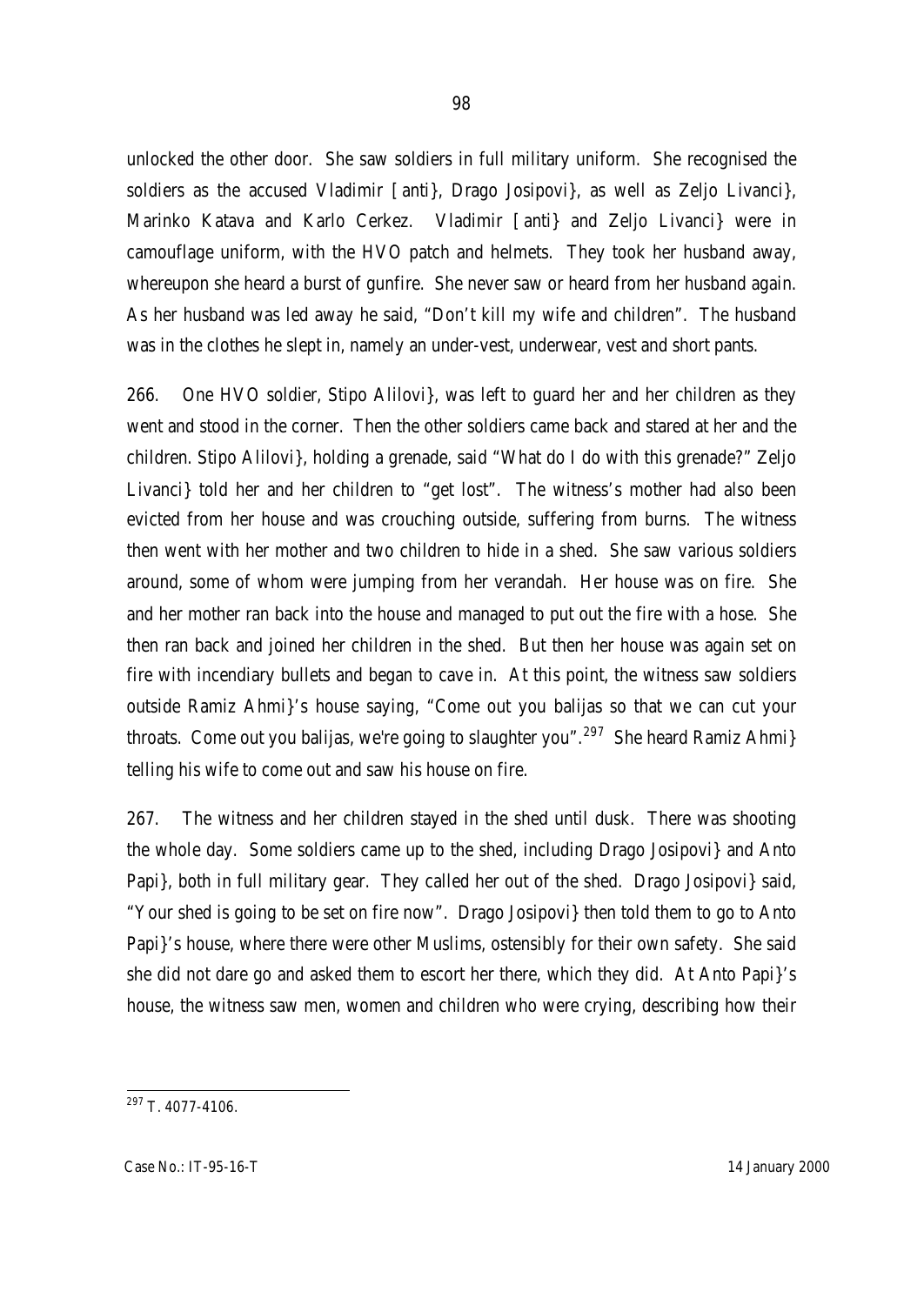loved ones had been killed. Drago Josipovi} said, "Ah, Musafer has been killed too". Muslim men were sent out to go pick up their dead.<sup>298</sup>

268. Subsequently **Witness EE** was told to leave Anto Papi}'s house and to go in the direction of Zume. She ended up in a house in [anti}i which was a sort of camp. There were Muslims there, full of fear, who had learned of their relatives who had been killed. At one point, two HVO soldiers came in and selected the men from the group, took them out and – as it later emerged – pursuant to orders, killed them.<sup>299</sup> Fatima Ahmi asked Nika Plavci} what had happened to her husband, Hasim. He told her, "Orders were issued and they were all killed". Then the witness had to go by foot to the Dubravica school where she stayed until 1 May 1993. At the Dubravica school, Usta{a propaganda was prominently displayed on the walls, including the sign of the black legion of the Usta $\{a, \frac{300}{2}\}$ 

269. **Witness FF** was awoken at around 5.20 a.m., by two loud detonations. Her husband got up and woke the children. The witness looked out of a window and saw Muslim houses on fire. A bullet came through the window. Then her father-in-law and mother-in-law were at the entrance to their house. A voice told them, "If there are any men in there, they should come out". They left the house. She saw her brother-in-law standing in front of his house. A group gathered. She heard five shots from the shed. It all went quiet after that. A soldier said, "This is Alija Izetbegovi}'s fault for the war breaking out". The witness went to the cellar of Zdravko Vrebac. Women were there

 $\overline{a}$ <sup>298</sup> T. 4109-4120.

 $299$  T. 4126-4128: "Two HVO soldiers entered the room. They had the black socks over their heads with just slits for the eyes. All you could see were their eyes. One of them was fairly tall, the other one was a little shorter in build, and as we knew him personally, we concluded that it was Nika Plavci}. We called him Nika  $\land$ , that being a picture, and he was a photographer, in fact. ... As Fatima was in the corner with her husband, Ahmi} Hasim, he said, "You, you, you, you, you, let's go". Fatima jumped up and hugged Hasim, and she said, "Please don't take him away. He has a bad kidney and he has to have dialysis. Please don't take him away". "Don't worry about that," they said, "He'll be cured very quickly". Ramic Zenur, his brother Amir, and Mr. Engineer Helug Munir went out. A little boy from Loncari, he was fairly tall and thin, he managed, as the door was here, and the women had lined up against this door, when he left, he hid behind the women and crouched down. And that's how he stayed. He stayed alive by crouching and hiding behind the line of women. … Q. Did Hasim and the other Muslim men who were taken, did they return at any time? A. No, never".

 $^{300}$  Shown in Exhibits P277 and 277A., T. 4129-4138.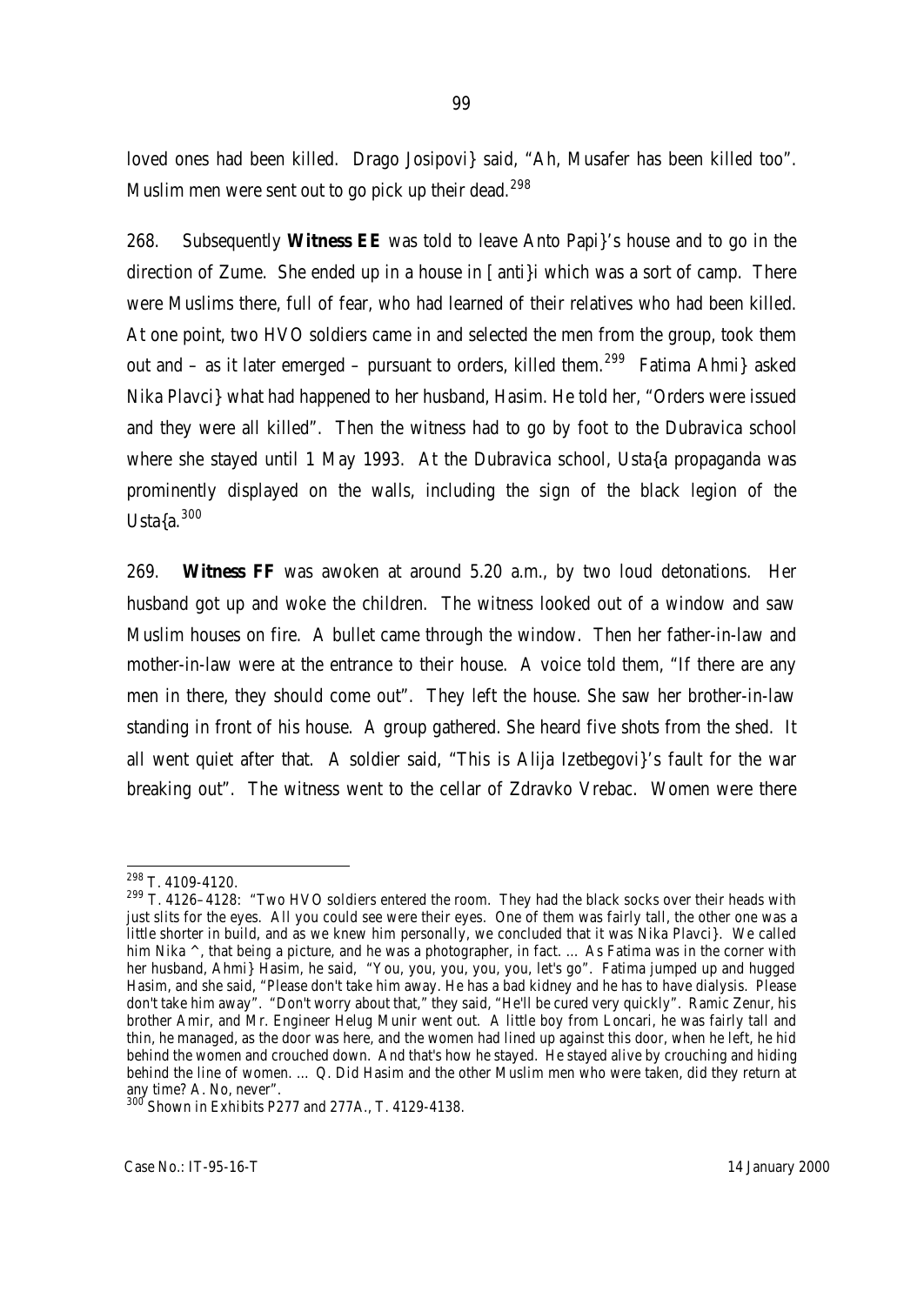crying, saying that their husbands and sons had been killed. She stayed the night there. Later she fled, eventually reaching Zenica.

270. **Witness GG** was 28 years old and living with her father (who was away on 16 April 1993), mother and sister on the upper storey of a 2-storey house in Ahmi}i (Zume). She was awoken by shooting. An incendiary bullet entered their living-room and set the sofa on fire, which she tried to put out with water. She tried to telephone for help but the telephone was not working. The witness moved with her family down to the lower storey, via the outside staircase. There they were seen by five armed soldiers, who harassed them by pushing them into the lower storey apartment and cursing their "balija mothers". One of the soldiers was Anto Furund`ija, wearing camouflage uniform with a Jokers emblem on his sleeve, and one black line painted on both of his cheeks. The witness was told to go out to call her neighbours and to see if there were any menfolk. She protested, as there was shooting outside but the soldiers told her and her mother to get out. As she left, she heard one soldier saying into a walkie-talkie, "Everything is going to plan". The witness's mother turned around at one point, whereupon a soldier fired a burst of gunfire at her feet to make it clear to her that she had to keep going.

271. Witness GG walked in the direction of [anti}i. She saw Muslim houses burning. She also saw a soldier pouring something from a canister and flames rising in another part of the house. The witness then stayed at Mira's house. That evening, a Croat neighbour came by and said that it was not safe to stay there and that she should go to her daughter's house. That neighbour and her husband stayed the whole evening with them for their protection. The next day, the witness's mother went back to see her house, and after she had come back she told them that she had seen terrible things.<sup>301</sup>

272. The witness then had to move on to another house, where there were a lot of women and children, and a few men.<sup>302</sup> Anto Papi}, a Croat, was there as a quard, in uniform and with a rifle. While they were there, soldiers came in and took men out to kill

 $\overline{a}$  $301$  T. 4360. - "…, she came back all in tears, lost, she was trembling. Then we asked her what she had seen and what had happened. She said that the house had burned down, that she saw corpses in the yard, in our yard. She saw Muhamed Neslanovic's corpse there. Behind our house she saw Ibrahim Pezer's corpse, and in front of house, since she went in front of the house of Sefik Pezer, she saw his corpse too".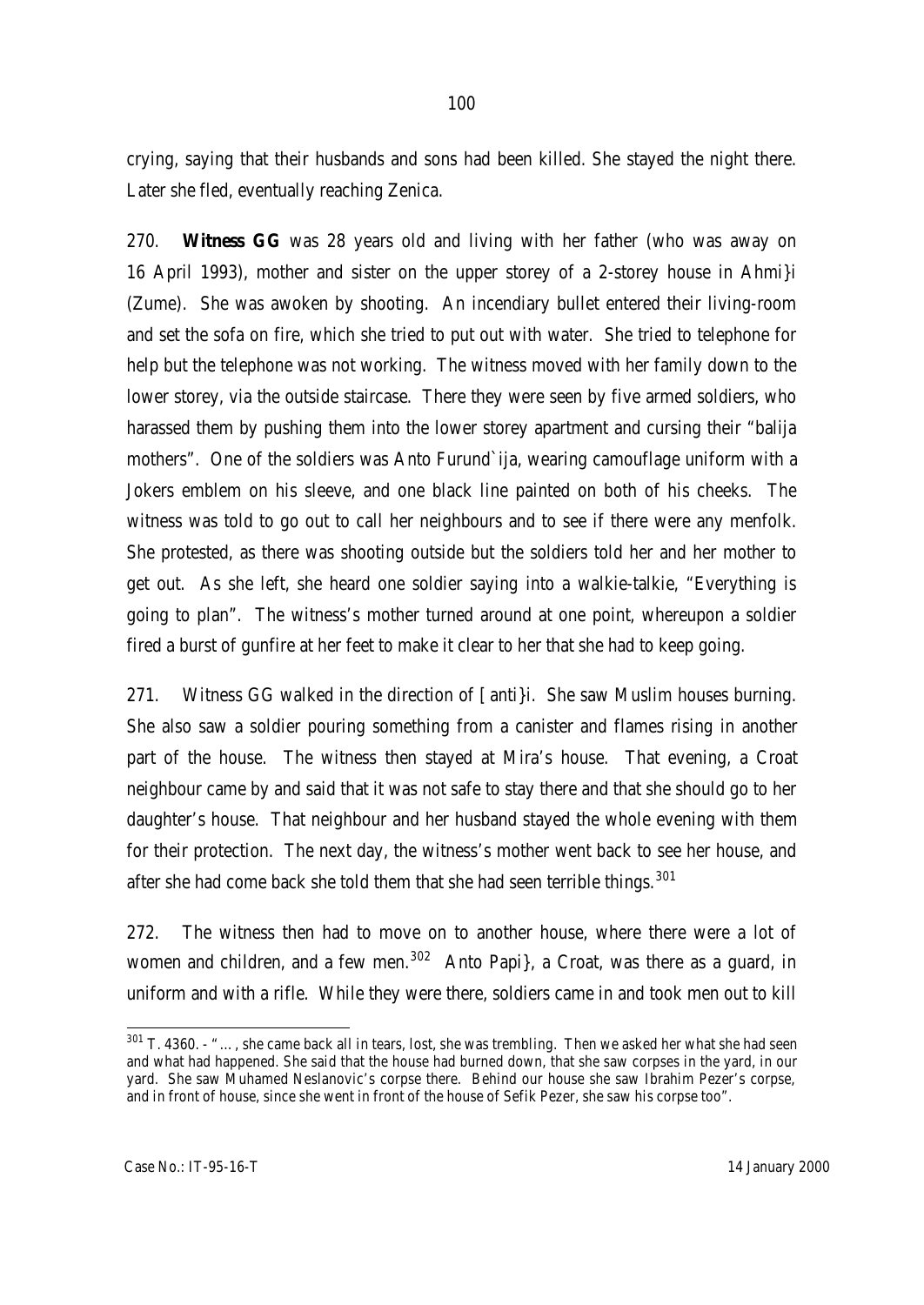them.<sup>303</sup> Then Nikica Plavci}, with a uniform and a gun, came and took them all to Dubravica school, where the witness was held from 18 April 1993 – 1 May 1993.

273. **Witness CA**, who was 58 at the time, heard a detonation at around 5.20 a.m., and immediately thought it had to be connected to what Dario Kordi} had said on the television the day before about waiting for orders. The witness called to her husband to get up. She saw four soldiers coming into her yard, in camouflage uniforms and carrying weapons. They stopped her and asked where her son and husband were. A soldier then threw a bomb into the larder. The witness noticed fire around her son's home. Then a soldier kicked down her door and said "I'll fuck your mother". Two other soldiers entered the house. One soldier took a lighter and set fire to the curtains. When she came back later, her house had burnt down.

274. The soldiers then told her husband to come out and got ready to kill him. The witness pleaded for mercy, and the soldiers let both of them go. They went to their son's house, being pushed along by a soldier with a rifle. There she found her son's children in tears. Her daughter-in-law said, "they're going to kill my children". The witness assured her that they would not. The youngest child was afraid, and said "they killed Dad". The witness went outside and saw her son, Fahran, lying there dead. A soldier said, "I didn't kill him. Alija killed him". The soldiers then said, "Go fuck yourselves". The witness and her husband went towards the La{va River.

275. The witness then saw Drago Josipovi} and Anto Papi}, both in camouflage uniforms and armed. Drago Josipovi} was crying, saying that the witness's deceased son had been like a brother to him. She asked him who did this, and Drago Josipovi} replied that it "must be some higher force" or somebody higher up. Drago Josipovi} arranged for the witness, her husband and grandchildren to be taken to Anto Papi}'s house.<sup>304</sup>

 $302$  T. 4362.

 $303$  T. 4362-4364.

<sup>304</sup> T. 4557-4577and T. 4592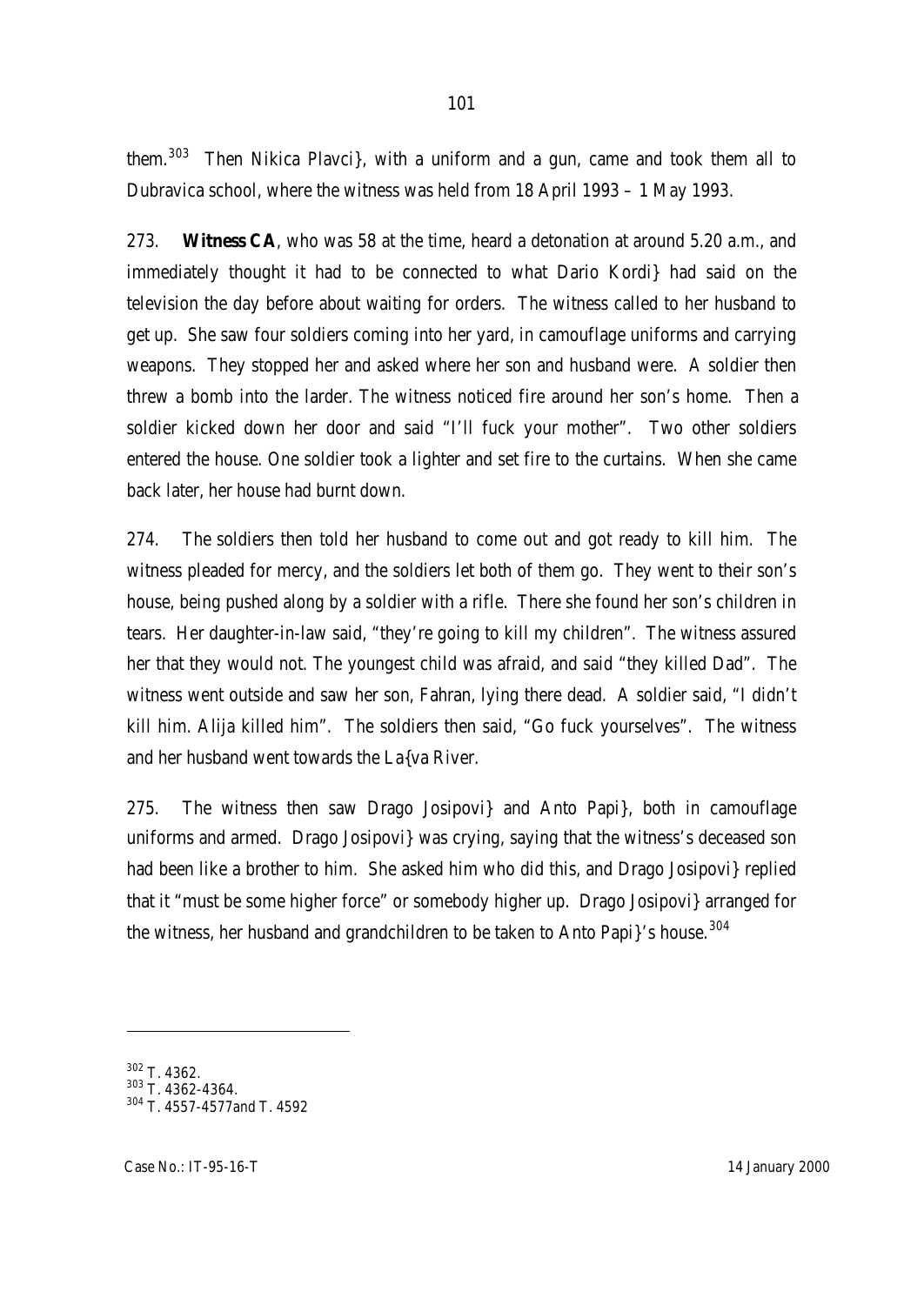102

276. Later Witness CA went back to her son's house to collect her son's things and chickens. There was a pool of blood where her son had lain. She asked Drago Josipovi} if she could live in the summer kitchen. Josipovi} replied "…. As far as I am concerned don't go anywhere. But people will come and kill you. I can't do anything, I can't save you. Go and follow your people". She then saw some soldiers, one of whom spoke into his radio saying, "Yes, the operation was successful, they're lying in front of every house like pigs". The soldiers then took away her husband. She tried to stop them but he was taken away with other Muslims. She insisted that a person she knew named Nikica Slikica, who was passing by, tell her what happened to her husband, and Nikica replied that "the order came and they were all killed. Don't even ask, they were all killed".<sup>305</sup>

#### (c) Burial of the Victims of the Attack on Ahmi}i of 16 April 1993

277. Scores of victims were buried in a mass grave in Vitez on 28 April 1993. **Stephen Hughes**, an UNPROFOR officer, was involved in this mass burial. Three Croat bodies and approximately 96 Muslim bodies were buried. He assumed they had died violent deaths, either from gunshot wounds or from mortar blasts. Of the 96 bodies, he could see only two with camouflage jackets. The rest were civilian males and females of a variety of ages. He also saw some small packages which contained either heads of decapitated bodies or children; he could not see inside the sacks so he did not know which. The burial in the mass grave went on all day and into the evening.<sup>306</sup> The details of the mass grave burial were fully corroborated by **Nihad Rehibi}**, a former member of the JNA, who organised the burial in Stari Vitez on 28 April 1993. Rehibi} testified that the bodies buried were received from the HVO, via UNPROFOR, who acted as an intermediary. The corpses were from the Vitez area, mainly from Ahmi}i. Ninety-four bodies arrived that day, although there were more bodies on the list compiled by the HVO.<sup>307</sup> Initially, the bodies would be examined before burial and an attempt made to verify their identities from documents, for example identity cards, found on the bodies.

 $\overline{a}$  $305$  T. 4565-4568.

<sup>306</sup> Exhibits P299, P300, P301, P302 and P303 show bodies being laid out for identification. Exhibit P299 is a general view of the burial site. Exhibits P295, P296, P297 and P298 show bodies being put into the mass grave. Exhibit P294 shows the mass grave after it had been filled. <sup>307</sup> Exhibits P307 and P307A are lists of persons buried.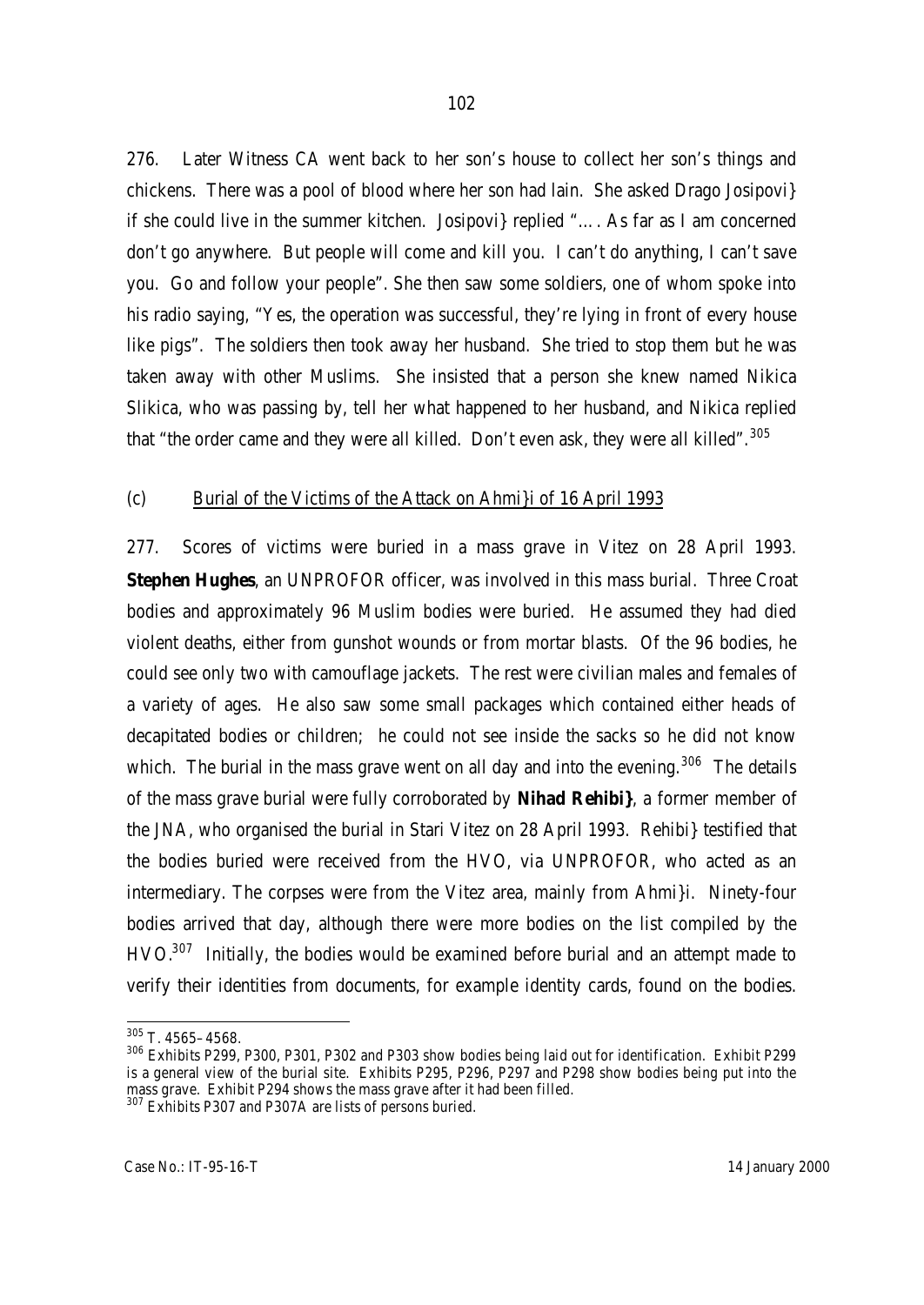However, as the day went on and darkness began to fall, they had to speed up the burials and the identities of the corpses could not always be verified and it was necessary to rely upon the HVO list alone. Some bodies were in a shocking state, with crushed skulls or knife marks on the necks. There were also a number of burnt or carbonised bodies. According to this witness:

"Among the bodies, there were very many women. They were aged from all -- I mean, from the youngest to the eldest, there were children of three months, a child of seven years of age, a 12-year-old child, there were old men of 70 and more".<sup>308</sup>

278. In May 1993, UNPROFOR brought additional bodies, which appear on the list of corpses, including the carbonised corpses of Naser Ahmi} (#95 on the list), 7 years old, Elvis Ahmi} (#97 on the list), Edina Ahmi} (#96 on the list) and 3 month old Sejo (#98 on the list).<sup>309</sup> Not all the bodies buried that day were from Ahmi}i, but at least 70 bodies were. Nor were all the people who died in Ahmi i buried in that mass grave.<sup>310</sup>

# (d) Detention of Bosnian Muslims Following the Conflict of 16 April 1993

# (i) Vitez Cinema

279. In Vitez, Muslims were detained in the local cinema following the attack of 16 April 1993. Defence witness **Zvonimir Cili}** testified that the conditions of detention of Muslim able-bodied men in Vitez cinema were worse than the accommodation usually provided, but not excessively poor and there was no mistreatment. For example, relatives were allowed to bring food to detainees. Other defence witnesses were equally reluctant to admit that Muslims were unlawfully detained and mistreated by the Croats after the

 $\overline{a}$  $308$  T. 4737.

<sup>&</sup>lt;sup>309</sup> Exhibit P309 is a video showing the burial. Exhibit P312 shows the names of some of the victims on the memorial: Sukrija Ahmi}, Meho Hrustanovic, Aziz Pezer, Sabahudin Zec, Rasim Ahmi}, Nazif Ramiza Ahmi}, Ramiz Seho Ahmi}, Musafer Pušcul, Fahrudin Ahmi}, Naser Ahmi}, Elvis Ahmi}; Edina Ahmi}, Sejo Ahmi}, Abdulah Mehmed Brko.

 $310$  T. 4792:  $\degree$ Q. I just want to clarify one last thing. This list does not contain, as far as you know, does it, the entire list of people who were killed in Ahmi}i on April 16, 1993, does it? A. Yes, that is correct. It doesn't contain all the names".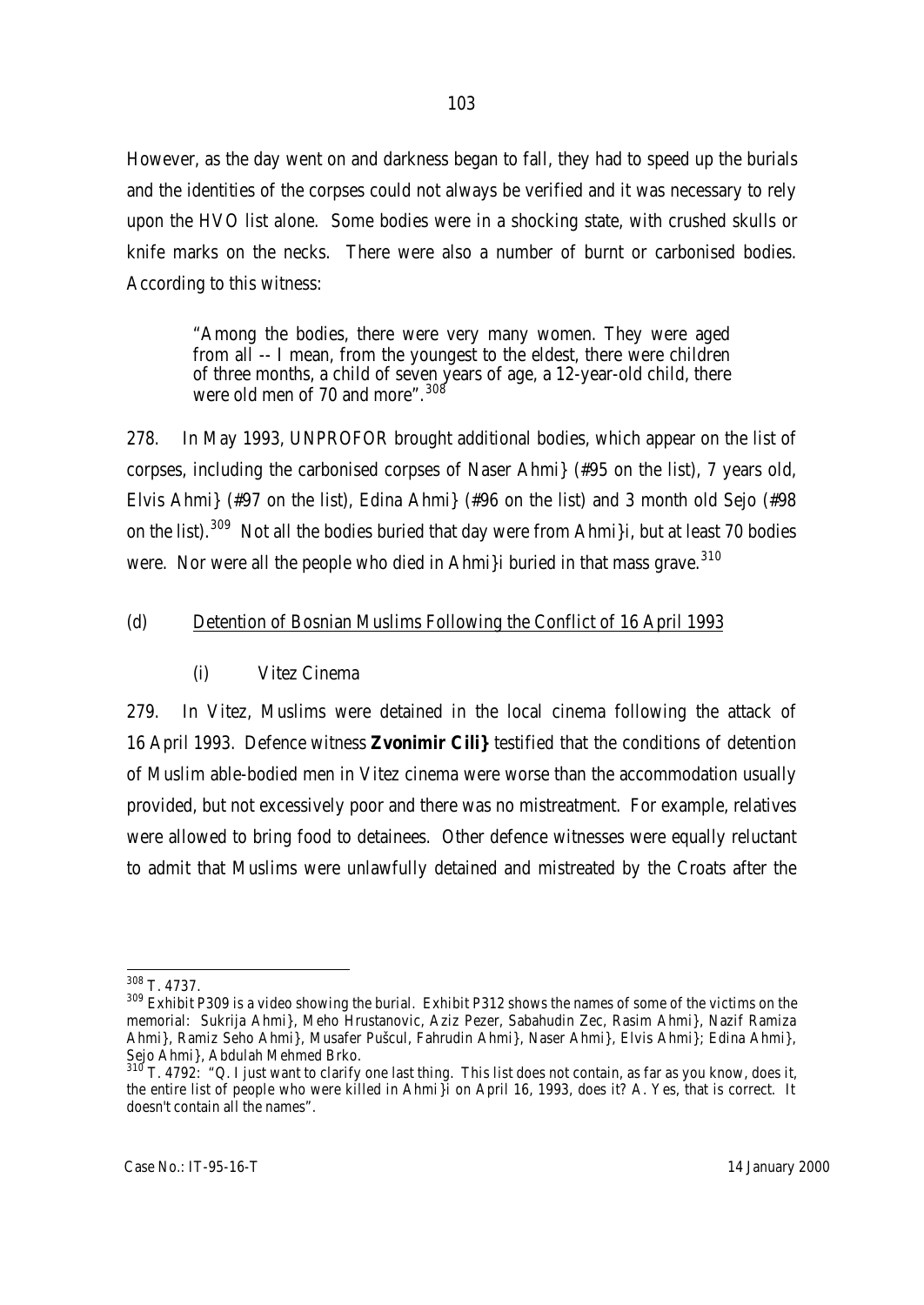events of April 1993.<sup>311</sup> They also pointed out that able-bodied Croats were detained by Bosnian Muslim forces, in Zenica and Mahala (Stari Vitez).<sup>312</sup>

(ii) Dubravica School

280. Those persons who survived the attack on Ahmi}i were moved to a prison camp which had been set up in Dubravica school, where they were mistreated and used, *inter* alia, to dig trenches in contravention of the laws of war.<sup>313</sup> Witnesses F,<sup>314</sup> J<sup>315</sup> and **Abdulah Ahmi**<sup>316</sup> spoke of rapes occurring at the Dubravica school. According to **Witness U**, the HVO was in charge of Dubravica school. 150-200 men, women and children, all Bosnian Muslims, were detained in a hall there. They were not free to leave. Witness U stayed in Dubravica school for six days, before he was evacuated by UNHCR because of his wounds.<sup>317</sup>

281. **Witness CA** spent ten days at Dubravica school, where horrible pictures were displayed showing the killing and raping of women.<sup>318</sup> The living conditions were terrible. Someone threatened to carve a cross into her forehead. Although she was not beaten, she said "there was lots of fear and we barely survived".<sup>319</sup>

# 2. The Case for the Defence

282. The Defence have argued that the Muslim forces planned and prepared for attacks on the Croats – both in October 1992 and April 1993 – creating fear on the part of the

<sup>313</sup> **Lt.-Col. Watters**, T. 205-206.

<sup>311</sup> See, for example, **Vlado Alilovi}**, under cross-examination by the Prosecutor, T. 5586-5587: "Q. But you would concede, therefore, sir, that these numbers of Muslim persons were held in those locations and were not allowed to leave of their own will? A. Yes, I will agree. Q. Did you hear subsequently about such things as detainees being taken to the lines to dig trenches? A. No, I didn't hear that. Q. You didn't hear that? A. No. Q. Did you hear of the transfer of Muslim detainees to the Kaonik camp where they were further detained? A. No, I didn't hear about that. Q. Did you hear about searches and seizures in civilian apartments in Vitez during that period? A. No, I didn't hear about that at an official meeting, but this is possible".

<sup>312</sup> **Vlado Alilovi}**, T. 5608-5609.

 $314 \overline{T}$ . 1401.

<sup>315</sup> T. 1872.

<sup>316</sup> T. 307.

<sup>317</sup> T. 3029-3031.

<sup>&</sup>lt;sup>318</sup> T. 4569-"So when we came up to that classroom it was horrible to see what was written on the pictures. There was a head drawn with the knife through the neck saying we will kill the balijas like this".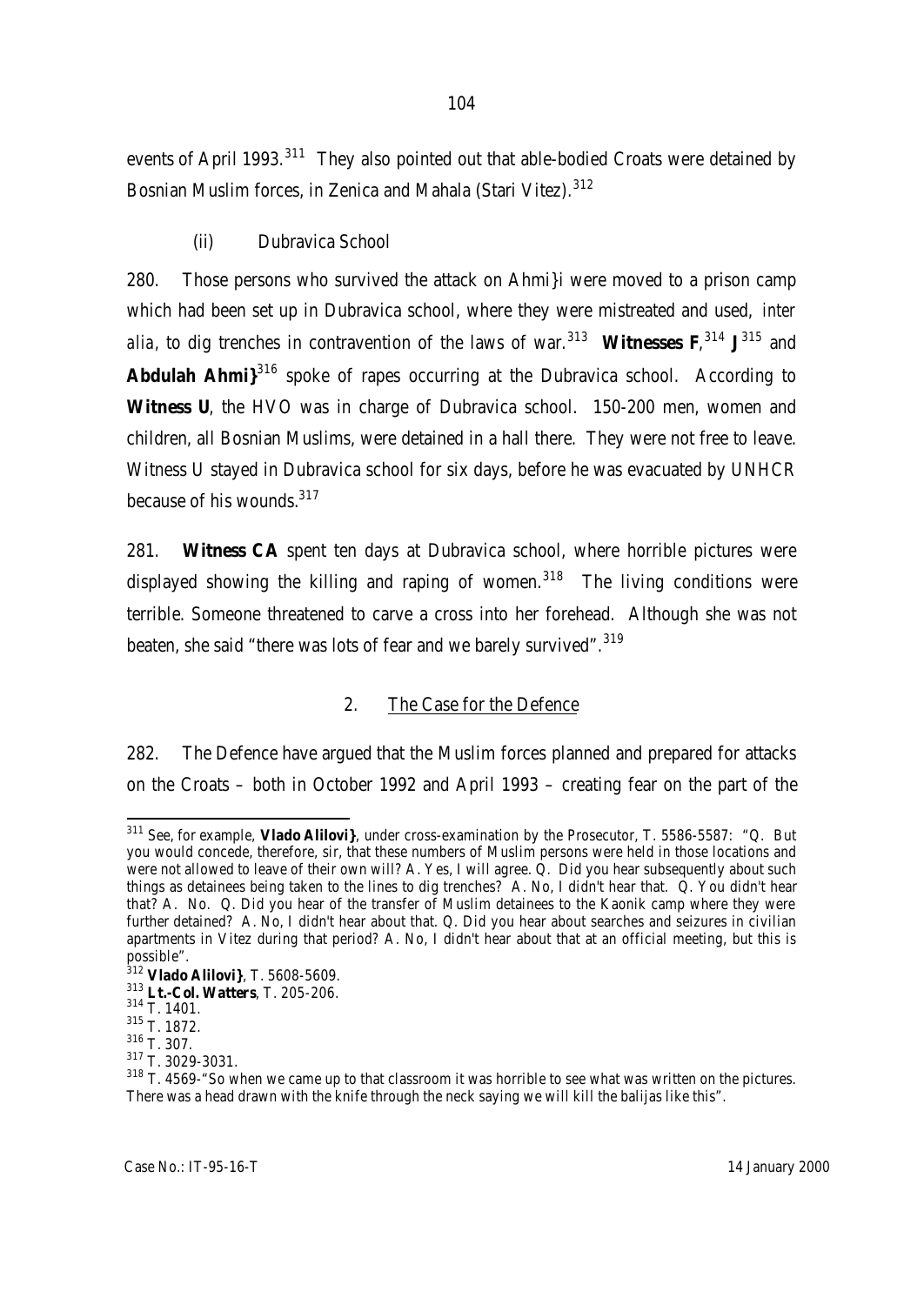Croats. By contrast, the Defence maintain that Croat forces – the HVO at least – did not plan, and were not prepared for, any offensive on 16 April 1993.

#### (a) Croat Unpreparedness for an Offensive on 16 April 1993

283. **Dragan Stojak** testified that the HVO was unaware of imminent armed conflict in Vitez on 16 April 1993. On 15 April 1993, he was at the Information Centre, while his family – his wife, two children and mother - was in Mahala, in Stari Vitez, which was under the control of the BiH army. There were only five Croatian houses in Mahala. Therefore if he, who worked in the information centre, had known there would be hostilities in Mahala, he would have taken his family out and evacuated them to the Croatian part of Vitez. However, **Ivan Taraba** recalled seeing a bunker built, presumably by Muslims, in Mahala, on the outskirts of town, a few days before the conflict of 16 April 1993,  $320$  which would have warned Croats in Vitez of the possibility of an impending conflict. **Dragan Grebenar**, who worked under Mario Cerkez, the commander of the Vitez brigade, testified that, when he spoke to Mario Cerkez on 15 April 1993, there was no mention of a possible conflict. He said that the Bosnian army launched an assault on 16 April 1993 from the direction of Kuber and Zenica, but that the Croats were unaware that such an assault would be launched.<sup>321</sup> Witness DA/5 worked for the staff of the Muslim-dominated Territorial Defence of Vitez from May-June 1992. She noted, however, that the other Croats were, little by little, leaving the Territorial Defence. She felt that she was being by-passed and that information which she ought to receive as part of her job was being withheld from her, simply because she was a Croat. On one occasion, she was told to leave a meeting of the command of the Territorial Defence because she was the only Croat there.<sup>322</sup> She stated that the HVO Vitez brigade had not even begun to be organised on 16 April 1993. When the conflict did break out on

<sup>319</sup> T. 4570.

 $320$  T. 8745.

 $321$  T. 6052: "Q. And you had no knowledge of a specific attack or intended attack coming from the Bosnian army prior to being shelled on the morning of the 16th, had you? A. No, no, we hadn't noticed a thing and we hadn't received any kind of information from anyone that there would be an attack that morning. Q. You were completely surprised when the shelling occurred? A. Exactly that way".  $322$  T. 5633-5636.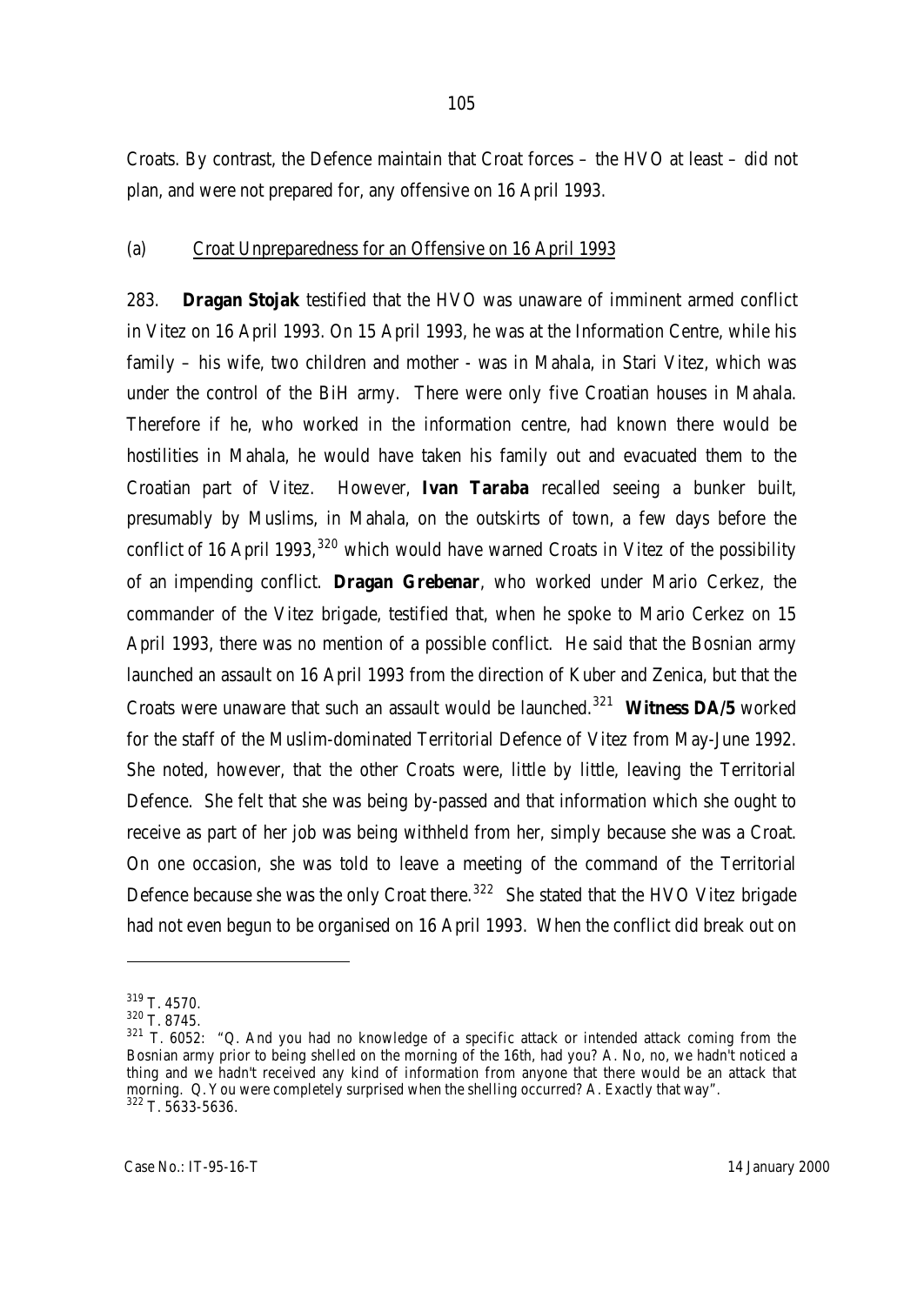that day, she was sent home, despite her important organisational role in deploying officers to the front line.<sup>323</sup>

284. The Prosecution suggested that this picture of HVO unpreparedness did not fit with HVO directives from Dario Kordi} and Tihomir Bla{ki}, which had been produced in evidence as exhibits and which placed Croat units on a "higher state of readiness".  $324$ An order entitled "Combat command" dated 16 April 1993 (Exhibit D38/2), 0130 hours, had been presented to Zvonimir Cili}. This order, which warned of the threat of incursion and attack on Vitez itself from "enemy (extremist Muslim forces)", was signed by Tihomir Bla{ki} and was addressed to the commander of the HVO brigade in Vitez, Mario Cerkez. The order stated that the task of Cerkez's HVO forces was "to occupy the defence region to block the villages and prevent all entrances to and exits from the villages". The order went on to state: "In the event of an open attack by the Muslims, neutralise them and prevent their movement with precise fire from P/N (small arms). Time of readiness at 0530 hours on 16 April 1993". Exhibit P336, a report prepared by Zvonimir Cili} on the night of 16-17 April 1993, refers to the "… regrouping of Muslim forces, whereby we could conclude that they will make an attempt at a breakthrough from the direction of Vrhovine in the [anti}i-Ahmi}i direction … We are doing our best to thwart these intentions". However, **Zvonimir Cili}** stated categorically that the crimes committed in Ahmi}i were not committed by members of the Vitez brigade. No Croatian official ever said which individuals or unit were responsible. There were different theories as to who did it. In his report, though, he referred to what happened in Ahmi}i as "combat".

 $\overline{a}$  $323$  T. 5472-5743:  $"Q$ . In that case, Madam, how can we understand that, on the 16th of April, you were at home at a crucial moment for the HVO, when it was apparently in an armed conflict, exposed to a very violent offensive, and you, you were at home? A. Yes, that is exactly right. I was at home. Regardless of the fact that I held a very responsible post, I basically had not started to carry out these duties fully. I simply -- I assume that the people in the brigade command were also taken by surprise by the situation, and I simply at that moment, in order to do something, somebody had to help me to do that. In order to structure the brigade, in order to mobilise. I assume, when the conflict broke out, everybody thought that this was something of a small scale and it would stop in a few days and we would continue to work, so I don't know".

<sup>324</sup> Exhibit P343. See also **Witness Rudo Kurevija**, T. 5890–5891.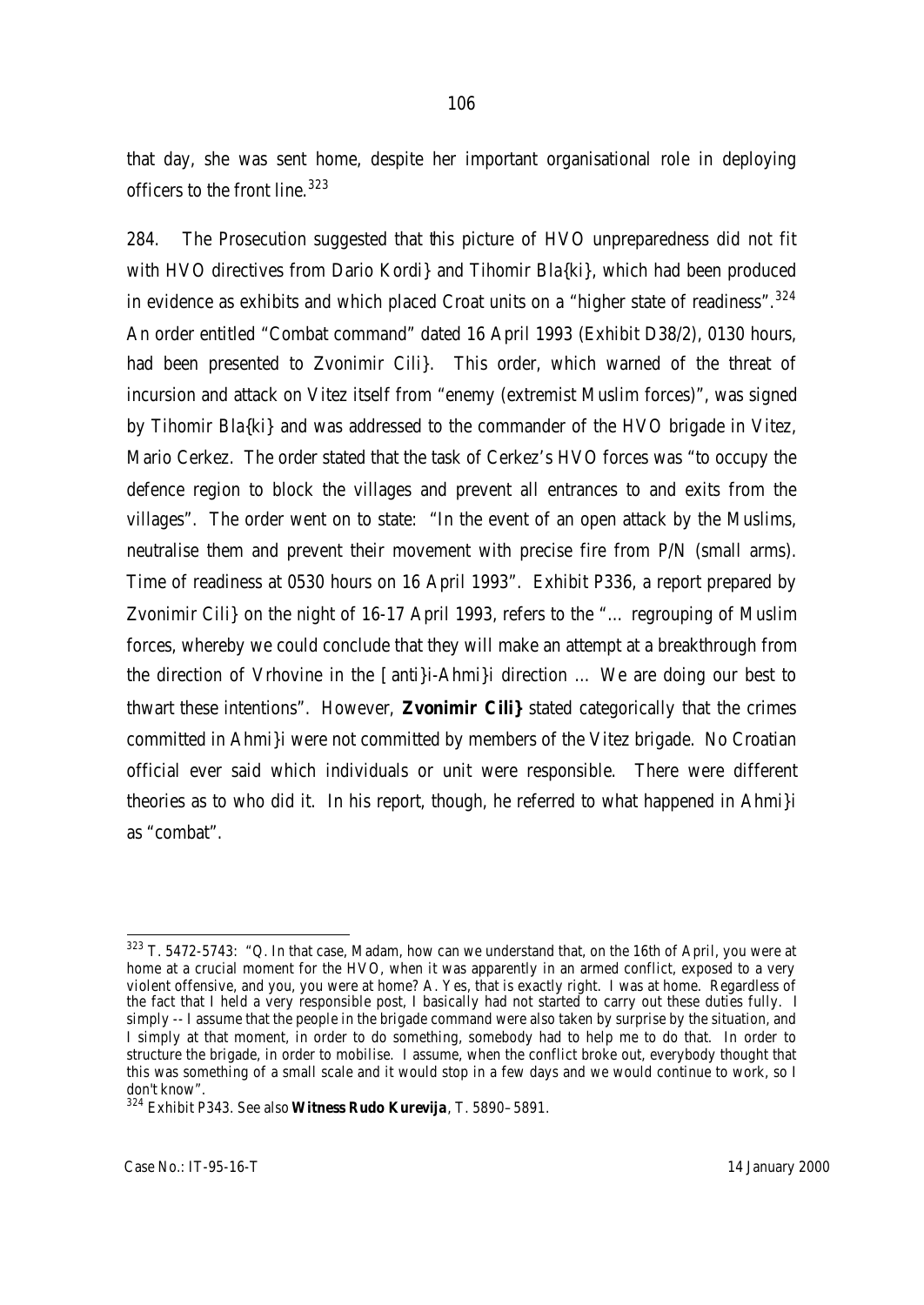107

#### (b) Bosnian Army Offensive on Kuber on or around 16 April 1993

285. The Defence has also submitted $325$  that Muslim forces initiated offensives around Kuber – an elevation in the vicinity of Vitez - on 15 April 1993. Several witnesses testified to this effect: **Zvonimir Cili}**, **Dragan Grebenar**, <sup>326</sup> **Rudo Kurevija**, 327 **Ljuban Grubesi}**, <sup>328</sup> **Dragan Stojak**<sup>329</sup> and **Anto Plavci}**<sup>330</sup> .

286. **Anto Plavci**} testified<sup>331</sup> as to a Muslim attack on Jelinak on 15 April 1993. Jelinak, Loncari and Putis are all on the slopes of Mount Kuber. Jelinak consisted of approximately 100 households – 50 Muslim, 50 Croat. Putis has about 80 households, 20-30% Croat. Loncari has about 70-80 households, comprised of Muslim as well as several Serb or orthodox households. Bakija was inhabited exclusively by Croats and there were about 20 households. These villages are directly adjacent to Ahmi}i.

j  $325$  T. 5034

 $326$  T. 6080-6081.

<sup>&</sup>lt;sup>327</sup> T. 5890-5891: "A. On the 15th of April I was at home. Yes, I was at home. In the evening -- this was already in the early morning hours of the 16th of April, the commander called me to the command office by telephone, called me to come to Stara Bila. I think this happened between 2.30 or 3.00 a.m., and all the other members of the command arrived there too. We received information that an attack by the Muslims was expected, and then on that day in the evening of that day, the attack on Kuber took place against HVO positions. The Muslims carried out this attack. So that an attack was expected, and I was instructed, together with the commander of the platoon in my village Mali Mosunj to establish a line of defence in between the houses facing the Muslims. So that's where I went, together with the commander. I engaged some men. We established points among our houses as the border of our houses and Muslim houses. [...] A. Upon my arrival at the command, I think Slavko was there and two more members of the command staff. I think Marinko came later. The commander verbally told us all the information, that he had received orders from the command of the brigade for lines of defence to be set up, and also, he informed us that an attack by Muslims was expected, as well as information that already in the evening hours an attack was carried out by Muslims in the region of Kuber. We were also told at that time that the commander of the Zenica HVO, Zivko Toti} had been arrested, together with his escort, that four members of the escort were killed, and I think there was an eyewitness, a Muslim, that Zivko was still being detained". <sup>328</sup> T. 6243–6244.

<sup>329</sup> T. 6307-6308: "The elevation of Kuber is on the crossroads between Busovaca, Vitez and Zenica, and it is very important because it dominates the entire valley, and from it it is easy to exercise control over the entire town of Vitez and along the communications line between Vitez and Busovaca, and it's also easy to reach Zenica from there. Q. Are you aware of the fighting on Kuber in April of 1993? A. Yes. I mostly heard about it and I also read reports of the civilian structures. There was sporadic fighting on the 15th of April in Kuber, and later, of course, it intensified during the 16th and the 17th, and according to Civil Defence reports, there were four persons killed in that area. Q. Did you know any of the persons who were killed? A. Yes, I did. I knew Mr. Livancic".

 $330$  T. 6915.

 $331$  T. 6918–6919.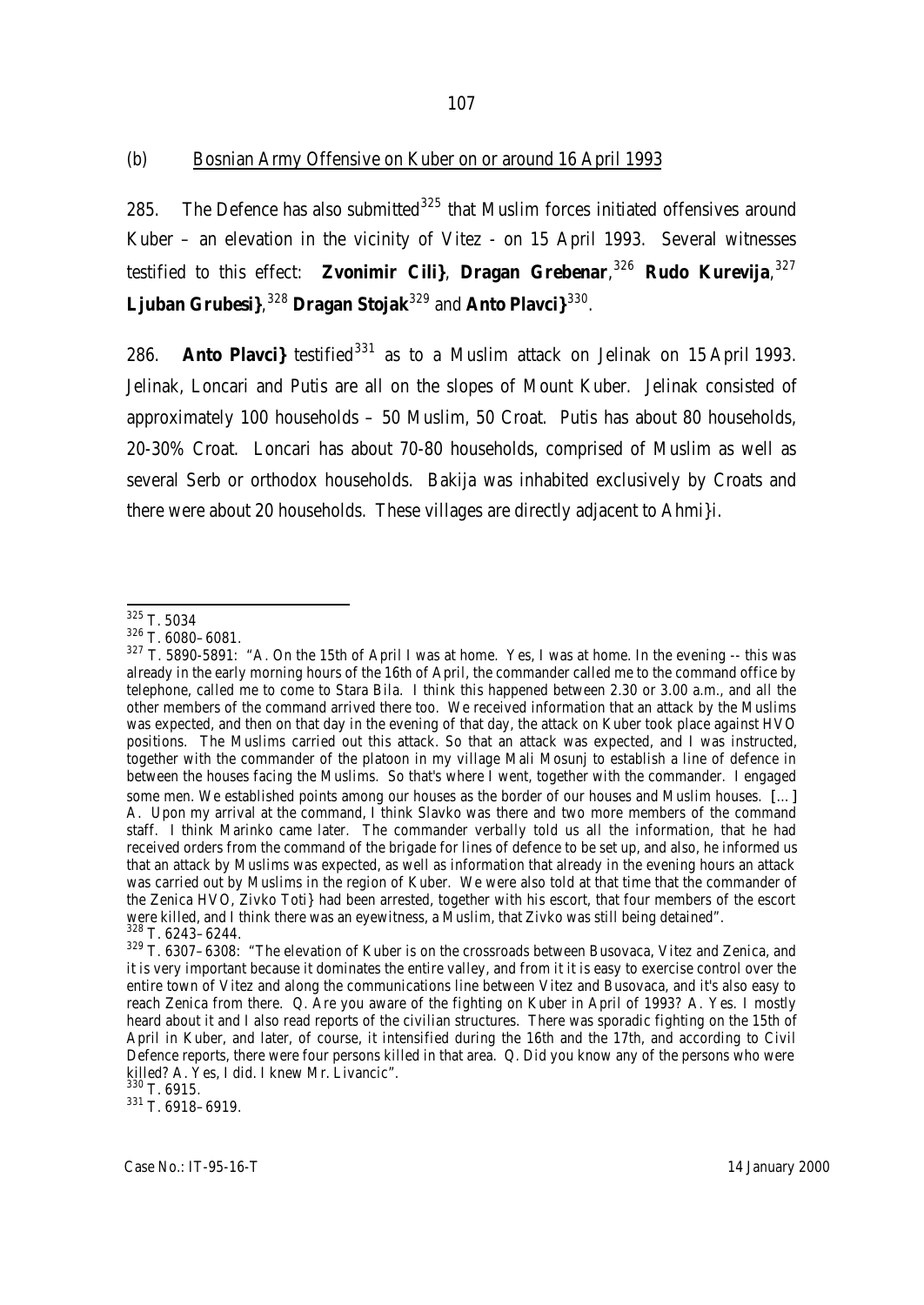287. Plavci} testified that the HVO had control of Kuber in 1993, but that there were BiH forces nearby and members of the Territorial Defence. On 15 April 1993, there was shooting from the Kuber area, which resulted in the wounding of some HVO members from Jelinak, who were evacuated. The witness heard that the BiH army had attacked the HVO from Zenica.

288. On 16 April, the fighting in Kuber intensified. The village of Jelinak came under fire from mortar shells. The village was surrounded and the only escape was toward Kaonik. People started fleeing Jelinak on 16-17 April 1993 – there had been fighting all night. On 17 April, the shooting was from all directions, and very close. All the Croats fled towards Kaonik, apart from two old men, one of whom was killed, whilst the other lost part of his leg from an explosion.

289. The BiH army took control of Jelinak on 18 April 1993, and it has been under Muslim control ever since. The same is true of Putis and Loncari. While Muslims who fled the conflict have returned, the Croats have not.

290. When the witness went back to his house in Jelenak on All Saint's Day, he saw that all the Croat houses had been burnt, and that they were abandoned and destroyed. The witness further pointed out that in Jelinak, it was the Croats who kept pigs, not the Muslims, who traditionally do not keep pigs. Thus if pigs were killed in Jelinak,  $332$  a plausible inference is that they were killed by Muslim forces. The witness also heard that Muslims had set houses in Putis and Bakija on fire around 18 April 1993. He, the witness, has not returned to his house to this day. The Prosecution submitted that his testimony was consistent with the whole Kuber area being one big battle-zone between Croats and Muslims, rather than one-sided "ethnic cleansing". 333

<sup>332</sup> See for Poculica, for example, **Dragan Grebenar**, T. 6066.

<sup>333</sup> T. 6934–6935: "Q. In fact, would it -- to the best of your knowledge, Mr. Plavcic, wasn't there, in fact, just the area becoming a large battle zone with damage to both Croatian and Muslim properties? A. That is correct, that on the 18th all houses in the village of Jelinak and Putis, in Putis the Croatian houses and in the village of Jelinak all the houses were burning on the 18th, that's what I heard in Busovaca that all the houses were on fire".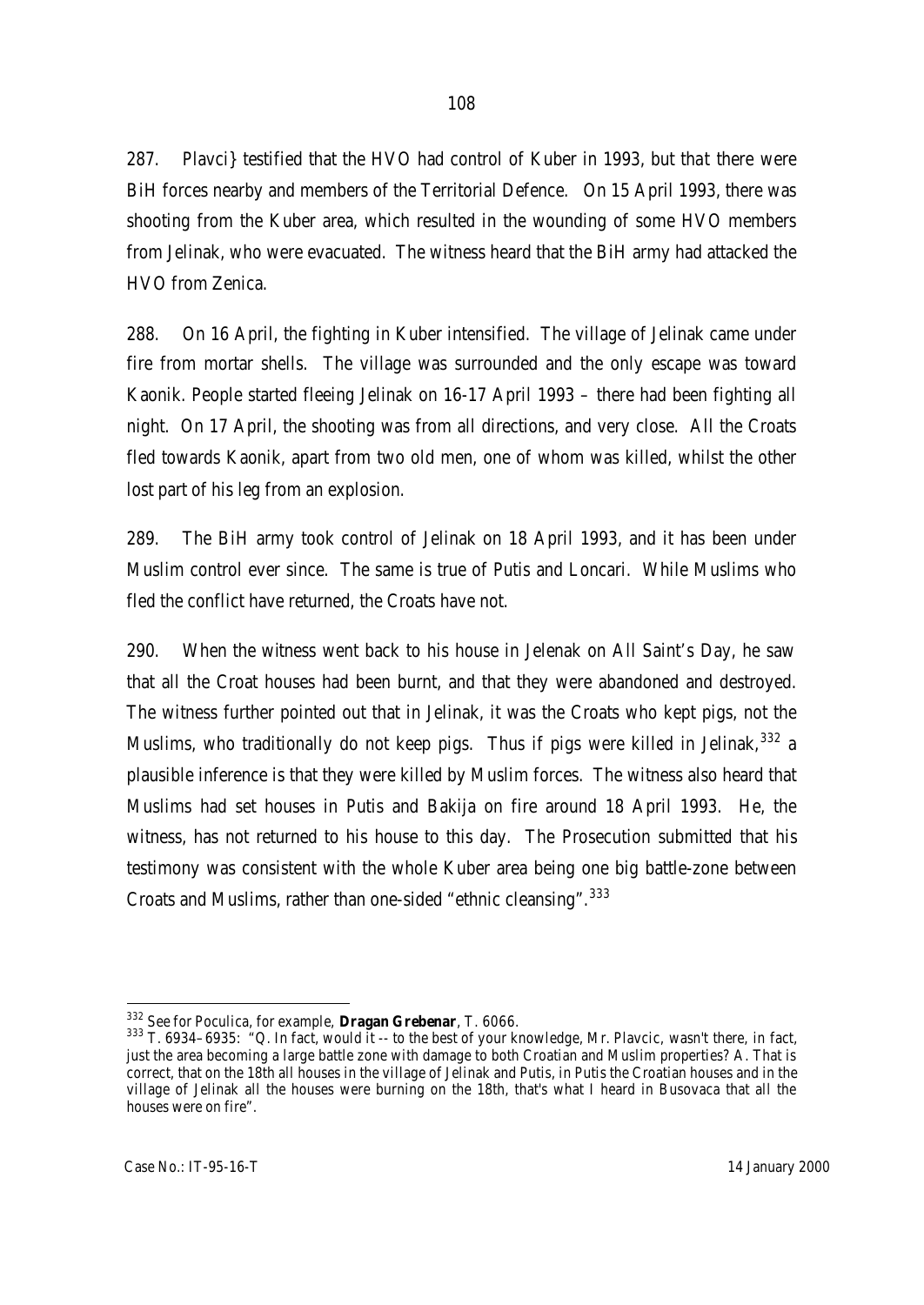# (c) Bosnian Army Attacks on Croatian Villages in the Vicinity of Ahmi}i on 16 April 1993

291. The Defence further argues that the Bosniacs attacked the villages of Poculica, Krušcica, Brdo, Sivrino Selo and Bukina Kuca (Kuca) on 16 April 1993. The following witnesses testified concerning this: <sup>334</sup> **Vlado Alilovi}**, <sup>335</sup> **Rudo Kurevija**<sup>336</sup> and **Zeljko Papi}**. 337

292. **Dragan Grebenar** testified<sup>338</sup> that Poculica was shelled by the Muslims on 16 April 1993. Poculica was a village bordering on Ahmi}i with a majority Croat population, surrounded by Muslim villages. Prnjavor and Vrhovine were exclusively Muslim, whereas the upper part of the village of Poculica was mixed and the lower part of the village was populated exclusively by Croats. On 16 April 1993, around 5 a.m., a Croat woman called villagers to warn them that Poculica would be attacked by the Muslims from Vrhovine, Prnjavor and Veternica.<sup>339</sup> Subsequently, the witness testified, Poculica was shelled. The witness then heard the Hodža from the Mosque declaring, "Croats, you have five minutes to surrender or there'll be a slaughter".<sup>340</sup> The Muslims entered the village and the Croats tried to flee. The witness evacuated his house, under very heavy fire and was hit by shrapnel. He then reached Krizancevo Selo. One Croat was killed "in action", whilest other Croats were taken prisoner by the Mujahedin and killed by them. $341$  All forty-two Croat houses, in the lower, Croat part of Poculica were burned down. Some houses were also burned down in the upper part of the village and towards the border with Visniica.<sup>342</sup>

<sup>336</sup> T. 5930–5931.

 $\overline{a}$  $\frac{334}{100}$  T. 5380.

 $335 \text{ T}$ . 5500.<br> $\overline{)}$ . 5608–5609.

<sup>337</sup> T. 6601-6602.

<sup>338</sup> T. 6017–6020.

<sup>339</sup> T. 5948-5961.

<sup>340</sup> T. 5979.

<sup>&</sup>lt;sup>341</sup> Anto Kristo was killed in action, apparently by a sniper within the village; the witness's neighbours Pero Papi}, Ivo Vidovi} and Jozo Vidovi} were killed while prisoners, T. 5994-5995. A Muslim from the village was also killed on 16 April 1993.

 $342$  The burnt houses are shown in videotape D60/2. The English translation is D60A/2, and the Bosnian-Croatian-Serbian ("B/C/S") translation is D60B/2.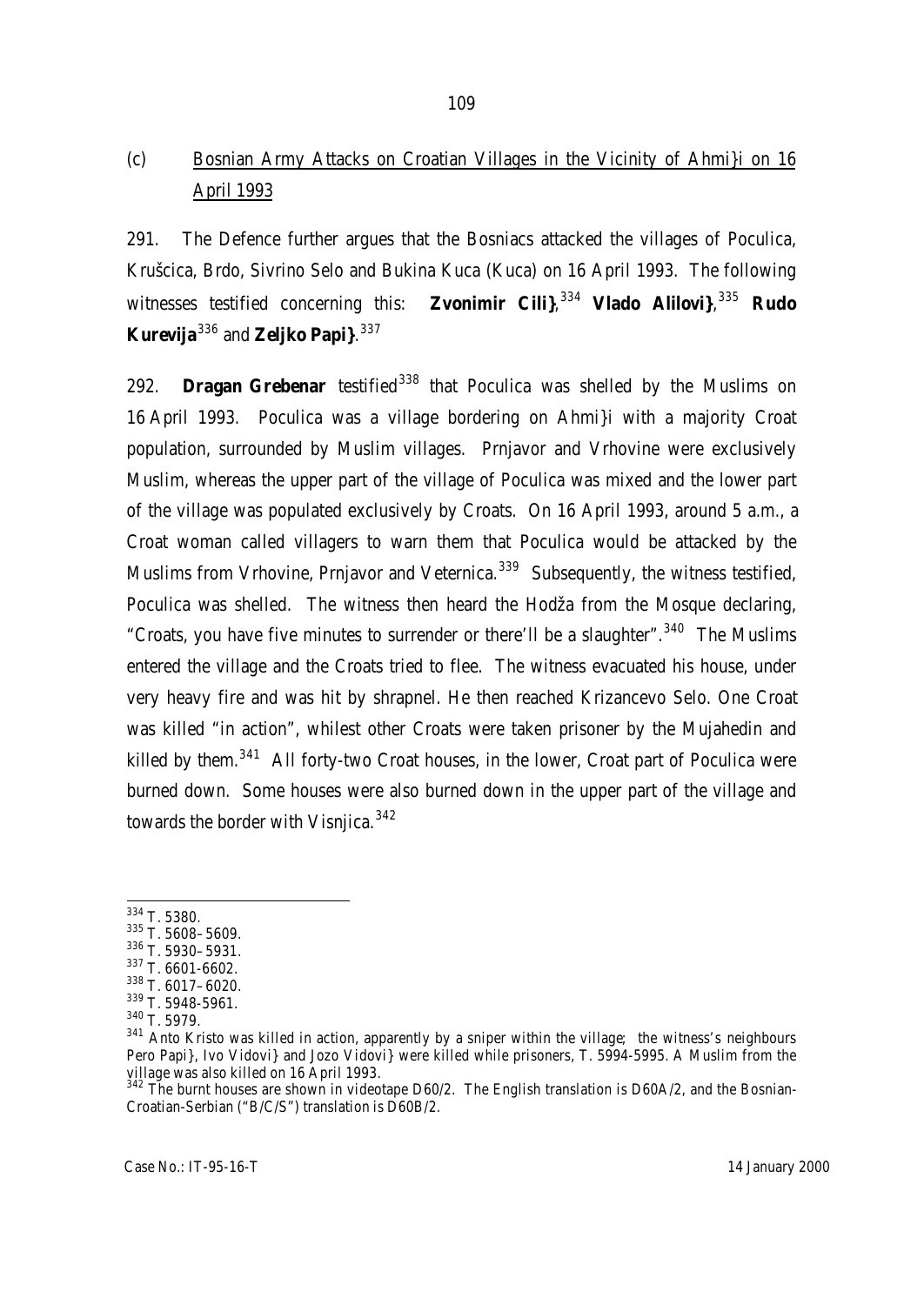293. **Grebenar** testified that no Croat houses have since been rebuilt in Poculica nor have any of the 400 Croats who lived in Poculica returned after having been evacuated on 16 April 1993.<sup>343</sup> However, he did not himself see any Muslim soldiers on 16 April 1993 in the lower part of the village nor did he see where the shelling of his village came from; he relied on what people told him to form his opinion that the shelling came from certain Muslim positions; from trenches which had been dug around Tolovici.

294. The witness also admitted that his house had been burned down about a week after the attack of 16 April 1993, and therefore that the Croat houses might have been burned down later in reprisal for the massacres and destruction of property committed against the Muslims in Ahmi}i.

295. The witness testified that the Mujahedin forced Croat captives to dig trenches. He also admitted that he heard that the Croats made Muslim captives do the same.<sup>344</sup>

296. **Zeljko Papi}** also testified concerning the "ethnic cleansing" of Croats by Muslims in Poculica. On 16 April 1993, around 5.30 a.m., the witness was awoken by large explosions coming from the direction of Vitez. He went and hid in his basement with his family.<sup>345</sup> He could not identify who was shelling whom.<sup>346</sup> During the attack, the witness saw armed soldiers going around "clearing" the Croat houses. He believed from the insignia that they were Muslim armed forces.  $347$ 

297. The Croats were ordered out of their basement with their hands up. Some old people were left in the basement, where conditions were terrible. The witness's grandmother, who was over 80, died there. The others were marched in a column to Prnjavor. There the witness was imprisoned in the Community Centre. The army and

 $\overline{a}$  $343$  T. 6017.

<sup>344</sup> T. 6066.

<sup>345</sup> T. 6572-6573.

<sup>346</sup> T. 6601-6602: "Q. … throughout that particular period when you heard these detonations, for the most part you could not identify who was firing at who or from where, would that be correct? A. I was not able to identify them, no. I just heard detonations from the direction of Vitez, but I did not know what was happening".

 $347$  T. 6574. "At that moment uniformed soldiers of the Muslim nationality, in groups of about five to six men, there were quite a few groups made up of five to six men, and they took control and surrounded the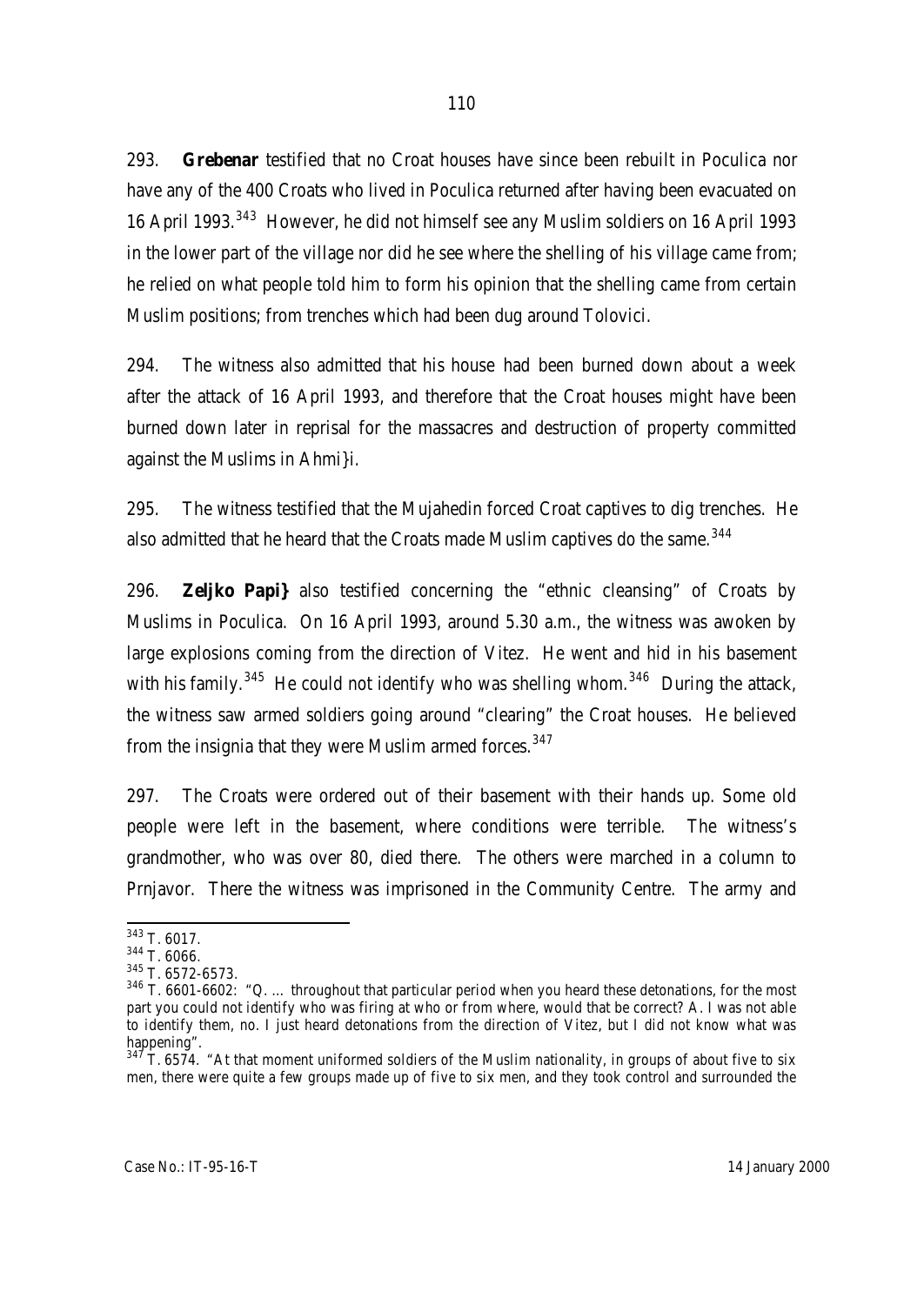police took him from there to dig trenches in Sivrono Selo. The Croats were occasionally used as human shields against shooting from the Croatian side.

298. The food and conditions at the community centre were terrible – the detainees had to lie on a concrete floor and there were insufficient blankets for the thirty people incarcerated there. They had to lie down in their clothes. They were often provoked by the soldiers. One soldier beat them up and made them shout Muslim prayers.

299. On 23 or 24 April 1993, in the community centre the witness was shot and was eventually taken to hospital, where he stayed until 13 May 1993 when he was exchanged.

300. The witness never returned to Poculica because Muslim refugees were now living in the Croat houses there. The Catholic church and graveyard in Zvisda were desecrated – the chapel was burnt, the gravestones broken.

301. The witness declared that he had seen foreign Mujahedin on 16 April 1993.<sup>348</sup>

# (d) The Attack on Ahmi}i

(i) The Eve of the Attack – 15 April 1993

a. The Kidnapping of Zivko Toti} and the Killing of his Escorts

302. In addition to the attacks on the villages, the kidnapping of Zivko Toti} and the killing of his bodyguards on 15 April 1993 is said to have had a disruptive effect on relations between Muslims and Croats. Toti} was the head of the HVO Military Police in

Croatian houses, and their tactics were first to throw devices which led to strong detonation. From these explosions you could hear glass being shattered and things being destroyed in the houses".

 $348$  T. 6592-6593: "Q. And how did you know they were Mujahedins? A. Well, they didn't hide the fact. They had the scarfs that they wore. They did not understand Serbo Croatian and they were dark skinned compared to us that is. But, as I was born there, I knew, at least by sight, all the locals, including Poculica and Prnjavor from Vrhovine and Vjetrenica and further afield as well. Q. Did they instil fear in the Croats? A. Yes. Q. In what way did they do this? A. Well, they made us afraid of them because when they would pass by our houses, they would very frequently express their type of greeting, and other forms of religious exclamations. So that part I understood".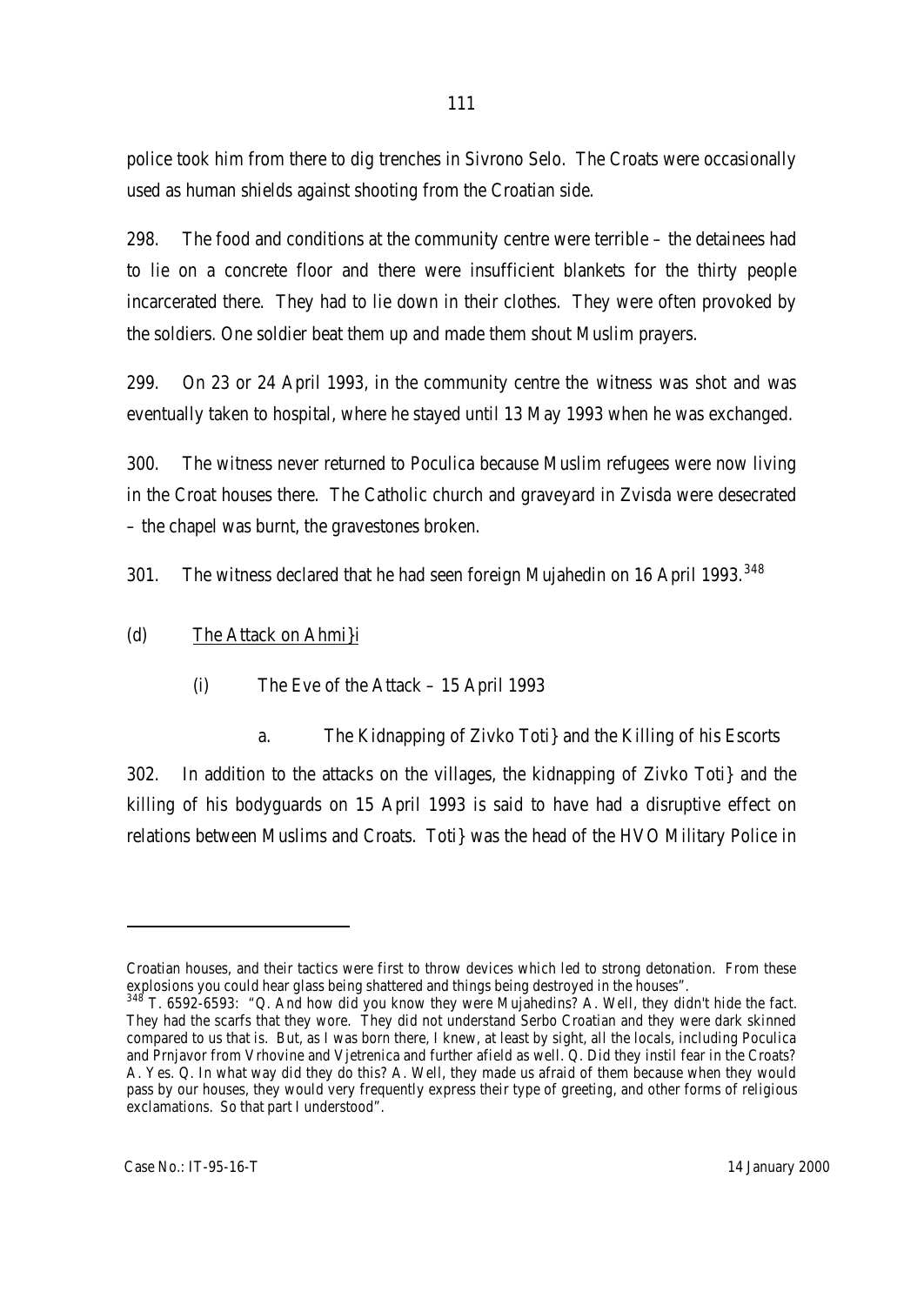Zenica.<sup>349</sup> Four or five of his bodyguards were killed during his kidnapping, allegedly by Muslim forces.<sup>350</sup> Toti} himself was, however, eventually released.<sup>351</sup>

#### b. 15 April 1993 in Ahmi}i

303. According to the Defence, and contrary to the assertions of Prosecution witnesses, there were no harbingers of the attack on Ahmi}i on 15 April 1993. Defence witnesses stated that everything was as normal that day. One witness (**DC/1,2**) described how her children went to school as usual, and that she went to Ankica Kupre{ki}'s house to greet her upon her return to the village after being in Germany where, again, everything was normal.<sup>352</sup> Most defence witnesses testified that they were not aware of the impending conflict.<sup>353</sup>

304. **Ankica Kupre{ki}** returned from Germany to Ahmi}i on 15 April 1993, following reports from her husband that the situation in Bosnia had returned to normality. She said there were no real fears of a Muslim offensive in Vitez at the time, even though she had heard about the Toti} kidnapping incident, and had seen a lot of Muslim roadblocks *en route* to Ahmi}i. That night people came to visit her and the party went on until midnight. No Muslim neighbors visited her but the witness did not know why this was so. During the conversations of that night, nobody mentioned any possible danger.<sup>354</sup> **Gordana Cui},** who visited Ivica and Ankica Kupre{ki} that night, also testified that there was no discussion of an imminent attack.<sup>355</sup> **Mirko Saki}** testified that the men at the party did speak about the problems in central Bosnia, including the kidnapping of Commander Toti}.

<sup>349</sup> **Lt.-Col. Watters**, T. 147.

 $350$ The videotape showing this episode is D34/2 the Croatian translation, D34A/2, and the English translation D34B/2.

<sup>351</sup> **Jadranka Toli}**, T. 6156-6158.

<sup>352</sup> **Witness DC/1,2** , T. 8523.

<sup>353</sup> **Ljubica Milicevi},** T. 7305; **Zdenko Raji},** T. 7402; **Dragan Vidovi},** T. 8403; **Zdravko Vrebac**, T. 7817-7818*.*

 $354$  T. 7860-7862.

 $355$  T. 8154:  $"Q$ . So when you were in that room where everyone was, what was the discussion about? Were they talking about that there's going to be a war tomorrow, they need to cleanse Muslims from Ahmi}i, or were they discussing some other topics? A. Well, these were just casual topics. We remained in Ivica's house for a short while".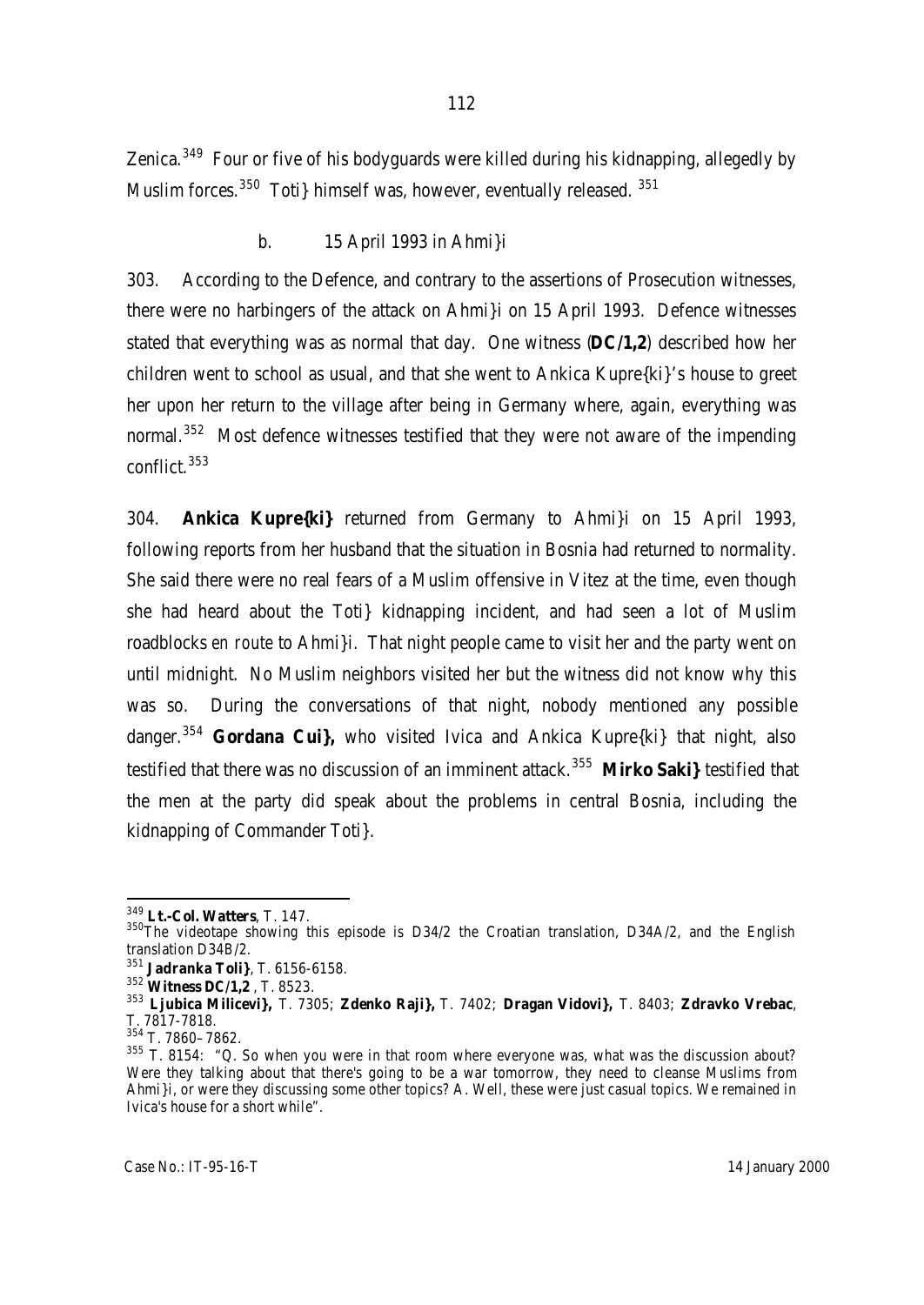305. **Ivica Kupre{ki**},<sup>356</sup> the husband of Ankica Kupre{ki}, picked up his wife at the airport on 15 April 1993. He was warned of the tensions caused by the Toti} kidnapping on 15 April 1993 when he passed through HVO and BiH army roadblocks. He arrived home around 6:30 p.m., and subsequently the above-mentioned gathering took place at his home until around midnight.

306. **Niko Saki}** testified that he had no idea that there would be an attack on 16 April 1993, otherwise he would have warned his Muslim neighbours.<sup>357</sup>

(ii) That the Attack on Ahmi}i was not Planned by the HVO in Advance

307. The Defence have called witnesses to prove that the HVO had no foreknowledge of the attack which was launched on 16 April 1993.

308. **Witness DA/5**, who at the relevant time was working to organise the HVO's Vitez brigade testified that on 15 April 1993, she had heard no mention of an imminent attack by the HVO.<sup>358</sup>

# (iii) The Attack as a Military Operation

309. In contradiction to the depiction of the Ahmi}i massacre as the product of a Muslim assault for which Croat forces were unprepared, the Defence has at the same time argued that Ahmi}i was of strategic value, and therefore a legitimate military target. **Vlado Divkovi}** said that Vitez was of strategic value to the BiH army, in particular because of the Vitezit factory, of which he was the manager, which supplied both the HVO and the BiH army in 1992-1993 with *materiél* such as casings.<sup>359</sup> Similarly, it would have been very dangerous had the Vitez factory been shelled or fallen into enemy hands.<sup>360</sup>

 $\overline{a}$ <sup>356</sup> T. 7961-7967.

<sup>357</sup> T. 8312–8313.

<sup>358</sup> T. 5715.

<sup>&</sup>lt;sup>359</sup> T. 5795: "Q. Do you consider Vitez to be of particular significance for the BiH army because of this strategically important factory? A. That is quite evident. There can be no question that it was an extremely important locality strategically". See also Exhibit D55/2 (invoices). <sup>360</sup> T. 5812-5813 and T. 5836-5837.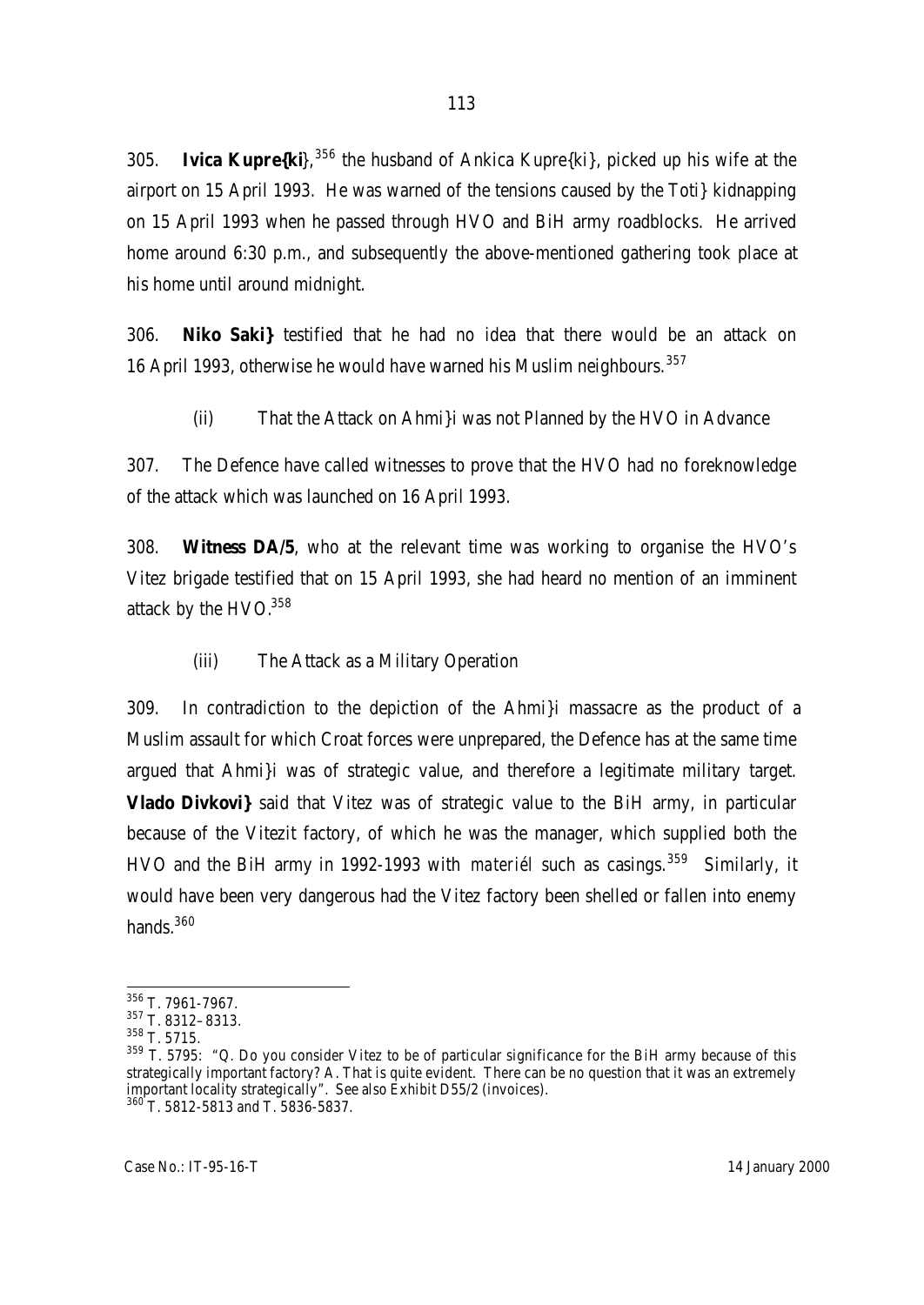310. The Defence denied that Ahmi}i was targeted because of its religious significance. **Zvonimir Cili}** stated that Ahmi}i was not special in terms of Islam. If anything, the town was known merely as being more urban than other villages in the area.<sup>361</sup>

(iv) Bosnian Croat Eye-witnesses to the Events in Ahmi}i of 16 April 1993

311. A large number of defence witnesses have been called to testify as to what happened in Ahmi}i on 16 April 1993. While the Muslim inhabitants of Ahmi}i uniformly relate a story of violent eviction from their houses and the murder of their loved ones, the Croat inhabitants have a different, but equally uniform, account of the conflict. The Croat inhabitants of Ahmi}i were generally warned of an impending attack in the very early hours of 16 April 1993, if not earlier. **Dragan Vidovi}** explained that around 2-2:30 a.m., on 16 April 1993, he had a telephone call from Nenad [anti} saying that there was a problem and he should go to the house of Jozo Livanci}. When he arrived there, various people were already gathered. Ivica Vidovi}, who was in charge of civil defence in Ahmi}i-[anti}i-Pirici, said that there was some information that the Muslims were about to attack and that the Croats should take themselves and their families to a safe place.<sup>362</sup> Dragan Vidovi then went and woke up various Croats and told them to go to the shelters. He took his family to the shelter in Niko Saki}'s house.

312. **Ivica Kupre{ki}** was awoken by Dragan Vidovi} at 4 a.m., and warned of a possible attack by the Muslims; he was told that he should take his family to a shelter. He woke his wife, Ankica Kupre{ki}. She packed some clothes and food and left for the shelter at about 4:55 a.m. She went to the house of Dragan and Jelena Trajanovski (the so-called Vrebac shelter). She was one of the first to arrive there. Mirjan Kupre{ki} arrived five to ten minutes later, pushing his sick mother in a wheelbarrow, accompanied by his wife and their two children. Zoran Kupre{ki} also came to the shelter. **Ankica**

 $\overline{a}$  $361$  T. 5252.

<sup>362</sup> T. 8424-8425*:* "Q. Can you tell us what Ivica Vidovic, Jevco, told you what (sic) to do? A. He explained that there was some problems, that it was possible that we would be attacked by the Muslims, and that I should go and tell my family and my other neighbours and that I should take them to shelters. He told me, since it was on my way, to drop in to Niko Sakic's house and tell him that he should do the same in his area, to do what I was to do in my area".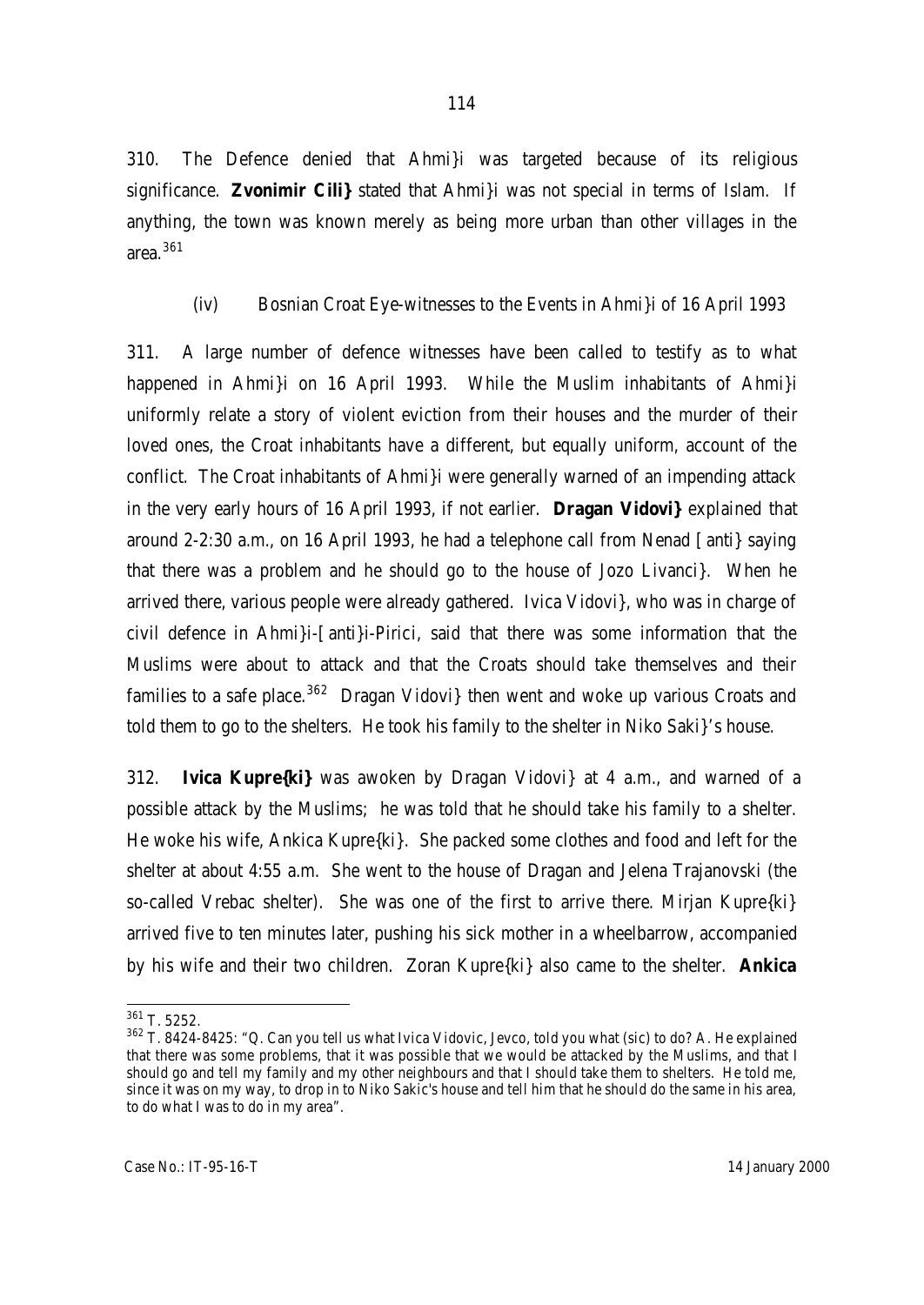**Kupre{ki}** stayed there until 17 April 1993 when she was evacuated to Donja Rovna.<sup>363</sup> She was told the conflict was the result of an attack by the Muslims on Mahala. According to the witness, the shooting continued on 17 April 1993 as well<sup>364</sup>; in other words, it went on for two days.

313. **Ivica Kupre{ki}** returned to his house after having taken his family to the shelter, and he could see smoke and flames everywhere. He saw soldiers going in the direction of Vlatko Kupre{ki}'s house. He also saw Zoran Kupre{ki} and Mirjan Kupre{ki} evacuating their families. He hid in a boiler room near the Kupre{ki} houses. Two soldiers ran in, one in black, one in a camouflage uniform.<sup>365</sup> The soldiers told him to run to his house to get brandy for them. They said they were Jokers.

314. **Milutin Vidovi}** was awoken at 4.30 a.m., on 16 April 1993 by his father. He thought it was a false alarm as there had been many before. All his Croat neighbours were gathering in front of his house. Zoran and Mirjan Kupre{ki} passed with their families, moving in the direction of Zume, and then returned. After the shooting started, the witness, Zoran Kupre{ki} and others went in the direction of a depression below the Kupre{ki} houses referred to as Dolina.<sup>366</sup> Several local Croats are alleged to have spent most of the day there, including Milutin Vidovi}, Zoran Kupre{ki}, and Mirjan Kupre{ki}.<sup>367</sup>

315. After about fifteen minutes in the depression, the group of men saw smoke rising from the direction of the Kupre{ki} houses. Between 9 a.m. and 10 a.m., Zoran Kupre{ki} and the witness went to see their families. They stopped by Milutin Vidovi}'s house first and went to the cellar. Milutin Vidovi} saw his and other families there. Zoran Kupre{ki}, Mirjan Kupre{ki} and Milutin Vidovi} then went in the direction of

 $\overline{a}$  $363$  T. 7871: "Q. Then when did you leave this shelter and where did you go to? A. Then they told us that the Muslims, the Mujahedin had barged into Krtina Mahala, and many women and children down there were running. They were crying and screaming, and they were barefoot and hardly -- they hardly had any clothes on. [...All] these people who ran out of Krtina Mahala were evacuated to Donja Rovna". <sup>364</sup> T. 7875–7876.

<sup>365</sup> T. 7979-7980: "They had automatic rifles with them, and they had rounds of ammunition and several hand grenades. They had black bands over their foreheads, and they had paint on their faces. One of them had an M-48 rifle slung over his shoulder".

<sup>366</sup> T. 7493. **Witness BB,** T. 3821**.**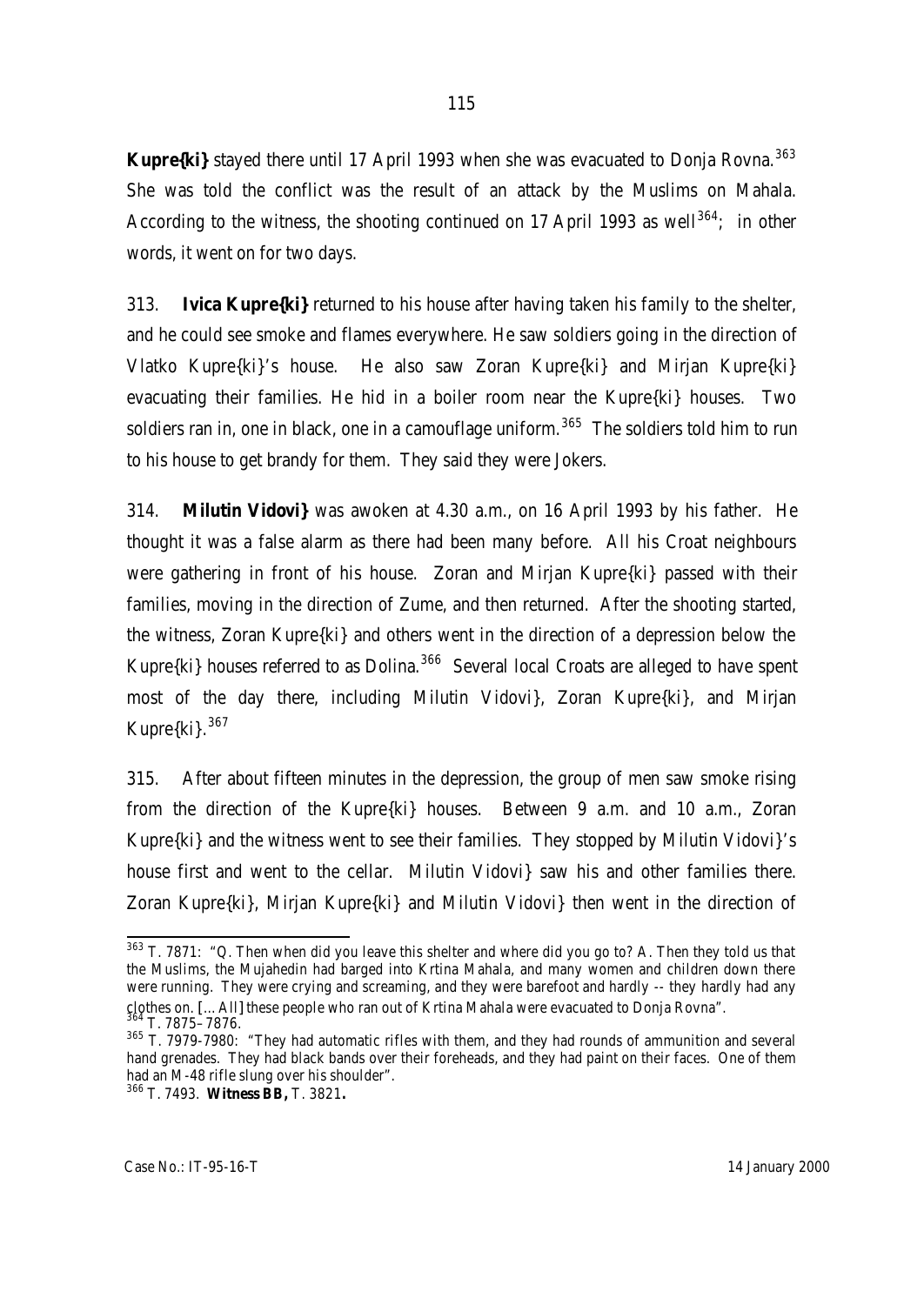Zume to see the Kupre{ki} families. They met Anto Vidovi} on the way, who told them that one of their friends, Fahran Ahmi}, had been killed and "Mirjan Kupre{ki} literally started to cry, because they played in the band together and they were practically inseparable". 368

316. On 18 April 1993, the group in the depression was taken by military policemen to some sort of front line in Pirici to dig trenches. It was the first time that they saw that the Muslim houses had been burnt down and that there were dead Muslims. Enver Sahi} was one of them. Zoran Kupre{ki} cried because they had been friends.<sup>369</sup>

317. Croat inhabitants of Ahmi}i who had not been warned earlier of the impending conflict stated that they had been woken around 5:30 a.m., on 16 April 1993 by heavy gunfire. According to Croat witnesses, the gunfire apparently came from the direction of Busovaca and Ahmi}i.<sup>370</sup> Ivo Vidovi} went out to the street where he could see people fleeing and he asked them what was going on. They replied that Muslim units had attacked Ahmi}i and that they were fleeing to a shelter. He fetched his family and also went towards a shelter.<sup>371</sup> Ljubica Milicevi also took her children and left her house, first towards the woods, and then to a shelter. Goran Males was woken up by his mother, who had heard the shooting. Realising the seriousness of the situation, Males went to

j

<sup>367</sup> See video produced in evidence by **Dragan Vidovi}** showing the depression (Exhibit D105/2, D106/2). <sup>368</sup> **Mirko Saki}**, T. 7628.

<sup>369</sup> **Dragan Vidovi}**, T. 8446: "Q. Did you talk with the Military Police who brought you up there? A. Yes. About 20 metres before we reached the place where we stopped, one of those two said to us to guard that line well, and I quote him: "Because if the Muslims break through that line they will do to you the same that we did to them". Q. When you say "we", who do you mean? A. Those two military police members". - The witness dug in there and stayed there until the end of the war. The group of armed soldiers that went by had white belts, so he assumed they were military police. All had their faces painted, apart from Mirjan [anti], a local whom he recognised. On 18 April 1993, they received instructions from the Military Police to dig trenches in Piri}i.

<sup>370</sup> **Ivo Vidovic,** T. 6949.

<sup>371</sup> T. 6950:"Q. Where did you go with your wife and children, to which shelter? A. I started toward the house of Jozo where all the others had been going because this had been our shelter before. When the Serbian planes flew over, we always took shelter there. … I stayed for about ten minutes, then I went out to see what was going on and I met other people coming to the shelter. I talked to them about what was going on, because we didn't know what was happening. Q. Did you meet anyone who told you to go somewhere? A. I met Nenad Santic, the commander of my village guard. Q. What did Nenad Santic say to you? A. Nenad told me that I had to go and defend the bridge, Radakov Most, immediately'.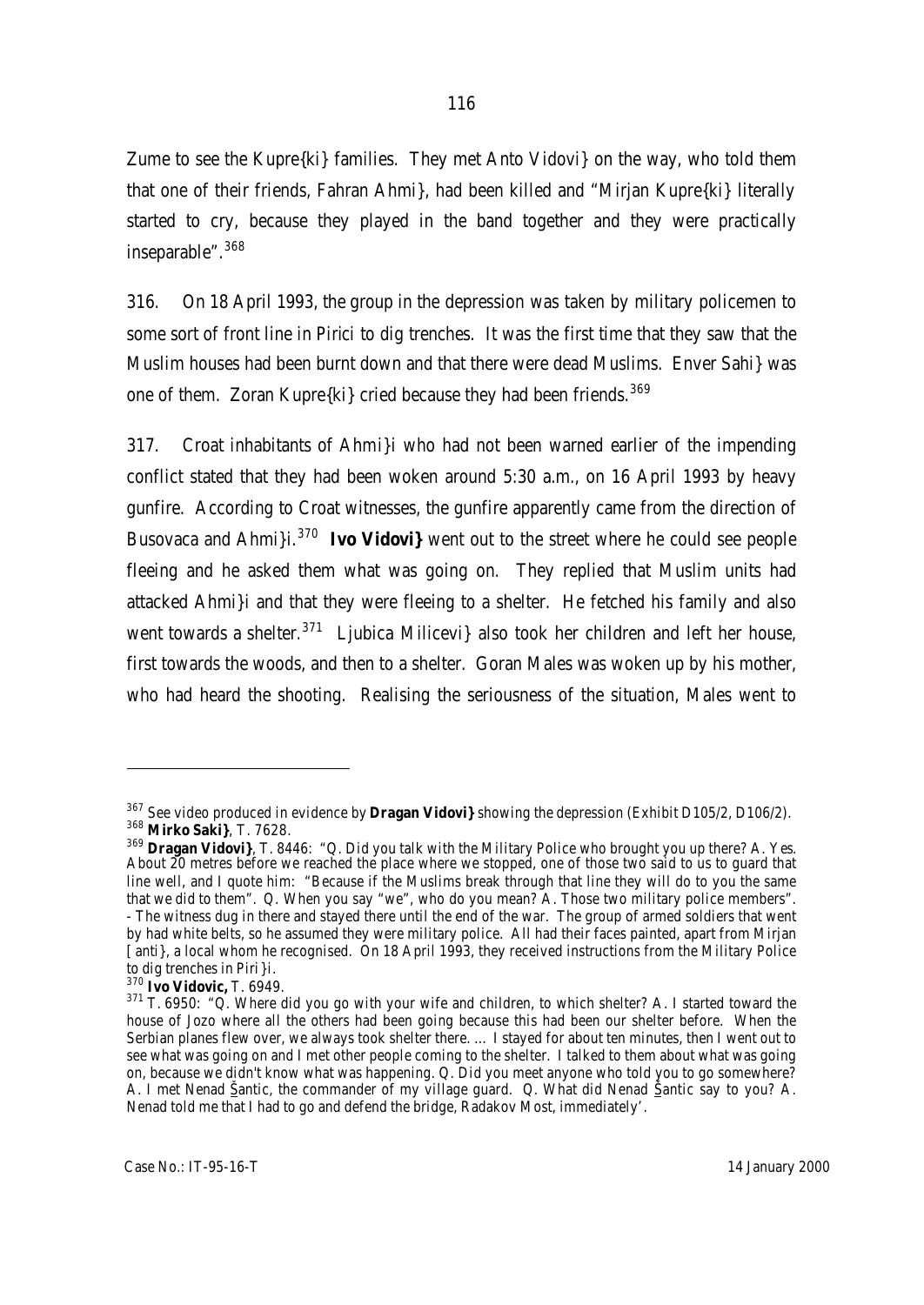Rijeka to protect his farm. He went to the area called Cerveno Brdce, a defence line on a hill, where he stayed throughout the war.

318. **Zdenko Raji}** received a telephone call from Karlo Grabovac informing him that a conflict had broken out in Ahmi}i. He was ordered to go to Cerveno Brdce, on high ground some 200-300 metres from his house. He was tasked with seeing that the Muslims did not advance from the Vraniska area. The line of defence was established at Cerveno Brdce and covered about four kilometres. There were approximately 130 men at the defence line, including Goran Males. **Zdenko Raji}** pointed out the importance to the Croats of holding Radak bridge near Rijeka, since the Muslims blocked the road between Busovaca and Vitez at Buhine Kuce.<sup>372</sup> Traffic had therefore to go through Rijeka and pass over Radak bridge, as the only way to get to Busovaca via Nadioci. The witness stated that the Croats in the area would have been completely cut off if the bridge was inoperable, so units were sent to protect it from sabotage by the BiH army.

#### (e) Casualties on Both Sides in Vitez and Ahmi}i on 16 April 1993

319. **Dragan Stojak** testified that 1,300 – 1,400 Croats were killed during the conflict in Vitez and that almost 5,000 were wounded.<sup>373</sup> This figure, however, was for the whole war period, so it included those killed in the war with the Serbs. Under crossexamination by the Prosecution, it appeared that very few Croats died on 16 April 1993,<sup>374</sup> despite the witness's contention that the fighting on that day in Mahala was very intense and that Croats were killed there, including one who had had his throat slit.

320. **Rudo Vidovi}** and other defence witnesses consistently emphasised that there were casualties on both sides in Ahmi}i on 16 April 1993. However, while no defence witness contested that more than one hundred Muslims died in Ahmi}i on that day, only one Croat death is consistently mentioned, namely that of Mirjan [anti}.<sup>375</sup> **Vlado**

 $\overline{a}$  $372$  T. 7407.

 $^{373}$  T. 6319.

 $^{374}$  Exhibit P337 shows that only 2 HVO soldiers died in Vitez on 16 April 1993.

 $375$  See #435 on Exhibit P337.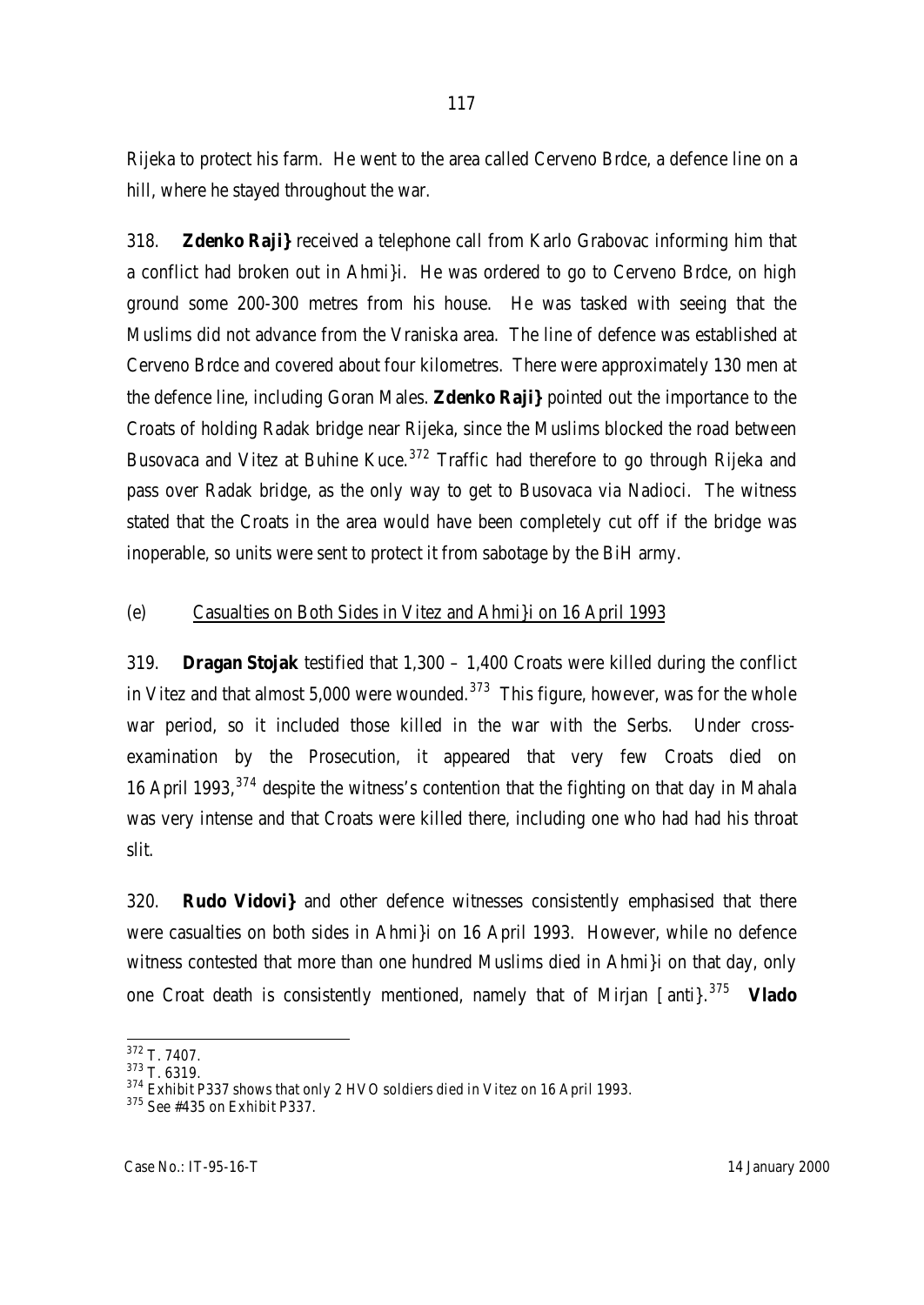118

**Alilovi}** testified that five Croats were killed in Ahmi}i on 16 April 1993; however, he could name only Mirjan [anti}, whom he knew. Moreover, whereas the vast majority of Muslim victims were civilians, Mirjan [anti} was a soldier.

# (f) The Jokers and/or a Special Unit Committed the Attack on Ahmi}i

321. Many defence witnesses from Ahmi}i testified to having seen a large group of 30- 40 armed soldiers in Ahmi}i on the morning of 16 April 1993, moving about at around 5 a.m., from Zume in the direction of the Kupre{ki} houses.

322. **Milutin Vidovi}** described seeing thirty well-armed individuals as he went to Niko Saki}'s shelter at 5 a.m., on 16 April 1993. The soldiers were in camouflage uniforms, with blackened faces and automatic rifles. The witness said they "looked like something out of a ninja film". $376$  The soldiers also had white belts and Military Police insignia.

323. **Dragan Vidovi}** testified that he saw a group of soldiers that morning which appeared to be Military Police.<sup>377</sup>

324. **Witness DC/1,2** saw a smaller group of soldiers: "They were all wearing camouflage uniforms. They were all in black, their faces were painted, all smeared. And I was so frightened [...]".<sup>378</sup>

325. Other defence witnesses who testified to seeing this group of soldiers in the early hours of 16 April 1993 moving from Zume towards the Kupre{ki} houses include **Mirko Saki}** <sup>379</sup> and **Niko Saki}**. 380

 $\overline{a}$  $376$  T. 7513.

<sup>377</sup> Note that **Witness E** recognised a soldier who worked in Vlatko Kupre{ki}'s Sutre store. T. 1270: "[…] Q. Can you please tell this Court where you felt you had seen that person before? In what circumstances? A. Well, this person that I have just described, I went to the Sutre shop cellar twice, three times, and there I met a similar person. […]. **Dragan Vidovi}** said that Mirjan [anti}, whom he saw in the group of armed soldiers, used to work at Vlatko Kupre{ki}'s store, T. 8428 - 8429: "He was in the warehouse often. He would come to Vlatko Kupre{ki}'s warehouse often, and he knew the place. He moved around a lot. [...] Q. Could you tell us whether that shop, [which] was in Vlatko Kupre{ki}'s warehouse was the only shop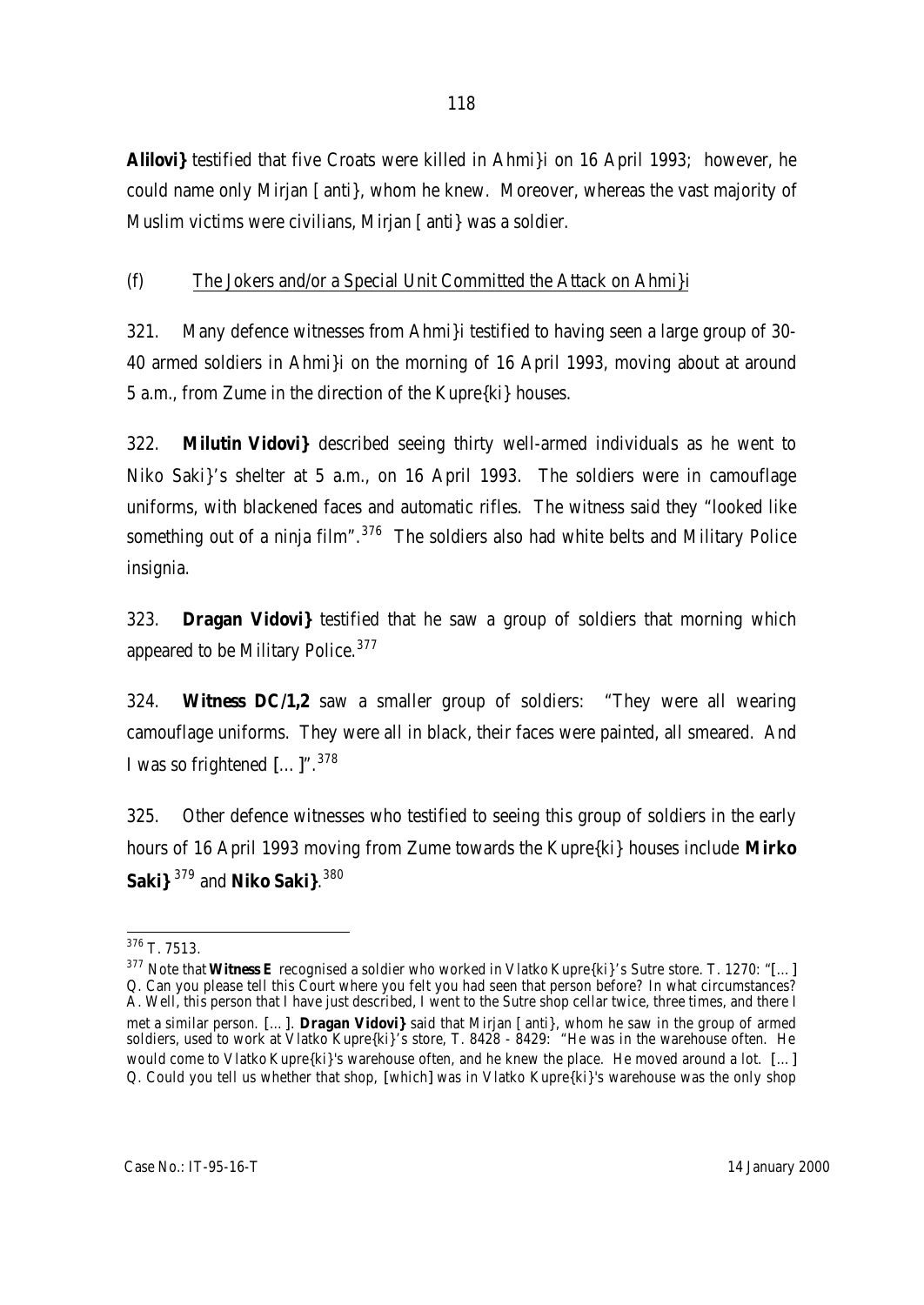119

326. **Ivica Kupre{ki}** saw two soldiers possibly belonging to this group as he hid in the boiler room near the Kupre ${k_i}$  houses.<sup>381</sup> "They had automatic rifles with them, and they had rounds of ammunition and several hand grenades. They had black bands over their foreheads, and they had paint on their faces. One of them had an M-48 rifle slung over his shoulder".

327. The accused **Zoran Kupre{ki}** gave evidence before the Trial Chamber. He stated that by April 1993 the situation was not good: there had been talk about crimes against Croats in Dusina and La{va and he had heard rumours that there were Muhajedin in the vicinity of Piri}i. There were numerous refugees in Ahmici. Soldiers fired weapons in the air. There was apprehension but Zoran Kupre{ki} was not afraid of his neighbours.<sup>382</sup>

328. He said that he was at work until 2 p.m. on 15 April 1993 and then went into Vitez for a coffee with Senad Topoljak and Dragan Grebenar. Just before dusk his uncle

j

that operated in those three villages of [anti}i, Pirici, and Ahmi}i? A. Yes, at that time, it was the only one that was working, so almost all the neighbours would come to the shop and buy the food that they needed".  $3^3$  T. 8529.

<sup>379</sup> **Mirko Saki},** T. 7614–7615, said that on the morning of 16 April 1993, shortly after he saw Zoran and Mirjan Kupre{ki} pass with their families moving in the direction of Zume, maybe five or ten minutes after that a group of about 25 or 30 armed men appeared. Some were camouflaged, some were in black uniforms. They were fully armed, with RPGs, some with their faces painted in dark paint. The witness recognised one man, Mirjan Šantic. Some had white belts, which suggested a Military Police unit. They came from the direction of Zume, and went towards the Kupre{ki} houses.

<sup>380</sup> **Niko Saki}**, T. 8263–8265, saw 30-35 well-armed, uniformed soldiers pass by his house around 5.30 a.m., on 16 April 1993. Their faces were painted; each had two weapons. They went in the direction of the warehouse of Vlatko Kupre{ki}. They had white belts and pistol casings, holsters and some kind of coloured bands tied to their shoulders. Saki} also mentioned that there were Muslim as well as Croat families in the shelter of Niko Vidovic on 16 April 1993 (the witness moved from the Vrebac shelter to the Vidovi} shelter at around 5 p.m., on 16 April 1993 because they were told it was safer) and thus the Muslims were not discriminated against: "Q. Who did you see in the shelter? Did you see both Croats and Muslims, and who were they? A. There were both Muslims and Croats in the basement. From the Muslims, there were three families. … Q. Were the Muslims who were in the shelter with you also afraid, in the shelter of Niko Vidovic, the Bilici and the Strmonja families? A. They were not afraid of us, the neighbours, but they were afraid just because of the gunfire, but I don't think that they would have been there if they had been afraid of us. Q. Did they know that the family -- the Ramic and the Strmonja families were in that shelter? A. Yes, they did, and from my house, from Mirko's apartment on the first floor, Mirko came and Zoran came, and they called some woman called Ranka who used to work in UNPROFOR with ^, to make the Bilic and Strmonja families, to get them out of there. I don't know if they succeeded in that. Q. Who told them to call UNPROFOR? A. Because they could see them there -- I don't know who told them. I talked to them and I said it would be good to get those families out of there". <sup>381</sup> T. 7979–7980.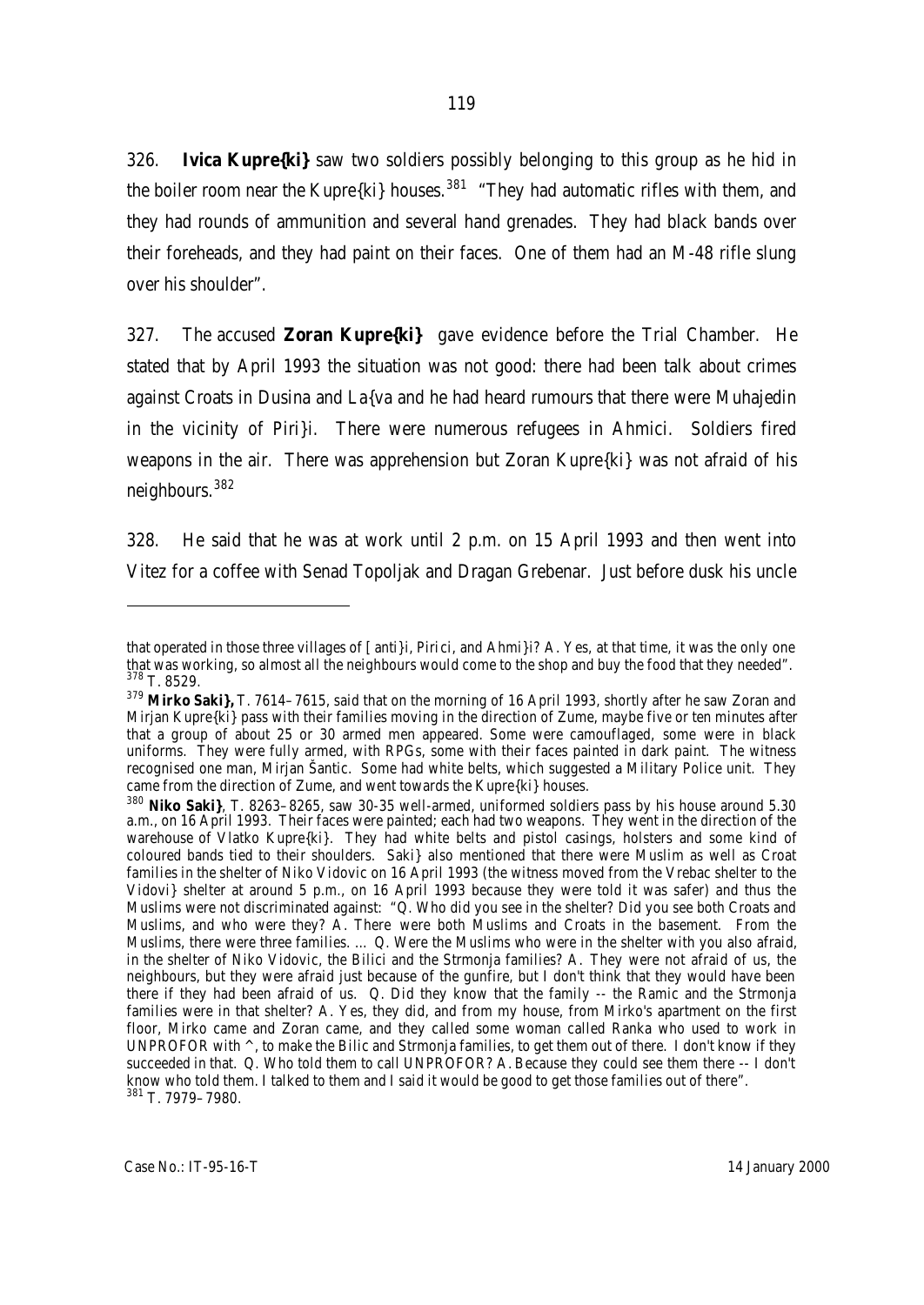Ivica brought his wife from Split. The accused and his wife went to Ivica's house that evening after 8 p.m., and stayed for half an hour. Zoran Kupre{ki} then went home, and to bed about midnight.  $383$ 

329. When cross-examined about the evidence of Witness V, Zoran Kupre{ki} said he saw nothing of what Witness V claimed to have seen outside Zoran Kupre{ki}'s house; nor did anyone else mention it. None of the Kupre $\{ki\}$ s left that night.<sup>384</sup>

330. **Mirjan Kupre{ki}** also gave evidence. He testified that on 15 April 1993 he was at work in the Sutre shop in Vitez. Friends came to the shop, such as Zdravko Vrebac and Veljko Cato. Mirjan Kupre{ki} finished work at 5 p.m. and went to the café where the musicians usually met. He noticed nothing unusual. About an hour and a half later he was taken home by Zdravko's cousin. There was only the regular checkpoint on the road and nothing out of the ordinary. When he arrived at home he found his son was ill. He went to Ivica's house and returned at 11 p.m.<sup>385</sup>

331. The accused **Vlatko Kupre{ki}** testified that he left with Ivica on 14 April 1993 for Split in the latter's car.<sup>386</sup> They arrived at Split at about 12 noon and bought salt, jeans and sneakers, all of which they put in the boot of the car. At about 9 p.m., they met Ivica's wife Ancika at the airport and spent the night in Baska Voda.<sup>387</sup>

332. On 15 April 1993, Vlatko Kupre{ki} arrived in Ahmici at about 6.30 p.m. He unloaded and prepared the goods which were to be delivered to Travnik the next morning. There were no soldiers at Vlatko Kupre{ki}'s house or the shop that evening.<sup>388</sup> He had nothing to do with the attack and in no way helped with the preparations.<sup>389</sup> He denied having been outside the Hotel Vitez on 15 April or having been, <sup>390</sup> on 15 April, in

<sup>382</sup> T. 11273-11275 and T. 11458-11459.

<sup>383</sup> T. 11264-11271.

<sup>384</sup> T. 11470 and T. 11472.

<sup>385</sup> T. 11599-11603.

<sup>386</sup> T. 11867.

<sup>387</sup> T. 11764-11766.

<sup>388</sup> T. 11767-11769. <sup>389</sup> T. 11797-11798.

<sup>390</sup> T. 11810.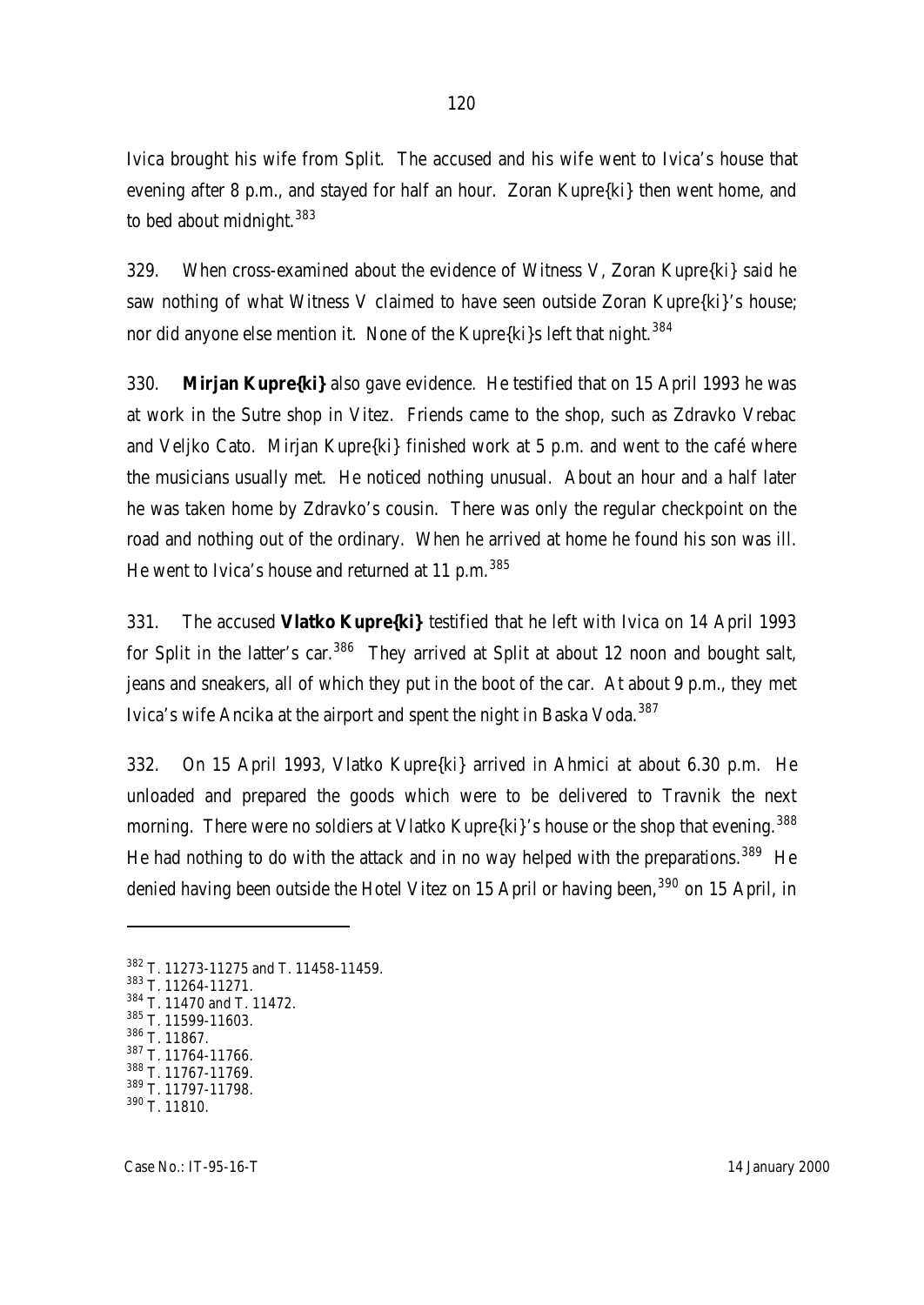the company of a group of soldiers, in front of his shop with soldiers, or on the balcony of his house.<sup>391</sup>

#### 3. Findings of the Trial Chamber

333. The Trial Chamber considers that the Prosecution has adduced convincing evidence to show that the attack on Ahmici on 16 April 1993 was planned by HVO forces and the special unit of the Croatian Military Police called the Jokers. The Croatian inhabitants of Ahmici, or at least those of them who belonged to the HVO or were in contact with Croatian armed forces, knew that in the early morning of the 16 April 1993, Croatian forces would initiate a massive military attack. It is plausible to maintain that they acquired the conviction that an attack would be carried out at least on the occasion of the meeting that was held around 2.30 a.m., on 16 April, in Jozo Livancic's house. The Trial Chamber regards as credible the evidence led by the Prosecution to the effect that by 15 April many signs already indicated that a military operation was in the offing, and that many Croats were aware of this.

334. The Trial Chamber finds that the attack was carried out by military units of the HVO and members of the Jokers. The able-bodied Croatian inhabitants of Ahmici provided assistance and support in various forms. Some of them took part in the military operations against the Muslims. It is also true, however, that a few Croatian inhabitants of Ahmici endeavoured to save Muslim friends or neighbours by prompting them to escape and helping them in such attempts, or at any rate by providing them with suggestions as to how to avoid being killed.

335. The attackers targeted Muslim civilians and their houses. The Trial Chamber considers it to have been proved that there were no Muslim military forces in Ahmici nor any military establishment belonging to the BiH army. In addition to the men not of military age, the elderly, women and children, there were also able-bodied Muslims who were members on leave from the BiH army, or reservists who participated in the village guards. When the Croatian forces initiated the attack, not more than 10-15 Muslims in

 $\overline{a}$ <sup>391</sup> T. 11802 and T. 11817.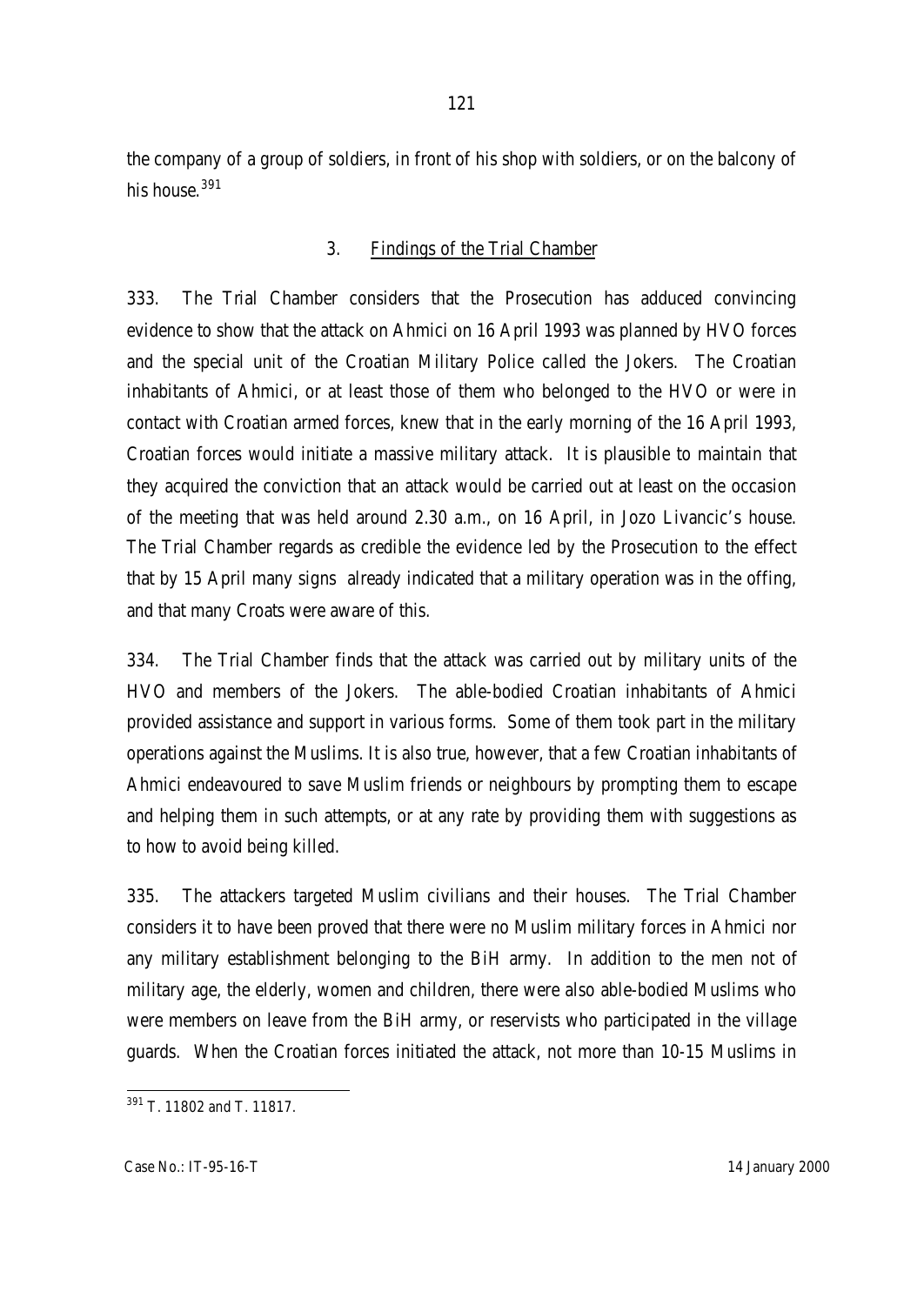the upper part of Ahmici and not more than 10-15 Muslims in the lower part of the village responded by the use of arms. Given the patent disparity in number and in military equipment between the combatants, the Muslim response was clearly directed only toward the protection of a few houses where some survivors of the initial attack had taken shelter. Possibly the Muslim combatants also hoped to limit as much as possible the massacre of civilians.

336. The purpose of the attack was to destroy as many Muslim houses as possible, to kill all the men of military age, and thereby prompt all the others to leave the village and move elsewhere. The burning of the Muslim houses and the killing of the livestock were clearly intended to deprive the people living there of their most precious assets. It should be noted that, as convincingly proved by the testimony of a court expert witness, the Norwegian anthropologist **Dr. Bringa**, <sup>392</sup> the house and livestock had for their owners not only economic value, but also and probably even more importantly, emotional, psychological and cultural significance. The house represented the moral unity of the household and the moral character of its members. For the man as a father, the house he managed to build symbolised his social value, his commitment to his family and to their future well-being. For the women in particular, due to the communist tradition of repression of public religious life, the house was also the place where religious and ritual life could unfold. In addition, the house was a very important place for socialising; the seat of social links with other people. In short, to attack one's house meant to attack one's whole being.<sup>393</sup> Also the livestock, in addition to their economic value, took on a symbolic significance (for instance because Croats had pigs and Muslims did not).<sup>394</sup>

337. The Trial Chamber also finds that the attacks carried out on the Muslim inhabitants of Ahmici constituted a form of "personalised violence", as defined by

 $\overline{a}$ <sup>392</sup> T. 10928-10933.

<sup>&</sup>lt;sup>393</sup> As **Court Witness Bringa** put it, "the house you managed to build throughout your lifetime, when that's destroyed it's not only a physical thing that's destroyed, but it feels -- it's an attack on your whole being because you put so much into it" (T.10932). <sup>394</sup> T. 10933-10934.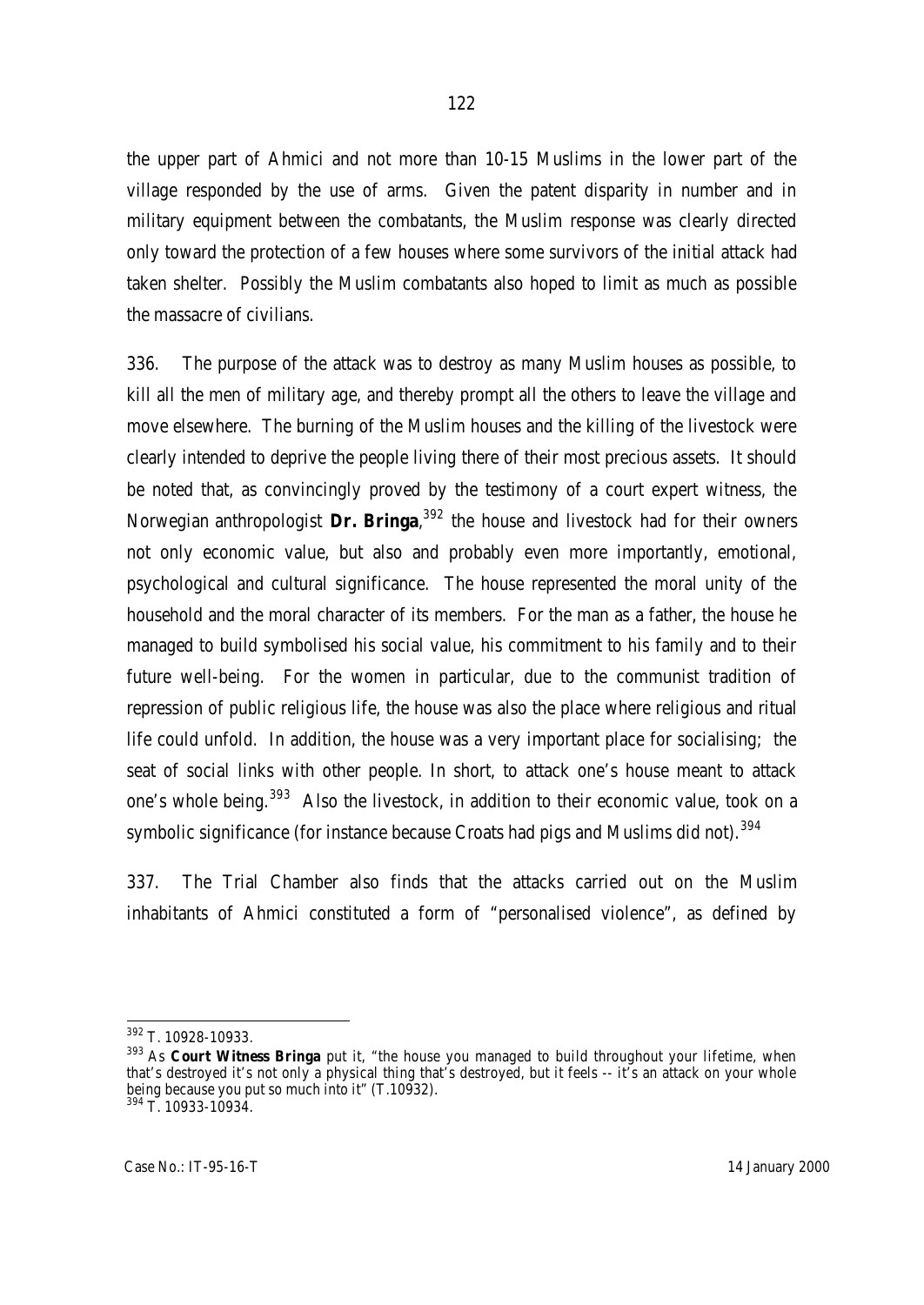Dr. Bringa; that is, violence directed at specific persons because of their ethnic identity.<sup>395</sup>

338. In short, the Trial Chamber finds that the Croatian attack of 16 April 1993 in Ahmici was aimed at civilians for the purpose of "ethnic cleansing". Whether the forced expulsion of Muslims from Ahmici was motivated by the strategic purpose of removing a Muslim pocket as the route between Busovaca and Vitez, or was instead conceived of as a retaliation against the attacks by Muslim armed forces on Kuber and a few predominantly or exclusively Croatian villages of the area is a question that the Trial Chamber may leave unresolved for the purposes of this case.

l <sup>395</sup> **Court Witness Bringa** illustrated this type of violence by citing a Muslim woman of another village who had told the witness that she was not scared of shells or grenades, "because there is just death and it is immediate. What I am terrified of are the *pjesadija*, the foot soldiers who come into my house, force themselves into my house. Maybe they rape, they kill your children in front of your eyes. ?…g Shells don't ask me my name" (T. 10985-10986). "That's the point" -- observed the witness --"because from your name you can usually tell which ethnic identity you have" (*ibid.)*. According to this witness, the foot soldiers mentioned by the Muslim woman "attack their ?…g very being ?…g the sense of their identity, by going in and attacking them personally" (T. 11016).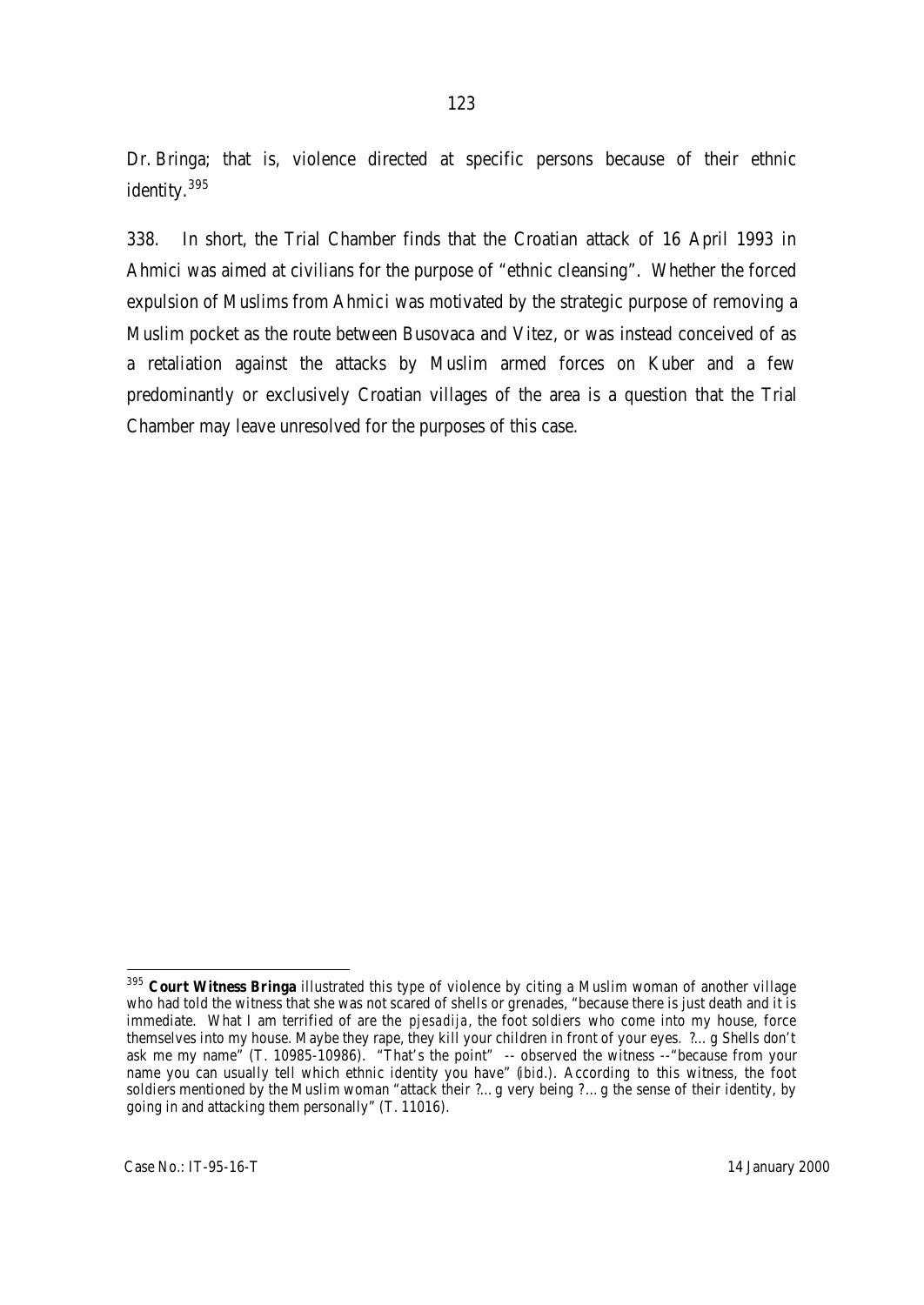# **IV. THE ROLE OF THE ACCUSED**

339. In determining the role of the accused, the Trial Chamber has kept at the forefront of its consideration the following:

(a) The presumption of innocence embodied in Article 21 of the Statute which provides that the accused should be presumed innocent until proved guilty. This means that the burden of proof is on the Prosecution and before the defendant may be convicted of any offence the Prosecution must convince the Trial Chamber (beyond any reasonable doubt) of the defendant's guilt.

(b) The principle that the case against each accused must be considered separately. The fact that the accused have been tried together does not mean that their cases should not receive separate consideration. Accordingly the Trial Chamber has given separate consideration to the case of each accused.

(c) In cases where the Prosecution relies upon identification evidence, the Trial Chamber bears in mind the need to proceed with caution in connection with such evidence, particularly in cases where a witness obtained no more than a fleeting glance of a suspect. For instance, in the leading English case, the Court of Appeal pointed out the danger inherent in such evidence: i.e. that a witness can easily be mistaken about identification and that an honest but mistaken witness can be a convincing one.<sup>396</sup>

(d) All the accused are of good character and have called evidence to this effect. Due weight has been given in each case to this factor.

(e) The accused, Drago Josipovic, Vladimir Šantic and Dragan Papic, did not give evidence. It is their right not to do so. As already noted the Statute encapsulates the presumption of innocence in Article 21(3). The Statute also provides that an accused

<sup>396</sup> *R v. Turnbull* [1977] QB 224.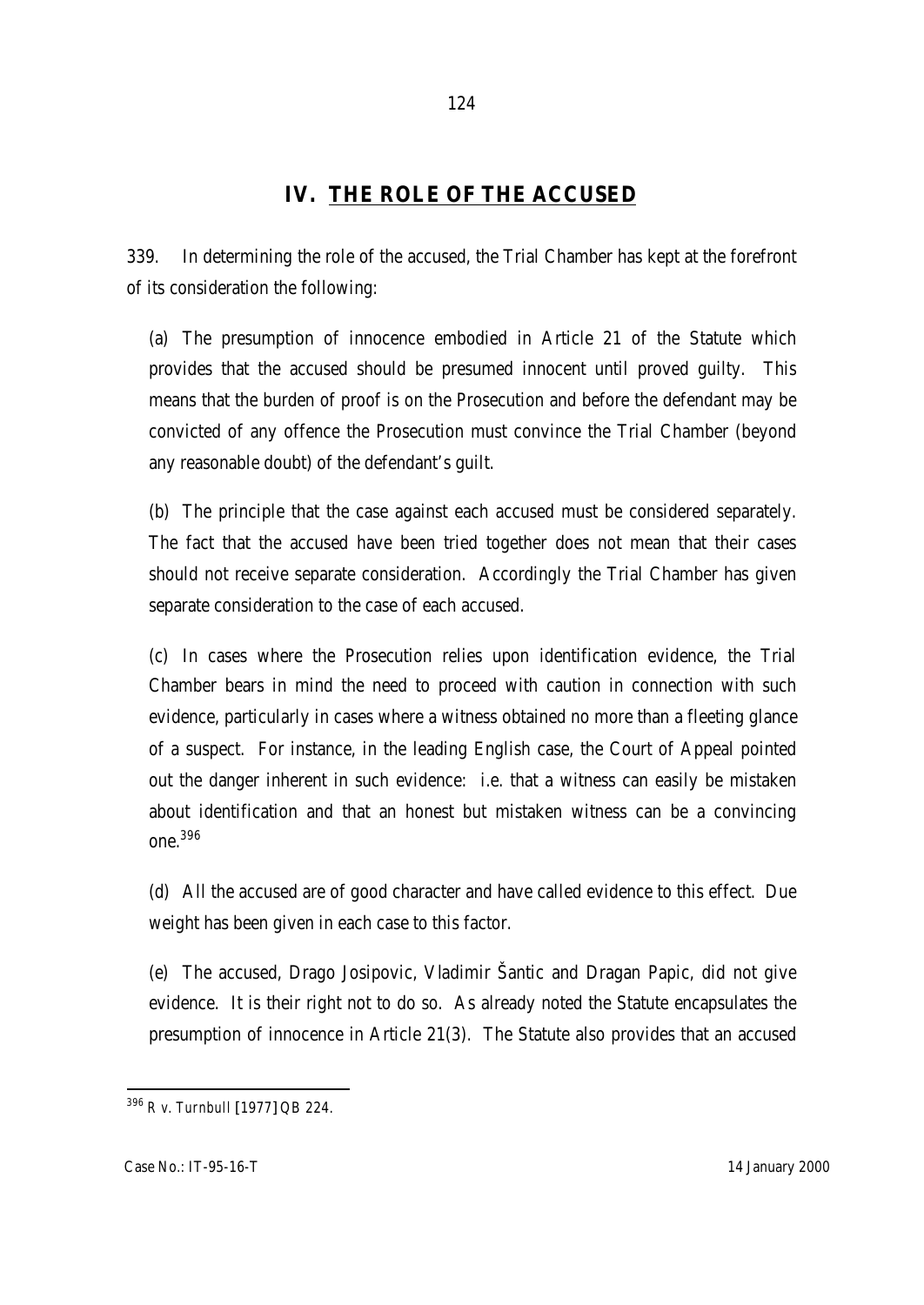shall not be compelled to testify against himself: Article 21(4)(g). Accordingly, no inference is to be drawn from the fact that these accused did not give evidence.

340. The Trial Chamber will now consider the case involving each accused.

### **A. Dragan Papic**

#### 1. Introduction

341. Although named fifth in the indictment, it will be convenient to deal with the case involving this accused first since he is charged only in Count 1. The Prosecution case against Dragan Papi} is that he played an active role in the armed conflict in October 1992, and that thereafter he was an active participant on the Croatian side, that he made preparations for the conflict on 16 April 1993 and that he took part in that conflict. The Defence case is that the accused was non-partisan, and that he played no active part in either conflict.

#### 2. Background

342. Dragan Papi} is aged 32, having been born on 15 July 1967. A forester before the war, he lived with his family (including Ivo, his father) on the main road in Ahmi}i, not far from the junction of the road leading to Lower Ahmi}i. He is listed in the Register of the HVO Vitez Brigade as being a reservist between 8 April 1992 and 15 January 1996.<sup>397</sup> He was described by **Witness D** as a "good neighbour" before the war,<sup>398</sup> but another neighbour, **Abdulah Ahmi}**, testified that during the war he "changed completely". 399

343. **Abdulah Ahmi}** testified that during a conversation in 1991, Dragan Papi} told him that he was studying German fascist literature, and that he supported the fascist method of destroying Jews and other nations; that he admired Hitler as a military leader

 $\overline{a}$  $^{397}$  Exhibit P353.

<sup>&</sup>lt;sup>398</sup> T. 1026.

<sup>&</sup>lt;sup>399</sup> T. 261.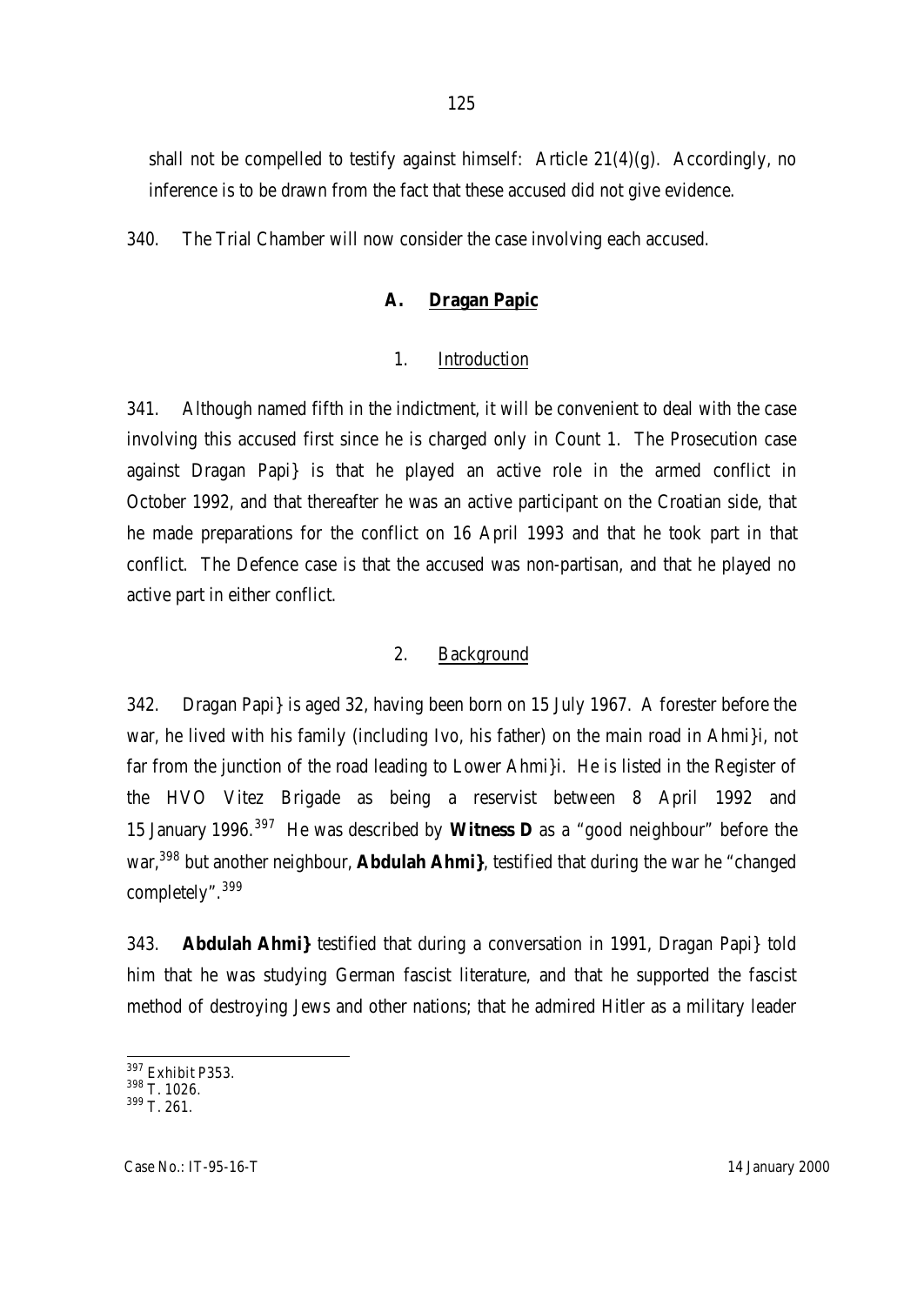who had organised the army and people well. Dragan Papi} said that it was necessary to apply this among the Croats.<sup>400</sup>

344. Prior to 16 April 1993, Dragan Papi} invited one of the refugees in Ahmi}i, **Witness A**, to his house for a chat and told him that he had been at the front as a sniper in the Blackshirts Unit. Dragan Papi} reproached Witness A and his family for being in Ahmi}i as refugees. 401

345. On the other hand, his younger brother, **Goran**, said that Dragan Papi} was not a member of the HVO, and was not interested in politics. He was friendly with Muslims.<sup>402</sup> This evidence was supported by that of Dragan Papi}'s cousin, **Pero** Papi}<sup>403</sup> and Goran Males.<sup>404</sup> Another witness said that he had not heard Dragan Papi} express any negative attitude towards Muslims, who were willing to have their cars repaired by him, and that he went to Muslim funerals.<sup>405</sup> Statements were also produced from a family friend and a Franciscan friar, a parish priest in Vitez. They speak of Dragan Papi} as a friendly man with an easy-going nature, on good terms with his neighbours.<sup>406</sup> Another witness who knew him said that he was a hard worker who joked a lot and was not violent.<sup>407</sup>

# 3. His Conduct During the Armed Conflict on 20 October 1992

#### (a) Prosecution Evidence

346. Several witnesses gave evidence concerning the participation of Dragan Papi} in the armed conflict in October 1992. **Mehmed Ahmi}** gave evidence that Dragan Papi} fired at him and his house with an automatic weapon. The witness owned a shop on the main road opposite the Papi} house where he lived with his family above the shop: he

 $\overline{a}$ 

<sup>400</sup> T. 261-262.

<sup>401</sup> T. 539-545.

<sup>402</sup> T. 7040-7045.

<sup>403</sup> T. 7208-7210. <sup>404</sup> T. 7268.

<sup>405</sup> Testimony of **Ivo Vidovic**, T. 6974-6977, supported by **Pero Papic**, T. 7208 and T. 7241.

<sup>406</sup> Exhibits D29-30/5. <sup>407</sup> Evidence of **Rudo Vidovic**, T. 6683.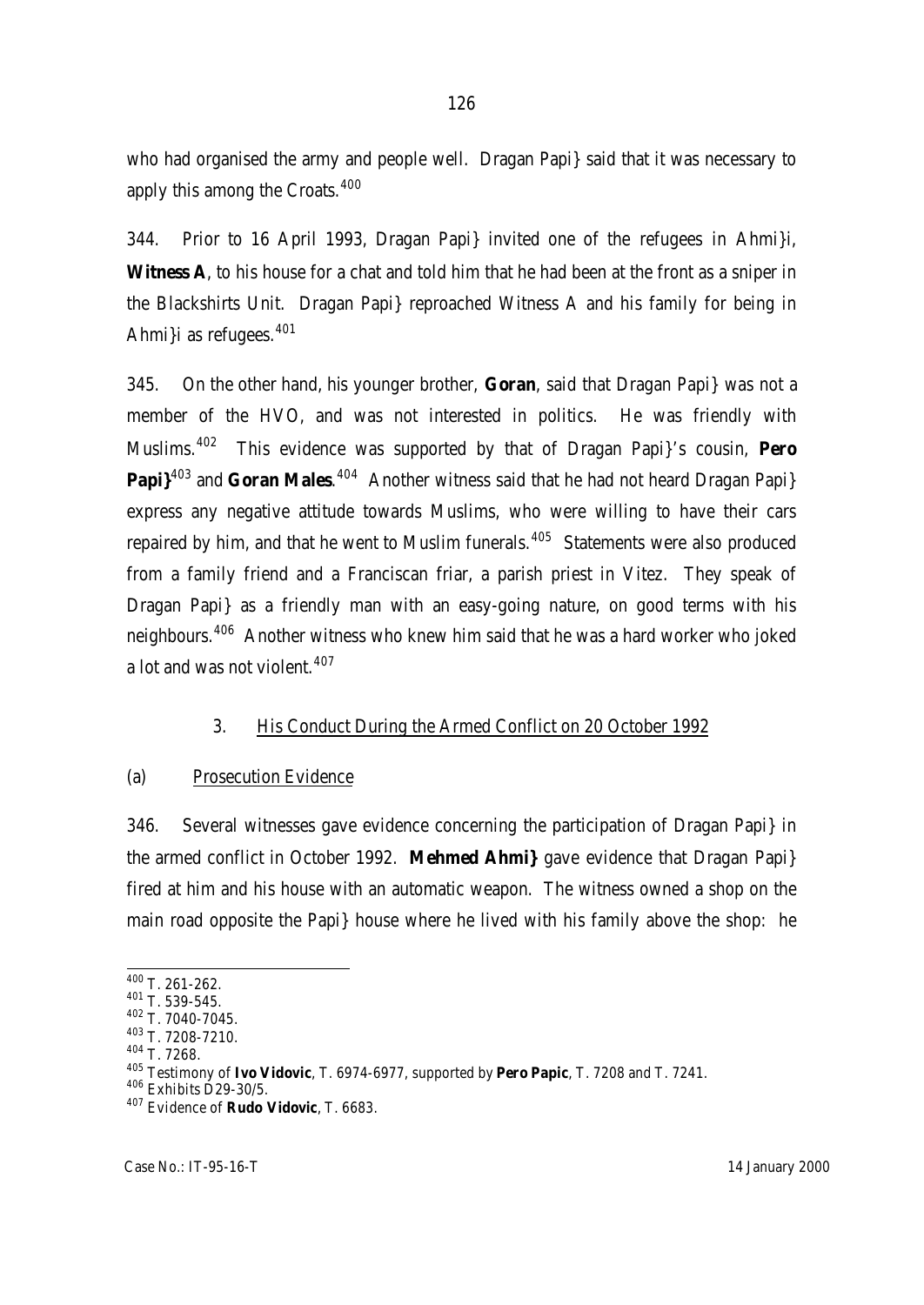and Ivo Papi} had been close as the latter was his neighbour and plumber. On 20 October 1992 at 5.30 a.m., the witness awoke to an explosion. At 7.30 a.m., he and his wife opened the shutters of their house to be met with a burst of gunfire from the Papi} house. The witness saw Dragan Papi} open fire from the front right upper floor window of his house. Dragan Papi} was wearing a black uniform and was using an automatic rifle.<sup>408</sup> Firing then started from all sides and the roof was set on fire with tracer bullets. At about 4 p.m., there was a lull in the shooting and the witness escaped to his father's house. To do so he crawled with a four-year-old child under his arm, following female relatives. Soldiers opened fire on him from the wood near the Papi} house (about 150 metres from the witness's house). Among the soldiers who were shooting at him he saw Dragan Papi}, who was using an anti-aircraft machine gun.<sup>409</sup> In cross-examination, it was pointed out that in his statement, the witness had said that it was the HVO who were firing the anti-aircraft guns at him, and not Dragan Papi}. However, the witness stated that he could observe and crawl with his child at the same time. <sup>410</sup>

347. The same day, after the shooting, when another prosecution witness, **Fahrudin Ahmi}**, a neighbour of the Papi}'s, was on his way to his house, he was stopped by Dragan Papi} and another man and told that he had to ask Slavko Skoro for permission to return home. They were dressed in camouflage uniform and were standing near a bunker and a machine gun. <sup>411</sup> The next day Dragan Papi} and the other man came to the witness's house and asked "Why don't you monkeys surrender?"<sup>412</sup> Dragan Papi} had a bomb fuse with him. He said to the witness that unless weapons were handed over they would be shelled.<sup>413</sup>

 $\overline{a}$ <sup>408</sup> T. 646, T. 650-652 and T. 670.

<sup>409</sup> T. 654-655, T. 674-677 and T. 692-693.

<sup>410</sup> T. 695-696, T. 692-693.

<sup>411</sup> T. 1787.

<sup>412</sup> T. 1113.

<sup>413</sup> T. 1110-1114 and T. 1125-1126.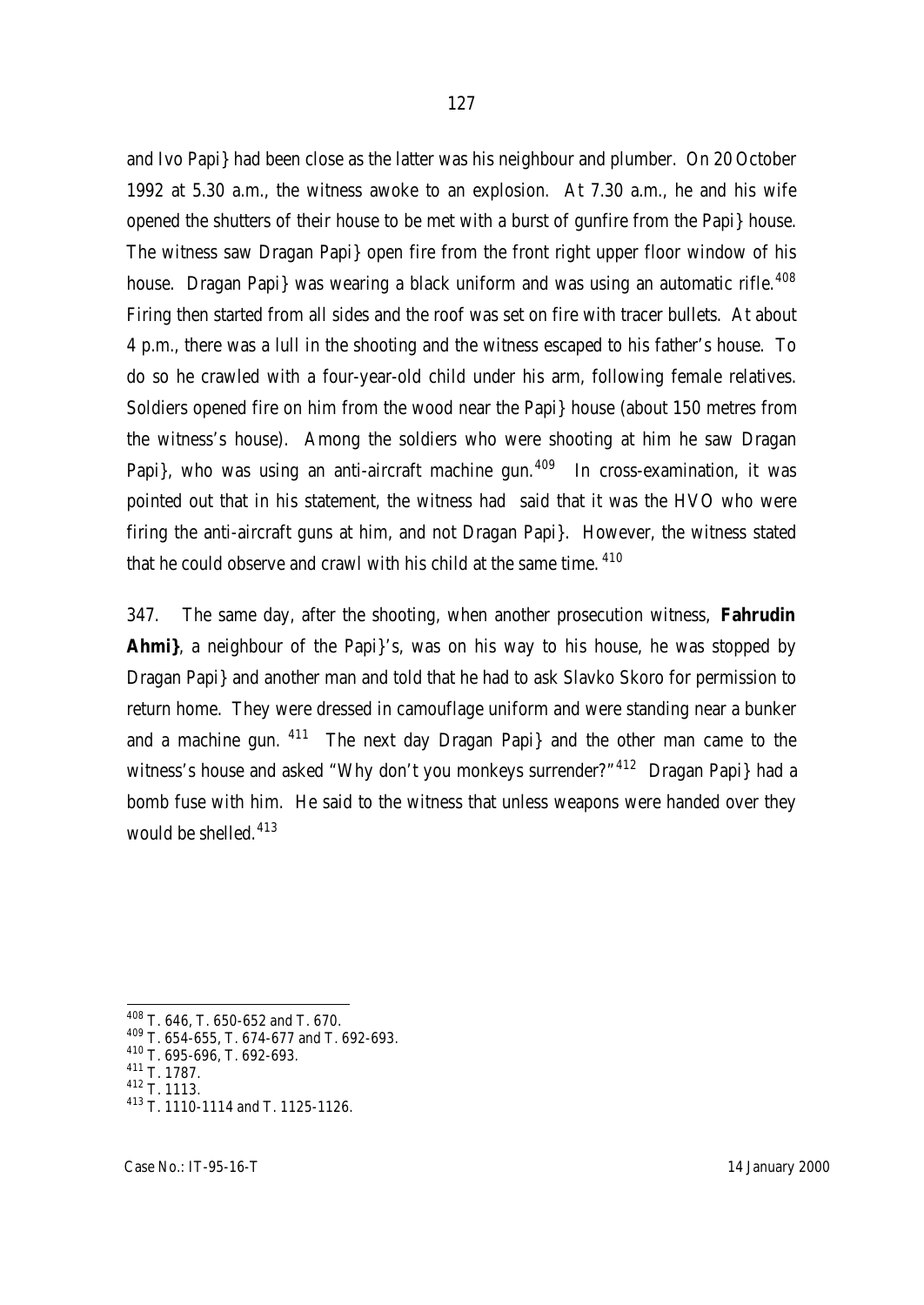128

# (b) Defence Evidence

348. The Defence case is that Dragan Papi} was not involved in the fighting that day. When the firing started, he fled with his family into the wood behind their house. From there he went to Rovna where he spent the day.

349. Four witnesses gave evidence about the events of that day concerning Dragan Papi}:

(a) His brother, **Goran**, said that the family were awoken by gunfire and heard a voice from the mosque calling on the Croats to give themselves up, together with their weapons. He and his family fled from their house and hid in the wood behind the house and then went to Rovna. There was no anti-aircraft gun in the wood.<sup>414</sup>

(b) Dragan Papi}'s cousin, **Pero Papi}**, said that he saw Dragan Papi} in the wood at about 5.30 a.m. with his wife and that Dragan Papi} went to Rovna. When crossexamined about Mehmed Ahmi}'s evidence about seeing Dragan Papi} and others armed in the wood, the witness said that this was incorrect and that Dragan Papi} only passed through the wood early on. Dragan Papi} spent the whole day in Rovna. The witness spent most of the day in the woods and testified that nobody opened fire from the woods or shot at Mehmed Ahmi}'s house.<sup>415</sup>

(c) **Zdenko Raji}**, a policeman from Vitez, was sent to Ahmici in command of a detachment of soldiers to guard the approaches to the barricade while other troops were attacking it. They went via an old railway line from the road to Rovna to the wood behind the Papi} houses where they remained all day until 4 p.m. On their way to the wood from the railway line between 5 - 5.30 a.m., they met a group of women, children and elderly people together with Dragan Papi}. They said that they were going to Donja Rovna. Dragan Papi} said that he was to take over an M60 mortar to

 $\overline{a}$ <sup>414</sup> T. 7050-51.

<sup>415</sup> T. 7198-7200, T. 7214 and T. 7230.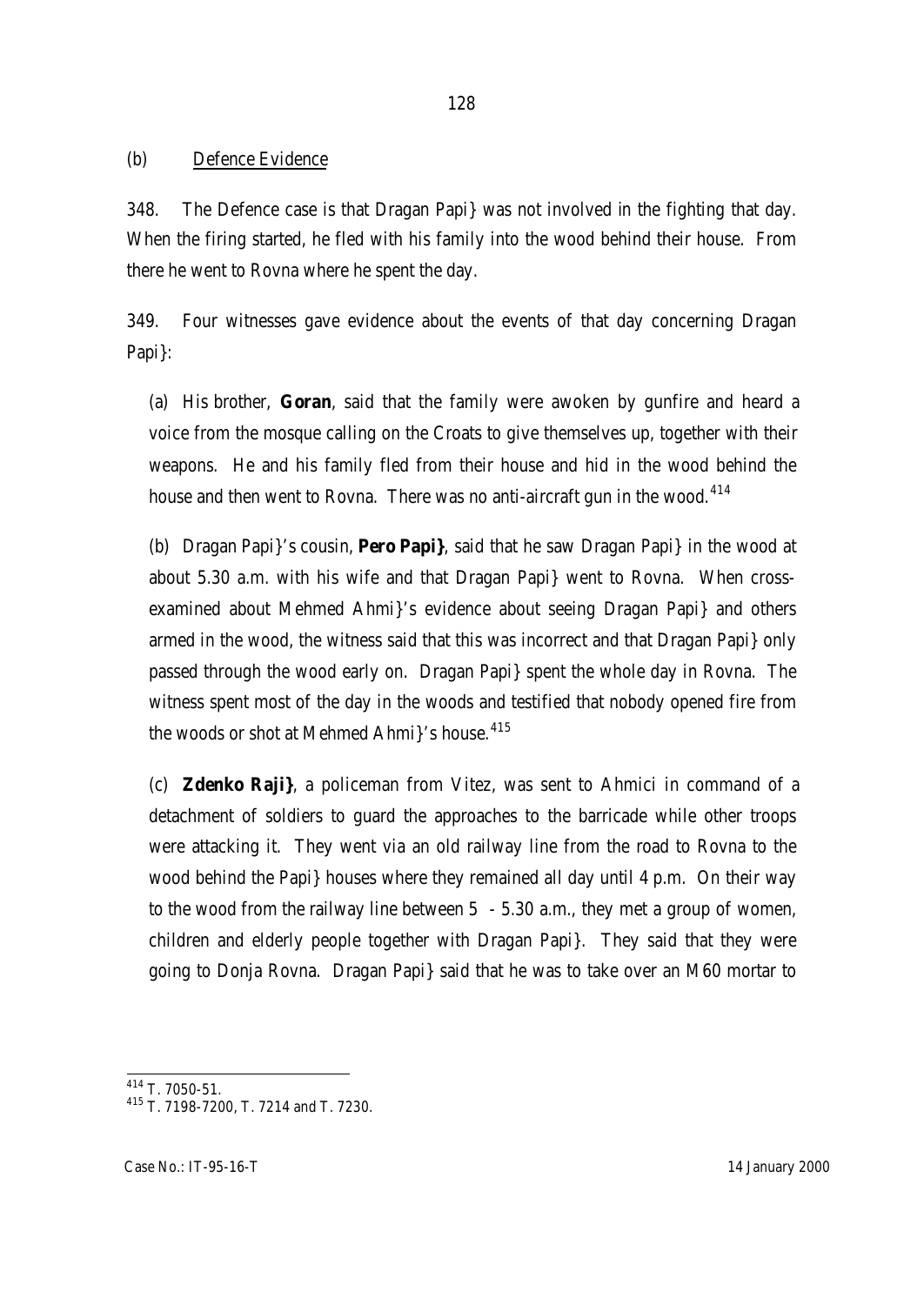send signals if the BiH Army started to move. The witness also said that nobody shot from the wood and that no PAT anti-aircraft gun was located there.<sup>416</sup>

(d) **Zvonimir Šanti}**, a resident of Donja Rovna and commander of the village guard said that in Rovna at about 8 a.m., he saw Dragan Papi} wearing a camouflage jacket and carrying an M60 mortar and bag. Dragan Papi} said that he did not know what was happening but there appeared to be a conflict between the Muslims and Croats and Nenad **Š**anti} had given him orders to go to Niva (about 100 metres from the witness's house).<sup>417</sup> Dragan Papi} remained at Niva until 4 p.m., when he called at the witness's house and asked if he could leave the mortar and bag until Nenad **Š**anti} sent someone to pick them up.  $418$ 

# 4. His Conduct in the Period Between the Armed Conflicts

350. Several prosecution witnesses gave evidence of Dragan Papi}'s conduct in the period between the armed conflicts. In particular, they testified as to his role as a supporter of the Croat side and that he was a member of Croat forces in charge of a checkpoint:

(a) During this period Dragan Papi} was seen in the village armed and in uniform and going to the Bungalow.<sup>419</sup> He was seen in uniform carrying a sniper rifle with target sights and a strangulation device.<sup>420</sup> Witness V saw him wearing a black uniform many times.<sup>421</sup> Witness Z also saw him in a black uniform and on one occasion carrying a sniper rifle.<sup>422</sup> Abdulah Ahmi} saw him climbing into a truck carrying an anti-aircraft gun and firing the gun in the air.  $423$ 

 $\overline{a}$ <sup>416</sup> T. 7387-94 and T. 7398-99.

 $417$  T. 7144.

<sup>418</sup> T. 7146.

<sup>419</sup> **Witness D**, T. 1022, T. 1025; **Witness G**, T. 1444.

<sup>420</sup> **Abdulah Ahmi}**, T. 273-274; **Esad Rizvanovi}**, T. 456-459; **Witness T**, T. 2949.

 $^{421}$  T. 3043.

 $422$  T. 3601.

<sup>423</sup> T. 274-275.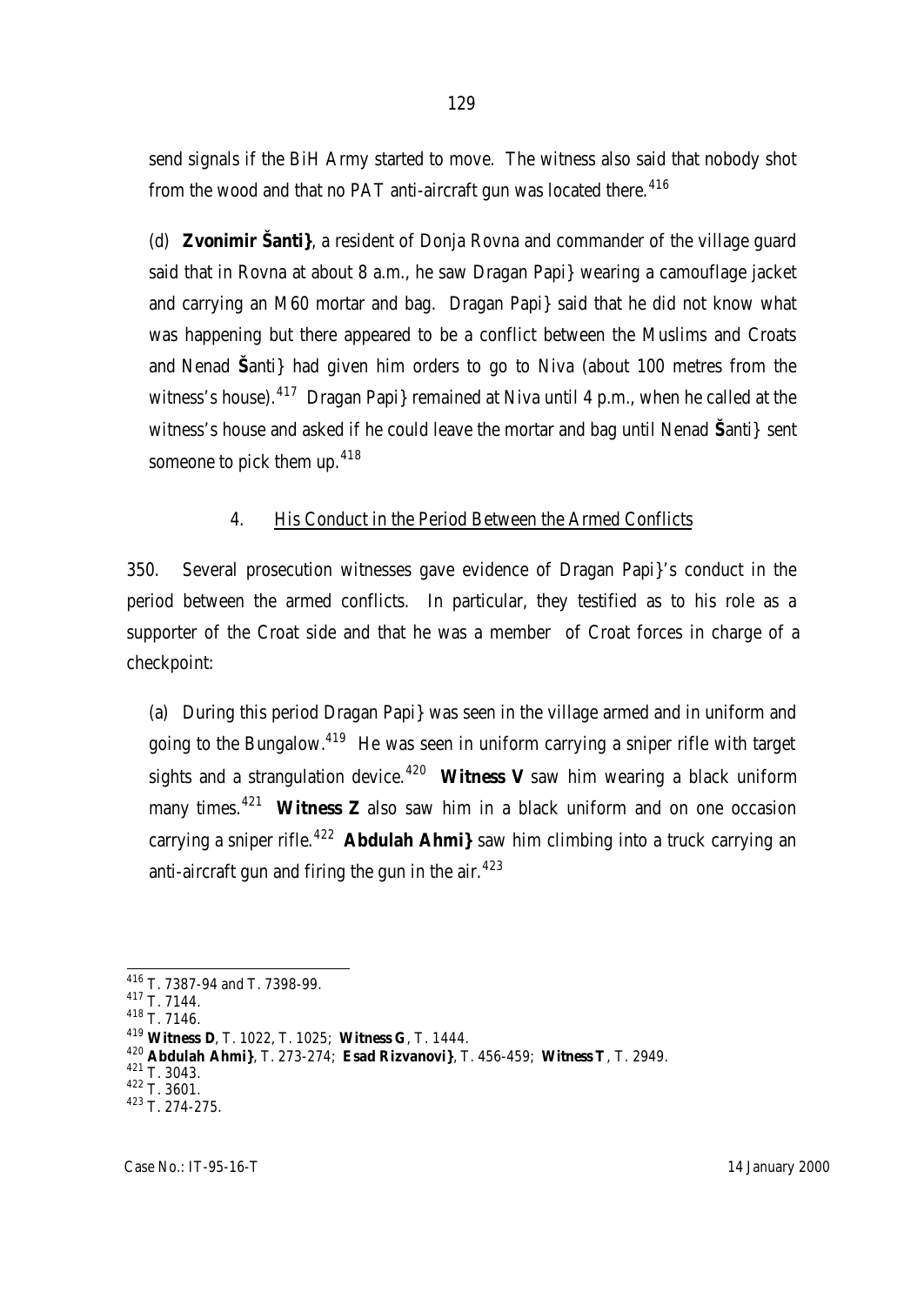(b) Another witness saw a vehicle with an anti-aircraft machine gun in the driveway outside Dragan Papi}'s house.<sup>424</sup>

130

(c) Shortly after the October conflict, **Witness B** was stopped at a checkpoint outside the village. Dragan Papi} (who was armed with an M48 rifle) told him that he could not enter the village. Some days later Witness B went to Ahmi}i with Mario Cerkez (an HVO Commander): they came upon a checkpoint on the main road near the Papi} house with a dug-out and machine gun. After a conversation with Mario Cerkez, Dragan Papi} ordered the soldiers to remove all the obstacles.<sup>425</sup> In the witness's opinion, the checkpoint was under the command of Dragan Papi}.

(d) A checkerboard flag was flown outside the Papi } house.  $426$ 

(e) Dragan Papi} was seen with others carrying military crates from Mario Papi}'s house.<sup>427</sup>

(f) **Witness N** testified that a man whom he was told was Dragan Papi}, wearing a black uniform, threatened him at the Bajram Festival.<sup>428</sup>

351. Others saw Dragan Papi} make specific preparations on 15 April 1993:

(a) **Witness A** saw Dragan Papi} leaving in a red Lada car with his wife and mother from his house and returning alone about 40 minutes later without them.  $429$  On 15 April 1993 **Witness G** overheard his parents saying that Dragan Papi}'s family were leaving and that vehicles were constantly coming and going from his house.<sup>430</sup>

(b) **Abdulah Ahmi}** was on his way home at 10 p.m. when he heard Ivo Papi} calling for Dragan. The witness noticed a large number of people at the Papi} house but did not pay much attention because people would gather quite frequently at

<sup>424</sup> **Witness B** T. 799-801 and T. 820.

 $425$  T. 759-767.

<sup>426</sup> **Esad Rizvanovi}**, *ibid.*; **Witness G**, *ibid*.

<sup>427</sup> **Fahrudin Ahmi}**, T. 1128-1129.

 $^{428}$  T. 2539.

<sup>&</sup>lt;sup>429</sup> T. 547-550.

<sup>430</sup> T. 1447.

Case No.: IT-95-16-T 14 January 2000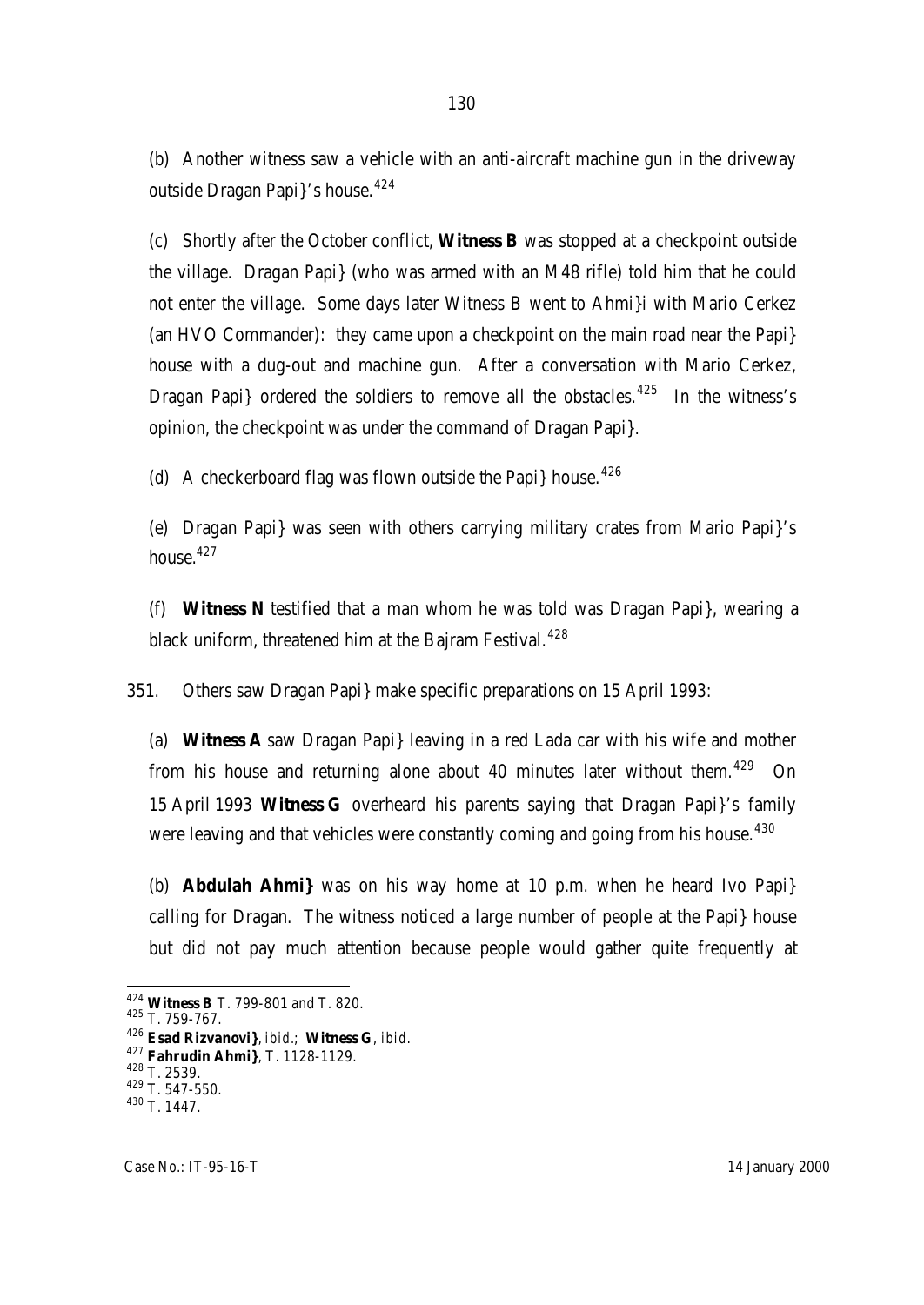Dragan Papi}'s house and sometimes there would be as many as 30 cars in the yard: friends of his would come to visit and he repaired their cars.<sup>431</sup>

352. On the other hand **Goran Papi}** gave evidence that Dragan Papi}'s work included the preservation of game; for this work he wore a green uniform and sometimes a camouflage jacket and carried an M48 rifle.<sup>432</sup> Dragan Papi $\gamma$ 's employment book was produced, showing him to have been in employment until 15 April 1993.<sup>433</sup> Ivo Vidovi} said that he saw Dragan Papi} often in forestry uniform and a camouflage jacket, or a camouflage jacket and jeans.<sup>434</sup> Goran Papi} also said that Dragan Papi} had a black uniform (given to him as a present) which he wore so that he would not be stopped at checkpoints: he wore camouflage because everyone was doing it as it was the fashion.<sup>435</sup> Dragan Papi} had neither a rifle with a telescopic sight nor a sniper rifle.<sup>436</sup> There was never a machine gun nor an AA-gun anywhere near the family home.<sup>437</sup> A checkerboard flag was flown on the house on religious holidays  $-$  as on other houses.  $438$ 

#### 5. His Conduct During the Attack of 16 April 1993

#### (a) Prosecution Evidence

353. The Prosecution case is that Dragan Papi} was present in Ahmi**}**i on 16 April 1993 and was involved in the attack. When the shooting started **Fahrudin** Ahmi} and his family fled towards Upper Ahmi}i. Their route took them across the main road near Dragan Papi}'s house. The witness noticed two soldiers bending down next to Ivo Papi}'s house and saw a "glimmer (sic) of the fire from a firearm coming from

 $\overline{a}$ <sup>431</sup> T. 275 and T. 386-387.

<sup>432</sup> Evidence of **Goran Papi}**, T. 7038-7039.

<sup>433</sup> Exhibit D12/5. <sup>434</sup> T. 6976.

<sup>435</sup> T. 7056.

<sup>436</sup> Evidence of **Pero Papi}**, T. 7242-7243; **Goran Papi}**, T. 7067.

<sup>437</sup> **Goran Papi}**, T. 7067.

<sup>438</sup> **Ivo Vidovi}**, T. 6974-6977; **Pero Papi}**, T. 7241.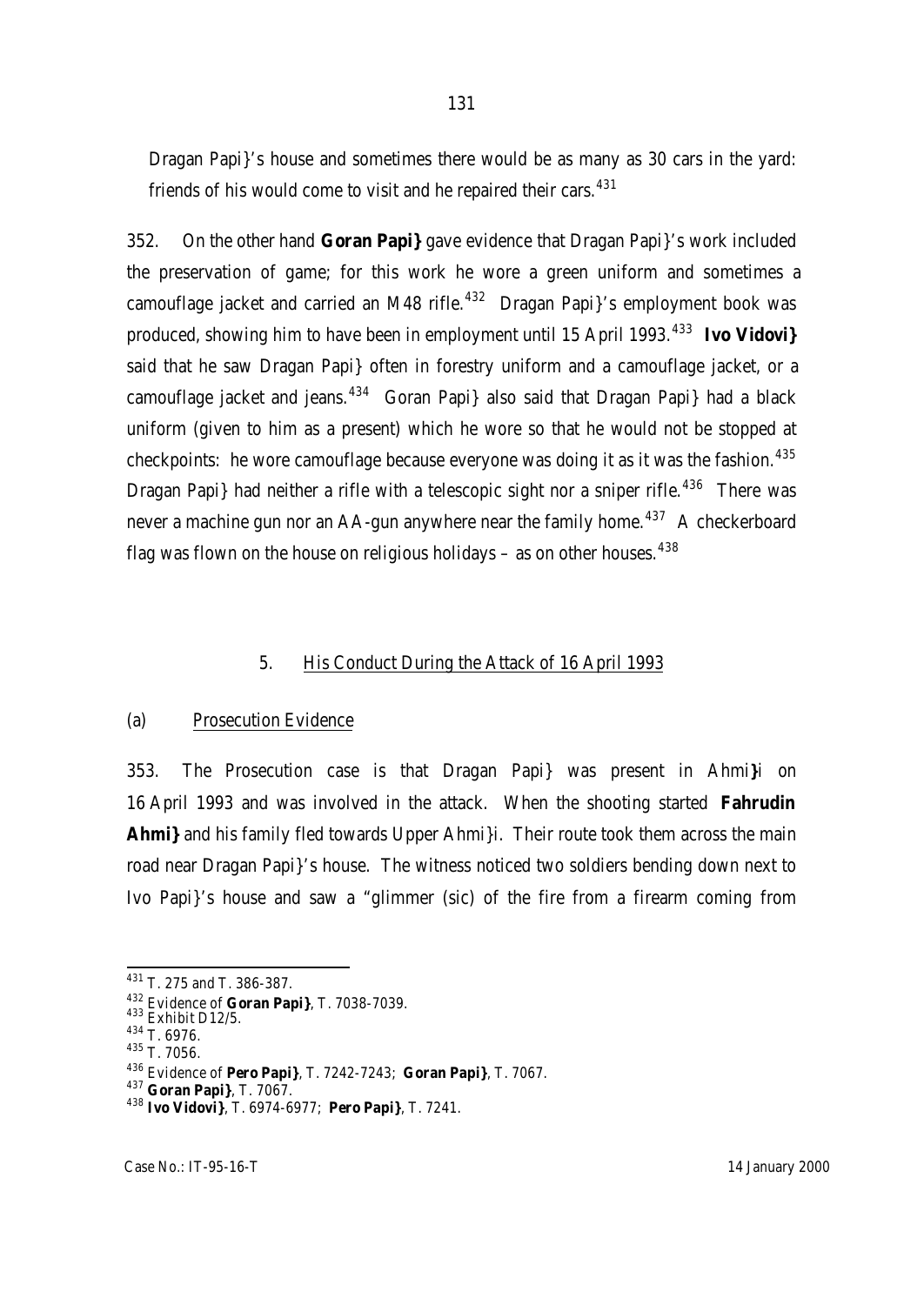Dragan Papi}'s window".<sup>439</sup> Shortly after, the witness was shot and wounded in the arm; he saw that the gunfire was coming from Mehmed Ahmi} and Dragan Papi}'s houses.<sup>440</sup>

354. **Witness A** saw a machine gun in front of Dragan Papi}'s house at one corner facing the road.<sup>441</sup> **Witness Z** heard gunfire coming from an anti-aircraft gun in a thicket owned by Dragan Papi} and his father.<sup>442</sup>

355. **Witness G** testified as to Dragan Papi}'s presence, armed and in uniform, in the vicinity of soldiers carrying out executions on 16 April 1993 in Ahmi}i, near the lower mosque. He knew Dragan Papi} because they were neighbours; their parents were close and he saw Dragan Papi} frequently. On the morning of 16 April the family fled their house and Witness G ran ahead of the rest. He came across three soldiers firing towards the village: he saw Dragan Papi} in the doorway of the house of Husein Ahmi} near the soldiers. Dragan Papi} was leaning against the door frame and carrying a rifle and the witness (who knew him) was 100 per cent certain it was him. The witness tried to run, but was cut down by a burst of gunfire. His parents and sisters were running towards him His father asked a soldier to let them pass, but the soldier ordered another soldier to kill them: the order was repeated twice, two bursts of gunfire followed and his parents and one sister (aged 11) were killed. His younger sister (aged 5) miraculously survived.<sup>443</sup> During the day Witness G remained motionless where he lay, but was able to look around. He saw Dragan Papi} once or twice passing by wearing a camouflage uniform and a hat and in the company of soldiers.<sup>444</sup>

356. **Captain Charles Stevens**, then Regimental Sergeant-Major of the Cheshire Regiment, was in Ahmi}i some days after the massacre, and met a man who called himself "Dragan" and carried an AK47 rifle. The man indicated that he had killed 32 Muslims by drawing his hand across his throat. Captain Stevens subsequently

Case No.: IT-95-16-T 14 January 2000

 $\overline{a}$ <sup>439</sup> T. 1134.

<sup>440</sup> T. 1134 and T. 1138-1139.

<sup>441</sup> T. 568 and T. 570.

<sup>442</sup> T. 3607-3608.

<sup>443</sup> T. 1464-1470 and 1475

<sup>444</sup> T. 1475-1477.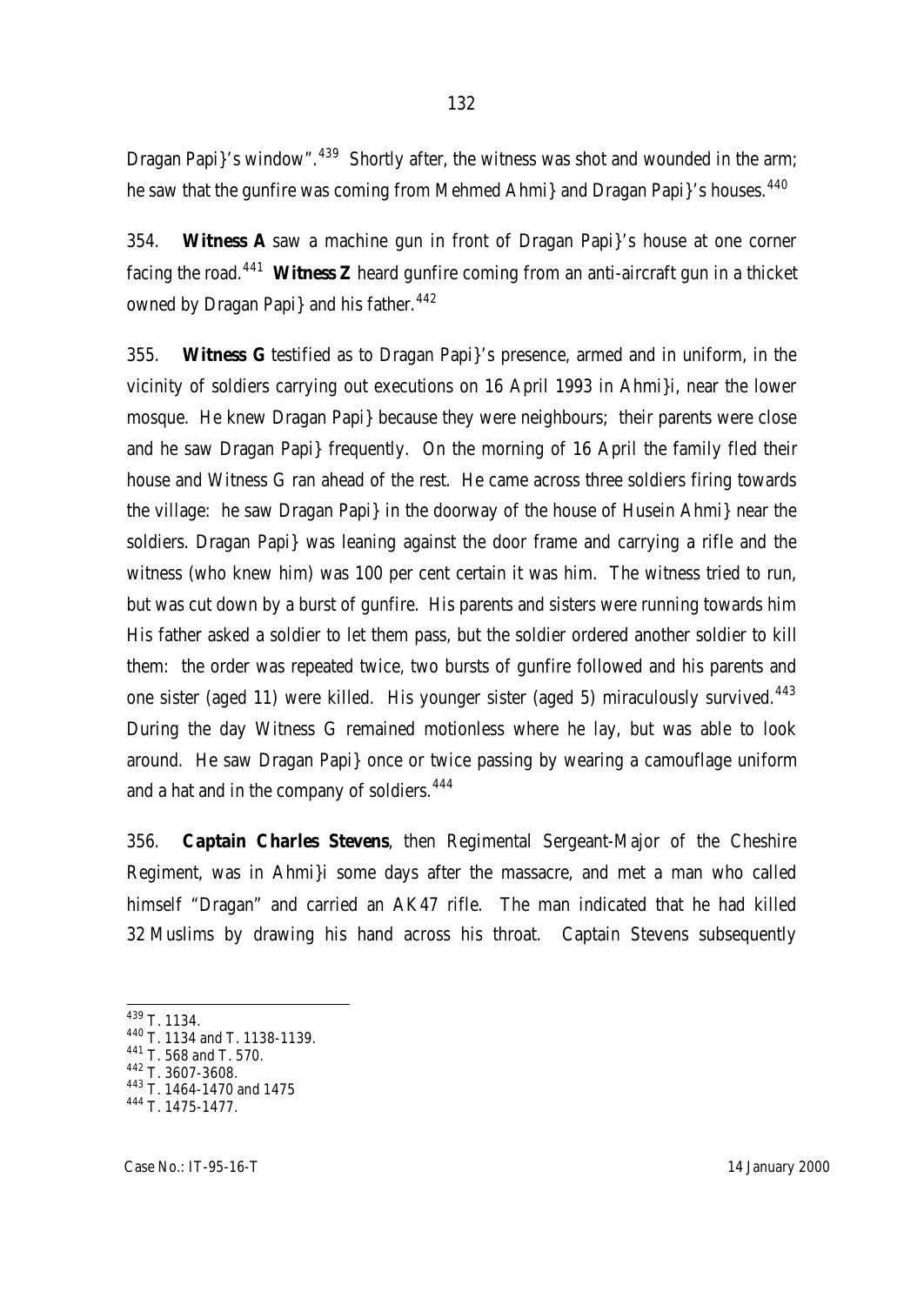identified Dragan Papi} in court, stating that "When someone tells you they have killed 32 people, you don't forget their face in a hurry". 445

#### (b) Defence Evidence

357. The Defence case is that Dragan Papi} was not involved in any fighting that day. Having taken the women of the family to Rovna early in the morning, he stayed to guard the bridge over the Lašva River where he remained for the next ten days. Accordingly, he was not in Ahmici during the day of 16 April. The following evidence was given in support of this case.

358. **Goran Papi}** testified that the family again fled to the woods on being awoken by gunfire. Their father told Dragan to take his wife (who was pregnant at the time), mother and the other women to Rovna.<sup>446</sup> Dragan Papi} was seen in the woods by a neighbour who also saw him leaving and going in the direction of Rovna.<sup>447</sup>

359. **Zvonimir Šanti}** was on Radak bridge over the Lašva River between Ahmici and Rovna. He saw Dragan Papi} with his wife, mother and sister. Dragan Papi} asked the witness if he could put the family up. The witness already had two families in his house and so he put them with his brother, Anto Šanti $\frac{1}{448}$  Dragan Papi took them there and returned twenty minutes later and joined Dragan and Ivo Vidovi} guarding the bridge on the left (i.e., Ahmici) bank. The witness, meanwhile, was on the other side guarding the bridge with three other men. Dragan Papi} was dressed in a camouflage jacket and jeans and had an M48 rifle.<sup>449</sup> Dragan Papi} remained quarding the bridge for 7-10 days and then left.<sup>450</sup>

360. This evidence was supported by that of **Ivo Vidovi}** who said that he was told by Nenad **Š**anti} to guard the bridge. He went to the bridge and ten minutes later, at 6.30–

 $\overline{a}$ <sup>445</sup> T. 2152-2154 and T. 2181-2190.

<sup>446</sup> T. 7059.

<sup>447</sup> Evidence of **Ljubica Milicevi}**, T. 7307.

<sup>448</sup> T. 7148-7149.

<sup>&</sup>lt;sup>449</sup> T. 7154-7155.

<sup>450</sup> T. 7149.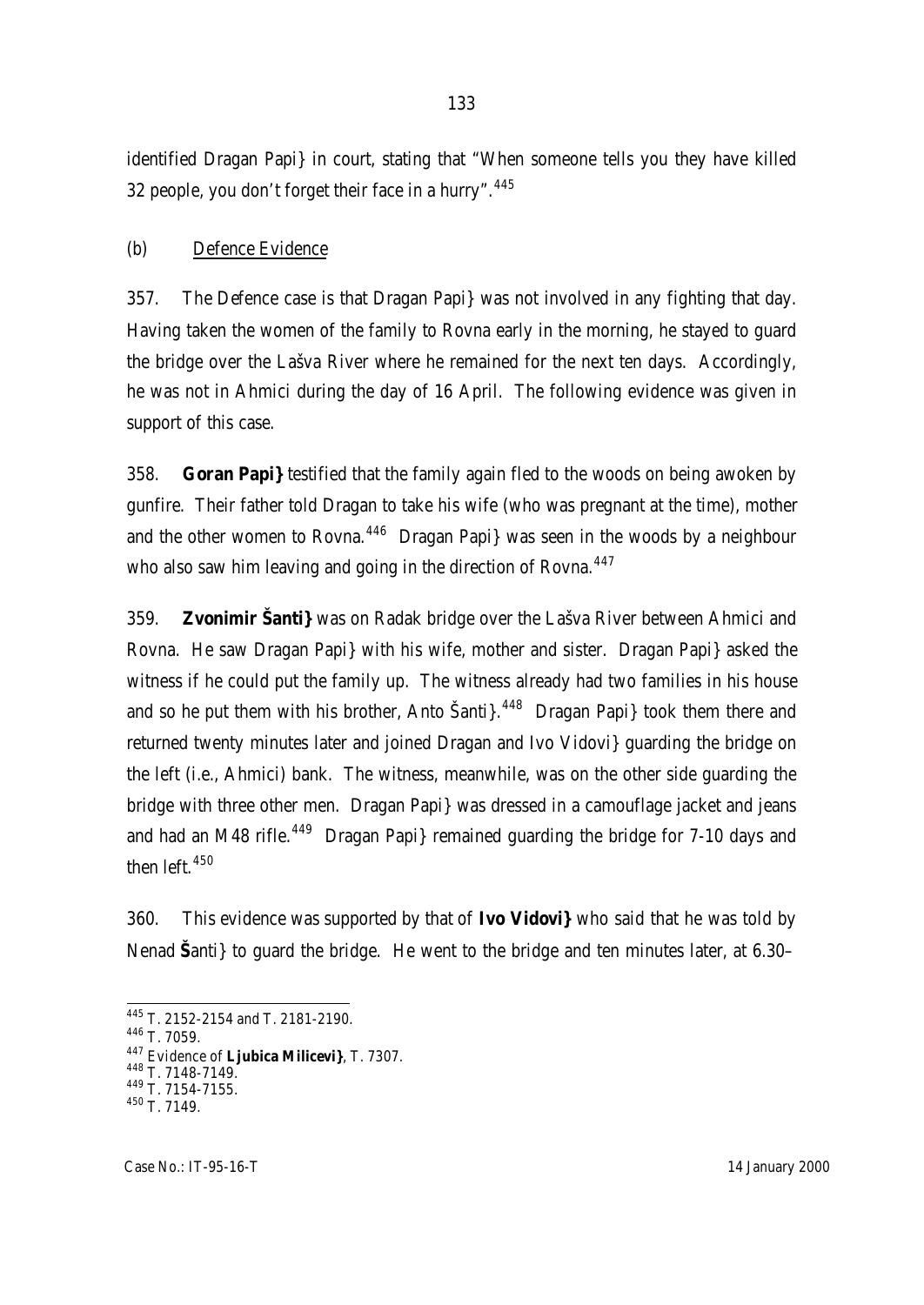7 a.m., Dragan Papi} arrived, coming from Donja Rovna and saying that he had taken his wife, mother and sister to a shelter there.<sup>451</sup> The witness said that he and Dragan Papi} kept guard all day: they had strict orders not to move away. Dragan Papi} did not leave for ten days or so, when Nenad **Š**anti} allowed him to go home because his wife had had a baby.<sup>452</sup> The witness said that he was one hundred per cent certain that Dragan Papi} did not leave his position for the first eight days of the conflict.  $453$ 

#### 6. Dragan Papi}'s Military Service: Records

361. A Mobilisation Report, an HVO Defence Department Report on Mobilisation in Vitez for the Period 16-28 April 1993, shows that 498 conscripts were mobilised. <sup>454</sup> The list includes all the accused except Vladimir Šanti}: none were on special duty for the elderly or disabled. However, there are no entries showing the date of mobilisation for the accused.

362. According to one witness, the document was produced for the purpose of distributing shares for wartime remuneration and service in the HVO. $455$  This was supported by the evidence of a policeman from Vitez, **Zdenko Raji}**, who said that the purpose was to boost the number of shares received by Croats compared with Muslims; thus it contained a number of women and elderly persons although some women did work in the non-combatant department of the HVO.<sup>456</sup>

363. In the Register of Members of 1992 Viteska Home Guard Regiment<sup>457</sup>, Dragan Papi}'s time of service is shown as being from 8 April 1992 – 15 January 1996. His brother Goran disputed the correctness of this entry.<sup>458</sup>

 $\overline{a}$ <sup>451</sup> T. 6951-6953.

<sup>452</sup> Birth certificate, Exhibit D18/5; T. 7017.

<sup>453</sup> T. 6972-6973 and T. 7027.

<sup>454</sup> Exhibit P335.

<sup>455</sup> **Goran Males**, T. 7279.

<sup>456</sup> T. 7424, T. 7430 and T. 7433.

<sup>457</sup> Exhibits P351/353.

<sup>458</sup> T. 7091; see also evidence of **Zdenko Raji}**, T. 7438-39.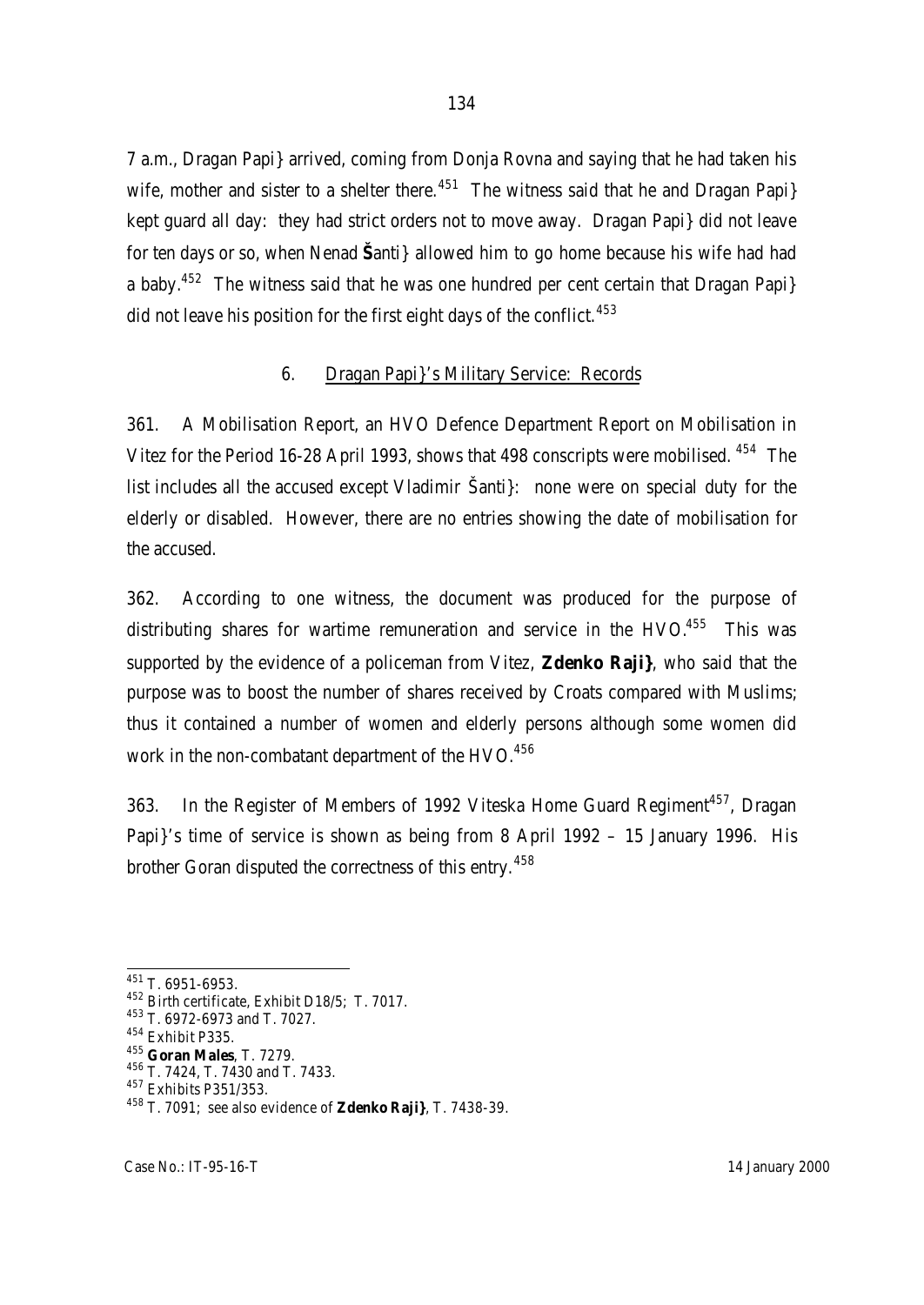364. In the List of Members of the  $2^{nd}$  Battalion of the Vitez Brigade of the HVO,<sup>459</sup> Dragan Papi} is described as a courier, having enrolled on 23 June 1992.

### 7. Findings of the Trial Chamber

365. In the light of the records relating to the accused's military service, it is difficult not to conclude that he was mobilised in the HVO during some of the time relevant to this indictment, although his precise role is not clear. Also, it is not disputed that he wore a uniform and carried a rifle in the village, although the Defence contends that the reason for doing so was connected with his work. The prosecution evidence indicates that he was active on the Croatian side; that he was seen firing an anti-aircraft gun and was active at a checkpoint. However, this evidence is an insufficient basis upon which to convict the accused on Count 1. What must be established is that he took an active part in either (or both) of the armed conflicts in October 1992 and April 1993.

366. In relation to the armed conflict on 20 October 1992, the Prosecution relies on one crucial witness, **Mehmed Ahmi}**, who identified the accused as shooting from his house early that morning and firing an anti-aircraft machine gun in the afternoon. It has already been noted that there were flaws in this witness's evidence, i.e. his claim to have been able to identify the accused, although he was crawling with his child at the time, and the fact that he did not mention this identification in his statement. In these circumstances the Trial Chamber is unable to accept Mr. Ahmi}'s evidence. There being no other evidence that the accused participated in the armed conflict that day this part of the Prosecution case is not made out. <sup>460</sup>

367. In relation to the attack on 16 April 1993, one witness, **Witness G**, gave direct evidence for the Prosecution concerning the accused's involvement in the attack. If the Trial Chamber accepts this witness's evidence, it would establish the accused's presence among the attacking forces in the village. However, the Trial Chamber does not find that

 $\overline{a}$ <sup>459</sup> Exhibit D18/2.

<sup>460</sup> The evidence of Fahrudin Ahmi} in this connection does not, by itself, establish that the accused was an active participant. Even if it did, it would not be safe to rely on it in the light of the evidence of the four witnesses, called by the Defence, to the effect that the accused was not involved in the armed conflict.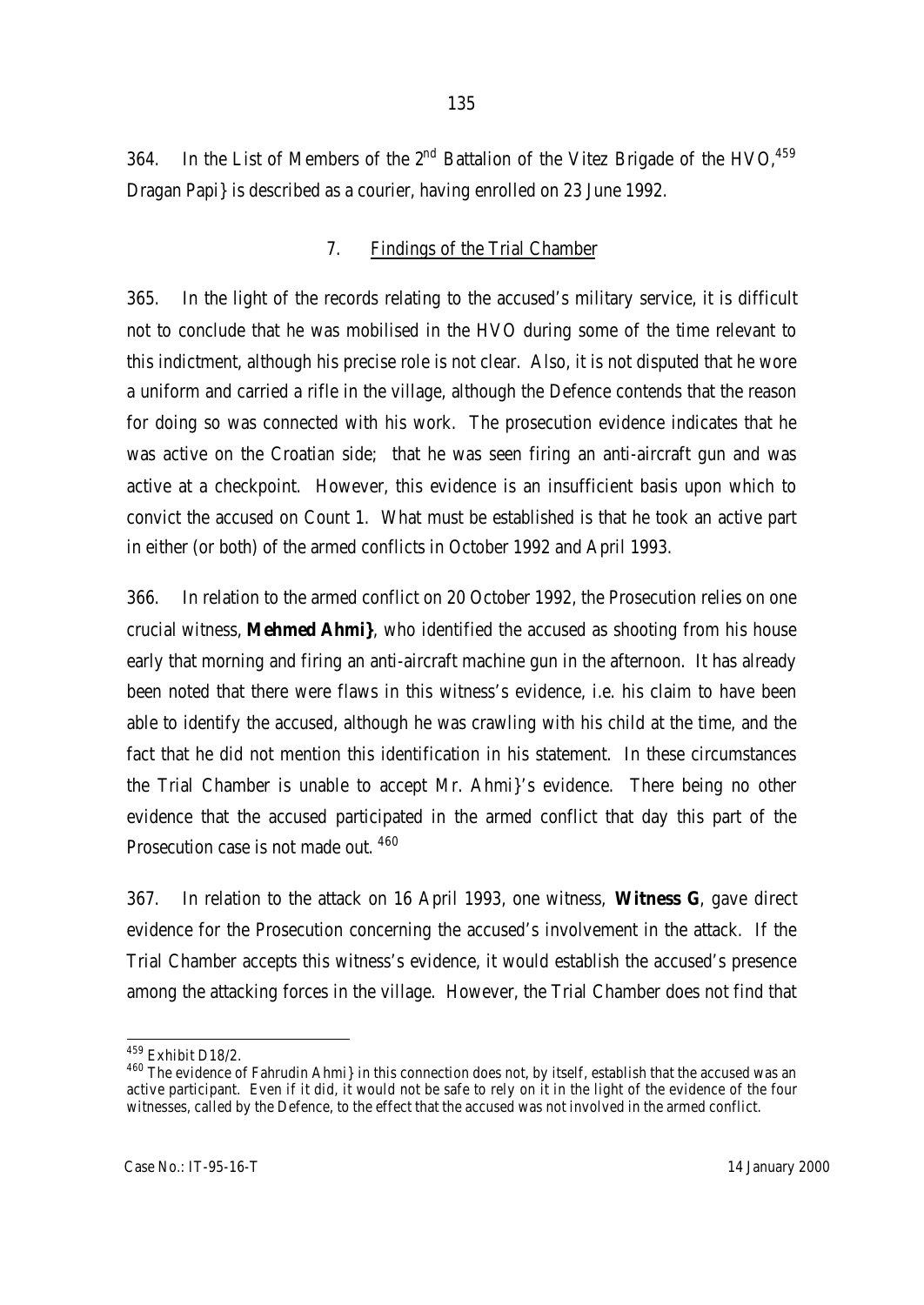it can rely on this evidence. This is because the witness made no mention of the presence of Dragan Papi} in any statement to the Office of the Prosecutor until his third witness statement, made only six months before the trial, although he did mention the accused, Dragan Papi}, in his first statement to the authorities of Bosnia-Herzegovina.<sup>461</sup> In crossexamination the witness testified that he had been afraid to do so.  $462$  He was also very hesitant in his description of the accused's uniform.<sup>463</sup> Witness G was an honest witness who had been through a dreadful ordeal on 16 April 1993. However, he was under the most stressful conditions imaginable and there must be some doubt about the accuracy of his identification of Dragan Papi}.

368. None of the remaining Prosecution evidence is sufficient to establish that Dragan Papi} was an active participant in the conflict, i.e. the evidence to the effect that he was seen driving his wife and mother from his house on 15 April or that people and vehicles were gathered there that evening, or that gunfire was seen coming from his room on 16 April. As for the evidence of **Captain Stevens**, the Trial Chamber cannot be sure that the witness identified the correct man in court five years after the event. Therefore, the Trial Chamber finds that there is a reasonable doubt as to whether Dragan Papi} participated in the conflict that day.

# **B. Zoran Kupre{ki} and Mirjan Kupre{ki}**

#### 1. Introduction

369. It is convenient to summarise the evidence concerning Zoran Kupre{ki} and Mirjan Kupre{ki} together since their cases are closely connected. These two accused are brothers. At all material times they lived with their families in adjoining houses in a cluster of houses referred to as Grabovi in the centre of the village between Upper and Lower Ahmi}i. The cluster also included the houses of their relatives Vlatko and Ivica Kupre{ki} and their families. The Prosecution case against them may be briefly set out

 $\overline{a}$ <sup>461</sup> T. 1530-1531, T. 1548-1549 and T. 1587.

<sup>462</sup> T. 1589.

 $463$  T. 1552-1553; on a previous occasion the witness had said the accused always wore a black uniform. In his testimony, however, the witness said he was wearing a camouflage uniform on 16 April.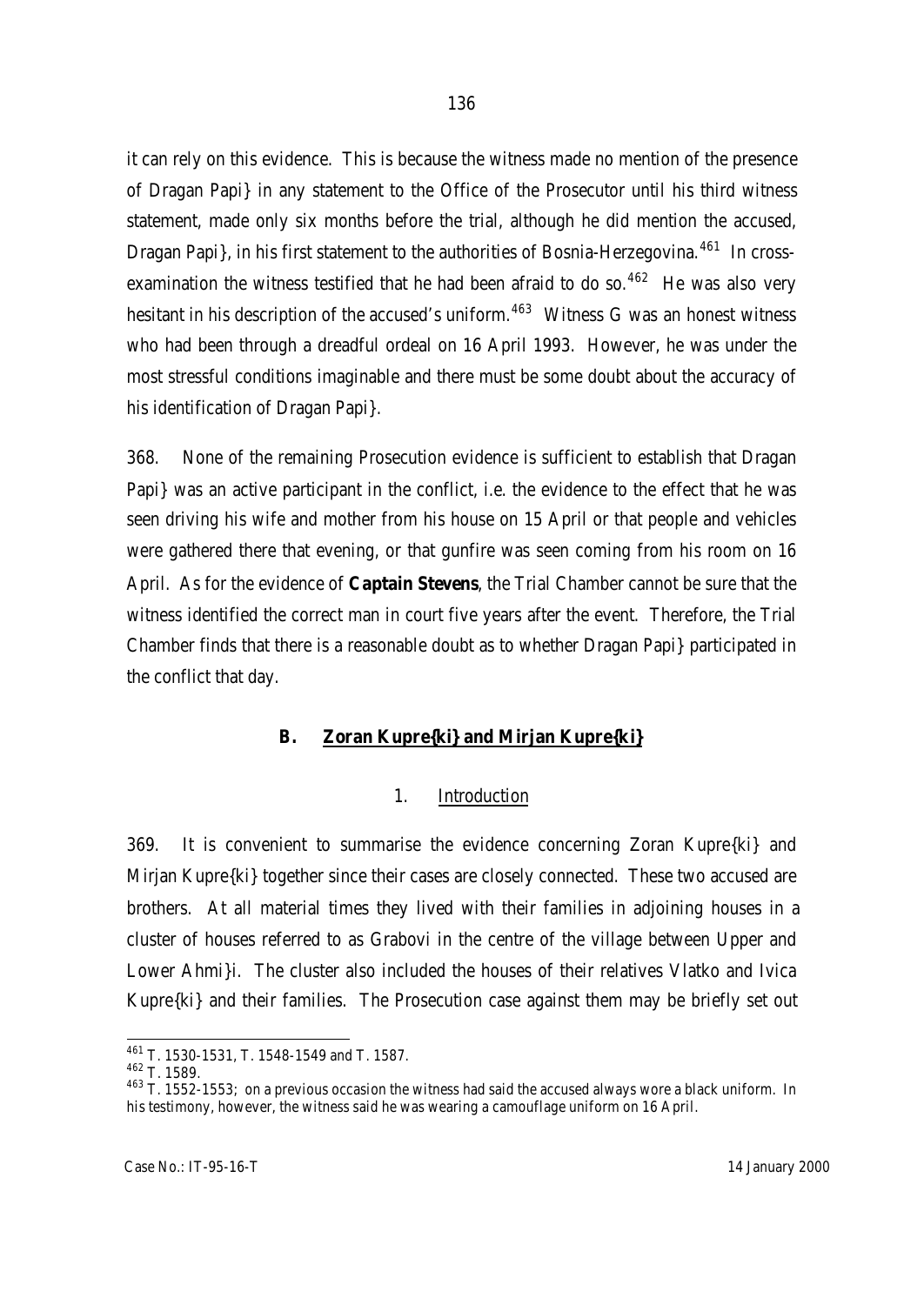here: (a) Zoran Kupre{ki} was an HVO Commander; (b) on 16 April 1993 they both took an active part in the assault on the Bosniac population of Ahmi}i. In particular, they took part in the murders of their neighbours, the family of Witness KL, of Suhret Ahmi} and Meho Hrstanovi}. They were also seen that same day in Ahmi}i, armed and dressed in camouflage uniforms.

370. Zoran Kupre{ki} is aged 41, having been born on 23 September 1958 in Vitez. He is married with three children. He is a former member of the League of Communists of the SFRY. He was an employee of the Slobodan Princip Seljo factory in Vitez, where he was in charge of maintenance of one of the units.<sup>464</sup>

371. Mirjan Kupre{ki} is 36, having been born on 21 October 1963; he is married with two children. He was employed as a mechanical technician until February 1992 in the Slobodan Princip Seljo factory and from August 1992 until 15 April 1993 he worked for his cousin Ivica, first in the Sutre store in Ahmi}i and then, ten days before the conflict, at the store in Vitez. In April 1994 when he was demobilised he returned to work for Sutre.<sup>465</sup>

# 2. Background

# (a) Introduction

372. There is no dispute that these accused are of good character. Evidence to this effect was given by prosecution witnesses. They and their cousin Vlatko were described as growing up as fine, decent, well-behaved young men.<sup>466</sup> A neighbour, **Witness D**, knew both brothers: she said that they were good neighbours and did nothing bad to the Muslims nor showed them hatred. However, she also said that when they started talking of "Herceg-Bosna" the old intimacy was gone.<sup>467</sup> Witness S said that he had very good relations with Zoran with whom he socialised, and that Mirjan showed no signs of

<sup>464</sup> **Zoran Kupre{ki}**, T. 11170-11171, T. 11180 and T. 11183.

<sup>465</sup> **Mirjan Kupre{ki}**, T. 11556-11559.

<sup>466</sup> **Witness KL,** T. 1893.

<sup>467</sup> T. 1080.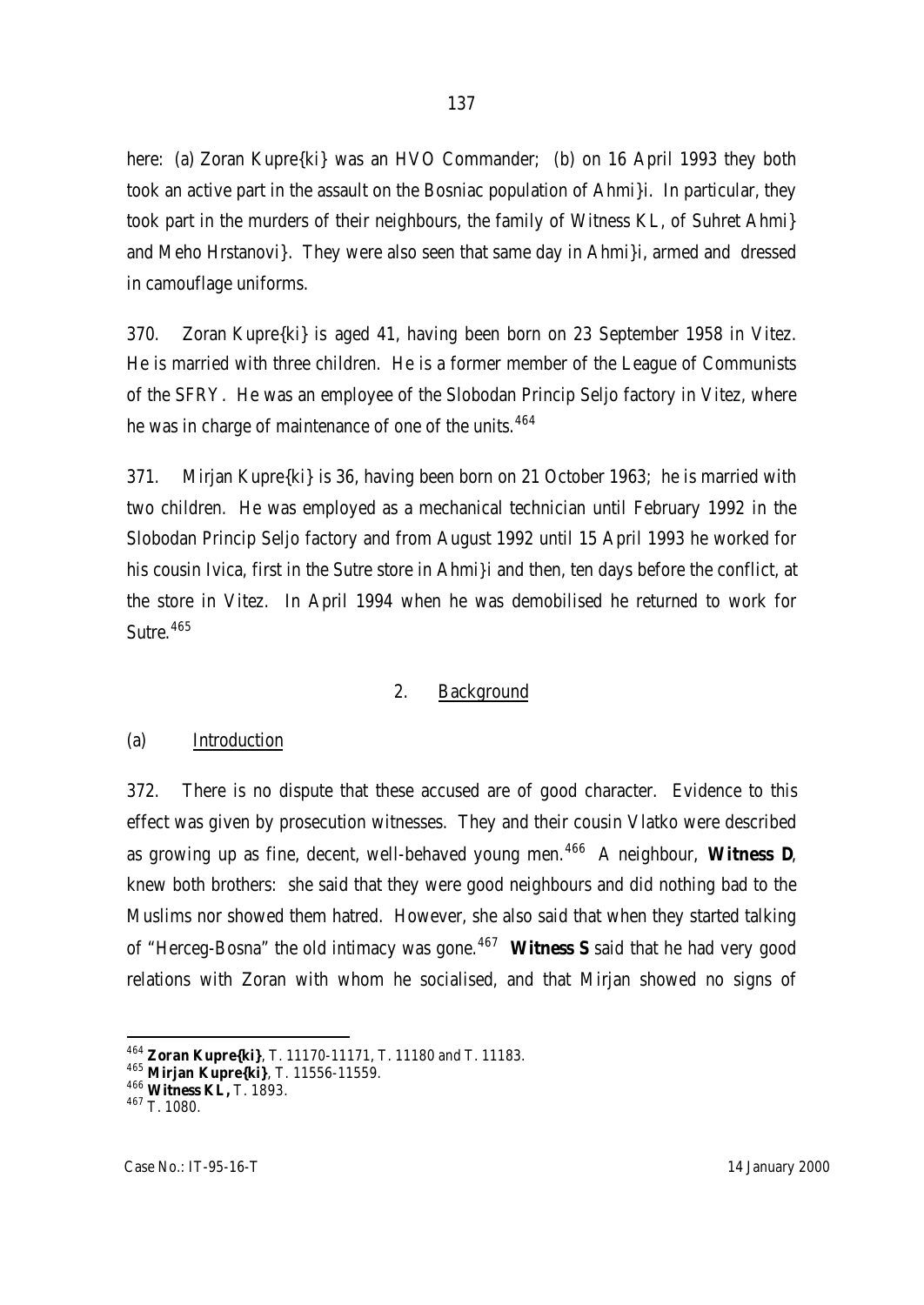extremism.<sup>468</sup> At the Muslim feast of Bajram, held in March of 1993, Zoran and Mirjan Kupre{ki} and their families celebrated at Fahrudin ("Fahran") Ahmi}'s house.<sup>469</sup>

373. The Defence called evidence to similar effect. Zoran Kupre{ki} was a member of the SPS Cultural Association, a multi-ethnic folklore society which performed dances of all ethnicities and to all groups. Zoran Kupre{ki} resisted pressure to join a purely Croatian association. At the end of March 1993 the folklore group performed at the Muslim festival of Bajram; several days before the conflict in April, the group performed in Mosuni to celebrate the Catholic holiday of Easter.<sup>470</sup>

374. Mirjan Kupre{ki} said he was brought up with Muslims and was on good terms with them. Muslims were close friends to his parents, including some close neighbours: Witness KL was one, but there were misunderstandings about the boundary. Mirjan Kupre{ki} was also a member of the folklore society and was close friends with some members including Fahran Ahmi } and other Muslims and Serbs.<sup>471</sup>

375. Much evidence was given of the activities of Zoran Kupre{ki} and Mirjan Kupre{ki} within this folklore or Cultural and Arts Society, in which they were described as leading figures.<sup>472</sup> For instance, **Zdravko Vrebac** said that in 1993 the Society was half Muslim and half Croat with some Serbs. Zoran Kupre{ki} was the main choreographer; Mirjan Kupre{ki} saw to the music together with the witness and Fahrudin Ahmic. These four were the principals. $473$  The Society held frequent rehearsals and performed at weddings and other events in Vitez. In 1993 they performed for UNPROFOR.<sup>474</sup> **Rudo Vidovi}**, Director of the Telecom Centre for Central Bosnia, whose family home is in Ahmici and who grew up with Zoran Kupre{ki}, described him as having similar characteristics to the witness himself; a competitive spirit, upright, hardworking. The witness said that Mirjan Kupre{ki} was younger and had the same

 $\overline{a}$ <sup>468</sup> T. 2884.

<sup>469</sup> **Witness CA**, T. 4613. The Trial Chamber notes that this is a different Fahrudin Ahmic than the witness in this case: it was common in Ahmici for several people to share the same name.

<sup>470</sup> Photo, Exhibits D16-19/1; **Zoran Kupre{ki}**, T. 11186-11193.

<sup>471</sup> **Mirjan Kupre{ki}**, T. 11560-11565.

<sup>472</sup> **Rudo Kurevija**, T. 5895-5897.

<sup>473</sup> **Zdravko Vrebac**, T. 7786.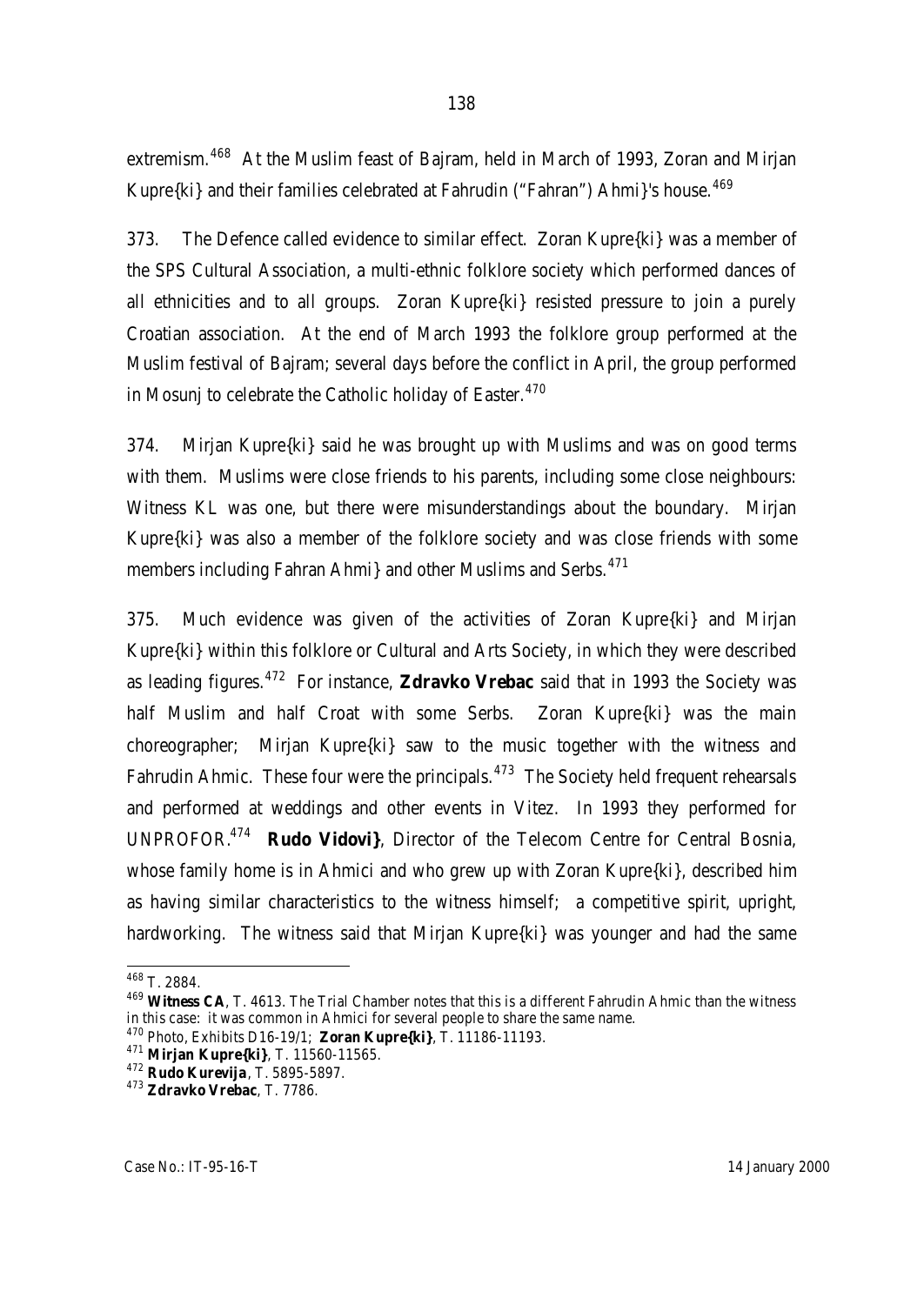characteristics as Zoran Kupre ${k}i$ .<sup>475</sup> Zoran Kupre ${k}i$ , was a member of the League of Communists but was not active after the elections. They did not express extremist views.<sup>476</sup> Zoran Kupre{ki}'s superior at work in the Princip factory, **Ivan Tabara**, said that Zoran Kupre{ki} as Head of Maintenance for machinery used for military production had 28 machine operators of mixed ethnicity under him: he had a correct attitude towards them and was responsible and regular in his attendance at work.<sup>477</sup> **Adil Fafulovi}**, a Muslim folk-dancer, a fellow member of the Society, gave evidence that Zoran Kupre{ki} and Mirjan Kupre{ki} did not differentiate on grounds of ethnicity and invited Muslims to join the Society.<sup>478</sup> Veljko Cato, a Serb, and another member of the Society described Zoran and Mirjan Kupre{ki} as honest family men, interested in folklore, dancing and socialising.<sup>479</sup>

376. According to another witness, Zoran Kupre{ki} was apolitical and did not express extremist views: he gave priority to family and the cultural society with its Muslims, Croats and Serbs, all singing and dancing together. He was popular among Muslims and Serbs. Mirjan Kupre{ki} held similar views.<sup>480</sup>

### 3. Involvement of the Accused in the HVO Prior to 16 April 1993

### (a) Prosecution Evidence

377. Both Zoran and Mirjan Kupre{ki} have military experience, both having completed their military service in the JNA, in which Zoran became a reserve officer<sup>481</sup> and in which Mirjan was trained as an infantry man.<sup>482</sup> Both are listed in the Register of the HVO Vitez Brigade as being reservists between 8 April 1992 and 22 and

l

<sup>478</sup> T. 8796.

<sup>474</sup> **Zdravko Vrebac**, T. 7787-7788, **Dragan Vidovi}**, T. 8419.

 $^{475}$  T. 6654-6655.

 $476$  T. 6660-6661.

<sup>477</sup> T. 8737.

<sup>479</sup> T. 8816-8817.

<sup>480</sup> Evidence of **Dragan Grebenar**, T. 6023-25 and T. 6028. <sup>481</sup> T. 11237 and T. 11388-11390.

<sup>482</sup> T. 11659.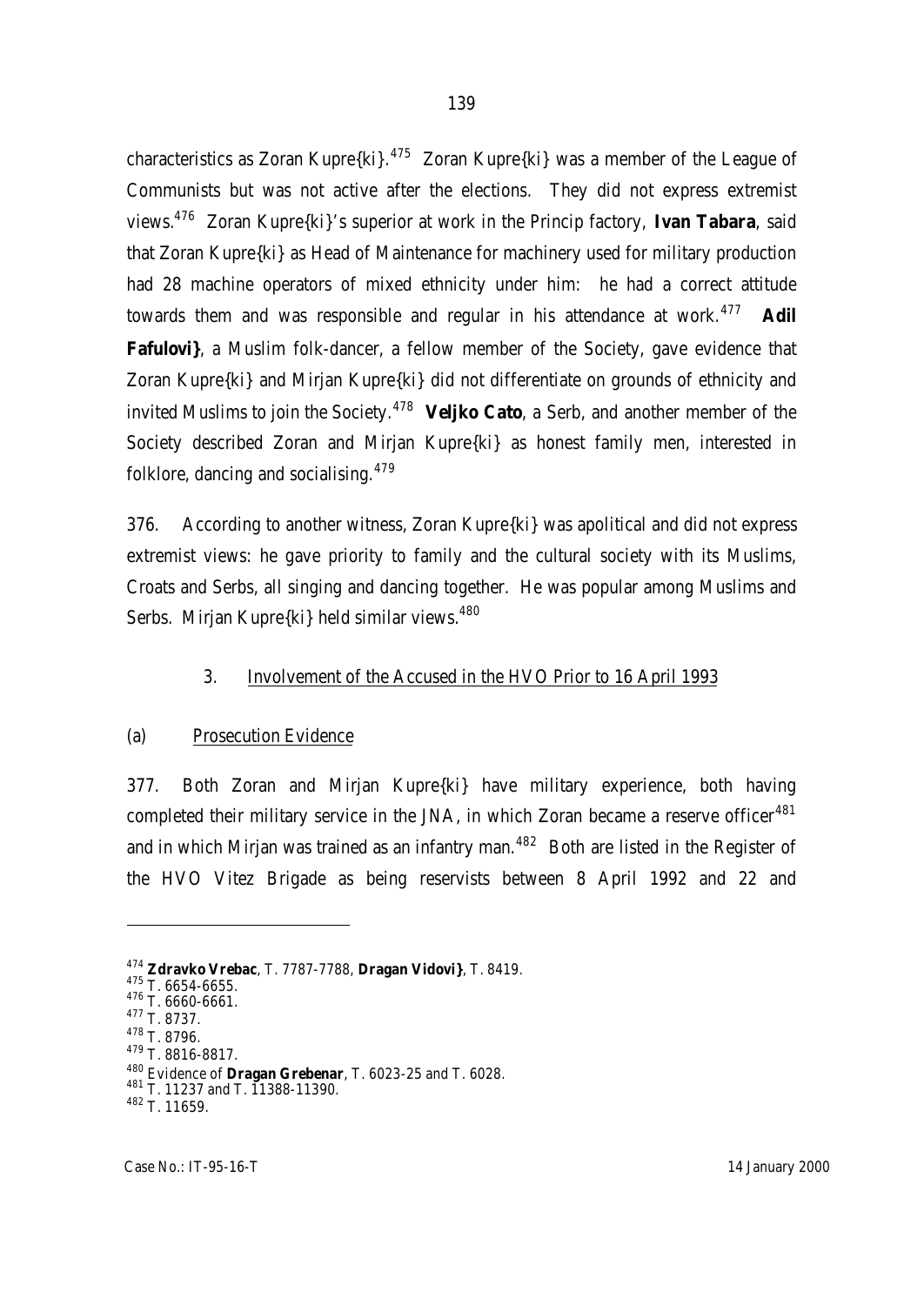23 January 1996.<sup>483</sup> It was disputed that the signature against Mirjan Kupre $\{ki\}'s$  name was his.<sup>484</sup> However, he does not dispute that prior to and after the war he was a reservist.<sup>485</sup>

378. According to **Witness JJ**, a friend and work colleague of Zoran Kupre{ki}, the latter was a member of the HVO prior to 16 April 1993. He was absent from work at times and went to the front line. The witness saw him in uniform and he did not try to conceal the fact. He was present at an HVO oath-taking ceremony at Vitez stadium. She witnessed the oath-taking ceremony briefly: Zoran Kupre{ki} was a participant and took the oath, wearing a military uniform. He went to the front line for some time in the period between January to March 1993. About a month before 16 April 1993, Zoran Kupre{ki} told her that he was an HVO Commander.<sup>486</sup>

379. Evidence was given by two other witnesses that Zoran Kupre{ki} was an HVO Commander in the Grabovi area:

(a) **Witness B** was a Bosniac and former JNA Captain who became Security Officer for the Territorial Defence in Vitez. After the first conflict in October 1992 he visited Ahmi}i in connection with the return to the village of the Bosniac population who had fled. On this visit the witness spoke to Nenad Šanti} (whom he described as in command of the HVO in the area from Vitez to Ahmi}i). Nenad Šanti} told the witness that Zoran Kupre{ki} was the Commander of one area. The witness and Šanti} went to Zoran Kupre{ki}'s house and spoke to him. Šanti} said that Zoran Kupre{ki} should provide security and should guarantee that there would be no problems concerning the return of the Bosniac population. Zoran Kupre{ki} promised that there would be no problems and said that he would personally take action to ensure that there would be none.<sup>487</sup>

 $\overline{a}$ 

 $483$  Exhibit P353 at pp. 75 and 30 respectively.

<sup>484</sup> **Ivica Kupreškic**, T. 7997.

 $485$  T. 11667.

<sup>486</sup> T. 12288-12292, T. 12357-12358 and T. 12367.

<sup>487</sup> T. 769-773.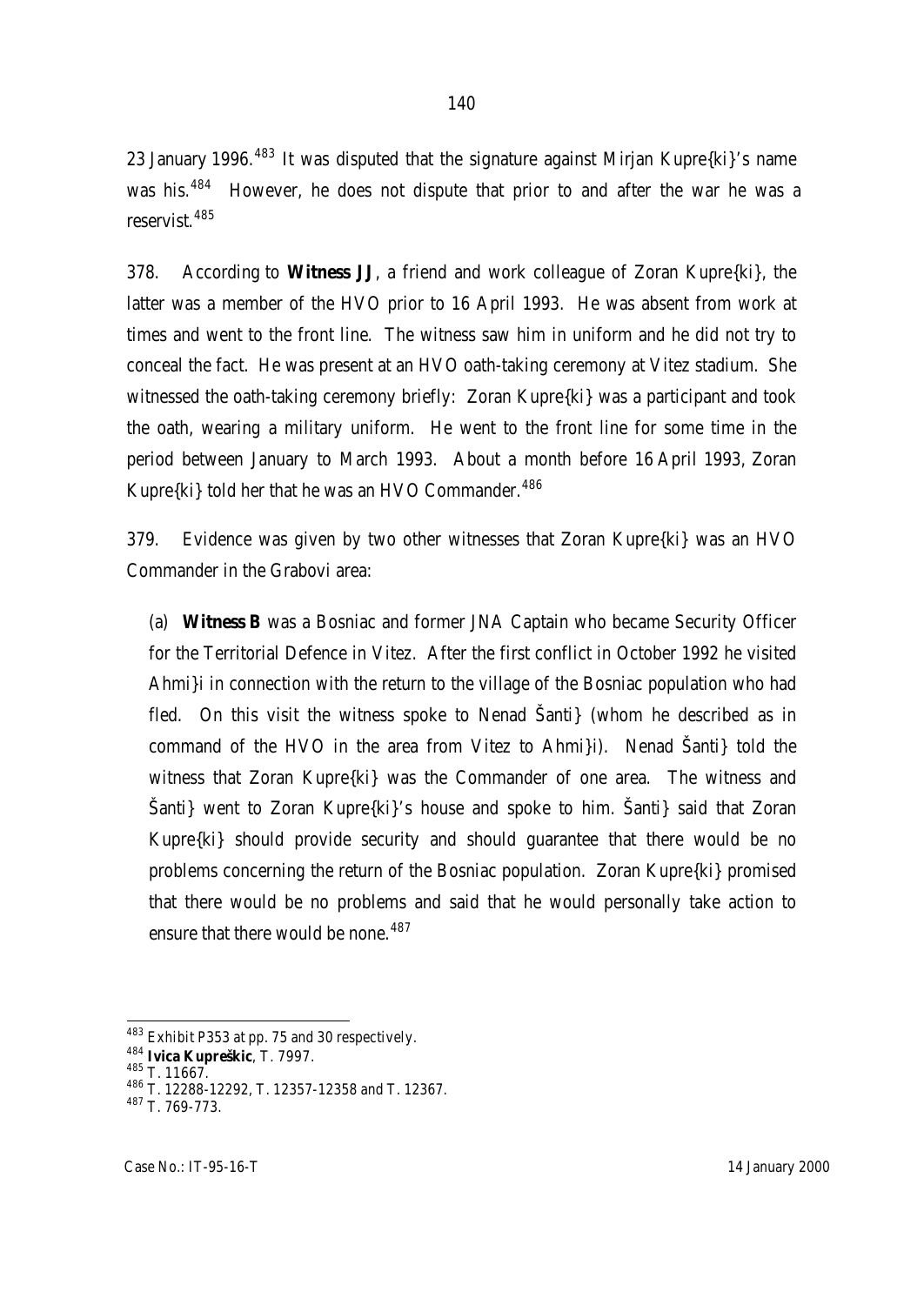(b) **Abdulah Ahmi}**, a resident of Ahmi}i at the material time, said that he had learned that Zoran Kupre{ki} was the HVO Commander: he learned this because people went to Zoran Kupre{ki}'s house for negotiations concerning the return of the Muslims. He saw Zoran Kupre{ki} often, armed and in full gear: Zoran Kupre{ki} went to the front at Busovaca and was in charge of village watches. The witness said that there were 5 or 6 Croatian families in Grabovi consisting of 20-30 people.<sup>488</sup>

380. According to **Witness Y**, who was the organiser of Muslim night patrols in Ahmi}i, Zoran Kupre{ki} called a meeting in the school and asked Witness Y to stop the Muslim watches. When the witness suggested joint patrols, Zoran Kupre{ki} said that he had no orders from his command to accept. Zoran Kupre{ki} also said that he was taking up a new post and would not be responsible for the area.<sup>489</sup>

381. According to **Witness S,** in 1992 and 1993 he saw both Zoran and Mirjan Kupre $\{ki\}$  in uniform, but Zoran wore his more often than Mirjan.<sup>490</sup>

### (b) Defence Evidence

382. **Zoran Kupre{ki}** denied that he was a Commander or was ever addressed as such: his role for a time was to assign the village guards.<sup>491</sup> He had not participated in the HVO oath-taking parade in the stadium but had witnessed it as a member of the audience.<sup>492</sup>

383. According to Zoran Kupre{ki}, the Kupre{ki}'s started a watch in February 1992. Dragan Vidovi} had contacted him to see whether he would be in favour of a village guard. Zoran Kupre{ki} then went out every night on a two-hour shift. At first he wore civilian clothes: he was later given a uniform top which he then wore and he carried Ivica Kupre{ki}'s hunting carbine.<sup>493</sup> After the conflict on 20 October it was decided to

 $\overline{a}$ 

<sup>488</sup> T. 366-370.

<sup>489</sup> T. 3299-3301.

<sup>490</sup> T. 2948-2955; **Witness T** also saw Zoran Kupre{ki} in uniform; T. 2949; as did **Witness V**, T. 3072.

<sup>491</sup> T. 11533.

<sup>492</sup> T. 11201-11209.

<sup>493</sup> **Zoran Kupre{ki}**, T. 11216-11224.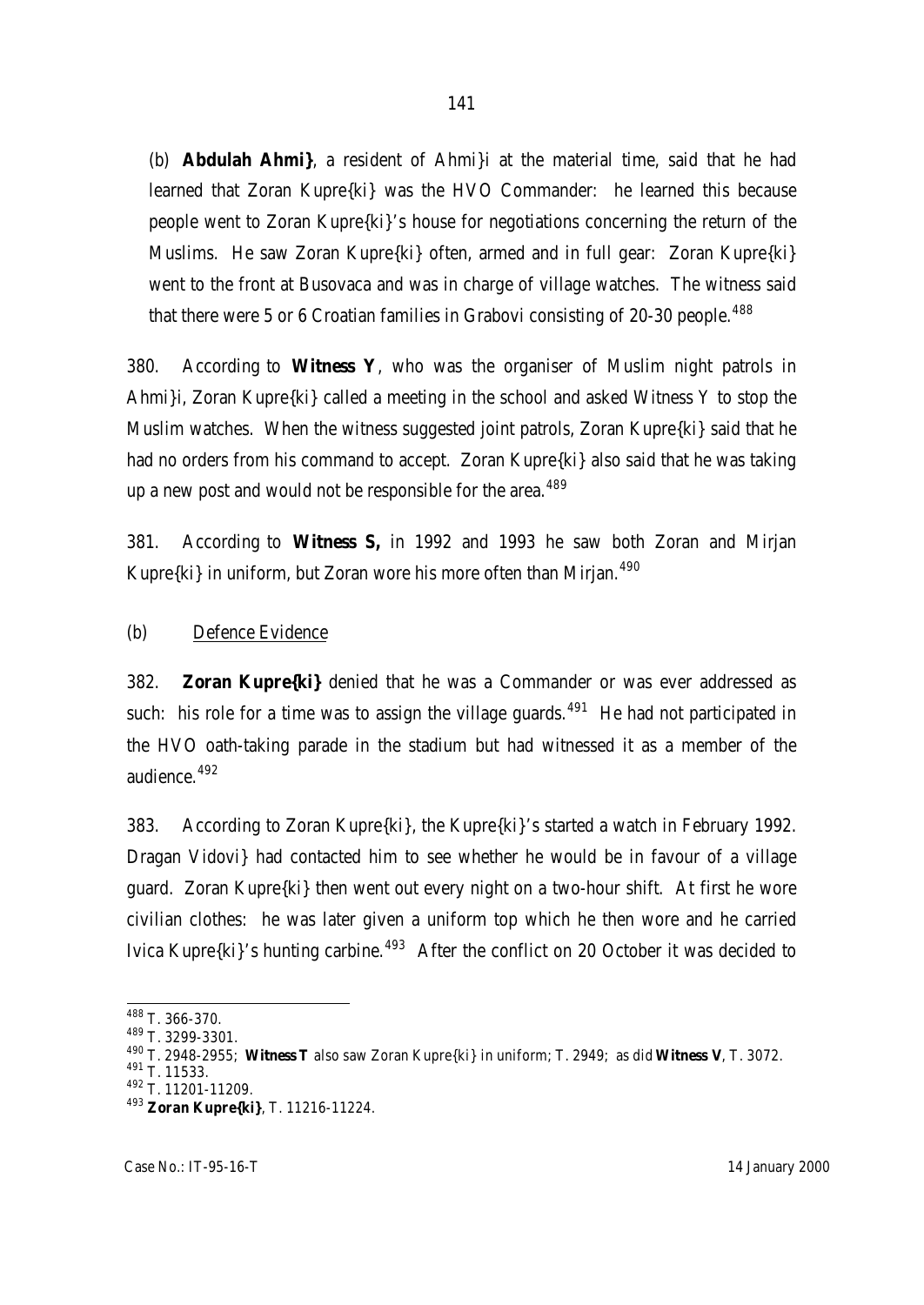place the guards on a more formal footing and it was agreed on 20 or 21 October that Zoran Kupre{ki} should be in charge of this. Zoran Kupre{ki} compiled these lists until late January 1993 when Dragan Vidovi} took over.

384. **Mirjan Kupre{ki}** said that in February or March 1992 Zoran asked him to join the village guard, which he did: he was one of about ten men*.* This guard duty continued until the first conflict. Mirjan Kupre{ki} did not have a rifle; he was given an old M48 rifle and two boxes of ammunition. He did not have a uniform, but sometimes used Zoran's camouflage jacket.

385. According to Zoran Kupre{ki}, Witness Y's evidence concerning a meeting was wrong as to the date. The meeting was in late January or early February 1993. He asked Witness Y not to maintain a checkpoint at the entrance to the village and not to patrol the main road. He said that Dragan Vidovi} would be in charge from now on. Zoran Kupre{ki} had no written or oral order from anyone telling him not to accept a Muslim proposal since he was not subordinate to anyone.<sup>494</sup>

386. According to their evidence, Zoran and Mirjan Kupre{ki} took no active part in the armed conflict on 20 October 1992. Summarising their evidence, they said that shortly after the shooting started, they took their families to a shelter in Šantici and then returned to the neighbourhood of their own houses to a feature which was referred to as "the Depression" where they felt safer and where they remained until the afternoon.<sup>495</sup>,<sup>496</sup> Others in the Depression at the time gave evidence of the presence of the accused there.<sup>497</sup> The Depression was a sizeable hollow in the ground, not far from the Kupre $\{ki\}$ houses and next to the house of Niko and Mirko Saki}: it had always been a kind of

l <sup>494</sup> **Zoran Kupre{ki}**, T. 11460-11463 and T. 11465.

<sup>495</sup>This evidence was supported by **Milutin Vidovi}**, T. 7493; **Zdravko Vrebac**, T. 7754–7759, and **Mirko Saki}**, T. 7602.

T. 11247-11251 and T. 11585-11590.

<sup>497</sup> Evidence of **Niko Saki},** T. 8231; **Mirko Saki}**, T. 7602; **Zdravko Vrebac,** T. 7809; **Dragan Vidovi}**, T. 8405; **Mirko Vidovi}**, T. 8583.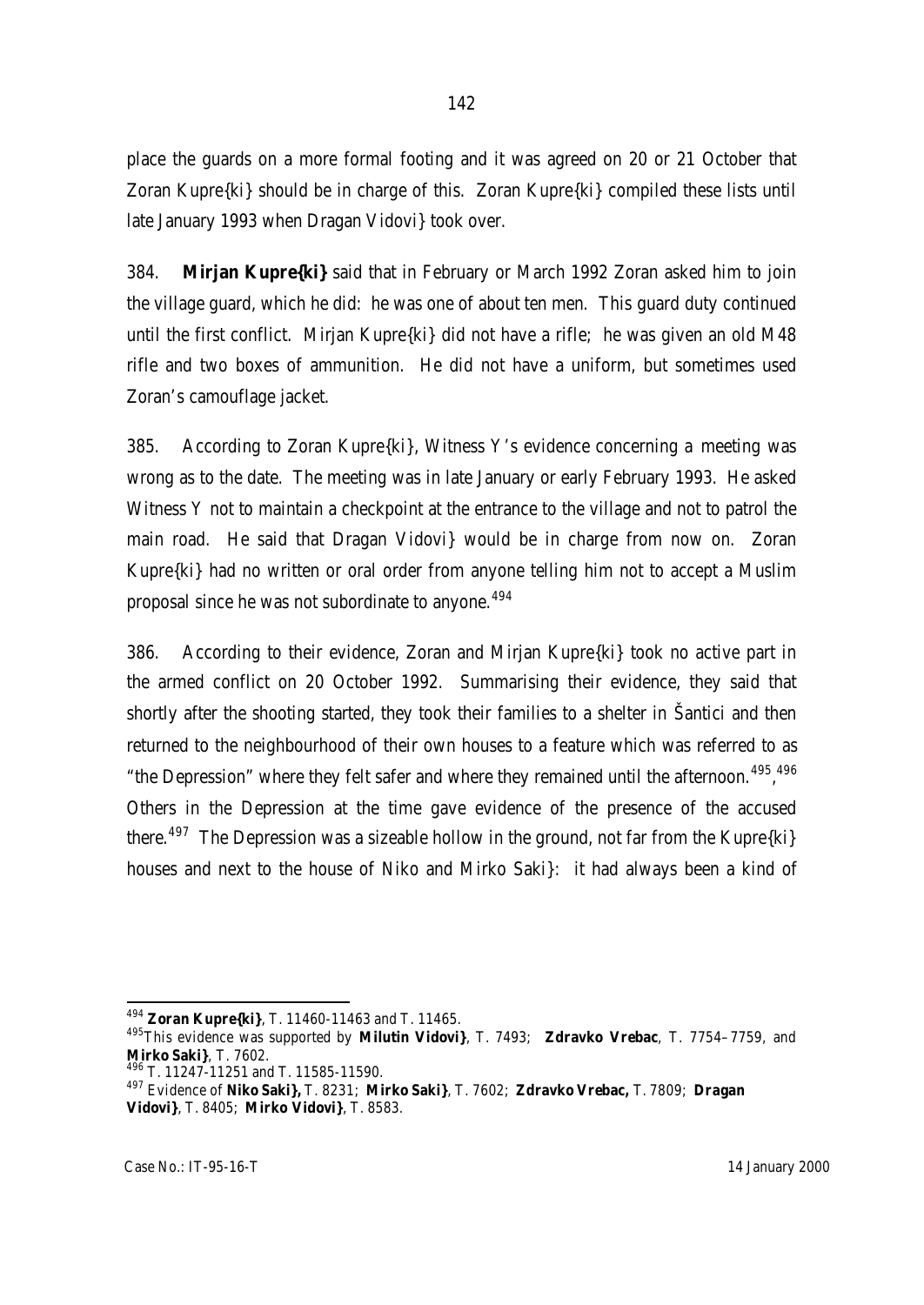shelter and was used as a gathering point for citizens in cases of emergency in the former Yugoslavia as well as a shelter from Serb air attacks.<sup>498</sup> They were not armed.<sup>499</sup>

387. According to Zoran Kupre{ki}, he took part in negotiations to ease tensions after the conflict of 20 October 1992. He took notes on one occasion<sup>500</sup> and signed an agreement<sup>501</sup> on another because he was told to do so. He took part in a discussion about people returning to their houses but had no say in anything else.<sup>502</sup>

## 4. Their Role in the Events of 16 April 1993

### (a) Prosecution Evidence

388. The prosecution evidence against either accused concerning events on 16 April 1993 begins with the evidence of **Witness V** who testified that on 15 April at about 5 p.m., he saw a group of 10 soldiers and two civilians in front of Zoran Kupre{ki}'s house. The soldiers were in camouflage uniforms and carried weapons.<sup>503</sup>

389. The Prosecution case against these two accused arising from their roles in the events of 16 April relates to three separate allegations:

- (a) their alleged participation in murder and arson at the house of Witness KL;
- (b) their alleged participation in murder and arson at the house of Suhret Ahmic; and
- (c) their presence in Ahmi}i that day.

These matters will be considered separately.

(i) Their Alleged Participation in Murder and Arson at the House of Witness KL

<sup>498</sup> Evidence of **Zdravko Vrebac**, T. 7752; **Mirko Saki}**, T. 7692

<sup>499</sup> **Ivica Kupre{ki}**, T. 7938.

<sup>500</sup> Exhibit D26/1.

 $^{501}$  Exhibit D27/1.

<sup>502</sup> T. 11256-11258 and T. 11443-11445.

<sup>503</sup> T. 3041-3042.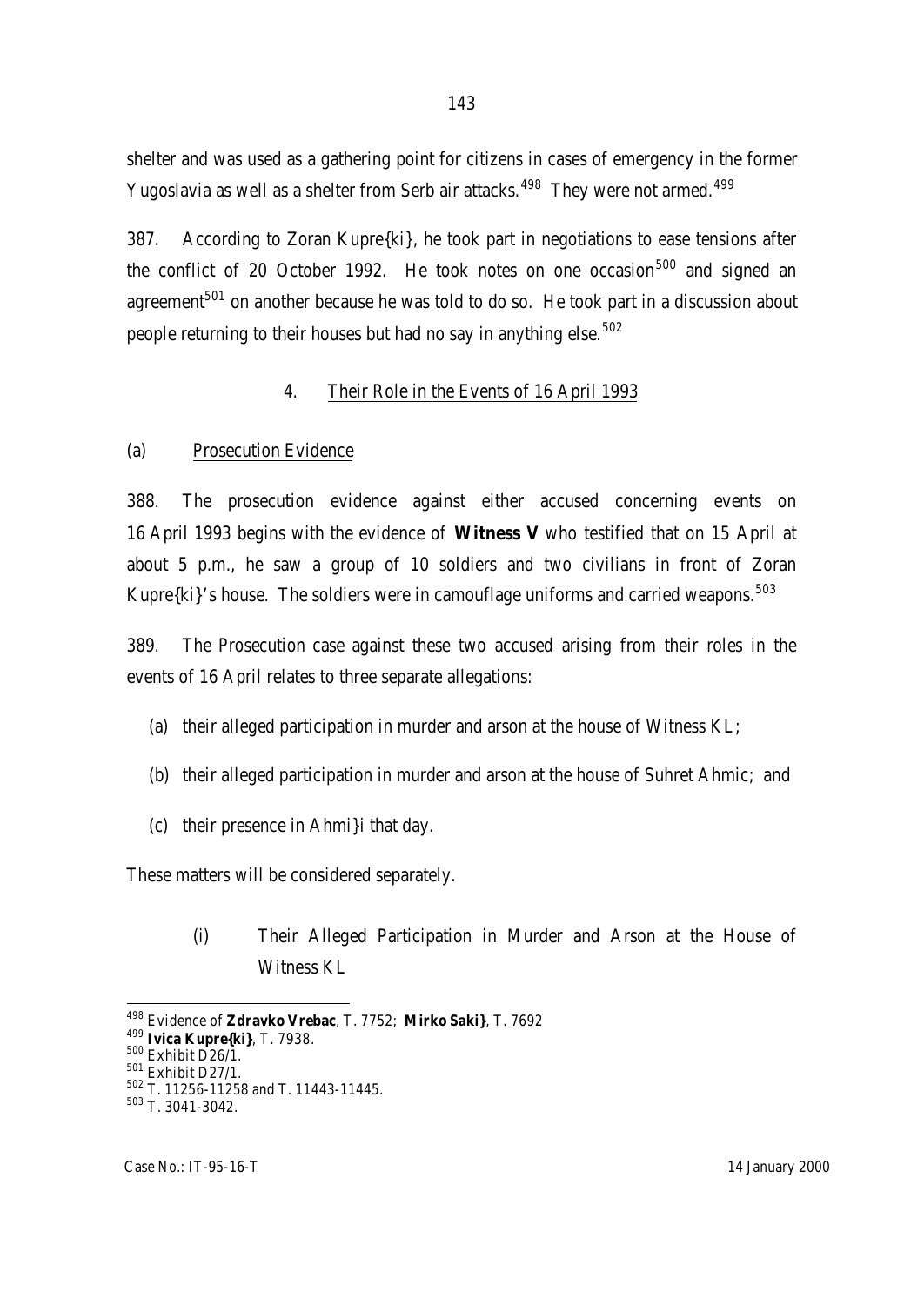390. **Witness KL** was an immediate neighbour of the Kupre{ki}'s in Grabovi (his house being nearest to that of Vlatko Kupre{ki}, but no distance from those of Mirjan and Zoran Kupre{ki}: he had known all three since their births). His evidence was that following the morning call to prayer there was an explosion. Zoran Kupre{ki} then appeared in Witness KL's house at the door of the living room (with a rifle, his face blackened and in a black uniform). Zoran Kupre{ki} shot and killed Witness KL's son (Naser). He then shot Witness KL's daughter-in-law (Zehrudina) and her son (Elvis, aged six or seven). The witness testified that he had been standing in the doorway to the living room, but "lost control" and fell behind the couch on which Elvis had been sleeping. According to the witness, shots were then fired at him but he was not hit. The witness's grandson (Sejad or 'Sejo', aged 3 months) was also shot and killed. Mirjan Kupre{ki} came into the room immediately after his brother, poured liquid from a bottle and set a couch on fire.<sup>504</sup> The men then left and Witness KL went into his bedroom. By this time, the house was on fire, the ceiling came down and eventually the witness made good his escape, running through the fire and sustaining burns to his hands and face as he did so.

391. Initially Witness KL hid in a hay-stack and woodpile near his house; finally he fled to Vrhovine, stopping on the way at his mother's house. On 17 April 1993 he was admitted to a hospital in Zenica were he was treated for severe burns to his face and hands. He remained in the hospital until 1 May 1994.

392. In cross-examination, Witness KL stated that both he and his six children had good relations with the Kupre{ki} brothers. Medical, divorce, and employment records were put to him but he denied that he had problems with his eyesight or alcoholism.<sup>505</sup> When asked why he did not tell his mother who the perpetrators were, the witness stated that he had not dared tell her, because she was an old woman (born in 1909) and could let it "slip out unintentionally, and then later on this could have cost me a lot".<sup>506</sup> He saw his

 $\overline{a}$ 

 $\frac{504}{1000}$  T. 1905-1906, T. 1913-1914 and T. 1917-1922.

<sup>505</sup> Exhibits D 3/1-8/1.

<sup>506</sup> T. 2006-2007.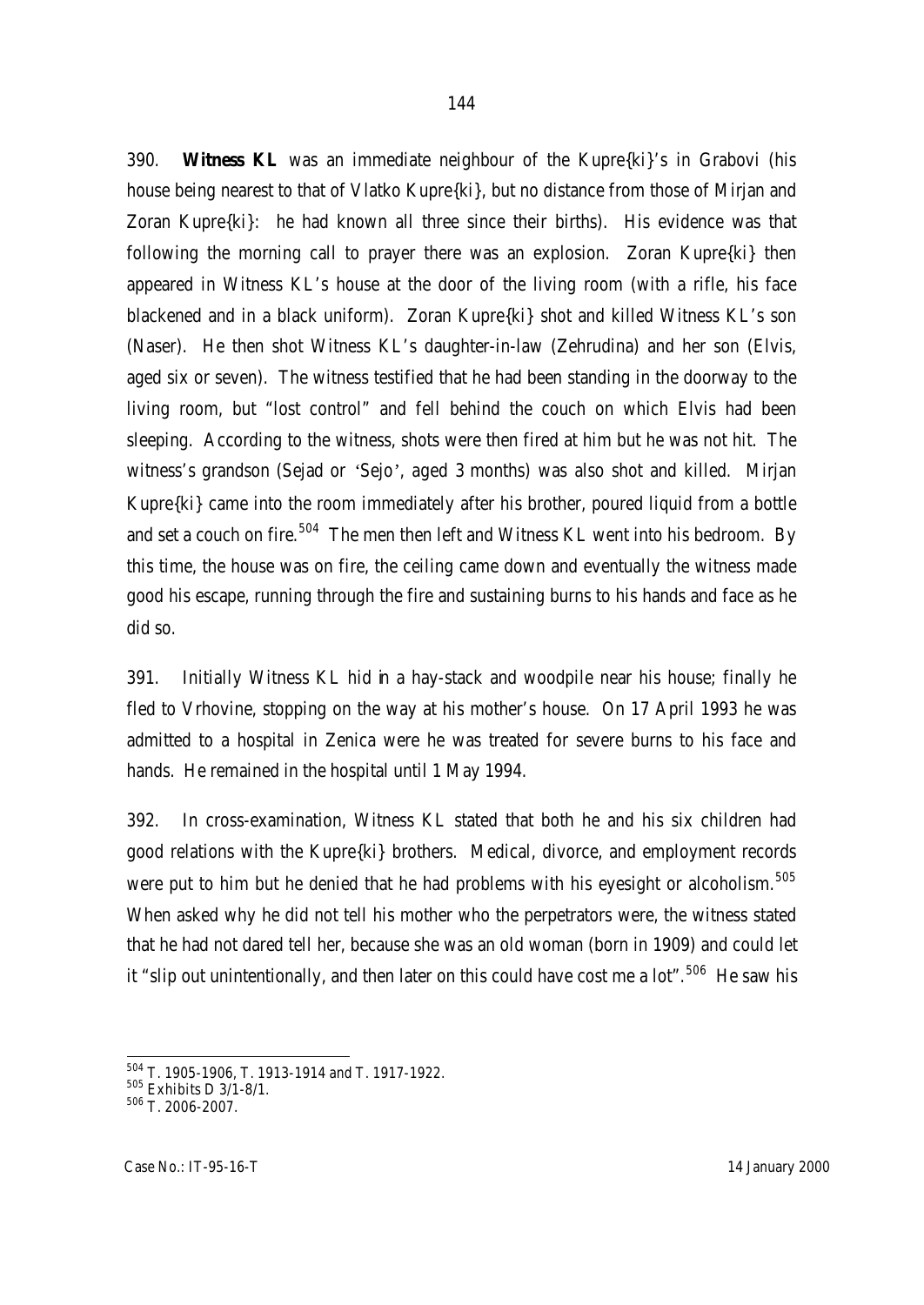granddaughter and his daughter-in-law in the hospital but did not discuss the events of 16 April 1993 with them. He said that he did tell another daughter, Witness EE.<sup>507</sup>

393. In some of his previous statements such as that made to Witness HH (a United Nations investigator), Witness KL said he was in the other room during the attack.<sup>508</sup> When confronted with such discrepancies he maintained that these were due to mistakes. In re-examination, Witness KL said that he was 100 per cent sure that Zoran and Mirjan Kupre{ki} were responsible for the killings.

394. It may be noted that at first the witness did not identify Zoran and Mirjan Kupre{ki} as the killers and did not do so until February 1994. However, according to the evidence of **Witness EE**, when she saw him in hospital in Zenica he told her that Zoran and Mirjan Kupre{ki} did the killing.<sup>509</sup>

395. It has not been disputed that these killings took place. On 6 May 1993 **Payam Akhavan** of the United Nations Centre for Human Rights and EEC Ambassadors visited the house and found the four bodies; two adults, an infant and a child.<sup>510</sup> Forensic examination of the house in July 1998 by a Dutch Crime Scene Investigator and subsequent forensic analysis showed that 20 cartridge cases and an anti-aircraft projectile were recovered, together with the bones of a child under some bed springs at the place where Witness KL described Elvis's bed.<sup>511</sup> No traces of inflammable liquids or other propellants were found but the fact that they were not found does not mean that they were not used.

396. On 7 May 1993 Witness KL spoke to **Witness HH**, an Officer of the United Nations Centre for Human Rights and told him that he knew those responsible: he said

 $\overline{a}$ <sup>507</sup> T. 2009-2010.

<sup>508</sup> Exhibit P82, para. 17.

 $^{509}$  T. 4245-4249; Statement dated 14 May 1993, Exhibit D10/1.

 $^{510}$  T. 1235-1237 and T. 1244-1248; Video Exhibit P83; Photo Exhibits P84-96.

<sup>511</sup> Exhibit P169.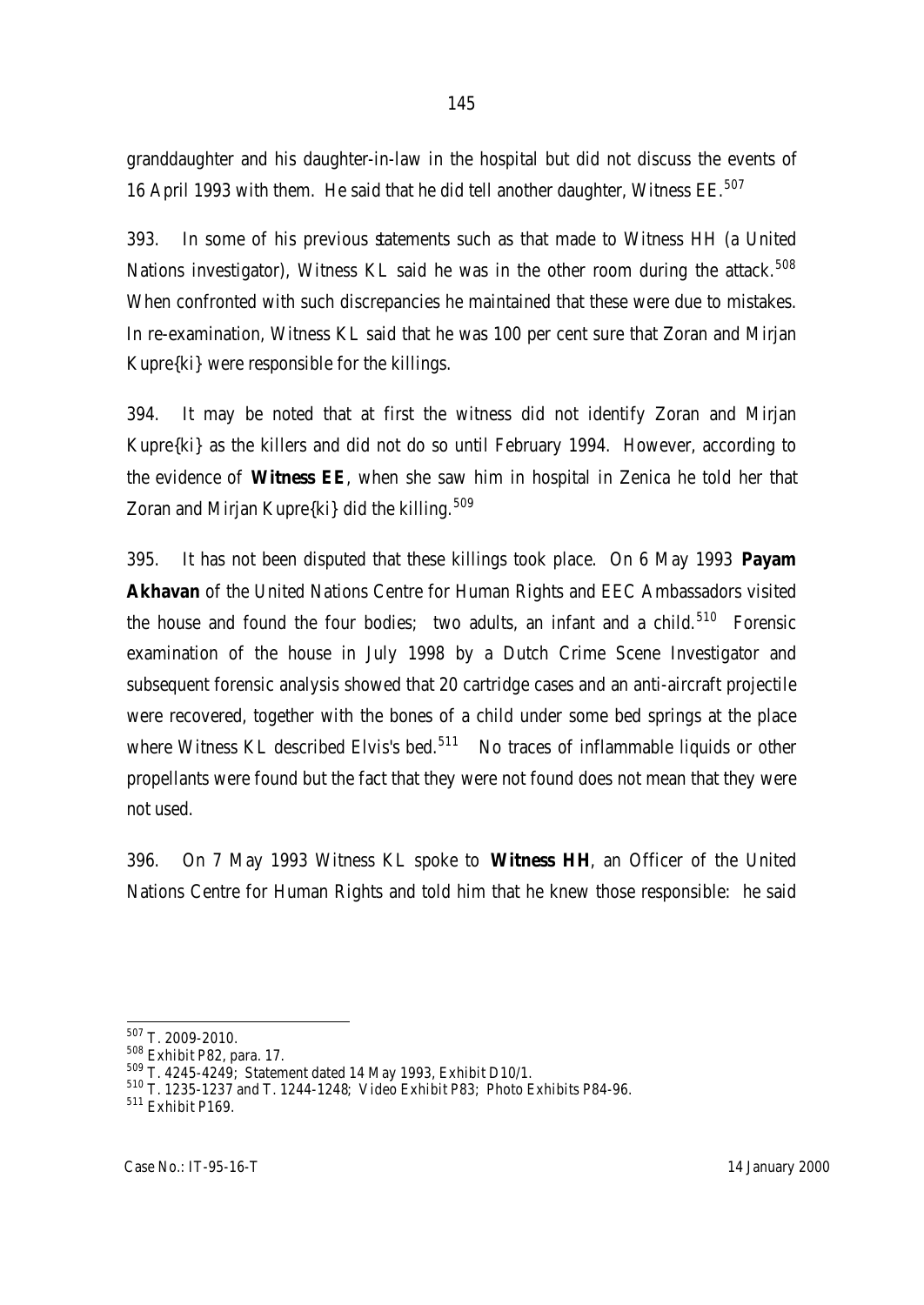that they were his neighbours from the first house down the road. He also said that he was in the room and his family were killed in an adjacent room.<sup>512</sup>

397. The difficulty concerning the credibility of this witness's evidence is that it was not until ten months after the incident that he firmly identified Zoran and Mirjan Kupre{ki} as the perpetrators of the massacre of his family. Despite the horror of what had happened and his supposed knowledge of those responsible, he did not divulge the fact when interviewed on 18 and 19 April for a local television station or (more significantly) when interviewed by investigators on 22 April 1993, when he said that he did not recognise the perpetrators. On 1 October 1998, when interviewed by an investigating judge, the witness said only that the figures resembled Zoran and Mirjan Kupre{ki}. His explanation for these omissions is that he dared not identify the killers because of the wartime situation. However, the investigators and the investigating judge were Bosniacs and it is difficult to see why he should feel that identifying the perpetrators to them would have put him at risk.

398. It must also be noted that there is a further major discrepancy between his earlier accounts and those he gave subsequently. Initially he said he was in his bedroom when the killings took place whereas later he said that he was in the living room.

399. A possible explanation for the omissions and discrepancies may be that after conversations with others (notably his granddaughter), he had convinced himself that this is what he saw. He did not appear to the Trial Chamber to be an untruthful witness or one who had set out to lie deliberately; however he may have been mistaken.

(ii) Their Alleged Participation in Murder and Arson at the House of Suhret Ahmi}.

400. It is alleged that Zoran and Mirjan Kupre{ki} participated in the murders of Suhret Ahmi} and Meho Hrstanovi} and the arson of Suhret Ahmi}'s house. Evidence concerning this was given by **Witness H**, who lived with her father Suhret and her family

 $\overline{a}$  $512$  T. 4489-4491, T. 4521-4524, T. 4641-4648 and T. 4662. Witness HH's notes of interview, Exhibit P292.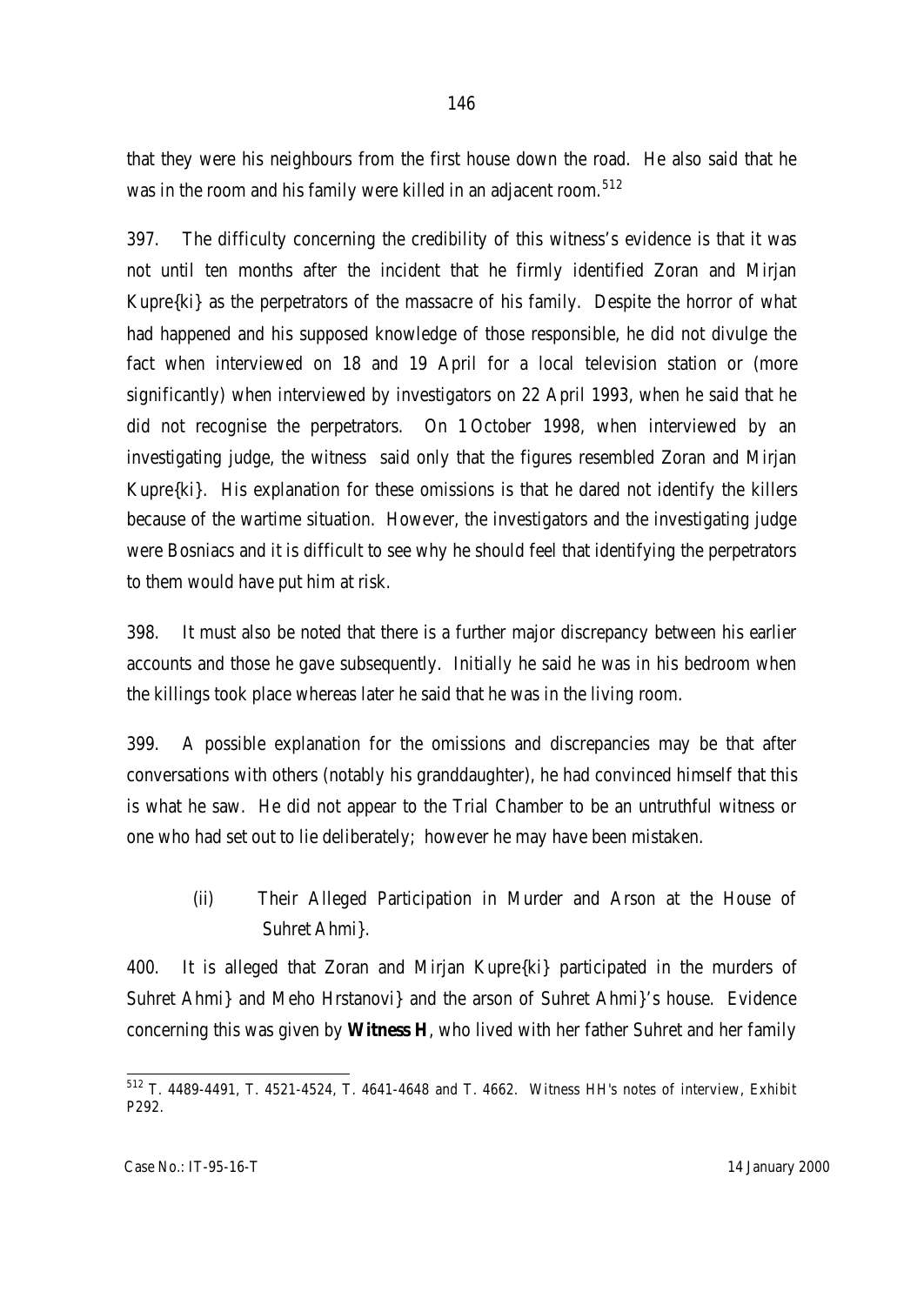in a house adjacent to that of Witness KL who is her grandfather. Her evidence was as follows. She knew Zoran Kupre{ki}, Mirjan Kupre{ki} and Vlatko Kupre{ki} (the former two she saw practically every day and she played with Vlatko Kupre{ki}'s daughter). On 16 April 1993, she was awoken by gunfire which shattered the glass in her bedroom. The family took refuge in a shelter constructed next to the garage. A grenade was thrown into the house and her father was told to open the door. When he went outside he was shot and killed. Their neighbour, Meho Hrstanovi}, was killed in a burst of gunfire at their front door.<sup>513</sup> Witness H left the shelter when the trapdoor was lifted. She was confronted by Zoran Kupre{ki} whom she recognised immediately (he was one metre away and she also recognised his voice): he told her that he had orders to kill everyone. Mirjan Kupre{ki} was in the hallway and the witness saw him climbing the stairs to the top floor. Zoran Kupre{ki} asked "What are we going to do with them, shall we kill them?" Mirjan Kupre{ki} said that he did not know. Soldiers then set fire to the house and the family left.<sup>514</sup> Zoran Kupre $\{ki\}$  had black polish in lines on his face, he was in uniform, carrying a rifle and had a rocket launcher on his back. Mirjan Kupre{ki} was wearing a uniform with a line on each cheek and forehead. He was one metre from her and she had no difficulty identifying him. He too had a rifle and a rocket launcher. She looked at Mirjan Kupre{ki} and he looked at her and she could see his face clearly. She was positive that it was him.

401. In cross-examination, Witness H said that she was one thousand per cent sure that she had seen Zoran Kupre{ki}. She saw him for a couple of seconds and although the lights were not on, visibility was good since it was morning.<sup>515</sup>

402. She was cross-examined about a statement made to an investigating Judge on 17 December 1993.<sup>516</sup> Discrepancies between this statement and her evidence were pointed out. The statement said that her father had a rifle, that she saw him killed with a burst of gunfire, and that Zoran and Mirjan Kupre{ki} were setting fire to the upper

Case No.: IT-95-16-T 14 January 2000

 $\overline{a}$ <sup>513</sup> T. 1631-1640 and T. 1653-1654.

 $\frac{514}{1}$  T. 1641-1652.

<sup>515</sup> T. 1723-1724 and T. 1729.

<sup>516</sup> Exhibit D1/2.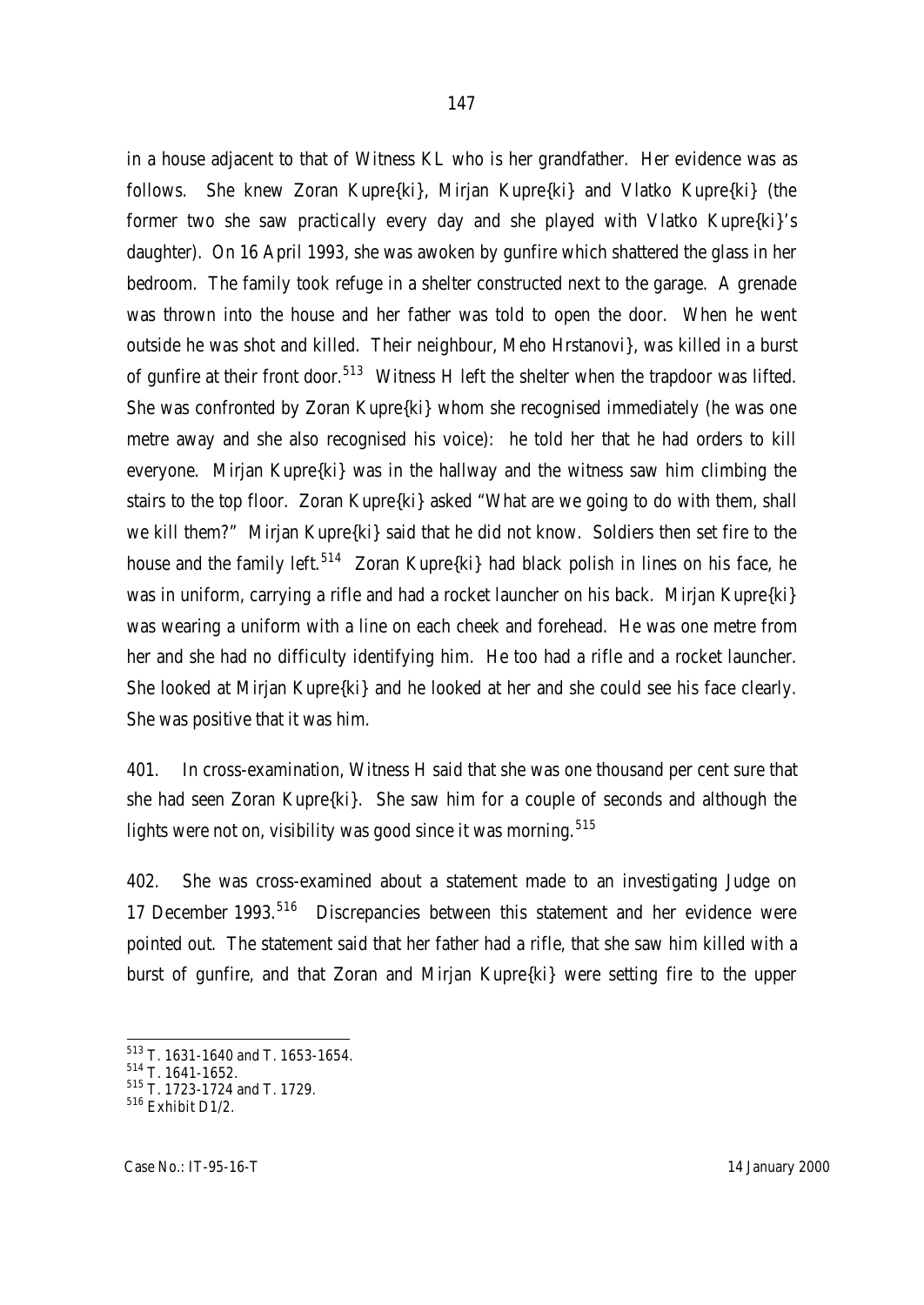floor.<sup>517</sup> The witness, however, denied meeting the investigating Judge and denied that the signature on the statement was hers.  $518$ 

403. This witness appeared confident and forceful. She was in no doubt at all about her identification of the three accused whom she knew well as they had been her neighbours all her life.<sup>519</sup> Although the circumstances could not have been more stressful, she had a good opportunity to identify all three accused since they were in close proximity to her.

404. Another witness, referred to as **Witness SA**, was in Suhret Ahmi}'s house at the time of the attack. She did not give evidence at the trial, but her statements were admitted as Court Exhibits.<sup>520</sup> In two statements in April 1993 (made in Zenica) she did not identify the perpetrators. In a third statement (in May 1993) she said that she did not recognise any of the soldiers. However, in December 1993, in a statement made to an Investigating Judge of the High Court in Zenica she said that she recognised Zoran, Mirjan, Ivica and Vlatko Kupre{ki} in full combat gear in her house. She repeated this in a statement to the Office of the Prosecutor in October 1994. In the view of the Trial Chamber, little or no weight can be placed upon the statements purporting to identify the accused. It was not until her fourth statement that the witness made any identifications. She did not give evidence and was, therefore, not subject to cross-examination about those discrepancies.

(iii) Other Evidence Relating to Their Presence in Ahmi}i on 16 April 1993

405. **Witness C**, a 13 year-old boy, fled barefoot from his house when it was attacked by soldiers and his brother was killed. He was rescued by Croatian soldiers and taken to the house of Jozo Alilovi} (a Croatian friend and neighbour). The house is to the east of the village between the Catholic cemetery and the Bungalow. According to Witness C, at

 $\overline{a}$ <sup>517</sup> T. 1706-1708.

<sup>&</sup>lt;sup>518</sup> T. 1700-1700.<br><sup>518</sup> T. 1705. In order to contradict the evidence of Witness H, the Defence called the Investigating Judge, **Mrs. Dijana Ajanovic**, who took the statement from the witness and confirmed that the signature was that of the witness; T. 8988-92.

<sup>&</sup>lt;sup>519</sup> She also saw the accused Vlatko Kupreškic that day: see below.

<sup>&</sup>lt;sup>520</sup> Exhibits C1-6.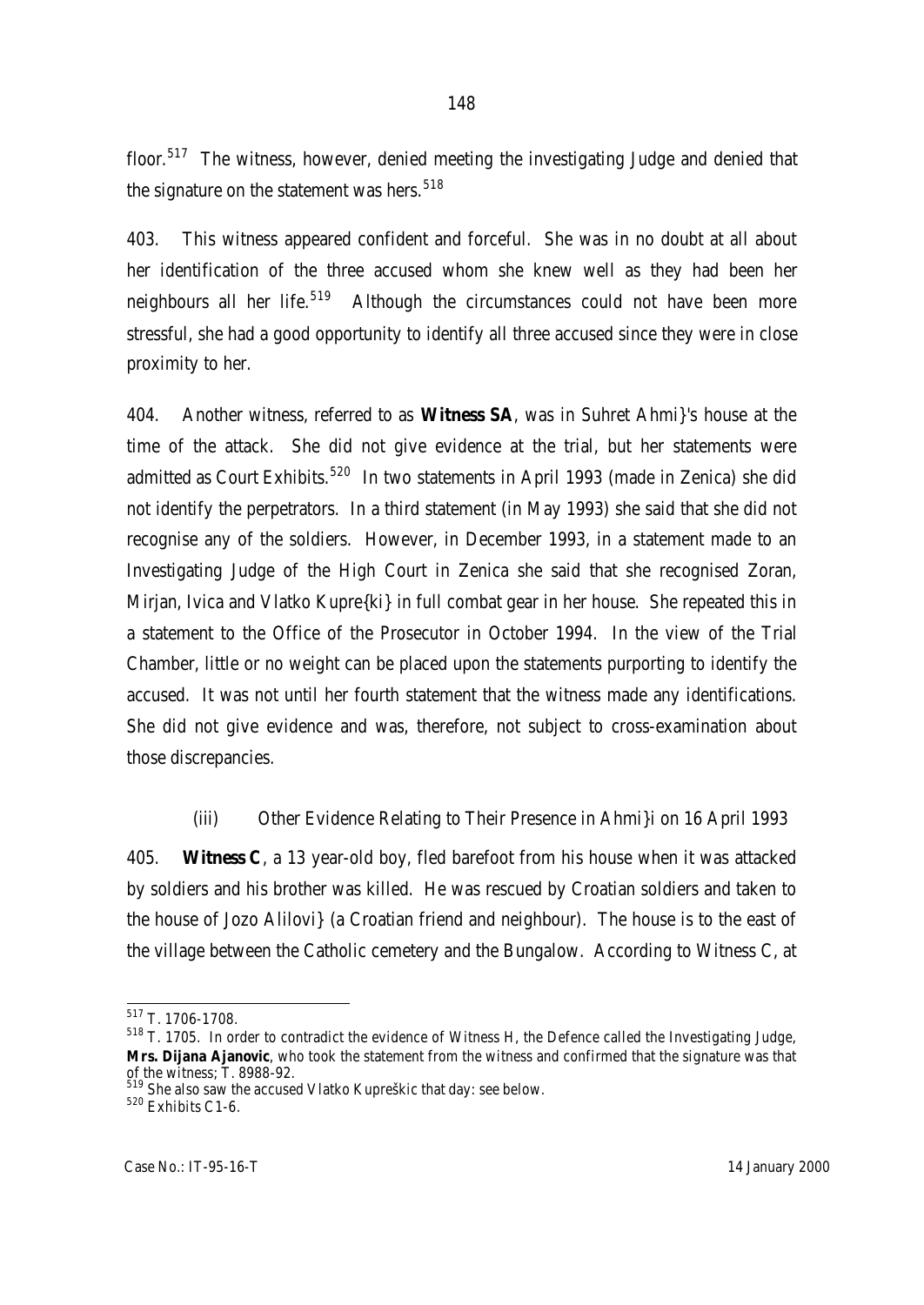11 a.m. or 12 noon Zoran and Mirjan Kupre{ki} called at the house with others. They were dressed in camouflage uniforms with green straps on their shoulders and weapons (they did not have paint on their faces). They stayed for about an hour.<sup>521</sup>

406. Both Zoran and Mirjan Kupre $\{ki\}$  are listed in the HVO Mobilisation Report,<sup>522</sup> as being mobilised between 16 and 28 April 1993, although there is no indication of the precise date.

407. **Witness JJ** gave evidence that she had a number of meetings in Vitez with Zoran Kupre{ki} and that during the course of one of the meetings, Zoran Kupre{ki} said that the Jokers had been firing at fleeing civilians in Ahmi}i on 16 April, that one of them had raised his gun and threatened Zoran Kupre{ki} that unless he also shot at the civilians he himself would be shot. As a result, Zoran Kupre{ki} testified that in order to save himself he had shot into the air. $523$ 

### (b) Defence Evidence

408. The accused deny that they participated in the crimes alleged, were in the places alleged or took any active part in the conflict at all.

409. On 15 April 1993 they were at work. **Zoran Kupre{ki}** testified that he was at work until 2 p.m., and then went into Vitez for a coffee with Senad Topoljak and Dragan Grebenar. On his way home things were normal. Just before dusk his uncle, Ivica, brought his wife from Split. Zoran Kupre{ki} and his wife went to Ivica's house that evening after 8 p.m., and stayed for half an hour. Ivica spoke about the barricades which he had come across and the incident in Zenica involving Toti} (an HVO officer who was killed). Zoran Kupre $\{ki\}$  then went home and to bed about midnight.<sup>524</sup> When crossexamined about the evidence of Witness V, Zoran Kupre{ki} said he saw nothing of what

 $\overline{a}$ <sup>521</sup> T. 942-948, T. 971-974 and T. 980.

 $\frac{522}{100}$  Exhibit P335.

 $^{523}$  T. 12307-12310, T. 12314-12315, in particular T. 12333-12336 and T. 12376-12378.

 $524$  T. 11264-71.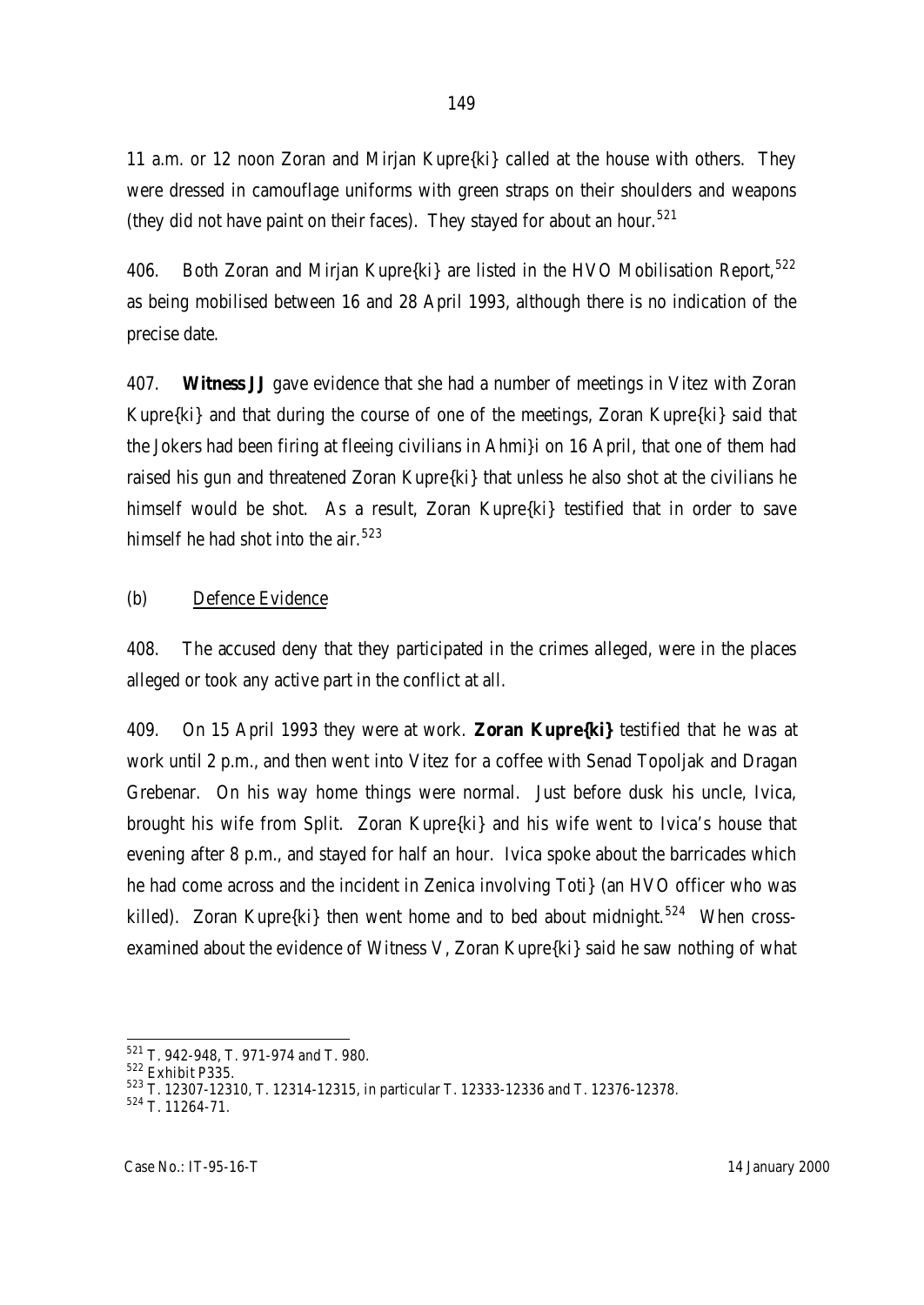Witness V claimed to have seen outside Zoran Kupre{ki}'s house; nor did anyone else mention it. None of the Kupre $\{k\}$ s left the village that night.<sup>525</sup>

410. **Mirjan Kupre{ki}** said that he left work in the Sutre shop in Vitez at 5 p.m., and went to a coffee shop before returning home where he found that his son was ill with a temperature. He, too, then went to Ivica's house, returning home at 11 p.m.  $526$  His evidence about his whereabouts in Vitez was supported by the evidence of a number of witnesses.<sup>527</sup>

411. Witnesses also gave evidence concerning the gathering at Ivica Kupre{ki}'s house, where friends and relatives of Mrs. Ankica Kupre{ki} had called to welcome her home.<sup>528</sup> The quests included Zoran and Mirjan Kupre $\{ki\}$  and their wives, Vlatko Kupre{ki}'s wife and Mirko Saki}.<sup>529</sup> According to **Gordana Cui}** and **Witness DC/1,2** they talked of "normal things".<sup>530</sup> According to **Ivica Kupre{ki},** they talked about the journey from Split and the Toti case.<sup>531</sup> The quests left at about midnight.<sup>532</sup> Gordana Cui} said that she and Zoran Kupre{ki} had left earlier and gone to his house where her mother was: she stayed late, watching a music video-tape and talking of lots of things, not of war or of conflict.<sup>533</sup> She said that if Zoran Kupre{ki} had known that the conflict would break out the next day, he would have told her.<sup>534</sup>

412. Zoran Kupre{ki}'s account of the events of 16 April was as follows:

(a) He was awoken by a ring at the doorbell while it was still dark. He opened the front door to find Dragan Vidovi} who told him that there was a possibility of an attack by Mujahedin and that they should flee with their families.

<sup>525</sup> **Zoran Kupre{ki}**, T. 11470 and T. 11472.

 $526$  T. 11599-603.

<sup>527</sup> **Ivan Grabovac**, T. 8640-8642; **Veljko Cato**, T. 8811-8812; **Marko Martinovic**, T. 8831-8832; **Zdravko Vrebac**, T. 7766-7768.

<sup>&</sup>lt;sup>528</sup> Т. 7861.

<sup>529</sup> **Mirko Sakic**, T. 7609-7611.

<sup>530</sup> T. 8154; **Witness DC/1,2**, T. 8526.

<sup>531</sup> T. 7966-7967; **Ankica Kupre{ki}**, T. 7862.

<sup>532</sup> Evidence of **Ankica Kupre{ki}**, T. 7863; **Ivica Kupre{ki}**, T.7967.

<sup>533</sup> T. 8155-8156 and T. 8198.

<sup>534</sup> T. 8156-8157.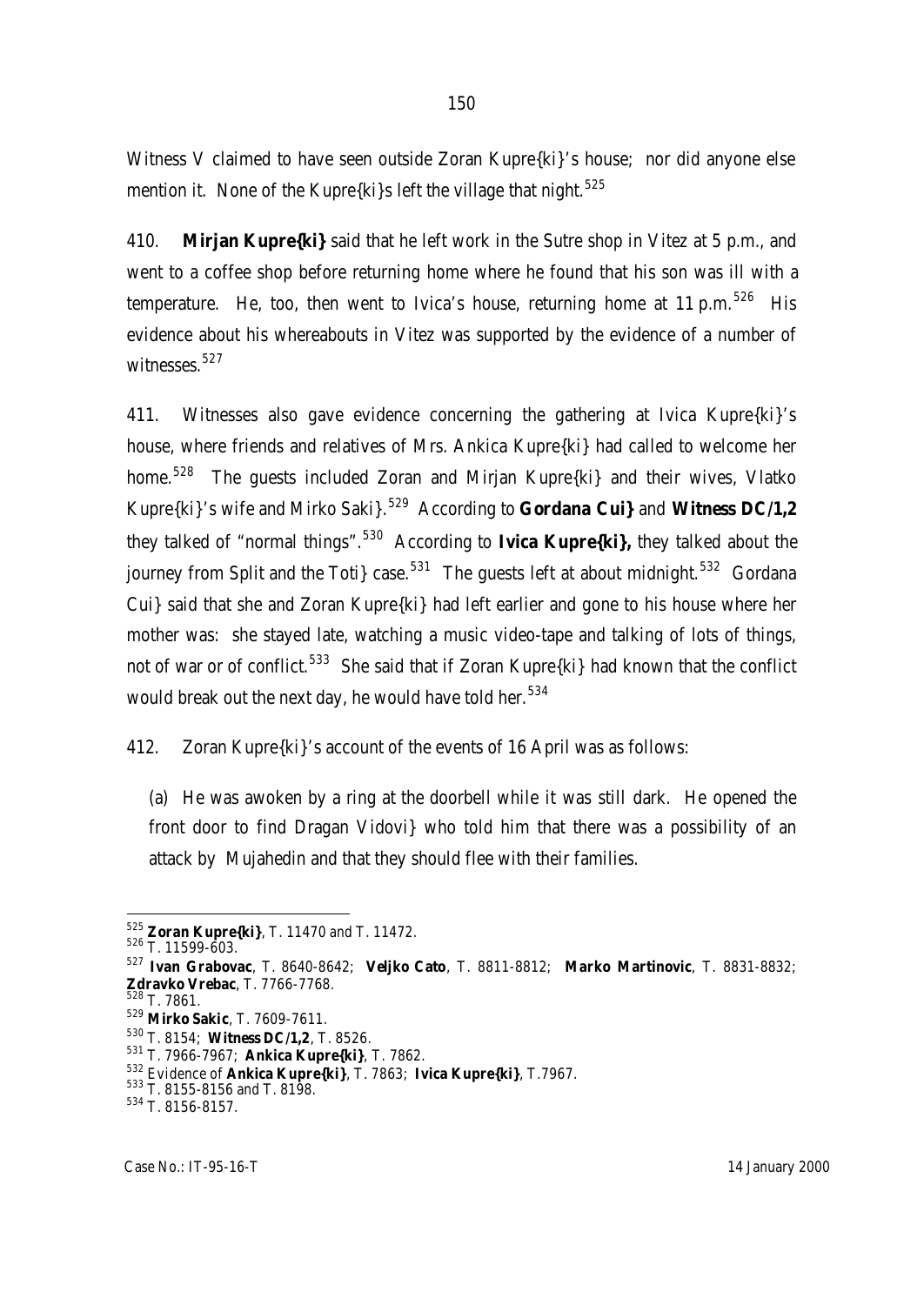(b) Zoran Kupre{ki} told his wife to get the children ready; he then went to rouse his brother and parents (he had put on a pair of jeans and a military top). He then returned to his house. He collected his family and with his parents and brother (with his mother in law in a wheelbarrow) went off towards Šanti}i and the shelter at the Vrebac house. He had Ivica's hunting carbine. There was no shooting at the time.<sup>535</sup> Some locals (Croats) were at Niko Saki}'s house, including Milutin Vidovi} who said that Zoran Kupre{ki}'s children would be safe at his house. Zoran Kupre{ki} took his family to Milutin Vidovi }'s house.<sup>536</sup>

(c) When he and his family and parents were going to Milutin Vidovi}'s house, he saw five or six well-armed soldiers in black and camouflage uniforms around Anto Pudja's house moving towards Niko Saki}'s house. They had painted faces and rifles and mortars, triangular insignia and some wore white belts. He concluded they were Croats who were coming to repel a possible attack; it was still dark and there was no shooting at the time.<sup>537</sup>

(d) Zoran Kupre{ki} and his brother (having put their families in shelters) returned to Niko Saki}'s' house. On the way they met the Didaks. Zoran Kupre{ki} then took the Didaks to Milutin Vidovi}'s house. He then returned towards Niko Saki}'s house. As he did so shooting started. It was now daybreak, between 5 and 6 a.m., and cloudy with drizzle. The shooting came from the direction of the Kupre{ki} houses and from the road by the cemetery.<sup>538</sup>

(e) Zoran Kupre{ki} ran back to Niko Sakic's house. Niko said that the others were in the Depression so Zoran Kupre{ki} went there where he saw Dragan Vidovi}, Mirko Saki}, his brother Mirjan, Dragan Samir and Drago Grgi}. After about 15-20 minutes smoke could be seen rising which appeared to come from his brother's house and then more smoke which seemed to come from Zoran Kupre{ki}'s house. (They later discovered that it was not coming from their houses). A short time later a shell

<sup>535</sup> **Zoran Kupre{ki}**, T. 11278-11280.

<sup>536</sup> **Zoran Kupre{ki}**, T. 11281-11282.

<sup>537</sup> **Zoran Kupre{ki}**, T. 11283-11287.

<sup>538</sup> **Zoran Kupre{ki}**, T. 11287-11290.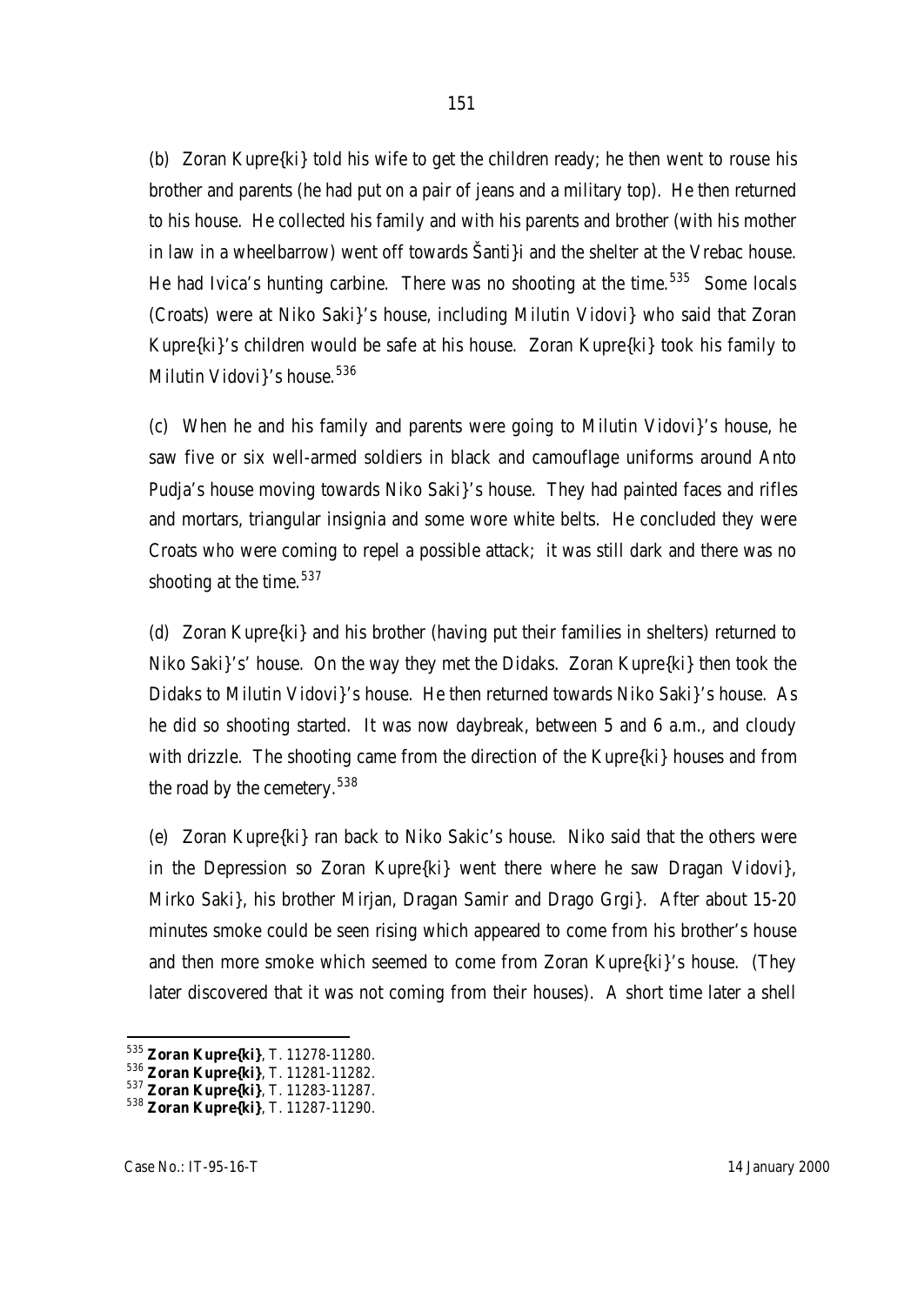fell nearby. The shooting was at its most intense for the first hour or two and then subsided. Mirko Saki} and Mirjan and Zoran Kupre{ki} went to see what had happened to their families. On the way, Anto Vidovi } told them that Fahran Ahmi }, their friend from the folklore group, had been killed. At 9 or 10 a.m., they reached the shelters.<sup>539</sup>

(f) When they went back towards the Depression, Zoran Kupre{ki} said that he heard screams and shooting in the area behind the Kupre{ki} houses or somewhere around the Sutre warehouse.The brothers met Nikola Omazi} near Mirko Saki}'s house. Nikola Omazi} said that Mirjan Šanti} had been killed. The brothers went into the Depression. The shooting had subsided. Mirjan Šanti}'s body was brought down on a ladder and the brothers helped to take the body to a shed at Niko Saki}'s house. Mirjan Šanti} was wearing a camouflage uniform with a white belt, the insignia of the Military Police and a light blue ribbon. This all happened sometime before 11 a.m.  $540$ 

(g) They then returned to the Depression. As they were coming back they could see smoke rising from Muslim parts of the village: "you could gain the impression that the Muslims had been driven out of there".<sup>541</sup> There was shooting and the sound of UNPROFOR tanks. Later Ivica Raji} told the brothers that it was not their houses but those of Muslim neighbours which were burning. Ivica said that he had seen 10 soldiers at the Kupre{ki} brother's house who identified themselves as Jokers. In the afternoon the brothers went to Zume again. Sporadic fire continued until nightfall. There was then intense fire and a loud explosion: the minaret was destroyed. This was about 7.30 or 8 p.m. They spent the night in their uncle's stables.<sup>542</sup>

(h) Zoran and Mirjan Kupre{ki} never went to Jozo Alilovi}'s house. They remained in the Depression all day in order to protect the shelter. Zoran Kupre{ki} carried

<sup>539</sup> **Zoran Kupre{ki}**, T. 11295-11299.

<sup>540</sup> **Zoran Kupre{ki}**, T. 11306-11307.

<sup>&</sup>lt;sup>541</sup> T. 11303.

<sup>542</sup> **Zoran Kupre{ki}**, T. 11304 and T. 11307-11310.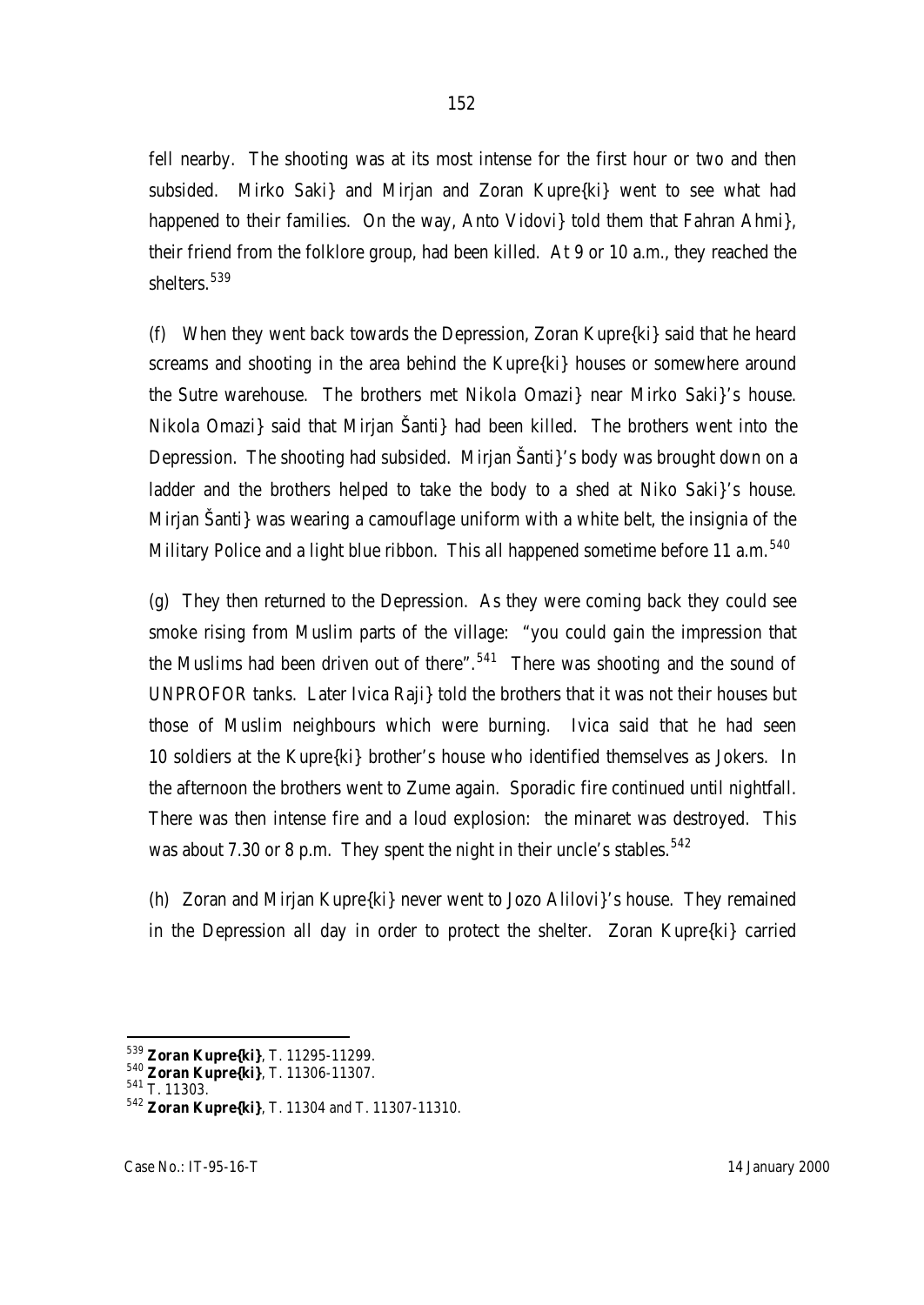Ivica's rifle the whole time.They did not know who was attacking whom or who would win.<sup>543</sup>

(i) When cross-examined by the Prosecution, Zoran Kupre{ki} denied that he had anything to do with the crimes on 16 April or that anybody with him had taken part in them.<sup>544</sup> He did not have time to call on Muslim neighbours. He did not pass Witness KL's or any other Muslim house. He did not take the car. The car was a small Fiat which was in the garage of Branko Livanci $\frac{545}{5}$  They stayed in the Depression because they were 50-100 metres from the shelter in which their women and children were, so they could defend it.<sup>546</sup>

(j) When asked about the evidence of Witness KL and Witness H, Zoran Kupre{ki} said that Witness H could not have seen him or his brother because they were not there,  $547$  nor were they at Witness KL's house. He had normal relations with Witness KL and would greet him each day. He knew Nazir Ahmic. He never went to Witness KL's house as an adult, although he had been there as a child.<sup>548</sup> When examined by the Trial Chamber, Zoran Kupre{ki} said that he did not know Witness H**:** she was a child at the time and it was not customary to say hello to children when passing them.<sup>549</sup>

(k) When cross-examined about the statement of Witness JJ, Zoran Kupre{ki} said that she was wrong when she said that he had been threatened by Jokers and pretended to shoot at civilians.

413. Mirjan Kupre{ki}'s account of the events of 16 April was as follows:

<sup>543</sup> **Zoran Kupre{ki}**, T. 11311-11314.

<sup>544</sup> T. 11468-11469.

<sup>545</sup> **Zoran Kupre{ki}**, T. 11473-11479.

<sup>546</sup> **Zoran Kupre{ki}**, T. 11487-11488.

 $547$  T. 11506.

<sup>548</sup> **Zoran Kupre{ki}**, T. 11511-11513. <sup>549</sup> **Zoran Kupre{ki}**, T. 11554-11555.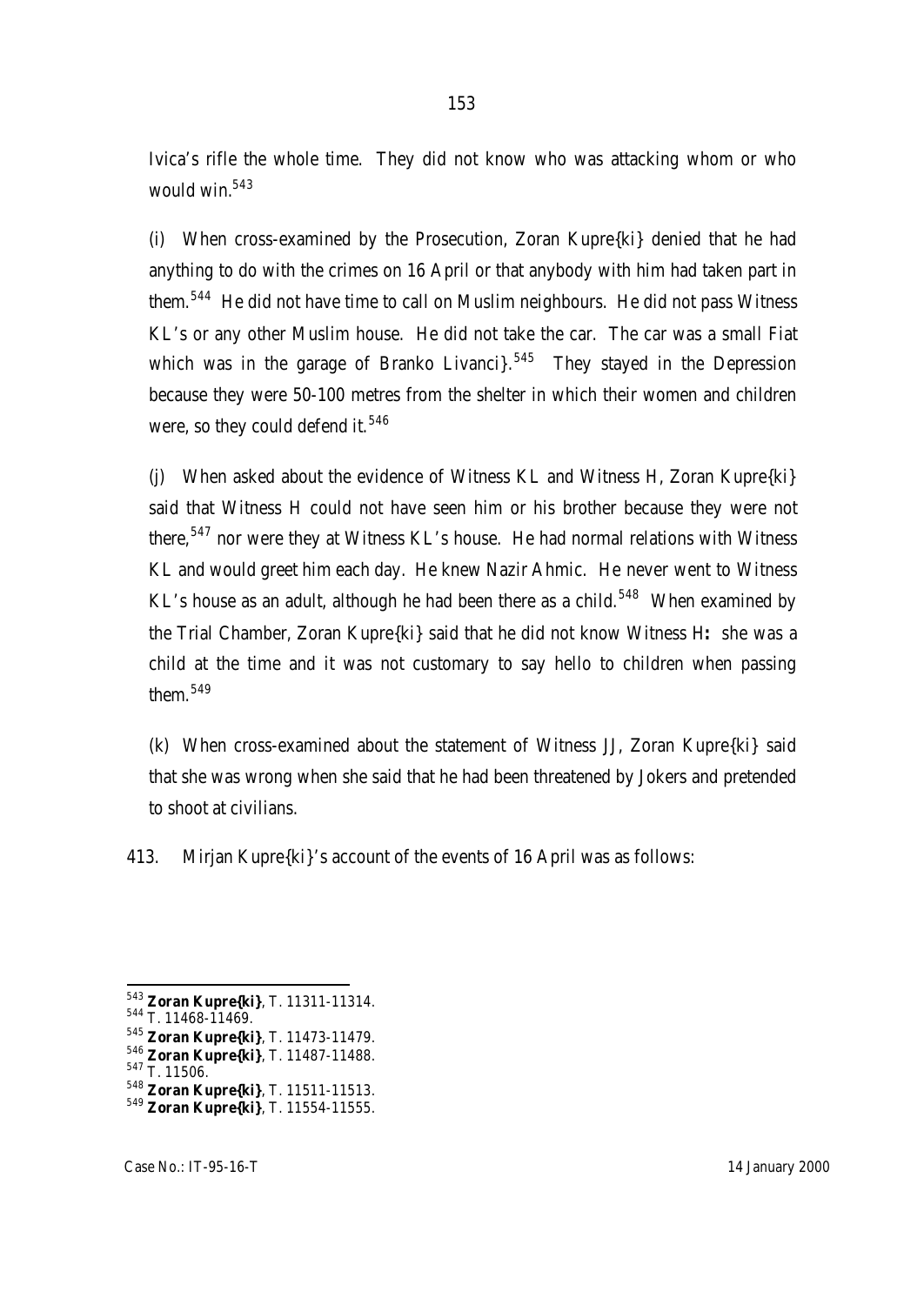(a) He was awoken before 5 a.m. by his brother Zoran, who told him that an attack from Barin Gaj was expected.<sup>550</sup> He roused his family. His mother-in-law suffered back-pain and his son Marko was ill. As a result, Mirjan Kupre{ki} informed nobody else of the news. The family set off for Zume, Mirjan Kupre{ki} taking his mother-inlaw in a wheelbarrow. They met Zoran and their parents and all went together through the Depression.<sup>551</sup> On the road near Anto Pudja's house they passed some soldiers, commandos with white belts and holsters, some with painted faces and with several cases of ammunition. Mirjan Kupre{ki} concluded that they were Military Police: they had some type of insignia.<sup>552</sup>

(b) Mirjan Kupre{ki} left his family at the Vrebac shelter and returned to Niko Saki}'s house. When the shooting started, he was with others in front of the shelter at the back of the house and they ran into the Depression, at first to take shelter and later to observe what was going on:<sup>553</sup> Zoran Kupre{ki} was not with them, but joined them later. Mirjan Kupre{ki} had his rifle; Dragan Vidovi} and Zoran Kupre{ki} also had rifles. Zoran Kupre{ki} wore a camouflage jacket. Mirjan Kupre{ki} wore blue jeans and a long brown jacket and a green sweater. It was cold and there was drizzle or mist.<sup>554</sup> There were six men in the Depression in all.<sup>555</sup>

(c) The shooting lasted 2-3 hours and it was very intense. They tried to get out along the path but a shell fell nearby. When they tried again bullets were being fired through the forest. There was smoke coming from their houses and a high pillar of smoke rising from the road towards the mosque. There were detonations and small arms fire.<sup>556</sup> During the first lull Milutin Vidovi} came to the Depression to see whether they had any information. Mirjan Kupre{ki} then went to see his family with others.

 $\overline{a}$ 

- $553$  T. 11610-11616.
- <sup>554</sup> **Mirjan Kupre{ki}**, T. 11617-11619.

<sup>&</sup>lt;sup>550</sup> Т. 11673-11679.

<sup>551</sup> **Mirjan Kupre{ki}**, T. 11604-11608.

<sup>552</sup> **Mirjan Kupre{ki}**, T. 11608-11610.

<sup>555</sup> **Mirjan Kupre{ki}**, T. 11735.

<sup>556</sup> **Mirjan Kupre{ki}**, T. 11619-11621.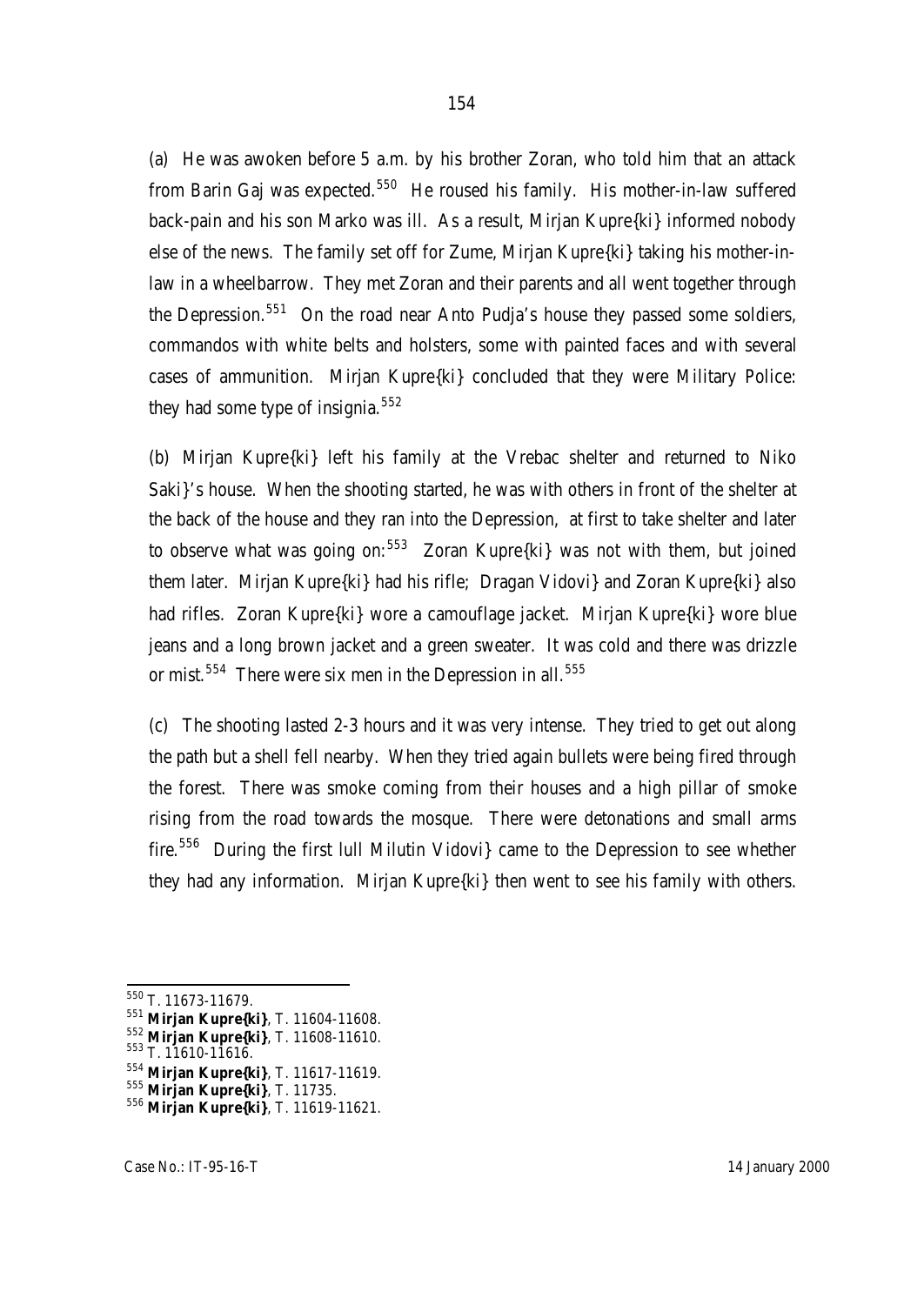On the way, Anto Vidovi} told them that Fahrudin (Fahran) Ahmi} had been killed. (Mirjan Kupre{ki}, Fahrudin and Zdravko Vrebac had been inseparable friends).<sup>557</sup>

(d) On the way back from the shelter, Zoran said that he had been told that other persons had been killed. They heard that there were other casualties by the road near Fahran's house. Mirjan Kupre{ki} went with Mirko to the Saki} house briefly and then returned to the Depression. Nikola Omazi} told them that Mirjan Šanti} had been killed. Ivica Kupre{ki} and Nikola Omazi} put Mirjan Šanti}'s body on a ladder and carried the body to Nikola Saki}'s garage: Mirjan Šanti} wore a camouflage uniform, with an HVO Military Police insignia on his shoulder and a light blue ribbon.<sup>558</sup>

(e) UNPROFOR armoured personnel carriers (APCs) went towards Gornji Ahmi}i and the gunfire stopped. After the APCs left, gunfire started again immediately. About 4-5 p.m., there was another lull and then firing resumed again and stopped only after nightfall. Towards the evening the most intensive fire was from around the mosque. That night some slept in the stable and others in the gulley.<sup>559</sup>

(f) Over the course of 16 April, they heard that houses were on fire, including all those around the Kupre{ki} houses. During their visits to their families in Zume they saw houses burning and realised that Muslims had perished.<sup>560</sup>

(g) When cross-examined by the Prosecution, Mirjan Kupre{ki} said that the Vrebac shelter was closest: it was 10-15 minutes away. He did not use the car. Asked why they remained in the Depression the witness said that they were hiding in the Depression; they were close to the shelters where their families were and could keep an eye on the path.<sup>561</sup> Mirjan Kupre $\{ki\}$  said that he did not doubt that what Witness H said had happened did happen but that it had nothing to do with him; he was not

<sup>557</sup> **Mirjan Kupre{ki}**, T. 11621-11625.

<sup>558</sup> **Mirjan Kupre{ki}**, T. 11625-11628.

<sup>559</sup> **Mirjan Kupre{ki}**, T. 11628-11631.

<sup>560</sup> T. 11632-11633.

<sup>561</sup> T. 11678-11683, T. 11691-11692 and T. 11706.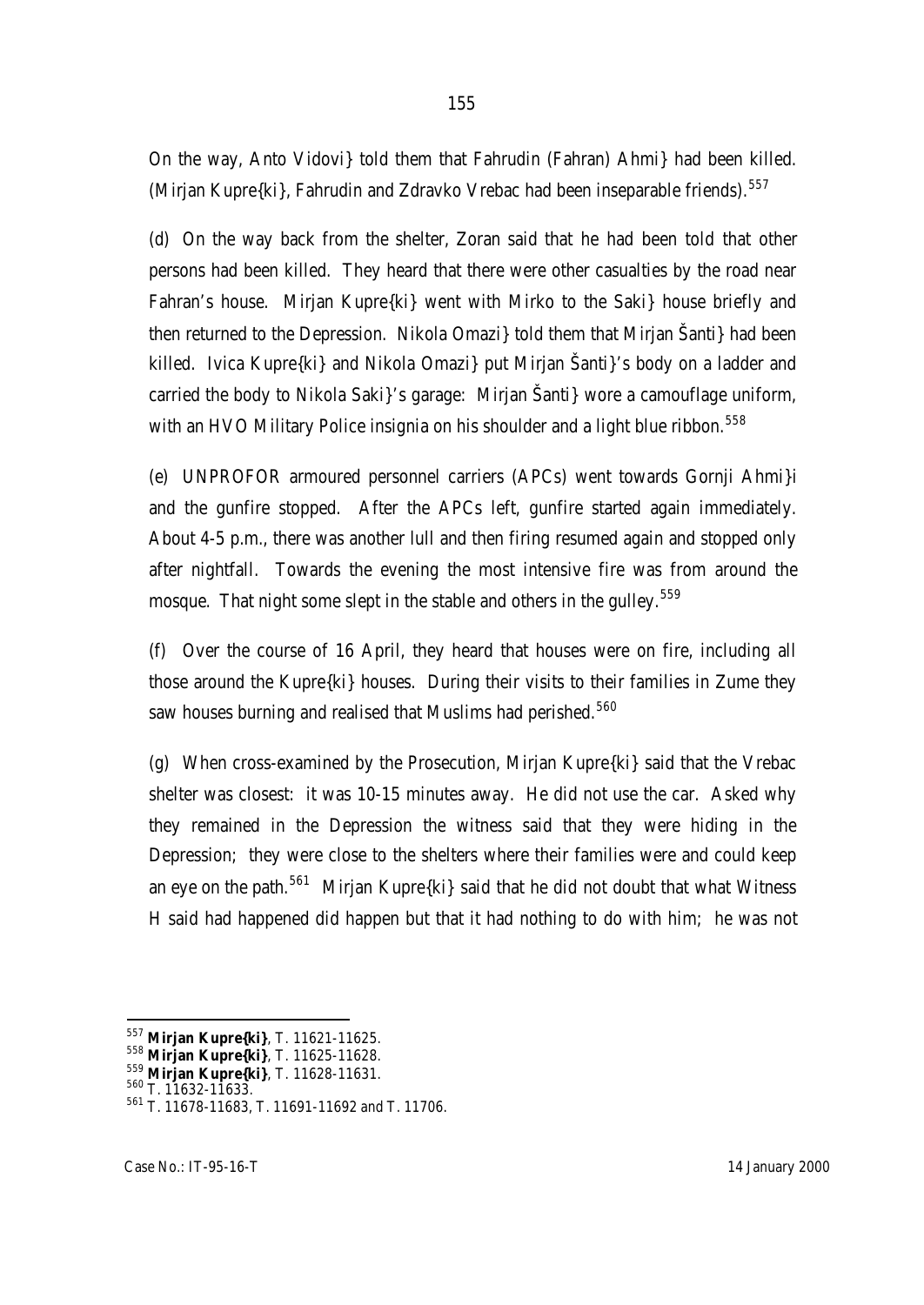there, nor was his brother with him in that house. He had not been in Witness KL's house.<sup>562</sup>

156

414. The accused called witnesses to support their accounts of their journey to the shelter and arrival there.<sup>563</sup> They also called witnesses to support their account of spending the day in the Depression.<sup>564</sup> In this connection Dragan Vidovi} said that the men stayed in the Depression until it was dark when they went to Ivo Kupre{ki}'s stable.<sup>565</sup> When daylight came they went back to the Depression to keep an eye on the path; he agreed (in response to a question put by the Prosecution) that they were guarding the line of approach in case of a Muslim attack.<sup>566</sup> In re-examination Dragan Vidovi} said that the men in the Depression thought that they could offer some protection to the nearby shelters where the families were. $567$  When examined by the Court, he said that there were patches of snow in the Depression: they did sit down but stood for most of the time when they were there.<sup>568</sup>

415. Zoran and Mirjan Kupre{ki} denied that they had been in the house of Jozo Alilovi} on 16 April. Other evidence was given concerning this. **Goran Papi}** denied that he was in Jozo's house with Zoran and Mirjan Kupre{ki} in the late morning, as the prosecution witness Witness C, had alleged.<sup>569</sup> Likewise, **Jozo Alilovi}** himself denied that Zoran and Mirjan Kupre $\{ki\}$  had ever come to his house that day.<sup>570</sup>

416. **Anto Raji}**, brother-in-law of Mirjan and Zoran Kupre{ki}, said that he had seen the broadcast of the interview on Sarajevo TV on 18 April 1993 with Witness KL from Zenica Hospital and that the end of the interview is missing from the recording produced

l <sup>562</sup> **Mirjan Kupre{ki}**, T. 11711-14, 11717.

<sup>563</sup> **Dragan Vidovi}**, T. 8425; **Witness DC/1,2**, T. 8527-8528; **Ivica Kupre{ki}**, T. 8058, T. 8074; **Gordana Cui}**, T. 8159; **Niko Saki}**, T. 8247; **Mirko Saki}**, T. 7613; **Jozo Vebrac**, T. 9495; **Ankica Kupre{ki}**, T. 7868-7869; **Ljuba Vidovi}**, T. 8091.

<sup>564</sup> Evidence of **Milutin Vidovi}**, T. 7520, T. 7565-7566 and T. 7587; **Dragan Vidovi}**, T. 8434;

**Mirko Saki}**, T. 7618, T. 7627-7628; **Ivica Kupre{ki}**, T. 7983; **Niko Saki}**, T. 8254.

<sup>565</sup> T. 8502.

<sup>566</sup> T. 8498-8504.

<sup>567</sup> T. 8510.

<sup>568</sup> T. 8515.

 $569$  T. 7119.

<sup>570</sup> T. 8361 and T. 8383.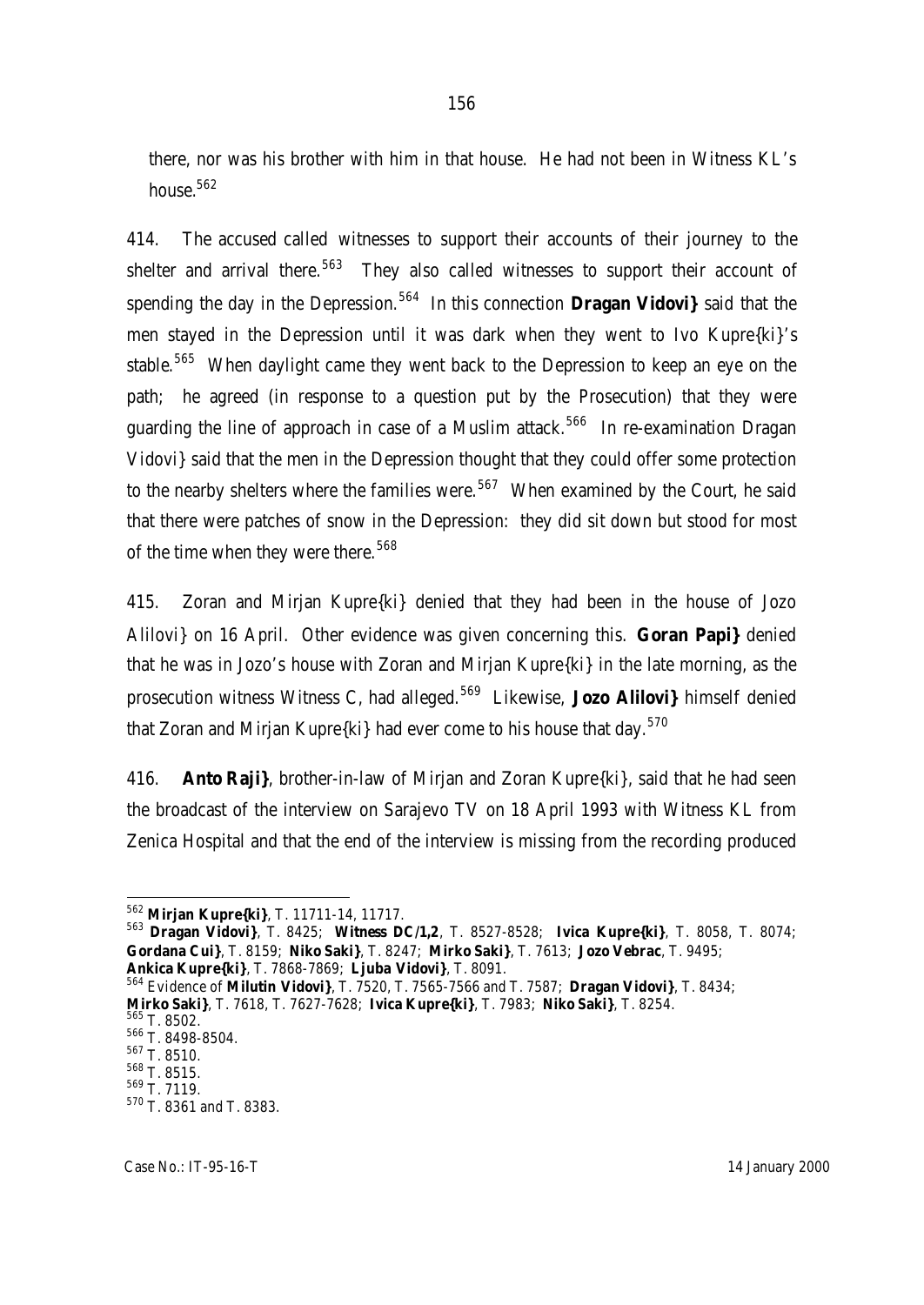by the Prosecution.<sup>571</sup> The interviewer asked Witness KL twice if he recognised the killers. He said that he did not because their faces were painted.<sup>572</sup> This evidence was supported by **Mirko Safradin**, a fellow member of the same anti-aircraft Defence Unit who said that he had witnessed the broadcast with Anto Raji}.<sup>573</sup>

417. Evidence of what happened to the accused after 16 April was given by **Zoran Kupre{ki}**. On 17 April, at 8 or 9 p.m., people fled from the shelters to Rovna. Zoran Kupre $\{ki\}$  saw no bodies that day.<sup>574</sup> On 18 April there was still shooting in Gornji Ahmi}i and Gornji Pirici. At about 9 a.m., the accused and his brother went to their houses. Nothing was wrong with Zoran Kupre{ki}'s house apart from two broken windows.<sup>575</sup> Around 4–5 p.m., some military policemen appeared near the stable with some civilians: these men said that the accused had to go to the line at Gornji Pirici. Zoran Kupre{ki}, Mirjan Kupre{ki}, Dragan Vidovi}, Mirko Saki}, Ivica Kupre{ki} and Dragan Samija all then left together.<sup>576</sup> They passed Enver Sehi $\}$ 's house and saw the body of Enver and a burnt child's body in the house. There was a body on the balcony of another house and a further two bodies in between two houses. From the elevated ground they could see the entire village: "it was terrible ... everything was burned down".<sup>577</sup> Witness KL's house had burned down. At the line they were ordered to dig a trench. There was sporadic fire coming from Barin Gaj. They remained in the location for 2–3 days. They were then moved 500–600 metres to the right above Upper Ahmi}i.<sup>578</sup>

418. **Mirjan Kupre{ki}** said that on the evening of 17 April, he heard that his family had gone to Rovna: the next day he went to Rovna and saw his family at daybreak. He then went to his house to get his accordion. The house was in chaos: everything was pulled from drawers, doors were broken, window panes in the nursery were missing, bullet marks were on the walls, a fire was beginning to burn but died down, some things

l

<sup>575</sup> **Zoran Kupre{ki}**, T. 11322-11324.

<sup>571</sup> Exhibit P157. **Anto Rajic**, T. 8706; **Mirko Safradin**, T. 8760.

 $^{572}_{-2}$  T. 8700-8702 and T. 8704.

<sup>&</sup>lt;sup>573</sup> T. 8756.

<sup>574</sup> T. 11320-11321.

<sup>576</sup> **Zoran Kupre{ki}**, T. 11325-11327.

<sup>&</sup>lt;sup>577</sup> T. 11328.

<sup>578</sup> **Zoran Kupre{ki}**, T. 11328-11331.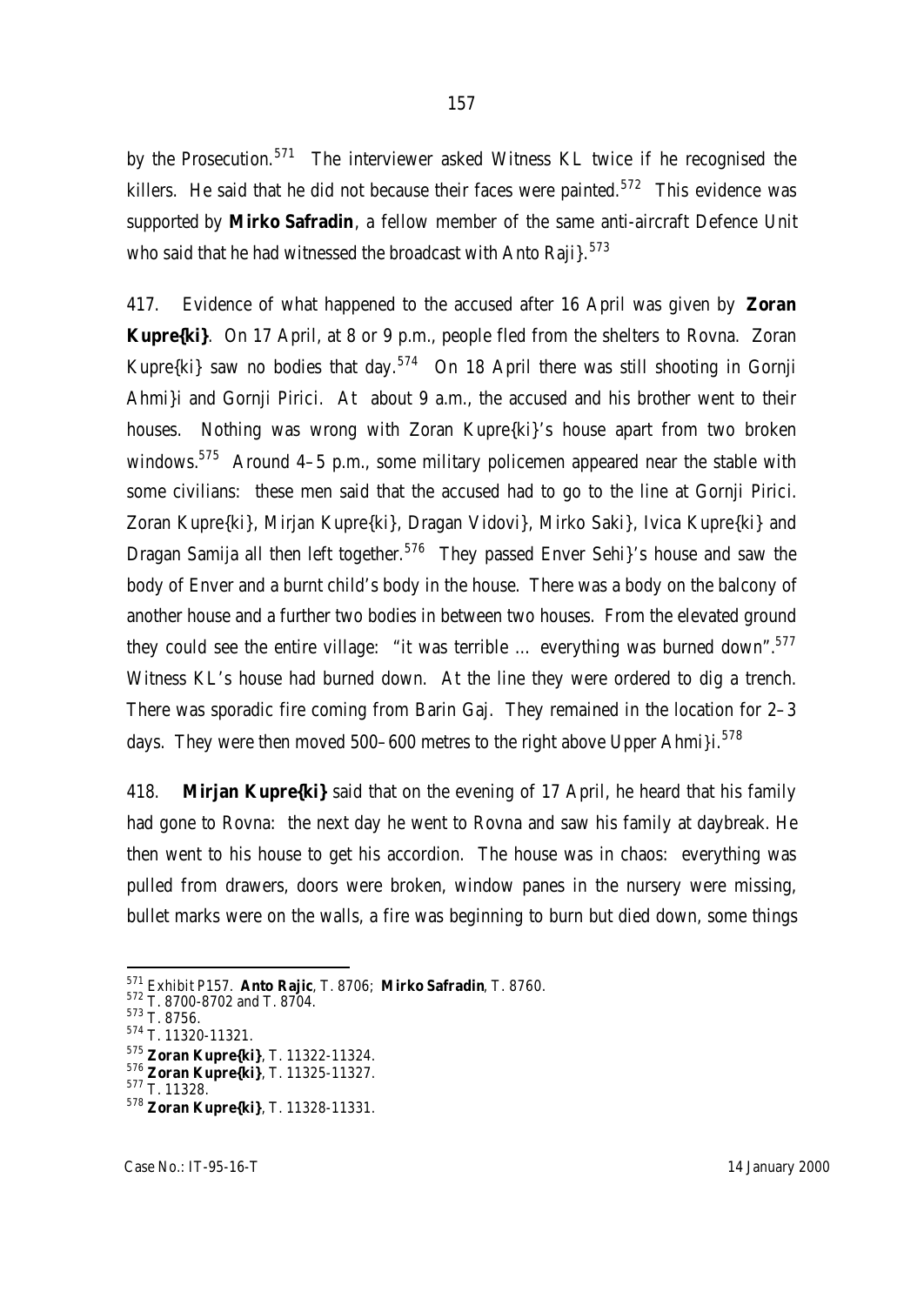were missing and many empty cartridge cases were in front of the house.<sup>579</sup> In crossexamination it emerged that there are no documents concerning this damage; Mirjan Kupre $\{ki\}$  had not obtained any.<sup>580</sup> It is the evidence of Mirjan Kupre $\{ki\}$  that on 18 April 1993 the Military Police told them that they had to go to the defence lines in Pirici where they were ordered to dig trenches. Mirjan Kupre{ki} was then transferred to Upper Ahmi}i where he remained until demobilised at the end of the war in April 1994.<sup>581</sup> (The Trial Chamber notes that Exhibit P353, page 30 shows an entry for Mirjan Kupre{ki} as being mobilised from 8 April 1992 to 22 January 1996. Mirjan Kupre{ki} said he did not sign this entry and does not know who did: this list was compiled for the allocation of shares).<sup>582</sup>

419. **Zoran Kupre{ki}** testified that he remained on the frontline for three or four months and was then asked to become the Commander of that sector of the line. He refused but agreed to become Deputy Commander. He carried out administrative duties in the command post in Zume. He wrote daily reports for the battalion. In January or February 1994 he was transferred to the battalion command where he did administrative work.<sup>583</sup> Zoran Kupre{ki} said he became a soldier on 18 April 1993 when taken away by the Military Police. He returned to work in May 1994.<sup>584</sup> He went to live in Vitez. He did not return to Ahmi}i because he had been affected by events there. A terrible crime had been committed there, by Croat people. He, Zoran Kupre{ki} did not participate in it.<sup>585</sup> When cross-examined by the Prosecution about the Vitez Brigade List,<sup>586</sup> Zoran Kupre{ki} said that the signature on page 30 is not that of his brother, whereas the signature on page 75 is his. He signed it in 1996 in the municipal office. The dates of service were being stretched so that the value of shares each individual received would be as large as possible. Zoran Kupre{ki} did not know who put the date of 8 April 1992 in the entry but guessed it indicates participation in the village guards

 $\overline{a}$ 

<sup>&</sup>lt;sup>579</sup> Т. 11632-11637.

<sup>580</sup> **Mirjan Kupre{ki}**, T. 11707.

<sup>581</sup> **Mirjan Kupre{ki}**, T. 11638-11642: Demobilisation Certificate dated 1.6.94; Exhibit D112/2 shows 31.5.94 as the date which is not correct.

<sup>582</sup> T. 11643-11644.

<sup>583</sup> Aerial photo Exhibit D23/1; **Zoran Kupre{ki}**, T. 11332-11334.

<sup>&</sup>lt;sup>584</sup> Demobilisation certificate Exhibit D24/1.

<sup>585</sup> T. 11336-11339.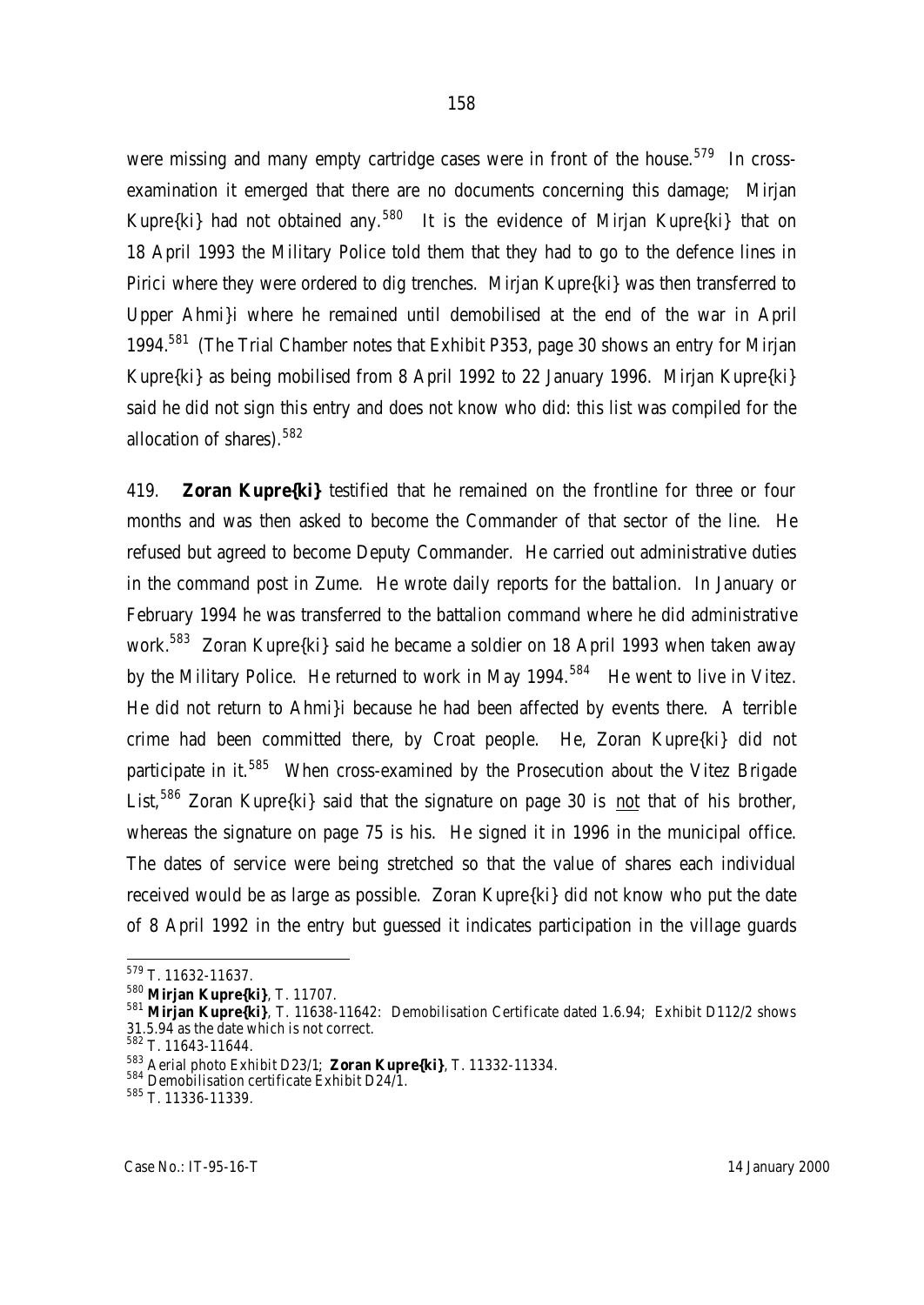(although the guards had not started then). The entry "P" for "reserve" may reflect the fact that he was a reservist in 1992.<sup>587</sup>

420. The Defence called **Liljana Sapina**, a friend and colleague of Witness JJ and Zoran Kupre{ki}, to contradict the evidence given by Witness JJ. Liljana Sapina said that in the summer of 1997 Zoran Kupre{ki} asked her to try and locate Witness JJ to see if the latter would be willing to make a statement in his favour. Ms. Sapina did so and the parties met in her flat. Zoran Kupre{ki} asked Witness JJ to make a statement about his helping her during the war: she said she would, but was afraid to testify because of her children and her family. Subsequently, it was apparent that Witness JJ was reluctant to make a statement: she said that her phone was bugged and from what she said Liljana Sapina concluded that she was under pressure from the Muslim side to make a statement against Zoran Kupre{ki}.<sup>588</sup>

# 5. Findings of the Trial Chamber

421. The Trial Chamber bears in mind the undisputed evidence as to the character of these accused, their activities in the folklore society and their good relations with their Muslim neighbours and colleagues prior to the conflict. Nonetheless, the Trial Chamber is satisfied that both accused were active members of the HVO. In the case of Mirjan Kupreški}, this finding is based on the HVO Register and is also to be inferred from his activities on 16 April 1993 (dealt with below).

422. In the case of Zoran Kupreški}, the Trial Chamber finds that he was a local HVO Commander and that his activities were not limited to assigning village guard duties (as he alleged). The Trial Chamber accepts the evidence of Witness JJ on this topic and also finds that Zoran Kupreški} took part in the oath-taking ceremony and was present on duty on the front line as she alleged in her evidence. The Trial Chamber accepts the evidence of Witness B and Abdulah Ahmi} in relation to the negotiations for the return of the

<sup>586</sup> Exhibit P353.

<sup>587</sup> **Zoran Kupre{ki}**, T. 11405-11407.

<sup>588</sup> T. 12555-12557, T. 12559-12562. T. 12564 and T. 12576-12577.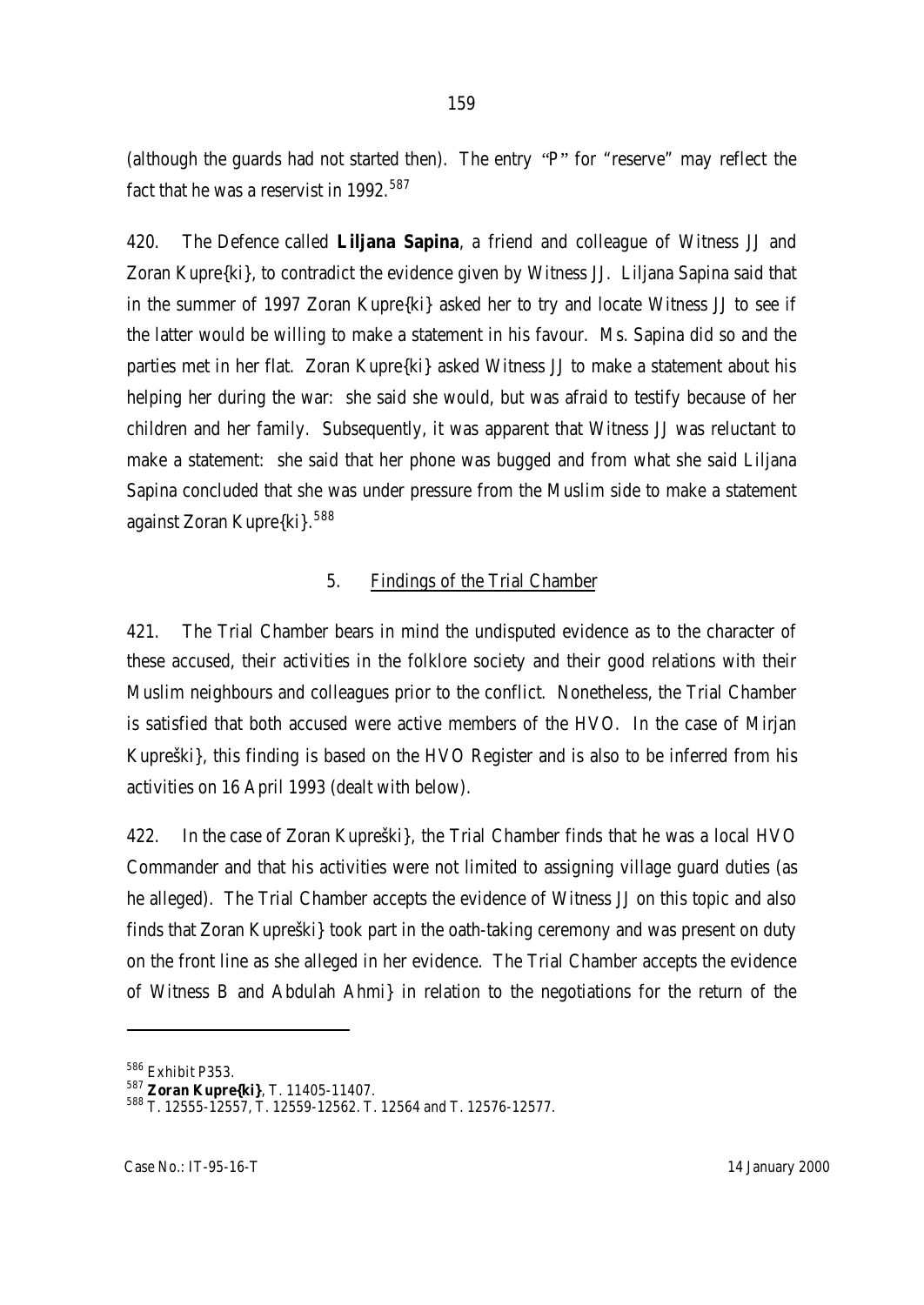Muslims after the conflict of 20 October and finds that Zoran Kupreški}'s role in these negotiations was more active than he himself admitted in evidence.<sup>589</sup> Finally, the Trial Chamber notes that Zoran Kupreški}, as a reserve officer and in charge of a maintenance unit at work, was used to the exercise of authority.

423. In relation to the events of 15 April 1993, the Trial Chamber accepts that the accused may have been at work that day and may have gone to a gathering at Ivica Kupreški}'s house that evening. However, the Trial Chamber does not accept their evidence, and that of their witnesses, that they did not know of the planned attack on the village the next morning. Preparations were already under way for the attack: in the light of what happened the next day, the Trial Chamber is satisfied that these accused must have known that an attack was planned and were ready to play a part in it. In this connection the Trial Chamber accepts the evidence of Witness V that he saw a group of soldiers, armed and in camouflage uniform, in front of Zoran Kupreški}'s house in the early evening of 15 April 1993.

424. With regard to the allegations of participation in the conflict of 16 April 1993, upon which the prosecution case is based, the Trial Chamber deals, first, with the alleged participation of the accused in murder and arson at the house of Witness KL. This allegation depends on the evidence of Witness KL. The Trial Chamber has already analysed that witness's evidence and found it wanting in credibility. The Trial Chamber found that the witness may have been mistaken in his identification of the accused as perpetrators of these crimes. Thus, there is no reliable evidence that the accused participated in the crimes at the house of Witness KL.

425. The Trial Chamber deals next with the allegation that the accused participated in the murders and arson at the house of Suhret Ahmic. This allegation depends principally upon the evidence of Witness H. The Trial Chamber has already analysed her evidence. The Trial Chamber takes into consideration the criticism of her credibility arising from:

 $\overline{a}$ <sup>589</sup> It should be noted that the only evidence about the activities of the accused during the conflict on 20 Oct. 1992 was given by defence witnesses. Evidence about that day plays no specific part in the Prosecution case against these two accused. The Trial Chamber makes no findings except to comment that the evidence that the accused spent the day in the Depression appears unlikely to be true.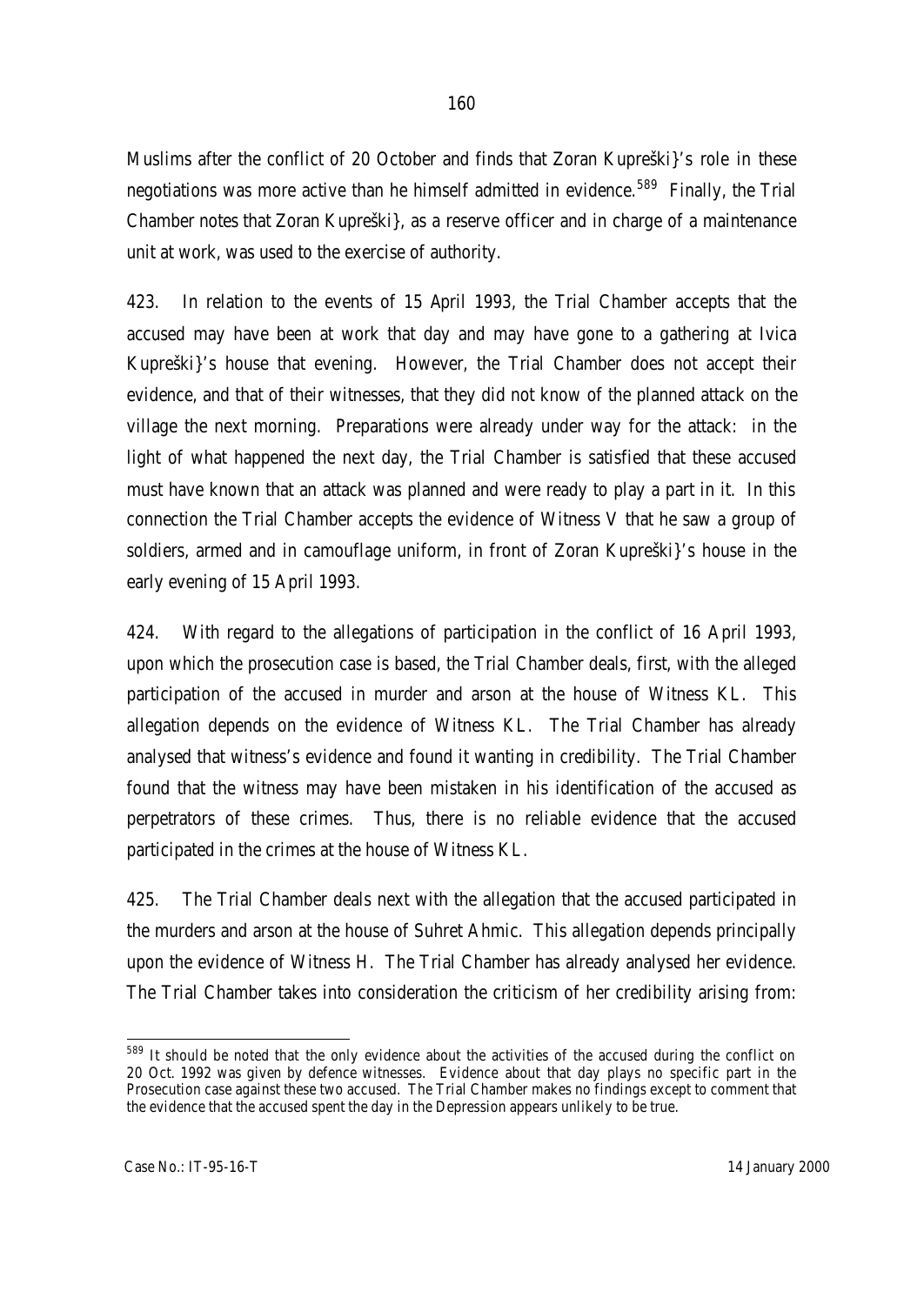(a) the discrepancies between her statement and her evidence; and (b) her denial that the signature on the statement is hers. However, these criticisms are outweighed by the impression made by the witness upon the Trial Chamber while she was giving evidence. Her evidence concerning the identification of the accused was unshaken. The Trial Chamber is in no doubt that she was a truthful and accurate witness of events on 16 April. Her evidence might have been confirmed by the statements of Witness SA; however, the Trial Chamber places no reliance on this evidence.

426. Accordingly, the Trial Chamber finds that Zoran and Mirjan Kupreški}, armed, in uniform and with polish on their faces, were in the house of Suhret Ahmic immediately after he and Meho Hrstanovic were shot and immediately before the house was set on fire. The Trial Chamber concludes from this evidence that the two accused were participants in the attack on the house as part of the group of soldiers who carried it out.

427. Turning to the evidence of Witness C that the accused were in the house of Jozo Alilovic at about midday and that they were armed and in uniform, the Trial Chamber, having heard the evidence of Jozo Alilovic, is not satisfied as to the accuracy of Witness C's identification of the accused, given the stressful conditions under which it was made and the appalling ordeal to which the young Witness C had been subjected.

428. Finally, the Trial Chamber accepts the evidence of Witness JJ that Zoran Kupreški} admitted to her that the Jokers had been firing on fleeing civilians and that under threats, he himself had fired into the air. Although Zoran Kupreški} denied making this admission and an attempt was made to undermine Witness JJ's credibility by calling Liljana Sapina, the Trial Chamber is satisfied that she told the truth. She came to give evidence despite pressure being exerted to prevent her coming and went to great lengths in her evidence to acknowledge the considerable part which Zoran Kupreški} had played in assisting her and her family during the conflict. There was no reason for her to have lied about Zoran Kupreški} in her evidence and every reason for thinking that she told the truth. This is not to say that Zoran Kupreški}, himself, told the truth in his admission to Witness JJ. It was no more than a partial admission by someone who was troubled by the horror of what had transpired that day. However, it is an admission of some participation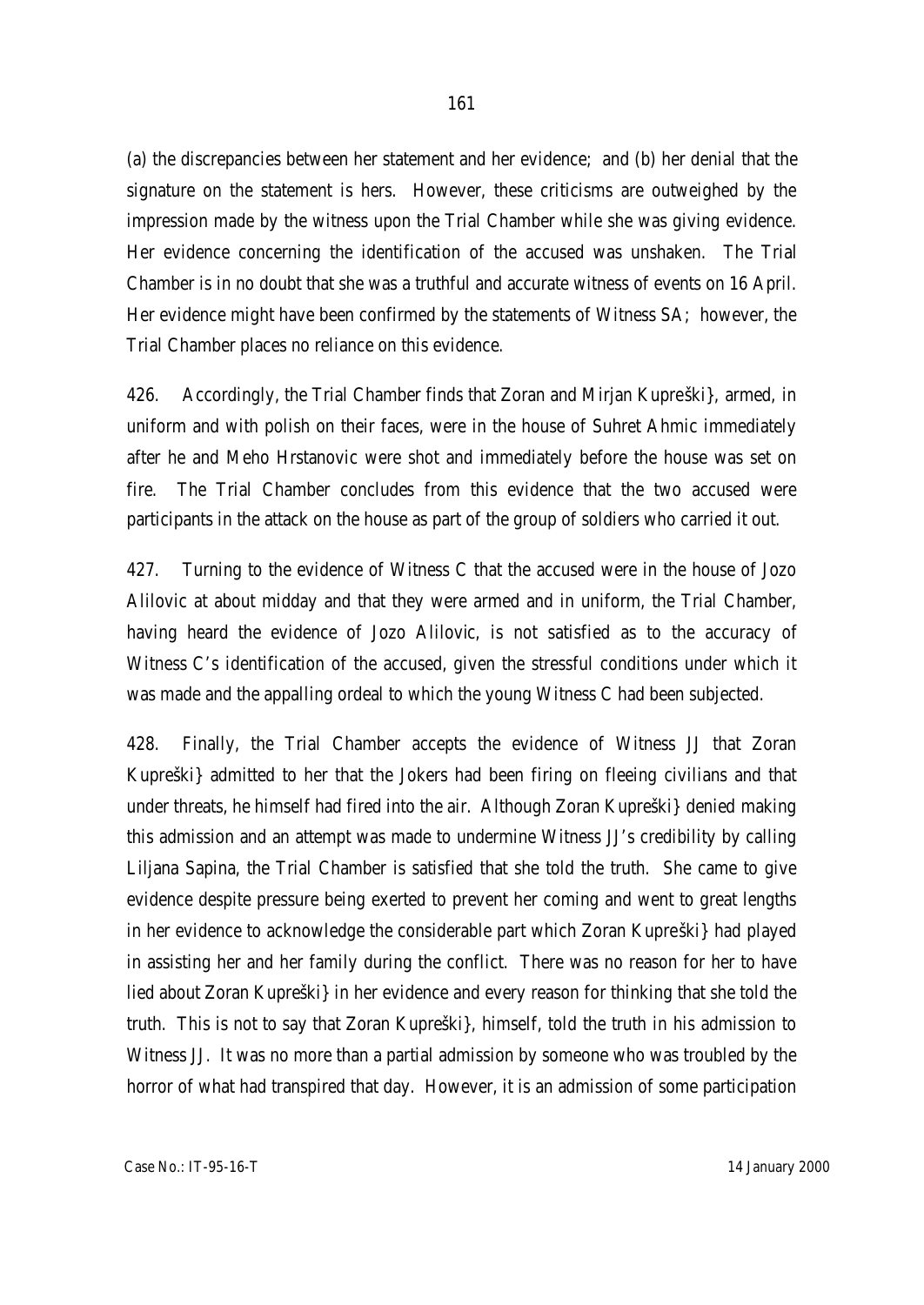on the part of Zoran Kupreški} and, as such, serves to undermine his contention that he did not participate in the conflict.

429. It will be apparent from the foregoing that the Trial Chamber rejects the evidence of the accused and their witnesses to the effect that the accused took no part in the crimes alleged and were elsewhere when they took place. While it is true that they may have taken their families to the shelter, the evidence about their doing so and their whereabouts during the morning are rejected as untrue. In particular, the evidence that they spent almost the entire day standing around with others in the Depression is inherently not credible given the circumstances of the conflict taking place that day in Ahmi}i.

430. In summary, the Trial Chamber concludes that both accused participated in the attack on Ahmi}i on 16 April 1993 as soldiers in the HVO. It is reasonable to conclude that their part involved their providing local knowledge and their houses as bases for the attacking troops. In addition, they participated in the attack on at least one house. Of the two accused, Zoran Kupreški}, as the local HVO Commander, must be taken to have played a more leading role.

# **C. Vlatko Kupre{kic**

# 1. Introduction

431. The Prosecution case against this accused is that he was involved in the preparations for the attack on Ahmi}i. His house was used as a gathering point for the attackers and he participated in the attack on the 16 April 1993, in particular, in the shooting of members of the Pezer family. The Defence case is that he did not participate at all in the attack or shooting. On 16 April he was concerned only with the protection of his family.

### 2. Background

432. Vlatko Kupre{ki} is 41 years old, having been born on 1 January 1958. He is married with two children. He is the cousin of Zoran and Mirjan Kupre{ki} and co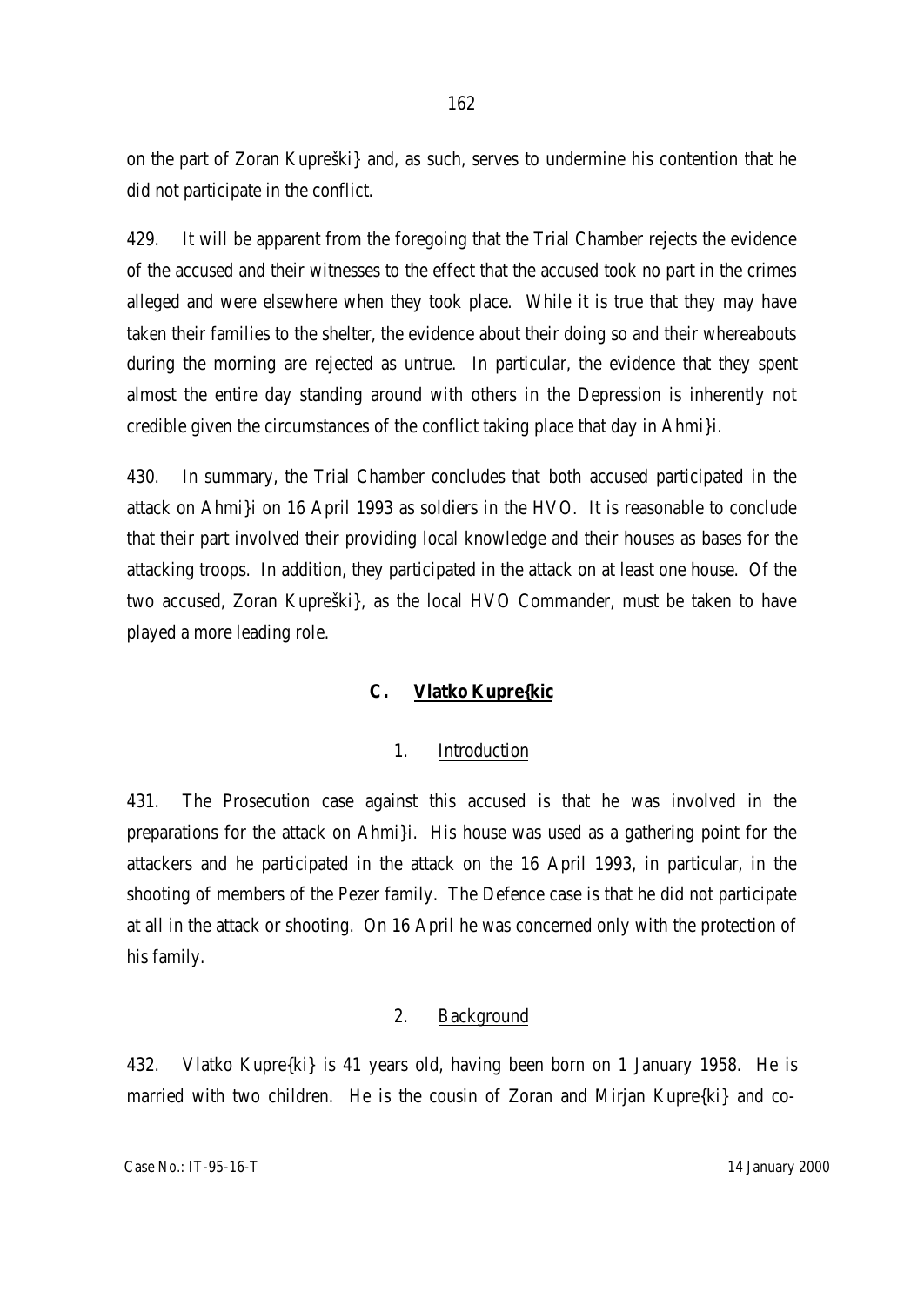owner of the Sutre shop on the road to Upper Ahmi}i in Grabovo. He lives on the road near the shop, and near the houses of Zoran and Mirjan Kupre{ki}.

# 3. Events Prior to April 1993

## (a) Prosecution Evidence

433. The Prosecution evidence concerning these events was as follows:

(a) One day in October 1992 **Witness T** saw Vlatko Kupre{ki} and his wife and a third person unloading weapons from a Yugo car on the road in front of Vlatko Kupre{ki}'s house.<sup>590</sup>

(b) Vlatko Kupre{ki} was seen by **Witness B** at the Hotel Vitez (the headquarters of the HVO) three to five times between October 1992 and April 1993.

(c) Reports of the Travnik police administration of December 1992 and February 1993 describe Vlatko Kupre{ki} as "Operations Officer for the Prevention of Crimes of Particular State Interest": his rank is shown as Inspector 1<sup>st</sup> Class.<sup>591</sup>

(d) When a neighbour made a plea for peace after the first conflict in Ahmi}i in October of 1992, Vlatko Kupre{ki} said that they (the Croats) had waited 45 years for their own State and now they had it.  $592$ 

# (b) Defence Evidence

434. **Vlatko Kupre{ki}**, in his own defence, said:

(a) He has a congenital heart condition (for which he was operated on in 1966) and must not undergo stress. He was relieved of military service as one hundred per cent

 $\overline{a}$ <sup>590</sup> Т. 2946.

 $^{591}$  Exhibits P377 and P378.

<sup>592</sup> **Witness Q**, T. 2751.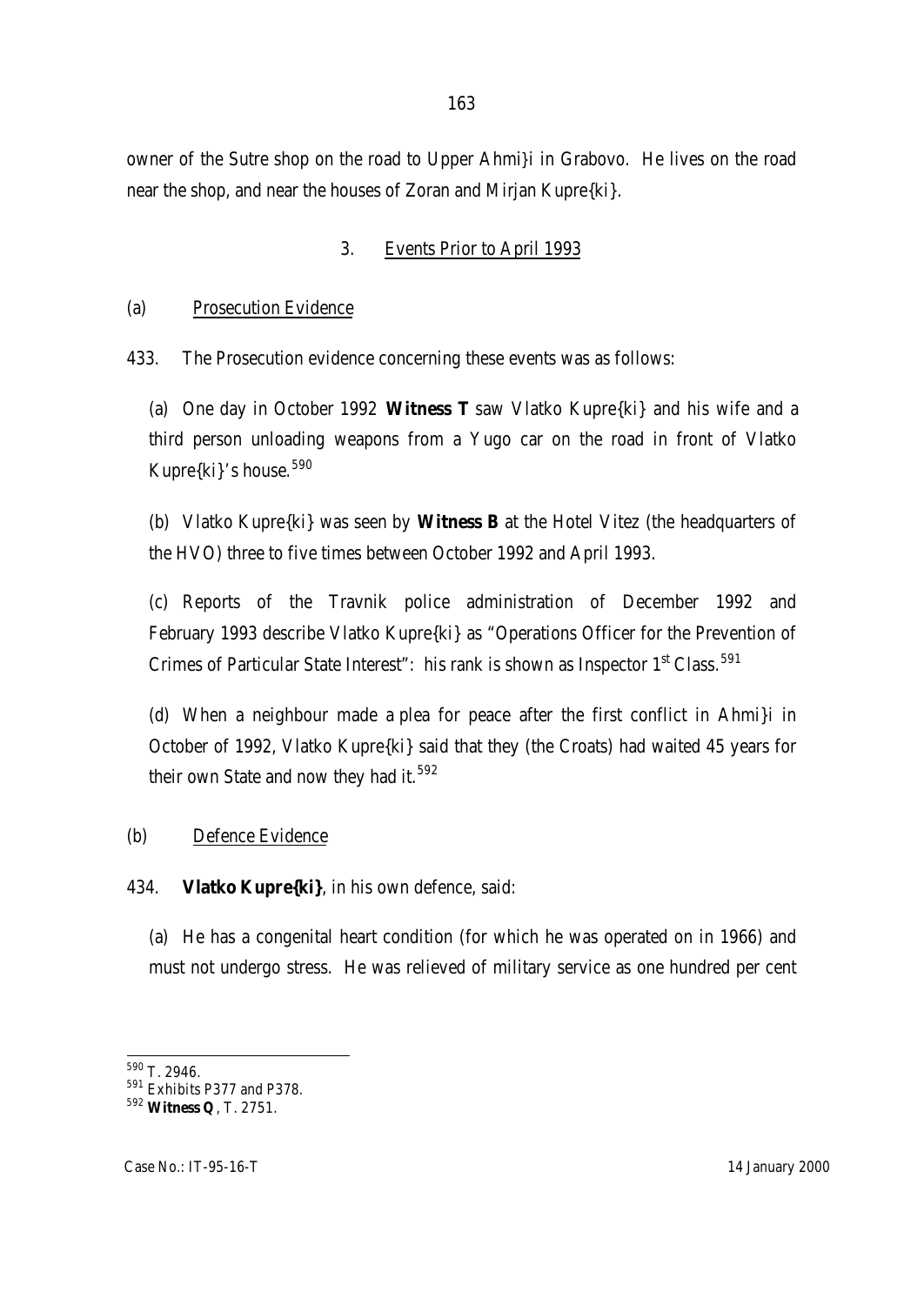disabled.<sup>593</sup> He produced his military identification card and certificates showing him to be unfit for military service<sup>594</sup> and called evidence to this effect.<sup>595</sup>

(b) He was against ethnically-based parties, including the HDZ. He was not, in any way, politically active and was never a member of the HVO. He was on very good terms with his Muslim neighbours (including the Pezer family). He was never an HVO soldier. He produced a statement from the local HDZ to this effect<sup>596</sup> and called witnesses to say that he was on good terms with Muslims and did not engage in political activity, wear a uniform or carry a gun.<sup>597</sup> The Defence also produced the statements of 14 character witnesses (all Muslims or Serbs) who spoke of the absence of nationalist or ethnic prejudice on the part of Vlatko Kupre $\{ki\}$ <sup>598</sup>

(c) Vlatko Kupre{ki} said that he was not a police operations officer but was carrying out an inventory for the police, and the police chief had to assign him to a vacant post in order to be able to pay him. He was assigned to the Office of the Crime Prevention Service and assigned a desk where he would work with the commission in making inventories of basic supplies.<sup>599</sup>

### 4. His Role on 15 April 1993

#### (a) Prosecution Evidence

435. According to **Witness KL**, Vlatko Kupre{ki} was among HVO soldiers, carrying rifles, on the main road between 11 a.m. and 12 noon on 15 April 1993.<sup>600</sup>

<sup>593</sup> **Vlatko Kupre{ki}**, T. 11747-11751 and T. 11757.

<sup>594</sup> Exhibits D13-17/3.

<sup>595</sup>**Ivica Kupre{ki}**, T. 8037; **Fikreta Vidovic**, T. 9556; **Ljubica Kupre{ki}**, T. 9372-9373; **Rudo Vidovic**, T. 6663-6664.

<sup>596</sup> Exhibit D18/3.

<sup>597</sup> **Vlatko Kupre{ki}**, T. 11752-11758 and T. 11801; **Rudo Vidovi}**, T. 6663-6664; **Ivica Kupre{ki}**, T. 8003; Ljuba Vidovi}, T. 8108-8109; **Niko Saki}**, T. 8273-8274; **Witness DF**, T. 9213-9214.

 $598$  Exhibit D61/3.

<sup>&</sup>lt;sup>599</sup> T. 11862-11865

<sup>600</sup> T. 1896-1897.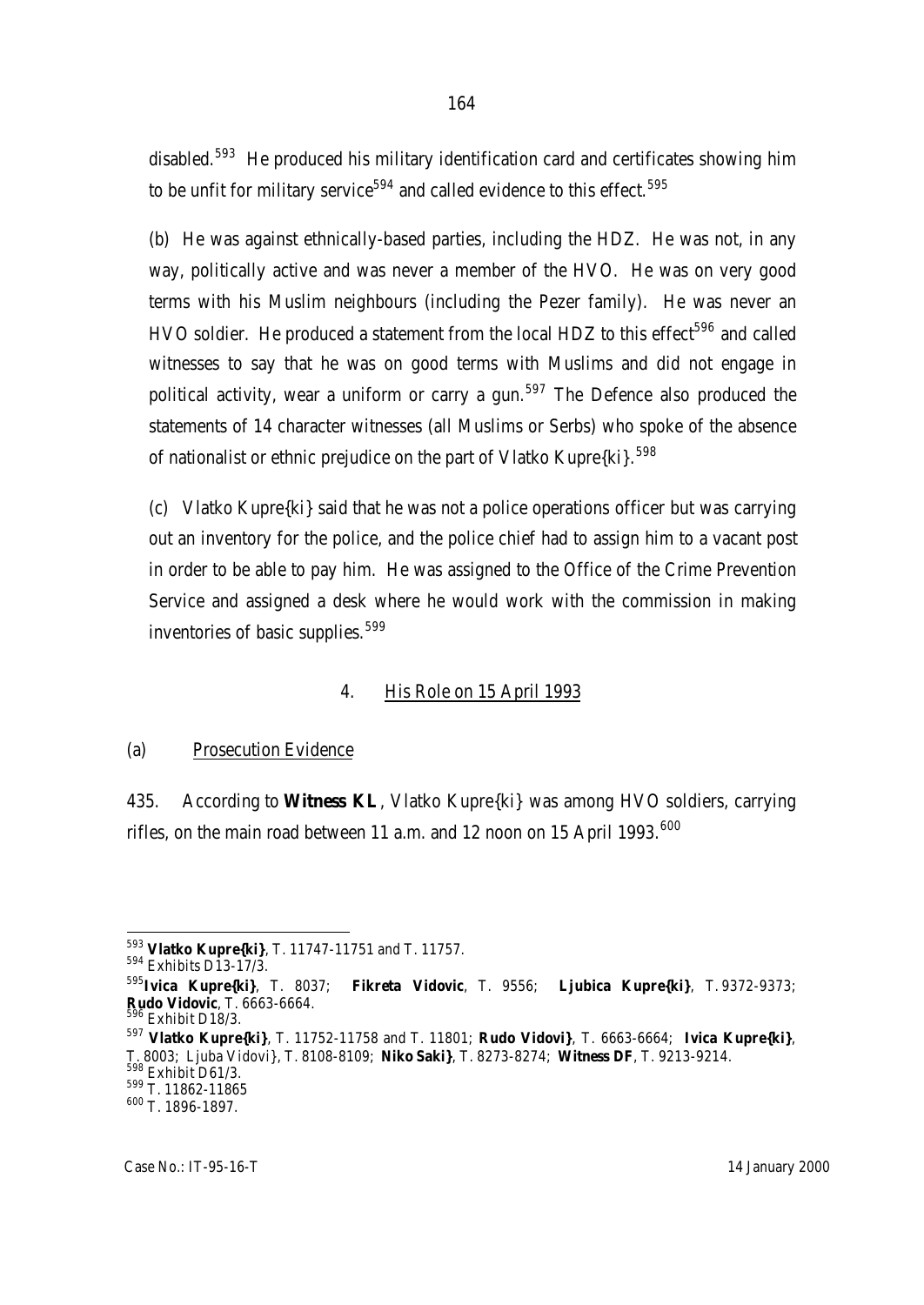436. **Witness B** saw him at the Hotel Vitez on 15 April at around 2 or 3 p.m., with two or three men in uniform, standing in front of the entrance to the hotel. He was in civilian

437. On 15 April between 5 and 6 p.m., a neighbour saw 20-30 soldiers on Vlatko Kupre $\{ki\}$ 's balcony; Vlatko Kupre $\{ki\}$  himself was sitting outside the shop.<sup>602</sup> Another witness saw a truck arrive with soldiers at dusk. Five or six soldiers got out in the vicinity of the house.<sup>603</sup> Another witness also saw several soldiers in front of Vlatko Kupre{ki} 's house at dusk.<sup>604</sup> Witness V's diary records that on 15 April 1993 before dark he learned that the Croats were concentrating around the Kupre{ki} houses.<sup>605</sup>

### (b) Defence Evidence

clothes.<sup>601</sup>

438. The Defence case was that on 15 April Vlatko Kupre{ki} was not in Vitez or Ahmi}i until the evening: he was accompanying his cousin, Ivica Kupre{ki}, on a trip to Split to collect the latter's wife from the airport on her return from Germany.

439. According to the evidence of **Ivica** and **Vlatko Kupre{ki},** they left Ahmi}i on 14 April and were stopped at numerous roadblocks on the way.<sup>606</sup> Permits for the journey were produced.<sup>607</sup> They arrived at Split at about 12 noon. While in Split they went to the market and bought jeans (for re-sale) in cash and filled the boot of the car with them: they then held a business meeting at a company called Kotex about buying salt, but concluded no contracts. At about 9 p.m., they met Mrs. Ankica Kupre{ki} at the airport. They spent the night at Baska Voda, one hour from Split with Radoslav Simovi}. The next day (15 April) they set off for Ahmi}i. They got home at about 6.30 p.m. and unloaded the jeans at Vlatko Kupre $\{ki\}'s$  house.<sup>608</sup> Further supporting evidence about

 $\overline{a}$ <sup>601</sup> T. 778-781, T. 860-861 and T. 916-917.

<sup>602</sup> **Witness L**, T. 2349.

<sup>603</sup> **Witness M**, T. 2439.

<sup>604</sup> **Witness O**, T. 2623.

<sup>605</sup> Exhibit D8/2 p. 19; T. 3224.

<sup>606</sup> T. 7955-60.

<sup>607</sup> Exhibits D24-26/3.

<sup>608</sup> **Vlatko Kupre{ki}**, T. 11764-11766; **Ivica Kupre{ki}**, T. 7955-7960 and T. 8040-8041;

**Mrs. Ankica Kupre{ki}** (her passport was produced, Exhibit D12/1), T. 7851 and T. 7855.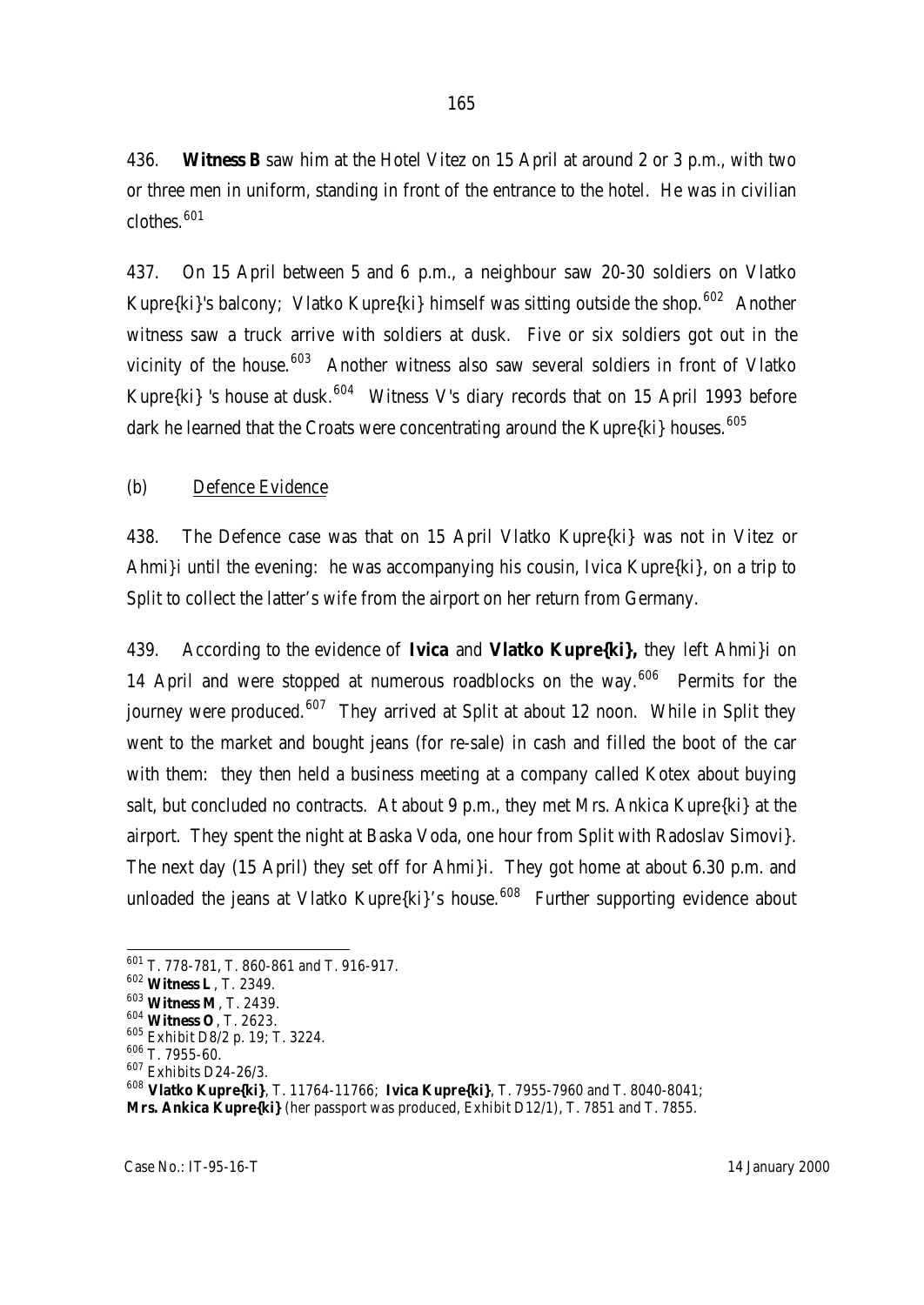the journey was given by **Witness DE**, <sup>609</sup> **Radoslav Simovi}**<sup>610</sup> and **Mrs. Ljubica Kupre{ki}**. 611

440. **Vlatko Kupre{ki}** gave evidence about events that evening. He said that he unloaded the goods from the boot of the car and spent the evening preparing the goods for a buyer from Travnik to whom the goods were to be delivered on 16 April. There were no soldiers at his house or in front of it, or at the shop that evening. Everything was normal. He had nothing to do with the army: he did not prepare weapons or ammunition at his house as a staging post.  $612$ 

441. Vlatko Kupre{ki} denied that he was outside the Hotel Vitez earlier that day, and denied going into the HVO Headquarters.<sup>613</sup> He was not, on 15 April, with a group of soldiers in front of his shop nor with soldiers on the balcony of his house.<sup>614</sup> There were lights on in his house (as alleged by Witnesses M and O) during the night: there were lights on the balconies and parking space for safety reasons.<sup>615</sup>

## 5. His Role on 16 April 1993

### (a) Prosecution Evidence

442. Two documents point to Vlatko Kupre{ki}'s having been mobilised on 16 April 1993:

(a) His name appears on the HVO Mobilisation Report,  $616$  dated 30 April 1993, as being mobilised on a date between 16 and 28 April 1993. (His name does not appear on the reserve list. Additionally, he is listed neither for special duties nor as a medical corps driver);

 $\overline{a}$ <sup>609</sup> T. 9157-9158 and T. 9160. <sup>610</sup> T. 9357-9359. <sup>611</sup> T. 9375-9376. <sup>612</sup> T. 11797-11798. <sup>613</sup> T. 11810. <sup>614</sup> T. 11802 and T. 11817. <sup>615</sup> T. 11819. <sup>616</sup> Exhibit P335.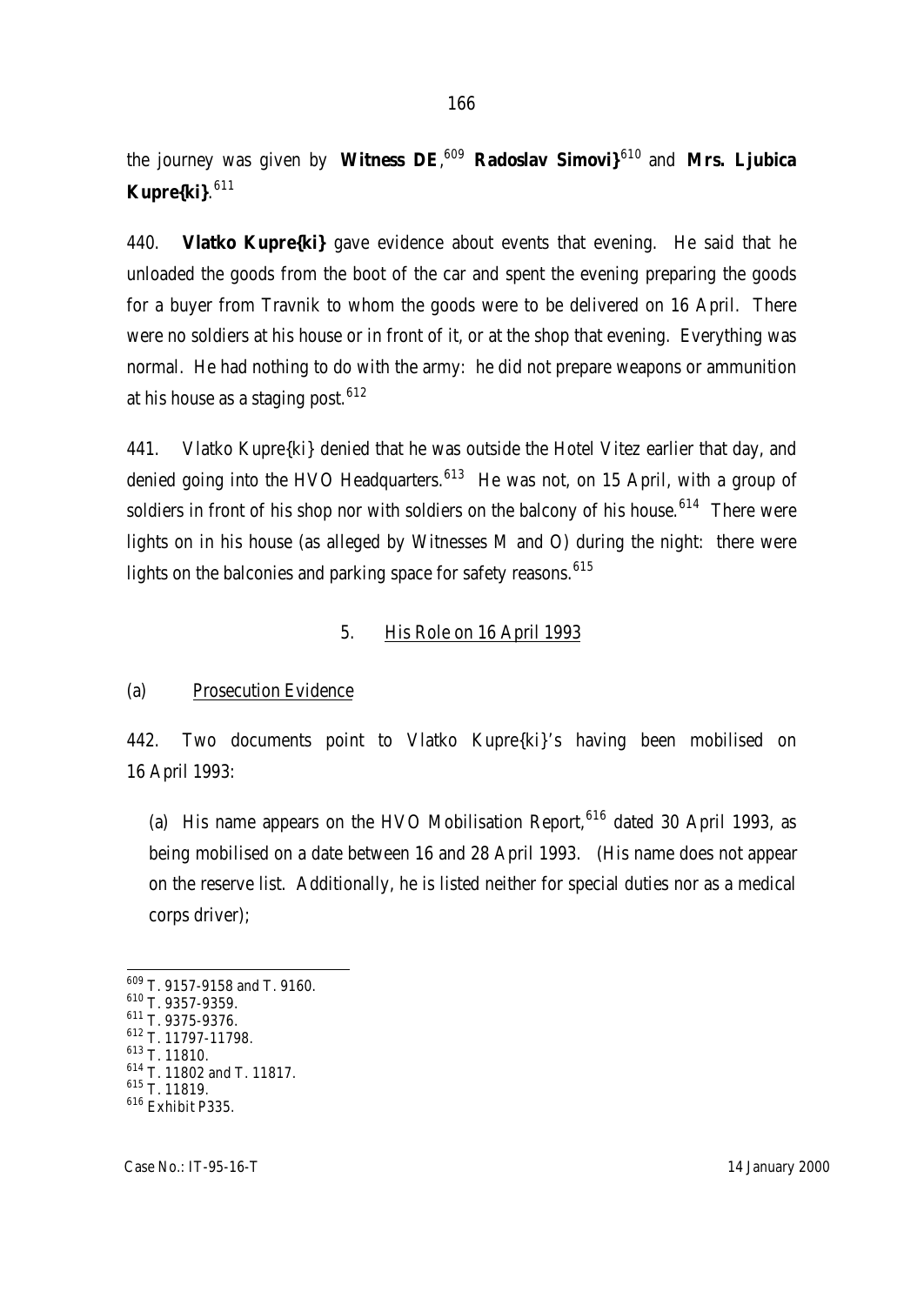(b) An HVO Certificate of 4 June 1996 was recovered from his briefcase on his arrest confirming that Vlatko Kupre{ki} was a member of the 92<sup>nd</sup> Viteska Home Guard Regiment between 16 April 1993 and January 1996. He is described as performing duties as "Assistant Commander for Health Matters".<sup>617</sup>

443. Gunfire came from the vicinity of Vlatko Kupre{ki}'s house during the early part of the day. According to **Esad Rizvanovi} (**a refugee in Ahmi}i, who was staying in a house close to the lower mosque) the first shots were in the direction of the mosque and the lower part of the village, coming from the Kupre{ki} houses including that of Vlatko Kupre{ki}.<sup>618</sup>

444. **Witness E** was another refugee whose family were staying in a house near the lower mosque. Shortly after 6.20 a.m., he was fleeing with his mother and sister along a path towards Upper Ahmi}i. They were forced to stop because of gunfire, some of which, according to Witness E, came from the direction of the houses, one being the house of Vlatko Kupre $\{ki\}$ .<sup>619</sup>

445. Evidence was given that Vlatko Kupre{ki} was in the vicinity of Suhret Ahmi}'s house shortly after Suhret was murdered. When **Witness H** ran with her family from the house, they were forced to turn back because they came to a clearing where they were in danger of being shot. When they returned to their house, the witness saw Vlatko Kupre{ki} (wearing a blue overcoat with something under it) in front of the garage of her house. This was at about 5.45 a.m. $620$  Her evidence was supported by the evidence of Witness KL who said that upon looking out of the window of his house after the murder of his family, he saw Vlatko Kupre{ki} leave the yard of Suhret's house, cross his (Witness KL's) garden and go towards Vlatko Kupre $\{ki\}'$ s own house.<sup>621</sup>

446. **Witness KL** also testified that while he was hiding in a stack of hay in his barn later in the day, he saw five young men killed: the shots appeared to come from Vlatko

 $\overline{a}$ <sup>617</sup> Exhibit P329.

<sup>618</sup> T. 470-478, in particular T. 475.

 $^{619}$  T. 1277-1279.

<sup>&</sup>lt;sup>620</sup> T. 1656-1658.

<sup>621</sup> T. 1906-1907 and T. 1927.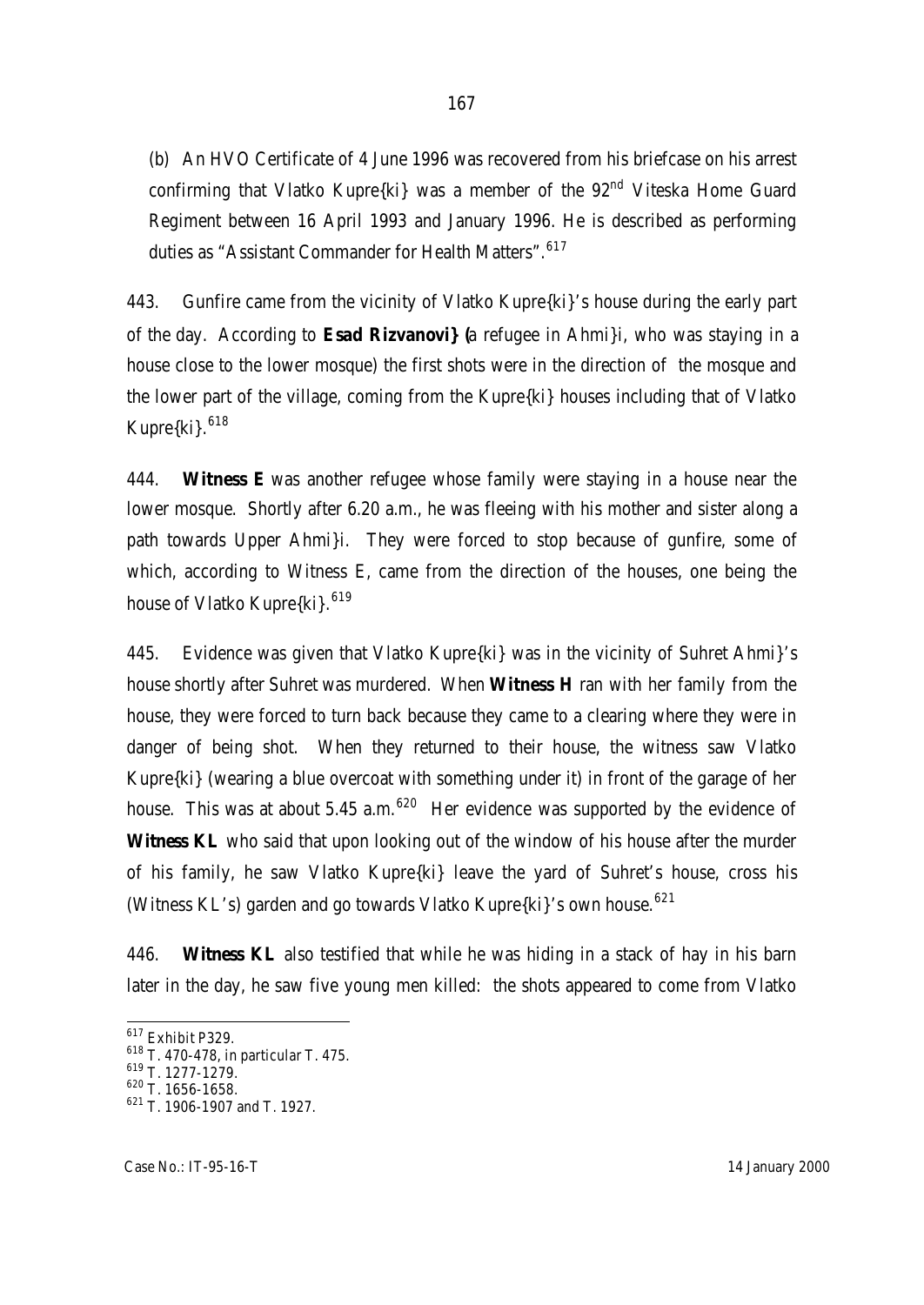Kupre{ki}'s house. Three Croat soldiers came out of Vlatko Kupre{ki}'s house, patted the bodies and returned towards the same house.<sup>622</sup>

447. There was evidence of the following activity during the day of the attack from Vlatko Kupre{ki}'s house:

(a) **Witness N** came under fire from in front of the store.<sup>623</sup>

(b) **Witness V** heard shooting coming from the direction of Vlatko Kupre{ki}'s house.<sup>624</sup> Witness W was in the vicinity of the house, hiding during the morning with his grievously wounded wife, when they were accosted by a group of soldiers who came from bushes to the right of Vlatko Kupre{ki}'s house.<sup>625</sup> Witness BB saw her neighbour Nadira fatally wounded by a shot which came from the house of Vlatko or Franjo Kupre{ki}.<sup>626</sup>

(c) **Witness X** was also hiding there: one of her daughters (aged 19) was killed and another wounded. She testified that about midday Vlatko Kupre{ki}'s yard was full of soldiers. She heard voices calling for brandy and lunch: somebody said that everybody had been killed down there and that they had done a good job.<sup>627</sup>

448. A defence witness, **Witness DE**, was cross-examined about a statement made to a representative of the BiH army on 25 June 1993,  $628$  where he stated that "it was said that the destruction of the Ahmi}i mosque was ordered by Nenad Šanti} with the support of Vlatko Kupre{ki}". The witness said in evidence that that is what he heard, what people were saying, but nobody proved it.<sup>629</sup> In re-examination, the witness said people from Ahmi}i were detained at Dubravica school and he took food to them. He asked them who destroyed the mosque and one replied masked soldiers. He then asked what Vlatko did: one said Vlatko took shelter; another said that he had not seen Vlatko but that all

 $\overline{a}$ <sup>622</sup> T. 1936 and T. 1939.

<sup>623</sup> T. 2544.

<sup>624</sup> T. 3060.

<sup>625</sup> T. 3156.

 $^{626}$  T. 3830-3831.

<sup>&</sup>lt;sup>627</sup> T. 3247 and T. 3261-3264.

<sup>628</sup> Exhibit P356.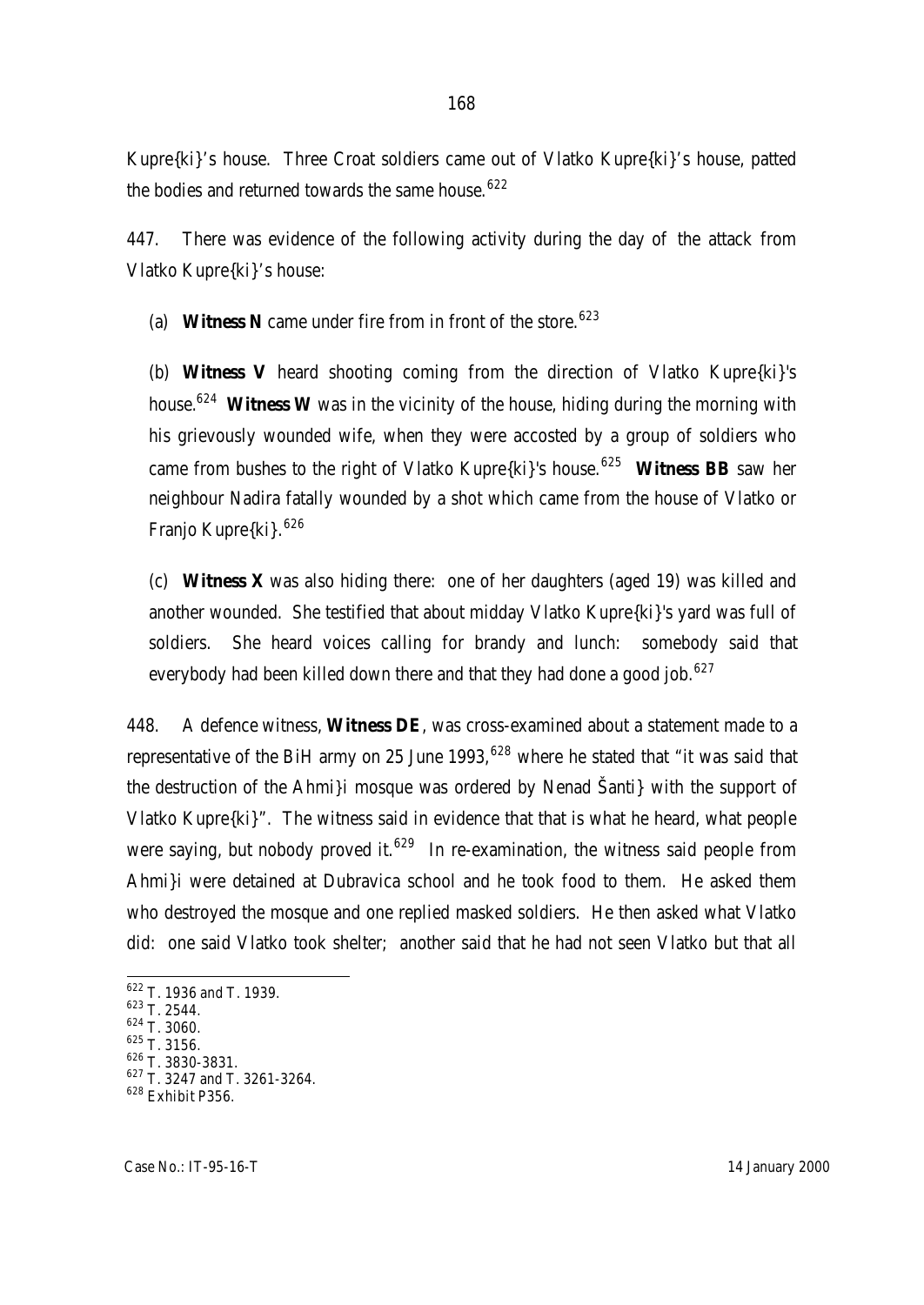Croats are the same. After the war Vlatko denied destroying the mosque saying "my friend you know I would never do anything like that",  $630$  and he said that he was ready to do his part in the reconstruction.<sup>631</sup>

449. Finally, evidence was given of Vlatko Kupre{ki}'s alleged participation in an attack on the Pezer family which culminated in the killing of Fata Pezer and the wounding of **Dženana Pezer**. Fata Pezer was the wife of Ismail Pezer and mother of Dženana. They lived in a house on the opposite side of a small hill (which then existed, but which has now been flattened) from the Kupre{ki} houses. On the morning of the attack, they were joined by Witness S and his wife and by a refugee, Witness CF and his family, who had been living nearby. At about 8 or 8.30 a.m., the whole group (consisting of about 15 people including four small children) set off for the house of Nermin Kermo which was not far away in the direction of Upper Ahmi}i. Five witnesses from the group gave evidence: they were referred to as **Witnesses P, Q, R, S and T**. The journey involved going down a gully and climbing a hill opposite Vlatko Kupre $\{ki\}'$ s house.<sup>632</sup> The route was described by Witness Q. In cross-examination **Witness Q** was shown a video-recording made in April 1998 in which Witness CF is shown describing a different route.<sup>633</sup> Witness Q commented that the route described by Witness CF was marshy and was not passable at the time.<sup>634</sup> This evidence was corroborated by that of Witness S, who was also shown the video-recording and who stated that the route described by Witness CF was not the one taken. As the party climbed the hill, they heard shouting and swearing and came under fire from a group of soldiers standing in front of Vlatko Kupre{ki}'s house. As a result of the shooting Fata was killed and D'enana was wounded. The five witnesses all gave evidence concerning these incidents. The witnesses said that the soldiers were in front of Vlatko Kupre{ki}'s house. Two witnesses, **Q and S**, said that there was a civilian with the soldiers. Witness Q identified

<sup>629</sup> T. 9184-9185 and T. 9197.

<sup>630</sup> T. 9242-9243.

<sup>631</sup> T. 9244.

<sup>632</sup> Exhibits P203, 205.  $633$  Exhibit D4/3.

<sup>634</sup> T. 2809-2811.

Case No.: IT-95-16-T 14 January 2000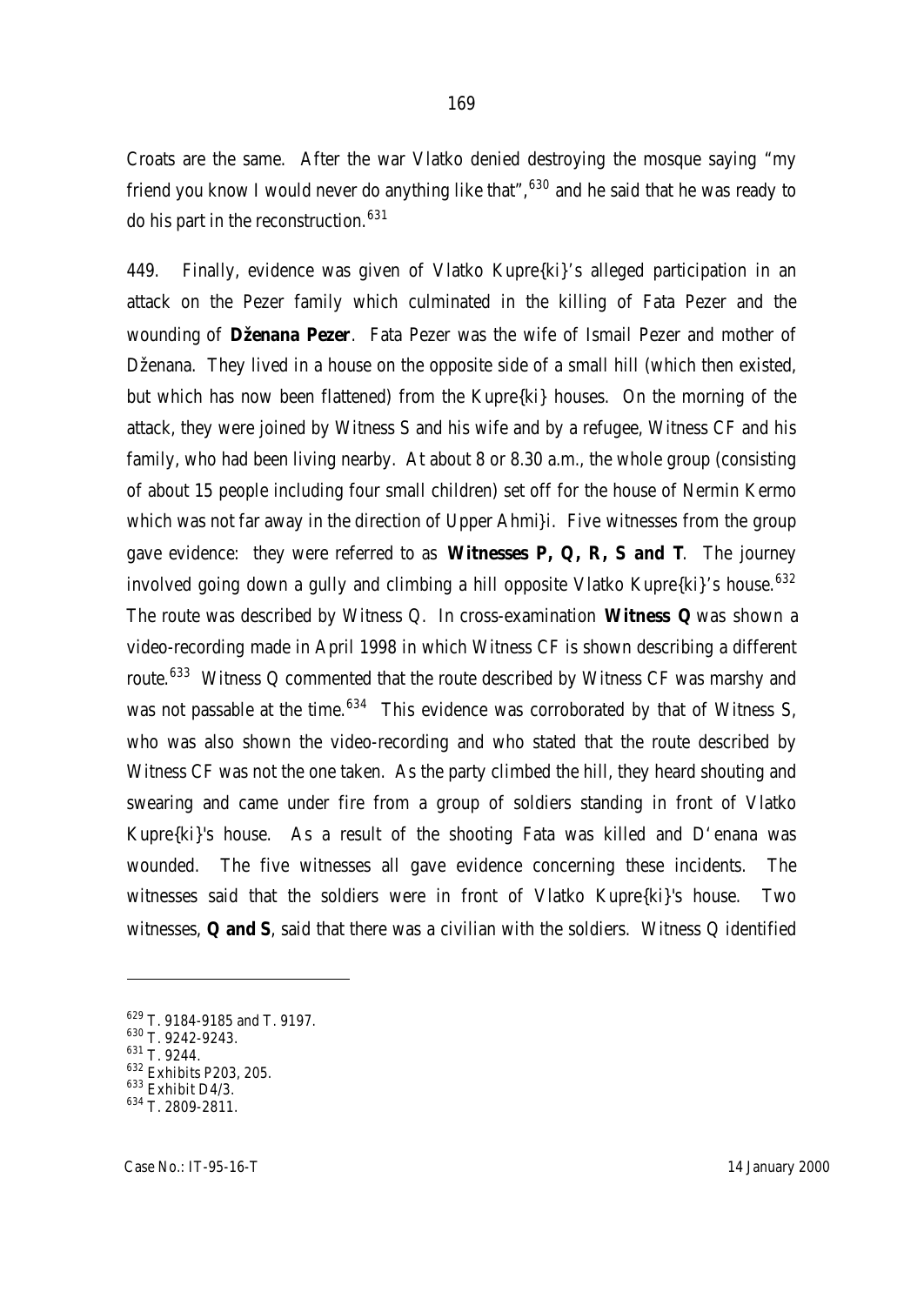the civilian as Vlatko Kupre{ki}. Vlatko Kupre{ki} was 50-60 metres away and the witness had him in his view for several moments; he had known Vlatko Kupre{ki} all his life and said that he was 100 per cent sure it was him. $635$  This evidence as to distance was confirmed by the evidence of **Howard Tucker**, an Investigator with the Office of the Prosecutor, who measured the distance with range-finding binoculars and found it to be 53 metres.<sup>636</sup>

450. The Prosecution called **Witness II** in rebuttal on this topic. He said that he was crossing the meadow when he heard cries for help coming from the top of the hill where he found Fata, D'enana and Ismail Pezer. Fata and Dženana were lying on the ground. Fata showed no signs of life. The witness went to another part of the hill to observe. He said that there was shooting from the house of Vlatko Kupre{ki}. He saw five to six soldiers with painted faces and helmets running near Vlatko Kupre{ki}'s house: their rifles were pointed in the direction of the Pezer family and himself. He then picked up Dženana, put her over his shoulder and carried her, using the hill as shelter, towards Kermo's house. Two minutes elapsed between his hearing cries for help and his reaching Fata Pezer. When he reached her there were gunshots, coming primarily from Vlatko Kupre{ki}'s house. However, he noticed no civilians among the soldiers. It is his opinion that the Pezers were hit from Vlatko Kupre $\{ki\}'$ s house.<sup>637</sup>

# (b) Defence Evidence

451. The Defence case is that Vlatko Kupre{ki} was not involved in the conflict and did not participate in any of the killing or wounding of civilians or the looting and burning of property. The Defence case is also that between 5.30 and 6 a.m., Vlatko Kupre{ki} was taking his family to Jozo Vrebac's shelter in Šantici where he remained with them until 10 a.m., when he set off to try and contact his father in the family home, ending up in Niko Saki}'s house where he remained until after midday.

452. **Vlatko Kupre{ki}'**s account in evidence of the events that day was as follows:

 $\overline{a}$ <sup>635</sup> T. 2763, T. 2771-2773 and T. 2832.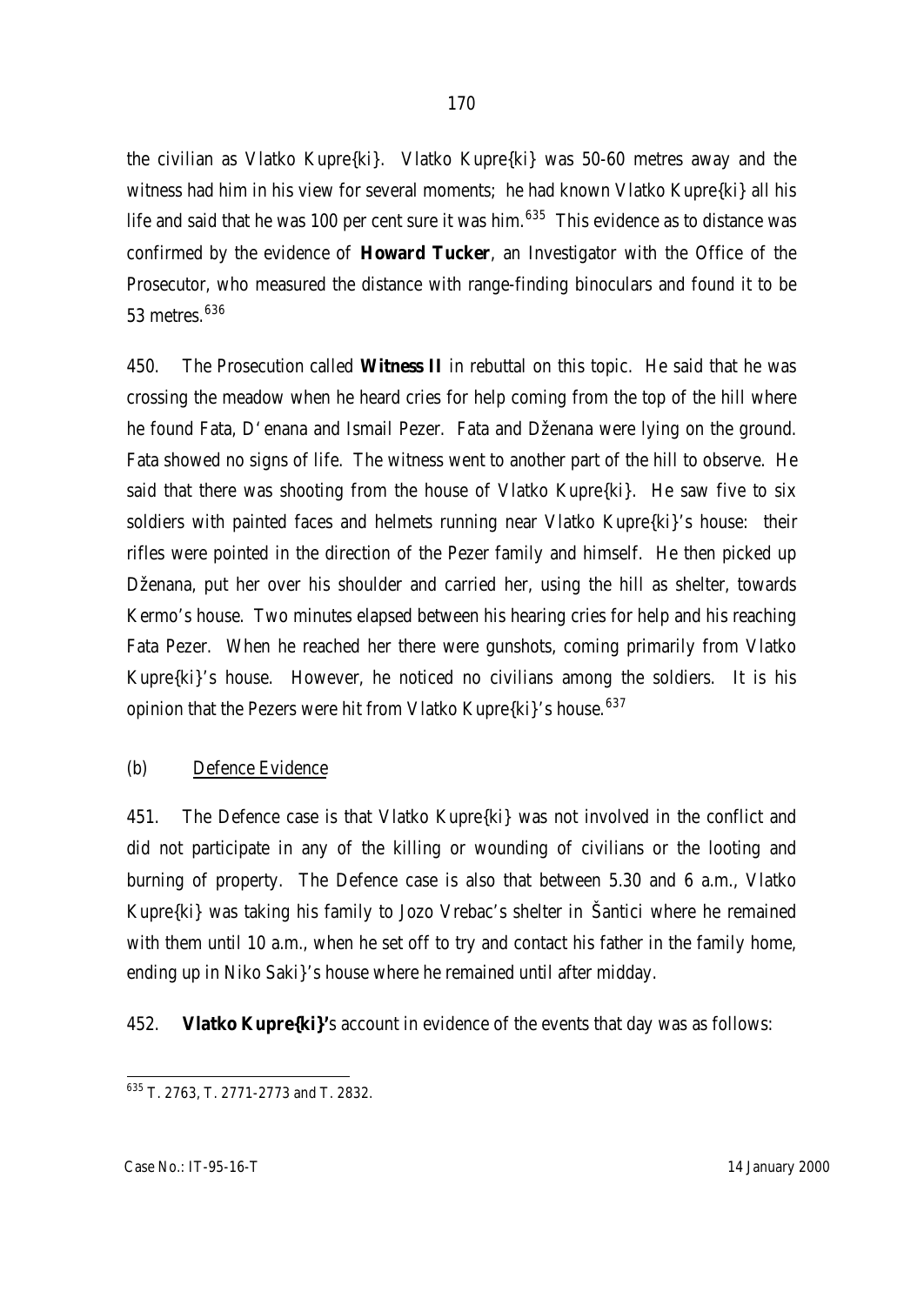(a) At 5 a.m., the telephone rang; he answered and an unknown person said "Vlatko, what are you waiting for? Go to the shelter". He did not take this seriously, but Ivica Kupre{ki} then rang and told him to go to the shelter: everyone had left. His wife told him someone had already called at 3 a.m. that morning.He left quickly with his family (wife, two children and mother): his father refused to go to the shelter. They went to Ivica Kupre{ki}'s house, found nobody there and went to Niko Saki}'s house where they met Saki}. They then went on towards Zume: when they were near the sportsground they heard heavy fire and detonations. They went to Jozo Vrebac's shelter, arriving at about 6 a.m. 638

(b) He stayed in the shelter until 10 a.m., when he left to go and see his father. He told his wife that he was going to help the wounded. When he got to Niko Saki}'s house the latter told him to come in. By this time there was continuous shooting and Niko Saki} said that he had seen HVO soldiers going towards Vlatko Kupre{ki}'s house. Vlatko Kupre{ki} remained in Saki}'s kitchen until the shooting died down at about 12.30 p.m., when he left for his own house.<sup>639</sup>

(c) As he approached his own house he saw a soldier, outside the house at the entrance, who challenged him. Vlatko Kupre{ki} said that he had come to get his father. The soldier took him into the house. There were approximately 7 or 8 soldiers in a room in the house. His father was sitting in a chair. The front door had been broken down, the house had been ransacked, merchandise thrown around and the flower pots spilled. The house had been looted. Vlatko Kupre{ki} was upset and angry but a soldier pointed to the house of Suhreta Ahmi} (which was on fire) and said: "Is that what you want? …. Scram, come and get your father later". Vlatko Kupre{ki} ran out and returned to Niko Saki}'s house. On the way he met Drago Grgi}, another soldier in camouflage uniform, and Anto Vidovi}. He then fled to the basement of Nikola Samija's house where he remained until the shooting subsided

<sup>636</sup> T. 12066 and T. 12072; Exhibit P385.

<sup>637</sup> T. 11979-11984 and T. 11990.

<sup>638</sup> **Vlatko Kupre{ki}**, T. 11770-11773.

<sup>639</sup> T. 11773-11775.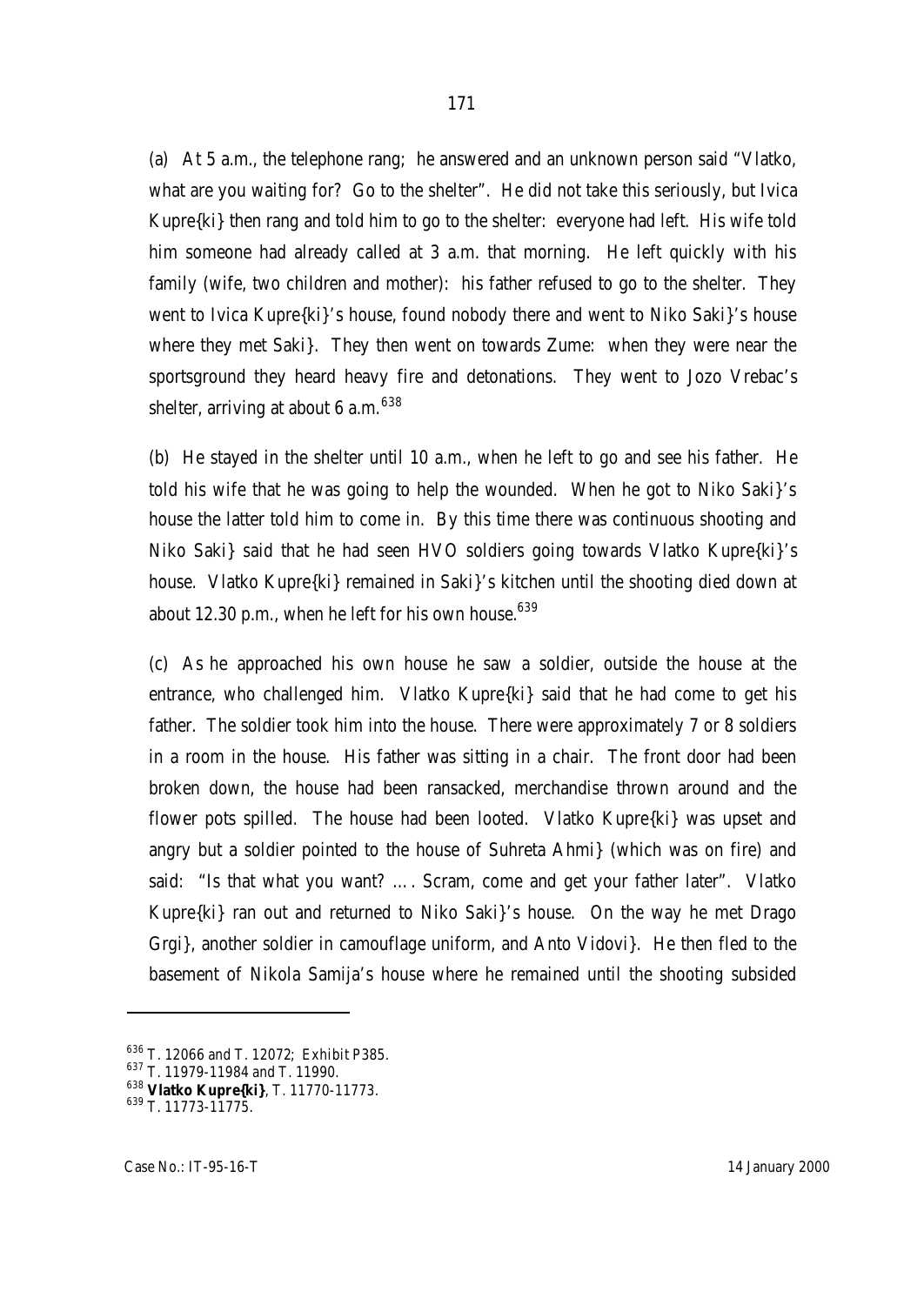again at 4 p.m., when he returned to Jozo Vrebac's shelter. The soldiers he had seen had painted faces, most had camouflage uniforms, two had black uniforms and some had helmets: all had ribbons on the left shoulder and were well-armed. They were all unknown to him.<sup>640</sup> In his evidence he commented that the soldiers had entered his house violently, perhaps because it was a good vantage point for viewing Ahmi}i. It was probably a very useful point for them strategically.<sup>641</sup>

(d) He stayed in Jozo Vrebac's shelter until 6 p.m., when he went to collect his father, returning to the shelter at 7 p.m. There were then no soldiers inside or around the house. His father told him that soldiers had burst into the house and shot from the house and from around it. (Vlatko Kupre{ki} himself, in the morning, had seen shell casings). The father said he had helped Cazim Ahmi} to assist his wife by providing a blanket and axe from which Cazim could make a stretcher. His father told him nothing about the Pezer's predicament.<sup>642</sup>

(e) Vlatko Kupre{ki} denied killing anyone or taking property or setting property on fire. He did not participate in the killing or wounding of the Pezer family: he did not come home until about 1 p.m., on 16 April.<sup>643</sup> He was not in Witness H's yard at 6 a.m.<sup>644</sup> He was not in Witness KL's yard: he did not have a blue coat. He was not with soldiers shooting in front of his house or involved in the killing of Fata Pezer as alleged by Witness  $Q$ : he was in the shelter.  $645$ 

(f) When cross-examined, Vlatko Kupre{ki} said he was wearing civilian clothes; a chocolate-coloured winter jacket and corduroy trousers.<sup>646</sup> Prior to 16 April 1993 he did not have a rifle but had a pistol for self-defence and that no more than 10 bullets were ever fired from it.<sup>647</sup> On 16 April at approximately 1 p.m., when he met Dragan

<sup>640</sup> **Vlatko Kupre{ki}**, T. 11777-11782.

<sup>641</sup> **Vlatko Kupre{ki}**, T. 11798-11799.

<sup>642</sup> **Vlatko Kupre{ki}**, T. 11783-11785.

<sup>643</sup> T. 11801-11803.

<sup>644</sup> **Vlatko Kupre{ki}**, T. 11813-11814.

<sup>645</sup> TT. 11814-16 and T. 11820.

<sup>646</sup> **Vlatko Kupre{ki}**, T. 11922.

<sup>647</sup> **Vlatko Kupre{ki}**, T. 11909-11910.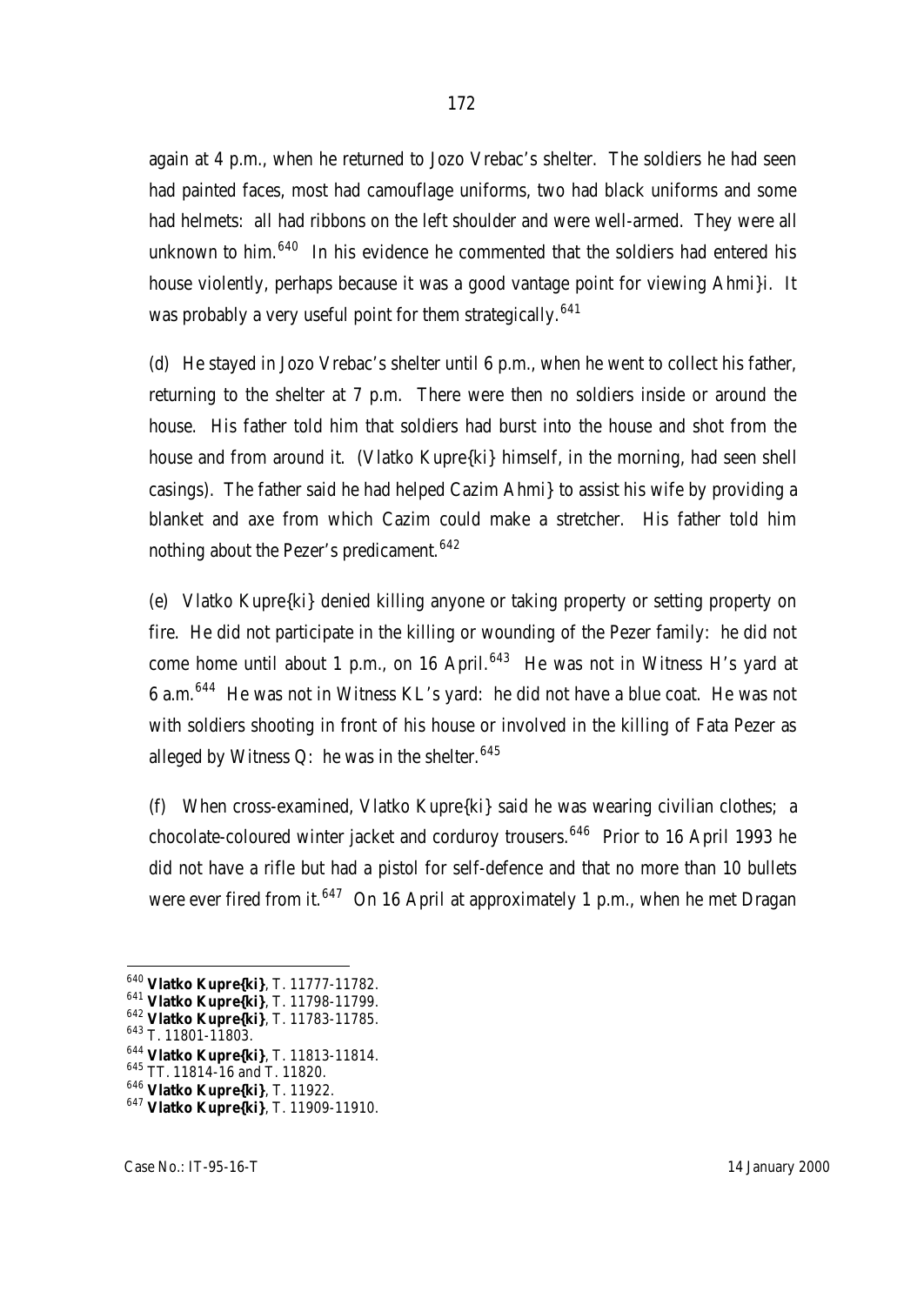Grgi}, the latter gave him a small rifle (a hunting carbine) to give to Ivica Kupre{ki}: the weapon went off and Vlatko Kupre $\{ki\}$  gave it back to Dragan Grgi $\}$ .<sup>648</sup>

453. The evidence of the accused as to his clothing, the circumstances of their being woken and their journey to the shelter was supported by the evidence of his wife, **Mrs. Ljubica Kupre{ki}<sup>649</sup> and cousin Ivica Kupre{ki}.<sup>650</sup>** 

454. The evidence of the accused that he was present in the shelter from about 6 a.m. until 10 a.m. was supported by that of his wife **Ljubica,**<sup>651</sup> **Ivo Vidovi}**, <sup>652</sup> **Ljuba Vidovi}**<sup>653</sup> and **Gordana Cui}**. 654

455. **Niko Saki}** gave evidence in support of the accused's account of events at his house. This witness was cross-examined about a statement which he made in January 1998 in which he said Vlatko Kupre{ki} appeared at his house at about 10 a.m., to help in the evacuation of the wounded, remained for three hours and then left. The witness said that he thought that Vlatko Kupre{ki} could provide medical assistance because, in the witness's personal opinion he was unfit.<sup>655</sup>

456. Further evidence was given concerning conditions in the house of the accused on 16 April:

(a) **Witness DE** said that between 6.30 and 9 a.m., he tried to phone Vlatko Kupre{ki} but could not get through or there was no answer: at 9 a.m., somebody picked up the phone and, when the witness asked for Vlatko Kupre{ki}, brusquely said that Vlatko Kupre $\{ki\}$  was not there and put the phone down.<sup>656</sup>

 648 T. 11912.

<sup>649</sup> T. 9378-9383 and T. 9440-45.

<sup>650</sup> T. 7971; see also **Niko Sakic**, T. 8275-8276.

<sup>651</sup> T. 9469-9470.

<sup>652</sup> T. 6984-6988.

<sup>653</sup> T. 8106.

<sup>654</sup> T. 8174-8175 and T. 8208-8212. <sup>655</sup> T. 8299-8300.

<sup>656</sup> T. 9162.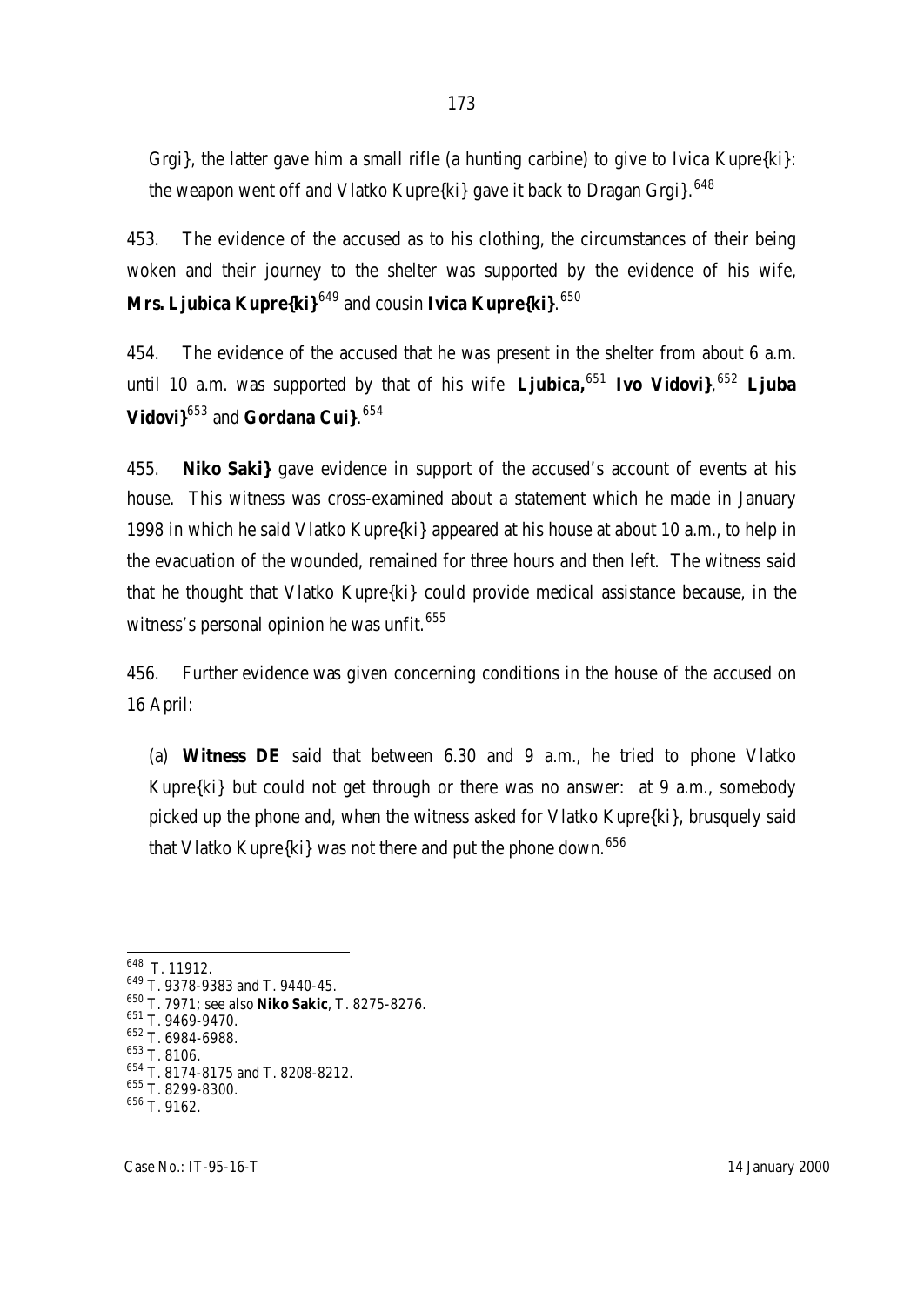(b) According to **Ljubica Kupre{ki}**, Franjo (Vlatko's father) had said that three camouflaged soldiers had come to the house, asking for money and stealing a synthesizer.<sup>657</sup>

(c) **Witness DF** said that he was waiting at his home for Vlatko Kupre{ki} to bring the jeans (as promised) but by 8 a.m., he had not done so and the witness phoned him. Vlatko Kupre{ki}'s father (Franjo) answered and said that Vlatko Kupre{ki} had escaped with his wife, mother and children to the shelter: there was a war going on. Shooting could be heard on the phone. Franjo Kupre{ki} died after the war but before he died he told the witness "that on 16 April masked members of the special police had entered the village and nobody could recognise them because they wore paint on their faces". 658

457. The Defence called a great deal of evidence to contradict the Prosecution evidence concerning the murder of Fata Pezer. Summarising that evidence, it is convenient, first, to deal with the evidence of **Professor Wagenaar**, Professor of Experimental Psychology, University of Leiden, who gave his expert opinion on the identification of Vlatko Kupre{ki} by Witness Q. The Professor said that the important aspect of the recognition by Witness Q was the distance over which the observation was carried out. He said that, based on his studies, at the distance of 40 metres the accuracy rate is 50 per cent, i.e., it is as likely that a person would make a mistake as that they would be correct. Therefore, the likelihood of a witness making a mistake at 60 metres is higher than 50 per cent.<sup>659</sup> On the other hand, matters such as the length of the observation, the fact that the person identified was in a group, and the fact that Witness Q could not provide details of clothing are not relevant since this is a case of recognition.<sup>660</sup>

458. The Defence also called evidence to show that Fata Pezer was not shot on the slope opposite Vlatko Kupre{ki}'s house (as alleged by the Prosecution) but on the other

 $\overline{a}$ <sup>657</sup> T. 9384-9385.

<sup>658</sup> T. 9210-9213 and T. 9215.

<sup>659</sup> T. 9848-9849, T. 9853, T. 9861-9862 and T. 9873.

<sup>660</sup> T. 9854-9857.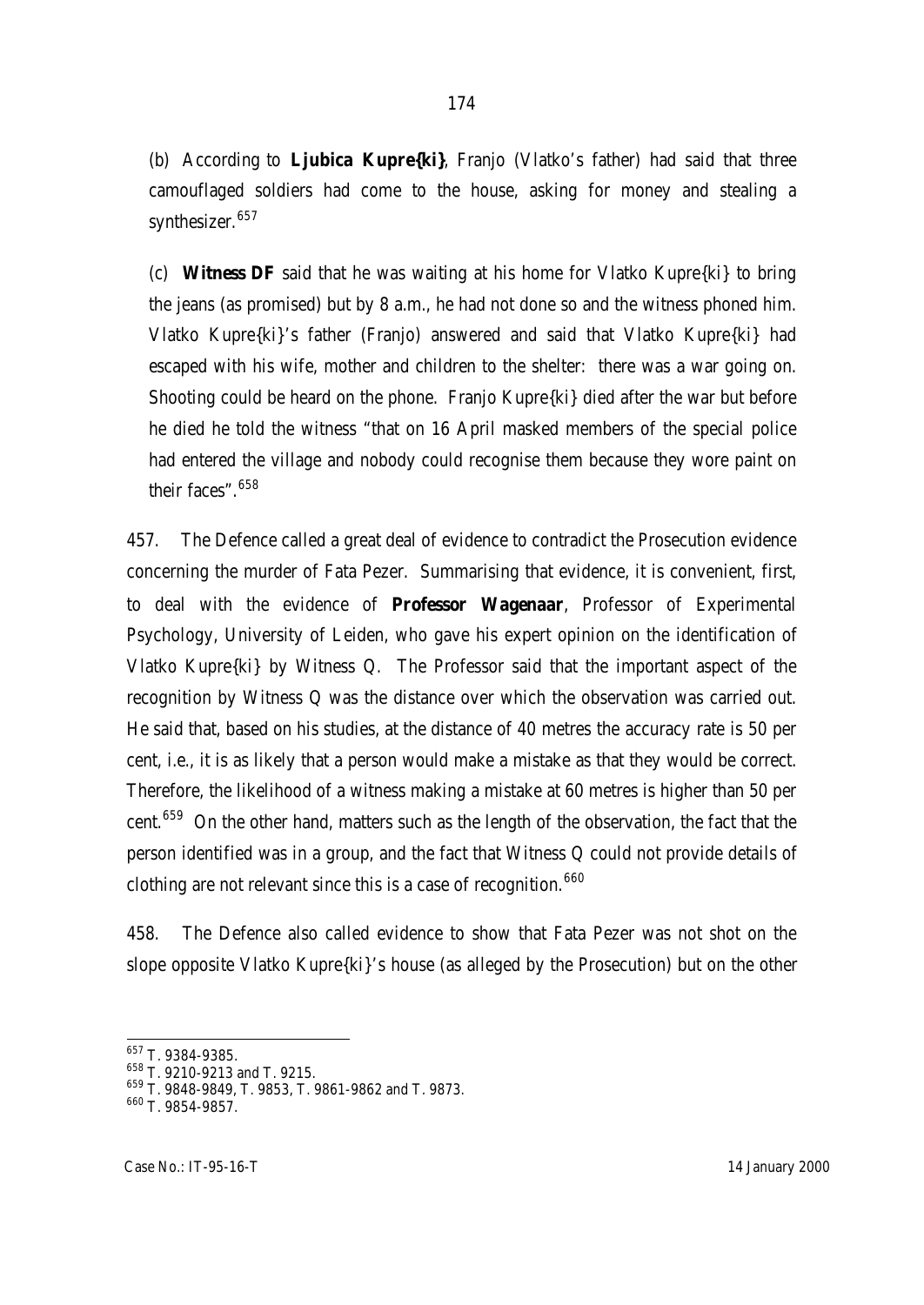side of the hill at a place from which the house could not be seen. They called four factual witnesses on this topic:

175

(a) **Witness CF** and **Witness CE** (a husband and wife respectively) were Muslim refugees from Prijedor living in the school in Ahmi}i. According to their evidence, on the morning of 16 April they heard shooting and went to the Pezer house and then accompanied the family on the journey to Nermin Kermo's house. They said that they were in the wood when the shooting started and the people were hit.<sup>661</sup> A video recording was played,  $662$  showing Witness CF demonstrating the alleged route taken from the Pezer house across the meadow and giving a commentary which may be summarised as follows. They were fired upon from behind as they were in the wood. Witness CF was wounded in the neck and shoulder. Fata fell dead to his left and remained on the spot; the little girl (Dženana) was picked up and the rest went on.<sup>663</sup> Both witnesses were cross-examined. Witness CF was cross-examined about a statement he had made to defence counsel on 18 March 1998, the day that they were filming, in which he said that they started walking from the Pezer house across a meadow under a hill on the right side towards the forest (i.e. an account which supports the Prosecution case).<sup>664</sup> The witness said in evidence that in fact the slope was to the left of the hill.<sup>665</sup> He was also cross-examined about a statement made to an Office of the Prosecutor Investigator of 9 June 1998,<sup>666</sup> in which he said that he was shot from behind when running away from the main road and the Sutre store.<sup>667</sup> Witness CE was cross-examined about a statement she made to an Office of the Prosecutor Investigator in June 1998 in which she said that they hid for a while in a vegetable storage shelter. <sup>668</sup> She did not remember saying in the statement that the

l

Case No.: IT-95-16-T 14 January 2000

<sup>661</sup> **Witness CE**, T. 9613-9616; **Witness CF**, T. 9655-9657.

<sup>662</sup> Exhibit D4/3.

<sup>663</sup> T. 9623-9627 and T. 9665-9669.

<sup>664</sup> Exhibit P365.

<sup>665</sup> T. 9688-9690 and T. 9693.

<sup>666</sup> Exhibit P364.

<sup>667</sup> T. 9707-9710.

<sup>668</sup> Exhibit P363.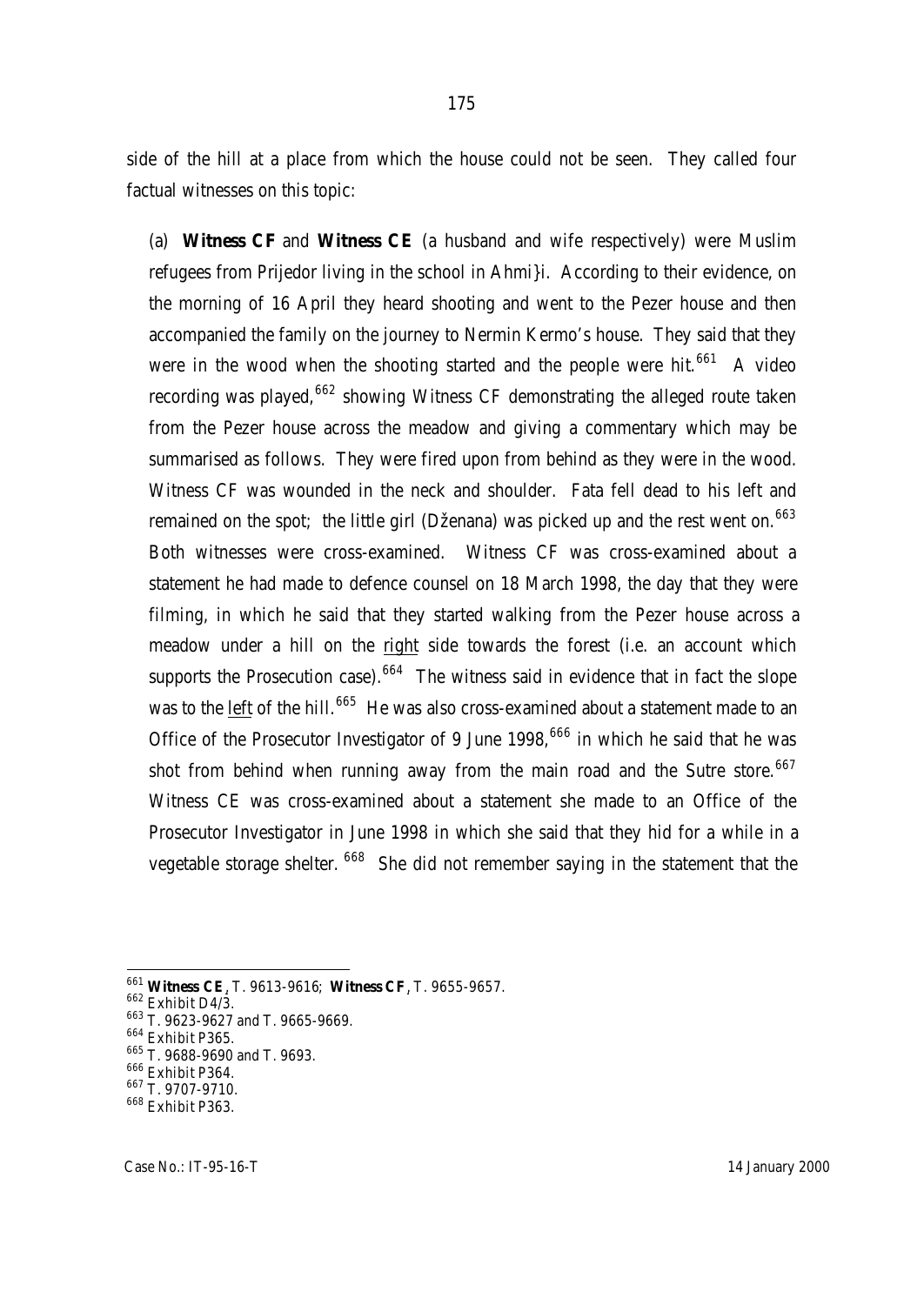voice came from the Sutre shop or that somebody from the direction of the Sutre shop, or next to it, started shooting at them. She denied saying this.<sup>669</sup>

(b) In the light of these very serious discrepancies between their statements and their evidence, the Trial Chamber places no reliance on the evidence of these witnesses. In any event, the Trial Chamber prefers the evidence of the prosecution witnesses as to the route taken, in particular the evidence of Witness Q who knew the area well, as opposed to the two defence witnesses who had only been there for a few months.

(c) **Witness CG** lived near the lower mosque and said that on 16 April when the shooting began, he and his family left their house and went to an old house with a cellar 50 metres from their house. At about 8 a.m., the witness heard a scream and saw a line of people 150 metres away. He heard shouting and screaming. He saw people in the middle of the wood on a path on the side of the hill facing the witness. Gunfire was coming from all round and fragmentation bullets were hitting the trees. The shooting was coming from Hrasno. The weapons being used were not ordinary rifles, but weapons of a higher calibre. The witness left the house at about 1 p.m. and took the path to Nermin Kermo's house. Just below the wood he came across Fata's body next to the path: it was in the same place as he had seen the group of people.<sup>670</sup>

(d) **Stipan Vidovi}** said that 10-12 days after the conflict, he found the body of Fata Pezer in the woods about 100-150 meters behind her house. It is not possible from that place to see Vlatko Kupre{ki}'s house or yard because it is in a wood and there is a hill in between. The body had originally been found by two other men but they did not recognise Fata and told the witness. He could not tell if the body had been displaced before he discovered it. He ensured that the Red Cross were informed and they removed the body.<sup>671</sup>

 $\overline{a}$ <sup>669</sup> T. 9640-9645.

<sup>670</sup> T. 9805-9807, T. 9810, T. 9814, and T. 9818. A further witness was called during rejoinder evidence, **Witness CH**, who said that she also had gone to the Kermo house that morning and had seen Fata Pezer's body on the edge of the forest at the foot of the hill (T. 12499, T. 12502-12506, T. 12517-12518).  $671$  T. 9579-9583 and T. 9599.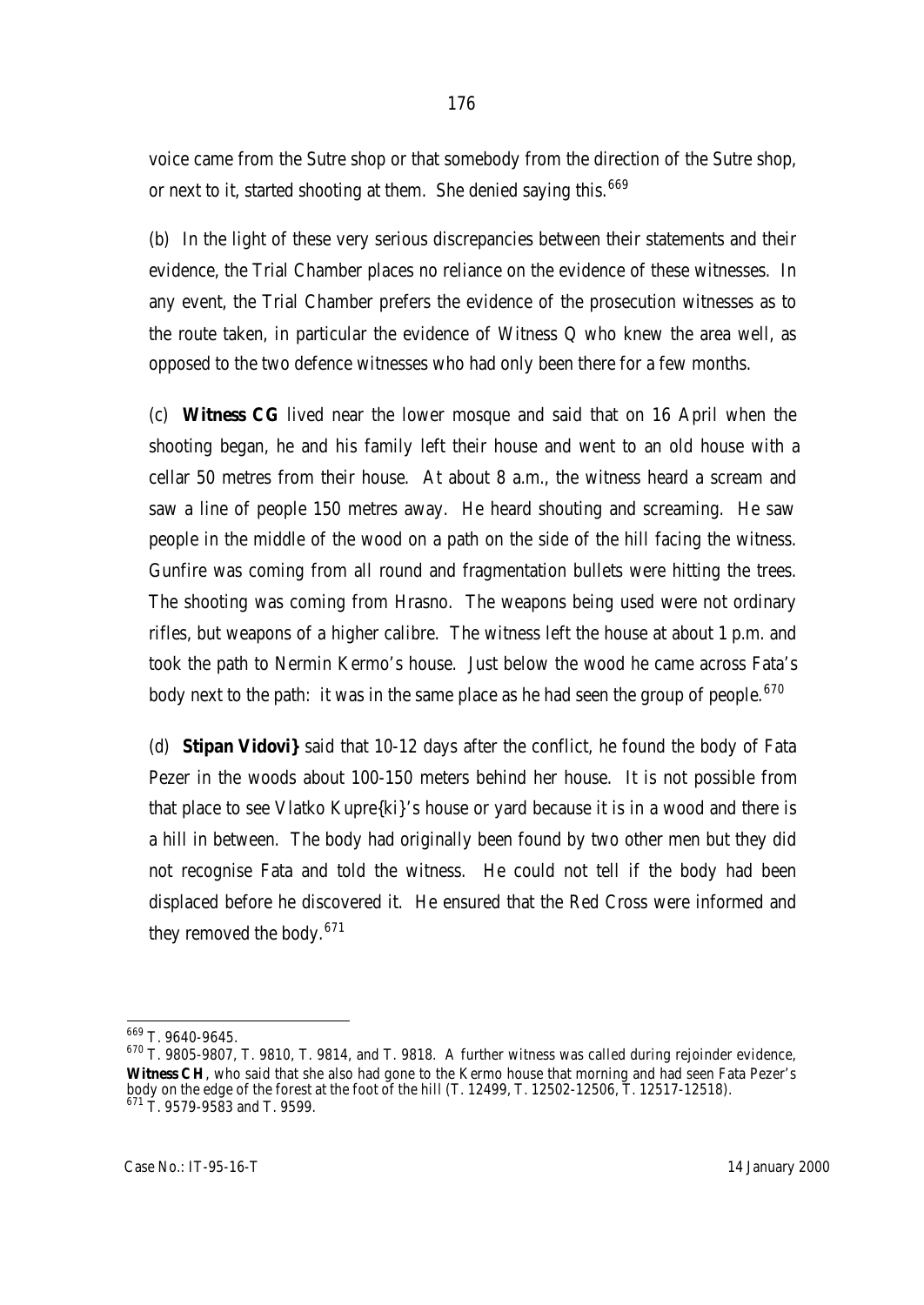459. The Defence called a Land Surveyor, **Mr. Kesi}**, to show that the place where Stipan Vidovi} found the body of Fata Pezer is in the same area as the place where Witness F said that he saw Fata Pezer's body on 17 April. Vlatko Kupre{ki}'s house cannot be seen from either of these places as it lies on the other side of the hill.<sup>672</sup>

177

460. With regard to the evidence regarding the finding of the body of Fata Pezer, the Trial Chamber notes that the position where the body was found cannot establish where the shooting occurred because of the possibility of the body having been moved after the shooting.

461. The Defence next called two witnesses from Zagreb to give evidence concerning the injuries to Dženana Pezer and Witness CF and the way in which those injuries were inflicted, namely **Professor Skavi}**, Professor of Forensic Medicine and **Mr. Catipovi}**, a Ballistics Expert at the Ministry of the Interior.<sup>673</sup> Their evidence may be summarised as follows:

(a) the injuries to Dženana Pezer were wounds to the right leg above and below the knee and included a fracture of the shin and the intrusion of alien metal bodies The injury to Dženana Pezer's shin was due to a bullet or shrapnel; the explosion was on the right side and the projectile came from the right. $674$  Witness CF sustained injuries to the right side of his neck and back; in fact this was a single injury, starting with a groove to the right side of the neck, the projectile then entering the right shoulder and exiting above the right shoulder blade. This wound was caused by a small firearm or fragmentation bullet. The groove formed by the projectile in the neck suggests that it is more likely to have been caused by shrapnel since a firearm would cause a narrower groove. The injury was inflicted from upward and then backward and downward.<sup>675</sup>

(b) the injuries to Witness CF were caused by a bullet (or fragment) fired from a firearm of heavy calibre: an MK-84 machine gun or heavier rather than to an automatic rifle. The bullets must have been fragmentation bullets which hit the

 $\overline{a}$ <sup>672</sup> T. 9728-9739.

<sup>&</sup>lt;sup>673</sup> Joint Report, Exhibit D54/3.

<sup>674</sup> T. 9764-9768.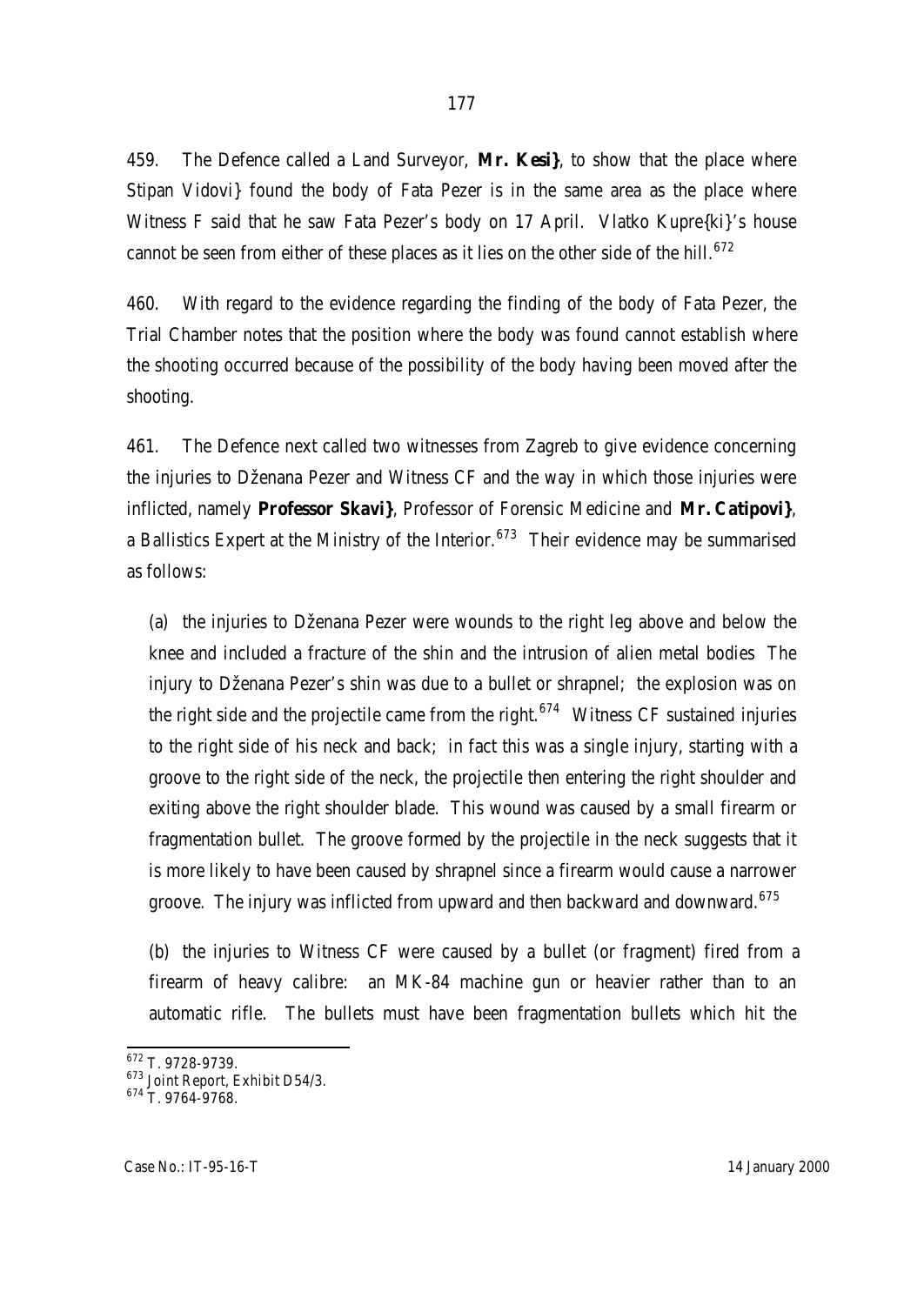treetops and then hit Witness CF in the neck, because the channel is too irregular. The injury D'enana Pezer's leg could not have been caused by a small bullet but by a projectile from an MK-84 machine gun or anti-aircraft gun hitting the trees.<sup>676</sup>

#### 6. Findings of the Trial Chamber

462. The Trial Chamber takes account of the undisputed evidence that, prior to the conflict this accused was on good terms with Muslims and displayed no nationalist or ethnic prejudice. The Trial Chamber also takes account of the evidence (again undisputed) that he suffers from a congenital heart condition and, as a result, was excused from military service. However, this condition neither prevented him from leading an active life (as his evidence concerning his business shows), nor meant that he could not play a part in the events with which this trial is concerned.

463. In this connection, the Trial Chamber finds that in 1992-1993 Vlatko Kupreški} was an Operations Officer in the police with the rank of Inspector, as the Report of the Travnik Police Administration shows. The Trial Chamber rejects the evidence of the accused to the effect that he was concerned merely to make inventories of supplies for the police, and finds that he was an active operations officer. This occupation explains why he was seen unloading weapons from a car in front of his house in October 1992 and April 1993 and was again seen there on the afternoon of 15 April 1993. This is all evidence which the Trial Chamber accepts.

464. In addition to his police duties, the accused was engaged in business. It is his case that he did not return to Ahmi}i on 15 April until the evening when he got back from the trip to Split. On the other hand, the Prosecution evidence is that he was seen in Ahmi}i during the morning of 15 April at the Hotel Vitez (as noted) during the afternoon, and in the early evening in the vicinity of soldiers who were at his house. The Trial Chamber accepts the Prosecution evidence on this topic. While it has not been disputed by the Prosecution that the accused made the journey to Split, there is no evidence, apart from

<sup>675</sup> T. 9764-9767.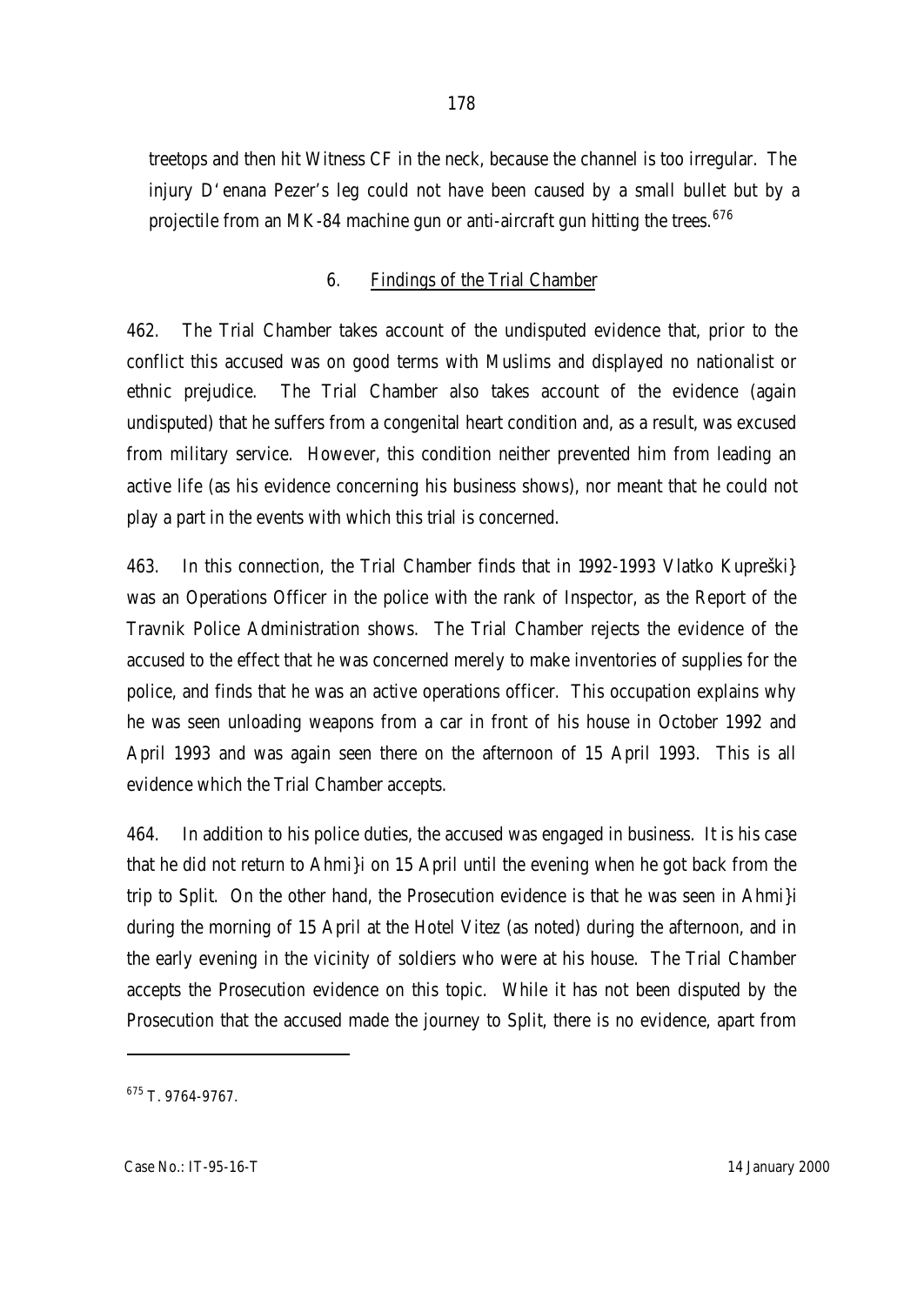that given by the accused and his witnesses, as to the time of his return. The Trial Chamber is prepared to accept that Witness KL may have been mistaken in his identification of the accused in the morning, but is not prepared to accept that Witness B and Witness L are mistaken in their identification of the accused later in the day. Witness B, himself a security officer in the Territorial Defence and Witness L, a neighbour, both knew the accused and there is no reason to think either that they were mistaken or that they were lying during their evidence. The explanation for the discrepancy in the evidence is that the accused returned earlier in the day than he or his witnesses admitted.

465. The Trial Chamber also accepts the evidence given by the Prosecution witnesses in relation to the troop activities in and around the accused's house on the evening of 15 April. This evidence is confirmed by the entry in Witness V's diary recording that he learned that evening that the Croats were concentrating around the Kupreški} houses.

466. The Trial Chamber concludes from the above evidence that Vlatko Kupreški} was involved in the preparations for the attack on Ahmi}i in his role as police operations officer and as a resident of the village. The Trial Chamber also concludes that the accused allowed his house to be used for the purposes of the attack and as a place for the troops to gather the night before.

467. With regard to events on 16 April, it was not disputed that shots may have been fired from Vlatko Kupreški}'s house (although the circumstances in which they were fired are in dispute). The Trial Chamber finds that the first shots came from the Kupreški} houses, including that of the accused, as alleged by Esad Rizvanovic, and that firing continued from that house or its vicinity during the day as alleged by Witness E, Witness V, Witness W, Witness KL and Witness BB and the witnesses to the firing upon the Pezer family (dealt with below).

<sup>676</sup> T. 9779-9780, T. 9787-9789 and T. 9795.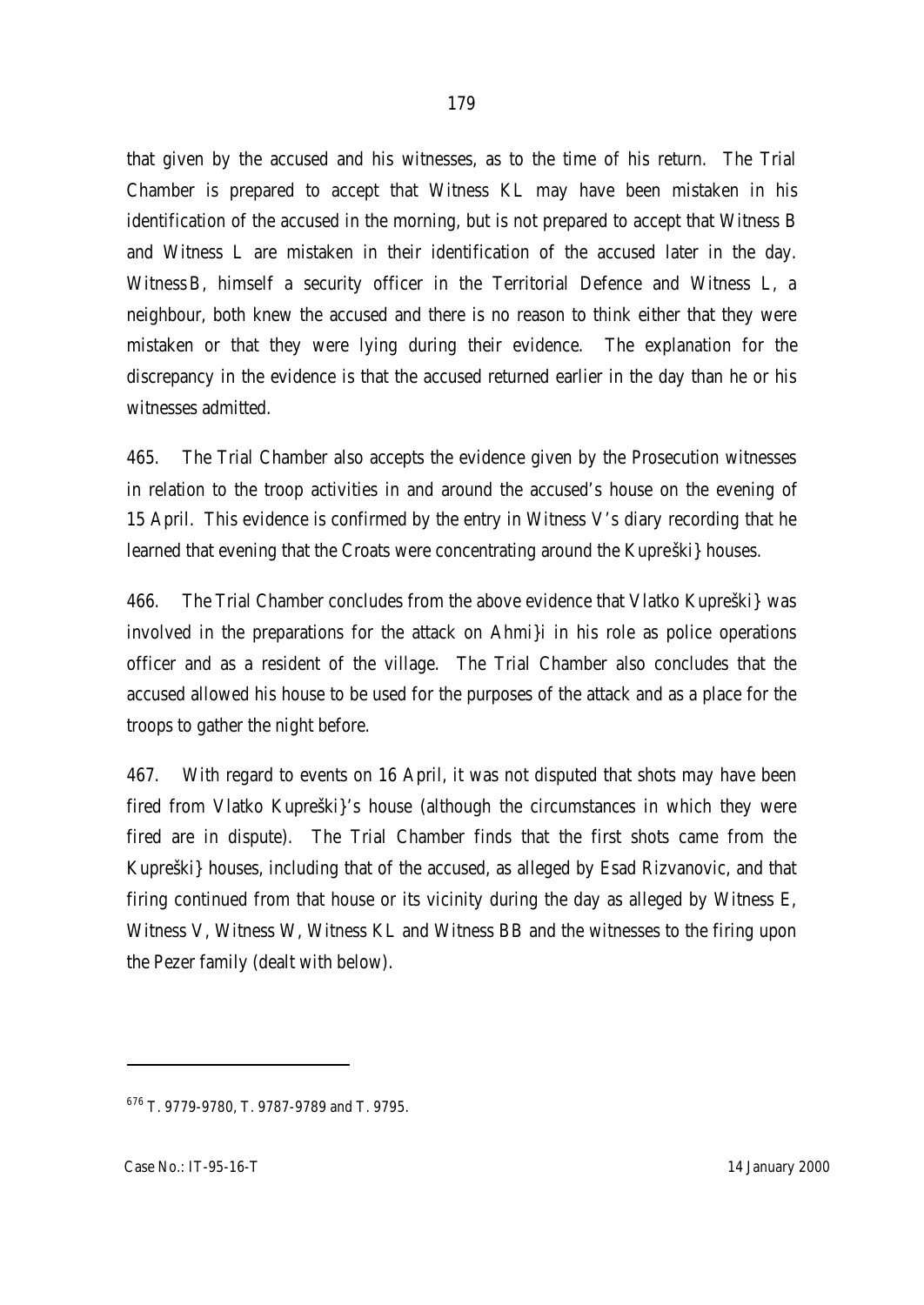468. In this connection the Trial Chamber rejects the evidence of the accused that the firing from his house had no connection with him and came about because soldiers broke into his house and used it. The Trial Chamber concludes that part of the accused's contribution to the attack was to authorise the use of his house for this purpose.

469. With regard to the evidence relating to the direct participation of the accused in the conflict of 16 April, the significant part is that relating to the shooting of the Pezer family, involving, as it did, the killing of Fata Pezer and the wounding of her daughter, D'enana. The Trial Chamber accepts that those responsible for these crimes were a group of soldiers standing in front of Vlatko Kupreški}'s house. Whatever the exact cause of D'enana's injuries was, the Trial Chamber is in no doubt that there was a group of soldiers firing, as alleged. However, the Trial Chamber is not satisfied that Vlatko Kupreški} was among them. Only one witness,Witness Q, identified the accused. This witness did so at a distance of over 50 metres: a distance at which, as Professor Wagenaar pointed out, a witness is as likely to be mistaken as not. In the absence of confirmation of the correctness of this identification, the Trial Chamber is not able to be sure that it is correct. Accordingly, the allegation that Vlatko Kupreški} was present when these crimes were committed is not made out.

470. The other evidence relating to the presence of the accused during the armed conflict was that given by Witness H, who contends that the accused was in the vicinity of Suhret Ahmi}'s house at about 5.45 a.m. and shortly after the latter was murdered. This evidence was disputed by the accused. The evidence of Witness H has already been discussed in connection with the cases of the co-accused Zoran and Mirjan Kupreški}. She knew Vlatko Kupreški} and had no doubt of her identification of him. Her evidence was supported by the evidence of Witness KL. The Trial Chamber finds that this identification was correct and that Vlatko Kupreški} was in the vicinity shortly after the attack on Suhret Ahmi}'s house. There is no further evidence as to what the accused was doing there,  $677$  but the Trial Chamber concludes that he was present and ready to lend assistance in whatever way he could to the attacking forces, for instance by providing

l <sup>677</sup> The suggestion in the evidence of **Witness DE** that Vlatko Kupreški} may have had anything to do with the destruction of the mosque is unsubstantiated and is discounted by the Trial Chamber.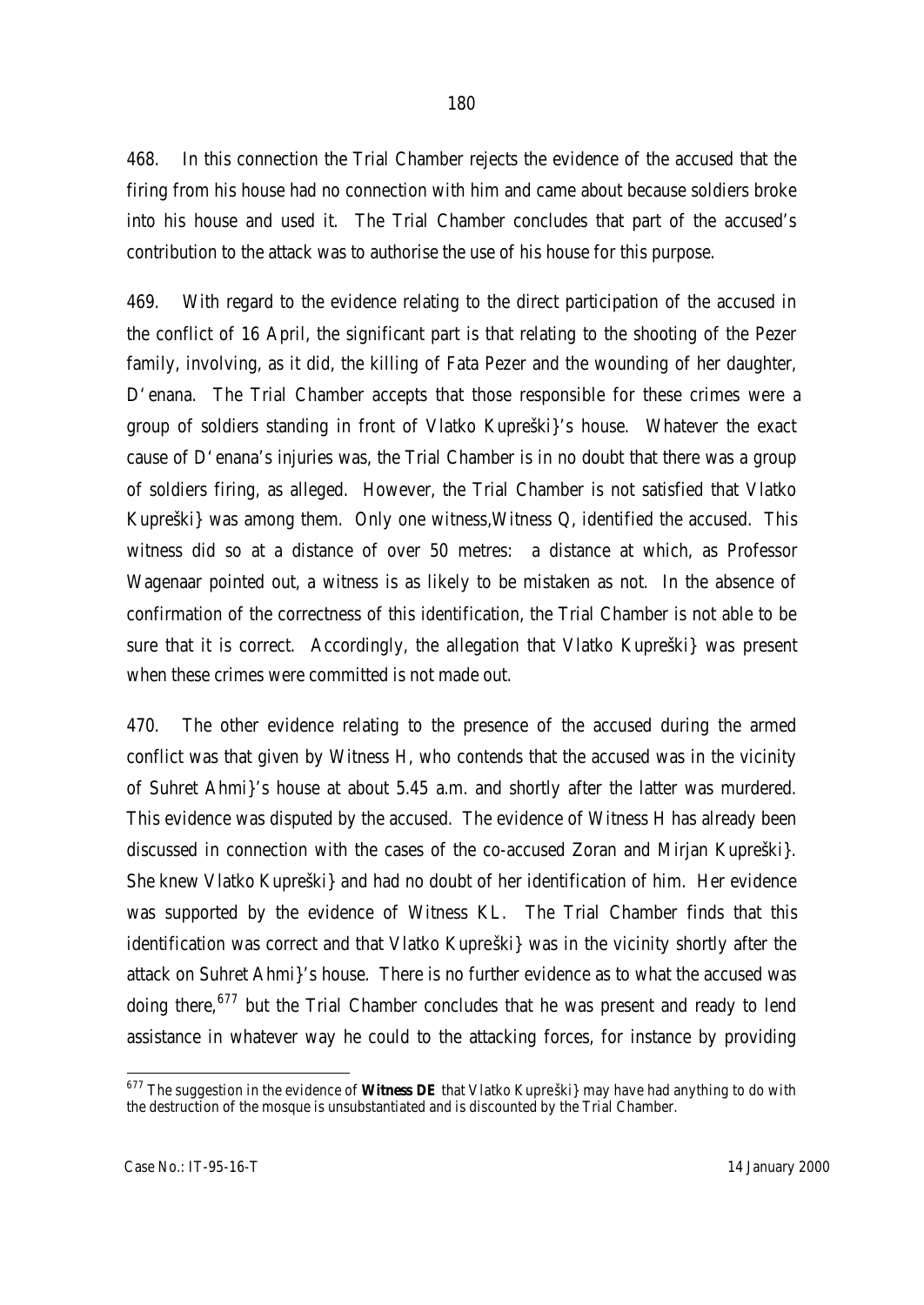local knowledge. In this connection the Trial Chamber notes that he is recorded in two documents as being mobilised as a member of an HVO regiment on 16 April.

471. It follows that the evidence of the accused and his witnesses as to his nonparticipation in the conflict is rejected as untruthful. His role in the conflict was to assist in the preparation for it and to be present and ready to give assistance during it.

## **D. Drago Josipovic and Vladimir Šantic**

## 1. Introduction

472. The cases involving these two accused may conveniently be considered together because both are charged together with offences in count 1 and counts 16-17 (the attack on the Pušcul family and their house).

## 2. Background

## (a) Drago Josipovic

473. Drago Josipovic is aged 44, having been born on 14 February 1955. Prior to the conflict he worked in a factory. The following evidence was given regarding his conduct and associations:

(a) **Witness G**, who lived in Ahmi}i with his family was 13 years old in 1993. In the early 1990's he was a friend of Drago Josipovic's son, Goran. Witness G said in evidence that a rifle was kept in the porch of the Josipovi} house and Drago Josipovi} used to wear a uniform, a pistol and a belt.<sup>678</sup>

(b) Drago Josipovi}'s wife, Slavica, came from what **Witness Z** described as an "Ustaša family" (her brother was Nenad Šanti}). Drago Josipovi} was seen with a rifle, usually in civilian clothes, but, on occasion, in uniform.<sup>679</sup> **Witness GG** in the

l <sup>678</sup> T. 1446-1447, T. 1559-1561.

<sup>679</sup> **Witness Z**, T. 3598-3600; **Witness FF**, T. 4312.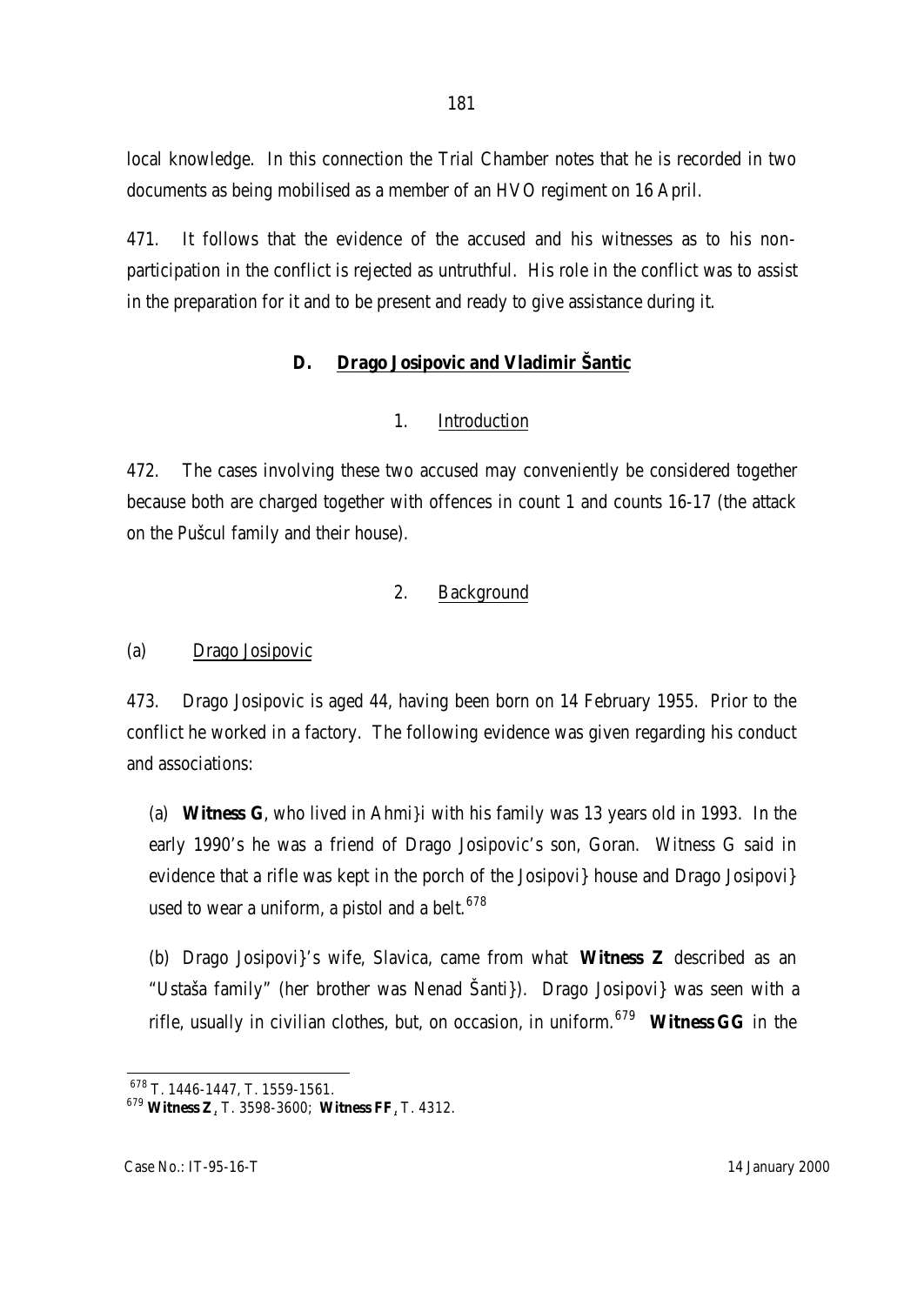182

period before the attack on 16 April saw Drago Josipovi} in a camouflage uniform with HVO patches.<sup>680</sup> She also saw Slavica in uniform on television with Dario Kordi} when HVO soldiers were taking a solemn oath.<sup>681</sup> Witness CB said that the accused was a member of the HVO but was not on active duty: he was a member of the village guard taking part in patrols. $682$ 

(c) **Witness EE** knew Drago Josipovi} well as a neighbour: she had known him since childhood.<sup>683</sup> She also knew Vladimir Šanti since she used to meet him during the course of her work for the Vitez Municipality and often used to see him in the street going towards the Hotel Vitez.<sup>684</sup> Passing her house before the conflict, Drago Josipovi} had said to Fahrudin Ahmi} (who was killed on 16 April) "pity for those two houses here". Fahrudin then told Witness EE what Drago Josipovi} had said.<sup>685</sup>

(d) The accused's name appears on the HVO Mobilisation Report<sup>686</sup> as having been mobilised between 16 and 28 April 1993.

474. Witnesses called by the Defence painted a different picture. Drago Josipovi} was portrayed as a quiet, hardworking craftsman, not politically active and on good terms with his neighbours.<sup>687</sup> He was a member of the village guard<sup>688</sup> and had a rifle which had belonged to Fahrudin Ahmi}, but which had been surrendered to Nenad **Š**anti} who had given it to Drago Josipovi}. The latter was not comfortable with this.  $689$ 

<sup>681</sup> T. 4343.

 $\overline{a}$ 

- <sup>682</sup> T. 8938-8940.
- <sup>683</sup> T. 4068.
- <sup>684</sup> T. 4092.
- <sup>685</sup> T. 4093-4094.

 $^{680}$  T. 4341-4342.

<sup>686</sup> Exhibit P343.

<sup>687</sup> Evidence of **Vlado Alilovi}**, T. 5504; **Rudo Vidovic**, T. 6677; **Milica Vukadinovic,** T. 10458-10460, T. 10466; **Dragan Stojak**, T. 6320-6321; **Marinko Katava**, T. 10582; declarations as to the character of the accused, Exhibits D29/5 and D30/5.

<sup>688</sup> **Ivo Vidovi}**, T. 6993.

<sup>689</sup> **Witness CB**, T. 8893-8895, T. 8898; **Jozo Livancic**, T. 10035-10036.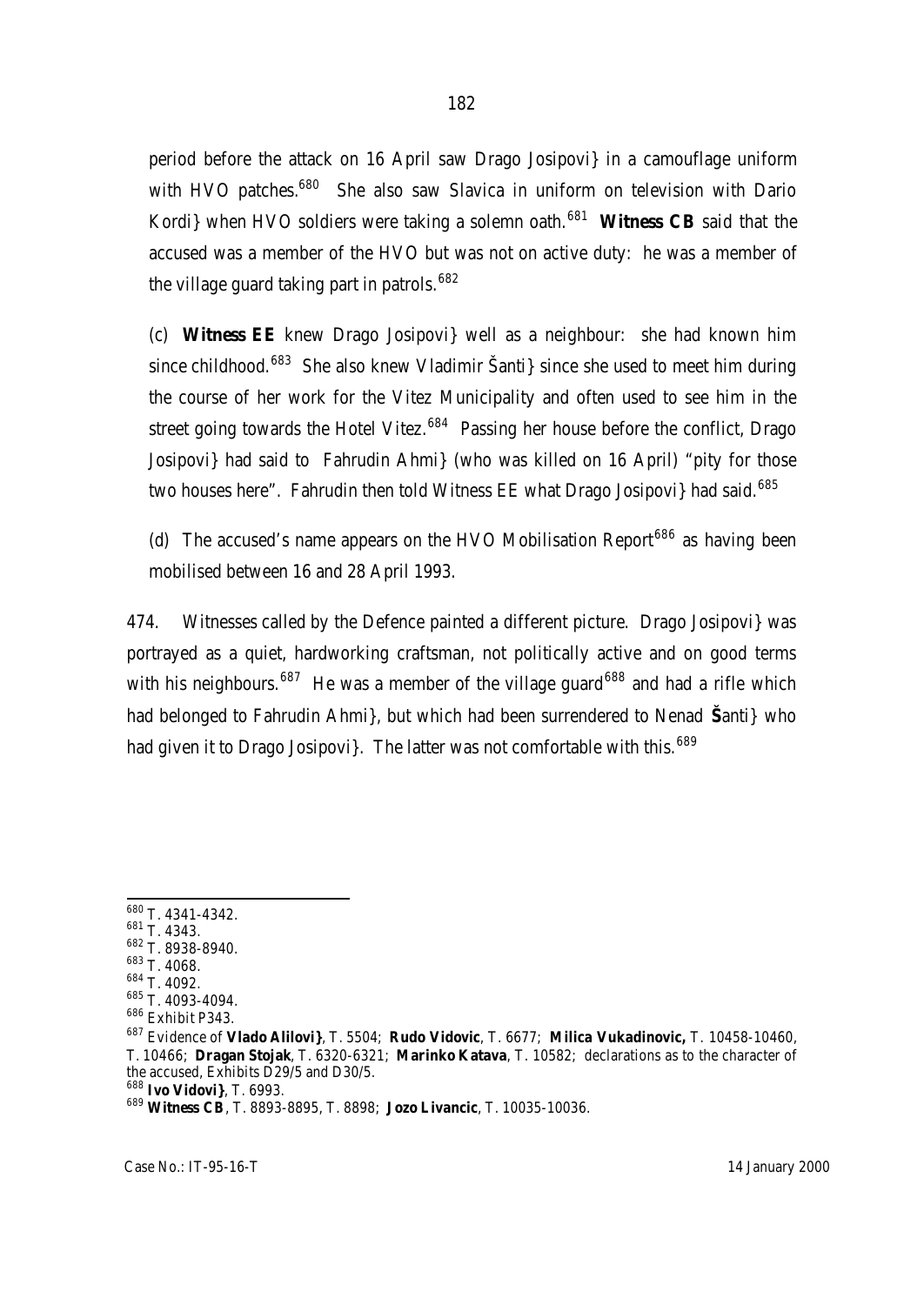#### (b) Vladimir Šanti}

475. The accused is by profession a policeman. He is aged 41, having been born on 1 April 1958. The Prosecution case is that by the time of the conflict he was a Commander in the Military Police and had an office in the Hotel Vitez.<sup>690</sup> In January 1993 he had been promoted from Criminal Inspector to Commander of the  $1<sup>st</sup>$  Company of the  $4<sup>th</sup>$  Battalion, which was under the command of Pasko Ljubici}.<sup>691</sup>

476. Evidence concerning his position was given by Prosecution witnesses:

(a) **Witness B**, a Muslim Territorial Defence Security Officer in Vitez took up complaints which he had received about the activities of the Military Police with Vladimir Šanti}, either on the telephone, or in person in Vladimir Šanti}'s office. On one occasion Anto Furundžija came into the office in uniform, his face masked by cream and carrying a gun. Anto Furund`ija said to Vladimir Šanti}: "It's all right, we're back". Vladimir Šanti} asked "How did it go? Is everything all right?" In the witness's opinion, Vladimir Šanti} was the superior of the former.<sup>692</sup>

(b) Brigadier **Asim Dzambasovi}** of the BiH army, a professional soldier and former JNA officer, described six documents<sup>693</sup> signed by Vladimir Šanti} as documents all signed by a company commander and one<sup>694</sup> as a company commander's report to the Commander of the Military Police.<sup>695</sup>

477. Vladimir Šanti} was also Commander of the Jokers. This was according to the evidence of **Witness AA**, who was a Muslim member of the HVO Military Police and a member of the Jokers. Witness AA had known Vladimir Santi} since childhood, their fathers having been friends, and Vladimir Šanti} was his superior when he joined the HVO Military Police.<sup>696</sup> According to Witness AA, Vladimir Šanti} told him of the

<sup>690</sup> **Witness B**, T. 736-737, T. 741-742 and T. 845-846.

<sup>691</sup> **Witness AA**, T. 3707-3709.

<sup>&</sup>lt;sup>692</sup> T. 745-746.

<sup>693</sup> Exhibits P390-1/2 (AD/1-6).

 $^{694}$  Exhibit P390/2 (AD/1).

<sup>695</sup> T. 12178-12180 and T. 12182-12184.

<sup>696</sup> T. 3699.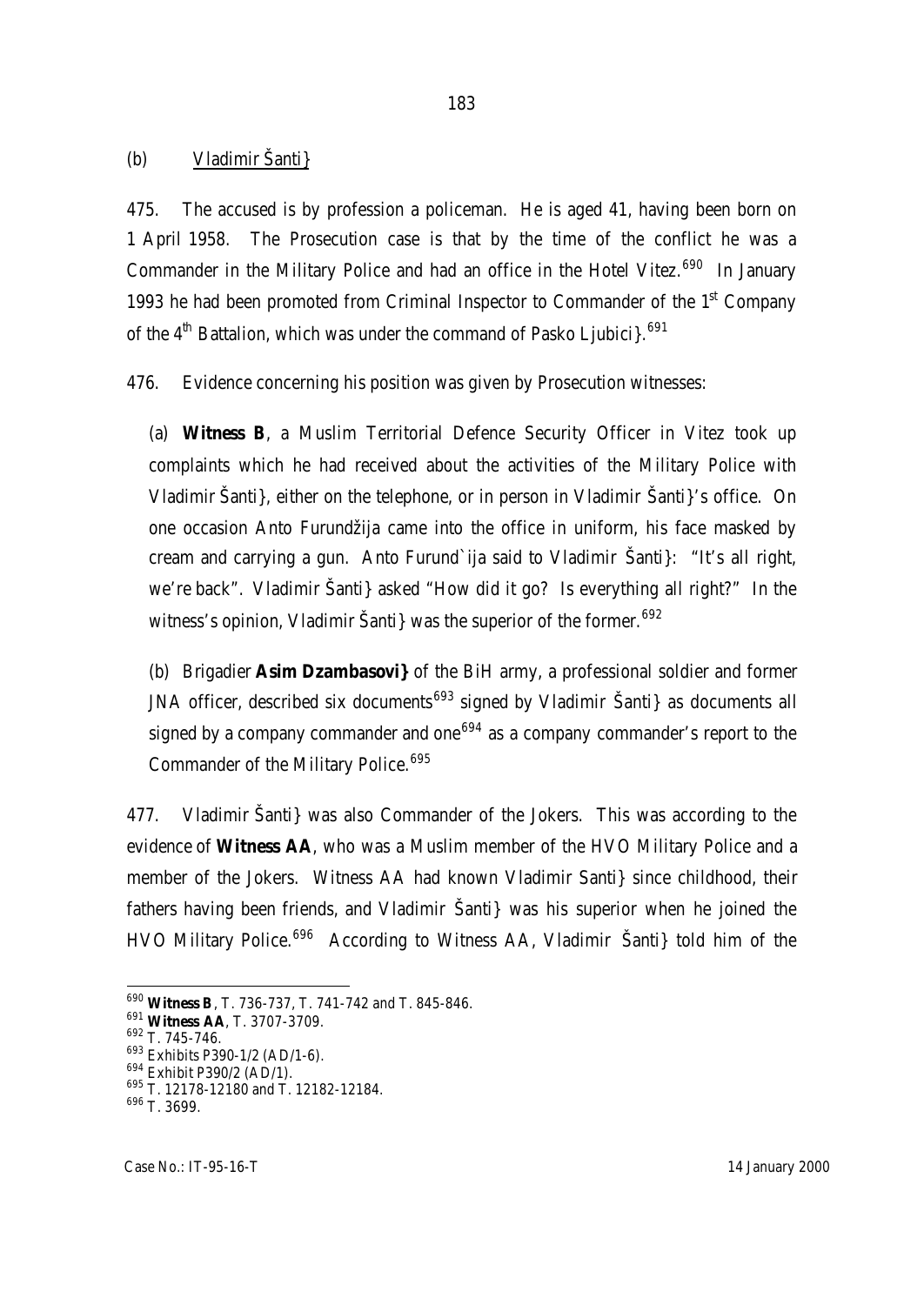establishment of a "special purpose or anti-terrorist" unit to be set up at the Bungalow in Nadioci. The witness's platoon reported there.<sup>697</sup> Vladimir Šanti} gave them orders, e.g. telling them to decide on a name for the unit, to take anything they needed for the Bungalow from Busovaca and to visit the lines at Rovna. Vladimir Santi} approved the election of Anto Furundžija as "Immediate Commander". In the witness's view the Jokers could do nothing without orders from Vladimir Šanti}.<sup>698</sup> In March 1993 Vladimir Šanti} signed three orders imposing various punishments on Witness  $AA$ .<sup>699</sup>

478. On the other hand, defence witnesses gave evidence of his good character. According to one witness, distantly related to him, Vladimir Šanti} was employed in the civilian police before the war and was an exemplary individual.<sup>700</sup> According to another witness (Zeljko Kocaj) he never drew attention to himself as a nationalist.<sup>701</sup> Declarations were admitted from his wife, sister, a colleague and a Muslim family friend, which speak of his professional approach to his work, sociability and friendliness, including a willingness to help to those in need, of whatever religion.<sup>702</sup>

# 3. Their Alleged Participation in the Killing of Musafer Pu{}ul and Burning of the Pu{}ul House

#### (a) Prosecution Evidence

479. The Prosecution relied on the evidence of one witness, **Witness EE**, in the case against the accused in relation to these allegations. Witness EE's evidence was as follows: at dawn on 16 April there was a loud detonation and shooting. Voices could be heard calling out her husband, Musafer's, name: "Open the door, this is the police". There was then a burst of gunfire and Musafer opened the door. Soldiers in full uniform were on the verandah outside the door: the witness was at the door and recognised Drago Josipovi}, Vladimir Šanti}, Zjeliko Livanci}, Marinko Katava and Karlo ^erkez. Šanti}

 $\overline{a}$ <sup>697</sup> Exhibit P119.

<sup>698</sup> T. 3719-3729.

<sup>699</sup> Exhibits P250-252; T. 3732-3733 and T. 3740.

<sup>700</sup> Evidence of **Rudo Kurevija**, T. 5932.

<sup>701</sup> T. 10862.

<sup>702</sup> Exhibits D16-20/6.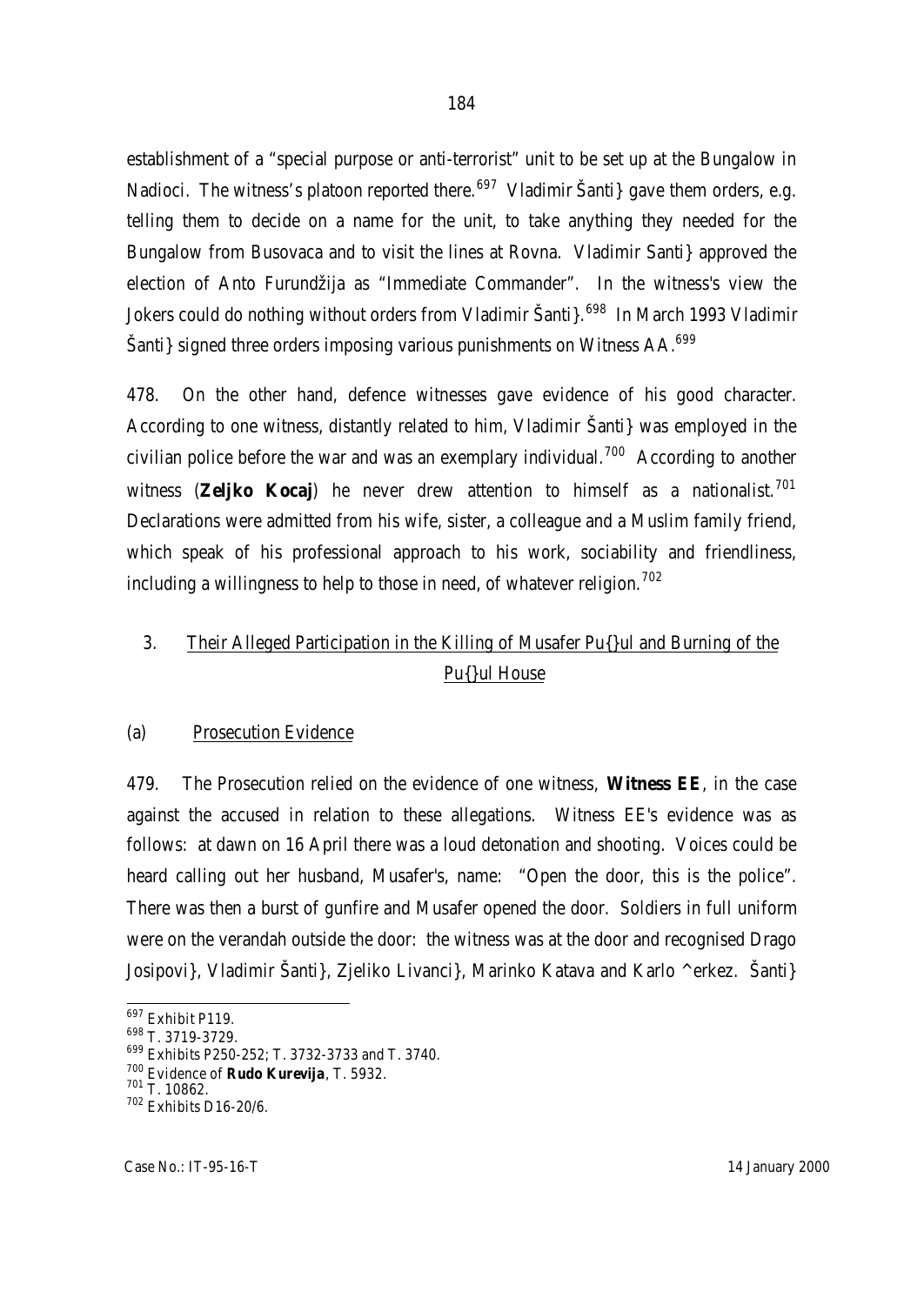and Livanci} then took Musafer away and the witness never saw him again. Šanti} and Livanci} were wearing camouflage uniforms with an HVO patch and they were wearing helmets (the only ones to do so).<sup>703</sup> Drago Josipovi} told Witness EE and her children to go into the corner of the veranda and threatened to cut their throats. When the witness and the children went into the corner, a single soldier, Stipo Alilovi}, remained. Then the group of soldiers re-appeared, including Drago Josipovi}. Livanci} ordered the witness and children to get out. She and the children went outside near some sheds where her mother was. While there, the witness saw Vlado Šanti} passing by: she hailed him, but he moved away.<sup>704</sup> The witness, her children and mother spent the day in a shed. There was shooting throughout the day, and soldiers set fire to her house. Towards evening Drago Josipovi} (in full military gear), Anto Papi} and Jozo Livanci} came to the shed. They told her to come out and she, her mother and the children did so. Drago Josipovi} said that the shed would be set on fire. (She asked for the cows to be let out and he let the animals out). She was told to go to Anto Papi}'s house with her family, which is where they went.<sup>705</sup> While they were in front of the shed Drago Josipovi told her that her husband Musafer had been killed.<sup>706</sup>

480. In cross-examination Witness EE said that she wore glasses outside and when driving a car, but not in the house or at work. She was not wearing her glasses on 16 April.<sup>707</sup> Her husband (Musafer) was killed beside the shed: she could hear shooting while Drago Josipovi} was ordering her to go into the corner. Her late mother was standing there and watching Vladimir Šanti} and Zeljo Livanci} as they were leading him behind the shed.<sup>708</sup> Drago Josipovi} wore a camouflage cap but she recognised him:  $\cdot$ . . it was Drago. I saw the moustache and everything and I saw him there. I recognised him by everything because we saw each other every day. We were neighbours".<sup>709</sup> In reexamination she testified that Drago Josipovi} was "in full military gear, camouflage

 $\overline{a}$ 

- <sup>705</sup> T. 4109-4113.
- <sup>706</sup> T. 4116. <sup>707</sup> T. 4152-4153.
- <sup>708</sup> T. 4216-4217.
- <sup>709</sup> T. 4221.

<sup>703</sup> T. 4077-4083.

<sup>704</sup> T. 4085-4091.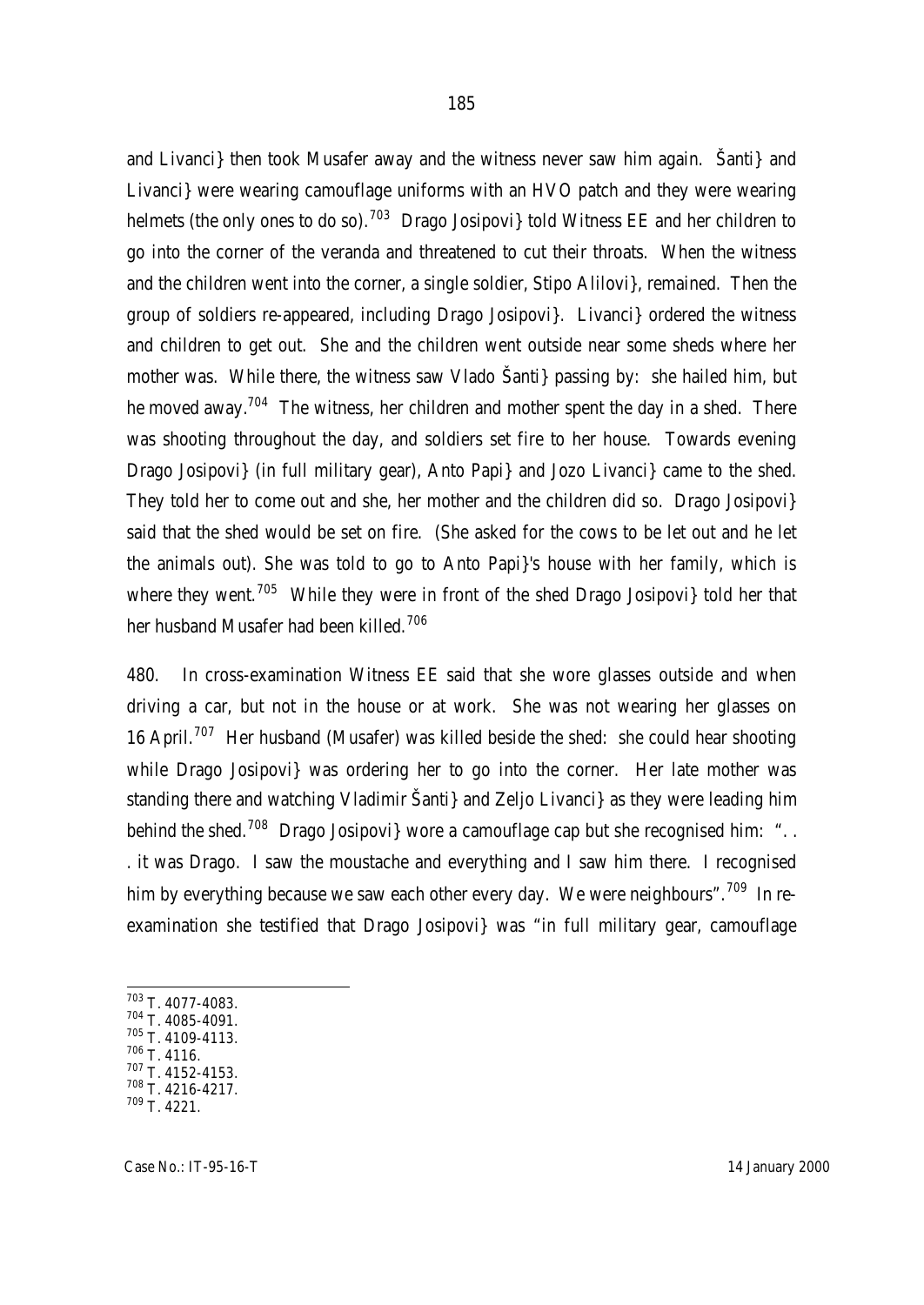uniform, camouflage cap, HVO insignia and weapons".<sup>710</sup> She had no doubt that Drago Josipovi} and Vladimir Šanti} were in her yard on the morning of 16 April 1993.<sup>711</sup>

481. The following is a summary of statements made by Witness EE:

(a) On 5 May 1993 at Zenica the witness made a tape-recorded statement for an Officer of the United Nations Centre for Human Rights (Witness HH). According to the latter's note of the recording<sup>712</sup> the witness said that on 16 April she heard shouting at the door, telling her husband to open the door. When Musafer opened the door she saw HVO soldiers, whom she knew. Zeljko Ivanci} took her husband and fired three bursts of gunfire into him; thereupon she saw Stipo Alilovi}, Drago Josipovi} and Vladimir Šanti}. Stipo Alilovi} told her to shut up and threatened to kill the witness and her children.

(b) On 14 May 1993 in a statement to Zenica Security Services she said that Stipo Alilovi} ordered Zjelko Livanci} to take her husband and he took him behind a shed and shortly after she heard a burst of qunfire.<sup>713</sup>

(c) On 20 December 1993, in a statement to the Zenica court she said that Zjelko Livanci} took her husband behind the shed and fired three bursts of qunfire into him. $714$ 

(d) On 1 February 1995, in a statement made to investigators of the Office of the Prosecutor, she said that Zjelko Livanci}, Vladimir Šanti}, Drago Josipovi} and Marinko Katava took Musafer behind the shed: she heard many bursts of gunfire from the shed where they took her husband.<sup>715</sup> She said in evidence that she had not said that the four men took her husband off.

 $\overline{a}$ 

 $^{710}$  T. 4258.

<sup>711</sup> T. 4259.

<sup>712</sup> Exhibit P292.

 $^{713}$  Exhibit D10/1; T. 1300.

<sup>714</sup> Exhibit D3/6; T. 1305.

 $715$  Exhibit D4/6.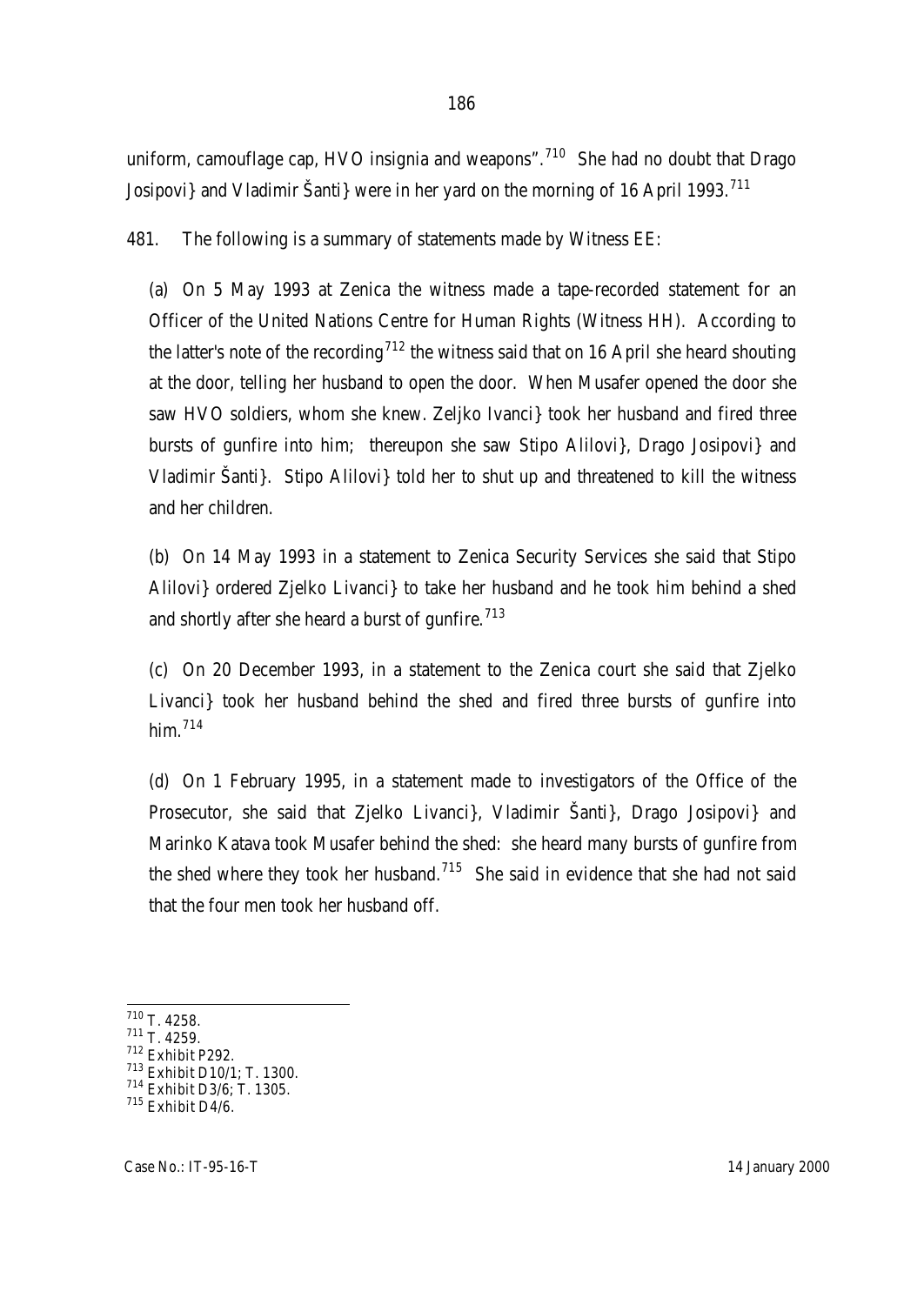482. The Defence called evidence to cast doubt on the credibility of Witness EE. The purpose was to show that Marinko Katava, Stipo Alilovi} and Zeljko Livanci} were not in Ahmi}i on 16 April 1993 and, accordingly, that the witness was mistaken in her identification of them as parties to the killing of her husband.

(a) The Defence called evidence to show that Stipo Alilovi} was in the Netherlands on 16 April 1993, i.e. the evidence of **Mrs. Dragica Krizanac**, the widow of Stipo Alilovi},<sup>716</sup> supported by the evidence of **Ms. Johanna Hume**, a Dutch friend of the Alilovi}'s whose daughter went to the same school as the Alilovi}'s daughter.<sup>717</sup> Documents were exhibited to the same effect.<sup>718</sup>

(b) Evidence was called that Marinko Katava was in his apartment in a building on Marshall Tito Street, Vitez on the morning of 16 April; i.e., the evidence of **Witness CD**, who lived in the same apartment,<sup>719</sup> and **Marinko Katava** himself.<sup>720</sup>

(c) Evidence was called as to the presence of Zeljo Livanci} in Kuber on the morning of 16 April. According to this evidence Livanci} was Commander of a unit of guards who went to Kuber on 13 April and which were still there on 16 April and which remained there all day.<sup>721</sup> Livanci } was killed on 17 April.

483. The Prosecution sought (and were granted) leave to withdraw the indictment against Katava on the grounds that there was an insufficient evidentiary basis to justify proceeding with the prosecution. However, the decision to withdraw the indictment was one for the Prosecution and it does not follow that Witness EE is mistaken in her identification of the accused. Similarly, even if she was mistaken about her identification of Katava (and Alilovi} and Livanci}), it does not necessarily mean that she was mistaken in her identification of Drago Josipovic and Vladimir Šantic. Although she did

 $\overline{a}$ <sup>716</sup> T. 9304, 9320, 9343.

<sup>717</sup> T. 10627-10632, T. 10635-36 and T. 10641-10643.

<sup>718</sup> Exhibit D2/6.

<sup>719</sup> T. 9249-50 and T. 9253-55.

<sup>720</sup> T. 10536**-**38**,** T. 10541-10542, T. 10574 and T. 10623.

<sup>721</sup> **Ivo Pranjkovi}**, T. 10212, T. 10217; **Andjelko Vidovi}**, T. 10670-10674.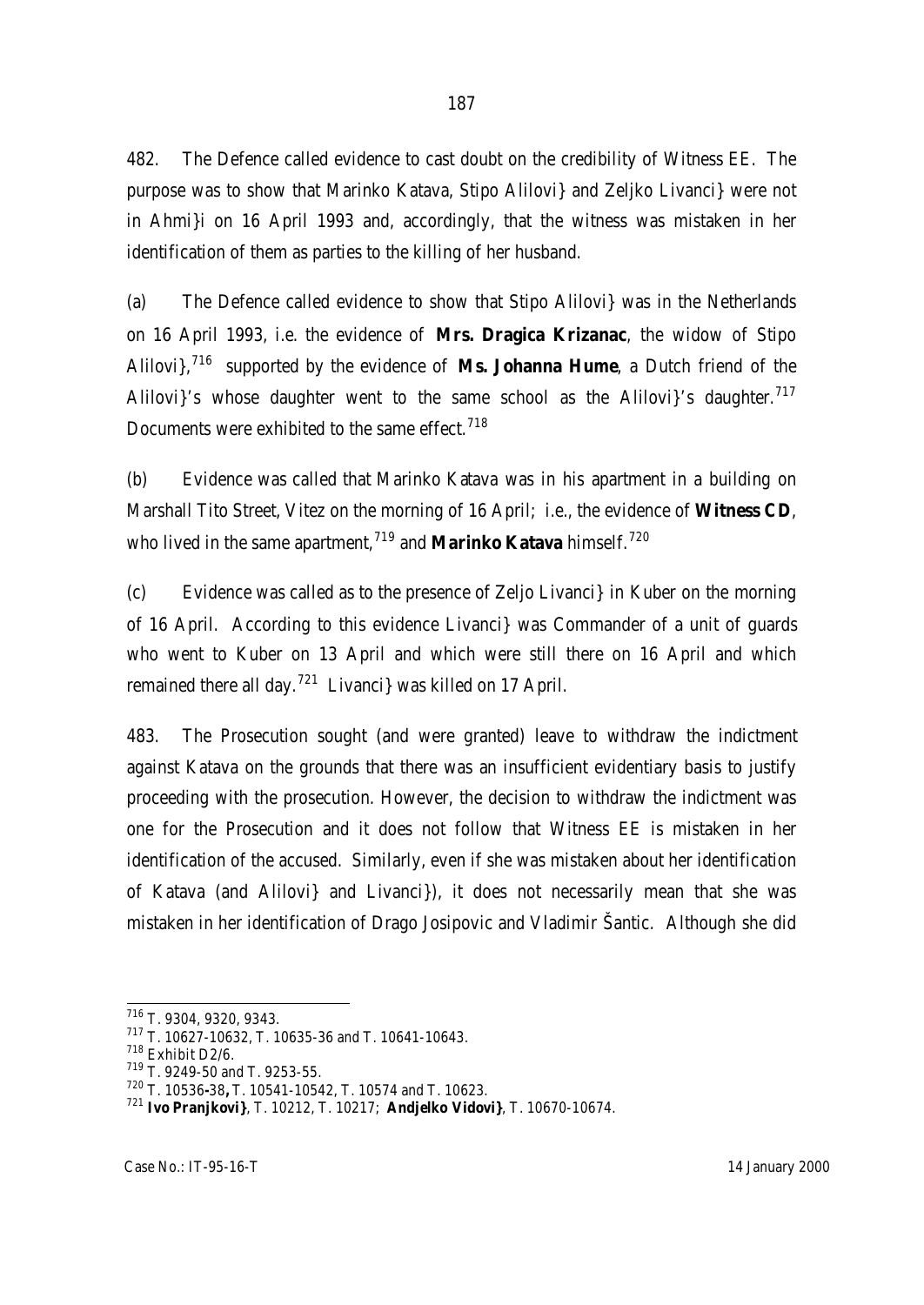not see the accused for long (a matter of seconds),  $722$  she recognised them as people known to her before the attack (Drago Josipovi} as a neighbour for more than 30 years and Vladimir Šanti} professionally).

## 4. Their Alleged Participation in Other Incidents on 16 April 1993

## (a) Drago Josipovi}

(i) Prosecution Evidence

484. Drago Josipovi} was identified as a participant in other attacks on the homes of his neighbours in which the male inhabitants of the houses were executed and the houses set on fire. This was part of what appears to have been a concerted attack on Muslim homes in the area.

485. First, it is alleged that Drago Josipovi} participated in the attack on the house of Nazif and Senija Ahmi}, during which Nazif and his 14 year old son, Amir, were killed. **Witness DD** gave evidence of this attack. She saw Drago Josipovi} among soldiers near Asim's house, shooting at Nazif's house: the soldiers came to the latter house. A soldier took Amir behind the house and a shot was heard. Drago Josipovi} then came from behind the house, taking off his mask or cap to wipe sweat from his forehead. Drago Josipovi} pointed a rifle and told a soldier with whom she had been struggling to leave the witness alone.<sup>723</sup> It seemed to the witness that Drago Josipovi was in command.<sup>724</sup> She had known Drago Josipovi} as a neighbour for 21 years prior to the attack.

486. Secondly, it is alleged that Drago Josipovic participated in an attack in which Fahrudin ('Fahran') Ahmi} was killed. Fahrudin's mother, **Witness CA**, gave evidence regarding this attack. (She was a Court witness, called by the Trial Chamber). She lived in Zume near Fahrudin and Drago Josipovi}: only a fence separated her house from that of Drago Josipovi}. She said she had good relations with Drago Josipovi} 's mother who

 $\overline{a}$  $^{722}$  T. 4081.

 $^{723}$  T. 3899-3900; T. 3922-3926; T. 3933-3935; T. 3956 and T. 3962-3973.

<sup>724</sup> T. 3982.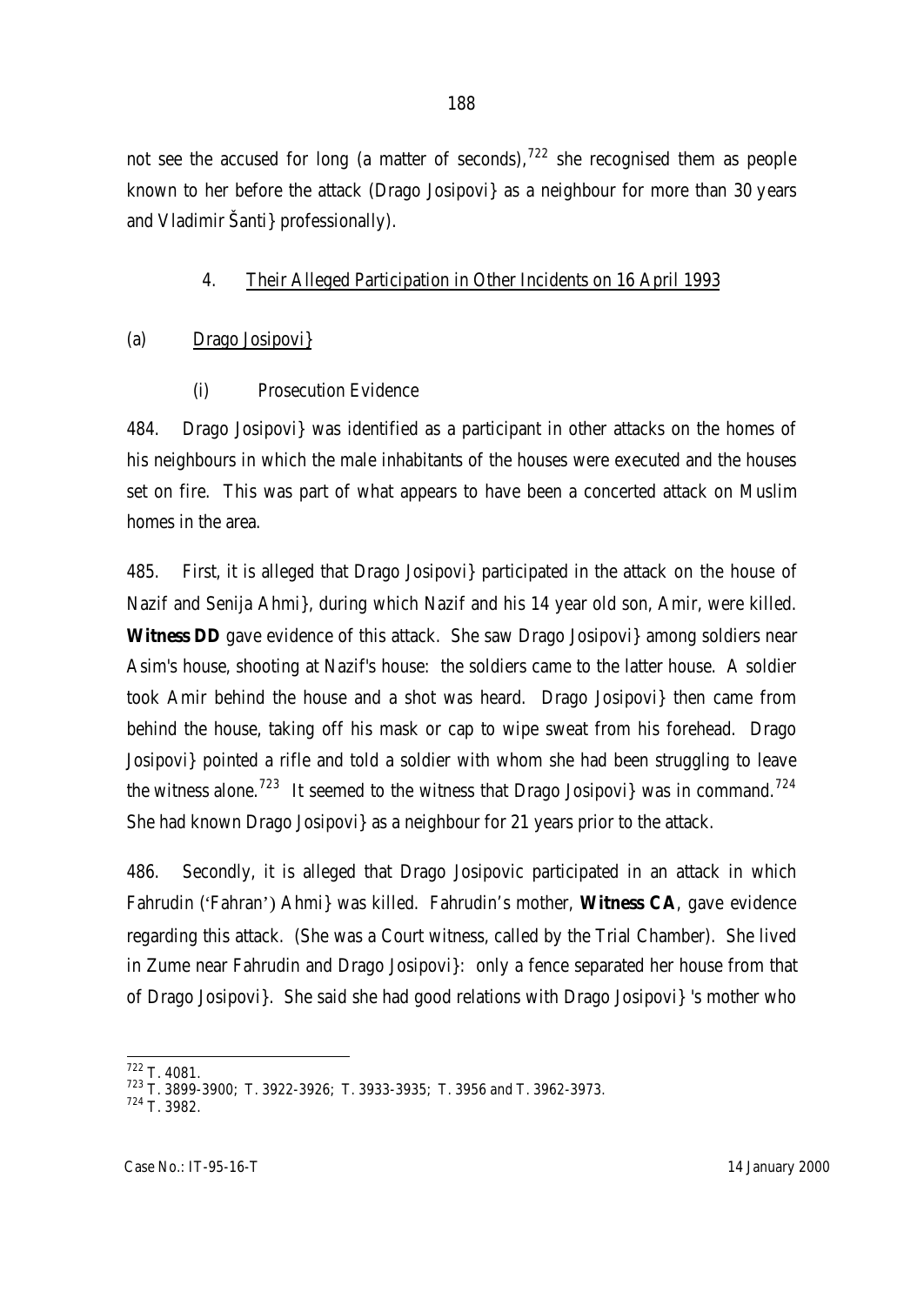was like a sister to her. Drago Josipovi} grew up with her children in her courtyard; her son, Fahrudin and Drago were like "blood brothers".<sup>725</sup> Her evidence was as follows:

(a) On the morning of the 16 April at about 5.20 a.m., after some detonations, Witness CA saw four soldiers in camouflage uniforms and with rifles coming from Drago Josipovi}'s yard to her house. They asked for her son, Fahrudin, and shortly afterwards threw a bomb into the upper part of her house. They then broke in and put her husband up against a pillar to be shot. She successfully pleaded for his life. The soldiers then told her to leave (which she did) and they set fire to the house. Witness CA then went to Fahrudin's house where his children told her that he had been killed.<sup>726</sup> She subsequently saw his body.

(b) Later she saw Drago Josipovi} nearby with a man called Anto Papi}; they had camouflage uniforms and weapons. She asked Drago Josipovi} where he was when Fahrudin was killed. He was crying and said he would have done something if he could, but he could not do anything. When asked who had ordered the killing, he said "somebody higher up, some higher force".<sup>727</sup> At Drago Josipovi}'s suggestion the witness and her family were taken to Anto Papi}'s house. While they were in the house Witness CA asked Drago Josipovi} to collect two other families from their houses which he did. Drago Josipovi} told the witness that Musafer Puš}ul had been killed and that Jozo Livanci} had told him.<sup>728</sup>

(c) The next day, on 17 April 1998, Drago Josipovi} and Anto Papi} told the witness and her husband to go to Ramiz's yard. When she met Drago Josipovi} later, she asked him to accompany her. He refused, saying that he could not save them since there was shooting and they would all be killed. He told her to follow her people.<sup>729</sup> They went to Ramiz's yard and her husband was subsequently taken away and executed.

 $\overline{a}$ 

<sup>725</sup> T. 4571 and T. 4575-4577.

<sup>726</sup> T. 4557-4562 and T. 4581-4583.

 $^{727}$  T. 4562-4563, T. 4577 and T. 4591-4592.

 $728$  T. 4563 and T. 4622.

<sup>729</sup> T. 4565 and T. 4596-4598.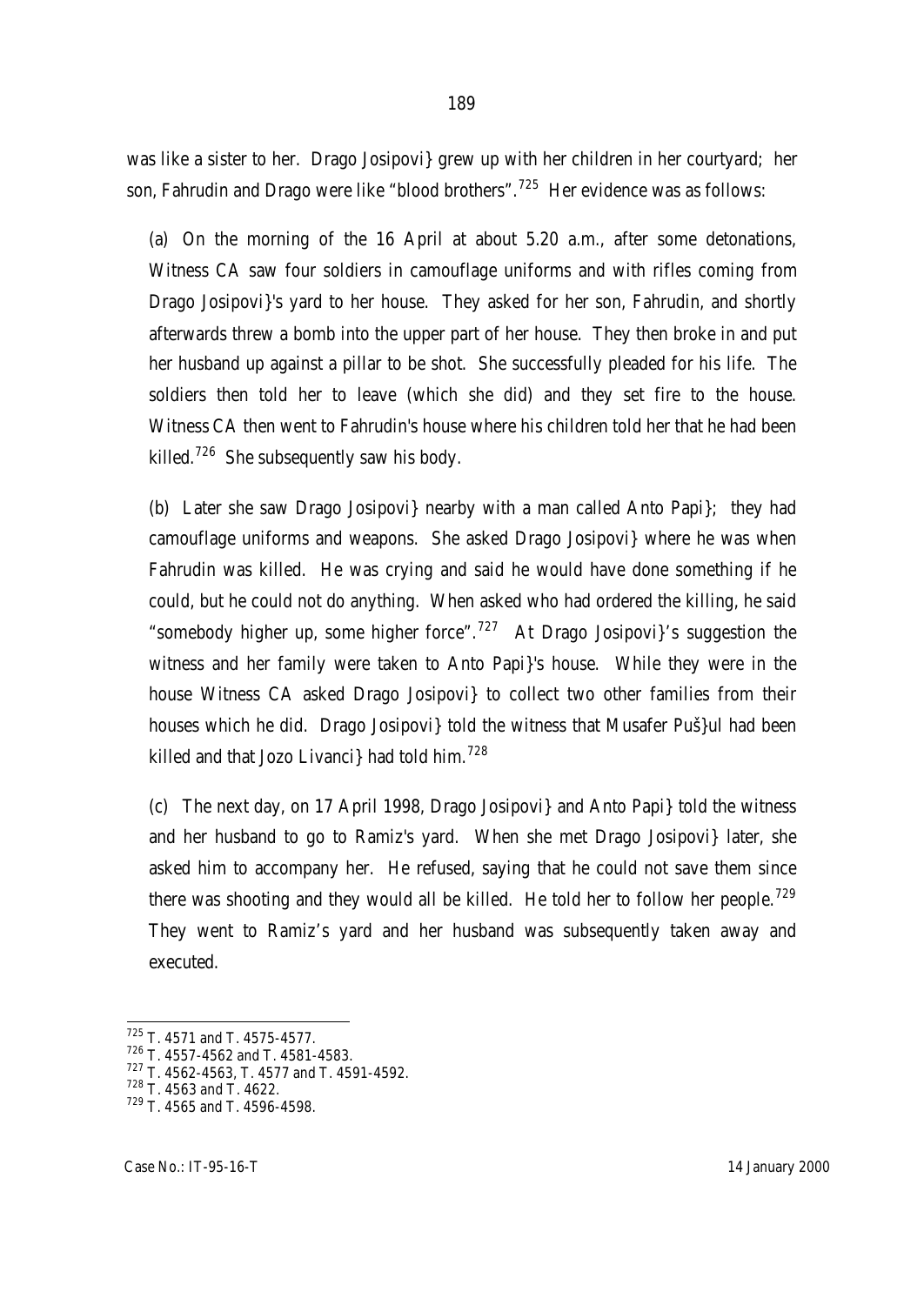487. It may be noted that there was evidence of a similar attack on another house nearby on 16 April (although Drago Josipovi} was not identified as a participant). This evidence, given by **Witness FF**, was to the effect that shots were fired at the house, her husband Razim was taken from the house and while she and her children were locked in a barn her husband was executed.<sup>730</sup>

488. The remaining evidence concerning Drago Josipovi}'s conduct on 16 April concerns events at or near the Ogrjev Plant:

(a) **Witness Z** said that he saw Drago Josipovi} on the main road near the Ogrjev Plant at about 4.30 p.m., leading a group of soldiers, wearing a camouflage uniform and multi-coloured cap and with an automatic rifle, but no paint on his face.<sup>731</sup>

(b) According to Witness Z, Aladin Karahodja, night watchman at the Ogrjev Plant, told Witness Z that on 16 April 1993 Drago Josipovi} took his gun from him and threatened him.<sup>732</sup>

(c) According to **Witness BB**, Aladin told her that Drago Josipovi} had locked him in his hut and told him that he would see everything and be the last to be killed.<sup>733</sup> (Aladin is now dead). However, the Trial Chamber notes that this allegation was not contained in Witness BB's statement made in 1995.

## (b) Vladimir Šantic

## (i) Prosecution Evidence

489. There is no other direct evidence of Vladimir Šanti}'s involvement in attacks on 16 April 1993. However there is evidence of the accused's involvement with the Jokers from which the Prosecution invited the Trial Chamber to conclude that he participated in such attacks, at least in his capacity as Commander of the Jokers. This evidence was as follows:

 $\overline{a}$  $^{730}$  T. 4314-4317.

 $^{731}$  T. 3617-3618.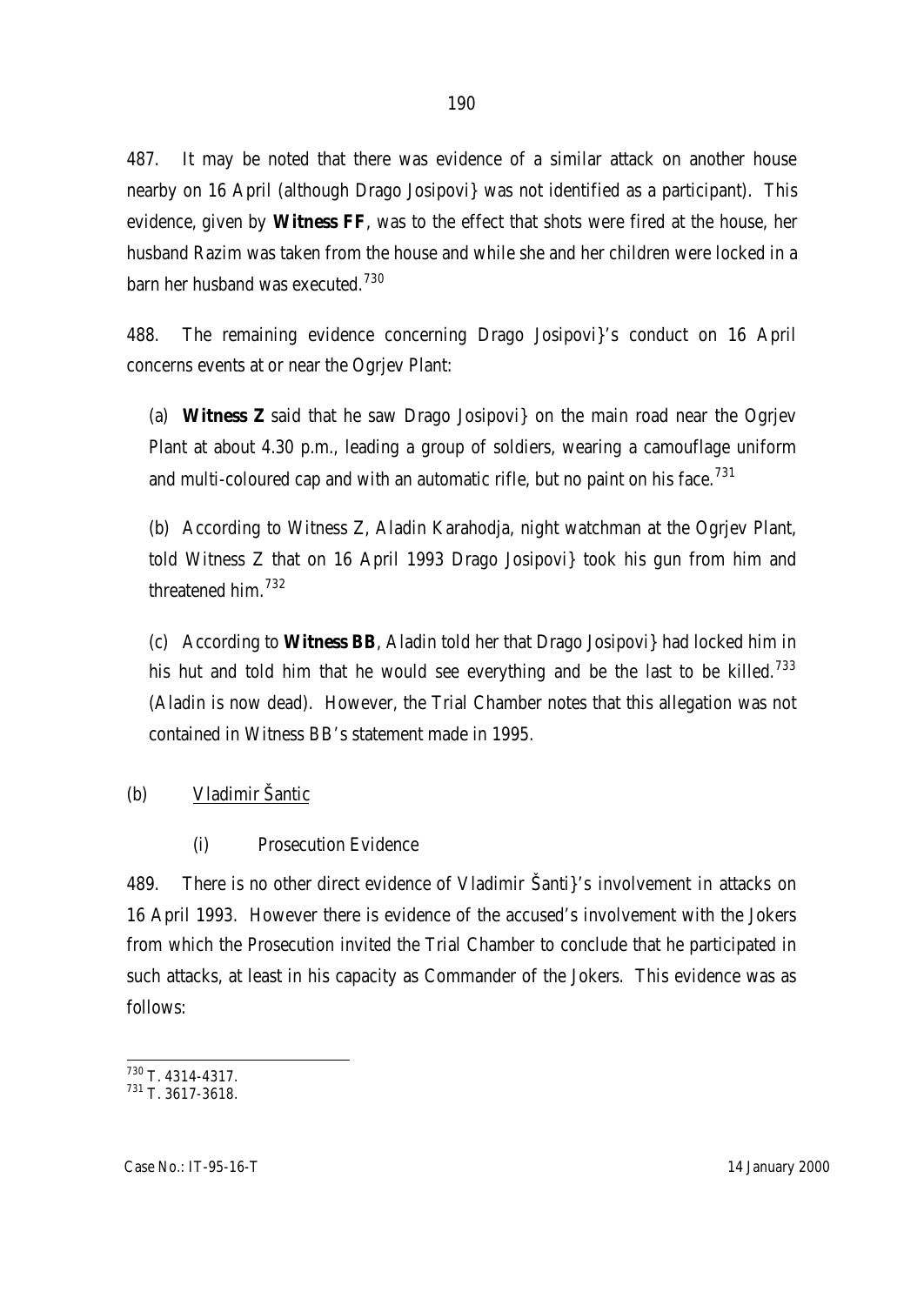(a) According to **Witness B**, on 16 or 17 April 1993 a young HVO soldier, Zoran Šanti}, was arrested in Stari Vitez and was questioned. Witness B overheard part of the questioning. **Zoran Šanti}** said that he had spent the last few months at the Bungalow as a messenger and that it was full of troops and Special Purpose Units: he had often seen Vladimir Šanti} there. On the evening of 15 April 1993 "there was intensified activity with arming, equipment and fresh forces coming in". Zoran Šanti} was at the Bungalow and Vladimir Šanti} came in a car with a crate of alcohol. There had been a meeting at which he overheard Vladimir Šanti} say that the order was that not a single male from 12-70 years must remain alive; everyone else was to be captured.<sup>734</sup> (The Trial Chamber bears in mind that this evidence is double hearsay).

(b) A video tape of a TV report (alleged to have been made by Bosnian Croat TV from Busovaca) relating to events on the evening of 16 April showed a scene at 2248 hours which **Witness AA** identified as showing the Jokers in the Bungalow with Pasko Liubici} and Vladimir Šanti $\Sigma^{735}$  The Defence did not dispute that Vladimir Šanti} is shown on the tape but disputed the circumstances in which it was filmed and said that the time shown therein was not accurate.

(c) According to **Sulejman Kavazovi}**, on 24 April 1993 he was taken to the Bungalow where he saw Vladimir Šanti}, wearing a black uniform normally worn by the Jokers, together with 50 or 60 people from various units. Vladimir Šanti} ordered some men to take the witness to Kratine.<sup>736</sup>

(d) **Zaim Kabler**, a Muslim prisoner and an acquaintance of Vladimir Šanti}'s, said that he saw Vladimir Šanti} at the Bungalow on 26 April 1993 in a camouflage shirt and patches.<sup>737</sup>

<sup>732</sup> T. 3616.

<sup>733</sup> T. 3824 and T. 3834. <sup>734</sup> T. 787-791.

<sup>735</sup> T. 3749; Exhibit P253.

<sup>736</sup> T. 4394-4396 and T. 4402.

<sup>737</sup> T. 4026-4030.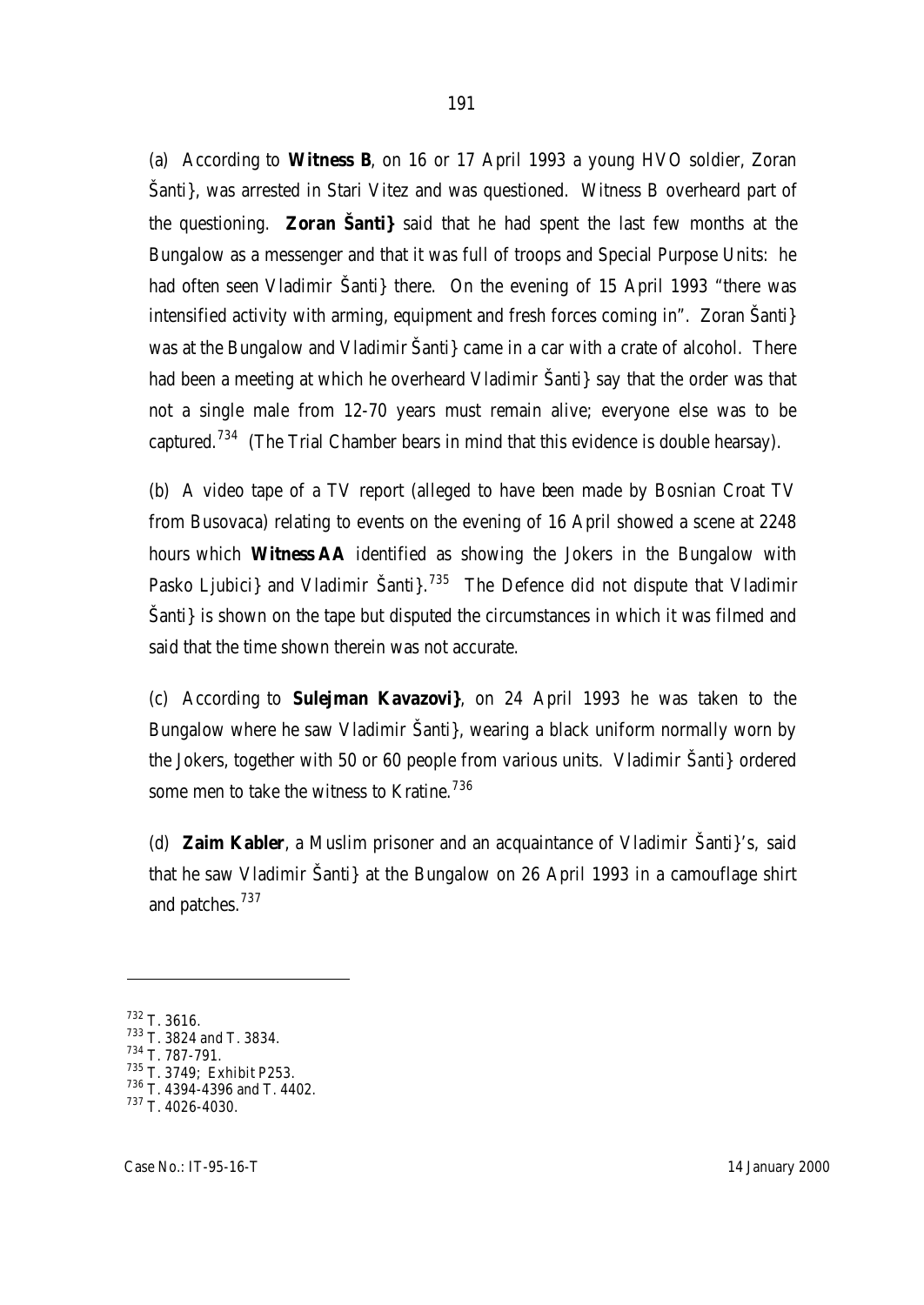#### 5. Defence Evidence concerning Events on 16 April 1993

#### (a) Drago Josipovic

490. The case for this accused is that he was not involved in the murders as alleged by the Prosecution. He alleges that he was not at the location alleged at the material time but that he instead spent the day moving around the houses nearby, in particular, those of Anto Bralo and Anto Papic. He took no part in military activity but rather, was helping others find shelter (including Muslims).

491. In support of this case Drago Josipovic called evidence from five of his neighbours and another witness was called by the Trial Chamber. First, **Anto Papic** said that at 5.15 a.m., he saw Drago Josipovic going past his (the witness's) house. The witness was in his yard and invited Drago Josipovic in for a cup of coffee. Drago Josipovic said he was going to his father-in-law's in Rovna where he had some business. After ten minutes shots were fired. Drago Josipovic said he did not know what it was. The witness suggested that they go to see who was firing. They went out and met Witness CB (the wife of Fahran) and her children. She asked the witness for shelter. He agreed. There were a number of Muslims at his house. Drago Josipovic brought Mirsad Osmancevi} and Casim Rami} and family to the witness's house where they were protected.<sup>738</sup> Later he also brought back Witness EE.<sup>739</sup>

492. This evidence was supported by the evidence of **Mr. and Mrs Kova}**, **Mr. Anto Bralo** and **Mrs. Finka Bralo**, who described the accused moving around with Anto Papi} in the vicinity of Anto Papi}'s house between 5.30 and 5.45 a.m. that morning and taking Muslims to that house.<sup>740</sup> These witnesses, together with **Witness CB**, testified

 $\overline{a}$ 

<sup>738</sup> T. 9927-9933.

<sup>739</sup> T. 9952-9953.

<sup>740</sup>**Franjo Kova}**, T. 10092-10199, T. 10102; **Katica Kova}**, T. 10157-10162, T. 10167 and T. 10190- 10192; **Anto Bralo** and **Finka Bralo**, T. 10389-10392; **Finka Bralo**, T. 10340-10342, T. 10348 and T. 10357.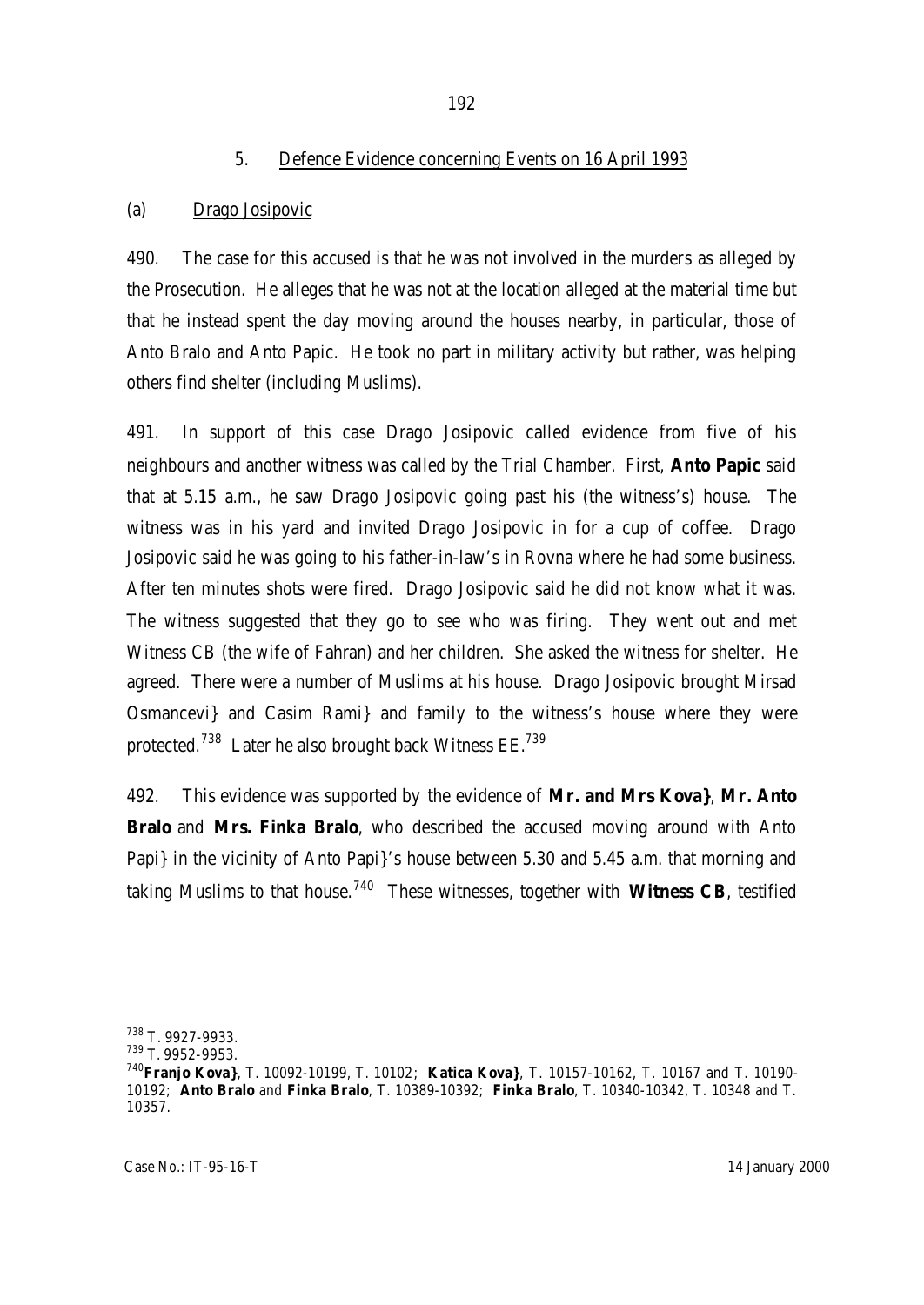that Drago Josipovic remained in this vicinity all day and helped various Muslims to find shelter in the house.<sup>741</sup>

493. It may be noted that Mr. Kova} and Mr. Bralo said that Drago Josipovic was carrying a rifle.<sup>742</sup> Also, there was evidence that the accused was wearing an army vest which he lent to Mirsad Osmancevi} (a member of the BiH Army).<sup>743</sup> The vest had an insignia which was similar to that on the Croat flag, a small chessboard.<sup>744</sup>

494. A suggestion appeared to be made that a man called Slavko Rajkovi} (a Croat soldier wearing a Jokers patch), who was himself killed on 16 April 1993, and who was seen together with other soldiers wearing black uniforms with painted faces in front of Ramiz Ahmi}'s house, may have been responsible for the killings. Evidence of this was given by **Josip Vidovi}** and **Josip Covi}**. 745

495. **Witness CB** was the wife of Fahran Ahmi} and gave evidence which tended to contradict that of her mother-in-law, Witness CA. Witness CB said that she and her family were awoken by loud explosions. They went downstairs. A grenade was thrown into an adjacent room. A shot was fired into the door and a man came in.<sup>746</sup> She said that he was tall and blonde, wearing a camouflage uniform with the insignia of the Military Police on his arm.<sup>747</sup> The man told the family to get out. Her husband, Fahran, went out – the man shot him in a burst of gunfire. The rest of the family remained in the house. Her mother-in-law, Fatima, came to the house. A Croat soldier in camouflage uniform told them to leave.<sup>748</sup> They left the house and went across the fields. There was gunfire all around.<sup>749</sup> They met Drago Josipovi and Anto Papi }. This was before 6 a.m.<sup>750</sup> The witness said that Fahran had been killed and they expressed their condolences. Drago Josipovic said that if he had been there he would have been killed. Anto Papi} and Drago

<sup>741</sup> **Witness CB**, T. 8868-8948.

<sup>742</sup> T. 10102 and T.10429.

<sup>743</sup> T. 8873-8875 and T. 8876-8877; **Anto Papi}**, T. 9937-9940; **Katica Kova}**, T. 10166-10167.

<sup>744</sup> **Anto Papic**, T. 10007-10008.

<sup>745</sup> **Josip Vidovi}**, T. 10282-10285 and T. 10293-10297; **Josip Covic**, T. 10305-10315.

<sup>746</sup> T. 8856-8857.

<sup>747</sup> T. 8945.

<sup>748</sup> T. 8857-8858.

<sup>749</sup> T. 8880.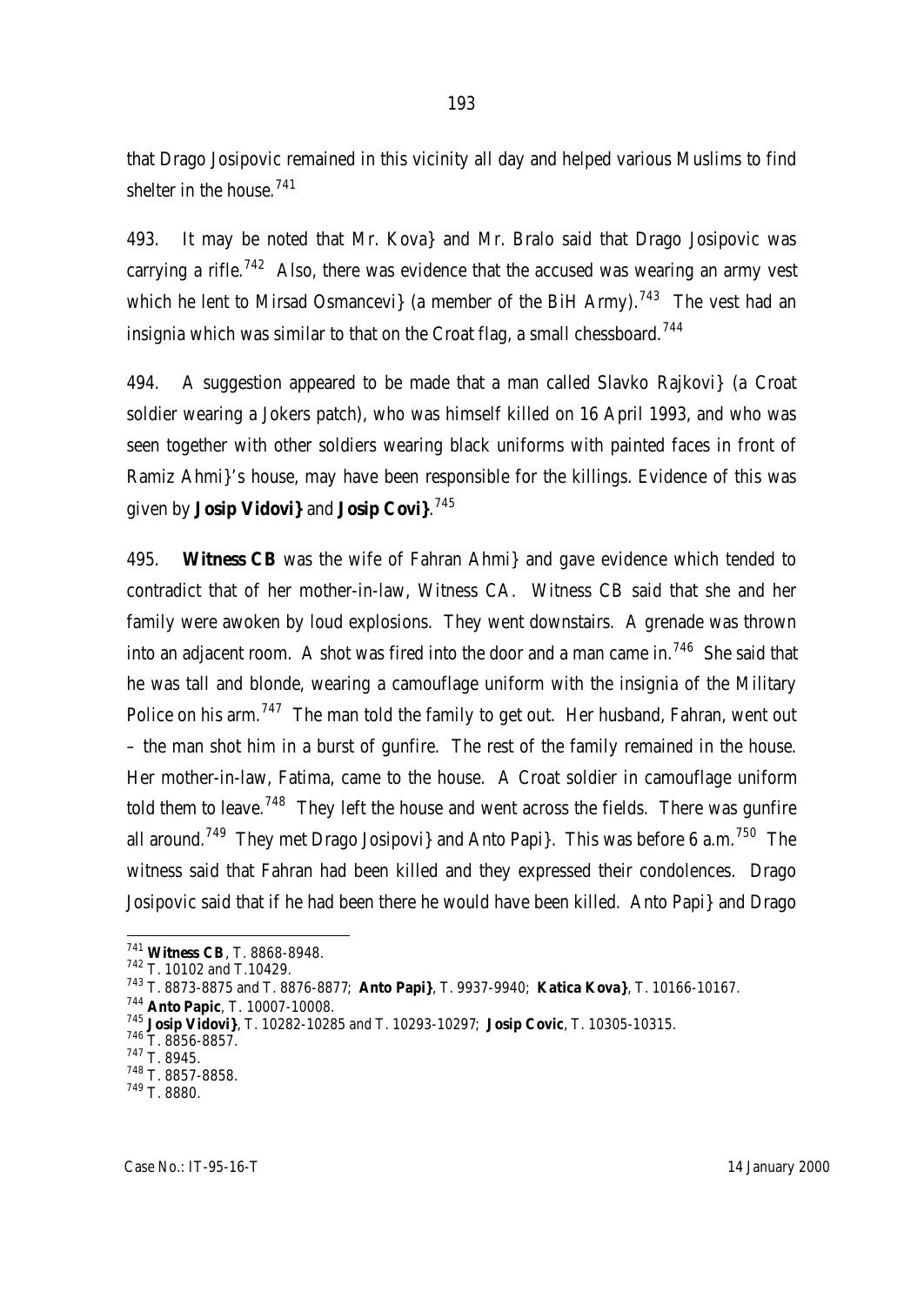Josipovic told them to go to Anto Papi}'s house: his family would share their fate. The witness agreed with her statement to the Office of the Prosecutor that in her opinion Drago Josipovic could not have been near her house when her husband was killed. The distance between the witness's house and Anto Papi}'s house was 10 minutes walk.<sup>751</sup>

496. **Dragan Cali}**, who was foreman of the warehouse in the Ogrjev plant, was called to give evidence about events at the plant. He said in evidence that Aladin Karahodja was one of the guards (he was between 27-30 years old and healthy). He was on duty from 4 p.m. on 15 April 1993 to 8 a.m. on 16 April 1993. According to the rules, he could not leave until the foreman arrived. The witness did not go to work on 16 April. Aladin could have climbed out over the fence or gone through the small gate which was not locked. If the guard hut was locked a person inside could get out through the door or window. On 18 April the witness returned to work and everything was in order: the door was unlocked and a pistol was in the drawer with two rounds which had been issued to Aladin.<sup>752</sup>

#### (b) Vladimir Šanti}

497. The Defence case is one of alibi, i.e. that at the time that Witness EE alleged that he was one of the party who attacked her house and killed her husband, Vladimir Šanti} was in fact in the HVO Headquarters in the Hotel Vitez. He called two witnesses in support of his alibi.

498. The first witness was **Davor Bileti**}, a member of the 4<sup>th</sup> Batallion of the HVO Military Police, employed in security in the Hotel Vitez. He said that at midnight of 15 April, he was on duty at the reception desk at the Hotel. At 5.15 a.m. on 16 April Vladimir Šanti} arrived as usual: there was a clock on the desk and the witness was aware of the time as he had to wake up those who were going on guard duty. Vladimir Šanti} came to the hotel on foot: he was dressed in a camouflage uniform and was

 $^{750}_{750}$  T. 8861-8862, T. 8878, T. 8863-8864 and T. 8947.

<sup>751</sup> T. 8863-8865.

<sup>752</sup> T. 10249-10251 and T. 10256-10257.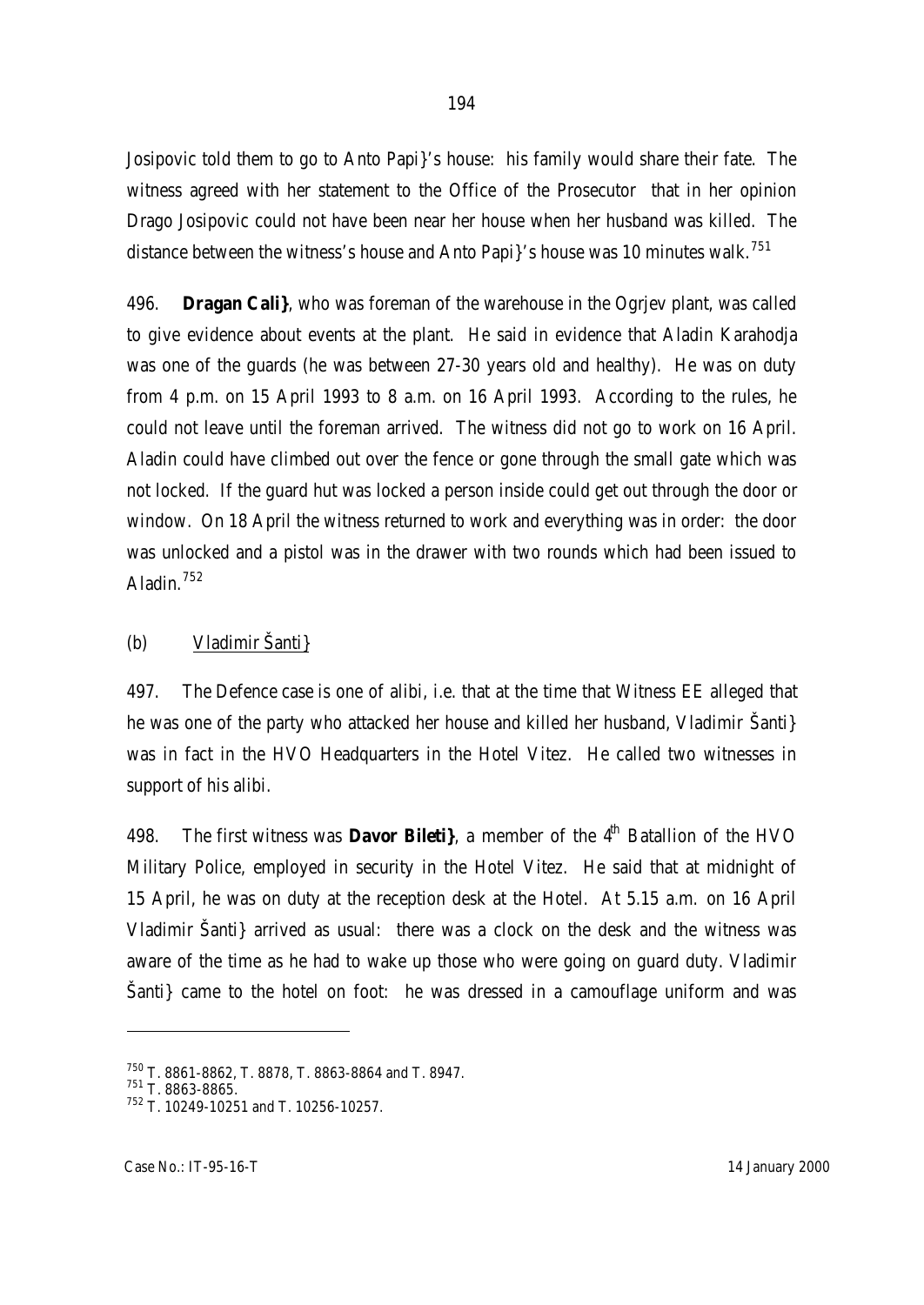carrying a pistol.<sup>753</sup> The witness exchanged greetings with Vladimir Santi} who then went into the Military Police office behind the reception. At 5.30 a.m., there was a loud detonation, followed by smaller detonations which shattered some of the glass. There was also fire from rifles. Shells and bullets were falling around the hotel. The witness took up position outside the entrance: he heard Vladimir Šanti}'s voice.<sup>754</sup> The witness remained at his post at the entrance until 11 a.m., when he went to get a sandwich and saw Vladimir Šanti} going into the mess. At about 6 p.m., the witness went to get his dinner and again saw Vladimir Šanti} in the mess.<sup>755</sup> After 8 p.m., the witness and six others from hotel security were sent to the Bungalow by vehicle. He saw Vladimir Šanti} in front of the Bungalow. The group stayed for 20 minutes at the Bungalow and were then taken to the frontline at Kratine.<sup>756</sup>

499. The second witness, **Ivica Franji}**, was at the time Manager of the Hotel Vitez. According to his evidence, he was living in Kruscice, about 1 km. from the hotel.<sup>757</sup> On 16 April, having been woken by detonations, he left for the hotel, arriving there between 6.15 - 6.30 a.m. He saw Vladimir Šanti} in the lobby of the hotel and asked him what was going on, only to receive a dismissive reply, to the effect that "well, don't you see?" The witness left the hotel shortly afterwards because none of his staff were there. Šanti} stayed in the lobby, issuing instructions.<sup>758</sup> This witness was cross-examined about an interview with an Office of the Prosecutor Investigator in March 1999 (in the presence of both Prosecution and Defence Counsel) in which (contrary to his evidence) he said that he left the hotel by the exit to the coffee shop: the witness said in evidence that he went through the coffee shop to the main entrance.<sup>759</sup>

- <sup>754</sup> T. 10739-10743.
- <sup>755</sup> T. 10745-10749.

 $\overline{a}$ <sup>753</sup> T. 10732-10738 and T. 10759.

<sup>756</sup> T. 10749, T. 10752 and T. 10759-10780.

 $^{757}_{-21}$  T. 10788-10789.

<sup>758</sup> T. 10794, T. 10798 and T. 10801-10806.

<sup>759</sup> T. 10828-10830.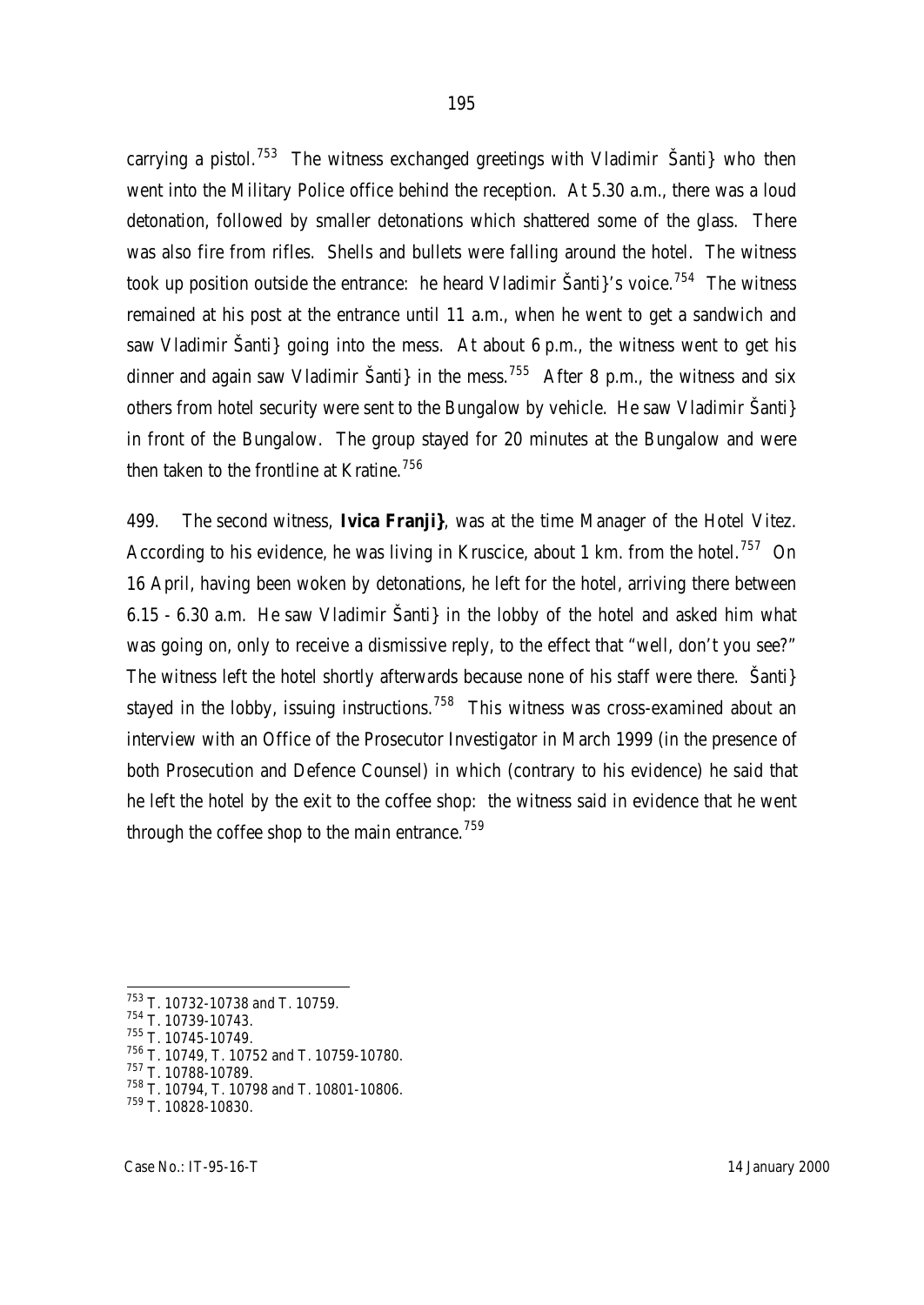#### 196

#### 6. Findings of the Trial Chamber

500. Dealing, first, with Vladimir Šanti}, the Trial Chamber finds that in April 1993 he held the following positions. It was not disputed that he was commander of the 1<sup>st</sup> Company of the 4<sup>th</sup> Battalion of the Military Police: the evidence of Witness B and the documents signed by the accused in this capacity make this clear.

501. The Trial Chamber also finds that Vladimir Šanti} was Commander of the Jokers. In this connection the Trial Chamber accepts the evidence of Witness AA who, as a member of the Jokers, gave evidence that the accused was their Commander.

502. The Trial Chamber finds that Drago Josipovi} was a member of the HVO prior to 16 April 1993; he was a member of the village guard and was seen in the village in uniform and with a rifle. The Trial Chamber accepts the Prosecution evidence on this point and notes that much is undisputed. However, the background, views and conduct of the accused's wife are irrelevant.

503. Turning to the alleged direct participation of both accused in the conflict on 16 April 1993, the prosecution relies on the evidence of Witness EE, who identified them both as participants in the attack on her house when her husband was murdered. Her evidence, together with the evidence called to cast doubt on it, have been analysed above. The thrust of the criticism is that she mis-identified three other participants. It is accepted by the Trial Chamber that the witness was mistaken in her identification of Katava and Alilovi}, since there is compelling evidence that neither was in Ahmi}i that morning. (It is not accepted that she was mistaken about Livanci} since the only evidence concerning his whereabouts that morning came from two of his colleagues). However, it does not follow from the fact that the witness was mistaken in the identification of two of the participants that she was mistaken in the identification of the accused. The witness struck the Trial Chamber as a trustworthy and careful witness who identified the two accused in a statement made within three weeks of these offences and has not, in any way, retracted it. The Trial Chamber accepts her evidence and finds that Vladimir Šanti} and Drago Josipovi} participated in the attack on the Pušcul house: they were part of the group of soldiers who attacked and burned the house and murdered Musafer Pušcul.

Case No.: IT-95-16-T 14 January 2000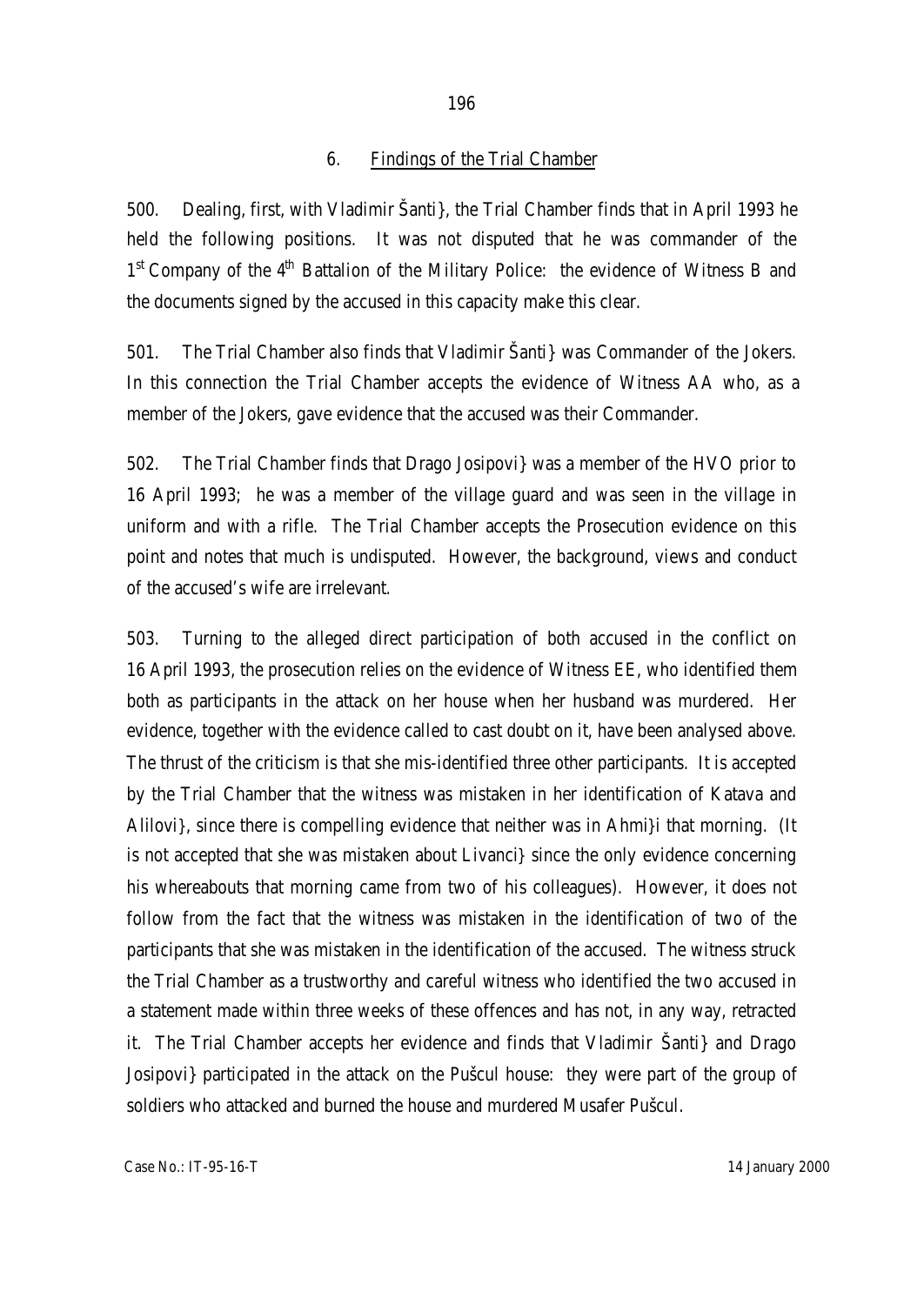504. The Trial Chamber also finds that Drago Josipovi} participated in the attack on the house of Nazif Ahmi} in which Nazif and his 14 year old son were killed. The Prosecution case, in relation to these crimes, rests upon the evidence of Witness DD. The Trial Chamber is satisfied that she accurately identified the accused. The witness had known the accused as a neighbour for a great many years and had a ample opportunity to identify him during the incident. The Trial Chamber is also satisfied that the witness accurately described the role played by the accused in the attack and that he was, in fact, in a commanding position with regard to the troops involved.

505. On the other hand, having heard the evidence of Witness CB, the Trial Chamber is not satisfied that Drago Josipovi} participated in the attack on the house of Fahran Ahmi}. At most, his comments to Witness CA amount to his saying that he knew of the incident and had not been able to do anything to prevent it.

506. The evidence concerning Drago Josipovi} and the nightwatchman of the Ogrjev Plant is hearsay and inconclusive. However, the Trial Chamber accepts the evidence of Witness Z regarding the presence of the accused leading soldiers near the plant on the afternoon of 16 April.

507. In relation to Vladimir Šanti}, the Trial Chamber is unable to accept the evidence of the conversation overheard by Witness B. As noted, this evidence is double hearsay and lacks any features which could confirm its reliability. On the other hand, the Trial Chamber notes the scene displayed on the video tape, referred to in the same paragraph, showing the accused at the Bungalow with the Jokers in the Bungalow on the evening of the conflict.

508. In finding that Vladimir Šanti} was present during the conflict, the Trial Chamber rejects his alibi. In relation to one of the two witnesses whom the accused called to support his alibi, **Davor Biletic**, an indication of this witness's lack of credibility was that although he was a member of the Military Police in Vitez, he denied knowing anything about the Jokers.<sup>760</sup> He also denied knowing Vladimir Šanti}'s rank.<sup>761</sup> In relation to the

 $\overline{a}$ <sup>760</sup> T. 10761 and T. 10783.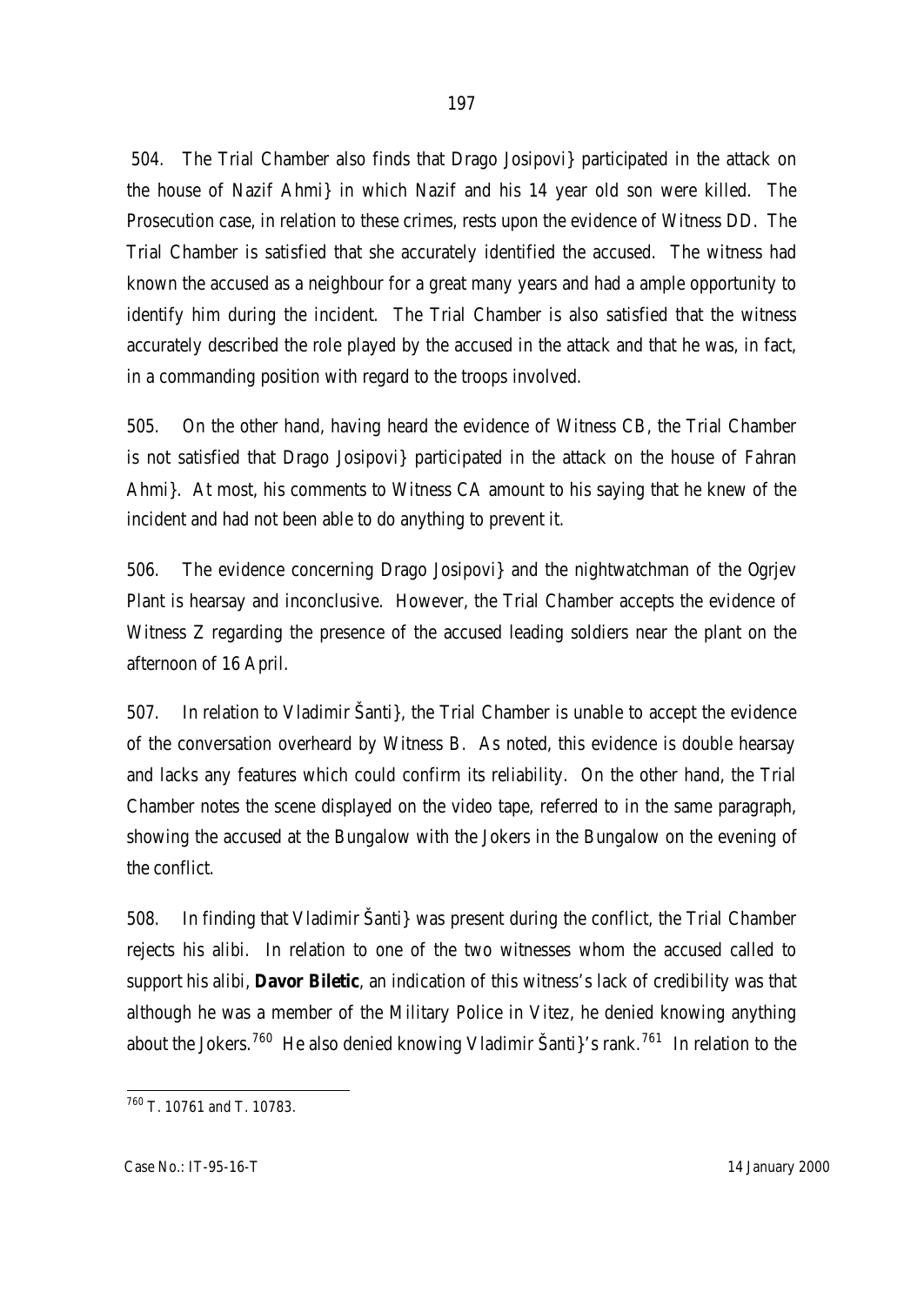second witness, **Ivica Franji}**, the Trial Chamber, having noted the discrepancy between his evidence and the interview he gave, does not accept his evidence.

509. The Trial Chamber, likewise, rejects the defence put forward by Drago Josipovi} and his witnesses. The picture which they paint of the accused spending the day moving around the locality to very little apparent purpose is simply not credible. The truth is that he was armed and active, playing his full part in the attacks on his neighbours, sometimes having command over a group of soldiers.

<sup>761</sup> T. 10766 and T. 10784.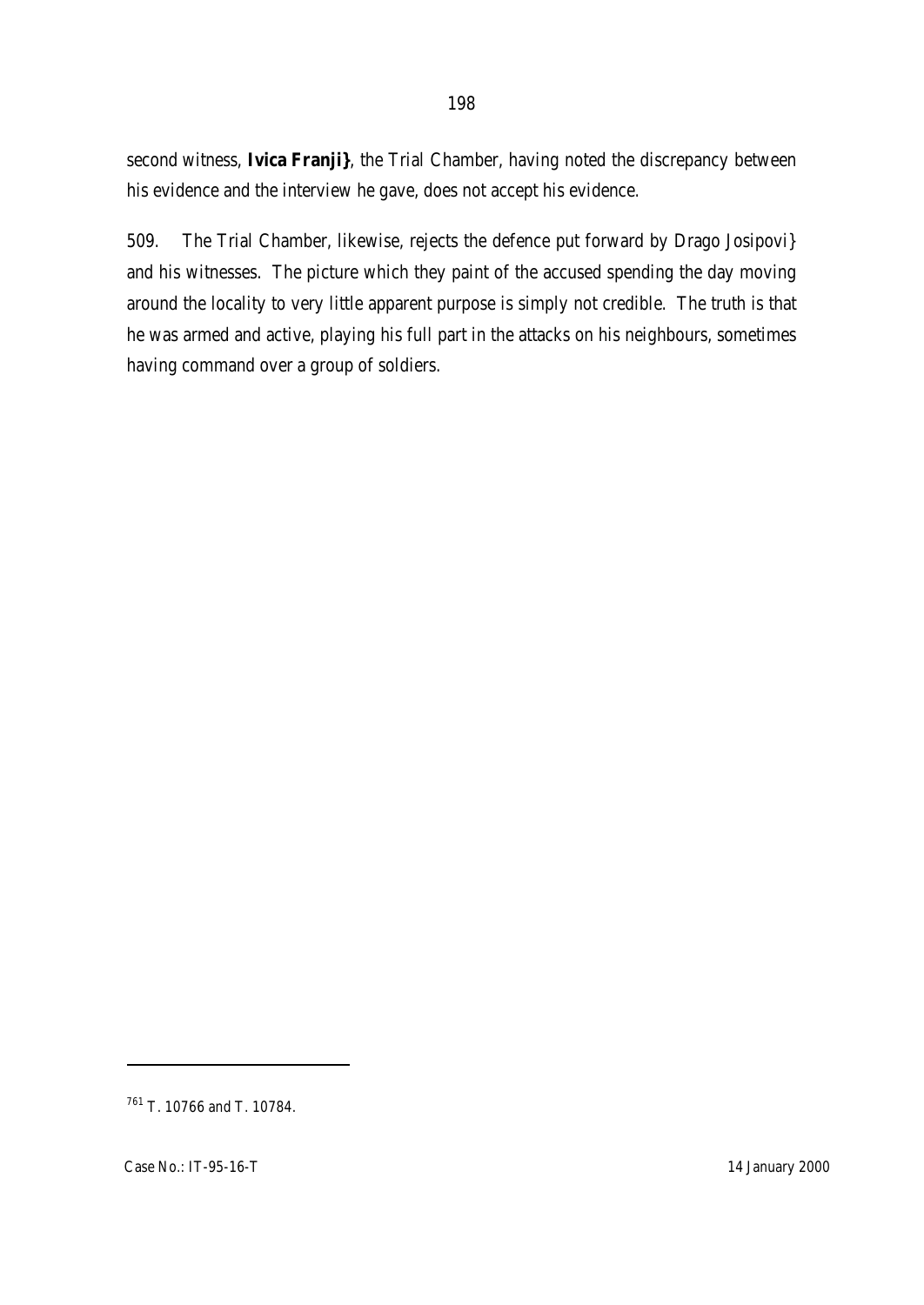# **V. THE APPLICABLE LAW**

#### **A. Preliminary Issues**

#### 1. General

510. Two particular arguments which have either been put forward by the Defence in their submissions or which are implicit in the testimony of witnesses called by the Defence need to be rebutted in the strongest possible terms.

511. The first is the suggestion that the attacks committed against the Muslim population of the Lašva Valley were somehow justifiable because, in the Defence's allegation, similar attacks were allegedly being perpetrated by the Muslims against the Croat population.<sup>762</sup> The Trial Chamber wishes to stress, in this regard, the irrelevance of reciprocity, particularly in relation to obligations found within international humanitarian law which have an absolute and non-derogable character. It thus follows that the *tu quoque* defence has no place in contemporary international humanitarian law. The defining characteristic of modern international humanitarian law is instead the obligation to uphold key tenets of this body of law regardless of the conduct of enemy combatants.

512. A second strand of argument resorted to by the Defence has been to challenge the civilian character of the Muslim population of Ahmici by alleging that the village of Ahmici was not an undefended village.<sup>763</sup> The Defence contends that the non-combatant status of the Muslim population of Ahmici should be determined in fact and not by formalities<sup>764</sup> and that it cannot encompass persons who had previously taken part in any

 $\overline{a}$ <sup>762</sup> See, *inter alia,* the Defence's Submission of Witnesses (sic) Summaries pursuant to the Request of the Trial Chamber on 15 Oct. 1998, Nov. 10 1998 (filed 13 Nov. 1998), Doc. No. D2943-D2928: "the commander of the Army of Bosnia and Herzegovina (sic) in Ahmici […] confessed crying before the major (sic) group of Croats that Nijaz Sivro was the one who was in charge and set targets [for…] the Army of Bosnia and [H]erzegovina with the final aim of persecution of Croats from Ahmici […]" and T. 5999-6033. <sup>763</sup> See for instance Defence's submission of the Answer whether on 16 April 1993 a massacre was carried out in Ahmici […], Nov. 10, 1998, filed 13 Nov. 1998, Doc. No. D2958-D2947: "Ahmici was not [an] undefended village in which all Moslems were (sic) the civilian population […. M]any people were killed … because it is (*sic*) a sad consequence of the war and armed conflict".

<sup>&</sup>lt;sup>764</sup> See for example the Defence's assertion that members of the BiH Army seldom wore uniforms or distinctive insignia and hence, the mere fact that none of the victims appeared to be wearing uniforms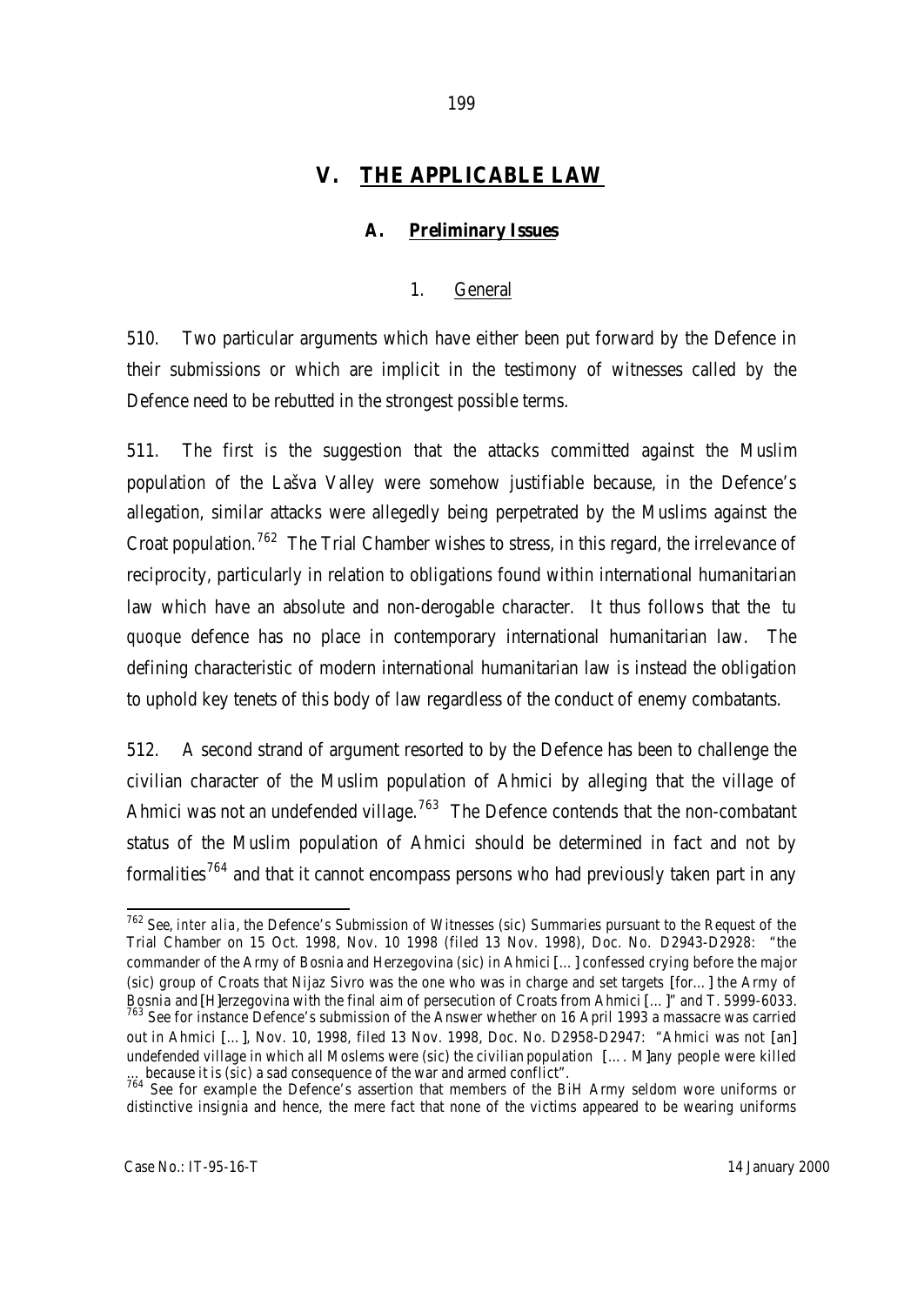fashion in hostilities, had previously taken up arms or who spontaneously took up arms to resist an attacker.<sup>765</sup> According to these submissions, the civilian deaths in Ahmici resulted from skirmishes between warring factions and hence, were militarily-justified actions.<sup>766</sup>

513. Whether or not this is correct – and this is a matter that will be addressed later – it is nevertheless beyond dispute that at a minimum, large numbers of civilian casualties would have been interspersed among the combatants. The point which needs to be emphasised is the sacrosanct character of the duty to protect civilians, which entails, amongst other things, the absolute character of the prohibition of reprisals against civilian populations. Even if it can be proved that the Muslim population of Ahmici was not entirely civilian but comprised some armed elements, still no justification would exist for widespread and indiscriminate attacks against civilians. Indeed, even in a situation of full-scale armed conflict, certain fundamental norms still serve to unambiguously outlaw such conduct, such as rules pertaining to proportionality.

514. The Trial Chamber will also address an issue of general relevance and of a methodological nature, namely, the importance it should attach to case law in its findings on international humanitarian law and international criminal law.

cannot be dispositive of this issue. (See Petition of the Counsels of the Accused Zoran and Mirjan Kupreškic, filed 12 Nov. 1998, Doc. No. D2904-D2891, at para. 7: "… in (sic) the incriminated time most of the members (sic) of the BiH had no uniforms, that they were (sic) in civilian clothes, with no special marks on them, and they were dressed that way when they left for the front line with Serbs, so, according to that, the fact that no dead persons in uniforms have been seen, does not mean that they were not army members". See also Defence's Closing Brief of 5 Nov. 1999, Doc. No. D5970-D5879, at p. 18: "In Ahmici [on April 16 1993 …t]he resistance was significant and organised" and the closing argument of defence counsel Radovic, T. 12733-12734.

<sup>765</sup> See for instance the Defence's Closing Brief of 5 Nov. 1999, at p. 84: "[P]rivate individuals […] who had previously taken part in any fashion in the internal hostilities, who previously had taken arms, or who had previously taken part in any fashion in the internal hostilities, who previously had taken arms, or who spontaneously take up arms to resist an attacker […] directly take part in hostilities and, therefore, are [not] covered by this definition of "non-combatant" [or] protected by ICTY Art. 3".

<sup>766</sup> See for instance Defence's submission of the Answer whether on 16 April 1993 a massacre was carried out in Ahmici, *ibid.*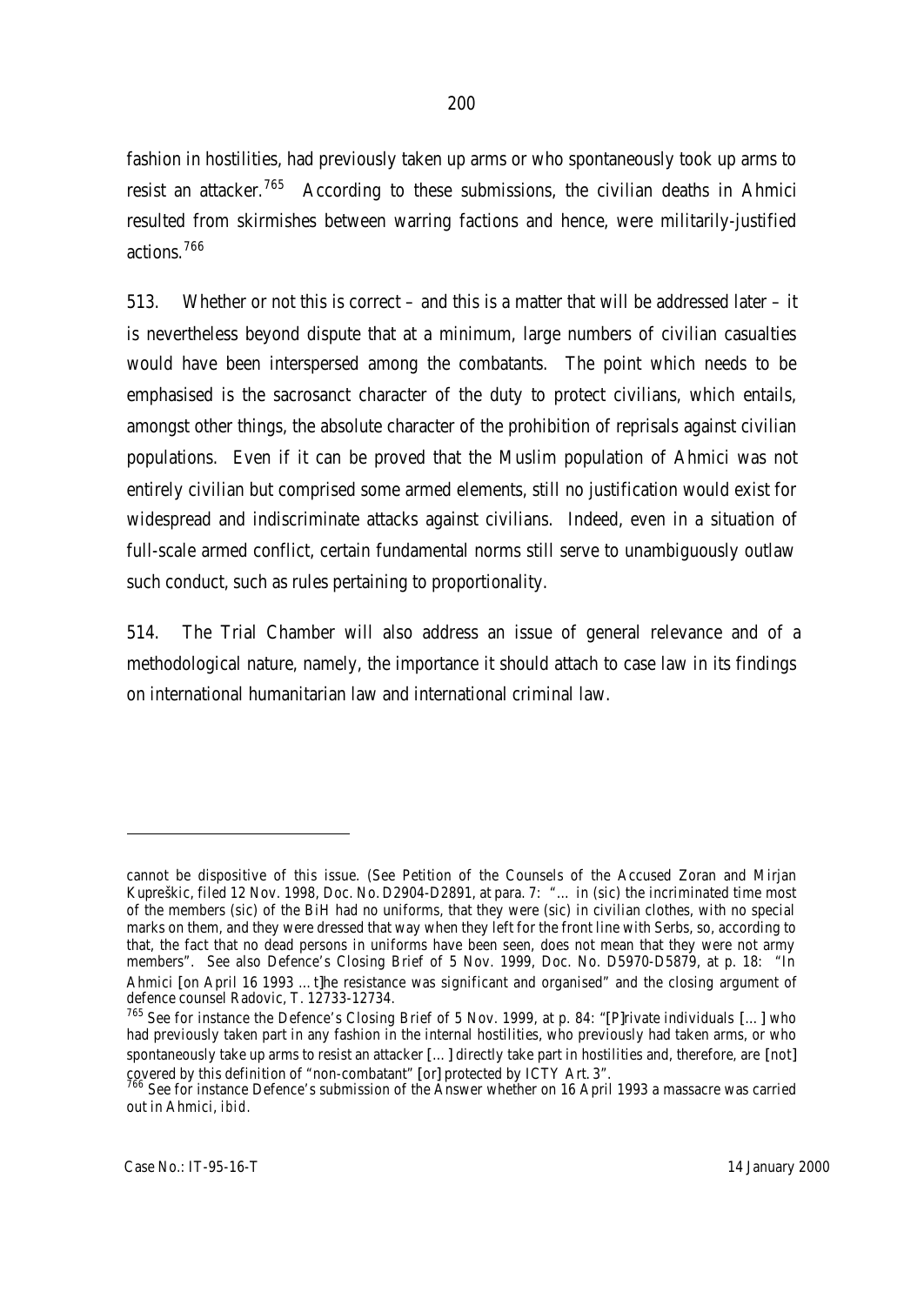# 2. The *Tu Quoque* Principle is Fallacious and Inapplicable: The Absolute Character of Obligations Imposed by Fundamental Rules of International Humanitarian

#### Law

515. Defence counsel have indirectly or implicitly relied upon the *tu quoque* principle, i.e. the argument whereby the fact that the adversary has also committed similar crimes offers a valid defence to the individuals accused.<sup>767</sup> This is an argument resting on the allegedly reciprocal nature of obligations created by the humanitarian law of armed conflict. This argument may amount to saying that breaches of international humanitarian law, being committed by the enemy, justify similar breaches by a belligerent. Or it may amount to saying that such breaches, having been perpetrated by the adversary, legitimise similar breaches by a belligerent in response to, or in retaliation for, such violations by the enemy. Clearly, this second approach to a large extent coincides with the doctrine of reprisals, and is accordingly assessed below. Here the Trial Chamber will confine itself to briefly discussing the first meaning of the principle at issue.

516. It should first of all be pointed out that although *tu quoque* was raised as a defence in war crimes trials following the Second World War, it was universally rejected. The US Military Tribunal in the *High Command* trial, for instance, categorically stated that under general principles of law, an accused does not exculpate himself from a crime by showing that another has committed a similar crime, either before or after the commission of the crime by the accused.<sup>768</sup> Indeed, there is in fact no support either in State practice or in the opinions of publicists for the validity of such a defence.

517. Secondly, the *tu quoque* argument is flawed in principle. It envisages humanitarian law as based upon a narrow bilateral exchange of rights and obligations.

 $\overline{a}$  $^{767}$  See for instance the cross-examination of Witness Y, where defence counsel Ms. Glumac gave a list of Croatian villages from which Croats were allegedly expelled and their houses burnt, supporting the inference that the Croats justified the massacres in Ahmici in terms of revenge (T. 3344-46). See also paras. 23, 125 and 338, *ibid.*

<sup>768</sup> *US v. von Leeb et al* (the *High Command* trial) (1948), Law Reports of the Trials of War Criminals (hereafter *LWT)*, vol. 12, p. 1, at p. 64 (US Military Tribunal, Nuremberg). See also '*Final Report of the Commission of Experts Established Pursuant to Security Council Resolution 780 (1992)*,' UN Doc. S/1994/674 (27 May 1994), p. 18, para. 63.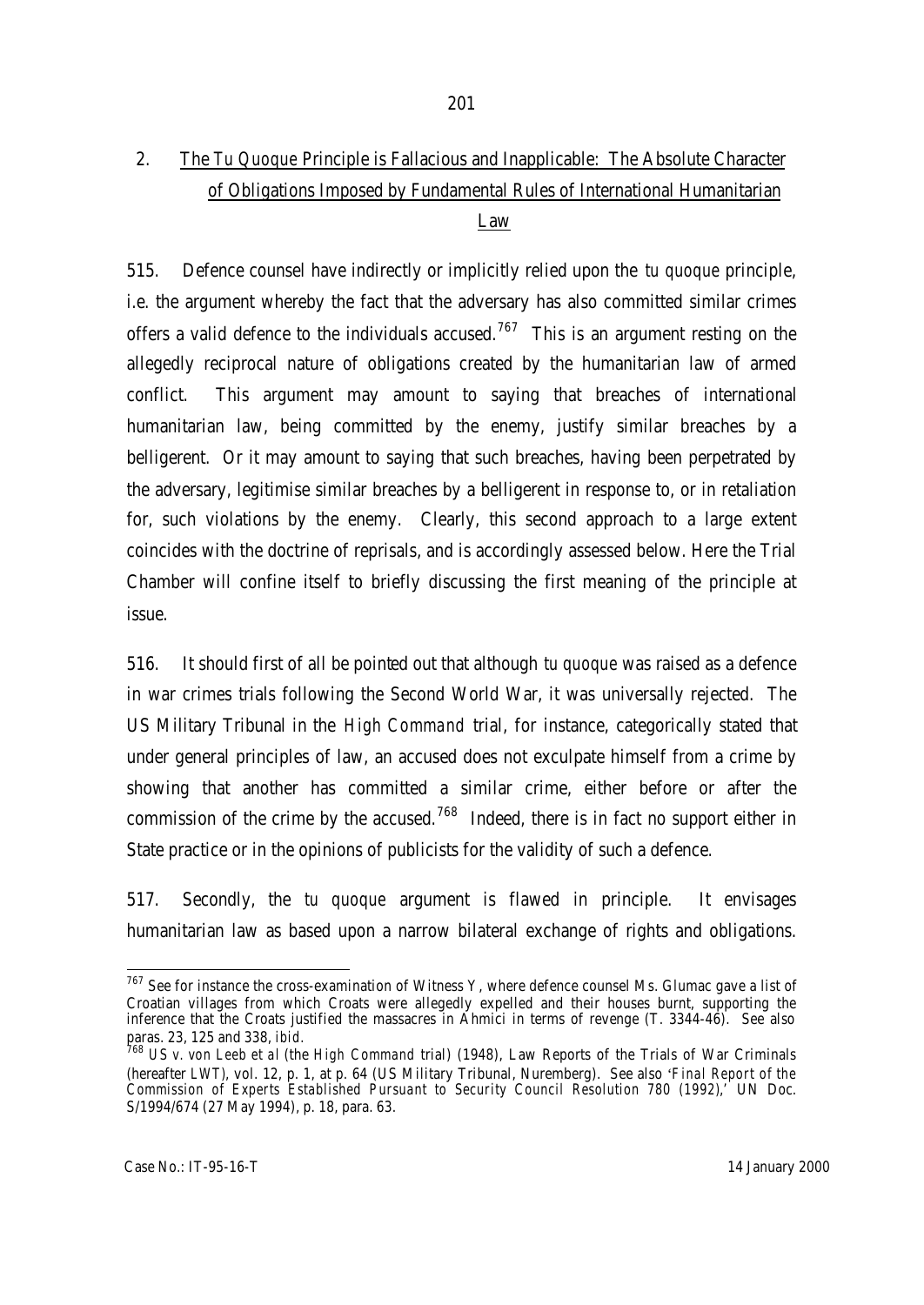Instead, the bulk of this body of law lays down absolute obligations, namely obligations that are unconditional or in other words not based on reciprocity. This concept is already encapsulated in Common Article 1 of the 1949 Geneva Conventions, which provides that "The High Contracting Parties undertake to respect [...] the present Convention *in all circumstances*" (emphasis added). Furthermore, attention must be drawn to a common provision (respectively Articles 51, 52, 131 and 148) which provides that "No High Contracting party shall be allowed to absolve itself or any other High Contracting Party of any liability incurred by itself or by another High Contracting Party in respect of breaches referred to in the preceding Article [i.e. grave breaches]". Admittedly, this provision only refers to State responsibility for grave breaches committed by State agents or *de facto* State agents, or at any rate for grave breaches generating State responsibility (e.g. for an omission by the State to prevent or punish such breaches). Nevertheless, the general notion underpinning those provisions is that liability for grave breaches is absolute and may in no case be set aside by resort to any legal means such as derogating treaties or agreements. *A fortiori* such liability and, more generally individual criminal responsibility for serious violations of international humanitarian law may not be thwarted by recourse to arguments such as reciprocity.

518. The absolute nature of most obligations imposed by rules of international humanitarian law reflects the progressive trend towards the so-called 'humanisation' of international legal obligations, which refers to the general erosion of the role of reciprocity in the application of humanitarian law over the last century. After the First World War, the application of the laws of war moved away from a reliance on reciprocity between belligerents, with the consequence that, in general, rules came to be increasingly applied by each belligerent despite their possible disregard by the enemy.<sup>769</sup> The underpinning of this shift was that it became clear to States that norms of international humanitarian law were not intended to protect State interests; they were primarily

 $\overline{a}$ <sup>769</sup> This is translated in para. 121 of the 1958 British Manual of Military Law into a clear rejection of a broad principle of reciprocity: A belligerent is thus not justified in declaring himself freed altogether from the obligation to observe the laws of war or any of them on account of their suspected or ascertained violation by his adversary. (UK War Office, *Manual of Military Law,* Part III, *The Laws and Usages of War on Land* (H. Lauterpacht (ed.), London, HMSO, 1958), para. 121, n. 1(a)). This Manual does,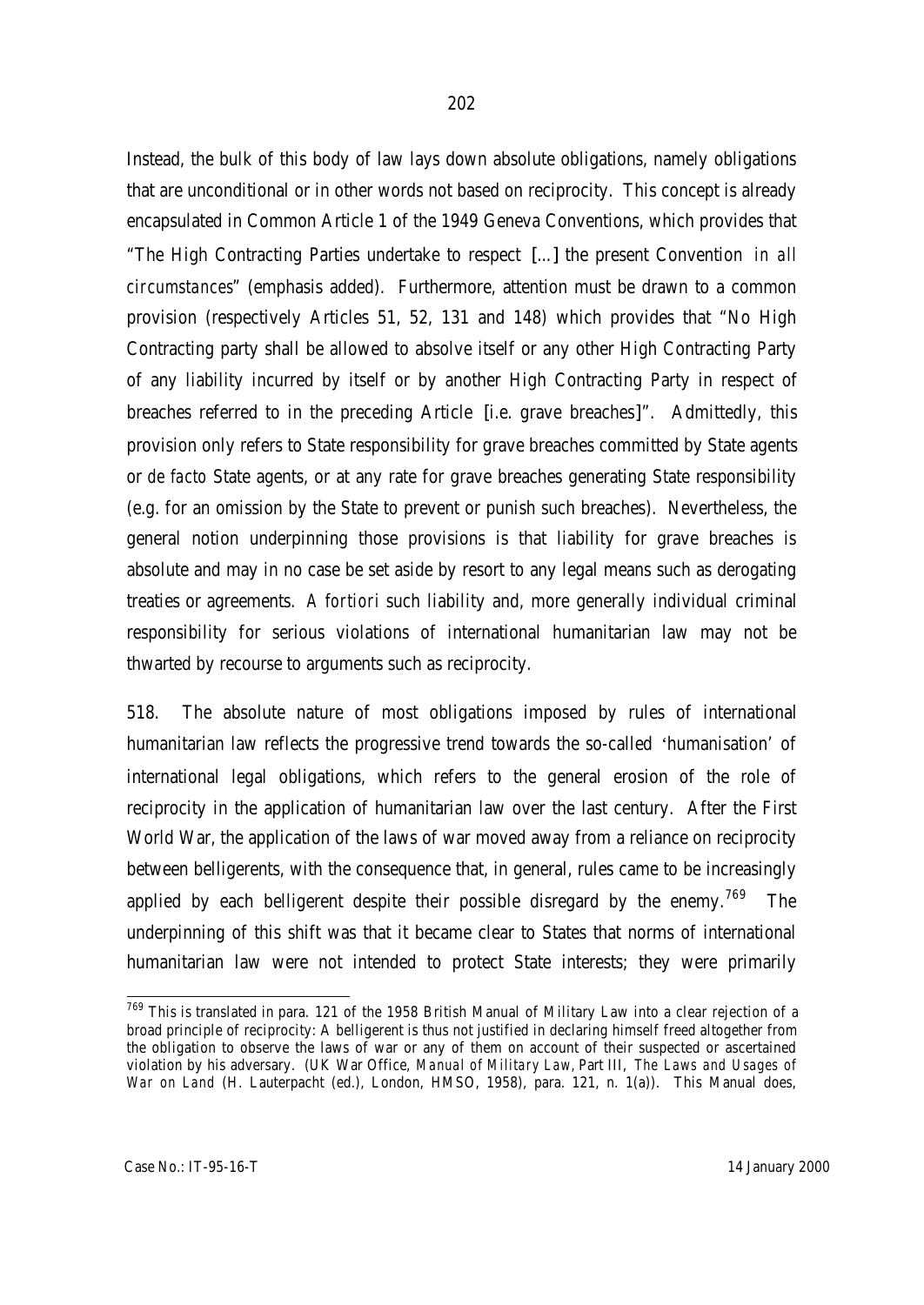203

designed to benefit individuals *qua* human beings. Unlike other international norms, such as those of commercial treaties which can legitimately be based on the protection of reciprocal interests of States, compliance with humanitarian rules could not be made dependent on a reciprocal or corresponding performance of these obligations by other States. This trend marks the translation into legal norms of the "categorical imperative" formulated by Kant in the field of morals: one ought to fulfil an obligation regardless of whether others comply with it or disregard it.

519. As a consequence of their absolute character, these norms of international humanitarian law do not pose synallagmatic obligations, i.e. obligations of a State *vis-àvis* another State. Rather -- as was stated by the International Court of Justice in the *Barcelona Traction* case (which specifically referred to obligations concerning fundamental human rights) -- they lay down obligations towards the international community as a whole, with the consequence that each and every member of the international community has a "legal interest" in their observance and consequently a legal entitlement to demand respect for such obligations.<sup>770</sup>

520. Furthermore, most norms of international humanitarian law, in particular those prohibiting war crimes, crimes against humanity and genocide, are also peremptory norms of international law or *jus cogens*, i.e. of a non-derogable and overriding character.<sup>771</sup> One illustration of the consequences which follow from this classification is that if the norms in question are contained in treaties, contrary to the general rule set out in Article 60 of the Vienna Convention on the Law of Treaties, a material breach of that

however, leave open the possibility of reprisals against an earlier violation by the enemy (see paras. 642-9 of the Manual).

<sup>770</sup> *Barcelona Traction, Light and Power Co. Ltd. (Belgium v. Spain),* ICJ Reports, 1970, p. 3 at p. 32. See also W. Riphagen, "*Second Report on the Content, Forms and Degrees of International Responsibility"*, *Yearbook of the International Law Commission,* 1981, UN Doc. A/CN.4/344. Vol. 2, part. 1, p. 79 at p. 86.

<sup>771</sup> Art. 53, Vienna Convention on the Law of Treaties, 23 May 1969. A peremptory norm or *jus cogens* principle is a norm that enjoys a higher rank in the international hierarchy than treaty law and even 'ordinary' customary rules: *Prosecutor v. Furundžija,* (IT-95-17/1-T)*,* Judgement, Trial Chamber, 10 December 1998, (hereafter *Furundžija,* Judgement, 10 Dec. 1998), at para. 153. With regard to the impermissibility of reservations to human rights conventions with respect to peremptory norms, see also General Comment 24 of the UN Human Rights Committee on "Issues relating to reservations made upon ratification or accession to the Covenant [on Civil and Political Rights] or the Optional Protocol thereto, or in relation to declarations made under article 41 of the Covenant (fifty-second Session, 1994), 4 Nov. 1994.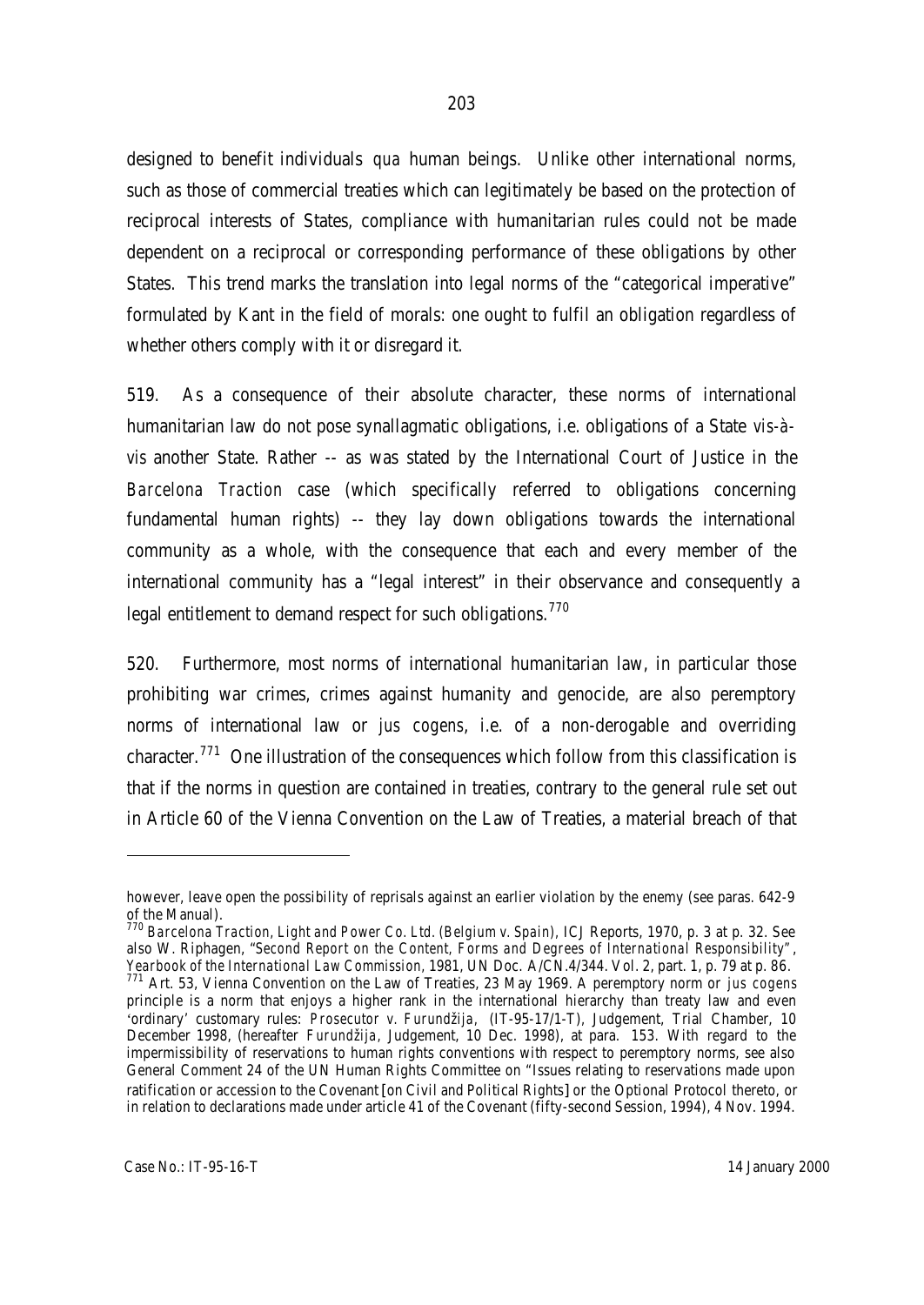treaty obligation by one of the parties would not entitle the other to invoke that breach in order to terminate or suspend the operation of the treaty. Article 60(5) provides that such reciprocity or in other words the principle *inadimplenti non est adimplendum* does not apply to provisions relating to the protection of the human person contained in treaties of a humanitarian character, in particular the provisions prohibiting any form of reprisals against persons protected by such treaties.

## 3. The Prohibition of Attacks on Civilian Populations

521. The protection of civilians in time of armed conflict, whether international or internal, is the bedrock of modern humanitarian law. In 1938, the Assembly of the League of Nations, echoing an important statement made, with reference to Spain, in the House of Commons by the British Prime Minister Neville Chamberlain,  $772$  adopted a Resolution concerning the protection of civilian populations against bombing from the air, in which it stated that "the intentional bombing of [the] civilian population is illegal". $773$  Indeed, it is now a universally recognised principle, recently restated by the International Court of Justice, that deliberate attacks on civilians or civilian objects are absolutely prohibited by international humanitarian law.<sup>774</sup>

522. The protection of civilians and civilian objects provided by modern international law may cease entirely or be reduced or suspended in three exceptional circumstances: (i) when civilians abuse their rights; (ii) when, although the object of a military attack is comprised of military objectives, belligerents cannot avoid causing so-called collateral damage to civilians; and (iii) at least according to some authorities, when civilians may legitimately be the object of reprisals.

523. In the case of clear abuse of their rights by civilians, international rules operate to lift that protection which would otherwise be owed to them. Thus, for instance, under Article 19 of the Fourth Geneva Convention, the special protection against attacks

 $\overline{a}$ <sup>772</sup> House of Commons *Debates,* 21 June 1938, vol. 337, col. 937.

<sup>773</sup> The Resolution was adopted on 30 Sept. 1938; see League of Nations, *Official Journal,* Special Supplement no. 182, Records of the XIXth Ordinary Session of the Assembly, pp. 15-17.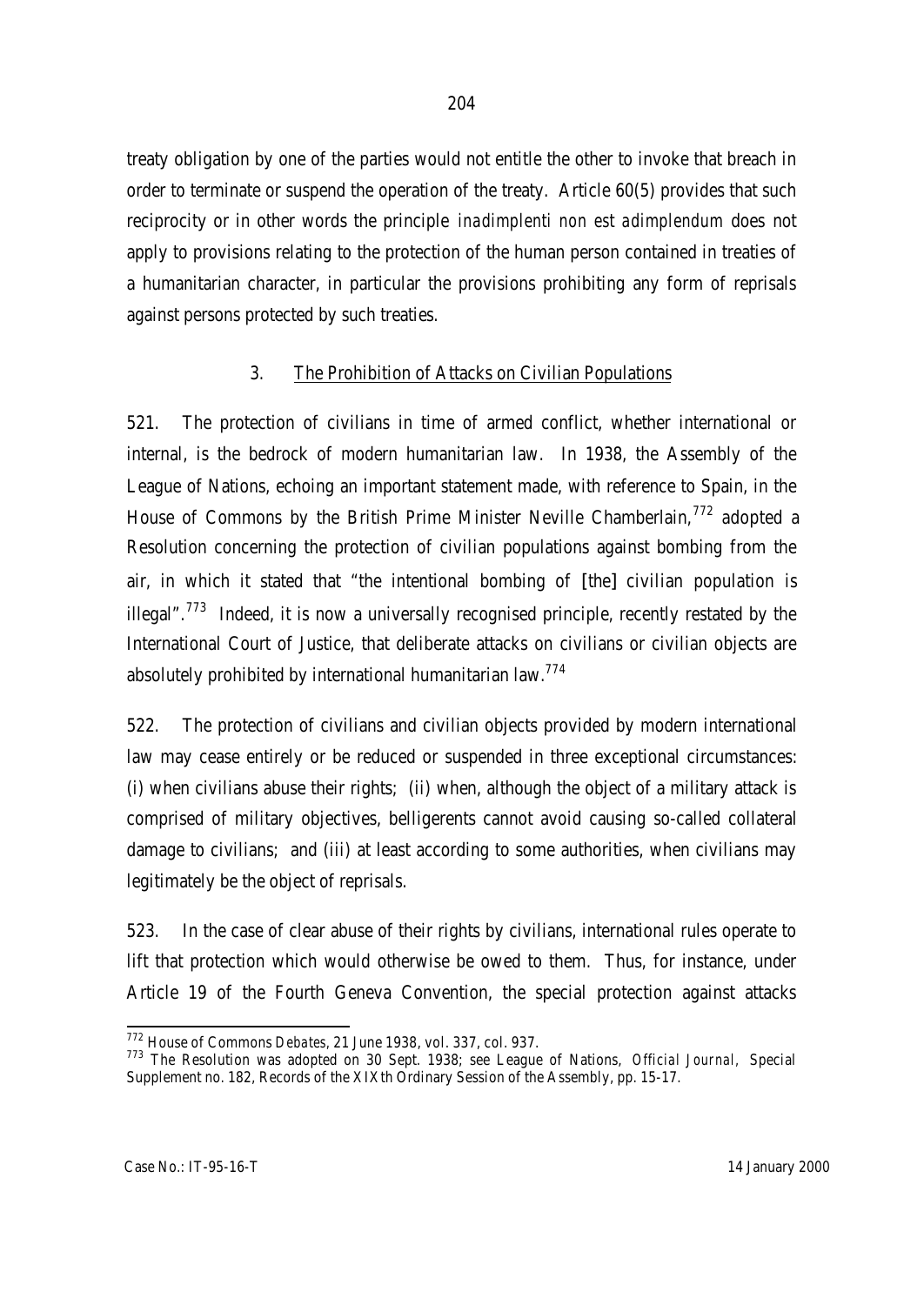granted to civilian hospitals shall cease, subject to certain conditions, if the hospital "[is used] to commit, outside [its] humanitarian duties, acts harmful to the enemy", for example if an artillery post is set up on top of the hospital. Similarly, if a group of civilians takes up arms in an occupied territory and engages in fighting against the enemy belligerent, they may be legitimately attacked by the enemy belligerent whether or not they meet the requirements laid down in Article 4(A)(2) of the Third Geneva Convention of 1949.

524. In the case of attacks on military objectives causing damage to civilians, international law contains a general principle prescribing that reasonable care must be taken in attacking military objectives so that civilians are not needlessly injured through carelessness. This principle, already referred to by the United Kingdom in 1938 with regard to the Spanish Civil War,  $775$  has always been applied in conjunction with the principle of proportionality, whereby any incidental (and unintentional) damage to civilians must not be out of proportion to the direct military advantage gained by the military attack. In addition, attacks, even when they are directed against legitimate military targets, are unlawful if conducted using indiscriminate means or methods of warfare, or in such a way as to cause indiscriminate damage to civilians. These principles have to some extent been spelled out in Articles 57 and 58 of the First Additional Protocol of 1977. Such provisions, it would seem, are now part of customary international law, not only because they specify and flesh out general pre-existing norms, but also because they do not appear to be contested by any State, including those which have not ratified the Protocol. Admittedly, even these two provisions leave a wide margin of discretion to belligerents by using language that might be regarded as leaving the last word to the attacking party. Nevertheless this is an area where the "elementary considerations of humanity" rightly emphasised by the International Court of Justice in

<sup>774</sup> *Legality of the Threat or Use of Nuclear Weapons* (Advisory Opinion), ICJ Reports 1996, p. 257 (para. 78).

 $^{775}$  In his statement in the House of Commons on the Spanish civil war, the British Prime Minister stated that one of the rules applicable in any armed conflict was the rule whereby "[r]easonable care must be taken in attacking […] military objectives so that by carelessness a civilian population in the neighbourhood is not bombed". (House of Commons, *Debates,* 21 June 1938, vol. 337, cols. 937-938).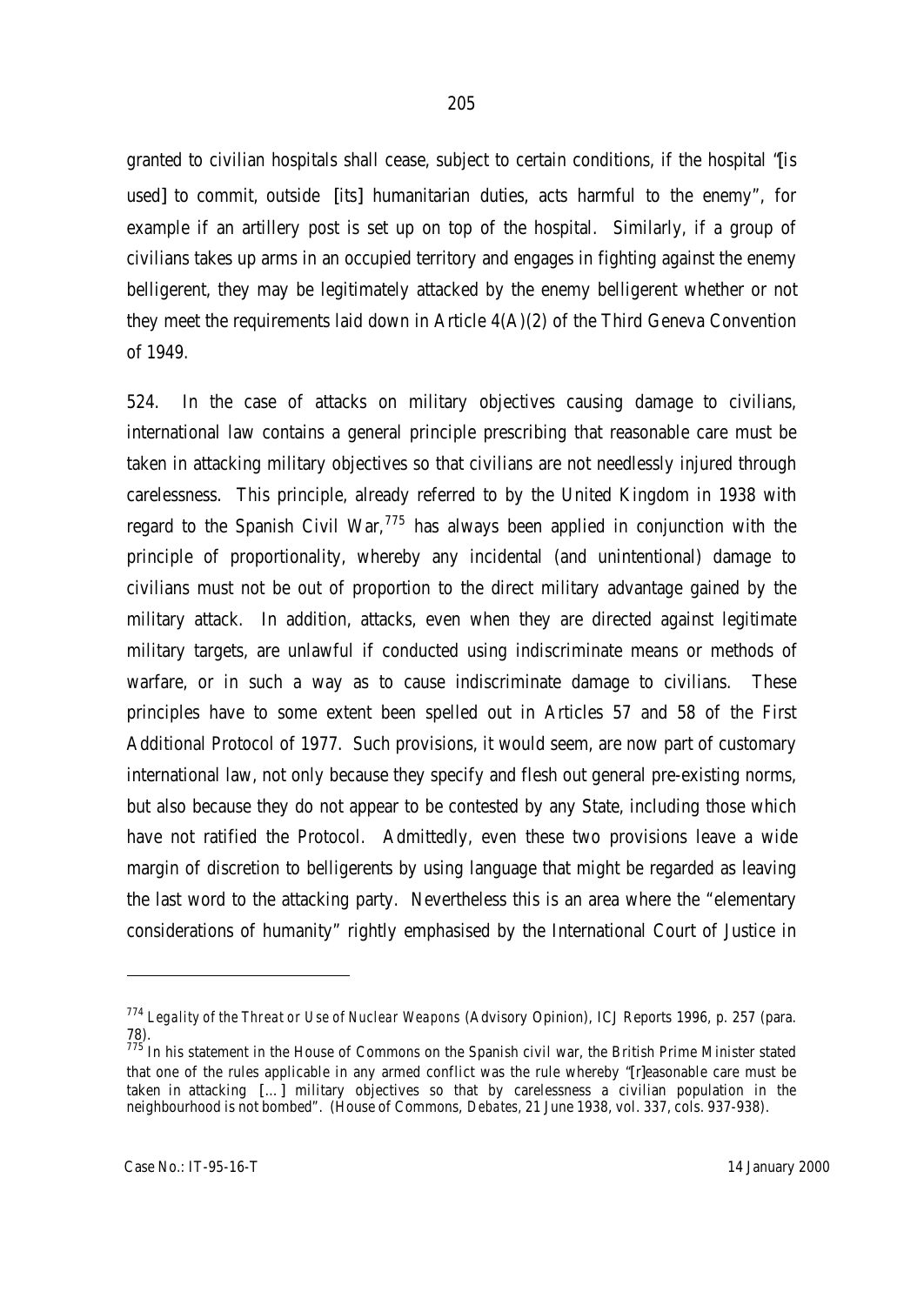the *Corfu Channel*, <sup>776</sup> *Nicaragua*<sup>777</sup> and *Legality of the Threat or Use of Nuclear Weapons*<sup>778</sup> cases should be fully used when interpreting and applying loose international rules, on the basis that they are illustrative of a general principle of international law.

525. More specifically, recourse might be had to the celebrated Martens Clause which, $779$  in the authoritative view of the International Court of Justice, has by now become part of customary international law.<sup>780</sup> True, this Clause may not be taken to mean that the "principles of humanity" and the "dictates of public conscience" have been elevated to the rank of independent sources of international law, for this conclusion is belied by international practice. However, this Clause enjoins, as a minimum, reference to those principles and dictates any time a rule of international humanitarian law is not sufficiently rigorous or precise: in those instances the scope and purport of the rule must be defined with reference to those principles and dictates. In the case under discussion, this would entail that the prescriptions of Articles 57 and 58 (and of the corresponding customary rules) must be interpreted so as to construe as narrowly as possible the discretionary power to attack belligerents and, by the same token, so as to expand the protection accorded to civilians.

The French text of this Article reads as follows:

En attendant qu'un code plus complet des lois de la guerre puisse être édicté, les Hautes Parties Contractantes jugent opportun de constater que, dans les cas non compris dans les dispositions réglementaires adoptées par Elles, les populations et les belligérants restent sous la sauvegarde et sous l'empire des principes du droit des gens, tels qu'ils résultent des usages établis entre nations civilisées, des lois de l'humanité et des exigences de la conscience publique.

j 776 ICJ Reports, 1949, p. 22.

<sup>777</sup> ICJ Reports, 1986, p. 112, para. 215.

<sup>778</sup> ICJ Reports, 1996, p. 257, para. 79.

<sup>779</sup> The Martens Clause was first set forth in the preambular provisions of the 1899 Hague Convention concerning the Laws or customs of War on Land which reads as follows:

Until a more complete code of the laws of war is issued, the High Contracting Parties think it right to declare that in cases not included in the Regulations adopted by them, populations and belligerents remain under the protection and empire of the principles of international law, as they result from the usages established between civilised nations, from the laws of humanity, and the requirements of the public conscience.

A modern version of this clause is to be found in Art. 1(2) of Additional Protocol I of 1977, which refers, instead, to "the principles of humanity and […] the dictates of public conscience" ("principes de l'humanité et des exigences de la conscience publique").

<sup>&</sup>lt;sup>780</sup> Legality of the Threat or Use of Nuclear Weapons (Advisory Opinion), ICJ Reports 1996, at p. 259, para. 84.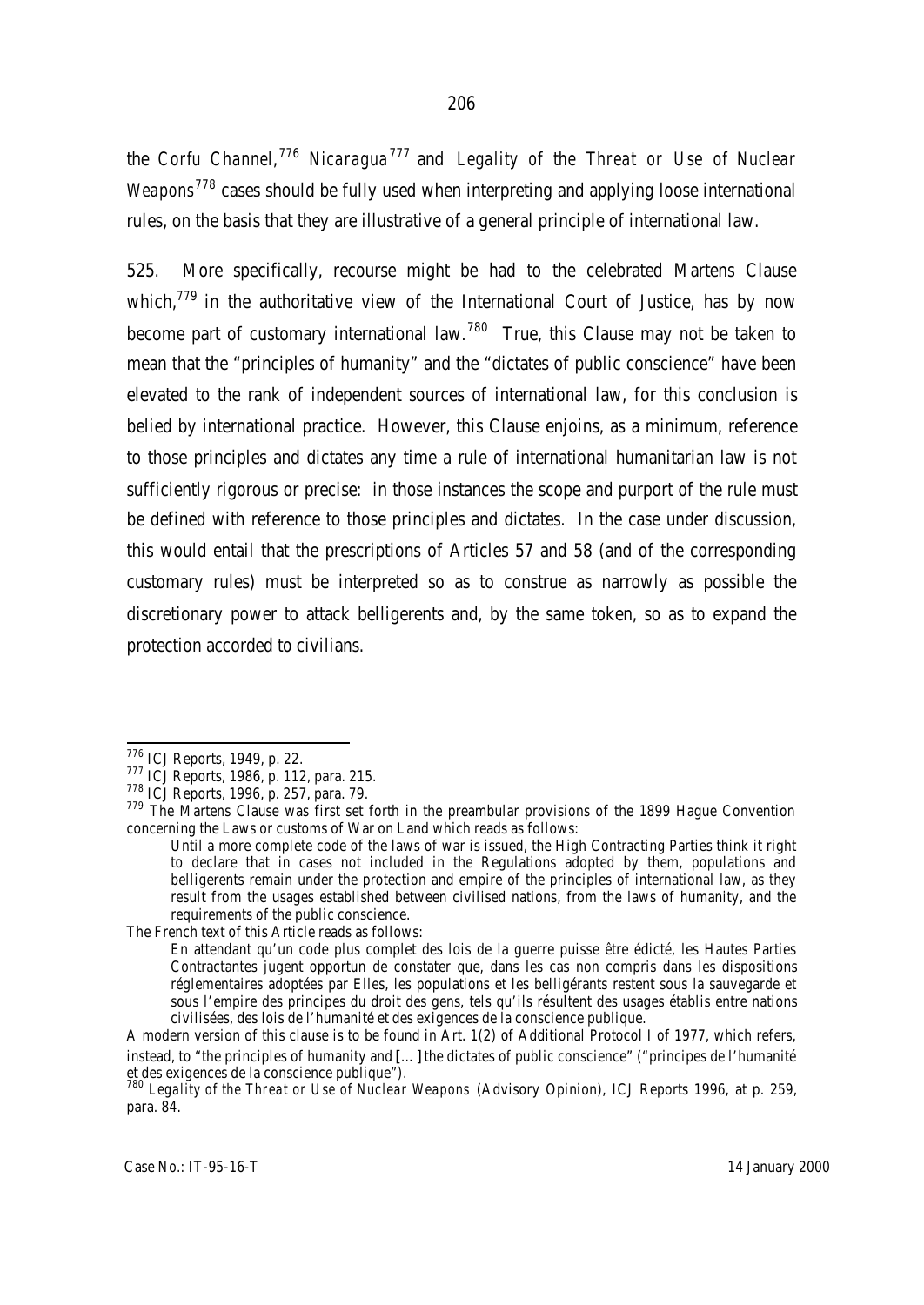526. As an example of the way in which the Martens clause may be utilised, regard might be had to considerations such as the cumulative effect of attacks on military objectives causing incidental damage to civilians. In other words, it may happen that single attacks on military objectives causing incidental damage to civilians, although they may raise doubts as to their lawfulness, nevertheless do not appear on their face to fall foul *per se* of the loose prescriptions of Articles 57 and 58 (or of the corresponding customary rules). However, in case of repeated attacks, all or most of them falling within the grey area between indisputable legality and unlawfulness, it might be warranted to conclude that the cumulative effect of such acts entails that they may not be in keeping with international law. Indeed, this pattern of military conduct may turn out to jeopardise excessively the lives and assets of civilians, contrary to the demands of humanity.

527. As for reprisals against civilians, under customary international law they are prohibited as long as civilians find themselves in the hands of the adversary. With regard to civilians in combat zones, reprisals against them are prohibited by Article 51(6) of the First Additional Protocol of 1977, whereas reprisals against civilian objects are outlawed by Article 52(1) of the same instrument. The question nevertheless arises as to whether these provisions, assuming that they were not declaratory of customary international law, have subsequently been transformed into general rules of international law. In other words, are those States which have not ratified the First Protocol (which include such countries as the U.S., France, India, Indonesia, Israel, Japan, Pakistan and Turkey), nevertheless bound by general rules having the same purport as those two provisions? Admittedly, there does not seem to have emerged recently a body of State practice consistently supporting the proposition that one of the elements of custom, namely *usus* or *diuturnitas* has taken shape. This is however an area where *opinio iuris sive necessitatis* may play a much greater role than *usus,* as a result of the aforementioned Martens Clause. In the light of the way States and courts have implemented it, this Clause clearly shows that principles of international humanitarian law may emerge through a customary process under the pressure of the demands of humanity or the dictates of public conscience, even where State practice is scant or inconsistent. The other element, in the form of *opinio necessitatis*, crystallising as a result of the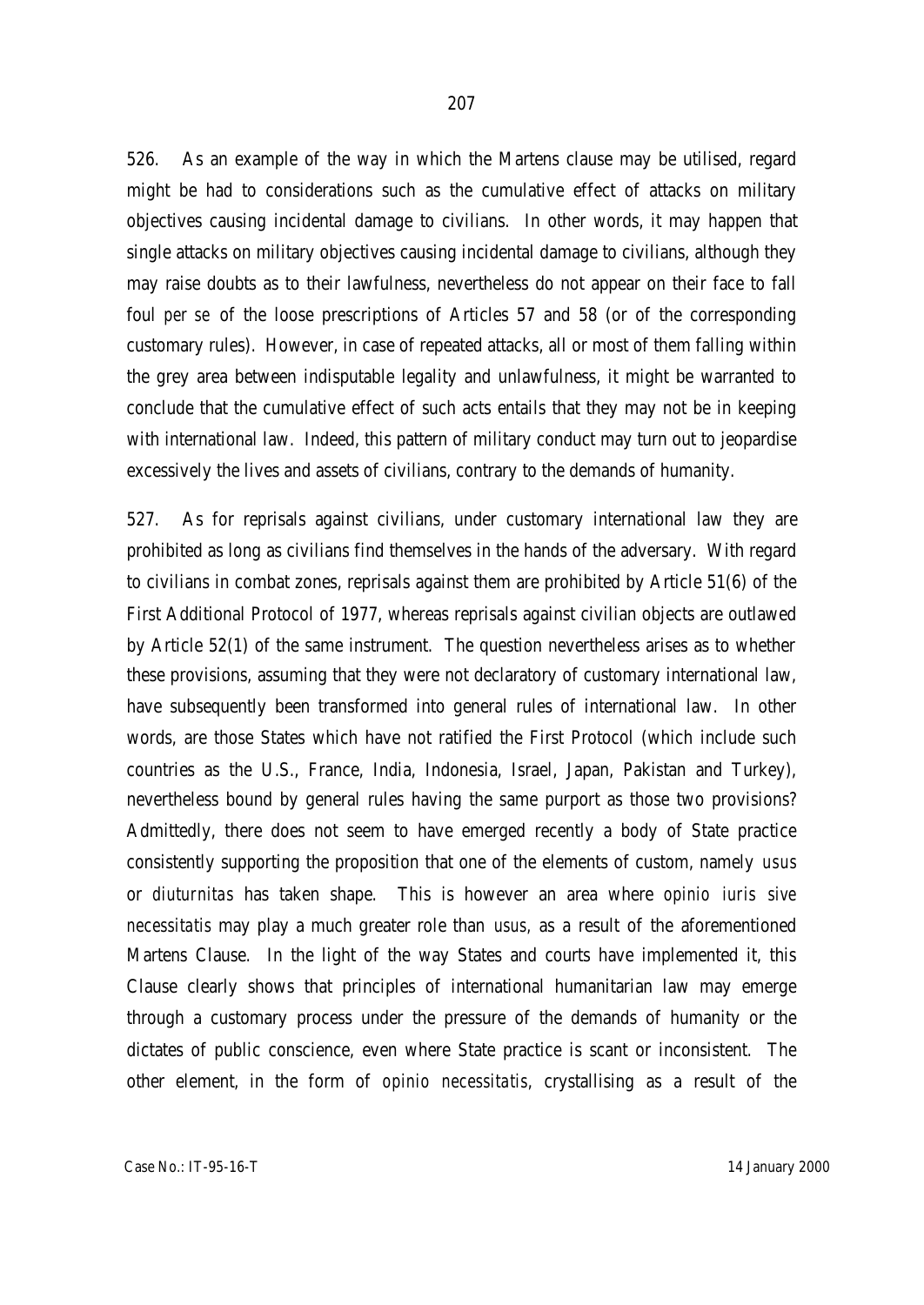imperatives of humanity or public conscience, may turn out to be the decisive element heralding the emergence of a general rule or principle of humanitarian law.

528. The question of reprisals against civilians is a case in point. It cannot be denied that reprisals against civilians are inherently a barbarous means of seeking compliance with international law. The most blatant reason for the universal revulsion that usually accompanies reprisals is that they may not only be arbitrary but are also not directed specifically at the individual authors of the initial violation. Reprisals typically are taken in situations where the individuals personally responsible for the breach are either unknown or out of reach. These retaliatory measures are aimed instead at other more vulnerable individuals or groups. They are individuals or groups who may not even have any degree of solidarity with the presumed authors of the initial violation; they may share with them only the links of nationality and allegiance to the same rulers.

529. In addition, the reprisal killing of innocent persons, more or less chosen at random, without any requirement of guilt or any form of trial, can safely be characterized as a blatant infringement of the most fundamental principles of human rights. It is difficult to deny that a slow but profound transformation of humanitarian law under the pervasive influence of human rights has occurred. As a result belligerent reprisals against civilians and fundamental rights of human beings are absolutely inconsistent legal concepts. This trend towards the humanisation of armed conflict is amongst other things confirmed by the works of the United Nations International Law Commission on State Responsibility. Article 50(d) of the Draft Articles on State Responsibility, adopted on first reading in 1996, prohibits as countermeasures any "conduct derogating from basic human rights".<sup>781</sup>

530. It should be added that while reprisals could have had a modicum of justification in the past, when they constituted practically the only effective means of compelling the enemy to abandon unlawful acts of warfare and to comply in future with international law, at present they can no longer be justified in this manner. A means of inducing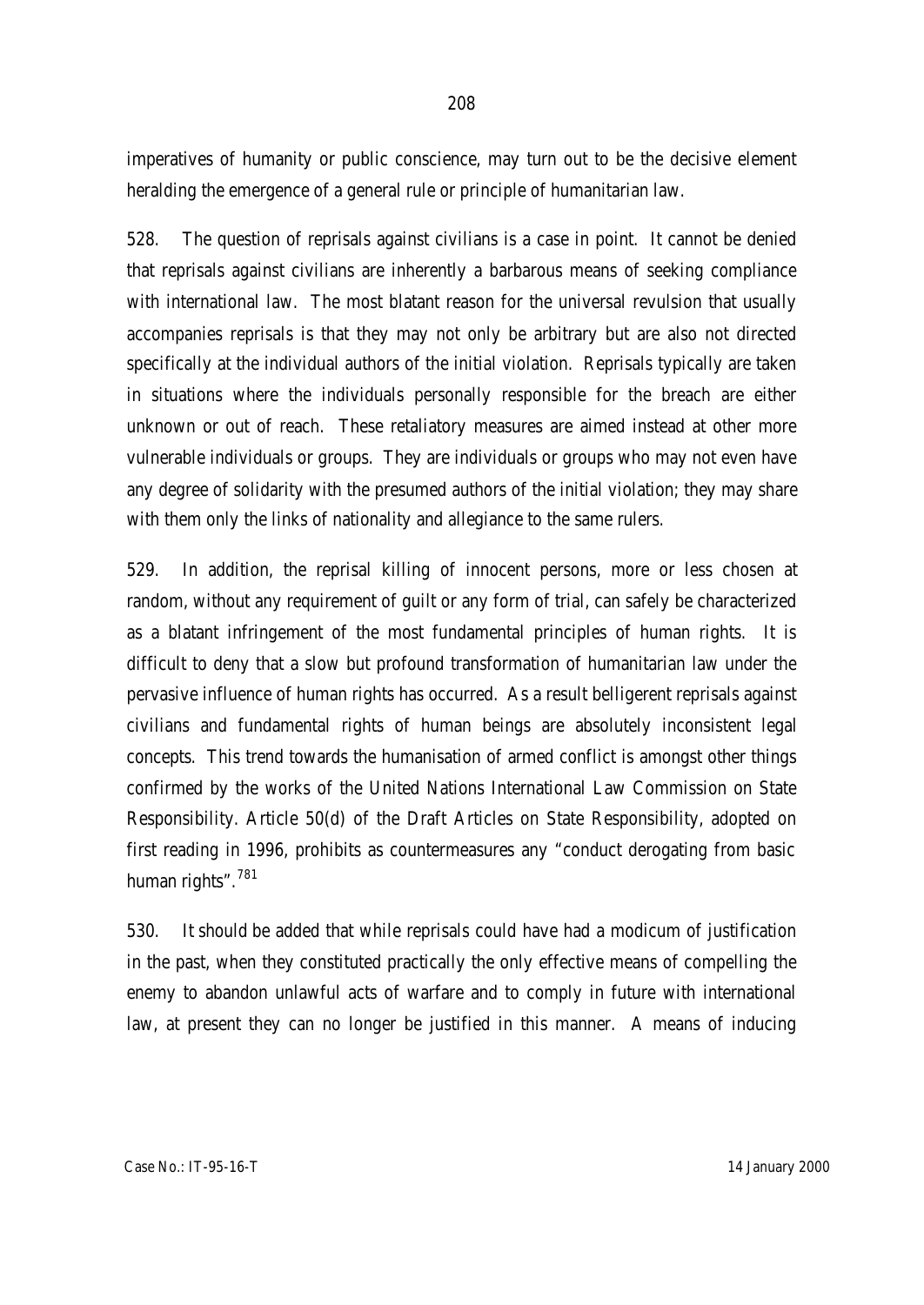compliance with international law is at present more widely available and, more importantly, is beginning to prove fairly efficacious: the prosecution and punishment of war crimes and crimes against humanity by national or international courts. This means serves the purpose of bringing to justice those who are responsible for any such crime, as well as, albeit to a limited extent, the purpose of deterring at least the most blatant violations of international humanitarian law.

531. Due to the pressure exerted by the requirements of humanity and the dictates of public conscience, a customary rule of international law has emerged on the matter under discussion. With regard to the formation of a customary rule, two points must be made to demonstrate that *opinio iuris* or *opinio necessitatis* can be said to exist.

532. First, even before the adoption of the First Additional Protocol of 1977, a number of States had declared or laid down in their military manuals that reprisals in modern warfare are only allowed to the extent that they consist of the use, against enemy armed forces, of otherwise prohibited weapons – thus *a contrario* admitting that reprisals against civilians are not allowed. In this respect one can mention the United States military manual for the Army (*The Law of Land Warfare*), of 1956,<sup>782</sup> as well as the Dutch "Soldiers Handbook" (*Handboek voor de Soldaat*) of 1974.<sup>783</sup> True, other military manuals of the same period took a different position, admitting reprisals against civilians

<sup>781</sup>See Draft Articles on State Responsibility, in *Report of the International Law Commission on the Work of its forty-eighth Session*, 6 May-26 July 1996, UNGAOR, 51st Session, Supp. No. 10, (A/51/10) para. 237, p. 145.

 $782$  See Department of the Army Field Manual, FM 27-19, July 1956, pp. 177-178, para 497. After stating that reprisals against "protected persons" are prohibited pursuant to the Geneva Conventions of 1949, the Manual goes on to state that "[h]owever, reprisals may still be visited on enemy troops who have not yet fallen into the hands of the forces undertaking the reprisals" (para. 497(c)). In sub-para (a) of the same paragraph it is stated that "[t]he employment by a belligerent of a weapon the use of which is normally precluded by the law of war would constitute a lawful reprisal for intentional mistreatment of prisoners of war held by the enemy".

<sup>783</sup> See *Handboek voor de Soldaat* ("Soldiers Handbook"), VS 2-1350, 1974, Chapter VII ("The Laws of warfare"), Art. 34 ("The civilian population, who takes no active part in the hostilities, must be spared. […] Reprisals against civilians are prohibited […]". Art. 35: "[…] Collective punishments [of civilians], the taking of hostages, and reprisals [against civilians] are prohibited" (unofficial translation). These provisions have been restated in the edition of March 1995 of the Dutch Manual, at Art. 6 (pp. 7-43).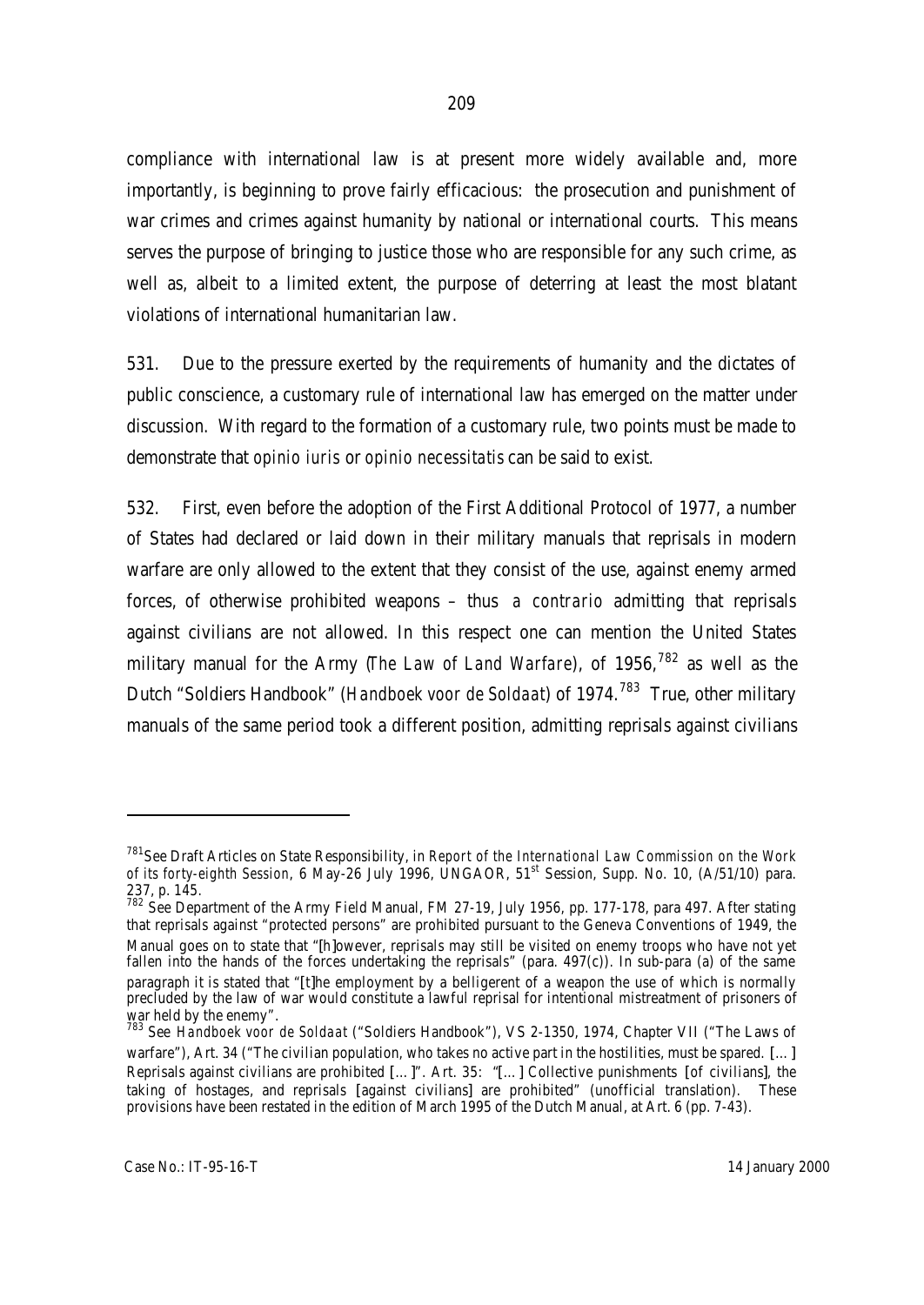not in the hands of the enemy belligerent.<sup>784</sup> In addition, senior officials of the United States Government seem to have taken a less clear stand in 1978, by expressing doubts about the workability of the prohibition of reprisals against civilians.<sup>785</sup> The fact remains, however, that elements of a widespread *opinio necessitatis* are discernible in international dealings. This is confirmed, first of all, by the adoption, by a vast majority, of a Resolution of the U.N. General Assembly in 1970 which stated that "civilian populations, or individual members thereof, should not be the object of reprisals".<sup>786</sup> A further confirmation may be found in the fact that a high number of States have ratified the First Protocol, thereby showing that they take the view that reprisals against civilians must always be prohibited.<sup>787</sup> It is also notable that this view was substantially upheld by the ICRC in its Memorandum of 7 May 1983 to the States parties to the 1949 Geneva Conventions on the Iran-Iraq war<sup>788</sup> and by Trial Chamber I of the ICTY in *Martic*.<sup>789</sup>

j <sup>784</sup> See for example the British Manual (*The Law of War on Land*, The War Office, 1958, p. 184, para 644 and note 2). The Austrian Manual (*Truppenführung*), Bundesministerium für Landesverteidigung, Wien 1965, p. 255, para 48, lists the various categories of persons and objects against whom reprisals are prohibited by the Geneva Conventions, but specifies that these are the reprisals "expressly prohibited" (*ausdrücklich verboten*).

<sup>&</sup>lt;sup>785</sup> In his report to the United States Secretary of State, the U.S. Deputy Legal Adviser and Head of the U.S. Delegation to the Geneva Diplomatic Conference of 1974-77 stated that in his view the Geneva Conference had "gone unreasonably far in its prohibition of [reprisals]" (text in 72(2) *American Journal of International Law*, 1978 at p. 406) and added: "It is unreasonable to think that massive and continuing attacks directed against a nation's civilian population could be absorbed without a response in kind. By denying the possibility of response and not offering any workable substitute, Art. 51 [of the First Additional Protocol] is unrealistic and cannot be expected to withstand the test of future conflicts. On the other hand, it will not be easy for any country to reserve, explicitly, the right of reprisal against an enemy's civilian population, and we shall have to consider carefully whether such a reservation is indispensable for us" (*ibid*). Furthermore, it has been reported that the United States JCS (Joint Chiefs of Staff), faced with the possibility that other States would not accept individual monitoring mechanisms, expressed misgivings about the acceptance of the prohibition of reprisals against civilians. (J.A. Roach, in *ICCR Review,* 1991, 67 at p. 183, note 7: "If the United States cannot rely on neutral supervision to ensure compliance with humanitarian law, then the threat of unilateral retaliation retains its importance as a deterrent sanction to ensure at least a minimum level of humane behaviour by US adversaries").

 $^{786}$  U.N. General Assembly Resolution 2675 (XXV) of 9 Dec. 1970.

<sup>&</sup>lt;sup>787</sup> It should, however, be noted that in 1998 the United Kingdom, in ratifying the First Additional Protocol of 1977, made a reservation concerning the obligations of Articles 51 and 55 of the Protocol on the use of reprisals against civilians (see the letter sent on 28 January 1998 by the British Ambassador C. Hulse to the Swiss Government, and partially reproduced in in M. Sassoli and A.A. Bouvier (eds.), *How Does Law Protect in War?*, ICRC, Geneva 1999, pp. 617-618).

 $788$  The ICRC pointed out the following: "The Iraqi forces have indiscriminately and systematically bombarded towns and villages, causing casualties among the civilian inhabitants and considerable destruction of civilian property. Such acts are inadmissible, the more so that some were declared to be reprisals before being perpetrated. […] Such acts are in total disregard of the very essence of international humanitarian law applicable in armed conficts, which is founded on the distinction between civilians and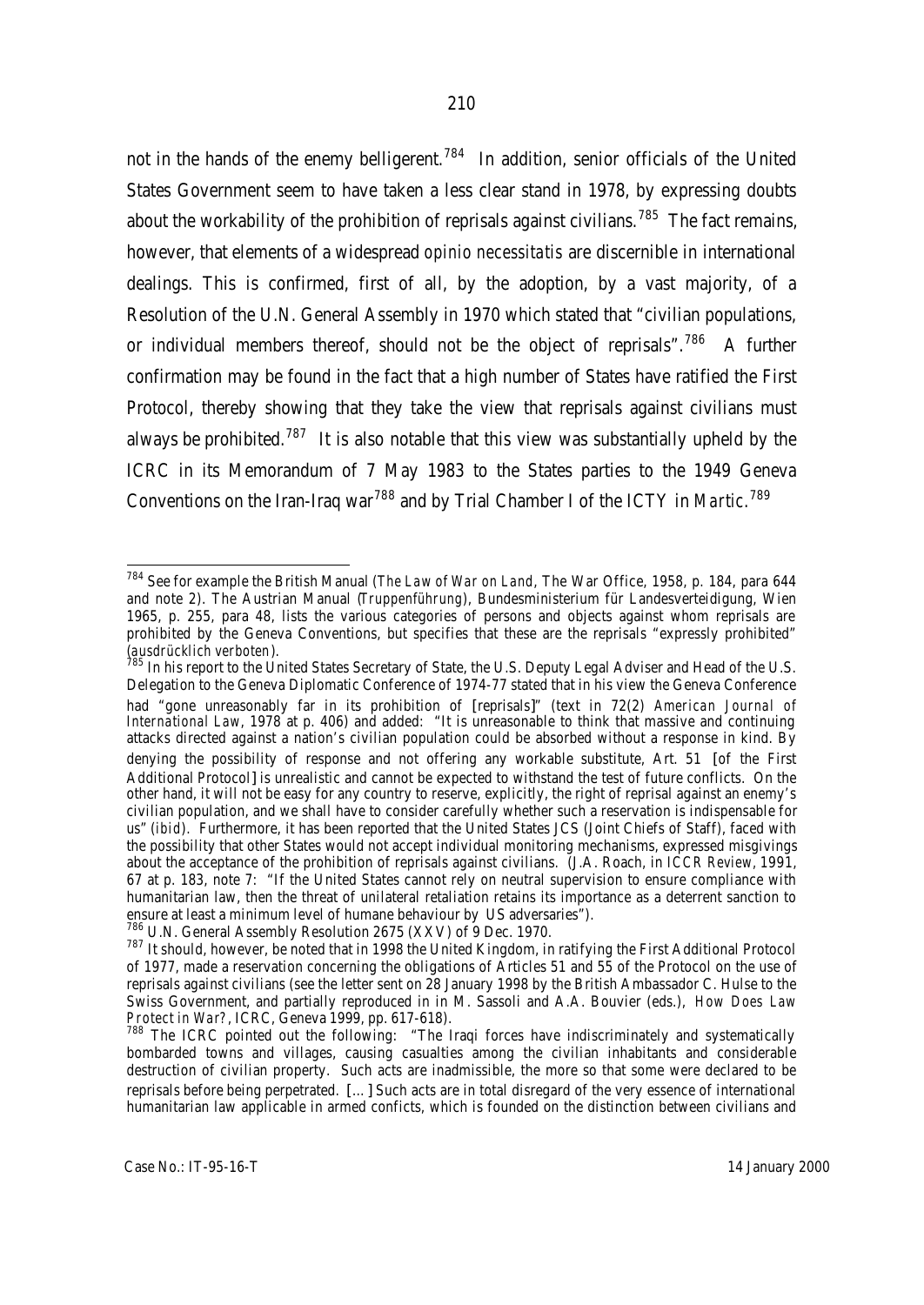533. Secondly, the States that have participated in the numerous international or internal armed conficts which have taken place in the last fifty years have normally refrained from claiming that they had a right to visit reprisals upon enemy civilians in the combat area. It would seem that such claim has been only advanced by Iraq in the Iran-Iraq war of 1980-1988<sup>790</sup> as well as – but only *in abstracto* and hypothetically, by a few States, such as France in 1974<sup>791</sup> and the United Kingdom in 1998.<sup>792</sup> The aforementioned elements seem to support the contention that the demands of humanity and the dictates of public conscience, as manifested in *opinio necessitatis*, have by now brought about the formation of a customary rule also binding upon those few States that at some stage did not intend to exclude the abstract legal possibility of resorting to the reprisals under discussion.

534. The existence of this rule was authoritatively confirmed, albeit indirectly, by the International Law Commission. In commenting on sub-paragraph d of Article 14 (now Article 50) of the Draft Articles on State Responsibility, which excludes from the regime of lawful countermeasures any conduct derogating from basic human rights, the Commission noted that Article 3 common to the four 1949 Geneva Conventions "prohibits any reprisals in non-international armed conflicts with respect to the expressly prohibited acts as well as any other reprisal incompatible with the absolute requirement of humane treatment".<sup>793</sup> It follows that, in the opinion of the Commission, reprisals against civilians in the combat zone are also prohibited. This view, according to the Trial

military forces" (memorandum from the International Committee of the Red Cross to the States Parties to the Geneva Conventions of August 12, 1949 Concerning the Conflict Between the Islamic Republic of Iran and the Republic of Iraq, Geneva, May 7, 1983, partially reproduced in M. Sassoli and A.A. Bouvier (eds.), *How Does Law Protect in War?*, ICRC, 1999 at 982).

<sup>789</sup> *Prosecutor v. Milan Martic,* Review of Indictment Pursuant to Rule 61, ICTY Trial Chamber, Case No. IT-95-11-R61, 8 March 1996, at paras. 10-18.

<sup>790</sup> See the Memorandum of the ICRC, *ibid*.

<sup>&</sup>lt;sup>791</sup> See Diplomatic Conference on the Reaffirmation and Development of International Humanitarian Law Applicable in Armed Conflict, Geneva 1974-77, *Official Records,* Vol. VI, 1977, at 162. France voted against the provision prohibiting reprisals, stating, *inter alia,* that it was "contrary to existing international law" (*idem*).

<sup>792</sup> See the British reservation to the First additional Protocol of 1977, *ibid.*

<sup>793</sup> See the Commission's comments on the former Article 14 of the IInd Part of the Draft Articles in *Yearbook of the International Law Commission,* 1995*,* Volume II, Part Two, A/CN.4/SER.A/1995/Add.1 (Part 2) (State responsibility), para. 18, p. 72.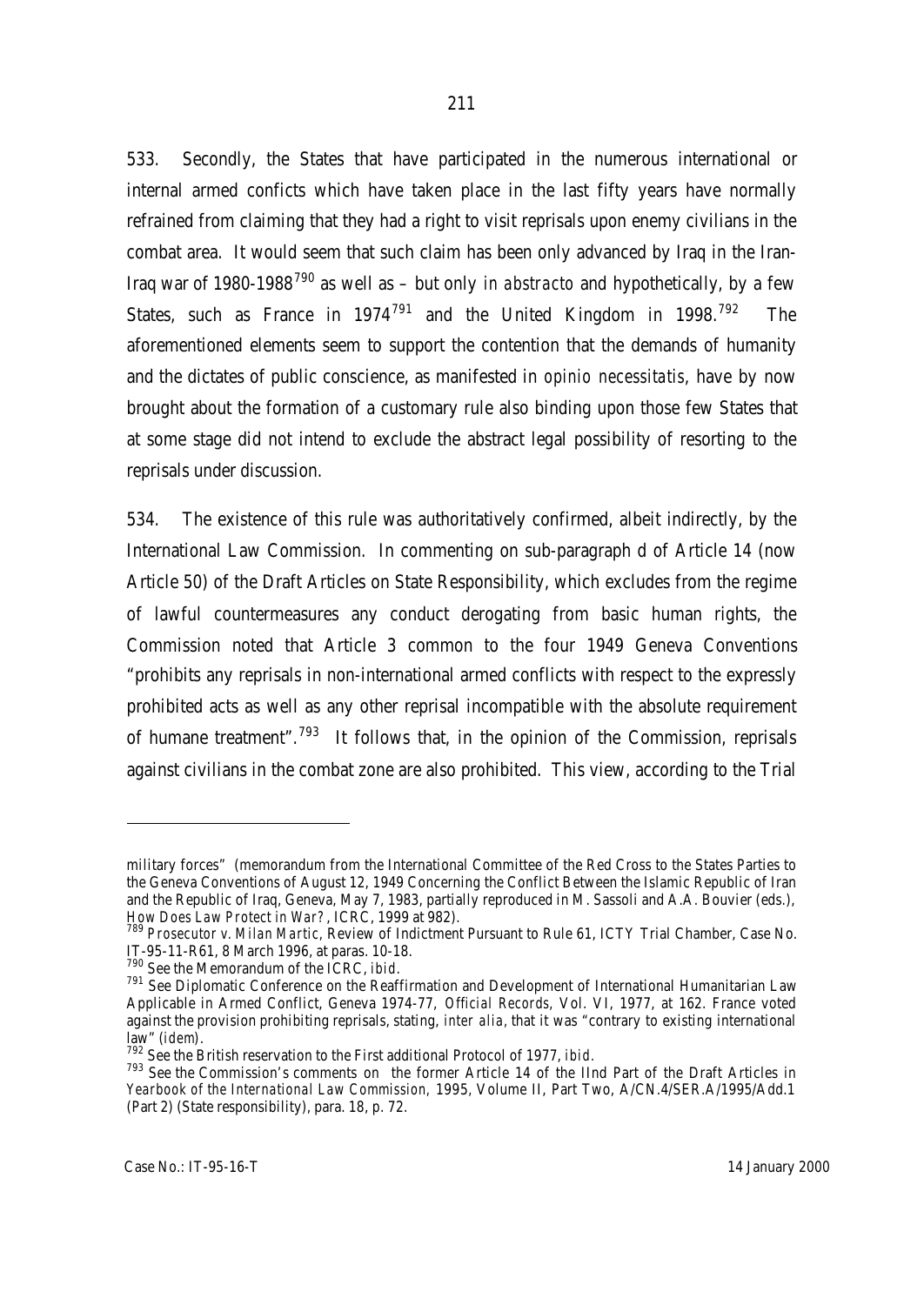Chamber, is correct. However, it must be supplemented by two propositions. First, Common Article 3 has by now become customary international law.<sup>794</sup> Secondly, as the International Court of Justice rightly held in *Nicaragua,* it encapsulates fundamental legal standards of overarching value applicable both in international and internal armed conflicts.<sup>795</sup> Indeed, it would be absurd to hold that while reprisals against civilians entailing a threat to life and physical safety are prohibited in civil wars, they are allowed in international armed conflicts as long as the civilians are in the combat zone.

535. It should also be pointed out that at any rate, even when considered lawful, reprisals are restricted by; (a) the principle whereby they must be a last resort in attempts to impose compliance by the adversary with legal standards (which entails, amongst other things, that they may be exercised only after a prior warning has been given which has failed to bring about the discontinuance of the adversary's crimes); (b) the obligation to take special precautions before implementing them (they may be taken only after a decision to this effect has been made at the highest political or military level; in other words they may not be decided by local commanders); (c) the principle of proportionality (which entails not only that the reprisals must not be excessive compared to the precedent unlawful act of warfare, but also that they must stop as soon as that unlawful act has been discontinued) and; (d) 'elementary considerations of humanity' (as mentioned above).

536. Finally, it must be noted, with specific regard to the case at issue, that whatever the content of the customary rules on reprisals, the treaty provisions prohibiting them were in any event applicable in the case in dispute. In 1993, both Croatia and Bosnia and Herzegovina had ratified Additional Protocol I and II, in addition to the four Geneva Conventions of 1949.<sup>796</sup> Hence, whether or not the armed conflict of which the attack on Ahmici formed part is regarded as internal, indisputably the parties to the conflict were bound by the relevant treaty provisions prohibiting reprisals.

 $\overline{a}$ <sup>794</sup> See in this regard *Military and Paramilitary Activities in and Against Nicaragua (Merits), Judgment of* 27 June 1986, ICJ Reports 1986, p. 113, especially at para. 218.

<sup>795</sup> *Ibid.,* p. 114 at para. 219.

<sup>&</sup>lt;sup>796</sup> Croatia succeeded to the four Geneva Conventions of 1949 and the two Additional Protocols on 11 May 1992 and Bosnia and Herzegovina on 31 Dec. 1992.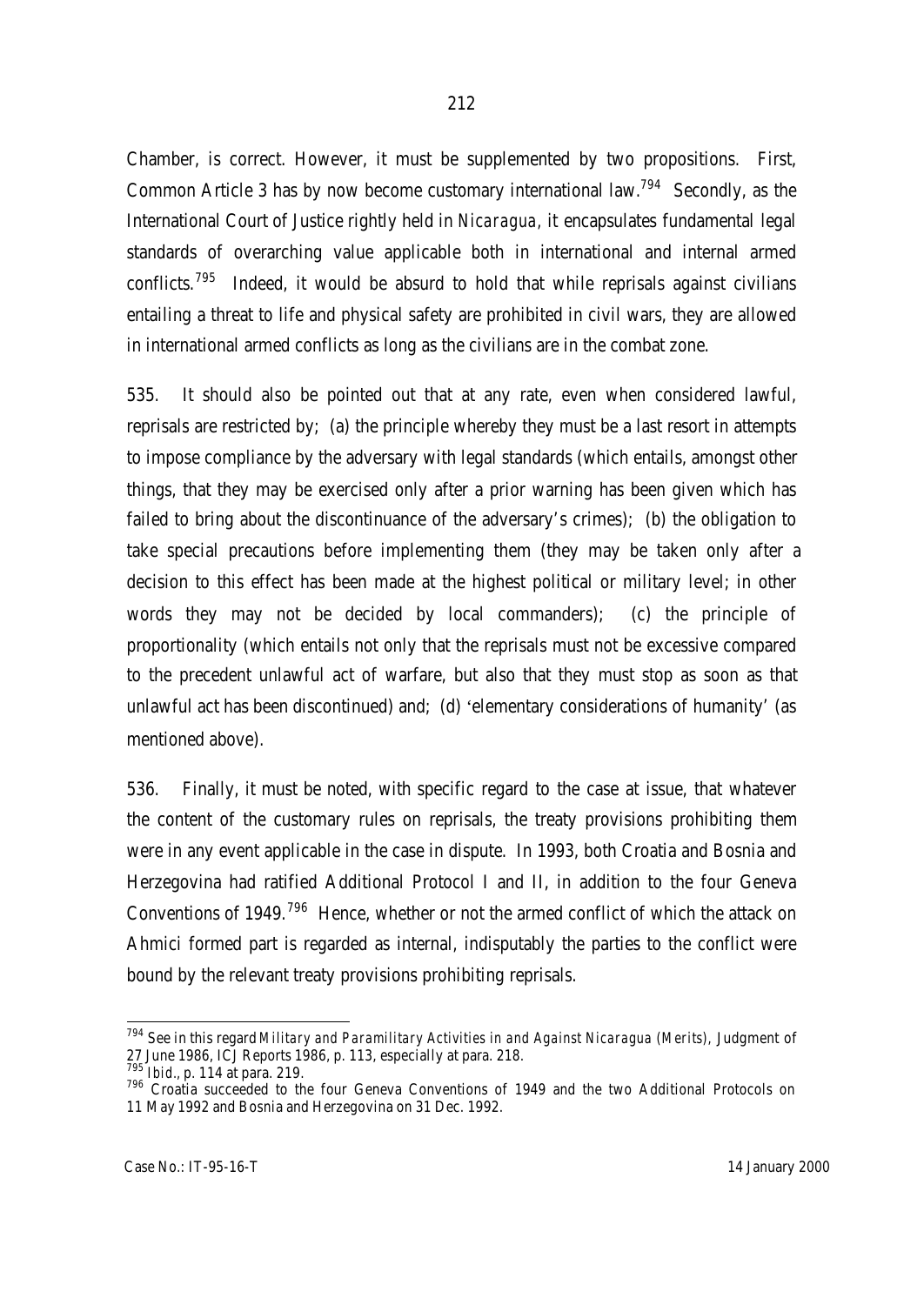## 4. The Importance the International Tribunal can Attach to Case Law in its Findings of Law

537. This issue, albeit of general relevance and of a methodological nature, acquires special significance in the present judgement, as it is largely based on international and national judicial decisions. The Tribunal's need to draw upon judicial decisions is only to be expected, due to the fact that both substantive and procedural criminal law is still at a rudimentary stage in international law. In particular, there exist relatively few treaty provisions on the matter. By contrast, especially after World War II, a copious amount of case law has developed on international crimes. Again, this is a fully understandable development: it was difficult for international law-makers to reconcile very diverse and often conflicting national traditions in the area of criminal law and procedure by adopting general rules capable of duly taking into account those traditions. By contrast, general principles may gradually crystallise through their incorporation and elaboration in a series of judicial decisions delivered by either international or national courts dealing with specific cases. This being so, it is only logical that international courts should rely heavily on such jurisprudence. What judicial value should be assigned to this *corpus*?

538. The value to be assigned to judicial precedents to a very large extent depends on and is closely bound up with the legal nature of the Tribunal, i.e. on whether or not the Tribunal is an international court proper. The Trial Chamber shall therefore first of all consider, if only briefly, this matter – a matter that so far the Tribunal has not had the opportunity to delve into.

539. Indisputably, the ICTY is an international court, (i) because this was the intent of the Security Council, as expressed in the resolution establishing the Tribunal, (ii) because of the structure and functioning of this Tribunal, as well as the status, privileges and immunities it enjoys under Article 30 of the Statute, and (iii) because it is called upon to apply international law to establish whether serious violations of international humanitarian law have been committed in the territory of the former Yugoslavia. Thus, the normative *corpus* to be applied by the Tribunal *principaliter*, i.e. to decide upon the principal issues submitted to it, is international law. True, the Tribunal may be well advised to draw upon national law to fill possible *lacunae* in the Statute or in customary

Case No.: IT-95-16-T 14 January 2000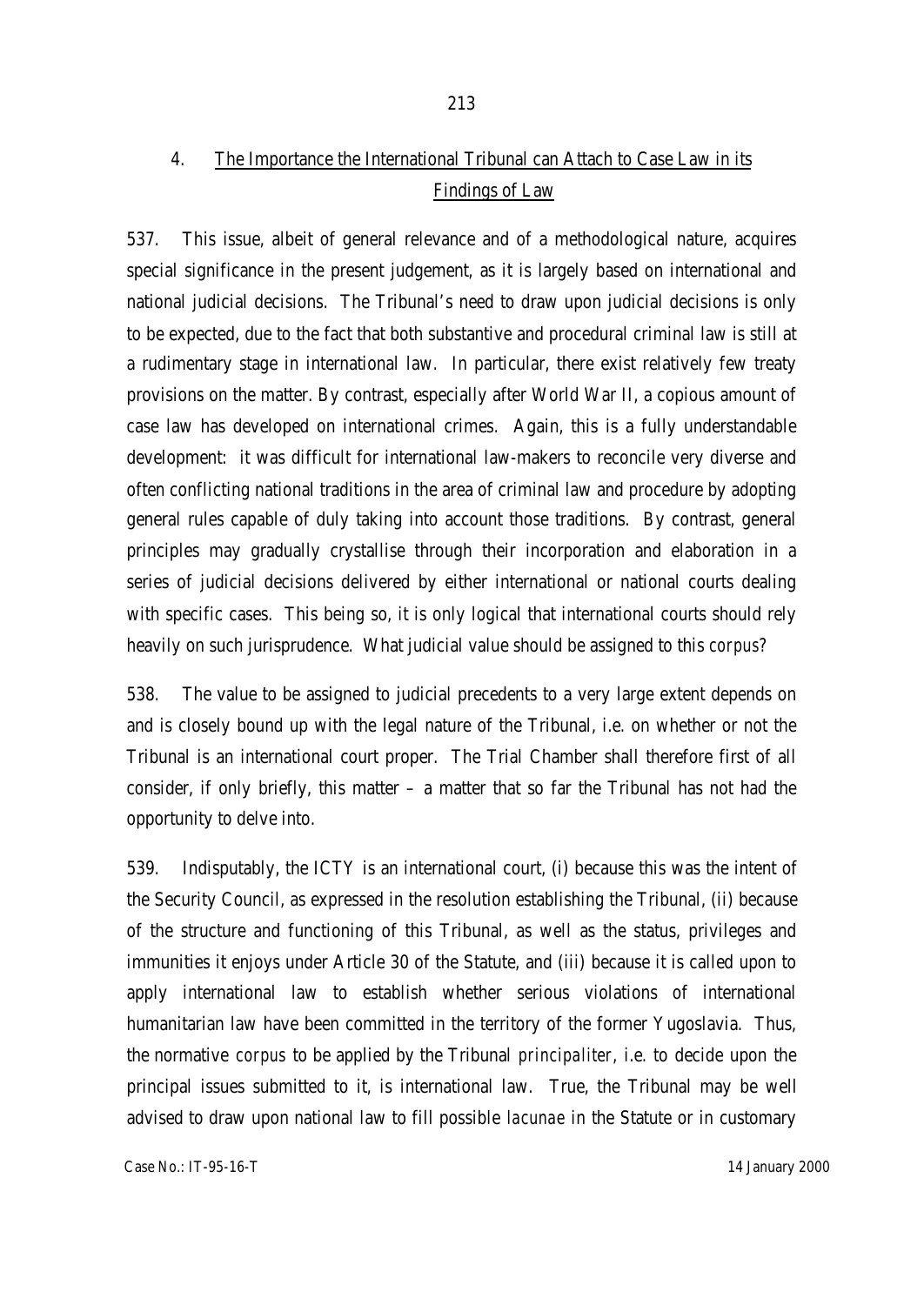international law. For instance, it may have to peruse and rely on national legislation or national judicial decisions with a view to determining the emergence of a general principle of criminal law common to all major systems of the world.<sup>797</sup> Furthermore, the Tribunal may have to apply national law *incidenter tantum,* i.e. in the exercise of its incidental jurisdiction. For instance, in determining whether Article 2 of the Statute (on grave breaches) is applicable, the Tribunal may have to establish whether one of the acts enumerated there has been perpetrated against a person regarded as "protected" under the Fourth Geneva Convention of 1949. To this end it may have to satisfy itself that the person possessed the nationality of a State other than the enemy belligerent or Occupying Power. Clearly, this enquiry may only be carried out on the basis of the relevant national law of the person concerned. The fact remains, however, that the principal body of law the Tribunal is called upon to apply in order to adjudicate the cases brought before it is international law.

540. Being international in nature and applying international law *principaliter*, the Tribunal cannot but rely upon the well-established sources of international law and, within this framework, upon judicial decisions. What value should be given to such decisions? The Trial Chamber holds the view that they should only be used as a "subsidiary means for the determination of rules of law" (to use the expression in Article 38(1)(d) of the Statute of the International Court of Justice, which must be regarded as declaratory of customary international law). Hence, generally speaking, and subject to the binding force of decisions of the Tribunal's Appeals Chamber upon the Trial Chambers, the International Tribunal cannot uphold the doctrine of binding precedent (*stare decisis*) adhered to in common law countries. Indeed, this doctrine among other things presupposes to a certain degree a hierarchical judicial system. Such a hierarchical system is lacking in the international community. Clearly, judicial precedent is not a distinct source of law in international criminal adjudication. The Tribunal is not bound by precedents established by other international criminal courts such as the Nuremberg or Tokyo Tribunals, let alone by cases brought before national courts adjudicating

 $\overline{a}$ 

<sup>797</sup> A reference to such a method is made in the *Report of the Secretary-General Pursuant to Paragraph 2 of Security Council Resolution 808 (1993),* (S/25704), 3 May 1993, at paragraph 58 (hereafter *Report of the Secretary-General*).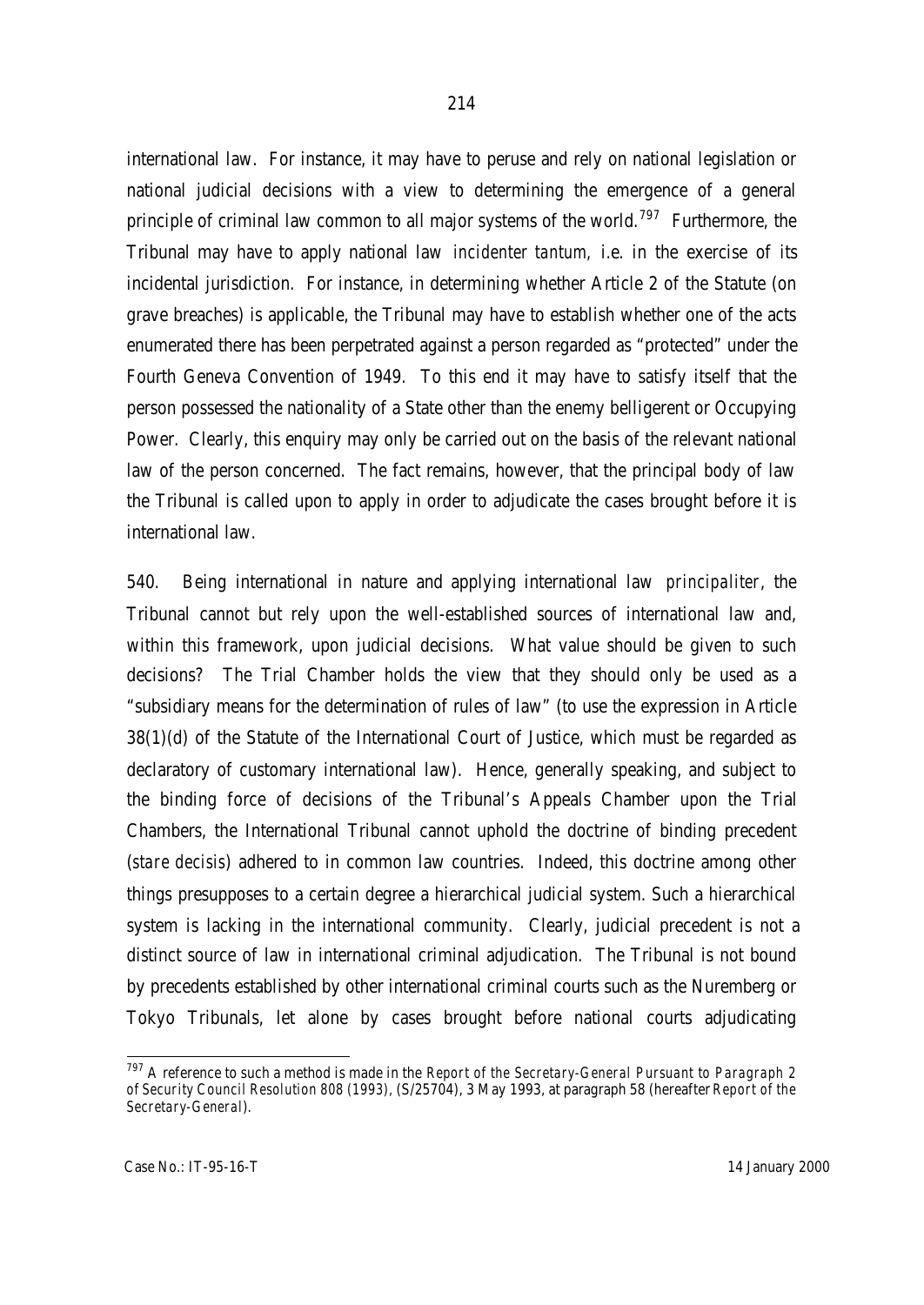international crimes. Similarly, the Tribunal cannot rely on a set of cases, let alone on a single precedent, as sufficient to establish a principle of law: the authority of precedents (*auctoritas rerum similiter judicatarum*) can only consist in evincing the possible existence of an international rule. More specifically, precedents may constitute evidence of a customary rule in that they are indicative of the existence of *opinio iuris sive necessitatis* and international practice on a certain matter, or else they may be indicative of the emergence of a general principle of international law. Alternatively, precedents may bear persuasive authority concerning the existence of a rule or principle, i.e. they may persuade the Tribunal that the decision taken on a prior occasion propounded the correct interpretation of existing law. Plainly, in this case prior judicial decisions may persuade the court that they took the correct approach, but they do not compel this conclusion by the sheer force of their precedential weight. Thus, it can be said that the Justinian maxim whereby courts must adjudicate on the strength of the law, not of cases (*non exemplis, sed legibus iudicandum est*) also applies to the Tribunal as to other international criminal courts.

541. As noted above, judicial decisions may prove to be of invaluable importance for the determination of existing law. Here again attention should however be drawn to the need to distinguish between various categories of decisions and consequently to the weight they may be given for the purpose of finding an international rule or principle. It cannot be gainsaid that great value ought to be attached to decisions of such international criminal courts as the international tribunals of Nuremberg or Tokyo, or to national courts operating by virtue, and on the strength, of Control Council Law no. 10, a legislative act jointly passed in 1945 by the four Occupying Powers and thus reflecting international agreement among the Great Powers on the law applicable to international crimes and the jurisdiction of the courts called upon to rule on those crimes. These courts operated under international instruments laying down provisions that were either declaratory of existing law or which had been gradually transformed into customary international law. In many instances no less value may be given to decisions on international crimes delivered by national courts operating pursuant to the 1948 Genocide Convention, or the 1949 Geneva Conventions or the 1977 Protocols or similar international treaties. In these instances the international framework on the basis of which the national court operates

Case No.: IT-95-16-T 14 January 2000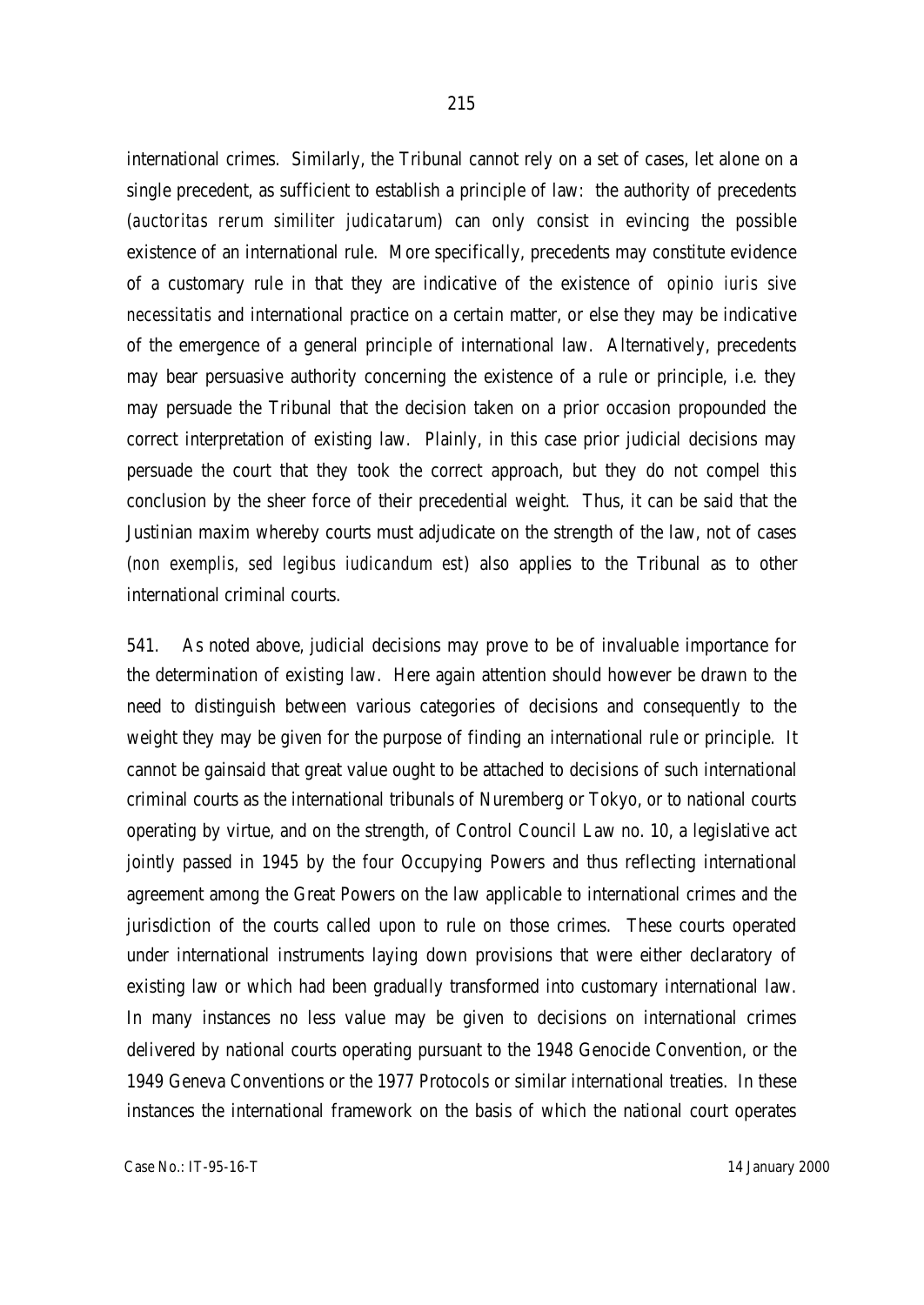and the fact that in essence the court applies international substantive law, may lend great weight to rulings of such courts. Conversely, depending upon the circumstances of each case, generally speaking decisions of national courts on war crimes or crimes against humanity delivered on the basis of national legislation would carry relatively less weight.

542. In sum, international criminal courts such as the International Tribunal must always carefully appraise decisions of other courts before relying on their persuasive authority as to existing law. Moreover, they should apply a stricter level of scrutiny to national decisions than to international judgements, as the latter are at least based on the same *corpus* of law as that applied by international courts, whereas the former tend to apply national law, or primarily that law, or else interpret international rules through the prism of national legislation.

## **B. Crimes Against Humanity**

## 1. Objective and Subjective Elements of the Crimes Under Article 5

543. Article 5 of the Statute of the International Tribunal deals with crimes against humanity. The essence of these crimes is a systematic policy of a certain scale and gravity directed against a civilian population. In the *Nikolic* Rule 61 decision, the Trial Chamber set forth in broad terms three distinct components of crimes against humanity under the ICTY Statute: 798

First, the crimes must be directed at a civilian population, specifically identified as a group by the perpetrators of those acts. Secondly, the crimes must, to a certain extent, be organised and systematic. Although they need not be related to a policy established at State level, in the conventional sense of the term, they cannot be the work of isolated individuals alone. Lastly, the crimes, considered as a whole, must be of a certain scale and gravity.

 $\overline{a}$ <sup>798</sup> *Prosecutor v. Nikolic,* Rule 61 Decision, Trial Chamber, 20 Oct. 1995, *(*hereafter *Prosecutor v. Nikolic,* Rule 61 Decision), at para. 26.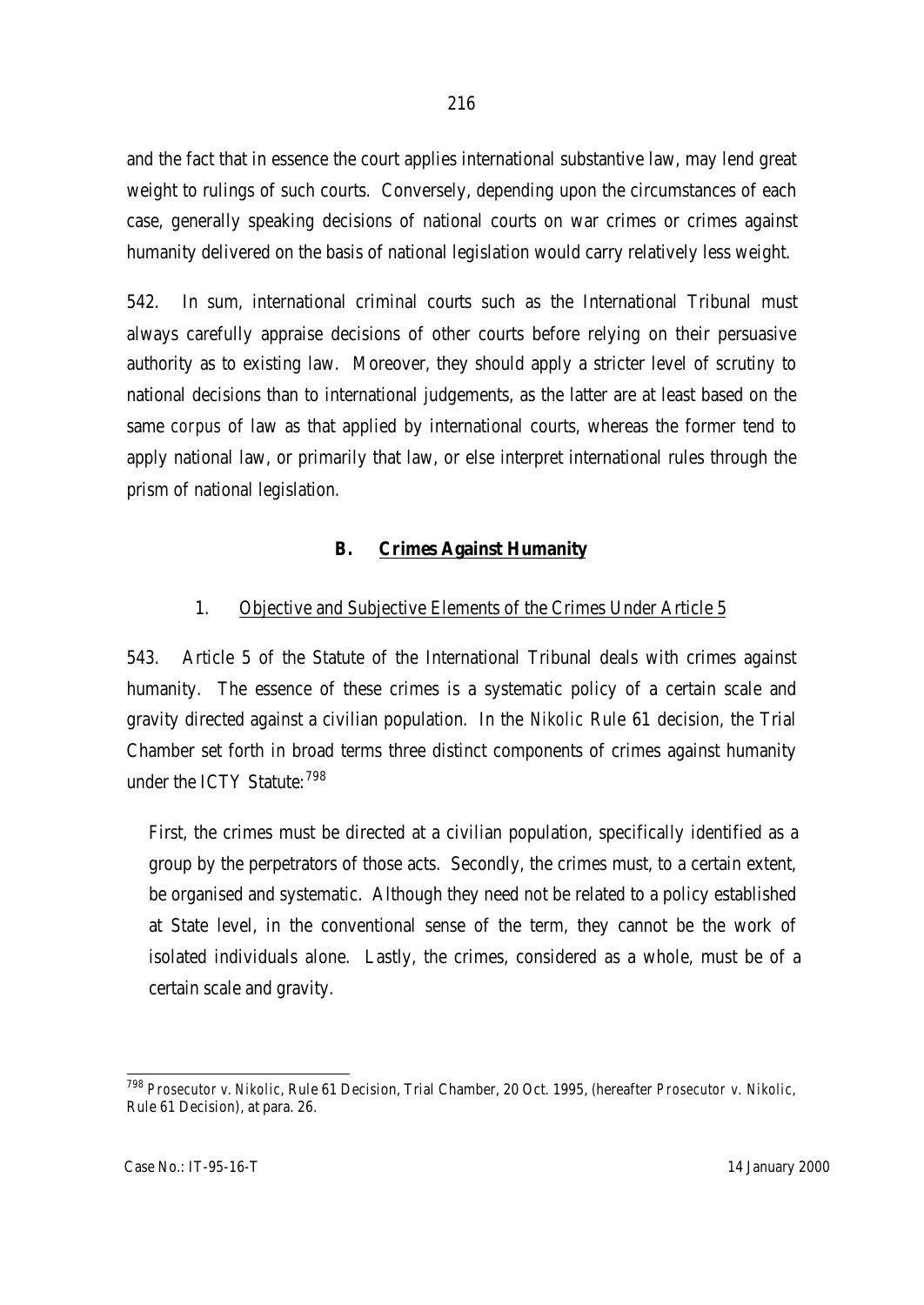544. The following elements can be identified as comprising the core elements of crimes against humanity: first, the existence of an armed conflict; second, that the acts were part of a widespread or systematic occurrence of crimes directed against a civilian population (the requirement that the occurrence of crimes be widespread or systematic being a disjunctive one<sup>799</sup>) and finally, that the perpetrator had knowledge of the wider context in which his act occurs.<sup>800</sup>

### 2. The Requirement of an Armed Conflict

545. By requiring that crimes against humanity be committed in either internal or international armed conflict, the Security Council, in establishing the International Tribunal, may have defined the crime in Article 5 more narrowly than is necessary under customary international law.<sup>801</sup> It is nevertheless sufficient for the purposes of Article 5 that the act occurred in the course or duration of any armed conflict. The type and nature of such conflict – whether international or internal – is therefore immaterial.<sup>802</sup> An armed conflict can be said to exist whenever there is a resort to armed force between States or protracted armed violence between governmental authorities and organized armed groups or between such groups within a State.<sup>803</sup>

546. The nature of the nexus required under Article 5 of the Statute is merely that the act be linked geographically as well as temporally with the armed conflict.<sup>804</sup>

 $\overline{a}$  $^{799}$  As the Trial Chamber stated in its Judgement: "it is now well established that the requirement that the acts be directed against a civilian "population" can be fulfilled if the acts occur on either a widespread basis or in a systematic manner" (*Tadic,* Trial Chamber Judgement, 7 May 1997, para. 646). <sup>800</sup> *Ibid.,* at paras. 626 and 657.

<sup>801</sup> See *Prosecutor v. Tadic,* (IT-94-1-AR72), Decision on Defence Motion for Interlocutory Appeal on Jurisdiction, Appeals Chamber, 2 Oct. 1995, (hereafter *Tadic,* Appeals Chamber Decision on Jurisdiction, 2 Oct. 1995) at para. 141: 'It is by now a settled rule of customary international law that crimes against humanity do not require a connection to international armed conflict. Indeed … customary international law may not require a connection between crimes against humanity and any conflict at all'.

<sup>802</sup> *Ibid.,* at para. 142: "Art. 5 may be invoked as a basis for jurisdiction over crimes committed in either internal or international armed conflicts".

<sup>803</sup> *Ibid.,* at para. 70.

<sup>804</sup> In this regard, the Appeals Chamber in Tadic noted that "[...] the temporal scope of the applicable rules clearly reaches beyond the actual hostilities. Moreover, the […] nature of the language […] suggests a broad geographical scope as well" (*ibid.,* at para. 69).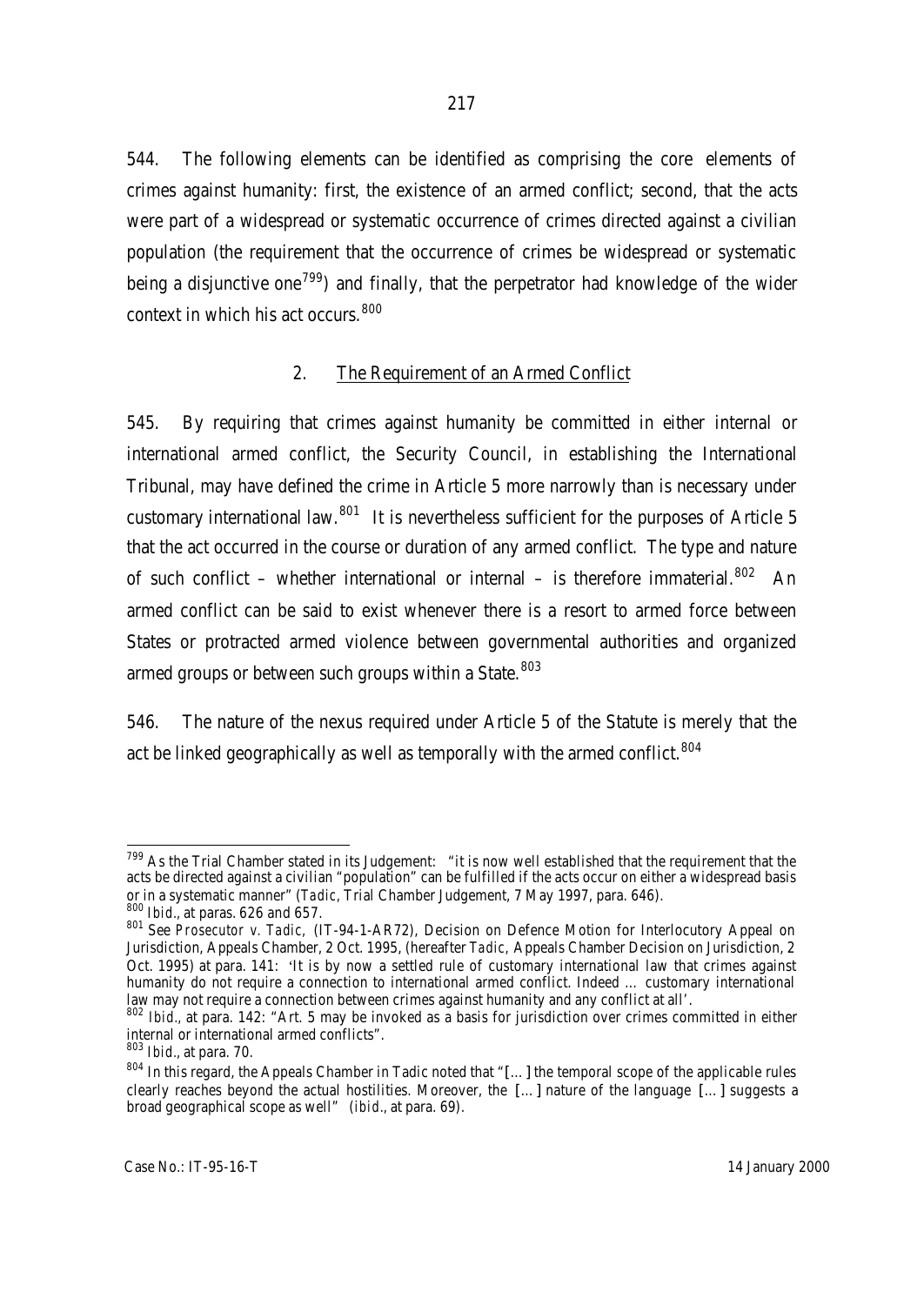### 3. 'Directed Against a Civilian Population'

547. It would seem that a wide definition of "civilian" and "population" is intended. This is warranted first of all by the object and purpose of the general principles and rules of humanitarian law, in particular by the rules prohibiting crimes against humanity. The latter are intended to safeguard basic human values by banning atrocities directed against human dignity. One fails to see why only civilians and not also combatants should be protected by these rules (in particular by the rule prohibiting persecution), given that these rules may be held to possess a broader humanitarian scope and purpose than those prohibiting war crimes. However, faced with the explicit limitation laid down in Article 5, the Trial Chamber holds that a broad interpretation should nevertheless be placed on the word "civilians", the more so because the limitation in Article 5 constitutes a departure from customary international law.

548. The above proposition is borne out by the case law. Of particular relevance to the present case is the finding in *Barbie*<sup>805</sup> (admittedly based on general international law) that "inhumane acts and persecution commited in a systematic manner, in the name of a State practising a policy of ideological supremacy, not only against persons by reason of their membership of a racial or religious community but also against the opponents of that policy, whatever the form of their "opposition" could be considered a crime against humanity.<sup>806</sup> In the *Vukovar* Rule 61 Decision of 3 April 1996, a Trial Chamber held that crimes against humanity may be committed even where the victims at one time bore arms. $807$ 

 $\overline{a}$ <sup>805</sup> The *Barbie* case, French *Court of Cassation* (Criminal Chamber), 20 Dec. 1985, 78 ILR 125. <sup>806</sup> *Ibid.,* at 137*.*

<sup>807</sup> On this point, the Trial Chamber held that "?a]lthough according to the terms of Article 5 of the Statute of this Tribunal […] combatants in the traditional sense of the term cannot be victims of a crime against humanity, this does not apply to individuals who, at one particular point in time, carried out acts of resistance. As the Commission of Experts, established pursuant to Security Council Resolution 780, noted, "it seems obvious that Article 5 applies first and foremost to civilians, meaning people who are not combatants. This, however, should not lead to any quick conclusions concerning people who at one particular point in time did bear arms. ... Information of the overall circumstances is relevant for the interpretation of the provision in a spirit consistent with its purpose". (*Prosecutor v. Mrksi} et al*, Review of Indictment Pursuant to Rule 61, 3 Apr. 1996, para. 29, citing *Report of the Commission of Experts established pursuant to Security Council Resolution 780,* Doc. S/1994/674, para. 78.)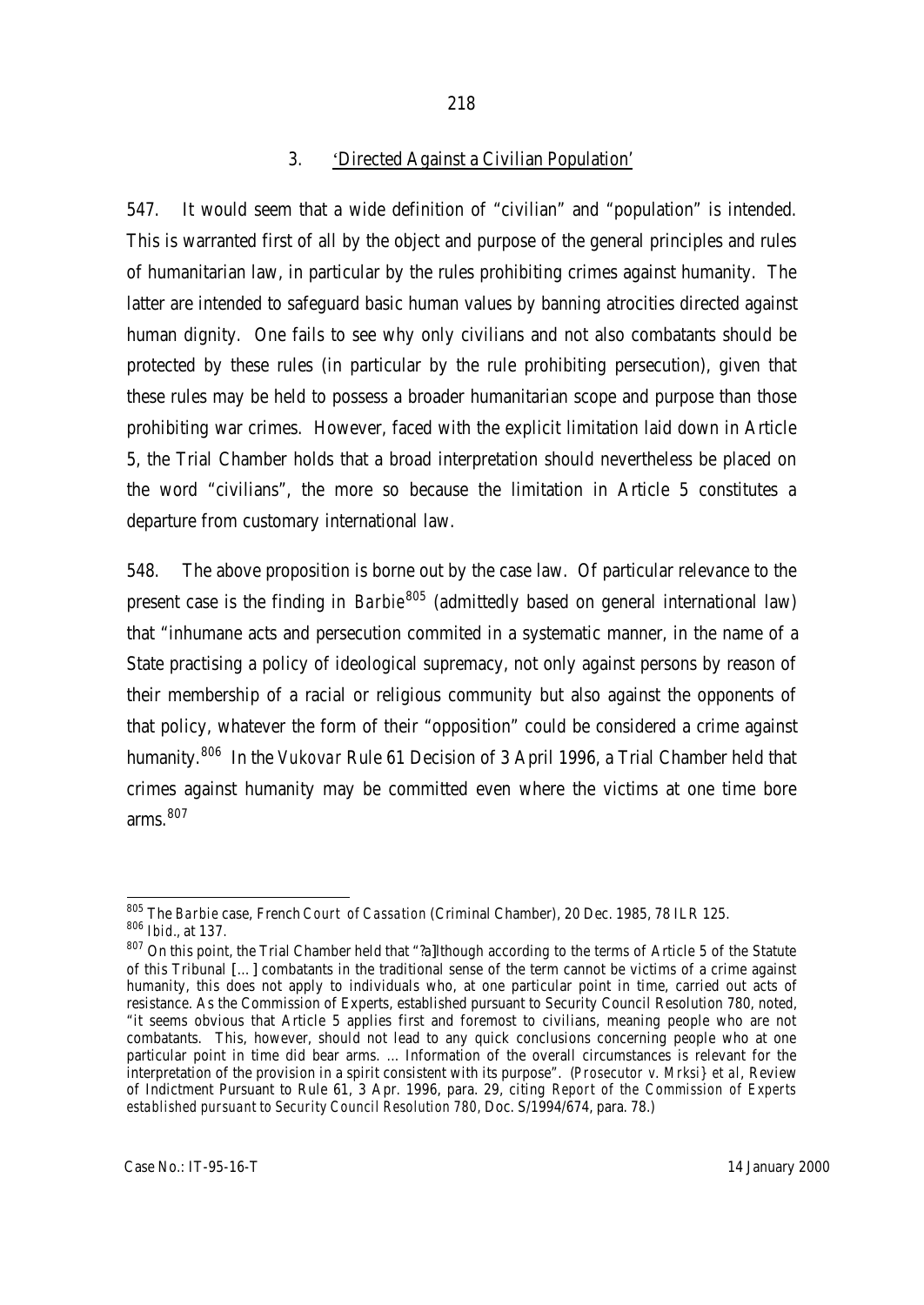549. Thus the presence of those actively involved in the conflict should not prevent the characterization of a population as civilian and those actively involved in a resistance movement can qualify as victims of crimes against humanity.

### 4. Can Crimes Against Humanity Comprise Isolated Acts?

550. In general terms, the very nature of the criminal acts over which the International Tribunal has jurisdiction under Article 5, in view of the fact that they must be 'directed against any civilian population,' ensures that what is to be alleged will not be one particular act but, instead, a course of conduct.<sup>808</sup> Nevertheless, in certain circumstances, a single act has comprised a crime against humanity when it occurred within the necessary context.<sup>809</sup> For example, the act of denouncing a Jewish neighbour to the Nazi authorities - if committed against a background of widespread persecution – has been regarded as amounting to a crime against humanity.<sup>810</sup> An *isolated* act, however – i.e. an atrocity which did not occur within such a context – cannot.

## 5. The Policy Element

551. With regard to the "form of governmental, organisational or group policy" which is to direct the acts in question, the Trial Chamber has noted that although the concept of crimes against humanity necessarily implies a policy element, there is some doubt as to whether it is strictly a *requirement,* as such, for crimes against humanity. In any case, it

 $\overline{a}$ <sup>808</sup> *Tadic,* Decision on Defence Motion on the Form of the Indictment, 14 Nov. 1995, at para. 11.

<sup>809</sup> On this point, the Trial Chamber in *Tadic* has held that "?cglearly, a single act by a perpetrator taken within the context of a widespread or systematic attack against a civilian population entails individual criminal responsibility and an individual perpetrator need not commit numerous offences to be held liable. Although it is correct that isolated, random acts should not be included in the definition of crimes against humanity, that is the purpose of requiring that the acts be directed against a civilian *population* and thus "?egven an isolated act can constitute a crime against humanity if it is the product of a political system based on terror or persecution" (*Tadic,* Trial Chamber Judgement, 7 May 1997, para. 649, footnotes omitted).

<sup>810</sup> See e.g. the judgements of the Supreme Court for the British zone in: *Entscheidungen* des Obersten Gerichtshofes für die Britische Zone in Strafsachen, Vol. I, pp. 6 *et seq*.; 19 *et seq*.; 39 *et seq*.; 45 *et seq*.; 49 *et seq*.; 56 *et seq*.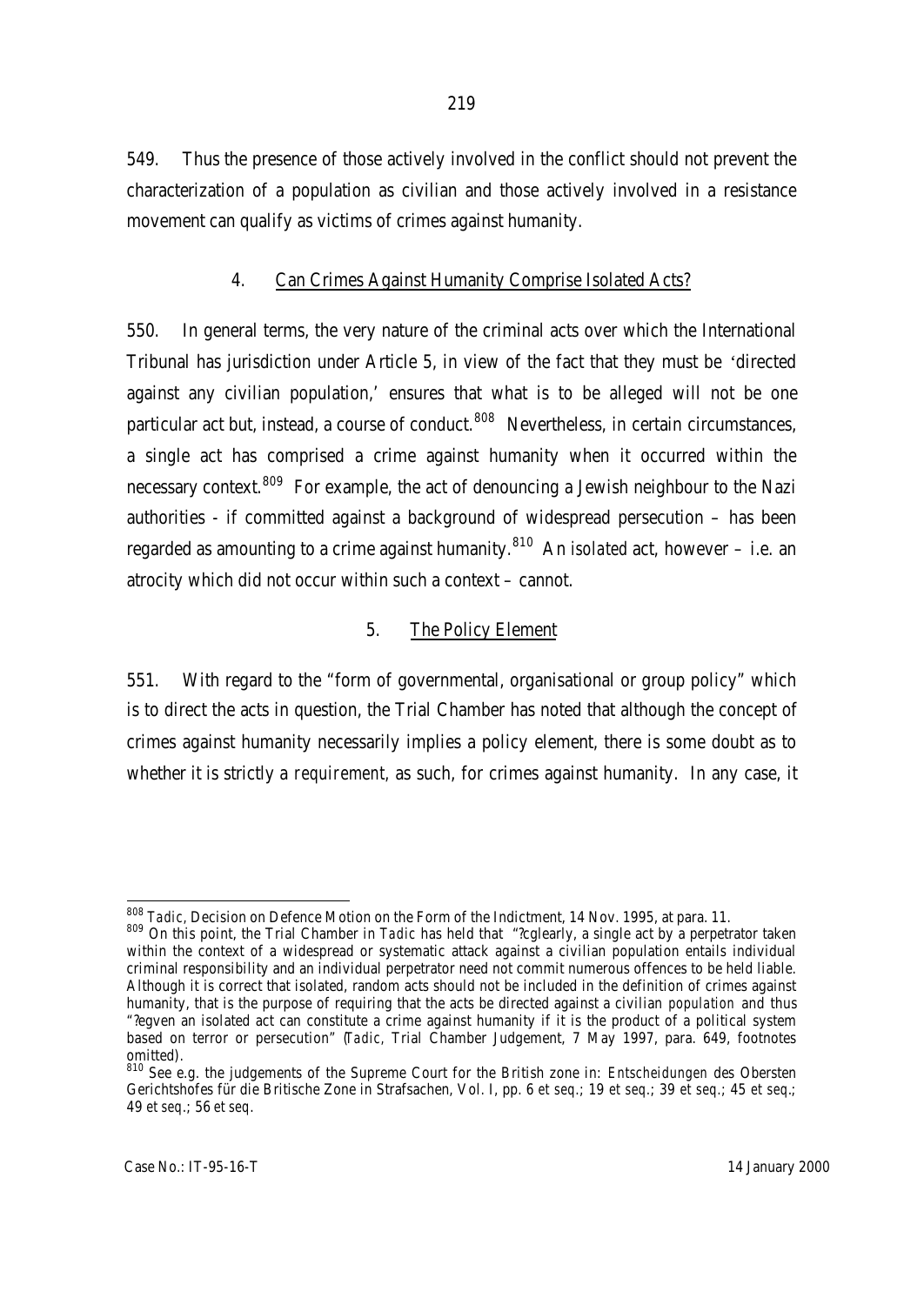appears that such a policy need not be explicitly formulated, nor need it be the policy of a *State*. 811

552. The need for crimes against humanity to have been at least tolerated by a State, Government or entity is also stressed in national and international case-law. The crimes at issue may also be State-sponsored or at any rate may be part of a governmental policy or of an entity holding *de facto* authority over a territory.<sup>812</sup>

553. National case-law tends, in particular, to emphasise that crimes against humanity are usually the manifestation of a criminal governmental policy. As observed by the Canadian Supreme Court in the case of *Finta*: 813

The central concern in the case of crimes against humanity is with such things as state-sponsored or sanctioned persecution, not the private individual who has a particular hatred against a particular group or the public generally.

554. The aforementioned judgements and others on the same matter implicitly illustrate the nature and implications of the link between an offence and a large-scale or systematic practice of abuses necessary in order for the offence to be characterised as a crime against humanity. In particular, they enable us to answer the question of whether the offence must be perpetrated by organs or agents of a State or a governmental authority or on behalf of such bodies, or whether it may be committed by individuals not acting in an official capacity, and in the latter case, whether the offence must be approved

l

<sup>&</sup>lt;sup>811</sup> Tadic, Trial Chamber Judgement, 7 May 1997, at para. 653, where the Trial Chamber noted that "[t]he reason that crimes against humanity so shock the conscience of mankind and warrant intervention by the international community is because they are not isolated, random acts of individuals but rather result from a deliberate attempt to target a civilian population." It went on to explain that although traditionally this requirement was understood to mean that there must be some form of State policy to commit these acts occurred during this period, this was no longer the case (*ibid.,* at para. 654). See also *Prosecutor v. Nikolic,* Rule 61 decision, at para. 26: "Although they [the crimes in question] need not be related to a policy established at State level, in the conventional sense of the term, they cannot be the work of isolated individuals alone."

<sup>812</sup> The Court held in both *Barbie*, (French Court of Cassation (Criminal Chamber), 3 June 1988, 100 ILR 331 at 336) and the *Touvier* (France, Court of Appeal of Paris, First Chamber of Accusation, 13 April 1992); Court of Cassation (Criminal Chamber), 27 Nov. 1992, 100 ILR 338 at 351), that crimes against humanity are acts performed in a systematic manner in the name of a State practising by those means a policy of ideological hegemony.

<sup>813</sup> *R v. Finta* [1994] 1 S.C.R. 701 at 733.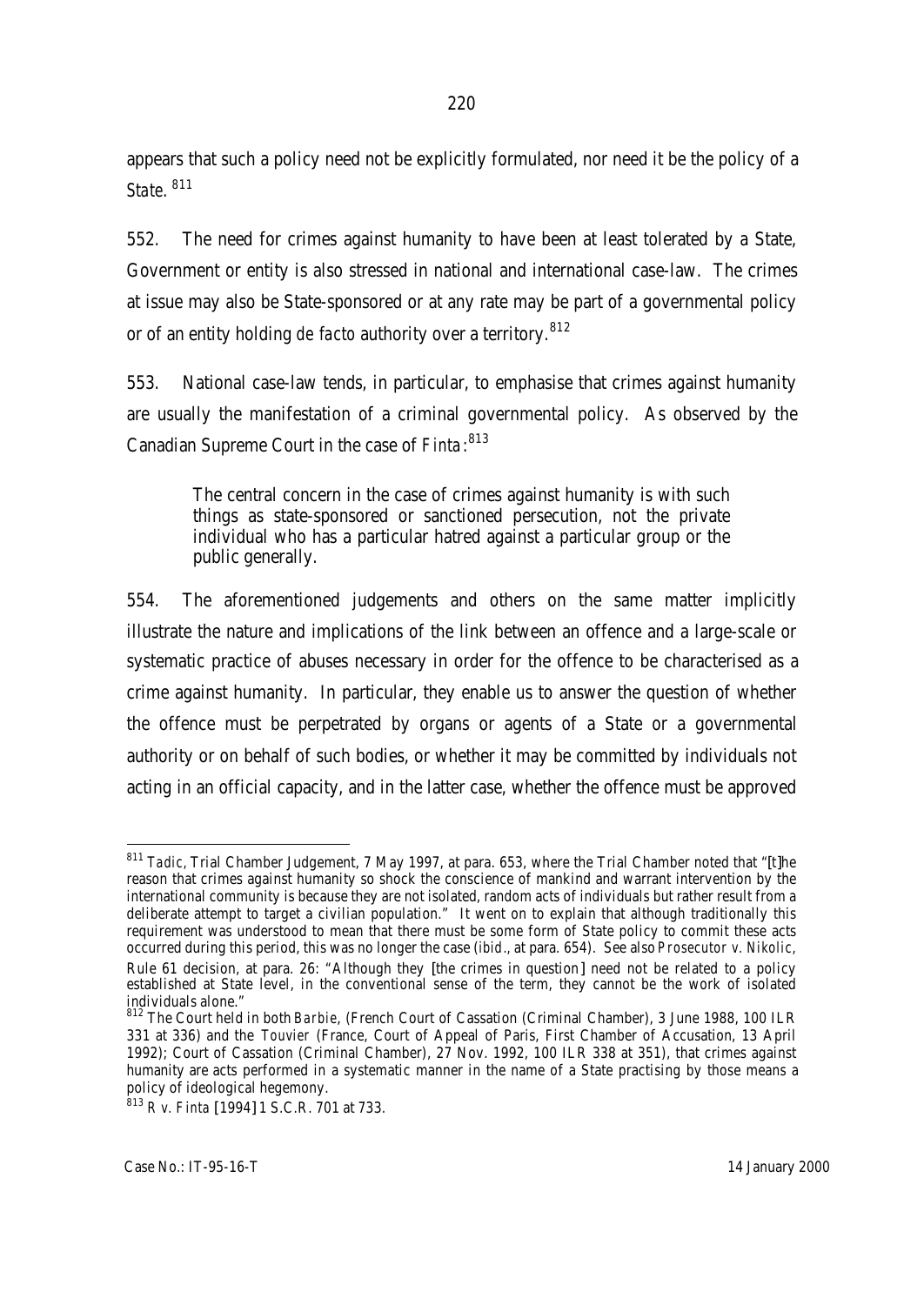of or at least condoned or countenanced by a governmental body for it to amount to a crime against humanity.

555. While crimes against humanity are normally perpetrated by State organs, i.e. individuals acting in an official capacity such as military commanders, servicemen, etc., there may be cases where the authors of such crimes are individuals having neither official status nor acting on behalf of a governmental authority. The available case-law seems to indicate that in these cases some sort of explicit or implicit approval or endorsement by State or governmental authorities is required, or else that it is necessary for the offence to be clearly encouraged by a general governmental policy or to clearly fit within such a policy. In addition to many decisions concerning crimes against humanity perpetrated by individuals acting an a private capacity,<sup>814</sup> the *Weller* case may prove to be of some relevance to this issue. This case gave rise to six different judgements by German courts after World War  $II^{815}$  and involved the ill-treatment of Jewish civilians by two persons under the command of Weller, a member of the SS, who was at the time not in uniform and was acting on his own initiative. After the injured parties reported to the Jewish community, which in turn complained to the local Gestapo, the head of the Gestapo informed the wronged Jews that Weller's actions were an isolated event which would in no way be approved. Thereafter Weller was summoned by the Gestapo and strongly taken to task by the district leader of the Nazi party. On appeal to the Supreme Court for the British zone, it was held that the offence did indeed constitute a crime against humanity, on the grounds that it was sufficient for the attack on human dignity to be connected to the national-socialist system of power and hegemony.<sup>816</sup>

l

<sup>814</sup> See in this regard the German 'denunciation' cases, *ibid*.

<sup>815</sup> See the decision of the *Landgericht* of Mönchengladbach of 16 June 1948 (unpublished), the decision of the *Oberlandesgericht* of Düsseldorf of 21 Oct. 1948 (unpublished) and the decision of the German Supreme Court in the British occupied zone, of 21 Dec. 1948 (in *Entscheidungen, ibid.,* vol.1, pp. 203- 208), the decision of the *Schwurgericht* of Mönchengladbach of 20 April 1949 (unpublished), that of the German Supreme Court in the British occupied zone, of 10 Oct. 1949 ( unpublished) and the decision of the *Schwurgericht* of Mönchengladbach of 21 June 1950 (unpublished).

The aforementioned decisions are on the Tribunal's files (they have been kindly provided to the Tribunal by the *Nordrhein Westfälisches Hauptstaatsarchiv*).

<sup>816</sup> In this regard the Supreme Court noted that "[a]ctions which seemingly or actually originated from quite personal decisions were also often and readily put by the national-socialist leadership at the service of its criminal goals and plans. This held true even for actions which outwardly were even disapproved of [...]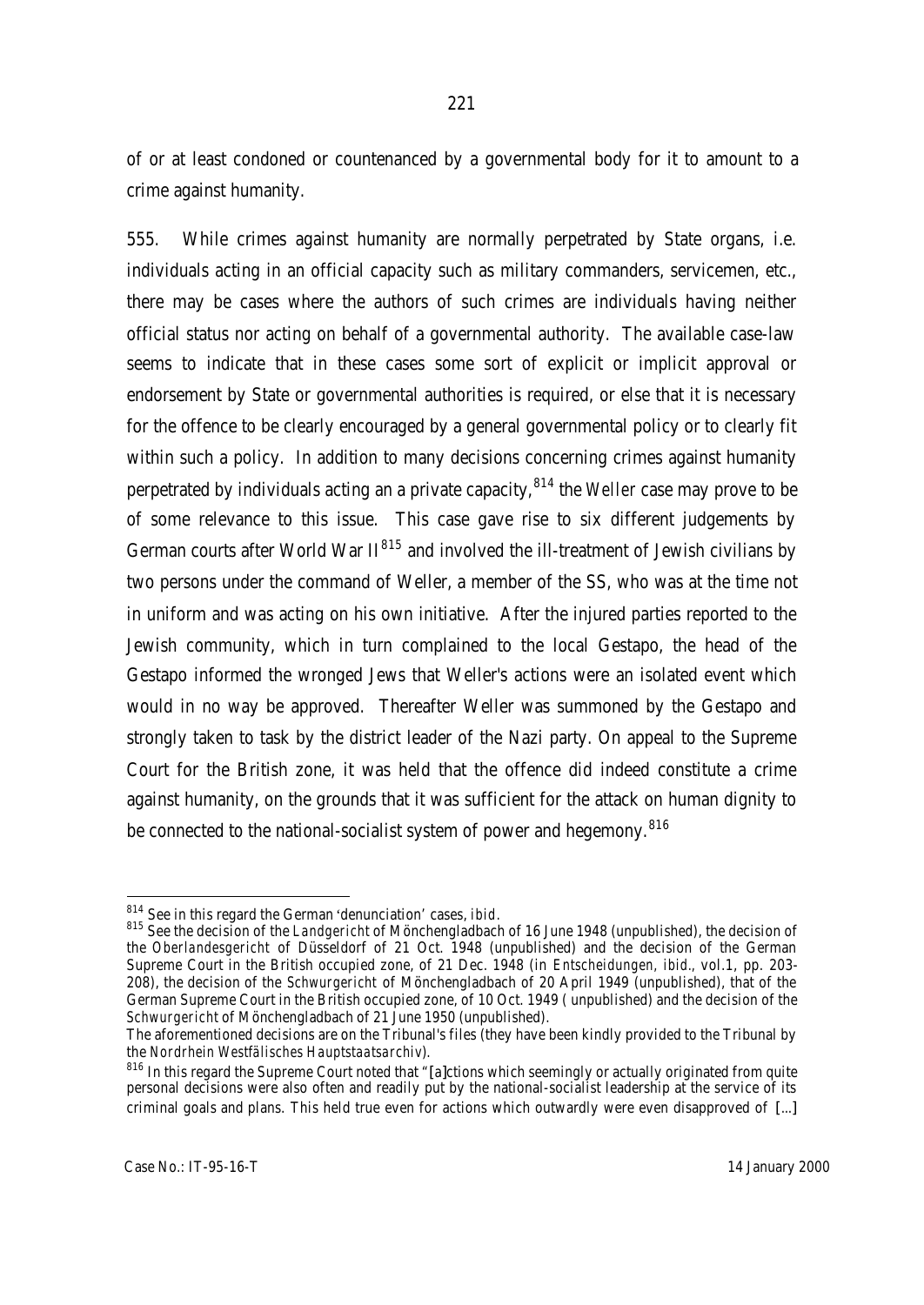## 6. Knowledge of the Context Within Which the Perpetrator's Actions are Taken: the *Mens Rea* Requirement

556. The determination of the elements comprising the *mens rea* of crimes against humanity has proved particularly difficult and controversial. Nevertheless, the requisite *mens rea* for crimes against humanity appears to be comprised by (1) the *intent* to commit the underlying offence, combined with (2) *knowledge* of the broader context in which that offence occurs.<sup>817</sup>

557. With regard to the latter requirement (knowledge), the ICTR in *Prosecutor v.* Kayishema noted as follows:<sup>818</sup>

?tghe perpetrator must knowingly commit crimes against humanity in the sense that he must understand the overall context of his act. []Part of what transforms an individual's act(s) into a crime against humanity is the inclusion of the act within a greater dimension of criminal conduct; therefore an accused should be aware of this greater dimension in order to be culpable thereof. Accordingly, actual or constructive knowledge

j

The link, in this sense, with the national-socialist system of power and tyranny does in the case at issue manifestly exist [as] the actions of the accused fitted into the numerous persecutory measures which were then imposed against the Jews in Germany or could at any time be imposed against them. […] [Th]e link with the national-socialist system of power and tyranny does not exist only in the case of those actions which are ordered and approved by the holders of hegemony; that link exists also when those actions can only be explained by the atmosphere and conditions created by the authorities in power. The trial court was [thus] wrong when it attached decisive value to the fact that the accused after his action was "rebuked" and that even the Gestapo disapproved of the excess as an isolated infringement. That this action nevertheless fitted into the persecution of Jews effected by the State and the party, is shown by the fact that the accused … was not held criminally responsible… in proportion to the gravity of his guilt…." (See *Entscheidungen, ibid.,* vol.1, pp. 206-207).

The Supreme Court for the British zone returned to this matter, although only fleetingly, in its decision of 10 October 1949 (unpublished), where it restated its position on the issue of crimes against humanity (see pp. 4-5 of the typescript).

<sup>817</sup>*Tadic,* Trial Chamber Judgement, 7 May 1997, at para. 656. See also *ibid.,* para. 659, where it was noted that "if the perpetrator has knowledge, either actual or constructive, that these acts were occurring on a widespread or systematic basis … that is sufficient to hold him liable for crimes against humanity. Therefore the perpetrator must know that there is an attack on the civilian population [and …] know that his act fits in with the attack ….". Note the recent finding of the *Tadic* Appeals Chamber, which has declared erroneous the Trial Chamber's enunciation of a negative element; namely, that crimes against humanity must not be committed for the purely personal motives of the perpetrator: *Prosecutor v. Tadic,* (IT-94-1-A), Judgement, Appeals Chamber, 15 July 1999, (hereafter *Tadic,* Appeals Chamber Judgement, 15 July 1999), at para. 248-52.<br><sup>818</sup> Press: ...

<sup>818</sup> *Prosecutor v. Kayishema and Ruzindana,* (ICTR-95-1-T), Judgement, Trial Chamber, 21 May 1999 (hereafter *Kayishema and Ruzindana,* Judgement, 21 May 1999), paras. 133-4.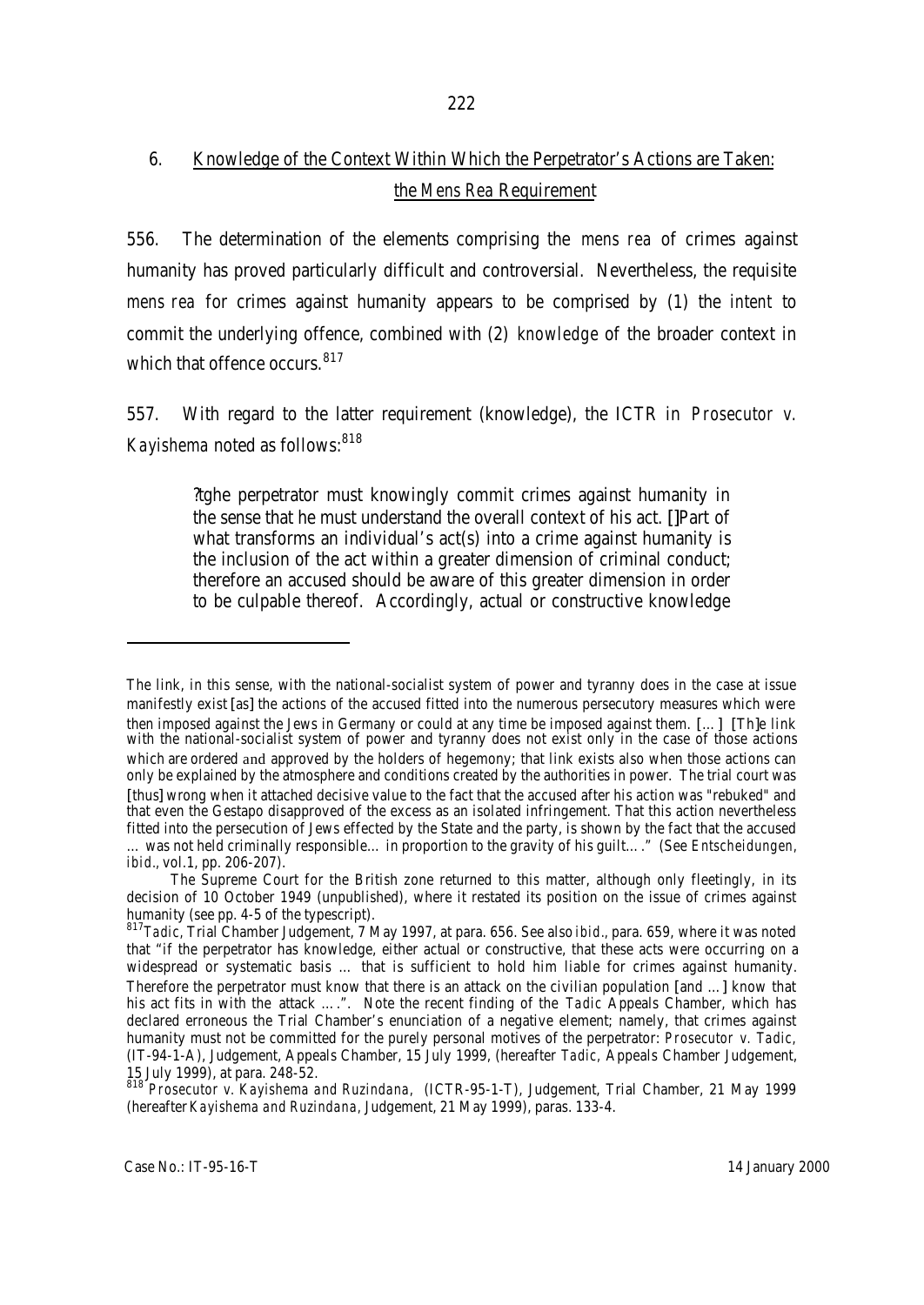of the broader context of the attack, meaning that the accused must know that his act(s) is part of a widespread or systematic attack on a civilian population and pursuant to some sort of policy or plan, is necessary to satisfy the requisite *mens rea* element of the accused.

558. Two aspects of the subjective requirement of crimes against humanity are now free from dispute. Subsequent to the Appeals Chamber's decision in *Prosecutor v. Tadic,* crimes against humanity need be committed with a discriminatory intent only with regard to the category of "persecutions" under Article 5(h); ie. the sole category in which discrimination comprises an integral element of the prohibited conduct. Otherwise, a discriminatory animus is not an essential ingredient of the *mens rea* of crimes against humanity.<sup>819</sup> Nor are the *motives* (as distinct from the *intent*) of the accused, as such, of special pertinence. 820

#### 7. The Constituent Offences

559. The instant case involves counts of murder under Article 5(a) (counts 2, 4, 6, 8, 12 and 16), persecutions under Article 5(h) (count 1) and inhumane acts under Article 5(i) (counts 10, 14 and 18). Murder and inhumane acts will here be considered; persecution forms part of a separate analysis.

#### (a) Article 5(a): Murder

560. The constituent elements of murder under Article 5(a) of the Statute are well known.<sup>821</sup> They comprise the death of the victim as a result of the acts or omissions of the accused, where the conduct of the accused was a substantial cause of the death of the victim. $822$  It can be said that the accused is guilty of murder if he or she engaging in

 $\overline{a}$ <sup>819</sup> *Tadic,* Appeals Chamber Judgement, 15 July 1999, at para. 305.

<sup>820</sup> *Ibid.,* at para. 272.

<sup>821</sup> As was acknowledged by the International Law Commission: "Murder is a crime that is clearly understood and well defined in the national law of every State. This prohibited act does not require any further explanation". (*Report of the International Law Commission on the work of its 48th Session*, 6 May-26 July 1996, p. 96, Commentary to Article 18 (Crimes against Humanity), 51<sup>st</sup> Session, Supp. No. 10, UNGAOR (A/51/10), para. 7).

<sup>822</sup> *Prosecutor v. Akayesu,* (ICTR-96-4-T), Judgement, Trial Chamber, 2 September 1998, *(*hereafter *Akayesu,* Judgement, 2 Sept. 1998), at para. 589.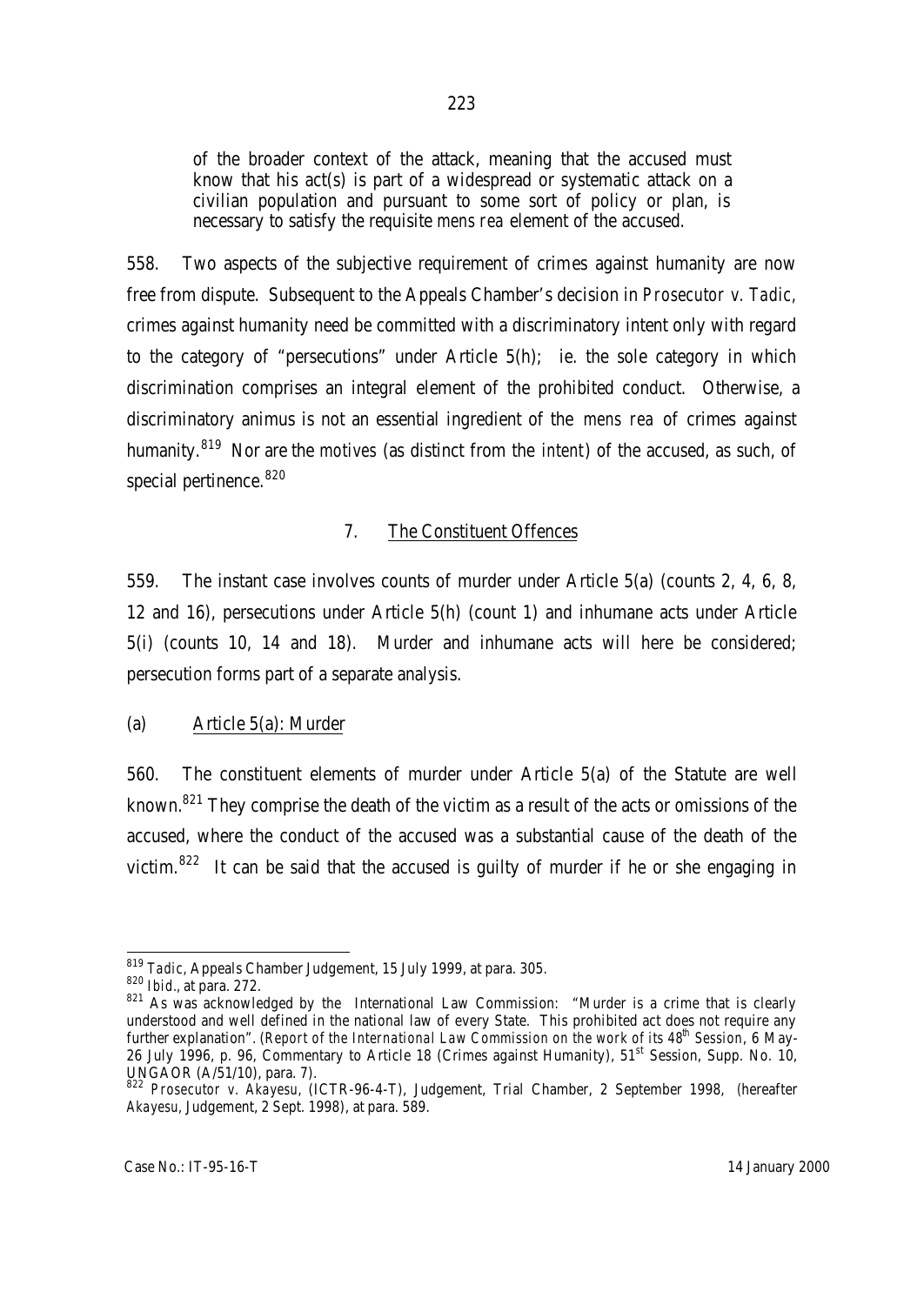conduct which is unlawful, intended to kill another person or to cause this person grievous bodily harm, and has caused the death of that person.

561. The requisite *mens rea* of murder under Article 5(a) is the intent to kill or the intent to inflict serious injury in reckless disregard of human life.<sup>823</sup> In *Kayishema* it was noted that the standard of *mens rea* required is intentional and premeditated killing. The result is premeditated when the actor formulated his intent to kill after a cool moment of reflection. The result is intended when it is the actor's purpose, or the actor is aware that it will occur in the ordinary course of events. <sup>824</sup>

#### (b) Article 5(i): Other Inhumane Acts

562. The expression "other inhumane acts" was drawn from Article 6(c) of the London Agreement and Article II(1)(c) of Control Council Law No. 10.

563. There is a concern that this category lacks precision and is too general to provide a safe yardstick for the work of the Tribunal and hence, that it is contrary to the principle of the "specificity" of criminal law. It is thus imperative to establish what is included within this category. The phrase "other inhumane acts" was deliberately designed as a residual category, as it was felt to be undesirable for this category to be exhaustively enumerated. An exhaustive categorization would merely create opportunities for evasion of the letter of the prohibition. The importance of maintaining such a category was elucidated by the ICRC when commenting on what would constitute a violation of the obligation to provide "humane treatment" contained in common Article 3 of the Geneva Conventions: 825

[I]t is always dangerous to try to go into too much detail – especially in this domain. However great the care taken in drawing up a list of all the various forms of infliction, it would never be possible to catch up with the imagination of future torturers who wished to satisfy their bestial instincts; and the more specific and complete a list tries to be,

 $\overline{a}$ <sup>823</sup> *Idem.*

<sup>824</sup> *Kayishema and Ruzindana,* Judgement, 21 May 1999, at para. 139.

<sup>825</sup> *ICRC Commentary on the IVth Geneva Convention Relative to the Protection of Civilian Persons in time of War (*1958, repr. 1994*),* p. 39.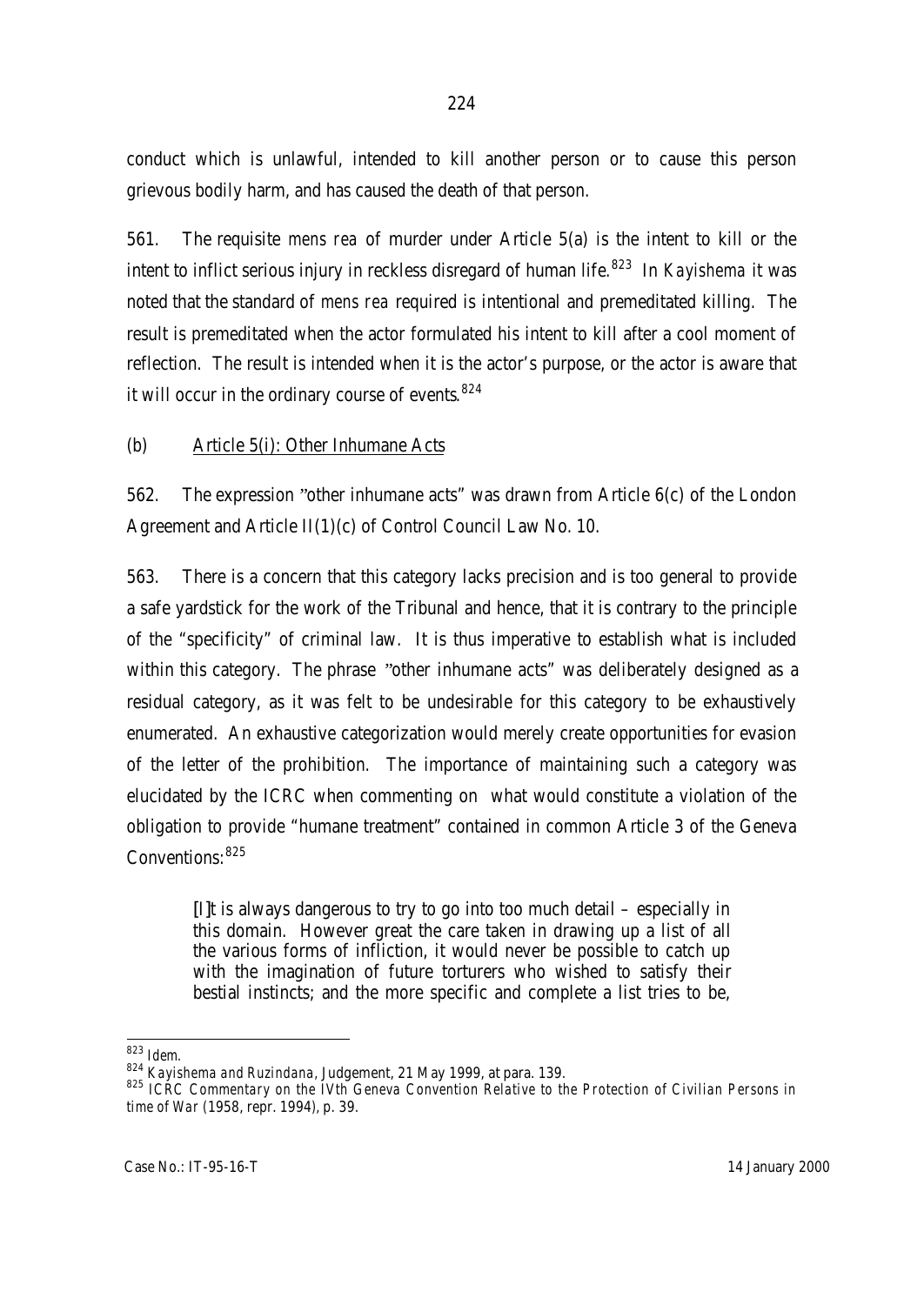the more restrictive it becomes. The form of wording adopted is flexible and, at the same time, precise.

564. In interpreting the expression at issue, resort to the *ejusdem generis* rule of interpretation does not prove to be of great assistance. Under this rule, that expression would cover *actions similar* to those specifically provided for. Admittedly such a rule of interpretation has been relied upon by various courts with regard to Article 6(c) of the London Agreement. Thus, for instance, in the *Tarnek* case, the District Court of Tel-Aviv held in a decision of 14 December 1951 that the definition of "other inhumane acts" laid down in the Israeli Law on Nazi and Nazi Collaborators (Punishment) of 1950, which reproduced the definition of Article 6(c), was to apply only to such other inhumane acts as resembled in their nature and their gravity those specified in the definition.<sup>826</sup> This interpretative rule lacks precision, and is too general to provide a safe yardstick for the work of the Tribunal.

565. The Statute of the International Criminal Court (ICC) (Article 7(k)) provides greater detail than the ICTY Statute as to the meaning of other inhumane acts: "other inhumane acts of a similar character intentionally causing great suffering, or serious injury to the body or to mental or physical health". $827$  However, this provision also fails to provide an indication, even indirectly, of the legal standards which would allow us to identify the prohibited inhumane acts.  $828$ 

 $\overline{\phantom{a}}$ <sup>826</sup> See 18 *ILR,* 1951, p. 540. See also the *Enigster* case (Decision of 4 Jan. 1952 by the same Court), *ibid.*, at p. 541-2.

 $827$  With regard to a similar concept, that of 'inhuman treatment' under Art. 2(b) (grave breaches), the ICTY Trial Chamber in *Delalic et al.* noted that "inhuman treatment" was constituted by "an intentional act or omission […] which causes serious mental or physical suffering or injury or constitutes a serious attack on human dignity" (*Prosecutor v. Delali} et al,* (IT-96-21-T), Judgement, Trial Chamber, 16 Nov. 1998, (hereafter *Delali} et al.,* Judgement, 16 Nov. 1998), at para. 543). The Trial Chamber also suggested a negative definition, namely that inhuman treatment is treatment which causes severe mental or physical suffering but which falls short of torture, or lacks one of the elements of torture (e.g. a prohibited purpose or official sanction). (*Ibid.* at para. 542). Whether a given conduct constitutes inhuman treatment will be determined on a case-by-case basis and appears ultimately to be a question of fact (*ibid.*, at para. 544. See also *Kayishema and Ruzindana,* Judgement, 21 May 1999*,* at para. 151: "[T]he acts that rise to the level of inhuman acts should be determined on a case-by-case basis").

<sup>828</sup> The International Law Commission, commenting on Art. 18 of its Draft Code of Crimes further states that "[t]he Commission recognized that it was impossible to establish an exhaustive list of the inhumane acts which might constitute crimes against humanity. First, this category of acts is intended to include only additional acts that are similar in gravity to those listed in the preceding subparagraphs. Second, the act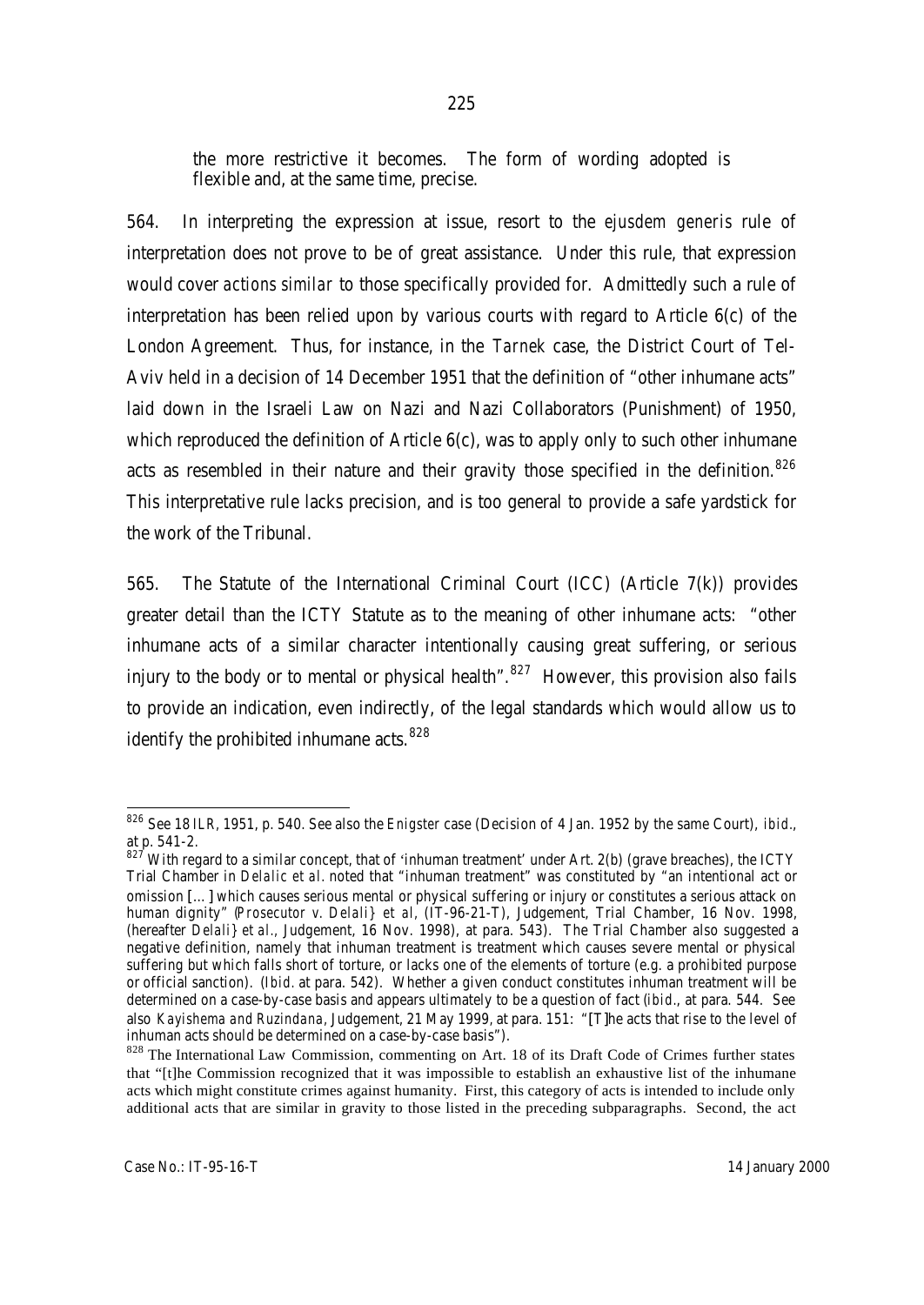566. Less broad parameters for the interpretation of "other inhumane acts" can instead be identified in international standards on human rights such as those laid down in the Universal Declaration on Human Rights of 1948 and the two United Nations Covenants on Human Rights of 1966. Drawing upon the various provisions of these texts, it is possible to identify a set of basic rights appertaining to human beings, the infringement of which may amount, depending on the accompanying circumstances, to a crime against humanity. Thus, for example, serious forms of cruel or degrading treatment of persons belonging to a particular ethnic, religious, political or racial group, or serious widespread or systematic manifestations of cruel or humiliating or degrading treatment with a discriminatory or persecutory intent no doubt amount to crimes against humanity: inhuman or degrading treatment is prohibited by the United Nations Covenant on Civil and Political Rights (Article 7), the European Convention on Human Rights, of 1950 (Article 3), the Inter-American Convention on Human Rights of 9 June 1994 (Article 5) and the 1984 Convention against Torture (Article 1).<sup>829</sup> Similarly, the expression at issue undoubtedly embraces the forcible transfer of groups of civilians (which is to some extent covered by Article 49 of the IVth Convention of 1949 and Article 17(1) of the Additional

j

must in fact cause injury to a human being in terms of physical or mental integrity, health or human dignity" (*Report of the International Law Commission on the Work of its Forty-Eighth Session*, 6 May-26 July 1996, UNGAOR 51st Sess. Supp. No. 10 (A/51/10) (Crimes Against the Peace and Security of Mankind), at para. 17, p. 103).

 $829$  As for the specification of what constitutes cruel, debasing, humiliating or degrading treatment, resort can of course be had to the important case-law of the relevant international bodies, chiefly to the United Nations Torture Committee and the European Commission and Court of Human Rights.

It is worth adding that resort to the standards laid down in the Universal Declaration of Human Rights has already been made in 1950 by a Belgian court. The *Conseil de guerre* of Brussels, in a judgment of 8 Feb. 1950, held that Art. 5 of the Universal Declaration, prohibiting torture and inhuman treatment can be utilised for the application of the so-called Marten's clause in the IVth Hague Convention of 1899. It noted, at p. 566, that "in searching for the principles of the law of nations as they result from the usages established among civilized peoples, from the laws of humanity and the dictates of public conscience, the Court-Martial is presently guided by the Universal Declaration of Human Rights …" [*D*]*ans la recherche des principes du droit des gens tels qu'ils résultent des usages etablis entre nations civilisees, des lois de l'humanité et des exigences de la conscience publique, le Conseil de guerre est aujourd'hui guidé par la declaration universelle des droits de l'homme [...].* After citing Art. 5 of the Declaration, the court went on to say that "[...] suspending a human being by his hands tied behind his back from a pulley specially rigged for the purposes is *torture*; […] blows to the face, delivered so repeatedly and violently that they caused it to swell up and, in several cases, broke some teeth, constitute *cruel treatment*" (*ibid*.). ([*L*] *a pendaison d'un être humain, par les mains liées derriere le dos, à une poulie specialement aménagée a cet effet, est une torture; [...] des coups au visage, à ce point répétés et violents qu'ils l'ont tuméfié et dans plusieurs*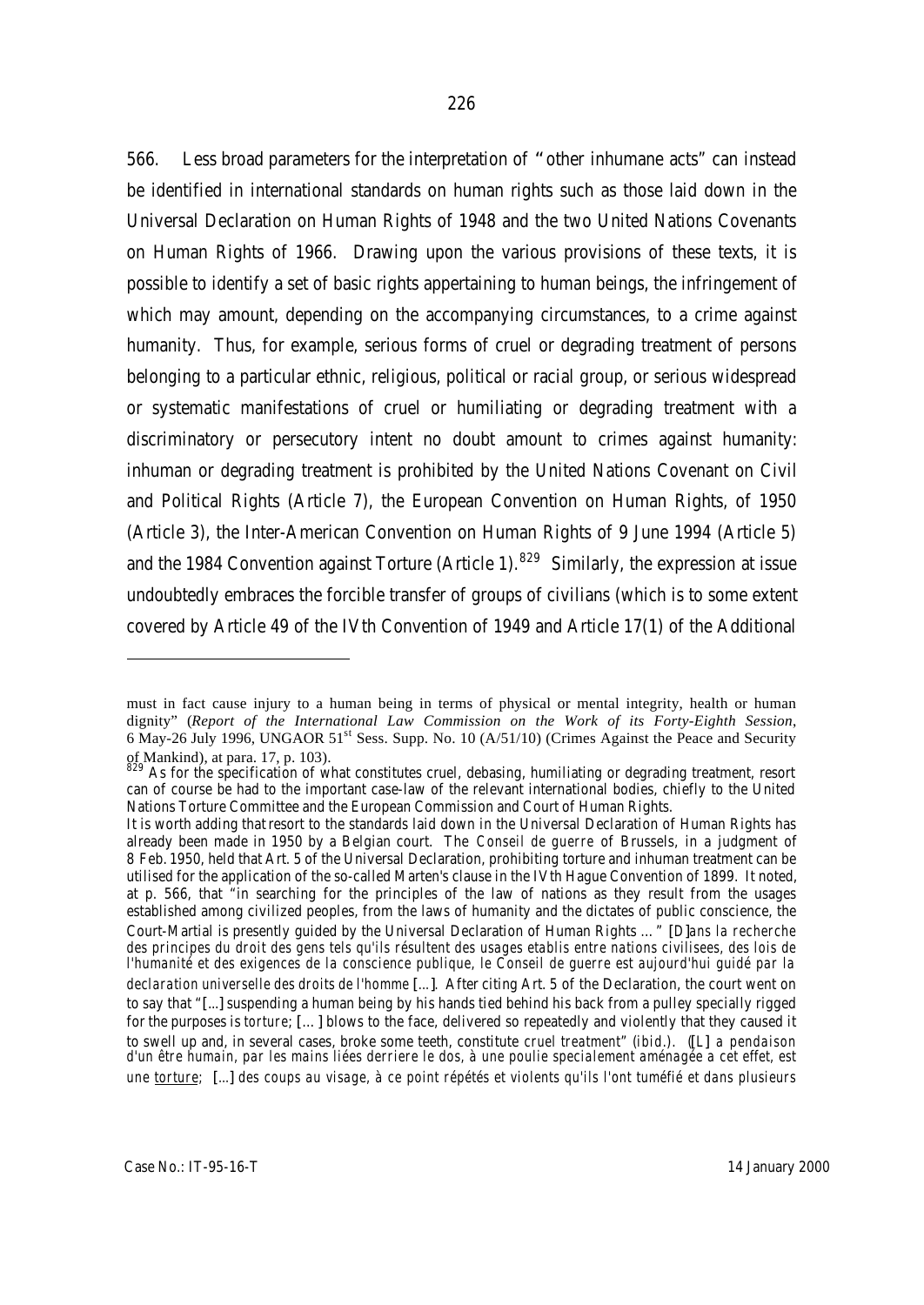Protocol II of 1977), enforced prostitution (indisputably a serious attack on human dignity pursuant to most international instruments on human rights), as well as the enforced disappearance of persons (prohibited by General Assembly Resolution 47/133 of 18 December 1992 and the Inter-American Convention of 9 June 1994). Plainly, all these, and other similar acts, must be carried out in a systematic manner and on a large scale. In other words, they must be as serious as the other classes of crimes provided for in the other provisions of Article 5. Once the legal parameters for determining the content of the category of "inhumane acts" are identified, resort to the *ejusdem generis* rule for the purpose of comparing and assessing the gravity of the prohibited act may be warranted.

#### **C. Persecution as a Crime Against Humanity**

567. Persecution under Article 5(h) has never been comprehensively defined in international treaties. Furthermore, neither national nor international case law provides an authoritative single definition of what constitutes 'persecution'. Accordingly, considerable emphasis will be given in this judgement to elucidating this important category of offences.

568. It is clear that persecution may take diverse forms, and does not necessarily require a physical element.<sup>830</sup> Additionally, under customary international law (from which Article 5 of the Statute derogates), in the case of persecution, the victims of crimes against humanity need not necessarily be civilians; they may also include military personnel. An explicit finding to this effect was made by the French courts in the *Barbie* and *Touvier* cases.<sup>831</sup> Under Article 5 of the Statute, a key constituent of persecution

l

*cas, ont brisé des dents, constituent un traitement cruel* (in 30 *Revue de droit pénal et de criminologie,* 1949-50, p. 566).

<sup>&</sup>lt;sup>830</sup> In this regard, another Trial Chamber has held that "persecution can take numerous forms, so long as the common element of discrimination in regard to the enjoyment of a basic or fundamental right is present, and persecution does not necessarily require a physical element". (*Tadic,* Trial Chamber Judgement, 7 May 1997, at para. 707).

<sup>&</sup>lt;sup>831</sup> In both cases the crimes at issue were held to constitute persecution. In the *Barbie* decision, the French Court of Cassation held that crimes against humanity in the form of persecution had been perpetrated against members of the French resistance movements (*ibid.)*. The same view was taken by the *Chambre*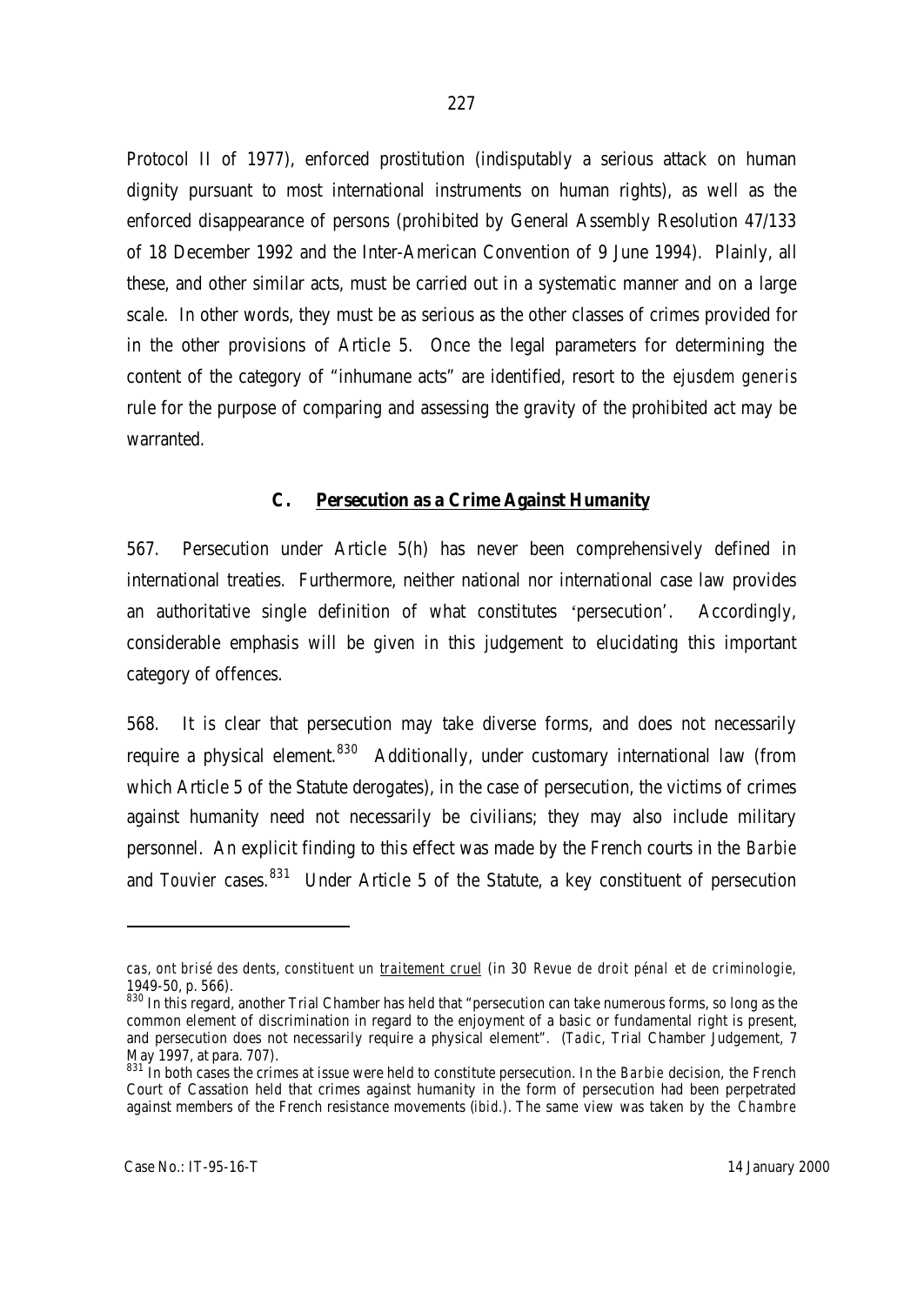appears to be the carrying out of any prohibited conduct, directed against a civilian population, and motivated by a discriminatory *animus* (political, racial or religious grounds).<sup>832</sup> Beyond these brief observations, however, much uncertainty exists.

569. The non-legal or "common understanding" of the term persecution also varies widely. For example, in its comment on the International Law Commission's Draft Code of Crimes Against the Peace and Security of Mankind of 1991, the United States remarked that the dictionary definition of the verb "to persecute" is "to annoy with persistent or urgent approaches, to pester".<sup>833</sup> Such a definition of persecution for the purposes of a criminal trial is clearly inapplicable before this Tribunal, due to the fact that crimes against humanity, far from being trivial crimes, are offences of extreme gravity.

570. Turning to the *text* of Article 5, the general elements of crimes against humanity, such as the requirements of a widespread or systematic nature of the attack directed against a civilian population, are applicable to Article 5(h) and have already been set out above. The text of Article 5, however, provides no further definition of persecution or how it relates to the other sub-headings of Article 5, except to state that persecution must be on political, racial, or religious grounds.<sup>834</sup> From the text of Article 5 as interpreted by the Appeals Chamber in *Tadic,* it is clear that this discriminatory purpose applies to persecution alone.<sup>835</sup>

j

*d'accusation* of the Court of Appeal of Paris in a judgment of 9 July 1986 in the same case and confirmed by the *Chambre d'accusation* of the Court of Appeal of Paris in a Judgment of 13 April 1992 in the *Touvier* case (*ibid.*). The *Chambre d'accusation* stated that Jews and members of the Resistance *persecuted* in a systematic manner in the name of a State practising a policy of ideological supremacy, the former by reason of their membership of a racial or religious community, the latter by reason of their opposition to that policy, can equally be the victims of crimes against humanity. (*ibid*., p. 352; emphasis added).

 $832$  The question is thus raised as to whether a crime against humanity could also be committed on discriminatory grounds not enumerated in the list provided in Art. 5(h) (eg. discrimination on grounds of gender, political opinion or social class): see *Tadic,* Appeals Chamber Judgement, 15 July 1999, at para. 285.

<sup>833</sup> *13th Report on the Draft code of Crimes against the Peace and Security of Mankind*, UN Doc. A/CN.4/455, 24 March 1995 at para. 75; Comments and Observations of Governments on the Draft Code, UN Doc. A/CN.4/448, 1 March 1993, at p. 97.

<sup>834</sup> Although the text of Article 5 reads "political, racial, *and* religious grounds", these grounds should be read disjunctively: *Tadic,* Trial Chamber Judgement, 7 May 1997, at paras. 711-713.

<sup>835</sup> *Tadic,* Appeals Chamber Judgement, 15 July 1999, at para. 305.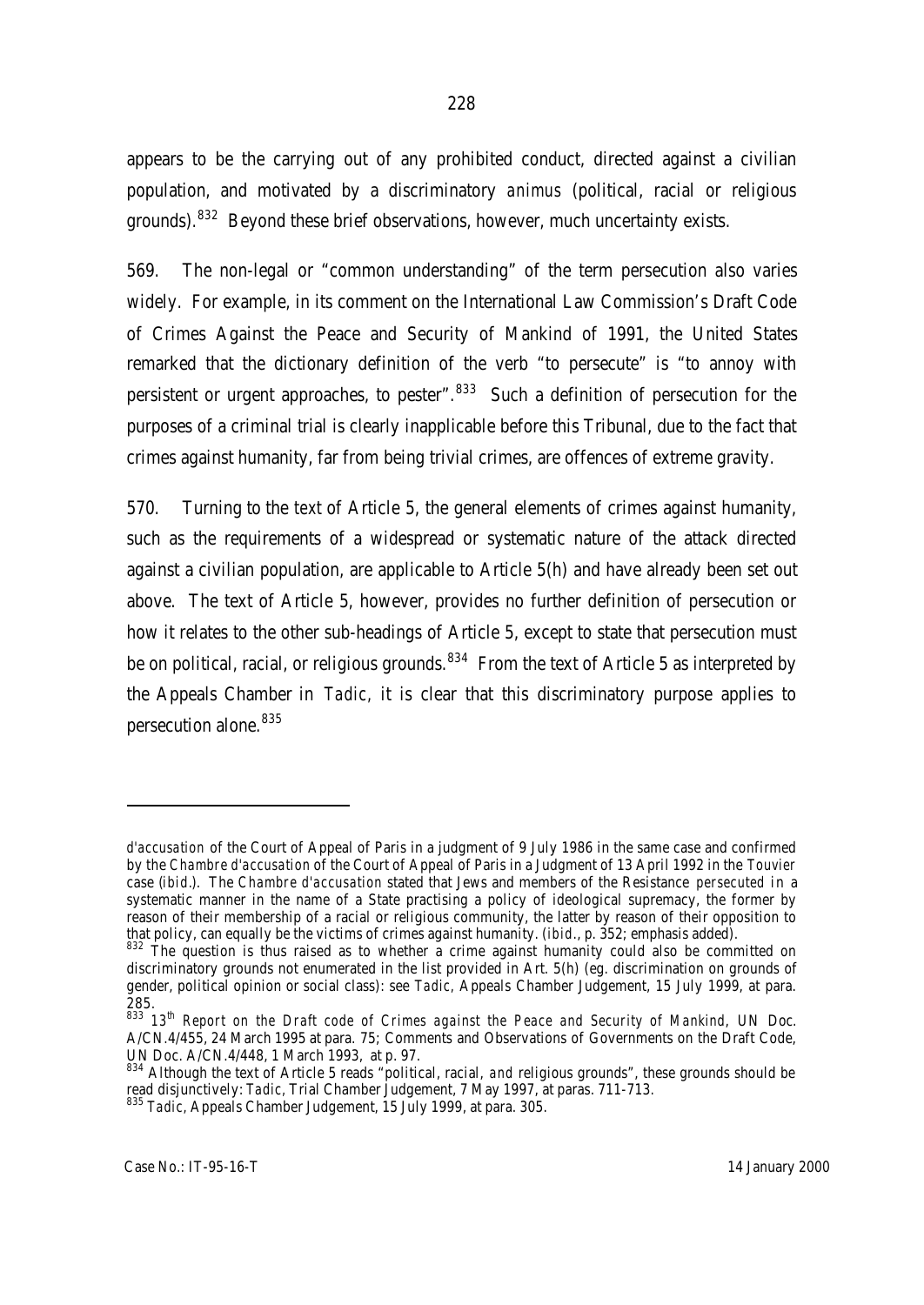571. With regard to a *logical construction* of Article 5, it could be assumed that the crime of persecution covers acts other than those listed in the other subheadings: each subheading appears to cover a separate crime. However, on closer examination, it appears that some of the crimes listed do by necessity overlap: for example, extermination necessarily involves murder, torture may involve rape, and enslavement may include imprisonment. Hence, the wording of Article 5, logically interpreted, does not rule out a construction of persecution so as to include crimes covered under the other subheadings. However, Article 5 does not provide any guidance on this point. The *Report of the Secretary-General* is also silent on persecution and does not further elucidate the matter.

572. From the submissions of the parties, it appears that there is agreement between the parties that (a) persecution consists of the occurrence of a persecutory act or omission, and (b) a discriminatory basis is required for that act or omission on one of the listed grounds. Two questions remain in dispute: (a) must the crime of persecution be linked to another crime in the Statute, or can it stand alone? (b) what is the *actus reus* of persecution and how can it be defined? Each of these issues will be addressed in turn.

### 1. The Alleged Need for a Link Between Persecution and Other International Crimes.

573. The Defence alleges that the *Tadi}* definition of persecution contravenes a longstanding requirement that persecution be "in execution of or in connection with any crime within the jurisdiction of the Tribunal". $836$  This wording is found in the Charter of the International Military Tribunal (IMT) which defines crimes against humanity as follows:

[...] murder, extermination, enslavement, deportation, and other inhumane acts committed against any civilian population, before or during the war, or persecutions on political, racial or religious grounds in execution of or in connection with any crime within the jurisdiction of the Tribunal, whether or not in violation of the domestic law of the country where perpetrated (emphasis added).

 $\overline{a}$  $836$  Brief of the Defendants Zoran Kupre{ki} and Mirjan Kupre{ki} on Legal Trial Issues, filed on 19 Nov. 1998, at para. 58; Defence's Closing Brief, filed by counsel for Mirjan Kupre{ki}, 9 Nov. 1999, p. 91.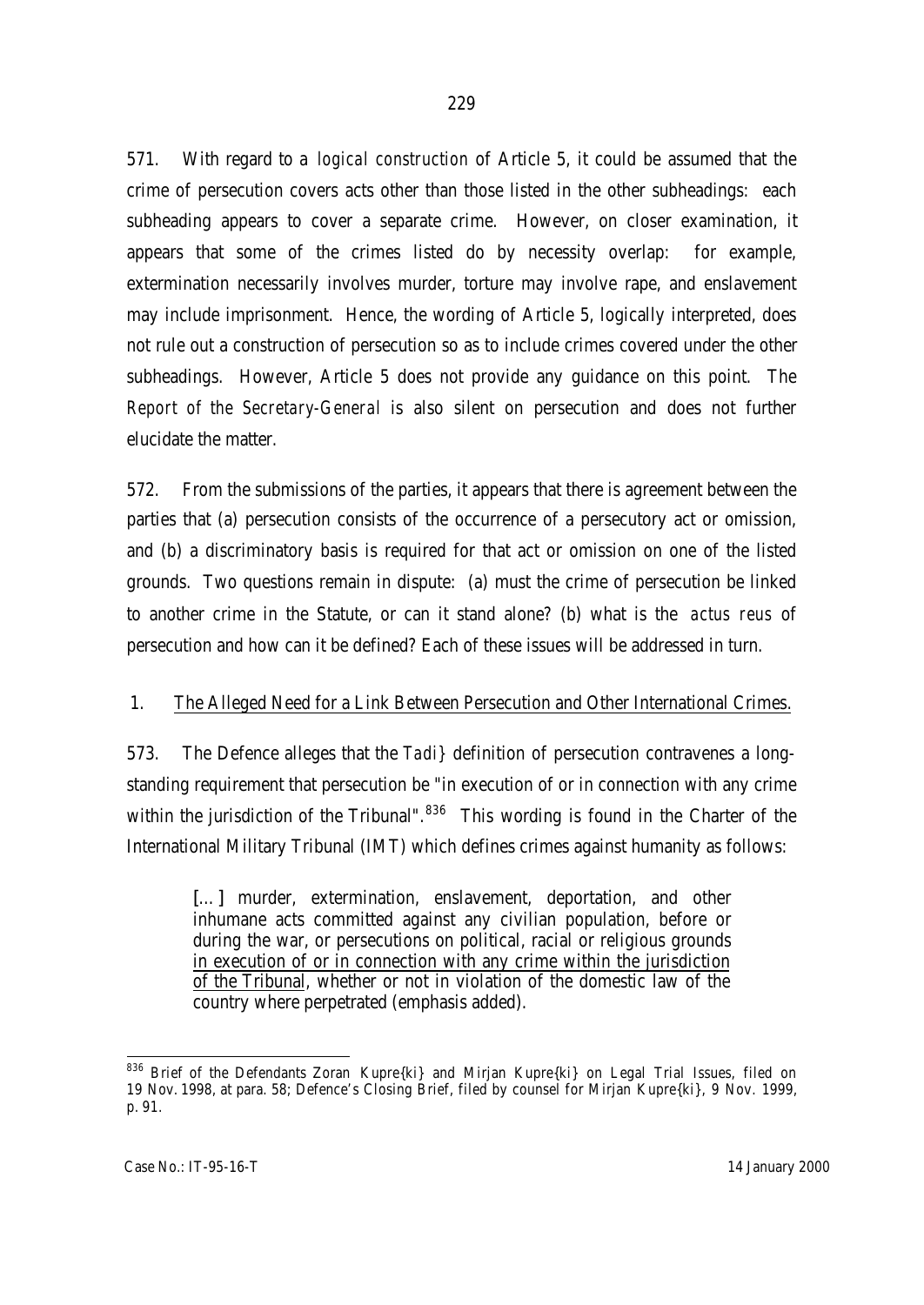574. This wording is repeated in the Charter of the IMT for the Far East, and was upheld in the 1950 UN Declaration of Principles of the Nuremberg Charter and Judgement (Principle VI(c)). Although Control Council Law No. 10 eliminated this requirement, the ICC Statute upholds it in Article 7(1)(h). The Defence therefore asserts that there is a consensus that persecution is a "relatively narrow concept", and argues that "persecution should thus be construed as including only acts enumerated elsewhere in the Statute, or, at most, those connected with a crime specifically within the jurisdiction of the ICTY". The Prosecution Brief is silent on whether or not such a link is required.

575. It is evident that the phrase "in execution of or in connection with any crime within the jurisdiction of the Tribunal" contained in Article 6(c) refers not just to persecution but to the entire category of crimes against humanity. It should be noted that when this category of crimes was first laid down in Article 6(c), all crimes against humanity were subject to the jurisdictional requirement of a link to an armed conflict. Thus crimes against humanity could only be punished if committed in execution of or in connection with a war crime or a crime against the peace. Crimes against humanity constituted a new category of crimes and the framers of Article 6(c) limited its application to cases where there already existed jurisdiction under more "wellestablished" crimes such as war crimes.

576. Moreover, in its application of Article 6(c), the IMT exercised jurisdiction over individual defendants who had allegedly committed only crimes against humanity, even when there was only a tenuous link to war crimes or crimes against the peace. This is demonstrated by the Judgement rendered by the IMT in the case of defendant *von Schirach*. Von Schirach, as *Gauleiter* of Vienna, was charged with and convicted of crimes against humanity for the deportation of Jews from Austria. The IMT concluded that Von Schirach was probably not involved in the "development of Hitler's plan for territorial expansion by means of aggressive war", nor had he been charged with war crimes. However, the link to another crime under the Charter (that of aggression) was found in the fact that "Austria was occupied pursuant to a common plan of aggression.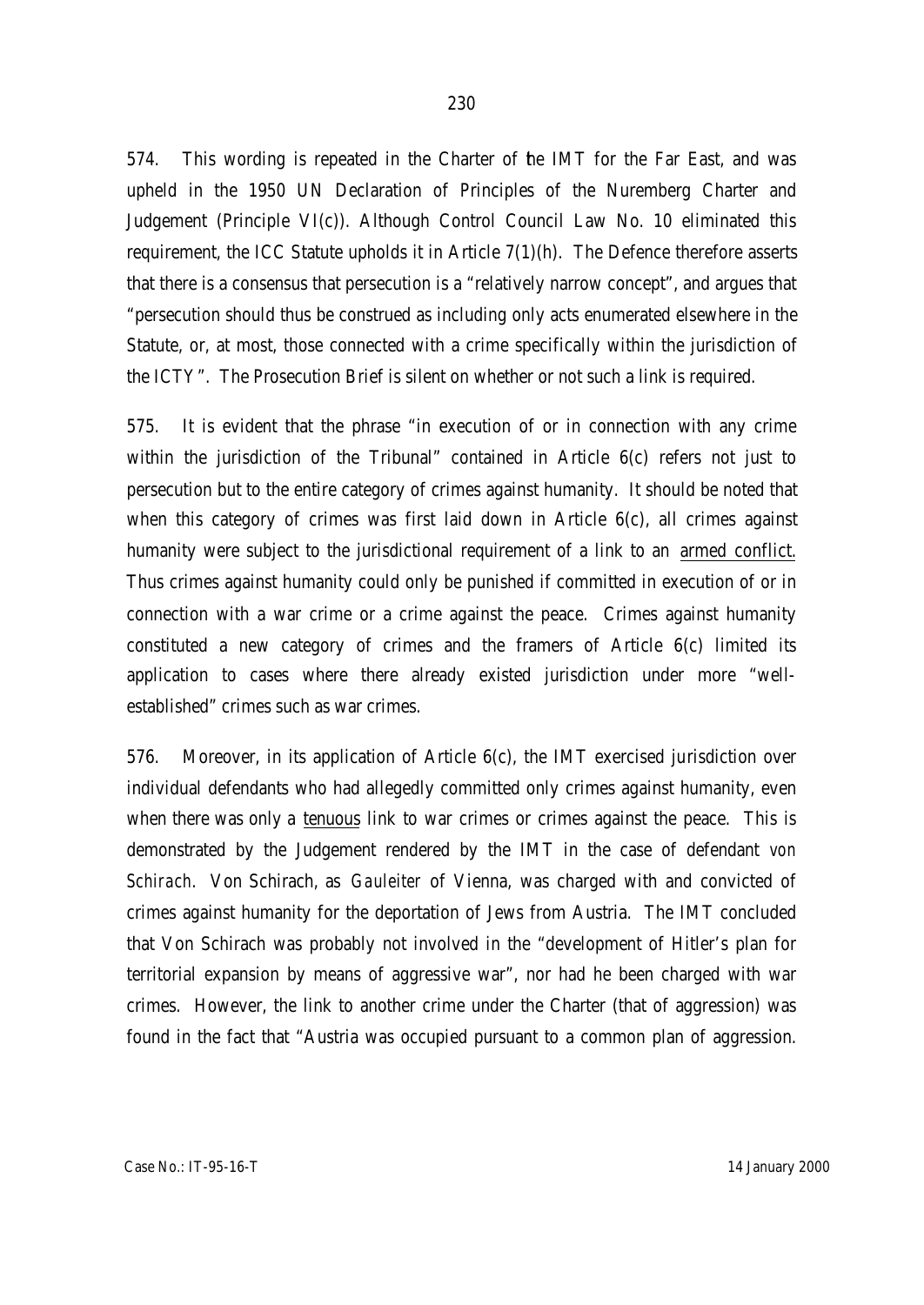Its occupation was, therefore, a "crime within the jurisdiction of the Tribunal". $837$ Another example is found in the case of *Streicher*, publisher of *Der Stürmer*, an anti-Semitic weekly newspaper. Streicher was convicted for "incitement of the German people to active persecution". There was no evidence that he had ever committed war crimes or "that he was ever within Hitler's inner circle of advisers; nor during his career was he closely connected with the formulation of the policies which led to war".<sup>838</sup> Nevertheless he was convicted of persecution as a crime against humanity (in connection with war crimes).  $839$ 

577. What is most important, and indeed dispositive of the matter, is that an examination of customary international law indicates that as customary rules on crimes against humanity gradually crystallised after 1945, the link between crimes against humanity and war crimes disappeared. This is evidenced by; (a) the relevant provision of Control Council Law No.  $10<sub>10</sub><sup>840</sup>$  which omitted this qualification; (b) national legislation (such as the Canadian<sup>841</sup> and the French<sup>842</sup> laws); (c) case-law<sup>843</sup>; (d) such

j  $837$  Judgement of the International Military Tribunal, Trial of Major War Criminals before the IMT, Nuremberg, (14 Nov. 1945 – Oct. 1946) (hereafter IMT Judgement), Vol. I, p. 318. <sup>838</sup> *Ibid.,* p. 302.

<sup>839</sup> *Ibid.,* p. 304.

<sup>840</sup> Art. II(c) of Control Council Law No. 10 defines crimes against humanity as "[a]trocities and offences, including but not limited to murder, extermination, enslavement, deportation, imprisonment, torture, rape, or other inhumane acts committed against any civilian population, or persecutions on political, racial, or religious grounds whether or not in violation of the domestic laws of the country where perpetrated". As was held in *US v. Josef Alstötter et al.* (the *Justice case*), Trials of War Criminals (before the Nuremberg Military Tribunal, (hereafter NMT)) Vol. III at p. 974: ". . . it must be noted that Control Council Law No. 10 differs materially from the Charter. The latter defines crimes against humanity as inhumane acts, etc., committed, "in execution of, or in connection with, any crime within the jurisdiction of the tribunal", whereas in C. C. Law 10 the words last quoted are deliberately omitted from the definition".

<sup>&</sup>lt;sup>841</sup> S. 7 (3.76) of the Canadian Criminal Code provides that: "[C]rimes against humanity" means murder, extermination, enslavement, deportation, persecution or any other inhumane act or omission that is committed against any civilian population or any identifiable group of persons, whether or not it constitutes a contravention of the law in force at the time and in the place of its commission, and that, at that time and in that place, constitutes a contravention of customary international law or conventional international law or is criminal according to the general principles of law recognised by the community of nations".

<sup>842</sup> Art. 212-1, para. 1 of the French Criminal Code (enacted by the Law no. 92-1336 of 16 Dec. 1992, modified by the Law no. 93-913 of 19 July 1993, entered into force on 1 March 1994) provides that

<sup>&</sup>quot;La déportation, la réduction en ensclavage ou la pratique massive et systématique d'exécutions sommaires, d"enlèvements de personnes suivis de leur disparition, de la torture ou d'actes inhumains, inpirés par des motifs politiques, philosohpiques, raciaux ou religieux et organisés en execution d'un plan concerté à l'encontre d'un groupe de population civile sont punies de la réclusion criminelle à perpetuité".

<sup>843</sup> See e.g. *US v. Otto Ohlendorf et al.* (the *Einsatzgruppen* case), NMT Vol. IV, p. 49; *Justice* case, *ibid.* NMT Vol. III, p. 974. See, however, the *Flick* case, *ibid.* NMT Vol. VI, p. 1213.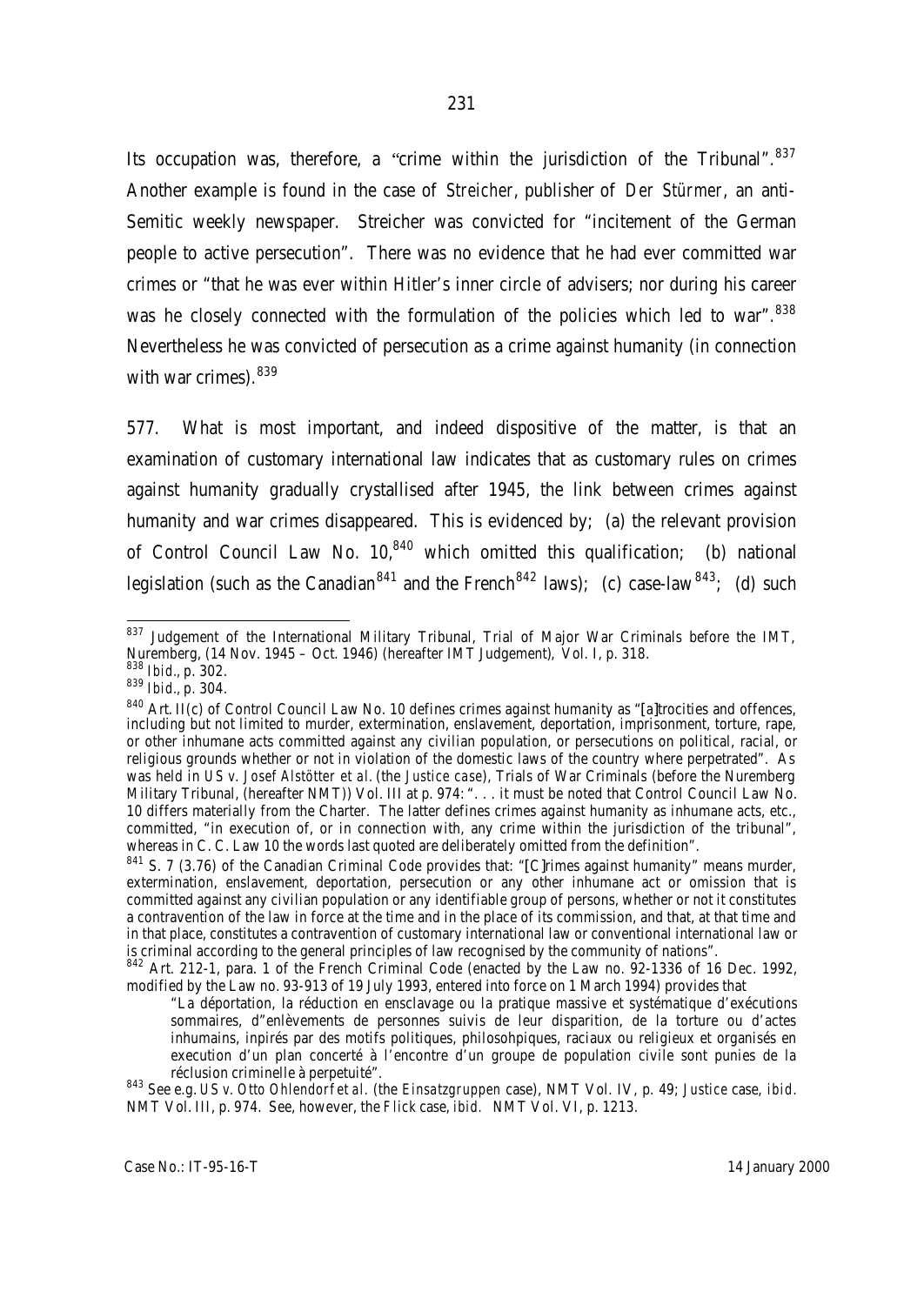international treaties as the Convention on Genocide of 1948, the Convention on the Non-Applicability of Statutory Limitations to War Crimes and Crimes Against Humanity of 1968, and the Convention on Apartheid of 1973; and (e) the prior jurisprudence of the International Tribunal.<sup>844</sup> This evolution thus evidences the gradual abandonment of the nexus between crimes against humanity and war crimes. 845

578. The Defence relies on Article 7(1)(h) and 2(g) of the ICC Statute to argue that persecution must be charged in connection with another crime under that Statute. Article 7(1)(h) states:

Persecution against any identifiable group or collectivity on political, racial, national, ethnic, cultural, religious, gender as defined in paragraph 3, or other grounds that are universally recognised as impermissible under international law, in connection with any act referred to in this paragraph or any crime within the jurisdiction of the Court;

579. Article 7(2)(g) provides:

"Persecution" means the intentional and severe deprivation of fundamental rights contrary to international law by reason of the identity of the group or collectivity;

580. Article 7(2) thus provides a broad definition of persecution and, at the same time, restricts it to acts perpetrated "in connection" with any of the acts enumerated in the same provision as constituting crimes against humanity (murder, extermination, enslavement, etc.) or with crimes found in other provisions such as war crimes, genocide, or aggression. To the extent that it is required that persecution be connected with war crimes or the crime of aggression, this requirement is especially striking in the light of the fact that the ICC Statute reflects customary international law in abolishing the nexus between crimes against humanity and armed conflict. Furthermore this restriction might easily be circumvented by charging persecution in connection with "other inhumane acts of a similar character intentionally causing great suffering, or serious injury to body or to

 $\overline{a}$ <sup>844</sup> *Tadic,* Appeals Chamber Decision on Jurisdiction, 2 Oct. 1995, paras. 140-141.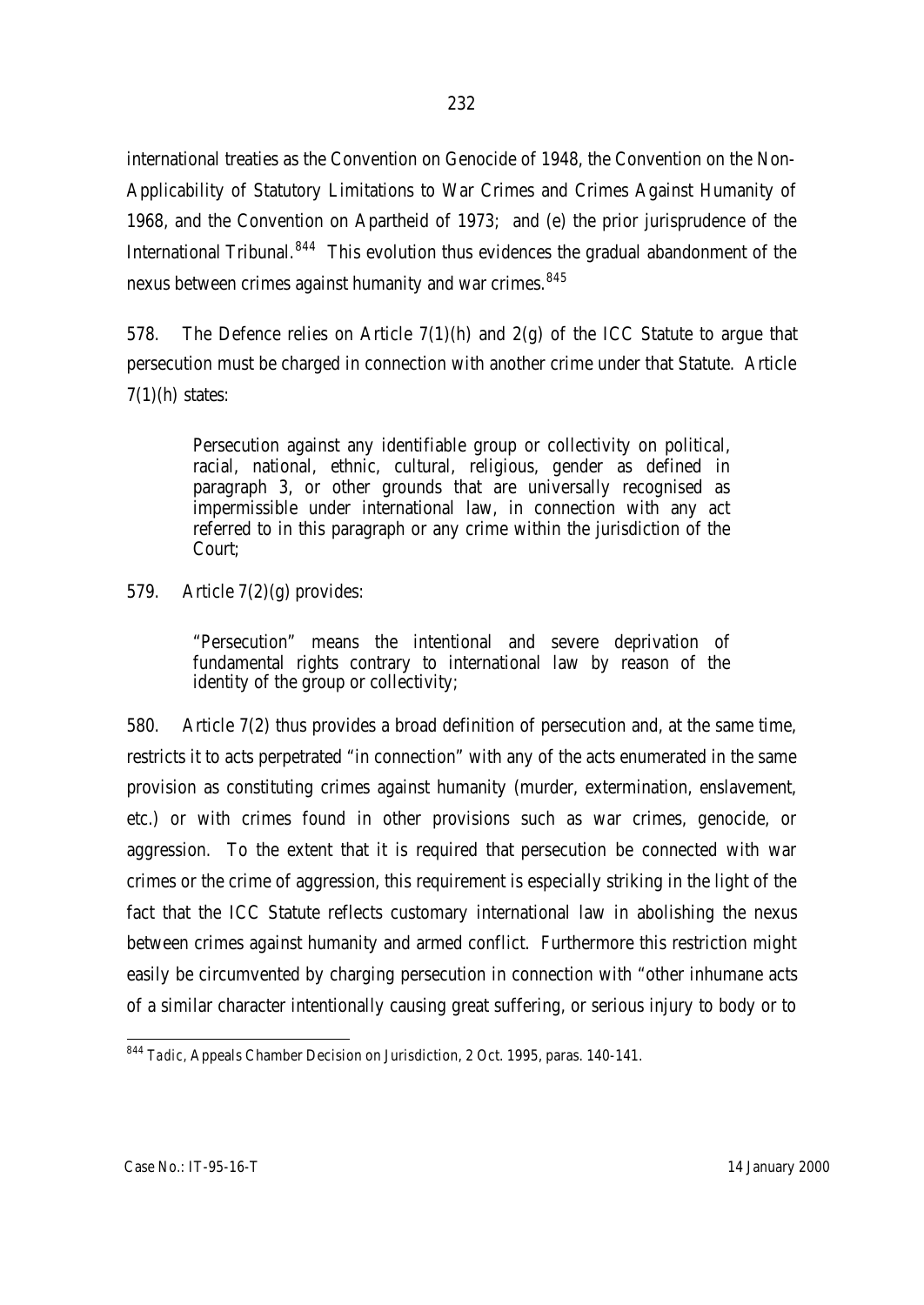mental or physical health" under Article 7(1)(k). In short, the Trial Chamber finds that although the Statute of the ICC may be indicative of the *opinio juris* of many States, Article 7(1)(h) is not consonant with customary international law. In addition, it draws attention to an important provision of the ICC Statute dealing with this matter. The application of the provisions contained in Part II of the Statute (on jurisdiction, admissibility and applicable law), including Article 7 on crimes against humanity, is restricted by Article 10 of the same Statute which provides that "Nothing in the Statute shall be interpreted as limiting or prejudicing in any way existing or developing rules of international law for purposes other than this Statute" (emphasis added). This provision clearly conveys the idea that the framers of the Statute did not intend to affect, amongst other things, *lex lata* as regards such matters as the definition of war crimes, crimes against humanity and genocide.

581. Accordingly, the Trial Chamber rejects the notion that persecution must be linked to crimes found elsewhere in the Statute of the International Tribunal. It notes that in any case no such requirement is imposed on it by the Statute of the International Tribunal.

#### 2. The *Actus Reus* of Persecution

#### (a) Arguments of the Parties

582. The Prosecution argues that "persecutory act" should be defined broadly and that it should include both acts not covered by the Statute and acts enumerated elsewhere in the Statute, particularly other subheadings of Article 5, when they are committed with discriminatory intent.<sup>846</sup> According to the Prosecution:

(a) [T]he crime of persecution has prominence [under customary international law], providing a basis for additional criminal liability in relation to all inhumane acts.

l

<sup>845</sup> At present, customary international law bans crimes against humanity whether they are committed in time of war or peace (see on this point the *dictum* by the Appeals Chamber in *Tadi*}, Appeals Chamber Decision on Jurisdiction, 2 Oct. 1995, para. 141).

<sup>&</sup>lt;sup>846</sup>Prosecutor's Brief on the Permissibility of Charging Criminal Violations under the Same Articles of the Statute Based on Conduct Arising from a Single Incident, filed 15 Sept. 1998 (hereafter Prosecutor's Brief), paras. 31-32; see also Prosecutor's Closing Brief, para. 12.17.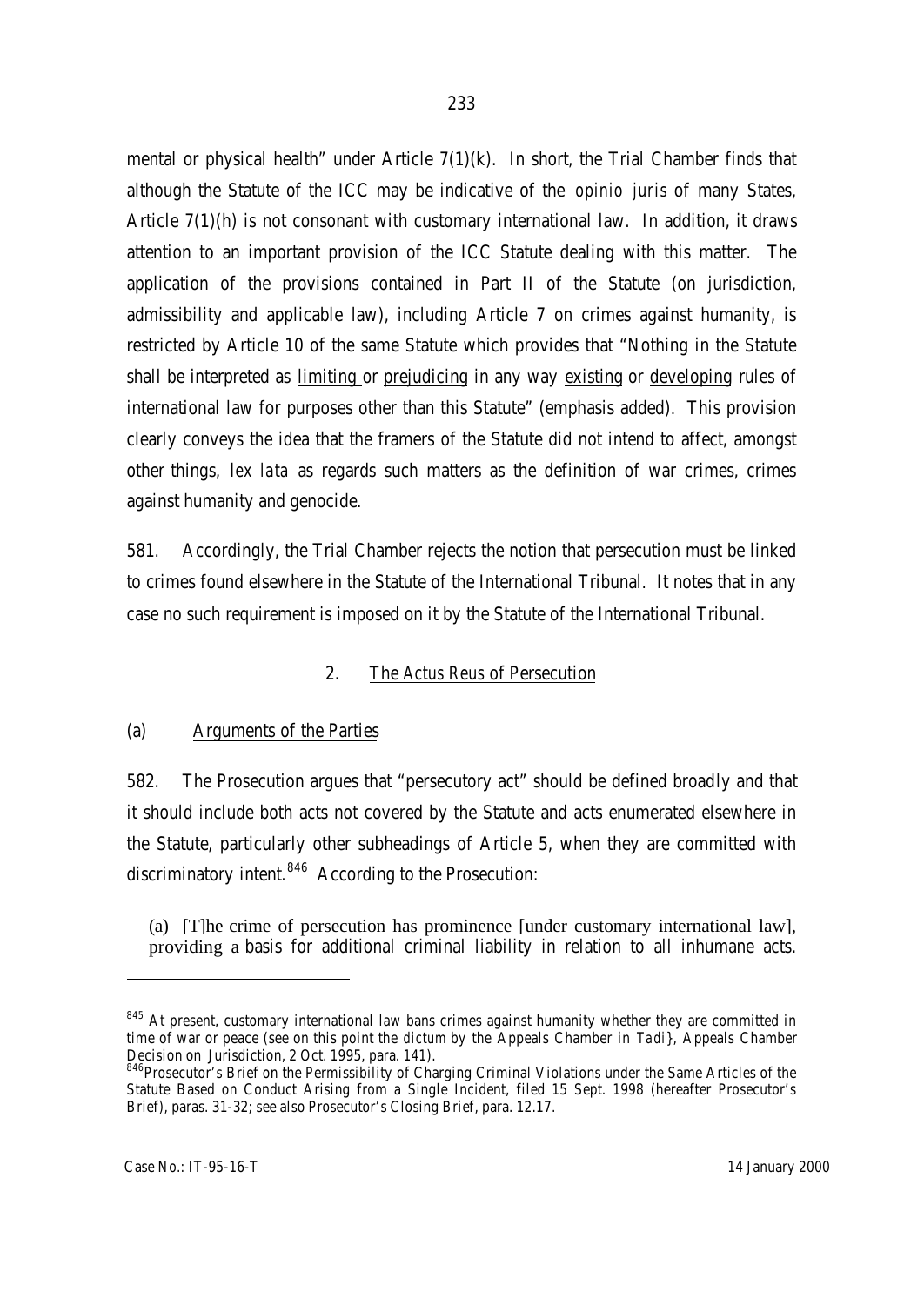[Were it not the case that crimes against humanity could comprise other crimes enumerated in the Statute], this would allow an accused to escape additional culpability for persecution merely by showing that the relevant act falls under another provision of the Statute or elsewhere in the indictment. Persecution is one of the most serious crimes against humanity and an interpretation of the Statute which does not recognise it as such is not tenable.

583. The Prosecution submits that persecution also includes acts not covered elsewhere in the Statute. Thus the persecution charge in the Indictment pertains to "an ethnic cleansing campaign" composed of the killing of Muslim civilians, destruction of their homes and property, and their organised detention and expulsion from Ahmici-Šantici and its environs.

584. According to the Defence a broad interpretation of persecution would be a violation of the principle of legality (*nullum crimen sine lege*).<sup>847</sup> Persecution should be narrowly construed, so as to give guidance as to what acts constitute persecution and to prevent possible abuses of discretion by the Prosecution. The Defence submits that on a statutory construction of Article 5, murder is not included in persecution.<sup>848</sup>

585. The Defence does not agree with the conclusion of the Trial Chamber in *Tadi*} that persecutory acts could include, "*inter alia*, those of a physical, economic, or judicial nature, that violate an individual's right to the equal enjoyment of his basic rights". <sup>849</sup> The Defence submits that persecution should not include acts which are legal under national laws, nor should it include acts not mentioned in the Statute "which, although not in and of themselves inhumane, are considered inhumane because of the discriminatory grounds on which they are taken".<sup>850</sup> Such a definition, in the submission of the Defence, would be too broad and strains the principle of legality. They contend that the *Tadi}* definition, which basically follows that of the International Law Commission (ILC) Draft Code, should be rejected in favour of the definition found in the ICC Statute, which "embodies the existing consensus within the international

 $\overline{a}$  $847$  Brief of the Defendants Zoran Kupre{ki} and Mirjan Kupre{ki} on Legal Trial Issues, filed on 19 Nov. 1998, paras. 55-56.

<sup>&</sup>lt;sup>848</sup> Petition of the Counsels of the Accused Zoran and Mirjan Kupre{ki}, 12 Nov. 1998; Defence's Closing Brief, filed by counsel for Dragan Papi}, 5 Nov. 1999.

<sup>849</sup> *Tadic,* Trial Chamber Judgement, 7 May 1997, at para. 710. <sup>850</sup> *Ibid*., at para. 715.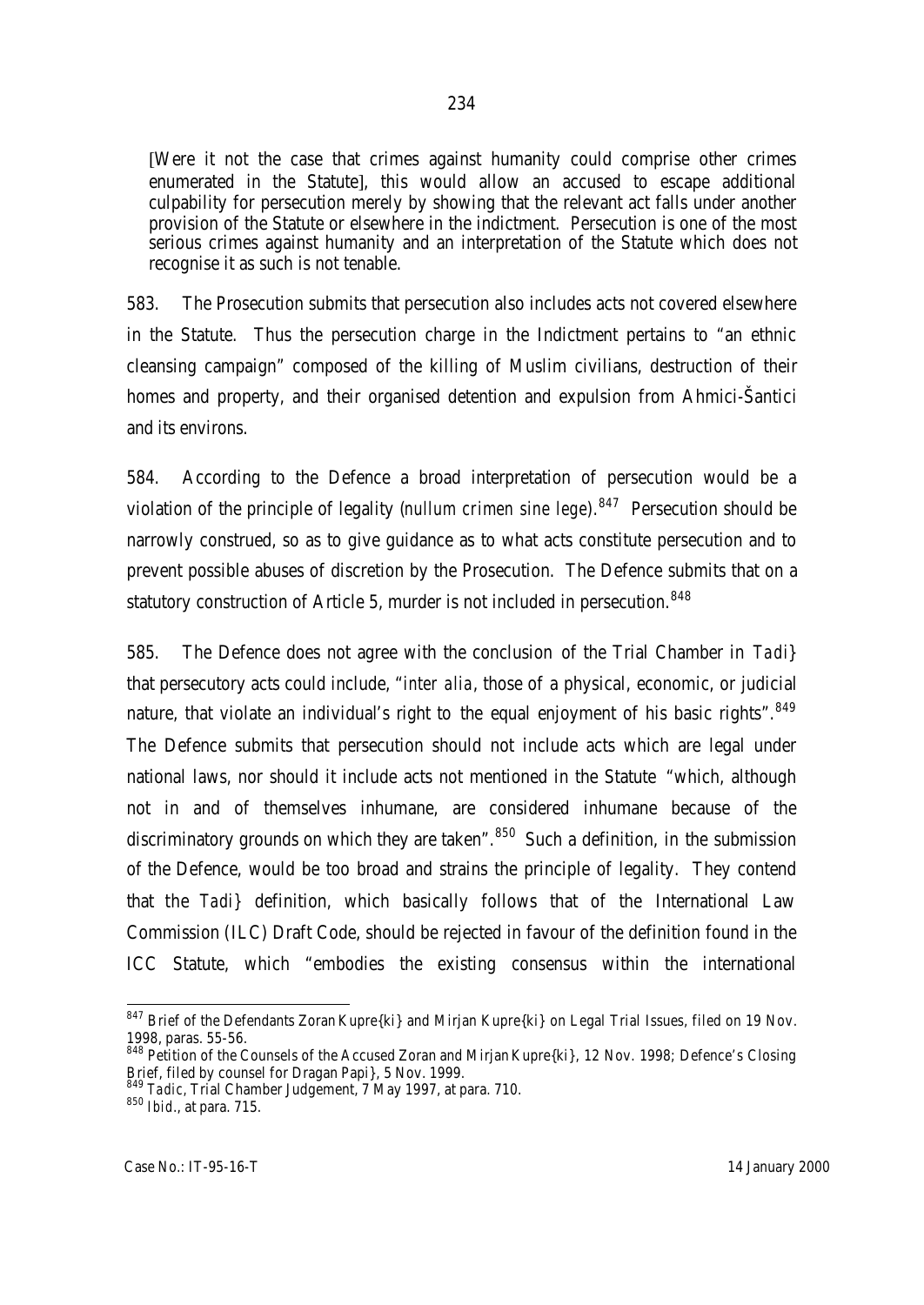community", and which has taken a much narrower approach to the definition of persecutory acts in its Article 7(2)(g).  $^{851}$ 

#### (b) Discussion

586. The Trial Chamber will now discuss previous instances in which a definition of persecution has been suggested: firstly, in the *corpus* of refugee law and secondly, in the deliberations of the International Law Commission. The purpose of this discussion is to determine whether the definition propounded there may be held to reflect customary international law.

587. It has been argued that further elaboration of what is meant by the notion of persecution is provided by international refugee law. In its comments on the Draft Code presented in 1991, the government of the Netherlands stated: "It would be desirable to interpret the term 'persecution' in the same way as the term embodied in the Convention on refugees is interpreted". $852$  The concept of persecution is central to the determination of who may claim refugee status under the Convention Relating to the Status of Refugees of 1951, as supplemented by the 1967 Protocol.<sup>853</sup>

588. However, the corpus of refugee law does not, as such, offer a definition of persecution.<sup>854</sup> Nor does human rights law provide such a definition. The European Commission and the Court have on several occasions held that exposing a person to a

 $\overline{\phantom{a}}$  $851$  Brief of Defendants Zoran Kupre{ki} and Mirjan Kupre{ki} on Legal Trial Issues, 19 Nov. 1998, paras. 55-63.

<sup>&</sup>lt;sup>852</sup> Comments and Observations of Governments on the International Law Commission Draft Code, UN Doc. A/CN.4/448, 1 March 1993, p. 93.

<sup>&</sup>lt;sup>853</sup> Art. 1A(2) of the Refugee Convention defines a refugee as someone who: "[...] owing to a wellfounded fear of being persecuted for reasons of race, religion, nationality, membership of a particular social group or political opinion is outside the country of his nationality and is unable or, owing to such fear, is unwilling to avail himself of the protection of that country; or who [. . .] is unwilling to return to it". Art. 33 of the same Convention states: "No Contracting State shall expel or return ("*refouler*") a refugee in any manner whatsoever to the frontiers of territories where his life or freedom would be threatened on account of his race, religion, nationality, membership of a particular social group or political opinion".

<sup>854</sup> *The UNHCR Handbook on Procedures and Criteria for Determining Refugee Status*, (hereafter *UNHCR Handbook)* states at para. 51: "There is no universally accepted definition of "persecution", and various attempts to formulate such a definition have met with little success. From Art. 33 of the 1951 Convention, it may be inferred that a threat to life or freedom on account of race, religion, nationality, political opinion or membership of a particular social group is always persecution. Other serious violations of human rights - for the same reasons - would also constitute persecution".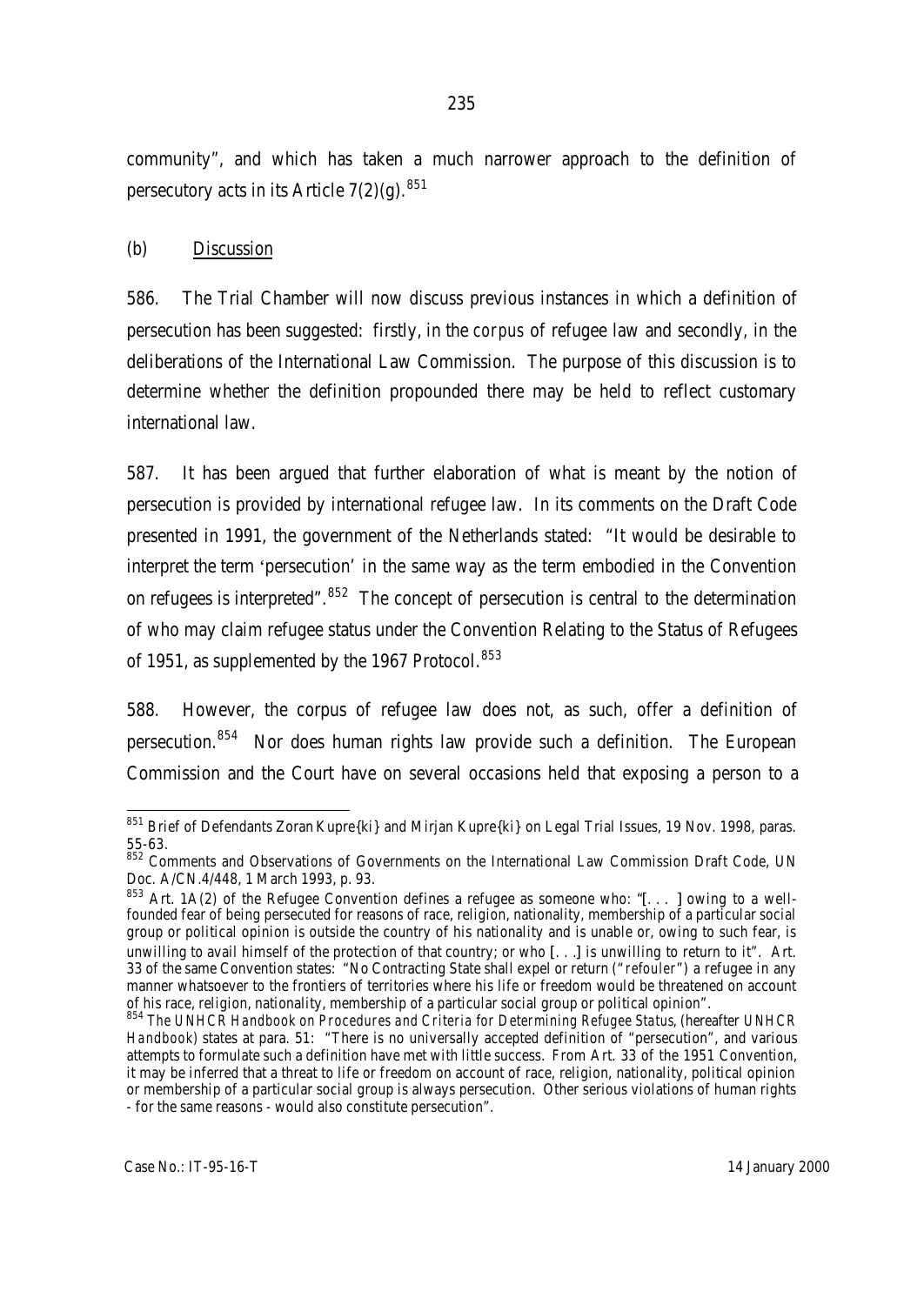risk of persecution in his or her country of origin may constitute a violation of Article 3 of the European Convention on Human Rights.<sup>855</sup> However, their decisions give no further quidance as to the definition of persecution.<sup>856</sup> In an attempt to define who may be eligible for refugee status, some national courts have delivered decisions on what acts may constitute persecution. $857$  Other cases show that national courts in applying refugee law have given persecution a broad definition, and have held that it includes denial of access to employment or education<sup>858</sup> or more generally have drawn the conclusion that "there is an open ended category of forms of conduct capable of amounting to persecution, to be evaluated in the light of the Convention from case to case". 859

589. The Trial Chamber finds, however, that these cases cannot provide a basis for individual criminal responsibility. It would be contrary to the principle of legality to convict someone of persecution based on a definition found in international refugee law or human rights law. In these bodies of law the central determination to be made is whether the person claiming refugee status or likely to be expelled or deported has a "well-founded fear of being persecuted for reasons of race, religion, nationality, membership of a particular social group or political opinion". The emphasis is more on the state of mind of the person claiming to have been persecuted (or to be vulnerable to persecution) than on the factual finding of whether persecution has occurred or may

j

<sup>&</sup>lt;sup>855</sup> Art. 3 of the European Convention on Human Rights provides that "[n]o one shall be subjected to torture or to inhuman or degrading treatment or punishment".

<sup>856</sup> *Ahmed v. Austria* (1997) 24 ECHR 278; *Altun v. Federal Republic of Germany* D & R 36 (1984) p. 209; *A v. Switzerland* D & R 46 (1986), p. 257 (271).

<sup>857</sup> For example, Judge McHugh of the Australian High Court in *Chan v. Minister for Immigration and Ethnic Affairs* held that "[a]s long as the person is threatened with harm and that harm can be seen as part of a course of systematic conduct directed for a Convention reason against that person as an individual or as a member of a class, he or she is "being persecuted" for the purpose of the Convention [. . .] Moreover, to constitute "persecution" the harm threatened need not be that of loss of life or liberty [. . .] Other forms of harm short of interference of life or liberty may constitute 'persecution' for the purposes of the Convention and Protocol. Measures 'in disregard' of human dignity may, in appropriate cases, constitute persecution [. . .] ((1989) 169 CLR 379). The Judgement went on to hold that "[p]ersecution on account of race, religion and political opinion has historically taken many forms of social, political, and economic discrimination. Hence, the denial of access to employment, to the professions and to education or the imposition of restrictions on the freedoms traditionally guaranteed in a democratic society such as freedom of speech, assembly, worship or movement may constitute persecution if imposed for a Convention reason" (*idem*).

<sup>858</sup> Prahastono v. Minister for Immigration and Multicultural Affairs 1997 Austr. Fed. Ct. Lexis 514, the Federal Court of Australia, per Hill J.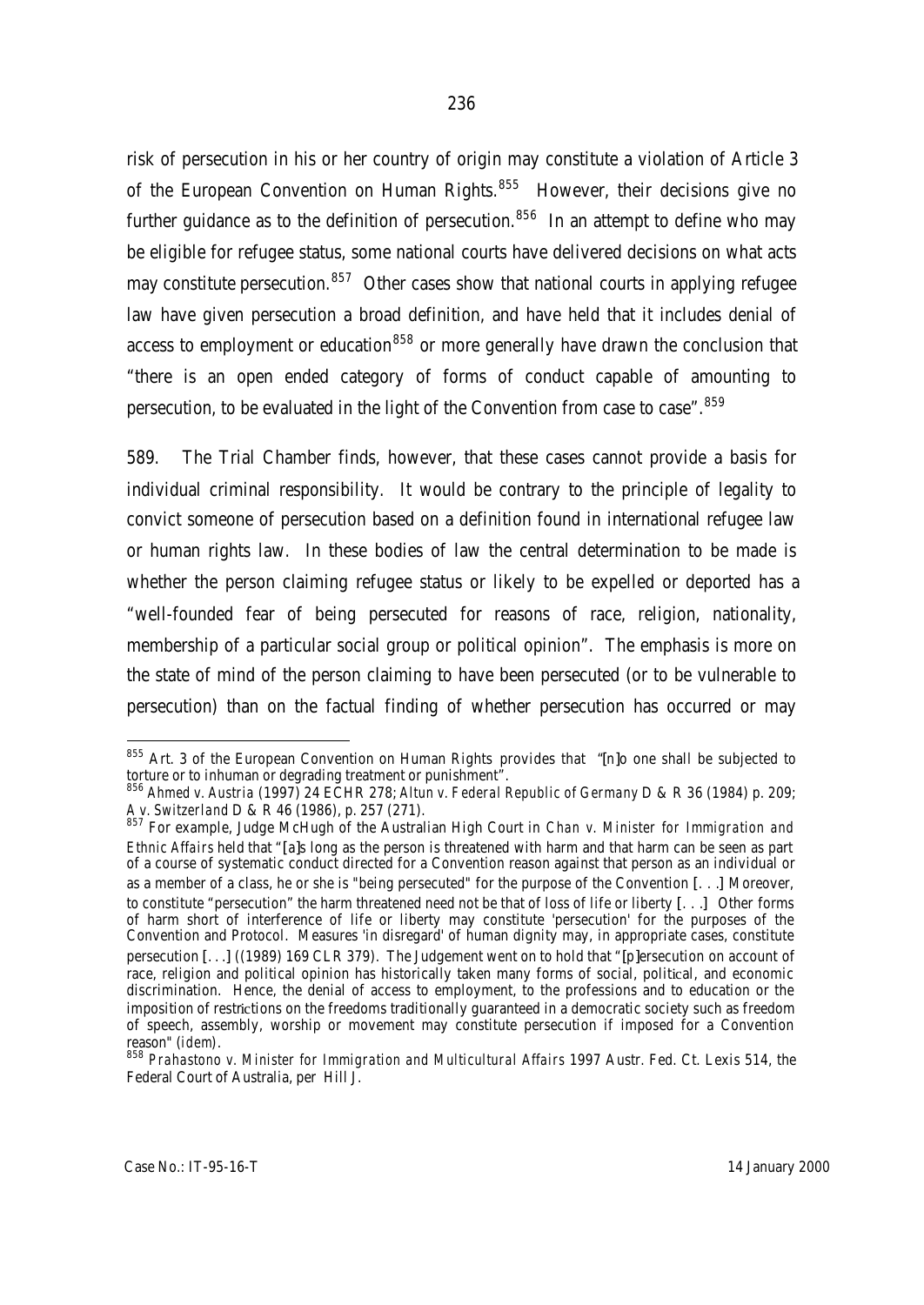occur. In addition, the intent of the persecutor is not relevant.<sup>860</sup> The result is that the net of "persecution" is cast much wider than is legally justified for the purposes of imposing individual criminal responsibility. The definition stemming from international refugee law or human rights law cannot therefore be followed here.

590. Little guidance in the interpretation of "persecution" is provided by the ILC Draft Code of Crimes Against the Peace and Security of Mankind. The International Law Commission, which originally based its definition of crimes against humanity on the Nuremberg Charter, has included persecution since its earliest draft.<sup>861</sup>. The ILC proposed a definition of persecution in its commentary on the Draft Code dated 1996 which stated as follows: 862

The inhumane act of persecution may take many forms with its common characteristic being the denial of the human rights and

j

<sup>859</sup> *R v. Secretary of State for the Home Department ex parte Sasitharan* Queens Bench Division (Crown Office List) Co/ 1655/98, 23 June 1998, per Sedley J.

<sup>860</sup> *Immigration and Naturalization Service, Petitioner v. Jairo Jonathan Elias-Zacarias*, Supreme Court of the United States, 1992 U.S. Lexis 550. The *UNHCR Handbook* states in paragraphs 52 and 53: "Due to variations in the psychological make-up of individuals and in the circumstances of each case, interpretations of what amounts to persecution are bound to vary. In addition, an applicant may have been subjected to various measures not in themselves amounting to persecution (e.g. discrimination in different forms), in some cases combined with other adverse factors (e.g. general atmosphere of insecurity in the country of origin). In such situations, the various elements involved may, if taken together, produce an effect on the mind of the applicant that can reasonably justify a claim to well-founded fear of persecution

on 'cumulative grounds'*"*.<br><sup>861</sup> The Nuremberg Principles stated that Art. 6(c) of the Charter "distinguished two categories of punishable acts, to wit: first, murder, extermination, enslavement, deportation and other inhuman acts committed against any civilian population, before or during the war, and second, persecution on political, racial or religious grounds" (Nuremberg Principles, *Report of the International Law Commission to the General Assembly*, 2nd Session (5 June –29 July 1950) UN Doc. A/1316, para. 120).

<sup>862</sup> *Report of the International Law Commission on the Work of its forty-eighth session*, 6 May-26 July 1996, at 98. It is not clear whether the International Law Commission interprets persecution to include other subheadings of the Article on crimes against humanity. In its Commentary on its 1991 Draft (UN Doc. A/46/10), the International Law Commission states the following: "Persecution on social, political, racial, religious, or cultural grounds, already a crime under the 1954 draft Code, relates to human rights violations other than those covered in the previous paragraphs, committed in a systematic manner or on a mass scale by government officials or by groups that exercise *de facto* power over a particular territory and seek to subject individuals or groups of individuals to a kind of life in which enjoyment of some of their basic rights is repeatedly or constantly denied. Persecution may take many forms, for example, a prohibition on practising certain kinds of religious worship; prolonged and systematic detention of individuals who represent a political, religious or cultural group; a prohibition on the use of a national language, even in private; systematic destruction of monuments or buildings representative of a particular social, religious, cultural or other group. Such acts could come within the scope of this Article when committed in a systematic manner or on a mass scale".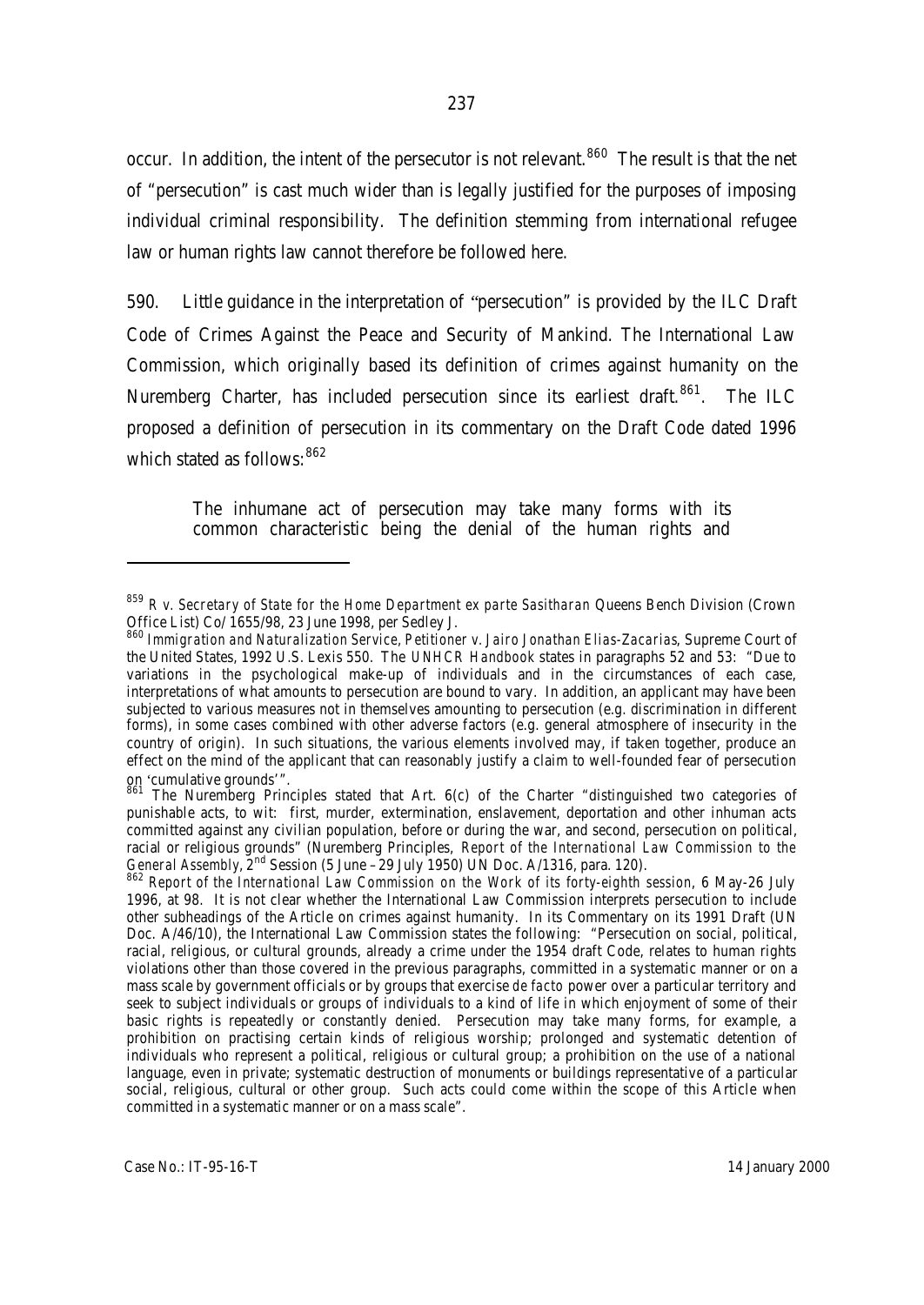fundamental freedoms to which every individual is entitled without distinction as recognised in the Charter of the United Nations (Articles 1 and 55) and the ICCPR (Art. 2). The present provision would apply to acts of persecution which lacked the specific intent required for the crime of genocide.

591. As neither refugee law nor the ILC draft is dispositive of the issue, in resolving matters in dispute on the scope of persecution, the Trial Chamber must of necessity turn to customary international law. Indeed, any time the Statute does not regulate a specific matter, and the *Report of the Secretary-General* does not prove to be of any assistance in the interpretation of the Statute, it falls to the International Tribunal to draw upon (i) rules of customary international law or (ii) general principles of international criminal law; or, lacking such principles, (iii) general principles of criminal law common to the major legal systems of the world; or, lacking such principles, (iv) general principles of law consonant with the basic requirements of international justice. It must be assumed that the draftspersons intended the Statute to be based on international law, with the consequence that any possible *lacunae* must be filled by having recourse to that body of law.

592. In its discussion, the Trial Chamber will focus upon two distinct issues: (a) can the acts covered by the other subheadings of Article 5 fall within the notion of persecution? and (b) can persecution cover acts not envisaged in one of the other subheadings of Article 5?

## (c) Can the Acts Covered by the Other Subheadings of Article 5 Fall Within the Notion of Persecution?

593. As noted above, the Prosecution argues that whereas the meaning of "persecutory act" should be given a broad definition, including a wide variety of acts not enumerated in the Statute, it should also include those enumerated in the Statute and particularly other subheadings of Article 5 when they are committed with discriminatory intent.<sup>863</sup> By contrast, the Defence argues that it would be a violation of the principle of legality (*nullum crimen sine lege*) for this Tribunal to apply Article 5(h) to any conduct of the

 $\overline{a}$ <sup>863</sup> Prosecutor's Brief, paras. 31-32.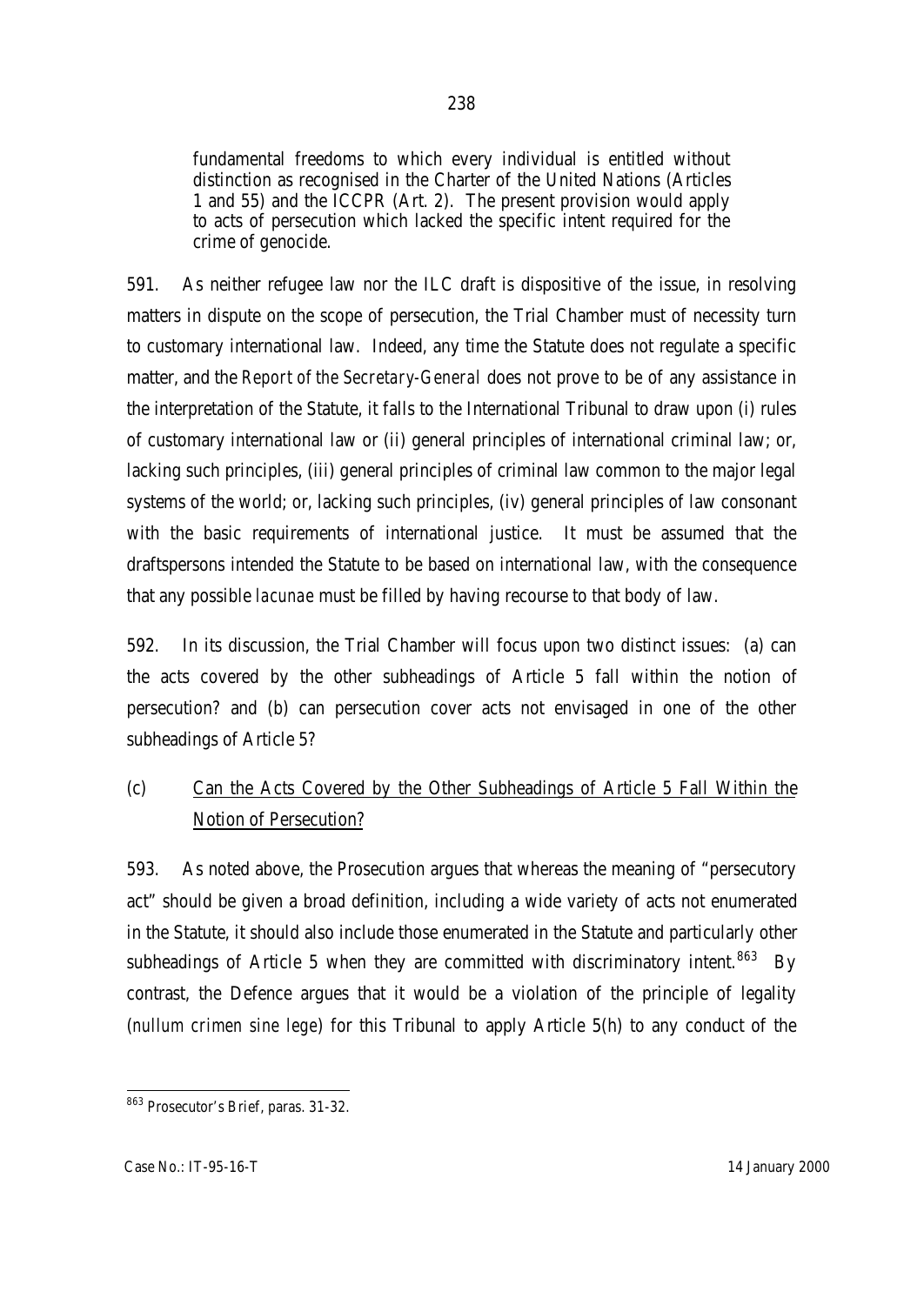accused.<sup>864</sup> On this view, persecution should be narrowly construed, so as to give guidance as to what acts constitute persecution and to prevent possible abuses of discretion by the Prosecution.<sup>865</sup>

594. With regard to the question of whether persecution can include acts laid out in the other subheadings of Article 5, and particularly the crimes of murder and deportation, the Trial Chamber notes that there are numerous examples of convictions for the crime of persecution arising from the Second World War. The IMT in its findings on persecution included several of the crimes that now would fall under other subheadings of Article 5. These acts included mass murder of the Jews by the *Einsatzgruppen* and the *SD,* and the extermination, beatings, torture and killings which were widespread in the concentration camps. Similarly, the judgements delivered pursuant to Control Council Law No. 10 included crimes such as murder, extermination, enslavement, deportation, imprisonment and torture in their findings on the persecution of Jews and other groups during the Nazi era. Thus the Military Tribunals sitting at Nuremberg found that persecution could include those crimes that now would be covered by the other subheadings of Article 5 of the Statute.

595. The International Military Tribunal in its Judgement referred to persecution, stating that: "the persecution of the Jews at the hands of the Nazi Government has been proved in the greatest detail before the Tribunal. It is a record of consistent and systematic inhumanity on the greatest scale".<sup>866</sup> The IMT commenced with a description of the early policy of the Nazi government towards the Jewish people: discriminatory laws were passed which limited offices and professions permitted to Jews; restrictions were placed on their family life and rights of citizenship; Jews were completely excluded from German life; pogroms were organized which included the burning and demolishing

 $\overline{a}$  $864$  Brief of the Defendants Zoran Kupre{ki} and Mirjan Kupre{ki} on Legal Trial Issues, filed on 19 Nov. 1998

<sup>865</sup> The Closing briefs of two of the accused, Vladimir [anti] and Dragan Papi], both filed 5 Nov. 1999, indicate acceptance of a broader definition of persecution. The Defence Final Brief for the accused Vladimir [anti} states: "The Defence admits that such inhuman acts can occur in very many forms which have one mutual characteristic and that is denial of fundamental rights and freedoms which an individual is entitled to without distinction" (p. 8). The Defence's Closing Brief for the accused Dragan Papi} states: "The concept of persecution covers a wide sphere . . ."

<sup>866</sup> IMT Judgement, p. 247.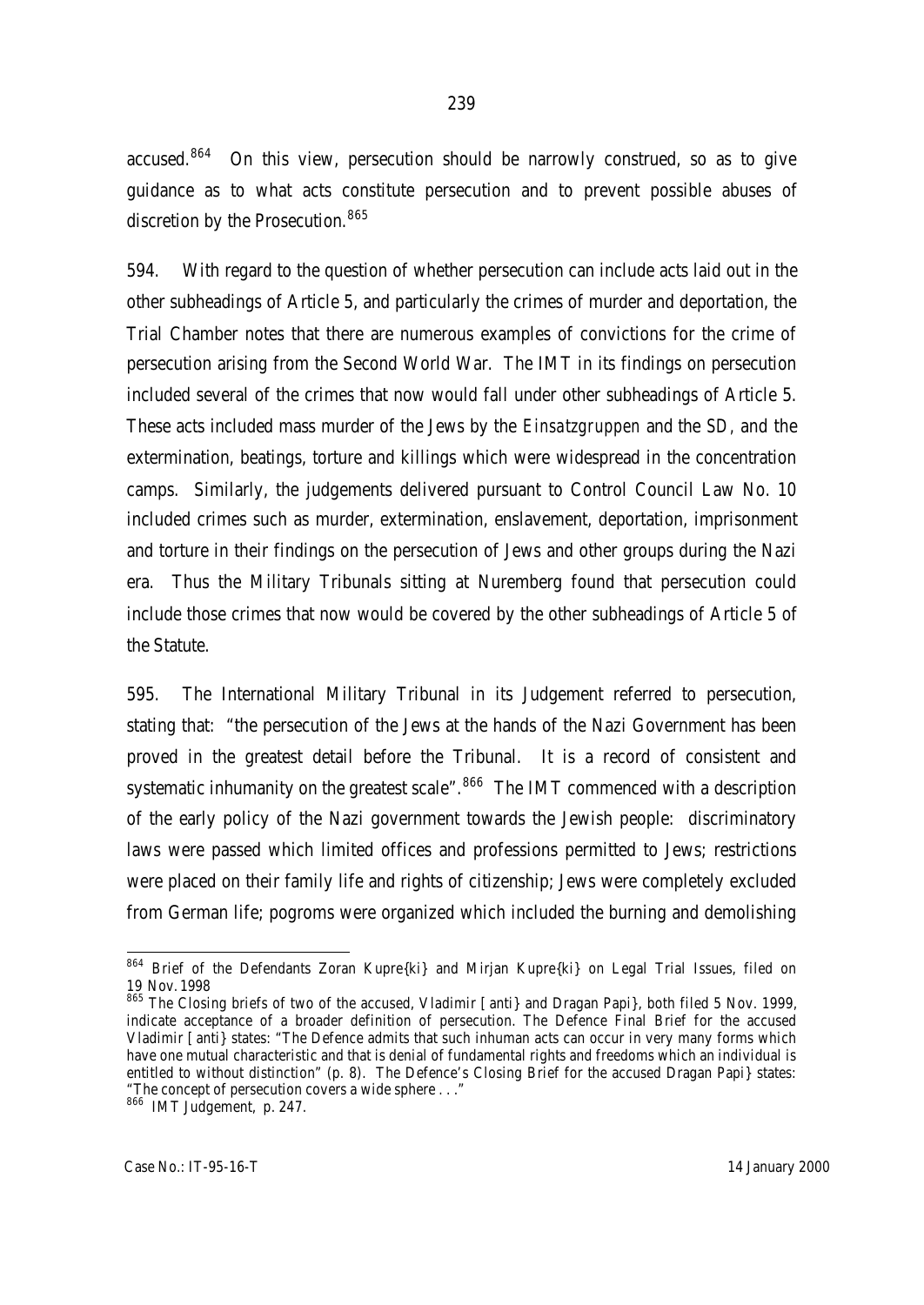of synagogues; Jewish businesses were looted; prominent Jewish businessmen were arrested; a collective fine of 1 billion marks was imposed on Jews; Jewish assets were seized; the movement of Jews was restricted; ghettos were created; and Jews were compelled to wear a yellow star.  $867$  According to the IMT, "[t]hese atrocities were all part and parcel of the policy inaugurated in 1941 [. . .] But the methods employed never conformed to a single pattern".<sup>868</sup>

596. At Nuremberg, organisations  $869$  as well as individual defendants  $870$  were convicted of persecution for acts such as deportation, slave labour, and extermination of the Jewish people pursuant to the "Final Solution". Moreover, several individual defendants were convicted of persecution in the form of discriminatory economic acts. $871$  An example is the defendant Frick who had "drafted, signed, and administered many laws designed to eliminate Jews from German life and [the] economy", and thus "paved the way for the Final Solution [...]".<sup>872</sup>

597. It is clear from its description of persecution that the IMT accorded this crime a position of great prominence and understood it to include a wide spectrum of acts perpetrated against the Jewish people, ranging from discriminatory acts targeting their general political, social and economic rights, to attacks on their person.

598. This broad interpretation of persecution was upheld in subsequent cases. None of the courts endeavoured to define persecution but the term was generally used to describe the treatment suffered by the Jews and other groups specifically targeted by the Nazis. Persecution was a central allegation in several of the cases brought before Military Tribunals under Control Council Law No. 10. The Tribunals held that in persecuting

 $\overline{a}$ <sup>867</sup>*Ibid.*, p. 248-249.

<sup>868</sup> *Ibid*., p. 251.

<sup>869</sup> For example, for the role played by the SD and the Gestapo in the persecution of the Jews, see *ibid.,* pp. 265-267; for the role of the SS see *ibid.,* pp. 271-273.

<sup>870</sup> For example see IMT Judgement on defendants Frank (*ibid.,* pp. 297-298); von Schirach (*ibid.*, p. 319); Seyss-Inquart (*ibid.,* pp. 328-29), Borman *(ibid.,* pp. 339-340).

<sup>871</sup> See IMT Judgement on Göring, *ibid.,* p. 282, Frank, *ibid.,* pp. 297-298 and Funk, *ibid.,* p. 305. <sup>872</sup> *Ibid.,* p. 300.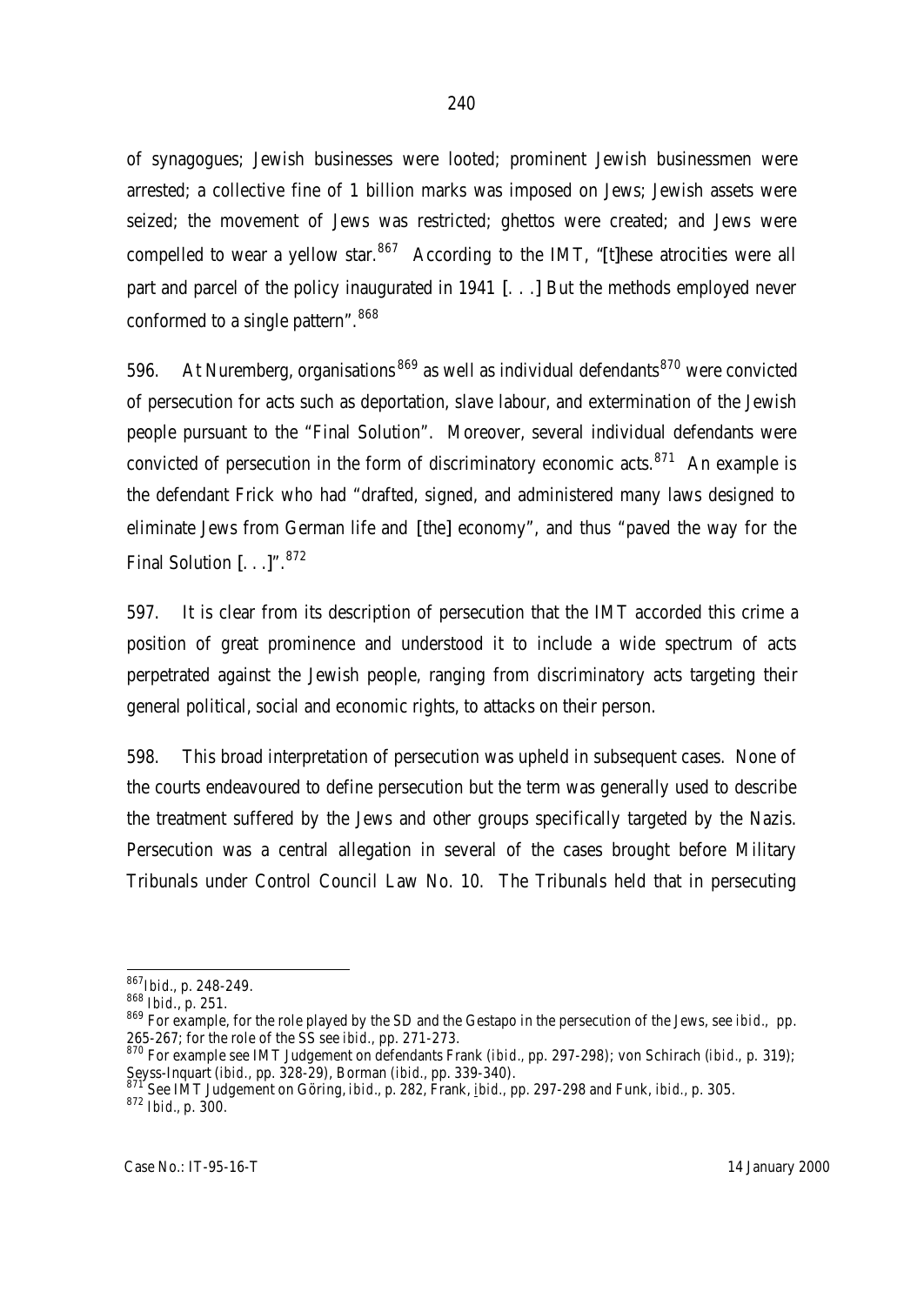Jews and other groups, the accused had infringed a wide variety of rights. $873$  For example, in *US v. Ernst von Weizsäcker* (the *Ministries Case)*, the United States Military Tribunal stated:

241

Hitler made the Jewish persecution one of the primary subjects of his policy to gain and retain power [...]. The persecution of the Jews went on steadily from step to step and finally to death in foul form.<sup>874</sup>

599. The Tribunal described the progression of infringement of rights, which started with the deprivation of rights of citizenship; rights to work and education; economic and property rights; and then led to arrest and confinement in concentration camps; beatings, mutilation and torture; deportations; slave labour and "finally over six million were murdered".<sup>875</sup> The US Military Tribunal did not purport to find a common definitive element in the wide variety of acts it illustrated. 876

600. It is clear that the courts understood persecution to include severe attacks on the person such as murder, extermination and torture; acts which potentially constitute crimes against humanity under the other subheadings of Article 5. This conclusion is supported by the findings of national courts in cases arising out of the Second World War. For

j <sup>873</sup> The *German High Command* Trial, NMT, Vol II at pp. 647-648. The US Military Tribunal, in a summary of the evidence against the accused von Roques, stated that "many of the documents heretofore show ill-treatment and persecution of the civilians within the accused von Roques' area of command. Other documents show the establishment of ghettos for the Jews; requirements that they wear the Star of David; prohibition of Jewish rites; confiscation of Jewish ritual articles; requirements that Jews surrender all foreign exchange securities, precious metals, and precious stones; terror killings of suspect partisan and partisan sympathisers; so-called mopping-up exercises and turning over of Jews and Communists to the SD  $[\, \ldots ]''$ .

<sup>874</sup> *Ministries* Case, NMT, Vol. XIV at p. 471: "The Jews of Germany were first deprived of the rights of citizenship. They were then deprived of the right to teach, to practice professions, to obtain education, to engage in business enterprises; they were forbidden to marry except among themselves and those of their own religion; they were subject to arrest and confinement in concentration camps, to beatings, mutilation and torture; their property was confiscated; they were herded into ghettos; they were forced to emigrate and to buy leave to do so; they were deported to the East, where they worked to exhaustion and death; they became slave labourers; and finally over six million were murdered". See also the United States Military Court in the Trial of *Ulrich Greifelt et al. (RuSHA case)* NMT Vol. V. Ulrich Greifelt and his co-accused from the RuSHA (Reichs Security Head Office) were convicted *inter alia* of participation in a program of genocide aimed at the destruction of foreign nations and ethnic groups, "in part by murderous extermination, and in part by elimination and suppression of national characteristics" (p. 88). The Notes on the Case (*Law Reports of Trials of War Criminals*, UN War Crimes Commission, (hereafter UNWCC), 1948 Vol XIII) state at p. 1-2 "The trial dealt with the main body of racial persecutions which distinguished so conspicuously the Nazi regime inside the Third Reich".

<sup>875</sup> *Ministries* case, *ibid.*

<sup>876</sup> *Ibid.,* at p. 470.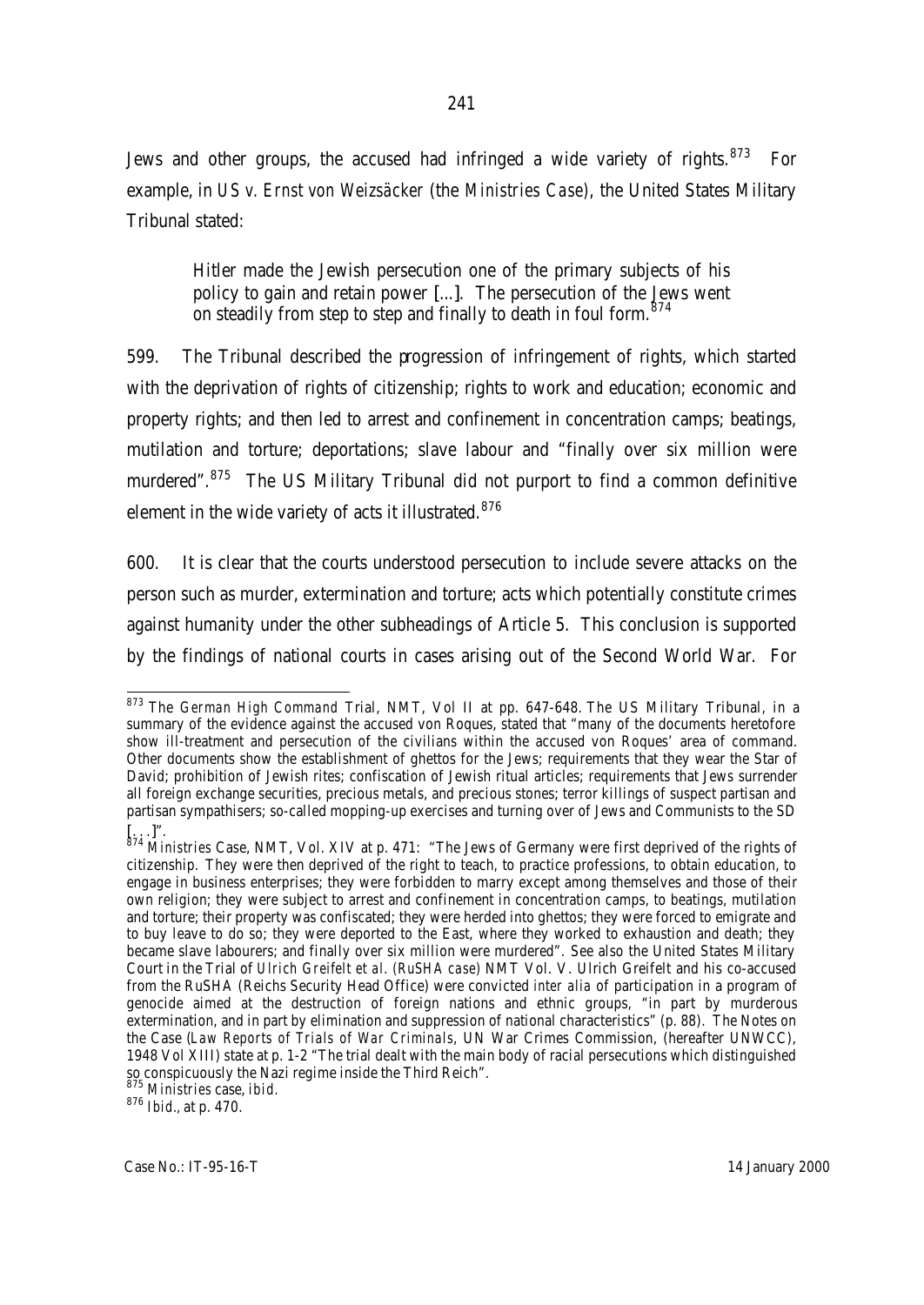example, *Gauleiter Artur Greiser* was charged with and convicted by the Supreme National Tribunal of Poland of participating in crimes against the Polish and Jewish people, including acts of persecution and extermination, by, *inter alia, "*murdering them on the spot, concentrating them in ghettos . . . whence they were being gradually deported and murdered, mainly in the gas-chambers of the extermination camp at Chelmno [. . .], submitting the Jewish population from the very beginning of the occupation to every possible kind of vexation and torment, from verbal and physical effronteries to the infliction of the most grievous bodily harm, in a way calculated to inflict the maximum of physical suffering and human degradation". 877

601. In the case of *Willy Zühlke,* a former German prison warden was convicted by the Netherlands Special Court in Amsterdam of co-operating in the German policy of humiliation and persecution of Jews by holding them in illegal detention, beating and kicking them, and mistreating and humiliating them in other ways. It was noted by the Netherlands Special Court that "Jewish prisoners were ill-treated by him in a far more brutal manner than the other prisoners". <sup>878</sup>

602. *Adolf Eichmann* was convicted, *inter alia*, of causing the murder, extermination, enslavement, starvation, and deportation of civilian Jewish people by the Israeli Supreme Court. The Court found that "in carrying out the above-mentioned activities [Eichmann] persecuted Jews on national, racial, religious and political grounds".<sup>879</sup> Furthermore, in 1985 the French *Cour de Cassation* convicted *Klaus Barbie* of "persecution against innocent Jews, [. . . ] carried out for racial and religious motives with a view to their extermination, in furtherance of the "Final Solution".<sup>880</sup> In 1986 the Zagreb District Court passed judgement in the case of *Andrija Artukovi},* a prominent member of the "Ustaša" movement in the self-proclaimed "Independent State of Croatia" during the Second World War. In this capacity he had ordered mass killings and deportations to a

 $\overline{a}$ <sup>877</sup> *Ibid*., Trial of *Gauleiter Artur Greiser*, Supreme National Tribunal of Poland, 21 June – 7 July 1946. Law Reports of Major War Criminals, UNWCC, Vol. XIII at p. 105.

<sup>878</sup> Judgement of *Bijzonder Gerechtshof Amsterdam*, 3 Aug. 1948 (referred to in Judgement of *Bijzondere Raad van Cassatie*, 6 Dec. 1948, *Nederlandse Jurisprudentie*, 1949 No. 85): English translation found in UNWCC, Vol. XIV, p. 139.

<sup>879</sup> *Attorney General of Israël v. Adolf Eichmann*, ILR 5, pp. 277-78 (1968). <sup>880</sup> *Barbie*, *ibid.,* at 139.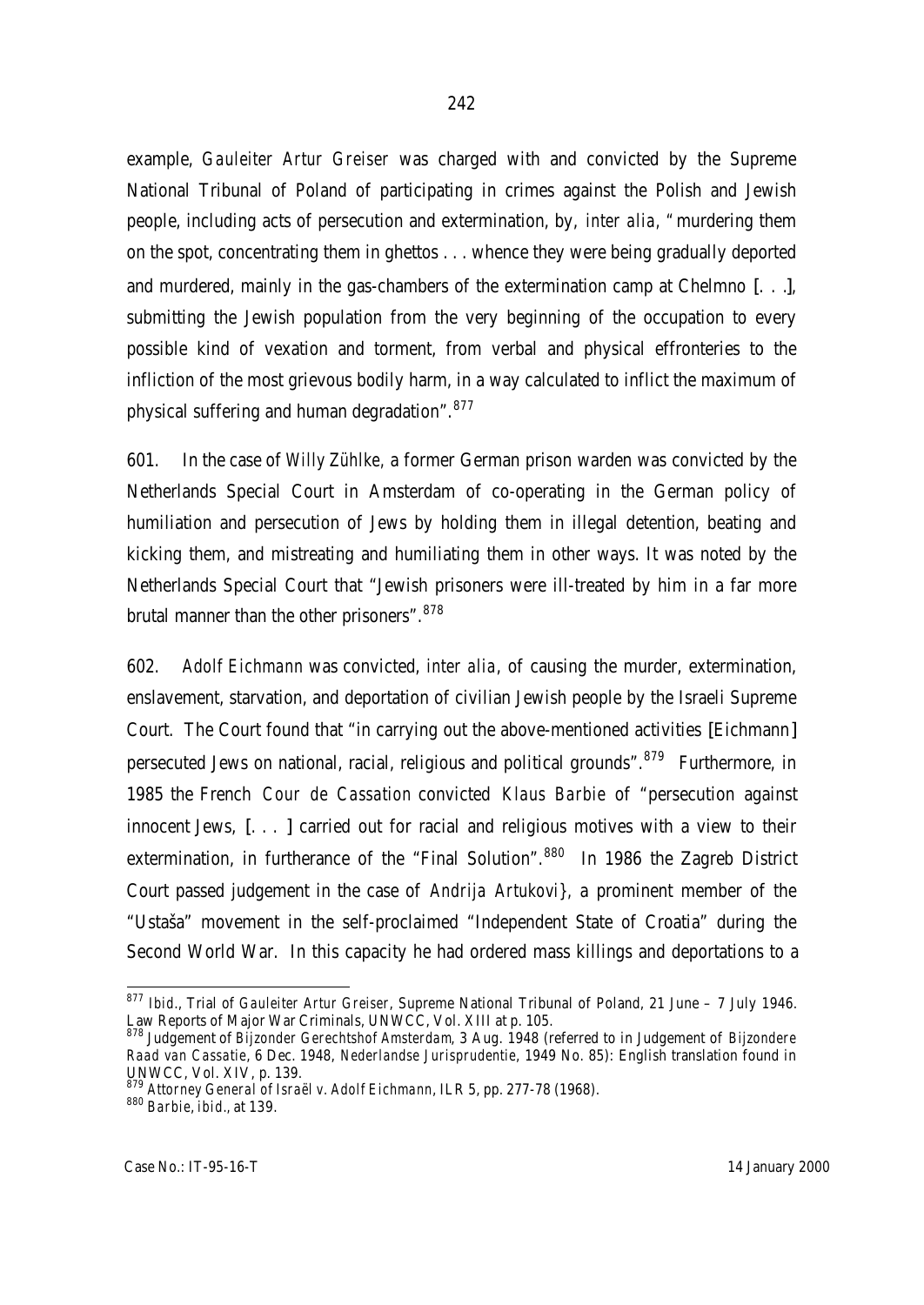concentration camp. The Court held that his intent stemmed from his "Ustaša orientation, by which persecutions, concentration camps and mass killings of Serbs, Jews, Gypsies, as well as Croats who did not accept the ideology, were a part of the implementation of a program of creating a "pure" Croatia". $881$  The Court sentenced Artukovi} to death, describing him as one of the "ruthless murderers, who under the cover of 'protecting purity of race and faith' and with the aim of realising their Nazi-Fascist ideology, […] killed, slaughtered, tortured, crippled, exposed to great suffering, and persecuted thousands and thousands of people, among whom women and children". 882

603. More recently, in the case of *Prosecutor v. Tadi}* before this Tribunal*,* Tadi} was convicted under Article 5(h) for his role in "the attack on Kozarac and the surrounding areas, as well as the seizure, collection, segregation and forced transfer of civilians to camps, calling-out of civilians, beatings and killings".  $883$  It is noted that these acts potentially fall under other sub-headings of Article 5, although no objection based upon this fact was put forward by the Trial Chamber.

604. These findings emphasise the conclusion of international tribunals and national courts that the crime of persecution both during and since the Second World War did not consist only of those acts not covered by the other types of crimes against humanity. On the contrary, these Tribunals and courts specifically included crimes such as murder, extermination and deportation in their findings on persecution.

605. The Trial Chamber finds that the case-law referred to above reflects, and is indicative of, the notion of persecution as laid down in customary international criminal law. The Trial Chamber therefore concludes that acts enumerated in other sub-clauses of Article 5 can thus constitute persecution. Persecution has been used to describe some of the most serious crimes perpetrated during Nazi rule. A narrow interpretation of persecution, excluding other sub-headings of Article 5, is therefore not an accurate

<sup>882</sup> *Ibid.,* at p. 26.

 $\overline{a}$ 

<sup>881</sup> *Artukovic*, Zagreb District Court Doc. No. K-1/84-61, 14 May 1986, Translation (on file with the ICTY), at p. 23.

<sup>883</sup> *Tadic,* Trial Chamber Judgement, 7 May 1997, at para. 717.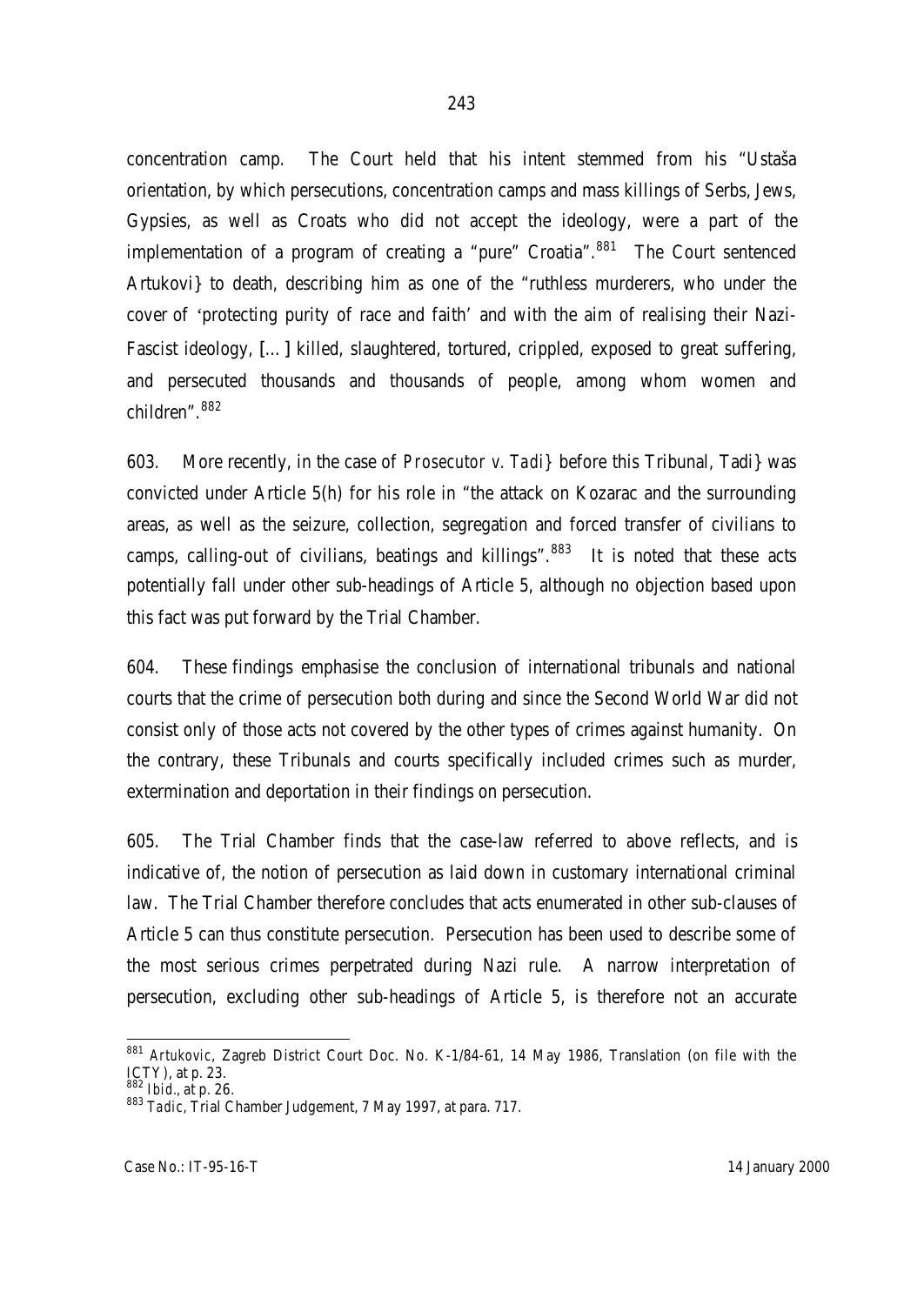reflection of the notion of persecution which has emerged from customary international law.

606. It should be added that if persecution was given a narrow interpretation, so as not to include the crimes found in the remaining sub-headings of Article 5, a *lacuna* would exist in the Statute of the Tribunal. There would be no means of conceptualising those crimes against humanity which are committed on discriminatory grounds, but which, for example, fall short of genocide, which requires a specific intent "to destroy, in whole or in part, a national, ethnical, racial, or religious group". An example of such a crime against humanity would be the so-called "ethnic cleansing", a notion which, although it is not a term of art, is particularly germane to the work of this Tribunal.

607. Although the *actus reus* of persecution may be identical to other crimes against humanity, what distinguishes the crime of persecution is that it is committed on discriminatory grounds. The Trial Chamber therefore accepts the submission of the Prosecution that "[p]ersecution, which can be used to charge the conduct of ethnic cleansing on discriminatory grounds is a serious crime in and of itself and describes conduct worthy of censure above and apart from non-discriminatory killings envisioned by Article 5". 884

# (d) Can Persecution Cover Acts not Envisaged in one of the Other Subheadings of Article 5?

608. The Prosecution argues that persecution can also involve acts other than those listed under Article 5. It is their submission that the meaning of "persecutory act" should be given a broad definition and includes a wide variety of acts not enumerated elsewhere in the Statute. $885$  By contrast, the Defence submits that the two basic elements of persecution are (a) the occurrence of a persecutory act or omission, and (b) a discriminatory basis for that act or omission on one of the listed grounds. As mentioned above, the Defence argues that persecution should be narrowly construed.

 $\overline{\phantom{a}}$ <sup>884</sup> Prosecutor's Brief, at para. 15.

<sup>885</sup> *Ibid*., para. 22.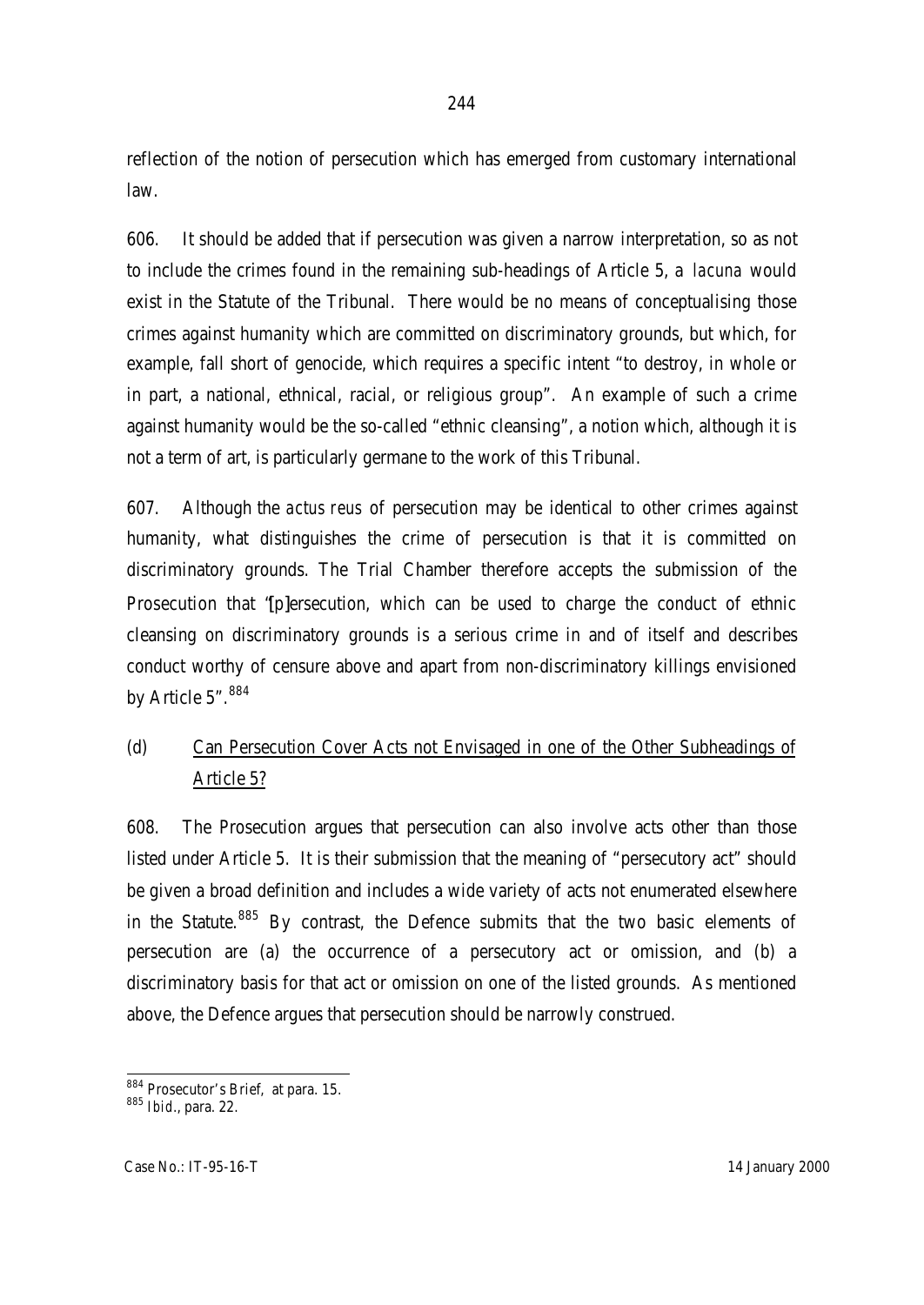245

609. The Trial Chamber is thus called upon to examine what acts not covered by Article 5 of the Statute of the International Tribunal may be included in the notion of persecution. Plainly, the Trial Chamber must set out a clear-cut notion of persecution, in order to decide whether the crimes charged in this case fall within its ambit. In addition, this notion must be consistent with general principles of criminal law such as the principles of legality and specificity. First, the Trial Chamber will examine what types of acts, aside from the other categories of crimes against humanity have been deemed to constitute persecution. Secondly, it will examine whether there are elements underlying these acts which assist in defining persecution.

610. The Judgement of the IMT included in the notion of persecution a variety of acts which, at present, may not fall under the Statute of the International Tribunal, such as the passing of discriminatory laws, the exclusion of members of an ethnic or religious group from aspects of social, political, and economic life, the imposition of a collective fine on them, the restriction of their movement and their seclusion in ghettos, and the requirement that they mark themselves out by wearing a yellow star.<sup>886</sup> Moreover, and as mentioned above, several individual defendants were convicted of persecution in the form of discriminatory economic acts.<sup>887</sup>

611. It is also clear that other courts have used the term persecution to describe acts other than those enumerated in Article 5. A prominent example is the trial of *Josef Altstötter et al. (*the *Justice* Trial*).*<sup>888</sup> Altstötter and the other accused were former German Judges, Prosecutors or officials of the Reich Ministry of Justice. They were charged with a common design, conspiracy, plan and enterprise which "embraced the use of the judicial process as a powerful weapon for the persecution and extermination of all opponents of the Nazi regime regardless of nationality and for the persecution and extermination of races". 889

 $\overline{a}$ <sup>886</sup> IMT *Judgement*, pp. 248-249.

<sup>887</sup> *Frank, ibid.*, pp. 297-298; Funk, *ibid.,* p. 305; Frick, p. 300.

<sup>888</sup> NMT Vol. III.

<sup>889</sup> Indictment, *Justice* trial, NMT Vol. III, p. 18.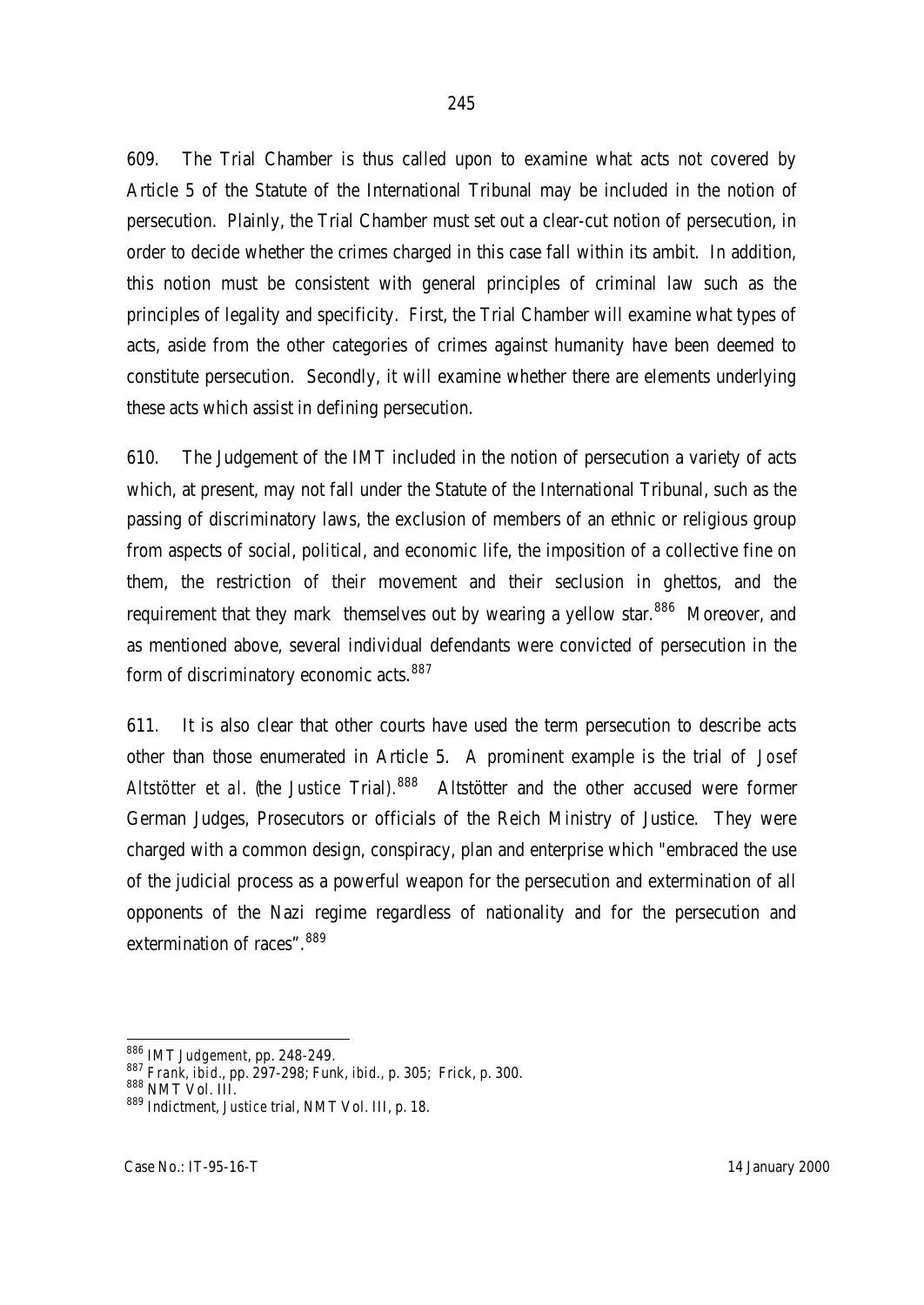612. The U.S. Military Tribunal in the *Justice* case held that the national pattern or plan for racial persecution was one of actual extermination of Jewish and Polish people, but that "lesser forms of racial persecution were universally practiced by governmental authority and constituted an integral part in the general policy of the Reich".<sup>890</sup> These lesser forms of persecution included the passing of a decree by which Jews were excluded from the legal profession; the prohibition of intermarriage between Jews and persons of German blood and the severe punishment of sexual intercourse between these groups; and decrees expelling Jews from public services, educational institutions, and from many business enterprises. Furthermore, upon the death of a Jew his property was confiscated, and under an amendment to the German Citizenship Law, the Security Police and the *SD* could also confiscate property of Jews who were alive. Jews were subject to more severe punishments than Germans; the rights of defendants in court were severely circumscribed; courts were empowered to impose death sentences on Poles and Jews even if not prescribed by law; and the police were given *carte blanche* in the punishment of Jews without resort to the judicial process.  $891$  In summary, what was considered to be persecution in the *Justice* case was the use of a legal system to implement a discriminatory policy.

613. The jurisprudence of the national courts provides further examples such as the trial of *Hans Albin Rauter*, before the Netherlands Special Court in The Hague. Rauter, a Nazi SS *Obergruppenführer* and a General of the *Waffen-SS* and the Police, was convicted and sentenced to death for his intentional participation in the framework of the German policy of persecution of the Jews, which manifested itself in multifarious measures.<sup>892</sup> Also, *Artukovi}* was found guilty of acts such as the passing and

 $\overline{a}$ 

<sup>890</sup> *Ibid.,* pp. 1063-64.

<sup>891</sup> *Ibid.*

<sup>892</sup> For instance, "[h]e issued orders under which Jews were subjected to discriminatory treatment and gradually segregated from the rest of the population, which facilitated their being detected and apprehended at a later date for slave labour and eventual extermination. Jews were ordered to wear a Star of David in public, and were forbidden to take part in public gatherings, to make use of public places for amusement, recreation or information, to visit public parks, cafes and restaurants, to use dining and sleeping cars, to visit theatres, cabarets, variety shows, cinemas, sports clubs, including swimming baths, to remain in or make use of public libraries, reading rooms, and museums. A special curfew was introduced for all Jews between the hours of 8 p.m., and 6 a.m. Later orders banned them from railway yards and the use of any public or private means of transport. These measures were followed by the erection of concentration camps in various places. They culminated in systematic round-ups of Jews, who were sent to the concentration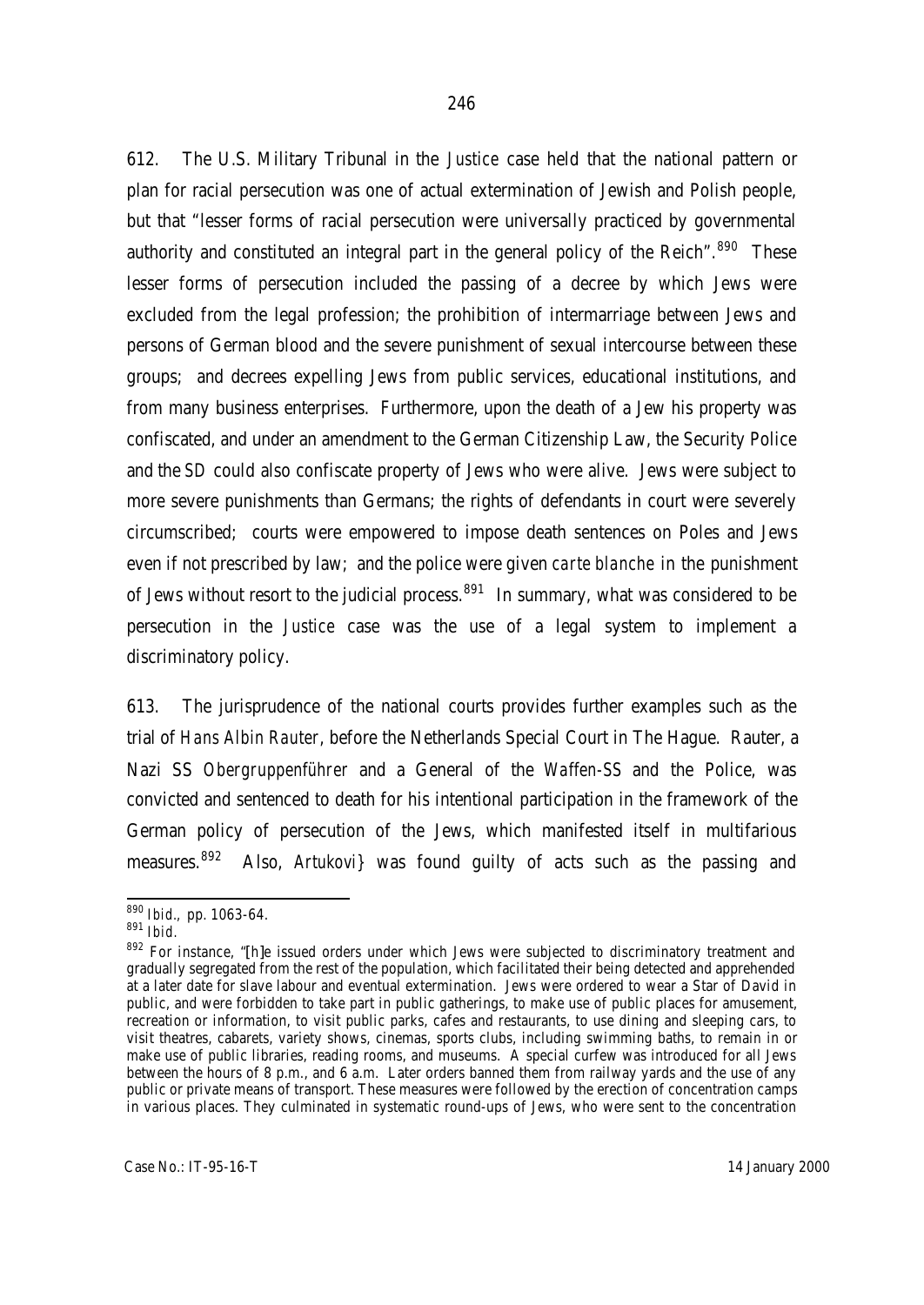implementation of discriminatory decrees ranging from Decrees on racial identity and the protection of Aryan blood or the honour of the Croatian people to the Decree on deporting unsuitable and dangerous individuals to internment and labour camps.<sup>893</sup>

614. The Trial Chamber is thus bolstered in its conclusion that persecution can consist of the deprivation of a wide variety of rights. A persecutory act need not be prohibited explicitly either in Article 5 or elsewhere in the Statute. Similarly, whether or not such acts are legal under national laws is irrelevant. It is well-known that the Nazis passed many discriminatory laws through the available constitutional and legislative channels which were subsequently enforced by their judiciary. This does not detract from the fact that these laws were contrary to international legal standards. The Trial Chamber therefore rejects the Defence submission that persecution should not include acts which are legal under national laws.

615. In short, the Trial Chamber is able to conclude the following on the *actus reus* of persecution from the case-law above:

(a) A narrow definition of persecution is not supported in customary international law. Persecution has been described by courts as a wide and particularly serious genus of crimes committed against the Jewish people and other groups by the Nazi regime.

(b) In their interpretation of persecution courts have included acts such as murder, extermination, torture, and other serious acts on the person such as those presently enumerated in Article 5.

(c) Persecution can also involve a variety of other discriminatory acts, involving attacks on political, social, and economic rights. The scope of these acts will be defined more precisely by the Trial Chamber below.

camps in order to be deported to Germany or Poland, where they were to be used for slave labour or exterminated". (Trial of *Hans Albin Rauter*, Bijzondere Gerechtshof te ′s-Gravenhage, 4 May 1948, (referred to in the Judgement of the Bijzondere Raad van Cassatie, 12 Jan. 1949, *Nederlandse Jurisprudentie*, 1949, No. 89); English Translation in UNWCC, Vol. XIV 1949, p. 93). <sup>893</sup> *Artukovic*, *ibid.*, p. 16.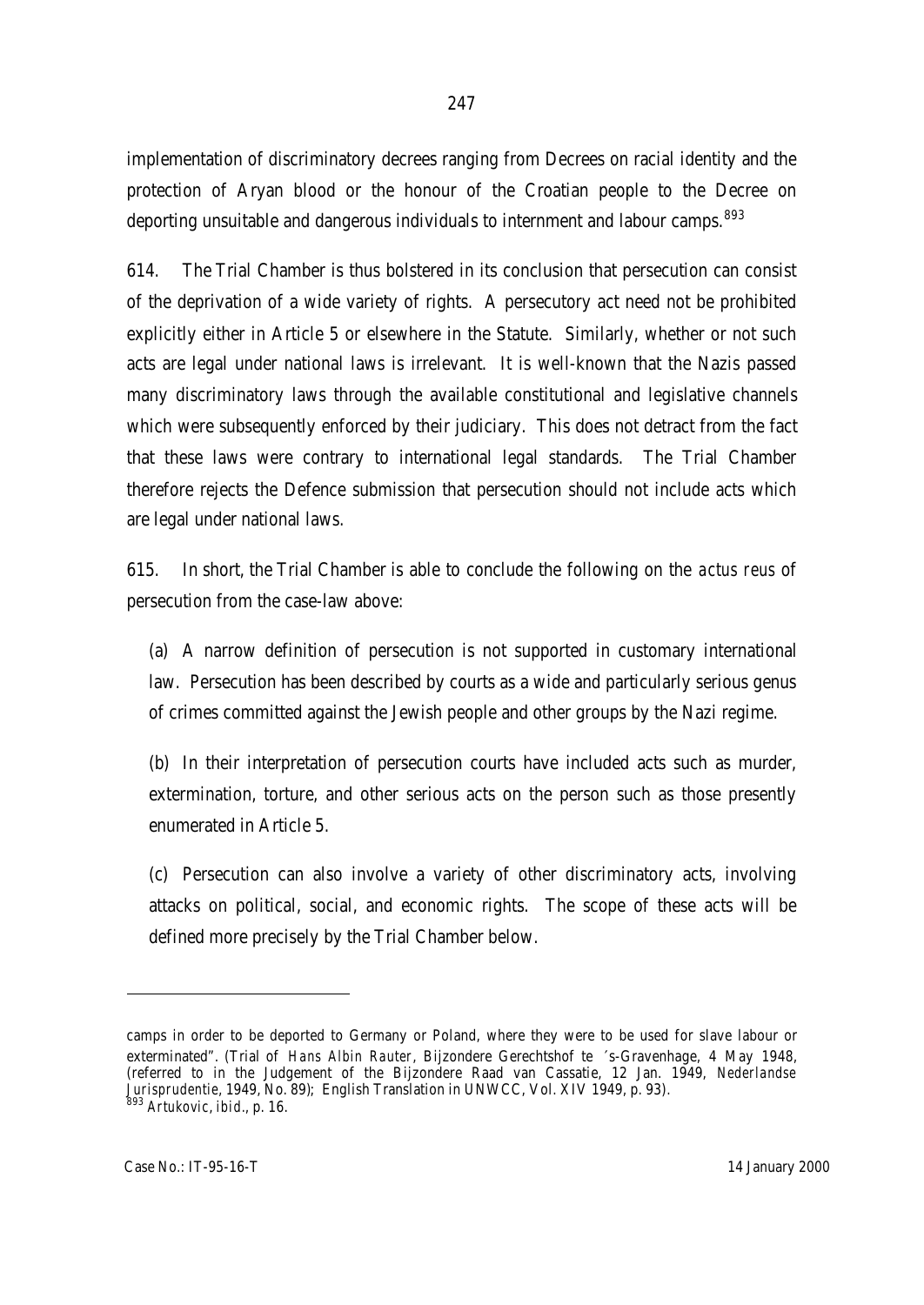(d) Persecution is commonly used to describe a series of acts rather than a single act. Acts of persecution will usually form part of a policy or at least of a patterned practice, and must be regarded in their context. In reality, persecutory acts are often committed pursuant to a discriminatory policy or a widespread discriminatory practice, as was found by the Zagreb District Court in *Artukovi}.*<sup>894</sup>

(e) As a corollary to (d), discriminatory acts charged as persecution must not be considered in isolation. Some of the acts mentioned above may not, in and of themselves, be so serious as to constitute a crime against humanity. For example, restrictions placed on a particular group to curtail their rights to participate in particular aspects of social life (such as visits to public parks, theatres or libraries) constitute discrimination, which is in itself a reprehensible act; however, they may not in and of themselves amount to persecution. These acts must not be considered in isolation but examined in their context and weighed for their cumulative effect.<sup>895</sup>

j

<sup>&</sup>lt;sup>894</sup> *Ibid.*, p. 24: "The defendant has committed a war crime by his actions against humanity and international law. He implemented racist law, which amounted to an imitation of the law of the Third Reich against non-Aryans, Jews, and Gypsies. He also savagely and ruthlessly treated Serbs in Croatia, hundreds of thousands of whom perished in internment, concentration and labour camps, and other places. He did not choose means to eliminate and kill Serb, Croats who had not accepted the Ustaša ideology and system, Jews, communists, Gypsies, anti-fascists, and members of other ethnic groups. The apparatus through which all was done . . . was a horrific machine of violence and generally a mechanic organisation which planned, prepared, executed and systematically implemented such crimes, as the crimes against humanity, which are most characterised by the mass destruction of human beings".

<sup>895</sup> The Tribunal in the *Justice* trial NMT Vol. III, p.1063) found that: "The record contains innumerable acts of persecution of individual Poles and Jews, but to consider these cases as isolated and unrelated instances of perversion of justice would be to overlook the very essence of the offence charged in the indictment. The defendants are not now charged with conspiracy as a separate and substantive offence, but it is alleged that they participated in carrying out a governmental plan and program for the persecution and extermination of Jews and Poles, a plan which transcended territorial boundaries as well as the bounds of human decency [...]".

The Notes on the case, UNWCC, 1948, Vol. VI state at pp. 82-3 that "it is probably true to say that the Tribunal regarded as constituting crimes against humanity not merely a series of changes made in the legal system of Germany but a series of such alterations as involved or were pursuant to persecutions on political, racial or religious grounds, or (perhaps) such as led to the commission of "atrocities and offences, including but not limited to murder, extermination, enslavement, deportation, imprisonment, torture, rape, or other inhumane acts against any civilian population". In similar terms, the Zagreb District Court in the case of *Artukovi}* found that "[t]he obligation of wearing a sign to signify Jewish origin [...] was not only inhuman behaviour [with regard] to the whole people, but also a revealing foreboding of death". It is not each individual act, but rather their cumulative effect that matters. (*Ibid.*, UNWCC, p. 15).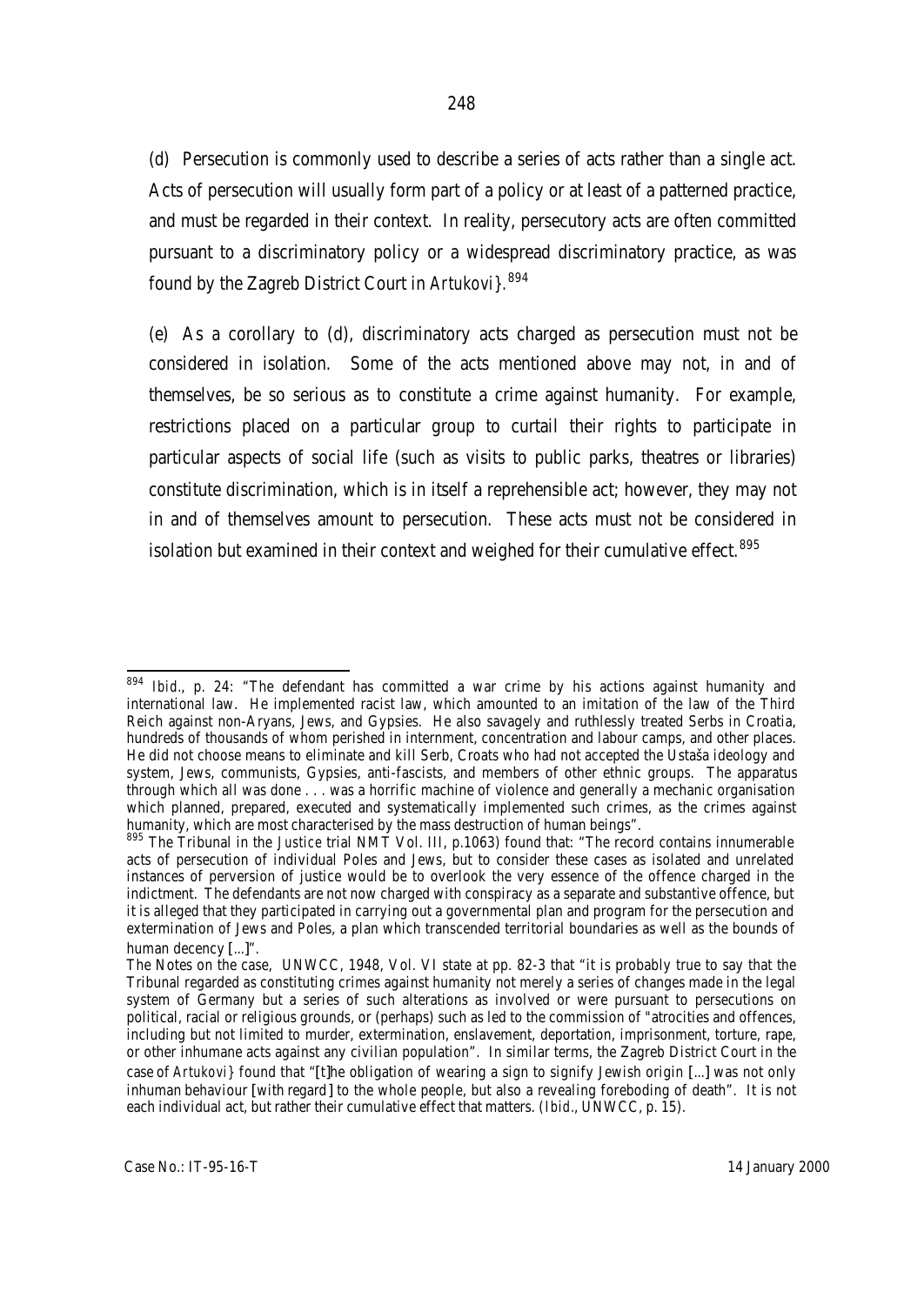### 3. The Definition of Persecution

616. In the Judgement of *Prosecutor v. Tadi}*, Trial Chamber II held that persecution is a form of discrimination on grounds of race, religion or political opinion that is intended to be, and results in, an infringement of an individual's fundamental rights. It is not necessary to have a separate act of an inhumane nature to constitute persecution, but rather, the discrimination itself makes the act inhumane. The Trial Chamber held that the crime of persecution encompasses a wide variety of acts, including, *inter alia*, those of a physical, economic, or judicial nature that violate an individual's basic or fundamental rights. The discrimination must be on one of the listed grounds to constitute persecution.<sup>896</sup>

617. As mentioned above, this is a broad definition which could include acts prohibited under other subheadings of Article 5, acts prohibited under other Articles of the Statute, and acts not covered by the Statute. The same approach has been taken in Article 7(2)(g) of the ICC Statute, which states that "[p]ersecution means the intentional and severe deprivation of fundamental rights contrary to international law by reason of the identity of the group or collectivity" (emphasis added).

618. However, this Trial Chamber holds the view that in order for persecution to amount to a crime against humanity it is not enough to define a core assortment of acts and to leave peripheral acts in a state of uncertainty. There must be clearly defined limits on the types of acts which qualify as persecution. Although the realm of human rights is dynamic and expansive, not every denial of a human right may constitute a crime against humanity.

619. Accordingly, it can be said that at a minimum, acts of persecution must be of an equal gravity or severity to the other acts enumerated under Article 5. This legal criterion has already been resorted to, for instance, in the *Flick* case.<sup>897</sup>

 $\overline{a}$ 

<sup>896</sup> *Tadic,* Trial Chamber Judgement, 7 May 1997, at paras. 697, 710.

 $897$  In this case, the U S Military Tribunal sitting at Nuremberg held that '[n]ot even under a proper construction of the section of Control Council Law No. 10 relating to crimes against humanity, do the facts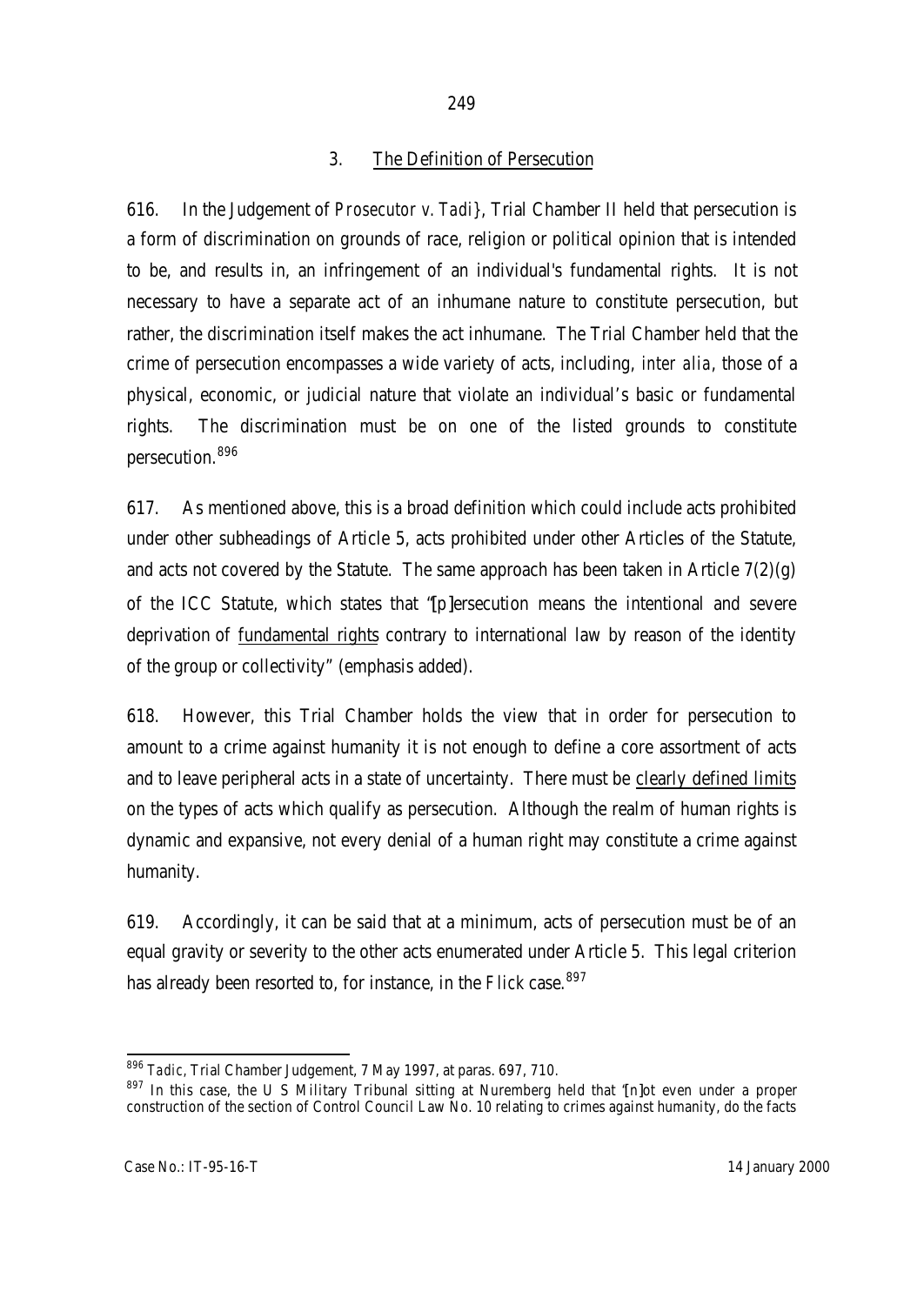620. It ought to be emphasised, however, that if the analysis based on this criterion relates only to the level of seriousness of the act, it does not provide guidance on what types of acts can constitute persecution. The *ejusdem generis* criterion can be used as a supplementary tool, to establish whether certain acts which generally speaking fall under the proscriptions of Article 5(h), reach the level of gravity required by this provision. The only conclusion to be drawn from its application is that only gross or blatant denials of fundamental human rights can constitute crimes against humanity.

621. The Trial Chamber, drawing upon its earlier discussion of "other inhumane acts", holds that in order to identify those rights whose infringement may constitute persecution, more defined parameters for the definition of human dignity can be found in international standards on human rights such as those laid down in the Universal Declaration on Human Rights of 1948, the two United Nations Covenants on Human Rights of 1966 and other international instruments on human rights or on humanitarian law. Drawing upon the various provisions of these texts it proves possible to identify a set of fundamental rights appertaining to any human being, the gross infringement of which may amount, depending on the surrounding circumstances, to a crime against humanity. Persecution consists of a severe attack on those rights, and aims to exclude a person from society on discriminatory grounds. The Trial Chamber therefore defines persecution as the gross or blatant denial, on discriminatory grounds, of a fundamental right, laid down in international customary or treaty law, reaching the same level of gravity as the other acts prohibited in Article 5.

<sup>[</sup>compulsory taking of Jewish industrial property] warrant conviction. The "atrocities and offences" listed therein, "murder, extermination," etc., are all offences against the person. Property is not mentioned. Under the doctrine of *ejusdem generis* the catch-all words "other persecutions" must be deemed to include only such as affect the life and liberty of the oppressed peoples. Compulsory taking of industrial property, however reprehensible, is not in that category". (*Flick et. al*., in NMT Vol. VI, p. 1215). This statement was taken up and used by the U.S. Military Tribunal in *US v. Krauch et al., (Farben* case) (NMT Vol. VIII pp. 1129-1130). See also Notes on the Case, UNWCC, Vol. IX, which states at p. 50, that the judgement in the *Flick* case declared that "A distinction could be made between industrial property and the dwellings, household furnishings and food supplies of a persecuted people" and thus left open the question whether such offences against personal property as would amount to an assault upon the health and life of a human being (such as the burning of his house or depriving him of his food supply or his paid employment) would not constitute a crime against humanity".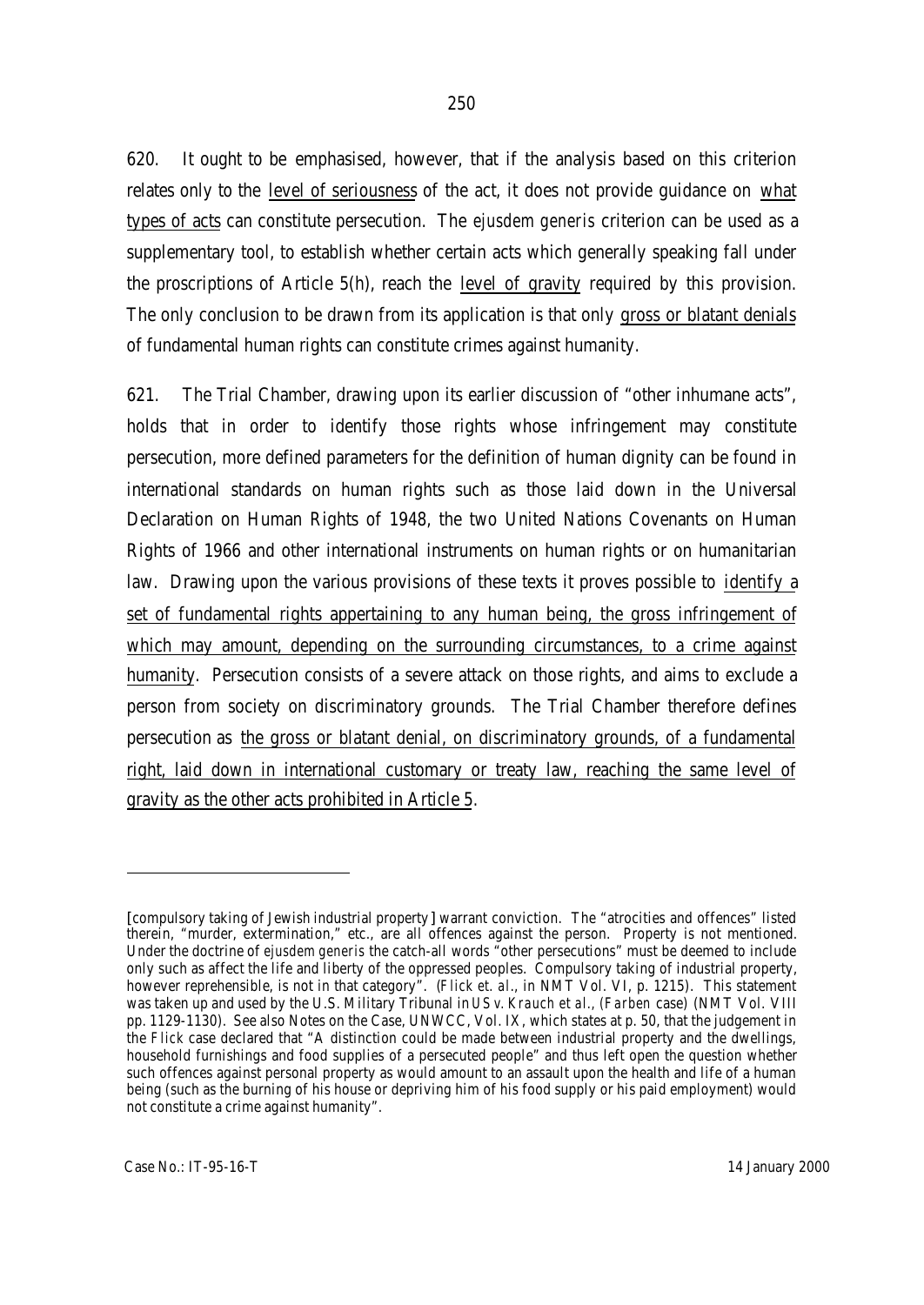622. In determining whether particular acts constitute persecution, the Trial Chamber wishes to reiterate that acts of persecution must be evaluated not in isolation but in context, by looking at their cumulative effect. Although individual acts may not be inhumane, their overall consequences must offend humanity in such a way that they may be termed "inhumane". This delimitation also suffices to satisfy the principle of legality, as inhumane acts are clearly proscribed by the Statute.<sup>898</sup>

623. The Trial Chamber does not see fit to identify which rights constitute fundamental rights for the purposes of persecution. The interests of justice would not be served by so doing, as the explicit inclusion of particular fundamental rights could be interpreted as the implicit exclusion of other rights (*expressio unius est exclusio alterius*). This is not the approach taken to crimes against humanity in customary international law, where the category of "other inhumane acts" also allows courts flexibility to determine the cases before them, depending on the forms which attacks on humanity may take, forms which are ever-changing and carried out with particular ingenuity. Each case must therefore be examined on its merits.

624. In its earlier conclusions the Trial Chamber noted that persecution was often used to describe a series of acts. However, the Trial Chamber does not exclude the possibility that a single act may constitute persecution. In such a case, there must be clear evidence of the discriminatory intent. For example, in the former Yugoslavia an individual may have participated in the single murder of a Muslim person. If his intent clearly was to kill him because he was a Muslim, and this occurred as part of a wide or systematic persecutory attack against a civilian population, this single murder may constitute persecution. But the discriminatory intent of the perpetrator must be proved for this crime to qualify as persecution.

 $\overline{a}$ <sup>898</sup> In this regard the Trial Chamber notes that the US Military Tribunal in the *Einsatzgruppen* case (NMT Vol IV) stated at p. 49: "Can it be said that international conventions and the law of nations gave no warning to these accused that their attacks against ethnic, national, religious, and political groups infringed the rights of mankind? We do not refer to localised outbursts of hatred nor petty discriminations which unfortunately occur in the most civilised of states. When persecutions reach the scale of nationwide campaigns designed to make life intolerable for, or to exterminate large groups of people, law dare not remain silent (....) The Control Council simply reasserts existing law when naming persecutions as an international offence."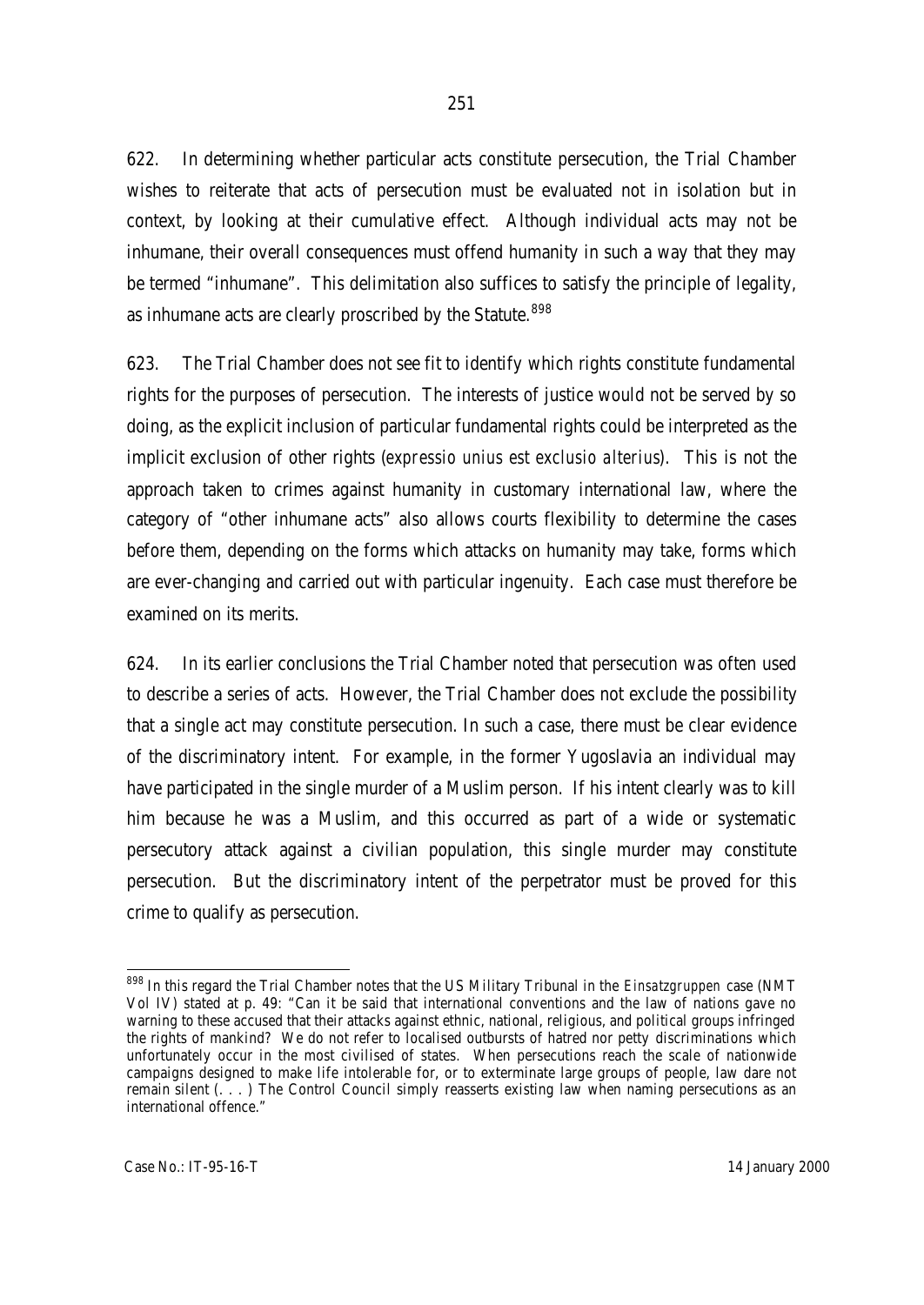625. Although acts of persecution are often part of a discriminatory policy, the Trial Chamber finds that it is not necessary to demonstrate that an accused has taken part in the formulation of a discriminatory policy or practice by a governmental authority. An example is that of the defendant *Streicher*: "In his speeches and articles […] he infected the German mind with the virus of anti-Semitism, and incited the German People to active persecution".<sup>899</sup> He did so not in any official capacity but as the publisher of an anti-Semitic journal, *Der Stürmer*. The Tribunal concluded that his "incitement to murder and extermination at the time when Jews in the East were being killed under the most horrible conditions clearly constitutes persecution" and sentenced him to death.<sup>900</sup>

626. The Trial Chamber observes that in the light of its broad definition of persecution, the Prosecution cannot merely rely on a general charge of "persecution" in bringing its case. This would be inconsistent with the concept of legality. To observe the principle of legality, the Prosecution must charge particular acts (and this seems to have been done in this case). These acts should be charged in sufficient detail for the accused to be able to fully prepare their defence.

627. In sum, a charge of persecution must contain the following elements:

- (a) those elements required for all crimes against humanity under the Statute;
- (b) a gross or blatant denial of a fundamental right reaching the same level of gravity as the other acts prohibited under Article 5;

 $\overline{a}$ <sup>899</sup> IMT Judgement, p. 302.

<sup>900</sup> *Ibid.*, pp. 302-4. This is also demonstrated in cases brought before German courts acting under Control Council Law no. 10. The *Oberster Gerichtshof für die Britische Zone in Köln,* 9 Nov, 1948, StS 78/48 held that denunciation "is [...] intimately linked to the National Socialists' regime of violence and arbitrariness because, from the very outset, it clearly fitted into the organised campaign of persecution against all Jews and everything Jewish in Germany which all humanity not under the sway of National Socialism perceived as an assault and, although directed against this one victim only, became part and parcel of all the mass crimes committed during the persecution of Jews (translation on file with the ICTY)".

More generally, the Düsseldorf *Oberlandesgericht* stated in a Judgement of 20 May 1948 (Criminal Chamber 3/48) that National Socialism has built up a power mechanism in the party and State which could be set in motion against anyone from anywhere. Not only the holder of the power himself who used his own personal position of power against someone weaker can be a perpetrator of a crime against humanity but also anyone who on his own initiative also participated in any way or even only encouraged the commission of such acts. (Judgement of Düsseldorf Regional Appellate Court, 20 May 1948, translation on file with ICTY, p. 4).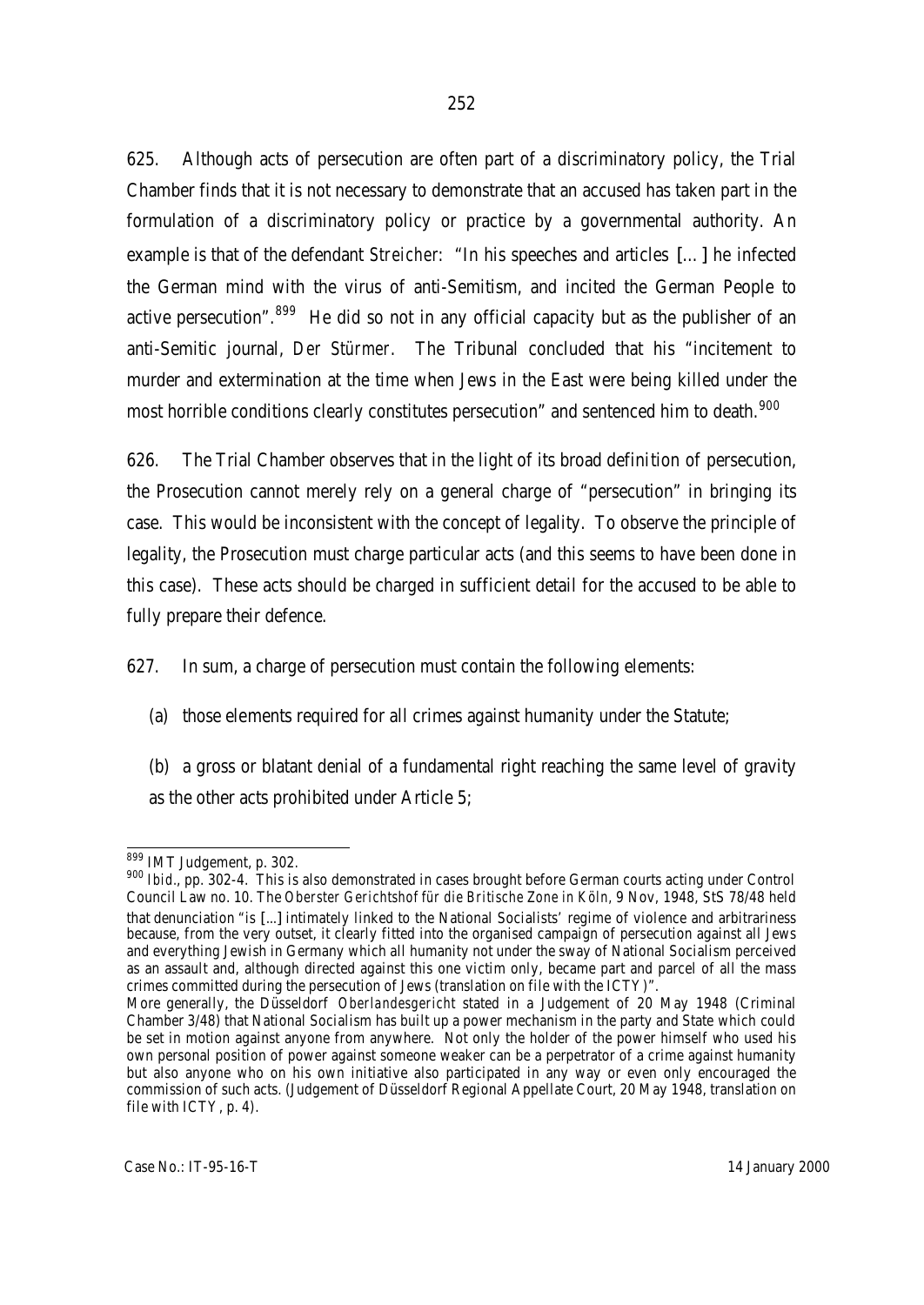253

(c) discriminatory grounds.

# 4. The Application of the Definition set out above to the Instant Case

628. The Trial Chamber will now examine the specific allegations in this case, which are the "deliberate and systematic killing of Bosnian Muslim civilians", the "organised detention and expulsion of the Bosnian Muslims from Ahmici-Šantici and its environs", and the "comprehensive destruction of Bosnian homes and property". Can these acts constitute persecution?

629. In light of the conclusions above, the Trial Chamber finds that the "deliberate and systematic killing of Bosnian Muslim civilians" as well as their "organised detention and expulsion from Ahmici" can constitute persecution. This is because these acts qualify as murder, imprisonment, and deportation, which are explicitly mentioned in the Statute under Article 5.

630. The Trial Chamber next turns its attention to the alleged comprehensive destruction of Bosnian Muslim homes and property. The question here is whether certain property or economic rights can be considered so fundamental that their denial is capable of constituting persecution. The Trial Chamber notes that in the Judgement of the IMT, several defendants were convicted of economic discrimination. For example, Göring "persecuted the Jews . . . and not only in Germany where he raised the billion mark fine . . . this interest was primarily economic - how to get their property and how to force them out of economic life in Europe".<sup>901</sup> Defendants Funk and Seyss-Inquart were also charged with acts of economic discrimination.<sup>902</sup>

631. The Trial Chamber finds that attacks on property can constitute persecution. To some extent this may depend on the type of property involved: in the passage from *Flick* cited above the Tribunal held that the compulsory taking of industrial property could not be said to affect the life and liberty of oppressed peoples and therefore did not constitute persecution. There may be certain types of property whose destruction may not have a

 $\overline{\phantom{0}}$ <sup>901</sup> IMT Judgement, p. 282.

<sup>902</sup> *Ibid.*, pp. 305, 328-329.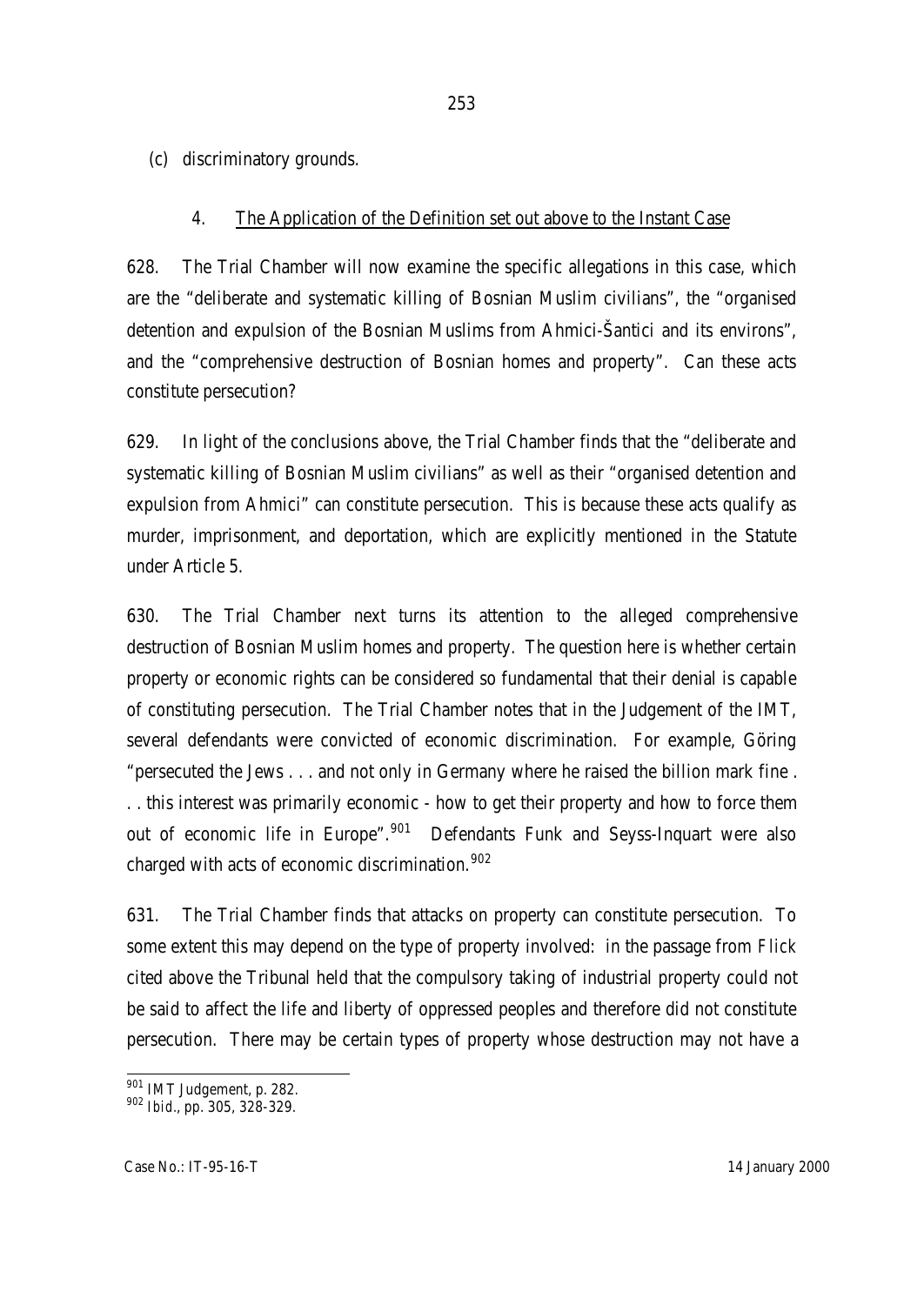severe enough impact on the victim as to constitute a crime against humanity, even if such a destruction is perpetrated on discriminatory grounds: an example is the burning of someone's car (unless the car constitutes an indispensable and vital asset to the owner). However, the case at hand concerns the comprehensive destruction of homes and property. Such an attack on property in fact constitutes a destruction of the livelihood of a certain population.<sup>903</sup> This may have the same inhumane consequences as a forced transfer or deportation. Moreover, the burning of a residential property may often be committed with a recklessness towards the lives of its inhabitants. The Trial Chamber therefore concludes that this act may constitute a gross or blatant denial of fundamental human rights, and, if committed on discriminatory grounds, it may constitute persecution.

## 5. The *Mens Rea* of Persecution

632. The Trial Chamber will now discuss the *mens rea* requirement of persecution as reflected in international case-law.

633. Both parties agree that the mental element of persecution consists of discriminatory intent on the grounds provided in the Statute. Nevertheless, the Trial Chamber will elaborate further on the discriminatory intent required.

634. When examining some of the examples of persecution mentioned above, one can discern a common element: those acts were all aimed at singling out and attacking certain individuals on discriminatory grounds, by depriving them of the political, social, or economic rights enjoyed by members of the wider society. The deprivation of these rights can be said to have as its aim the removal of those persons from the society in which they live alongside the perpetrators, or eventually even from humanity itself.

635. The grounds on which the perpetrator of persecution may discriminate are listed in Article 5(h) of the Statute as political, racial or religious grounds.<sup>904</sup>

 $\overline{a}$  $^{903}_{12}$  See evidence of witness Dr. Bringa summarized above, para. 336.

<sup>904</sup> The *RuSHA* trial (*ibid.*) dealt with persecution of Jewish and Polish people, *Greiser* was charged with the persecution of Polish as well as Jewish people, *Rauter* was charged with persecution of relatives of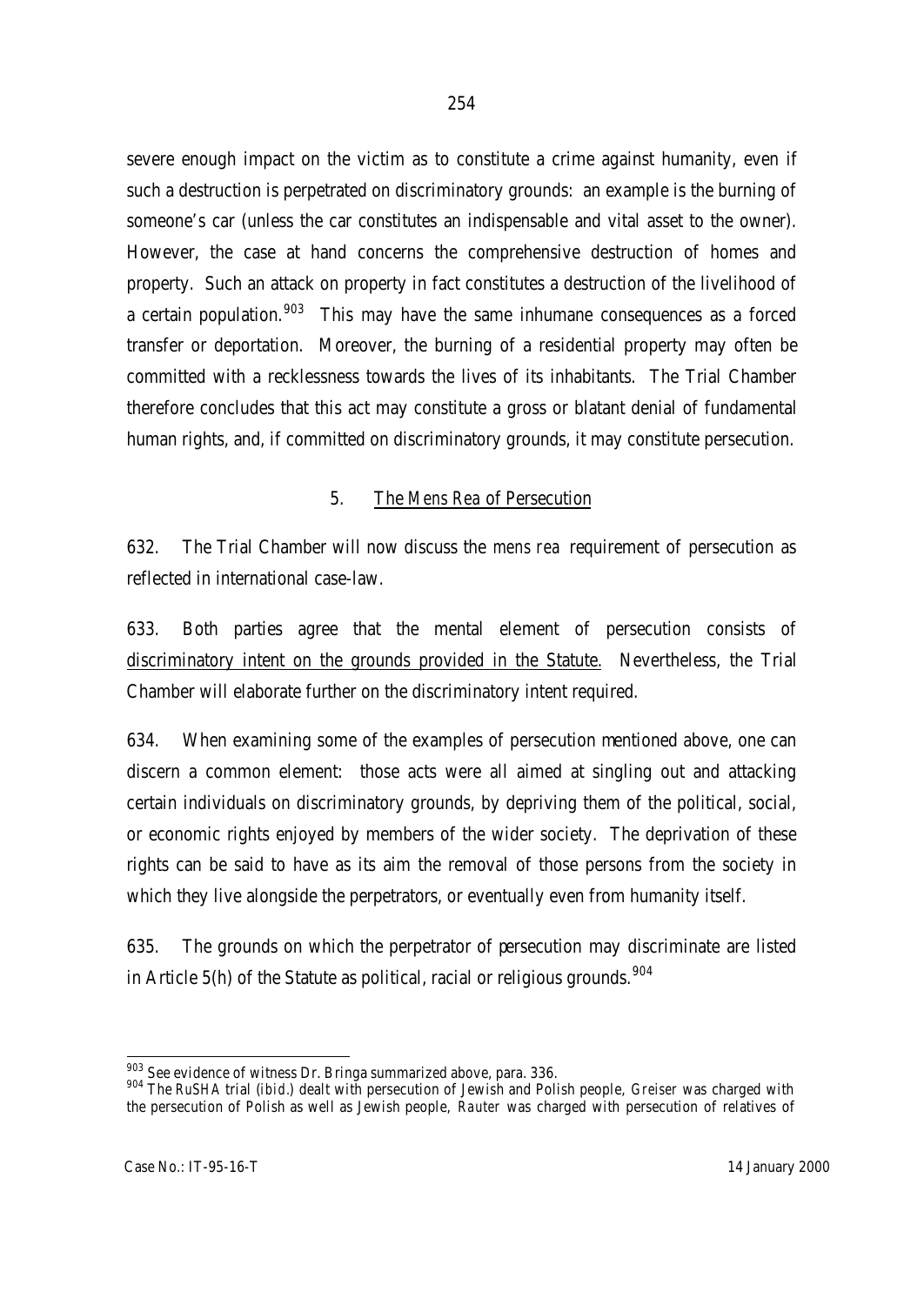636. As set forth above, the *mens rea* requirement for persecution is higher than for ordinary crimes against humanity, although lower than for genocide. In this context the Trial Chamber wishes to stress that persecution as a crime against humanity is an offence belonging to the same *genus* as genocide. Both persecution and genocide are crimes perpetrated against persons that belong to a particular group and who are targeted because of such belonging. In both categories what matters is the intent to discriminate: to attack persons on account of their ethnic, racial, or religious characteristics (as well as, in the case of persecution, on account of their political affiliation). While in the case of persecution the discriminatory intent can take multifarious inhumane forms and manifest itself in a plurality of actions including murder, in the case of genocide that intent must be accompanied by the intention to destroy, in whole or in part, the group to which the victims of the genocide belong. Thus, it can be said that, from the viewpoint of *mens rea,* genocide is an extreme and most inhuman form of persecution. To put it differently, when persecution escalates to the extreme form of wilful and deliberate acts designed to destroy a group or part of a group, it can be held that such persecution amounts to genocide.

# **D. The Question of Cumulation of Offences (***Concursus Delictorum***)**

## 1. The Issue in Dispute

- (a) Prosecutor's Submissions
	- (i) General

637. It is the Prosecutor's contention that a person may be charged with, and convicted of, various crimes even when that person has only engaged in one criminal action against the same victim or victims. In other words, according to the Prosecutor the same act or transaction against one or more victims may simultaneously infringe several criminal

members of the Netherlands police forces who refused to carry out German orders or who had joined the resistance movement.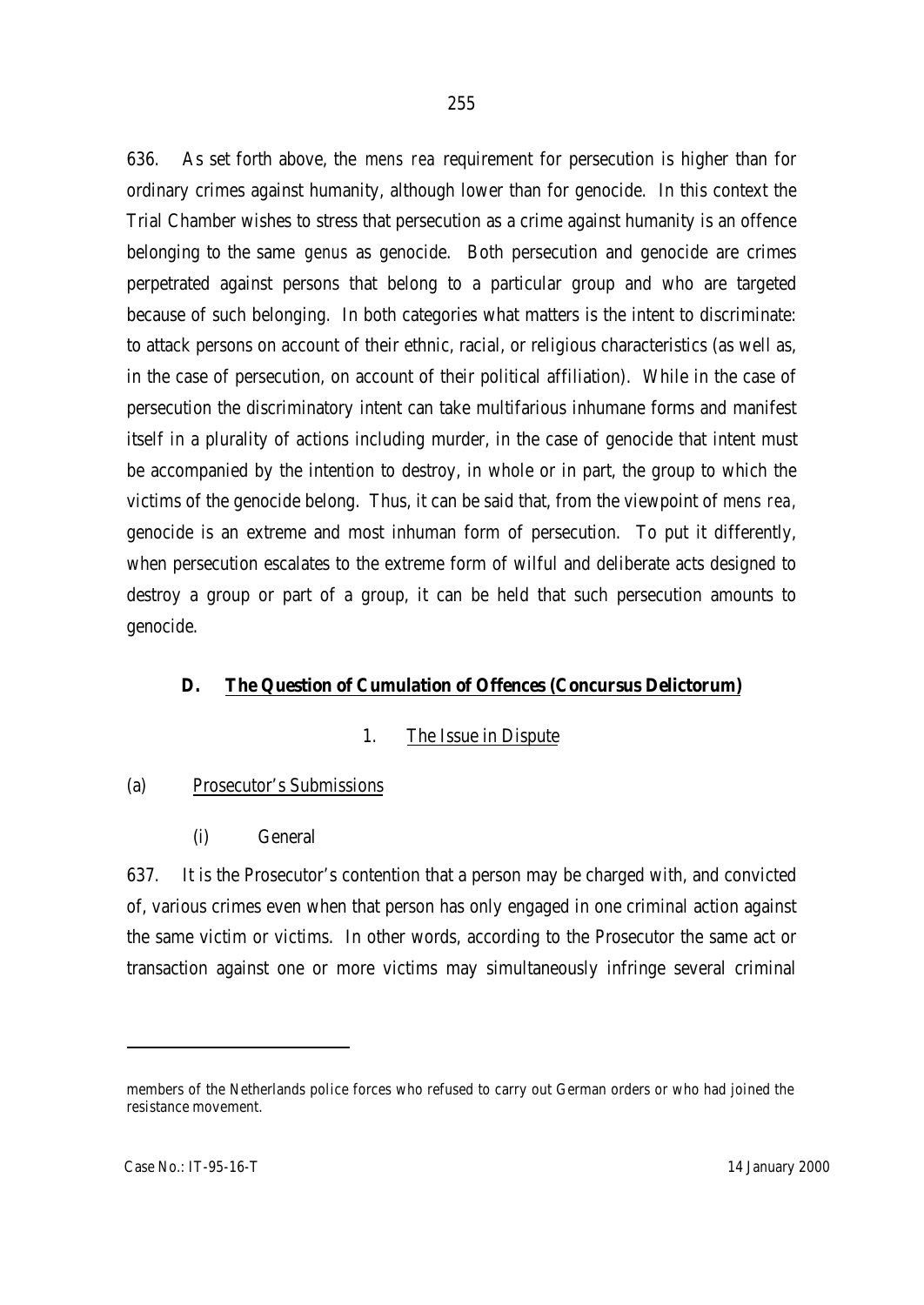rules and can consequently be classified as a multiple crime. For instance, one act (say, murder) may be both a war crime and a crime against humanity.

638. To support this view the Prosecutor relies on previous decisions of the ICTY and the ICTR authorising cumulative charging.<sup>905</sup> In particular, reliance is placed on the *Akayesu* Judgement of the ICTR and the *Tadic* Judgement of the ICTY Trial Chamber. The Prosecutor also refers to an interlocutory decision rendered in this case on the subject of cumulation of offences. The Prosecutor places principal reliance on the test enunciated by a Trial Chamber of the ICTR in its *Akayesu* judgement of 2 September 1998. According to this test, "when more than one offence contained in the Articles of the Statute applies to a single set of facts, each offence may be separately charged: (1) where the offences have different elements; *or* (2) where the provisions creating the offences protect different interests; *or* (3) where it is necessary to record a conviction for both offences in order fully to describe what the accused did".<sup>906</sup>

639. The Prosecutor endorses this test over that set out by this Trial Chamber in this case in its *Decision on Defence Challenges to the Form of the Indictment* of 15 May 1998, according to which: $907$ 

The Prosecutor may be justified in bringing cumulative charges when the Articles of the Statute referred to are designed to protect different values *and* when each Article requires proof of a legal element not required by the others.

The Prosecutor submits that this test, inasmuch as it requires the conjunction of these two conditions, and does not allow for the third condition postulated in the *Akayesu* Judgement, mentioned above, is "overly restrictive".<sup>908</sup> Nevertheless, the Prosecutor submits that even this restrictive test is met in this case.<sup>909</sup>

 $\overline{a}$ 905 Prosecutor's Brief.

<sup>906</sup> *Akayesu,* Judgement, 2 Sept. 1998, p. 194, para. 468 (emphasis added).

<sup>907</sup> *Prosecutor v. Kupreškic et al.,* Decision on Defence Challenges to the form of the Indictment, 15 May 1998, at p. 3 (emphasis added).

<sup>&</sup>lt;sup>908</sup> Prosecutor's Brief, para. 7.

<sup>909</sup> This conclusion is implicit in para. 40 of the Prosecutor's Brief.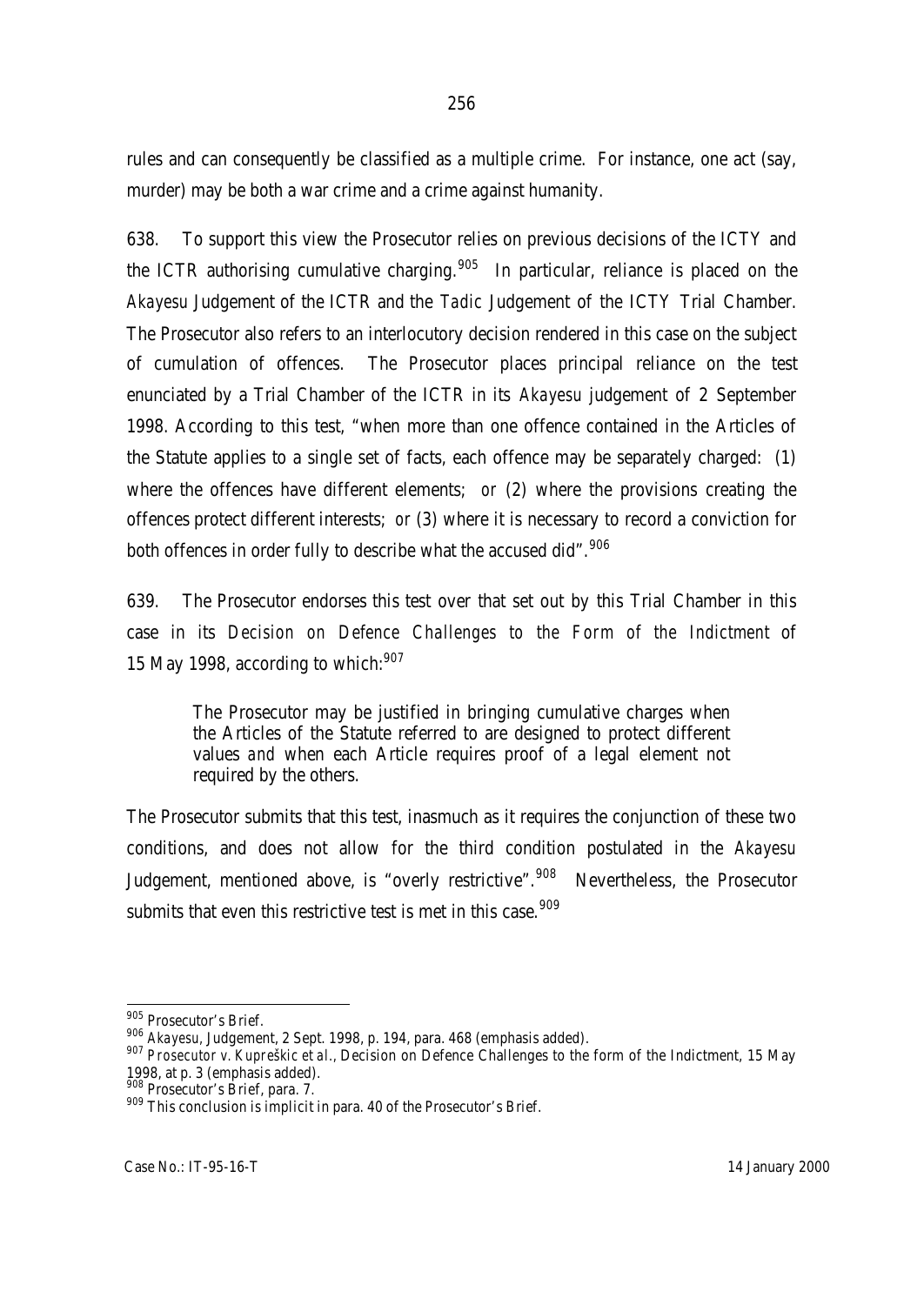640. The third approach referred to by the Prosecutor may be referred to as the *Tadic* approach. In an oft-quoted *dictum* from the *Tadic Decision on Defence Motion on Form* of the Indictment, the Trial Chamber stated:<sup>910</sup>

In any event, since this is a matter that will only be at all relevant insofar as it might affect penalty, it can best be dealt with if and when matters of penalty fall for consideration. What can, however, be said with certainty is that penalty cannot be made to depend on whether offences arising from the same conduct are alleged cumulatively or in the alternative. What is to be punished by penalty is proven criminal conduct and that will not depend upon technicalities of pleading.

641. In the *Tadic* Sentencing Judgement,<sup>911</sup> concurrent sentences were imposed for offences which had been cumulatively charged in the indictment in relation to one set of facts. The same approach was taken in the *Delalic et al.*<sup>912</sup> and *Furundžija*<sup>913</sup> final Judgements, as well as in a number of interlocutory decisions on preliminary motions objecting to the form of the indictment,<sup>914</sup> on the basis of the *Tadic* dictum quoted above. The Prosecutor therefore also relies on the *Tadic* approach to justify cumulative charging.

642. Applying the tests enunciated above to the present case, the Prosecutor argues that it is justified in cumulatively charging (i) murder as a crime against humanity (Article 5(a) of the Statute) and persecution as a crime against humanity (Article 5(h) of the Statute), and (ii) murder as a crime against humanity (Article 5(a) of the Statute) and murder as a war crime (Article 3 of the Statute, incorporating the prohibition on murder laid down in Common Article 3 of the 1949 Geneva Conventions), as these crimes have different elements and protect different societal values. It can also be assumed that the Prosecutor would use the same reasoning to justify the cumulative charging of (iii)

 $\overline{\phantom{0}}$ <sup>910</sup> *Tadi},* Decision, 14 Nov. 1995, at p. 6, para. 17.

<sup>911</sup> *Prosecutor v. Tadi}*, (IT-94-1-T), Sentencing Judgement, Trial Chamber, 14 July 1997 (hereafter *Tadi},* Sentencing Judgement, 14 July 1997).

<sup>912</sup> *Delali} et al.,* Judgement, 16 Nov. 1998, para. 1286.

<sup>913</sup> *Furundžija,* Judgement, 10 Dec. 1998, paras. 292-296.

<sup>914</sup> *Delali} et al*., Decision on motion by the accused Zejnil Delali} based on defects in the form of the indictment, 4 Oct. 1996, para. 24; Decision on Motion by the Accused Esad Land`o based on defects in the form of the Indictment, 15 Nov. 1996, para. 7, and Decision on Motion by accused Hazim Deli} based on defects in the form of the Indictment, 15 Nov. 1996, para. 22 (upheld by a bench of the Appeals Chamber in Decision on Application for Leave to Appeal by Hazim Deli} (Defects in the form of the Indictment*)*, 6 Dec. 1996 paras. 35-36).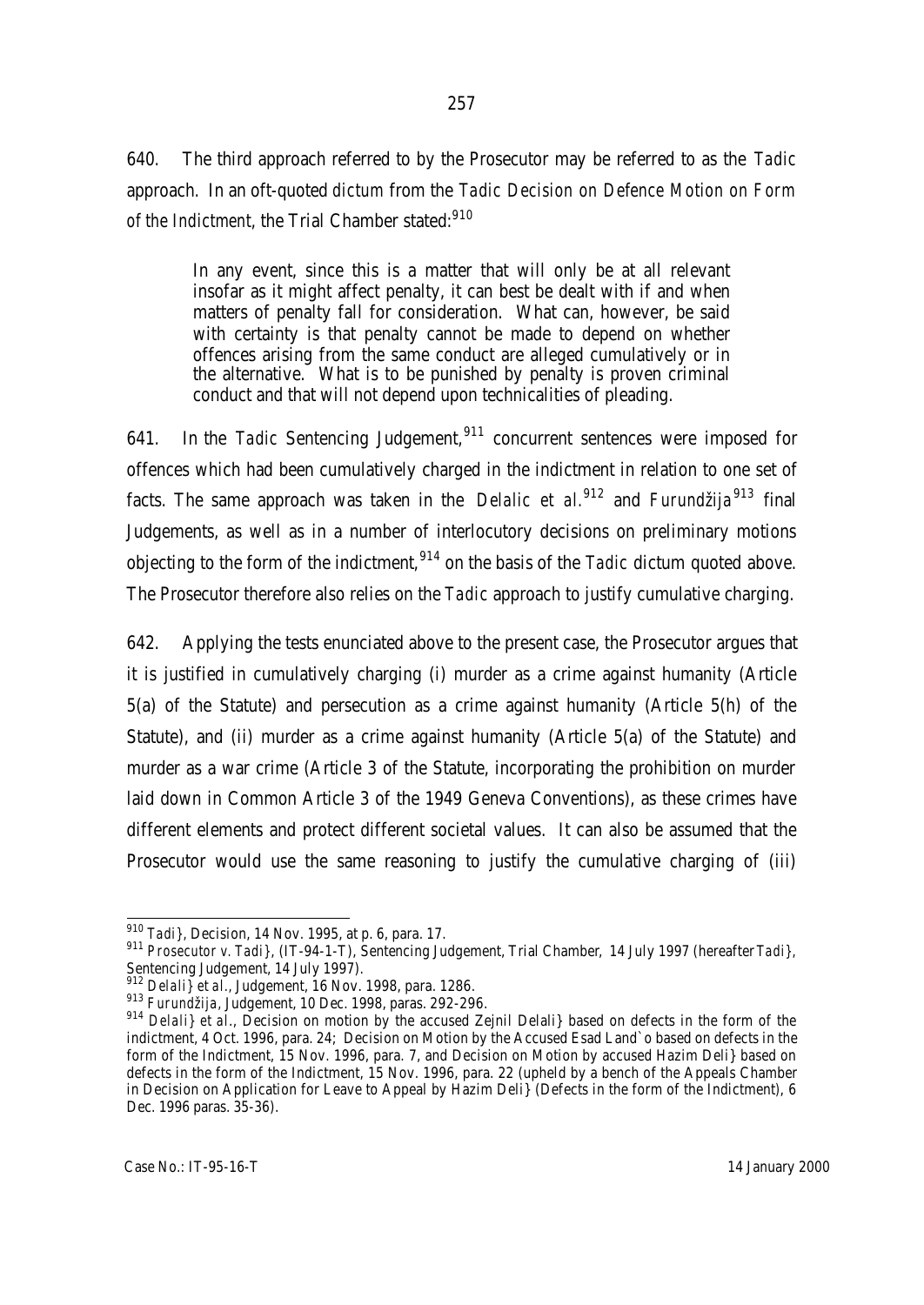inhumane acts as a crime against humanity (Article 5 of the Statute) and cruel treatment as a war crime (Article 3 of the Statute).

(ii) Murder as a Crime Against Humanity (Article 5(a) of the Statute) and Persecution as a Crime Against Humanity (Article 5(h) of the Statute)

643. The Prosecution argues that murder and persecution, as crimes against humanity, are not co-extensive but rather have different elements, and may thus be cumulatively charged applying the test set forth in the Akayesu case.<sup>915</sup> There may be acts of persecution apart from murder, and there may be murders which do not constitute acts of persecution. To support this latter contention, the Prosecution maintains that murder as a crime against humanity may be committed without a discriminatory intent, whereas persecution requires just such a discriminatory element. Thus the Prosecution disagrees with the holding in the *Tadic* Trial Chamber Judgement that *all* crimes against humanity must be committed with a discriminatory intent. This finding was itself overruled by the Appeals Chamber in the same case.<sup>916</sup> Accordingly the Prosecution argues that these two crimes can be cumulatively charged, under the first limb of the *Akayesu* test, *viz.* that they both have different elements.

644. Second, the Prosecution argues that different values are protected by these different provisions, and hence that the second, disjunctive limb of the *Akayesu* test is also satisfied.<sup>917</sup>

645. Third, with regard to the third, disjunctive limb – the "description" test – referred to in the *Akayesu* case, the Prosecution argues that "charging such unlawful conduct under these separate provisions serves to fully describe the magnitude of the offence  $\ldots$ ,  $\frac{918}{10}$  and for this reason too there can be cumulative charging.

 $\overline{a}$ <sup>915</sup> Prosecutor's Brief, paras 13-34.

<sup>916</sup> *Tadic*, Appeals Chamber Judgement, 15 July 1999, at para. 305.

<sup>917</sup> Prosecutor's Brief*,* para. 15: "The prohibition of persecution and that of murder as crimes against humanity protect different societal interests since murder concerns the taking of individual life and although persecution may also involve the taking of individual life it must be that of members of a targeted group on the grounds of their political, racial and religious membership of the group". <sup>918</sup> *Ibid.*, para. 4.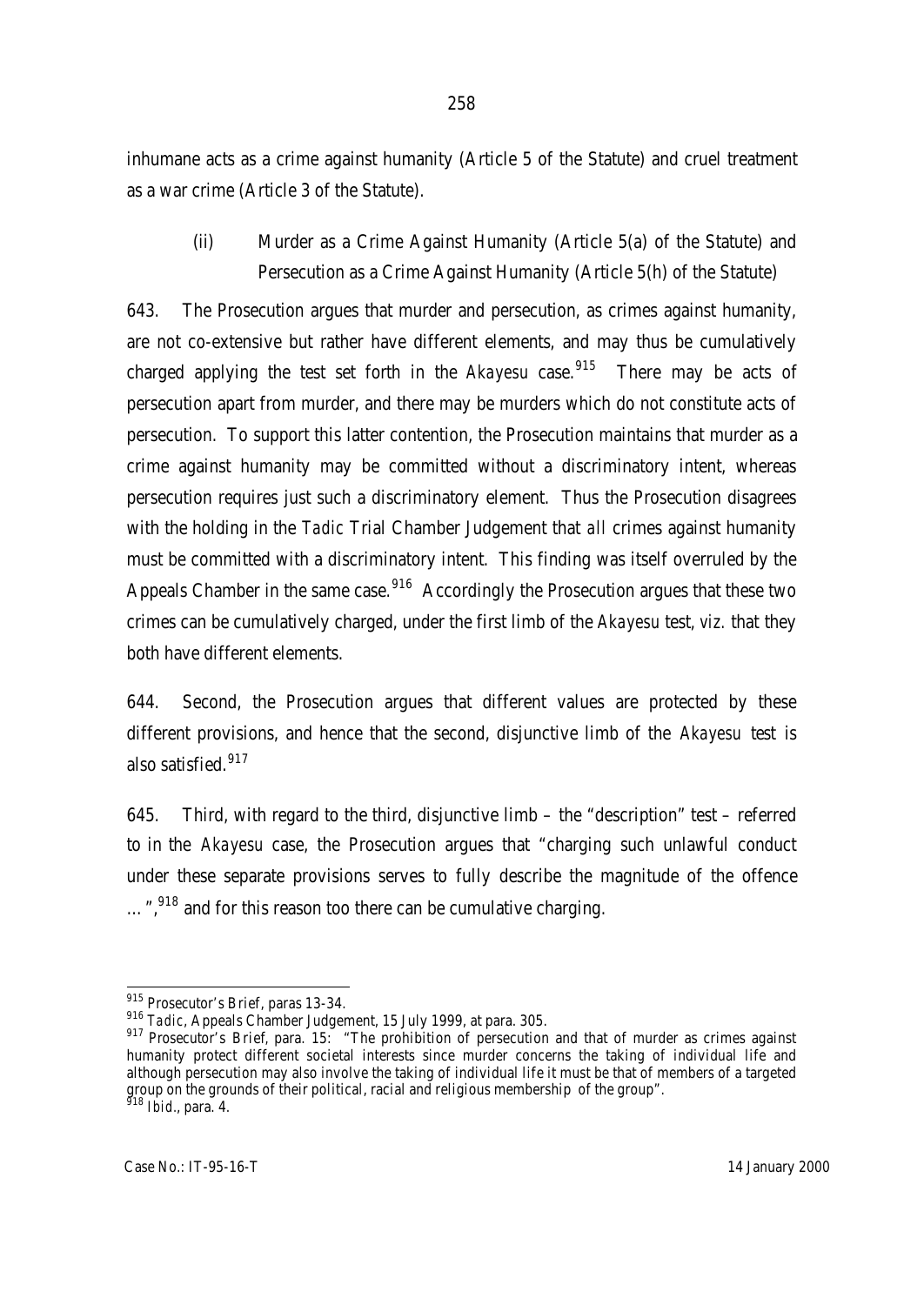646. Since the *Kupreškic* test involves the same first two limbs as those in *Akayesu*, but construed as *conjunctive* rather than *disjunctive* requirements – and since the *Tadic* test does not lay down a test but merely permits cumulative charging – the Prosecution concludes that "[t]he guidelines for multiple charging established by the decisions in *Tadic* and *Akayesu* and *Kupreški*c*,* among others, thus are fully satisfied by the charging decision in this case".<sup>919</sup>

(iii) Murder as a Crime Against Humanity (Article 5(a) of the Statute) and Murder as a War Crime (Article 3 of the Statute, Incorporating the Prohibition on Murder Contained in Common Article 3)

647. The Prosecution addresses this same issue of cumulative charging in the context of murder as a crime against humanity (Article 5(a) of the Statute) and murder as a war crime (Article 3 of the Statute, incorporating Common Article 3's prohibition on murder). The Prosecution argues that murder as a crime against humanity has different elements from murder as a war crime:<sup>920</sup>

The elements for the crime of murder as a crime against humanity and as a violation of the laws or customs of war are not identical. The *chapeaux* of the two crimes are very different. Crimes against humanity must 'be directed against any civilian population as part of a widespread or systematic practice or policy'. This prerequisite is not one required to establish a violation of the laws or customs of war.

648. Second, the Prosecution argues that crimes against humanity and war crimes protect different societal interests. The Prosecution cites the ICTR Trial Chamber in Akayesu to support both of these views.<sup>921</sup> Accordingly, the Prosecution argues that it is permissible to charge murder as a crime against humanity and murder as a war crime in relation to the same set of facts.  $922$  The Prosecution also alludes to the negative test applied in *Akayesu*, according to which it is not justifiable to convict an accused of two offences in relation to the same set of facts where "one offence is a lesser included

 $\overline{a}$ <sup>919</sup> *Ibid.*, para. 15.

<sup>920</sup> *Ibid.*, para. 35.

<sup>921</sup> *Ibid.*, para. 38.

<sup>922</sup> *Ibid.*, Conclusion, para. 40.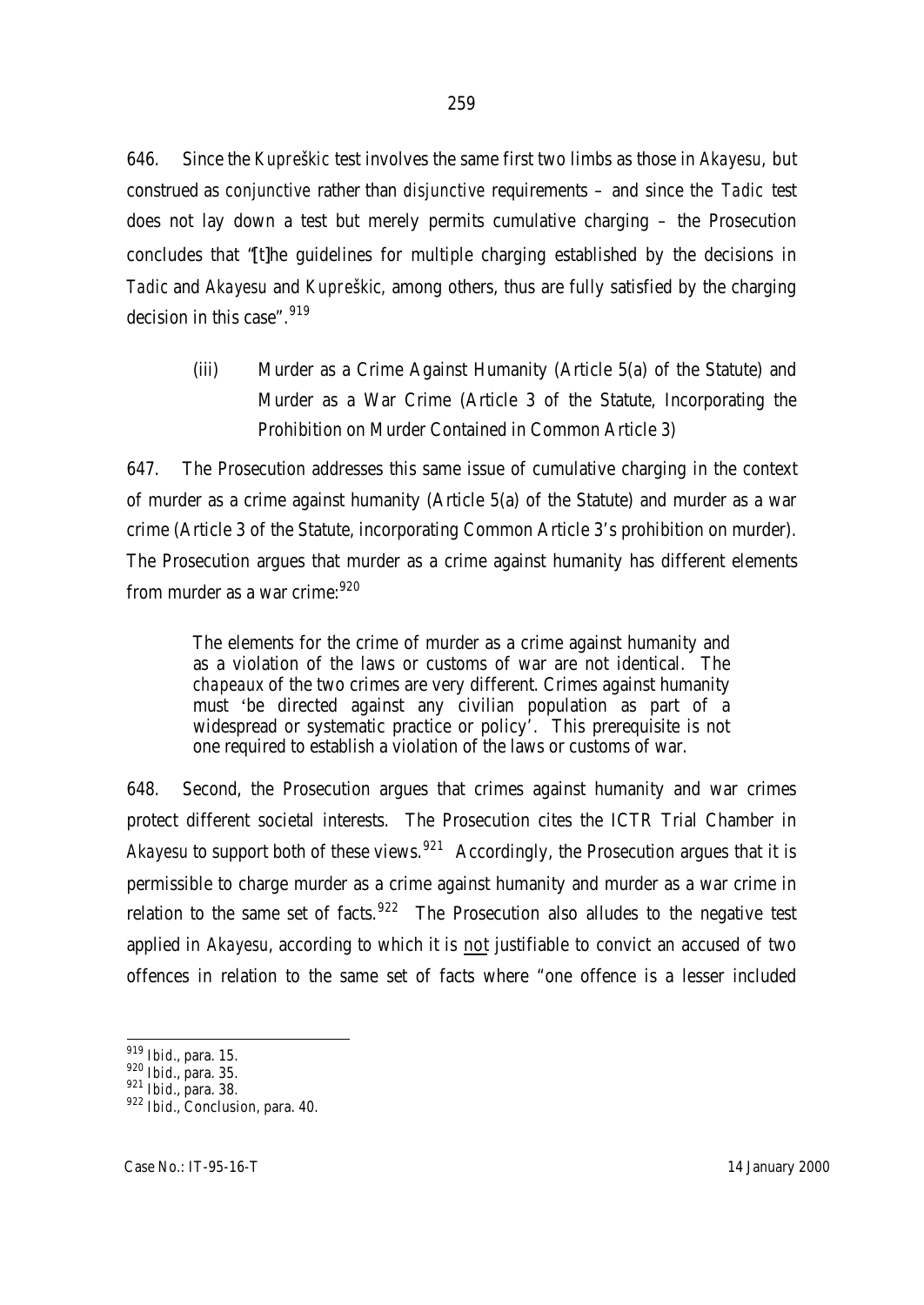offence of the other, for example, murder and grievous bodily harm, robbery and theft, or rape and indecent assault".

649. On this issue, the Prosecution states that "[g]iven that neither the ICTY nor the ICTR has established jurisprudence indicating that crimes can be charged as lesser included offences of other crimes, the Prosecutor thus charges lesser included offences separately".<sup>923</sup> It is not clear whether, by the phrase "lesser included offences", the Prosecutor is referring to, for example, murder (crimes against humanity) / murder (war crimes) or, instead, murder (war crimes) / inflicting serious bodily injury (war crimes). This issue will be dealt with below, when the concept of "lesser included offences" is explored.

(iv) Inhumane acts as a Crime Against Humanity (Article 5(i) of the Statute) and Cruel Treatment as a War Crime (Article 3 of the Statute)

650. Although the matter of cumulatively charging inhumane acts as a crime against humanity (Article 5(i) of the Statute) and cruel treatment as a war crime (Article 3 of the Statute) is not specifically addressed in the Prosecution brief, it may be assumed that the arguments in (ii) apply, *mutatis mutandis* to this scenario. Thus, to the extent that inhumane acts and cruel treatment have different elements and/or protect different interests, they may be cumulatively charged applying the *Akayesu* test (if either of these two conditions is met) and the *Kupreškic* test (if both of these conditions are met).<sup>924</sup>

## (b) Submissions of the Defence

651. The Defence disagrees with the submissions of the Prosecution. Pursuant to a request of the Trial Chamber that the Parties submit briefs on this issue, <sup>925</sup> Counsel for four of the accused have submitted briefs, which shall be considered in turn.

 $\overline{a}$ <sup>923</sup> *Ibid.*, para. 12.

<sup>924</sup> This issue arises for consideration since the amended indictment in this case cumulatively charges inhumane acts and cruel treatment in Counts 10 and 11, Counts 14 and 15 and Counts 18 and 19.  $925$  Oral Ruling of 15 Oct. 1998.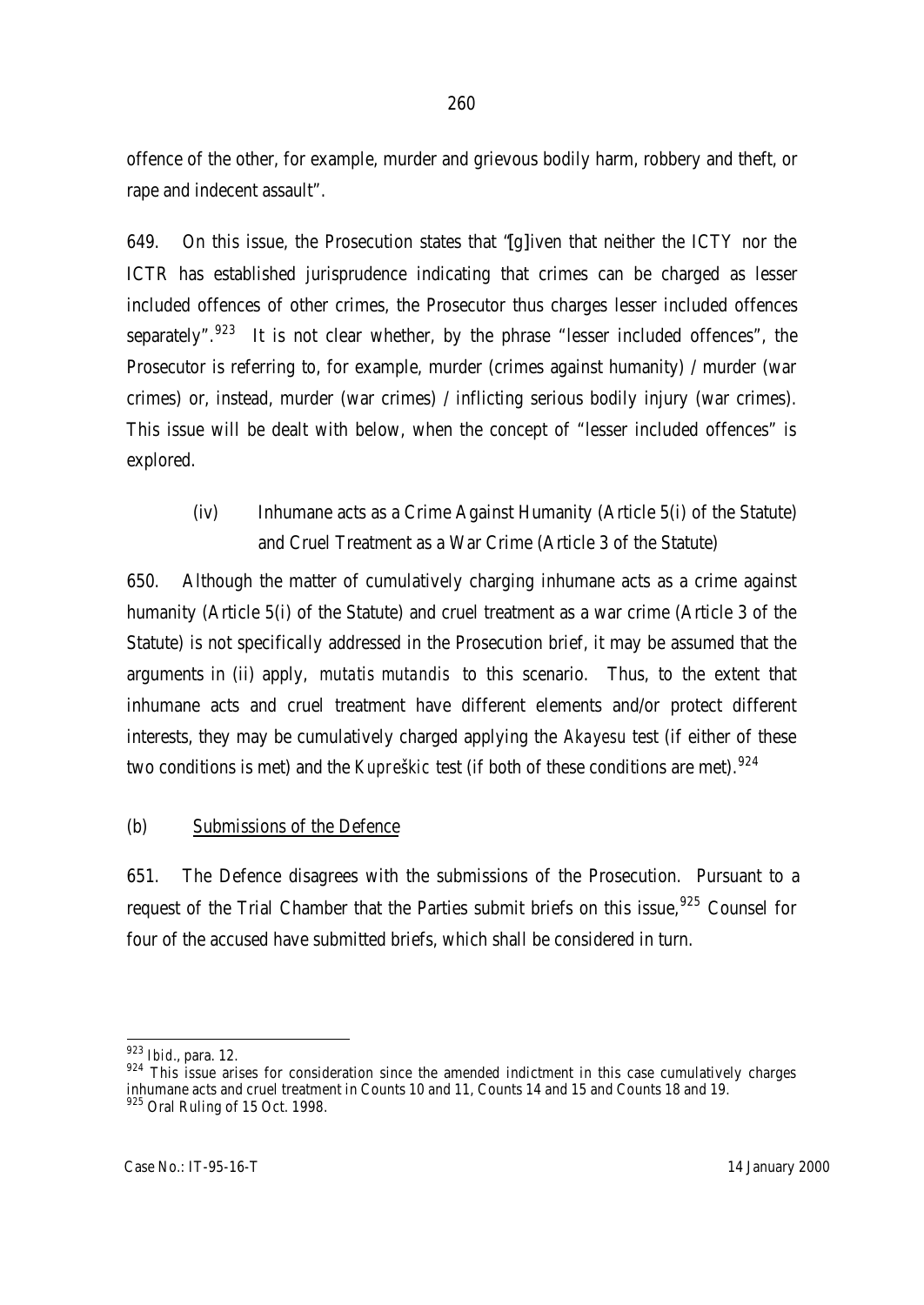652. Counsel for Zoran Kupreškic and Mirjan Kupreškic submitted a joint Brief ("*Kupreškic Brief*").<sup>926</sup> In the *Kupreškic Brief*, the Defence endorses the test articulated by this Trial Chamber in this case in its Decision of 15 May 1998 imposing a two-fold conjunctive requirement for cumulation of offences. Conversely, the Defence disapproves of the test propounded in *Akayesu*, both because it renders the two requirements articulated by this Trial Chamber in this case *disjunctive* rather than *conjunctive* requirements by use of the word "or" rather than "and", and because it adds a third, *disjunctive* requirement ("where it is necessary to record a conviction for both offences in order fully to describe what the accused did"), which, the Defence argues, is contrary to the *non bis in idem* rule and the civil law principle of "imperfect concurrence". The Defence requests the Court to reject the *Tadic* test for the same reasons. According to the Defence, the Trial Chamber, in order to decide this issue, should apply the laws, doctrine and jurisprudence on "imperfect concurrence" of the former Yugoslavia, at least to the extent that resort to international law and general principles of criminal law does not furnish a complete answer.<sup>927</sup>

653. The Defence further argues that the *Tadic* jurisdiction decision precludes double charging of murder under Articles 3 and 5. In this regard, it quotes the Appeals Chamber when it stated that "Article 3 may be taken to cover all violations of international humanitarian law other than the 'grave breaches' of the four Geneva Conventions falling under Article 2 (or, for that matter, the violations covered by Articles 4 and 5, to the extent that Articles 3, 4 and 5 overlap)".  $928$  Thus Article 3 is a residual clause which applies only if the principal norm cannot apply. Therefore if murder is charged under Article 5(a) or (h), it cannot be charged under Article 3. 929

654. Moreover, the Defence agrees with the *Tadic* Trial Chamber's holding that "acts that are found to be crimes against humanity under other heads of Article 5 will not be

 $\overline{a}$ <sup>926</sup> Brief of Defendants Zoran Kupreškic and Mirjan Kupreškic on Legal Trial Issues*,* 19 Nov. 1999.

<sup>927</sup> Kupre{kic Brief, para. 74. The Defence cites Bassiouni as arguing that, since the Tribunal's Statute does not include a "general part", aside from Art. 7 of the Statute, the Tribunal should apply the law of the former Yugoslavia in order to act in accordance with the principle of legality.

<sup>&</sup>lt;sup>928</sup> *Tadic,* Appeals Chamber Decision on Jurisdiction, 2 Oct. 1995, para. 87.

<sup>929</sup> Kupre{ki} Brief, para. 76.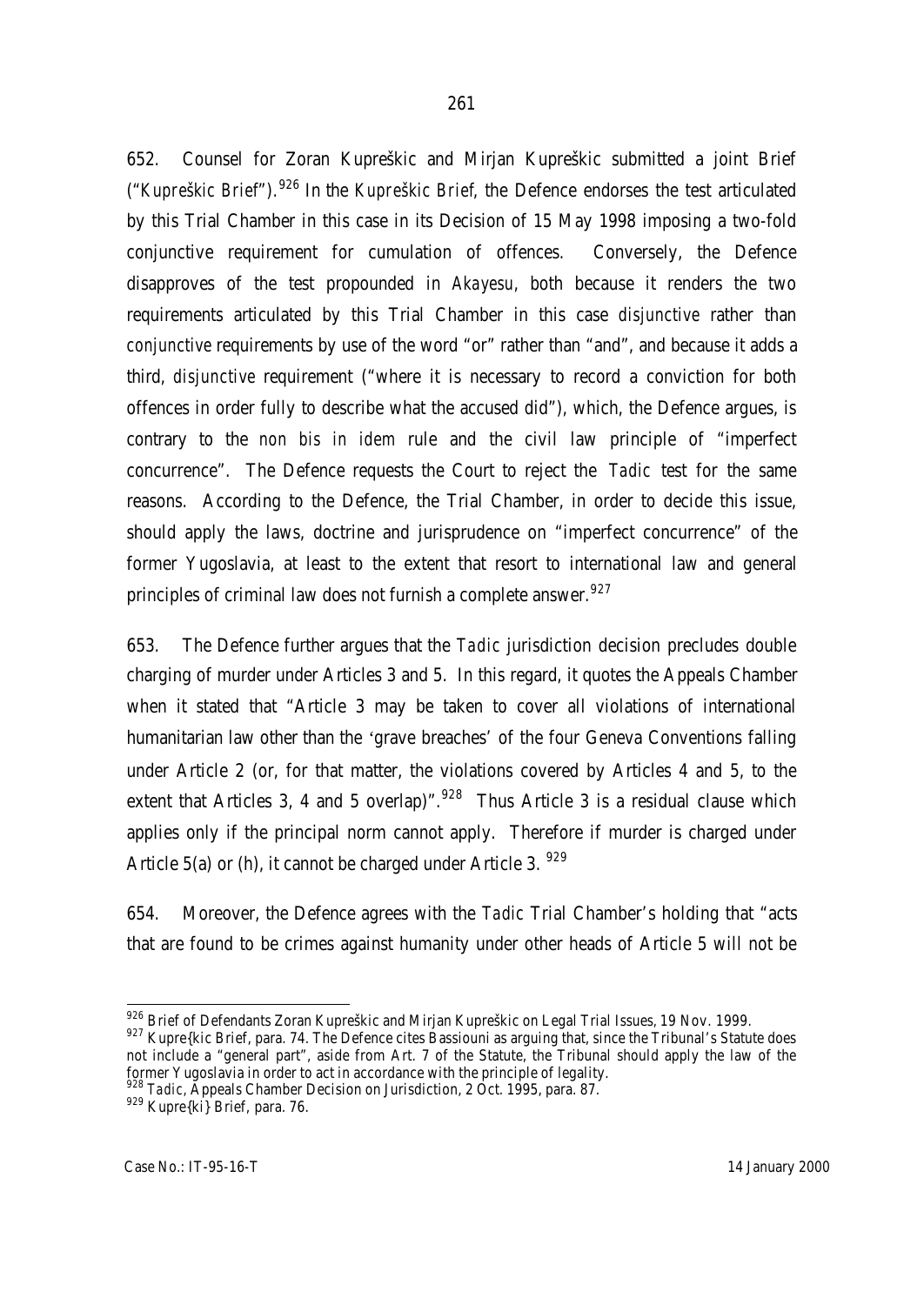included in the consideration of persecution as a separate offence under Article  $5(h)$ ",  $930$ based on the conclusion – with which the Prosecution and the *Tadic* Appeals Chamber disagrees - that discriminatory intent is required for all crimes against humanity.

655. The Defence asserts that even if no discriminatory intent was required for Article 5(a) (murder), cumulative charging under Article 5(a) and (h) is nonetheless impermissible as murder with intent to discriminate is an *aggravated form of murder*. 931 This distinction between the basic form of an offence and an aggravated form is a paradigm of a "lesser included offence in common law […] systems or 'imperfect concurrence' [...] by reason of specialty [...] in civil law systems".  $932$  According to the principle of speciality, where one crime, e.g. murder, is composed of some but not all elements of the other crime, e.g. discriminatory murder, and the former crime does not have any elements which are not included in the latter crime, then the latter crime is the only one to apply when all the elements are present.

656. The Defence submits that the Prosecution conceded that Articles 3 and 5(a) murder constitute lesser included offences to murder under Article 5(h), but asserted that neither the ICTY nor the ICTR has established jurisprudence indicating that crimes can be charged as lesser included offences of other crimes. The Defence asserts that the *Akayesu* Judgement established such jurisprudence.

657. The Defence applies the same reasoning to deny the permissibility of cumulative charging under Article 3 and Article 5(a).

658. Counsel for Zoran and Mirjan Kupre $\{ki\}$  also filed a Petition,<sup>933</sup> which similarly argues that "ideal concurrence" is impermissible in this case, evoking the principle of specialty.

659. Defence Counsel for Dragan Papic submitted a brief on this issue,  $934$  dated 10 November 1998 and filed on 13 November 1998, in which Counsel joins in the brief

 $\overline{a}$ <sup>930</sup> *Tadi}*, Trial Chamber Judgement, 7 May 1997, para. 702.

 $^{931}$  Kupre{ki} Brief, para. 80.

<sup>932</sup> *Idem.*

<sup>933</sup> Petition of the counsel of the Accused Zoran and Mirjan Kupre{ki}, 12 Nov. 1998.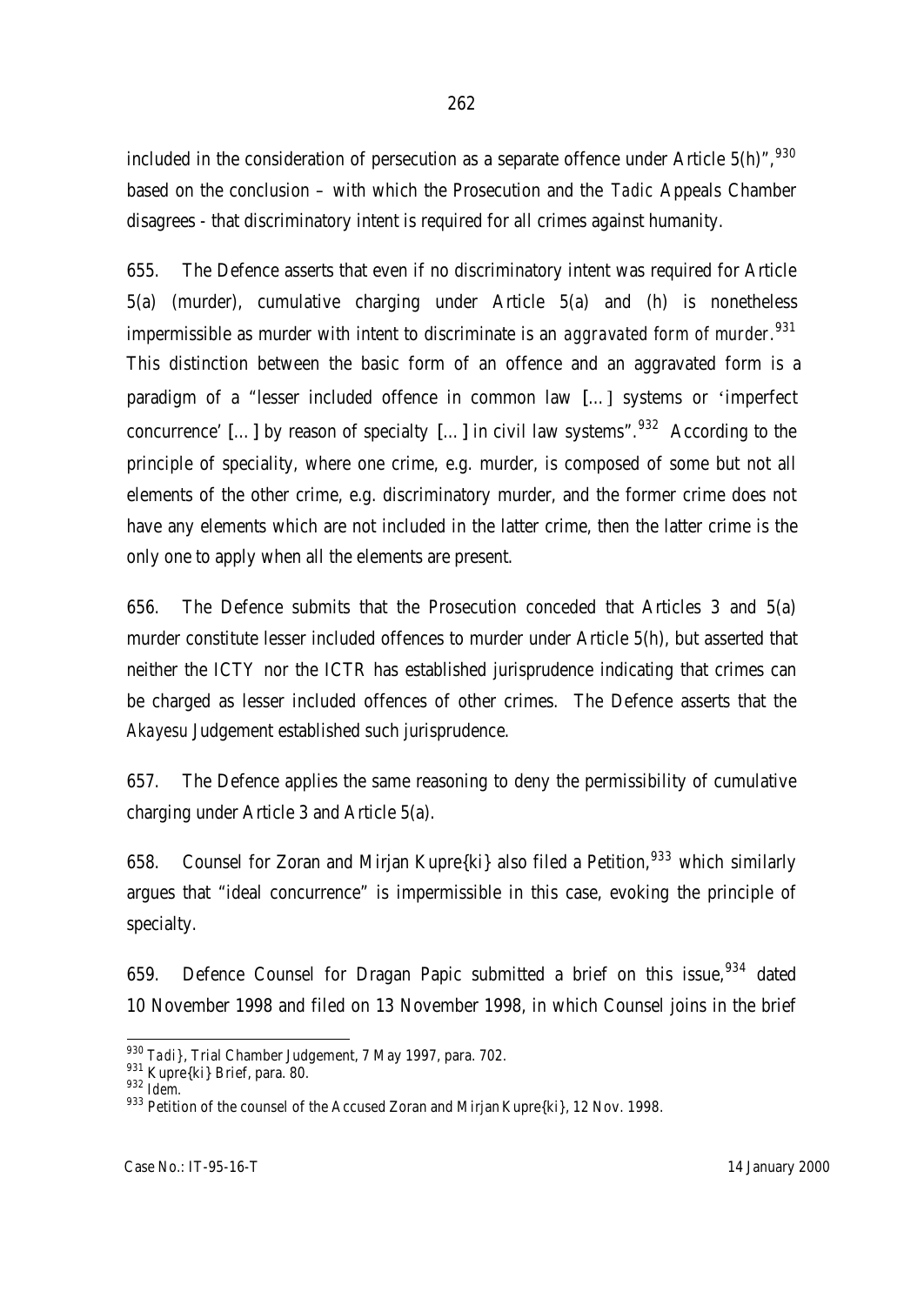filed by Counsel for Zoran Kupreškic and Mirjan Kupreškic on behalf of all Defence Counsel, and adds various additional points.

660. Defence Counsel for Vladimir Šantic submitted a brief $935$  in which the Defence uses the civil law concepts of real concurrence, ideal concurrence and apparent concurrence to argue that cumulative charging is not permissible under the present indictment.

661. "Real concurrence" occurs when the perpetrator commits several crimes, albeit in a single transaction, either by violating the same criminal provision against more than one person or by violating a number of distinct criminal provisions through disparate acts. The Defence does not give an example of real concurrence. Since this is a well-known concept in civil law countries and examples proliferate in the case-law, the Trial Chamber will mention, as an instance of the former sub-class, the commission of more than one murder by killing several people in a spray of gunfire; an example of the latter would be reckless driving and failure to assist a person injured as a result of the reckless driving, where there are disparate acts of driving recklessly and of not stopping after knowingly colliding with someone. The Defence states that cumulative charging is permissible only under real concurrence.

662. Neither "apparent concurrence" (*unechte Konkurrenz, concours apparent d'infractions*) nor "ideal concurrence" (*Idealkonkurrenz, concours idéal d'infractions*) are defined by the Defence. However, the notions are well-known in civil law countries, although there is no unanimity about their exact definition. It is usually held that "apparent concurrence" occurs when the perpetrator performs an act that may appear to simultaneously breach several criminal provisions, whilst in reality it only violates one. 662. In many legal systems "ideal concurrence" occurs when a person through one act breaches more than one criminal provision. For an instance drawn from German law: if a father uses violence to have sexual intercourse with his minor daughter, he has at one

<sup>934</sup> Pre-Defence Brief, 13 Nov. 1998.

<sup>935</sup> Defence's response on Prosecutor's brief on the permissibility of charging criminal violations under the Same Articles of the Statute based on conduct arising from a single incident, 13 Nov. 1998, para. 26.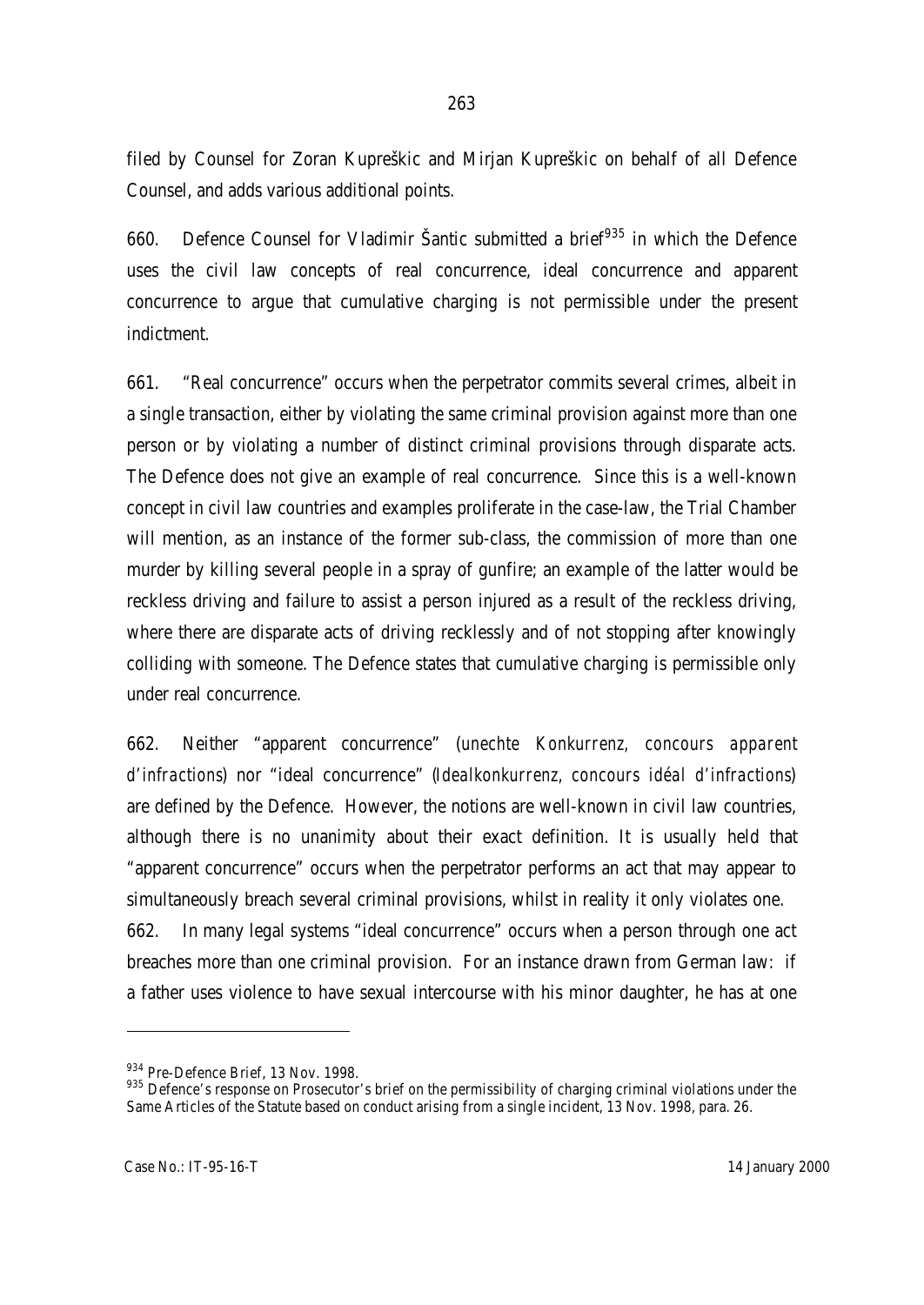and the same time committed unlawful coercion, incest, sexual abuse of a person under his legal protection and, possibly, bodily harm. In French law, the production of a forged document may amount to both "*usage de faux*", namely making use of a forged document with intent to defraud, and attempted deceit ("*tentative d'escroquerie*").

663. In contrast to "real concurrence", the Defence states that cumulative charging is *not* permissible in the case of ideal concurrence or apparent concurrence. In its discussion, ideal concurrence and apparent concurrence are not distinguished; rather they are conflated. The Defence mentions three principles designed to deal with and solve problems of apparent/ideal concurrence: specialty, subsidiarity, consumption, and a possible fourth principle, alternativity.<sup>936</sup>

664. Under "specialty", one crime, e.g. murder, may be qualified by the addition of further elements, e.g. the intent to destroy a racial group in whole or in part, as a specialised crime, i.e. genocide. In this case, if the additional element is present, then the special crime, i.e. genocide, should be charged and not both the special crime and the general crime, i.e. murder, and the accused can only be convicted of one crime.

665. It is widely held that the "subsidiarity" principle applies when one crime is a preparatory form of a second crime, so that if the second crime is completed, only that second crime should be charged. For example, a person might detain another person in order to kill him; murder should then be charged, not illegal detention and murder. In many legal systems "consumption" applies where one crime is "consumed" by another, a notion which parallels the common law idea of "lesser included offences", e.g. robbery consumes theft, rape consumes sexual assault, etc. The fourth notion, "alternativity", refers to the situation where one or more legal descriptions might apply to an act; then the "predominant" description should be chosen, e.g., in *Akayesu*, the crime of genocide rather than complicity in genocide.

 $\overline{a}$ <sup>936</sup> *Ibid*., paras. 11-14.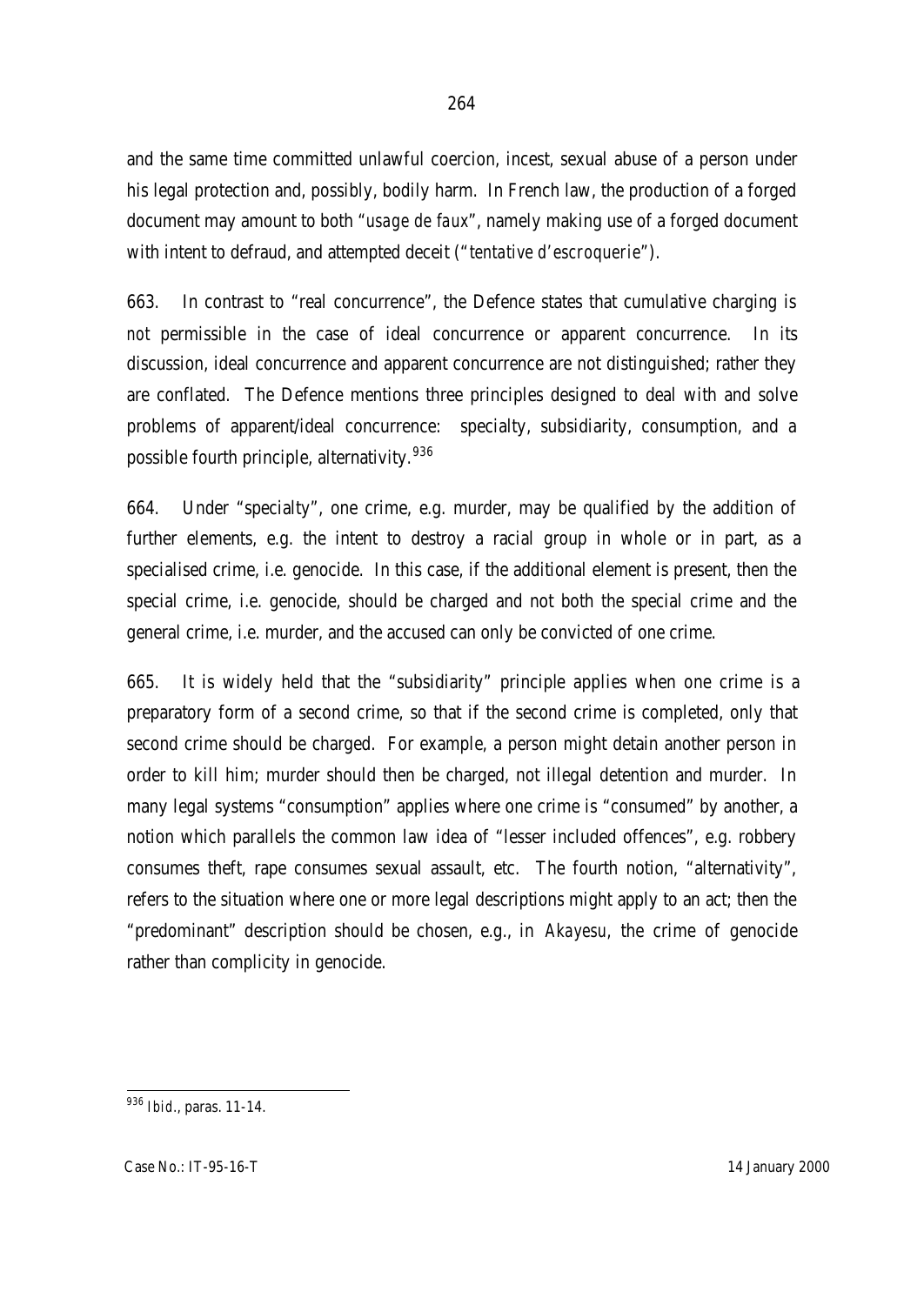666. In its brief the Defence also discusses the common law notion of double jeopardy which often leads to the same result as the civil law concepts just explained.<sup>937</sup>

265

667. The Defence concludes that:

(a) Bringing cumulative charges in the case of apparent concurrence is not permissible. It is possible [only] in the case of genuine concurrence. However, bringing alternative charges could be permissible, and the Prosecutor has already resorted to this solution several times.

(b) The crime of murder and the crime of persecution as crimes against humanity, especially in the Kupreškic case are typical cases of apparent concurrence, and in this case bringing cumulative charges, delivering a decision on two crimes and delivering two sentences is not possible. By the application of the criteria of subsidiarity and alternativity the accused (if found guilty at all) can be convicted for only one of these crimes.

(c) In the same way as (b), a violation of the laws or the customs of war should be assessed in relation to murder charged as a crime against humanity.

(d) Persecution and murder as crimes against humanity and murder as a violation of the laws or customs of war protect certain different, but also certain identical interests and values and entirely meet the criteria according to which they can be characterised as apparent concurrence. This requires the exclusion of bringing cumulative charges, of delivering cumulative decisions and of delivering cumulative sanctions from the point of view of substantive criminal law. At the same time, from the point of view of criminal procedure, it requires application of the double jeopardy rule as well as of the rule *non bis in idem*. 938

 $\overline{\phantom{0}}$ 

<sup>937</sup> *Ibid*., paras. 18-22.

<sup>938</sup> *Ibid.*, para. 26.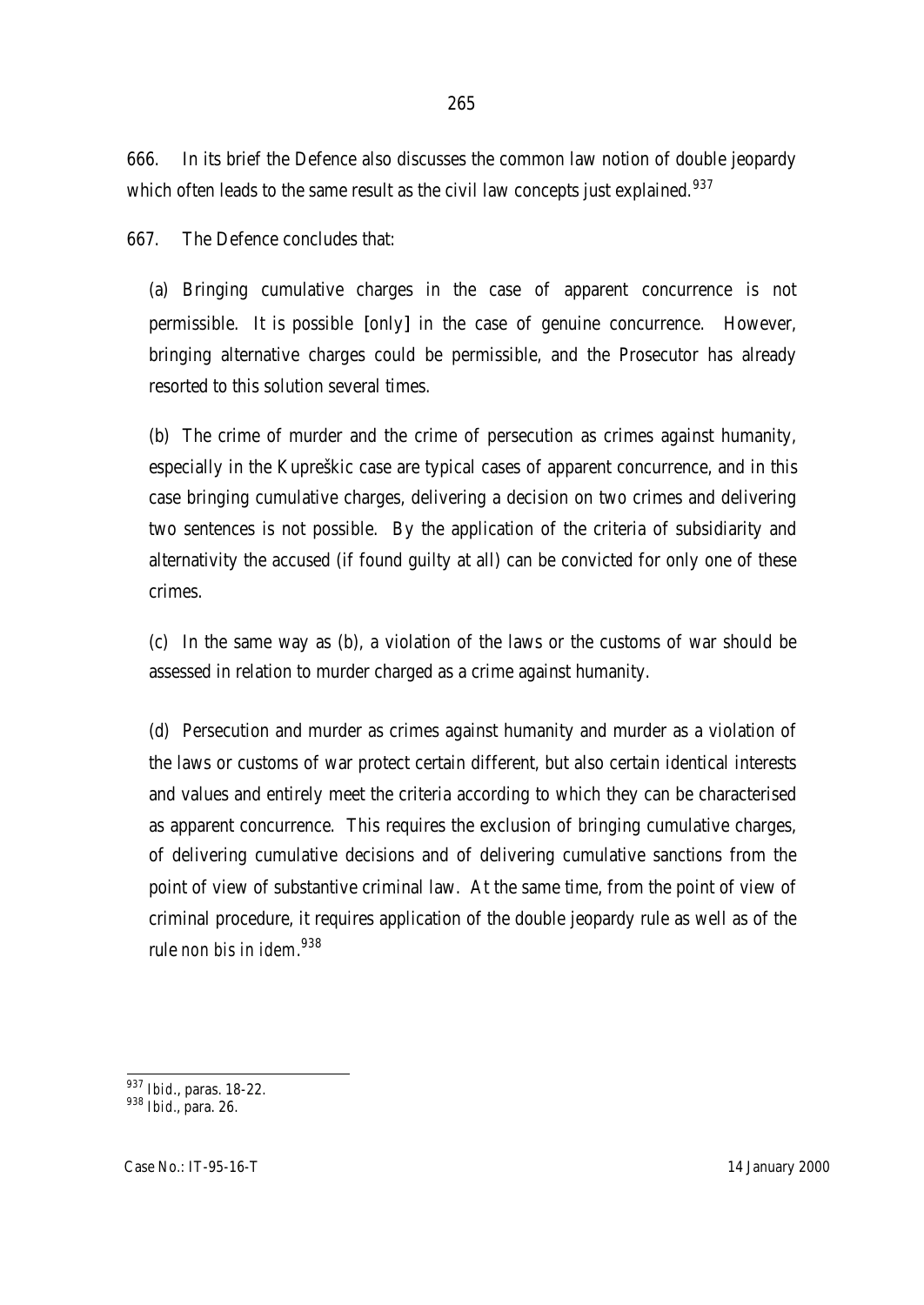#### 266

#### 2. Discussion

#### (a) General

668. The Trial Chamber considers that this issue has a broad import and great relevance, all the more so because it has not been dealt with in depth by an international criminal court.<sup>939</sup> The Trial Chamber shall therefore consider it in its general dimension, so as to set out what it considers to be the correct legal standards on the basis of which the question must be decided *in casu*.

669. In delving into this new area of international criminal law, the Trial Chamber will rely on general principles of international criminal law and, if no such principle is found, on the principles common to the various legal systems of the world, in particular those shared by most civil law and common law criminal systems. In this search for and examination of the relevant legal standards, and the consequent enunciation of the principles applicable at the international level, the Trial Chamber might be deemed to set out a sort of *ius praetorium*. However, its powers in finding the law are of course far more limited than those belonging to the Roman *praetor*: under the International Tribunal's Statute, the Trial Chamber must apply *lex lata* i.e. existing law, although it has broad powers in determining such law.<sup>940</sup>

670. It is appropriate to emphasise at the outset that the question of cumulation of charges is material in two distinct but closely intertwined respects. First of all, it is relevant from the viewpoint of *substantive* international criminal law. On this score the questions that arise are: (i) whether and on what conditions the same act or transaction

 $\overline{a}$ <sup>939</sup> None of the *Tadi}, Prosecutor v. Kambanda, ((*ICTR 97-23-S*),* Judgement and Sentence, 4 Sept. 1998), *Delali} et al.* or *Furund`ija,* final Judgements treated of the issue in depth. The *Akayesu* Judgement contains a brief discussion on the subject of "Cumulative Charges" (Judgement, 2 Sept. 1998, paras 461- 470); so does the Judgement in *Kayishema and Ruzindana*, 25 May 1999 at paras. 625-650.

<sup>940</sup> See the *Report of the Secretary-General*, at para. 34: "... the international tribunal should apply rules of international humanitarian law which are beyond any doubt part of customary law so that the problem of adherence of some but not all States to specific conventions does not arise". See also Decision on Application for Leave to Appeal by Hazim Deli} (Defects in the form of the Indictment), *Delali} et al.,* 6 Dec. 1996, Bench of the Appeals Chamber: "the Tribunal's Statute does not create new offences but rather serves to give the Tribunal jurisdiction over offences which are already part of customary law" (para. 26); see also the final Judgement in *Delali} et al.*, Judgement, 16 Nov. 1998: "The Statute does not create substantive law, but provides a forum and framework for the enforcement of existing international humanitarian law" (para. 417, and discussion at paras. 414-417*).*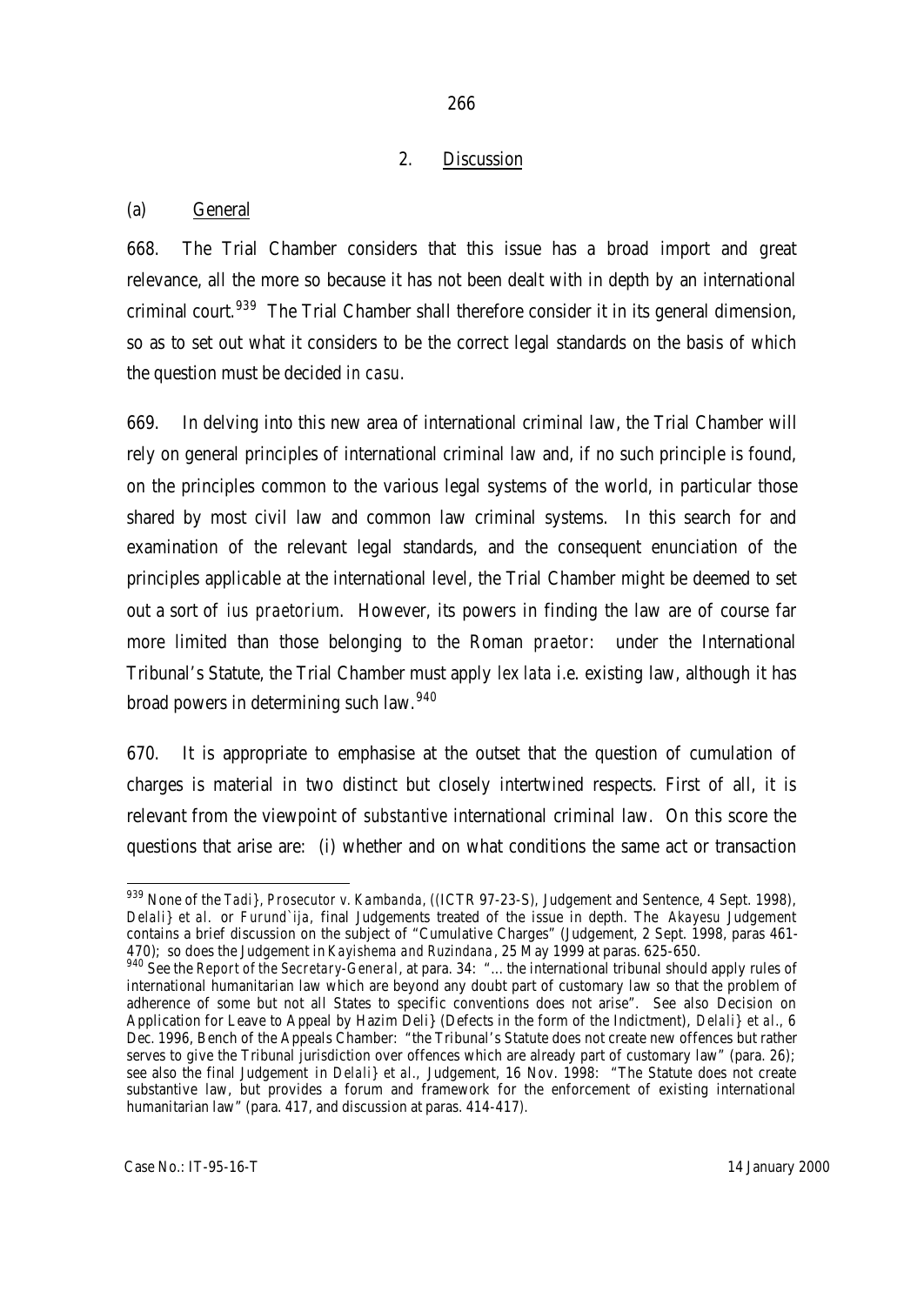may infringe two or more rules of international criminal law and (ii) in case of a double conviction for a single action, how this should be reflected in sentencing. Secondly, the question of cumulation is relevant from the viewpoint of *procedural* international criminal law. In this respect the question presents itself as follows: (i) when and on what conditions can the Prosecutor opt for cumulative charges for the same act or transaction? (ii) when should she instead put forward alternative charges? (iii) with what powers is a Trial Chamber vested when faced with a charge that has been wrongly formulated by the Prosecutor? In the opinion of the Trial Chamber the correct solution to both problems can only be found by first resolving the issue from the viewpoint of substantive law.

671. The Trial Chamber shall therefore examine the general legal criteria by which it is possible to distinguish cases where the same act or transaction infringes two or more provisions of the Statute from those cases where although the same seemingly holds true, in reality only one provision is breached. The Trial Chamber shall then establish which criteria should be applied to determine sentence when a single act is an offence under two or more Articles of the Statute.

672. In the light of the conclusions reached as a result of this analysis, the Trial Chamber shall dwell on the procedural aspects of this issue.

#### (b) Issues of Substantive Criminal Law

(i) Principles on Multiple Offences in International Criminal Law

673. Under traditional international criminal law it was exceedingly difficult to apply general principles concerning multiple offences so as to identify cases where the same act or transaction breached various rules of international criminal law and cases where instead only one rule was violated.

674. Under Article 6 of the London Agreement of 8 August 1945 some acts could qualify both as war crimes and crimes against humanity: e.g., mass murder or deportation of foreign civilians in occupied countries. True, that provision made it clear that some actions could only be characterised as crimes against humanity: for example, persecution on religious or political grounds of enemy civilians or persecution, on those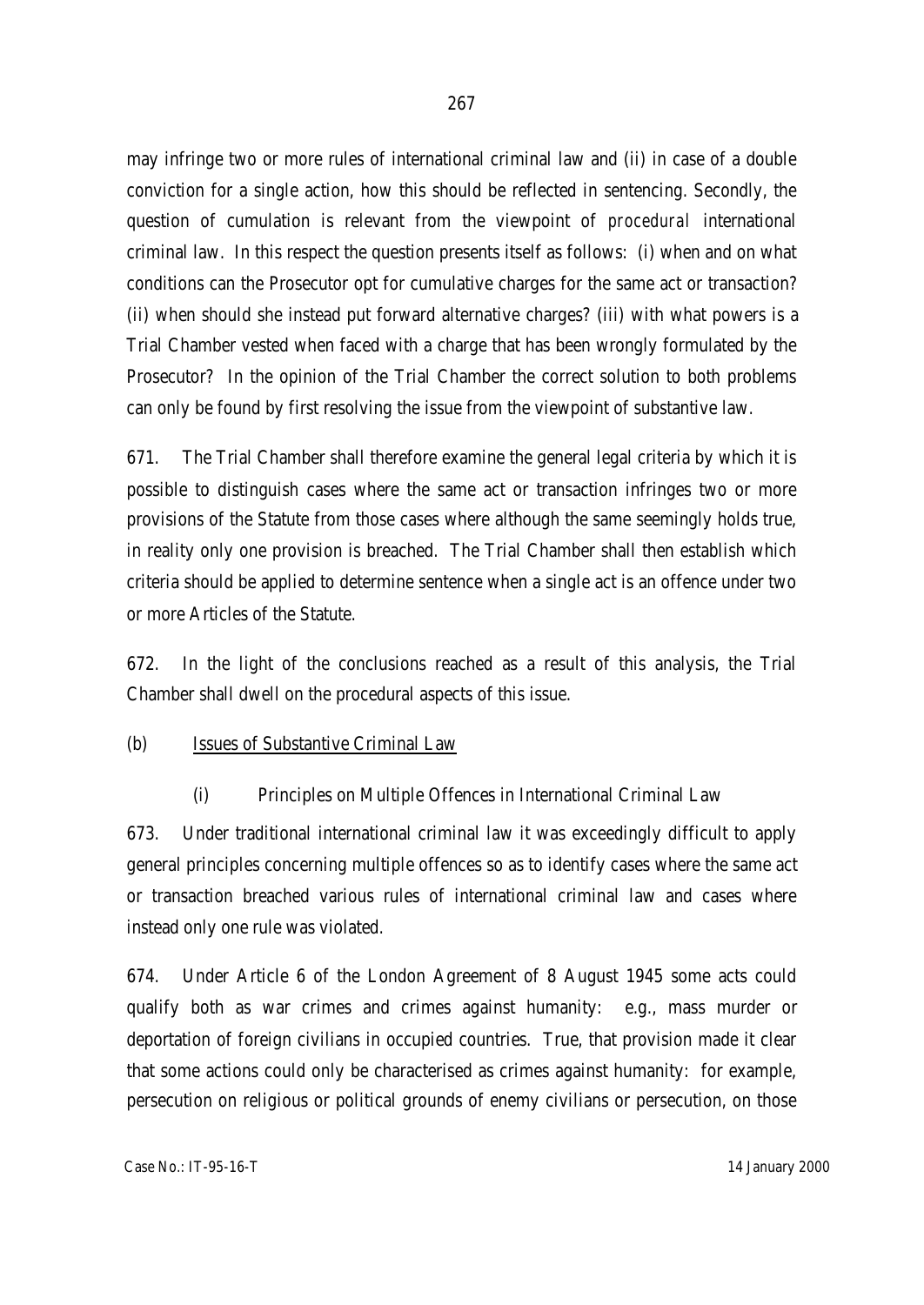same grounds, of civilians having the same nationality as the persecutor. By the same token, other actions could only qualify as war crimes: for example, wanton destruction of enemy property not justified by military necessity, pillage, use of prohibited weapons or execution of hostages. Nevertheless, as stated above, there was an area where the two categories overlapped. In addition, those instruments which provided for the various penalties consequent upon the various crimes did not distinguish between war crimes and crimes against humanity: they envisaged the same penalties (death sentence, imprisonment etc.) for both categories in the same terms. This holds true, for example, for Control Council Law No.10.941

675. It is therefore not surprising that the International Military Tribunal at Nuremberg (IMT) convicted many defendants both of war crimes and crimes against humanity for the same act.<sup>942</sup> Similarly, the various military courts sitting at Nuremberg after World War II found many defendants guilty of both categories of crimes and sentenced them for both.

676. This pattern can be explained by three factors. First, at that time the class of "crimes against humanity" had just emerged and there were concerns about whether by convicting defendants of such crimes the courts would be applying *ex post facto* law. Secondly, and as a consequence, the relevant criminal provisions at the time did not draw a clear-cut distinction between the two classes of crimes. Thirdly, the general concepts of international criminal law were still in a state of flux.

 $\overline{a}$  $941$  Art. II paragraph 3 of which provides that:

<sup>&</sup>quot;Any person found guilty of any of the crimes above mentioned may upon conviction be punished as shall be determined by the tribunal to be just. Such punishment may consist of one or more of the following:

a) Death.

b) Imprisonment for life or for a term of years, with or without hard labour.

c) Fine, and imprisonment with or without hard labour, in lieu thereof.

d) Forfeiture of property.

e) Restitution of property wrongfully acquired.

f) Deprivation of some or all civil rights".

 $942$  However, two defendants (Streicher and von Schirach) were only found guilty of crimes against humanity (IMT Judgement, pp. 304, 320), while another two defendants, Raeder and Doenitz, the two highest commanders of the naval forces, were convicted only of war crimes (IMT Judgement, pp. 317, 315) (Raeder was also convicted of crimes against peace and conspiracy to commit crimes against peace).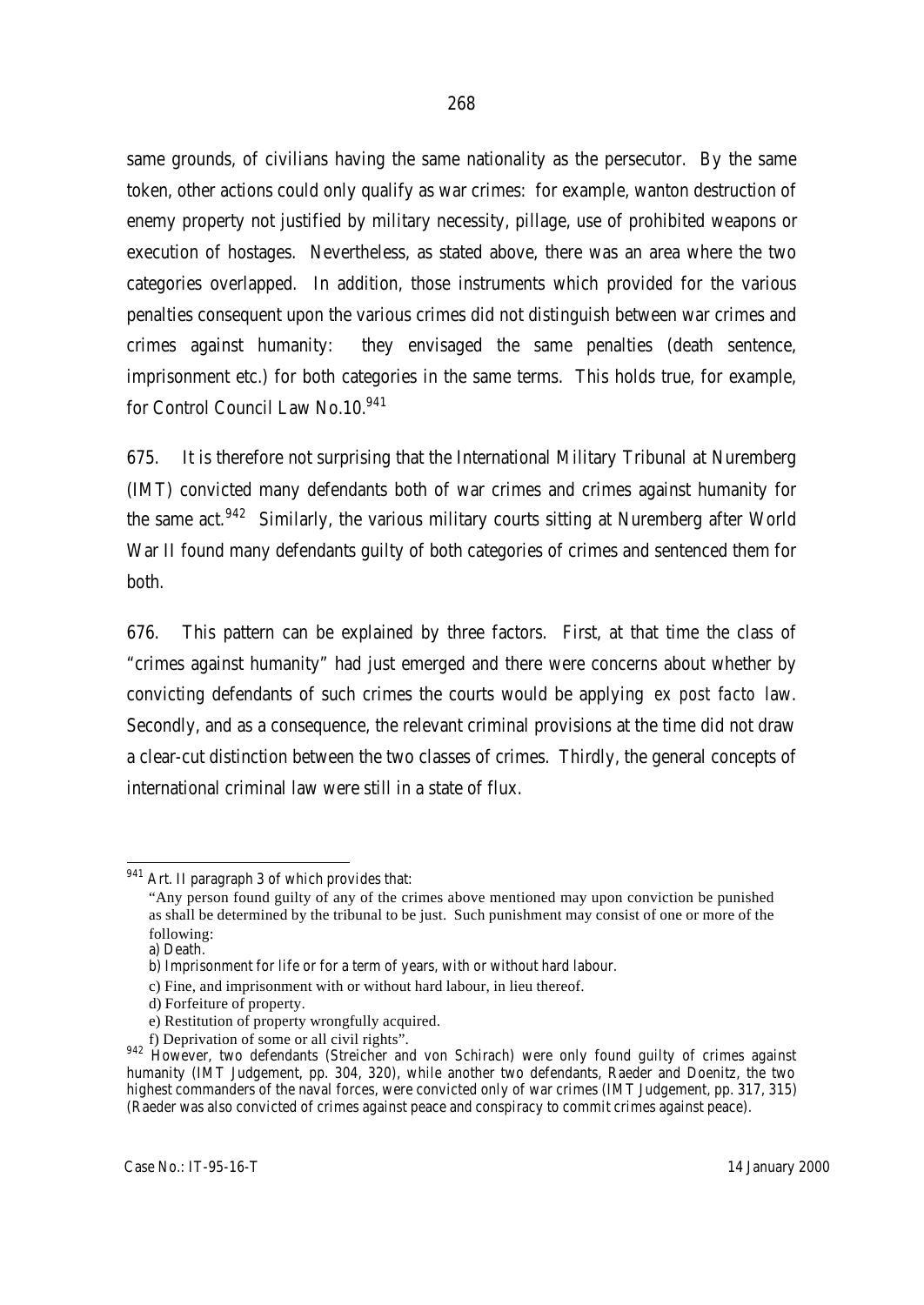677. The Trial Chamber holds the view that a satisfactory legal solution to the questions at issue can now be reached. The legal notion of "crimes against humanity" is now firmly embedded in positive international law, its legal contours are neatly drawn and it no longer gives rise to doubts as to its legitimacy; in particular, its application does not raise the issue of retroactive criminal law. General principles of international criminal law, whenever they may be distilled by dint of construction, generalisation or logical inference, may also be relied upon. In addition, it is now clear that to fill possible gaps in international customary and treaty law, international and national criminal courts may draw upon general principles of criminal law as they derive from the convergence of the principal penal systems of the world. Where necessary, the Trial Chamber shall use such principles to fill any *lacunae* in the Statute of the International Tribunal and in customary law. However, it will always be necessary to bear in mind the dangers of wholesale incorporation of principles of national law into the unique system of international criminal law as applied by the International Tribunal.

678. It is possible to set out the following notions and principles.

(a) Generally speaking, two different legal situations may arise. First of all, it is possible for various elements of a general criminal transaction to infringe different provisions. For instance, the Inter-American Court of Human Rights has repeatedly held that the "forced disappearance of human beings is a multiple and continuous violation of many rights under the [American] Convention [on Human Rights] that the States Parties are obligated to respect and guarantee".<sup>943</sup> The Court rightly noted that the kidnapping of a person is contrary to Article 7 of the Convention, prolonged isolation and deprivation of communication is contrary to Article 5, while secret execution without trial followed by the concealment of the body is contrary to Article 4.<sup>944</sup> In another case dealing with the illegal detention and subsequent killing of two persons by Colombian armed forces, the Court held that the respondent State

 $\overline{a}$ <sup>943</sup> *See* the Court's judgement in the *Velásquez Rodrìguez* Case (I/A Court H. R., Judgment of July 29 1988, Series C No. 4, para. 155).

<sup>944</sup> *See ibid.*, paras. 155-157 and 186 *et seq*., as well as the *Godìnez Cruz* Case (I/A Court H. R., Judgment of Jan. 20, 1989, Series C No. 5, paras. 163-166) and *Fairen Garbi and Solis Corrales* Case (I/A Court H. R., Judgment of 15 May, 1989, Series C No. 6, paras. 147-150).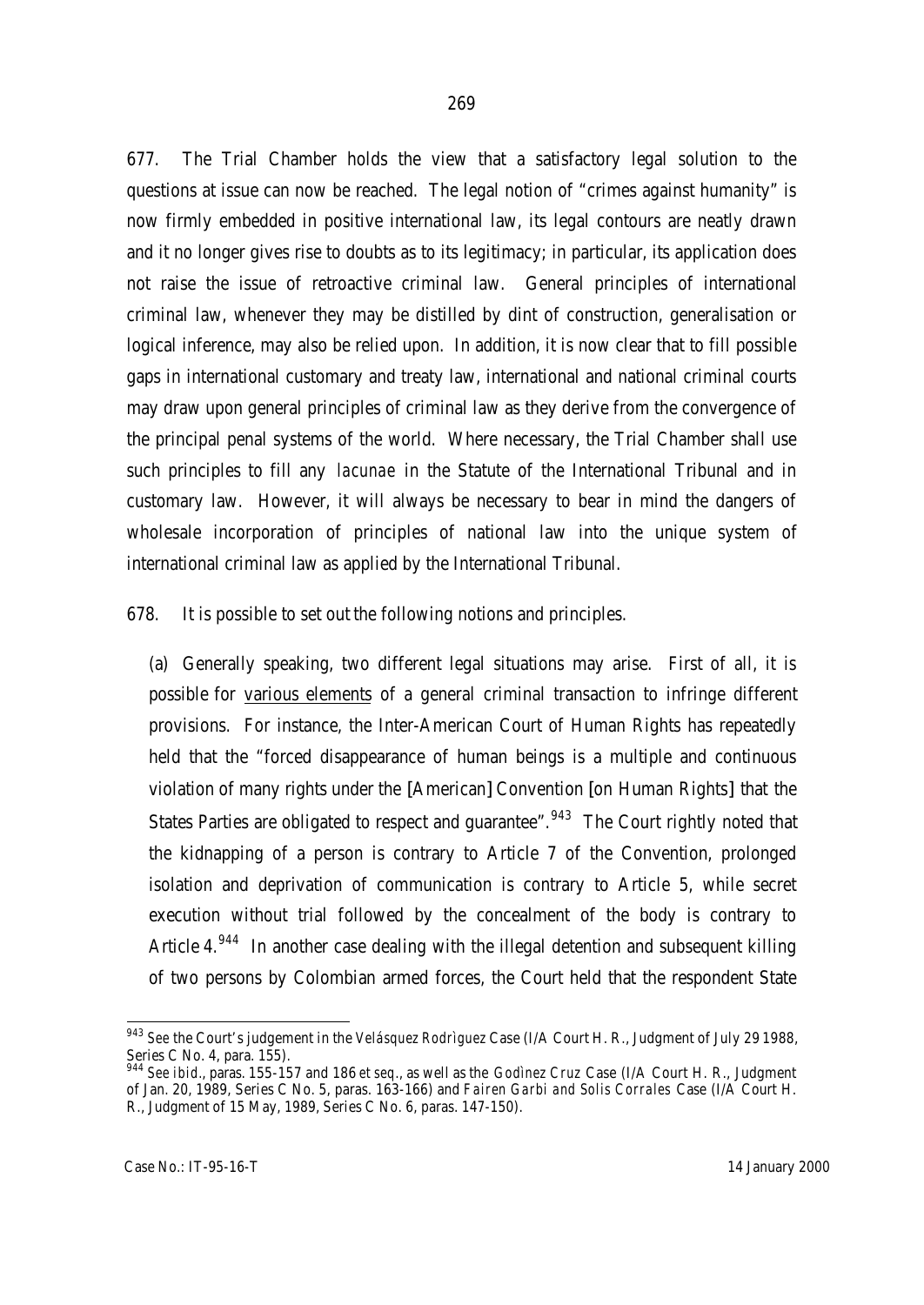had breached Article 7, laying down the right to personal liberty, and Article 4, providing for the right to life.<sup>945</sup>

(b) Similarly, when applying Article 3 of the European Convention on Human Rights referred to below, the European Commission and Court have not ruled out the possibility of a differentiated characterisation of various actions. Thus in the *Greek* case the European Commission held that some actions of the respondent State constituted torture, while other actions amounted to inhuman treatment.<sup>946</sup>

(c) Clearly, in these instances there exist distinct offences; that is, an accumulation of separate acts, each violative of a different provision. In civil law systems this situation is referred to as *concours réel d'infractions*, *Realkonkurrenz*, *concorso reale di reati*, etc. These offences may be grouped together into one general transaction on the condition that it is clear that the transaction consists of a cluster of offences.

679. The situation is different with regard to the case of one and the same act or transaction simultaneously breaching two or more provisions. The European Court has repeatedly held that "one and the same fact may fall foul of more than one provision of the Convention and Protocols".<sup>947</sup> It is appropriate, however, to distinguish between two categories of such acts or transactions.

(a) First, there may be an act or transaction that breaches one provision in some respects and another provision in other respects. Consider for example the shelling of a religious group of enemy civilians by means of prohibited weapons (e.g. chemical weapons) in an international armed conflict, with the intent to destroy in whole or in part the group to which those civilians belong. This single act contains an element particular to Article 4 of the Statute (on genocide) to the extent that it intends to

 $\overline{a}$ <sup>945</sup> *See Caballero Delgado and Santana* Case (I/A Court H. R., Judgment of Dec. 8, 1995, Series C No. 22, para. 72).

 $946$  See European Commission of Human Rights, Final Decision of the Commission as to the Admissibility of the Application, 16 July 1970, Denmark, Norway and Sweden v. Greece (the *Greek* case), Application No. 4448/70, annexed to the Report of the Commission (adopted 4 Oct. 1976) in the same case, at pp. 19- 20.

<sup>947</sup> See Eur. Court H.R., case of *Erkner and Hofauer,* decision of 23 April 1987, Series A, no. 117, para. 76; Eur. Court H.R., *Poiss,* judgement of 23 April 1987, Series A, no. 117, para. 66; Eur. Court H.R, *Venditelli v. Italy*, judgement of 18 July 1994, Series A, no. 293-A, para. 34.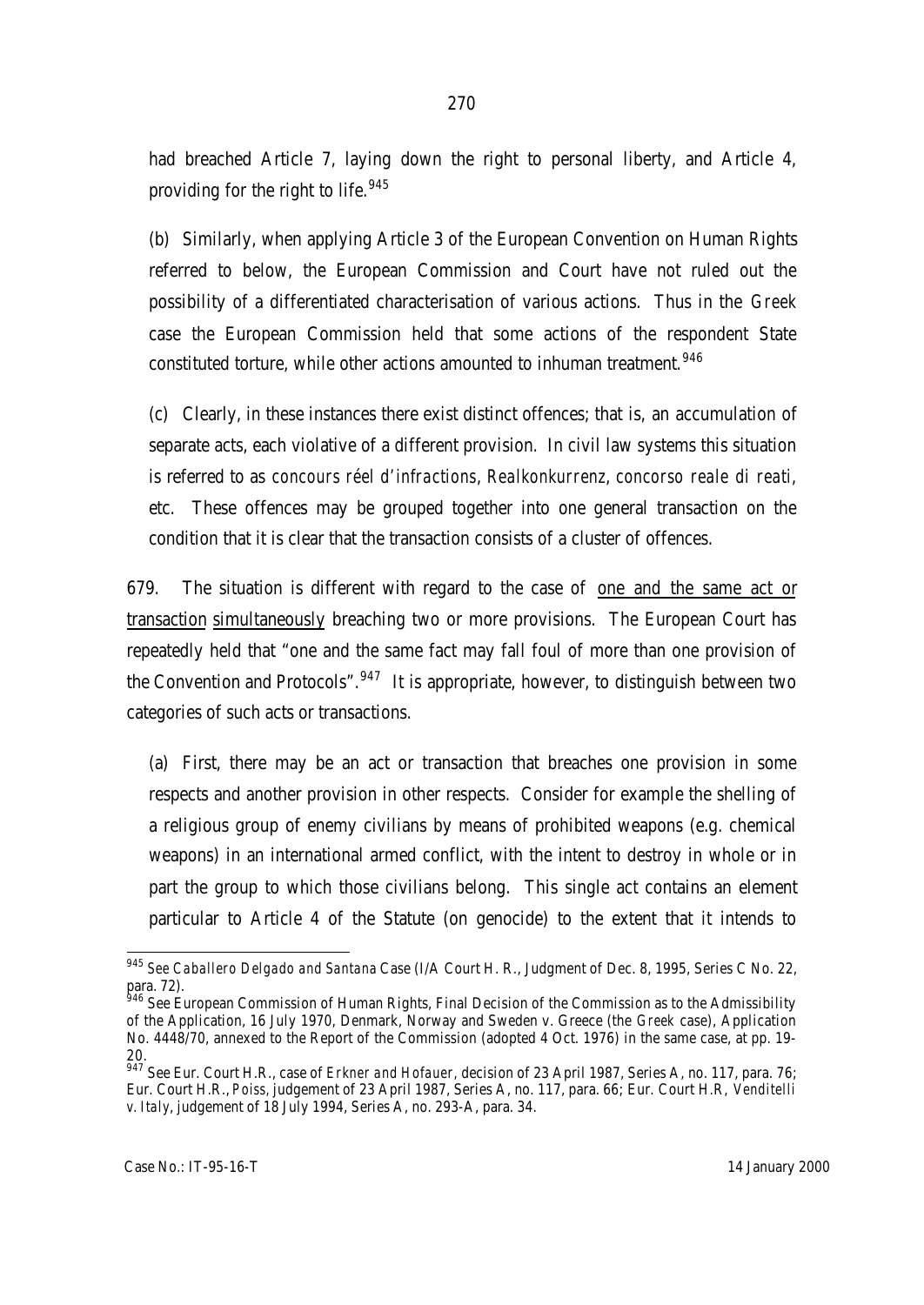destroy a religious group, while the element particular to Article 3 (on war crimes) lies in the use of unlawful weapons.

(b) Second, there may be acts or transactions that are fully covered by both provisions. Consider for example the systematic rape, by combatants, of enemy civilians in an occupied territory. This conduct is envisaged by, and runs contrary to, for example, both Article 3 (on war crimes) and Article 5(g) (on crimes against humanity). This also applies to the case of lesser included offences, e.g. torture and cruel treatment (cruel treatment being the lesser included offence), both envisaged as offences under Article 3 common to the Geneva Conventions, taken in conjunction with Article 3 of the Statute.

680. Certain criteria for deciding whether there has been a violation of one or more provisions consistently emerge from national legislation and the case-law of national courts and international human rights bodies. In other words, it is possible to deduce from a survey of national law and jurisprudence some principles of criminal law common to the major legal systems of the world. These principles have to some extent been restated by a number of international courts. One test has been enunciated and spelled out by certain national courts, such as those in the United States. The Supreme Court of Massachusetts in *Morey* v The Commonwealth (1871) for instance held that:<sup>948</sup>

A single act may be an offence against two statutes: and if each statute requires proof of an additional fact which the other does not, an acquittal or conviction under either statute does not exempt the defendant from prosecution and punishment under the other.

681. This has been followed in subsequent United States jurisprudence, notably the case of *Blockburger* v *United States of America* (1932) which approved the above criteria, since known as the "*Blockburger* test":<sup>949</sup>

The applicable rule is that where the same act or transaction constitutes a violation of two distinct statutory provisions, the test to be applied to

 $\overline{a}$ <sup>948</sup> *Morey v. The Commonwealth*, (1871) 108 Mass. 433 and 434. See Prosecutor's Brief, pp. 23-24. <sup>949</sup> *Blockburger v US* (1932) 284 U.S. 299, 304, 52 S.Ct. 180, and see the cases referred to in the Prosecutor's Brief, pp. 23-24*.*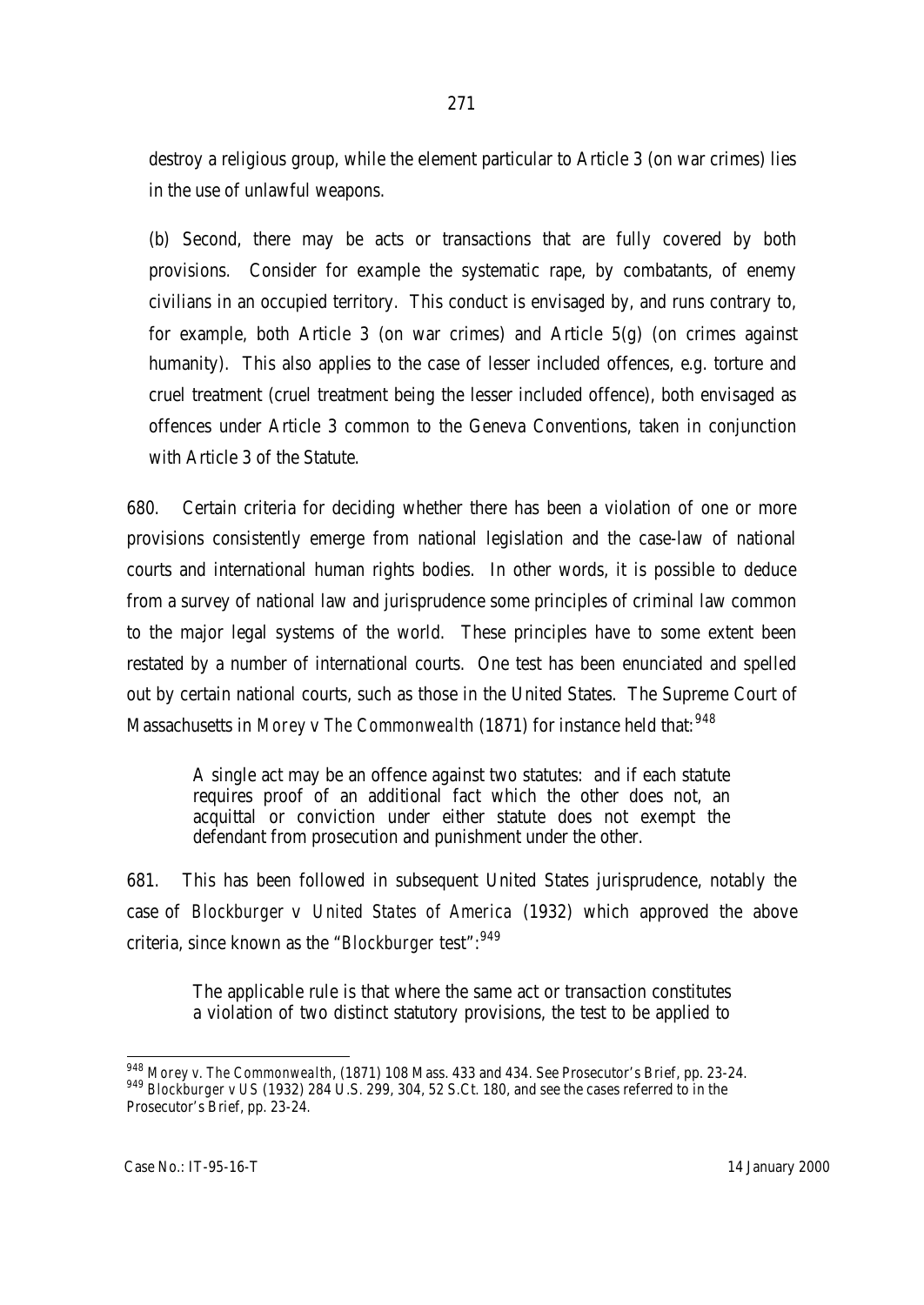determine whether there are two offences or only one, is whether each provision requires proof of an additional fact which the other does not.

682. The test then lies in determining whether each offence contains an element not required by the other. If so, where the criminal act in question fulfils the extra requirements of each offence, the same act will constitute an offence under each provision.

683. If the *Blockburger* test is not met, then it follows that one of the offences falls entirely within the ambit of the other offence (since it does not possess any element which the other lacks). Then the relationship between the two provisions can be described as that between concentric circles, in that one has a broader scope and completely encompasses the other. In these cases the choice between the two provisions is dictated by the maxim *in toto iure generi per speciem derogatur* (or *lex specialis derogat generali*), whereby the more specific or less sweeping provision should be chosen*.* This maxim reflects a principle laid down both in general international law and in many national criminal systems (see e.g. Article 55 paragraph 2 of the Dutch Criminal Code<sup>950</sup> and Article 15 of the Italian Criminal Code).<sup>951</sup>

684. The rationale behind the principle of speciality is that if an action is legally regulated both by a general provision and by a specific one, the latter prevails as most appropriate, being more specifically directed towards that action. Particularly in case of discrepancy between the two provisions, it would be logical to assume that the lawmaking body intended to give pride of place to the provision governing the action more directly and in greater detail.

685. When each of the two provisions requires proof of a fact which the other one does not require, civil law courts tend to speak of "reciprocal speciality" and find that both provisions apply. In sum, the reciprocal speciality doctrine leads to the same result as the *Blockburger* test.

 $\overline{a}$  $950$  "Where an act is punishable under one general penal provision and a special penal provision applies, only the special penal provision shall be applicable".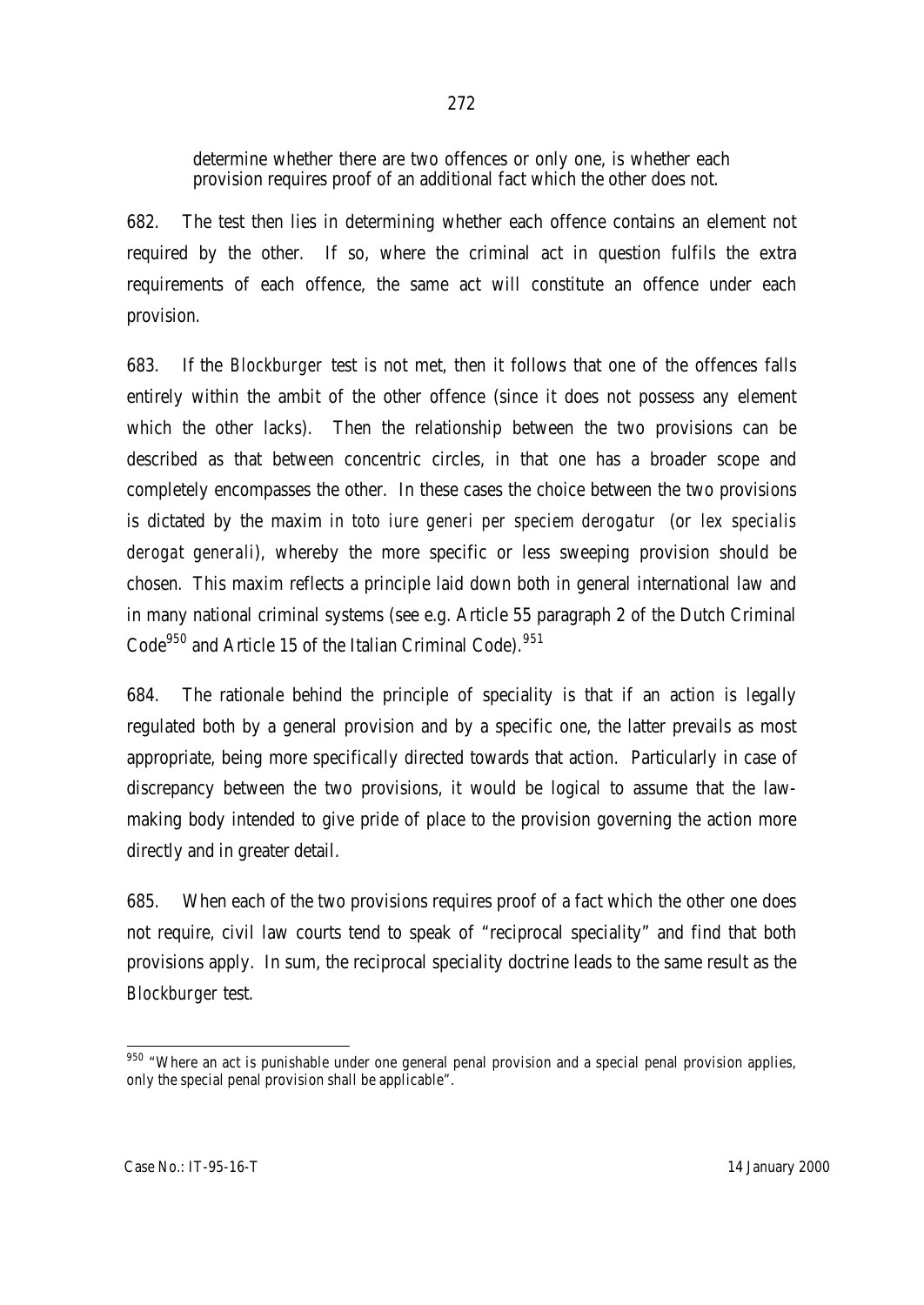686. In other cases, although the provisions cannot be said to be in a *lex specialis - lex generalis* relationship, it would nonetheless appear unsound to apply both provisions. This was illustrated by Judge Nieto-Navia, then President of the Inter-American Court of Human Rights, in his dissenting opinion in the *Caballero Delgado and Santana* case:<sup>952</sup>

In criminal law if a person is killed by a dagger it is obvious that he was also the victim of wounding. However, the crime that was committed is murder, and no judge will interpret the norms in such a way that the dead person was the victim of "murder and wounding".

687. This notion corresponds to the common law doctrine of the "lesser included offence".<sup>953</sup>

688. In civil law jurisdictions, a double conviction is ruled out in such cases by the socalled principle of consumption.<sup>954</sup> Its *ratio* is that when all the legal requirements for a lesser offence are met in the commission of a more serious one, a conviction on the more serious count fully encompasses the criminality of the conduct.

689. In international law, albeit not in a criminal context, a similar principle may be found in the case-law of the European Commission and Court of Human Rights concerning the application of Article 3 of the European Convention on Human Rights. Article 3 of the Convention prohibits various actions, which may be grouped together into the following three classes: (i) torture, (ii) inhuman treatment or punishment, and (iii) degrading treatment or punishment.

<sup>951 &</sup>quot;When a matter is governed by more than one penal law or more than one provision of the same penal law, the specific law or provision of law shall prevail over the general law or provision of law, except as otherwise prescribed".

<sup>952</sup> Inter-American Court of Human Rights, *Caballero Delgado and Santana* case, Judgment of 8 Dec. 1955, p. 99.

<sup>953</sup> See Archbold, *Criminal Pleading, Evidence and Practice* (1997), paras. 4-453 – 4-464 at 4-453): "At common law conviction of a lesser offence than that charged was permissible provided that the definition of the greater offence necessarily included the definition of the lesser offence […]".

<sup>954</sup> See e.g. its application by the Austrian Supreme Court: Decision of the Oberster Gerichtshof of 3.4.1962, reported in the *Evidenzblatt* of the *Österreichische Juristenzeitung ("EvBl")* 1962/427, p. 527, Decision of the Oberster Gerichtshof of 7.10.1969, reported in *Ev.Bl*. 1970/143, Decision of the Oberster Gerichtshof of 16.2.1977, reported in the *Ev.Bl.* 1977/165, p. 360 and LSK 1983/162, in *EvBl* 1984/57, p. 220. See also the judgement delivered by the German Bundesgerichtshof on (26 June 1957*)* in *Entscheidungen des Bundesgerichtshofs in Strafsachen*, vol. 10, p. 313 ff.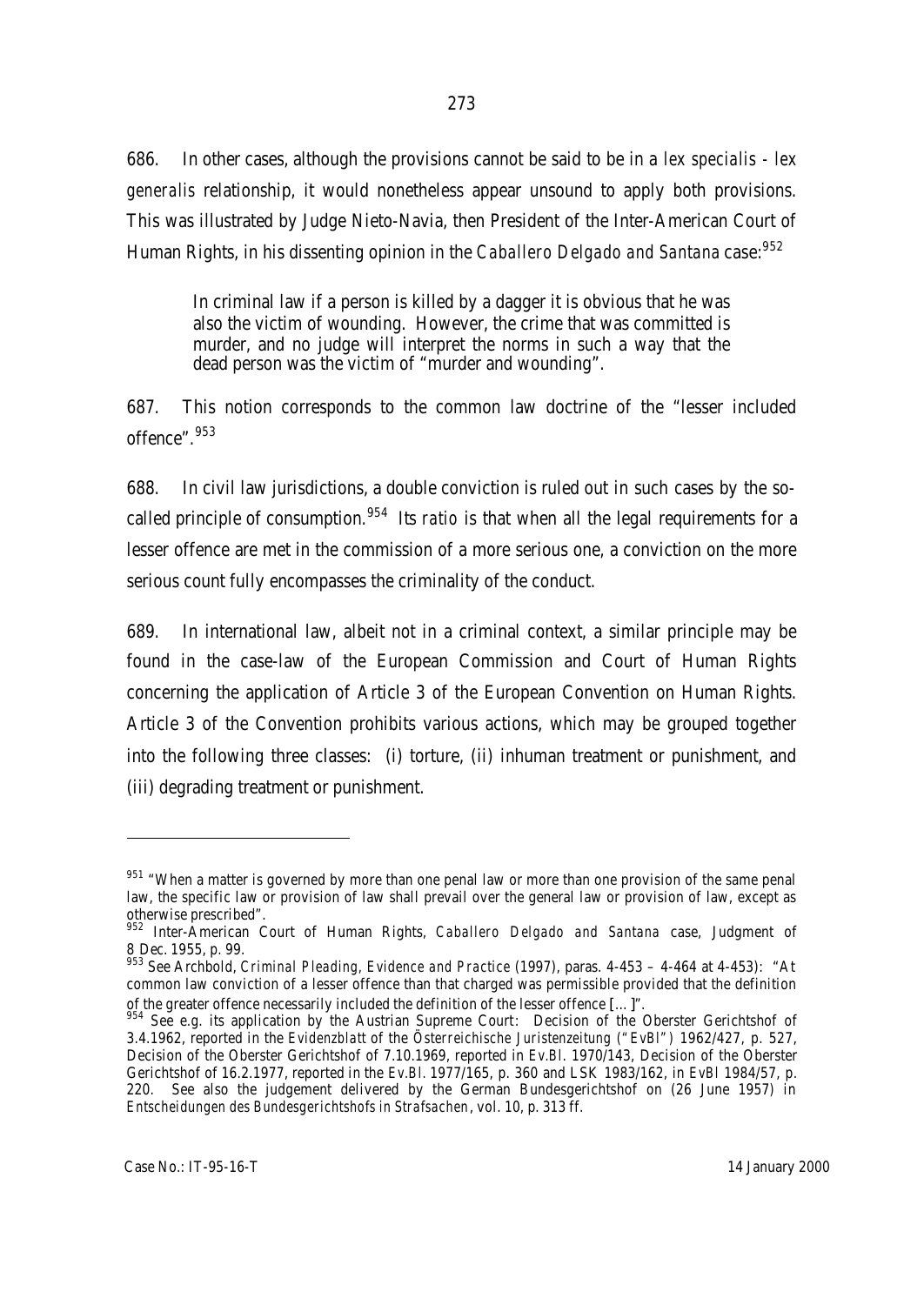690. Interestingly, the European Commission and Court have never applied the three provisions cumulatively. In substance, it may be inferred from their decisions that torture is any inhuman and degrading treatment which is deliberately inflicted for one of a number of specified purposes, e.g. to obtain information, and which causes extreme suffering; inhuman treatment or punishment is any action causing severe suffering and lacking in any justification; degrading treatment or punishment is any action which grossly humiliates an individual before himself or others, or drives him to act against his conscience or will. It follows that torture always constitutes inhuman and degrading treatment as well. By contrast, inhuman treatment or punishment may not amount to torture or to degrading treatment or punishment. Similarly, degrading treatment or punishment may result from an action which does not constitute torture or inhuman treatment or punishment.

691. The *Aksoy* case illustrates how Article 3 has been applied by the two international bodies. In this case, the European Court, after finding that the facts complained of amounted to torture, held that "[i]n view of the gravity of this conclusion, it [was] not necessary for the Court to examine the applicant's complaints of other forms of illtreatment".<sup>955</sup>

692. In sum, the European Commission and Court have held that the more serious breach (torture) prevails over the other two less serious ones (inhuman treatment or degrading treatment). The two bodies have refrained from a multiple characterisation of the same action falling foul of Article 3: whenever an action proved to be contrary to both the proscription of inhuman treatment (or of degrading treatment) and to that of torture, the Commission and Court opted for the more serious breach. Presumably, the

 $\overline{\phantom{0}}$ <sup>955</sup> Eur. Court HR, *Aksoy v. Turkey* judgment of 18 Dec. 1996, *Reports of Judgments and Decisions* 1996- VI, p. 2279. The Bundesgerichtshof held in a decision of 30 April 1999 on the appeal of *Jorgic, (*BGH, Urt. V. 30 April 1999 – 3 STR 251/98, OCG, Düsseldorf*)* that the offence of genocide did not in the first place protect the life and health of the individual, but the integrity and living conditions of the racial, ethnic, religious or national group subjected to such attacks (NStZ 1999, p. 396 and 401). Thus the Federal Court concluded that the offence of genocide may be committed over a longer period of time and the individual acts of murder etc. occurring therein are not of and by themselves counts of genocide, but rather of murder, committed in *Tateinheit* with genocide (*ibid*., at p. 397). The Court of First Instance had convicted *Jorgic* of 11 counts of genocide. The conviction was therefore modified by the Federal Court to only one count, but the sentence remained unchanged and the appeal was finally dismissed (*ibid*., at p. 399).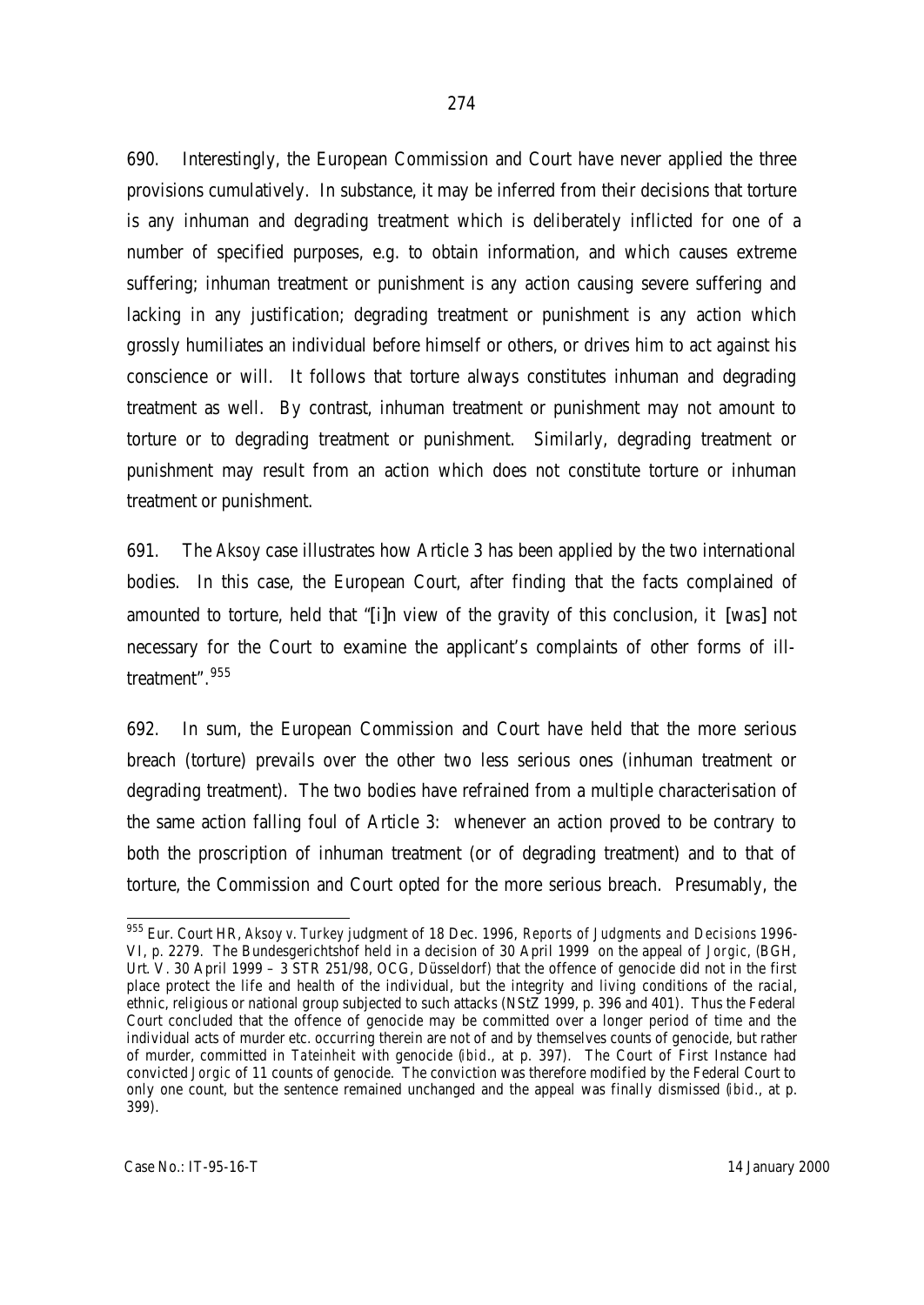rationale behind this approach is twofold: (1) the European Commission and Court have applied a principle analogous to that of consumption; and (2) they have considered that the various norms of Article 3 all pursue the same goal and safeguard the same basic values.

693. The latter rationale leads us to a further test, which consists in ascertaining whether the various provisions at stake protect different values. Again, traces of this can be found in both the common law and civil law systems.<sup>956</sup>

694. Under this test, if an act or transaction is simultaneously in breach of two criminal provisions protecting different values, it may be held that that act or transaction infringes *both* criminal provisions. Take the example of resort to prohibited weapons with genocidal intent. This would be contrary to both Article 3 and Article 4 of the Statute. Article 3 intends to impose upon belligerents the obligation to behave in a fair manner in the choice of arms and targets, thereby (i) sparing the enemy combatants unnecessary suffering and (ii) protecting the population from the use of inhumane weapons. By contrast, Article 4 primarily intends to protect groups from extermination. A breach of both provisions with a single act would then entail a double conviction.

695. However, the Trial Chamber's review of national case law indicates that the test is hardly ever used other than in conjunction with, and in support of, the other tests mentioned above (*Blockburger* and reciprocal speciality, as well as the principles of

 $\overline{a}$ <sup>956</sup> This test, advanced by the Prosecution in its *Brief*, is one applied in the dissenting judgement of Ritchie, J in the Canadian case of *Kienapple v The Queen* [1975] 1 S C R. 729, at 731, in which Kienapple appealed against his conviction both for rape and for unlawful carnal knowledge of a female under fourteen years of age. This judgement, contained the following passage:

<sup>&</sup>quot;The purpose and effect of s.146(1) is in my view to protect female children under the age of fourteen years from sexual advances leading to intercourse by male persons over that age ... and I cannot subscribe to a result which relieves an assailant from the consequences of violating a child on the ground that his act also constitutes the crime of rape" (*ibid*., at p. 734).

See also the decision of the French Cour de Cassation of 3 March 1960 in the *Goulam and Ben Haddadi* case (Crim., 3 mars 1960, *Bull. crim., no. 138*):

<sup>&</sup>quot;Attendu que si la loi punit de la peine de mort la destruction par l'effet d'un explosif d'un édifice habité ou servant à l'habitation, parce que ce fait met en péril des vies humaines, ce crime n'en est pas moins essentiellement établi en vue d'assurer la protection des propriétés".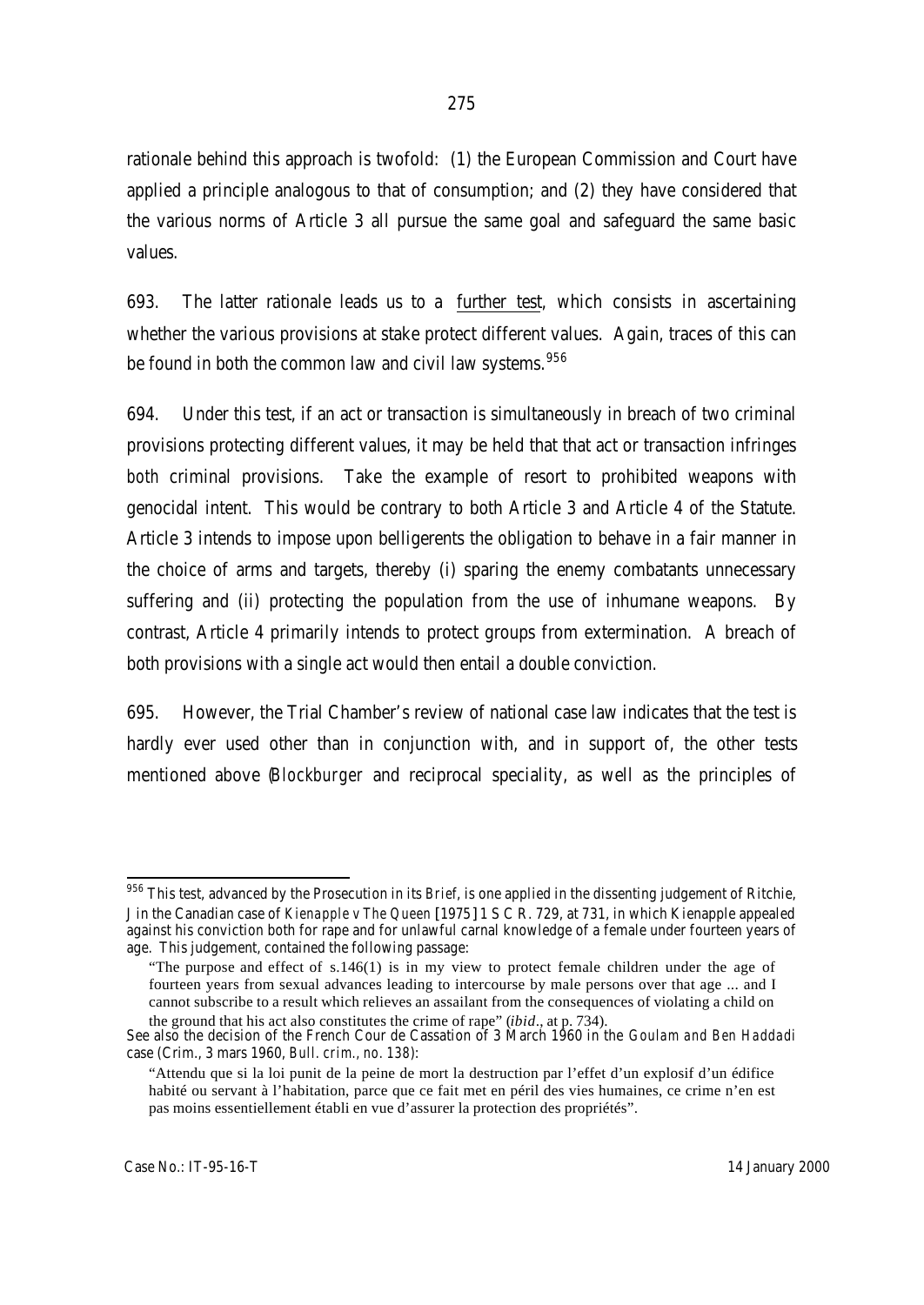speciality and consumption).<sup>957</sup> This test is therefore unlikely to alter the conclusions reached through the application of these principles.

(ii) Relationship Between the Various Offences Charged in the Indictment

696. Having set out the general principles of criminal law governing multiple offences in international law, the Trial Chamber will now apply these principles to the relations between the various substantive provisions of the Statute relied upon by the parties in the instant case.

697. Unlike provisions of national criminal codes or, in common-law countries, rules of criminal law crystallised in the relevant case-law or found in statutory enactments, each Article of the Statute does not confine itself to indicating a single category of welldefined acts such as murder, voluntary or involuntary manslaughter, theft, etc. Instead the Articles embrace broad clusters of offences sharing certain *general* legal ingredients. It follows that, for instance, a crime against humanity may consist of such diverse acts as the systematic extermination of civilians with poison gas or the widespread persecution of a group on racial grounds. Similarly, a war crime may for instance consist in the summary execution of a prisoner of war or the carpet bombing of a town.

698. In addition, under the Statute of the International Tribunal, some provisions have such a broad scope that they may overlap. True, some acts may only be characterised as war crimes (Article 3), e.g., the use of prohibited weapons against enemy combatants, attacking undefended towns, etc. Other acts or transactions may only be defined as crimes against humanity (Article 5): e.g., persecution of civilians, whatever their

<sup>957</sup> See the dissenting judgement of Ritchie, J in the Canadian case of *Kienapple v The Queen* [1975] 1 S C R 729 at p. 731.

See also the decision of the French Cour de Cassation of 3 March 1960 in the *Goulam and Ben Haddadi ibid*., and the following Austrian Supreme Court cases: LSK 1983/162, in *EvBl* 1984/57, p. 221 (different values protected in conjunction with reciprocal specialty) and Decision of the *Oberster Gerichtshof* of 3 April 1962, in *EvBl* 1962/427, p. 527 (different values protected in conjunction with no consumption of the lesser offence).

The only cases in which a multiple conviction was entered for a single action by virtue of the "different" protected values test", although under the speciality test a single conviction would have been appropriate, the Trial Chamber is aware of, were decided by the Italian *Corte di Cassazione* (Decision of 6 Oct. 1964, reported *in summary* in *Giustizia penale,* 1965, II, p. 205 and decision of 21 Jan. 1982, reported in *Cassazione penale,* 1983, p. 621). However, as the *Corte di Cassazione* admitted in the decision of 21 Jan. 1982, its own jurisprudence on the issue is far from homogeneous (*ibid.*, p. 623).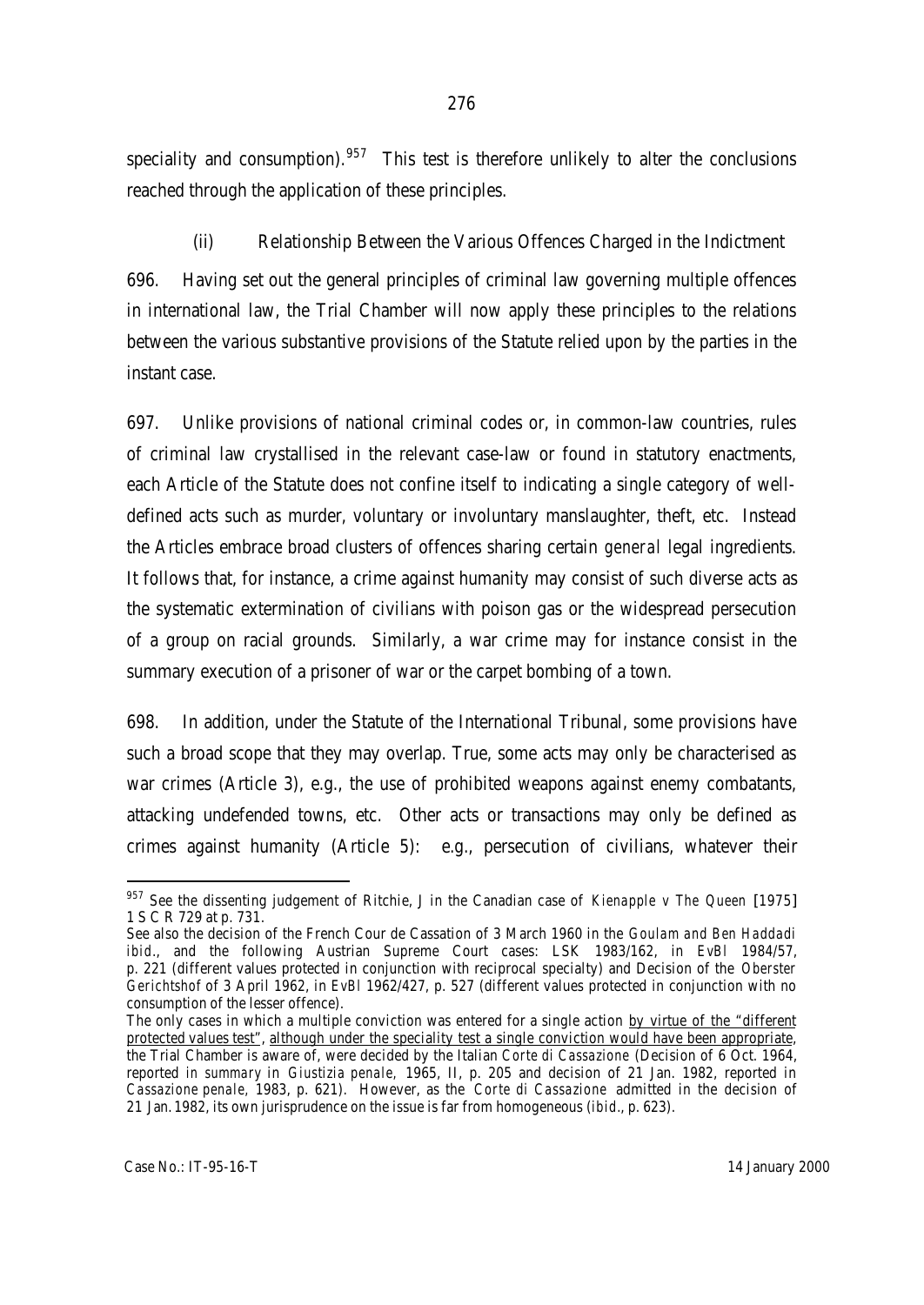nationality, on racial, religious or political grounds. However, other acts, depending upon certain circumstances, may either be characterised as war crimes or both as war crimes and crimes against humanity. For instance, murder, torture or rape of enemy civilians normally constitute war crimes; however, if these acts are part of a widespread or systematic practice, they may also be defined as crimes against humanity. Plainly, Articles 3 and 5 have a different scope, which, however, may sometimes coincide or overlap.

699. In order to apply the principles on cumulation of offences set out above specific offences rather than diverse sets of crimes must be considered. The Trial Chamber will therefore analyse the relationship between the single offences with which the accused are charged, such as murder as a war crime, murder as a crime against humanity, etc.

a. Relationship Between "Murder" under Article 3 (War Crimes) and "Murder" under Article 5(a) (Crimes Against Humanity)

700. Following the principles set out above, the relevant question here is whether murder as a war crime requires proof of facts which murder as a crime against humanity does not require, and *vice versa* (the *Blockburger* test). Another relevant question is whether the prohibition of murder as a war crime protects different values from those safeguarded by the prohibition of murder as a crime against humanity.

701. With regard to the former question, while murder as a crime against humanity requires proof of elements that murder as a war crime does not require (the offence must be part of a systematic or widespread attack on the civilian population), this is not reciprocated. As a result, the *Blockburger* test is not fulfilled, or in other words the two offences are not in a relationship of reciprocal speciality. The prohibition of murder as a crime against humanity is *lex specialis* in relation to the prohibition of murder as a war crime.<sup>958</sup>

 $\overline{a}$  $958$  This result is borne out by the Appeals Chamber in its Decision on Jurisdiction:

<sup>&</sup>quot;Article 3 thus confers on the International Tribunal jurisdiction over [any] serious offence against international humanitarian law not covered by Article 2, 4 or 5. Article 3 is a fundamental provision laying down that any "serious violation of international humanitarian law" must be prosecuted by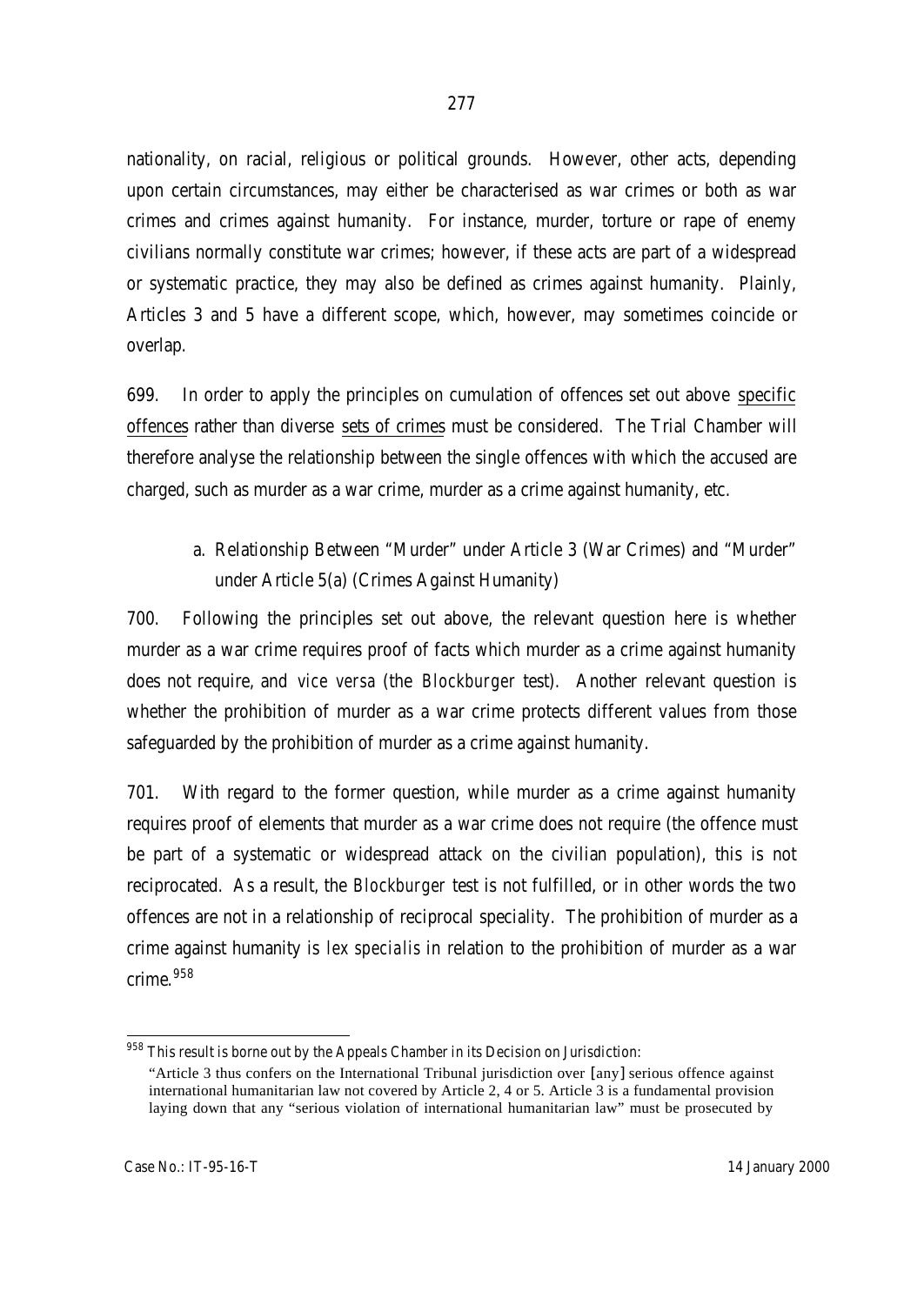702. In addressing the latter question, it can generally be said that the substantive provisions of the Statute pursue the same general objective (deterring serious breaches of humanitarian law and, if these breaches are committed, punishing those responsible for them). In addition, they protect the same general values in that they are designed to ensure respect for human dignity. Admittedly, within this common general framework, Articles 3 and 5 may pursue some specific aims and protect certain specific values. Thus, for instance, the prohibition of war crimes aims at ensuring a minimum of humanitarian concern between belligerents as well as maintaining a distinction between combatants' behaviour toward enemy combatants and persons not participating in hostilities. The prohibition of crimes against humanity, on the other hand, is more focused on discouraging attacks on the civilian population and the persecution of identifiable groups of civilians.

703. However, as under Article 5 of the Statute crimes against humanity fall within the Tribunal's jurisdiction only when committed in armed conflict, the difference between the values protected by Article 3 and Article 5 would seem to be inconsequential.

704. As explained above, the validity of the criterion based on the difference in values protected is disputable if it is not also supported by reciprocal speciality between the two offences. It follows that, given also the marginal difference in values protected, the Trial Chamber may convict the Accused of violating the prohibition of murder as a crime against humanity only if it finds that the requirements of murder under both Article 3 and under Article 5 are proved.

b. Relationship Between "Persecution" under Article 5(h) (Crimes Against Humanity) and "Murder" under Article 5(a) (Crimes Against Humanity)

705. On the grounds set out above, the Trial Chamber agrees with the Prosecutor that "persecution" may comprise not only murder carried out with a discriminatory intent but

the International Tribunal. In other words, Art. 3 functions as a residual clause designed to ensure that no serious violation of international humanitarian law is taken away from the jurisdiction of the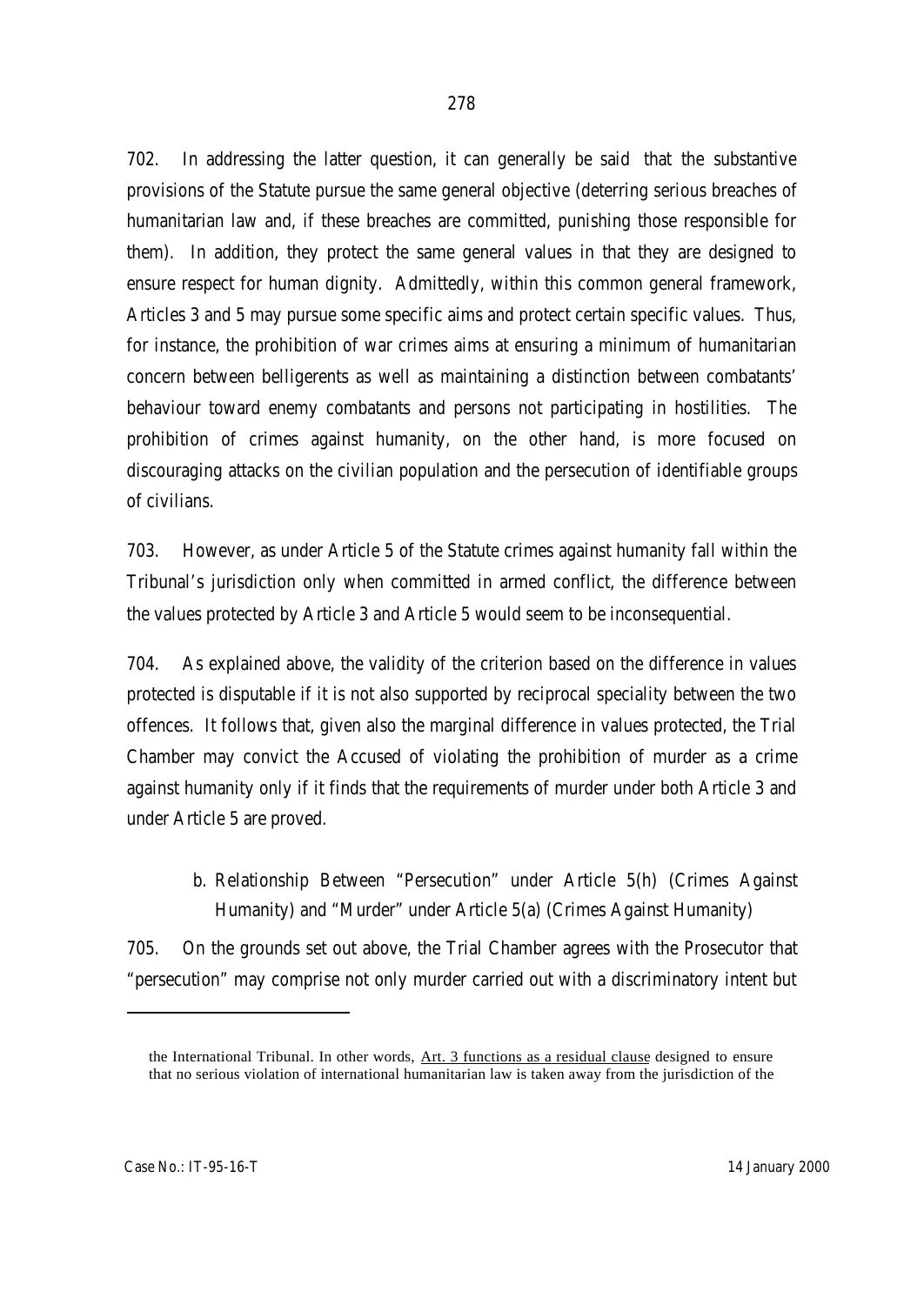also crimes other than murder. Count 1 of the indictment, which charges persecution, refers not only to killing, but also to "the comprehensive destruction of Bosnian Muslim homes and property" (para. 21(b)) and "the organised detention and expulsion of the Bosnian Muslims from Ahmici-Šantici and its environs" (para. 21(c)); in short, what in non-legal terms is commonly referred to as "ethnic cleansing". There are clearly additional elements here beyond murder.

706. As for the relations between murder as a crime against humanity and persecution as a crime against humanity, it should be noted that persecution requires a discriminatory element which murder, albeit as a crime against humanity, does not. The Trial Chamber is of the view therefore that there is reciprocal speciality between these crimes; indeed, both may have unique elements. An accused may be guilty of persecution for destroying the homes of persons belonging to another ethnic group and expelling the occupants, without however being found guilty of any acts of killing. The destruction of homes and the expulsion of persons, if carried out with a discriminatory intent, may in and of themselves be sufficient to constitute persecution. Equally, an accused may commit a non-discriminatory murder as part of a widespread attack on a civilian population which, because it is non-discriminatory, fails to satisfy the definition of persecution. These, then, are two separate offences, which may be equally charged.

707. If an accused is found guilty of persecution, *inter alia* because of the commission of murders, it seems that he should be found guilty of persecution only, and not of murder *and* persecution, because in that case the *Blockburger* test is not met: murder is in that case already encompassed within persecution as a form of aggravated murder, and it does not possess any elements which the persecutory murders do not*.* Hence, in that case, murder may be seen as either falling under *lex generalis* or as a lesser included offence, and a conviction should not ensue when there is already a conviction under *lex specialis* or for the more serious offence, i.e. persecutory murder.

International Tribunal (emphasis added)". See *Tadic,* Appeals Chamber Decision on Jurisdiction, 2 Oct. 1995, para. 91.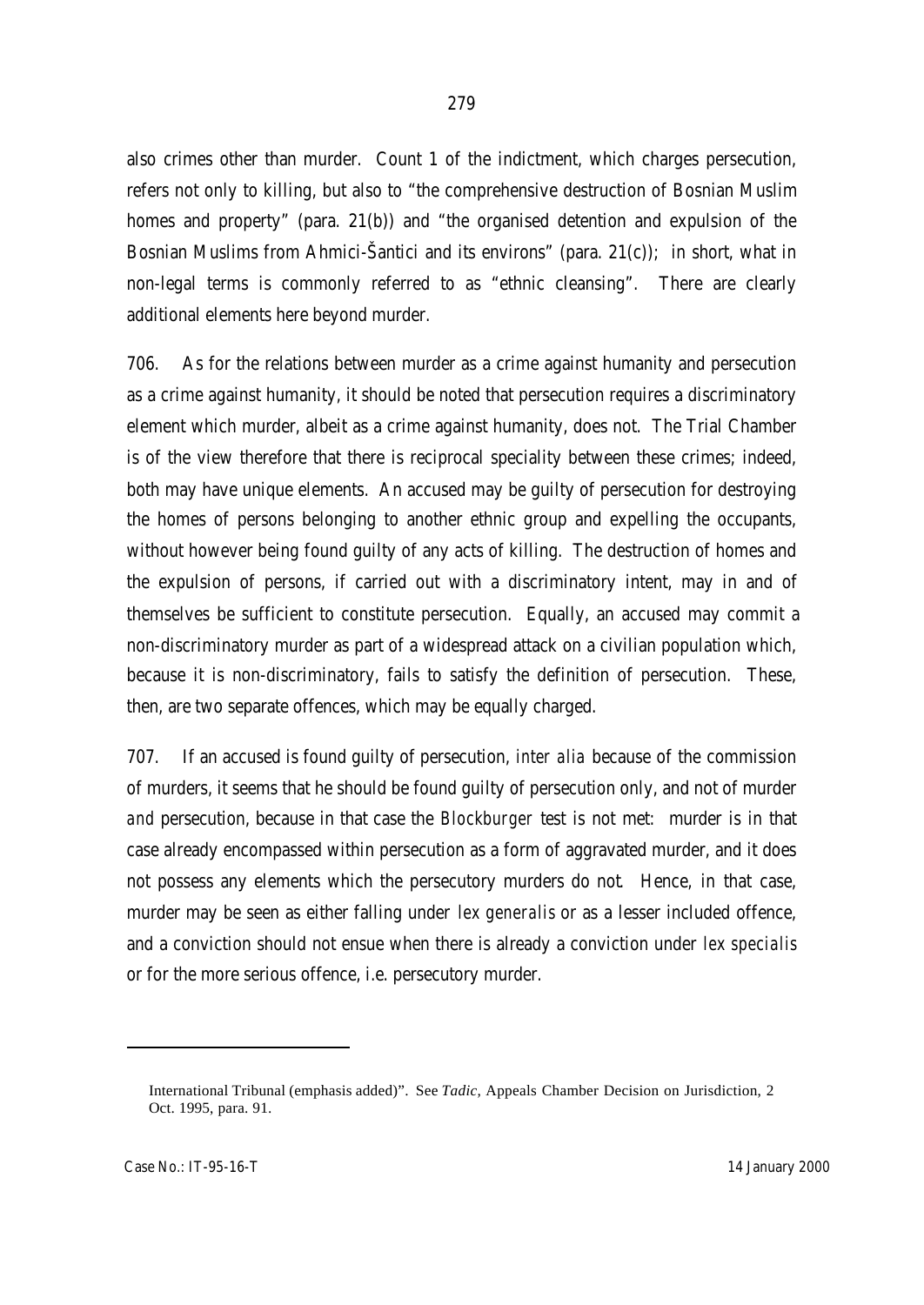708. Things however are different when a person is charged both with murder as a crime against humanity and with persecution (including murder) as a crime against humanity. In this case the same acts of murder may be material to both crimes. This is so if it is proved that (i) murder as a form of persecution meets both the requirement of discriminatory intent and that of the widespread or systematic practice of persecution, and (ii) murder as a crime against humanity fulfils the requirement for the wilful taking of life of innocent civilians and that of a widespread or systematic practice of murder of civilians. If these requirements are met, we are clearly faced with a case of reciprocal speciality or in other words the requirements of the *Blockburger* test are fulfilled. Consequently, murder will constitute an offence under both provisions of the Statute (Article 5(h) and (a)).

709. Let us now consider whether the prohibition of persecution as a crime against humanity protects different values from those safeguarded by the prohibition of murder as a crime against humanity. It is clear that the criminalisation of murder and persecution may serve different values. The prohibition of murder aims at protecting innocent civilians from being obliterated on a large scale. More generally, it intends to safeguard human life in times of armed conflicts. On the other hand, the ban on persecution intends to safeguard civilians from severe forms of discrimination. This ban is designed to reaffirm and impose respect for the principle of equality between groups and human beings.

710. This test then bears out and corroborates the result achieved by using the other test. Under the conditions described above, the test based on protection of values leads to the conclusion that the same act or transaction (murder) may infringe two different provisions of Article 5 of the Statute.

c. Relationship Between "Inhumane Acts" under Article 5(i) (Crimes Against Humanity) and "Cruel Treatment" under Article 3 (War Crimes)

711. These two crimes are clearly presented as alternatives in the Indictment and should be considered as such. Except for the element of widespread or systematic practice required for crimes against humanity, each of them does not require proof of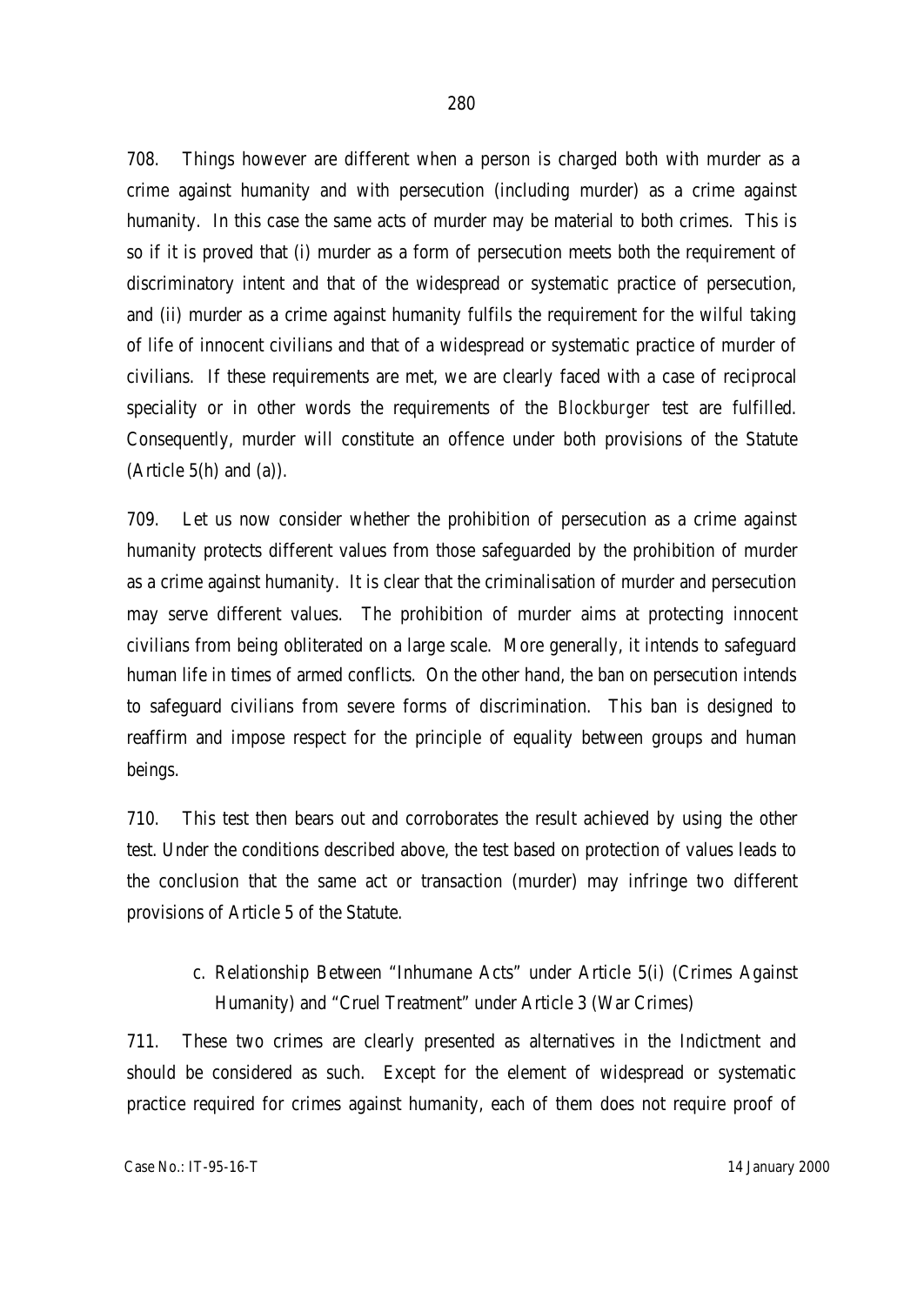elements not required by the other. In other words, it is clear that every time an inhumane act under Article 5(i) is committed, *ipso facto* cruel treatment under Article 3 is inflicted. The reverse is however not true: cruel treatment under Article 3 may not be covered by Article 5(i) if the element of widespread or systematic practice is missing. Thus if the evidence proves the commission of the facts in question, a conviction should only be recorded for one of these two offences: inhumane acts, if the background conditions for crimes against humanity are satisfied, and if they are not, cruel treatment as a war crime. Given this, it is not strictly necessary to consider the "different values test", since the *Blockburger* test is ultimately dispositive of the issue.

281

d. Relationship Between the Charges for Inhumane Acts (or Cruel Treatment) and the Charges for Murder

712. A brief word here should be said about the relationship between charges for inhumane acts/cruel treatment and murder. In Counts 2-9, for example, the accused are charged with the murder of the Ahmic family, and in Counts 10-11 for inhumane acts/cruel treatment of Witness KL by murdering his family before his eyes. These are clearly separate offences. Not only are the elements different, but the victims are even different. Witness KL's family are the victims of the murder counts, while Witness KL himself is the victim of the inhumane acts/cruel treatment counts.

(iii) The Sentence to be Imposed in the Event of More Than One Conviction for A Single Action

713. The question remains as to how a double conviction for a single action shall be reflected in sentencing. Both parties seem to agree that a defendant should not suffer two distinct penalties, to be served consecutively, for the same act or transaction. However, the Trial Chamber is under a duty to apply the provisions of the Statute and customary international law. Article 24(1) of the Statute provides that:

The penalty imposed by the Trial Chamber shall be limited to imprisonment. In determining the term of imprisonment, the Trial Chamber shall have recourse to the general practice regarding prison sentences in the courts of the former Yugoslavia.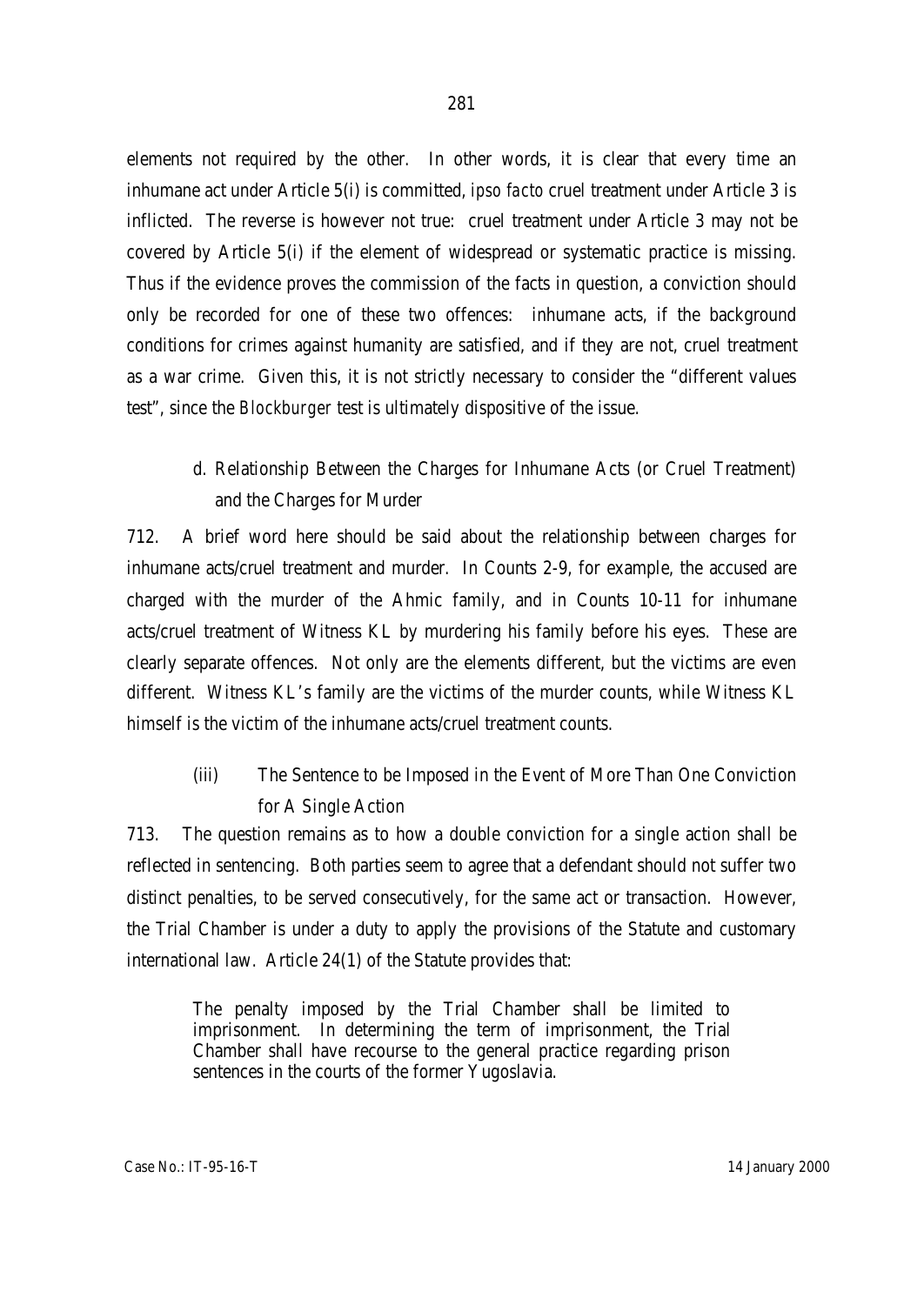714. Pursuant to Article 48 of the former SFRY Criminal Code, which is still applied in the successor States of the SFRY, if the accused has committed several criminal offences by one action, the court shall first assess the punishment for each criminal offence and then proceed with the determination of the principal punishment. In the case of imprisonment, the court shall impose one punishment consisting of an aggravation of the most severe punishment assessed, but the aggravated punishment may not be as high as the total of all incurred punishments.<sup>959</sup>

715. The 1997 Criminal Code of the Republic of Croatia contains similar rules on sentencing in the case of multiple offences committed by one action.<sup>960</sup> Outside the former Yugoslavia, the Italian Criminal Code includes a similar rule.<sup>961</sup>

716. As was held by the Trial Chamber in the *Tadic* case, "[t]he practice of courts in the former Yugoslavia does not delimit the sources upon which the Trial Chamber may rely in reaching its determination of the appropriate sentence for a convicted person".  $962$ In numerous legal systems, the penalty imposed in case of multiple conviction for offences committed by one action is limited to the punishment provided for the most

j <sup>959</sup> The text of Art. 48 reads as follows:

<sup>(1)</sup> If, by one or more acts, the perpetrator has committed more than one criminal offence for which he is being tried simultaneously, the court shall first determine the sentences for each offence and then impose a single sentence for all the offences.

<sup>(2).</sup> The single sentence shall be imposed according to the following rules:

i) if the death penalty was determined for one of the concurrent criminal offences, only that sentence shall be imposed;

ii) if a sentence of twenty years imprisonment was determined for one of the concurrent criminal offences, only that sentence shall be imposed;

iii) if sentences of imprisonment are determined for concurrent criminal offences, the single sentence shall be greater than each individual sentence determined, but it shall not be greater than the sum of the sentences determined, nor shall it be greater than a term of imprisonment of fifteen years;

iv) if sentences of up to three years imprisonment were determined for all concurrent criminal offences, the single sentence may not exceed eight years of imprisonment.

<sup>960</sup> See Art. 60 of the Croatian Penal Code of 1997.

<sup>961</sup> Art. 81 of the *Codice Penale* reads:

<sup>&</sup>quot;(1) Anyone who, by a single act or omission, violates different provisions of law or commits more than one violation of the same provision of law, shall be punished with the punishment which would be imposed for the most serious violation, increased *up to no more than three times that sentence*. [...] <sup>962</sup> *Tadi},* Sentencing Judgement, 14 July 1997, at para. 9.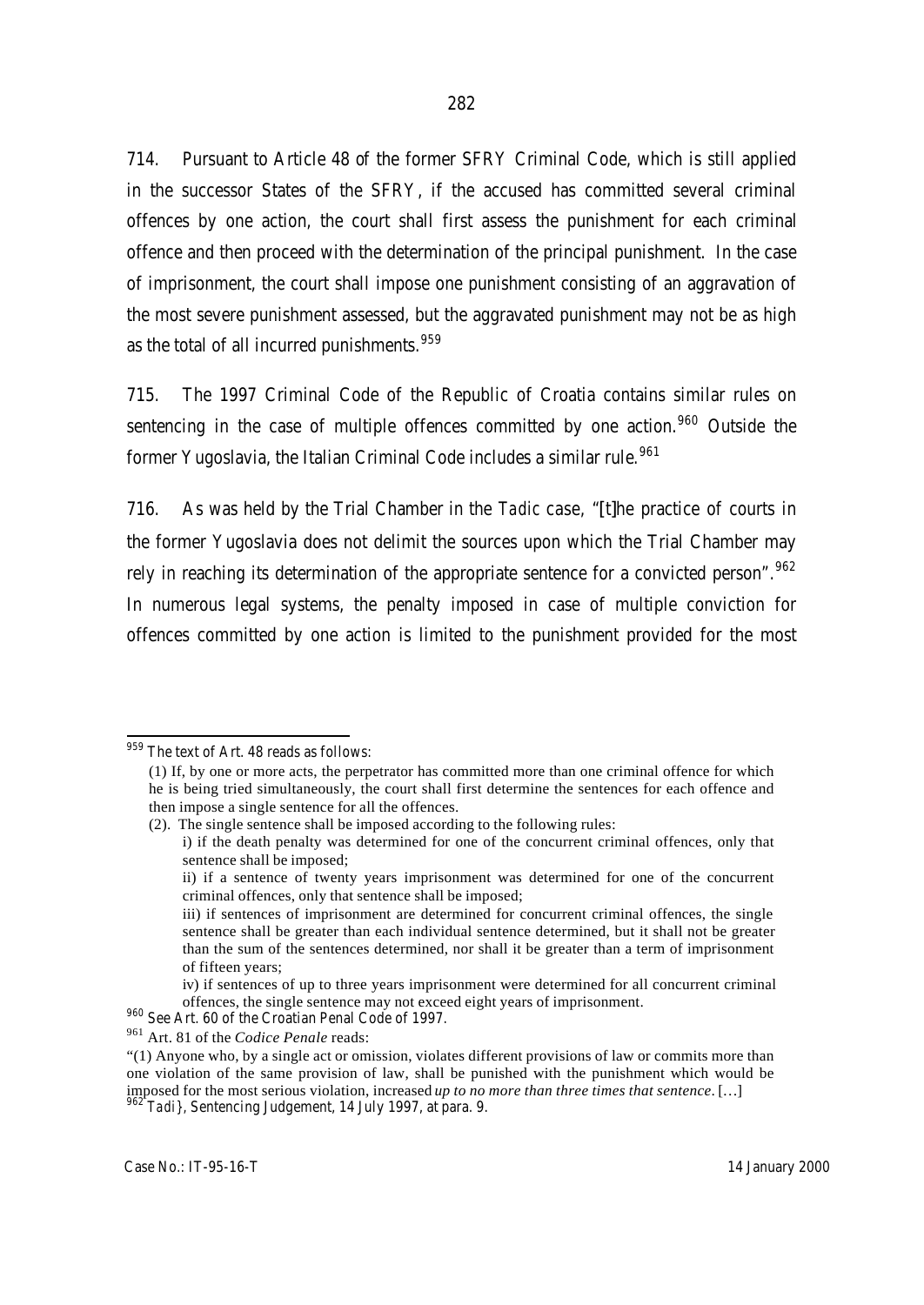serious offence. An instance of this approach is represented by Article 52(2) of the German Penal Code.<sup>963</sup>

717. Faced with this discrepancy in municipal legal systems, the Trial Chamber considers that a fair solution can be derived both from the object and purpose of the provisions of the Statute as well as the general concepts underlying the Statute, and from "the general principles of justice applied by jurists and practised by military courts" referred to by the International Military Tribunal at Nuremberg.<sup>964</sup>

718. The following proposition commends itself as sound. If under the principles set out above a Trial Chamber finds that by a single act or omission the accused has perpetrated two offences under two distinct provisions of the Statute, and that the offences contain elements uniquely required by each provision, the Trial Chamber shall find the accused guilty on two separate counts. In that case the sentences consequent upon the convictions for the same act shall be served concurrently, but the Trial Chamber may aggravate the sentence for the more serious offence if it considers that the less serious offence committed by the same conduct significantly adds to the heinous nature of the prevailing offence, for instance because the less serious offence is characterised by distinct, highly reprehensible elements of its own (e.g. the use of poisonous weapons in conjunction with the more serious crime of genocide).

719. On the other hand, if a Trial Chamber finds under the principles set out above that by a single act or omission the accused has not perpetrated two offences under two distinct provisions of the Statute but only one offence, then the Trial Chamber will have to decide on the appropriate conviction for that offence only. For example, if the more specialised offence, e.g. genocide in the form of murder, is made out on the evidence beyond a reasonable doubt, then a conviction should be recorded for that offence and not

 $\overline{a}$ 963 Art. 52 reads:

<sup>(1)</sup> If the same act violates several criminal statutes or violates the same statute more than once, only one punishment may be imposed.

<sup>(2)</sup> If several criminal statutes have been violated, the punishment shall be determined by the statute which provides the most severe kind of punishment. It may not be any less severe than the other applicable statutes permit.

<sup>&</sup>lt;sup>964</sup> See Trial of the Major War Criminals Before the International Military Tribunal, 1947, Vol. I, p. 221.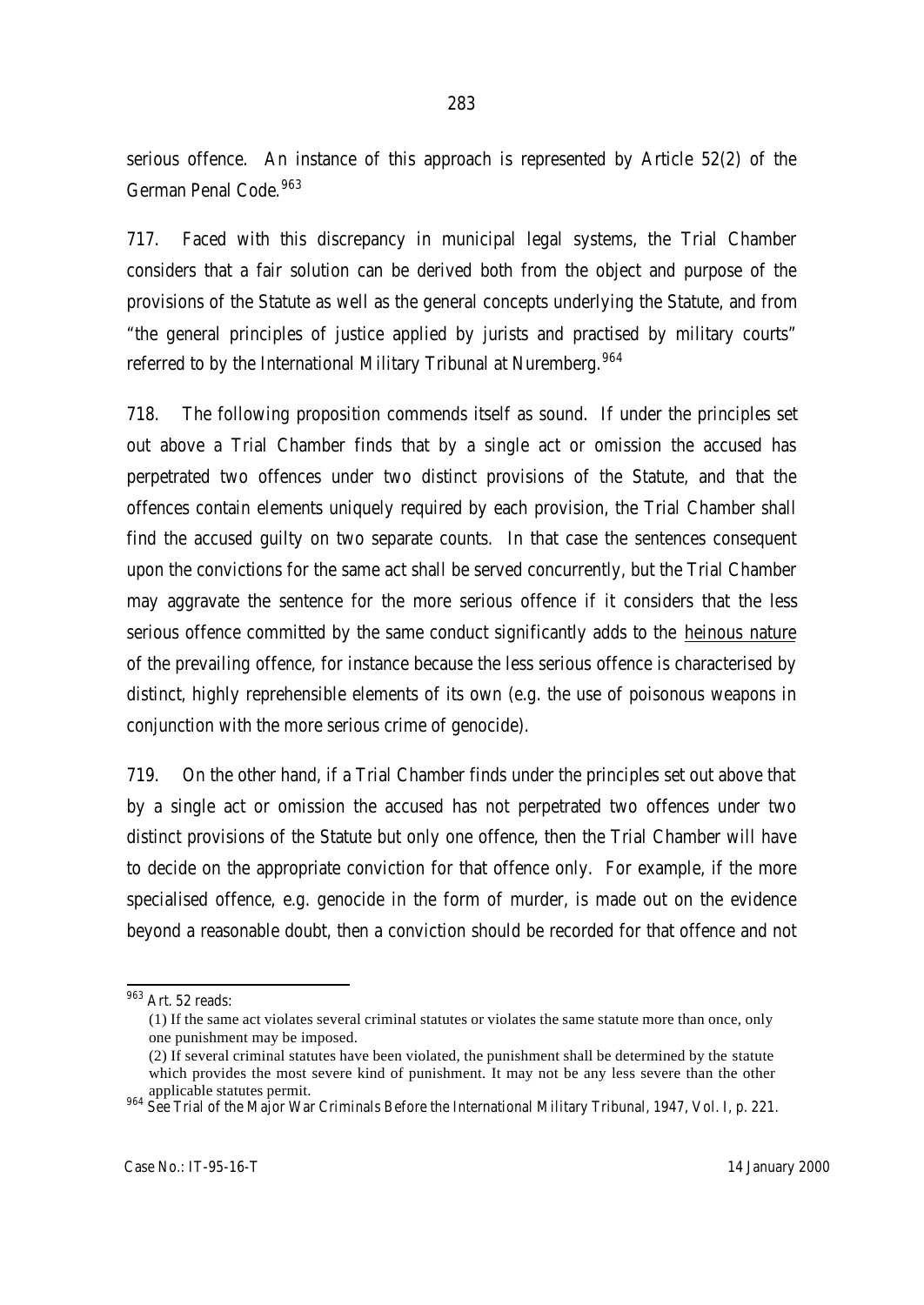for the offence of murder as a war crime. In that case only one conviction will be recorded and only one sentence will be imposed.

#### (c) Issues of Procedural Criminal Law

(i) The Power of the Prosecutor to Opt for Cumulative or Alternative **Charges** 

720. In the light of the foregoing discussion, the Trial Chamber shall answer the query raised above regarding when the Prosecutor may present cumulative charges for the same act or transaction.

721. The approach currently adopted by the Prosecution creates an onerous situation for the Defence, on the grounds that the same facts are often cumulatively classified under different headings, very often -- as in the case at issue -- under two different heads (war crimes, and crimes against humanity), and in other cases before the Tribunal under three (or even possibly four) different heads. Admittedly, the Defence is made cognisant of the various classifications of the facts propounded by the Prosecution and is thus enabled to make its case. The fact remains, however, that the charges are made cumulatively and therefore placed on the same footing, even though the facts which allegedly infringe various provisions of the Statute may, legally speaking, violate only one provision.

722. Neither the Statute nor the Rules establish how the charges must be brought by the Prosecutor. Generally speaking, if under the principles set out above, the facts allegedly committed by the accused are in breach of only one provision of the Statute, the Prosecutor should present only one charge. If, in the Prosecutor's view, the alleged facts simultaneously infringe more than one provision of the Statute, the Prosecutor should present cumulative charges under each relevant provision.

723. In practice, however, the Prosecutor may legitimately fear that, if she fails to prove the required legal and factual elements necessary to substantiate a charge, the count may be dismissed even if in the course of the trial it has turned out that other elements were present supporting a different and perhaps even a lesser charge. As we shall see, at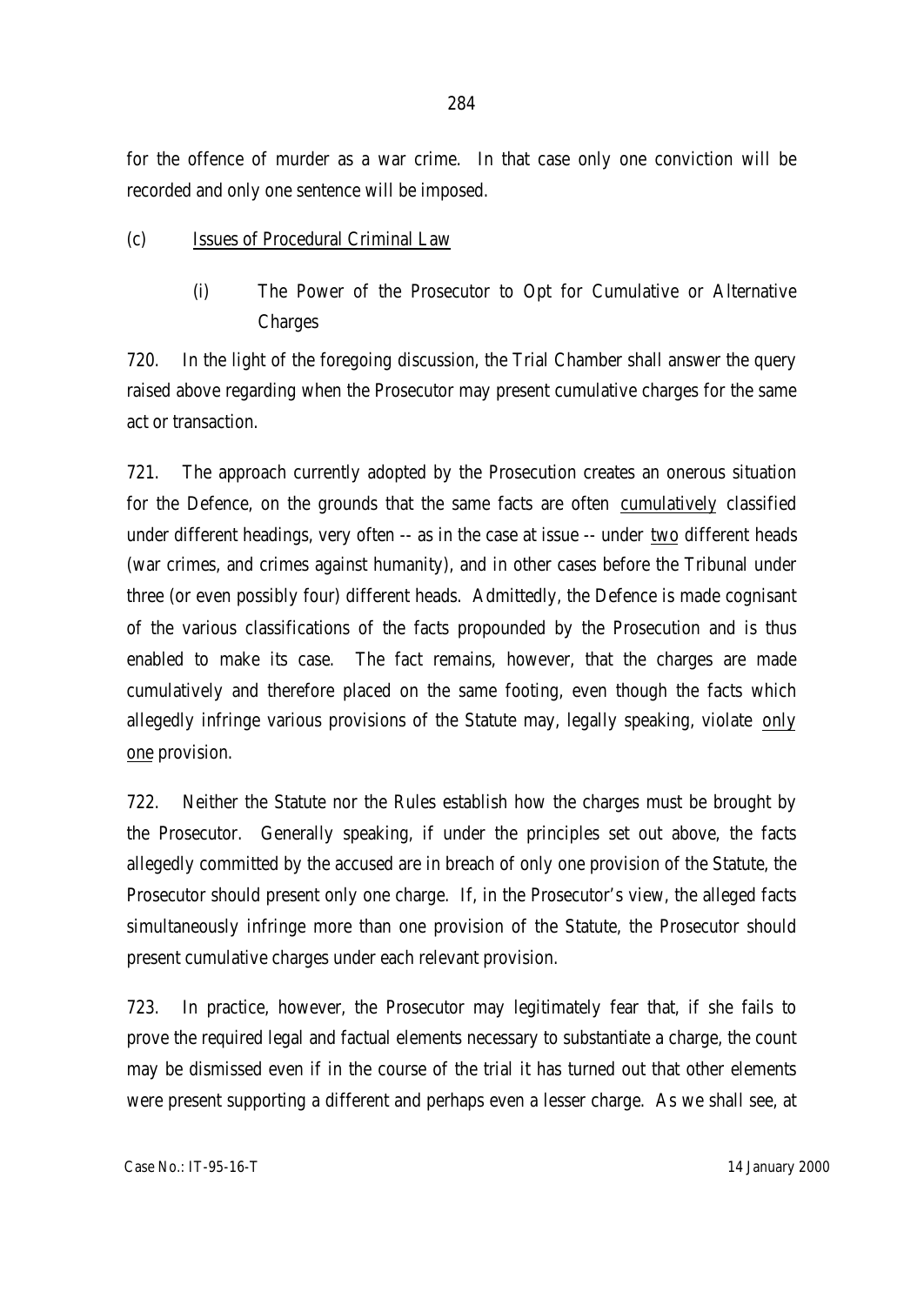least for the time being it is questionable that the *iura novit curia* principle (whereby it is for a court of law to determine what relevant legal provisions are applicable and how facts should be legally classified) fully applies in international criminal proceedings. If this is so, the eventuality just described might indeed result in a dismissal of the charge.

724. The Trial Chamber holds that the issue must be settled in the light of two basic but seemingly conflicting requirements. There is first the requirement that the rights of the accused be fully safeguarded. The other requirement is that the Prosecutor be granted all the powers consistent with the Statute to enable her to fulfil her mission efficiently and in the interests of justice.

725. The former requirement demands among other things that the accused be "informed promptly and in detail [...] of the nature and cause of the charge against him" (Article 21 (4) (a) of the Statute). It follows that the accused is entitled to know the specifics of the charges against him, namely the facts of which he is accused and the legal classification of these facts. In particular, as far as this legal element is concerned, he must be put in a position to know the legal ingredients of the offence charged.

726. It follows from the latter requirement (that relating to the functions of the Prosecutor), that legal technicalities concerning classification of international offences should not be allowed to thwart the mission of the Prosecutor, which is to prosecute persons responsible for serious violations of international humanitarian law. The efficient fulfilment of the Prosecution's mission favours a system that is not hidebound by formal requirements of pleading in the indictment.

727. These requirements may be harmonised in the following manner.

The Prosecution:

(a) may make cumulative charges whenever it contends that the facts charged violate simultaneously two or more provisions of the Statute in accordance with the criteria discussed above;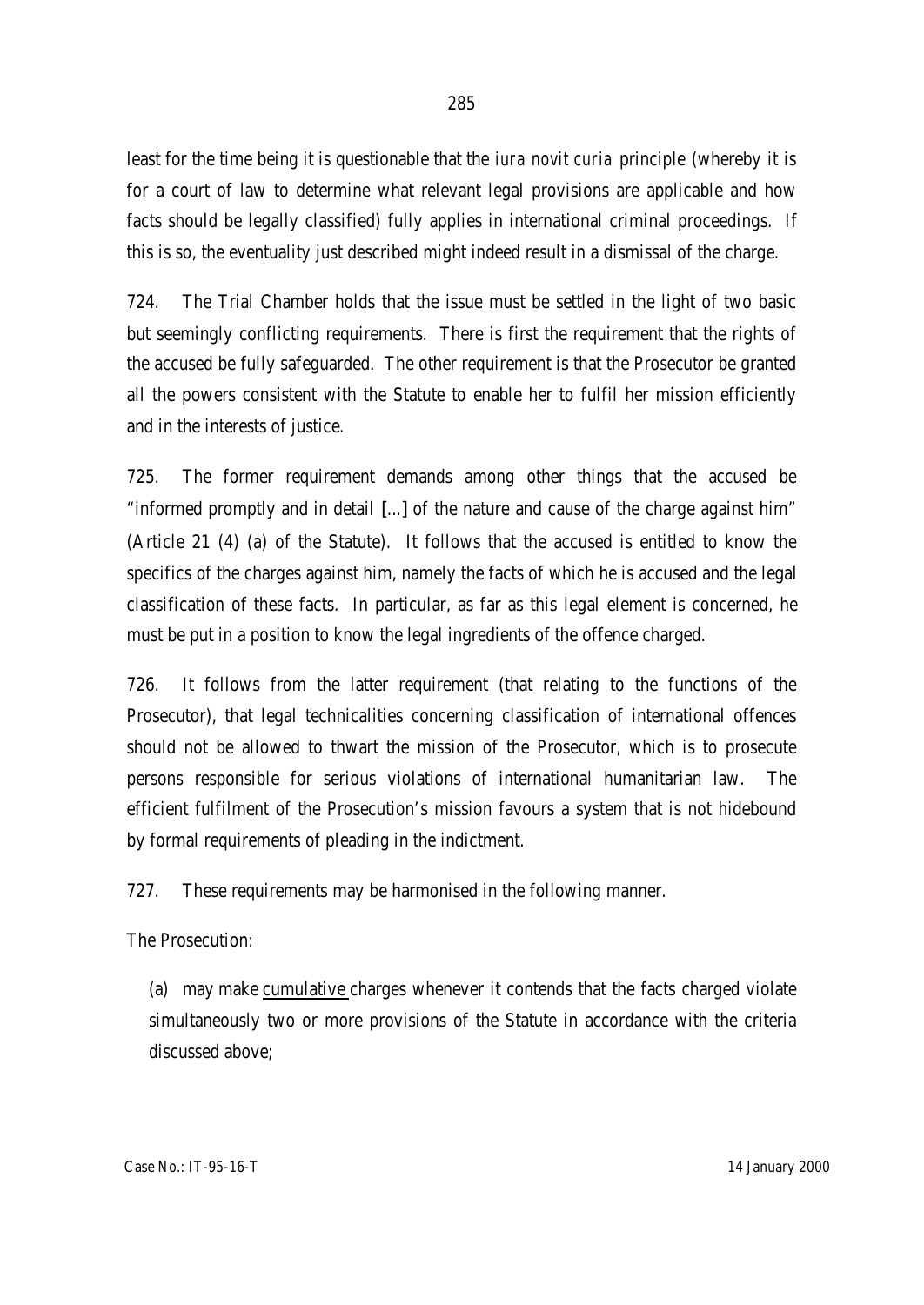(b) should charge in the alternative rather than cumulatively whenever an offence appears to be in breach of more than one provision, depending on the elements of the crime the Prosecution is able to prove. For instance, the Prosecution may characterise the same act as a crime against humanity and, in the alternative, as a war crime. Indeed, in case of doubt it is appropriate from a prosecutorial viewpoint to suggest that a certain act falls under a stricter and more serious provision of the Statute, adding however that if proof to this effect is not convincing, the act falls under a less serious provision. It may also prove appropriate to charge the indictee with a crime envisaged in a provision that is – at least in some respects - special *vis-à-vis* another (e.g. Article 4 of the Statute) and, in the alternative, with a violation of a broader provision (e.g. Article 2 or 3 of the Statute), so that if the evidence turns out to be insufficient with regard to the special provision (the *lex specialis*), it may still be found compelling with respect to a violation of the broader provision (the *lex generalis*). However the Prosecution should make clear that these are alternative formulations by use of the word "or" between the crimes against humanity and war crimes charges, for example, and refrain in these circumstances from using the word "and", to make clear the disjunctive and alternative nature of the charges being brought.

(c) should refrain as much as possible from making charges based on the same facts but under excessive multiple heads, whenever it would not seem warranted to contend, in line with the principles set out above in the section on the applicable law, that the same facts are simultaneously in breach of various provisions of the Statute.

(ii) The Obligations of the Prosecutor When She Decides to Change the Legal Classification of Facts in the Course of Trial and the Power of a Trial Chamber When it Disagrees with the Prosecutor's Legal Classification of the Facts.

728. Neither the Statute nor the Rules establish how Trial Chambers should act in the case of an erroneous legal classification of facts by the Prosecutor. In particular, no guidance is offered on how a Trial Chamber should proceed when certain legal ingredients of a charge have not been proved but the evidence shows that, if the facts were differently characterised, an international crime under the jurisdiction of the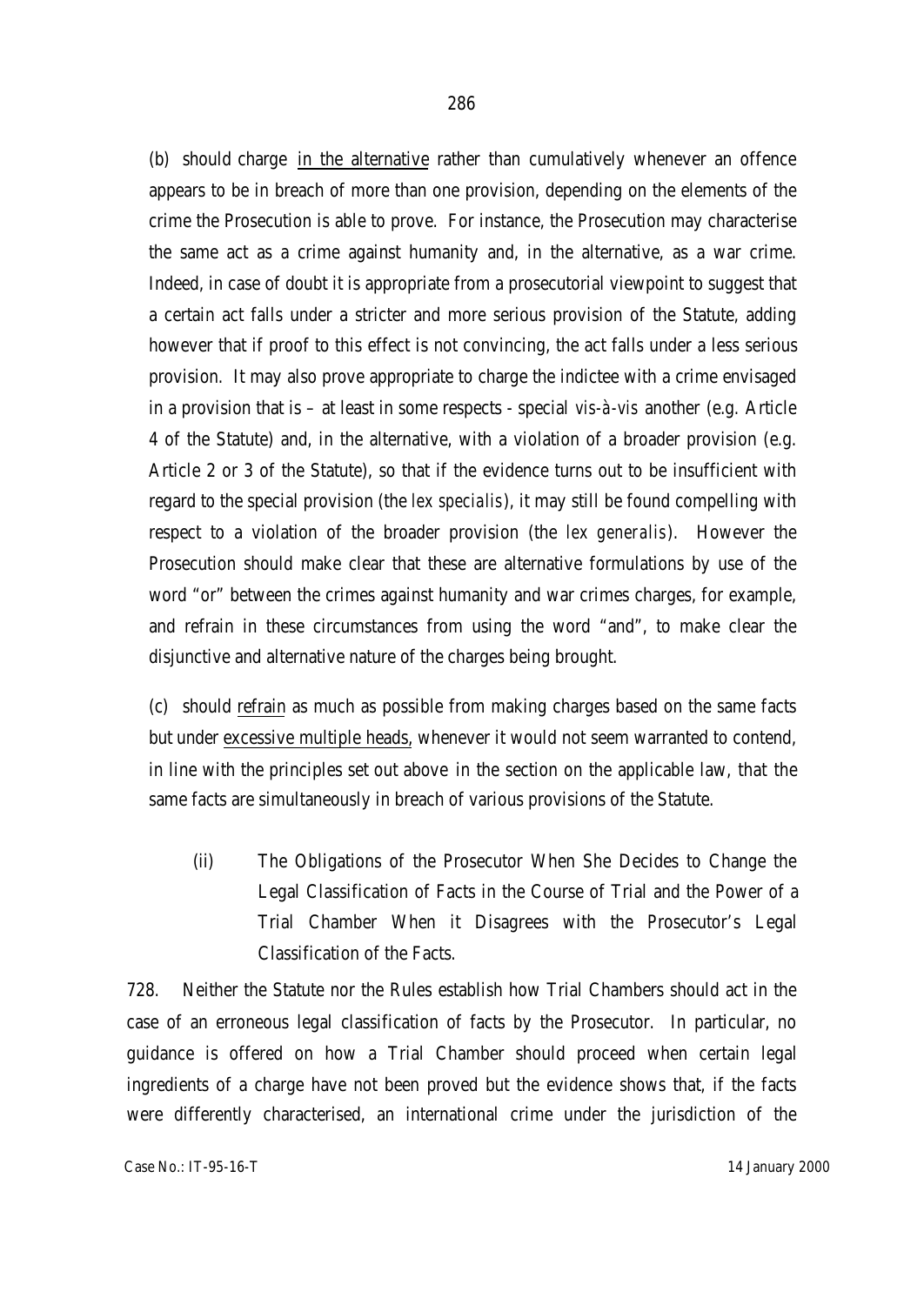287

Tribunal would nevertheless have been perpetrated. Absent such guidance, and in view of the lack of any general principles of international criminal law on this matter, it may prove useful to establish how most national criminal systems regulate this matter. This examination serves the purpose of establishing whether principles of criminal law common to the major legal systems of the world exist on this matter.<sup>965</sup>

729. In two of the major common law jurisdictions - England and Wales, and the United States of America – there is a system of "lesser included offences" and "alternative verdicts" which establishes which offences need to be separately charged in the indictment and which offences are automatically considered as lesser alternatives (e.g. murder and manslaughter, robbery and theft).<sup>966</sup>

730. In England, the position is now largely governed by Statute. Section 6(3) of the Criminal Law Act 1967 reads:

j <sup>965</sup> See *Furundžija,* Judgement, 10 Dec. 1998, paras. 177-178.

<sup>966</sup> See also, in this regard, the Criminal Procedure Code of the Republic of Zambia of 1 April 1934. Art. 181 of the Zambian Procedural Code, which deals with lesser included offences, provides as follows:

<sup>(1)</sup> When a person is charged with an offence consisting of several particulars, a combination of some only of which constitutes a complete minor offence, and such combination is proved but the remaining particulars are not proved, he may be convicted of the minor offence although he was not charged with it:

<sup>(2)</sup> When a person is charged with an offence and facts are proved which reduce it to a minor offence, he may be convicted of the minor offence although he was not charged with it.

A specific example of this is contained in Section 186(1) of the Zambian Code, which states that if a person is charged with rape and the court is of the opinion that he is not guilty of that offence but that he is guilty of, say, indecent assault, he may be convicted of that offence even though he was not charged with it. Additionally, Art. 213(1) provides that "[w]here, at any stage of a trial before the accused is required to make his defence, it appears to the court that the charge is defective either in substance or in form, the court may ... make such order for the alteration of the charge, either by way of amendment of the charge or by the substitution or addition of a new charge, as the court thinks necessary to meet the circumstances of the case". Where an alteration of a charge is made, Art. 213(3) obliges the court to allow for an adjournment if it is of the opinion that the accused may have been thereby "misled".

For similar provisions, see also Section 169 of the Nigerian Criminal Procedure Act 1958 and Section 219 of the Criminal Procedure Code of 1963, whereby a court can convict an accused for an offence not charged if the evidence adduced supports a conviction on that charge and Sections 256-269 of the South African Criminal Procedure Act 51 of 1977. In particular, Section 270 of this Act reads as follows:

If the evidence on a charge for any offence not referred to in the preceding sections of this Chapter does not prove the commission of the offence so charged but proves the commission of an offence which by reason of the essential elements of that offence is included in the offence so charged, the accused may be found guilty of the offence so proved.

In practice, the effect of Section 270 is that a court can convict an accused only of lesser included offences, the essential elements of which must be included in the offence charged. (See *S v. Mbatha* 1982 (2) SA 145 (N); *S v. Mei* 1982 (1) SA 299 (O); *S v. Mavundla* 1980 (4) SA 187 (T); and *S v. Nkosi* 1990 (1) SACR 653 (T)).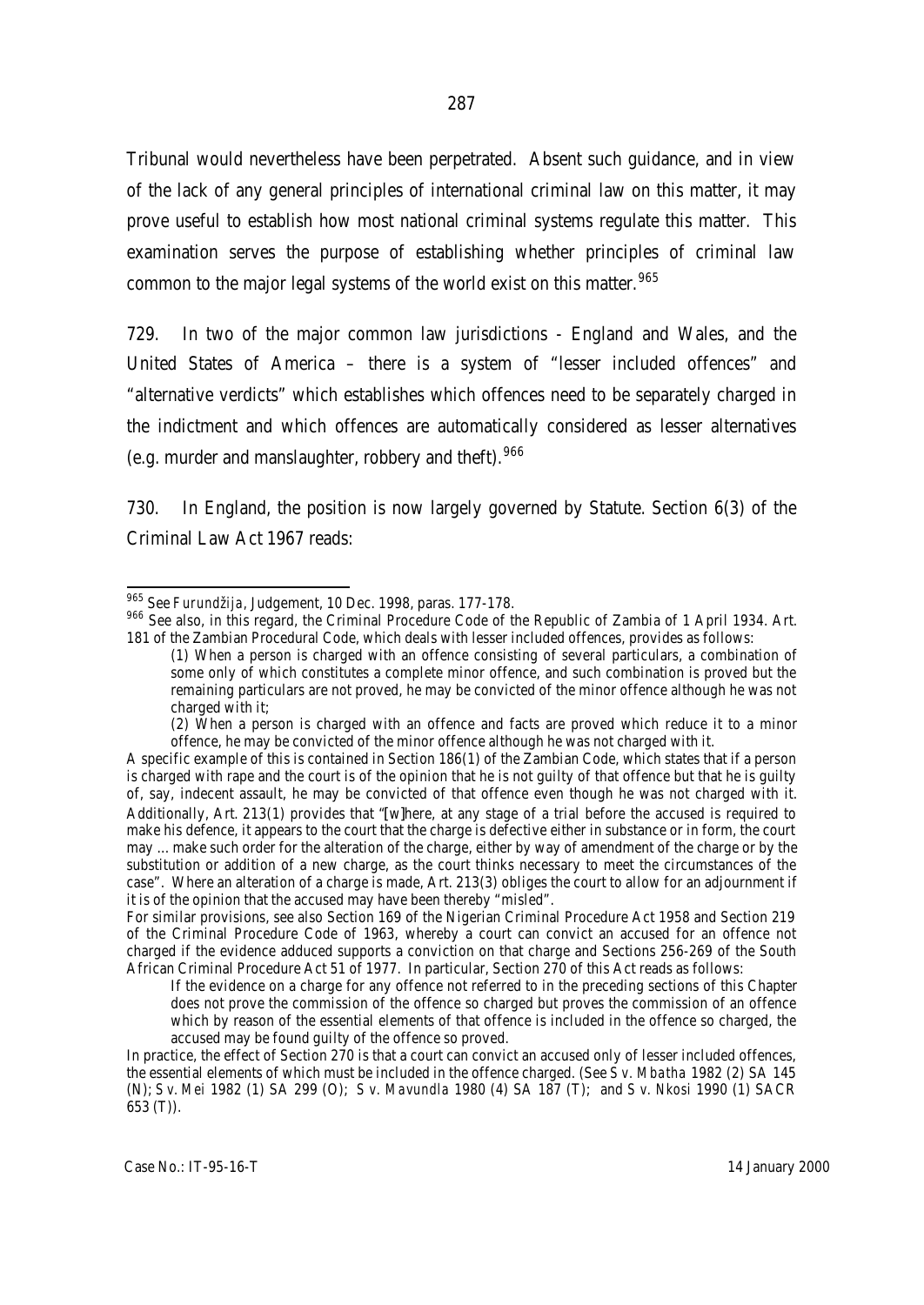6. – (3) Where, on a person's trial on indictment for any offence except treason or murder, the jury finds him not guilty of the offence specifically charged in the indictment, but the allegations in the indictment amount to or include (expressly or by implication) an allegation of another offence falling within the jurisdiction of the court of trial, the jury may find him guilty of that other offence or of an offence of which he could be found guilty on an indictment specifically charging that other offence.

731. As for murder, manslaughter is always available as an alternative verdict, and need not be charged in the indictment; likewise, under the common law (as opposed to statutory law) theft is always available as an alternative verdict to robbery, and so on for all lesser included offences. Treason – always treated as a unique crime – seems to be the only offence for which there is no possible alternative verdict.

732. It is worth noting that the Criminal Law Act 1967 would apply not only to "lesser included offences" but also to offences where the elements are different. For example, a person charged with rape could also be convicted of robbery if it is alleged in the indictment that he had also forcibly taken money from the rape victim. However, in these circumstances it would be preferable to amend the indictment to add the new count rather than for the Judge to give an oral direction as to the jury's powers under section 6(3) of the above act.  $967$  "Lesser included offences" are not the only alternative verdicts. Theft and handling of stolen goods are alternative verdicts, as it is not permissible for an accused to be convicted of both offences with respect to the same goods, but neither is a "lesser included" version of the other.<sup>968</sup> Likewise, indecent assault is an alternative to a charge of unlawful sexual intercourse with a girl under 16 – i.e. the prosecution does not need to charge indecent assault in the indictment – although neither offence is necessarily more serious than the other. In the United States of America, alternative verdicts for lesser included offences not charged in the indictment are possible under Rule 31(c) of

l

<sup>967</sup> *R. v. Mandair* [1994] 2 WLR 700, (H.L.).

<sup>968</sup> Archbold, *Criminal Pleading*, *Evidence and Practice* (1997), para. 21-12 *.*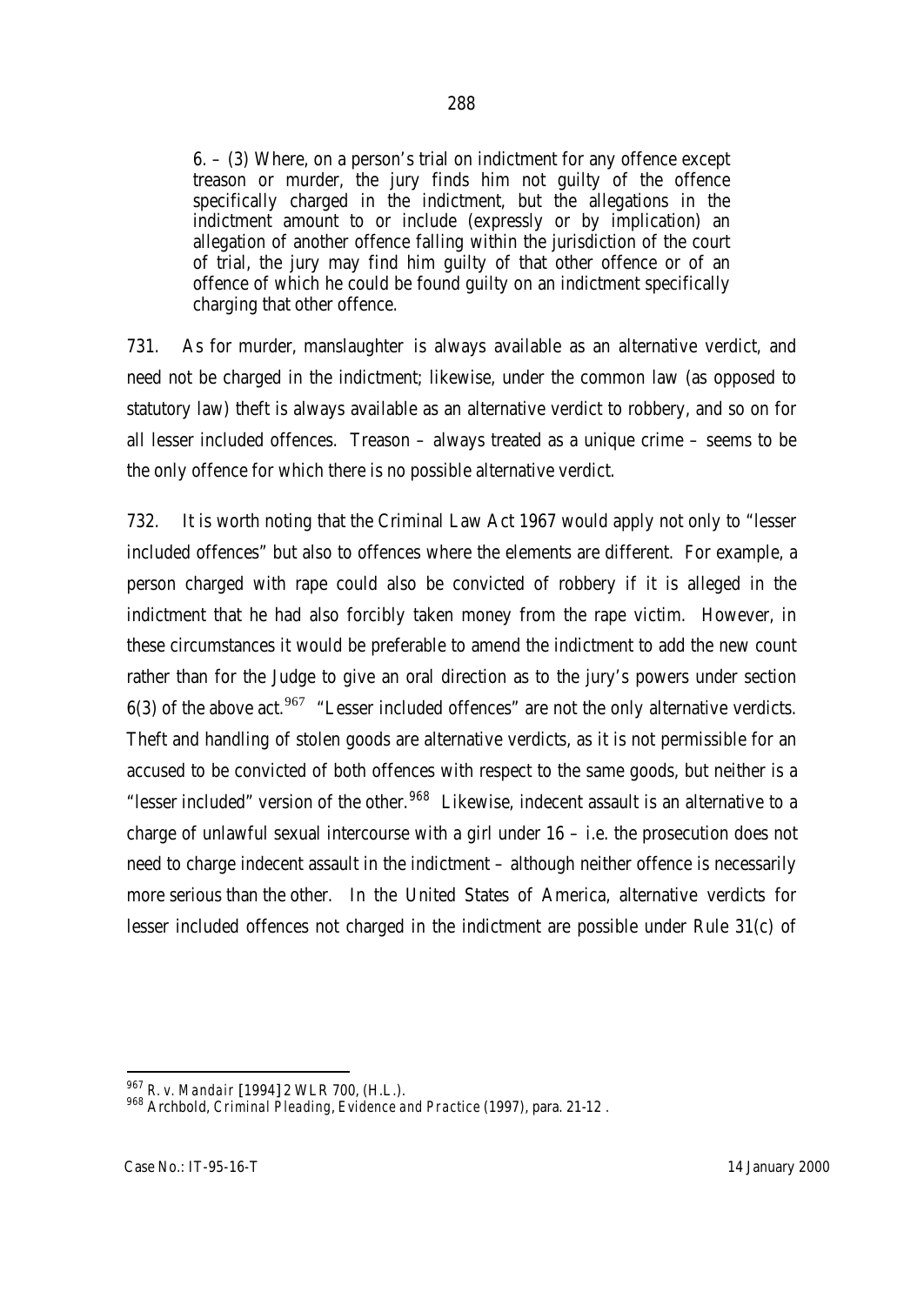the Federal Rules of Criminal Procedure.<sup>969</sup> There is an "elements test" for what constitutes a "lesser included offence".<sup>970</sup>

733. Broader powers are conferred on courts in most civil law countries, including the States of the former Yugoslavia.<sup>971</sup> Generally speaking, in these countries the principle *iura novit curia* (the court is expected and required to establish the law, while the facts must be proved by the parties) prevails. It follows that courts enjoy greater latitude in the determination of the applicable law than courts of common law countries. However, on close scrutiny it appears that in some civil law systems the powers of courts in the matter under discussion are more limited than in other systems. In short, in some countries the court may only reclassify, in the course of the trial, the facts of the case after duly warning the accused and enabling him to prepare his defence. Germany and Spain belong to this category. In other countries, such as France and Italy, courts may instead give a different legal characterisation of the facts from that propounded by the Prosecution, without necessarily advising the accused. This is permissible even in cases where the court eventually classifies the facts as a more serious offence than that charged by the Prosecution.

j <sup>969</sup> Rule 31(1) of the US Federal Rules of Criminal Procedure provides: "The defendant may be found guilty of an offense (sic) necessarily included in the offense charged or of an attempt to commit either the offense charged or an offense necessarily included therein if the attempt is an offense".

<sup>970</sup> *Schmuck v. United States,* 489 U.S. 705 (1989).

<sup>971</sup> **Art.** 272 of the 1985 SFRY Law on Criminal Procedure, dealing with pre-trial proceedings, provides that when making a ruling under Art. 269(3) and Arts. 270 and 271, the Chamber is not bound by the legal characterisation of the offence specified by the Prosecutor in the indictment. Arts. 269(3), 270 and 271 refer, respectively, to a finding that a criminal offence falls instead within the jurisdiction of another court (Art. 269(3)); a finding that the facts alleged does not comprise a criminal offence, that circumstances exist to preclude criminal culpability or that insufficient evidence exists to support the charge (Art. 270) and special cases, such as private prosecutions (Art. 271). Additionally, Art. 337(1) of the SFRY law permits a prosecutor to amend the indictment in the course of a hearing if the evidence presented "indicates that the factual situation outlined in the indictment has changed". In such circumstances, the court may adjourn the main hearing to allow the Defence to prepare (Art. 337(2)). Furthermore, in issuing its judgment, the court "shall not be bound by the legal characterisation of the act proposed by the prosecutor" (Art. 346(2)). This, in practice, has been interpreted to mean that the court may decide that the offence proved is either a more or a less serious offence than that charged if the factual circumstances outlined in the indictment so dictate. (See the commentary by Petric (ed.), *The Law on Criminal Procedure as Explained by the Case Law* (Belgrade, 1983) at p. 198, concerning the equivalent and substantively identical provision in the earlier SFRY Code of 1976).

Art. 346(2) of the 1997 Law on Criminal Procedure of the Republic of Croatia is identical to its counterpart in the SFRY Law on Criminal Procedure. In addition, and with regard to Croatian pre-trial proceedings, Arts. 274(3), 275, 276, 277 and 341(1) and (2) of the Croatian Law on Criminal Procedure mirror Arts. 269(3), 270, 271, 272 and 337(1) and (2) of the SFRY Law on Criminal Procedure, considered above.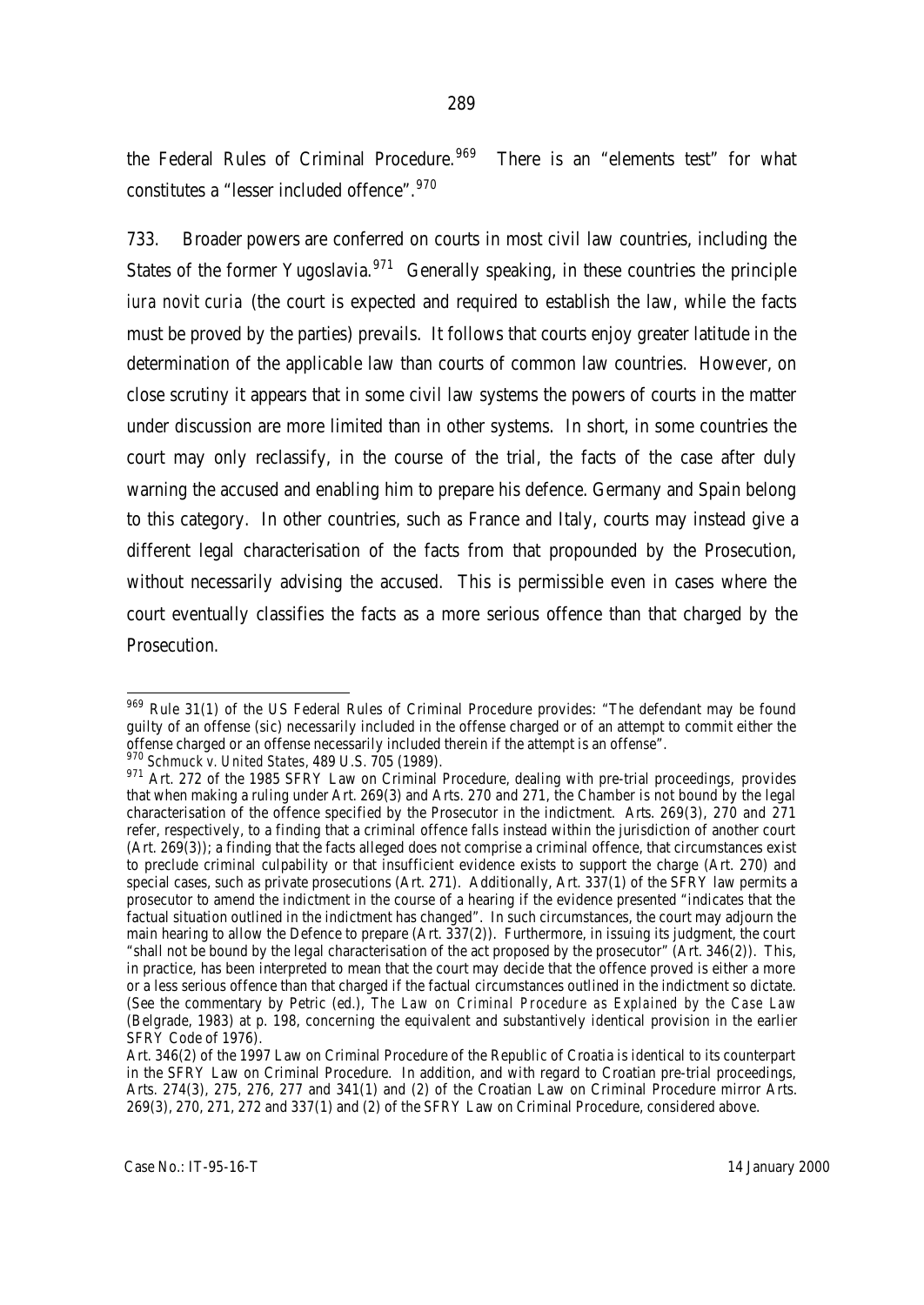734. A brief survey of these legal systems may prove useful. In German law, changes in the legal characterisation of facts during the pre-trial or trial stage are dealt with under sections 206, 207 and 265 of the Code of Criminal Procedure.<sup>972</sup> If the court deciding on the confirmation of the indictment is of the opinion that a different legal characterisation is warranted, the order confirming the indictment will contain a notice to that effect. The court is not bound by this notice if at the trial stage the judges change their minds. If the characterisation changes yet again during the trial, the accused must be given a warning by the court, except for where lesser included offences are concerned. The accused may then request an adjournment to prepare his defence. In the case of a mere change in the legal assessment of the otherwise unchanged facts, this adjournment is discretionary. The accused only has a right to an adjournment if the evidence *at trial* suggests *new circumstances* that would make the application of a more severe offence or sanction possible.<sup>973</sup>

735. In Spanish law, Article 653 of the Code of Criminal Procedure allows the Prosecution to charge in the alternative and especially reserves the parties' right to reevaluate the offences after the evidence has been heard.<sup>974</sup> The law permits the presiding judge, where necessary, to ask the Prosecution and the Defence after the evidence has been presented whether they wish to amend their evaluations,  $975$  and if the Prosecution intends to charge a more serious offence than originally charged, Article 793 No. 7 *LECrim* gives the court a discretion to grant an adjournment to the Defence.<sup>976</sup> The court must hand down its sentence regarding all the legal aspects of the facts proven and may thus in the ordinary trial proceedings find the accused guilty of any offence that he has

 $\overline{a}$ <sup>972</sup> *Strafprozessordnung, (StPO*).

<sup>973</sup> For a similar provision, see also Art. 262 of the Austrian Code of Criminal Procedure *(StPO*).

<sup>974</sup> Arts. 653 and 732 *Ley de Enjuiciamiento Criminal. (*Hereinafter *LECrim*).

<sup>975</sup> *Ibid.,* Art. 793.

<sup>976</sup> A similar procedure applies in the recently established jury trial (*tribunal del jurado*) under Arts. 29 No. 3, 42 and 48 of the *Ley Orgánica 5/1995, de 22 de mayo, del Tribunal del Jurado.* Art. 733 *LECrim* empowers the court in extraordinary circumstances to give the parties a warning that the charges may qualify for different legal classification and to ask them to present their views on the matter. However, this is a rather exceptional procedure given the adversarial nature of the Spanish trial. It would appear, though, that under constitutional law the court is always required to give a warning under Art. 733 *LECrim* before sentencing the accused on a more serious charge if the Prosecution does not address the issue, or risk having its verdict quashed on appeal in terms of Art. 851 No. 4 *LECrim*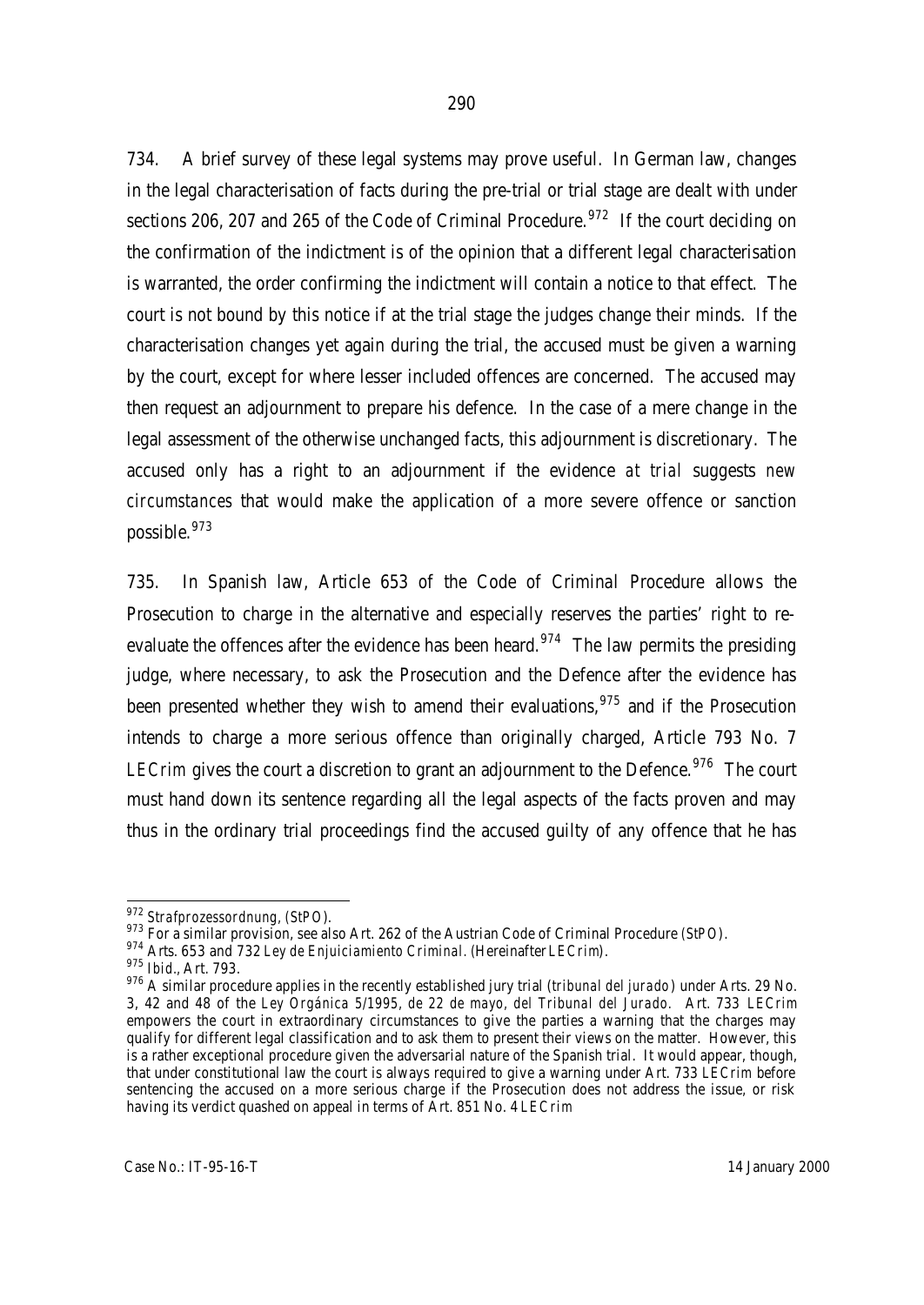been warned of under Article 733 *LECrim,* even though the Prosecution may not have amended its charges.<sup>977</sup>

736. A different approach is taken in France and Italy. In France, the case-law has established the principle whereby, as long as the facts alleged by the Prosecution remain the same, courts are empowered to legally characterise those same facts in a manner different from that suggested by the prosecution, and without giving any prior notice to the accused.<sup>978</sup> This would seem to entail, amongst other things, that the court is authorised to find that the crime of which the accused is guilty is more serious than that charged by the Prosecutor – again, on the condition that the facts charged remain the same.

737. In Italy, Article 521(1) of the Code of Criminal Procedure provides that "in its judgement the court may give a legal definition to the facts different from that set forth in the charge, as long as the crime is within the competence of that court". The following two paragraphs of the same provision envisage instead the possibility that the facts are changed in the course of trial. If the court establishes that the facts are different from those set out in the indictment, or if the Prosecutor sets forth a new charge, the court must return the file to the Prosecutor and enable the accused to prepare his defence. The case law has clearly inferred from these provisions that, whenever the facts remain the same, courts are not bound by the legal classification of those facts propounded by the

 $\overline{a}$ <sup>977</sup> This follows from a comparison of Art. 742 *LECrim,* which applies to ordinary and jury trials, and Art. 794 No. 3 *LECrim,* which deals with the expedited procedure (*procedimiento abreviado*) applicable to certain classes of relatively minor offences. In these kinds of proceedings the court may not find the defendant guilty of any offence other than the one charged if the new offence protects a different interest or the verdict would lead to a substantial change in the acts tried (*mutación sustancial del hecho enjuiciado*). Art. 742 *LECrim* does not contain that restriction.

 $978$  According to the French Court of Cassation "il appartient aux juridictions correctionnelles de modifier la qualification des faits et de substituer une qualification nouvelle à celle sous laquelle ils leur étaient déférés", on condition, however, that facts are not changed (the new characterisation is admissible "à la condition qu'il ne soit rien changé ni ajouté aux faits de la prévention et que ceux-ci restent tels qu'ils ont été retenus dans l'acte de saisine".) (See Cass. Crim., 22 April 1986, in *Bulletin Criminel*, no. 136; see also Cass. Crim., 21 June 1989, in *Bulletin Criminel*, no. 267).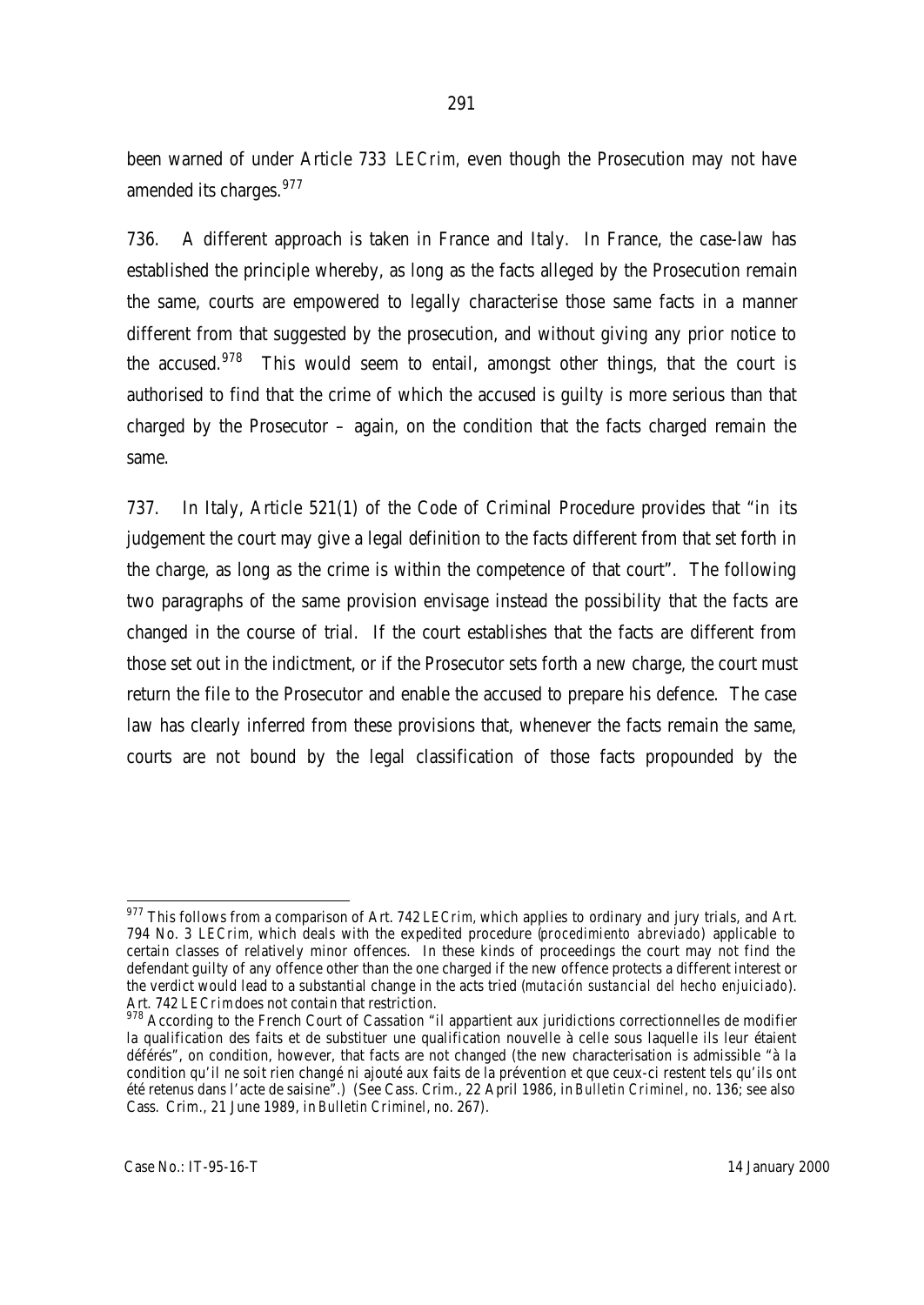prosecutor. Courts may even find that the crime perpetrated by the accused is more serious than the crime charged in the indictment.<sup>979</sup>

738. It is apparent from the above survey that no general principle of criminal law common to all major legal systems of the world may be found. It therefore falls to the Trial Chamber to endeavour to look for a general principle of law consonant with the fundamental features and the basic requirements of international criminal justice.

739. In this regard, two basic requirements – already referred to above – acquire paramount importance on account of the present status of international criminal law. One is the requirement that the rights of the accused be fully safeguarded. The other requirement is that the Prosecutor and, more generally, the International Tribunal be in a position to exercise all the powers expressly or implicitly deriving from the Statute, or inherent in their functions, that are necessary for them to fulfil their mission efficiently and in the interests of justice.

740. Turning to the former requirement, it must be emphasised again that at present, international criminal rules are still in a rudimentary state. They need to be elaborated and rendered more specific either by international law-making bodies or by international case law so as to gradually give rise to general rules. In this state of flux the rights of the accused would not be satisfactorily safeguarded were one to adopt an approach akin to that of some civil law countries. Were the Trial Chamber allowed to convict persons of a specific crime as well as any other crime based on the same facts, of whose commission the Trial Chamber might be satisfied at trial, the accused would not be able to prepare his defence with regard to a well-defined charge. The task of the defence would become exceedingly onerous, given the aforementioned uncertainties which still exist in international criminal law. Hence, even though the *iura novit curia* principle is normally applied in international judicial proceedings,  $980$  under present circumstances it would be

 $\overline{a}$ <sup>979</sup> See Court of Cassation, Section I, 8 July 1985, *Sconocchia* case, in *Giustizia penale*, 1986, pp. 562-564; Court of Cassation, Section VI, 16 April 1991, *Parente* case, in *Giurisprudenza italiana*,1992, II, p.297.

<sup>980</sup> *See* e.g Permanent Court of International Justice, *Lotus* case, Judgement No. 9, 7 Sept. 1927, Series A no. 10, p. 31; *Brazilian Loans* case, 12 July 1929, Series A, no. 14, p. 124; *Military and Paramilitary Activities in and against Nicaragua*, 27 June 1986, ICJ Reports 1986, pp. 24-25, para. 29.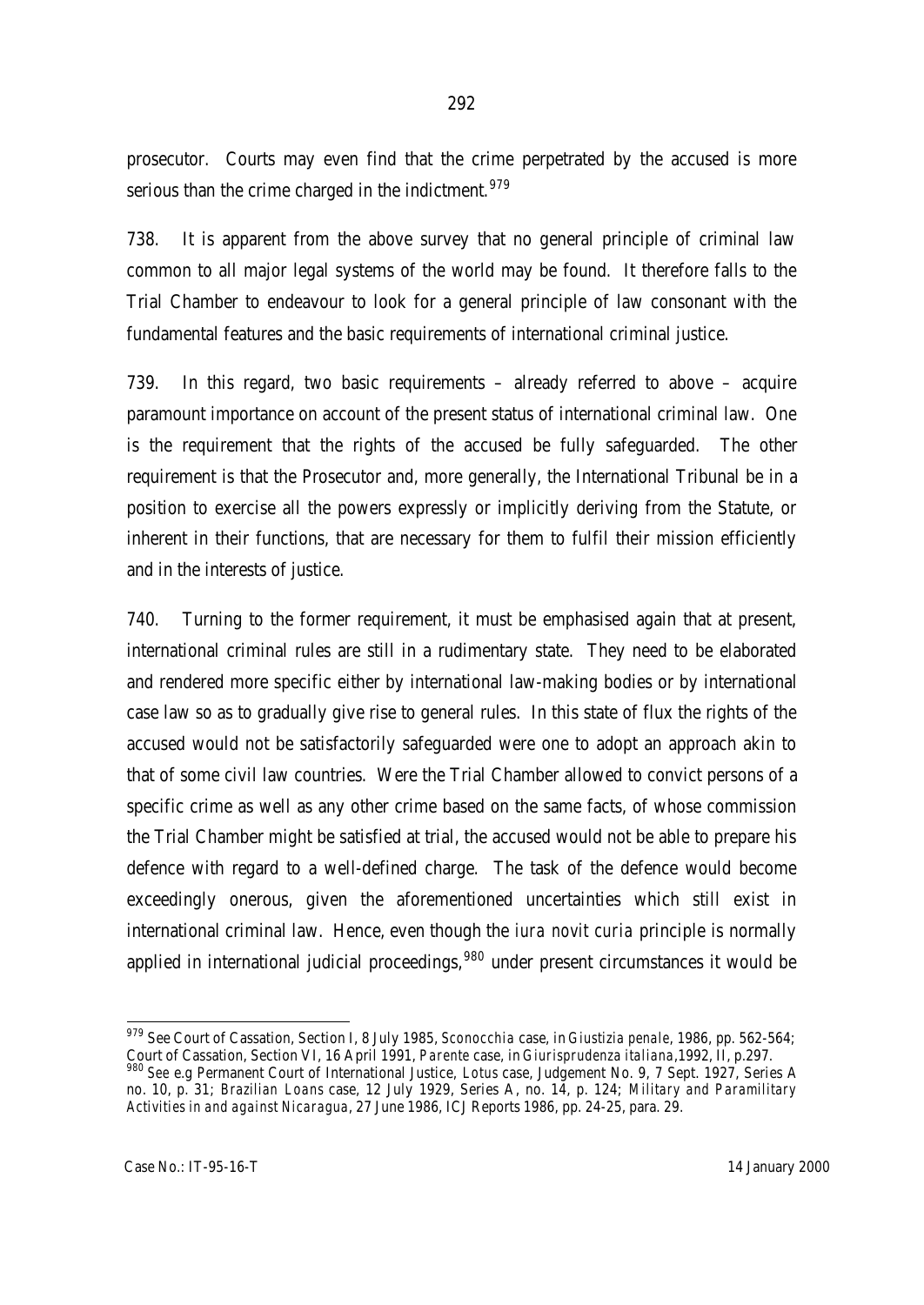inappropriate for this principle to be followed in proceedings before international criminal courts, where the rights of an individual accused are at stake. It would also violate Article 21(4)(a) of the Statute, which provides that an accused shall be informed "promptly and in detail" of the "nature and cause of the charge against him".

741. On the other hand, the other requirement relating to the efficient discharge of the Tribunal's functions in the interest of justice warrants the conclusion that any possible errors of the Prosecution should not stultify criminal proceedings whenever a case nevertheless appears to have been made by the Prosecution and its possible flaws in the formulation of the charge are not such as to impair or curtail the rights of the Defence.

742. A careful balancing of the two aforementioned requirements leads to the following conclusions:

(a) It may happen that, in the course of the trial, the Prosecutor finds that she has not proved beyond reasonable doubt the commission of the crime charged, but that a different offence, not charged in the indictment, has been proved which has different objective or subjective elements. For instance the Prosecutor may come to the conclusion that there is evidence of torture as a crime against humanity rather than rape as a crime against humanity; or of plunder of private property as a war crime instead of the attack of undefended dwellings or buildings as a war crime. She may consider that there is evidence of the extermination of civilians as a crime against humanity rather than of killing members of an ethnic group as genocide; or of unlawful deportation or transfer of civilians as a grave breach of the Geneva Conventions instead of genocide taking the form of deliberately inflicting on an ethnic

l

See also European Court of Human Rights, *Neumeister* case, 27 June 1968, Recueil, Series A, no. 8, para. 16; *Handyside* case, 7 Dec. 1976, Series A no. 24, para 41; Inter-American Court of Human Rights, *Velasquez Rodriguez* case, 29 July 1988, Series C, No. 4, p. 151, para. 163.

It would seem that the best definition of the principle is that given by the ICJ. in *Fisheries* (Jurisdiction): "The Court [...], as an international judicial organ, is deemed to take judicial notice of international law and is therefore required [...] to consider on its own initiative all rules of international law which may be relevant to the settlement of the dispute. It being the duty of the Court itself to ascertain and apply the relevant law in the given circumstances of the case, the burden of establishing or proving rules of international law cannot be imposed upon any of the parties, for the law lies within the judicial knowledge of the Court". (ICJ Reports 1974, p. 181, para. 18).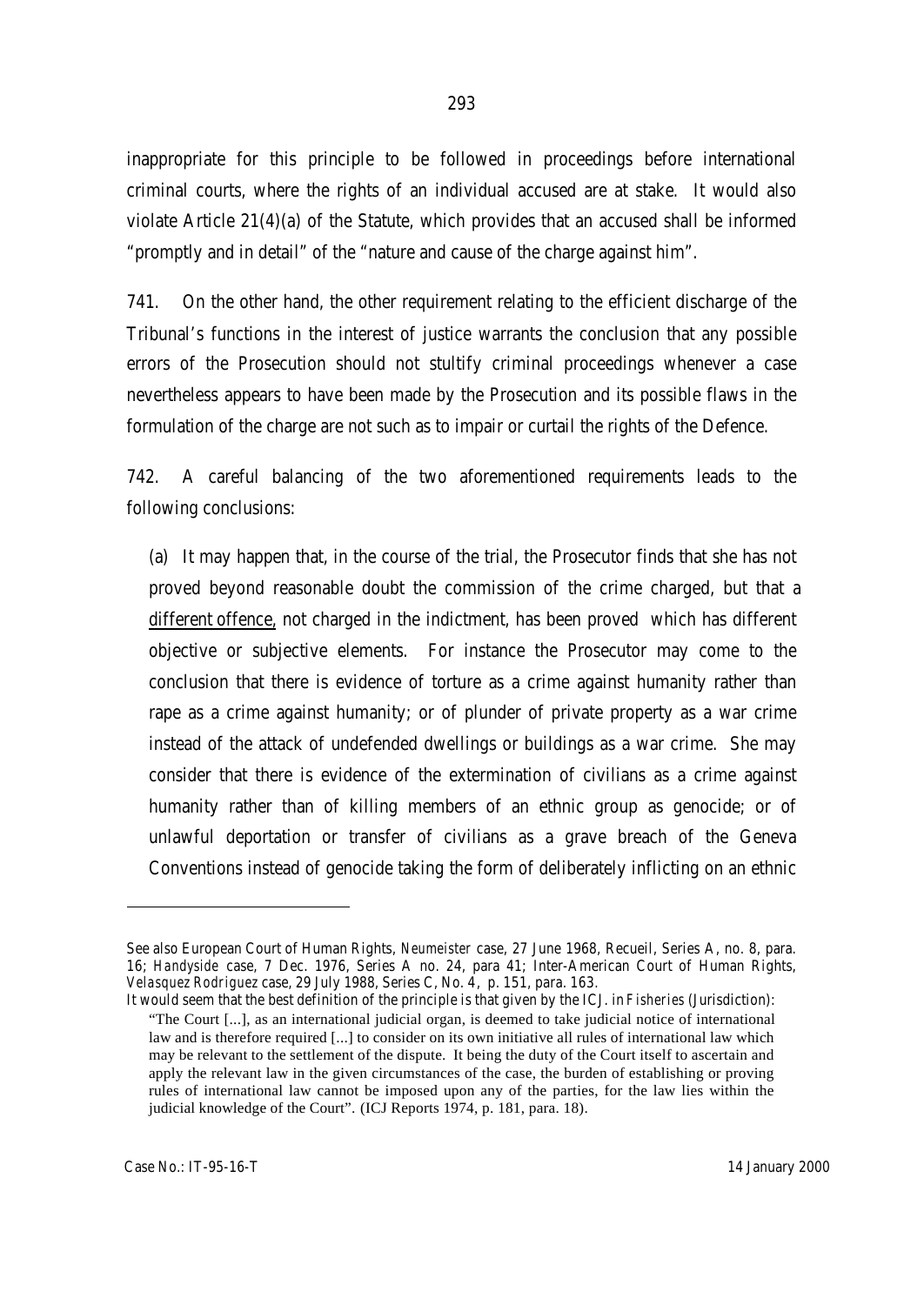or religious group conditions of life calculated to bring about its physical destruction in whole or part. To such cases others can be assimilated. Consider for instance the case where the Prosecutor realises that the charge of committing crimes against humanity in the form of deportation or imprisonment cannot be proved, while the charge of aiding and abetting in the execution of this crime can be substantiated by sufficient evidence. In this case the modality of participation in the commission of the crime is different from (albeit perhaps less serious than) actual perpetration. In these cases the Prosecutor must request the Trial Chamber to be granted leave to amend the indictment so as to afford the Defence the opportunity to contest the charge.

(b) During the course of the trial, the Prosecutor may conclude that a more serious offence than that charged in the Indictment has been or may be proved. For instance, she considers that while the accused had been charged with a war crime consisting of killing civilians, in the course of trial evidence has been presented showing that he may be found guilty of genocide in the form of killing members of an ethnic or religious group with the intent to destroy that group, in whole or in part. Or she may consider that while the crime charged was a war crime consisting of causing inhuman treatment to civilians, evidence has been presented showing that the accused engaged in torture as a crime against humanity. Clearly, once again the Prosecutor must request leave to amend the Indictment, so as to avoid any jeopardy to the rights of the accused. Again, the accused must be put in a position to contest the charges and to this end he must be informed promptly and in detail of the "nature and cause of the charge against him" (Article 21(4)(a) of the Statute). The same concept applies to the Trial Chamber, should it consider that a more serious offence has been proved in court.

(c) The Prosecutor may conclude during the trial that a lesser included offence, not charged in the Indictment, may be or has been proved in court. For instance, she considers that the murder of civilians charged as a crime against humanity has not been made out for lack of proof of a widespread or systematic practice, while evidence is sufficient for proving that a war crime was committed, consisting of the murder of civilians. Or else she concludes that the charge of genocide consisting of the killing of

Case No.: IT-95-16-T 14 January 2000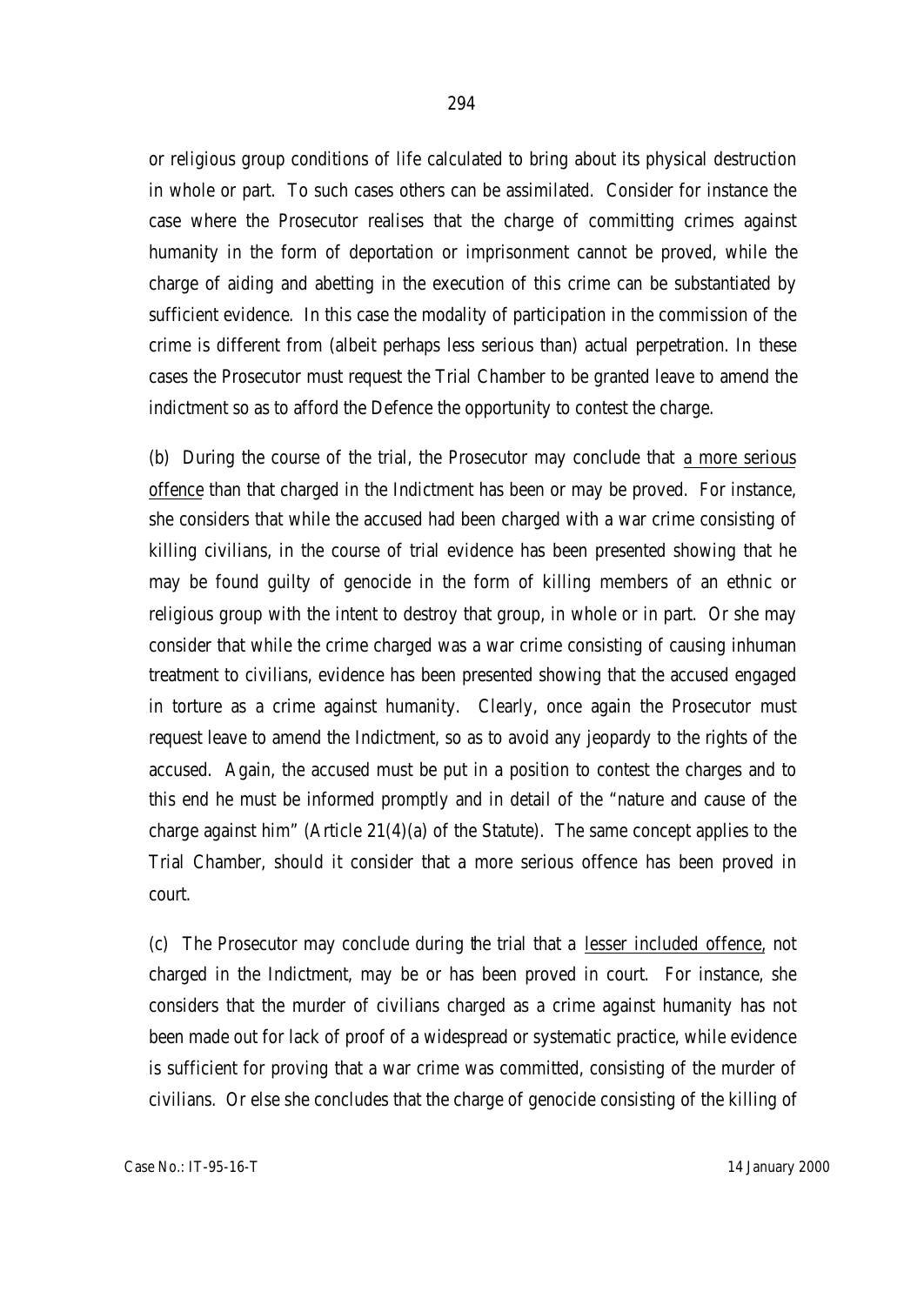members of an ethnic group cannot be proved for lack of the requisite intent to destroy in whole or in part, the group; by contrast, evidence may be produced proving that the killing of civilians may be charged as a war crime. Clearly, these are cases where the *lex specialis* invoked by the Prosecutor is found not to be applicable, whereas the *lex generalis* is still applicable.

743. If in these and similar cases the Prosecutor is or believes she is able to prove all the elements of a crime except for that which make up an additional element elevating the crime to a more serious category, she need not request leave to amend the Indictment. For the accused has been given the opportunity to contest all the elements of the crime charged. If one of the elements is lacking, this does not entail that the crime has not been committed, provided all the elements of a lesser included offence are proven. However, it would seem advisable that prompt notice be given by the Prosecutor to the Defence and the Trial Chamber that she proposes to submit that the lesser but not the greater offence has been committed, so that the acused may know the particulars of the case against him or her.

744. Let us apply the same criteria for the power, if any, of Trial Chambers to depart from the classification of the offence suggested by the Prosecutor.

745. If it is the Trial Chamber that concludes that the more serious offence has not been proved, it is sufficient for it to make this finding in its judgement, without ordering the Prosecutor to amend the Indictment. To give a practical example, an accused may be charged in an indictment with one count of murder as a crime against humanity. During the trial, it is conclusively proved that the accused committed the murder in circumstances that would characterise it as a war crime, but it is *not* proved that the crime was committed in the context of a widespread or systematic attack on a civilian population. In those circumstances the Trial Chamber could convict the accused of murder as a war crime, despite the fact that that crime has not been charged in the indictment.

746. Similarly, the Trial Chamber may conclude that the facts proven by the Prosecutor do not show that the accused is guilty of having perpetrated a war crime; they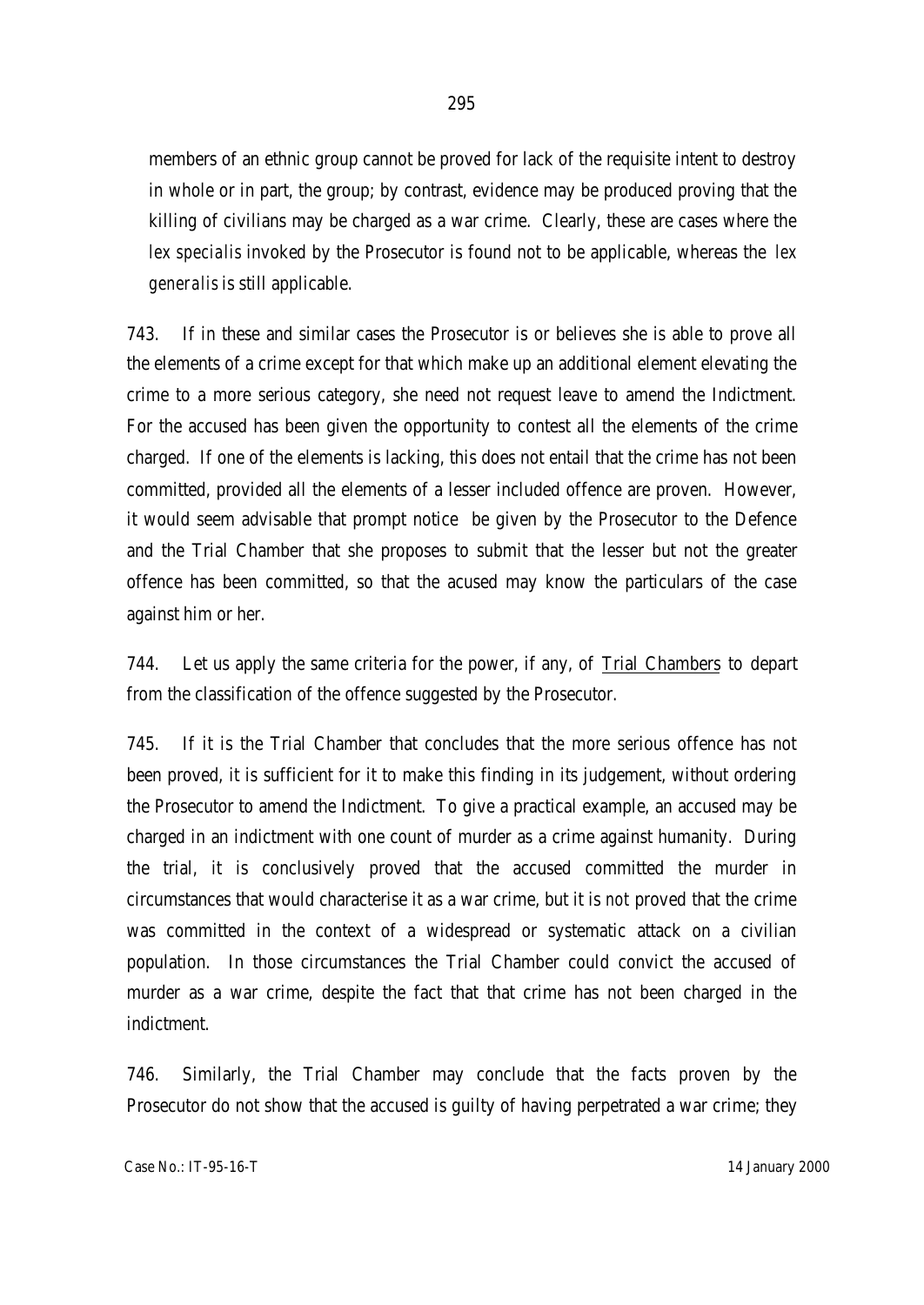show instead that he aided and abetted the commission of the crime. In this case, the Trial Chamber may classify the offence in a manner different from that suggested by the Prosecutor, without previously notifying the Defence of the change in the *nomen iuris*. For the same reason the Trial Chamber may find that the accused, charged with perpetrating a murder as a crime against humanity, is instead guilty of participating in a common design to commit murder as a crime against humanity.

747. If instead the Trial Chamber finds in the course of trial that the evidence conclusively shows that the accused has committed a more serious crime than the one charged, it may call upon the Prosecutor to consider amending the indictment. Alternatively, it may decide to convict the accused of the lesser offence charged. The same course of action should be taken by the Trial Chamber in the event the Prosecutor should decide not to accede to the Trial Chamber's request that the indictment be amended.

748. Similarly, if the Trial Chamber finds in the course of trial that only a different offence can be held to have been proved, it should ask the Prosecutor to amend the indictment. If the Prosecutor does not comply with this request, the Trial Chamber shall have no choice but to dismiss the charge.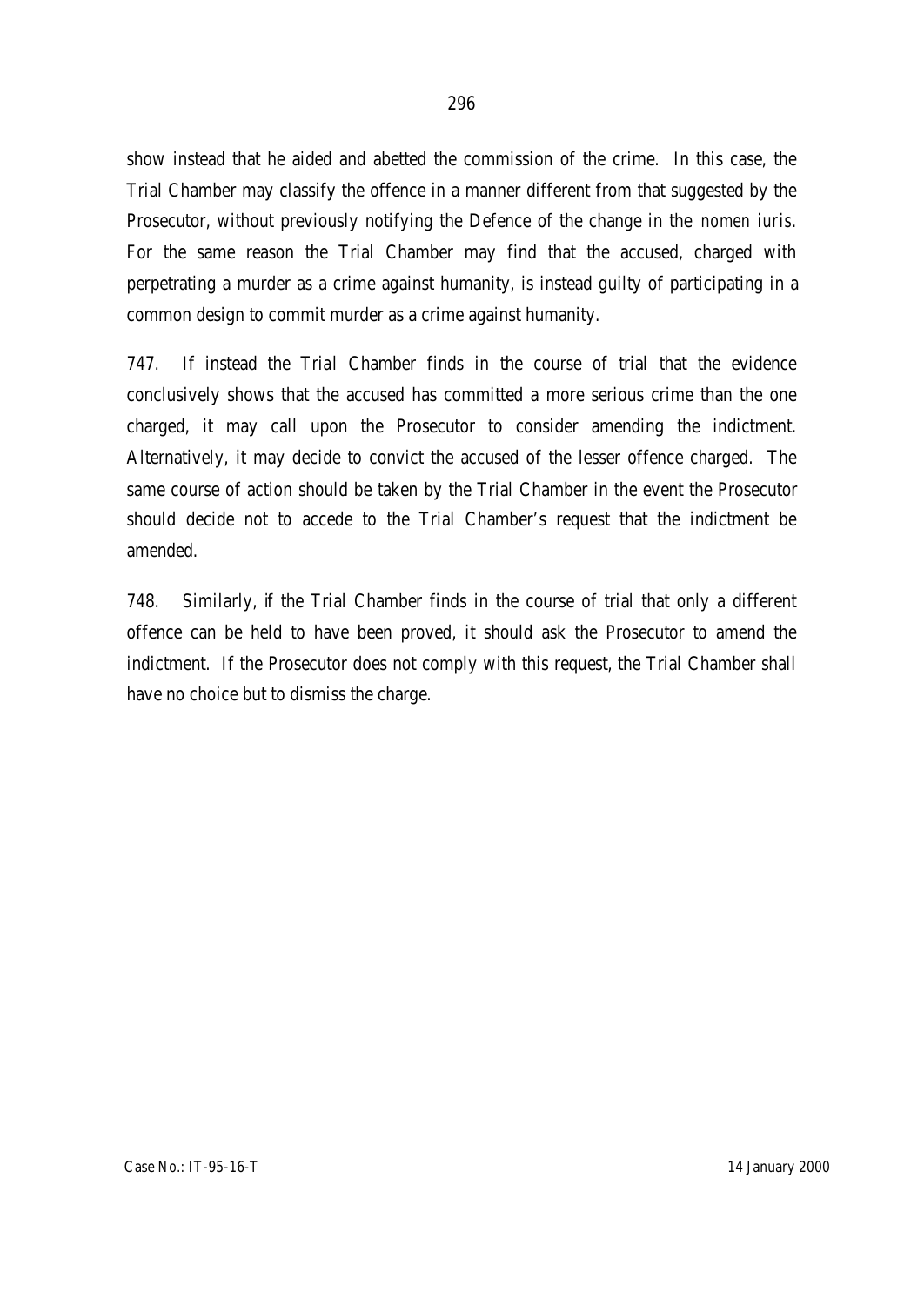### **VI. LEGAL FINDINGS**

#### **A. General**

749. In the course of this trial, the Trial Chamber has had to assess the involvement, if any, of the six accused and their potential culpability within a tragic episode of the armed conflict that raged in Bosnia and Herzegovina between 1992 and 1994. On 16 April 1993, in a matter of few hours, some 116 inhabitants, including women and children, of Ahmi}i, a small village in central Bosnia, were killed and about 24 were wounded; 169 houses and two mosques were destroyed. The victims were Muslim civilians. The Trial Chamber is satisfied, on the evidence before it in this case, that this was not a combat operation. Rather, it was a well-planned and well-organised killing of civilian members of an ethnic group, the Muslims, by the military of another ethnic group, the Croats. The primary purpose of the massacre was to expel the Muslims from the village, by killing many of them, by burning their houses and their livestock, and by illegally detaining and deporting the survivors to another area. The ultimate goal of these acts was to spread terror among the population so as to deter the members of that particular ethnic group from ever returning to their homes.

750. This tragedy carried out in a small village reflects in a microcosm the much wider tensions, conflicts and hatreds which have, since 1991, plagued the former Yugoslavia and caused so much suffering and bloodshed. In a matter of a few months, persons belonging to different ethnic groups, who used to enjoy good neighbourly relations, and who previously lived side by side in a peaceful manner and who once respected one another's different religious habits, customs and traditions, were transformed into enemies. Nationalist propaganda gradually fuelled a change in the perception and selfidentification of members of the various ethnic groups. Gradually the "others", i.e. the members of other ethnic groups, originally perceived merely as "diverse", came instead to be perceived as "alien" and then as "enemy"; as potential threats to the identity and prosperity of one's group. What was earlier friendly neighbourly coexistence turned into persecution of those "others".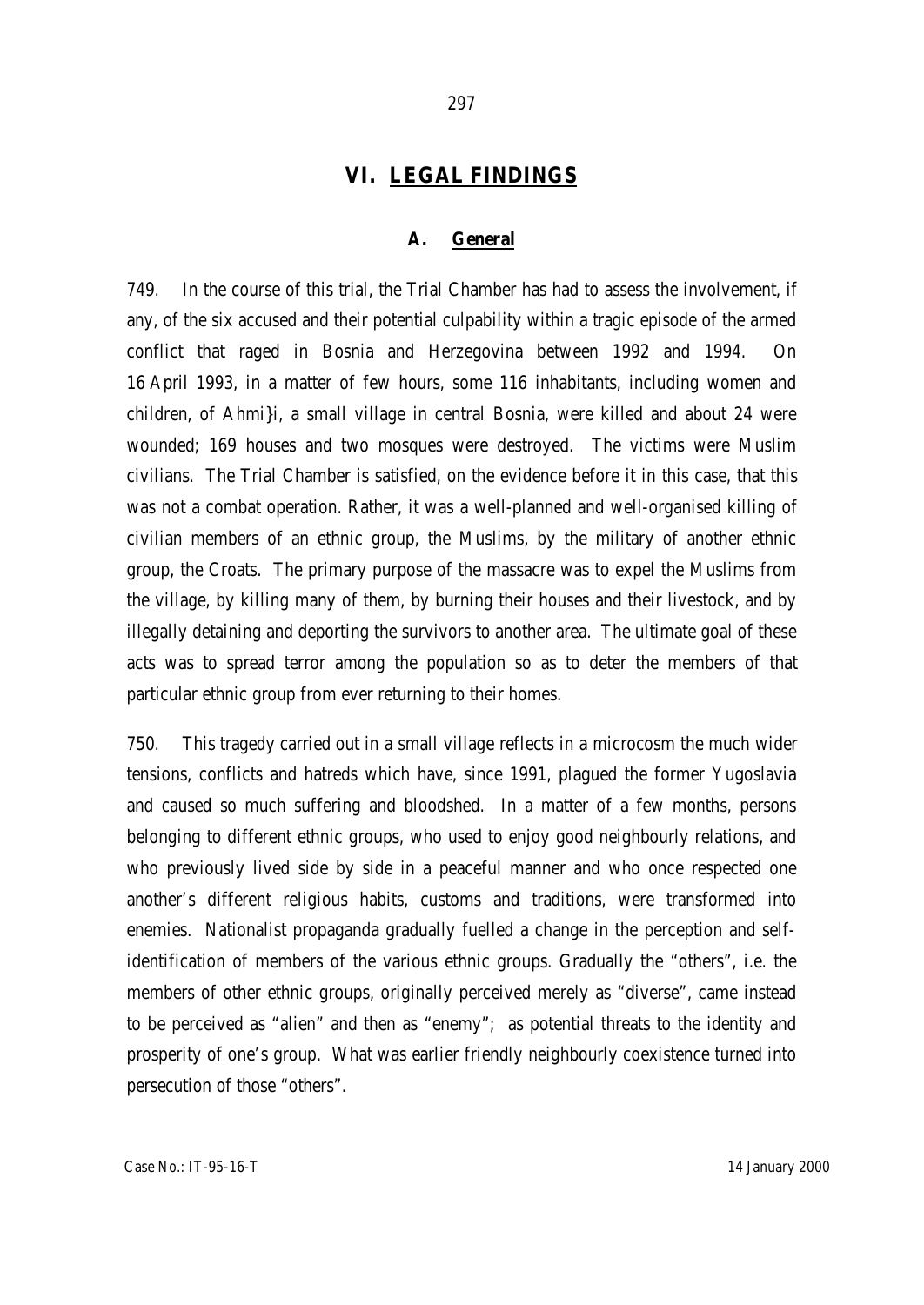751. Persecution is one of the most vicious of all crimes against humanity. It nourishes its roots in the negation of the principle of the equality of human beings. Persecution is grounded in discrimination. It is based upon the notion that people who share ethnic, racial, or religious bonds different to those of a dominant group are to be treated as inferior to the latter. In the crime of persecution, this discriminatory intent is aggressively achieved by grossly and systematically trampling upon the fundamental human rights of the victim group. Persecution is only one step away from genocide – the most abhorrent crime against humanity - for in genocide the persecutory intent is pushed to its uttermost limits through the pursuit of the physical annihilation of the group or of members of the group. In the crime of genocide the criminal intent is to destroy the group or its members; in the crime of persecution the criminal intent is instead to forcibly discriminate against a group or members thereof by grossly and systematically violating their fundamental human rights. In the present case, according to the Prosecution - and this is a point on which the Trial Chamber agrees - the killing of Muslim civilians was primarily aimed at expelling the group from the village, not at destroying the Muslim group as such. This is therefore a case of persecution, not of genocide.

752. The fact that in this area of Bosnia and Herzegovina, the armed conflict frequently took the form of persecution is vividly depicted in the words of one Muslim woman mentioned by one of the witnesses in this trial. "I do not fear the shells and bombs that may fall on my house," she said. "They do not ask for my name. I fear the foot soldiers who break into my house and kill and wound in a very personal way and commit atrocities in front of the children". The main target of these attacks was the very identity  $-$  the very humanity  $-$  of the victim.

753. The "personal violence" most feared by this Muslim woman is that which is carried out against other human beings solely upon the basis of their ethnic, religious or political affiliation. It is persecutory violence.

754. The massacre carried out in the village of Ahmi}i on 16 April 1993 comprises an individual yet appalling episode of that widespread pattern of persecutory violence. The tragedy which unfolded that day carried all the hallmarks of an ancient tragedy. For one thing, it possessed unity of time, space and action. The killing, wounding and burning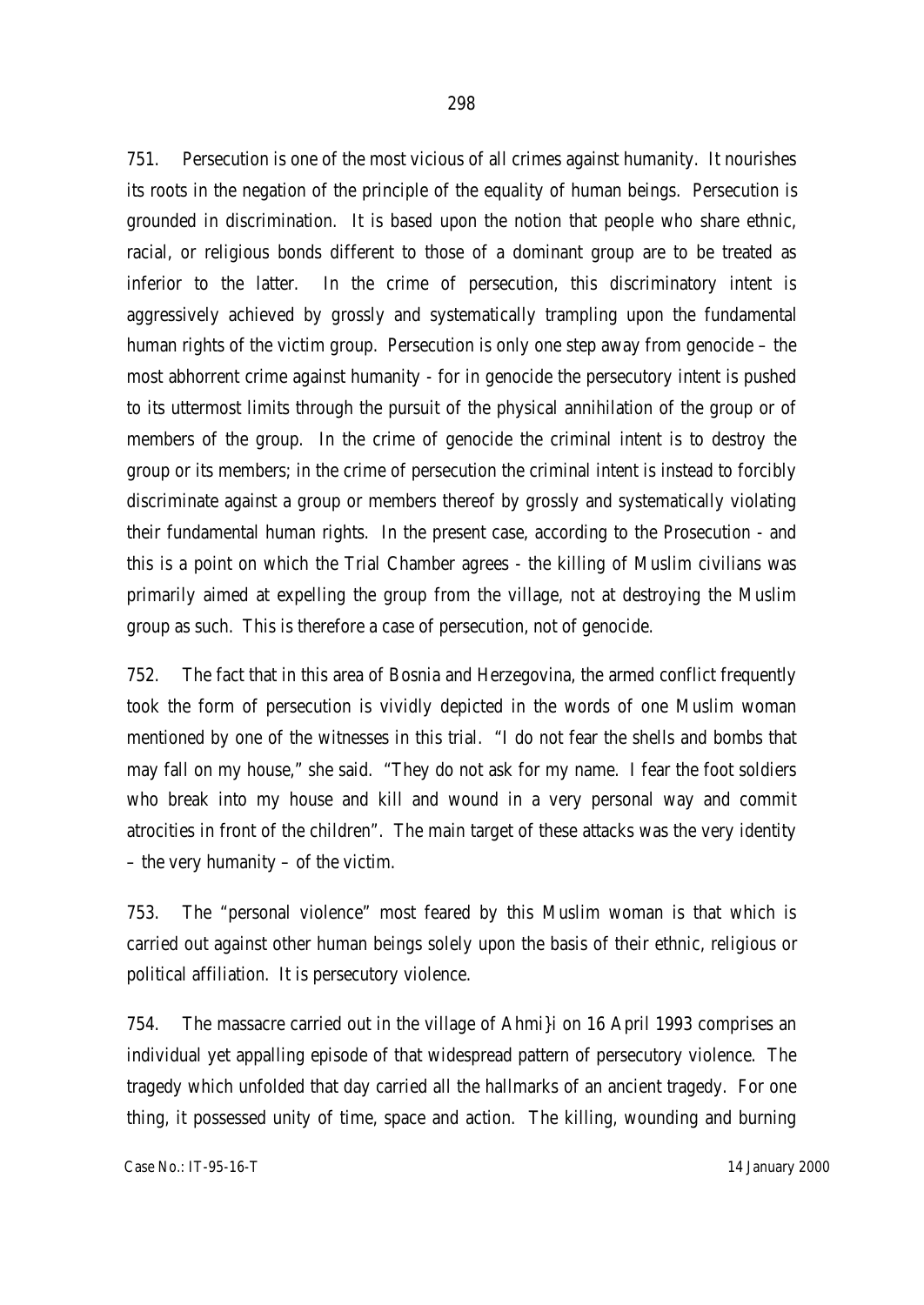took place in the same area, within a few hours and was carried out by a relatively small groups of members of the Bosnian Croatian military forces: the HVO and the special units of the Croatian Military Police, the so-called Jokers. Over the course of the several months taken up by these trial proceedings, we have seen before us, through the narration of the victims and the survivors, the unfolding of a great tragedy. And just as in the ancient tragedies where the misdeeds are never shown but are only recounted by the actors, numerous witnesses have told the Trial Chamber of the human tragedies which befell so many of the ordinary inhabitants of that small village.

755. Indisputably, what happened on 16 April 1993 in Ahmi}i has gone down in history as comprising one of the most vicious illustrations of man's inhumanity to man. Today, the name of that small village must be added to the long list of previously unknown hamlets and towns that recall abhorrent misdeeds and make us all shudder with horror and shame: Dachau, Oradour sur Glâne, Katijn, Marzabotto, Soweto, My Lai, Sabra and Shatila, and so many others.

756. To be sure, the primary task of this Trial Chamber was not to construct a historical record of modern human horrors in Bosnia and Herzegovina. The principal duty of the Trial Chamber was simply to decide whether the six defendants standing trial were guilty of partaking in this persecutory violence or whether they were instead extraneous to it and hence, not guilty.

757. At the end of the trial, we have come to the conclusion that, with the possible exception of one of the accused, this Trial Chamber has not tried the major culprits, those most responsible for the massacre of 16 April 1993, those who ordered and planned, and those who carried out the very worst of the atrocities against innocent civilians.

758. We thus had to confine ourselves to the six persons accused by the Prosecutor before our Trial Chamber, to determine whether and to what extent they participated in the crimes perpetrated in Ahmi}i. Our task has not been easy. More than six years after those events – events that occurred far away from The Hague – we have had to shoulder the heavy burden of establishing incredible facts by means of credible evidence.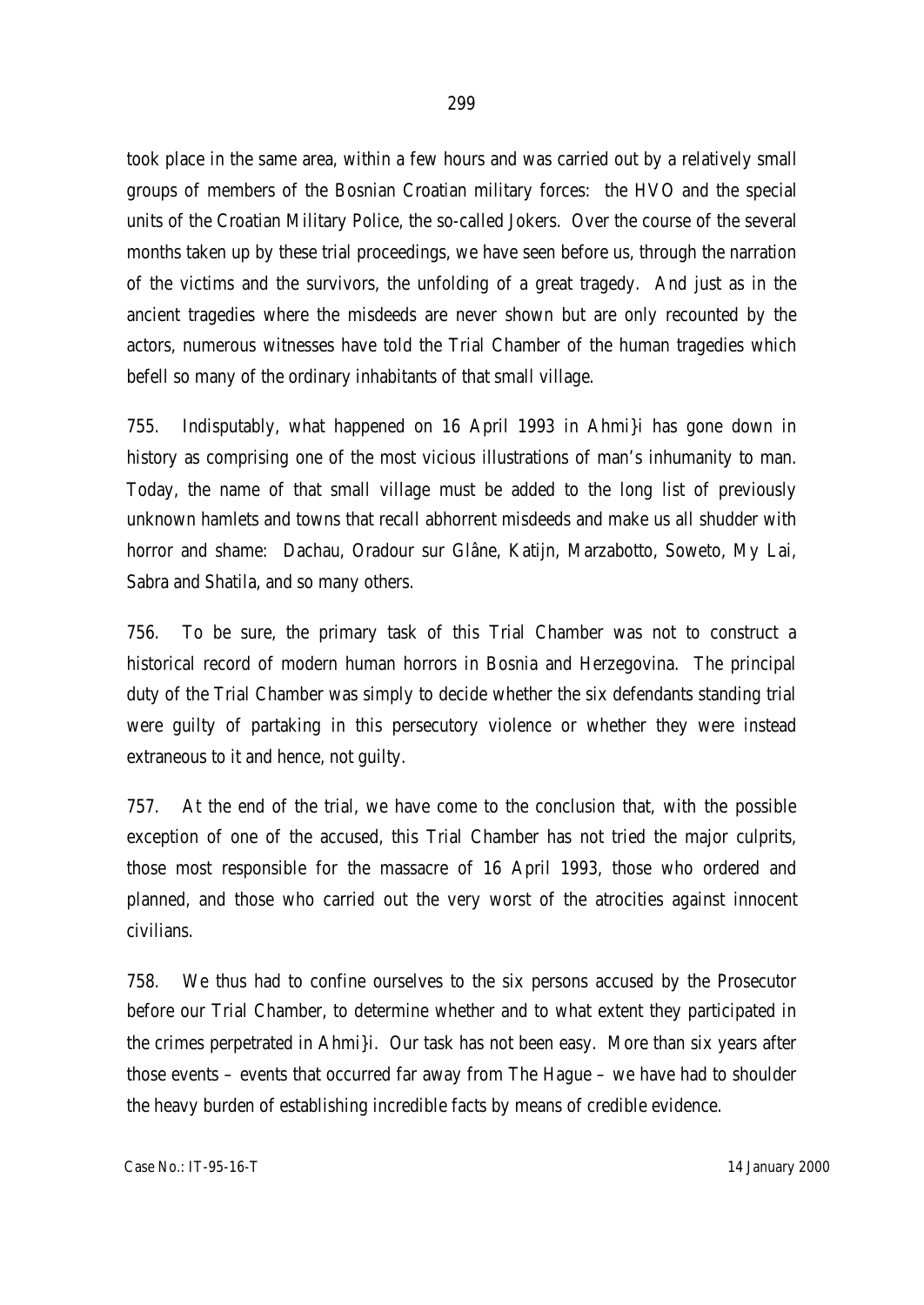759. We have now accomplished our arduous task and our findings, on the evidence before us, are as follows.

#### **B. Existence of an Armed Conflict**

760. The attack on Ahmi}i was undertaken as part of the beginning of the Croat-Muslim war and is thus sufficiently closely related to an armed conflict. The attack was not a single or unauthorised event brought about by rogue factions of the HVO or the Military Police. It was part of an overall campaign in the La{va River Valley, intended to bring about "ethnic cleansing" through a systematic and widespread attack as a precondition of unrestricted Croat dominance over the area, promoted or at least condoned by the HVO and Military Police, and more generally, by the leadership of Croatia.

The reason for this forced expulsion was the achievement of territorial homogeneity by the Croats. The Muslims were identified as the group that was to be expelled.

# **C. The Persecutory Nature of the Croatian Attack on Ahmi}i on 16 April 1993 - Ahmi}i as an undefended village**

761. The entirety of the evidence brought before the Trial Chamber shows that the attack by the Croats was a planned and highly organised operation. The use of different classes of heavy weaponry such as rocket launchers and anti-aircraft guns proves that it was not only an operation by a special purpose unit like the Jokers, who did not dispose of such an arsenal, but that the HVO as a professional army was itself actively involved in the attack. The Trial Chamber is satisfied that there were no significant military units or installations of the BiH present in the area of the village at the time of the attack, but that the HVO and Military Police actually exploited the absence of the BiH for a surprise attack on the village.

762. The Trial Chamber also finds beyond reasonable doubt that the attack was not a military combat operation such as a pre-emptive defensive strike against a threat of Muslim armed aggression. On the contrary, the aim of the attack was the forced expulsion of the Muslim population from the area, as from the entire La{va River Valley. The attack was carried out in an indescribably cruel manner, sparing not even the lives of

Case No.: IT-95-16-T 14 January 2000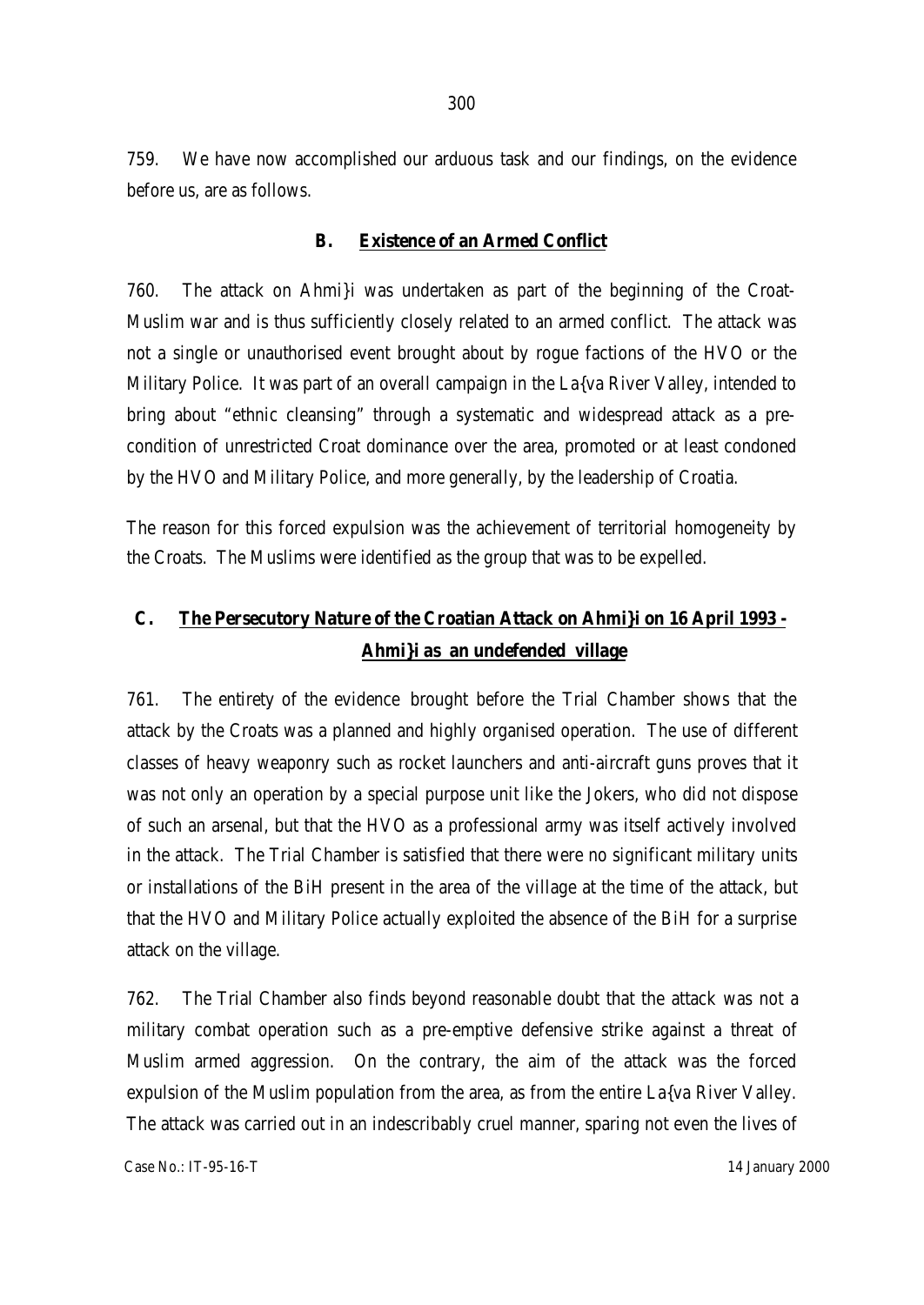women and small children. The many bodies of civilians found in the village after the attack, especially those of very young children, the wholesale destruction of Muslim and only of Muslim – houses and even the destruction of the livestock of the Muslim families, do not match the picture the Defence tried to paint, which was that of a military battle between two armies. In such a case it would have been highly improbable that it was almost exclusively Muslim persons who were killed and Muslim houses destroyed. In a pitched battle between two armies the so-called collateral damage on both sides would have been divided more evenly. Nor does the concept of a military combat engagement accord with the fact that the houses of Muslim civilians were broken into and the male members of military age pulled out and executed. Above all the intentional killing of children, at least one of which was only three months old, cannot be reconciled with the view that this was an action demanded and guided by strategic or tactical necessities. In sum, the damage and harm inflicted by the Croats on the Muslim civilian population was not collateral; it was the primary purpose of the attack.

763. The herding together of the Muslims, who had survived the killing and shooting, during and after the attack, and their ensuing detention at places such as the Dubravica school, underlines the Croatian objective of making sure that no Muslim was left free to live in the village. The systematic burning of the Muslim houses is proof of a "scorchedearth" policy on the part of the Croatians, done in order to further the aim that, as one witness put it, "no Muslim foot shall tread this soil".

764. The Defence's claim that Ahmi}i was not an undefended village must thus be rejected as completely unfounded.

### **D. Irrelevance of Similar Conduct by Muslims against Croats in Other Villages**

765. As pointed out above in the section on the applicable law, in international law there is no justification for attacks on civilians carried out either by virtue of the *tu quoque* principle (i.e. the argument whereby the fact that the adversary is committing similar crimes offers a valid defence to a belligerent's crimes) or on the strength of the principle of reprisals. Hence the accused cannot rely on the fact that allegedly there were also atrocities committed by Muslims against Croatian civilians.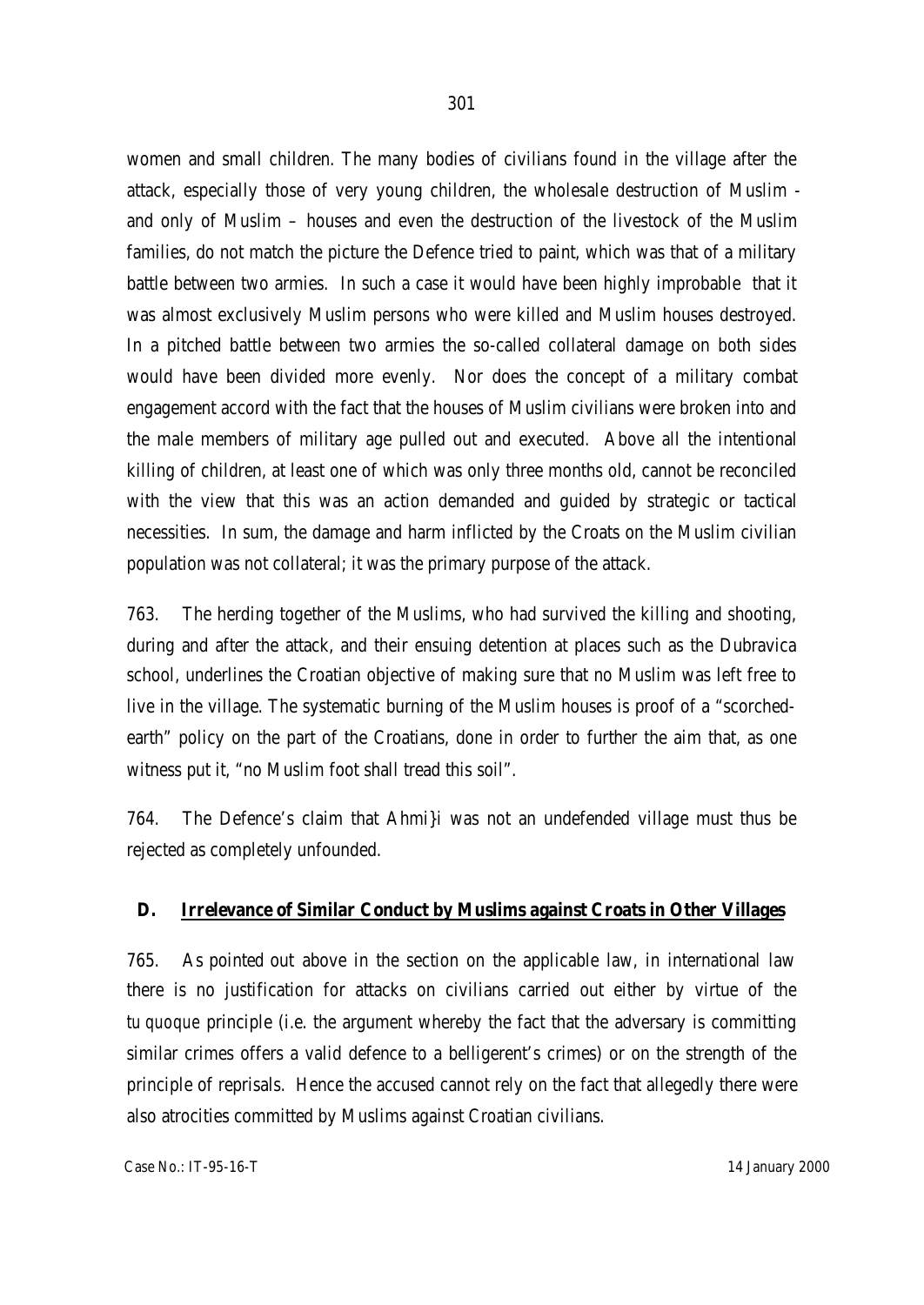302

#### **E. The Accused**

### 1. Dragan Papi}

766. Dragan Papi} was charged under count 1 with persecution as a crime against humanity under Article 5(h) of the Statute.

767. The accused Dragan Papi} was mobilised in the HVO during some of the time relevant to this indictment although his precise role is not clear. He wore a uniform and carried a rifle in the village. In relation to the armed conflict on 20 October 1992, the Prosecution relies on one crucial witness, Mehmed Ahmi}, who identified the accused as shooting from his house early in the morning and firing an anti-aircraft machine gun in the afternoon. This witness's evidence is not accepted by the Trial Chamber. That the accused participated in the armed conflict that day has not been proved

768. In relation to the armed conflict on 16 April 1993, the Trial Chamber does not find that it can rely on the evidence of Witness G. Witness G was an honest witness who had been through a dreadful ordeal on 16 April. However, he was under the most stressful conditions imaginable and there must be some doubt about the accuracy of his identification of Dragan Papi}. None of the remaining Prosecution evidence is sufficient to establish that Dragan Papi} was an active participant in the conflict.

769. Therefore, the Trial Chamber finds that there is reasonable doubt as to whether Dragan Papi} participated in the conflict that day, and accordingly finds the accused **not guilty** under **count 1**.

### 2. Zoran Kupre{ki}

#### (a) Count 1

770. The accused, together with his brother Mirjan Kupre{ki}, was charged with persecution as a crime against humanity pursuant to Article 5(h) of the Statute under count 1 of the indictment.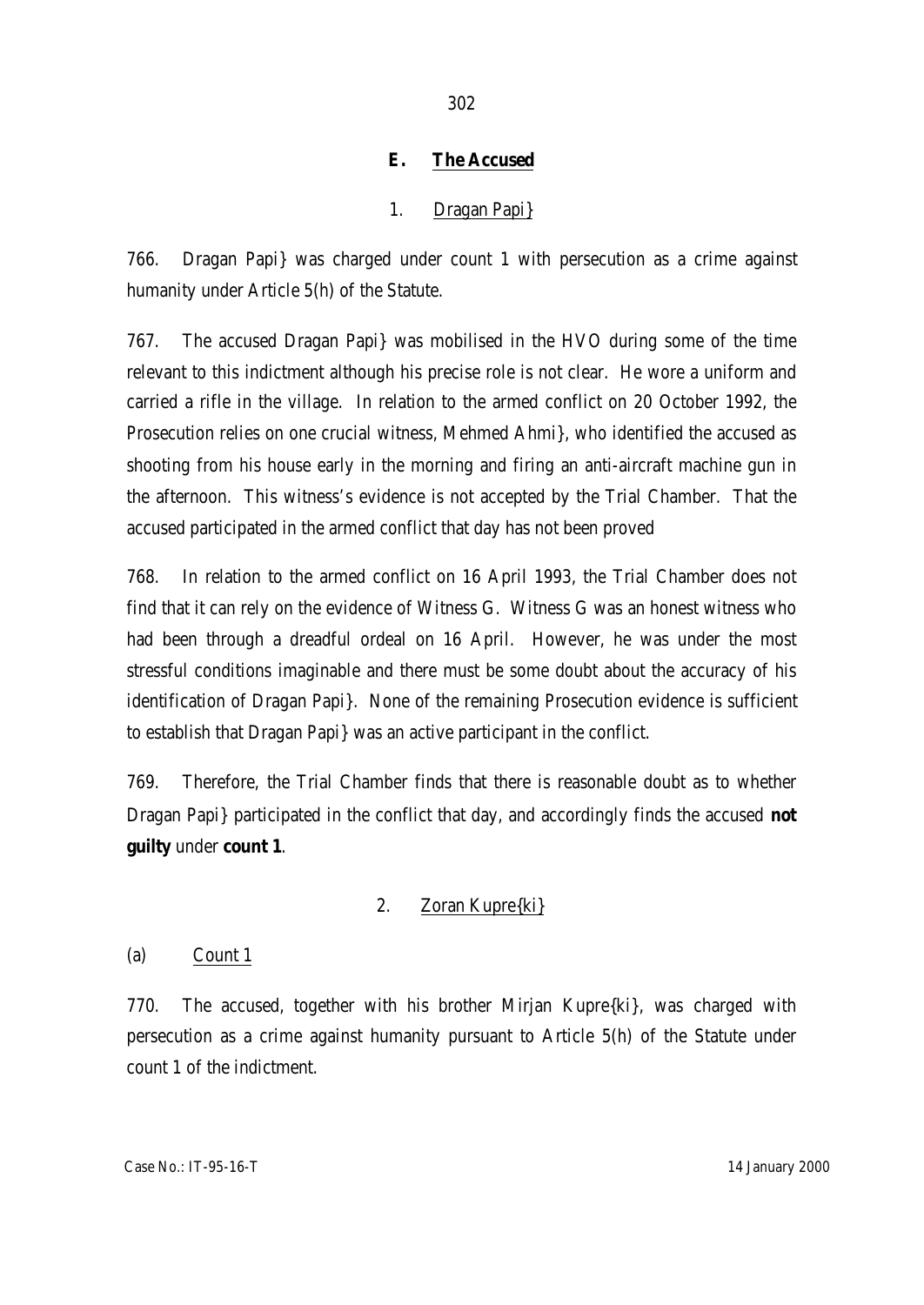771. The Trial Chamber has defined the *actus reus* of persecution under Article 5(h) of the Statute as the gross or blatant denial, on discriminatory grounds, of a fundamental right, laid down in international customary or treaty law, reaching the same level of gravity as the other acts prohibited in Article 5 of the Statute. As a crime against humanity the common prerequisites of a link with an armed conflict, a widespread or systematic attack on a civilian population in furtherance of a systematic policy, and the grave nature of the offences also apply. The requisite *mens rea* is the intent to discriminate, to attack persons on account of their racial or religious characteristics or political affiliation as well as knowledge of the widespread or systematic nature of the attack on civilians.

772. The mode of participation in the wider sense under Article 7(1) of the Statute and as charged in the indictment is either direct commission by the accused, i.e. as the sole perpetrator or as a co-perpetrator, or as an aider and abettor. The definition for both categories was recently given by the Appeals Chamber in its Judgement in *Tadi}* of 15 July 1999.<sup>981</sup> Co-perpetration requires a plurality of persons, the existence of a common plan, design or purpose which amounts to or involves the commission of a crime provided for in the Statute and participation of the accused in the common design. As far as *mens rea* is concerned, what is required is the intent to perpetrate a certain crime as the shared intent on the part of all co-perpetrators. An aider and abettor as opposed to a principal perpetrator carries out acts specifically directed to assist, encourage or lend moral support to the perpetration of a certain crime; this support must have a substantial effect upon the perpetration of the crime. The requisite mental element is knowledge that the acts performed by the aider and abettor assist the commission of a specific crime by the principal.

773. The Trial Chamber is satisfied that the accused was an active member of the HVO. Zoran Kupreški} was a local HVO Commander and his activities were not limited to assigning village guard duties. Zoran Kupreški} took part in the oath-taking ceremony and was present on duty on the front line as stated by Witness JJ in her testimony. The

 $\overline{a}$ <sup>981</sup> *Tadic*, Appeal Chamber Judgement, 15 July 1999 at para. 227-228.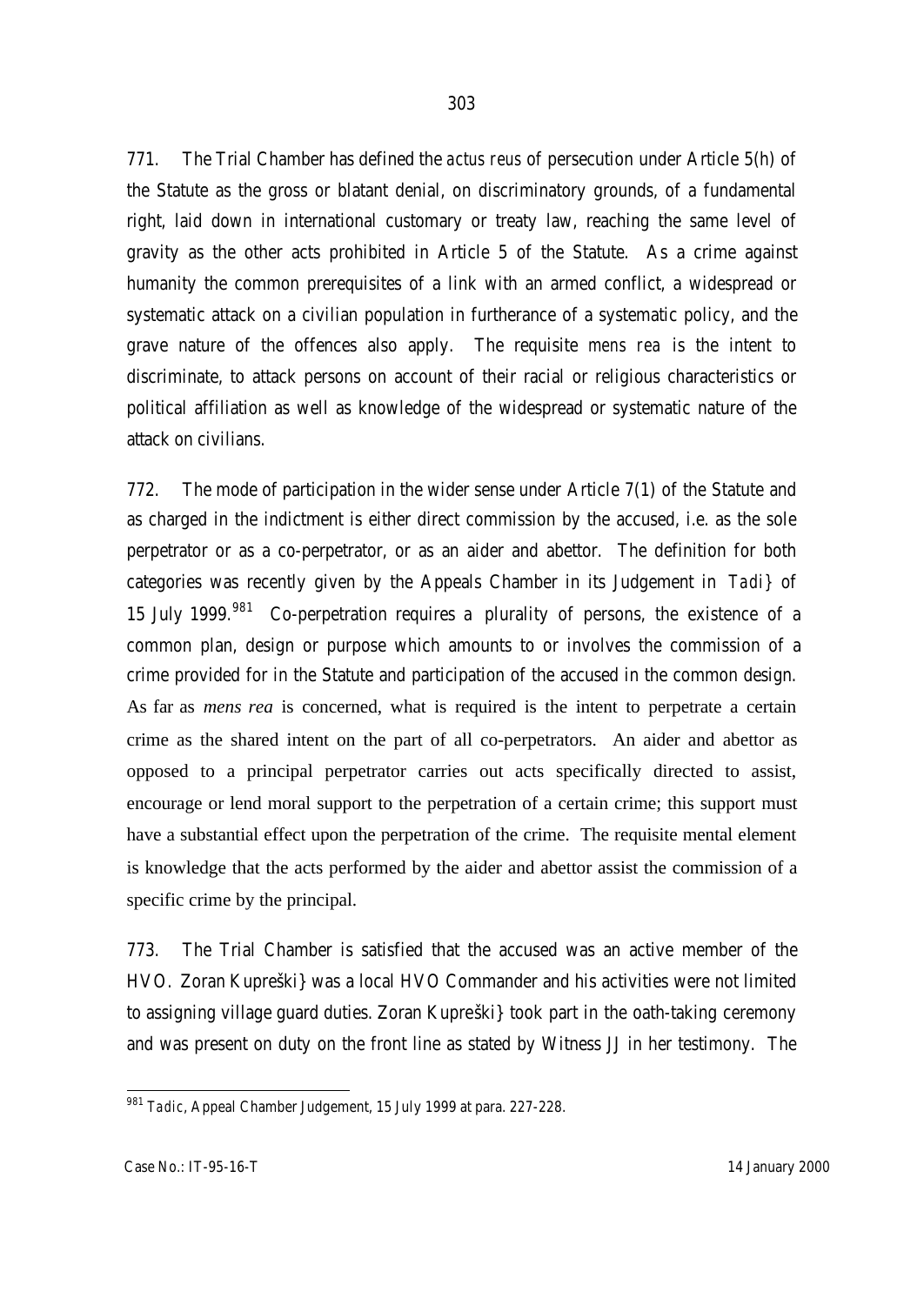304

Trial Chamber accepts the evidence of Witness B and Abdulah Ahmi} in relation to the negotiations for the return of the Muslims after the conflict of 20 October and finds that Zoran Kupreški}'s role in these negotiations was more active than he himself admitted. Finally, the Trial Chamber notes that Zoran Kupreški}, as a reserve officer and in charge of a maintenance unit at work, was used to the exercise of authority. The accused did know of the planned attack on the village the next morning, for which preparations were already under way, and was ready to play a part in it.

774. With regard to the alleged participation of the accused in murder and arson at the house of Witness KL on 16 April 1993, the Trial Chamber has already analysed that witness's evidence and found it wanting in credibility. Thus, there is no reliable evidence that the accused, together with his brother Mirjan, participated in the crimes at the house of Witness KL. The Trial Chamber, having heard the evidence of Jozo Alilovi}, is not satisfied as to the accuracy of Witness C's identification of the accused, given the stressful conditions under which it was made and the appalling ordeal to which the young Witness C had been subjected.

775. As to the murders and arson at the house of Suhret Ahmi}, the Trial Chamber has already analysed the evidence of Witness H, and is in no doubt that she was a truthful and accurate witness of events on 16 April. The Trial Chamber places no reliance on the statements of Witness SA.

776. Zoran Kupre{ki}, together with his brother Mirjan Kupreški}, was in the house of Suhret Ahmi} immediately after he and Meho Hrstanovi} were shot and immediately before the house was set on fire, as part of the group of soldiers who carried out the attack.

777. The Trial Chamber accepts that Zoran Kupreški} admitted to Witness JJ that the Jokers had been firing on fleeing civilians and that under threat, he himself had fired into the air.

778. The Trial Chamber rejects the evidence of the accused and his witnesses to the effect that he took no part in the crimes alleged and was elsewhere when they took place.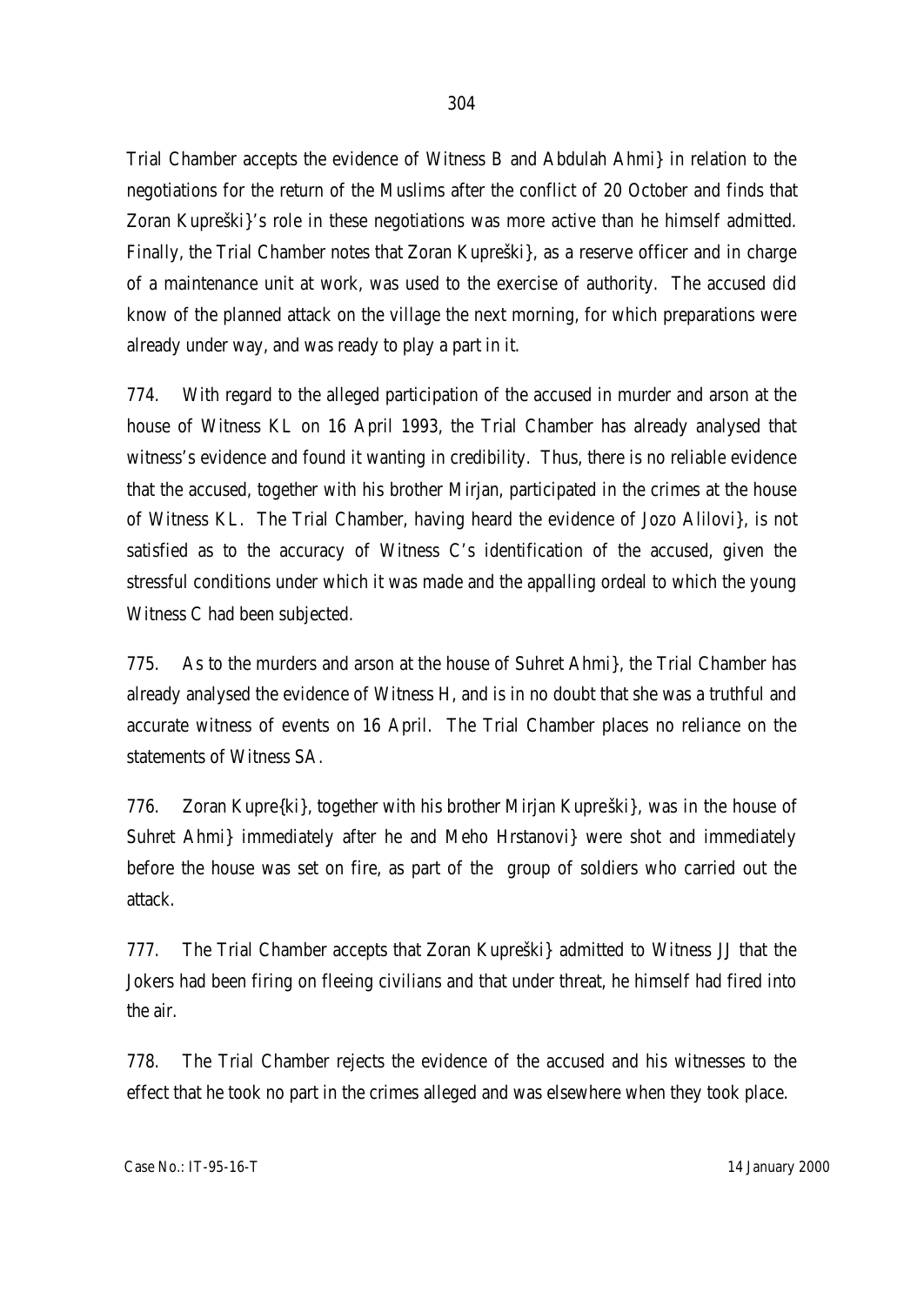779. In summary, the Trial Chamber concludes that Zoran Kupre{ki}, together with his brother Mirjan, participated in the attack on Ahmi}i on 16 April 1993 as a soldier in the HVO. Zoran Kupre{ki}, together with his brother Mirjan Kupre{ki}, was present as an attacker on that day and actively involved in the events. It can be safely inferred that he also provided local knowledge to the HVO and Military Police not familiar with the situation of the village, and entered the house and expelled the family of Suhret Ahmi}. Zoran Kupreški}, as the local HVO Commander, played the more leading role.

780. On the basis of his participation in the events from October 1992 until 16 April 1993, as outlined above, the Trial Chamber finds that the accused attacked his Muslim neighbours solely due to their ethnicity and with the aim of cleansing the village of any Muslim inhabitants.

781. The accused, together with his brother Mirjan, in a gross and blatant manner denied his Muslim fellow citizens their fundamental rights to life, freedom of movement and free enjoyment of their family life and property, all against the background of numerous killings, woundings etc. committed by the HVO and the Military Police. His actions and their consequences are of such a heinous nature that there can be no dispute that they match in gravity the other offences commonly included under Article 5 of the Statute. The civilian character of the victims cannot seriously be called into question.

782. The accused acted as a co-perpetrator, together with his brother Mirjan Kupre{ki}, within the meaning of Article 7(1) of the Statute, because he adhered to a common plan for the execution of the cleansing campaign in the village, which by necessity was a highly coordinated effort and required full prior knowledge of the intended activities and subordination to a common plan of action.

783. There can be no doubt on the basis of the circumstances proven that the accused was aware of the wider background to the attack mentioned above, especially with respect to the connection with the beginning of a large-scale armed conflict against the BiH, and that the main if not sole motivation for his participation was the forced expulsion of Muslims from the La{va River Valley region, thus displaying a clear discriminatory intent. From this it follows that the accused was aware that he would not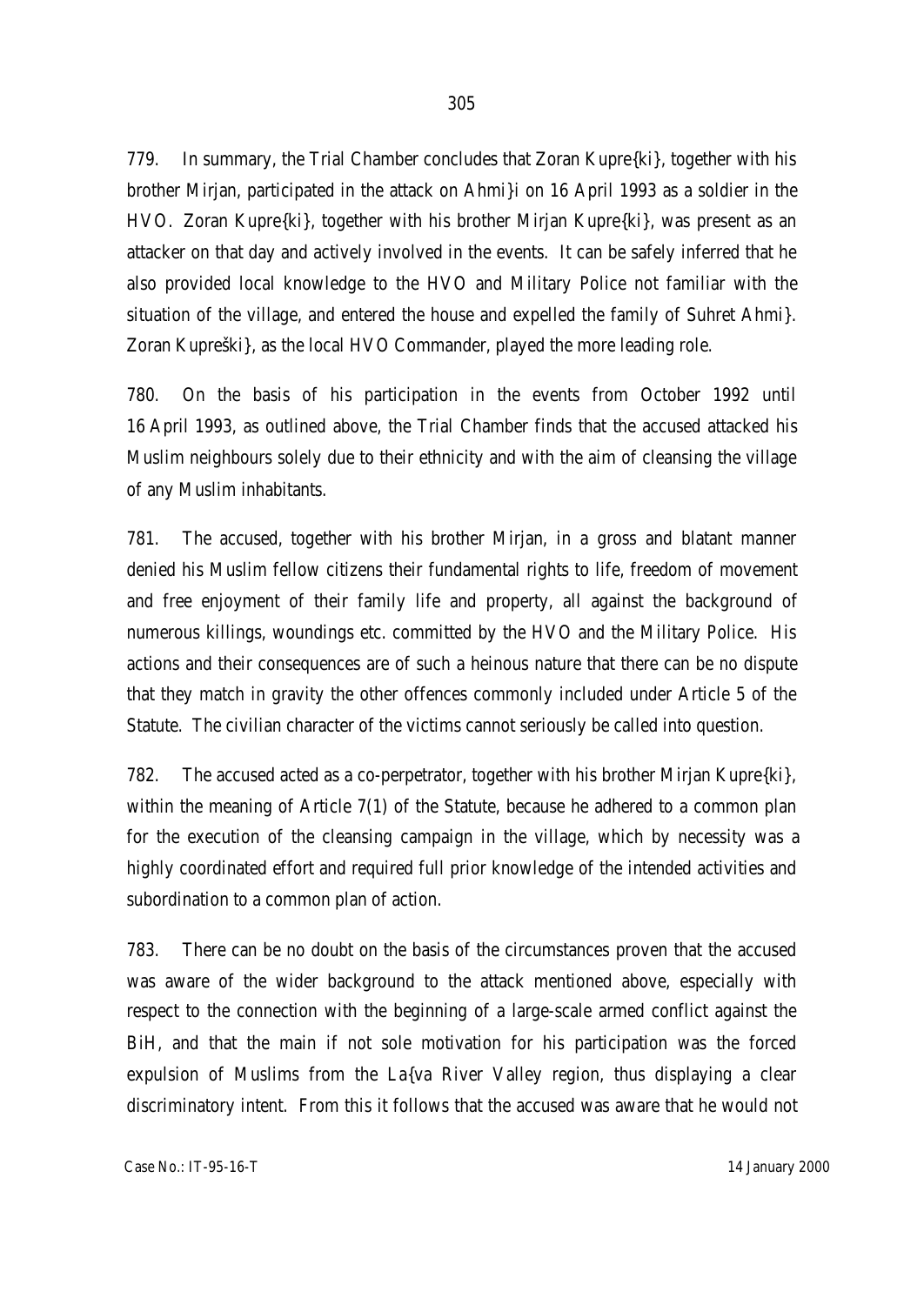engage in a battle between military units, but would be attacking helpless and unprepared civilians.

784. Accordingly the Trial Chamber finds Zoran Kupre{ki} **guilty** of persecution as a crime against humanity under Article 5(h) of the Statute under **count 1** of the indictment.

## (b) Counts 2 - 11

785. The accused, together with his brother Mirjan Kupre{ki}, was charged with murder, inhumane acts as crimes against humanity under Article 5(a), (i) and cruel treatment under Article 3 of the Statute in connection with Common Article 3(1)(a) of the Geneva Conventions under counts 2 – 11 of the indictment.

786. As to these counts, pertaining to the attack on the family of Witness KL, the Trial Chamber finds on the basis of the evidence before it, as set out above, that it is not satisfied beyond reasonable doubt that the accused was present at the scene of the crime and thus cannot draw any inference as to his possible participation in these events.

787. The Trial Chamber thus finds the accused Zoran Kupre{ki} **not guilty** with regard to **counts 2 – 11**.

#### 3. Mirjan Kupre{ki}

#### (a) Count 1

788. The accused, together with his brother Zoran Kupre{ki}, was charged with persecution as a crime against humanity pursuant to Article 5(h) of the Statute under count 1 of the indictment.

789. Mirjan Kupreški} was an active member of the HVO. This finding is based on the HVO Register and is to be inferred from his activities on 16 April 1993 described above under the heading of his brother Zoran.

790. With regard to his involvement in the activities from October 1992 until 16 April 1993, the Trial Chamber refers to the facts set out above with regard to his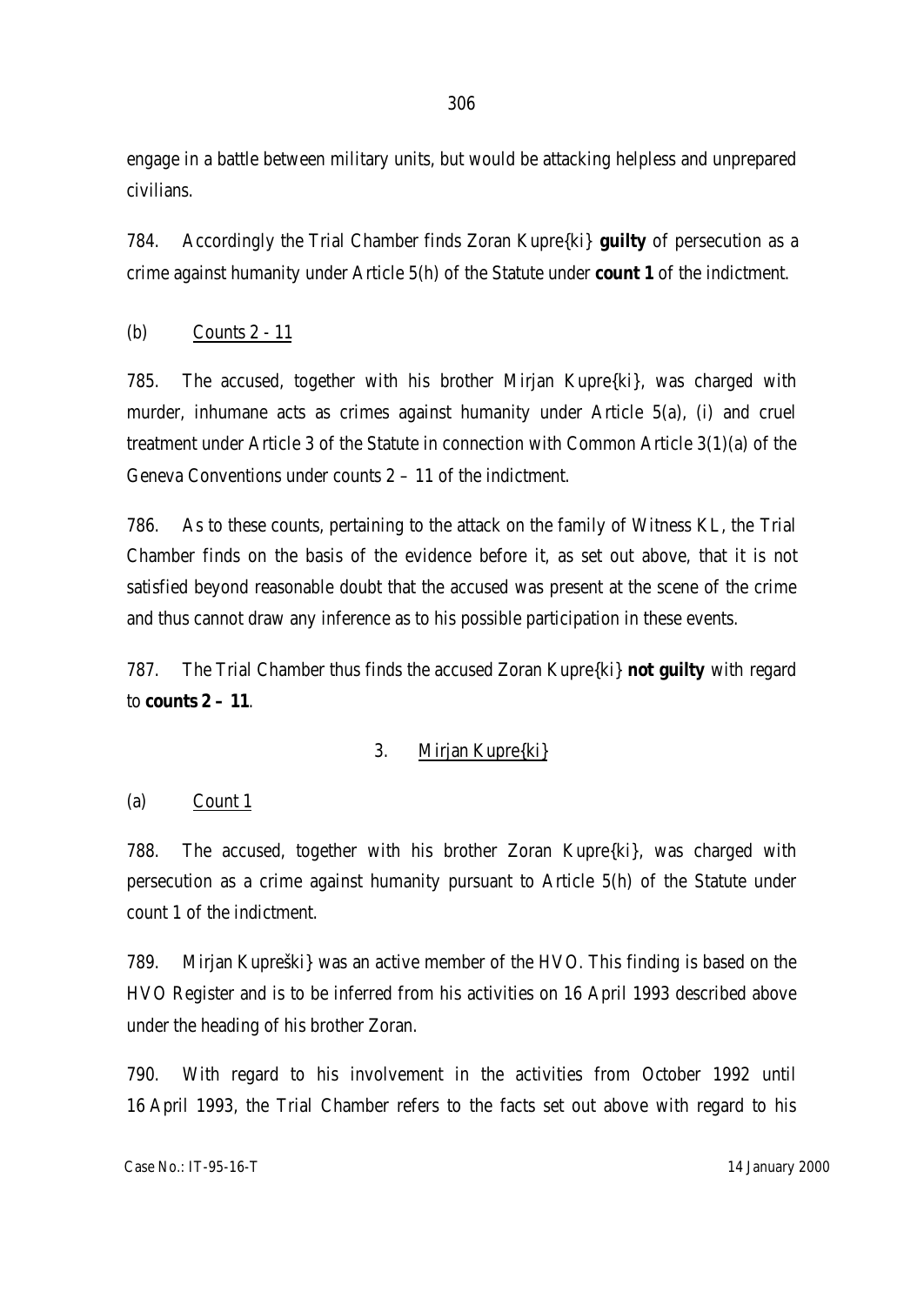brother, Zoran Kupre{ki}. They were all committed together with the accused Mirjan Kupre{ki} and thus apply *mutatis mutandis* to him. The same is true for the requisite *mens rea* of the accused.

791. Accordingly the Trial Chamber finds Mirjan Kupre{ki} **guilty** of persecution as a crime against humanity under Article 5(h) of the Statute under **count 1** of the indictment.

### (b) Counts 2 - 11

792. The accused, together with his brother Zoran, was charged with murder, inhumane acts as crimes against humanity under Article 5(a), (i) and cruel treatment under Article 3 of the Statute in connection with Common Article 3(1)(a) of the Geneva Conventions under counts 2 – 11 of the indictment.

793. As to these counts, pertaining to the attack on the family of Witness KL, the Trial Chamber finds on the basis of the evidence before it, as set out above, that it is not satisfied beyond reasonable doubt that the accused was present at the scene of the crime and thus cannot draw any inference as to his possible participation in the events.

794. The Trial Chamber finds the accused Mirjan Kupre{ki} **not guilty** with regard to **counts 2 – 11**.

### 4. Vlatko Kupre{ki}

### (a) Count 1

795. Under count 1 the accused was charged with persecution as a crime against humanity pursuant to Article 5(h) of the Statute.

796. Prior to the conflict this accused was on good terms with Muslims and displayed no nationalist or ethnic prejudice. In 1992-1993, Vlatko Kupreški} was a member of the police, namely an "Operations Officer for the Prevention of Crimes of Particular State Interest", with the rank of Inspector  $1<sup>st</sup>$  Class. The accused was not merely concerned to make inventories of supplies for the police, as he instead claims. He was unloading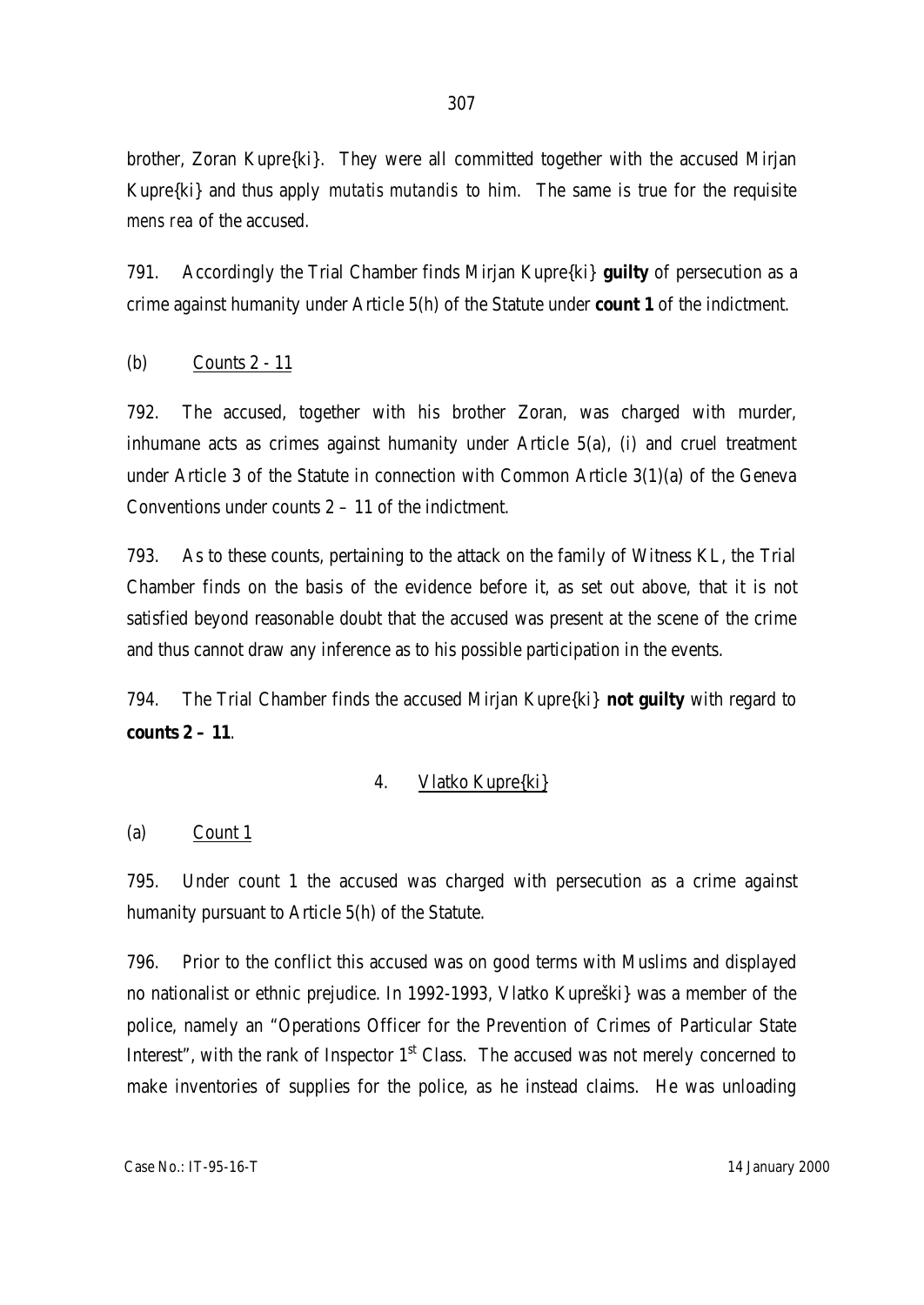weapons from a car in front of his house in October 1992 and April 1993 and was again seen there on the afternoon of 15 April 1993.

797. With regard to the evidence of the accused that he did not return to Ahmi}i on 15 April until the evening when he got back from the trip to Split, the Trial Chamber accepts the prosecution evidence that he was seen in Ahmi}i during the morning of 15 April, at the Hotel Vitez and during the afternoon and in the early evening in the vicinity of soldiers who were at his house.

798. The Trial Chamber also accepts the testimony given by the prosecution witnesses in relation to the troop activity in and around the accused's house on the evening of 15 April, which is also confirmed by the entry in Witness V's diary recording that he learned that evening that the Croats were concentrating around the Kupreški} houses.

799. Vlatko Kupreški} was involved in the preparations for the attack on Ahmi}i in his role as police operations officer and as a resident of the village. He allowed his house to be used for the purposes of the attack and as a place for the troops to gather the night before.

800. With regard to the shooting of the Pezer family, those responsible for these crimes were a group of soldiers standing in front of Vlatko Kupreški}'s house. However, the Trial Chamber is not satisfied that Vlatko Kupreški} was among them. Only one witness identified the accused, Witness Q, at a distance of over 50 metres: a distance at which a witness is as likely to be mistaken as not. In the absence of confirmation of the correctness of this identification the Trial Chamber is not able to be sure that it is correct. That Vlatko Kupreški} was present when these crimes were committed is thus not proven.

801. The other evidence relating to the presence of the accused during the armed conflict was that given by Witness H, of the accused being in the vicinity of Suhret Ahmi}'s house at about 5.45 a.m., and shortly after the latter was murdered. The Trial Chamber finds that this identification was correct and that Vlatko Kupreški} was in the vicinity shortly after the attack on Suhret Ahmi}'s house. There is no further evidence as to what the accused was doing there, but he was present, ready to lend assistance in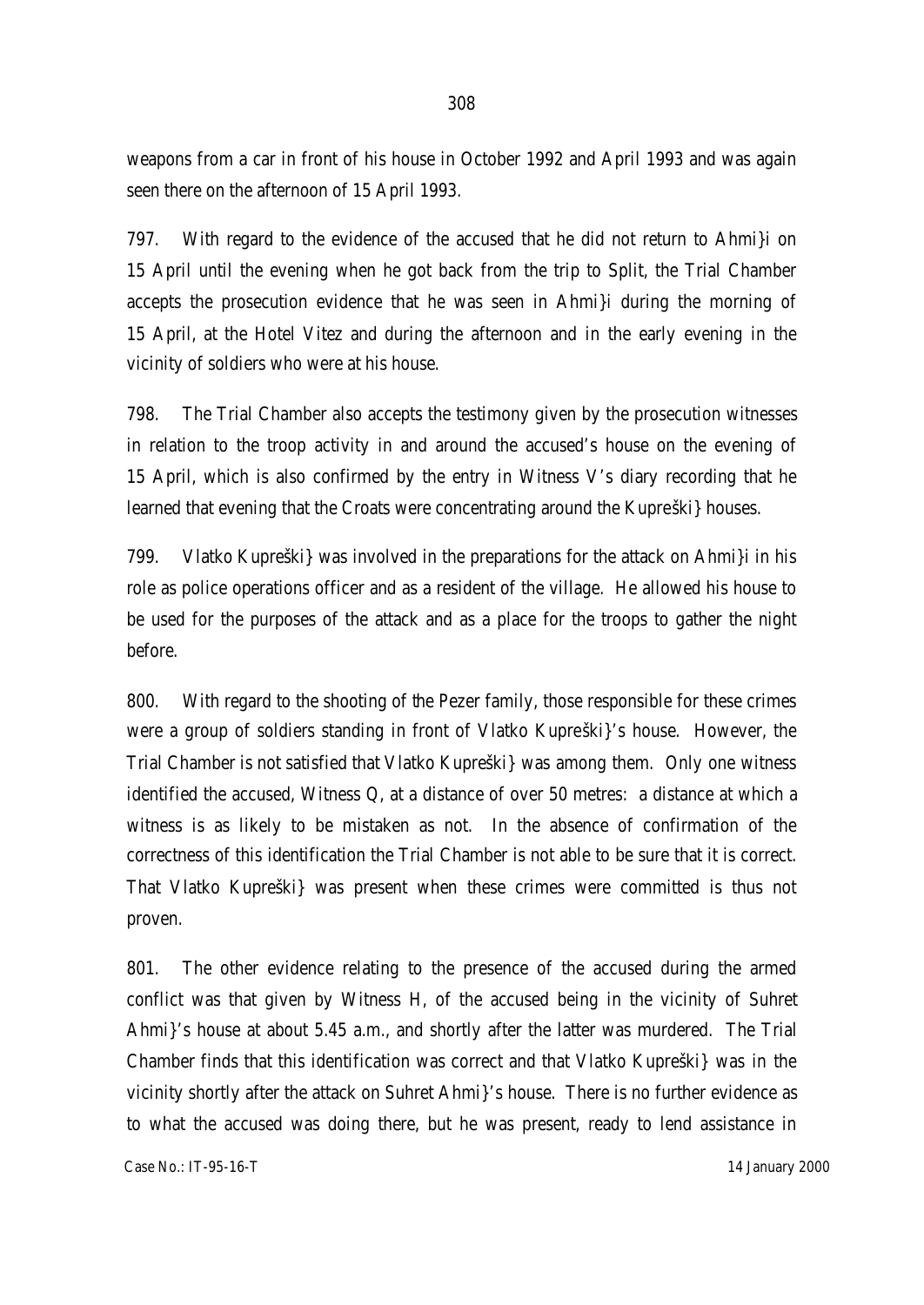whatever way he could to the attacking forces, for instance by providing local knowledge.

802. The evidence of the accused and his witnesses as to his non-participation in the conflict is not credible.

803. Vlatko Kupre{ki} helped prepare and supported the attack carried out by the other accused, the HVO and Military Police, by unloading weapons in his store and by agreeing to the use of his house as a strategic point and staging area for the attacking troops. His role is thus not quite as prominent as that of the other accused, which is why the Trial Chamber finds that he merely supported the actions of the others, conduct which must be subsumed under aiding and abetting and not under co-perpetration. The accused had the requisite *mens rea*, as he was aware that his actions would substantially and effectively assist the attackers in their activities, that he would help them in carrying out their mission of cleansing Ahmi}i of its Muslim inhabitants. He also knew that the attack would not be a battle between soldiers, but that the Muslim civilians of his own village would be targeted.

804. Accordingly the Trial Chamber finds the accused **guilty** under **count 1** of aiding and abetting persecution as a crime against humanity pursuant to Article 5 (h) of the Statute.

#### (b) Counts  $12 - 15$

805. Under counts 12 – 15, the accused was charged with murder and inhumane acts as crimes against humanity pursuant to Article 5(a) and (i) of the Statute, and with murder and cruel treatment as a violation of the laws or customs of war pursuant to Article 3 of the Statute in connection with Common Article 3(1)(a) of the Geneva Conventions.

806. With respect to these counts, the Trial Chamber finds that it cannot be satisfied beyond reasonable doubt that the accused was present at the scene of the crime, and cannot draw any inference as to his involvement in the events.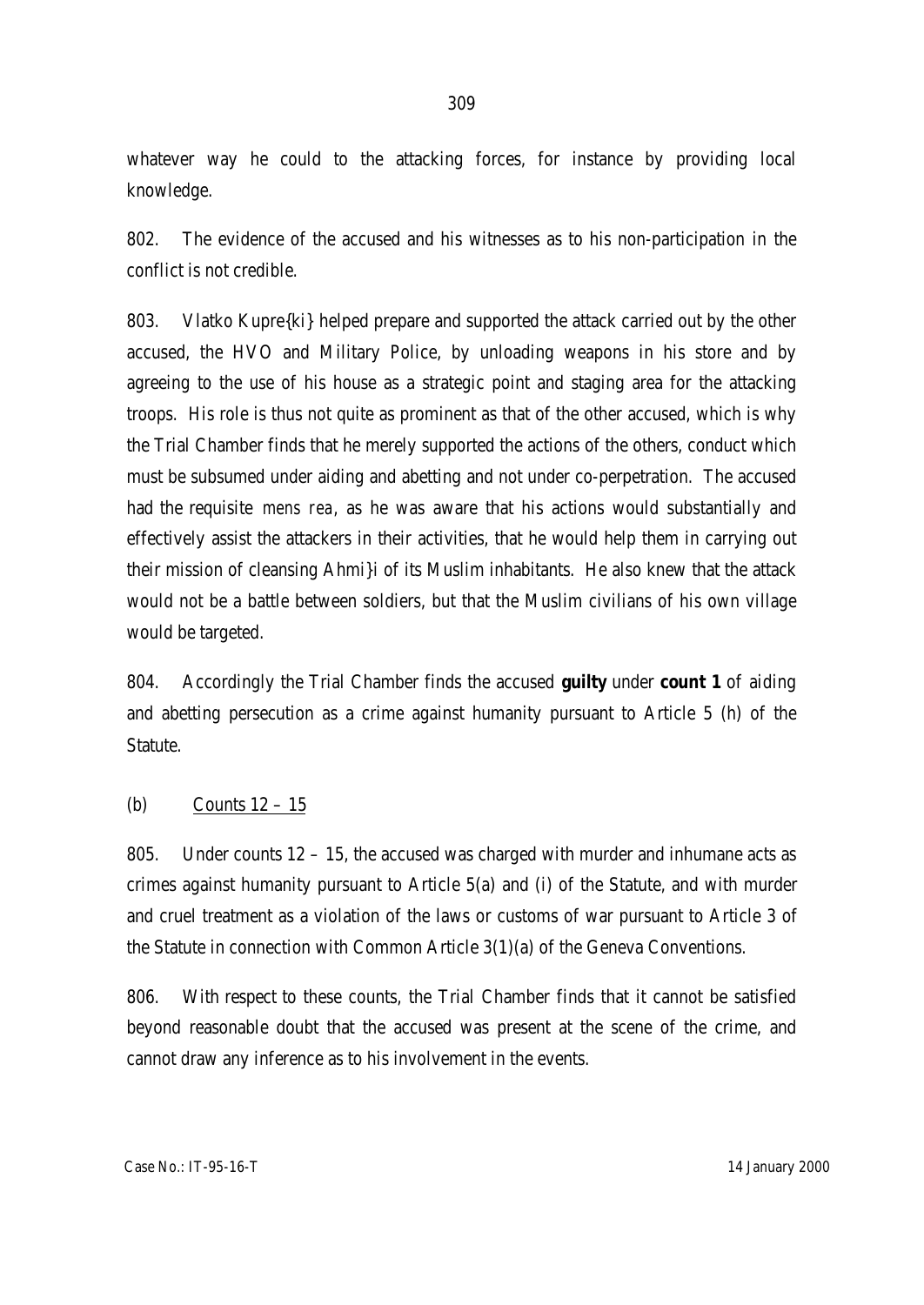807. The Trial Chamber therefore finds the accused **not guilty** with regard to **counts 12 to 15**.

#### 5. Drago Josipovi}

#### (a) Count 1

808. The accused, together with Vladimir [anti}, was charged under count 1 with persecution as a crime against humanity pursuant to Article 5(h) of the Statute.

809. Drago Josipovi} was a member of the HVO prior to 16 April 1993; he was a member of the village guard and was seen in the village in uniform and with a rifle.

810. As to the direct participation of the accused in the conflict on 16 April 1993, the Trial Chamber accepts the evidence of Witness EE, who identified him, together with the accused Vladimir [anti}, as a participant in the attack on her house when her husband was murdered. The Trial Chamber finds that Drago Josipovi} participated in the attack on the Pu{cul house: he was part of the group of soldiers who attacked and burned the house and murdered Musafer Pu{cul.

811. Drago Josipovi} also participated in the attack on the house of Nazif Ahmi} in which Nazif and his 14 year old son were killed. This was not charged as a separate count in the indictment, nor did the Prosecutor request after the commencement of the trial to be granted leave to amend the indictment so as to afford the Defence the opportunity to contest the charge. Consequently, in light of the principle set out above in the part on the applicable law, these facts cannot be taken into account by the Trial Chamber as forming the basis for a separate and specific charge. They constitute, however, relevant evidence for the charge of persecution. The Trial Chamber is satisfied that Witness DD accurately identified the accused, and that the witness accurately described the role played by the accused in the attack and that he was, in fact, in a position of command with regard to the troops involved.

812. Having heard the evidence of Witness CB, the Trial Chamber is, however, not satisfied that Drago Josipovi} participated in the attack on the house of Fahran Ahmi}.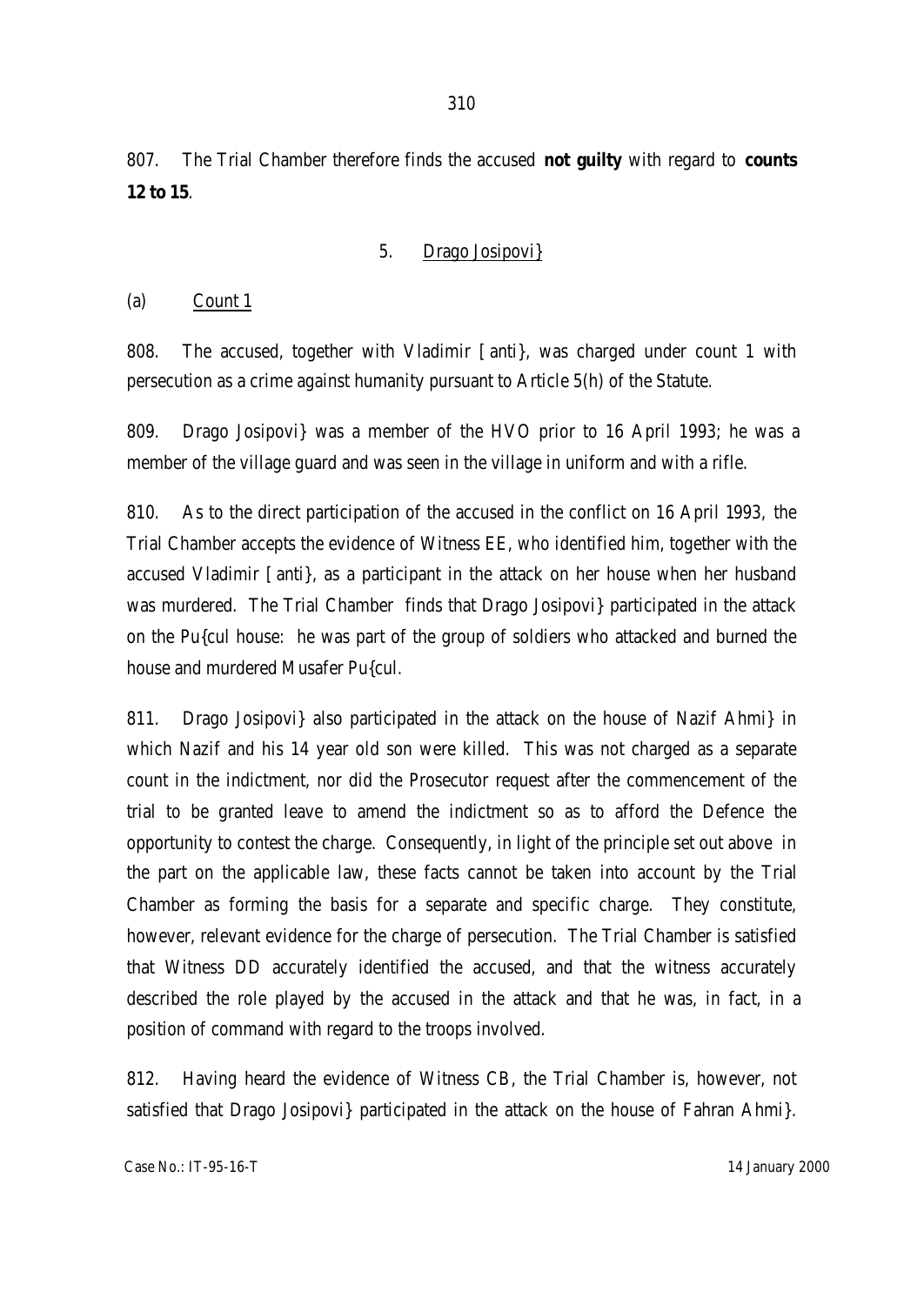The Trial Chamber accepts the evidence of Witness Z concerning the presence of the accused leading soldiers near the Ogrjev plant on the afternoon of 16 April.

813. The Trial Chamber rejects the evidence put forward by Drago Josipovi} of him spending the day moving around the locality to very little apparent purpose. The truth is that he was armed and active, playing his full part in the attacks on his neighbours, sometimes having command over a group of soldiers.

814. The Trial Chamber concludes therefore that Drago Josipovi} participated in the murder of Musafer Pu{cul, participated in the attack on the house of Nazif Ahmi} and was actively involved in the burning of private property. On this basis, the Trial Chamber finds that the accused, together with Vladimir [anti}, was present at the scene of the crime as part of a group that went to the house with the common intent to kill and/or expel its inhabitants and to set it on fire. He did this solely because the victims were Muslims, for the same reasons set out above with respect to Mirjan and Zoran Kupre{ki}. The accused was aware that he would be attacking unarmed and helpless civilians, and that this attack was part of the beginning of a large-scale campaign of "ethnic cleansing" of Muslims from the La{va River Valley.

815. These actions fulfil the requirements of persecution as a crime against humanity pursuant to Article 5(h) of the Statute.

816. The Trial Chamber therefore finds the accused **guilty** of persecution as a crime against humanity pursuant to Article 5(h) of the Statute under **count 1**.

### (b) Counts 16 - 19

817. The accused was charged under counts 16 to 19 with murder and other inhumane acts as crimes against humanity pursuant to Article 5(a) and (i) of the Statute, as well as murder and cruel treatment as violations of the laws or customs of war pursuant to Article 3 of the Statute in connection with Common Article 3(1)(a) of the Geneva Conventions.

818. Murder under Article 5(a) of the Statute comprises the death of the victim as a result of the acts or omissions of the accused. Moreover, the conduct of the accused must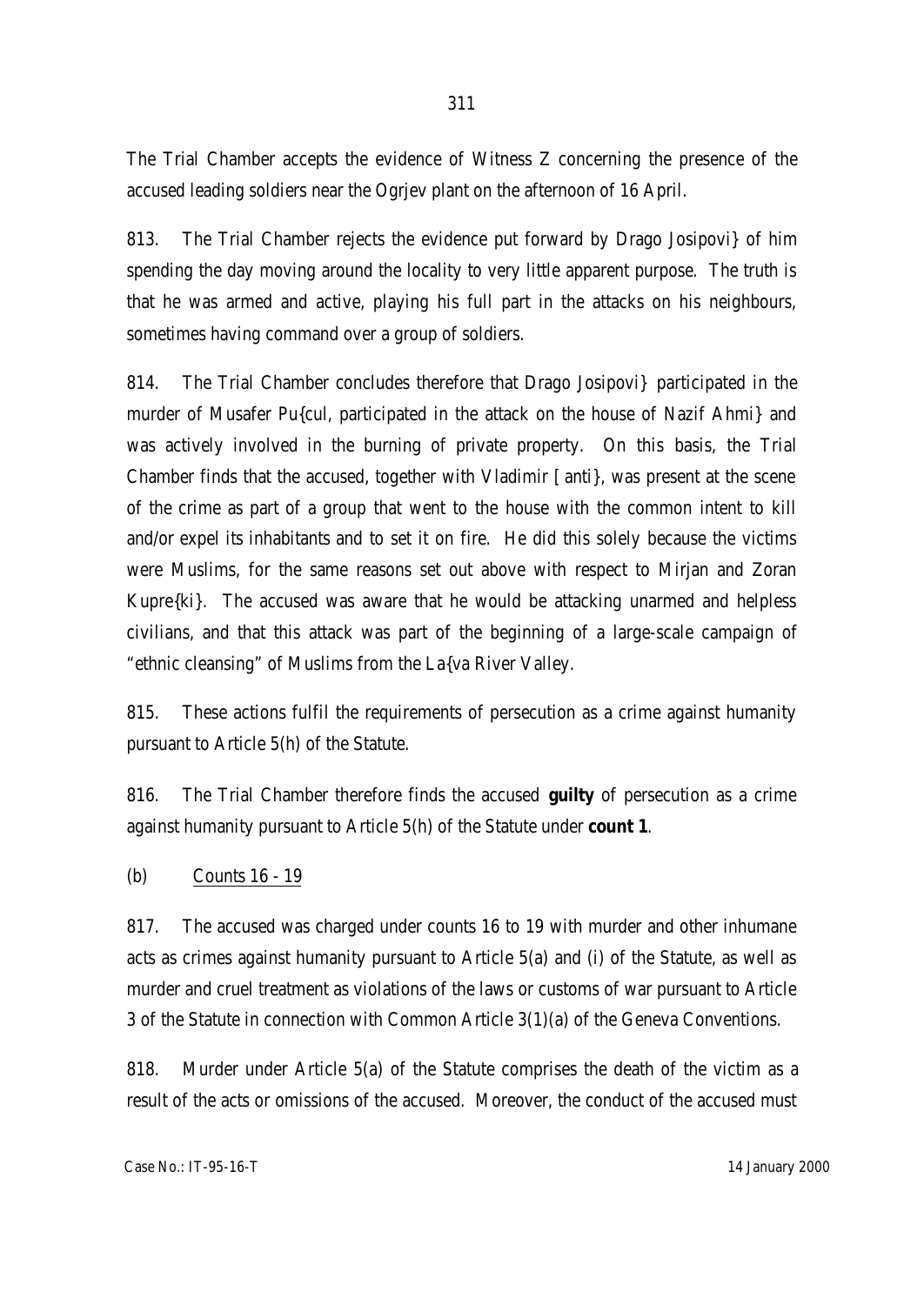be a substantial cause of the death of the victim. The offence requires the intent to kill or the intent to inflict serious injury in reckless disregard of human life. Inhumane acts under Article 5(i) of the Statute are intentional acts or omissions which infringe fundamental human rights causing serious mental or physical suffering or injury of a gravity comparable to that of other crimes covered by Article 5.

819. The accused, even though he may not himself have killed Musafer Pu{cul, by his active presence in the group, together with Vladimir [anti}, has fulfilled the *actus reus* of murder as a co-perpetrator. The same applies for the suffering caused to the family by being forced to witness the murder of Musafer Pu{cul, being expelled from their family home and having their home destroyed. These acts clearly constitute the *actus reus* of other inhumane acts.

820. Drago Josipovi}, as may be safely inferred from his actions, had the requisite intent both for murder and inhumane acts. He knew that the inhabitants of that house were going to be killed, and if not killed then at least expelled and their house burned down. That witnessing the death of a loved one and the loss of the family home would cause serious mental suffering was equally obvious to the accused when he embarked upon his crimes. He also acted in pursuance of a common design together with the accused Vladimir [anti}. This is borne out by his actions described under count 1. The accused also had the requisite *mens rea*.

821. As stated above with regard to multiple charges in the part on the applicable law, Article 5(a) and (i), as crimes against humanity, protect different values and interests and may be charged cumulatively. This also applies to charging these acts under Article 5(h) as persecution.

822. The Trial Chamber accordingly finds the accused **guilty** of murder and other inhumane acts as crimes against humanity pursuant to Article 5(a) and (i) of the Statute under **counts 16 and 18**.

823. By contrast, the Trial Chamber finds that counts 17 and 19 were improperly charged cumulatively with the more serious offences under Article 5 of the Statute. As pointed out above in the part on the applicable law, Article 3 of the Statute, as far as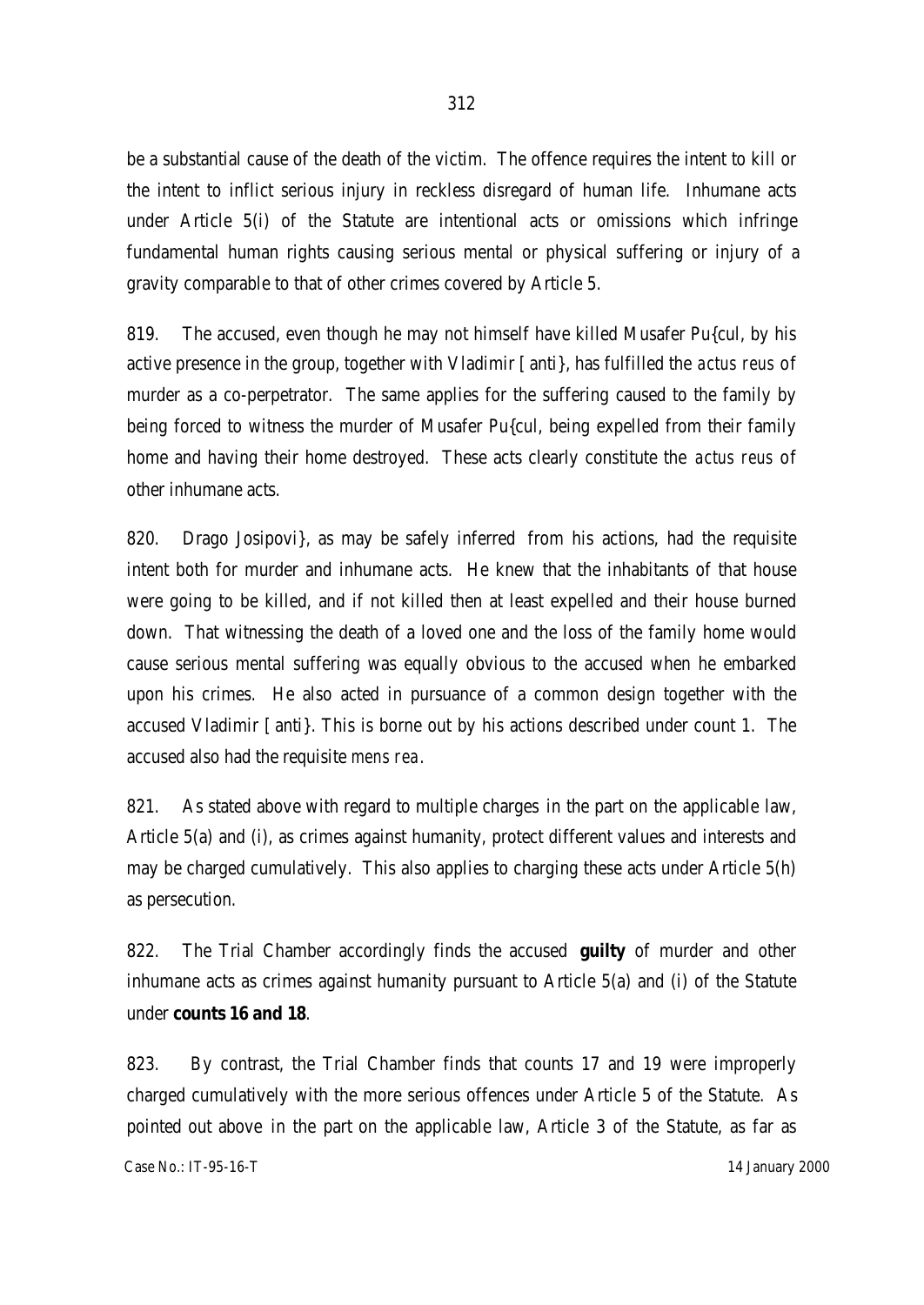murder and cruel treatment are concerned, protects the same interests as Article 5(a) and (i). However, while murder as a crime against humanity requires proof of elements that murder as a war crime does not require (the offence must be part of a systematic or widespread attack on the civilian population), this is not reciprocated. As a result, the two offences are not in a relationship of reciprocal speciality. The prohibition of murder as a crime against humanity is *lex specialis* in relation to the prohibition of murder as a war crime and must therefore prevail.

824. For reasons of law, the Trial Chamber therefore finds the accused **not guilty** with regard to **counts 17 and 19**.

#### 6. Vladimir [anti}

825. The accused, together with Drago Josipovi}, was charged under count 1 with persecution as a crime against humanity pursuant to Article 5(h) of the Statute

826. Vladimir Šanti} in April 1993 was the commander of the 1<sup>st</sup> Company of the 4<sup>th</sup> Battalion of the Military Police. He was also Commander of the Jokers.

827. As was described with respect to the accused Drago Josipovi}, Vladimir [anti}, together with the latter, participated in the murder of Musafer Pu{cul and the burning of his house. In addition, from his position as a company commander of the Military Police and commander of the Jokers, it can be safely inferred that he passed on the orders of his superiors to his men, and his presence on the scene of the attack also served as an added encouragement for his subordinates to abide by the orders they had received.

828. The Trial Chamber refers to the facts and the law explained above with respect to the accused Drago Josipovi}. They apply *mutatis mutandis* to the accused Vladimir [anti}.

829. The Trial Chamber accordingly finds the accused **guilty** of persecution as a crime against humanity pursuant to Article 5(h) of the Statute under **count 1**.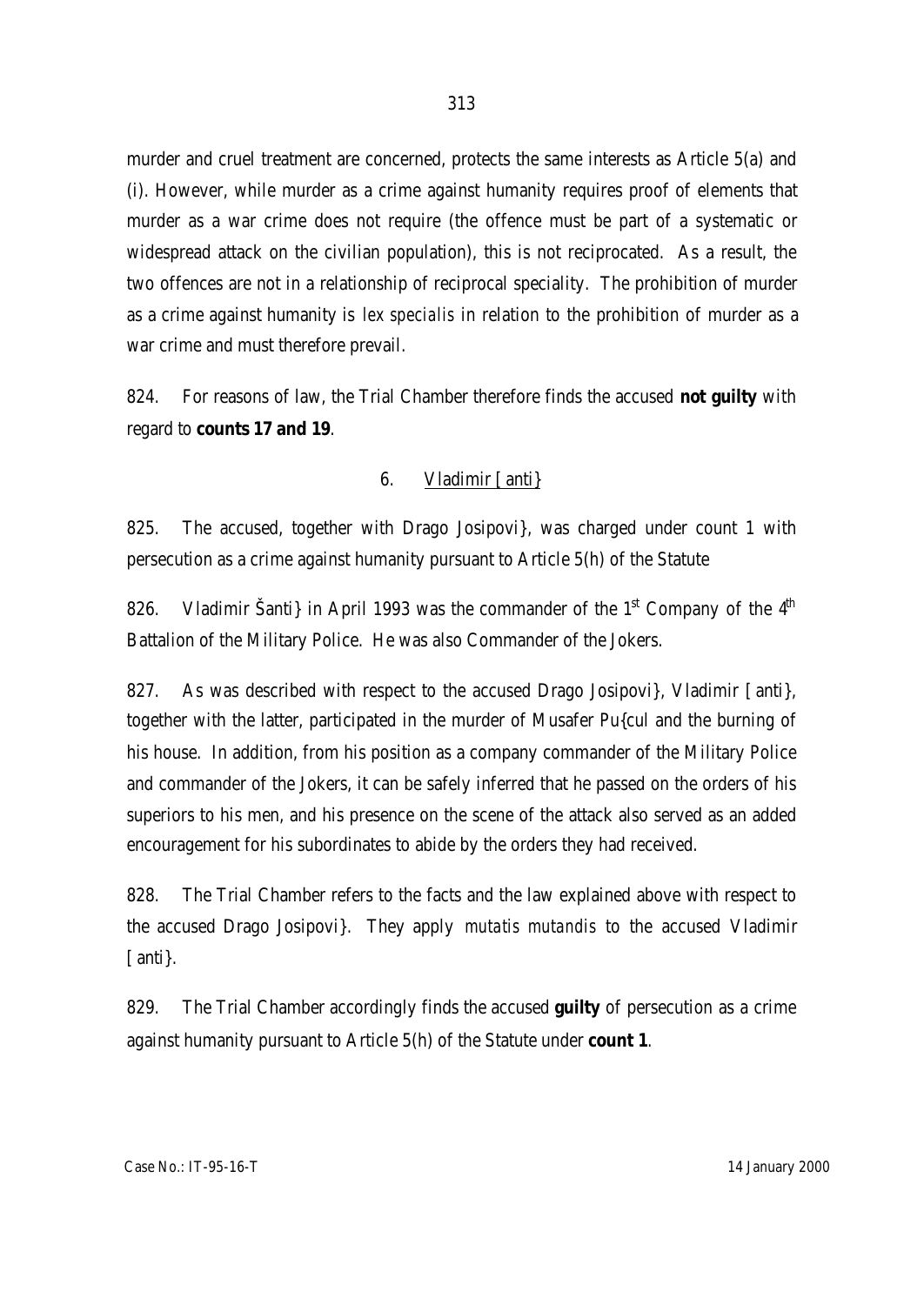### (a) Counts  $16 - 19$

830. Under counts 16 to 19, the accused, together with Drago Josipovi}, was charged with murder and other inhumane acts as crimes against humanity pursuant to Article 5(a) and (i) of the Statute, as well as murder and cruel treatment as violations of the laws or customs of war pursuant to Article 3 of the Statute in connection with Common Article 3(1)(a) of the Geneva Conventions.

314

831. The Trial Chamber refers to the facts and the law set out above with respect to the accused Drago Josipovi}. They apply *mutatis mutandis* to the accused Vladimir [anti}.

832. The Trial Chamber accordingly finds the accused **guilty** of murder and other inhumane acts as crimes against humanity pursuant to Article 5(a) and (i) of the Statute under **counts 16 and 18**.

833. For reasons of law, the Trial Chamber therefore finds the accused **not guilty** with regard to **counts 17 and 19**.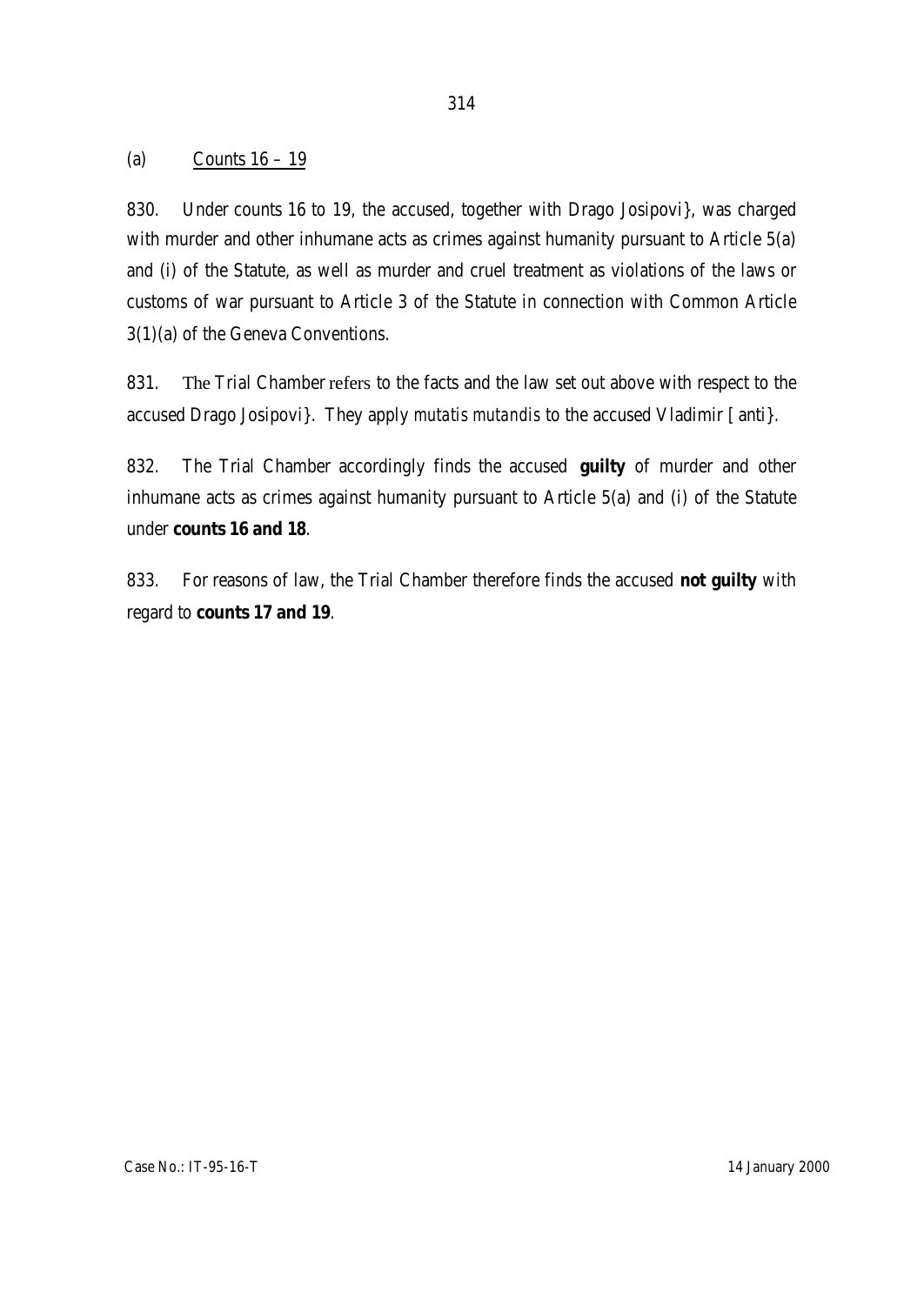## **VII. SENTENCING**

#### **A. Introduction**

834. The Trial Chamber will proceed to sentence each of the accused pursuant to the findings of guilt pronounced.

835. The Prosecutor made submissions regarding sentence in her Closing Brief, filed on 5 November 1999, as well as oral submissions in the hearing of 9 November 1999. Written submissions on sentencing were made on behalf of the following accused: Zoran Kupre{ki},<sup>982</sup> Dragan Papi},<sup>983</sup> Mirjan Kupre{ki},<sup>984</sup> Vladimir Šanti}<sup>985</sup> and Drago Josipovi}.<sup>986</sup> No express written submissions on sentencing were made on behalf of Vlatko Kupre $\{ki\}$ .<sup>987</sup> No oral submissions were made on behalf of any of the accused.<sup>988</sup>

#### **B. Sentencing Provisions**

836. The Statute and the Rules contain certain provisions relating to sentencing that are to be considered by the Trial Chamber.

837. Article 23 ("Judgement") of the Statute provides that "[t]he Trial Chambers shall pronounce judgements and impose sentences and penalties on persons convicted of serious violations of international humanitarian law". Article 24 of the Statute and Rule 101 of the Rules of Procedure and Evidence deal with the penalties a Trial Chamber may impose.

 $\overline{a}$ 

986 Closing Argument of the Counsel of the Accused Drago Josipovi}, filed on 5 Nov. 1999, p 60.

 $982$  Closing Argument of the Counsel of the Accused Zoran Kupre{ki}, filed on 5 Nov. 1999.

<sup>983</sup> Defence's Closing Brief, filed on 5 Nov. 1999.

<sup>984</sup> *Idem*.

<sup>985</sup> The Defence Final Trial Brief for the Accused Vladimir Šanti}, filed on 5 Nov. 1999, p 65.

<sup>987</sup> The Defence Closing Brief for the Accused Vlatko Kupre{ki}, filed on 5 Nov. 1999.

<sup>988</sup> In the case of Zoran Kupre{ki}, it was submitted that no arguments in mitigation need be made since the innocence of the accused is presumed: T. 12763.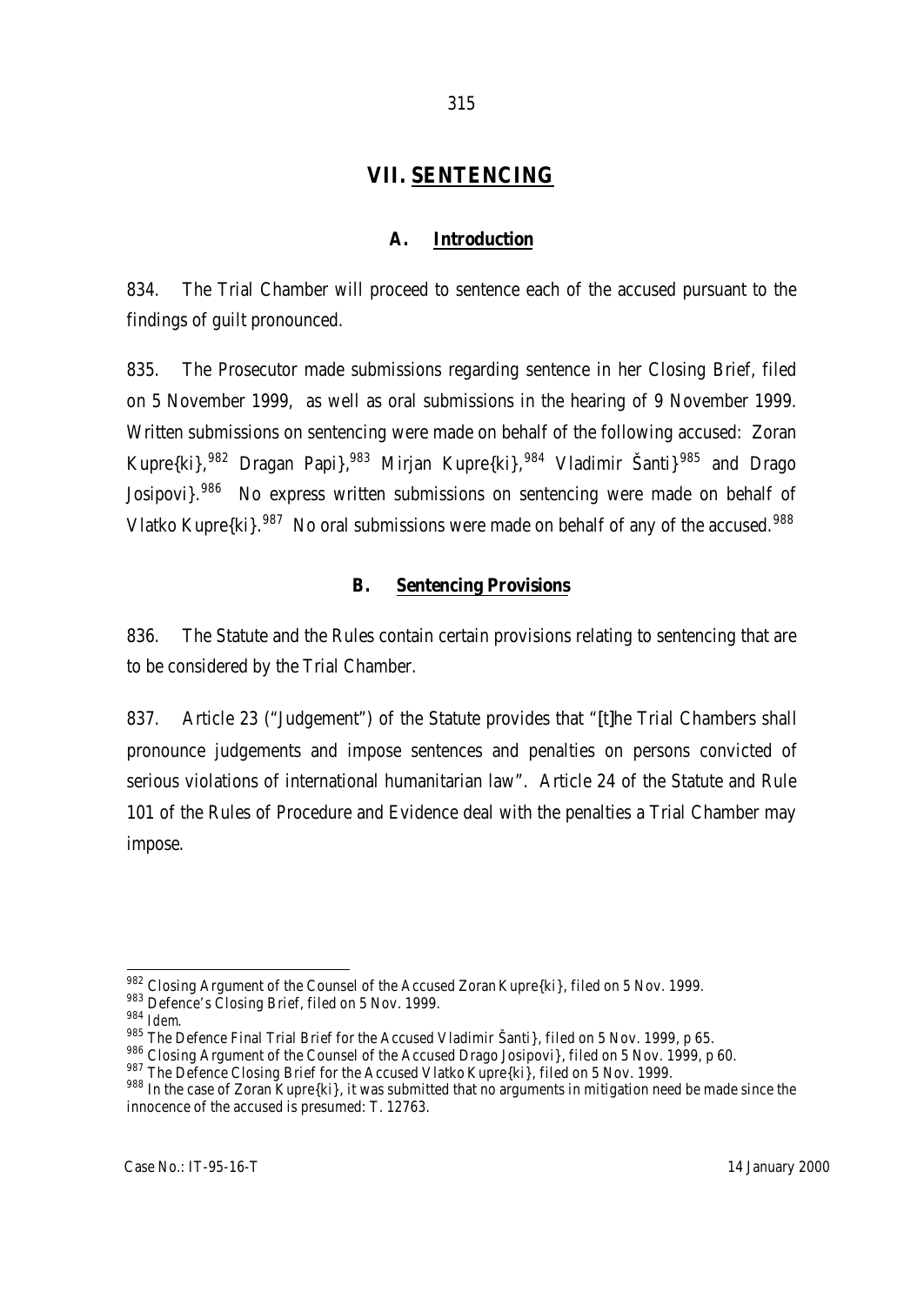838. Read together, Article 24 and Rule 101, as supplemented by Rule 85(A)(vi), allow for factors other than those expressly mentioned to be considered when determining the proper sentences to be imposed.

## **C. Factors to be Considered in Sentencing**

### 1. SFRY Criminal Code Provisions

839. Pursuant to Article 24(1) of the Statute, the Trial Chamber "shall have recourse to the general practice regarding prison sentences in the courts of the former Yugoslavia" in determining the terms of imprisonment. Rule 101(B) also requires the Trial Chamber to "take into account" such general practice.

840. It is clear from these provisions - in particular the phrase "have recourse to" and "take into account" - that the Trial Chamber is not bound to follow the sentencing practice of the courts of the former Yugoslavia. Reference should be made to the said sentencing practice as an aid in determining the sentences to be imposed by the Trial Chamber.

841. In general terms, Article 41 ("General principles in determining punishment") of the Criminal Code of the Socialist Federal Republic of Yugoslavia ("SFRY Criminal Code") sets out the various factors to be taken into account in determining sentence.<sup>989</sup> This Article is essentially similar to the sentencing provisions of the Statute and the Rules of the International Tribunal.

842. Articles 38, 48 and 142 of the SFRY Criminal Code should also be considered. Article 38 ("Imprisonment") of the SFRY Criminal Code reads in part:

 $\overline{a}$ <sup>989</sup> In particular, Art. 41(1) of the SFRY Criminal Code provides: "The court shall weigh the punishment to be imposed on the perpetrator of a criminal offence within the legal limits of the punishment for that offence, bearing in mind the purpose of punishment and taking into consideration all the circumstances which influence the severity of the punishment (mitigating and aggravating circumstances), and in particular: the degree of criminal responsibility; motives for the commission of the offence; the severity of threat or injury to the protected value; circumstances of the commission of the offence; the perpetrator's previous conduct; the perpetrator's personal circumstances and his behaviour subsequent to the commission of the offence; as well as other circumstances relating to the perpetrator".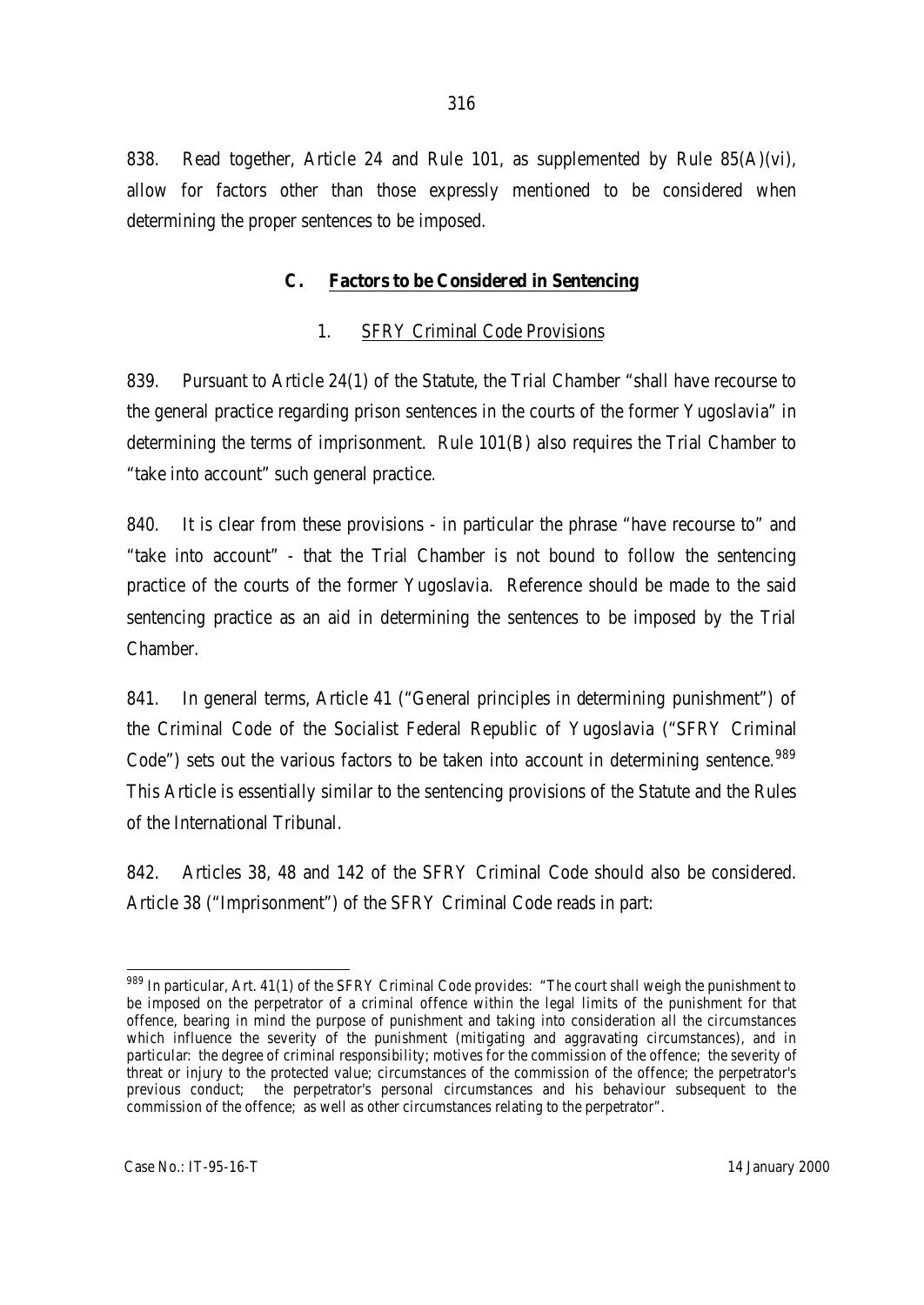(1) The punishment of imprisonment may not be shorter than 15 days nor longer than 15 years.

(2) The court may impose a punishment of imprisonment for a term of 20 years for criminal acts eligible for the death penalty.

(3) For premeditated criminal acts for which the punishment of fifteen years imprisonment may be imposed under statute, and which were perpetrated under particularly aggravating circumstances or caused especially grave consequences, a punishment of imprisonment for a term of 20 years may be imposed when so provided by statute.

 $[\ldots]$ 

(6) A convicted person who has served half of his term of imprisonment, and exceptionally a convicted person who has served a third of his term, may be excused from serving the rest of his term on the condition that he does not commit a new criminal act by the end of the period encompassed by his sentence.

Capital punishment was abolished by constitutional amendment in 1977 in some of the republics of the SFRY other than Bosnia and Herzegovina. Since then, the maximum sentence has been 20 years imprisonment.<sup>990</sup> A 20 year prison sentence may only be imposed for the most serious types of criminal offences.<sup>991</sup>

843. Article 48 ("Combination of criminal acts") of the SFRY Criminal Code deals with the question of punishment of offenders found guilty of several offences.<sup>992</sup>

 $\overline{a}$ <sup>990</sup> Official Gazette of the FRY, no. 37 of 16 July 1993, p. 817, *Delali} et al.,* Judgement, 16 Nov. 1998, para. 1193; *Tadi},* Sentencing Judgement, 14 July 1997, para. 7.

<sup>991</sup> *Delali} et al.,* Judgement, 16 Nov. 1998, para. 1206.

 $992$  Art. 48 of the SFRY Criminal Code provides: (1) If, by one or more acts, the perpetrator has committed more than one criminal offence for which he is being tried simultaneously, the court shall first determine the sentences for each offence and then impose a single sentence for all the offences.

<sup>(2).</sup> The single sentence shall be imposed according to the following rules:

i) if the death penalty was determined for one of the concurrent criminal offences, only that sentence shall be imposed;

ii) if a sentence of twenty years imprisonment was determined for one of the concurrent criminal offences, only that sentence shall be imposed;

iii) if sentences of imprisonment are determined for concurrent criminal offences, the single sentence shall be greater than each individual sentence determined, but it shall not be greater than the sum of the sentences determined, nor shall it be greater than a term of imprisonment of fifteen years;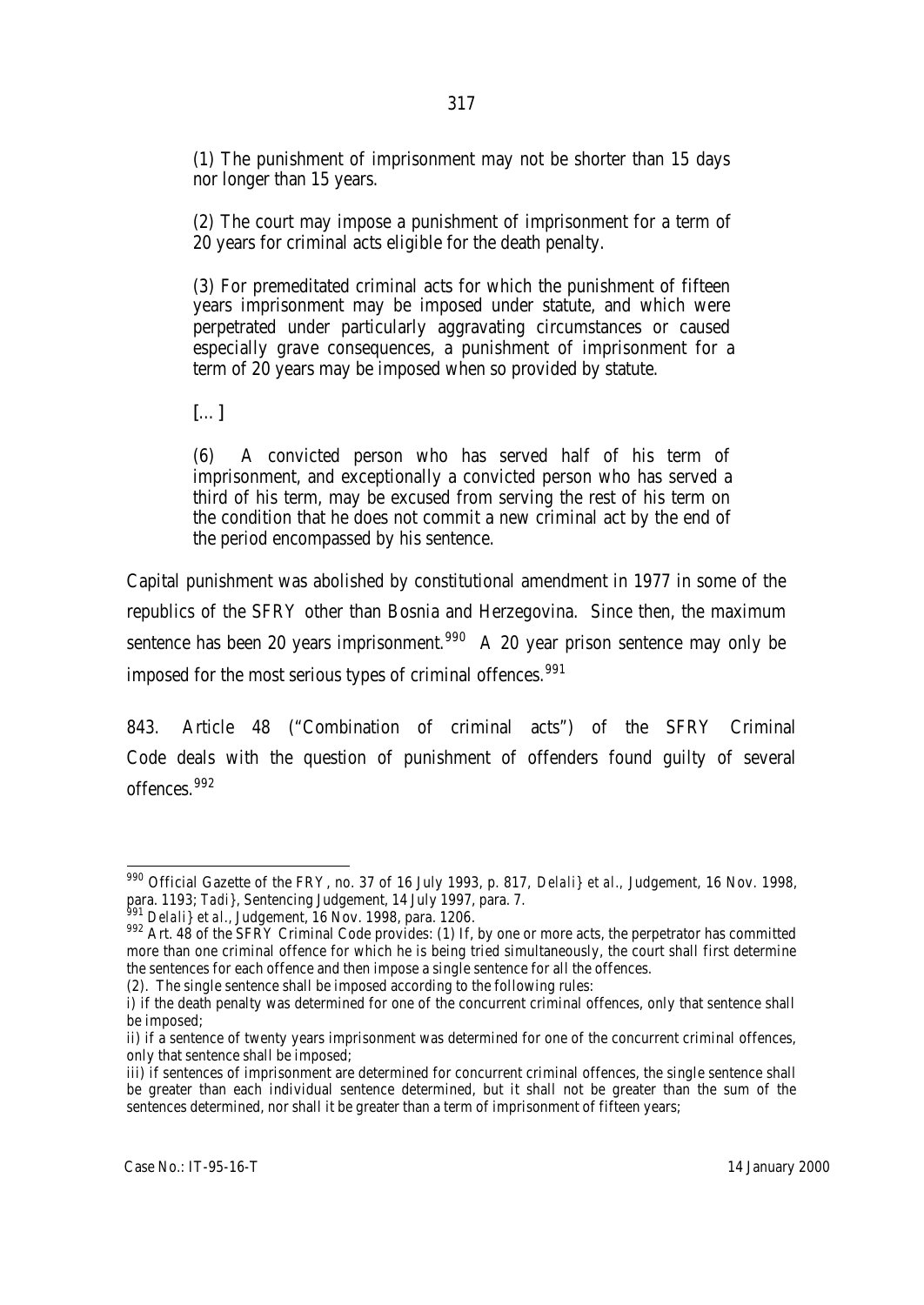844. Chapter Sixteen of the SFRY Criminal Code is entitled "Criminal Acts Against Humanity and International Law". Article 142(1) ("War crimes against the civilian population") of the SFRY Criminal Code falls within the said Chapter, and it provides the following:

Whosoever, in violation of rules of international law effective at the time of war, armed conflict or occupation, orders an attack on civilian populations, an inhabited area, individual civilian persons or persons *hors de combat* which results in death, serious injury or serious deterioration of health [… or], causing immense suffering or a violation of bodily integrity or health; displacement or resettlement […]; forcible prostitution or rape; introduction of measures of intimidation and terror, [...], imposing collective punishment, [...]; confiscation of property, plunder of property belonging to the civilian population, unlawful and arbitrary destruction or large-scale appropriation of property not justified by military necessity, [...] or whosoever commits any of the foregoing acts, shall be punished by imprisonment of not less than five years or by the death penalty.

845. As has been held in the *Tadi}* Sentencing Judgement, this Article gives effect in the former Yugoslavia to the provisions of the Geneva Convention Relative to the Protection of Civilian Persons in Time of War of 12 August 1949 and its Protocols, which is incorporated into the jurisdiction of the International Tribunal by Article 2 ("Grave breaches of the Geneva Conventions of 1949") of the Statute.<sup>993</sup> There appear to be no provisions of the SFRY Criminal Code which give specific effect to those crimes against humanity referred to in Article 5 ("Crimes against humanity") of the Statute. However, genocide, itself a specific category of crime against humanity, is dealt with in Article 141 of the SFRY Criminal Code.<sup>994</sup> Article 141 also prescribes imprisonment for not less than five years or the death penalty. Further, Article 154 of the SFRY Criminal Code deals with racial and other discrimination, which, in some respects, could be said to relate to the counts on persecution as a crime against humanity. Article 154(1) reads as follows:

l

iv) if sentences of up to three years imprisonment were determined for all concurrent criminal offences, the single sentence may not exceed eight years of imprisonment.

<sup>&</sup>lt;sup>993</sup> *Tadi},* Sentencing Judgement, 14 July 1997, para. 8.

<sup>994</sup> *Idem.*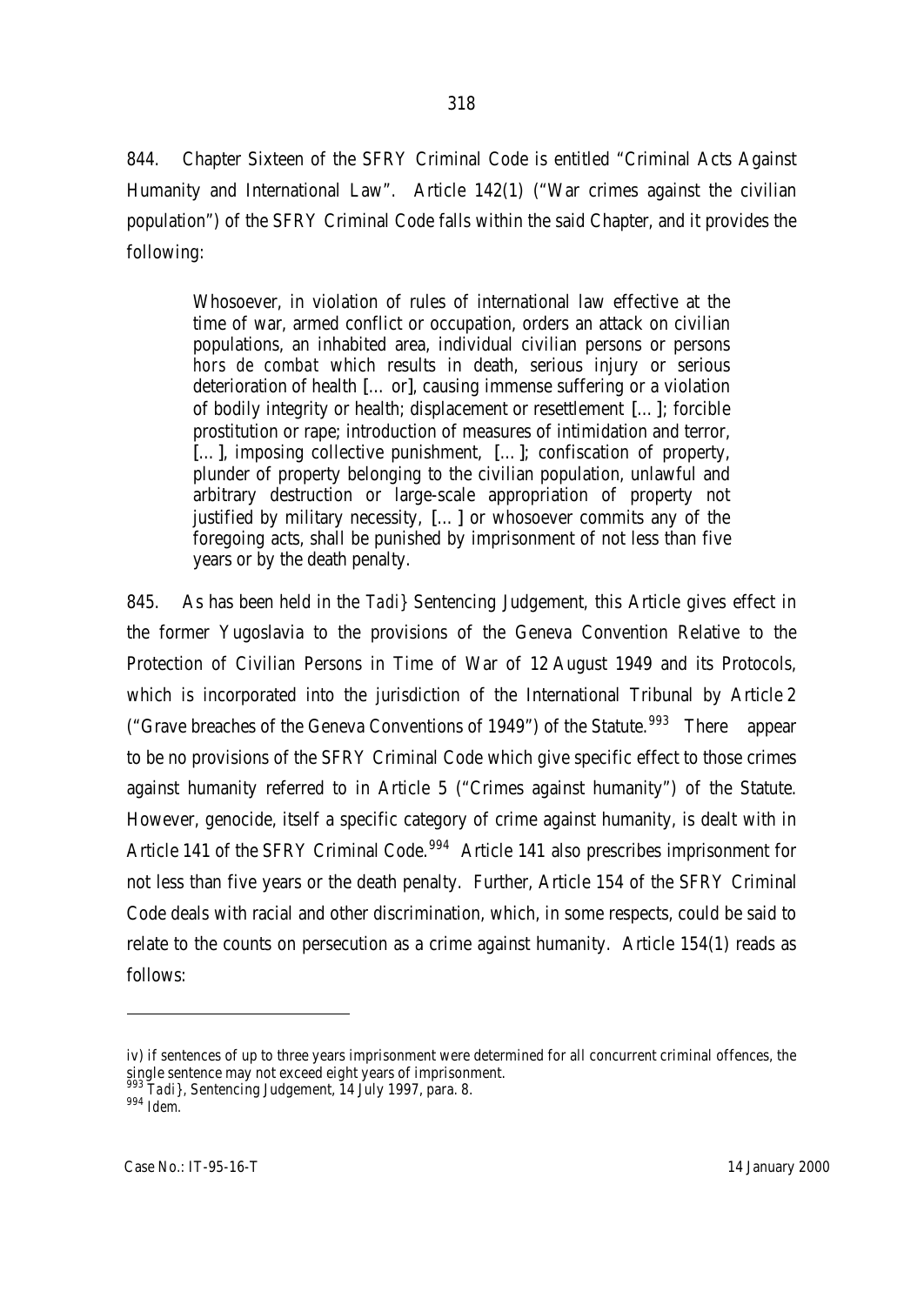Whoever on the basis of distinction of race, colour, nationality or ethnic background violates basic human rights and freedoms recognized by the international community, shall be punished by imprisonment for a term exceeding six months but not exceeding five years.

846. As has already been made clear, the provisions of the SFRY Criminal Code serve as a guide. In particular, the Trial Chamber is not bound to impose a maximum sentence of 20 years imprisonment only. According to Rule 101, the Trial Chamber may impose a sentence of life imprisonment.

847. Article 33 of the SFRY Criminal Code provides for three reasons for the imposition of sentences, namely,

(1) preventing the offender from committing criminal acts and his rehabilitation;

(2) deterrent effect upon others not to commit criminal acts;

 $(3)$   $\ldots$  influence on the development of the citizens' social responsibility and discipline.

2. General Sentencing Policy of the International Tribunal

848. The Trial Chamber is of the view that, in general, retribution and deterrence are the main purposes to be considered when imposing sentences in cases before the International Tribunal. As regards the former, despite the primitive ring that is sometimes associated with retribution,<sup>995</sup> punishment for having violated international humanitarian law is, in light of the serious nature of the crimes committed, a relevant and important consideration. As to the latter, the purpose is to deter the specific accused as well as others, which means not only the citizens of Bosnia and Herzegovina but persons worldwide from committing crimes in similar circumstances against international humanitarian law.<sup>996</sup> The Trial Chamber is further of the view that another relevant sentencing purpose is to show the people of not only the former Yugoslavia, but of the world in general, that there is no impunity for these types of crimes. This should be done

 $\overline{\phantom{0}}$ <sup>995</sup> *Delali} et al.,* Judgement, 16 Nov. 1998, para. 1231.

<sup>996</sup> *Ibid., at* para. 1234; *Furundžija,* Judgement, 10 Dec. 1998, para. 288.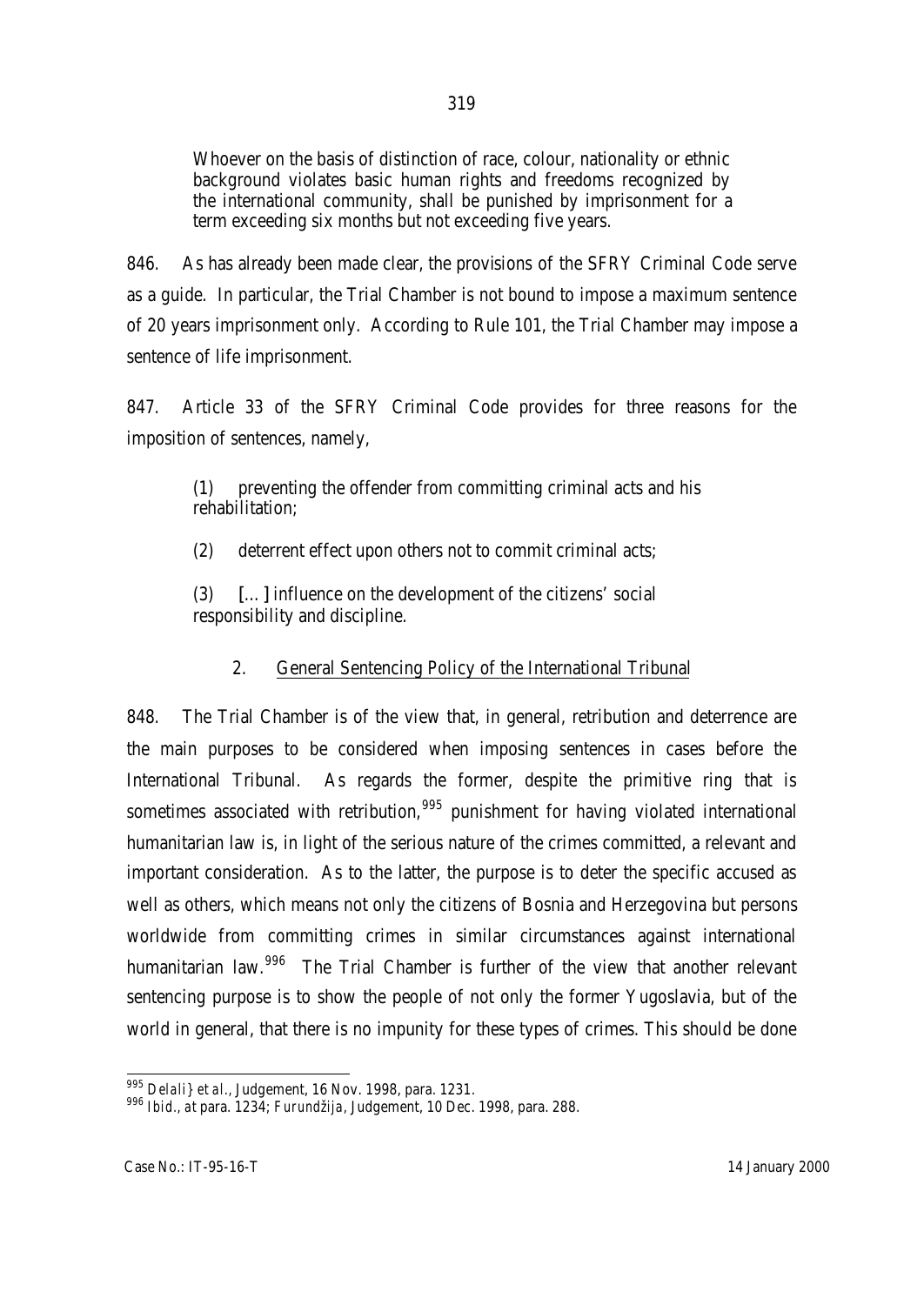in order to strengthen the resolve of all involved not to allow crimes against international humanitarian law to be committed as well as to create trust in and respect for the developing system of international criminal justice.

849. The Trial Chamber also supports the purpose of rehabilitation for persons convicted in the hope that in future, if faced with similar circumstances, they will uphold the rule of law.

# 3. Factors Relevant to Sentencing in Respect of Each Accused

850. The Trial Chamber will next consider the various factors which influence the determination of appropriate sentences for each accused convicted, in accordance with the provisions of Article 24 of the Statute and Rule 101 of the Rules of Procedure and Evidence.

## (a) Zoran Kupre{ki} and Mirjan Kupre{ki}

851. Zoran Kupre{ki} and Mirjan Kupre{ki} have been found guilty on Count 1 (persecution as a crime against humanity under Article 5(h) of the Statute).

852. The sentences to be imposed must reflect the inherent gravity of the criminal conduct of the accused. The determination of the gravity of the crime requires a consideration of the particular circumstances of the case, as well as the form and degree of the participation of the accused in the crime. Zoran and Mirjan Kupre{ki} have been found guilty of persecution in the form of the expulsion of Muslim civilians, including women and children from Ahmi}i-[anti}i and its environs, the destruction of Bosnian Muslim homes and property and their active presence in the area whilst armed. In particular, they entered the house and expelled the family of Suhret Ahmi}. This is in spite of the fact that even as late as March 1993 both attended Muslim holiday celebrations. Of the two accused, Zoran Kupre{ki} played a more leading role as the local commander.

853. The fact that Zoran Kupre{ki} and Mirjan Kupre{ki} voluntarily surrendered to the International Tribunal on 6 October 1997 is a factor in mitigation of their sentence.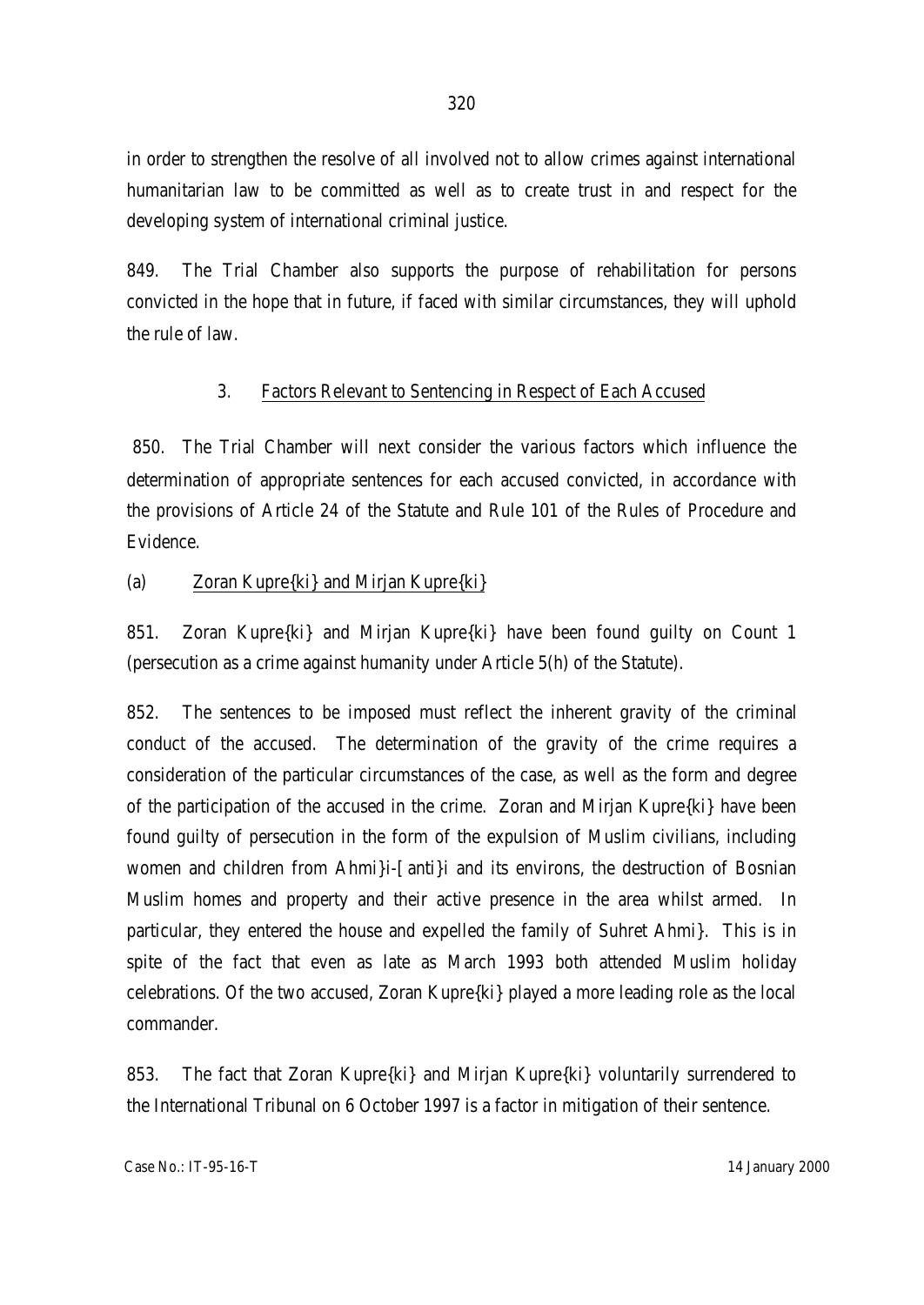## 321

# (b) Vlatko Kupre{ki}

854. Vlatko Kupre{ki} has been found guilty on Count 1 (persecution as a crime against humanity under Article 5(h) of the Statute).

855. Vlatko Kupre{ki} has been found guilty of persecution in the form of aiding and abetting, by helping in the preparation of the attack on Ahmi}i, such as unloading weapons in his store and allowing his house to be used in the attack. He was also present near the house of Suhret Ahmi}, shortly after the attack on the latter's house. Thus he was clearly supportive of the attack.

856. It is noted that prior to the conflict this accused was on good terms with Muslims and displayed no nationalist or ethnic prejudice.

857. Unlike the other accused, Vlatko Kupre{ki} did not surrender to the International Tribunal. He was arrested on 18 December 1997. During the arrest there was an exchange of fire with the arresting forces.

# (c) Drago Josipovi}

858. Drago Josipovi} has been found guilty on Count 1 (persecution as a crime against humanity under Article 5(h) of the Statute); Count 16 (murder as a crime against humanity under Article 5(a) of the Statute); and Count 18 (other inhumane acts as a crime against humanity under Article 5(i) of the Statute).

859. As far as persecution is concerned, Drago Josipovi} played an active role in the killing of Bosnian Muslim civilians in Ahmi}i, the destruction of Bosnian Muslim homes and property and the expulsion of Bosnian Muslims from the Ahmi}i-[anti}i region. In particular, Drago Josipovi} participated in the attack on the Pušcul house, during which the house was burnt down and Musafer Pušcul was killed and the family was expelled from their home after having been forced to witness the murder of Musafer Pušcul. He also participated in the attack on the house of Nazif Ahmi} in which Nazif and his 14 year old son were killed and he was actively involved in the burning of private property.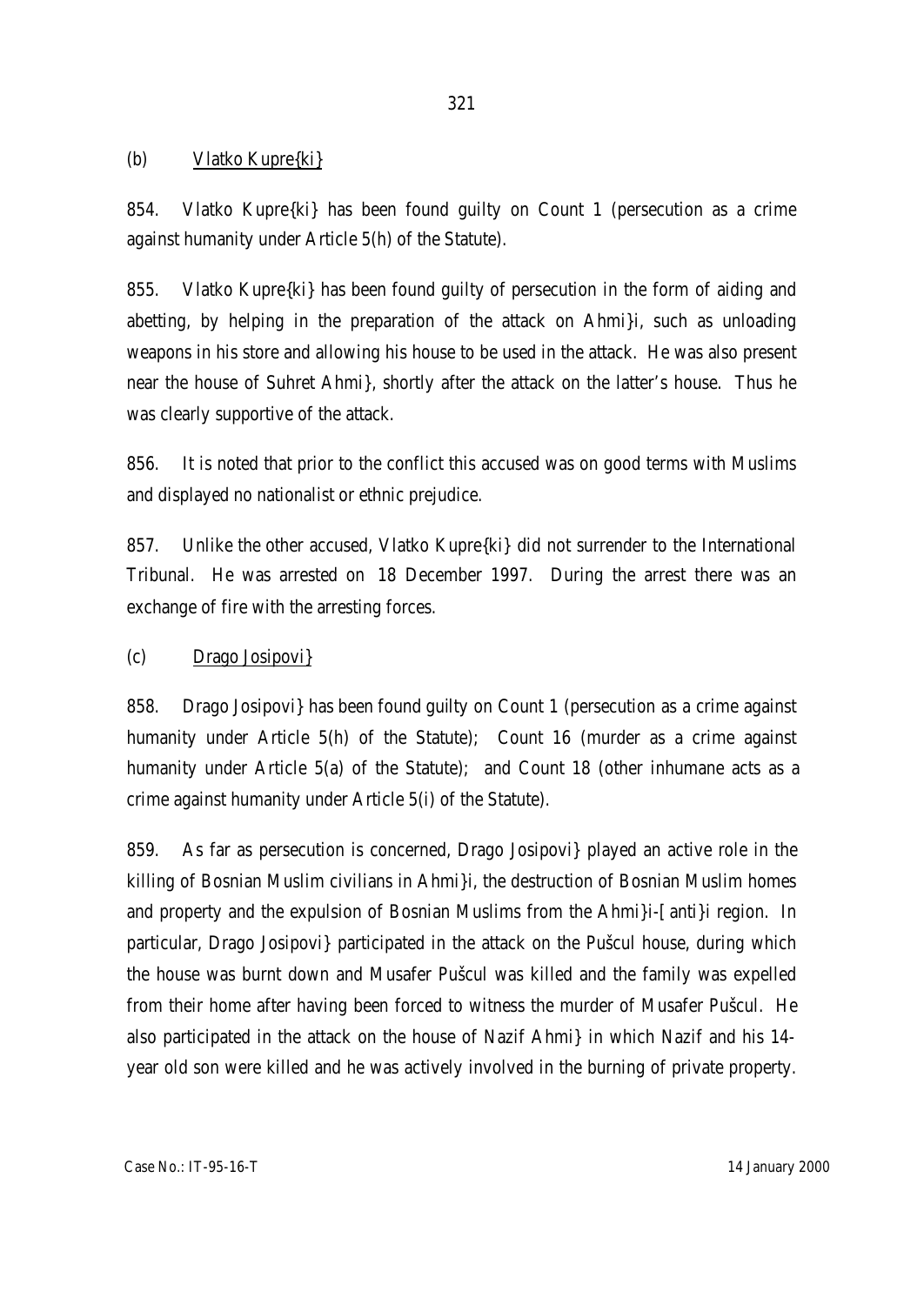The attack was launched in the early hours of the morning, allowing the victims no opportunity whatsoever to escape.

860. In mitigation, the evidence shows that Drago Josipovi} lent an HVO army vest to Mr. Osmanovi}, a Muslim, to assist him to escape. During the attack on 16 April he stopped other soldiers from killing Witness DD. Another factor in mitigation is that he voluntarily surrendered to the International Tribunal on 6 October 1997.

# (d) Vladimir [anti}

861. Vladimir [anti} has been found guilty on Count 1 (persecution as a crime against humanity under Article 5(h) of the Statute); Count 16 (murder as a crime against humanity under Article 5(a) of the Statute); and Count 18 (other inhumane acts as a crime against humanity under Article 5(i) of the Statute).

862. Concerning the conviction on the persecution count, Vladimir Šanti}'s role was most serious, since he was a commander, who assisted in the strategic planning of the whole attack. He also passed on orders from his superiors to his subordinates, which amounted to the reissuing of the orders that were illegal in the circumstances. This role renders particularly grave his participation in the offences committed. Furthermore, he played an active role in the killing of Bosnian Muslim civilians in Ahmi}i, the destruction of Bosnian Muslim homes and property and the expulsion of Bosnian Muslims from the Ahmi}i-[anti}i region. In particular, Vladimir [anti} participated in the attack on the Pu{cul house, during which the house was burnt down, Musafer Pu{cul was killed and the family was expelled from their home after having been forced to witness the murder of Musafer Pu{cul. The attack was launched in the early hours of the morning, allowing the victims no opportunity whatsoever to escape.

863. Vladimir Šanti} voluntarily surrendered to the International Tribunal on 6 October 1997 which is treated by the Trial Chamber as a mitigating circumstance.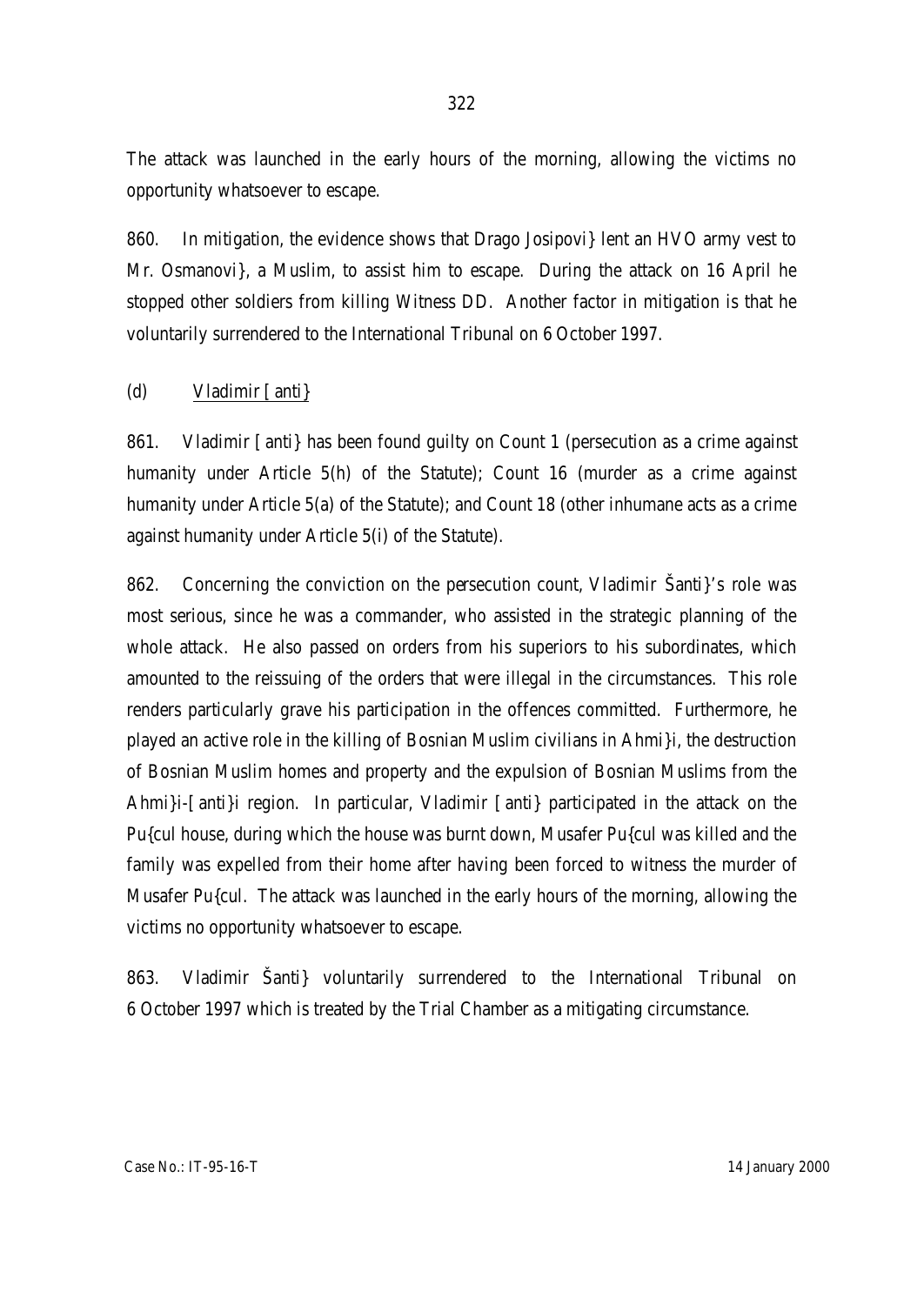## **D. The Sentence to be Imposed for a Multiple Conviction**

864. Drago Josipovi} and Vladimir [anti} have been convicted on more than one count.

865. The Trial Chamber has dealt with the problems relating to multiple convictions above. Here it will suffice to say the following: Article 48 of the SFRY Criminal Code, on the one hand, provides for the imposition of a single or composite sentence where an accused has been convicted for more than one criminal act based on the commission of one deed or several deeds. It also provides that a court shall first assess the sentence for each of the criminal acts before determining the composite sentence.

866. Where an accused has been convicted on more than one count based on the commission of one or several deeds, the practice of the International Tribunal, on the other hand, has been to impose sentences on each count to be served concurrently.<sup>997</sup>

867. In practice, there is no real difference in effect between the imposition of concurrent sentences for multiple sentences and one composite sentence for multiple offences. In the unlikely event of there being uncertainty about the length of the concurrent or consecutive sentences to be served, the State of imprisonment could approach the International Tribunal for clarification. Similarly, if a convicted person is eligible for pardon or commutation of sentences according to the law of the State of imprisonment, the State must inform the President of the Tribunal, who will determine whether pardon or commutation is appropriate. Further, in the event of a succesful appeal on any count, there would be no problems with the sentences.

868. The Trial Chamber will thus follow the sentencing practice of the International Tribunal.

 $\overline{a}$ <sup>997</sup> *Delali} et al.,* Judgement, 16 Nov. 1998, para. 1286; *Tadi},* Sentencing Judgement, 14 July 1997, para. 75; *Prosecutor v. Tadi}*, (IT-94-1-T*bis*-R117), Sentencing Judgement, Trial Chamber, 11 Nov. 1999, (hereafter *Tadi},* Sentencing Judgement II, 11 Nov. 1999), p. 17; *Furundžija,* Judgement, 10 Dec. 1998, paras. 292-296 and p. 112 (Disposition).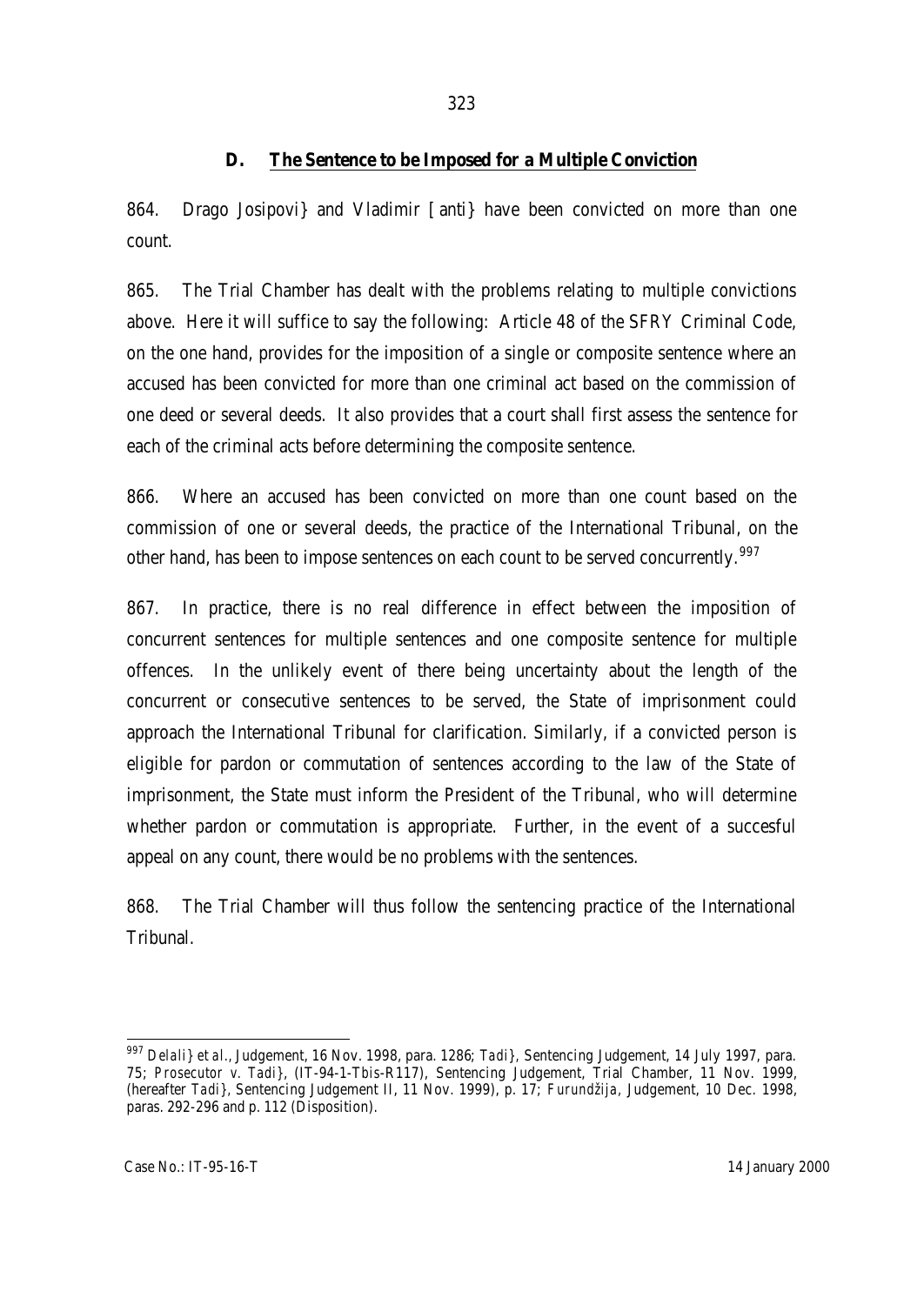# **VIII. DISPOSITION**

### **A. Sentences**

FOR THE FOREGOING REASONS, having considered all of the evidence and the arguments of the parties, the Statute and the Rules, the Trial Chamber finds, and imposes sentence, as follows.

## 1. Dragan Papi}

With respect to the accused, Dragan Papi}:

Count 1: NOT GUILTY of a Crime against Humanity (persecution).

## 2. Zoran Kupre{ki}

With respect to the accused, Zoran Kupre{ki}:

Count 1: GUILTY of a Crime against Humanity (persecution).

For persecution as a Crime against Humanity, the Trial Chamber sentences Zoran Kupre{ki} to **10** years' imprisonment.

- Count 2: NOT GUILTY of a Crime against Humanity (murder).
- Count 3: NOT GUILTY of a Violation of the Laws or Customs of War (murder).
- Count 4: NOT GUILTY of a Crime against Humanity (murder).
- Count 5: NOT GUILTY of a Violation of the Laws or Customs of War (murder).
- Count 6: NOT GUILTY of a Crime against Humanity (murder).
- Count 7: NOT GUILTY of a Violation of the Laws or Customs of War (murder).
- Count 8: NOT GUILTY of a Crime against Humanity (murder).
- Count 9: NOT GUILTY of a Violation of the Laws or Customs of War (murder).
- Count 10: NOT GUILTY of a Crime against Humanity (other inhumane acts).
- Count 11: NOT GUILTY of a Violation of the Laws or Customs of War (cruel treatment).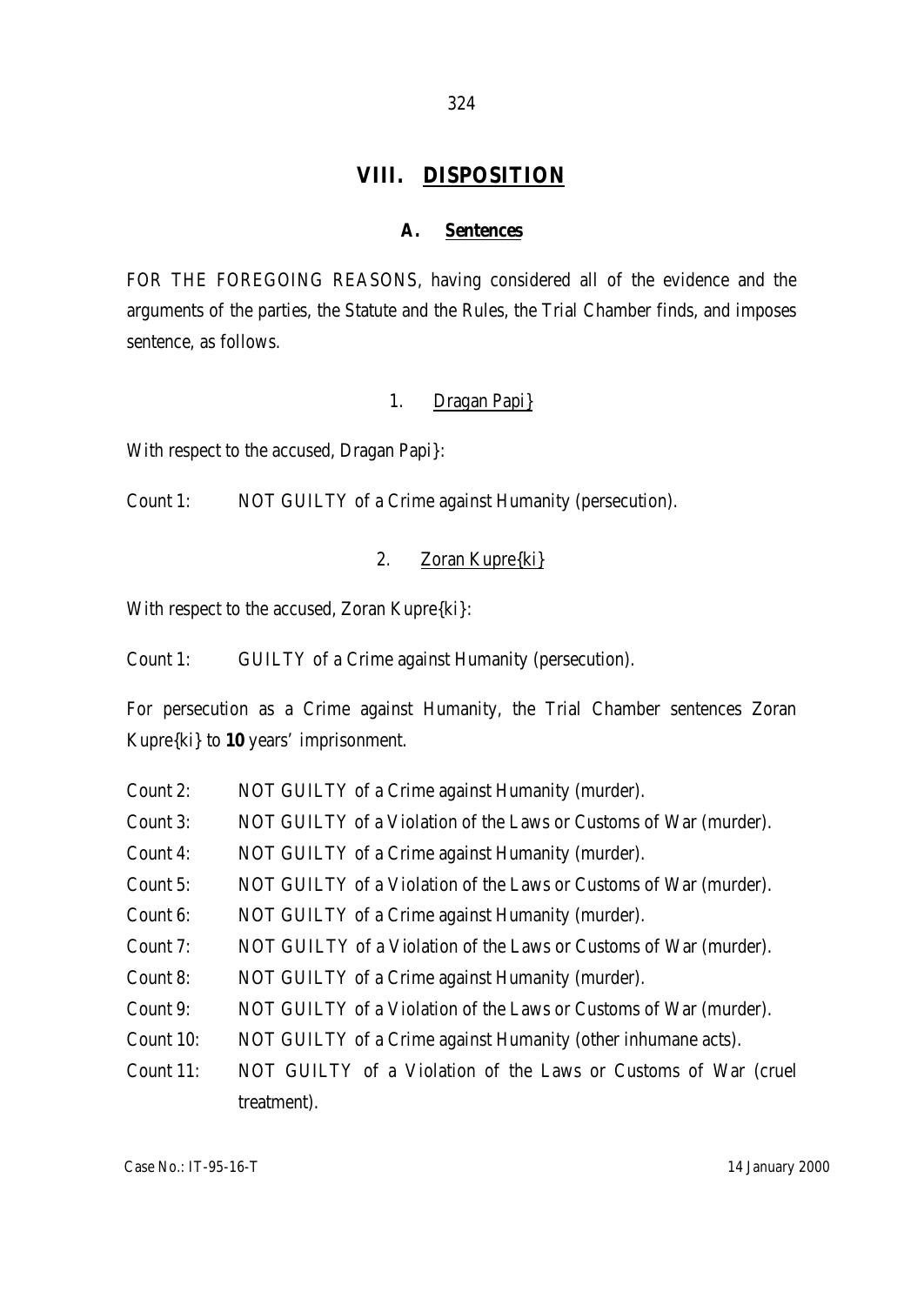#### 325

## 3. Mirjan Kupre{ki}

With respect to the accused, Mirjan Kupre{ki}:

Count 1: GUILTY of a Crime against Humanity (persecution).

For persecution as a Crime against Humanity, the Trial Chamber sentences Mirjan Kupre{ki} to **8** years' imprisonment.

- Count 2: NOT GUILTY of a Crime against Humanity (murder).
- Count 3: NOT GUILTY of a Violation of the Laws or Customs of War (murder).
- Count 4: NOT GUILTY of a Crime against Humanity (murder).
- Count 5: NOT GUILTY of a Violation of the Laws or Customs of War (murder).
- Count 6: NOT GUILTY of a Crime against Humanity (murder).
- Count 7: NOT GUILTY of a Violation of the Laws or Customs of War (murder).
- Count 8: NOT GUILTY of a Crime against Humanity (murder).
- Count 9: NOT GUILTY of a Violation of the Laws or Customs of War (murder).
- Count 10: NOT GUILTY of a Crime against Humanity (other inhumane acts).
- Count 11: NOT GUILTY of a Violation of the Laws or Customs of War (cruel treatment).

# 4. Vlatko Kupre{ki}

With respect to the accused, Vlatko Kupre{ki}:

Count 1: GUILTY of a Crime against Humanity (persecution).

For persecution as a Crime against Humanity, the Trial Chamber sentences Vlatko Kupre{ki} to **6** years' imprisonment.

- Count 12: NOT GUILTY of a Crime against Humanity (murder).
- Count 13: NOT GUILTY of a Violation of the Laws or Customs of War (murder).
- Count 14: NOT GUILTY of a Crime against Humanity (other inhumane acts).
- Count 15: NOT GUILTY of a Violation of the Laws or Customs of War (cruel treatment).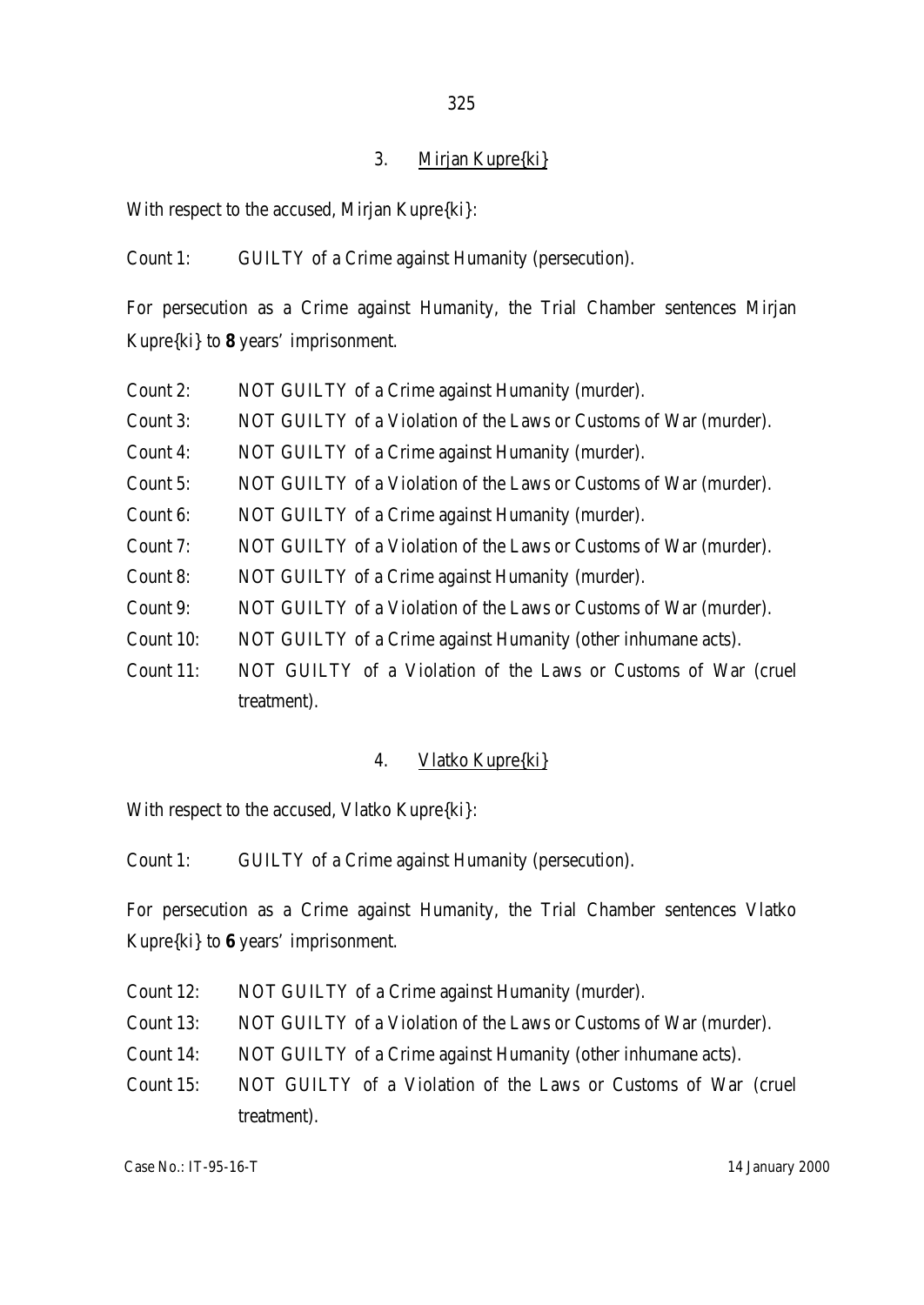#### 326

#### 5. Drago Josipovi}

With respect to the accused, Drago Josipovi}:

Count 1: GUILTY of a Crime against Humanity (persecution).

For persecution as a Crime against Humanity, the Trial Chamber sentences Drago Josipovi} to **10** years' imprisonment.

Count 16: GUILTY of a Crime against Humanity (murder).

For murder as a Crime against Humanity, the Trial Chamber sentences Drago Josipovi} to **15** years' imprisonment.

Count 17: NOT GUILTY of a Violation of the Laws or Customs of War (murder). Count 18: GUILTY of a Crime against Humanity (other inhumane acts).

For inhumane acts as a Crime against Humanity, the Trial Chamber sentences Drago Josipovi} to **10** years' imprisonment.

Count 19: NOT GUILTY of a Violation of the Laws or Customs of War (cruel treatment).

#### 6. Vladimir [anti}

With respect to the accused, Vladimir [anti]:

Count 1: GUILTY of a Crime against Humanity (persecution).

For persecution as a Crime against Humanity, the Trial Chamber sentences Vladimir Šanti} to **25** years' imprisonment.

Count 16: GUILTY of a Crime against Humanity (murder).

For murder as a Crime against Humanity, the Trial Chamber sentences Vladimir Šanti} to **15** years' imprisonment.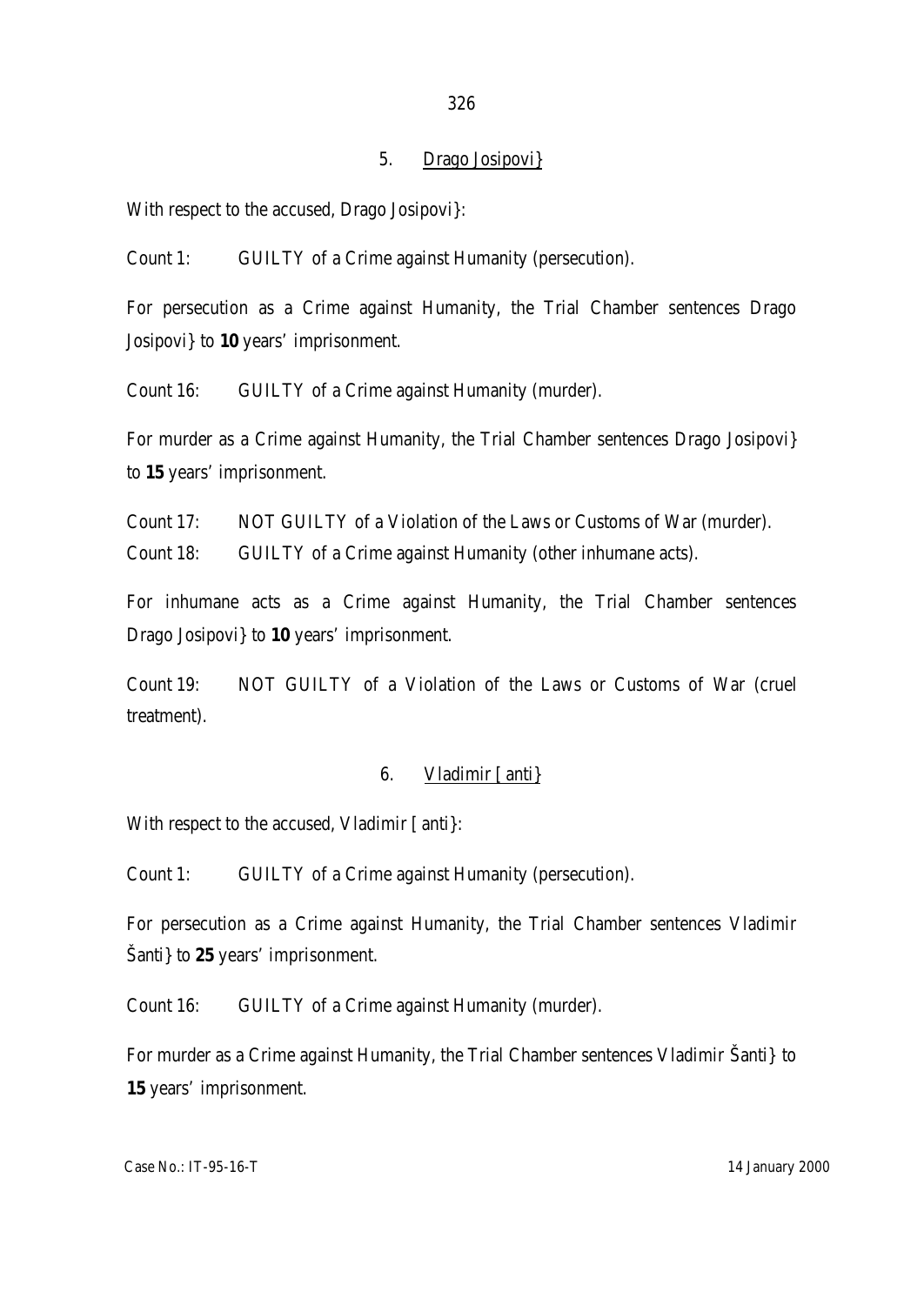Count 17: NOT GUILTY of a Violation of the Laws or Customs of War (murder).

Count 18: GUILTY of a Crime against Humanity (other inhumane acts).

For inhumane acts as a Crime against Humanity, the Trial Chamber sentences Vladimir Šanti} to **10** years' imprisonment.

Count 19: NOT GUILTY of a Violation of the Laws or Customs of War (cruel treatment).

# **B. Concurrence of Sentences**

The sentences of Drago Josipovi} and Vladimir Šanti} are to be served concurrently, *inter se*.

# **C. Credit for Time Served**

Pursuant to Rule 101(D) of the Rules, a convicted person is entitled to credit for the period, if any, during which the convicted person was detained in custody pending surrender to the Tribunal or pending trial or appeal.

# 1. Zoran Kupre{ki}

Zoran Kupre{ki} surrendered to the International Tribunal on 6 October 1997. Accordingly, 27 months and 8 days shall be deducted from the sentence imposed on Zoran Kupre{ki}, together with such additional time as he may serve pending the determination of any final appeal. In accordance with Rule 102 of the Rules, Zoran Kupre{ki}'s sentence, subject to the above mentioned deduction, shall begin to run from today.

# 2. Mirjan Kupre{ki}

Mirjan Kupre{ki} surrendered to the International Tribunal on 6 October 1997. Accordingly, 27 months and 8 days shall be deducted from the sentence imposed on Mirjan Kupre{ki}, together with such additional time as he may serve pending the determination of any final appeal. In accordance with Rule 102 of the Rules, Mirjan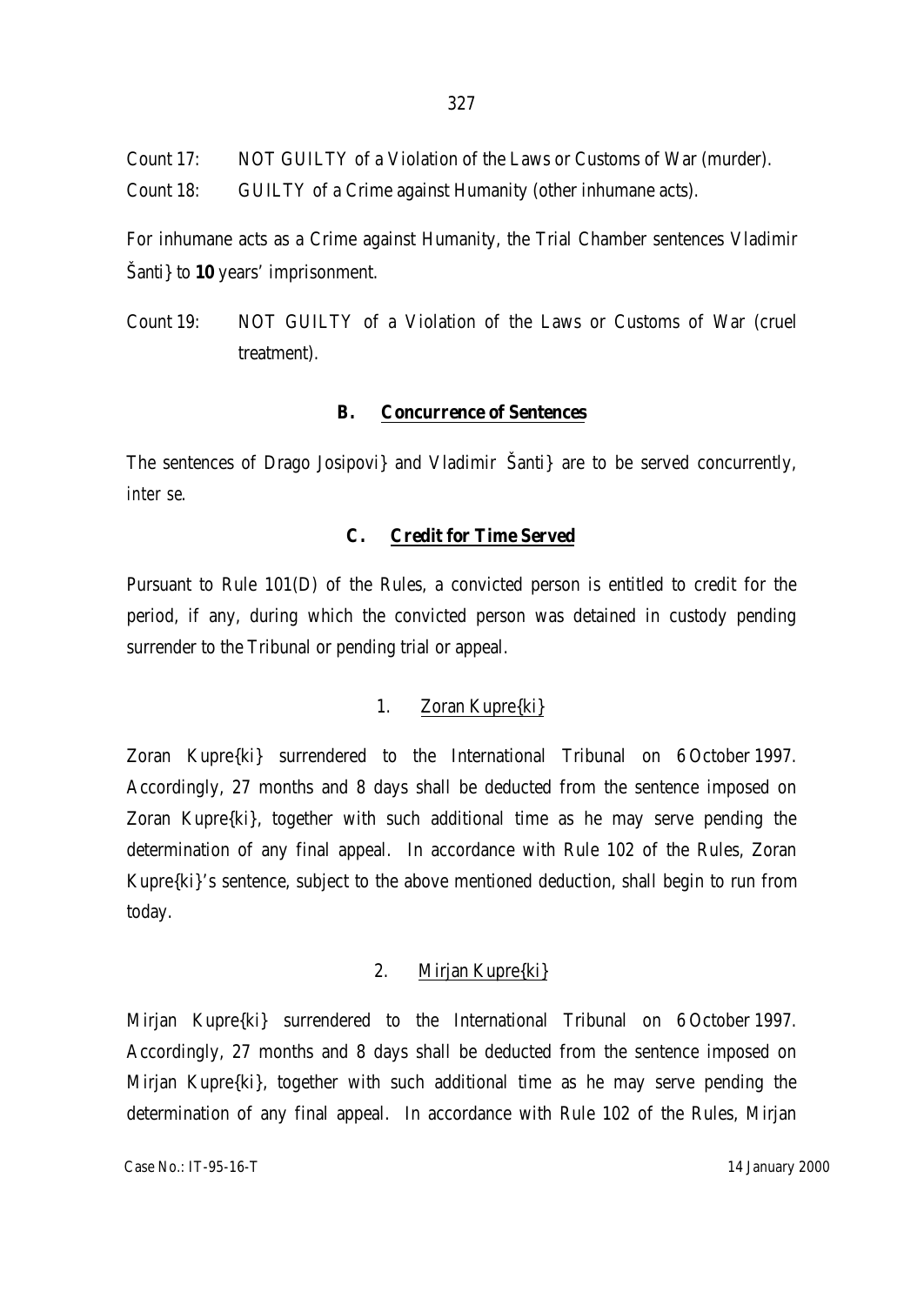Kupre{ki}'s sentence, subject to the above mentioned deduction, shall begin to run from today.

## 3. Vlatko Kupre{ki}

Vlatko Kupre{ki} was arrested on 18 December 1997. Accordingly, 24 months and 28 days shall be deducted from the sentence imposed on Vlatko Kupre{ki}, together with such additional time as he may serve pending the determination of any final appeal. In accordance with Rule 102 of the Rules, Vlatko Kupre{ki}'s sentence, subject to the above mentioned deduction, shall begin to run from today.

## 4. Drago Josipovi}

Drago Josipovi} surrendered to the International Tribunal on 6 October 1997. Accordingly, 27 months and 8 days shall be deducted from the sentence imposed on Drago Josipovi}, together with such additional time as he may serve pending the determination of any final appeal. In accordance with Rule 102 of the Rules, Drago Josipovi}'s sentence, subject to the above-mentioned deduction, shall begin to run from today.

# 5. Vladimir [anti}

Vladimir [anti} surrendered to the International Tribunal on 6 October 1997. Accordingly, 27 months and 8 days shall be deducted from the sentence imposed on Vladimir [anti}, together with such additional time as he may serve pending the determination of any final appeal. In accordance with Rule 102 of the Rules, Vladimir [anti]'s sentence, subject to the above-mentioned deduction, shall begin to run from today.

## **D. Enforcement of Sentences**

Pursuant to Article 27 of the Statute and Rule 103, Zoran Kupre{ki}, Mirjan Kupre{ki}, Vlatko Kupre{ki}, Drago Josipovi} and Vladimir [anti} will serve their sentences in a State or States designated by the President of the International Tribunal.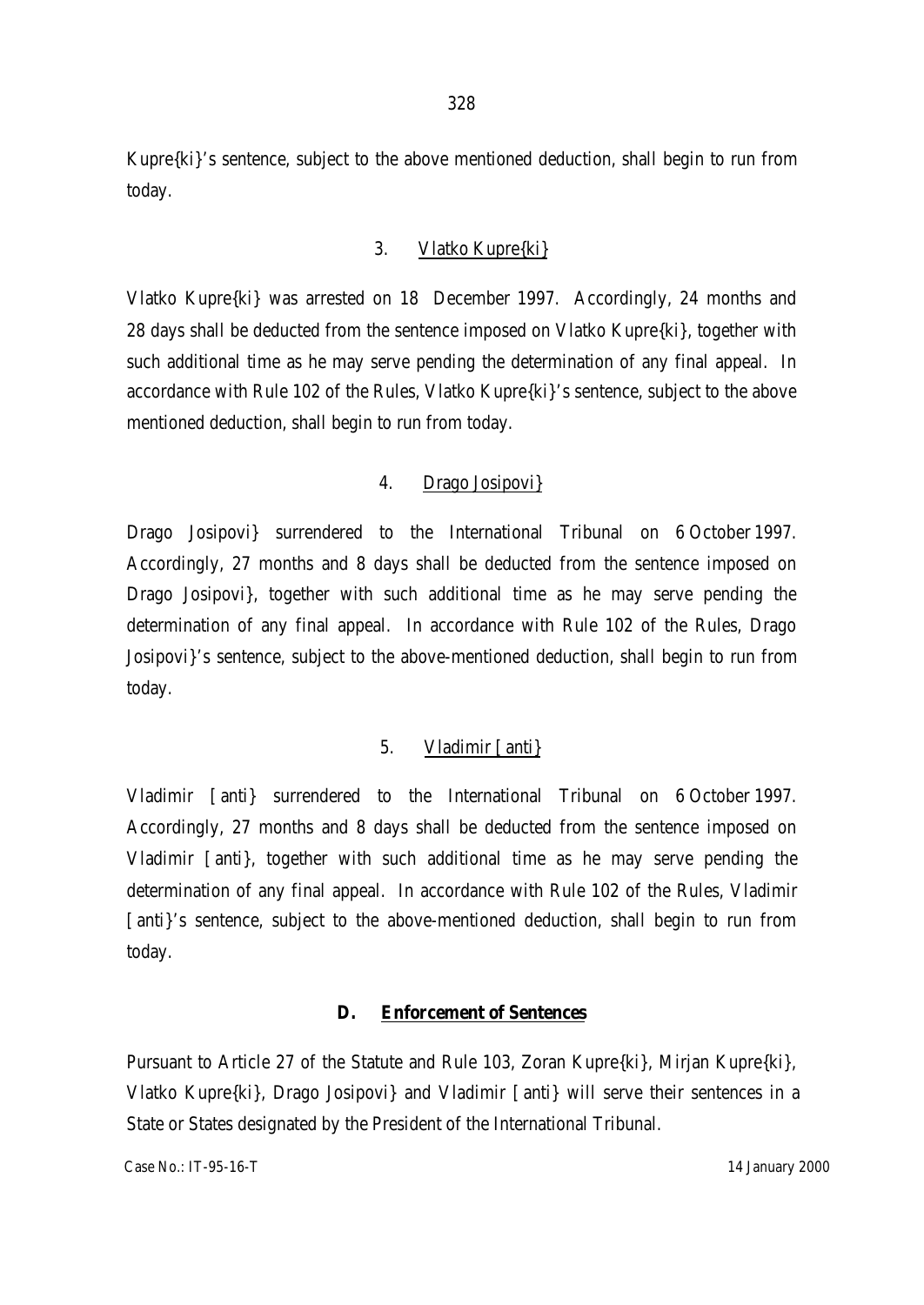The transfer of Zoran Kupre{ki}, Mirjan Kupre{ki}, Vlatko Kupre{ki}, Drago Josipovi} and Vladimir [anti} shall be effected as soon as possible after the time-limit for appeal has elapsed. In the event that notice of appeal is given, the transfer of the accused Zoran Kupre{ki}, Mirjan Kupre{ki}, Vlatko Kupre{ki}, Drago Josipovi} and Vladimir [anti}, if compelled by the outcome of such an appeal, shall be effected as soon as possible after the determination of the final appeal by the Appeals Chamber. Until such time as their transfer is effected, Zoran Kupre{ki}, Mirjan Kupre{ki}, Vlatko Kupre{ki}, Drago Josipovi} and Vladimir [anti} shall remain in the custody of the International Tribunal, in accordance with Rule 102.

# **E. Immediate Release of Dragan Papi}**

Pursuant to Rule 99(A), the Trial Chambers orders the immediate release of Dragan Papi} from the United Nations Detention Unit. This order is without prejudice to any such further order as may be made by the Trial Chamber pursuant to Rule 99(B).

Done in English and French, the English text being authoritative.

Antonio Cassese Presiding

\_\_\_\_\_\_\_\_\_\_\_\_\_\_\_\_\_\_\_\_\_\_\_\_\_\_\_ \_\_\_\_\_\_\_\_\_\_\_\_\_\_\_\_\_\_\_\_\_\_\_\_\_\_\_\_\_\_\_

\_\_\_\_\_\_\_\_\_\_\_\_\_\_\_\_\_\_\_\_\_\_\_\_\_\_\_\_\_\_\_

Richard May Florence Ndepele Mwachande Mumba

Dated this fourteenth day of January 2000, At The Hague, The Netherlands.

# **[Seal of the Tribunal]**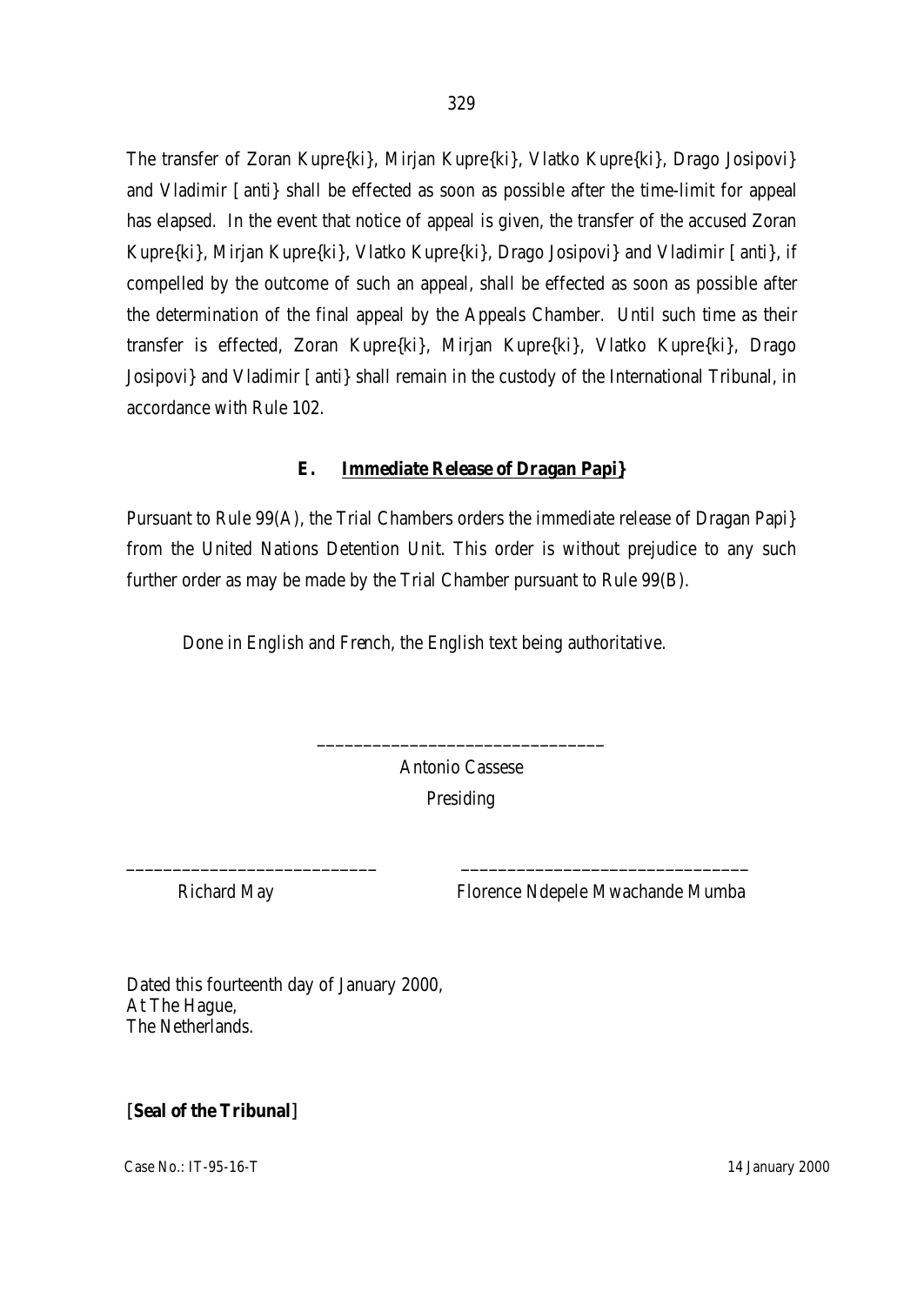# **ANNEX A - The Amended Indictment**

## **THE INTERNATIONAL CRIMINAL TRIBUNAL FOR THE FORMER YUGOSLAVIA**

#### **Case: IT-95-16-PT**

### **IN THE TRIAL CHAMBER**

- **Before: Judge Antonio Cassese, Presiding Judge Richard May Judge Florence Mumba**
- **Registrar: Mrs. de Sampayo Garrido-Nijgh**
- **Date Filed: 09 February 1998**

**THE PROSECUTOR**

**v.**

**ZORAN KUPRE[KI] MIRJAN KUPRE[KI] VLATKO KUPRE[KI] DRAGO JOSIPOVI] DRAGAN PAPI] VLADIMIR [ANTI] also known as "VLADO"**

#### **AMENDED INDICTMENT**

The Prosecutor of the International Criminal Tribunal for the former Yugoslavia, pursuant to her authority under Article 18 of the Statute of the Tribunal, charges:

ZORAN KUPRE[KI], MIRJAN KUPRE[KI], VLATKO KUPRE[KI], DRAGO JOSIPOVI], DRAGAN PAPI] and VLADIMIR [ANTI]

with **CRIMES AGAINST HUMANITY** and **VIOLATIONS OF THE LAWS OR CUSTOMS OF WAR**, as set forth below: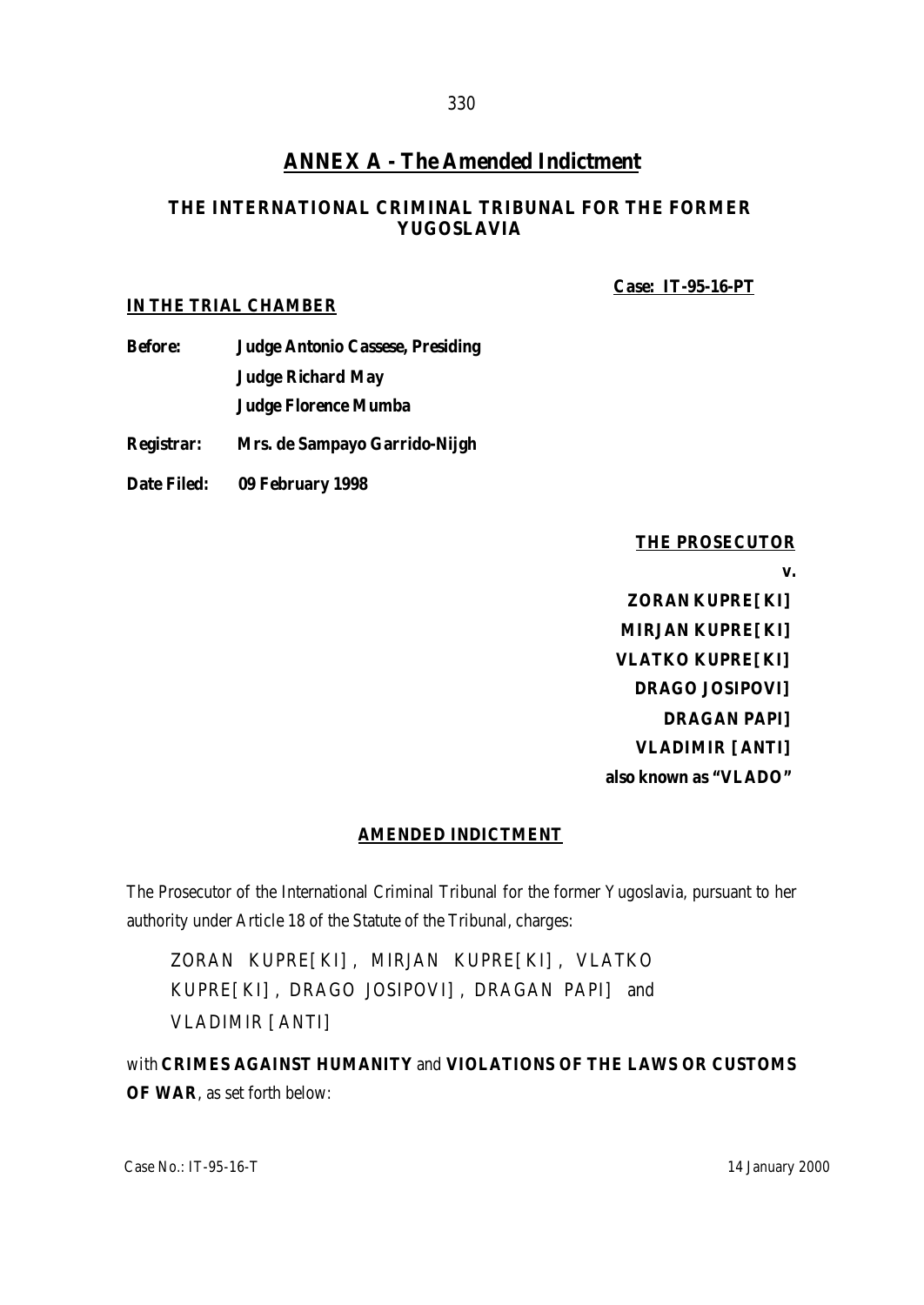### **Background**

- 1. On 03 March 1992, Bosnia and Herzegovina declared its independence; it was recognised as an independent state by the European Council on 06 April 1992.
- 2. From at least 03 July 1992, the Croatian Community of Herzeg-Bosna ("HZ-HB") considered itself an independent political entity inside Bosnia and Herzegovina.
- 3. From at least October 1992 until at least the end of May 1993, the HZ-HB armed forces, known as the Croatian Defence Council ("HVO"), were engaged in an armed conflict with the armed forces of the government of Bosnia and Herzegovina.
- 4. From the outset of hostilities in January 1993, the HVO systematically attacked villages chiefly inhabited by Bosnian Muslims in the Lašva River Valley Region in Central Bosnia and Herzegovina. These attacks resulted in the death and wounding of numerous civilians.
- 5. The persecution of Bosnian Muslim civilians escalated in frequency throughout the early part of 1993, culminating in simultaneous attacks throughout the Lašva River Valley Region on 16 April 1993.
- 6. On 16 April 1993, at approximately 0530 hrs., HVO forces attacked the town of Vitez and the nearby villages of Donja Ve~eriska, Sivrino Selo, [anti}i, Ahmi}i, Nadioci, Stara Bila, Ga~ice, Piri}i and Preo~ica. All the villages are within a ten kilometre radius from the village of Ahmi}i.
- 7. During the attacks, groups of HVO soldiers went from house-to-house killing and wounding Bosnian Muslim civilians and burning houses, barns and livestock. The offensive, which lasted several days, was a highly co-ordinated military operation involving hundreds of HVO troops.
- Case No.: IT-95-16-T 14 January 2000 8. When the HVO forces attacked the villages and towns in the Lašva River Valley on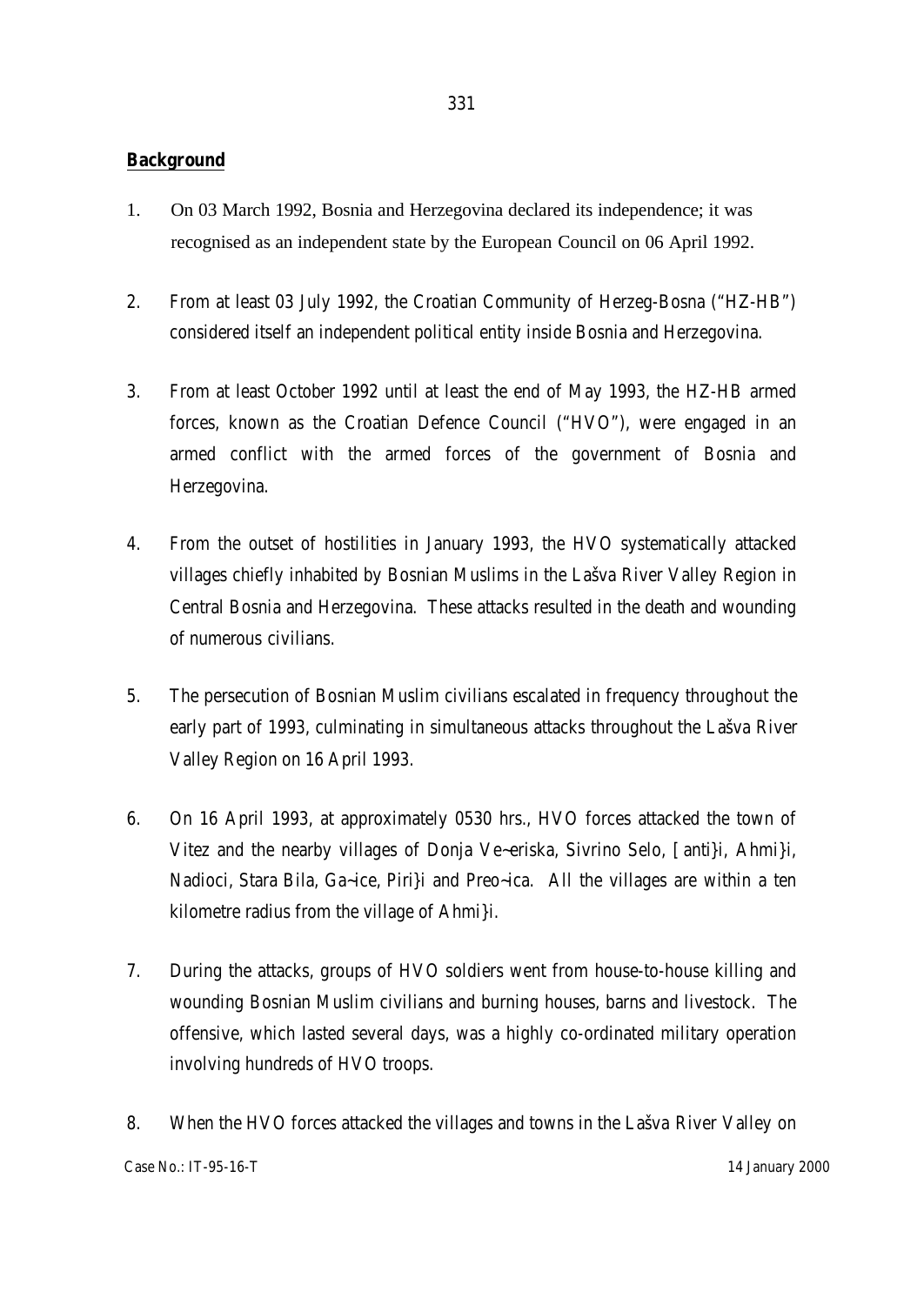16 April 1993, the village of Ahmi}i experienced significant killing and destruction. Located approximately five kilometres east of Vitez, Ahmi}i had a pre-attack population of approximately 466 inhabitants, with approximately 356 Bosnian Muslims and 87 Bosnian Croats. After the attack, there were no Bosnian Muslims left living in Ahmi}i.

- 9. ZORAN KUPRE[KI], MIRJAN KUPRE[KI], VLATKO KUPRE[KI], DRAGO JOSIPOVI], DRAGAN PAPI] and VLADIMIR [ANTI] helped prepare the April attack on the Ahmi}i-[anti}i civilians by: participating in military training and arming themselves; evacuating Bosnian Croat civilians the night before the attack; organising HVO soldiers, weapons and ammunition in and around the village of Ahmi}i-[anti}i; preparing their homes and the homes of their relatives as staging areas and firing locations for the attack; and, by concealing from the other residents that the attack was imminent.
- 10. The HVO attack on Ahmi}i-[anti}i targeted houses, stables, sheds and livestock owned by Bosnian Muslim civilians. The HVO first shelled Ahmi}i-[anti}i from a distance, then groups of soldiers went from house-to-house attacking civilians and their properties using flammable tracer rounds and explosives. The HVO soldiers deliberately and systematically fired upon Bosnian Muslim civilians. The HVO soldiers also set fire to virtually every Bosnian Muslim-owned house in Ahmi}i- [anti}i.
- 11. Approximately 103 Bosnian Muslim civilians were killed in and around Ahmi}i- [anti]: Of the 103 persons killed, approximately 33 were women and children. The HVO soldiers destroyed approximately 176 Bosnian Muslim houses in Ahmi}i- [anti}i, along with two mosques.

#### **The Accused**

12. ZORAN KUPRE[KI], son of Anto and brother of Mirjan, was born on 23 September 1958 in the village of Piri}i. He was a HVO soldier in the Ahmi}i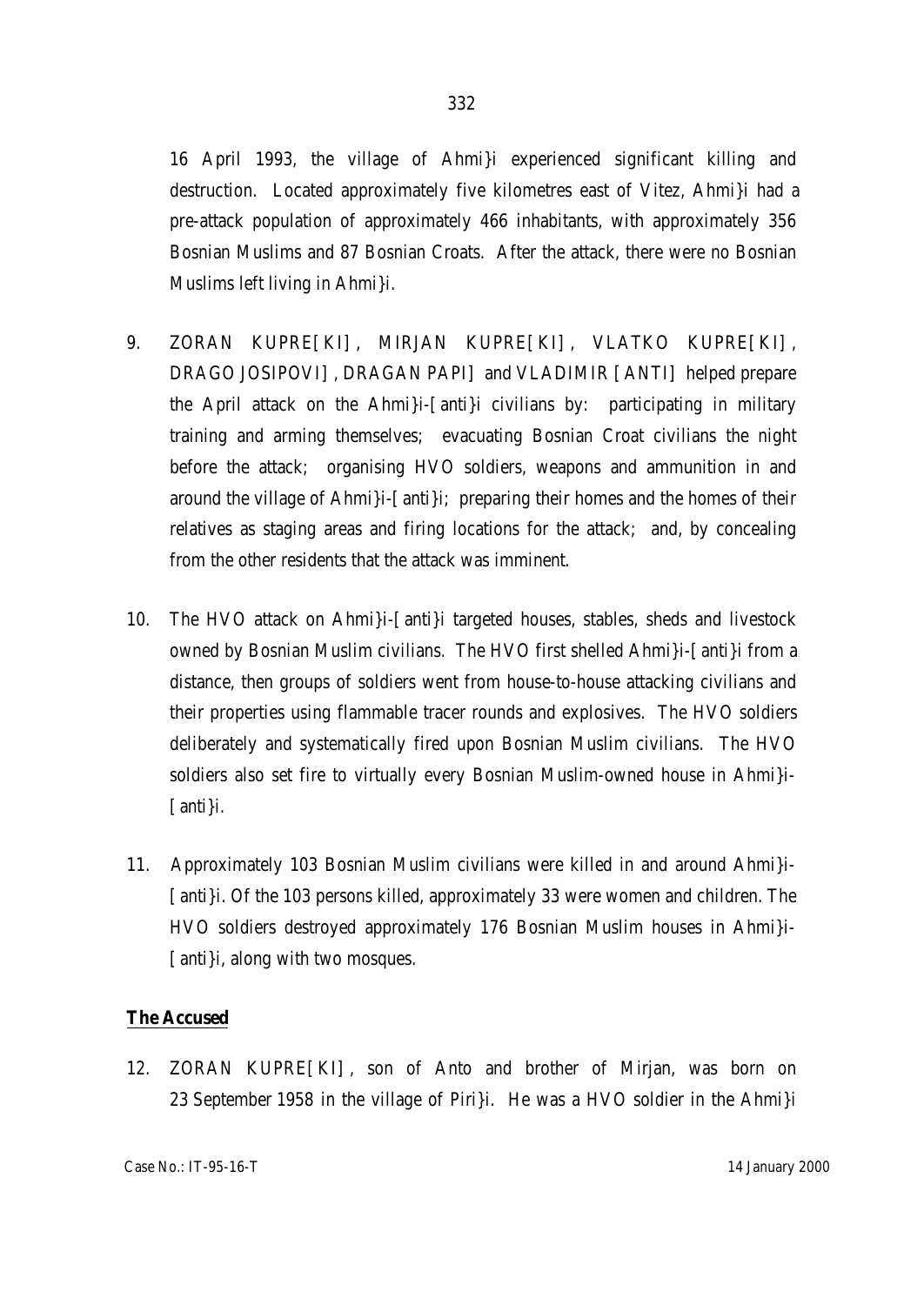area. Before the war, he operated a business in Ahmi}i with his cousin, VLATKO KUPRE[KI].

- 13. MIRJAN KUPRE[KI], son of Anto and brother of Zoran, was born on 21 October 1963 in the town of Vitez. He was a HVO soldier in the Ahmi}i area, together with his brother, ZORAN KUPRE [KI], and cousin, VLATKO KUPRE [KI].
- 14. VLATKO KUPRE[KI], son of Franjo, was born on 01 January 1958 in the village of Piri}i. Before the war, he lived and worked in Ahmi}i where he operated a business with his cousin, ZORAN KUPRE[KI]. He was a HVO soldier in the Ahmi}i area, together with his cousins, MIRJAN KUPRE[KI] and ZORAN KUPRE[KI].
- 15. DRAGO JOSIPOVI], son of Niko, was born on 14 February 1955 in [anti}i. Before the war, he was a chemical worker by profession. He was a HVO soldier in [anti}i.
- 16. DRAGAN PAPI] was born in the village of Šanti}i on 15 July 1967. He lived in Ahmi}i, Vitez and was a HVO soldier.
- 17. VLADIMIR ŠANTI], also known as "VLADO", was born on 01 April 1958 in Donja Ve~eriska. Before the war he lived in Vitez and was a policeman by profession. He was a HVO soldier in Vitez.

## **General Allegations**

- 18. At all times relevant to this indictment, the accused were required to abide by the laws or customs governing the conduct of war.
- 19. Each of the accused is individually responsible for the crimes alleged against him in this indictment, pursuant to Article 7(1) of the Tribunal Statute. Individual criminal responsibility includes committing, planning, instigating, ordering, or otherwise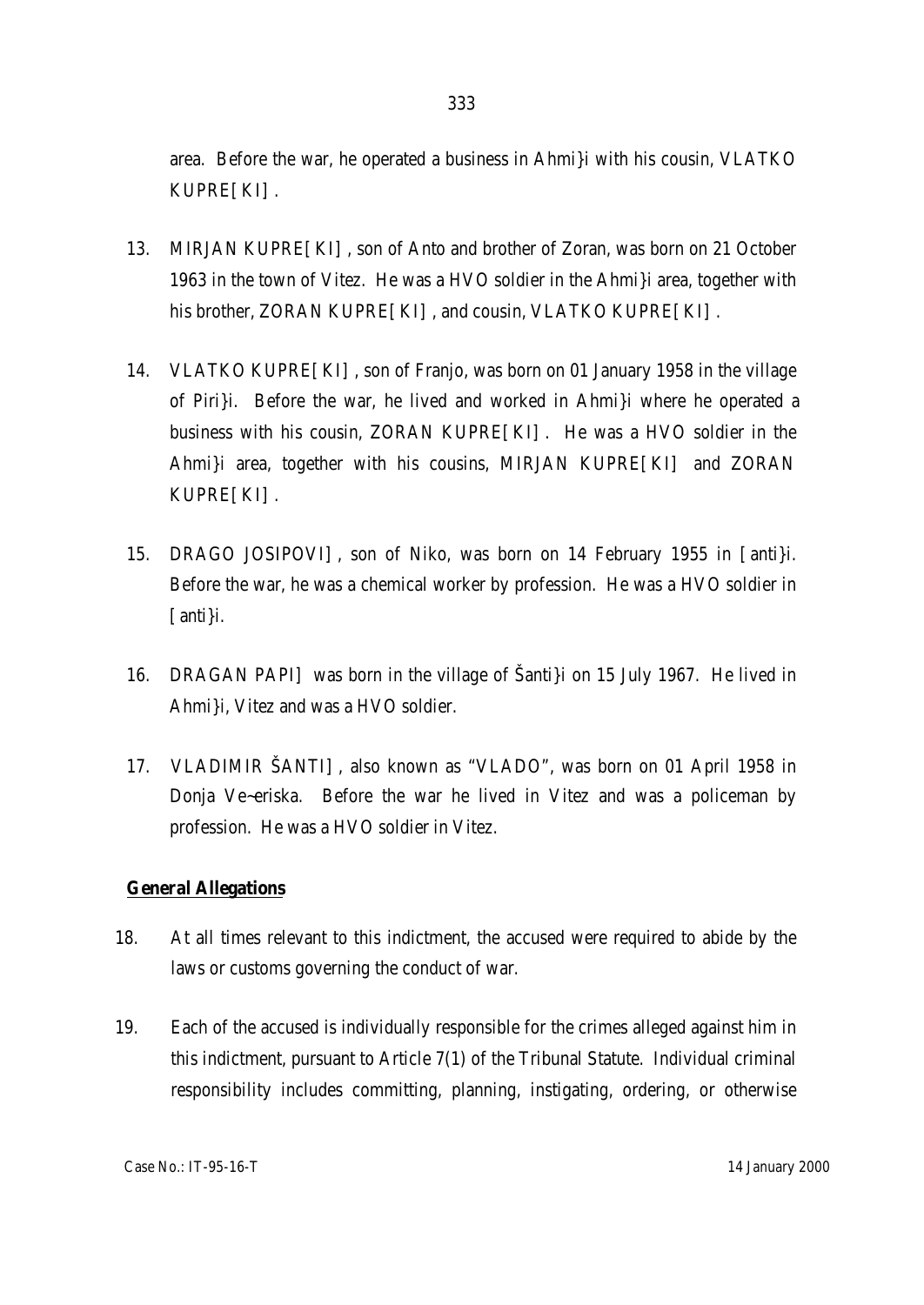aiding and abetting, in the planning, preparation or execution of any crimes referred to in Articles 2, 3 and 5 of the Tribunal Statute.

### **Charges**

# **COUNT 1**

## **(Persecutions)**

- 20. From October 1992 until April 1993, ZORAN KUPRE[KI], MIRJAN KUPRE[KI], VLATKO KUPRE[KI], DRAGO JOSIPOVI], DRAGAN PAPI] and VLADIMIR [ANTI] persecuted the Bosnian Muslim inhabitants of Ahmi}i- [anti}i and its environs on political, racial or religious grounds by planning, organising and implementing an attack which was designed to remove or "cleanse" all Bosnian Muslims from the village and surrounding areas.
- 21. As part of the persecution, ZORAN KUPRE[KI], MIRJAN KUPRE[KI], VLATKO KUPRE[KI], DRAGO JOSIPOVI], DRAGAN PAPI] and VLADIMIR [ANTI] participated in or aided and abetted:
	- (a) the deliberate and systematic killing of Bosnian Muslim civilians;
	- (b) the comprehensive destruction of Bosnian Muslim homes and property; and
	- (c) the organised detention and expulsion of the Bosnian Muslims from Ahmi}i-[anti}i and its environs.
- 22. By their participation in the acts described in paragraphs 9, 10, 20 and 21, ZORAN KUPRE[KI], MIRJAN KUPRE[KI], VLATKO KUPRE[KI], DRAGO JOSIPOVI], DRAGAN PAPI] and VLADIMIR [ANTI] committed the following crime:
	- **Count 1:** A **CRIME AGAINST HUMANITY**, punishable under Article 5(h) (persecutions on political, racial or religious grounds) of the Statute of the Tribunal.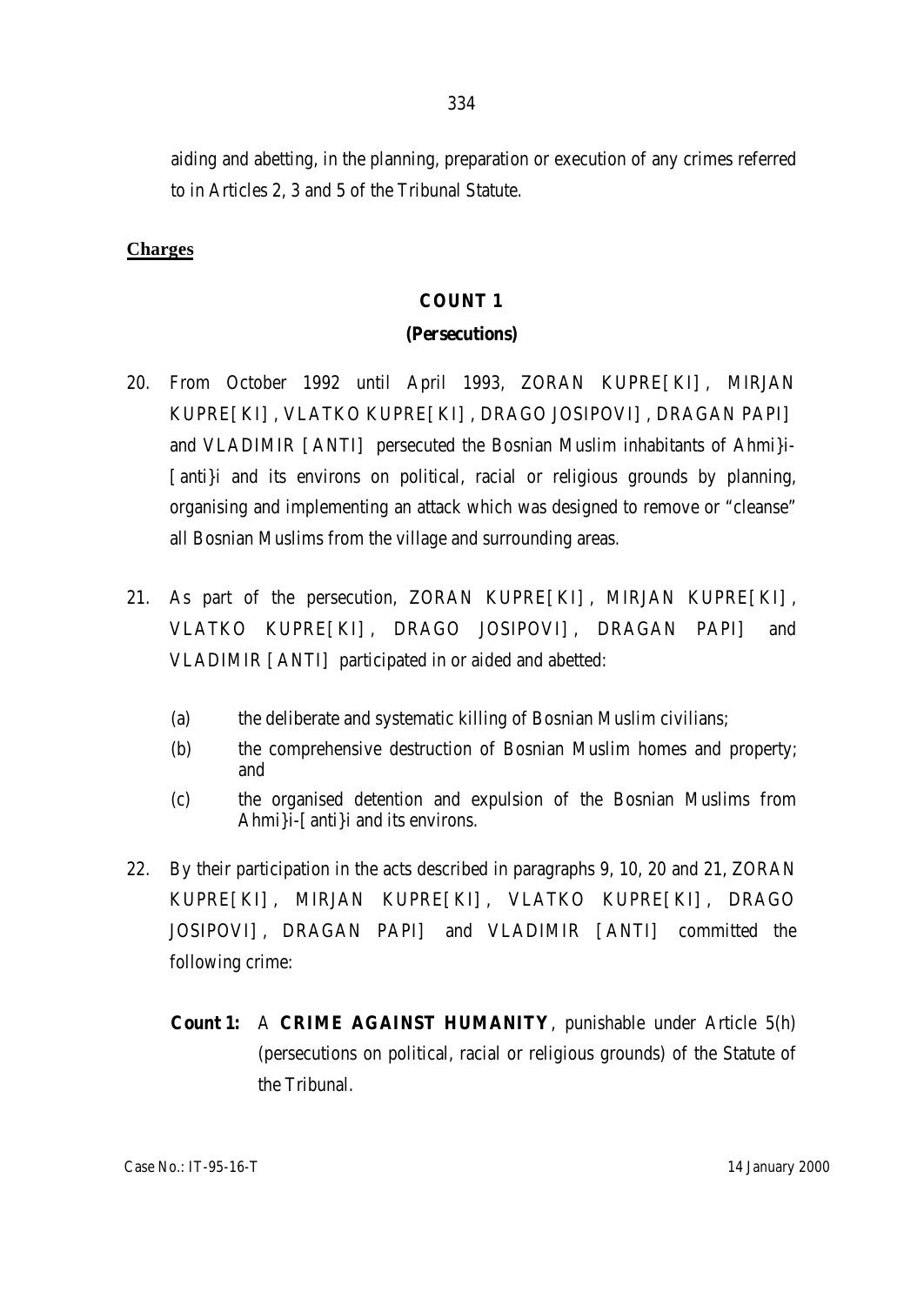### **COUNTS 2-9 (Ahmi} Family) (Murder, Inhumane Acts and Cruel Treatment)**

- 23. When the attack on Ahmi}i-[anti}i commenced in the early morning of 16 April 1993, Sakib Ahmi} was residing with his son, Naser Ahmi}, Naser's wife, Zehrudina, and their two children, Elvis (age 4) and Sejad (age 3 months).
- 24. Armed with an automatic weapon, ZORAN KUPRE[KI] entered the Ahmi} house and shot and killed Naser Ahmi}. ZORAN KUPRE[KI] then shot and wounded Zehrudina Ahmi}.
- 25. MIRJAN KUPRE[KI] then entered the Ahmic house and poured flammable liquid onto the furniture to set the house on fire. Then MIRJAN KUPRE[KI] and ZORAN KUPRE[KI], aiding and abetting each other, directed gunfire at the two children, Elvis and Sejad Ahmi}. When Sakib Ahmi} fled the burning residence, Zehrudina, who was wounded, was still alive, but ultimately perished in the fire.
- 26. Naser Ahmi}, Zehrudina Ahmi}, Elvis Ahmi} and Sejad Ahmi} all died and Sakib Ahmi} received burns over his head, face and hands.
- 27. By the foregoing acts, ZORAN KUPRE[KI] and MIRJAN KUPRE[KI], aiding and abetting each other, committed the following crimes:

### **Counts 2 and 3 (Murder of Naser Ahmic)**

- **Count 2:** By killing Naser Ahmi}, ZORAN KUPRE[KI], and MIRJAN KUPRE[KI] committed a **CRIME AGAINST HUMANITY**, punishable under Article 5(a) (murder) of the Statute of the Tribunal.
- **Count 3:** By killing Naser Ahmi}, ZORAN KUPRE[KI], and MIRJAN KUPRE[KI], committed a **VIOLATION OF THE LAWS OR CUSTOMS OF WAR**, punishable by Article 3 of the Statute of the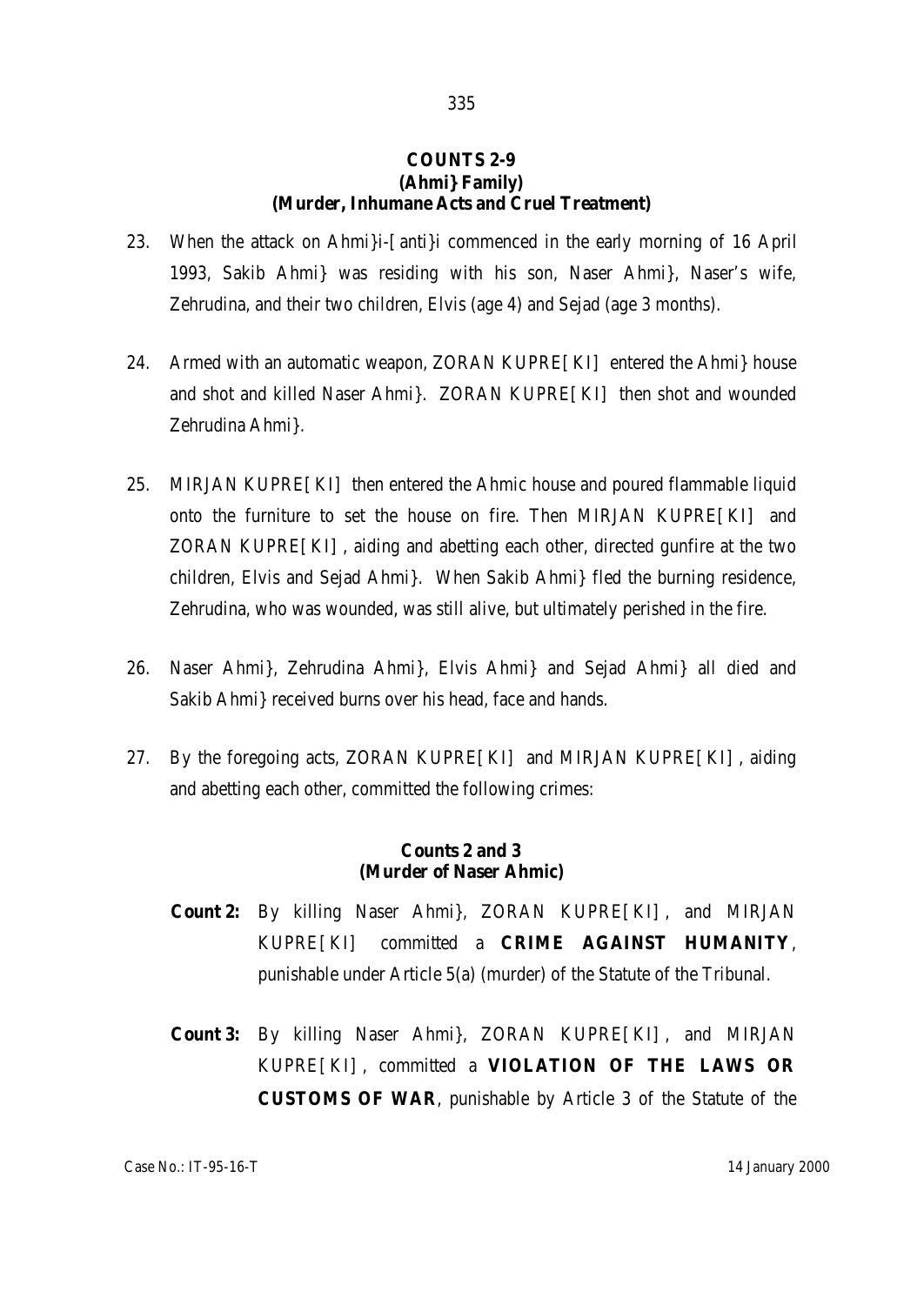Tribunal and recognised by Article 3(1)(a) (murder) of the Geneva Conventions.

#### **Counts 4 and 5 (Murder of Zehrudina Ahmic)**

- **Count 4:** By killing Zehrudina Ahmi}, ZORAN KUPRE[KI], and MIRJAN KUPRE[KI], committed a **CRIME AGAINST HUMANITY**, punishable under Article 5(a) (murder) of the Statute of the Tribunal.
- **Count 5:** By killing Zehrudina Ahmi}, ZORAN KUPRE[KI], and MIRJAN KUPRE[KI], committed a **VIOLATION OF THE LAWS OR CUSTOMS OF WAR**, punishable by Article 3 of the Statute of the Tribunal and recognised by Article 3(1)(a) (murder) of the Geneva Conventions.

#### **Counts 6 and 7 (Murder of Elvis Ahmic)**

- **Count 6:** By killing Elvis Ahmi}, ZORAN KUPRE[KI], and MIRJAN KUPRE[KI], committed a **CRIME AGAINST HUMANITY**, punishable under Article 5(a) (murder) of the Statute of the Tribunal.
- **Count 7:** By killing Elvis Ahmi}, ZORAN KUPRE[KI], and MIRJAN KUPRE[KI], committed a **VIOLATION OF THE LAWS OR CUSTOMS OF WAR**, punishable by Article 3 of the Statute of the Tribunal and recognised by Article 3(1)(a) (murder) of the Geneva Conventions.

## **Counts 8 and 9 (Murder of Sejad Ahmic)**

**Count 8:** By killing Sejad Ahmi}, ZORAN KUPRE[KI], and MIRJAN KUPRE[KI], committed a **CRIME AGAINST HUMANITY**, punishable under Article 5(a) (murder) of the Statute of the Tribunal.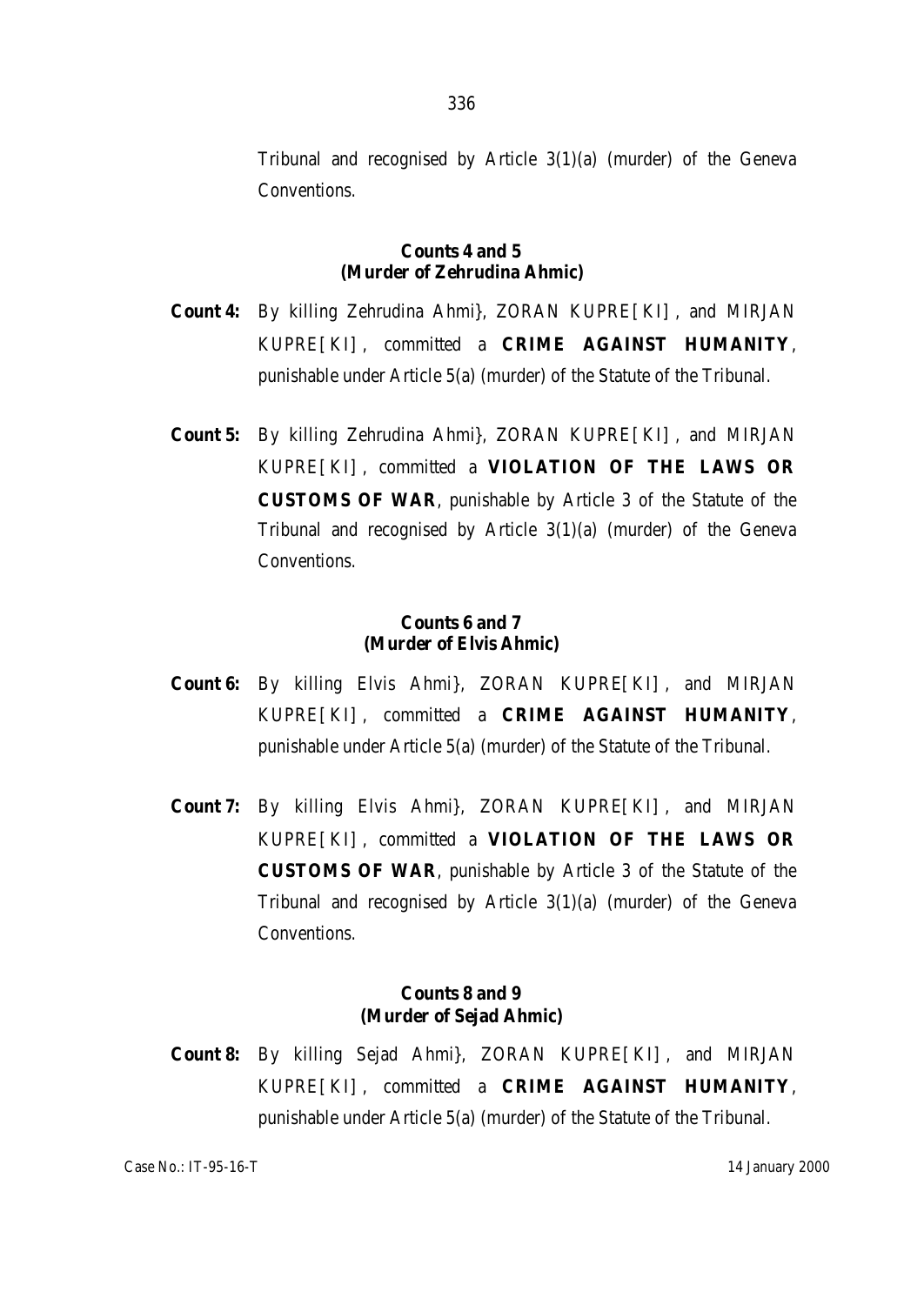#### **Counts 10 and 11 (Inhumane Acts and Cruel Treatment of Sakib Ahmi**}**)**

Conventions.

- **Count 10:** By killing Sakib Ahmi}'s family before his eyes and causing him severe burns by burning down his home while he was still in it, ZORAN KUPRE[KI], and MIRJAN KUPRE[KI], committed a **CRIME AGAINST HUMANITY**, punishable by Article 5(i) (inhumane acts) of the Statute of the Tribunal.
- **Count 11:** By killing Sakib Ahmi}'s family before his eyes and causing him severe burns by burning down his home while he was still in it, ZORAN KUPRE[KI], and MIRJAN KUPRE[KI], committed a **VIOLATION OF THE LAWS OR CUSTOMS OF WAR**, punishable under Article 3 of the Statute of the Tribunal and recognised by Article 3(1)(a) (cruel treatment) of the Geneva Conventions.

## **COUNTS 12-15 (Pezer Family) (Murder, Inhumane and Cruel Treatment)**

- 28. Before the 16 April 1993 attack, HVO soldiers armed with automatic rifles congregated at the residence of VLATKO KUPRE[KI] in Ahmi}i. When the attack commenced, several HVO units used VLATKO KUPRE[KI]'s residence as a staging area. Other HVO soldiers shot at Bosnian Muslim civilians from VLATKO KUPRE[KI]'s house throughout the attack.
- 29. As the shooting continued, members of the Pezer family, who were Bosnian Muslims, gathered in their shelter to hide from HVO soldiers. Shortly thereafter,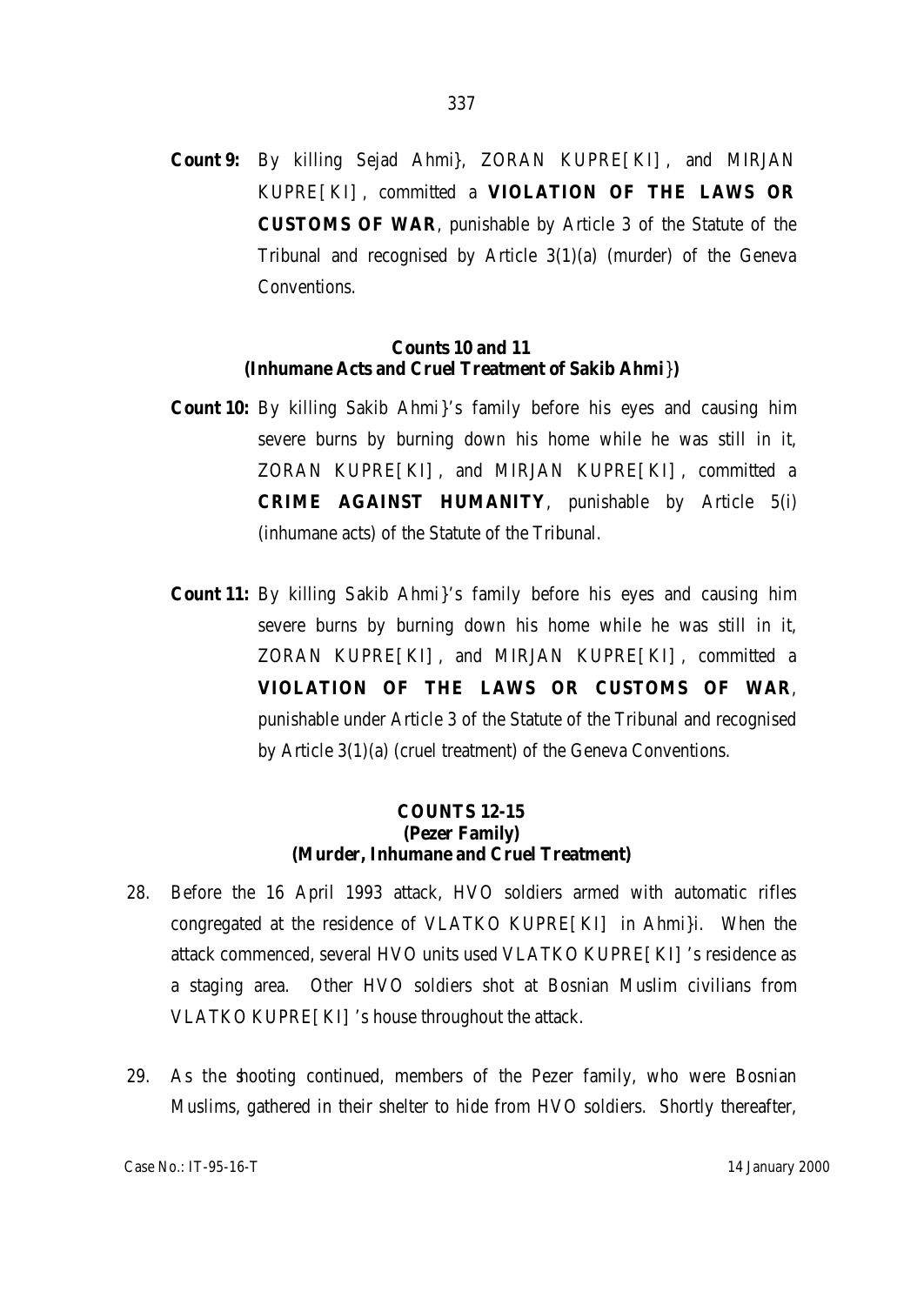the Pezer family, along with other Bosnian Muslims who had taken refuge in the shelter, decided to escape through the forest.

- 30. As the Pezer family, with other Bosnian Muslims, ran by VLATKO KUPRE[KI]'s house toward the forest, VLATKO KUPRE[KI] and other HVO soldiers in front of VLATKO KUPRE[KI] 's house yelled at the fleeing civilians. VLATKO KUPRE[KI] and the HVO soldiers, aiding and abetting each other, shot at the group from in front of VLATKO KUPRE[KI]'s house. As the Pezer family fled toward the forest, VLATKO KUPRE[KI] and other HVO soldiers, aiding and abetting each other, wounded Dženana Pezer, the daughter of Ismail and Fata Pezer, and another woman. Dženana Pezer fell to the ground and Fata Pezer returned to assist her daughter. VLATKO KUPRE[KI] and the HVO soldiers, aiding and abetting each other, then shot Fata Pezer and killed her.
- 31. By the foregoing acts and omissions, VLATKO KUPRE[KI] committed the following crimes:

## **Counts 12 and 13 (Murder of Fata Pezer)**

- **Count 12:** By participating in or aiding and abetting the killing of Fata Pezer, VLATKO KUPRE[KI] committed a **CRIME AGAINST HUMANITY**, punishable under Article 5(a) (murder) of the Statute of the Tribunal.
- **Count 13:** By participating in or aiding and abetting the killing of Fata Pezer, VLATKO KUPRE[KI] committed a **VIOLATION OF THE LAWS OR CUSTOMS OF WAR**, punishable by Article 3 of the Statute of the Tribunal and recognised by Article 3(1)(a) (murder) of the Geneva Conventions.

## **Counts 14 and 15 (Wounding of Dženana Pezer)**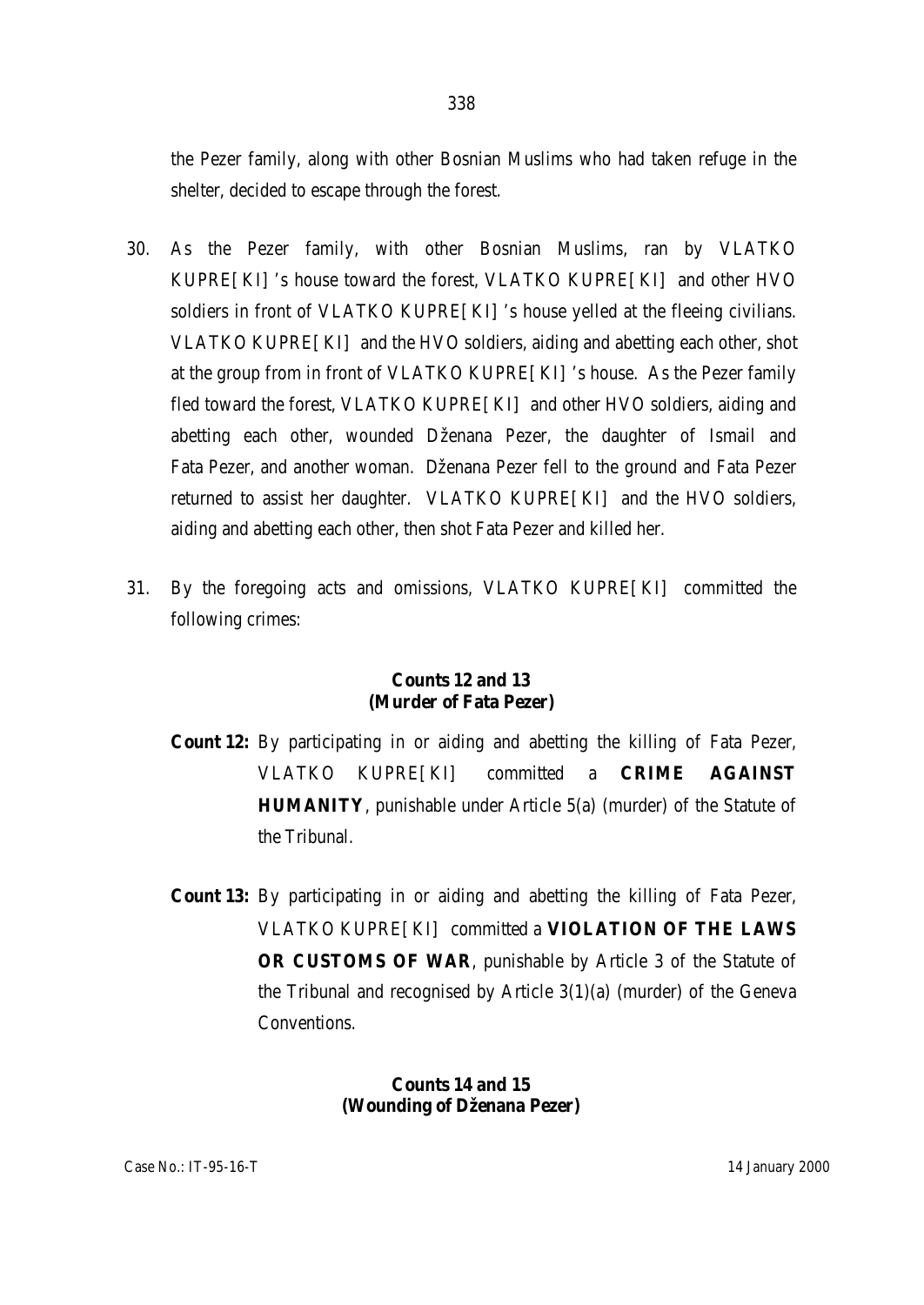- **Count 14:** By participating in or aiding and abetting in the shooting of Dženana Pezer, VLATKO KUPRE[KI] committed a **CRIME AGAINST HUMANITY**, punishable by Article 5(i) (inhumane acts) of the Statute of the Tribunal.
- **Count 15:** By participating in or aiding and abetting in the shooting of Dženana Pezer, VLATKO KUPRE[KI] committed a **VIOLATION OF THE LAWS OR CUSTOMS OF WAR**, punishable under Article 3 of the Statute of the Tribunal and recognised by Article 3(1)(a) (cruel treatment) of the Geneva Conventions.

# **COUNTS 16-19 (Killing of Musafer Pu{}ul and Burning of the Pu{}ul Home)**

- 32. On 16 April 1993 numerous HVO soldiers, including DRAGO JOSIPOVI] and VLADIMIR [ANTI] attacked the home of Musafer and Suhreta Pu{}ul, while the family, which included two young daughters, was sleeping.
- 33. During the attack, DRAGO JOSIPOVI], VLADIMIR [ANTI] and other HVO soldiers, aiding and abetting one another, forcibly removed the family from their home and then killed Musafer Pu{}ul.
- 34. As part of the attack, the HVO soldiers, including DRAGO JOSIPOVI] and VLADIMIR ŠANTI], vandalised the home and then burned it to the ground.
- 35. By the foregoing acts, DRAGO JOSIPOVI] and VLADIMIR [ANTI] committed the following crimes:

## **Counts 16 and 17 (Murder of Musafer Pu{}ul)**

**Count 16:** By killing or aiding and abetting the killing of Musafer Pu{}ul, DRAGO JOSIPOVI] and VLADIMIR [ANTI] committed a **CRIME AGAINST HUMANITY**, punishable under Article 5(a) (murder) of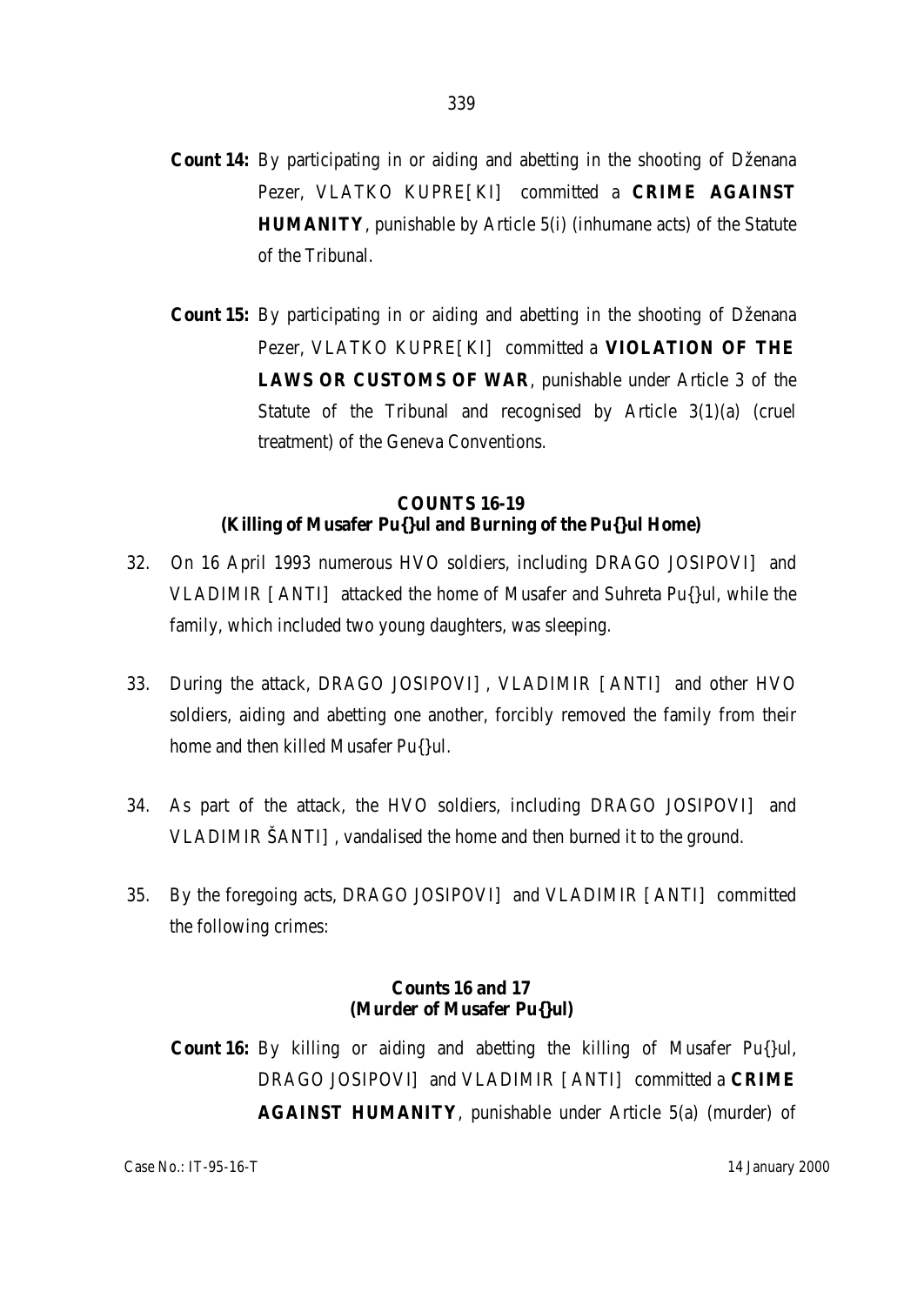the Statute of the Tribunal.

**Count 17:** By killing or aiding and abetting the killing of Musafer Pu{}ul, DRAGO JOSIPOVI] and VLADIMIR [ANTI] committed a **VIOLATION OF THE LAWS OR CUSTOMS OF WAR**, punishable by Article 3 of the Statute of the Tribunal and recognised by Article 3(1)(a) (murder) of the Geneva Conventions.

### **Counts 18 and 19 (Inhumane Acts and Cruel Treatment)**

- **Count 18:** By forcibly removing the Pu{}ul family from their home and holding family members nearby while they killed Musafer Pu{}ul, and burned the family home, DRAGO JOSIPOVI] and VLADIMIR [ANTI] committed a **CRIME AGAINST HUMANITY**, punishable by Article 5(i) (inhumane acts) of the Statute of the Tribunal.
- **Count 19:** By forcibly removing the Pu{}ul family from their home and holding family members nearby while they killed Musafer Pu{}ul, and burned the family home, DRAGO JOSIPOVI] and VLADIMIR [ANTI] committed a **VIOLATION OF THE LAWS OR CUSTOMS OF WAR**, punishable under Article 3 of the Statute of the Tribunal and recognised by Article 3(1)(a) (cruel treatment) of the Geneva Conventions.

Date: Signed: Signed: Signed: Signed: Signed: Signed: Signed: Signed: Signed: Signed: Signed: Signed: Signed: Signed: Signed: Signed: Signed: Signed: Signed: Signed: Signed: Signed: Signed: Signed: Signed: Signed: Signed: Graham T. Blewitt Deputy Prosecutor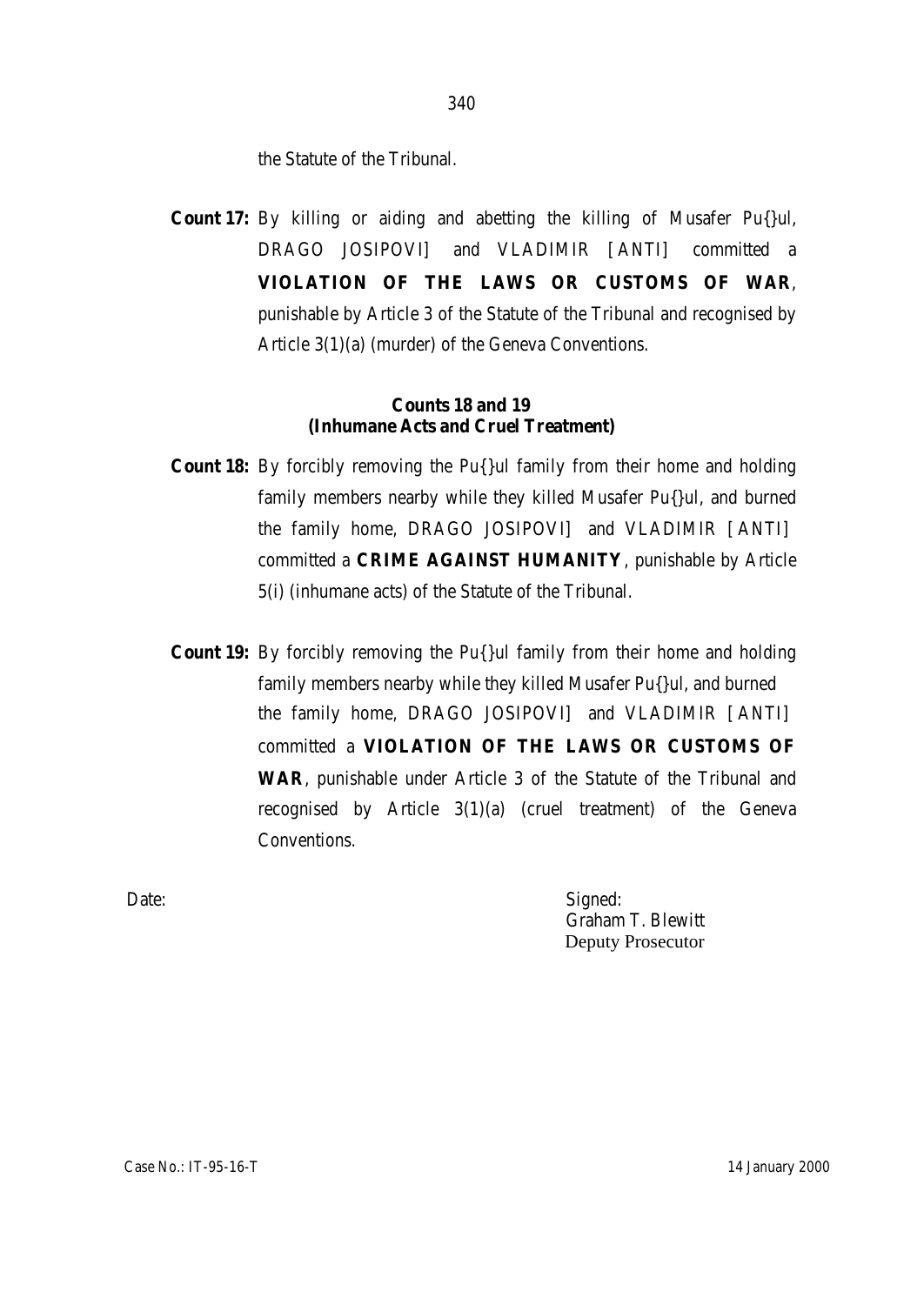# **ANNEX B – Map of the Ahmici Region**